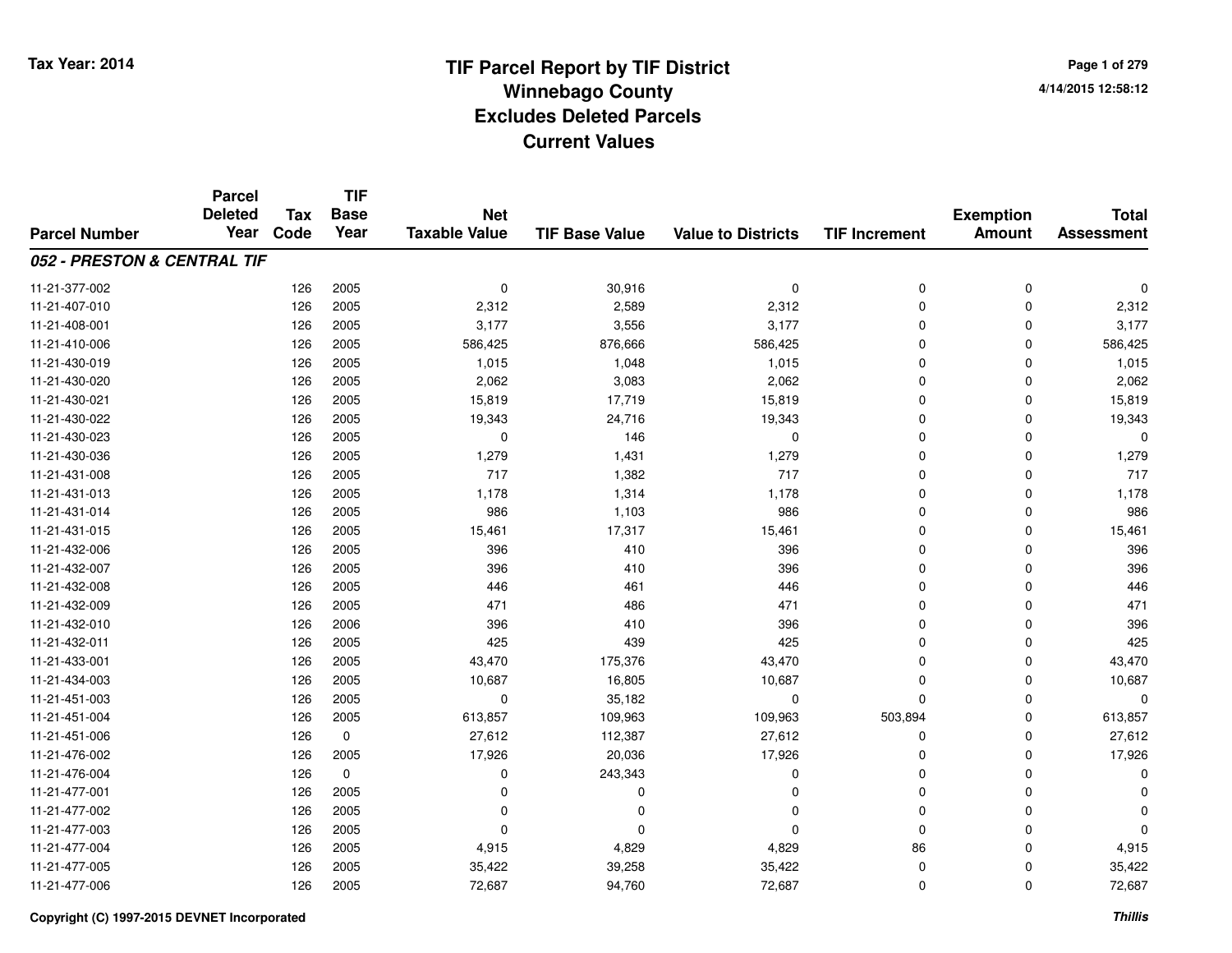**Page 2 of 2794/14/2015 12:58:12**

#### **TIF Base ValueParcel NumberTotal AssessmentExemption Amount Value to Districts TIF IncrementTIF Base YearTax CodeParcel Deleted YearNet Taxable Value052 - PRESTON & CENTRAL TIF**11-22-304-007 <sup>126</sup> <sup>661</sup> <sup>2005</sup> <sup>740</sup> <sup>661</sup> <sup>0</sup> <sup>0</sup> <sup>661</sup> 11-22-304-008 <sup>126</sup> 3,745 <sup>2005</sup> 4,194 3,745 <sup>0</sup> <sup>0</sup> 3,745 11-22-304-0099 126 2005 7,805 8,766 7,805 0 7,805 11-22-305-007 <sup>126</sup> 23,339 <sup>2005</sup> 42,941 23,339 <sup>0</sup> <sup>0</sup> 23,339 11-22-306-0099 126 2005 54,799 61,383 54,799 0 0 54,799 11-22-306-0100 126 2005 15,106 16,921 15,106 0 0 15,106 11-22-306-0111 126 2005 8,987 10,065 8,987 0 0 8,987 11-22-306-0122 126 2005 10,688 11,971 10,688 0 0 10,688 11-22-307-0022 126 2005 138,056 314,443 138,056 0 138,056 11-22-307-004 <sup>126</sup> 34,185 <sup>2005</sup> 38,289 34,185 <sup>0</sup> <sup>0</sup> 34,185 11-22-307-0055 126 2005 532 595 532 0 0 532 11-22-307-0066 126 2005 14,992 16,932 14,992 0 0 14,992 11-22-307-007 <sup>126</sup> 14,488 <sup>2005</sup> 16,397 14,488 <sup>0</sup> <sup>0</sup> 14,488 11-22-329-0100 126 2005 887 991 887 0 0 887 11-22-329-0111 126 2005 1,772 1,983 1,772 0 0 1,772 11-22-329-012 <sup>126</sup> <sup>887</sup> <sup>2005</sup> <sup>991</sup> <sup>887</sup> <sup>0</sup> <sup>0</sup> <sup>887</sup> 11-22-329-013 <sup>126</sup> 11,674 <sup>2005</sup> 13,076 11,674 <sup>0</sup> <sup>0</sup> 11,674 11-22-329-014 <sup>126</sup> <sup>932</sup> <sup>2005</sup> 1,043 <sup>932</sup> <sup>0</sup> <sup>0</sup> <sup>932</sup> 11-22-329-0155 126 2005 887 991 887 0 0 887 11-22-329-0166 126 2005 887 991 887 0 0 887 11-22-332-010 <sup>126</sup> <sup>0</sup> <sup>2005</sup> <sup>0</sup> <sup>0</sup> <sup>0</sup> <sup>0</sup> <sup>0</sup> 11-22-332-011 <sup>126</sup> <sup>0</sup> <sup>2005</sup> <sup>0</sup> <sup>0</sup> <sup>0</sup> <sup>0</sup> <sup>0</sup> 11-22-334-003 <sup>126</sup> <sup>0</sup> <sup>2005</sup> <sup>0</sup> <sup>0</sup> <sup>0</sup> <sup>0</sup> <sup>0</sup> 11-22-334-0155 126 2005 37,223 43,681 37,223 0 0 37,223 11-22-334-016 <sup>126</sup> 21,156 <sup>2005</sup> 23,697 21,156 <sup>0</sup> <sup>0</sup> 21,156 11-22-334-026 <sup>126</sup> 5,982 <sup>2005</sup> 7,852 5,982 <sup>0</sup> <sup>0</sup> 5,982 11-22-334-027 <sup>126</sup> 11,183 <sup>2005</sup> 18,487 11,183 <sup>0</sup> <sup>0</sup> 11,183 11-22-334-028 <sup>126</sup> 6,390 <sup>2005</sup> 8,714 6,390 <sup>0</sup> <sup>0</sup> 6,390 11-22-352-002 <sup>126</sup> <sup>0</sup> <sup>2005</sup> <sup>0</sup> <sup>0</sup> <sup>0</sup> <sup>0</sup> <sup>0</sup> 11-22-352-004 <sup>126</sup> <sup>700</sup> <sup>2005</sup> <sup>785</sup> <sup>700</sup> <sup>0</sup> <sup>0</sup> <sup>700</sup> 11-22-352-005 <sup>126</sup> <sup>359</sup> <sup>2005</sup> <sup>400</sup> <sup>359</sup> <sup>0</sup> <sup>0</sup> <sup>359</sup> 11-22-352-0066 126 0 2,324 2,599 2,324 0 0 2,324 11-22-352-0077 126 0 29,647 33,210 29,647 0 29,647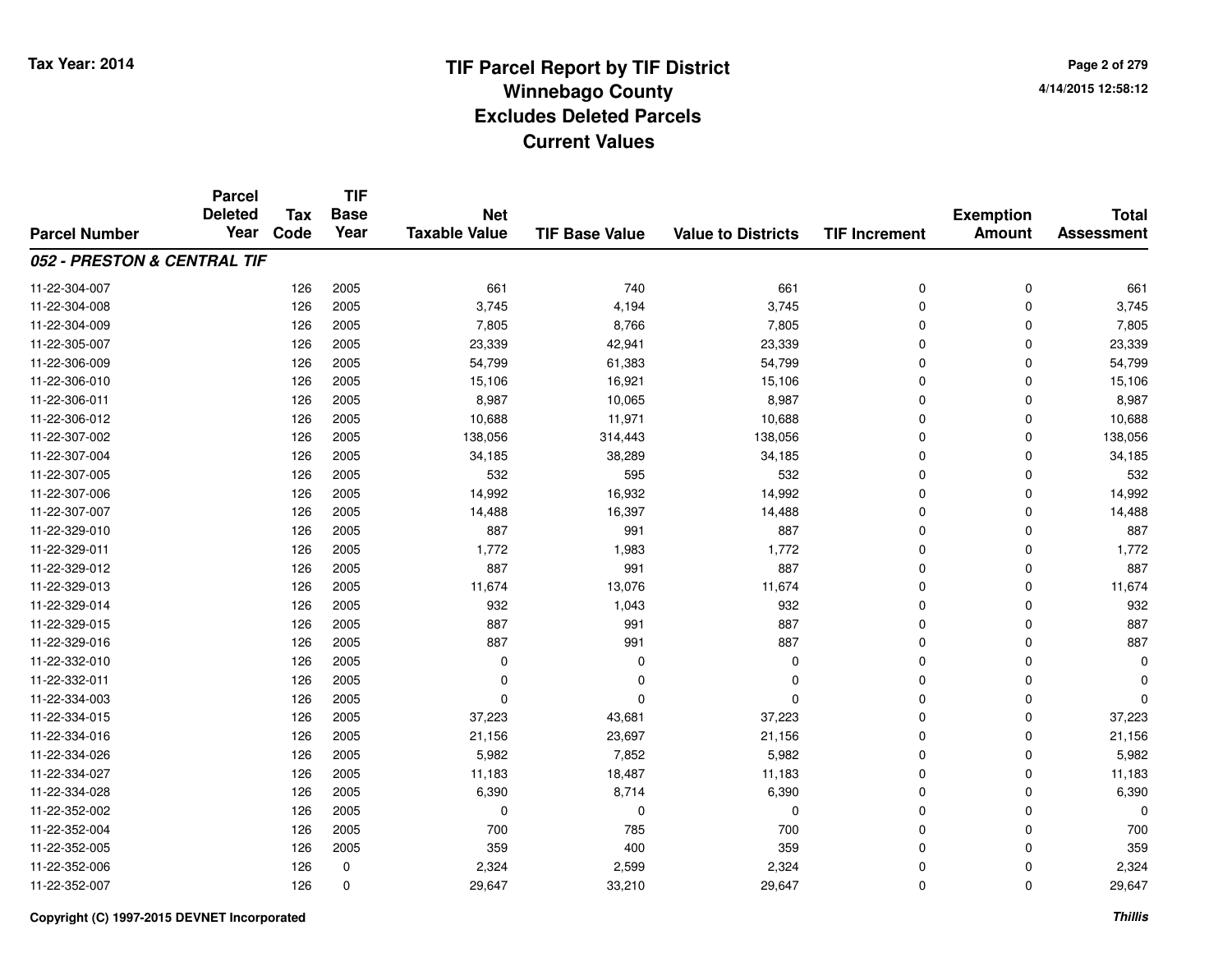**Page 3 of 2794/14/2015 12:58:12**

#### **TIF Base ValueParcel NumberTotal AssessmentExemption Amount Value to Districts TIF IncrementTIF Base YearTax CodeParcel Deleted YearNet Taxable Value052 - PRESTON & CENTRAL TIF**11-22-376-0011 126 2005 10,991 12,308 10,991 0 10,991 11-22-376-0022 126 2005 1,874 5,020 1,874 0 0 1,874 11-22-376-0111 126 2005 13,914 15,584 13,914 0 0 13,914 11-28-127-001 <sup>126</sup> <sup>0</sup> <sup>2005</sup> <sup>0</sup> <sup>0</sup> <sup>0</sup> <sup>0</sup> <sup>0</sup> **Tax District Totals: Parcel Count: <sup>70</sup> 1,965,932 2,573,581 1,461,952 503,980 <sup>0</sup> 1,965,932 063 - WESTSIDE TIF #2**11-22-479-0022 082 2005 11,565 61,872 11,565 0 0 11,565 11-22-479-0033 082 2005 9,081 10,442 9,081 0 0 9,081 11-22-479-0099 082 2005 10,880 38,349 10,880 0 0 10,880 11-22-479-011 <sup>082</sup> <sup>0</sup> <sup>2005</sup> <sup>0</sup> <sup>0</sup> <sup>0</sup> <sup>0</sup> <sup>0</sup> 11-22-479-012 <sup>082</sup> <sup>0</sup> <sup>2005</sup> <sup>0</sup> <sup>0</sup> <sup>0</sup> <sup>0</sup> <sup>0</sup> 11-22-483-001 <sup>082</sup> <sup>0</sup> <sup>2005</sup> <sup>0</sup> <sup>0</sup> <sup>0</sup> <sup>0</sup> <sup>0</sup> 11-22-483-0211 1 2 3 3 3 47,405 47,405 47,405 48,874 48,874 47,405 5 47,405 6 47,405 6 47,405 6 47,405 47,405 47,405 47,405 11-22-483-0222 082 2005 51,658 79,220 51,658 0 0 51,658 11-22-484-0011 082 2005 799 12,983 799 0 0 799 11-22-484-002 <sup>082</sup> 50,700 <sup>2005</sup> 70,583 50,700 <sup>0</sup> <sup>0</sup> 50,700 11-22-485-0022 082 2005 6,528 14,660 6,528 0 0 6,528 11-22-485-0033 082 2005 1,039 2,325 1,039 0 0 1,039 11-22-486-0011 082 2005 17,689 19,796 17,689 0 0 17,689 11-22-486-0033 082 0 6,415 15,275 6,415 0 0 6,415 11-22-487-0011 082 2005 0 56,006 0 0 0 0 11-23-352-0011 082 2005 50,223 146,464 50,223 0 0 50,223 11-23-352-002 <sup>082</sup> 30,379 <sup>2005</sup> 29,898 29,898 <sup>481</sup> <sup>0</sup> 30,379 11-23-352-0033 082 2005 44,453 43,761 43,761 692 0 44,453 11-23-353-003 <sup>082</sup> <sup>0</sup> <sup>2005</sup> <sup>0</sup> <sup>0</sup> <sup>0</sup> <sup>0</sup> <sup>0</sup> 11-23-353-004 <sup>082</sup> <sup>0</sup> <sup>0</sup> <sup>0</sup> <sup>0</sup> <sup>0</sup> <sup>0</sup> <sup>0</sup> 11-23-353-005 <sup>082</sup> 3,010 <sup>0</sup> <sup>0</sup> <sup>0</sup> 3,010 <sup>0</sup> 3,010 11-23-354-001 <sup>082</sup> <sup>0</sup> <sup>2005</sup> <sup>0</sup> <sup>0</sup> <sup>0</sup> <sup>0</sup> <sup>0</sup> 11-23-354-002 <sup>082</sup> <sup>0</sup> <sup>2005</sup> <sup>0</sup> <sup>0</sup> <sup>0</sup> <sup>0</sup> <sup>0</sup> 11-23-354-003 <sup>082</sup> <sup>0</sup> <sup>2005</sup> <sup>0</sup> <sup>0</sup> <sup>0</sup> <sup>0</sup> <sup>0</sup> 11-23-354-004 <sup>082</sup> <sup>0</sup> <sup>2005</sup> <sup>0</sup> <sup>0</sup> <sup>0</sup> <sup>0</sup> <sup>0</sup> 11-23-354-005 <sup>082</sup> <sup>0</sup> <sup>2005</sup> <sup>0</sup> <sup>0</sup> <sup>0</sup> <sup>0</sup> <sup>0</sup> 11-23-354-006<sup>082</sup> <sup>0</sup> <sup>2005</sup> <sup>0</sup> <sup>0</sup> <sup>0</sup> <sup>0</sup> <sup>0</sup>

### **Copyright (C) 1997-2015 DEVNET Incorporated**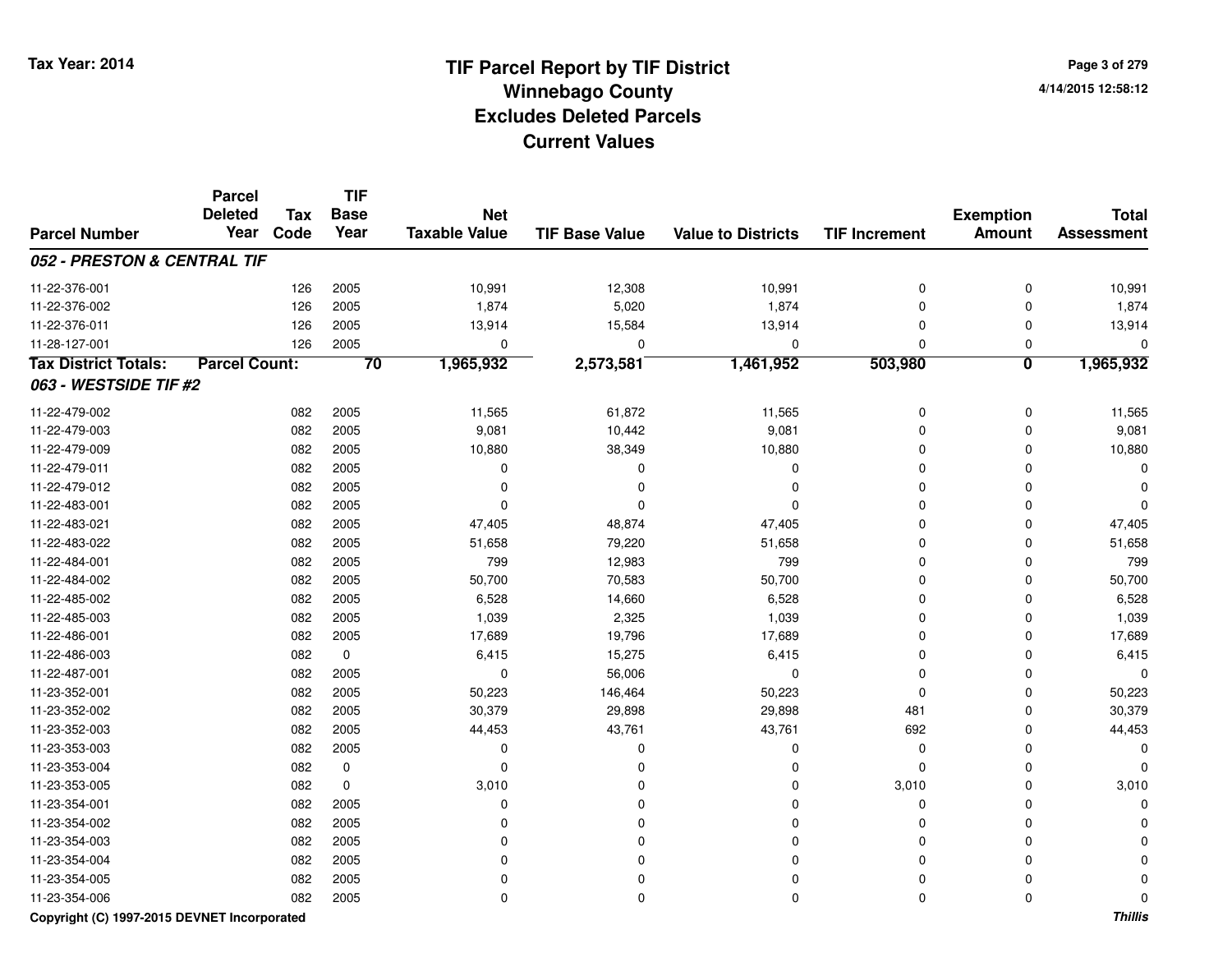#### **TIF Base ValueParcel NumberTotal AssessmentExemption Amount Value to Districts TIF IncrementTIF Base YearTax CodeParcel Deleted YearNet Taxable Value063 - WESTSIDE TIF #2**11-23-355-0011 082 2005 0 1,769 0 0 0 0 11-23-355-002 <sup>082</sup> <sup>0</sup> <sup>2005</sup> 90,396 <sup>0</sup> <sup>0</sup> <sup>0</sup> <sup>0</sup> 11-23-356-003 <sup>082</sup> <sup>0</sup> <sup>2005</sup> <sup>0</sup> <sup>0</sup> <sup>0</sup> <sup>0</sup> <sup>0</sup> 11-23-357-005 <sup>082</sup> <sup>0</sup> <sup>2005</sup> <sup>0</sup> <sup>0</sup> <sup>0</sup> <sup>0</sup> <sup>0</sup> **Tax District Totals: Parcel Count: <sup>31</sup> 341,824 742,673 337,641 4,183 <sup>0</sup> 341,824 066 - EAST STATE & ALPINE TIF**12-19-478-038 <sup>117</sup> <sup>0</sup> <sup>2005</sup> <sup>0</sup> <sup>0</sup> <sup>0</sup> <sup>0</sup> <sup>0</sup> 12-20-352-013 <sup>117</sup> <sup>0</sup> <sup>2005</sup> <sup>0</sup> <sup>0</sup> <sup>0</sup> <sup>0</sup> <sup>0</sup> 12-20-379-007 <sup>117</sup> 21,024 <sup>2005</sup> 23,910 21,024 <sup>0</sup> <sup>0</sup> 21,024 12-20-379-008 <sup>117</sup> 533,404 <sup>2005</sup> 22,504 22,504 510,900 <sup>0</sup> 533,404 12-29-101-0011 117 2005 261,356 739,371 261,356 0 261,356 12-29-101-0099 117 2005 134,033 151,272 134,033 0 0 134,033 12-29-101-012 <sup>117</sup> 233,333 <sup>2005</sup> 292,379 233,333 <sup>0</sup> <sup>0</sup> 233,333 12-29-101-013 <sup>117</sup> 38,644 <sup>2005</sup> 37,337 37,337 1,307 <sup>0</sup> 38,644 12-29-101-014 <sup>117</sup> 136,430 <sup>2005</sup> 209,827 136,430 <sup>0</sup> <sup>0</sup> 136,430 12-29-101-0155 117 0 56,351 77,465 56,351 0 56,351 12-29-101-0166 117 0 279,288 417,624 279,288 0 0 279,288 12-29-101-017 <sup>117</sup> 96,783 <sup>0</sup> 200,475 96,783 <sup>0</sup> <sup>0</sup> 96,783 12-29-101-018 <sup>117</sup> 562,708 <sup>0</sup> 780,705 562,708 <sup>0</sup> <sup>0</sup> 562,708 12-29-102-0011 117 2005 106,783 139,388 106,783 0 0 106,783 12-29-102-002 <sup>117</sup> 196,739 <sup>2005</sup> 152,190 152,190 44,549 <sup>0</sup> 196,739 12-29-102-0033 117 2005 606,023 911,849 606,023 0 606,023 12-29-102-004 <sup>117</sup> 272,858 <sup>2005</sup> 352,858 272,858 <sup>0</sup> <sup>0</sup> 272,858 12-29-102-006 <sup>117</sup> 236,680 <sup>2005</sup> 323,430 236,680 <sup>0</sup> <sup>0</sup> 236,680 12-29-102-007 <sup>117</sup> <sup>0</sup> <sup>2005</sup> <sup>0</sup> <sup>0</sup> <sup>0</sup> <sup>0</sup> <sup>0</sup> 12-29-102-008 <sup>117</sup> 83,420 <sup>2005</sup> 152,520 83,420 <sup>0</sup> <sup>0</sup> 83,420 12-29-102-009 <sup>117</sup> 528,894 <sup>2005</sup> 464,001 464,001 64,893 <sup>0</sup> 528,894 12-29-102-0100 117 2005 62,610 68,977 62,610 0 0 62,610 12-29-128-0033 117 2005 222,763 379,069 222,763 0 222,763 12-29-128-004 <sup>117</sup> 206,251 <sup>2005</sup> 273,477 206,251 <sup>0</sup> <sup>0</sup> 206,251 12-29-128-005 <sup>117</sup> 705,214 <sup>2005</sup> 836,990 705,214 <sup>0</sup> <sup>0</sup> 705,214 12-29-128-006 <sup>117</sup> 55,990 <sup>2005</sup> 80,210 55,990 <sup>0</sup> <sup>0</sup> 55,990 12-29-128-007<sup>117</sup> 15,640 <sup>2005</sup> 18,121 15,640 <sup>0</sup> <sup>0</sup> 15,640

### **Copyright (C) 1997-2015 DEVNET Incorporated**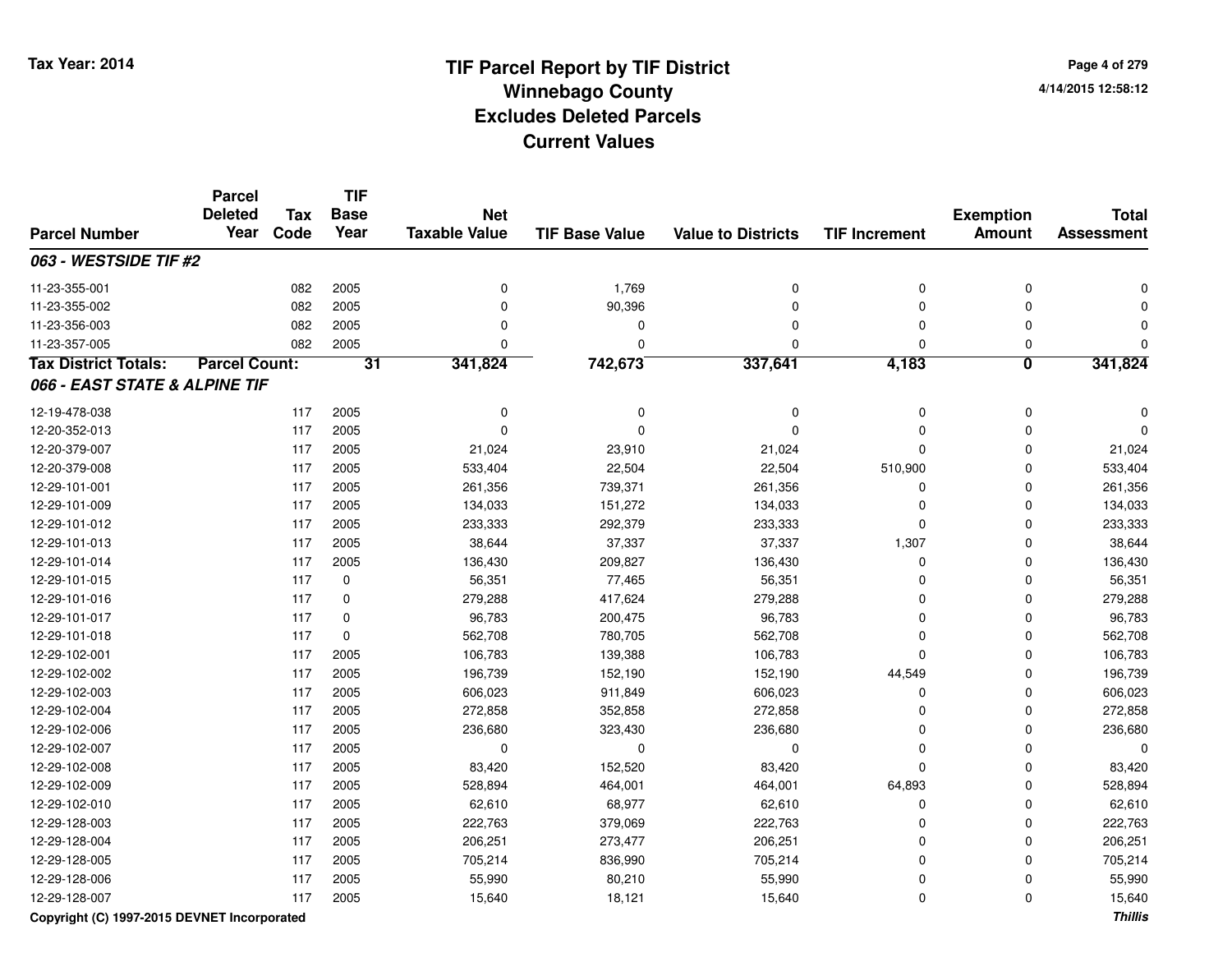|                               | <b>Parcel</b>          |                    | <b>TIF</b>          |                                    |                       |                           |                      |                                   |                                   |
|-------------------------------|------------------------|--------------------|---------------------|------------------------------------|-----------------------|---------------------------|----------------------|-----------------------------------|-----------------------------------|
| <b>Parcel Number</b>          | <b>Deleted</b><br>Year | <b>Tax</b><br>Code | <b>Base</b><br>Year | <b>Net</b><br><b>Taxable Value</b> | <b>TIF Base Value</b> | <b>Value to Districts</b> | <b>TIF Increment</b> | <b>Exemption</b><br><b>Amount</b> | <b>Total</b><br><b>Assessment</b> |
|                               |                        |                    |                     |                                    |                       |                           |                      |                                   |                                   |
| 066 - EAST STATE & ALPINE TIF |                        |                    |                     |                                    |                       |                           |                      |                                   |                                   |
| 12-29-128-008                 |                        | 117                | 2005                | 62,861                             | 127,584               | 62,861                    | 0                    | $\mathbf 0$                       | 62,861                            |
| 12-29-128-010                 |                        | 117                | 2005                | 104,448                            | 136,226               | 104,448                   | $\mathbf 0$          | $\mathbf 0$                       | 104,448                           |
| 12-29-128-014                 |                        | 117                | 2005                | 98,264                             | 136,864               | 98,264                    | $\mathbf 0$          | $\mathbf 0$                       | 98,264                            |
| 12-29-128-017                 |                        | 117                | 2005                | 256,667                            | 488,780               | 256,667                   | $\mathbf 0$          | $\Omega$                          | 256,667                           |
| 12-29-128-018                 |                        | 117                | 2005                | 93,730                             | 130,426               | 93,730                    | 0                    | $\Omega$                          | 93,730                            |
| 12-29-128-019                 |                        | 117                | 2005                | 150,608                            | 182,691               | 150,608                   | $\Omega$             | $\Omega$                          | 150,608                           |
| 12-29-128-022                 |                        | 117                | 2005                | 473,123                            | 589,974               | 473,123                   | $\Omega$             | $\Omega$                          | 473,123                           |
| 12-29-129-003                 |                        | 117                | 2005                | 115,822                            | 131,855               | 115,822                   | 0                    | $\mathbf 0$                       | 115,822                           |
| 12-29-129-006                 |                        | 117                | 2005                | 115,641                            | 216,665               | 115,641                   | $\mathbf 0$          | $\Omega$                          | 115,641                           |
| 12-29-129-007                 |                        | 117                | 2005                | 38,184                             | 67,846                | 38,184                    | $\mathbf 0$          | $\mathbf 0$                       | 38,184                            |
| 12-29-129-008                 |                        | 117                | 2005                | 324,464                            | 356,598               | 324,464                   | $\mathbf 0$          | $\Omega$                          | 324,464                           |
| 12-29-129-011                 |                        | 117                | 2005                | 94,130                             | 153,071               | 94,130                    | $\mathbf 0$          | $\Omega$                          | 94,130                            |
| 12-29-129-012                 |                        | 117                | 2005                | 41,189                             | 123,985               | 41,189                    | $\mathbf 0$          | $\Omega$                          | 41,189                            |
| 12-29-129-013                 |                        | 117                | 2005                | 237,375                            | 387,645               | 237,375                   | $\mathbf 0$          | $\Omega$                          | 237,375                           |
| 12-29-129-014                 |                        | 117                | 0                   | 29,508                             | 9,586                 | 9,586                     | 19,922               | $\Omega$                          | 29,508                            |
| 12-29-129-015                 |                        | 117                | 0                   | 96,326                             | 302,009               | 96,326                    | 0                    | $\mathbf 0$                       | 96,326                            |
| 12-29-204-001                 |                        | 117                | 2005                | 48,847                             | 105,536               | 48,847                    | 0                    | $\Omega$                          | 48,847                            |
| 12-29-204-002                 |                        | 117                | 2005                | 66,240                             | 83,473                | 66,240                    | 0                    | $\mathbf 0$                       | 66,240                            |
| 12-29-204-004                 |                        | 117                | 2005                | 71,912                             | 85,588                | 71,912                    | $\mathbf 0$          | $\mathbf 0$                       | 71,912                            |
| 12-29-204-005                 |                        | 117                | 2005                | 0                                  | $\mathbf 0$           | 0                         | 0                    | $\Omega$                          | $\Omega$                          |
| 12-29-204-014                 |                        | 117                | 2005                | 7,526                              | 17,859                | 7,526                     | 0                    | $\Omega$                          | 7,526                             |
| 12-29-204-015                 |                        | 117                | 2005                | 13,216                             | 13,329                | 13,216                    | 0                    | $\mathbf 0$                       | 13,216                            |
| 12-29-204-016                 |                        | 117                | 2005                | 18,865                             | 23,267                | 18,865                    | $\mathbf 0$          | 0                                 | 18,865                            |
| 12-29-204-017                 |                        | 117                | 2005                | 50,199                             | 69,822                | 50,199                    | $\mathbf 0$          | $\mathbf 0$                       | 50,199                            |
| 12-29-205-010                 |                        | 117                | 2005                | 56,879                             | 84,572                | 56,879                    | $\mathbf 0$          | $\mathbf 0$                       | 56,879                            |
| 12-29-205-011                 |                        | 117                | 2005                | 37,277                             | 44,583                | 37,277                    | $\mathbf 0$          | $\Omega$                          | 37,277                            |
| 12-29-205-012                 |                        | 117                | 2005                | 11,717                             | 19,472                | 11,717                    | 0                    | $\Omega$                          | 11,717                            |
| 12-29-205-023                 |                        | 117                | 2005                | 66,038                             | 97,221                | 66,038                    | 0                    | $\Omega$                          | 66,038                            |
| 12-29-205-024                 |                        | 117                | 2005                | 63,131                             | 96,693                | 63,131                    | $\Omega$             | $\Omega$                          | 63,131                            |
| 12-29-206-010                 |                        | 117                | 2005                | 0                                  | $\mathbf 0$           | 0                         | 0                    | $\Omega$                          | 0                                 |
| 12-29-206-028                 |                        | 117                | 2005                | 51,271                             | 63,603                | 51,271                    | 0                    | $\Omega$                          | 51,271                            |
| 12-29-251-011                 |                        | 117                | 2005                | 119,396                            | 425,597               | 119,396                   | $\mathbf 0$          | $\Omega$                          | 119,396                           |
| 12-29-251-015                 |                        | 117                | 2005                | 462,538                            | 327,905               | 327,905                   | 134,633              | $\Omega$                          | 462,538                           |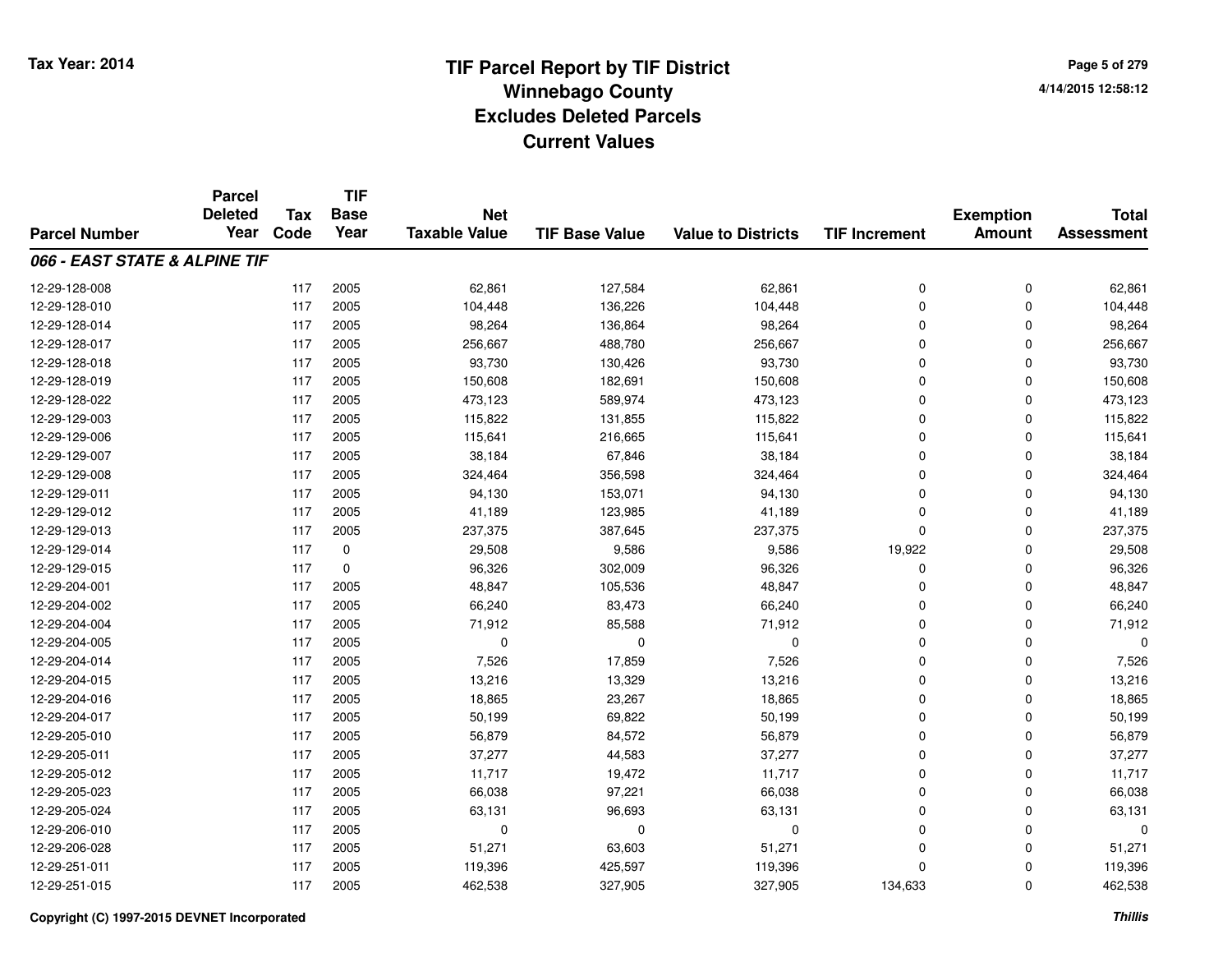**Page 6 of 2794/14/2015 12:58:12**

|                                | <b>Parcel</b><br><b>Deleted</b> | <b>Tax</b> | <b>TIF</b><br><b>Base</b> | <b>Net</b>           |                       |                           |                      | <b>Exemption</b>        | <b>Total</b>      |
|--------------------------------|---------------------------------|------------|---------------------------|----------------------|-----------------------|---------------------------|----------------------|-------------------------|-------------------|
| <b>Parcel Number</b>           | Year                            | Code       | Year                      | <b>Taxable Value</b> | <b>TIF Base Value</b> | <b>Value to Districts</b> | <b>TIF Increment</b> | <b>Amount</b>           | <b>Assessment</b> |
| 066 - EAST STATE & ALPINE TIF  |                                 |            |                           |                      |                       |                           |                      |                         |                   |
| 12-30-204-001                  |                                 | 117        | 2005                      | 84,403               | 102,718               | 84,403                    | 0                    | $\mathbf 0$             | 84,403            |
| 12-30-207-001                  |                                 | 117        | 2005                      | 1,917                | 2,174                 | 1,917                     | $\mathbf 0$          | $\Omega$                | 1,917             |
| 12-30-207-002                  |                                 | 117        | 2005                      | 110,398              | 138,268               | 110,398                   | 0                    | $\Omega$                | 110,398           |
| 12-30-207-003                  |                                 | 117        | 2005                      | 52,265               | 71,312                | 52,265                    | $\mathbf 0$          | 0                       | 52,265            |
| 12-30-226-006                  |                                 | 117        | 2005                      | 113,311              | 149,865               | 113,311                   | 0                    | 0                       | 113,311           |
| 12-30-226-007                  |                                 | 117        | 2005                      | 125,373              | 143,819               | 125,373                   | 0                    | 0                       | 125,373           |
| 12-30-226-008                  |                                 | 117        | 2005                      | 86,667               | 126,009               | 86,667                    | 0                    | 0                       | 86,667            |
| 12-30-226-009                  |                                 | 117        | 2005                      | 972,678              | 1,266,954             | 972,678                   | $\mathbf 0$          | 0                       | 972,678           |
| 12-30-227-001                  |                                 | 117        | 2005                      | 10,635               | 9,516                 | 9,516                     | 1,119                | $\mathbf 0$             | 10,635            |
| 12-30-227-002                  |                                 | 117        | 2005                      | 106,703              | 128,103               | 106,703                   | $\pmb{0}$            | $\mathbf 0$             | 106,703           |
| 12-30-227-003                  |                                 | 117        | 2005                      | 44,500               | 115,894               | 44,500                    | 0                    | $\mathbf 0$             | 44,500            |
| 12-30-227-004                  |                                 | 117        | 2005                      | 104,442              | 157,473               | 104,442                   | 0                    | $\mathbf 0$             | 104,442           |
| 12-30-227-005                  |                                 | 117        | 2005                      | 113,908              | 157,525               | 113,908                   | 0                    | $\mathbf 0$             | 113,908           |
| 12-30-227-006                  |                                 | 117        | 2005                      | 27,473               | 37,736                | 27,473                    | $\mathbf 0$          | $\mathbf 0$             | 27,473            |
| 12-30-227-007                  |                                 | 117        | 2005                      | 49,210               | 74,370                | 49,210                    | $\mathbf 0$          | $\Omega$                | 49,210            |
| 12-30-227-008                  |                                 | 117        | 2005                      | 136,699              | 165,269               | 136,699                   | 0                    | $\mathbf 0$             | 136,699           |
| 12-30-227-015                  |                                 | 117        | 2005                      | $\Omega$             | $\Omega$              | 0                         | $\mathbf 0$          | $\mathbf 0$             | $\Omega$          |
| <b>Tax District Totals:</b>    | <b>Parcel Count:</b>            |            | $\overline{77}$           | 11,271,193           | 15,053,279            | 10,493,870                | 777,323              | $\overline{\mathbf{0}}$ | 11,271,193        |
| 067 - WEST STATE & CENTRAL TIF |                                 |            |                           |                      |                       |                           |                      |                         |                   |
| 11-15-355-024                  |                                 | 085        | 2005                      | $\mathbf 0$          | 14,388                | 0                         | 0                    | $\mathbf 0$             |                   |
| 11-15-357-026                  |                                 | 085        | 2005                      | 399                  | 9,032                 | 399                       | $\mathbf 0$          | $\mathbf 0$             | 399               |
| 11-15-357-027                  |                                 | 085        | 2005                      | 3,783                | 14,585                | 3,783                     | $\mathbf 0$          | 6,000                   | 9,783             |
| 11-15-357-028                  |                                 | 085        | 2005                      | 14,942               | 25,729                | 14,942                    | $\mathbf 0$          | 6,000                   | 20,942            |
| 11-15-357-029                  |                                 | 085        | 2005                      | 5,508                | 13,221                | 5,508                     | 0                    | 1,101                   | 6,609             |
| 11-15-357-030                  |                                 | 085        | 2005                      | 3,158                | 13,126                | 3,158                     | 0                    | $\mathbf 0$             | 3,158             |
| 11-15-357-031                  |                                 | 085        | 2005                      | 7,298                | 13,639                | 7,298                     | $\mathbf 0$          | 3,667                   | 10,965            |
| 11-15-357-032                  |                                 | 085        | 2005                      | 6,229                | 6,127                 | 6,127                     | 102                  | $\mathbf 0$             | 6,229             |
| 11-21-101-001                  |                                 | 085        | 2005                      | $\mathbf 0$          | $\mathbf 0$           | 0                         | $\pmb{0}$            | 0                       | $\Omega$          |
| 11-21-102-001                  |                                 | 085        | 2005                      | 18,155               | 21,963                | 18,155                    | $\mathbf 0$          | $\mathbf 0$             | 18,155            |
| 11-21-102-004                  |                                 | 085        | 2005                      | 444                  | 461                   | 444                       | $\mathbf 0$          | $\Omega$                | 444               |
| 11-21-102-005                  |                                 | 085        | 2005                      | 1,265                | 1,208                 | 1,208                     | 57                   | 0                       | 1,265             |
| 11-21-102-006                  |                                 | 085        | 2005                      | 7,037                | 9,200                 | 7,037                     | 0                    | $\Omega$                | 7,037             |
| 11-21-102-007                  |                                 | 085        | 2005                      | 5,810                | 8,478                 | 5,810                     | $\mathbf 0$          | 6,711                   | 12,521            |

**Copyright (C) 1997-2015 DEVNET Incorporated**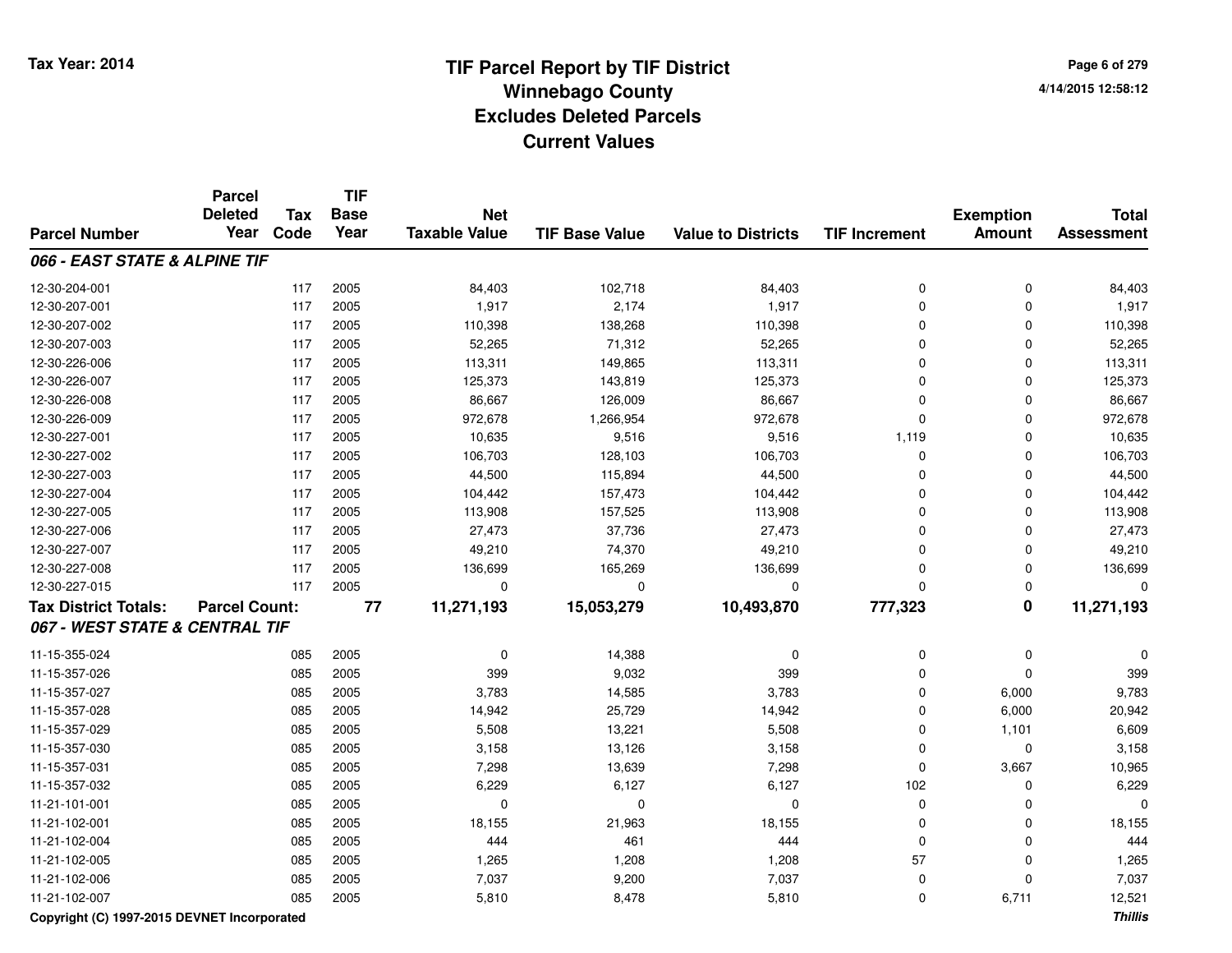**Page 7 of 2794/14/2015 12:58:12**

#### **TIF Base ValueParcel NumberTotal AssessmentExemption Amount Value to Districts TIF IncrementTIF Base YearTax CodeParcel Deleted YearNet Taxable Value067 - WEST STATE & CENTRAL TIF**11-21-102-008 <sup>085</sup> <sup>489</sup> <sup>2005</sup> <sup>509</sup> <sup>489</sup> <sup>0</sup> <sup>0</sup> <sup>489</sup> 11-21-102-0099 085 2005 9,281 18,665 9,281 0 6,000 15,281 11-21-102-0100 085 2005 4,492 4,401 4,401 91 0 4,492 11-21-102-0111 085 2005 4,765 6,533 4,765 0 1,267 6,032 11-21-102-0122 085 2005 489 509 489 0 0 489 11-21-102-0133 2005 2005 1  $8,540$  9,334  $8,540$   $9,334$  8,540 0 0 0  $8,540$ 11-21-102-0144 2005 2005 2006 489 2007 489 509 489 489 0 0 0 489 11-21-102-015 <sup>085</sup> 7,845 <sup>2005</sup> 15,407 7,845 <sup>0</sup> 6,000 13,845 11-21-102-0166 085 2005 6,489 7,334 6,489 0 0 6,489 11-21-103-0011 085 2005 13,294 15,073 13,294 0 0 13,294 11-21-103-0022 085 2005 454 471 454 0 0 454 11-21-103-0033 085 2005 941 10,161 941 0 6,000 6,941 11-21-103-0044 085 2005 2,066 4,541 2,066 0 2,066 11-21-103-005 <sup>085</sup> <sup>454</sup> <sup>2005</sup> <sup>471</sup> <sup>454</sup> <sup>0</sup> <sup>0</sup> <sup>454</sup> 11-21-103-0066 085 2005 454 471 454 0 0 454 11-21-103-0077 085 2005 2,011 8,590 2,011 0 6,000 8,011 11-21-103-008 <sup>085</sup> <sup>597</sup> <sup>2005</sup> <sup>627</sup> <sup>597</sup> <sup>0</sup> <sup>0</sup> <sup>597</sup> 11-21-103-0099 085 2005 489 509 489 0 0 489 11-21-103-010 <sup>085</sup> 5,113 <sup>2005</sup> 8,397 5,113 <sup>0</sup> 1,366 6,479 11-21-103-0111 085 2005 2,571 2,772 2,571 0 0 2,571 11-21-103-0122 085 2005 4,767 3,563 3,563 1,204 6,000 10,767 11-21-103-0133 085 2005 3,660 6,075 3,660 0 2,835 6,495 11-21-103-014 <sup>085</sup> 10,759 <sup>2005</sup> 16,188 10,759 <sup>0</sup> 6,000 16,759 11-21-104-0011 085 2005 1,017 1,052 1,017 0 0 1,017 11-21-104-002 <sup>085</sup> 17,700 <sup>2005</sup> 21,872 17,700 <sup>0</sup> <sup>0</sup> 17,700 11-21-104-0055 085 2005 8,786 9,396 8,786 0 0 8,786 11-21-104-006 <sup>085</sup> <sup>520</sup> <sup>2005</sup> <sup>536</sup> <sup>520</sup> <sup>0</sup> <sup>0</sup> <sup>520</sup> 11-21-104-0077 085 2005 6,222 16,276 6,222 0 0 6,222 11-21-104-0088 085 2005 10,005 14,237 10,005 0 3,389 13,394 11-21-104-0099 085 2005 6,636 11,122 6,636 0 2,661 9,297 11-21-104-0100 085 2005 17,890 16,096 16,096 1,794 0 17,890 11-21-104-0111 085 2005 6,575 10,068 6,575 0 0 6,575 11-21-104-012<sup>085</sup> 8,134 <sup>2005</sup> 11,960 8,134 <sup>0</sup> 1,762 9,896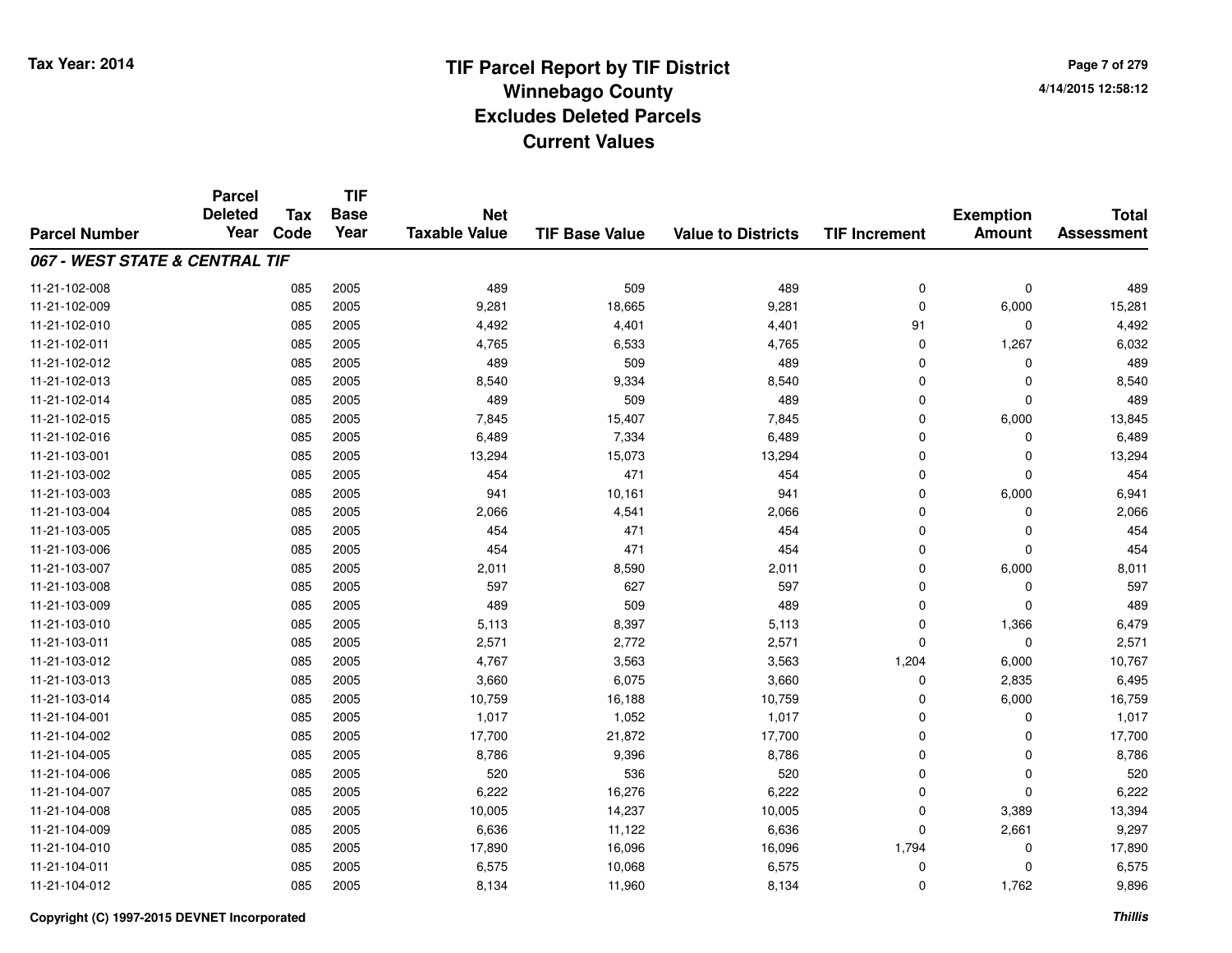**Page 8 of 2794/14/2015 12:58:12**

#### **TIF Base ValueParcel NumberTotal AssessmentExemption Amount Value to Districts TIF IncrementTIF Base YearTax CodeParcel Deleted YearNet Taxable Value067 - WEST STATE & CENTRAL TIF**11-21-104-0133 085 2005 6,685 15,654 6,685 0 6,000 12,685 11-21-105-0011 085 2005 5,648 12,071 5,648 0 4,898 10,546 11-21-105-0022 085 2005 6,213 10,123 6,213 0 0 6,213 11-21-105-003 <sup>085</sup> 5,227 <sup>2005</sup> 4,879 4,879 <sup>348</sup> <sup>0</sup> 5,227 11-21-105-004 <sup>085</sup> <sup>720</sup> <sup>2005</sup> 6,846 <sup>720</sup> <sup>0</sup> 6,000 6,720 11-21-105-005 <sup>085</sup> 2,470 <sup>2005</sup> 6,743 2,470 <sup>0</sup> <sup>0</sup> 2,470 11-21-105-0066 085 2005 5,615 14,039 5,615 0 6,000 11,615 11-21-105-007 <sup>085</sup> 6,136 <sup>2005</sup> 11,152 6,136 <sup>0</sup> 2,448 8,584 11-21-105-008 <sup>085</sup> 6,136 <sup>2005</sup> 12,289 6,136 <sup>0</sup> 2,073 8,209 11-21-105-009 <sup>085</sup> 9,809 <sup>2005</sup> 11,300 9,809 <sup>0</sup> <sup>0</sup> 9,809 11-21-105-0100 085 2005 5,113 10,768 5,113 0 3,999 9,112 11-21-105-0122 085 2005 4,443 6,717 4,443 0 0 4,443 11-21-105-0133 085 2005 8,786 9,331 8,786 0 0 8,786 11-21-105-014 <sup>085</sup> 9,607 <sup>2005</sup> 11,622 9,607 <sup>0</sup> <sup>0</sup> 9,607 11-21-105-015 <sup>085</sup> <sup>472</sup> <sup>2005</sup> <sup>489</sup> <sup>472</sup> <sup>0</sup> <sup>0</sup> <sup>472</sup> 11-21-105-016 <sup>085</sup> 10,351 <sup>2005</sup> 20,442 10,351 <sup>0</sup> 6,000 16,351 11-21-105-017 <sup>085</sup> <sup>472</sup> <sup>2005</sup> <sup>489</sup> <sup>472</sup> <sup>0</sup> <sup>0</sup> <sup>472</sup> 11-21-105-018 <sup>085</sup> 9,105 <sup>2005</sup> 11,725 9,105 <sup>0</sup> <sup>0</sup> 9,105 11-21-105-0233 085 2005 12,986 15,487 12,986 0 0 12,986 11-21-105-025 <sup>085</sup> 7,796 <sup>2005</sup> 16,134 7,796 <sup>0</sup> 6,000 13,796 11-21-105-026 <sup>085</sup> 2,421 <sup>0</sup> 11,431 2,421 <sup>0</sup> 6,000 8,421 11-21-106-001 <sup>085</sup> <sup>0</sup> <sup>2005</sup> <sup>0</sup> <sup>0</sup> <sup>0</sup> <sup>0</sup> <sup>0</sup> 11-21-106-0022 085 2005 9,838 10,532 9,838 0 9,838 11-21-106-0033 085 2005 831 10,539 831 0 831 11-21-106-004 <sup>085</sup> <sup>472</sup> <sup>2005</sup> <sup>489</sup> <sup>472</sup> <sup>0</sup> <sup>0</sup> <sup>472</sup> 11-21-106-005 <sup>085</sup> <sup>472</sup> <sup>2005</sup> <sup>489</sup> <sup>472</sup> <sup>0</sup> <sup>0</sup> <sup>472</sup> 11-21-106-006 <sup>085</sup> 8,875 <sup>2005</sup> 10,822 8,875 <sup>0</sup> <sup>0</sup> 8,875 11-21-106-007 <sup>085</sup> 3,487 <sup>2005</sup> 4,780 3,487 <sup>0</sup> 1,711 5,198 11-21-106-0088 085 2005 6,602 16,280 6,602 0 5,413 12,015 11-21-106-0099 085 2005 5,880 13,425 5,880 0 5,663 11,543 11-21-106-0100 085 2005 472 489 472 0 0 472 11-21-106-0111 085 2005 12,304 14,493 12,304 0 12,304 11-21-106-0122 085 2005 0 6,390 0 0 6,946 6,946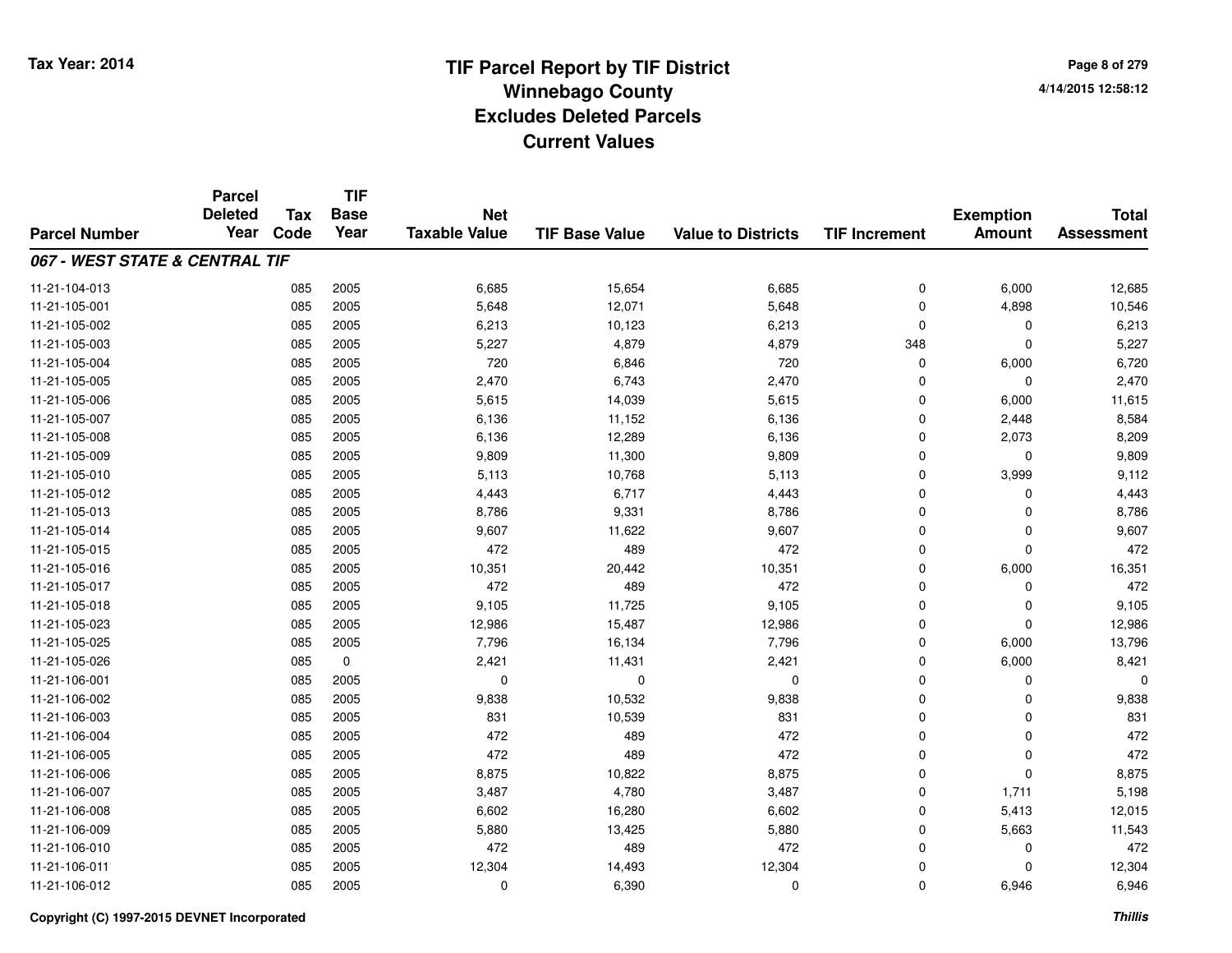**TIF**

**Parcel**

**Page 9 of 2794/14/2015 12:58:12**

#### **TIF Base ValueParcel NumberTotal AssessmentExemption Amount Value to Districts TIF Increment Base YearTax Code Deleted YearNet Taxable Value067 - WEST STATE & CENTRAL TIF**11-21-106-0133 085 2005 5,313 13,150 5,313 0 6,000 11,313 11-21-106-014 <sup>085</sup> 9,105 <sup>2005</sup> 6,477 6,477 2,628 <sup>0</sup> 9,105 11-21-106-015 <sup>085</sup> <sup>472</sup> <sup>2005</sup> <sup>489</sup> <sup>472</sup> <sup>0</sup> <sup>0</sup> <sup>472</sup> 11-21-106-016 <sup>085</sup> 8,460 <sup>2005</sup> 12,604 8,460 <sup>0</sup> <sup>0</sup> 8,460 11-21-106-017 <sup>085</sup> <sup>472</sup> <sup>2005</sup> <sup>489</sup> <sup>472</sup> <sup>0</sup> <sup>0</sup> <sup>472</sup> 11-21-106-018 <sup>085</sup> 7,003 <sup>2005</sup> 7,836 7,003 <sup>0</sup> <sup>0</sup> 7,003 11-21-106-0199 085 2005 5,462 11,588 5,462 0 4,022 9,484 11-21-106-0222 085 2005 12,096 17,274 12,096 0 0 12,096 11-21-106-0233 085 2005 10,981 5,381 5,381 5,600 0 10,981 11-21-106-024 <sup>085</sup> 3,566 <sup>2005</sup> 9,425 3,566 <sup>0</sup> 6,000 9,566 11-21-107-0011 085 2005 8,112 9,785 8,112 0 2,045 10,157 11-21-107-0022 085 2005 5,380 11,035 5,380 0 3,530 8,910 11-21-107-0033 085 2005 472 489 472 0 0 472 11-21-107-0044 085 2005 1,884 12,201 1,884 0 0 1,884 11-21-107-005 <sup>085</sup> <sup>472</sup> <sup>2005</sup> <sup>489</sup> <sup>472</sup> <sup>0</sup> <sup>0</sup> <sup>472</sup> 11-21-107-0066 085 2005 683 720 683 0 0 683 11-21-107-007 <sup>085</sup> <sup>472</sup> <sup>2005</sup> <sup>489</sup> <sup>472</sup> <sup>0</sup> <sup>0</sup> <sup>472</sup> 11-21-107-0088 085 2005 4,649 10,200 4,649 0 3,769 8,418 11-21-107-0099 085 2005 4,927 9,691 4,927 0 1,923 6,850 11-21-107-0100 085 2005 11,468 12,783 11,468 0 0 11,468 11-21-107-0111 085 2005 5,467 14,701 5,467 0 6,000 11,467 11-21-107-0122 085 2005 8,623 11,844 8,623 0 1,045 9,668 11-21-107-013 <sup>085</sup> 5,903 <sup>2005</sup> 9,379 5,903 <sup>0</sup> 1,821 7,724 11-21-107-014 <sup>085</sup> <sup>472</sup> <sup>2005</sup> <sup>489</sup> <sup>472</sup> <sup>0</sup> <sup>0</sup> <sup>472</sup> 11-21-107-015 <sup>085</sup> 6,899 <sup>2005</sup> 10,005 6,899 <sup>0</sup> <sup>0</sup> 6,899 11-21-107-016 <sup>085</sup> <sup>472</sup> <sup>2005</sup> <sup>489</sup> <sup>472</sup> <sup>0</sup> <sup>0</sup> <sup>472</sup> 11-21-107-0177 085 2005 4,232 12,020 4,232 0 6,000 10,232 11-21-107-018 <sup>085</sup> 5,206 <sup>2005</sup> 9,778 5,206 <sup>0</sup> 2,470 7,676 11-21-107-0199 085 2005 1,077 12,078 1,077 0 9,338 10,415 11-21-107-0200 085 2005 3,158 12,327 3,158 0 7,045 10,203 11-21-107-0211 085 2005 5,947 13,620 5,947 0 5,977 11,924 11-21-107-0222 085 2005 11,861 13,819 11,861 0 11,861 11-21-107-0233 085 2005 12,269 13,731 12,269 0 0 12,269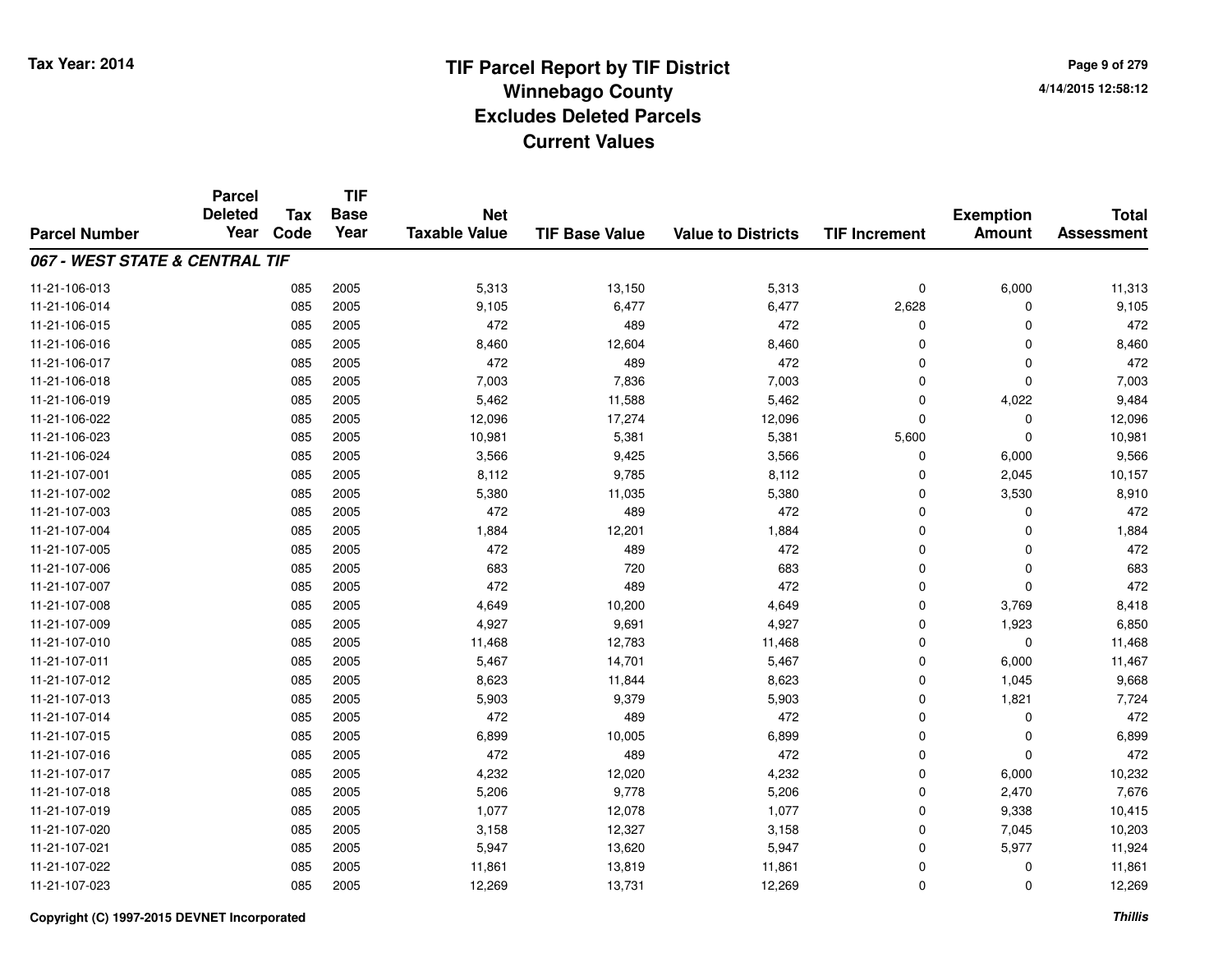**Page 10 of 2794/14/2015 12:58:12**

|                                | <b>Parcel</b>          | <b>TIF</b><br><b>Tax</b><br><b>Base</b> |      |                                    |                       |                           |                      | <b>Total</b>     |                   |
|--------------------------------|------------------------|-----------------------------------------|------|------------------------------------|-----------------------|---------------------------|----------------------|------------------|-------------------|
|                                | <b>Deleted</b><br>Year | Code                                    | Year | <b>Net</b><br><b>Taxable Value</b> |                       |                           |                      | <b>Exemption</b> |                   |
| <b>Parcel Number</b>           |                        |                                         |      |                                    | <b>TIF Base Value</b> | <b>Value to Districts</b> | <b>TIF Increment</b> | <b>Amount</b>    | <b>Assessment</b> |
| 067 - WEST STATE & CENTRAL TIF |                        |                                         |      |                                    |                       |                           |                      |                  |                   |
| 11-21-107-024                  |                        | 085                                     | 2005 | 7,699                              | 15,993                | 7,699                     | 0                    | 6,000            | 13,699            |
| 11-21-108-001                  |                        | 085                                     | 2005 | 11,839                             | 11,930                | 11,839                    | $\mathbf 0$          | $\Omega$         | 11,839            |
| 11-21-108-002                  |                        | 085                                     | 2005 | 14,549                             | 17,564                | 14,549                    | 0                    | $\Omega$         | 14,549            |
| 11-21-108-003                  |                        | 085                                     | 2005 | 11,863                             | 14,548                | 11,863                    | 0                    | $\Omega$         | 11,863            |
| 11-21-108-004                  |                        | 085                                     | 2005 | 5,293                              | 4,925                 | 4,925                     | 368                  | $\Omega$         | 5,293             |
| 11-21-108-005                  |                        | 085                                     | 2005 | 3,200                              | 11,618                | 3,200                     | 0                    | 10,475           | 13,675            |
| 11-21-108-006                  |                        | 085                                     | 2005 | 5,632                              | 13,628                | 5,632                     | 0                    | $\mathbf 0$      | 5,632             |
| 11-21-108-007                  |                        | 085                                     | 2005 | 6,449                              | 12,506                | 6,449                     | $\mathbf 0$          | 3,442            | 9,891             |
| 11-21-108-008                  |                        | 085                                     | 2005 | 5,462                              | 9,802                 | 5,462                     | 0                    | 2,293            | 7,755             |
| 11-21-108-009                  |                        | 085                                     | 2005 | 7,065                              | 14,746                | 7,065                     | $\mathbf 0$          | 5,586            | 12,651            |
| 11-21-108-010                  |                        | 085                                     | 2005 | 12,221                             | 18,552                | 12,221                    | 0                    | $\mathbf 0$      | 12,221            |
| 11-21-108-011                  |                        | 085                                     | 2005 | 5,969                              | 12,841                | 5,969                     | $\mathbf 0$          | 5,230            | 11,199            |
| 11-21-108-012                  |                        | 085                                     | 2005 | 11,750                             | 7,069                 | 7,069                     | 4,681                | 6,000            | 17,750            |
| 11-21-108-013                  |                        | 085                                     | 2005 | 11,343                             | 536                   | 536                       | 10,807               | 6,000            | 17,343            |
| 11-21-108-014                  |                        | 085                                     | 2005 | 11,343                             | 4,221                 | 4,221                     | 7,122                | 6,000            | 17,343            |
| 11-21-108-015                  |                        | 085                                     | 2005 | 6,159                              | 14,664                | 6,159                     | 0                    | 5,948            | 12,107            |
| 11-21-108-016                  |                        | 085                                     | 2005 | 6,194                              | 12,574                | 6,194                     | 0                    | 4,247            | 10,441            |
| 11-21-108-017                  |                        | 085                                     | 2005 | 5,555                              | 12,902                | 5,555                     | 0                    | 5,527            | 11,082            |
| 11-21-108-018                  |                        | 085                                     | 2005 | 2,408                              | 18,771                | 2,408                     | 0                    | 13,000           | 15,408            |
| 11-21-108-019                  |                        | 085                                     | 2005 | 6,136                              | 16,197                | 6,136                     | 0                    | 3,600            | 9,736             |
| 11-21-108-020                  |                        | 085                                     | 2005 | 7,298                              | 14,529                | 7,298                     | 0                    | 5,304            | 12,602            |
| 11-21-108-021                  |                        | 085                                     | 2005 | 8,673                              | 10,888                | 8,673                     | 0                    | 0                | 8,673             |
| 11-21-108-022                  |                        | 085                                     | 2005 | 414                                | 14,567                | 414                       | 0                    | 0                | 414               |
| 11-21-109-001                  |                        | 085                                     | 2005 | 559                                | 579                   | 559                       | $\pmb{0}$            | $\mathbf 0$      | 559               |
| 11-21-109-002                  |                        | 085                                     | 2005 | 5,733                              | 5,017                 | 5,017                     | 716                  | $\mathbf 0$      | 5,733             |
| 11-21-109-003                  |                        | 085                                     | 2005 | 3,817                              | 13,285                | 3,817                     | 0                    | $\Omega$         | 3,817             |
| 11-21-109-006                  |                        | 085                                     | 2005 | $\mathbf 0$                        | 11,896                | 0                         | 0                    | 9,719            | 9,719             |
| 11-21-109-007                  |                        | 085                                     | 2005 | 0                                  | 0                     | 0                         | 0                    | 0                | 0                 |
| 11-21-109-008                  |                        | 085                                     | 2005 | $\mathbf 0$                        | 23,098                | $\Omega$                  | 0                    | $\Omega$         | $\Omega$          |
| 11-21-109-009                  |                        | 085                                     | 2005 | 4,002                              | 12,085                | 4,002                     | 0                    | 6,000            | 10,002            |
| 11-21-110-001                  |                        | 085                                     | 2005 | 5,857                              | 12,670                | 5,857                     | 0                    | 4,569            | 10,426            |
| 11-21-110-002                  |                        | 085                                     | 2005 | 559                                | 579                   | 559                       | 0                    | 0                | 559               |
| 11-21-110-003                  |                        | 085                                     | 2005 | 5,509                              | 4,655                 | 4,655                     | 854                  | $\Omega$         | 5,509             |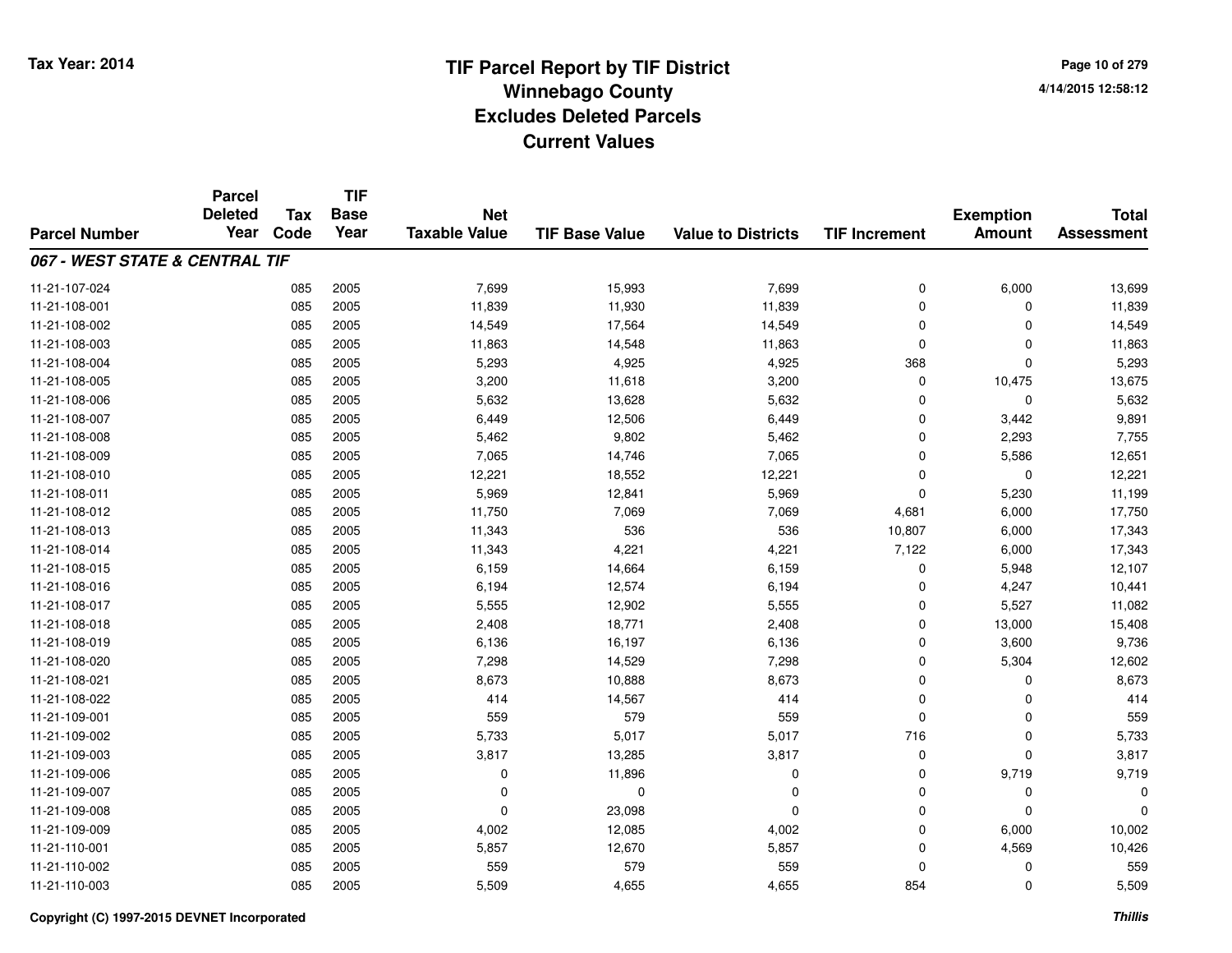**TIF**

**Parcel**

**Page 11 of 2794/14/2015 12:58:12**

#### **TIF Base ValueParcel NumberTotal AssessmentExemption Amount Value to Districts TIF Increment Base YearTax Code Deleted YearNet Taxable Value067 - WEST STATE & CENTRAL TIF**11-21-110-004 <sup>085</sup> 6,944 <sup>2005</sup> 17,403 6,944 <sup>0</sup> 6,000 12,944 11-21-110-005 <sup>085</sup> 5,113 <sup>2005</sup> 8,387 5,113 <sup>0</sup> 3,845 8,958 11-21-110-006 <sup>085</sup> 5,625 <sup>2005</sup> 13,822 5,625 <sup>0</sup> 5,016 10,641 11-21-110-007 <sup>085</sup> <sup>529</sup> <sup>2005</sup> 5,838 <sup>529</sup> <sup>0</sup> <sup>0</sup> <sup>529</sup> 11-21-110-008 <sup>085</sup> 22,462 <sup>2005</sup> 23,251 22,462 <sup>0</sup> <sup>0</sup> 22,462 11-21-110-0099 085 2005 2,149 2,420 2,149 0 0 2,149 11-21-110-010 <sup>085</sup> 7,783 <sup>2005</sup> 7,677 7,677 <sup>106</sup> <sup>0</sup> 7,783 11-21-111-0011 085 2005 3,985 13,586 3,985 0 3,985 11-21-111-0022 085 2005 7<sub>,</sub>545 7,599 7,545 0 0 7,545 11-21-111-0033 085 2005 204 4,911 204 0 204 11-21-111-0044 085 2005 12,896 15,451 12,896 0 12,896 11-21-111-005 <sup>085</sup> 6,449 <sup>2005</sup> 12,846 6,449 <sup>0</sup> 4,213 10,662 11-21-111-006 <sup>085</sup> 3,112 <sup>2005</sup> 17,084 3,112 <sup>0</sup> 10,242 13,354 11-21-111-0077 085 2005 7,108 11,855 7,108 0 7,108 11-21-111-008 <sup>085</sup> 5,231 <sup>2005</sup> 4,570 4,570 <sup>661</sup> <sup>0</sup> 5,231 11-21-111-0099 085 2005 7,994 7,372 7,372 622 0 7,994 11-21-112-0011 085 2005 8,435 20,086 8,435 0 6,000 14,435 11-21-112-0022 2 085 2005 2,937 13,790 2,937 0 9,038 11,975 11-21-112-0033 085 2005 9,629 14,806 9,629 0 6,000 15,629 11-21-112-004 <sup>085</sup> 8,421 <sup>2005</sup> 12,200 8,421 <sup>0</sup> <sup>0</sup> 8,421 11-21-112-005 <sup>085</sup> 7,065 <sup>2005</sup> 14,614 7,065 <sup>0</sup> 4,296 11,361 11-21-112-006 <sup>085</sup> 7,065 <sup>2005</sup> 14,271 7,065 <sup>0</sup> 4,004 11,069 11-21-112-007 <sup>085</sup> 13,372 <sup>2005</sup> 14,092 13,372 <sup>0</sup> <sup>0</sup> 13,372 11-21-112-008 <sup>085</sup> 14,766 <sup>2005</sup> 19,067 14,766 <sup>0</sup> <sup>0</sup> 14,766 11-21-112-0111 085 2005 20,653 21,939 20,653 0 20,653 11-21-126-0011 085 2005 5,810 10,091 5,810 0 2,837 8,647 11-21-126-0022 085 2005 497 514 497 0 0 497 11-21-126-0033 085 2005 2,460 15,707 2,460 0 6,000 8,460 11-21-126-004 <sup>085</sup> 29,846 <sup>2005</sup> 34,937 29,846 <sup>0</sup> <sup>0</sup> 29,846 11-21-126-005 <sup>085</sup> 4,671 <sup>2005</sup> 7,505 4,671 <sup>0</sup> 2,101 6,772 11-21-126-006 <sup>085</sup> 7,112 <sup>2005</sup> 11,659 7,112 <sup>0</sup> 2,917 10,029 11-21-126-007 <sup>085</sup> <sup>520</sup> <sup>2005</sup> <sup>536</sup> <sup>520</sup> <sup>0</sup> <sup>0</sup> <sup>520</sup> 11-21-126-0088 085 2005 6,588 13,707 6,588 0 3,482 10,070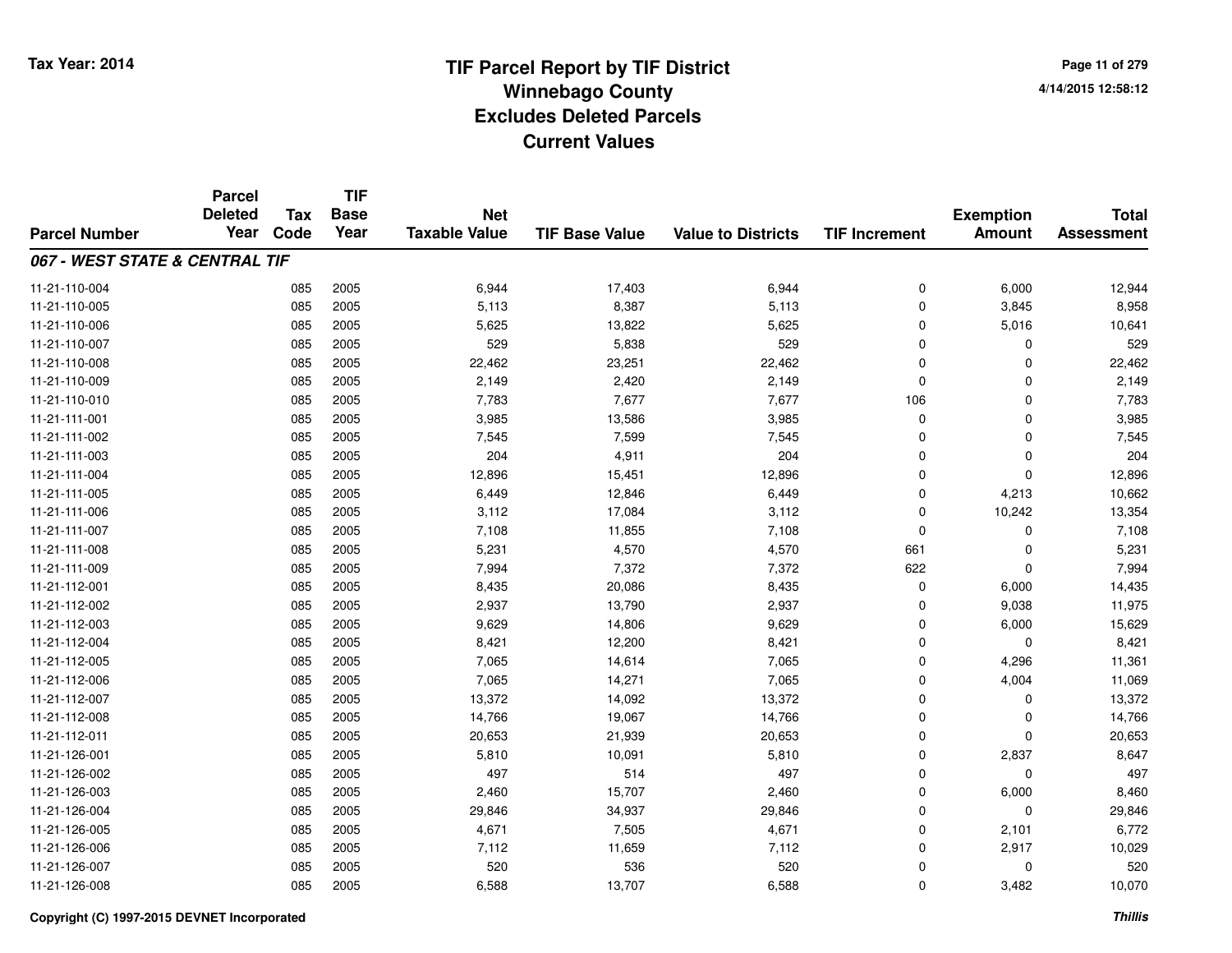**TIF**

**Parcel**

**Page 12 of 2794/14/2015 12:58:12**

#### **TIF Base ValueParcel NumberTotal AssessmentExemption Amount Value to Districts TIF Increment Base YearTax Code Deleted YearNet Taxable Value067 - WEST STATE & CENTRAL TIF**11-21-126-010 <sup>085</sup> 9,790 <sup>2005</sup> 17,199 9,790 <sup>0</sup> <sup>0</sup> 9,790 11-21-126-0111 085 2005 8,364 16,922 8,364 0 6,000 14,364 11-21-126-012 <sup>085</sup> <sup>371</sup> <sup>2005</sup> <sup>292</sup> <sup>292</sup> <sup>79</sup> <sup>0</sup> <sup>371</sup> 11-21-126-0133 085 2005 8,726 12,330 8,726 0 0 8,726 11-21-127-001 <sup>085</sup> 7,077 <sup>2005</sup> 11,071 7,077 <sup>0</sup> <sup>0</sup> 7,077 11-21-127-0022 085 2005 10,075 17,541 10,075 0 4,735 14,810 11-21-127-0033 085 2005 8,885 17,436 8,885 0 5,807 14,692 11-21-127-0044 085 2005 13,562 22,215 13,562 0 3,521 17,083 11-21-127-005 <sup>085</sup> 10,105 <sup>2005</sup> 20,000 10,105 <sup>0</sup> <sup>0</sup> 10,105 11-21-127-0066 085 2005 10,232 19,615 10,232 0 6,000 16,232 11-21-127-007 <sup>085</sup> 7,974 <sup>2005</sup> 12,085 7,974 <sup>0</sup> 6,000 13,974 11-21-127-0088 085 2005 8,856 16,023 8,856 0 6,000 14,856 11-21-127-009 <sup>085</sup> 9,293 <sup>2005</sup> 17,771 9,293 <sup>0</sup> 5,962 15,255 11-21-127-0100 085 2005 5,842 20,176 5,842 0 10,888 16,730 11-21-127-0111 085 2005 2,646 17,131 2,646 0 10,612 13,258 11-21-127-014 <sup>085</sup> 10,948 <sup>2005</sup> 22,452 10,948 <sup>0</sup> 6,000 16,948 11-21-128-0011 085 2005 11,830 16,817 11,830 0 5,411 17,241 11-21-128-0022 085 2005 13,967 14,038 13,967 0 0 13,967 11-21-128-0033 085 2005 7,205 10,070 7,205 0 3,645 10,850 11-21-128-004 <sup>085</sup> 7,810 <sup>2005</sup> 14,902 7,810 <sup>0</sup> 3,800 11,610 11-21-128-005 <sup>085</sup> <sup>507</sup> <sup>2005</sup> 15,978 <sup>507</sup> <sup>0</sup> <sup>0</sup> <sup>507</sup> 11-21-128-0066 085 2005 11,643 21,332 11,643 0 6,000 17,643 11-21-128-007 <sup>085</sup> 14,797 <sup>2005</sup> 20,497 14,797 <sup>0</sup> <sup>0</sup> 14,797 11-21-128-008 <sup>085</sup> 9,237 <sup>2005</sup> 9,820 9,237 <sup>0</sup> <sup>0</sup> 9,237 11-21-128-0099 085 2005 3,994 15,156 3,994 0 8,616 12,610 11-21-128-0100 085 2005 3,994 17,378 3,994 0 10,571 14,565 11-21-128-0111 085 2005 10,536 10,809 10,536 0 0 10,536 11-21-128-012 <sup>085</sup> <sup>505</sup> <sup>2005</sup> <sup>525</sup> <sup>505</sup> <sup>0</sup> <sup>0</sup> <sup>505</sup> 11-21-128-0133 085 2005 6,421 5,000 5,000 1,421 0 6,421 11-21-128-014 <sup>085</sup> 8,285 <sup>2005</sup> 9,396 8,285 <sup>0</sup> <sup>0</sup> 8,285 11-21-129-0011 085 2005 8,890 11,698 8,890 0 1,175 10,065 11-21-129-0022 085 2005 7,693 12,543 7,693 0 2,979 10,672 11-21-129-0033 085 2005 4,833 16,467 4,833 0 4,833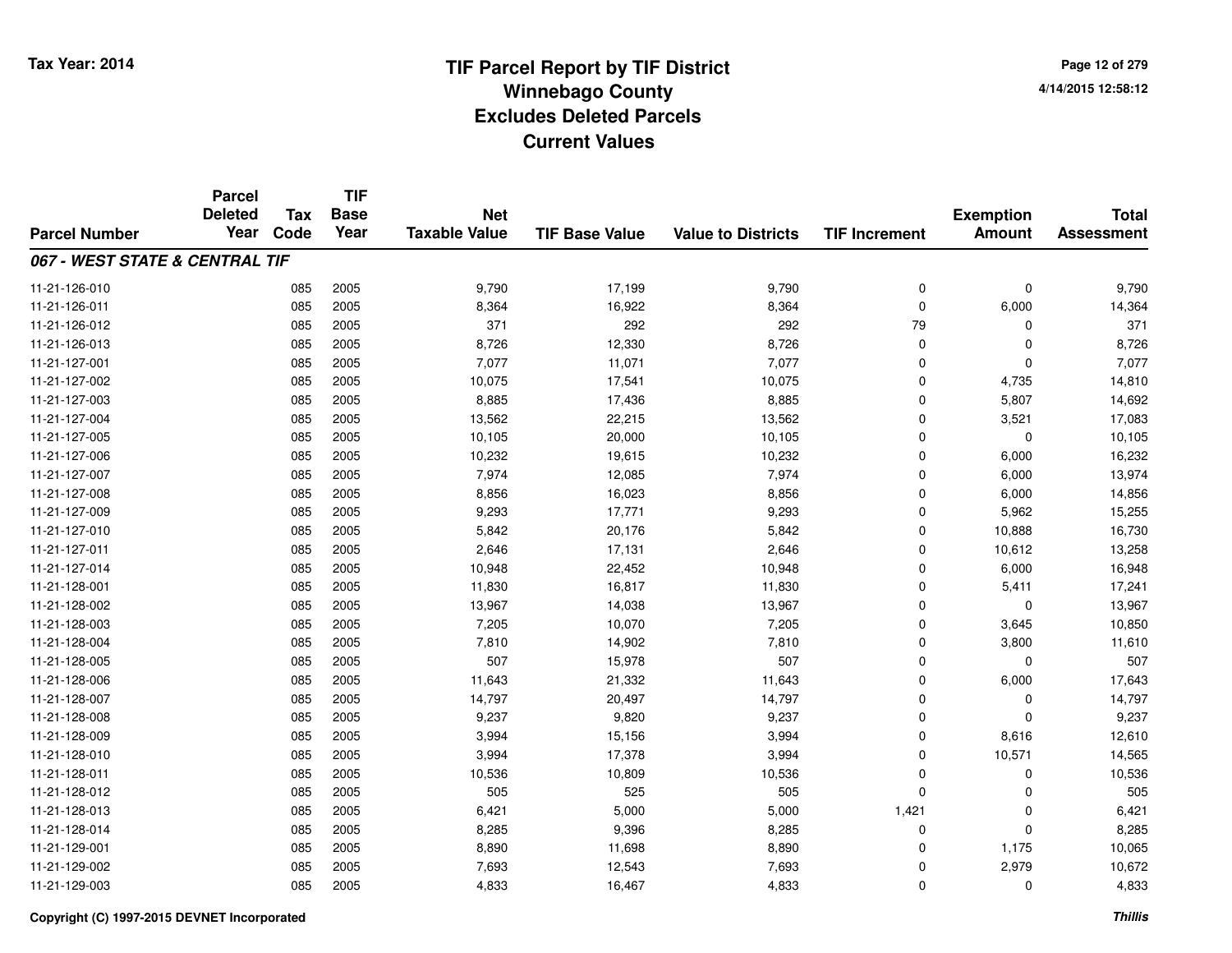**Page 13 of 2794/14/2015 12:58:12**

|                                | <b>Parcel</b>  | <b>Tax</b> | <b>TIF</b>  |                      |                       |                           |                      |                  |                   |
|--------------------------------|----------------|------------|-------------|----------------------|-----------------------|---------------------------|----------------------|------------------|-------------------|
|                                | <b>Deleted</b> |            | <b>Base</b> | <b>Net</b>           |                       |                           |                      | <b>Exemption</b> | <b>Total</b>      |
| <b>Parcel Number</b>           | Year           | Code       | Year        | <b>Taxable Value</b> | <b>TIF Base Value</b> | <b>Value to Districts</b> | <b>TIF Increment</b> | <b>Amount</b>    | <b>Assessment</b> |
| 067 - WEST STATE & CENTRAL TIF |                |            |             |                      |                       |                           |                      |                  |                   |
| 11-21-129-004                  |                | 085        | 2005        | 6,854                | 15,872                | 6,854                     | 0                    | 5,318            | 12,172            |
| 11-21-129-005                  |                | 085        | 2005        | 12,837               | 16,683                | 12,837                    | 0                    | $\Omega$         | 12,837            |
| 11-21-129-006                  |                | 085        | 2005        | 4,290                | 13,641                | 4,290                     | 0                    | $\mathbf 0$      | 4,290             |
| 11-21-129-007                  |                | 085        | 2005        | 8,533                | 9,119                 | 8,533                     | 0                    | $\Omega$         | 8,533             |
| 11-21-129-008                  |                | 085        | 2005        | 9,727                | 22,639                | 9,727                     | 0                    | 3,038            | 12,765            |
| 11-21-129-009                  |                | 085        | 2005        | 8,146                | 12,059                | 8,146                     | 0                    | 2,101            | 10,247            |
| 11-21-129-010                  |                | 085        | 2005        | 8,994                | 14,757                | 8,994                     | 0                    | 68               | 9,062             |
| 11-21-129-011                  |                | 085        | 2005        | 6,822                | 12,332                | 6,822                     | 0                    | 3,464            | 10,286            |
| 11-21-129-012                  |                | 085        | 2005        | 12,838               | 16,623                | 12,838                    | 0                    | $\mathbf 0$      | 12,838            |
| 11-21-129-013                  |                | 085        | 2005        | 4,366                | 16,451                | 4,366                     | 0                    | 7,852            | 12,218            |
| 11-21-129-014                  |                | 085        | 2005        | 8,629                | 19,365                | 8,629                     | 0                    | $\Omega$         | 8,629             |
| 11-21-129-015                  |                | 085        | 2005        | 10,610               | 12,331                | 10,610                    | 0                    | $\mathbf 0$      | 10,610            |
| 11-21-129-016                  |                | 085        | 2005        | 8,042                | 13,993                | 8,042                     | $\mathbf 0$          | 4,120            | 12,162            |
| 11-21-130-001                  |                | 085        | 2005        | 13,142               | 15,358                | 13,142                    | 0                    | 0                | 13,142            |
| 11-21-130-002                  |                | 085        | 2005        | 4,779                | 14,164                | 4,779                     | 0                    | 6,000            | 10,779            |
| 11-21-130-003                  |                | 085        | 2005        | 1,981                | 15,253                | 1,981                     | 0                    | 11,000           | 12,981            |
| 11-21-130-004                  |                | 085        | 2005        | 12,377               | 17,710                | 12,377                    | 0                    | 2,535            | 14,912            |
| 11-21-130-005                  |                | 085        | 2005        | 12,337               | 17,092                | 12,337                    | 0                    | $\mathbf 0$      | 12,337            |
| 11-21-130-006                  |                | 085        | 2005        | 2,601                | 13,684                | 2,601                     | 0                    | 8,989            | 11,590            |
| 11-21-130-007                  |                | 085        | 2005        | 7,588                | 14,909                | 7,588                     | 0                    | 4,919            | 12,507            |
| 11-21-130-008                  |                | 085        | 2005        | 7,925                | 14,403                | 7,925                     | 0                    | 4,258            | 12,183            |
| 11-21-130-009                  |                | 085        | 2005        | $\mathbf 0$          | 16,478                | $\mathbf 0$               | 0                    | 13,563           | 13,563            |
| 11-21-130-010                  |                | 085        | 2005        | 6,089                | 13,087                | 6,089                     | 0                    | 5,382            | 11,471            |
| 11-21-130-011                  |                | 085        | 2005        | 9,169                | 17,525                | 9,169                     | 0                    | 6,000            | 15,169            |
| 11-21-130-012                  |                | 085        | 2005        | 0                    | 0                     | 0                         | 0                    | 0                | 0                 |
| 11-21-130-013                  |                | 085        | 2005        | 8,389                | 10,090                | 8,389                     | 0                    | $\mathbf 0$      | 8,389             |
| 11-21-130-014                  |                | 085        | 2005        | 11,373               | 14,616                | 11,373                    | 0                    | $\Omega$         | 11,373            |
| 11-21-130-015                  |                | 085        | 2005        | 658                  | 12,158                | 658                       | 0                    | 9,829            | 10,487            |
| 11-21-130-016                  |                | 085        | 2005        | 2,217                | 14,102                | 2,217                     | 0                    | 9,328            | 11,545            |
| 11-21-130-017                  |                | 085        | 2005        | 1,426                | 12,984                | 1,426                     | 0                    | 9,927            | 11,353            |
| 11-21-130-018                  |                | 085        | 2005        | 4,496                | 12,312                | 4,496                     | 0                    | 4,344            | 8,840             |
| 11-21-130-019                  |                | 085        | 2005        | 6,066                | 12,583                | 6,066                     | 0                    | 4,956            | 11,022            |
| 11-21-130-020                  |                | 085        | 2005        | 5,880                | 4,683                 | 4,683                     | 1,197                | 4,789            | 10,669            |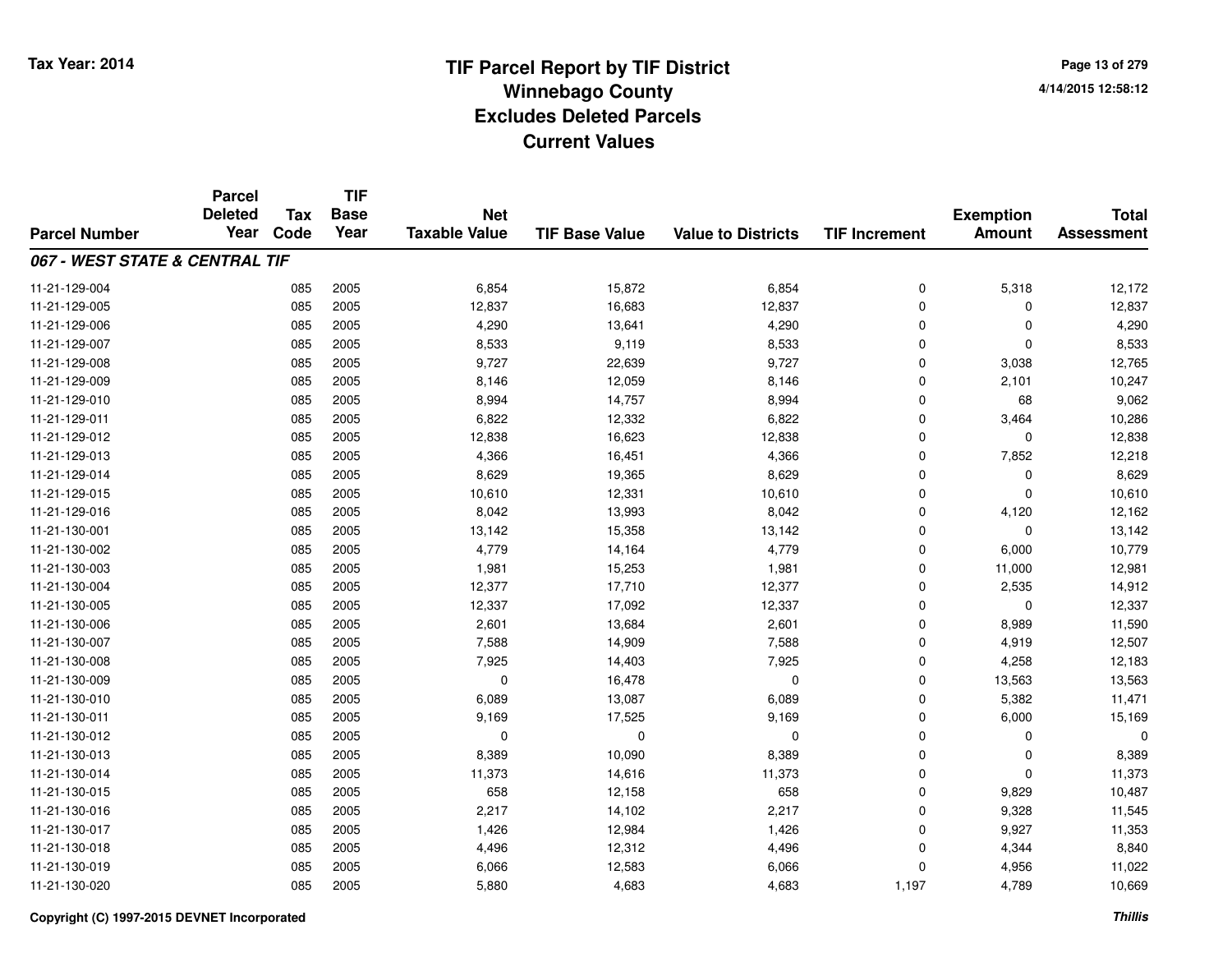**TIF**

**Parcel**

**Page 14 of 2794/14/2015 12:58:12**

#### **TIF Base ValueParcel NumberTotal AssessmentExemption Amount Value to Districts TIF Increment Base YearTax Code Deleted YearNet Taxable Value067 - WEST STATE & CENTRAL TIF**11-21-130-0211 085 2005 1,720 8,552 1,720 0 0 1,720 11-21-130-0222 085 2005 13,618 23,672 13,618 0 8,000 21,618 11-21-130-0233 085 2005 7,103 8,650 7,103 0 0 7,103 11-21-130-024 <sup>085</sup> <sup>520</sup> <sup>2005</sup> 13,390 <sup>520</sup> <sup>0</sup> <sup>0</sup> <sup>520</sup> 11-21-130-025 <sup>085</sup> 9,449 <sup>2005</sup> 9,399 9,399 <sup>50</sup> <sup>0</sup> 9,449 11-21-131-0011 085 2005 9,529 12,300 9,529 0 0 9,529 11-21-131-0022 085 2005 11,078 13,107 11,078 0 11,078 11-21-131-0033 085 2005 6,584 11,395 6,584 0 0 6,584 11-21-131-004 <sup>085</sup> 10,271 <sup>2005</sup> 12,152 10,271 <sup>0</sup> <sup>0</sup> 10,271 11-21-131-0055 085 2005 5,787 13,244 5,787 0 5,761 11,548 11-21-131-0066 085 2005 6,008 14,177 6,008 0 5,801 11,809 11-21-131-007 <sup>085</sup> 4,765 <sup>2005</sup> 11,915 4,765 <sup>0</sup> 5,022 9,787 11-21-131-008 <sup>085</sup> <sup>329</sup> <sup>2005</sup> <sup>341</sup> <sup>329</sup> <sup>0</sup> <sup>0</sup> <sup>329</sup> 11-21-131-0099 085 2005 14,243 17,584 14,243 0 14,243 11-21-131-0100 085 2005 10,909 12,667 10,909 0 0 10,909 11-21-131-0111 085 2005 11,613 13,269 11,613 0 0 11,613 11-21-131-0122 085 2005 8,684 11,084 8,684 0 0 8,684 11-21-131-0133 085 2005 9,087 15,936 9,087 0 2,588 11,675 11-21-131-0144 085 2005 7,585 9,625 7,585 0 7,585 11-21-131-015 <sup>085</sup> 5,647 <sup>2005</sup> 8,767 5,647 <sup>0</sup> <sup>0</sup> 5,647 11-21-132-0011 085 2005 506 10,486 506 0 0 506 11-21-132-002 <sup>085</sup> 2,795 <sup>2005</sup> 16,051 2,795 <sup>0</sup> 11,000 13,795 11-21-132-0033 085 2005 13,983 16,379 13,983 0 0 13,983 11-21-132-004 <sup>085</sup> 7,857 <sup>2005</sup> 8,036 7,857 <sup>0</sup> <sup>0</sup> 7,857 11-21-132-005 <sup>085</sup> 12,853 <sup>2005</sup> 14,776 12,853 <sup>0</sup> <sup>942</sup> 13,795 11-21-132-0066 085 2005 13,255 15,210 13,255 0 0 13,255 11-21-132-007 <sup>085</sup> 13,125 <sup>2005</sup> 15,081 13,125 <sup>0</sup> <sup>0</sup> 13,125 11-21-132-0088 085 2005 4,926 13,494 4,926 0 6,297 11,223 11-21-132-0099 085 2005 7,303 10,205 7,303 0 7,303 11-21-132-0100 085 2005 3,495 17,754 3,495 0 9,880 13,375 11-21-132-0111 085 2005 8,410 16,805 8,410 0 6,000 14,410 11-21-132-0122 085 2005 14,038 17,175 14,038 0 14,038 11-21-132-0133 085 2005 961 14,653 961 0 12,726 13,687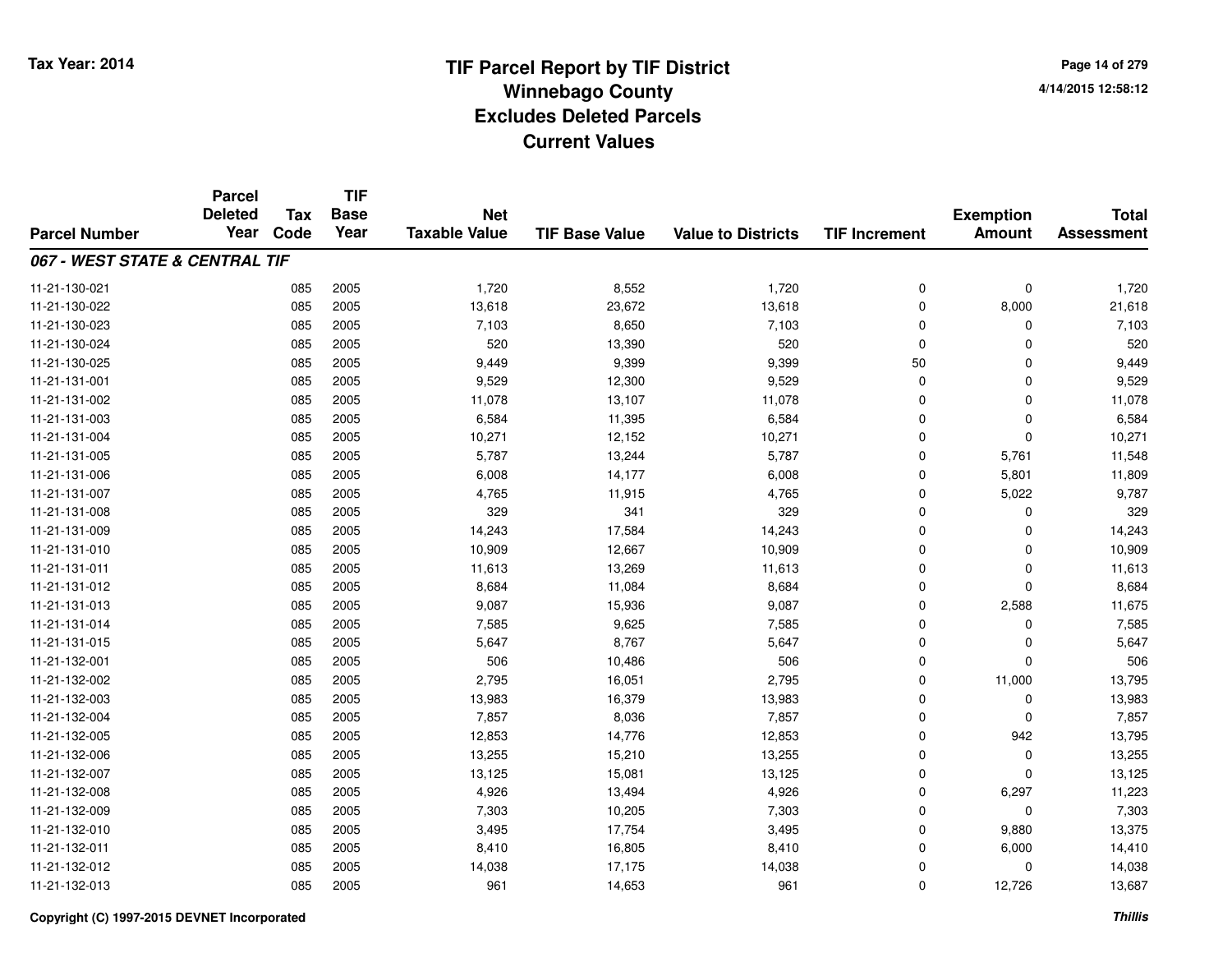**Page 15 of 2794/14/2015 12:58:12**

|                                | <b>Parcel</b><br><b>Deleted</b> | <b>Tax</b> | <b>TIF</b><br><b>Base</b> | <b>Net</b>           |                       |                           |                      |                                   | <b>Total</b>      |
|--------------------------------|---------------------------------|------------|---------------------------|----------------------|-----------------------|---------------------------|----------------------|-----------------------------------|-------------------|
| <b>Parcel Number</b>           | Year                            | Code       | Year                      | <b>Taxable Value</b> | <b>TIF Base Value</b> | <b>Value to Districts</b> | <b>TIF Increment</b> | <b>Exemption</b><br><b>Amount</b> | <b>Assessment</b> |
| 067 - WEST STATE & CENTRAL TIF |                                 |            |                           |                      |                       |                           |                      |                                   |                   |
| 11-21-132-014                  |                                 | 085        | 2005                      | 7,784                | 15,960                | 7,784                     | 0                    | 6,000                             | 13,784            |
| 11-21-132-015                  |                                 | 085        | 2005                      | 506                  | 4,546                 | 506                       | 0                    | 0                                 | 506               |
| 11-21-133-001                  |                                 | 085        | 2005                      | 10,752               | 12,272                | 10,752                    | $\mathbf 0$          | $\mathbf 0$                       | 10,752            |
| 11-21-133-002                  |                                 | 085        | 2005                      | 6,332                | 12,077                | 6,332                     | 0                    | 4,982                             | 11,314            |
| 11-21-133-003                  |                                 | 085        | 2005                      | 4,939                | 6,405                 | 4,939                     | $\mathbf 0$          | 1,407                             | 6,346             |
| 11-21-133-004                  |                                 | 085        | 2005                      | 6,415                | 8,947                 | 6,415                     | $\mathbf 0$          | 1,693                             | 8,108             |
| 11-21-133-005                  |                                 | 085        | 2005                      | 6,473                | 10,414                | 6,473                     | $\mathbf 0$          | 1,642                             | 8,115             |
| 11-21-133-006                  |                                 | 085        | 2005                      | 5,985                | 12,111                | 5,985                     | $\mathbf 0$          | 0                                 | 5,985             |
| 11-21-133-007                  |                                 | 085        | 2005                      | 7,949                | 11,135                | 7,949                     | $\mathbf 0$          | $\mathbf 0$                       | 7,949             |
| 11-21-133-008                  |                                 | 085        | 2005                      | 6,915                | 13,398                | 6,915                     | 0                    | 4,508                             | 11,423            |
| 11-21-133-009                  |                                 | 085        | 2005                      | 5,636                | 13,583                | 5,636                     | $\mathbf 0$          | 5,774                             | 11,410            |
| 11-21-133-010                  |                                 | 085        | 2005                      | 503                  | 519                   | 503                       | 0                    | 0                                 | 503               |
| 11-21-133-011                  |                                 | 085        | 2005                      | $\mathbf 0$          | 8,542                 | 0                         | $\mathbf 0$          | 9,094                             | 9,094             |
| 11-21-133-012                  |                                 | 085        | 2005                      | 10,293               | 11,341                | 10,293                    | 0                    | 0                                 | 10,293            |
| 11-21-133-013                  |                                 | 085        | 2005                      | 5,450                | 7,433                 | 5,450                     | 0                    | 935                               | 6,385             |
| 11-21-133-014                  |                                 | 085        | 2005                      | 3,603                | 12,169                | 3,603                     | $\mathbf 0$          | $\mathbf 0$                       | 3,603             |
| 11-21-133-015                  |                                 | 085        | 2005                      | 6,683                | 17,215                | 6,683                     | $\mathbf 0$          | 6,000                             | 12,683            |
| 11-21-134-001                  |                                 | 085        | 2005                      | 8,495                | 13,757                | 8,495                     | $\mathbf 0$          | 2,668                             | 11,163            |
| 11-21-134-002                  |                                 | 085        | 2005                      | 11,840               | 9,389                 | 9,389                     | 2,451                | 0                                 | 11,840            |
| 11-21-134-003                  |                                 | 085        | 2005                      | 14,701               | 17,339                | 14,701                    | $\mathbf 0$          | 0                                 | 14,701            |
| 11-21-134-004                  |                                 | 085        | 2005                      | 6,081                | 17,708                | 6,081                     | $\mathbf 0$          | 0                                 | 6,081             |
| 11-21-134-005                  |                                 | 085        | 2005                      | 4,755                | 9,510                 | 4,755                     | 0                    | 0                                 | 4,755             |
| 11-21-134-006                  |                                 | 085        | 2005                      | 531                  | 13,448                | 531                       | $\mathbf 0$          | 9,260                             | 9,791             |
| 11-21-134-007                  |                                 | 085        | 2005                      | 4,957                | 12,267                | 4,957                     | $\pmb{0}$            | 0                                 | 4,957             |
| 11-21-134-008                  |                                 | 085        | 2005                      | 1,937                | 11,455                | 1,937                     | $\mathbf 0$          | 7,359                             | 9,296             |
| 11-21-135-001                  |                                 | 085        | 2005                      | 7,065                | 13,090                | 7,065                     | $\mathbf 0$          | 2,520                             | 9,585             |
| 11-21-135-002                  |                                 | 085        | 2005                      | 6,972                | 14,064                | 6,972                     | $\mathbf 0$          | 4,893                             | 11,865            |
| 11-21-135-003                  |                                 | 085        | 2005                      | 6,566                | 8,640                 | 6,566                     | $\mathbf 0$          | 3,573                             | 10,139            |
| 11-21-135-004                  |                                 | 085        | 2005                      | 6,822                | 13,836                | 6,822                     | $\mathbf 0$          | 4,857                             | 11,679            |
| 11-21-135-005                  |                                 | 085        | 2005                      | 7,344                | 10,357                | 7,344                     | 0                    | 3,520                             | 10,864            |
| 11-21-135-006                  |                                 | 085        | 2005                      | 390                  | 0                     | 0                         | 390                  | 0                                 | 390               |
| 11-21-135-007                  |                                 | 085        | 2005                      | 3,087                | 18,461                | 3,087                     | 0                    | 0                                 | 3,087             |
| 11-21-135-008                  |                                 | 085        | 2005                      | 5,810                | 15,172                | 5,810                     | $\mathbf 0$          | 5,460                             | 11,270            |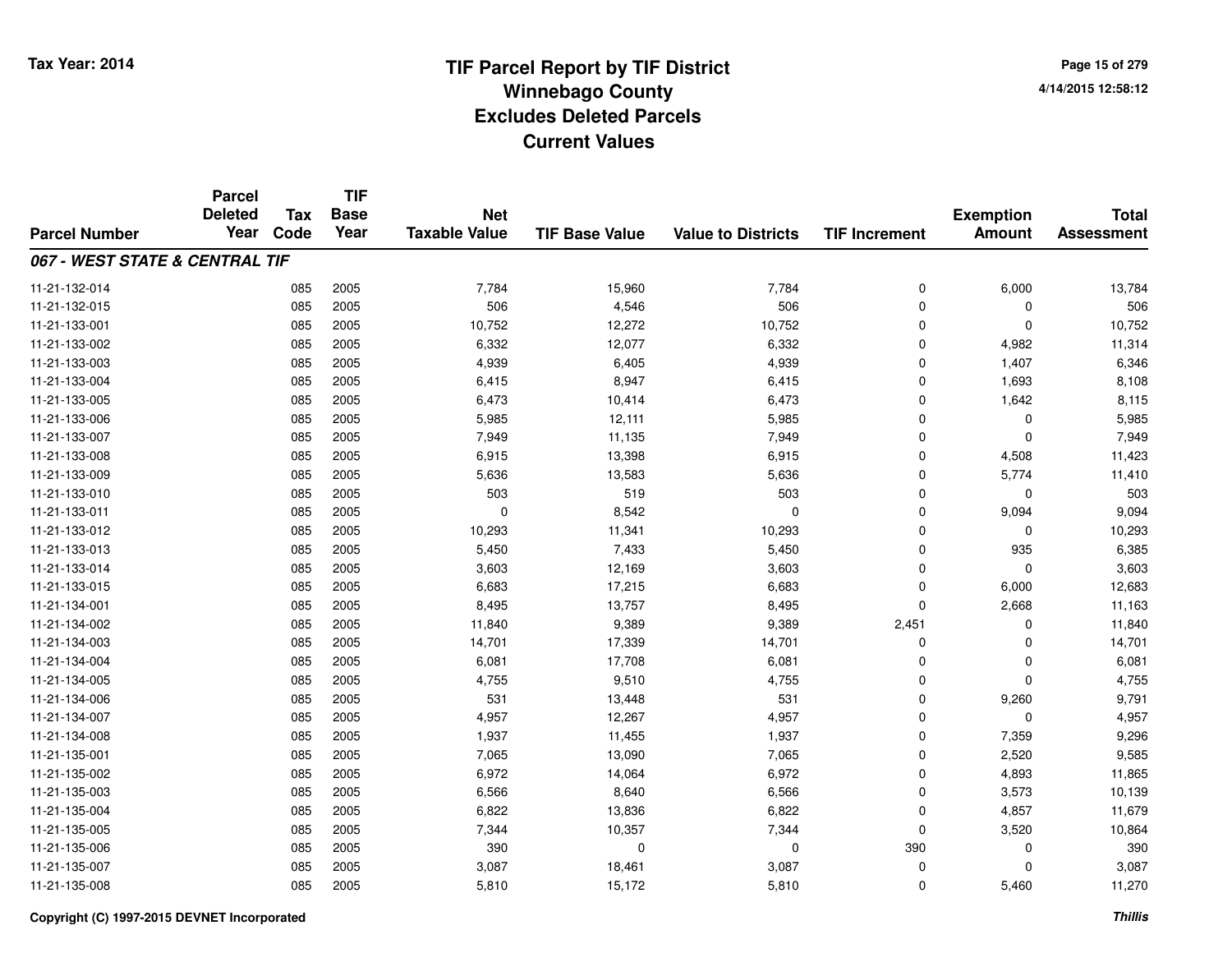**TIF**

**Parcel**

**Page 16 of 2794/14/2015 12:58:12**

#### **TIF Base ValueParcel NumberTotal AssessmentExemption Amount Value to Districts TIF Increment Base YearTax Code Deleted YearNet Taxable Value067 - WEST STATE & CENTRAL TIF**11-21-135-0099 085 2005 5,834 6,597 5,834 0 127 5,961 11-21-135-010 <sup>085</sup> 6,658 <sup>2005</sup> 14,119 6,658 <sup>0</sup> 5,322 11,980 11-21-135-0111 085 2005 1,055 14,305 1,055 0 0 1,055 11-21-136-001 <sup>085</sup> <sup>0</sup> <sup>2005</sup> <sup>0</sup> <sup>0</sup> <sup>0</sup> <sup>0</sup> <sup>0</sup> 11-21-137-001 <sup>085</sup> <sup>0</sup> <sup>2005</sup> <sup>0</sup> <sup>0</sup> <sup>0</sup> <sup>0</sup> <sup>0</sup> 11-21-137-0022 085 2005 12,597 16,242 12,597 0 0 12,597 11-21-137-003 <sup>085</sup> <sup>725</sup> <sup>2005</sup> <sup>750</sup> <sup>725</sup> <sup>0</sup> <sup>0</sup> <sup>725</sup> 11-21-137-004 <sup>085</sup> 5,764 <sup>2005</sup> 11,064 5,764 <sup>0</sup> 3,265 9,029 11-21-137-0066 085 2005 5,646 4,860 4,860 786 0 5,646 11-21-137-007 <sup>085</sup> 1,391 <sup>2005</sup> <sup>872</sup> <sup>872</sup> <sup>519</sup> <sup>0</sup> 1,391 11-21-137-008 <sup>085</sup> 7,494 <sup>2005</sup> 7,719 7,494 <sup>0</sup> <sup>0</sup> 7,494 11-21-138-0011 085 2005 6,449 13,524 6,449 0 5,128 11,577 11-21-138-002 <sup>085</sup> 5,753 <sup>2005</sup> 12,188 5,753 <sup>0</sup> 4,570 10,323 11-21-138-0033 085 2005 3,333 10,149 3,333 0 3,333 11-21-138-004 <sup>085</sup> 7,182 <sup>2005</sup> 12,841 7,182 <sup>0</sup> 2,321 9,503 11-21-138-005 <sup>085</sup> 9,040 <sup>2005</sup> 11,565 9,040 <sup>0</sup> <sup>0</sup> 9,040 11-21-138-0066 085 2005 6,119 6,556 6,119 0 0 6,119 11-21-138-008 <sup>085</sup> 19,091 <sup>2005</sup> 20,235 19,091 <sup>0</sup> <sup>0</sup> 19,091 11-21-138-009 <sup>085</sup> <sup>0</sup> <sup>2005</sup> <sup>0</sup> <sup>0</sup> <sup>0</sup> <sup>0</sup> <sup>0</sup> 11-21-138-0111 085 2005 5,535 5,232 5,232 303 0 5,535 11-21-138-0122 085 2005 6,576 6,376 6,376 200 0 6,576 11-21-139-0011 085 2005 6,000 17,701 6,000 0 6,000 11-21-139-0022 085 2005 6,658 7,476 6,658 0 766 7,424 11-21-139-0033 085 2005 7,810 10,382 7,810 0 3,255 11,065 11-21-139-0044 085 2005 7,285 11,592 7,285 0 7,285 11-21-139-005 <sup>085</sup> <sup>0</sup> <sup>2005</sup> <sup>117</sup> <sup>0</sup> <sup>0</sup> <sup>0</sup> <sup>0</sup> 11-21-139-0066 085 2005 4,834 12,146 4,834 0 5,854 10,688 11-21-139-007 <sup>085</sup> 3,905 <sup>2005</sup> 8,891 3,905 <sup>0</sup> 3,720 7,625 11-21-139-0088 085 2005 0 13,117 0 0 0 0 11-21-139-0099 085 2005 8,516 9,145 8,516 0 0 8,516 11-21-139-010 <sup>085</sup> <sup>0</sup> <sup>2005</sup> 8,836 <sup>0</sup> <sup>0</sup> <sup>0</sup> <sup>0</sup> 11-21-139-0111 085 2005 6,892 13,322 6,892 0 3,064 9,956 11-21-139-012<sup>085</sup> <sup>707</sup> <sup>2005</sup> <sup>732</sup> <sup>707</sup> <sup>0</sup> <sup>0</sup> <sup>707</sup>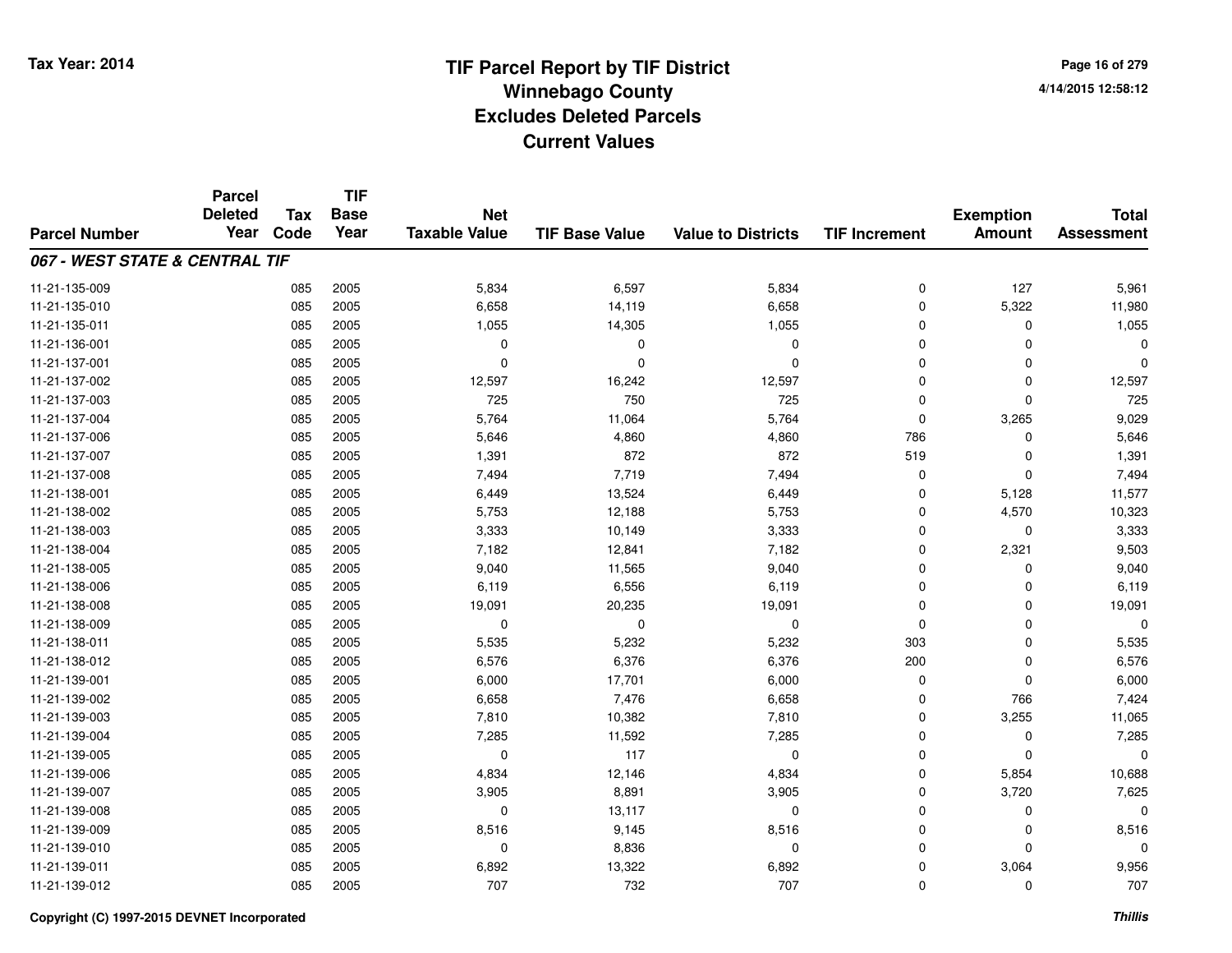**Page 17 of 2794/14/2015 12:58:12**

#### **TIF Base ValueParcel NumberTotal AssessmentExemption Amount Value to Districts TIF IncrementTIF Base YearTax CodeParcel Deleted YearNet Taxable Value067 - WEST STATE & CENTRAL TIF**11-21-139-0133 085 2005 1,840 5,422 1,840 0 0 1,840 11-21-139-014 <sup>085</sup> <sup>0</sup> <sup>2005</sup> <sup>0</sup> <sup>0</sup> <sup>0</sup> <sup>0</sup> <sup>0</sup> 11-21-139-016 <sup>085</sup> 2,168 <sup>2005</sup> 10,016 2,168 <sup>0</sup> 6,000 8,168 11-21-139-017 $7$  085 2005 0 0 9,433 0 0 0 0 0 0 11-21-140-0011 085 2005 8,897 10,700 8,897 0 0 8,897 11-21-140-0022 085 2005 9,163 11,814 9,163 0 0 9,163 11-21-140-0033 085 2005 4,902 5,488 4,902 0 32 4,934 11-21-140-004 <sup>085</sup> <sup>204</sup> <sup>2005</sup> 12,207 <sup>204</sup> <sup>0</sup> 9,892 10,096 11-21-140-005 <sup>085</sup> 11,988 <sup>2005</sup> 9,018 9,018 2,970 <sup>0</sup> 11,988 11-21-140-0066 085 2005 2,422 18,104 2,422 0 4,556 6,978 11-21-140-007 <sup>085</sup> 6,915 <sup>2005</sup> 1,839 1,839 5,076 1,655 8,570 11-21-140-0088 085 2005 2,810 13,431 2,810 0 7,040 9,850 11-21-140-0099 085 2005 497 515 497 0 0 497 11-21-140-0100 085 2005 10,671 12,733 10,671 0 0 10,671 11-21-140-011 <sup>085</sup> <sup>0</sup> <sup>2005</sup> <sup>0</sup> <sup>0</sup> <sup>0</sup> <sup>0</sup> <sup>0</sup> 11-21-140-012 <sup>085</sup> 7,969 <sup>2005</sup> 4,537 4,537 3,432 <sup>0</sup> 7,969 11-21-140-0133 085 2005 1,314 8,936 1,314 0 0 1,314 11-21-151-0011 085 2005 32,356 36,238 32,356 0 32,356 11-21-151-0022 085 2005 2,749 4,286 2,749 0 0 2,749 11-21-151-003 $3$  085 2005 2005 9,589 11,552 9,589 9,589 0 0 0 9,589 11-21-151-005 <sup>085</sup> 9,574 <sup>2005</sup> 10,725 9,574 <sup>0</sup> <sup>0</sup> 9,574 11-21-151-006 <sup>085</sup> 39,472 <sup>2005</sup> 44,513 39,472 <sup>0</sup> <sup>0</sup> 39,472 11-21-151-007 <sup>085</sup> <sup>0</sup> <sup>2005</sup> <sup>0</sup> <sup>0</sup> <sup>0</sup> <sup>0</sup> <sup>0</sup> 11-21-151-0088 085 2005 4,104 10,307 4,104 0 0 4,104 11-21-152-0011 085 2005 6,383 8,408 6,383 0 0 6,383 11-21-152-0022 085 2005 3,214 5,002 3,214 0 0 3,214 11-21-152-0033 085 2005 6,642 7,269 6,642 0 0 6,642 11-21-152-0044 085 2005 3,054 3,381 3,054 0 3,054 11-21-152-0055 085 2005 7,629 8,168 7,629 0 7,629 11-21-152-0066 085 2005 872 482 482 390 0 872 11-21-152-007 <sup>085</sup> <sup>872</sup> <sup>2005</sup> <sup>482</sup> <sup>482</sup> <sup>390</sup> <sup>0</sup> <sup>872</sup> 11-21-152-008 <sup>085</sup> 9,749 <sup>2005</sup> 10,141 9,749 <sup>0</sup> <sup>0</sup> 9,749 11-21-152-009<sup>085</sup> 13,122 <sup>2005</sup> 1,057 1,057 12,065 <sup>0</sup> 13,122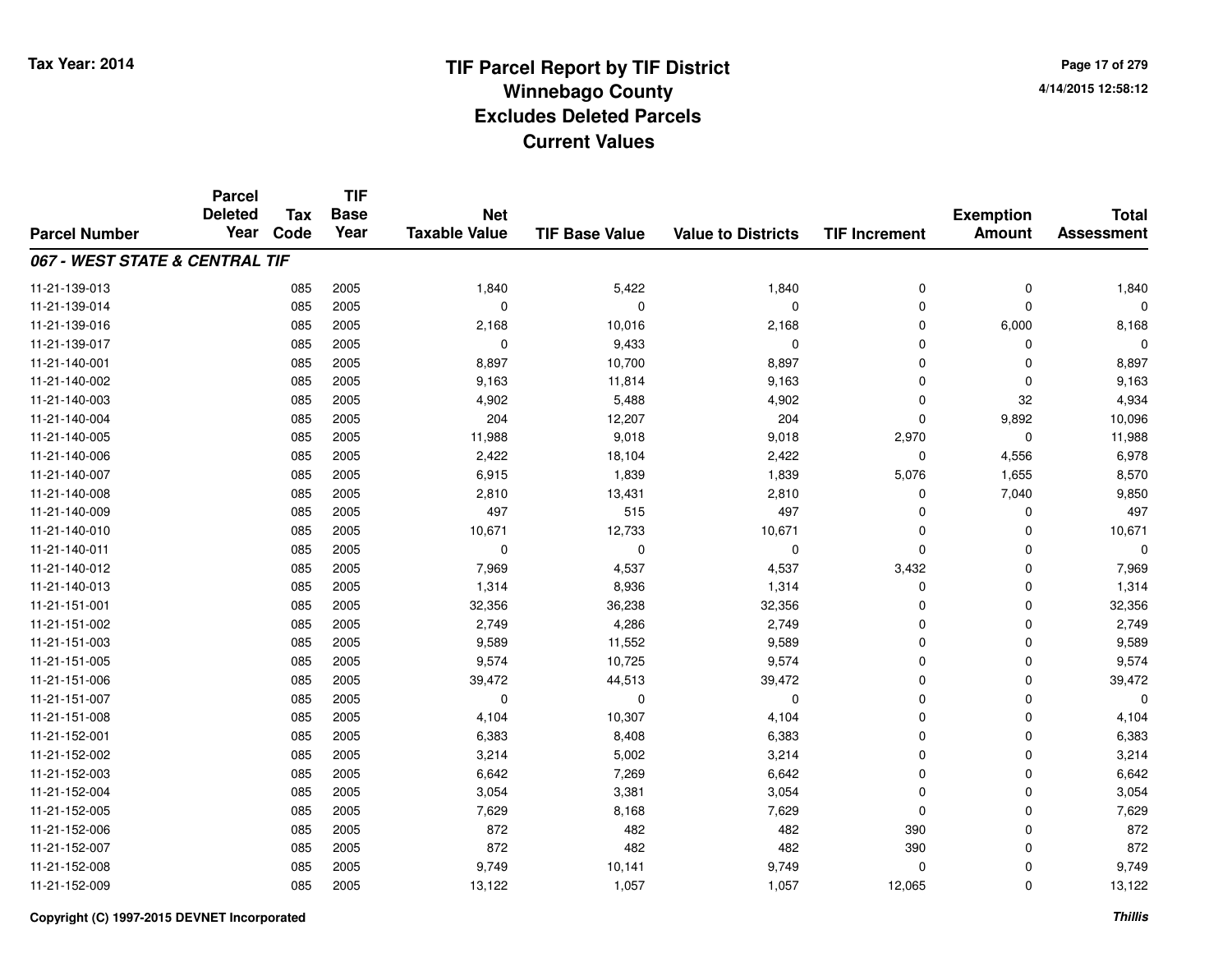**Page 18 of 2794/14/2015 12:58:12**

|                                | <b>Parcel</b><br><b>Deleted</b> | <b>Tax</b> | <b>TIF</b><br><b>Base</b> | <b>Net</b>           |                       |                           |                      | <b>Exemption</b> | <b>Total</b>      |
|--------------------------------|---------------------------------|------------|---------------------------|----------------------|-----------------------|---------------------------|----------------------|------------------|-------------------|
| <b>Parcel Number</b>           | Year                            | Code       | Year                      | <b>Taxable Value</b> | <b>TIF Base Value</b> | <b>Value to Districts</b> | <b>TIF Increment</b> | <b>Amount</b>    | <b>Assessment</b> |
| 067 - WEST STATE & CENTRAL TIF |                                 |            |                           |                      |                       |                           |                      |                  |                   |
| 11-21-152-010                  |                                 | 085        | 2005                      | 918                  | 16,573                | 918                       | 0                    | 0                | 918               |
| 11-21-152-011                  |                                 | 085        | 2005                      | 918                  | 1,441                 | 918                       | 0                    | 0                | 918               |
| 11-21-152-012                  |                                 | 085        | 2005                      | 826                  | 1,325                 | 826                       | 0                    | $\mathbf 0$      | 826               |
| 11-21-152-013                  |                                 | 085        | 2005                      | 826                  | 1,325                 | 826                       | 0                    | $\mathbf 0$      | 826               |
| 11-21-152-014                  |                                 | 085        | 2005                      | 826                  | 1,515                 | 826                       | 0                    | 0                | 826               |
| 11-21-153-001                  |                                 | 085        | 2005                      | 57,075               | 74,044                | 57,075                    | 0                    | $\mathbf 0$      | 57,075            |
| 11-21-153-002                  |                                 | 085        | 2005                      | 28,789               | 29,722                | 28,789                    | 0                    | 0                | 28,789            |
| 11-21-153-006                  |                                 | 085        | 2005                      | 0                    | 0                     | 0                         | 0                    | 0                | $\mathbf 0$       |
| 11-21-153-007                  |                                 | 085        | 2005                      | 7,232                | 9,407                 | 7,232                     | 0                    | $\mathbf 0$      | 7,232             |
| 11-21-153-008                  |                                 | 085        | 2005                      | 5,426                | 6,066                 | 5,426                     | 0                    | $\mathbf 0$      | 5,426             |
| 11-21-153-009                  |                                 | 085        | 2005                      | 3,328                | 3,723                 | 3,328                     | 0                    | 0                | 3,328             |
| 11-21-153-011                  |                                 | 085        | 2005                      | 286                  | 295                   | 286                       | 0                    | $\mathbf 0$      | 286               |
| 11-21-153-012                  |                                 | 085        | 2005                      | 286                  | 295                   | 286                       | $\mathbf 0$          | $\mathbf 0$      | 286               |
| 11-21-153-013                  |                                 | 085        | 2005                      | 0                    | 10,158                | $\mathbf 0$               | 0                    | 7,717            | 7,717             |
| 11-21-153-014                  |                                 | 085        | 2005                      | 6,006                | 5,609                 | 5,609                     | 397                  | 0                | 6,006             |
| 11-21-153-015                  |                                 | 085        | 2005                      | 0                    | 6,497                 | $\mathbf 0$               | 0                    | 0                | $\Omega$          |
| 11-21-154-004                  |                                 | 085        | 2005                      | 1,011                | 1,048                 | 1,011                     | 0                    | 0                | 1,011             |
| 11-21-154-005                  |                                 | 085        | 2005                      | 6,924                | 7,390                 | 6,924                     | 0                    | 0                | 6,924             |
| 11-21-154-006                  |                                 | 085        | 2005                      | 0                    | 0                     | $\mathbf 0$               | 0                    | 0                | $\Omega$          |
| 11-21-157-001                  |                                 | 085        | 2005                      | 254                  | 489                   | 254                       | 0                    | 0                | 254               |
| 11-21-157-002                  |                                 | 085        | 2005                      | 505                  | 976                   | 505                       | 0                    | 0                | 505               |
| 11-21-157-006                  |                                 | 085        | 2005                      | 10,151               | 11,672                | 10,151                    | 0                    | 0                | 10,151            |
| 11-21-176-001                  |                                 | 085        | 2005                      | 5,992                | 7,393                 | 5,992                     | 0                    | 6,000            | 11,992            |
| 11-21-176-002                  |                                 | 085        | 2005                      | 0                    | 1,196                 | 0                         | 0                    | 0                | $\Omega$          |
| 11-21-176-003                  |                                 | 085        | 2005                      | 0                    | 8,633                 | $\mathbf 0$               | 0                    | 0                | $\Omega$          |
| 11-21-176-007                  |                                 | 085        | 2005                      | 1,032                | 11,425                | 1,032                     | 0                    | 7,574            | 8,606             |
| 11-21-176-008                  |                                 | 085        | 2005                      | 5,636                | 9,073                 | 5,636                     | 0                    | 2,153            | 7,789             |
| 11-21-176-009                  |                                 | 085        | 2005                      | 3,200                | 14,993                | 3,200                     | 0                    | 6,000            | 9,200             |
| 11-21-176-010                  |                                 | 085        | 2005                      | 274                  | 284                   | 274                       | 0                    | 0                | 274               |
| 11-21-176-011                  |                                 | 085        | 2005                      | 8,916                | 8,375                 | 8,375                     | 541                  | 0                | 8,916             |
| 11-21-176-012                  |                                 | 085        | 2005                      | 4,684                | 4,306                 | 4,306                     | 378                  | 0                | 4,684             |
| 11-21-176-013                  |                                 | 085        | 2005                      | 5,877                | 9,629                 | 5,877                     | 0                    | 1,803            | 7,680             |
| 11-21-176-014                  |                                 | 085        | 2005                      | 6,252                | 13,071                | 6,252                     | $\mathbf 0$          | 1,127            | 7,379             |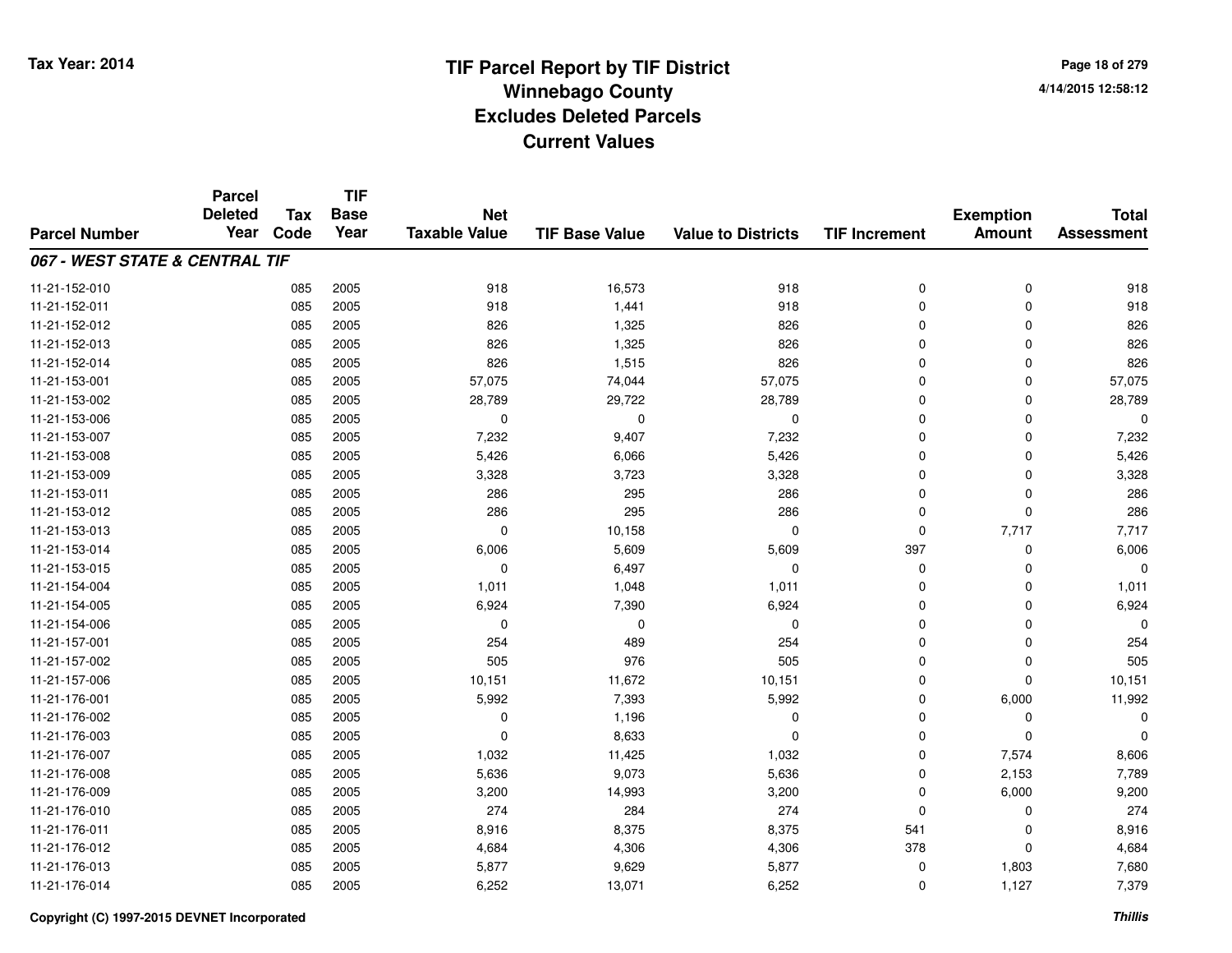|                                | <b>Parcel</b><br><b>Deleted</b> | <b>Tax</b> | <b>TIF</b><br><b>Base</b> | <b>Net</b>           |                       |                           |                      | <b>Exemption</b> | <b>Total</b>      |
|--------------------------------|---------------------------------|------------|---------------------------|----------------------|-----------------------|---------------------------|----------------------|------------------|-------------------|
| <b>Parcel Number</b>           | Year                            | Code       | Year                      | <b>Taxable Value</b> | <b>TIF Base Value</b> | <b>Value to Districts</b> | <b>TIF Increment</b> | <b>Amount</b>    | <b>Assessment</b> |
| 067 - WEST STATE & CENTRAL TIF |                                 |            |                           |                      |                       |                           |                      |                  |                   |
| 11-21-176-015                  |                                 | 085        | 2005                      | 5,299                | 10,773                | 5,299                     | $\mathbf 0$          | 2,859            | 8,158             |
| 11-21-176-016                  |                                 | 085        | 2005                      | 5,973                | 9,834                 | 5,973                     | $\mathbf 0$          | 4,372            | 10,345            |
| 11-21-176-017                  |                                 | 085        | 2005                      | 10,384               | 11,327                | 10,384                    | 0                    | 0                | 10,384            |
| 11-21-177-001                  |                                 | 085        | 2005                      | 10,749               | 9,121                 | 9,121                     | 1,628                | $\Omega$         | 10,749            |
| 11-21-177-002                  |                                 | 085        | 2005                      | 12,632               | 19,758                | 12,632                    | 0                    | 0                | 12,632            |
| 11-21-177-003                  |                                 | 085        | 2005                      | 10,188               | 13,224                | 10,188                    | $\mathbf 0$          | $\mathbf 0$      | 10,188            |
| 11-21-177-004                  |                                 | 085        | 2005                      | 2,252                | 11,461                | 2,252                     | 0                    | 6,743            | 8,995             |
| 11-21-177-005                  |                                 | 085        | 2005                      | 5,684                | 5,250                 | 5,250                     | 434                  | 0                | 5,684             |
| 11-21-177-006                  |                                 | 085        | 2005                      | 8,521                | 10,556                | 8,521                     | 0                    | 0                | 8,521             |
| 11-21-177-007                  |                                 | 085        | 2005                      | 514                  | 5,581                 | 514                       | $\mathbf 0$          | $\mathbf 0$      | 514               |
| 11-21-177-008                  |                                 | 085        | 2005                      | 1,182                | 10,348                | 1,182                     | $\mathbf 0$          | 9,189            | 10,371            |
| 11-21-177-009                  |                                 | 085        | 2005                      | 9,261                | 10,996                | 9,261                     | $\mathbf 0$          | $\mathbf 0$      | 9,261             |
| 11-21-177-010                  |                                 | 085        | 2005                      | 9,622                | 18,726                | 9,622                     | $\mathbf 0$          | $\Omega$         | 9,622             |
| 11-21-177-011                  |                                 | 085        | 2005                      | 12,100               | 14,184                | 12,100                    | 0                    | 0                | 12,100            |
| 11-21-177-012                  |                                 | 085        | 2005                      | 5,177                | 4,793                 | 4,793                     | 384                  | 0                | 5,177             |
| 11-21-177-013                  |                                 | 085        | 2005                      | 8,935                | 11,352                | 8,935                     | 0                    | 0                | 8,935             |
| 11-21-177-014                  |                                 | 085        | 2005                      | 6,159                | 15,232                | 6,159                     | 0                    | 1,232            | 7,391             |
| 11-21-178-004                  |                                 | 085        | 2005                      | 8,312                | 10,236                | 8,312                     | 0                    | 0                | 8,312             |
| 11-21-178-005                  |                                 | 085        | 2005                      | 1,298                | 12,386                | 1,298                     | $\mathbf 0$          | 8,253            | 9,551             |
| 11-21-178-006                  |                                 | 085        | 2005                      | $\mathbf 0$          | 1,494                 | 0                         | $\mathbf 0$          | $\mathbf 0$      | $\Omega$          |
| 11-21-178-007                  |                                 | 085        | 2005                      | 13,941               | 14,448                | 13,941                    | $\mathbf 0$          | $\mathbf 0$      | 13,941            |
| 11-21-178-008                  |                                 | 085        | 2005                      | $\mathbf 0$          | 0                     | $\mathbf 0$               | $\mathbf 0$          | 0                | $\Omega$          |
| 11-21-179-006                  |                                 | 085        | 2005                      | 13,657               | 9,070                 | 9,070                     | 4,587                | 0                | 13,657            |
| 11-21-179-007                  |                                 | 085        | 2005                      | 4,593                | 17,304                | 4,593                     | $\mathbf 0$          | 8,000            | 12,593            |
| 11-21-179-008                  |                                 | 085        | 2005                      | 405                  | 418                   | 405                       | 0                    | 0                | 405               |
| 11-21-179-009                  |                                 | 085        | 2005                      | 2,562                | 16,053                | 2,562                     | $\mathbf 0$          | 11,000           | 13,562            |
| 11-21-179-010                  |                                 | 085        | 2005                      | 405                  | 418                   | 405                       | $\mathbf 0$          | 0                | 405               |
| 11-21-179-011                  |                                 | 085        | 2005                      | 405                  | 11,049                | 405                       | $\mathbf 0$          | 0                | 405               |
| 11-21-179-012                  |                                 | 085        | 2005                      | 405                  | 418                   | 405                       | $\mathbf 0$          | $\Omega$         | 405               |
| 11-21-180-001                  |                                 | 085        | 2005                      | 4,277                | 9,599                 | 4,277                     | $\mathbf 0$          | 1,306            | 5,583             |
| 11-21-180-002                  |                                 | 085        | 2005                      | 232                  | 10,724                | 232                       | $\mathbf 0$          | 7,823            | 8,055             |
| 11-21-180-003                  |                                 | 085        | 2005                      | 5,849                | 9,662                 | 5,849                     | $\mathbf 0$          | $\Omega$         | 5,849             |
| 11-21-180-004                  |                                 | 085        | 2005                      | 405                  | 418                   | 405                       | $\mathbf 0$          | $\Omega$         | 405               |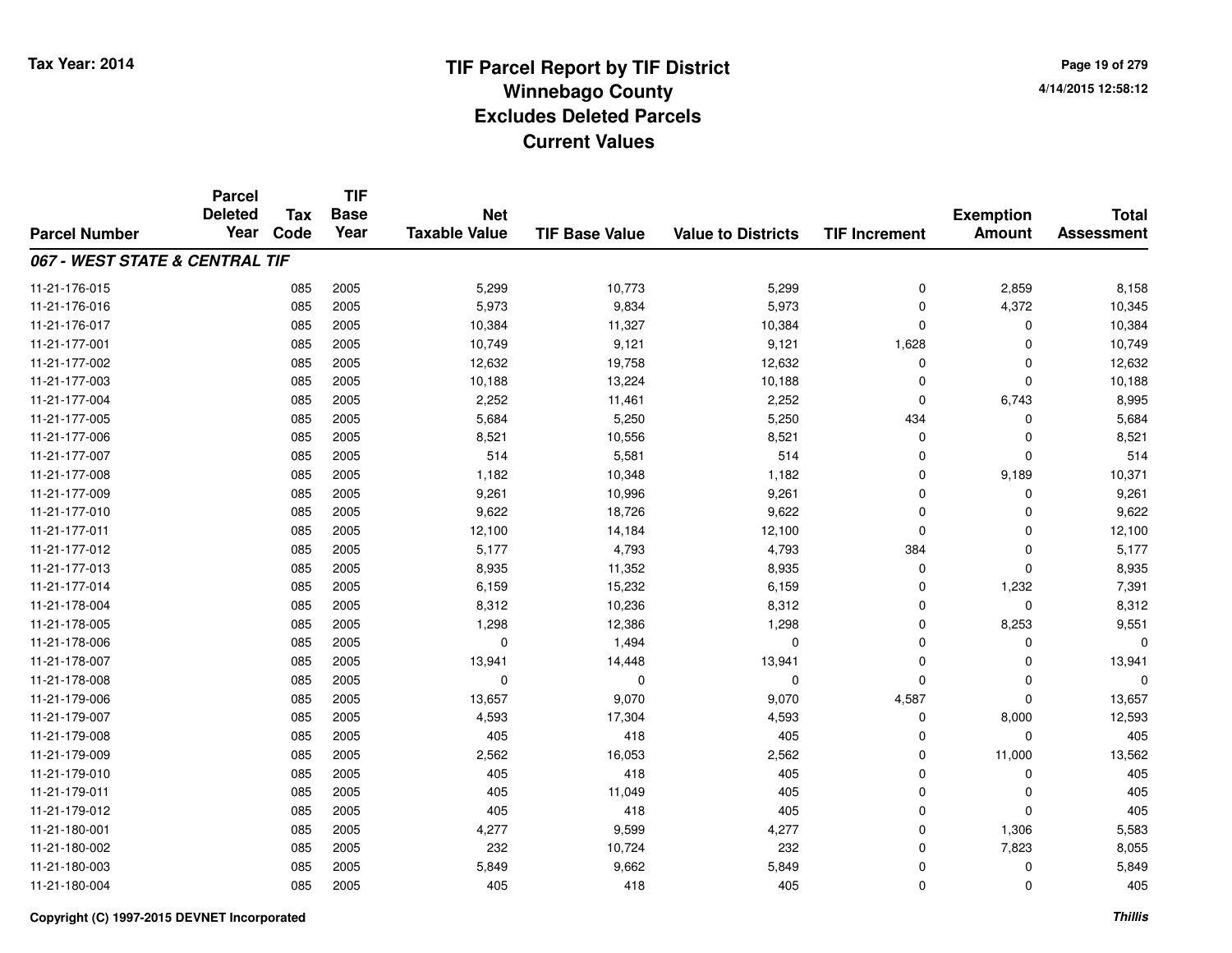**Page 20 of 2794/14/2015 12:58:12**

|                                | <b>Parcel</b><br><b>Deleted</b> | <b>Tax</b> | <b>TIF</b><br><b>Base</b> | <b>Net</b>           |                       |                           |                      |                                   | <b>Total</b>      |
|--------------------------------|---------------------------------|------------|---------------------------|----------------------|-----------------------|---------------------------|----------------------|-----------------------------------|-------------------|
| <b>Parcel Number</b>           | Year                            | Code       | Year                      | <b>Taxable Value</b> | <b>TIF Base Value</b> | <b>Value to Districts</b> | <b>TIF Increment</b> | <b>Exemption</b><br><b>Amount</b> | <b>Assessment</b> |
| 067 - WEST STATE & CENTRAL TIF |                                 |            |                           |                      |                       |                           |                      |                                   |                   |
| 11-21-180-005                  |                                 | 085        | 2005                      | 405                  | 418                   | 405                       | 0                    | $\mathbf 0$                       | 405               |
| 11-21-180-006                  |                                 | 085        | 2005                      | 7,287                | 10,209                | 7,287                     | $\mathbf 0$          | 919                               | 8,206             |
| 11-21-180-007                  |                                 | 085        | 2005                      | 405                  | 418                   | 405                       | $\mathbf 0$          | $\pmb{0}$                         | 405               |
| 11-21-180-008                  |                                 | 085        | 2005                      | $\mathbf 0$          | $\Omega$              | 0                         | $\Omega$             | $\mathbf 0$                       | $\mathbf 0$       |
| 11-21-180-009                  |                                 | 085        | 2005                      | 6,569                | 15,056                | 6,569                     | $\mathbf 0$          | 6,000                             | 12,569            |
| 11-21-180-010                  |                                 | 085        | 2005                      | 3,615                | 6,591                 | 3,615                     | $\Omega$             | 2,229                             | 5,844             |
| 11-21-180-011                  |                                 | 085        | 2005                      | 903                  | 6,099                 | 903                       | $\mathbf 0$          | 7,862                             | 8,765             |
| 11-21-180-012                  |                                 | 085        | 2005                      | 3,564                | 9,319                 | 3,564                     | $\mathbf 0$          | 0                                 | 3,564             |
| 11-21-180-013                  |                                 | 085        | 2005                      | 5,764                | 18,011                | 5,764                     | $\mathbf 0$          | 5,123                             | 10,887            |
| 11-21-181-001                  |                                 | 085        | 2005                      | 0                    | $\mathbf 0$           | 0                         | $\mathbf 0$          | 0                                 | $\Omega$          |
| 11-21-181-002                  |                                 | 085        | 2005                      | 2,001                | 3,384                 | 2,001                     | $\mathbf 0$          | $\mathbf 0$                       | 2,001             |
| 11-21-181-003                  |                                 | 085        | 2005                      | 1,277                | 9,636                 | 1,277                     | $\pmb{0}$            | 6,413                             | 7,690             |
| 11-21-181-004                  |                                 | 085        | 2005                      | 8,182                | 12,383                | 8,182                     | $\mathbf 0$          | 3,280                             | 11,462            |
| 11-21-181-005                  |                                 | 085        | 2005                      | 409                  | 14,835                | 409                       | $\mathbf 0$          | 0                                 | 409               |
| 11-21-181-006                  |                                 | 085        | 2005                      | 10,509               | 13,430                | 10,509                    | $\Omega$             | $\mathbf 0$                       | 10,509            |
| 11-21-181-007                  |                                 | 085        | 2005                      | 296                  | 304                   | 296                       | 0                    | 0                                 | 296               |
| 11-21-181-008                  |                                 | 085        | 2005                      | 12,533               | 13,512                | 12,533                    | $\mathbf 0$          | $\mathbf 0$                       | 12,533            |
| 11-21-181-009                  |                                 | 085        | 2005                      | 5,320                | 20,223                | 5,320                     | $\mathbf 0$          | 8,897                             | 14,217            |
| 11-21-181-010                  |                                 | 085        | 2005                      | 5,299                | 11,907                | 5,299                     | $\pmb{0}$            | 3,122                             | 8,421             |
| 11-21-181-011                  |                                 | 085        | 2005                      | 216                  | 225                   | 216                       | $\mathbf 0$          | 0                                 | 216               |
| 11-21-181-012                  |                                 | 085        | 2005                      | 296                  | 304                   | 296                       | $\mathbf 0$          | 0                                 | 296               |
| 11-21-181-013                  |                                 | 085        | 2005                      | 9,228                | 11,669                | 9,228                     | $\mathbf 0$          | 0                                 | 9,228             |
| 11-21-182-001                  |                                 | 085        | 2005                      | 3,604                | 4,029                 | 3,604                     | 0                    | 0                                 | 3,604             |
| 11-21-182-002                  |                                 | 085        | 2005                      | 361                  | 374                   | 361                       | $\mathbf 0$          | 0                                 | 361               |
| 11-21-182-003                  |                                 | 085        | 2005                      | 361                  | 374                   | 361                       | $\mathbf 0$          | $\pmb{0}$                         | 361               |
| 11-21-182-004                  |                                 | 085        | 2005                      | 361                  | 8,233                 | 361                       | $\mathbf 0$          | $\mathbf 0$                       | 361               |
| 11-21-182-007                  |                                 | 085        | 2005                      | 4,090                | 15,614                | 4,090                     | $\mathbf 0$          | 2,002                             | 6,092             |
| 11-21-182-008                  |                                 | 085        | 2005                      | 4,326                | 4,271                 | 4,271                     | 55                   | $\pmb{0}$                         | 4,326             |
| 11-21-182-009                  |                                 | 085        | 2005                      | 3,579                | 5,627                 | 3,579                     | $\mathbf 0$          | 812                               | 4,391             |
| 11-21-182-010                  |                                 | 085        | 2005                      | 361                  | 374                   | 361                       | $\mathbf 0$          | $\mathbf 0$                       | 361               |
| 11-21-182-013                  |                                 | 085        | 2005                      | 0                    | 14,121                | 0                         | 0                    | 10,560                            | 10,560            |
| 11-21-182-014                  |                                 | 085        | 2005                      | 9,132                | 12,881                | 9,132                     | $\mathbf 0$          | 0                                 | 9,132             |
| 11-21-183-001                  |                                 | 085        | 2005                      | 346                  | 12,999                | 346                       | $\mathbf 0$          | 9,597                             | 9,943             |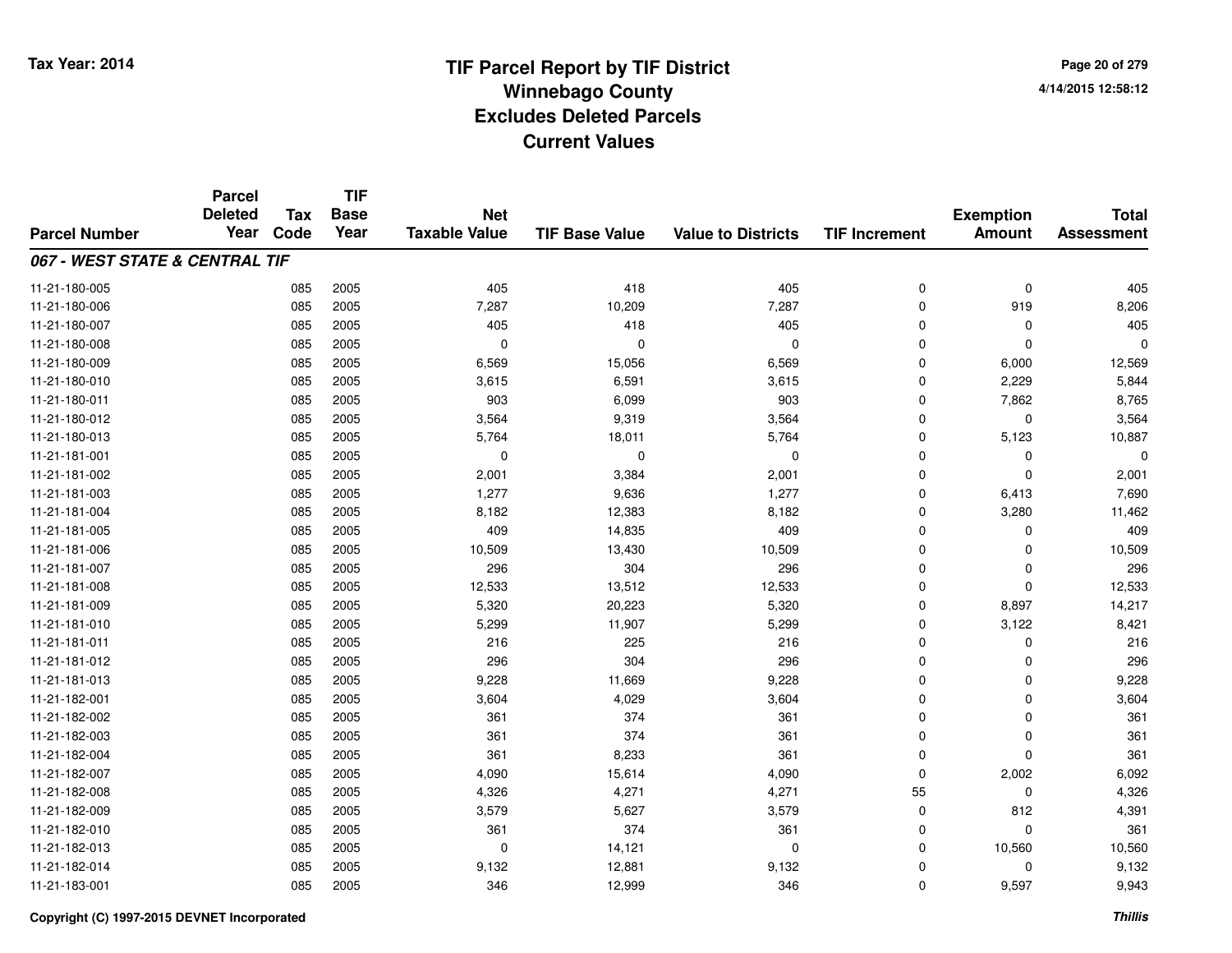**Page 21 of 2794/14/2015 12:58:12**

#### **TIF Base ValueParcel NumberTotal AssessmentExemption Amount Value to Districts TIF IncrementTIF Base YearTax CodeParcel Deleted YearNet Taxable Value067 - WEST STATE & CENTRAL TIF**11-21-183-002 <sup>085</sup> <sup>361</sup> <sup>2005</sup> <sup>374</sup> <sup>361</sup> <sup>0</sup> <sup>0</sup> <sup>361</sup> 11-21-183-0033 085 2005 10,640 25,940 10,640 0 6,000 16,640 11-21-183-004 <sup>085</sup> 10,319 <sup>2005</sup> 25,415 10,319 <sup>0</sup> 6,000 16,319 11-21-183-005 <sup>085</sup> <sup>361</sup> <sup>2005</sup> <sup>374</sup> <sup>361</sup> <sup>0</sup> <sup>0</sup> <sup>361</sup> 11-21-183-007 <sup>085</sup> 4,939 <sup>2005</sup> 8,429 4,939 <sup>0</sup> <sup>0</sup> 4,939 11-21-183-0088 085 2005 1,258 6,584 1,258 0 5,000 6,258 11-21-183-0099 085 2005 7,252 6,848 6,848 404 1,796 9,048 11-21-183-0100 085 2005 7,461 6,097 6,097 1,364 2,032 9,493 11-21-183-0111 085 2005 0 9,023 0 0 6,788 6,788 11-21-183-012 <sup>085</sup> <sup>278</sup> <sup>2005</sup> <sup>286</sup> <sup>278</sup> <sup>0</sup> <sup>0</sup> <sup>278</sup> 11-21-183-0133 085 2005 4,834 9,279 4,834 0 2,465 7,299 11-21-183-014 <sup>085</sup> <sup>537</sup> <sup>2005</sup> <sup>555</sup> <sup>537</sup> <sup>0</sup> <sup>0</sup> <sup>537</sup> 11-21-184-0011 085 2005 6,647 11,456 6,647 0 2,513 9,160 11-21-184-0022 085 2005 116 6,304 116 0 5,443 5,559 11-21-184-0033 085 2005 7,951 8,992 7,951 0 7,951 11-21-184-004 <sup>085</sup> 4,970 <sup>2005</sup> 15,877 4,970 <sup>0</sup> 1,503 6,473 11-21-184-0055 085 2005 7,690 9,366 7,690 0 7,690 11-21-184-006 <sup>085</sup> 5,011 <sup>2005</sup> 12,707 5,011 <sup>0</sup> 6,000 11,011 11-21-184-007 <sup>085</sup> <sup>0</sup> <sup>2005</sup> 5,657 <sup>0</sup> <sup>0</sup> 4,489 4,489 11-21-184-008 <sup>085</sup> <sup>268</sup> <sup>2005</sup> <sup>278</sup> <sup>268</sup> <sup>0</sup> <sup>0</sup> <sup>268</sup> 11-21-184-0099 085 2005 11,358 15,308 11,358 0 11,358 11-21-184-010 <sup>085</sup> 9,306 <sup>2005</sup> 9,783 9,306 <sup>0</sup> <sup>0</sup> 9,306 11-21-184-0111 085 2005 1,674 15,401 1,674 0 11,000 12,674 11-21-184-0122 085 2005 9,448 12,086 9,448 0 0 9,448 11-21-184-013 <sup>085</sup> 9,329 <sup>2005</sup> 11,679 9,329 <sup>0</sup> <sup>0</sup> 9,329 11-21-184-014 <sup>085</sup> 7,407 <sup>2005</sup> 9,683 7,407 <sup>0</sup> <sup>0</sup> 7,407 11-21-201-0011 085 2005 10,670 14,571 10,670 0 0 10,670 11-21-201-0022 085 2005 7,504 10,703 7,504 0 0 7,504 11-21-201-0033 085 2005 6,679 16,550 6,679 0 6,000 12,679 11-21-201-004 $\frac{4}{16,890}$  and  $\frac{1}{2,900}$  and  $\frac{1}{2,900}$  and  $\frac{1}{2,900}$  b  $\frac{2,900}{10,900}$  b  $\frac{2,900}{10,900}$  b  $\frac{2,900}{10,900}$ 11-21-201-005 <sup>085</sup> 7,693 <sup>2005</sup> 19,207 7,693 <sup>0</sup> 6,000 13,693 11-21-201-0066 085 2005 6,286 18,207 6,286 0 6,000 12,286 11-21-201-007<sup>085</sup> 10,793 <sup>2005</sup> 12,576 10,793 <sup>0</sup> <sup>0</sup> 10,793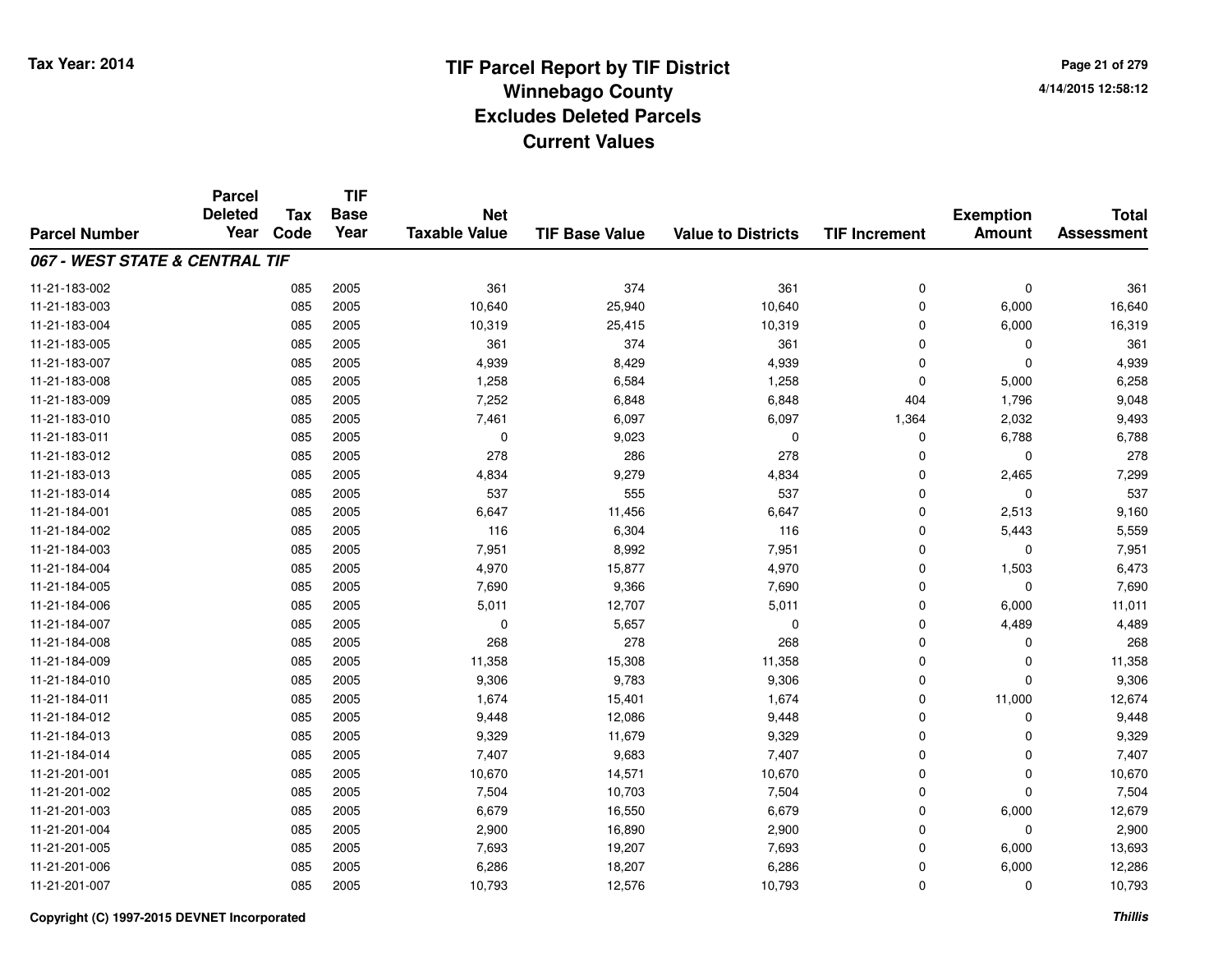**Page 22 of 2794/14/2015 12:58:12**

|                                | <b>Parcel</b>  |            | <b>TIF</b>  |                      |                       |                           |                      |                  |                   |
|--------------------------------|----------------|------------|-------------|----------------------|-----------------------|---------------------------|----------------------|------------------|-------------------|
|                                | <b>Deleted</b> | <b>Tax</b> | <b>Base</b> | <b>Net</b>           |                       |                           |                      | <b>Exemption</b> | <b>Total</b>      |
| <b>Parcel Number</b>           | Year           | Code       | Year        | <b>Taxable Value</b> | <b>TIF Base Value</b> | <b>Value to Districts</b> | <b>TIF Increment</b> | <b>Amount</b>    | <b>Assessment</b> |
| 067 - WEST STATE & CENTRAL TIF |                |            |             |                      |                       |                           |                      |                  |                   |
| 11-21-201-008                  |                | 085        | 2005        | 6,742                | 9,624                 | 6,742                     | 0                    | $\mathbf 0$      | 6,742             |
| 11-21-201-009                  |                | 085        | 2005        | 6,426                | 14,023                | 6,426                     | $\mathbf 0$          | 5,542            | 11,968            |
| 11-21-201-010                  |                | 085        | 2005        | 4,926                | 10,595                | 4,926                     | 0                    | 3,274            | 8,200             |
| 11-21-201-011                  |                | 085        | 2005        | 398                  | 12,339                | 398                       | $\mathbf 0$          | $\Omega$         | 398               |
| 11-21-201-012                  |                | 085        | 2005        | 3,362                | 15,761                | 3,362                     | 0                    | 8,826            | 12,188            |
| 11-21-201-013                  |                | 085        | 2005        | 9,634                | 19,165                | 9,634                     | 0                    | 4,559            | 14,193            |
| 11-21-201-014                  |                | 085        | 2005        | 0                    | 54                    | $\mathbf 0$               | 0                    | $\mathbf 0$      | 0                 |
| 11-21-201-015                  |                | 085        | 2005        | 5,620                | 12,225                | 5,620                     | 0                    | $\Omega$         | 5,620             |
| 11-21-201-016                  |                | 085        | 2005        | 5,508                | 11,297                | 5,508                     | 0                    | 1,528            | 7,036             |
| 11-21-201-017                  |                | 085        | 2005        | 9,179                | 10,713                | 9,179                     | 0                    | $\Omega$         | 9,179             |
| 11-21-202-001                  |                | 085        | 2005        | 9,240                | 15,419                | 9,240                     | 0                    | 4,086            | 13,326            |
| 11-21-202-002                  |                | 085        | 2005        | 13,036               | 17,256                | 13,036                    | 0                    | $\mathbf 0$      | 13,036            |
| 11-21-202-003                  |                | 085        | 2005        | 8,483                | 16,976                | 8,483                     | $\mathbf 0$          | 4,306            | 12,789            |
| 11-21-202-004                  |                | 085        | 2005        | 10,216               | 19,686                | 10,216                    | 0                    | 6,000            | 16,216            |
| 11-21-202-005                  |                | 085        | 2005        | 11,201               | 13,212                | 11,201                    | 0                    | 0                | 11,201            |
| 11-21-202-006                  |                | 085        | 2005        | 10,049               | 9,379                 | 9,379                     | 670                  | $\mathbf 0$      | 10,049            |
| 11-21-202-007                  |                | 085        | 2005        | 6,508                | 12,476                | 6,508                     | 0                    | 4,172            | 10,680            |
| 11-21-202-008                  |                | 085        | 2005        | 7,880                | 11,476                | 7,880                     | 0                    | 1,874            | 9,754             |
| 11-21-202-009                  |                | 085        | 2005        | 2,807                | 7,424                 | 2,807                     | 0                    | $\mathbf 0$      | 2,807             |
| 11-21-202-010                  |                | 085        | 2005        | 7,461                | 11,108                | 7,461                     | 0                    | 1,919            | 9,380             |
| 11-21-202-011                  |                | 085        | 2005        | 7,751                | 11,599                | 7,751                     | 0                    | 3,998            | 11,749            |
| 11-21-202-012                  |                | 085        | 2005        | 7,792                | 3,764                 | 3,764                     | 4,028                | 0                | 7,792             |
| 11-21-202-013                  |                | 085        | 2005        | 12,217               | 14,320                | 12,217                    | 0                    | 0                | 12,217            |
| 11-21-202-014                  |                | 085        | 2005        | 11,878               | 14,053                | 11,878                    | 0                    | $\mathbf 0$      | 11,878            |
| 11-21-202-015                  |                | 085        | 2005        | 7,719                | 13,907                | 7,719                     | 0                    | $\mathbf 0$      | 7,719             |
| 11-21-202-016                  |                | 085        | 2005        | 11,103               | 13,360                | 11,103                    | 0                    | $\mathbf 0$      | 11,103            |
| 11-21-202-017                  |                | 085        | 2005        | 4,210                | 11,795                | 4,210                     | 0                    | $\Omega$         | 4,210             |
| 11-21-203-001                  |                | 085        | 2005        | 6,945                | 13,561                | 6,945                     | 0                    | 5,000            | 11,945            |
| 11-21-203-002                  |                | 085        | 2005        | 9,700                | 13,099                | 9,700                     | 0                    | 0                | 9,700             |
| 11-21-203-003                  |                | 085        | 2005        | 466                  | 481                   | 466                       | 0                    | 0                | 466               |
| 11-21-203-004                  |                | 085        | 2005        | 5,917                | 13,311                | 5,917                     | $\mathbf 0$          | $\Omega$         | 5,917             |
| 11-21-203-005                  |                | 085        | 2005        | 517                  | 543                   | 517                       | 0                    | 0                | 517               |
| 11-21-203-006                  |                | 085        | 2005        | 10,514               | 13,142                | 10,514                    | 0                    | $\Omega$         | 10,514            |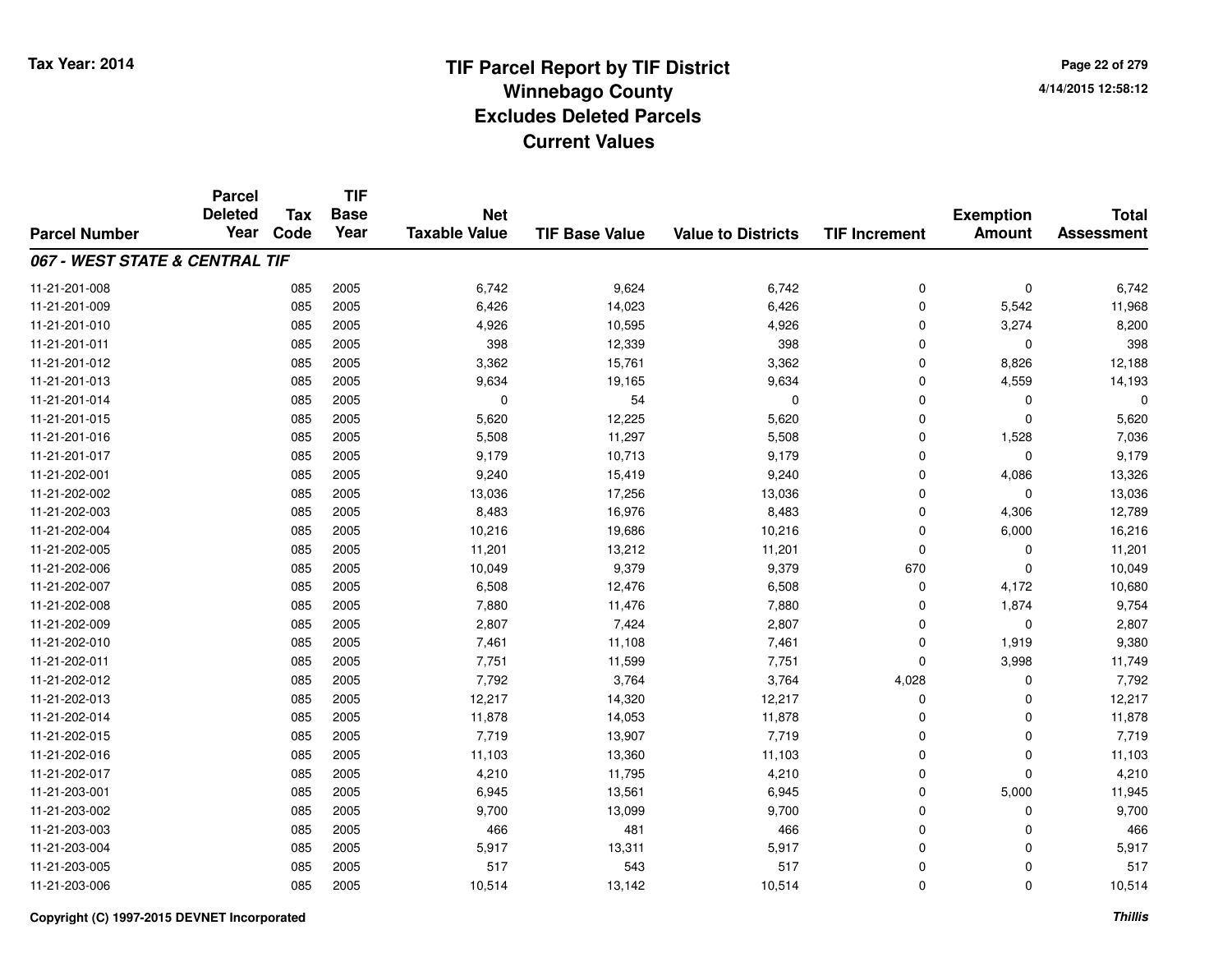**TIF**

**Parcel**

**Page 23 of 2794/14/2015 12:58:12**

| <b>Parcel Number</b>           | <b>Deleted</b><br>Year | Tax<br>Code | <b>Base</b><br>Year | <b>Net</b><br><b>Taxable Value</b> | <b>TIF Base Value</b> | <b>Value to Districts</b> | <b>TIF Increment</b> | <b>Exemption</b><br><b>Amount</b> | <b>Total</b><br><b>Assessment</b> |
|--------------------------------|------------------------|-------------|---------------------|------------------------------------|-----------------------|---------------------------|----------------------|-----------------------------------|-----------------------------------|
| 067 - WEST STATE & CENTRAL TIF |                        |             |                     |                                    |                       |                           |                      |                                   |                                   |
| 11-21-203-007                  |                        | 085         | 2005                | 6,833                              | 12,922                | 6,833                     | 0                    | 4,256                             | 11,089                            |
| 11-21-203-008                  |                        | 085         | 2005                | 9,884                              | 11,821                | 9,884                     | 0                    | $\Omega$                          | 9,884                             |
| 11-21-203-009                  |                        | 085         | 2005                | 9,875                              | 12,825                | 9,875                     | 0                    | $\Omega$                          | 9,875                             |
| 11-21-203-010                  |                        | 085         | 2005                | 8,448                              | 12,729                | 8,448                     | 0                    | $\Omega$                          | 8,448                             |
| 11-21-203-011                  |                        | 085         | 2005                | 8,518                              | 10,466                | 8,518                     | 0                    | $\mathbf 0$                       | 8,518                             |
| 11-21-203-012                  |                        | 085         | 2005                | 8,146                              | 14,200                | 8,146                     | 0                    | 4,056                             | 12,202                            |
| 11-21-203-013                  |                        | 085         | 2005                | 12,208                             | 16,886                | 12,208                    | 0                    | $\mathbf 0$                       | 12,208                            |
| 11-21-203-014                  |                        | 085         | 2005                | 6,645                              | 15,249                | 6,645                     | 0                    | 4,601                             | 11,246                            |
| 11-21-203-015                  |                        | 085         | 2005                | 2,411                              | 8,862                 | 2,411                     | 0                    | 0                                 | 2,411                             |
| 11-21-203-016                  |                        | 085         | 2005                | 4,622                              | 12,956                | 4,622                     | 0                    | $\mathbf 0$                       | 4,622                             |
| 11-21-204-001                  |                        | 085         | 2005                | 7,995                              | 18,481                | 7,995                     | 0                    | 4,505                             | 12,500                            |
| 11-21-204-002                  |                        | 085         | 2005                | 6,159                              | 16,270                | 6,159                     | 0                    | 5,985                             | 12,144                            |
| 11-21-204-003                  |                        | 085         | 2005                | 6,647                              | 14,252                | 6,647                     | 0                    | 2,440                             | 9,087                             |
| 11-21-204-004                  |                        | 085         | 2005                | 5,877                              | 9,446                 | 5,877                     | 0                    | $\mathbf 0$                       | 5,877                             |
| 11-21-204-005                  |                        | 085         | 2005                | 4,211                              | 14,286                | 4,211                     | 0                    | $\mathbf 0$                       | 4,211                             |
| 11-21-204-006                  |                        | 085         | 2005                | 7,805                              | 9,936                 | 7,805                     | 0                    | $\mathbf 0$                       | 7,805                             |
| 11-21-204-007                  |                        | 085         | 2005                | 7,670                              | 9,748                 | 7,670                     | 0                    | 2,540                             | 10,210                            |
| 11-21-204-008                  |                        | 085         | 2005                | 9,552                              | 13,151                | 9,552                     | 0                    | 0                                 | 9,552                             |
| 11-21-204-009                  |                        | 085         | 2005                | 13,271                             | 17,168                | 13,271                    | 0                    | $\mathbf 0$                       | 13,271                            |
| 11-21-204-010                  |                        | 085         | 2005                | 0                                  | 14,918                | 0                         | 0                    | 10,669                            | 10,669                            |
| 11-21-204-011                  |                        | 085         | 2005                | 7,740                              | 15,502                | 7,740                     | 0                    | 3,739                             | 11,479                            |
| 11-21-204-012                  |                        | 085         | 2005                | 8,134                              | 15,933                | 8,134                     | 0                    | 3,388                             | 11,522                            |
| 11-21-204-013                  |                        | 085         | 2005                | 7,720                              | 15,538                | 7,720                     | 0                    | $\Omega$                          | 7,720                             |
| 11-21-204-014                  |                        | 085         | 2005                | 497                                | 16,777                | 497                       | 0                    | $\Omega$                          | 497                               |
| 11-21-204-015                  |                        | 085         | 2005                | 5,311                              | 8,229                 | 5,311                     | 0                    | $\Omega$                          | 5,311                             |
| 11-21-204-016                  |                        | 085         | 2005                | 7,195                              | 14,563                | 7,195                     | 0                    | $\mathbf 0$                       | 7,195                             |
| 11-21-204-017                  |                        | 085         | 2005                | 3,765                              | 14,733                | 3,765                     | 0                    | $\mathbf 0$                       | 3,765                             |
| 11-21-205-001                  |                        | 085         | 2005                | 5,810                              | 11,073                | 5,810                     | 0                    | 2,027                             | 7,837                             |
| 11-21-205-002                  |                        | 085         | 2005                | 10,473                             | 14,627                | 10,473                    | 0                    | 0                                 | 10,473                            |
| 11-21-205-003                  |                        | 085         | 2005                | 606                                | 11,740                | 606                       | 0                    | 8,491                             | 9,097                             |
| 11-21-205-004                  |                        | 085         | 2005                | 2,933                              | 15,876                | 2,933                     | 0                    | $\mathbf 0$                       | 2,933                             |
| 11-21-205-005                  |                        | 085         | 2005                | 11,544                             | 14,052                | 11,544                    | 0                    | $\Omega$                          | 11,544                            |
| 11-21-205-006                  |                        | 085         | 2005                | 0                                  | 0                     | 0                         | 0                    | $\mathbf 0$                       | 0                                 |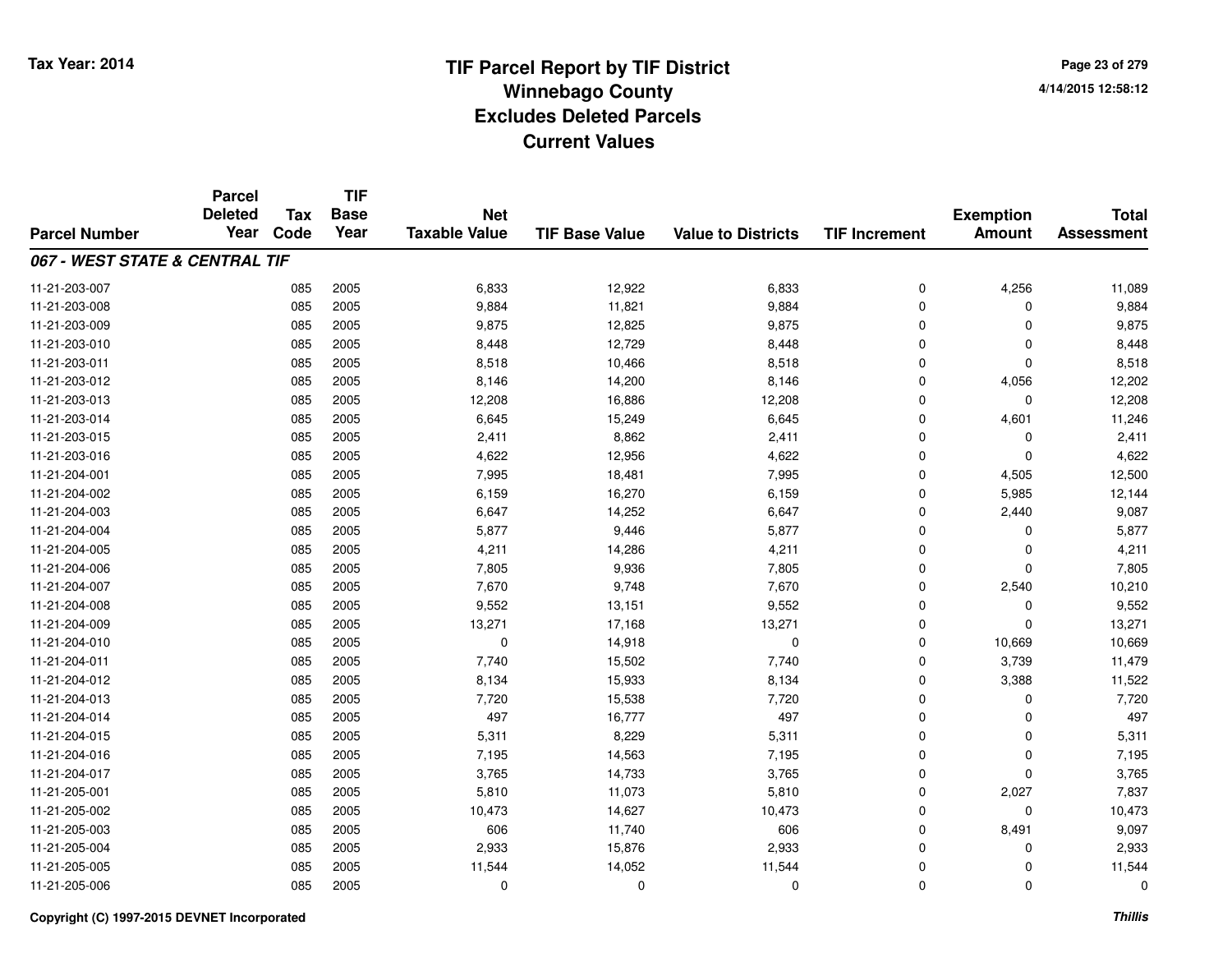**Page 24 of 2794/14/2015 12:58:12**

|                                | <b>Parcel</b>  |            | <b>TIF</b>  |                      |                       |                           |                      |                  |                   |
|--------------------------------|----------------|------------|-------------|----------------------|-----------------------|---------------------------|----------------------|------------------|-------------------|
|                                | <b>Deleted</b> | <b>Tax</b> | <b>Base</b> | <b>Net</b>           |                       |                           |                      | <b>Exemption</b> | <b>Total</b>      |
| <b>Parcel Number</b>           | Year           | Code       | Year        | <b>Taxable Value</b> | <b>TIF Base Value</b> | <b>Value to Districts</b> | <b>TIF Increment</b> | <b>Amount</b>    | <b>Assessment</b> |
| 067 - WEST STATE & CENTRAL TIF |                |            |             |                      |                       |                           |                      |                  |                   |
| 11-21-205-007                  |                | 085        | 2005        | 5,834                | 12,734                | 5,834                     | 0                    | 5,228            | 11,062            |
| 11-21-205-008                  |                | 085        | 2005        | 181                  | 11,076                | 181                       | $\mathbf 0$          | 8,876            | 9,057             |
| 11-21-205-009                  |                | 085        | 2005        | 6,894                | 9,395                 | 6,894                     | 0                    | 0                | 6,894             |
| 11-21-205-010                  |                | 085        | 2005        | 7,670                | 15,009                | 7,670                     | 0                    | $\Omega$         | 7,670             |
| 11-21-205-011                  |                | 085        | 2005        | 2,903                | 16,218                | 2,903                     | 0                    | 10,930           | 13,833            |
| 11-21-205-012                  |                | 085        | 2005        | 4,681                | 13,225                | 4,681                     | 0                    | 0                | 4,681             |
| 11-21-205-013                  |                | 085        | 2005        | 8,291                | 10,537                | 8,291                     | 0                    | $\Omega$         | 8,291             |
| 11-21-205-014                  |                | 085        | 2005        | 2,065                | 13,805                | 2,065                     | 0                    | 9,342            | 11,407            |
| 11-21-205-015                  |                | 085        | 2005        | 4,854                | 18,395                | 4,854                     | 0                    | 11,000           | 15,854            |
| 11-21-205-016                  |                | 085        | 2005        | 8,523                | 17,468                | 8,523                     | 0                    | 8,000            | 16,523            |
| 11-21-206-003                  |                | 085        | 2005        | 3,137                | 9,187                 | 3,137                     | 0                    | $\Omega$         | 3,137             |
| 11-21-206-004                  |                | 085        | 2005        | 4,475                | 4,830                 | 4,475                     | 0                    | 3,211            | 7,686             |
| 11-21-206-005                  |                | 085        | 2005        | 8,346                | 11,392                | 8,346                     | $\mathbf 0$          | 0                | 8,346             |
| 11-21-206-006                  |                | 085        | 2005        | 5,484                | 6,838                 | 5,484                     | 0                    | $\mathbf 0$      | 5,484             |
| 11-21-206-007                  |                | 085        | 2005        | 5,462                | 12,705                | 5,462                     | 0                    | 5,450            | 10,912            |
| 11-21-206-008                  |                | 085        | 2005        | 7,609                | 9,767                 | 7,609                     | 0                    | 0                | 7,609             |
| 11-21-206-009                  |                | 085        | 2005        | 7,546                | 7,640                 | 7,546                     | 0                    | 0                | 7,546             |
| 11-21-206-010                  |                | 085        | 2005        | 9,229                | 9,618                 | 9,229                     | 0                    | $\mathbf 0$      | 9,229             |
| 11-21-206-011                  |                | 085        | 2005        | 2,499                | 6,402                 | 2,499                     | 0                    | 0                | 2,499             |
| 11-21-206-012                  |                | 085        | 2005        | 7,590                | 10,552                | 7,590                     | 0                    | $\mathbf 0$      | 7,590             |
| 11-21-206-013                  |                | 085        | 2005        | 6,020                | 13,383                | 6,020                     | 0                    | 6,000            | 12,020            |
| 11-21-206-014                  |                | 085        | 2005        | 8,917                | 11,326                | 8,917                     | 0                    | $\mathbf 0$      | 8,917             |
| 11-21-206-015                  |                | 085        | 2005        | 10,610               | 12,766                | 10,610                    | 0                    | 0                | 10,610            |
| 11-21-206-016                  |                | 085        | 2005        | 7,438                | 6,980                 | 6,980                     | 458                  | $\mathbf 0$      | 7,438             |
| 11-21-206-017                  |                | 085        | 2005        | 9,033                | 11,032                | 9,033                     | 0                    | $\mathbf 0$      | 9,033             |
| 11-21-207-001                  |                | 085        | 2005        | 5,647                | 15,631                | 5,647                     | 0                    | $\mathbf 0$      | 5,647             |
| 11-21-207-002                  |                | 085        | 2005        | 571                  | 592                   | 571                       | 0                    | $\Omega$         | 571               |
| 11-21-207-003                  |                | 085        | 2005        | 6,915                | 14,838                | 6,915                     | 0                    | 4,115            | 11,030            |
| 11-21-207-004                  |                | 085        | 2005        | 7,309                | 14,326                | 7,309                     | 0                    | 4,620            | 11,929            |
| 11-21-207-005                  |                | 085        | 2005        | 10,268               | 12,253                | 10,268                    | 0                    | 0                | 10,268            |
| 11-21-207-006                  |                | 085        | 2005        | 3,317                | 17,406                | 3,317                     | 0                    | 11,000           | 14,317            |
| 11-21-207-007                  |                | 085        | 2005        | 10,492               | 12,721                | 10,492                    | 0                    | 0                | 10,492            |
| 11-21-207-008                  |                | 085        | 2005        | 7,158                | 10,281                | 7,158                     | 0                    | 745              | 7,903             |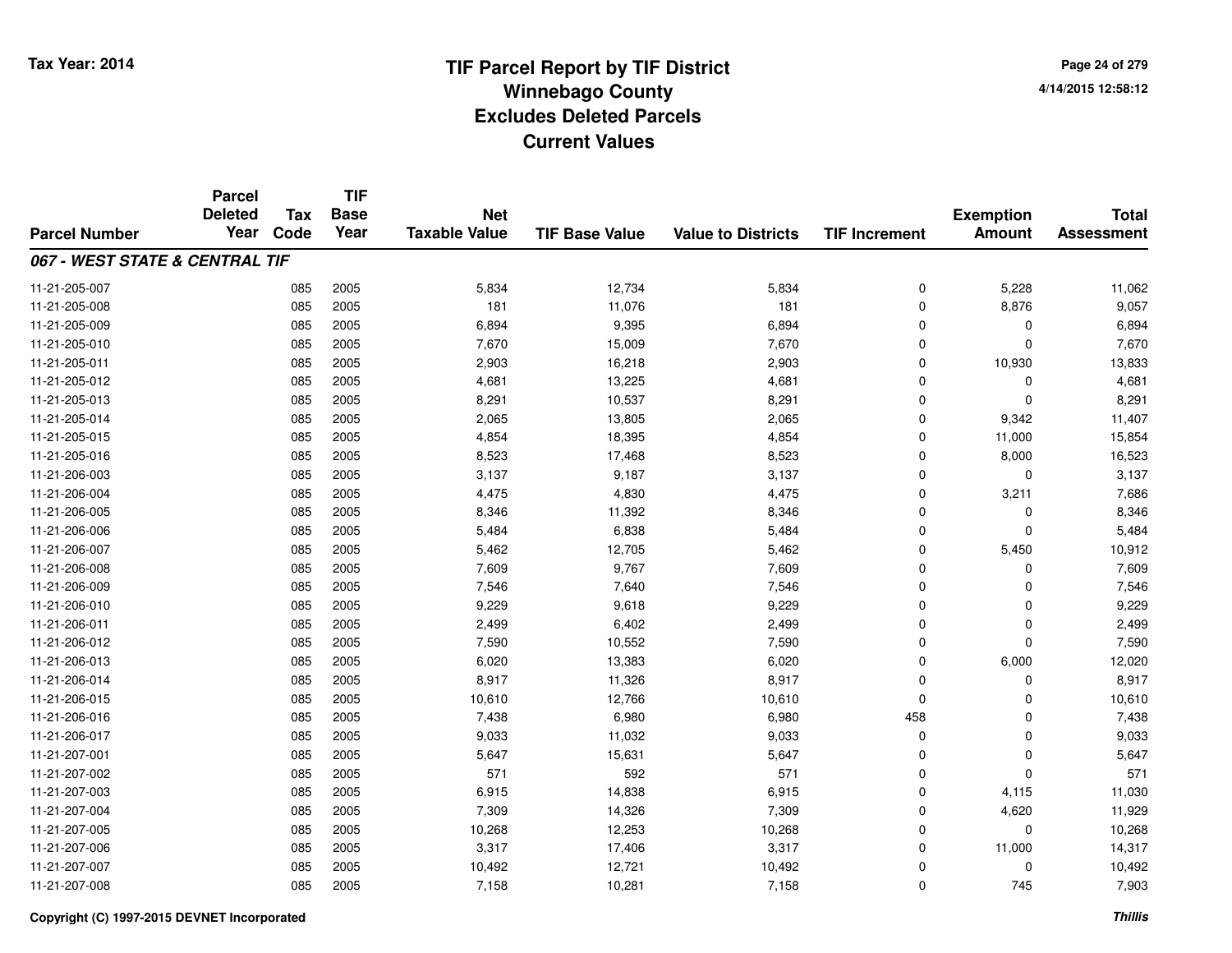**Page 25 of 2794/14/2015 12:58:12**

|                                | <b>Parcel</b>          |      | <b>TIF</b>  |                      |                       |                           |                      |                  |                                   |
|--------------------------------|------------------------|------|-------------|----------------------|-----------------------|---------------------------|----------------------|------------------|-----------------------------------|
|                                | <b>Deleted</b><br>Year | Tax  | <b>Base</b> | <b>Net</b>           | <b>TIF Base Value</b> |                           |                      | <b>Exemption</b> | <b>Total</b><br><b>Assessment</b> |
| <b>Parcel Number</b>           |                        | Code | Year        | <b>Taxable Value</b> |                       | <b>Value to Districts</b> | <b>TIF Increment</b> | <b>Amount</b>    |                                   |
| 067 - WEST STATE & CENTRAL TIF |                        |      |             |                      |                       |                           |                      |                  |                                   |
| 11-21-207-009                  |                        | 085  | 2005        | 7,716                | 11,234                | 7,716                     | 0                    | 0                | 7,716                             |
| 11-21-207-010                  |                        | 085  | 2005        | 12,356               | 17,567                | 12,356                    | $\mathbf 0$          | $\Omega$         | 12,356                            |
| 11-21-207-011                  |                        | 085  | 2005        | 1,903                | 10,831                | 1,903                     | $\mathbf 0$          | 7,304            | 9,207                             |
| 11-21-207-012                  |                        | 085  | 2005        | 8,343                | 17,204                | 8,343                     | $\mathbf 0$          | 4,279            | 12,622                            |
| 11-21-207-013                  |                        | 085  | 2005        | 6,519                | 10,268                | 6,519                     | 0                    | 1,590            | 8,109                             |
| 11-21-207-014                  |                        | 085  | 2005        | 5,753                | 11,466                | 5,753                     | 0                    | 114              | 5,867                             |
| 11-21-207-015                  |                        | 085  | 2005        | 13,025               | 16,331                | 13,025                    | 0                    | $\mathbf 0$      | 13,025                            |
| 11-21-208-001                  |                        | 085  | 2005        | 6,611                | 11,972                | 6,611                     | $\mathbf 0$          | 2,155            | 8,766                             |
| 11-21-208-002                  |                        | 085  | 2005        | 5,961                | 12,895                | 5,961                     | 0                    | $\mathbf 0$      | 5,961                             |
| 11-21-208-003                  |                        | 085  | 2005        | 7,344                | 15,428                | 7,344                     | 0                    | 3,821            | 11,165                            |
| 11-21-208-004                  |                        | 085  | 2005        | 2,995                | 16,144                | 2,995                     | 0                    | 10,271           | 13,266                            |
| 11-21-208-005                  |                        | 085  | 2005        | 4,406                | 19,278                | 4,406                     | 0                    | 11,000           | 15,406                            |
| 11-21-208-006                  |                        | 085  | 2005        | 7,158                | 11,465                | 7,158                     | 0                    | 1,876            | 9,034                             |
| 11-21-208-007                  |                        | 085  | 2005        | 8,403                | 14,149                | 8,403                     | 0                    | $\mathbf 0$      | 8,403                             |
| 11-21-208-008                  |                        | 085  | 2005        | 0                    | 13,783                | $\Omega$                  | 0                    | 10,267           | 10,267                            |
| 11-21-208-009                  |                        | 085  | 2005        | 8,644                | 13,235                | 8,644                     | 0                    | 0                | 8,644                             |
| 11-21-208-010                  |                        | 085  | 2005        | 497                  | 514                   | 497                       | $\mathbf 0$          | 0                | 497                               |
| 11-21-208-011                  |                        | 085  | 2005        | 5,089                | 15,066                | 5,089                     | 0                    | $\mathbf 0$      | 5,089                             |
| 11-21-208-012                  |                        | 085  | 2005        | 0                    | 0                     | 0                         | 0                    | 0                | $\Omega$                          |
| 11-21-208-013                  |                        | 085  | 2005        | 13,233               | 15,396                | 13,233                    | 0                    | 0                | 13,233                            |
| 11-21-208-014                  |                        | 085  | 2005        | 13,514               | 10,597                | 10,597                    | 2,917                | 0                | 13,514                            |
| 11-21-209-001                  |                        | 085  | 2005        | 7,801                | 12,875                | 7,801                     | 0                    | $\mathbf 0$      | 7,801                             |
| 11-21-209-002                  |                        | 085  | 2005        | 4,154                | 9,569                 | 4,154                     | 0                    | $\mathbf 0$      | 4,154                             |
| 11-21-209-003                  |                        | 085  | 2005        | 3,927                | 12,279                | 3,927                     | 0                    | 6,544            | 10,471                            |
| 11-21-209-004                  |                        | 085  | 2005        | 1,264                | 4,499                 | 1,264                     | 0                    | 5,000            | 6,264                             |
| 11-21-209-005                  |                        | 085  | 2005        | 0                    | 0                     | $\mathbf 0$               | 0                    | $\mathbf 0$      | $\Omega$                          |
| 11-21-209-006                  |                        | 085  | 2005        | 2,657                | 14,314                | 2,657                     | 0                    | 9,301            | 11,958                            |
| 11-21-209-007                  |                        | 085  | 2005        | 6,415                | 14,443                | 6,415                     | 0                    | 5,910            | 12,325                            |
| 11-21-209-008                  |                        | 085  | 2005        | 6,508                | 13,137                | 6,508                     | 0                    | 3,239            | 9,747                             |
| 11-21-209-009                  |                        | 085  | 2005        | 10,502               | 12,588                | 10,502                    | 0                    | 0                | 10,502                            |
| 11-21-209-010                  |                        | 085  | 2005        | 6,519                | 13,193                | 6,519                     | $\mathbf 0$          | 4,425            | 10,944                            |
| 11-21-209-011                  |                        | 085  | 2005        | $\Omega$             | 6,635                 | 0                         | 0                    | 6,614            | 6,614                             |
| 11-21-209-012                  |                        | 085  | 2005        | 2,612                | 12,100                | 2,612                     | 0                    | 6,697            | 9,309                             |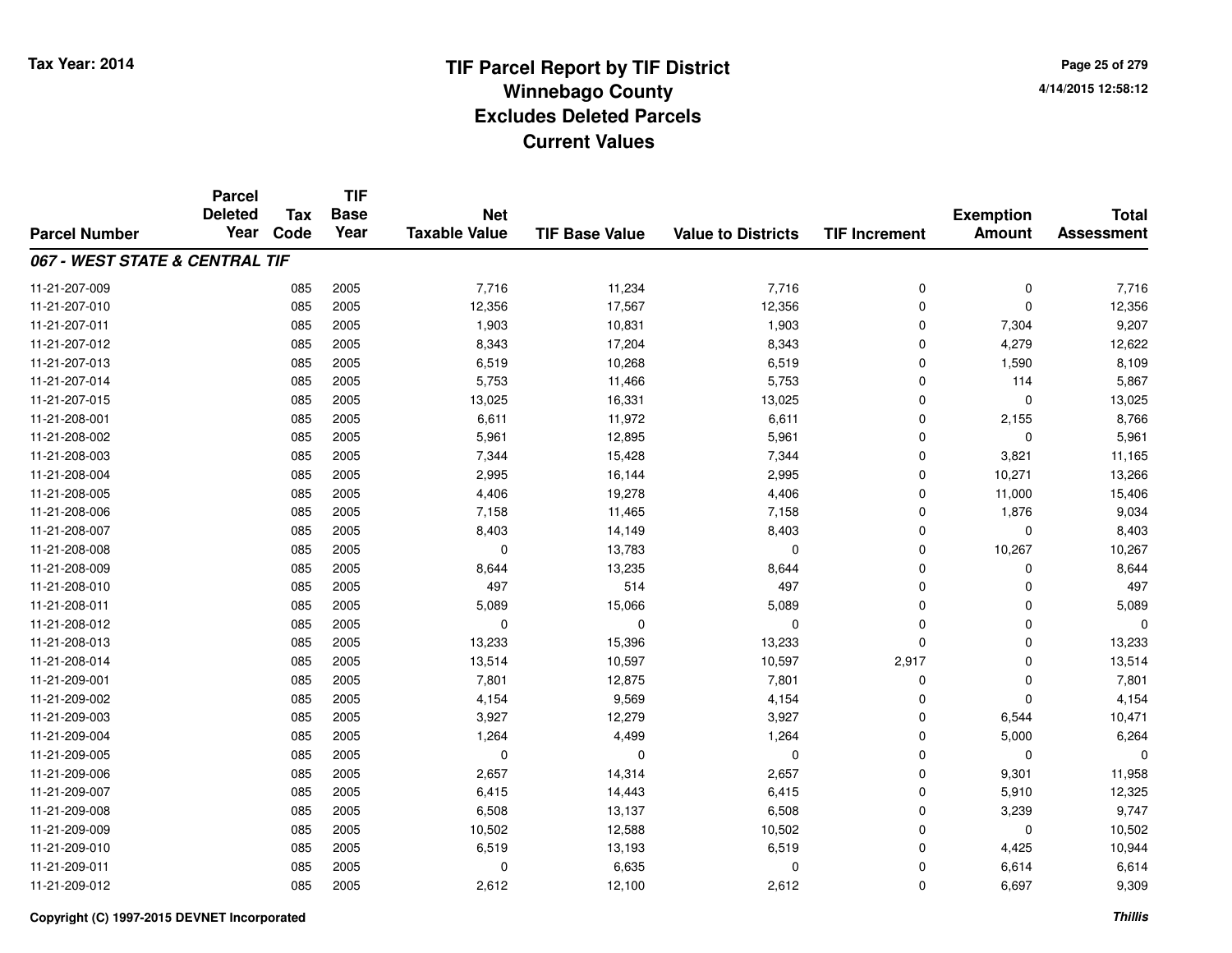**Page 26 of 2794/14/2015 12:58:12**

|                                | <b>Parcel</b>          |                    | <b>TIF</b>          |                                    |                       |                           |                      |                                   |                                   |
|--------------------------------|------------------------|--------------------|---------------------|------------------------------------|-----------------------|---------------------------|----------------------|-----------------------------------|-----------------------------------|
| <b>Parcel Number</b>           | <b>Deleted</b><br>Year | <b>Tax</b><br>Code | <b>Base</b><br>Year | <b>Net</b><br><b>Taxable Value</b> | <b>TIF Base Value</b> | <b>Value to Districts</b> | <b>TIF Increment</b> | <b>Exemption</b><br><b>Amount</b> | <b>Total</b><br><b>Assessment</b> |
|                                |                        |                    |                     |                                    |                       |                           |                      |                                   |                                   |
| 067 - WEST STATE & CENTRAL TIF |                        |                    |                     |                                    |                       |                           |                      |                                   |                                   |
| 11-21-209-013                  |                        | 085                | 2005                | 5,880                              | 11,045                | 5,880                     | 0                    | 4,410                             | 10,290                            |
| 11-21-209-014                  |                        | 085                | 2005                | 7,907                              | 3,494                 | 3,494                     | 4,413                | $\Omega$                          | 7,907                             |
| 11-21-210-001                  |                        | 085                | 2005                | 7,612                              | 12,901                | 7,612                     | 0                    | 1,582                             | 9,194                             |
| 11-21-210-002                  |                        | 085                | 2005                | 7,065                              | 16,852                | 7,065                     | 0                    | 5,933                             | 12,998                            |
| 11-21-210-003                  |                        | 085                | 2005                | 10,794                             | 10,265                | 10,265                    | 529                  | 0                                 | 10,794                            |
| 11-21-210-004                  |                        | 085                | 2005                | 3,333                              | 14,579                | 3,333                     | 0                    | $\Omega$                          | 3,333                             |
| 11-21-210-008                  |                        | 085                | 2005                | 7,932                              | 10,099                | 7,932                     | 0                    | $\Omega$                          | 7,932                             |
| 11-21-210-009                  |                        | 085                | 2005                | 10,173                             | 9,945                 | 9,945                     | 228                  | $\Omega$                          | 10,173                            |
| 11-21-210-010                  |                        | 085                | 2005                | 13,068                             | 12,915                | 12,915                    | 153                  | $\mathbf 0$                       | 13,068                            |
| 11-21-210-011                  |                        | 085                | 2005                | 4,995                              | 10,264                | 4,995                     | 0                    | $\Omega$                          | 4,995                             |
| 11-21-210-012                  |                        | 085                | 2005                | 9,538                              | 15,039                | 9,538                     | 0                    | 6,000                             | 15,538                            |
| 11-21-210-013                  |                        | 085                | 2005                | 2,666                              | 11,859                | 2,666                     | 0                    | 0                                 | 2,666                             |
| 11-21-210-014                  |                        | 085                | 2005                | 4,644                              | 11,742                | 4,644                     | 0                    | $\mathbf 0$                       | 4,644                             |
| 11-21-210-015                  |                        | 085                | 2005                | 7,612                              | 10,103                | 7,612                     | 0                    | 250                               | 7,862                             |
| 11-21-210-016                  |                        | 085                | 2005                | 3,782                              | 10,422                | 3,782                     | 0                    | $\mathbf 0$                       | 3,782                             |
| 11-21-210-017                  |                        | 085                | 2005                | 7,025                              | 6,669                 | 6,669                     | 356                  | 0                                 | 7,025                             |
| 11-21-210-018                  |                        | 085                | 2005                | 8,590                              | 8,711                 | 8,590                     | 0                    | $\mathbf 0$                       | 8,590                             |
| 11-21-210-019                  |                        | 085                | 2005                | 0                                  | 15,115                | 0                         | 0                    | 4,700                             | 4,700                             |
| 11-21-210-020                  |                        | 085                | 2005                | 418                                | 433                   | 418                       | 0                    | 0                                 | 418                               |
| 11-21-211-001                  |                        | 085                | 2005                | 3,666                              | 12,727                | 3,666                     | 0                    | $\mathbf 0$                       | 3,666                             |
| 11-21-211-002                  |                        | 085                | 2005                | 6,311                              | 12,341                | 6,311                     | 0                    | 3,939                             | 10,250                            |
| 11-21-211-003                  |                        | 085                | 2005                | 3,705                              | 10,233                | 3,705                     | 0                    | $\mathbf 0$                       | 3,705                             |
| 11-21-211-004                  |                        | 085                | 2005                | 4,982                              | 16,980                | 4,982                     | 0                    | 0                                 | 4,982                             |
| 11-21-211-005                  |                        | 085                | 2005                | 14,265                             | 17,181                | 14,265                    | 0                    | $\Omega$                          | 14,265                            |
| 11-21-211-006                  |                        | 085                | 2005                | 6,901                              | 15,426                | 6,901                     | 0                    | 6,000                             | 12,901                            |
| 11-21-211-007                  |                        | 085                | 2005                | 578                                | 4,898                 | 578                       | 0                    | 5,000                             | 5,578                             |
| 11-21-211-008                  |                        | 085                | 2005                | 8,402                              | 10,841                | 8,402                     | 0                    | 62                                | 8,464                             |
| 11-21-211-009                  |                        | 085                | 2005                | 5,350                              | 15,030                | 5,350                     | 0                    | $\mathbf 0$                       | 5,350                             |
| 11-21-211-010                  |                        | 085                | 2005                | 6,118                              | 10,549                | 6,118                     | 0                    | 4,119                             | 10,237                            |
| 11-21-211-011                  |                        | 085                | 2005                | 6,460                              | 9,470                 | 6,460                     | 0                    | $\mathbf 0$                       | 6,460                             |
| 11-21-211-012                  |                        | 085                | 2005                | 9,438                              | 15,352                | 9,438                     | 0                    | 6,000                             | 15,438                            |
| 11-21-211-013                  |                        | 085                | 2005                | 7,185                              | 6,146                 | 6,146                     | 1,039                | $\Omega$                          | 7,185                             |
| 11-21-211-014                  |                        | 085                | 2005                | 3,367                              | 6,128                 | 3,367                     | $\mathbf 0$          | 5,574                             | 8,941                             |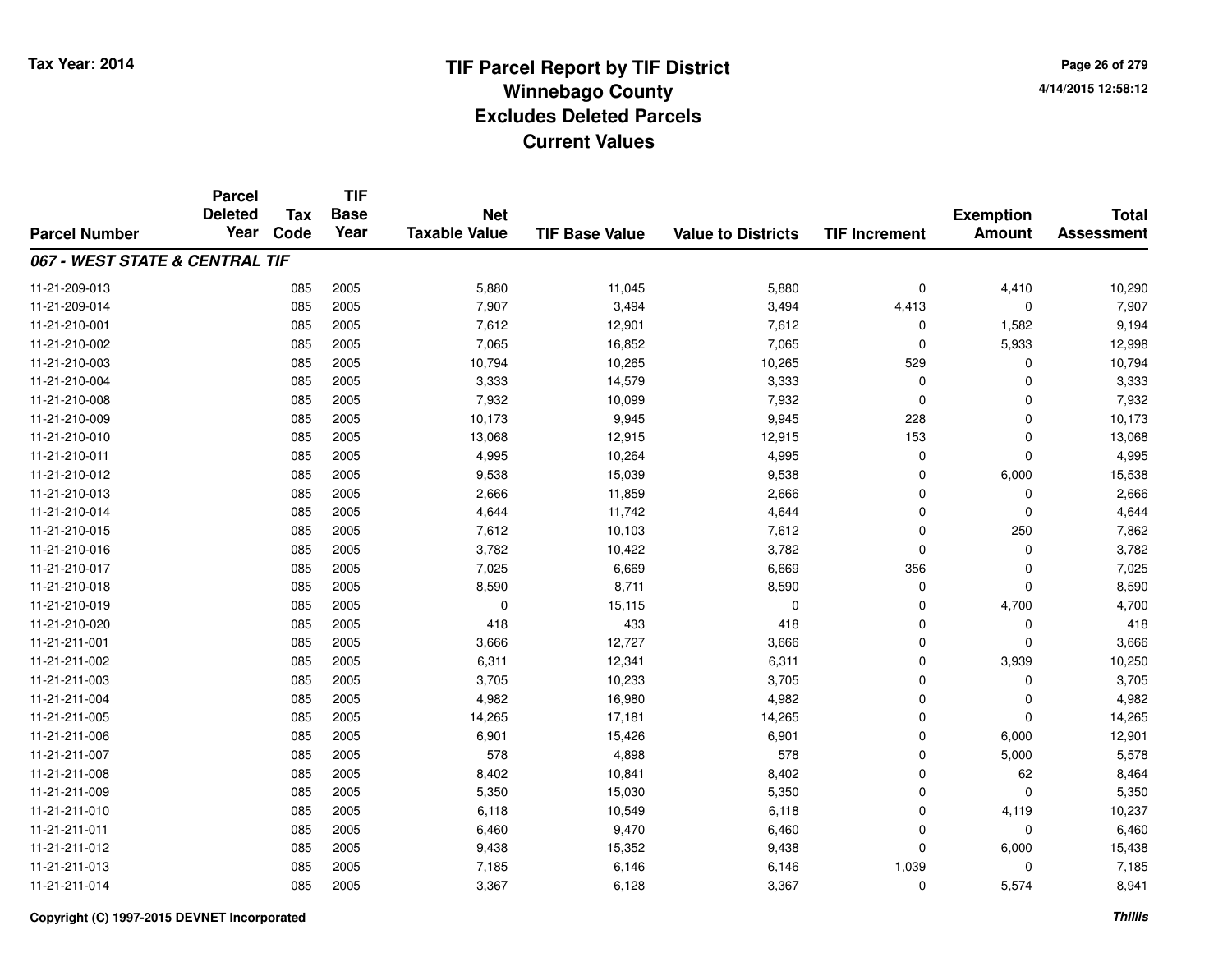**TIF**

**Parcel**

**Page 27 of 2794/14/2015 12:58:12**

#### **TIF Base ValueParcel NumberTotal AssessmentExemption Amount Value to Districts TIF Increment Base YearTax Code Deleted YearNet Taxable Value067 - WEST STATE & CENTRAL TIF**11-21-211-015 <sup>085</sup> 8,146 <sup>2005</sup> 17,196 8,146 <sup>0</sup> 3,666 11,812 11-21-212-0011 085 2005 4,960 16,655 4,960 0 6,406 11,366 11-21-212-002 <sup>085</sup> 5,200 <sup>2005</sup> 12,005 5,200 <sup>0</sup> <sup>0</sup> 5,200 11-21-212-0033 085 2005 10,969 11,726 10,969 0 0 10,969 11-21-212-004 <sup>085</sup> 9,736 <sup>2005</sup> 13,003 9,736 <sup>0</sup> <sup>0</sup> 9,736 11-21-212-005 <sup>085</sup> 7,097 <sup>2005</sup> 16,413 7,097 <sup>0</sup> 6,000 13,097 11-21-212-006 <sup>085</sup> 8,285 <sup>2005</sup> 5,807 5,807 2,478 <sup>0</sup> 8,285 11-21-212-0077 085 2005 8,964 12,906 8,964 0 0 8,964 11-21-212-008 <sup>085</sup> 11,335 <sup>2005</sup> 15,621 11,335 <sup>0</sup> <sup>0</sup> 11,335 11-21-212-0099 085 2005 319 7,284 319 0 0 319 11-21-212-0100 085 2005 6,856 11,331 6,856 0 586 7,442 11-21-212-0111 085 2005 7,065 18,010 7,065 0 605 7,670 11-21-212-0122 085 2005 5,170 11,972 5,170 0 0 5,170 11-21-212-0133 085 2005 6,466 8,289 6,466 0 0 6,466 11-21-212-014 <sup>085</sup> 3,903 <sup>2005</sup> 11,699 3,903 <sup>0</sup> 4,832 8,735 11-21-212-015 <sup>085</sup> 7,263 <sup>2005</sup> 12,791 7,263 <sup>0</sup> 2,177 9,440 11-21-212-016 <sup>085</sup> 5,439 <sup>2005</sup> 10,450 5,439 <sup>0</sup> 1,812 7,251 11-21-212-017 <sup>085</sup> 8,701 <sup>2005</sup> 8,872 8,701 <sup>0</sup> <sup>0</sup> 8,701 11-21-226-0011 085 2005 6,706 5,569 5,569 1,137 1,776 8,482 11-21-226-0022 085 2005 8,772 12,566 8,772 0 0 8,772 11-21-226-0033 085 2005 466 13,512 466 0 0 466 11-21-226-004 <sup>085</sup> 10,748 <sup>2005</sup> 14,492 10,748 <sup>0</sup> <sup>0</sup> 10,748 11-21-226-005 <sup>085</sup> 5,570 <sup>2005</sup> 14,147 5,570 <sup>0</sup> <sup>0</sup> 5,570 11-21-226-0066 085 2005 8,658 12,008 8,658 0 5,023 13,681 11-21-226-007 <sup>085</sup> 7,171 <sup>2005</sup> 21,876 7,171 <sup>0</sup> 2,000 9,171 11-21-226-0088 085 2005 11,801 15,665 11,801 0 11,801 11-21-226-0099 085 2005 11,158 17,327 11,158 0 0 11,158 11-21-226-0100 085 2005 6,738 14,027 6,738 0 0 6,738 11-21-226-0111 085 2005 0 5,863 0 0 0 0 11-21-226-0122 085 2005 497 514 497 0 0 497 11-21-226-013 <sup>085</sup> 8,944 <sup>2005</sup> 10,329 8,944 <sup>0</sup> <sup>0</sup> 8,944 11-21-226-014 <sup>085</sup> 9,837 <sup>2005</sup> 13,226 9,837 <sup>0</sup> <sup>0</sup> 9,837 11-21-226-015<sup>085</sup> 9,233 <sup>2005</sup> 14,169 9,233 <sup>0</sup> <sup>0</sup> 9,233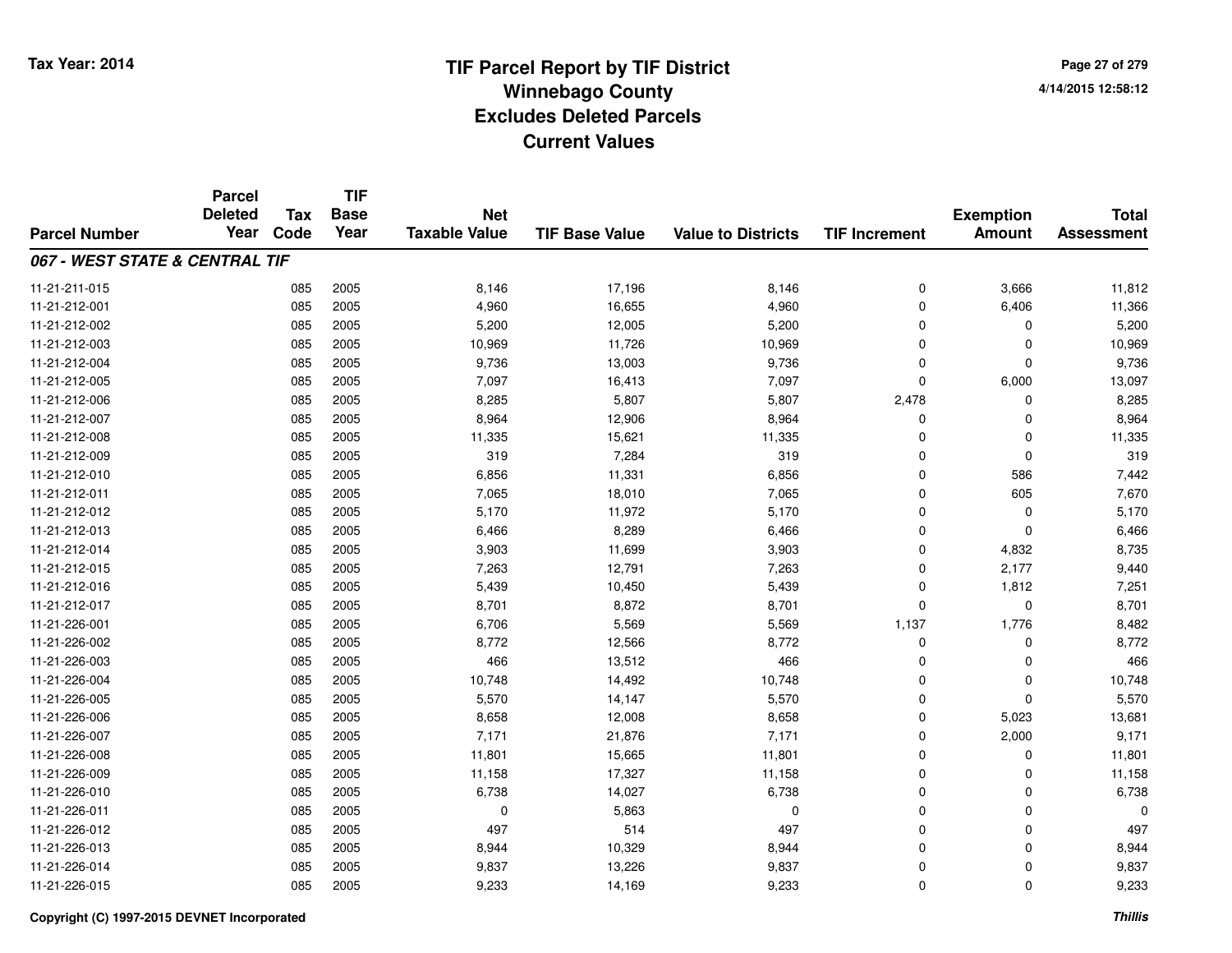**Page 28 of 2794/14/2015 12:58:12**

|                                | <b>Parcel</b>  |            | <b>TIF</b>  |                      |                       |                           |                      |                  |                   |
|--------------------------------|----------------|------------|-------------|----------------------|-----------------------|---------------------------|----------------------|------------------|-------------------|
|                                | <b>Deleted</b> | <b>Tax</b> | <b>Base</b> | <b>Net</b>           |                       |                           |                      | <b>Exemption</b> | <b>Total</b>      |
| <b>Parcel Number</b>           | Year           | Code       | Year        | <b>Taxable Value</b> | <b>TIF Base Value</b> | <b>Value to Districts</b> | <b>TIF Increment</b> | <b>Amount</b>    | <b>Assessment</b> |
| 067 - WEST STATE & CENTRAL TIF |                |            |             |                      |                       |                           |                      |                  |                   |
| 11-21-227-001                  |                | 085        | 2005        | 5,884                | 12,039                | 5,884                     | 0                    | 0                | 5,884             |
| 11-21-227-002                  |                | 085        | 2005        | 4,801                | 12,479                | 4,801                     | $\mathbf 0$          | $\Omega$         | 4,801             |
| 11-21-227-003                  |                | 085        | 2005        | 4,589                | 12,459                | 4,589                     | 0                    | $\Omega$         | 4,589             |
| 11-21-227-004                  |                | 085        | 2005        | 6,379                | 17,861                | 6,379                     | 0                    | 513              | 6,892             |
| 11-21-227-005                  |                | 085        | 2005        | 6,488                | 14,539                | 6,488                     | 0                    | $\mathbf 0$      | 6,488             |
| 11-21-227-006                  |                | 085        | 2005        | 7,274                | 16,741                | 7,274                     | 0                    | 3,861            | 11,135            |
| 11-21-227-007                  |                | 085        | 2005        | 5,648                | 14,855                | 5,648                     | 0                    | $\mathbf 0$      | 5,648             |
| 11-21-227-008                  |                | 085        | 2005        | 6,588                | 13,035                | 6,588                     | $\mathbf 0$          | 3,127            | 9,715             |
| 11-21-227-009                  |                | 085        | 2005        | 2,042                | 13,311                | 2,042                     | 0                    | 8,329            | 10,371            |
| 11-21-227-010                  |                | 085        | 2005        | 3,721                | 10,249                | 3,721                     | 0                    | $\Omega$         | 3,721             |
| 11-21-227-011                  |                | 085        | 2005        | 381                  | 395                   | 381                       | 0                    | $\Omega$         | 381               |
| 11-21-227-012                  |                | 085        | 2005        | 4,185                | 3,869                 | 3,869                     | 316                  | $\mathbf 0$      | 4,185             |
| 11-21-227-013                  |                | 085        | 2005        | 6,182                | 6,072                 | 6,072                     | 110                  | 579              | 6,761             |
| 11-21-227-014                  |                | 085        | 2005        | 8,769                | 5,995                 | 5,995                     | 2,774                | $\mathbf 0$      | 8,769             |
| 11-21-227-015                  |                | 085        | 2005        | 11,559               | 15,819                | 11,559                    | 0                    | $\mathbf 0$      | 11,559            |
| 11-21-227-016                  |                | 085        | 2005        | 7,156                | 15,213                | 7,156                     | 0                    | 6,000            | 13,156            |
| 11-21-227-017                  |                | 085        | 2005        | 6,892                | 10,109                | 6,892                     | 0                    | 1,940            | 8,832             |
| 11-21-228-001                  |                | 085        | 2005        | 1,350                | 1,509                 | 1,350                     | 0                    | 0                | 1,350             |
| 11-21-228-002                  |                | 085        | 2005        | 5,641                | 5,276                 | 5,276                     | 365                  | 0                | 5,641             |
| 11-21-228-003                  |                | 085        | 2005        | 3,415                | 16,348                | 3,415                     | 0                    | 6,465            | 9,880             |
| 11-21-228-004                  |                | 085        | 2005        | 13,793               | 16,155                | 13,793                    | 0                    | $\mathbf 0$      | 13,793            |
| 11-21-228-005                  |                | 085        | 2005        | 6,170                | 9,618                 | 6,170                     | 0                    | 2,163            | 8,333             |
| 11-21-228-006                  |                | 085        | 2005        | 5,296                | 4,950                 | 4,950                     | 346                  | $\mathbf 0$      | 5,296             |
| 11-21-228-007                  |                | 085        | 2005        | 0                    | 12,776                | 0                         | 0                    | 9,972            | 9,972             |
| 11-21-228-008                  |                | 085        | 2005        | 0                    | $\mathbf 0$           | $\Omega$                  | 0                    | 0                | $\Omega$          |
| 11-21-228-009                  |                | 085        | 2005        | 487                  | 503                   | 487                       | 0                    | $\mathbf 0$      | 487               |
| 11-21-228-010                  |                | 085        | 2005        | 2,666                | 17,317                | 2,666                     | 0                    | $\mathbf 0$      | 2,666             |
| 11-21-228-011                  |                | 085        | 2005        | 5,662                | 18,541                | 5,662                     | 0                    | 0                | 5,662             |
| 11-21-228-012                  |                | 085        | 2005        | 11,462               | 18,863                | 11,462                    | 0                    | $\mathbf 0$      | 11,462            |
| 11-21-228-013                  |                | 085        | 2005        | 14,064               | 18,056                | 14,064                    | 0                    | $\Omega$         | 14,064            |
| 11-21-228-014                  |                | 085        | 2005        | 7,903                | 19,711                | 7,903                     | 0                    | 4,301            | 12,204            |
| 11-21-228-015                  |                | 085        | 2005        | 9,193                | 14,650                | 9,193                     | 0                    | $\Omega$         | 9,193             |
| 11-21-229-001                  |                | 085        | 2005        | 6,391                | 13,625                | 6,391                     | 0                    | 3,826            | 10,217            |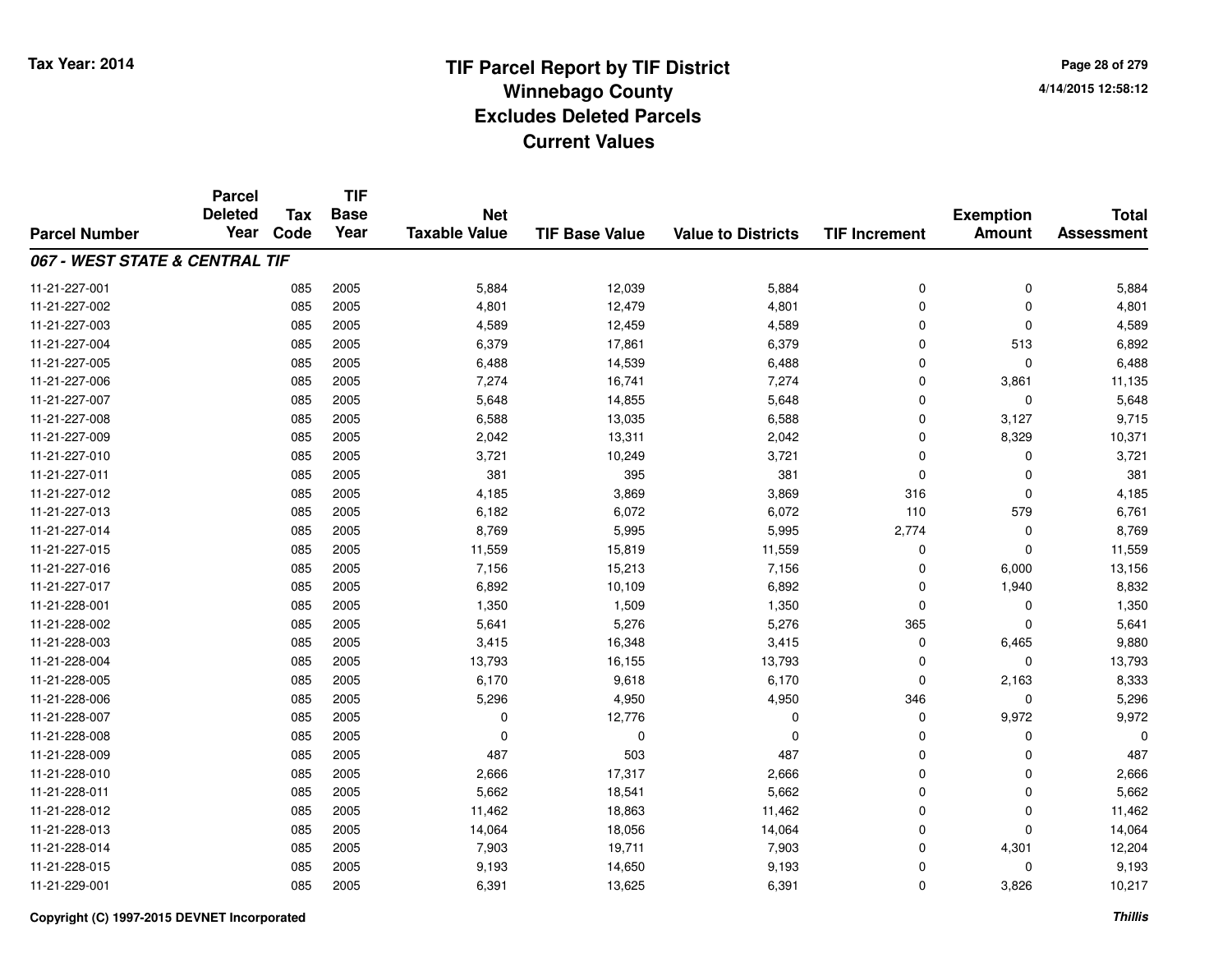|                                | <b>Parcel</b><br><b>Deleted</b> | <b>Tax</b> | <b>TIF</b><br><b>Base</b> | <b>Net</b>           |                       |                           |                      | <b>Exemption</b> | <b>Total</b>      |
|--------------------------------|---------------------------------|------------|---------------------------|----------------------|-----------------------|---------------------------|----------------------|------------------|-------------------|
| <b>Parcel Number</b>           | Year                            | Code       | Year                      | <b>Taxable Value</b> | <b>TIF Base Value</b> | <b>Value to Districts</b> | <b>TIF Increment</b> | <b>Amount</b>    | <b>Assessment</b> |
| 067 - WEST STATE & CENTRAL TIF |                                 |            |                           |                      |                       |                           |                      |                  |                   |
| 11-21-229-002                  |                                 | 085        | 2005                      | 5,648                | 12,284                | 5,648                     | $\mathbf 0$          | $\mathbf 0$      | 5,648             |
| 11-21-229-003                  |                                 | 085        | 2005                      | 6,481                | 12,266                | 6,481                     | $\Omega$             | 6,000            | 12,481            |
| 11-21-229-004                  |                                 | 085        | 2005                      | 9,931                | 9,750                 | 9,750                     | 181                  | 0                | 9,931             |
| 11-21-229-005                  |                                 | 085        | 2005                      | 8,401                | 13,180                | 8,401                     | $\mathbf 0$          | $\mathbf 0$      | 8,401             |
| 11-21-229-006                  |                                 | 085        | 2005                      | $\mathbf 0$          | 11,766                | $\mathbf 0$               | $\mathbf 0$          | 8,386            | 8,386             |
| 11-21-229-007                  |                                 | 085        | 2005                      | 7,112                | 16,037                | 7,112                     | $\Omega$             | 3,085            | 10,197            |
| 11-21-229-008                  |                                 | 085        | 2005                      | $\mathbf 0$          | 5,907                 | $\mathbf 0$               | $\mathbf 0$          | $\mathbf 0$      |                   |
| 11-21-229-009                  |                                 | 085        | 2005                      | 1,532                | 9,527                 | 1,532                     | $\mathbf 0$          | 7,295            | 8,827             |
| 11-21-229-010                  |                                 | 085        | 2005                      | 13,017               | 15,541                | 13,017                    | $\Omega$             | 0                | 13,017            |
| 11-21-229-011                  |                                 | 085        | 2005                      | 6,027                | 4,998                 | 4,998                     | 1,029                | $\mathbf 0$      | 6,027             |
| 11-21-229-012                  |                                 | 085        | 2005                      | 6,638                | 17,304                | 6,638                     | $\Omega$             | 6,000            | 12,638            |
| 11-21-229-013                  |                                 | 085        | 2005                      | 2,472                | 15,536                | 2,472                     | $\mathbf 0$          | 8,789            | 11,261            |
| 11-21-229-014                  |                                 | 085        | 2005                      | 6,892                | 14,987                | 6,892                     | $\Omega$             | 3,705            | 10,597            |
| 11-21-229-015                  |                                 | 085        | 2005                      | 6,475                | 6,830                 | 6,475                     | 0                    | 0                | 6,475             |
| 11-21-230-001                  |                                 | 085        | 2005                      | 5,961                | 10,795                | 5,961                     | $\Omega$             | $\mathbf 0$      | 5,961             |
| 11-21-230-002                  |                                 | 085        | 2005                      | 12,250               | 12,473                | 12,250                    | 0                    | 0                | 12,250            |
| 11-21-230-003                  |                                 | 085        | 2005                      | 4,861                | 9,443                 | 4,861                     | $\Omega$             | $\mathbf 0$      | 4,861             |
| 11-21-230-004                  |                                 | 085        | 2005                      | 3,137                | 17,378                | 3,137                     | $\mathbf 0$          | $\mathbf 0$      | 3,137             |
| 11-21-230-005                  |                                 | 085        | 2005                      | 4,531                | 8,527                 | 4,531                     | $\mathbf 0$          | $\mathbf 0$      | 4,531             |
| 11-21-230-006                  |                                 | 085        | 2005                      | 5,996                | 6,637                 | 5,996                     | $\mathbf 0$          | $\mathbf 0$      | 5,996             |
| 11-21-230-007                  |                                 | 085        | 2005                      | 3,904                | 12,048                | 3,904                     | $\mathbf 0$          | $\mathbf 0$      | 3,904             |
| 11-21-230-008                  |                                 | 085        | 2005                      | 6,972                | 12,479                | 6,972                     | $\mathbf 0$          | 2,128            | 9,100             |
| 11-21-230-009                  |                                 | 085        | 2005                      | 6,391                | 15,120                | 6,391                     | $\mathbf 0$          | 4,801            | 11,192            |
| 11-21-230-010                  |                                 | 085        | 2005                      | 7,861                | 9,926                 | 7,861                     | $\mathbf 0$          | $\mathbf 0$      | 7,861             |
| 11-21-230-011                  |                                 | 085        | 2005                      | 6,822                | 12,549                | 6,822                     | $\mathbf 0$          | 1,717            | 8,539             |
| 11-21-230-012                  |                                 | 085        | 2005                      | 10,634               | 14,359                | 10,634                    | $\mathbf 0$          | $\mathbf 0$      | 10,634            |
| 11-21-230-013                  |                                 | 085        | 2005                      | 7,461                | 10,530                | 7,461                     | $\mathbf 0$          | 783              | 8,244             |
| 11-21-230-014                  |                                 | 085        | 2005                      | 8,680                | 11,107                | 8,680                     | $\mathbf 0$          | $\mathbf 0$      | 8,680             |
| 11-21-230-015                  |                                 | 085        | 2005                      | 8,421                | 14,122                | 8,421                     | $\mathbf 0$          | 0                | 8,421             |
| 11-21-231-001                  |                                 | 085        | 2005                      | 5,776                | 6,598                 | 5,776                     | $\mathbf 0$          | $\mathbf 0$      | 5,776             |
| 11-21-231-002                  |                                 | 085        | 2005                      | 4,857                | 3,892                 | 3,892                     | 965                  | $\mathbf 0$      | 4,857             |
| 11-21-231-003                  |                                 | 085        | 2005                      | 11                   | 3,590                 | 11                        | $\mathbf 0$          | 5,000            | 5,011             |
| 11-21-231-004                  |                                 | 085        | 2005                      | 8,922                | 12,086                | 8,922                     | $\Omega$             | $\mathbf 0$      | 8,922             |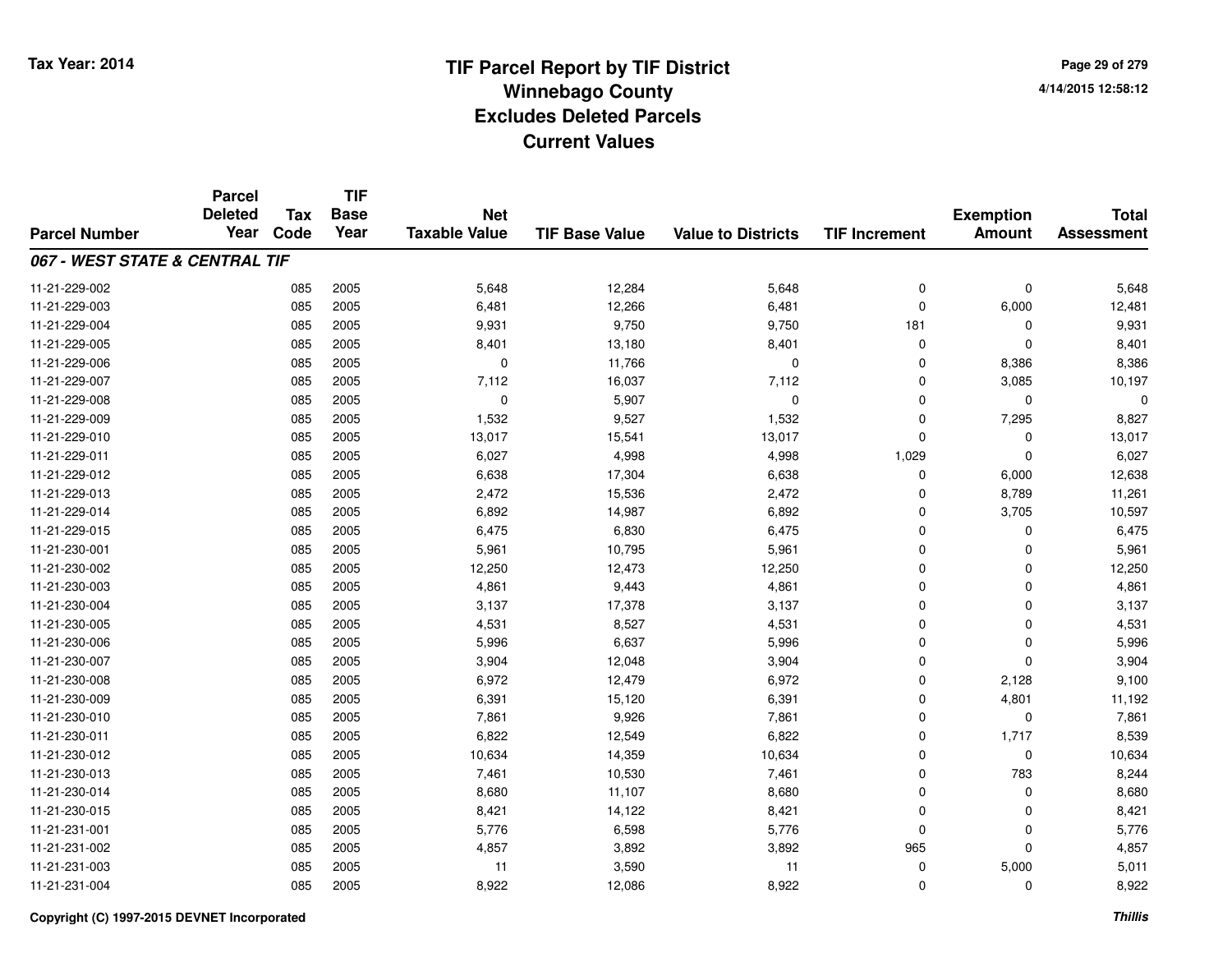**TIF**

**Parcel**

**Page 30 of 2794/14/2015 12:58:12**

| <b>Parcel Number</b>           | <b>Deleted</b><br>Year | Tax<br>Code | <b>Base</b><br>Year | <b>Net</b><br><b>Taxable Value</b> | <b>TIF Base Value</b> | <b>Value to Districts</b> | <b>TIF Increment</b> | <b>Exemption</b><br><b>Amount</b> | <b>Total</b><br><b>Assessment</b> |
|--------------------------------|------------------------|-------------|---------------------|------------------------------------|-----------------------|---------------------------|----------------------|-----------------------------------|-----------------------------------|
| 067 - WEST STATE & CENTRAL TIF |                        |             |                     |                                    |                       |                           |                      |                                   |                                   |
|                                |                        |             |                     |                                    |                       |                           |                      |                                   |                                   |
| 11-21-231-005                  |                        | 085         | 2005                | 5,072                              | 4,685                 | 4,685                     | 387                  | $\mathbf 0$                       | 5,072                             |
| 11-21-231-006                  |                        | 085         | 2005                | 6,217                              | 10,209                | 6,217                     | 0                    | 2,047                             | 8,264                             |
| 11-21-231-007                  |                        | 085         | 2005                | 10,799                             | 12,005                | 10,799                    | 0                    | 0                                 | 10,799                            |
| 11-21-231-008                  |                        | 085         | 2005                | 6,473                              | 11,059                | 6,473                     | 0                    | 2,202                             | 8,675                             |
| 11-21-231-009                  |                        | 085         | 2005                | 5,786                              | 10,235                | 5,786                     | $\mathbf 0$          | 2,545                             | 8,331                             |
| 11-21-231-010                  |                        | 085         | 2005                | 9,470                              | 12,510                | 9,470                     | $\mathbf 0$          | $\Omega$                          | 9,470                             |
| 11-21-231-011                  |                        | 085         | 2005                | 1,159                              | 11,643                | 1,159                     | $\mathbf 0$          | 7,766                             | 8,925                             |
| 11-21-231-012                  |                        | 085         | 2005                | 5,523                              | 11,376                | 5,523                     | $\mathbf 0$          | $\Omega$                          | 5,523                             |
| 11-21-231-013                  |                        | 085         | 2005                | 11,820                             | 16,005                | 11,820                    | 0                    | $\Omega$                          | 11,820                            |
| 11-21-231-014                  |                        | 085         | 2005                | 16,138                             | 18,999                | 16,138                    | 0                    | $\Omega$                          | 16,138                            |
| 11-21-231-015                  |                        | 085         | 2005                | 9,250                              | 2,028                 | 2,028                     | 7,222                | $\Omega$                          | 9,250                             |
| 11-21-231-016                  |                        | 085         | 2005                | 7,786                              | 12,427                | 7,786                     | $\mathbf 0$          | 1,821                             | 9,607                             |
| 11-21-231-017                  |                        | 085         | 2005                | 7,553                              | 9,624                 | 7,553                     | $\mathbf 0$          | 2,858                             | 10,411                            |
| 11-21-232-001                  |                        | 085         | 2005                | 0                                  | 11,944                | $\mathbf 0$               | 0                    | 8,327                             | 8,327                             |
| 11-21-232-002                  |                        | 085         | 2005                | 3,733                              | 14,896                | 3,733                     | 0                    | 0                                 | 3,733                             |
| 11-21-232-003                  |                        | 085         | 2005                | 0                                  | 5,352                 | 0                         | 0                    | 5,721                             | 5,721                             |
| 11-21-232-004                  |                        | 085         | 2005                | 9,465                              | 12,183                | 9,465                     | 0                    | 0                                 | 9,465                             |
| 11-21-232-005                  |                        | 085         | 2005                | 838                                | 5,443                 | 838                       | 0                    | 5,000                             | 5,838                             |
| 11-21-232-006                  |                        | 085         | 2005                | 2,923                              | 3,166                 | 2,923                     | $\mathbf 0$          | $\Omega$                          | 2,923                             |
| 11-21-232-007                  |                        | 085         | 2005                | 7,896                              | 11,532                | 7,896                     | $\mathbf 0$          | $\Omega$                          | 7,896                             |
| 11-21-232-008                  |                        | 085         | 2005                | 487                                | 503                   | 487                       | $\mathbf 0$          | $\Omega$                          | 487                               |
| 11-21-232-009                  |                        | 085         | 2005                | 6,790                              | 5,182                 | 5,182                     | 1,608                | 0                                 | 6,790                             |
| 11-21-232-010                  |                        | 085         | 2005                | 8,868                              | 11,383                | 8,868                     | 0                    | 0                                 | 8,868                             |
| 11-21-232-011                  |                        | 085         | 2005                | 9,023                              | 11,501                | 9,023                     | $\mathbf 0$          | 0                                 | 9,023                             |
| 11-21-232-012                  |                        | 085         | 2005                | 7,407                              | 7,249                 | 7,249                     | 158                  | $\Omega$                          | 7,407                             |
| 11-21-232-013                  |                        | 085         | 2005                | 0                                  | 11,338                | $\Omega$                  | 0                    | 8,817                             | 8,817                             |
| 11-21-232-014                  |                        | 085         | 2005                | 433                                | 14,832                | 433                       | $\mathbf 0$          | $\Omega$                          | 433                               |
| 11-21-232-015                  |                        | 085         | 2005                | 4,549                              | 21,964                | 4,549                     | $\mathbf 0$          | $\Omega$                          | 4,549                             |
| 11-21-233-001                  |                        | 085         | 2005                | 0                                  | 12,659                | 0                         | 0                    | $\Omega$                          | 0                                 |
| 11-21-233-002                  |                        | 085         | 2005                | 5,415                              | 12,777                | 5,415                     | $\mathbf 0$          | 5,869                             | 11,284                            |
| 11-21-233-003                  |                        | 085         | 2005                | 8,166                              | 11,904                | 8,166                     | 0                    | 0                                 | 8,166                             |
| 11-21-233-004                  |                        | 085         | 2005                | 1,892                              | 12,940                | 1,892                     | 0                    | 7,076                             | 8,968                             |
| 11-21-233-005                  |                        | 085         | 2005                | 1,624                              | 11,010                | 1,624                     | 0                    | 6,175                             | 7,799                             |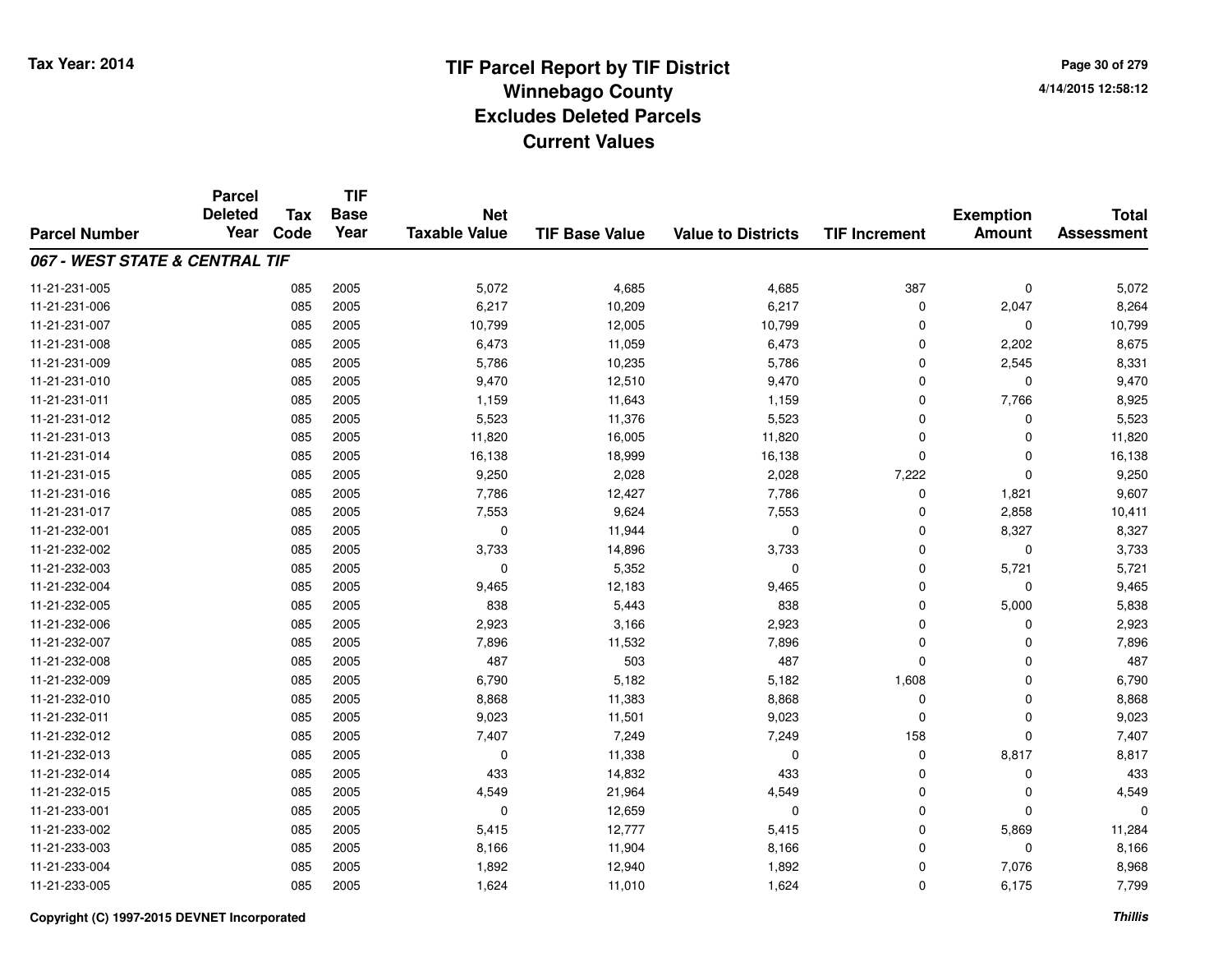**Page 31 of 2794/14/2015 12:58:12**

#### **TIF Base ValueParcel NumberTotal AssessmentExemption Amount Value to Districts TIF IncrementTIF Base YearTax CodeParcel Deleted YearNet Taxable Value067 - WEST STATE & CENTRAL TIF**11-21-233-006 <sup>085</sup> 8,974 <sup>2005</sup> 16,291 8,974 <sup>0</sup> <sup>0</sup> 8,974 11-21-233-007 <sup>085</sup> 7,792 <sup>2005</sup> 6,743 6,743 1,049 <sup>0</sup> 7,792 11-21-233-008 <sup>085</sup> 11,272 <sup>2005</sup> 15,163 11,272 <sup>0</sup> <sup>0</sup> 11,272 11-21-233-0099 085 2005 7,846 10,791 7,846 0 0 7,846 11-21-233-0100 085 2005 8,576 16,961 8,576 0 6,000 14,576 11-21-233-0111 085 2005 4,068 8,199 4,068 0 2,347 6,415 11-21-233-012 <sup>085</sup> 13,226 <sup>2005</sup> 11,738 11,738 1,488 <sup>0</sup> 13,226 11-21-233-0133 085 2005 7,553 16,745 7,553 0 7,553 11-21-233-0144 085 2005 2,633 9,805 2,633 0 2,633 11-21-233-015 <sup>085</sup> 8,134 <sup>2005</sup> 14,939 8,134 <sup>0</sup> 4,182 12,316 11-21-233-0166 085 2005 9,525 7,243 7,243 2,282 0 9,525 11-21-234-0011 085 2005 9,581 8,355 8,355 1,226 0 9,581 11-21-234-0022 085 2005 7,169 13,796 7,169 0 1,342 8,511 11-21-234-003 <sup>085</sup> 10,899 <sup>2005</sup> 7,422 7,422 3,477 <sup>0</sup> 10,899 11-21-234-004 <sup>085</sup> 10,668 <sup>2005</sup> 5,148 5,148 5,520 <sup>0</sup> 10,668 11-21-234-005 <sup>085</sup> 6,827 <sup>2005</sup> 11,495 6,827 <sup>0</sup> <sup>0</sup> 6,827 11-21-234-006 <sup>085</sup> 9,083 <sup>2005</sup> 6,495 6,495 2,588 <sup>0</sup> 9,083 11-21-234-0077 085 2005 3,545 2,619 2,619 926 0 3,545 11-21-234-0088 085 2005 2,107 14,766 2,107 0 0 2,107 11-21-234-0099 085 2005 6,972 15,991 6,972 0 4,390 11,362 11-21-234-010 <sup>085</sup> 9,069 <sup>2005</sup> 11,015 9,069 <sup>0</sup> <sup>0</sup> 9,069 11-21-234-0111 085 2005 497 514 497 0 0 497 11-21-234-0122 085 2005 10,069 12,897 10,069 0 0 10,069 11-21-234-013 <sup>085</sup> 8,137 <sup>2005</sup> 18,721 8,137 <sup>0</sup> <sup>0</sup> 8,137 11-21-234-014 <sup>085</sup> 2,353 <sup>2005</sup> 15,467 2,353 <sup>0</sup> <sup>0</sup> 2,353 11-21-234-015 <sup>085</sup> 3,287 <sup>2005</sup> 11,463 3,287 <sup>0</sup> 4,800 8,087 11-21-234-016 <sup>085</sup> 8,738 <sup>2005</sup> 8,249 8,249 <sup>489</sup> 1,033 9,771 11-21-234-017 <sup>085</sup> 4,786 <sup>2005</sup> 4,691 4,691 <sup>95</sup> 1,380 6,166 11-21-235-001 <sup>085</sup> <sup>0</sup> <sup>2005</sup> <sup>0</sup> <sup>0</sup> <sup>0</sup> <sup>0</sup> <sup>0</sup> 11-21-235-002 <sup>085</sup> <sup>0</sup> <sup>2005</sup> <sup>0</sup> <sup>0</sup> <sup>0</sup> <sup>0</sup> <sup>0</sup> 11-21-235-003 <sup>085</sup> <sup>0</sup> <sup>2005</sup> <sup>0</sup> <sup>0</sup> <sup>0</sup> <sup>0</sup> <sup>0</sup> 11-21-235-004 <sup>085</sup> <sup>0</sup> <sup>2005</sup> <sup>0</sup> <sup>0</sup> <sup>0</sup> <sup>0</sup> <sup>0</sup> 11-21-235-005<sup>085</sup> <sup>0</sup> <sup>2005</sup> <sup>0</sup> <sup>0</sup> <sup>0</sup> <sup>0</sup> <sup>0</sup>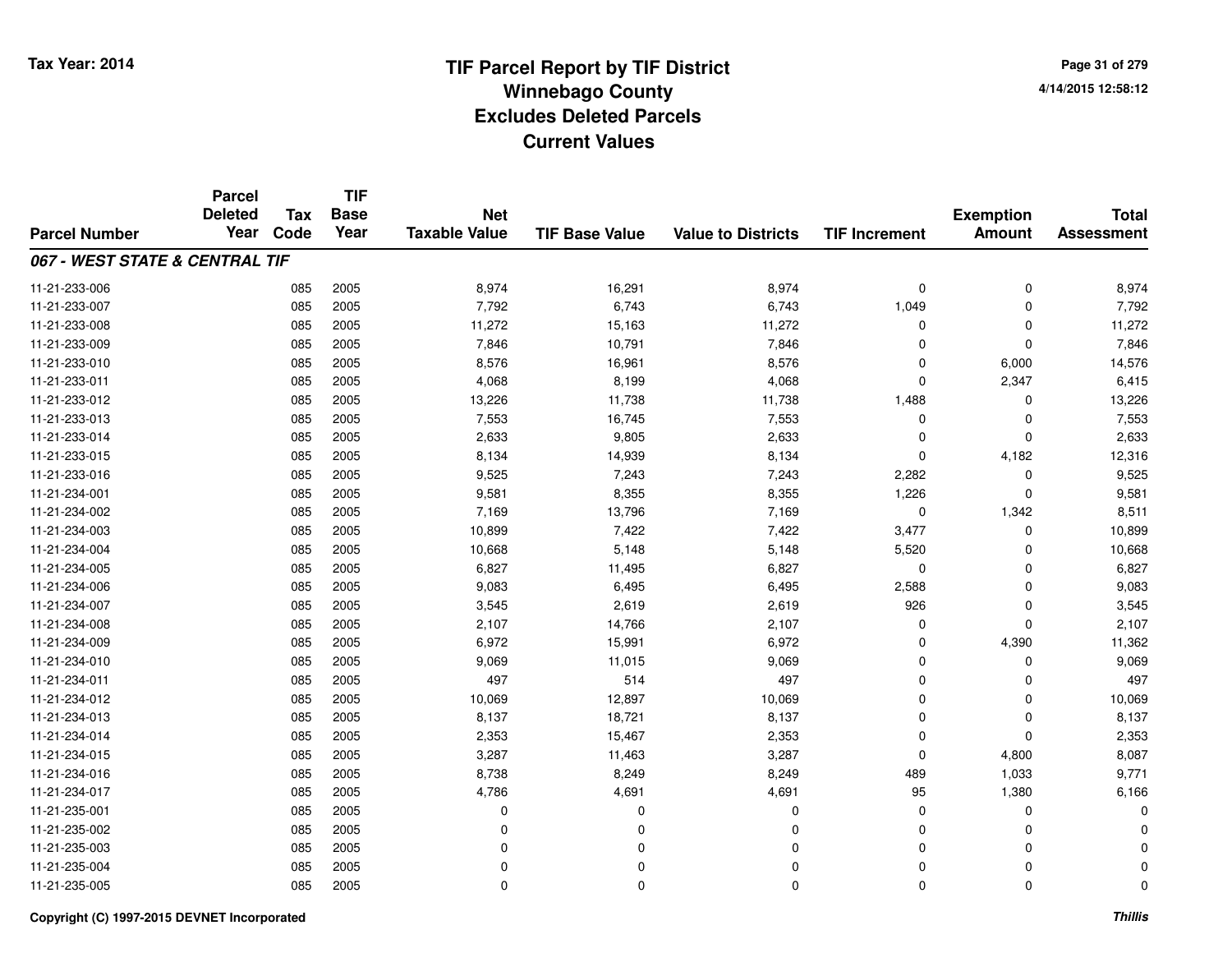**Page 32 of 2794/14/2015 12:58:12**

|                                | <b>Parcel</b><br><b>Deleted</b> | <b>Tax</b> | <b>TIF</b><br><b>Base</b> | <b>Net</b>           |                       |                           |                      | <b>Exemption</b> | <b>Total</b>      |
|--------------------------------|---------------------------------|------------|---------------------------|----------------------|-----------------------|---------------------------|----------------------|------------------|-------------------|
| <b>Parcel Number</b>           | Year                            | Code       | Year                      | <b>Taxable Value</b> | <b>TIF Base Value</b> | <b>Value to Districts</b> | <b>TIF Increment</b> | <b>Amount</b>    | <b>Assessment</b> |
| 067 - WEST STATE & CENTRAL TIF |                                 |            |                           |                      |                       |                           |                      |                  |                   |
| 11-21-235-006                  |                                 | 085        | 2005                      | 0                    | 0                     | $\mathbf 0$               | 0                    | 0                | $\Omega$          |
| 11-21-235-007                  |                                 | 085        | 2005                      | 0                    | $\Omega$              | $\mathbf 0$               | 0                    | 0                | O                 |
| 11-21-235-008                  |                                 | 085        | 2005                      | 0                    | $\Omega$              | $\Omega$                  | 0                    | $\mathbf 0$      | $\Omega$          |
| 11-21-236-001                  |                                 | 085        | 2005                      | 9,597                | 13,692                | 9,597                     | 0                    | $\mathbf 0$      | 9,597             |
| 11-21-236-002                  |                                 | 085        | 2005                      | 0                    | $\mathbf 0$           | 0                         | 0                    | 0                | $\Omega$          |
| 11-21-236-003                  |                                 | 085        | 2005                      | 3,397                | 5,323                 | 3,397                     | 0                    | $\mathbf 0$      | 3,397             |
| 11-21-236-004                  |                                 | 085        | 2005                      | 6,126                | 7,892                 | 6,126                     | 0                    | $\mathbf 0$      | 6,126             |
| 11-21-236-005                  |                                 | 085        | 2005                      | 6,184                | 14,728                | 6,184                     | $\mathbf 0$          | $\mathbf 0$      | 6,184             |
| 11-21-236-008                  |                                 | 085        | 2005                      | 7,631                | 4,523                 | 4,523                     | 3,108                | $\mathbf 0$      | 7,631             |
| 11-21-236-009                  |                                 | 085        | 2005                      | 11,599               | 5,377                 | 5,377                     | 6,222                | $\mathbf 0$      | 11,599            |
| 11-21-236-010                  |                                 | 085        | 2005                      | 9,608                | 13,902                | 9,608                     | 0                    | $\mathbf 0$      | 9,608             |
| 11-21-236-011                  |                                 | 085        | 2005                      | 10,062               | 10,609                | 10,062                    | 0                    | $\mathbf 0$      | 10,062            |
| 11-21-236-016                  |                                 | 085        | 2005                      | 6,276                | 11,238                | 6,276                     | 0                    | $\mathbf 0$      | 6,276             |
| 11-21-236-017                  |                                 | 085        | 2005                      | 11,842               | 15,961                | 11,842                    | 0                    | 0                | 11,842            |
| 11-21-236-018                  |                                 | 085        | 2005                      | 487                  | 9,845                 | 487                       | 0                    | 0                | 487               |
| 11-21-236-019                  |                                 | 085        | 2005                      | 302                  | 9,846                 | 302                       | 0                    | 0                | 302               |
| 11-21-236-020                  |                                 | 085        | 2005                      | 438                  | 9,845                 | 438                       | 0                    | 0                | 438               |
| 11-21-236-023                  |                                 | 085        | 2005                      | 0                    | 6,196                 | 0                         | 0                    | 4,707            | 4,707             |
| 11-21-236-024                  |                                 | 085        | 2005                      | 3,697                | 13,860                | 3,697                     | 0                    | 6,000            | 9,697             |
| 11-21-236-025                  |                                 | 085        | 2005                      | 1,837                | 2,213                 | 1,837                     | 0                    | 0                | 1,837             |
| 11-21-236-026                  |                                 | 085        | 2005                      | 1,868                | 12,143                | 1,868                     | 0                    | 0                | 1,868             |
| 11-21-236-027                  |                                 | 085        | 2005                      | 1,848                | 16,804                | 1,848                     | 0                    | 11,200           | 13,048            |
| 11-21-251-002                  |                                 | 085        | 2005                      | 3,500                | 2,620                 | 2,620                     | 880                  | 6,000            | 9,500             |
| 11-21-251-003                  |                                 | 085        | 2005                      | 7,306                | 6,531                 | 6,531                     | 775                  | 0                | 7,306             |
| 11-21-251-004                  |                                 | 085        | 2005                      | 53,991               | 57,503                | 53,991                    | 0                    | 0                | 53,991            |
| 11-21-251-005                  |                                 | 085        | 2005                      | 6,820                | 8,993                 | 6,820                     | 0                    | $\mathbf 0$      | 6,820             |
| 11-21-251-006                  |                                 | 085        | 2005                      | 5,973                | 13,319                | 5,973                     | 0                    | 5,380            | 11,353            |
| 11-21-251-007                  |                                 | 085        | 2005                      | 5,740                | 12,583                | 5,740                     | 0                    | 4,629            | 10,369            |
| 11-21-251-008                  |                                 | 085        | 2005                      | 4,000                | 13,485                | 4,000                     | 0                    | 0                | 4,000             |
| 11-21-251-009                  |                                 | 085        | 2005                      | 7,756                | 16,207                | 7,756                     | 0                    | 6,000            | 13,756            |
| 11-21-251-010                  |                                 | 085        | 2005                      | 0                    | 84                    | $\mathbf 0$               | 0                    | 0                | $\mathbf 0$       |
| 11-21-251-011                  |                                 | 085        | 2005                      | 5,612                | 13,622                | 5,612                     | 0                    | 6,000            | 11,612            |
| 11-21-251-012                  |                                 | 085        | 2005                      | 0                    | 102                   | $\mathbf{0}$              | 0                    | $\mathbf 0$      | $\mathbf 0$       |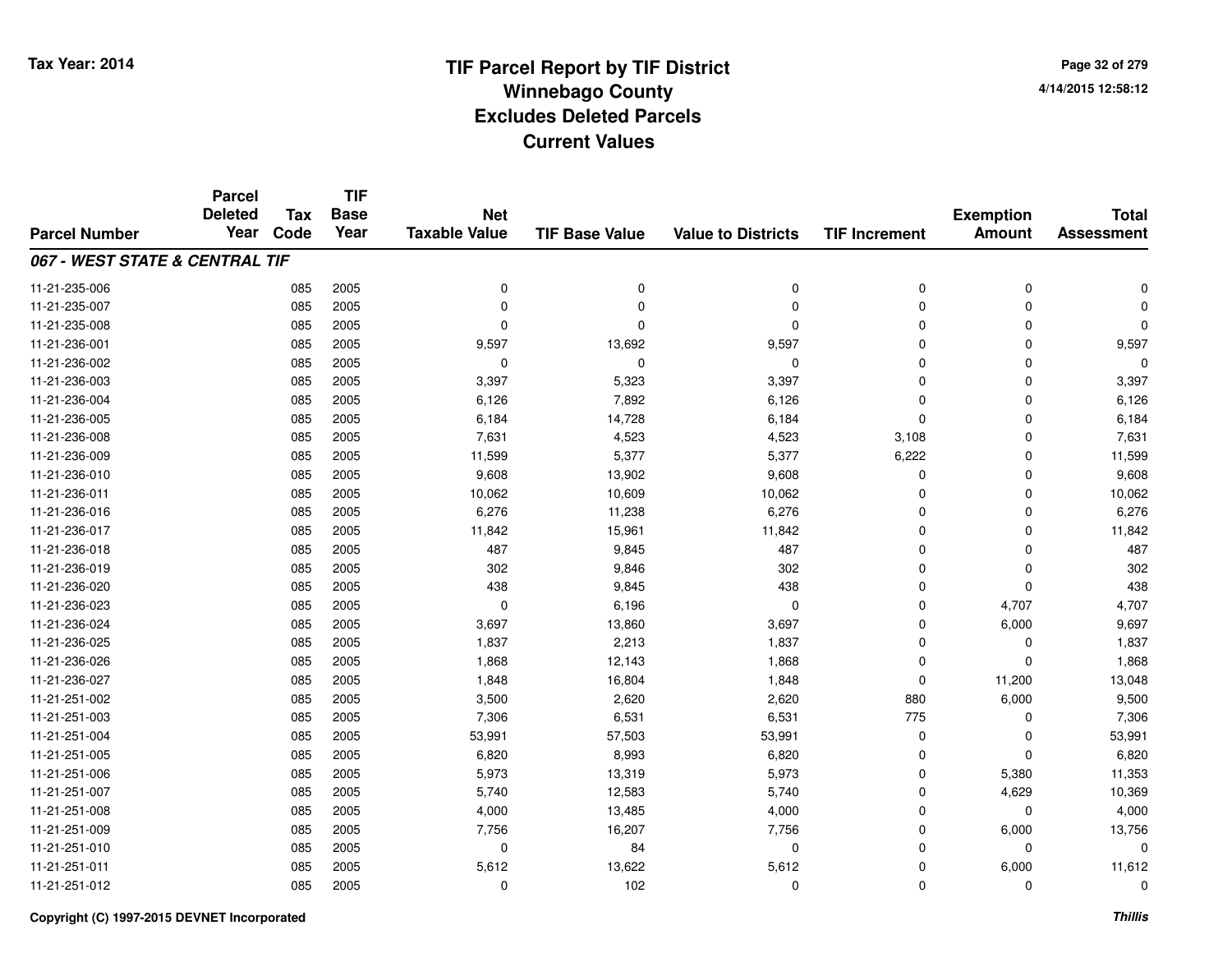|                                | <b>Parcel</b><br><b>Deleted</b> | <b>Tax</b> | <b>TIF</b><br><b>Base</b> | <b>Net</b>           |                       |                           |                      | <b>Exemption</b> | <b>Total</b>      |
|--------------------------------|---------------------------------|------------|---------------------------|----------------------|-----------------------|---------------------------|----------------------|------------------|-------------------|
| <b>Parcel Number</b>           | Year                            | Code       | Year                      | <b>Taxable Value</b> | <b>TIF Base Value</b> | <b>Value to Districts</b> | <b>TIF Increment</b> | <b>Amount</b>    | <b>Assessment</b> |
| 067 - WEST STATE & CENTRAL TIF |                                 |            |                           |                      |                       |                           |                      |                  |                   |
| 11-21-251-013                  |                                 | 085        | 2005                      | 7,017                | 17,585                | 7,017                     | $\mathbf 0$          | $\mathbf 0$      | 7,017             |
| 11-21-251-014                  |                                 | 085        | 2005                      | 8,781                | 12,754                | 8,781                     | $\Omega$             | $\mathbf 0$      | 8,781             |
| 11-21-251-015                  |                                 | 085        | 2005                      | 5,918                | 4,923                 | 4,923                     | 995                  | $\mathbf 0$      | 5,918             |
| 11-21-251-016                  |                                 | 085        | 2005                      | 8,656                | 11,147                | 8,656                     | $\mathbf 0$          | $\mathbf 0$      | 8,656             |
| 11-21-251-017                  |                                 | 085        | 2005                      | 6,280                | 5,927                 | 5,927                     | 353                  | $\mathbf 0$      | 6,280             |
| 11-21-251-018                  |                                 | 085        | 2005                      | 6,043                | 15,154                | 6,043                     | $\mathbf 0$          | 2,007            | 8,050             |
| 11-21-251-019                  |                                 | 085        | 2005                      | 9,233                | 7,022                 | 7,022                     | 2,211                | $\mathbf 0$      | 9,233             |
| 11-21-251-020                  |                                 | 085        | 2005                      | 7,612                | 11,757                | 7,612                     | 0                    | 1,592            | 9,204             |
| 11-21-251-021                  |                                 | 085        | 2005                      | 6,786                | 14,239                | 6,786                     | $\Omega$             | 4,255            | 11,041            |
| 11-21-251-022                  |                                 | 085        | 2005                      | 5,078                | 5,384                 | 5,078                     | $\Omega$             | 513              | 5,591             |
| 11-21-251-023                  |                                 | 085        | 2005                      | 1,426                | 916                   | 916                       | 510                  | $\mathbf 0$      | 1,426             |
| 11-21-251-025                  |                                 | 085        | 2005                      | 2,385                | 2,389                 | 2,385                     | $\mathbf 0$          | $\mathbf 0$      | 2,385             |
| 11-21-251-026                  |                                 | 085        | 2005                      | 18,604               | 20,393                | 18,604                    | $\mathbf 0$          | $\mathbf 0$      | 18,604            |
| 11-21-251-027                  |                                 | 085        | 2005                      | 2,090                | 1,333                 | 1,333                     | 757                  | $\mathbf 0$      | 2,090             |
| 11-21-251-028                  |                                 | 085        | 2005                      | 909                  | 9,313                 | 909                       | $\mathbf 0$          | $\Omega$         | 909               |
| 11-21-251-029                  |                                 | 085        | 2005                      | 5,785                | 5,232                 | 5,232                     | 553                  | $\mathbf 0$      | 5,785             |
| 11-21-251-032                  |                                 | 085        | 2005                      | 0                    | 0                     | $\mathbf 0$               | $\mathbf 0$          | $\mathbf 0$      |                   |
| 11-21-251-033                  |                                 | 085        | 2005                      | 0                    | $\mathbf 0$           | $\mathbf 0$               | $\Omega$             | 0                |                   |
| 11-21-251-034                  |                                 | 085        | 2005                      | 6,219                | 10,117                | 6,219                     | $\mathbf 0$          | $\mathbf 0$      | 6,219             |
| 11-21-251-035                  |                                 | 085        | 2005                      | 0                    | 8,487                 | $\mathbf 0$               | $\mathbf 0$          | 0                |                   |
| 11-21-251-036                  |                                 | 085        | 2005                      | 6,938                | 9,567                 | 6,938                     | $\mathbf 0$          | $\mathbf 0$      | 6,938             |
| 11-21-251-037                  |                                 | 085        | 2005                      | 3,898                | 6,242                 | 3,898                     | $\mathbf 0$          | 6,000            | 9,898             |
| 11-21-251-038                  |                                 | 085        | 2005                      | 437                  | 453                   | 437                       | 0                    | 0                | 437               |
| 11-21-251-039                  |                                 | 085        | 2005                      | $\mathbf 0$          | $\mathbf 0$           | $\mathbf 0$               | $\Omega$             | $\mathbf 0$      | $\Omega$          |
| 11-21-251-040                  |                                 | 085        | 2005                      | 487                  | 4,884                 | 487                       | $\mathbf 0$          | $\mathbf 0$      | 487               |
| 11-21-251-041                  |                                 | 085        | 2005                      | 6,892                | 11,305                | 6,892                     | $\Omega$             | 2,092            | 8,984             |
| 11-21-251-042                  |                                 | 085        | 2005                      | 7,337                | 5,740                 | 5,740                     | 1,597                | $\mathbf 0$      | 7,337             |
| 11-21-251-043                  |                                 | 085        | 2005                      | 0                    | 0                     | 0                         | $\mathbf 0$          | $\mathbf 0$      | $\Omega$          |
| 11-21-251-044                  |                                 | 085        | 2005                      | 0                    | 0                     | $\Omega$                  | $\Omega$             | $\mathbf 0$      |                   |
| 11-21-251-045                  |                                 | 085        | 2005                      | 0                    | $\mathbf 0$           | 0                         | $\mathbf 0$          | $\mathbf 0$      |                   |
| 11-21-251-046                  |                                 | 085        | 2005                      | 0                    | 11,675                | 0                         | $\Omega$             | 9,111            | 9,111             |
| 11-21-251-047                  |                                 | 085        | 2005                      | $\Omega$             | 11,472                | $\mathbf 0$               | $\Omega$             | 8,957            | 8,957             |
| 11-21-252-001                  |                                 | 085        | 2005                      | 5,155                | 15,616                | 5,155                     | $\Omega$             | 2,192            | 7,347             |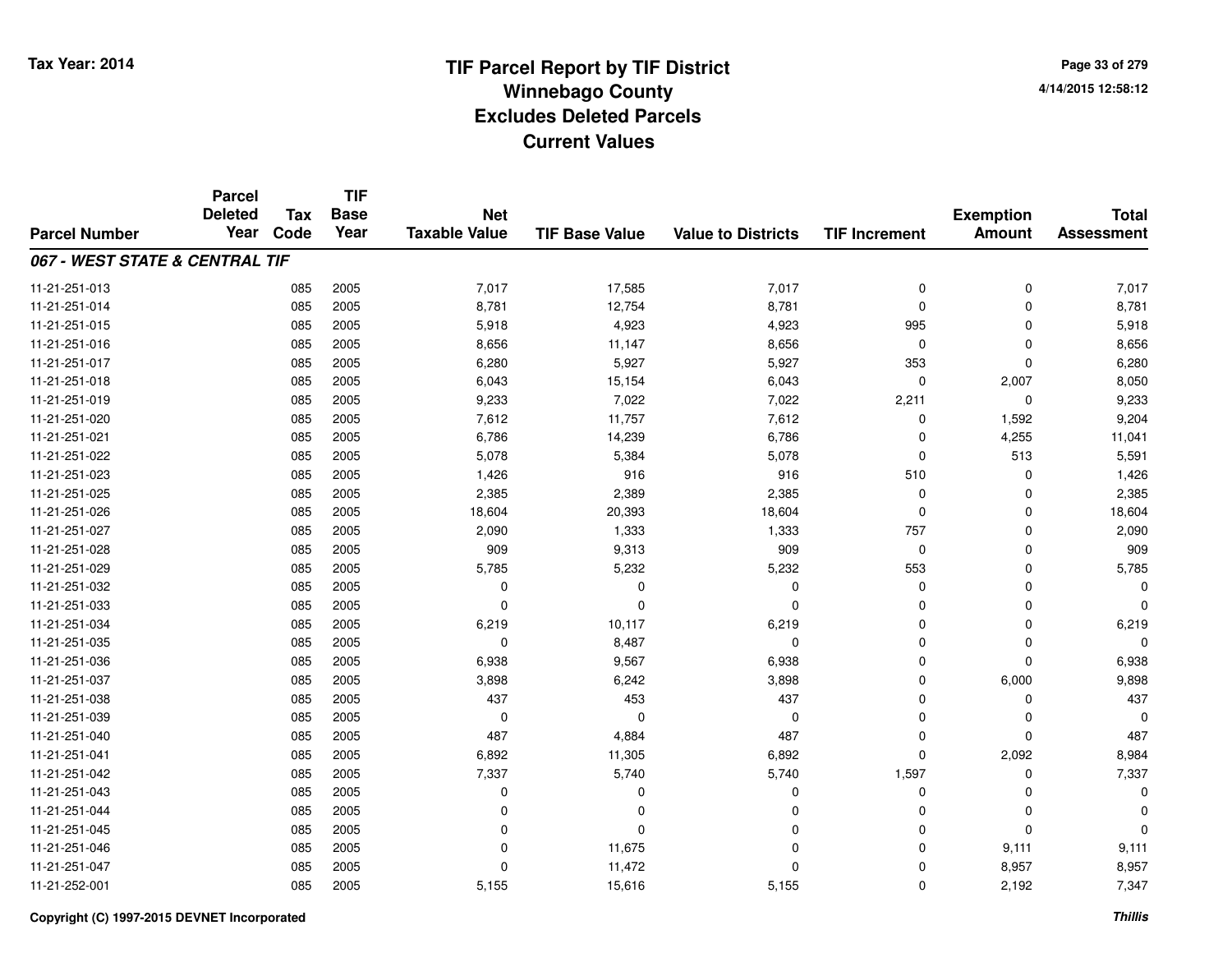**Page 34 of 2794/14/2015 12:58:12**

#### **TIF Base ValueParcel NumberTotal AssessmentExemption Amount Value to Districts TIF IncrementTIF Base YearTax CodeParcel Deleted YearNet Taxable Value067 - WEST STATE & CENTRAL TIF**11-21-252-0022 085 2005 2,891 18,019 2,891 0 10,350 13,241 11-21-252-003 <sup>085</sup> 9,872 <sup>2005</sup> 14,241 9,872 <sup>0</sup> <sup>0</sup> 9,872 11-21-252-004 <sup>085</sup> <sup>401</sup> <sup>2005</sup> <sup>416</sup> <sup>401</sup> <sup>0</sup> <sup>0</sup> <sup>401</sup> 11-21-252-005 <sup>085</sup> <sup>0</sup> <sup>2005</sup> 1,001 <sup>0</sup> <sup>0</sup> <sup>0</sup> <sup>0</sup> 11-21-252-006 <sup>085</sup> 5,647 <sup>2005</sup> 16,727 5,647 <sup>0</sup> <sup>0</sup> 5,647 11-21-252-0077 085 2005 5,648 15,771 5,648 0 5,648 11-21-252-008 <sup>085</sup> <sup>740</sup> <sup>2005</sup> 11,741 <sup>740</sup> <sup>0</sup> 8,431 9,171 11-21-252-0099 085 2005 6,197 8,324 6,197 0 2,389 8,586 11-21-252-010 <sup>085</sup> 7,099 <sup>2005</sup> 7,176 7,099 <sup>0</sup> <sup>0</sup> 7,099 11-21-252-011 <sup>085</sup> 9,240 <sup>2005</sup> 14,489 9,240 <sup>0</sup> 1,227 10,467 11-21-252-012 $2$  085 2005 0 0 9,362 0 0 0 0 0 0 11-21-253-0011 085 2005 8,317 8,910 8,317 0 0 8,317 11-21-253-002 $2$  085 2005 0 0  $1,942$  0 0 0 0 0 11-21-253-0033 085 2005 0 12,344 0 0 0 0 11-21-253-004 <sup>085</sup> <sup>0</sup> <sup>2005</sup> 19,501 <sup>0</sup> <sup>0</sup> <sup>0</sup> <sup>0</sup> 11-21-253-005 <sup>085</sup> <sup>0</sup> <sup>2005</sup> 4,842 <sup>0</sup> <sup>0</sup> <sup>0</sup> <sup>0</sup> 11-21-253-007 $7$  085 2005 0 0 9,190 0 0 0 0 0 0 0 0 11-21-253-008 <sup>085</sup> 4,596 <sup>2005</sup> 4,318 4,318 <sup>278</sup> <sup>0</sup> 4,596 11-21-253-0099 085 2005 5,160 8,652 5,160 0 1,088 6,248 11-21-253-0100 085 2005 3,865 3,569 3,569 296 0 3,865 11-21-253-0111 085 2005 2,807 4,527 2,807 0 0 2,807 11-21-253-0122 085 2005 6,487 4,537 4,537 1,950 0 6,487 11-21-253-0133 085 2005 1,020 3,867 1,020 0 5,488 6,508 11-21-253-014 <sup>085</sup> 3,961 <sup>2005</sup> 12,068 3,961 <sup>0</sup> 2,000 5,961 11-21-253-015 <sup>085</sup> 15,439 <sup>2005</sup> 13,151 13,151 2,288 <sup>0</sup> 15,439 11-21-253-016 <sup>085</sup> 15,622 <sup>2005</sup> 13,101 13,101 2,521 <sup>0</sup> 15,622 11-21-254-0011 085 2005 0 9,905 0 0 0 0 11-21-254-002 <sup>085</sup> 5,887 <sup>2005</sup> 5,362 5,362 <sup>525</sup> <sup>0</sup> 5,887 11-21-254-0033 085 2005 16,420 16,767 16,420 0 0 16,420 11-21-254-0044 20 2005 2005 2007 320 320 331 3320 3320 0 320 0 320 11-21-254-005 <sup>085</sup> 6,972 <sup>2005</sup> 12,263 6,972 <sup>0</sup> 4,072 11,044 11-21-254-006 <sup>085</sup> <sup>313</sup> <sup>2005</sup> <sup>324</sup> <sup>313</sup> <sup>0</sup> <sup>0</sup> <sup>313</sup> 11-21-254-007<sup>085</sup> <sup>0</sup> <sup>2005</sup> 10,488 <sup>0</sup> <sup>0</sup> <sup>0</sup> <sup>0</sup>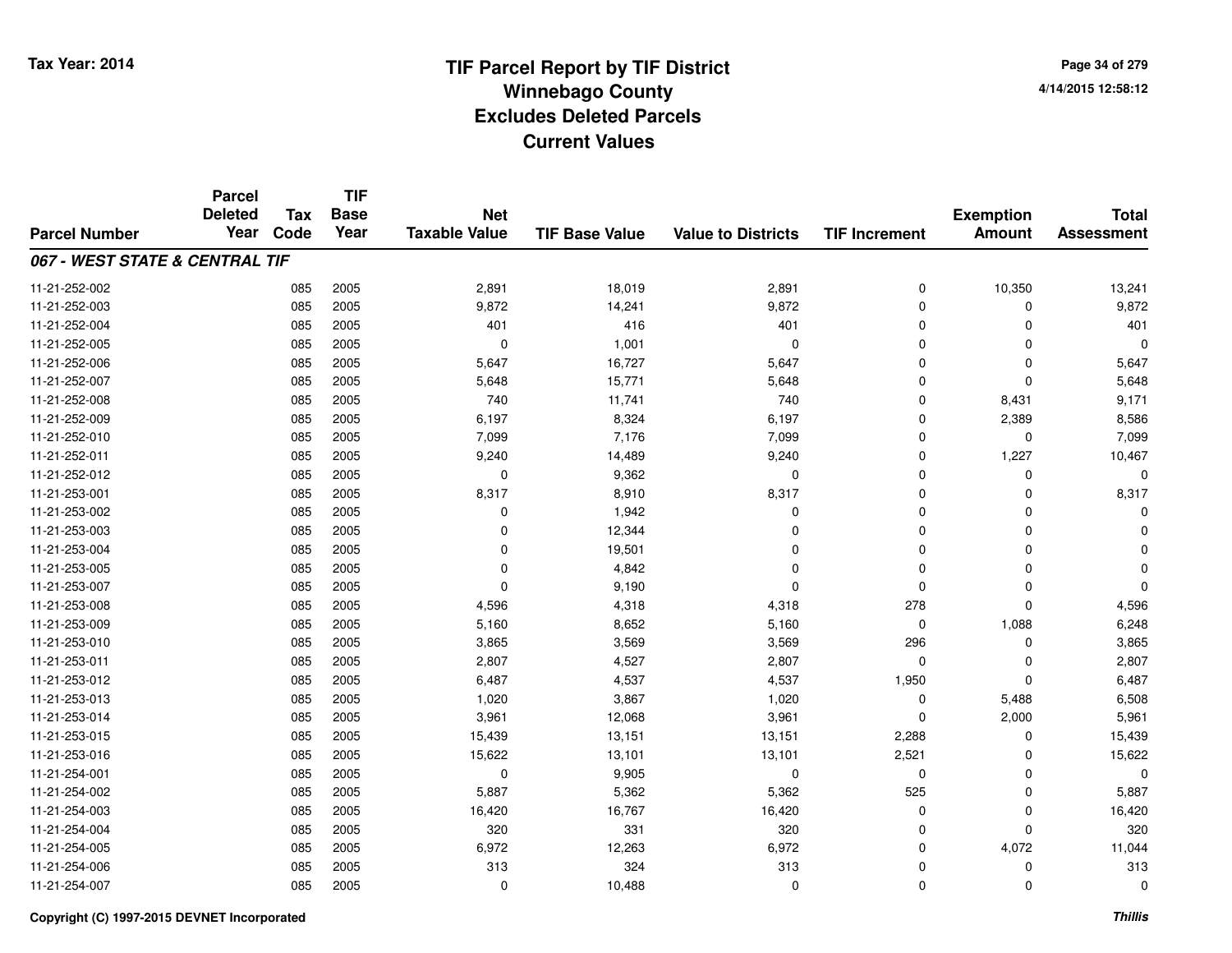**TIF**

**Parcel**

**Page 35 of 2794/14/2015 12:58:12**

#### **TIF Base ValueParcel NumberTotal AssessmentExemption Amount Value to Districts TIF Increment Base YearTax Code Deleted YearNet Taxable Value067 - WEST STATE & CENTRAL TIF**11-21-254-008 <sup>085</sup> 11,168 <sup>2005</sup> 18,596 11,168 <sup>0</sup> <sup>0</sup> 11,168 11-21-254-0099 085 2005 1,009 1,082 1,009 0 0 1,009 11-21-254-0100 085 2005 292 302 292 0 0 292 11-21-254-011 <sup>085</sup> 6,368 <sup>2005</sup> 5,039 5,039 1,329 <sup>221</sup> 6,589 11-21-254-0122 085 2005 6,119 10,957 6,119 0 0 6,119 11-21-254-0133 085 2005 11,894 13,845 11,894 0 11,894 11-21-254-014 <sup>085</sup> 2,779 <sup>2005</sup> 13,694 2,779 <sup>0</sup> 11,000 13,779 11-21-255-001 <sup>085</sup> <sup>0</sup> <sup>2005</sup> <sup>0</sup> <sup>0</sup> <sup>0</sup> <sup>0</sup> <sup>0</sup> 11-21-255-002 <sup>085</sup> <sup>336</sup> <sup>2005</sup> <sup>363</sup> <sup>336</sup> <sup>0</sup> <sup>0</sup> <sup>336</sup> 11-21-255-0033 085 2005 6,217 10,155 6,217 0 4,669 10,886 11-21-255-004 <sup>085</sup> 5,148 <sup>2005</sup> 9,159 5,148 <sup>0</sup> 4,310 9,458 11-21-255-005 <sup>085</sup> <sup>0</sup> <sup>2005</sup> <sup>274</sup> <sup>0</sup> <sup>0</sup> <sup>0</sup> <sup>0</sup> 11-21-255-006 <sup>085</sup> <sup>0</sup> <sup>2005</sup> <sup>0</sup> <sup>0</sup> <sup>0</sup> <sup>0</sup> <sup>0</sup> 11-21-255-0077 085 2005 7,885 10,248 7,885 0 7,885 11-21-255-008 <sup>085</sup> <sup>810</sup> <sup>2005</sup> 13,587 <sup>810</sup> <sup>0</sup> 10,678 11,488 11-21-255-009 <sup>085</sup> 5,950 <sup>2005</sup> 13,172 5,950 <sup>0</sup> 5,120 11,070 11-21-255-0100 085 2005 11,339 13,491 11,339 0 11,339 11-21-255-0111 085 2005 9,187 12,104 9,187 0 0 9,187 11-21-255-0122 085 2005 10,530 12,873 10,530 0 0 10,530 11-21-255-0133 085 2005 903 8,762 903 0 9,984 10,887 11-21-255-014 <sup>085</sup> 5,363 <sup>2005</sup> 8,977 5,363 <sup>0</sup> <sup>0</sup> 5,363 11-21-255-015 <sup>085</sup> 3,156 <sup>2005</sup> 9,110 3,156 <sup>0</sup> <sup>0</sup> 3,156 11-21-256-0011 085 2005 10,808 13,554 10,808 0 0 10,808 11-21-256-0022 085 2005 8,124 10,508 8,124 0 0 8,124 11-21-256-0033 085 2005 361 372 361 0 0 361 11-21-256-004 <sup>085</sup> 8,087 <sup>2005</sup> 15,226 8,087 <sup>0</sup> 6,000 14,087 11-21-256-0055 085 2005 6,432 10,668 6,432 0 0 6,432 11-21-256-0066 085 2005 361 372 361 0 0 361 11-21-256-007 <sup>085</sup> 9,278 <sup>2005</sup> 10,256 9,278 <sup>0</sup> <sup>0</sup> 9,278 11-21-256-008 <sup>085</sup> <sup>361</sup> <sup>2005</sup> <sup>372</sup> <sup>361</sup> <sup>0</sup> <sup>0</sup> <sup>361</sup> 11-21-256-0099 085 2005 9,912 11,905 9,912 0 0 9,912 11-21-256-0100 085 2005 3,238 16,112 3,238 0 9,767 13,005 11-21-256-0111 085 2005 55 6,957 55 0 6,001 6,056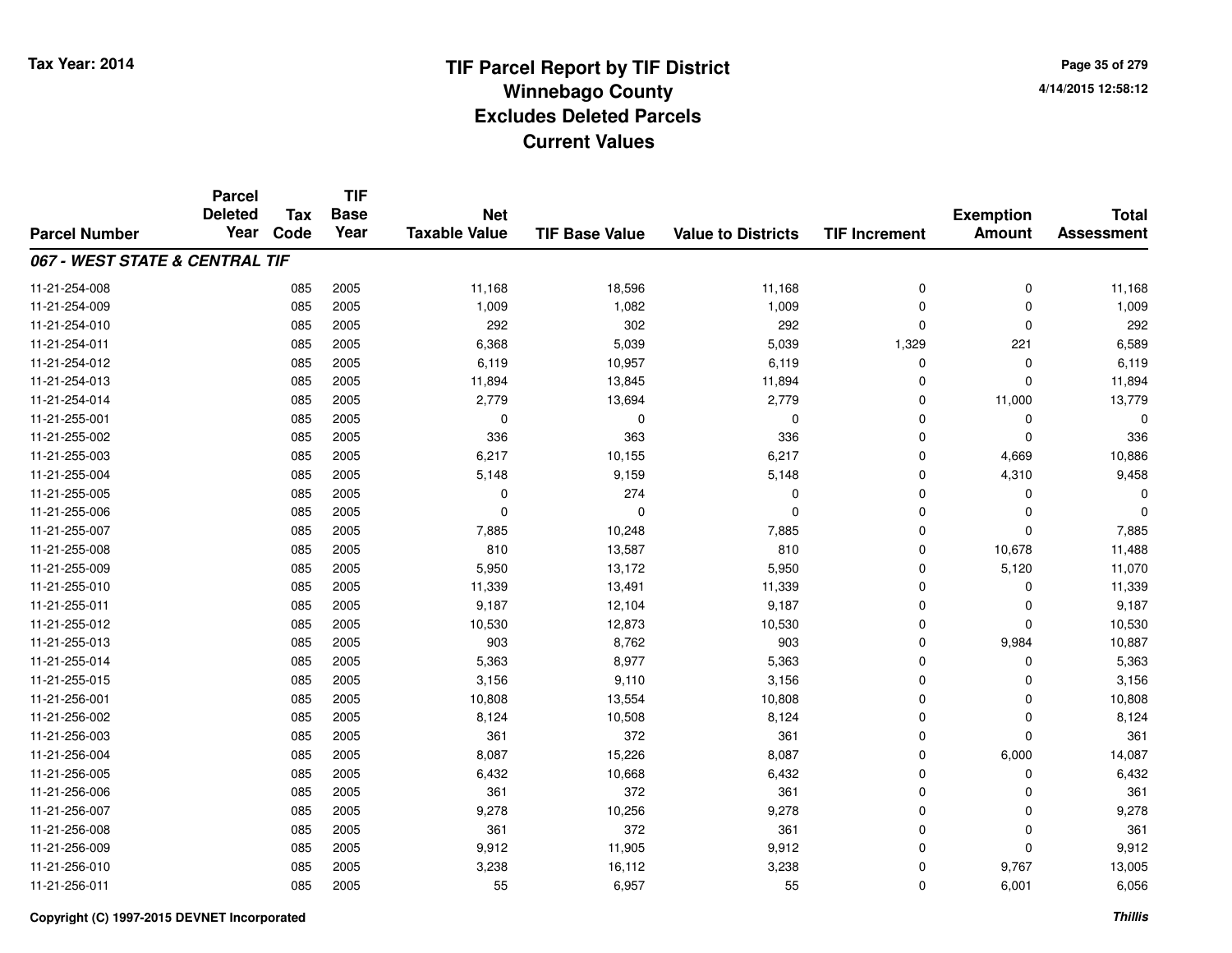**Page 36 of 2794/14/2015 12:58:12**

|                                | <b>Parcel</b>  |            | <b>TIF</b>  |                      |                       |                           |                      |                  |                   |
|--------------------------------|----------------|------------|-------------|----------------------|-----------------------|---------------------------|----------------------|------------------|-------------------|
|                                | <b>Deleted</b> | <b>Tax</b> | <b>Base</b> | <b>Net</b>           |                       |                           |                      | <b>Exemption</b> | <b>Total</b>      |
| <b>Parcel Number</b>           | Year           | Code       | Year        | <b>Taxable Value</b> | <b>TIF Base Value</b> | <b>Value to Districts</b> | <b>TIF Increment</b> | <b>Amount</b>    | <b>Assessment</b> |
| 067 - WEST STATE & CENTRAL TIF |                |            |             |                      |                       |                           |                      |                  |                   |
| 11-21-256-012                  |                | 085        | 2005        | 9,462                | 12,293                | 9,462                     | 0                    | 0                | 9,462             |
| 11-21-256-013                  |                | 085        | 2005        | 12,770               | 13,486                | 12,770                    | 0                    | $\mathbf 0$      | 12,770            |
| 11-21-256-014                  |                | 085        | 2005        | 5,555                | 6,863                 | 5,555                     | 0                    | 824              | 6,379             |
| 11-21-256-015                  |                | 085        | 2005        | 7,112                | 12,382                | 7,112                     | 0                    | 4,961            | 12,073            |
| 11-21-256-016                  |                | 085        | 2005        | 10,398               | 10,550                | 10,398                    | 0                    | 0                | 10,398            |
| 11-21-256-017                  |                | 085        | 2005        | 7,778                | 8,461                 | 7,778                     | 0                    | $\Omega$         | 7,778             |
| 11-21-256-018                  |                | 085        | 2005        | 3,608                | 6,520                 | 3,608                     | 0                    | $\mathbf 0$      | 3,608             |
| 11-21-256-019                  |                | 085        | 2005        | 9,596                | 10,165                | 9,596                     | 0                    | $\mathbf 0$      | 9,596             |
| 11-21-256-020                  |                | 085        | 2005        | 4,989                | 9,043                 | 4,989                     | 0                    | $\mathbf 0$      | 4,989             |
| 11-21-257-001                  |                | 085        | 2005        | 5,973                | 10,773                | 5,973                     | 0                    | 6,000            | 11,973            |
| 11-21-257-002                  |                | 085        | 2005        | 1,322                | 10,007                | 1,322                     | 0                    | 7,255            | 8,577             |
| 11-21-257-003                  |                | 085        | 2005        | 0                    | 12,014                | $\mathbf 0$               | 0                    | 10,087           | 10,087            |
| 11-21-257-004                  |                | 085        | 2005        | 8,372                | 10,421                | 8,372                     | 0                    | 0                | 8,372             |
| 11-21-257-005                  |                | 085        | 2005        | 0                    | 10,398                | 0                         | 0                    | 8,930            | 8,930             |
| 11-21-257-006                  |                | 085        | 2005        | $\mathbf 0$          | 9,285                 | $\Omega$                  | 0                    | 0                | $\Omega$          |
| 11-21-257-007                  |                | 085        | 2005        | 6,477                | 13,317                | 6,477                     | 0                    | 0                | 6,477             |
| 11-21-257-008                  |                | 085        | 2005        | 12,545               | 17,854                | 12,545                    | 0                    | 0                | 12,545            |
| 11-21-257-009                  |                | 085        | 2005        | 15,962               | 16,452                | 15,962                    | 0                    | $\mathbf 0$      | 15,962            |
| 11-21-257-010                  |                | 085        | 2005        | 349                  | 360                   | 349                       | 0                    | 0                | 349               |
| 11-21-257-011                  |                | 085        | 2005        | 8,161                | 13,989                | 8,161                     | 0                    | 0                | 8,161             |
| 11-21-257-012                  |                | 085        | 2005        | 7,530                | 13,648                | 7,530                     | 0                    | 0                | 7,530             |
| 11-21-257-013                  |                | 085        | 2005        | 209                  | 215                   | 209                       | 0                    | $\mathbf 0$      | 209               |
| 11-21-257-014                  |                | 085        | 2005        | 7,392                | 13,604                | 7,392                     | 0                    | 3,849            | 11,241            |
| 11-21-258-001                  |                | 085        | 2005        | 14,222               | 14,542                | 14,222                    | 0                    | $\mathbf 0$      | 14,222            |
| 11-21-258-002                  |                | 085        | 2005        | 5,473                | 16,191                | 5,473                     | 0                    | 0                | 5,473             |
| 11-21-258-003                  |                | 085        | 2005        | 11,742               | 14,832                | 11,742                    | 0                    | $\Omega$         | 11,742            |
| 11-21-258-004                  |                | 085        | 2005        | 11,342               | 14,675                | 11,342                    | 0                    | $\mathbf 0$      | 11,342            |
| 11-21-258-005                  |                | 085        | 2005        | 2,416                | 11,020                | 2,416                     | 0                    | 0                | 2,416             |
| 11-21-258-006                  |                | 085        | 2005        | 14,832               | 17,659                | 14,832                    | 0                    | 0                | 14,832            |
| 11-21-258-007                  |                | 085        | 2005        | 4,044                | 8,067                 | 4,044                     | 0                    | 2,126            | 6,170             |
| 11-21-258-008                  |                | 085        | 2005        | 9,279                | 10,601                | 9,279                     | 0                    | 0                | 9,279             |
| 11-21-258-009                  |                | 085        | 2005        | 9,468                | 18,625                | 9,468                     | 0                    | 6,000            | 15,468            |
| 11-21-258-010                  |                | 085        | 2005        | 0                    | 11,160                | $\Omega$                  | 0                    | 8,996            | 8,996             |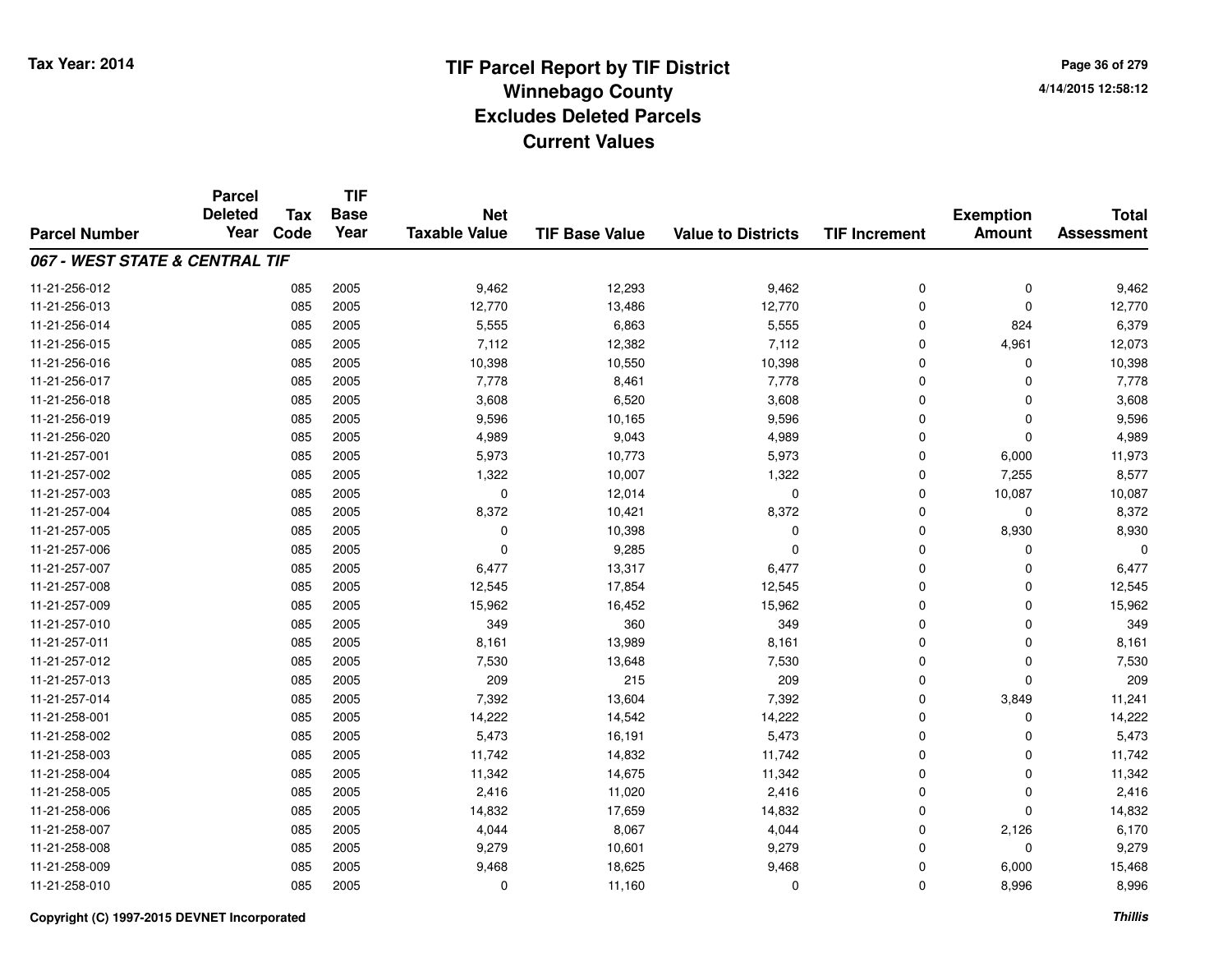**Page 37 of 2794/14/2015 12:58:12**

#### **TIF Base ValueParcel NumberTotal AssessmentExemption Amount Value to Districts TIF IncrementTIF Base YearTax CodeParcel Deleted YearNet Taxable Value067 - WEST STATE & CENTRAL TIF**11-21-258-0111 085 2005 7,067 11,473 7,067 0 0 7,067 11-21-258-012 <sup>085</sup> <sup>349</sup> <sup>2005</sup> <sup>360</sup> <sup>349</sup> <sup>0</sup> <sup>0</sup> <sup>349</sup> 11-21-258-0133 085 2005 7,524 9,445 7,524 0 0 7,524 11-21-258-014 <sup>085</sup> 12,880 <sup>2005</sup> 12,382 12,382 <sup>498</sup> <sup>0</sup> 12,880 11-21-258-015 <sup>085</sup> <sup>349</sup> <sup>2005</sup> <sup>360</sup> <sup>349</sup> <sup>0</sup> <sup>0</sup> <sup>349</sup> 11-21-258-016 <sup>085</sup> 10,857 <sup>2005</sup> 14,293 10,857 <sup>0</sup> <sup>0</sup> 10,857 11-21-258-017 <sup>085</sup> 6,461 <sup>2005</sup> 13,753 6,461 <sup>0</sup> 4,323 10,784 11-21-258-0188 085 2005 8,408 10,425 8,408 0 0 8,408 11-21-259-0011 085 2005 10,139 7,224 7,224 2,915 0 10,139 11-21-259-002 <sup>085</sup> 6,845 <sup>2005</sup> 11,080 6,845 <sup>0</sup> 3,110 9,955 11-21-259-0033 085 2005 1,892 8,812 1,892 0 5,684 7,576 11-21-259-0044 085 2005 6,654 8,731 6,654 0 0 6,654 11-21-259-005 <sup>085</sup> 2,281 <sup>2005</sup> 10,946 2,281 <sup>0</sup> 6,327 8,608 11-21-259-0066 085 2005 9,087 14,370 9,087 0 2,845 11,932 11-21-259-007 <sup>085</sup> 3,168 <sup>2005</sup> 15,170 3,168 <sup>0</sup> 11,000 14,168 11-21-259-008 <sup>085</sup> 9,491 <sup>2005</sup> 16,557 9,491 <sup>0</sup> 6,000 15,491 11-21-259-0099 085 2005 2,514 12,024 2,514 0 0 2,514 11-21-259-0100 085 2005 8,949 8,878 8,878 71 0 8,949 11-21-259-0111 085 2005 4,140 4,388 4,140 0 0 4,140 11-21-259-0122 085 2005 4,439 10,183 4,439 0 0 4,439 11-21-259-013 <sup>085</sup> <sup>0</sup> <sup>2005</sup> 10,845 <sup>0</sup> <sup>0</sup> 8,387 8,387 11-21-259-0144 085 2005 6,334 10,777 6,334 0 0 6,334 11-21-259-015 <sup>085</sup> 6,194 <sup>2005</sup> 6,215 6,194 <sup>0</sup> <sup>905</sup> 7,099 11-21-259-016 <sup>085</sup> 8,064 <sup>2005</sup> 8,813 8,064 <sup>0</sup> <sup>0</sup> 8,064 11-21-259-017 <sup>085</sup> 5,973 <sup>2005</sup> 15,575 5,973 <sup>0</sup> 4,757 10,730 11-21-259-018 <sup>085</sup> <sup>0</sup> <sup>2005</sup> 10,944 <sup>0</sup> <sup>0</sup> 9,880 9,880 11-21-259-0199 085 2005 287 7,427 287 0 0 287 11-21-260-0011 085 2005 11,434 14,569 11,434 0 0 11,434 11-21-260-0022 085 2005 14,805 19,500 14,805 0 14,805 11-21-260-0033 2005 2005 2006 2,808 202,873 2,808 2,808 2,808 2,808 2,808 0 2,808 0 2,808 0 2,808 0 2,808 0 2,808 2,808 2,808 2,808 2,808 2,808 2,808 2,808 2,808 2,808 2,808 2,808 2,808 2,808 2,808 2,808 2,808 2,808 2,808 2,808 2,808 11-21-260-004 <sup>085</sup> 7,239 <sup>2005</sup> 10,443 7,239 <sup>0</sup> <sup>920</sup> 8,159 11-21-260-005 <sup>085</sup> 3,084 <sup>2005</sup> 10,765 3,084 <sup>0</sup> <sup>0</sup> 3,084 11-21-260-006<sup>085</sup> 6,947 <sup>2005</sup> 8,887 6,947 <sup>0</sup> <sup>0</sup> 6,947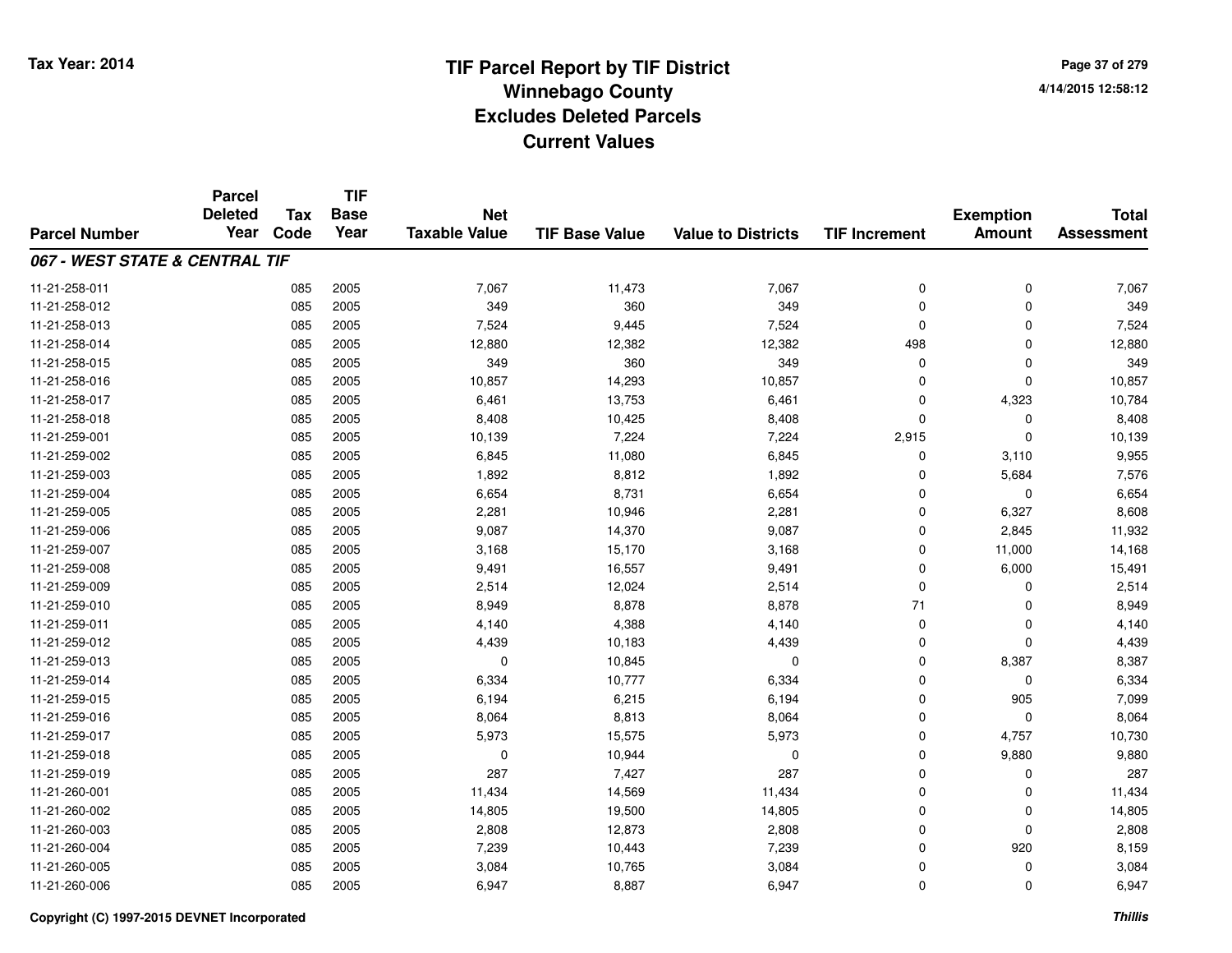**Page 38 of 2794/14/2015 12:58:12**

|                                | <b>Parcel</b>  |            | <b>TIF</b>  |                      |                       |                           |                      |                  |                   |
|--------------------------------|----------------|------------|-------------|----------------------|-----------------------|---------------------------|----------------------|------------------|-------------------|
|                                | <b>Deleted</b> | <b>Tax</b> | <b>Base</b> | <b>Net</b>           |                       |                           |                      | <b>Exemption</b> | <b>Total</b>      |
| <b>Parcel Number</b>           | Year           | Code       | Year        | <b>Taxable Value</b> | <b>TIF Base Value</b> | <b>Value to Districts</b> | <b>TIF Increment</b> | <b>Amount</b>    | <b>Assessment</b> |
| 067 - WEST STATE & CENTRAL TIF |                |            |             |                      |                       |                           |                      |                  |                   |
| 11-21-260-007                  |                | 085        | 2005        | 5,055                | 9,336                 | 5,055                     | 0                    | 2,163            | 7,218             |
| 11-21-260-008                  |                | 085        | 2005        | 4,776                | 10,353                | 4,776                     | 0                    | 3,570            | 8,346             |
| 11-21-260-009                  |                | 085        | 2005        | 6,566                | 12,330                | 6,566                     | 0                    | 4,070            | 10,636            |
| 11-21-260-010                  |                | 085        | 2005        | 1,332                | 14,769                | 1,332                     | 0                    | 0                | 1,332             |
| 11-21-260-011                  |                | 085        | 2005        | 6,272                | 8,089                 | 6,272                     | 0                    | $\Omega$         | 6,272             |
| 11-21-260-012                  |                | 085        | 2005        | $\mathbf 0$          | 10,470                | $\Omega$                  | 0                    | 7,824            | 7,824             |
| 11-21-260-013                  |                | 085        | 2005        | 9,968                | 13,206                | 9,968                     | 0                    | $\Omega$         | 9,968             |
| 11-21-260-014                  |                | 085        | 2005        | 6,925                | 16,201                | 6,925                     | 0                    | 6,000            | 12,925            |
| 11-21-260-015                  |                | 085        | 2005        | 9,650                | 11,199                | 9,650                     | 0                    | 0                | 9,650             |
| 11-21-261-001                  |                | 085        | 2005        | 389                  | 404                   | 389                       | 0                    | $\Omega$         | 389               |
| 11-21-261-002                  |                | 085        | 2005        | 349                  | 360                   | 349                       | 0                    | $\Omega$         | 349               |
| 11-21-261-003                  |                | 085        | 2005        | 8,329                | 16,467                | 8,329                     | 0                    | 6,000            | 14,329            |
| 11-21-261-006                  |                | 085        | 2005        | 0                    | 9,598                 | 0                         | $\mathbf 0$          | 10,934           | 10,934            |
| 11-21-261-007                  |                | 085        | 2005        | 6,457                | 10,900                | 6,457                     | 0                    | 0                | 6,457             |
| 11-21-261-008                  |                | 085        | 2005        | 10,293               | 9,825                 | 9,825                     | 468                  | 0                | 10,293            |
| 11-21-261-009                  |                | 085        | 2005        | 349                  | 360                   | 349                       | 0                    | 0                | 349               |
| 11-21-261-010                  |                | 085        | 2005        | 5,555                | 8,184                 | 5,555                     | 0                    | 1,897            | 7,452             |
| 11-21-261-011                  |                | 085        | 2005        | 6,655                | 7,056                 | 6,655                     | 0                    | $\mathbf 0$      | 6,655             |
| 11-21-261-012                  |                | 085        | 2005        | 571                  | 591                   | 571                       | 0                    | 0                | 571               |
| 11-21-261-013                  |                | 085        | 2005        | 304                  | 7,728                 | 304                       | 0                    | $\mathbf 0$      | 304               |
| 11-21-261-014                  |                | 085        | 2005        | 7,481                | 4,946                 | 4,946                     | 2,535                | 0                | 7,481             |
| 11-21-261-015                  |                | 085        | 2005        | 298                  | 309                   | 298                       | 0                    | $\mathbf 0$      | 298               |
| 11-21-261-016                  |                | 085        | 2005        | 5,706                | 5,369                 | 5,369                     | 337                  | $\mathbf 0$      | 5,706             |
| 11-21-276-001                  |                | 085        | 2005        | 7,484                | 11,801                | 7,484                     | 0                    | 1,541            | 9,025             |
| 11-21-276-002                  |                | 085        | 2005        | 9,567                | 11,562                | 9,567                     | 0                    | 0                | 9,567             |
| 11-21-276-005                  |                | 085        | 2005        | 602                  | 15,507                | 602                       | 0                    | $\Omega$         | 602               |
| 11-21-276-006                  |                | 085        | 2005        | 1,856                | 11,669                | 1,856                     | 0                    | 6,469            | 8,325             |
| 11-21-276-007                  |                | 085        | 2005        | 601                  | 13,408                | 601                       | 0                    | 0                | 601               |
| 11-21-276-008                  |                | 085        | 2005        | 1,310                | 1,358                 | 1,310                     | 0                    | 0                | 1,310             |
| 11-21-276-009                  |                | 085        | 2005        | 0                    | 22,205                | 0                         | 0                    | 0                | 0                 |
| 11-21-276-010                  |                | 085        | 2005        | 0                    | 865                   | $\Omega$                  | 0                    | $\Omega$         | $\Omega$          |
| 11-21-276-011                  |                | 085        | 2005        | 17,332               | 27,585                | 17,332                    | 0                    | 0                | 17,332            |
| 11-21-276-012                  |                | 085        | 2005        | 8,162                | 2,813                 | 2,813                     | 5,349                | $\Omega$         | 8,162             |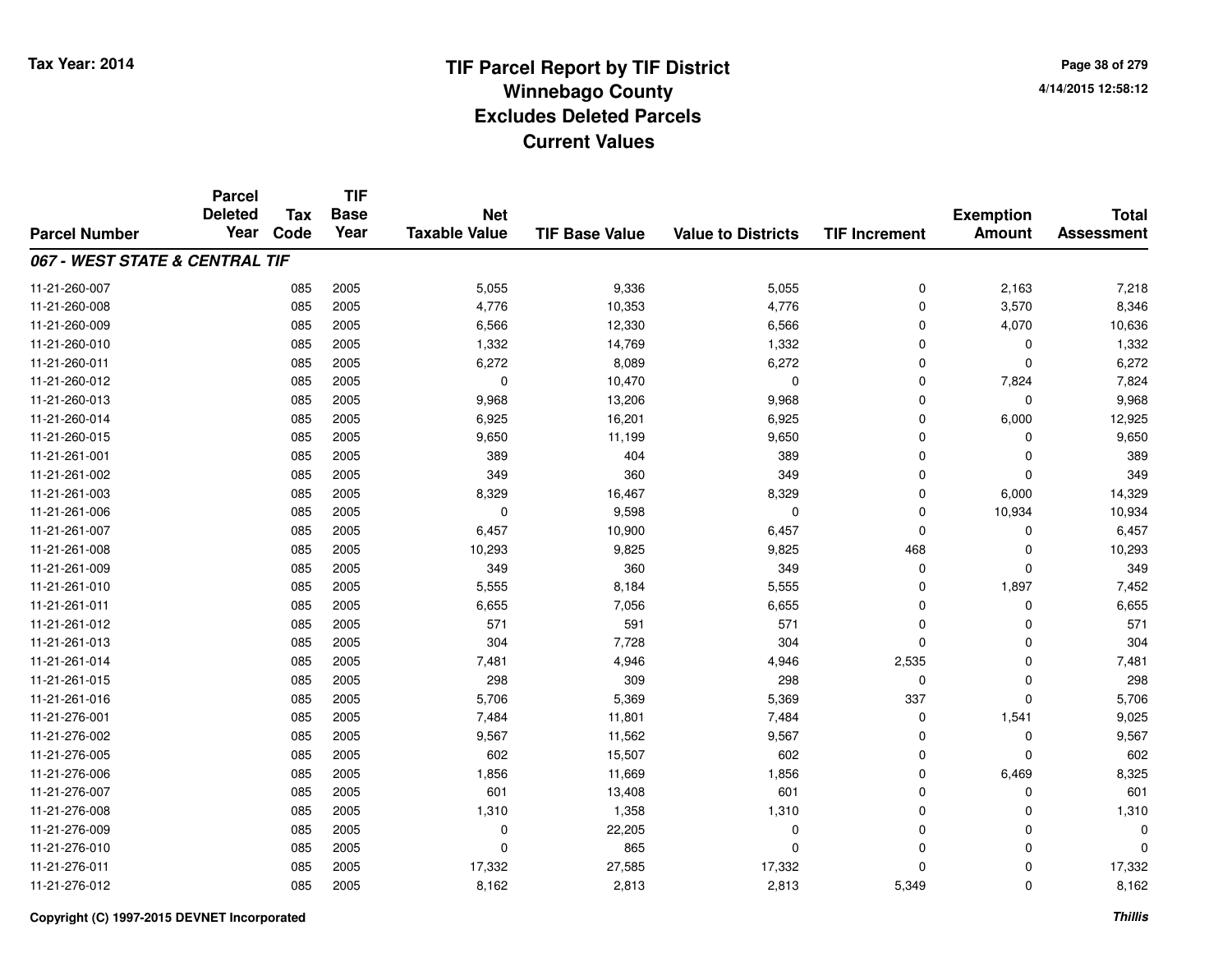**TIF**

**Parcel**

**Page 39 of 2794/14/2015 12:58:12**

| <b>Parcel Number</b>           | <b>Deleted</b><br>Year | <b>Tax</b><br>Code | <b>Base</b><br>Year | <b>Net</b><br><b>Taxable Value</b> | <b>TIF Base Value</b> | <b>Value to Districts</b> | <b>TIF Increment</b> | <b>Exemption</b><br><b>Amount</b> | <b>Total</b><br><b>Assessment</b> |
|--------------------------------|------------------------|--------------------|---------------------|------------------------------------|-----------------------|---------------------------|----------------------|-----------------------------------|-----------------------------------|
|                                |                        |                    |                     |                                    |                       |                           |                      |                                   |                                   |
| 067 - WEST STATE & CENTRAL TIF |                        |                    |                     |                                    |                       |                           |                      |                                   |                                   |
| 11-21-277-001                  |                        | 085                | 2005                | 8,475                              | 11,509                | 8,475                     | 0                    | $\mathbf 0$                       | 8,475                             |
| 11-21-277-002                  |                        | 085                | 2005                | 6,452                              | 16,813                | 6,452                     | 0                    | 6,000                             | 12,452                            |
| 11-21-277-003                  |                        | 085                | 2005                | 7,437                              | 15,325                | 7,437                     | 0                    | 3,912                             | 11,349                            |
| 11-21-277-004                  |                        | 085                | 2005                | 6,682                              | 10,293                | 6,682                     | $\Omega$             | 3,324                             | 10,006                            |
| 11-21-277-005                  |                        | 085                | 2005                | 5,147                              | 14,276                | 5,147                     | $\Omega$             | $\Omega$                          | 5,147                             |
| 11-21-277-006                  |                        | 085                | 2005                | 1,860                              | 1,952                 | 1,860                     | 0                    | $\Omega$                          | 1,860                             |
| 11-21-277-007                  |                        | 085                | 2005                | 593                                | $\mathbf 0$           | 0                         | 593                  | $\Omega$                          | 593                               |
| 11-21-277-008                  |                        | 085                | 2005                | 5,961                              | 13,011                | 5,961                     | 0                    | 3,603                             | 9,564                             |
| 11-21-277-009                  |                        | 085                | 2005                | 10,333                             | 13,352                | 10,333                    | 0                    | $\Omega$                          | 10,333                            |
| 11-21-277-010                  |                        | 085                | 2005                | 0                                  | 8,501                 | 0                         | 0                    | 0                                 | 0                                 |
| 11-21-277-011                  |                        | 085                | 2005                | 6,833                              | 8,878                 | 6,833                     | 0                    | 0                                 | 6,833                             |
| 11-21-277-012                  |                        | 085                | 2005                | $\Omega$                           | $\Omega$              | 0                         | 0                    | $\Omega$                          | $\Omega$                          |
| 11-21-278-001                  |                        | 085                | 2005                | 584                                | 605                   | 584                       | 0                    | 0                                 | 584                               |
| 11-21-278-002                  |                        | 085                | 2005                | 5,805                              | 11,596                | 5,805                     | 0                    | 0                                 | 5,805                             |
| 11-21-278-003                  |                        | 085                | 2005                | 584                                | 605                   | 584                       | $\mathbf 0$          | 0                                 | 584                               |
| 11-21-278-004                  |                        | 085                | 2005                | 8,999                              | 5,801                 | 5,801                     | 3,198                | 0                                 | 8,999                             |
| 11-21-278-005                  |                        | 085                | 2005                | 3,352                              | 11,904                | 3,352                     | 0                    | 0                                 | 3,352                             |
| 11-21-278-006                  |                        | 085                | 2005                | 406                                | 420                   | 406                       | 0                    | 0                                 | 406                               |
| 11-21-278-007                  |                        | 085                | 2005                | 3,694                              | 15,969                | 3,694                     | 0                    | $\Omega$                          | 3,694                             |
| 11-21-278-008                  |                        | 085                | 2005                | 1,327                              | 13,310                | 1,327                     | $\Omega$             | $\Omega$                          | 1,327                             |
| 11-21-278-009                  |                        | 085                | 2005                | 4,440                              | 4,124                 | 4,124                     | 316                  | 0                                 | 4,440                             |
| 11-21-278-010                  |                        | 085                | 2005                | 0                                  | 4,983                 | 0                         | 0                    | 0                                 | 0                                 |
| 11-21-278-011                  |                        | 085                | 2005                | $\Omega$                           | 391                   | 0                         | 0                    | $\Omega$                          |                                   |
| 11-21-278-012                  |                        | 085                | 2005                | $\Omega$                           | 13,608                | 0                         | 0                    | $\Omega$                          |                                   |
| 11-21-278-013                  |                        | 085                | 2005                | $\Omega$                           | 5,831                 | 0                         | 0                    | 0                                 | O                                 |
| 11-21-278-014                  |                        | 085                | 2005                | $\Omega$                           | 9,060                 | $\Omega$                  | $\Omega$             | 0                                 | $\Omega$                          |
| 11-21-279-001                  |                        | 085                | 2005                | 8,867                              | 11,319                | 8,867                     | $\mathbf 0$          | $\Omega$                          | 8,867                             |
| 11-21-279-002                  |                        | 085                | 2005                | 6,937                              | 6,622                 | 6,622                     | 315                  | 2,655                             | 9,592                             |
| 11-21-279-003                  |                        | 085                | 2005                | 12,404                             | 16,630                | 12,404                    | 0                    | $\Omega$                          | 12,404                            |
| 11-21-279-004                  |                        | 085                | 2005                | $\Omega$                           | 12,518                | 0                         | 0                    | $\Omega$                          | $\Omega$                          |
| 11-21-279-005                  |                        | 085                | 2005                | 0                                  | 11,463                | $\Omega$                  | 0                    | $\Omega$                          | n                                 |
| 11-21-279-006                  |                        | 085                | 2005                | $\Omega$                           | 9,788                 | $\Omega$                  | 0                    | 0                                 | $\Omega$                          |
| 11-21-279-009                  | 2015                   | 085                | 2005                | 0                                  | 9,293                 | 0                         | 0                    | 0                                 | 0                                 |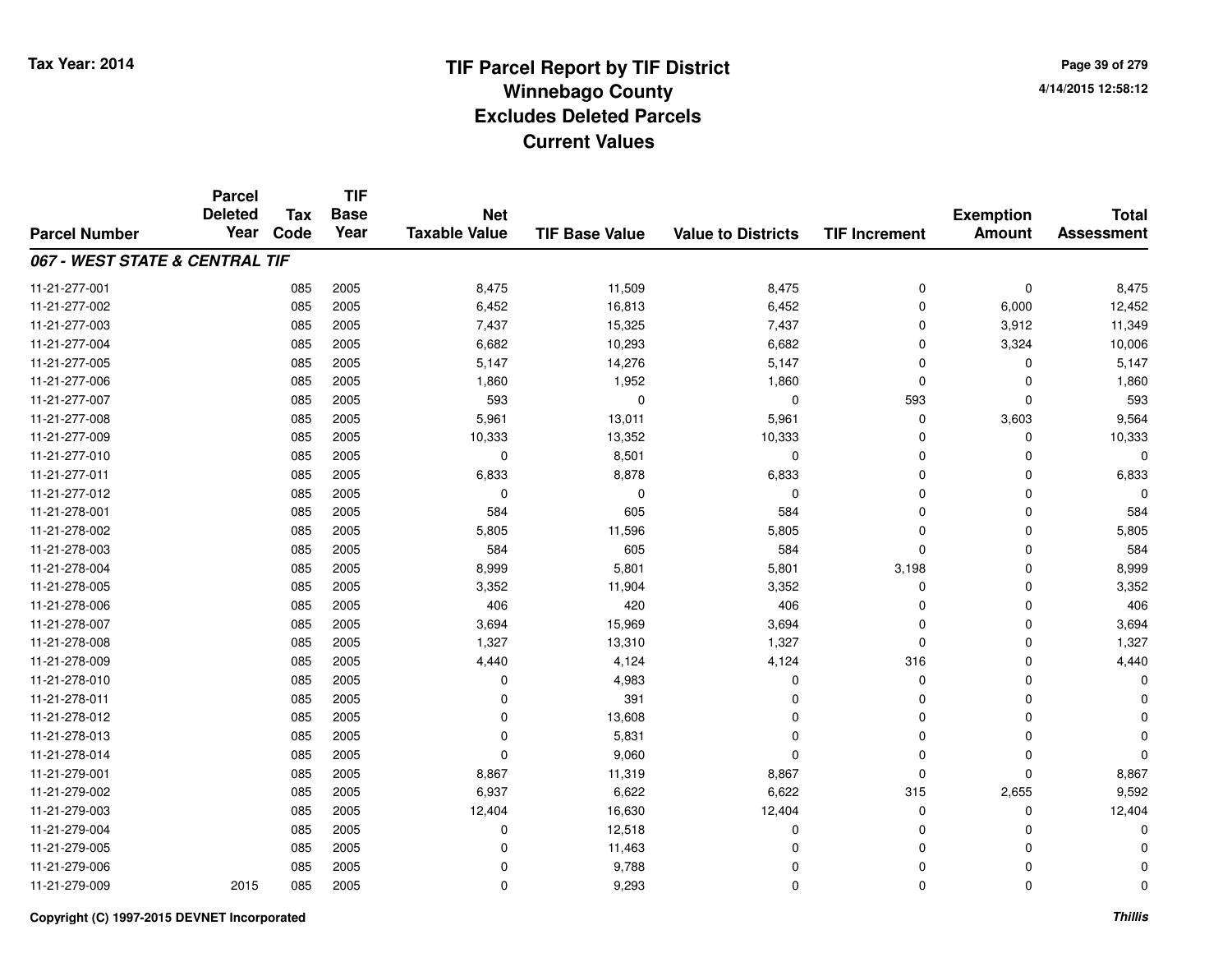**TIF**

**Parcel**

**Page 40 of 2794/14/2015 12:58:12**

| <b>Parcel Number</b>           | <b>Deleted</b><br>Year | <b>Tax</b><br>Code | <b>Base</b><br>Year | <b>Net</b><br><b>Taxable Value</b> | <b>TIF Base Value</b> | <b>Value to Districts</b> | <b>TIF Increment</b> | <b>Exemption</b><br><b>Amount</b> | <b>Total</b><br><b>Assessment</b> |
|--------------------------------|------------------------|--------------------|---------------------|------------------------------------|-----------------------|---------------------------|----------------------|-----------------------------------|-----------------------------------|
| 067 - WEST STATE & CENTRAL TIF |                        |                    |                     |                                    |                       |                           |                      |                                   |                                   |
| 11-21-280-001                  |                        | 085                | 2005                | 3,697                              | 10,607                | 3,697                     | 0                    | 0                                 | 3,697                             |
| 11-21-280-002                  |                        | 085                | 2005                | 9,700                              | 11,433                | 9,700                     | 0                    | $\Omega$                          | 9,700                             |
| 11-21-280-003                  |                        | 085                | 2005                | 447                                | 462                   | 447                       | $\mathbf 0$          | $\Omega$                          | 447                               |
| 11-21-280-004                  |                        | 085                | 2005                | 3,218                              | 16,985                | 3,218                     | 0                    | 11,000                            | 14,218                            |
| 11-21-280-005                  |                        | 085                | 2005                | 0                                  | 0                     | 0                         | 0                    | 0                                 | 0                                 |
| 11-21-280-006                  |                        | 085                | 2005                | 411                                | 14,142                | 411                       | $\mathbf 0$          | $\Omega$                          | 411                               |
| 11-21-280-007                  |                        | 085                | 2005                | 4,512                              | 17,095                | 4,512                     | $\mathbf 0$          | 12,669                            | 17,181                            |
| 11-21-280-008                  |                        | 085                | 2005                | $\mathbf 0$                        | 14,118                | $\mathbf 0$               | $\mathbf 0$          | 10,729                            | 10,729                            |
| 11-21-280-009                  |                        | 085                | 2005                | 8,513                              | 10,952                | 8,513                     | 0                    | 0                                 | 8,513                             |
| 11-21-280-010                  |                        | 085                | 2005                | 10,075                             | 10,114                | 10,075                    | 0                    | $\mathbf 0$                       | 10,075                            |
| 11-21-280-011                  |                        | 085                | 2005                | 7,205                              | 16,070                | 7,205                     | $\mathbf 0$          | 3,437                             | 10,642                            |
| 11-21-281-001                  |                        | 085                | 2005                | 1,484                              | 11,975                | 1,484                     | 0                    | 8,583                             | 10,067                            |
| 11-21-281-002                  |                        | 085                | 2005                | 12,489                             | 14,982                | 12,489                    | 0                    | $\Omega$                          | 12,489                            |
| 11-21-281-003                  |                        | 085                | 2005                | 0                                  | 1,859                 | 0                         | 0                    | $\Omega$                          | $\Omega$                          |
| 11-21-281-004                  |                        | 085                | 2005                | 5,626                              | 11,124                | 5,626                     | $\Omega$             | $\Omega$                          | 5,626                             |
| 11-21-281-008                  |                        | 085                | 2005                | 0                                  | $\Omega$              | 0                         | 0                    | $\Omega$                          | $\Omega$                          |
| 11-21-281-009                  |                        | 085                | 2005                | $\Omega$                           | $\Omega$              | $\mathbf 0$               | 0                    | $\Omega$                          | $\Omega$                          |
| 11-21-281-010                  |                        | 085                | 2005                | 10,280                             | 19,176                | 10,280                    | 0                    | 6,000                             | 16,280                            |
| 11-21-281-011                  |                        | 085                | 2005                | 4,744                              | 21,569                | 4,744                     | $\Omega$             | $\Omega$                          | 4,744                             |
| 11-21-281-012                  |                        | 085                | 2005                | 17,085                             | 10,681                | 10,681                    | 6,404                | $\Omega$                          | 17,085                            |
| 11-21-281-013                  |                        | 085                | 2005                | 11,970                             | 13,001                | 11,970                    | 0                    | 928                               | 12,898                            |
| 11-21-281-014                  |                        | 085                | 2005                | 9,080                              | 9,342                 | 9,080                     | 0                    | 0                                 | 9,080                             |
| 11-21-281-015                  |                        | 085                | 2005                | 8,019                              | 19,167                | 8,019                     | 0                    | 6,000                             | 14,019                            |
| 11-21-281-016                  |                        | 085                | 2005                | 8,802                              | 23,302                | 8,802                     | 0                    | 0                                 | 8,802                             |
| 11-21-281-017                  |                        | 085                | 2005                | 191                                | 197                   | 191                       | $\mathbf 0$          | $\Omega$                          | 191                               |
| 11-21-281-018                  |                        | 085                | 2005                | $\Omega$                           | $\Omega$              | $\Omega$                  | 0                    | $\Omega$                          | $\mathbf 0$                       |
| 11-21-281-019                  |                        | 085                | 2005                | $\Omega$                           | $\Omega$              | $\Omega$                  | $\mathbf 0$          | $\Omega$                          | $\Omega$                          |
| 11-21-281-021                  |                        | 085                | 0                   | 3,841                              | 17,735                | 3,841                     | $\mathbf 0$          | 11,000                            | 14,841                            |
| 11-21-281-022                  |                        | 085                | $\mathbf 0$         | 6,672                              | 7,593                 | 6,672                     | 0                    | 0                                 | 6,672                             |
| 11-21-282-005                  |                        | 085                | 2005                | 475                                | 13,131                | 475                       | $\mathbf 0$          | 15,206                            | 15,681                            |
| 11-21-282-006                  |                        | 085                | 2005                | 8,053                              | 16,278                | 8,053                     | 0                    | 2,079                             | 10,132                            |
| 11-21-282-007                  |                        | 085                | 2005                | 4,858                              | 11,715                | 4,858                     | 0                    | 6,000                             | 10,858                            |
| 11-21-282-008                  |                        | 085                | 2005                | 4,817                              | 4,316                 | 4,316                     | 501                  | 0                                 | 4,817                             |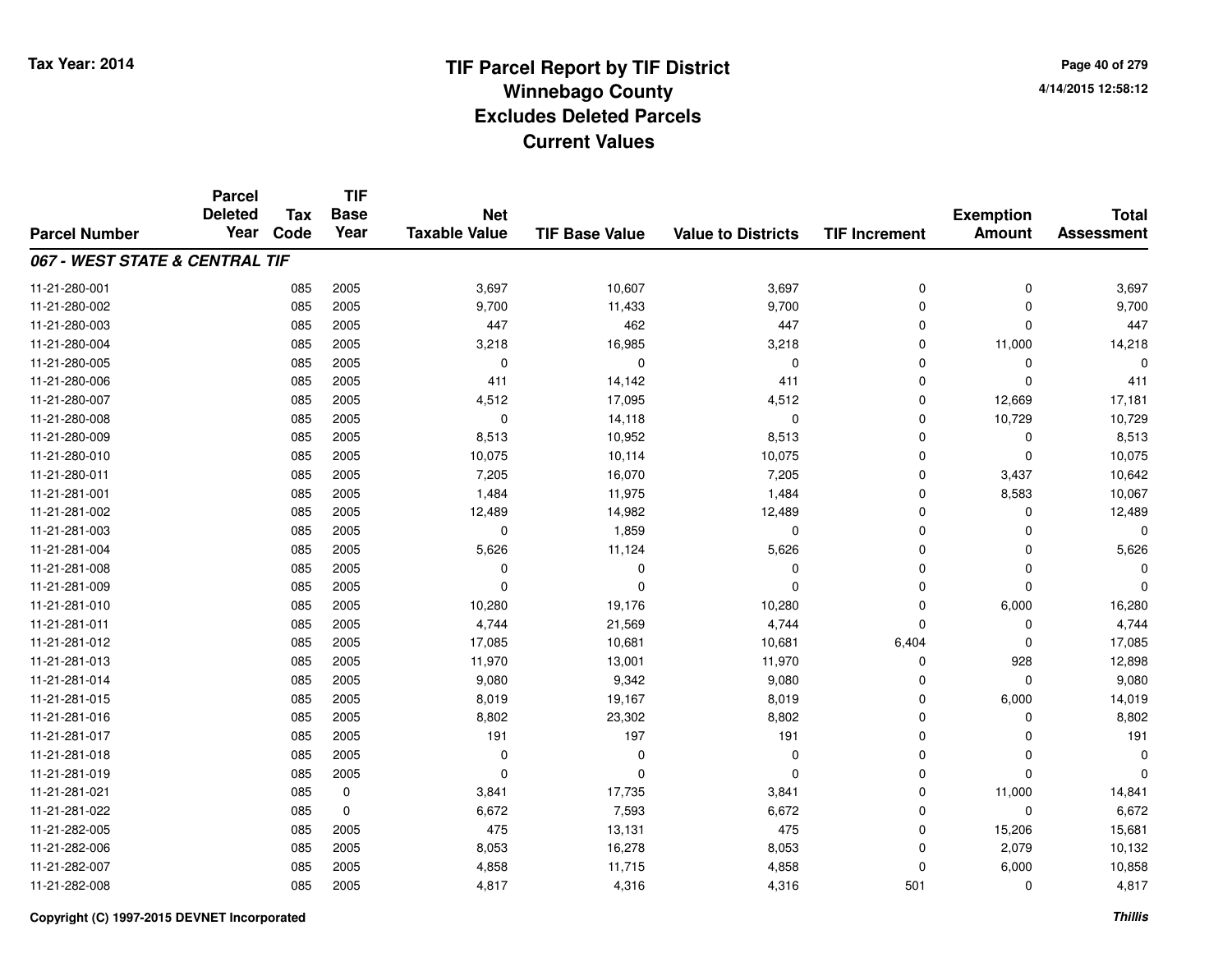**Page 41 of 2794/14/2015 12:58:12**

|                                | <b>Parcel</b><br><b>Deleted</b> | <b>Tax</b> | <b>TIF</b><br><b>Base</b> | <b>Net</b>           |                       |                           |                      | <b>Exemption</b> | <b>Total</b>      |
|--------------------------------|---------------------------------|------------|---------------------------|----------------------|-----------------------|---------------------------|----------------------|------------------|-------------------|
| <b>Parcel Number</b>           | Year                            | Code       | Year                      | <b>Taxable Value</b> | <b>TIF Base Value</b> | <b>Value to Districts</b> | <b>TIF Increment</b> | <b>Amount</b>    | <b>Assessment</b> |
| 067 - WEST STATE & CENTRAL TIF |                                 |            |                           |                      |                       |                           |                      |                  |                   |
| 11-21-282-009                  |                                 | 085        | 2005                      | 0                    | 24,209                | 0                         | $\mathbf 0$          | 0                | $\Omega$          |
| 11-21-282-017                  |                                 | 085        | $\pmb{0}$                 | 11,199               | $\Omega$              | 0                         | 11,199               | 0                | 11,199            |
| 11-21-282-018                  |                                 | 085        | 0                         | 10,895               | $\Omega$              | $\Omega$                  | 10,895               | 0                | 10,895            |
| 11-21-282-019                  |                                 | 085        | 0                         | 12,799               | 13,860                | 12,799                    | 0                    | 0                | 12,799            |
| 11-21-282-020                  |                                 | 085        | 0                         | 11,280               | 12,234                | 11,280                    | $\mathbf 0$          | $\mathbf 0$      | 11,280            |
| 11-21-282-021                  |                                 | 085        | 0                         | 5,625                | 12,231                | 5,625                     | $\mathbf 0$          | 0                | 5,625             |
| 11-21-282-022                  |                                 | 085        | $\mathbf 0$               | 14,961               | $\Omega$              | 0                         | 14,961               | $\mathbf 0$      | 14,961            |
| 11-21-282-023                  |                                 | 085        | 0                         | 9,361                | 12,231                | 9,361                     | 0                    | 0                | 9,361             |
| 11-21-283-001                  |                                 | 085        | 2005                      | 7,162                | 9,349                 | 7,162                     | $\mathbf 0$          | 0                | 7,162             |
| 11-21-283-002                  |                                 | 085        | 2005                      | 184                  | 191                   | 184                       | $\mathbf 0$          | 0                | 184               |
| 11-21-283-003                  |                                 | 085        | 2005                      | 1,903                | 13,021                | 1,903                     | $\mathbf 0$          | 8,590            | 10,493            |
| 11-21-283-004                  |                                 | 085        | 2005                      | 17,691               | 18,066                | 17,691                    | $\mathbf 0$          | 0                | 17,691            |
| 11-21-283-005                  |                                 | 085        | 2005                      | 8,274                | 17,429                | 8,274                     | 0                    | 6,000            | 14,274            |
| 11-21-283-006                  |                                 | 085        | 2005                      | 415                  | 13,142                | 415                       | 0                    | 10,862           | 11,277            |
| 11-21-283-007                  |                                 | 085        | 2005                      | 4,927                | 9,237                 | 4,927                     | 0                    | 3,744            | 8,671             |
| 11-21-283-008                  |                                 | 085        | 2005                      | 8,575                | 12,081                | 8,575                     | 0                    | 0                | 8,575             |
| 11-21-283-009                  |                                 | 085        | 2005                      | 8,092                | 15,339                | 8,092                     | $\mathbf 0$          | 0                | 8,092             |
| 11-21-283-010                  |                                 | 085        | 2005                      | 9,332                | 11,175                | 9,332                     | $\mathbf 0$          | 0                | 9,332             |
| 11-21-283-011                  |                                 | 085        | 2005                      | 4,927                | 8,667                 | 4,927                     | $\mathbf 0$          | 2,447            | 7,374             |
| 11-21-283-012                  |                                 | 085        | 2005                      | 5,369                | 10,296                | 5,369                     | $\mathbf 0$          | 1,186            | 6,555             |
| 11-21-283-013                  |                                 | 085        | 2005                      | 342                  | 14,774                | 342                       | $\mathbf 0$          | 0                | 342               |
| 11-21-284-001                  |                                 | 085        | 2005                      | 0                    | 0                     | 0                         | 0                    | 0                | $\Omega$          |
| 11-21-284-002                  |                                 | 085        | 2005                      | 6,336                | 7,979                 | 6,336                     | $\mathbf 0$          | 0                | 6,336             |
| 11-21-284-003                  |                                 | 085        | 2005                      | 7,641                | 9,513                 | 7,641                     | $\mathbf 0$          | 0                | 7,641             |
| 11-21-284-004                  |                                 | 085        | 2005                      | 3,347                | 3,731                 | 3,347                     | $\mathbf 0$          | $\mathbf 0$      | 3,347             |
| 11-21-284-005                  |                                 | 085        | 2005                      | 4,013                | 4,240                 | 4,013                     | 0                    | 0                | 4,013             |
| 11-21-284-006                  |                                 | 085        | 2005                      | 6,612                | 10,559                | 6,612                     | $\Omega$             | 919              | 7,531             |
| 11-21-284-007                  |                                 | 085        | 2005                      | 1,814                | 13,248                | 1,814                     | $\mathbf 0$          | 0                | 1,814             |
| 11-21-284-008                  |                                 | 085        | 2005                      | 3,765                | 1,544                 | 1,544                     | 2,221                | 0                | 3,765             |
| 11-21-284-009                  |                                 | 085        | 2005                      | 2,779                | 16,843                | 2,779                     | 0                    | 0                | 2,779             |
| 11-21-284-010                  |                                 | 085        | 2005                      | 11,193               | 19,947                | 11,193                    | $\mathbf 0$          | 6,000            | 17,193            |
| 11-21-284-011                  |                                 | 085        | 2005                      | 6,845                | 6,637                 | 6,637                     | 208                  | 4,959            | 11,804            |
| 11-21-284-012                  |                                 | 085        | 2005                      | 1,965                | 10,824                | 1,965                     | $\mathbf 0$          | 0                | 1,965             |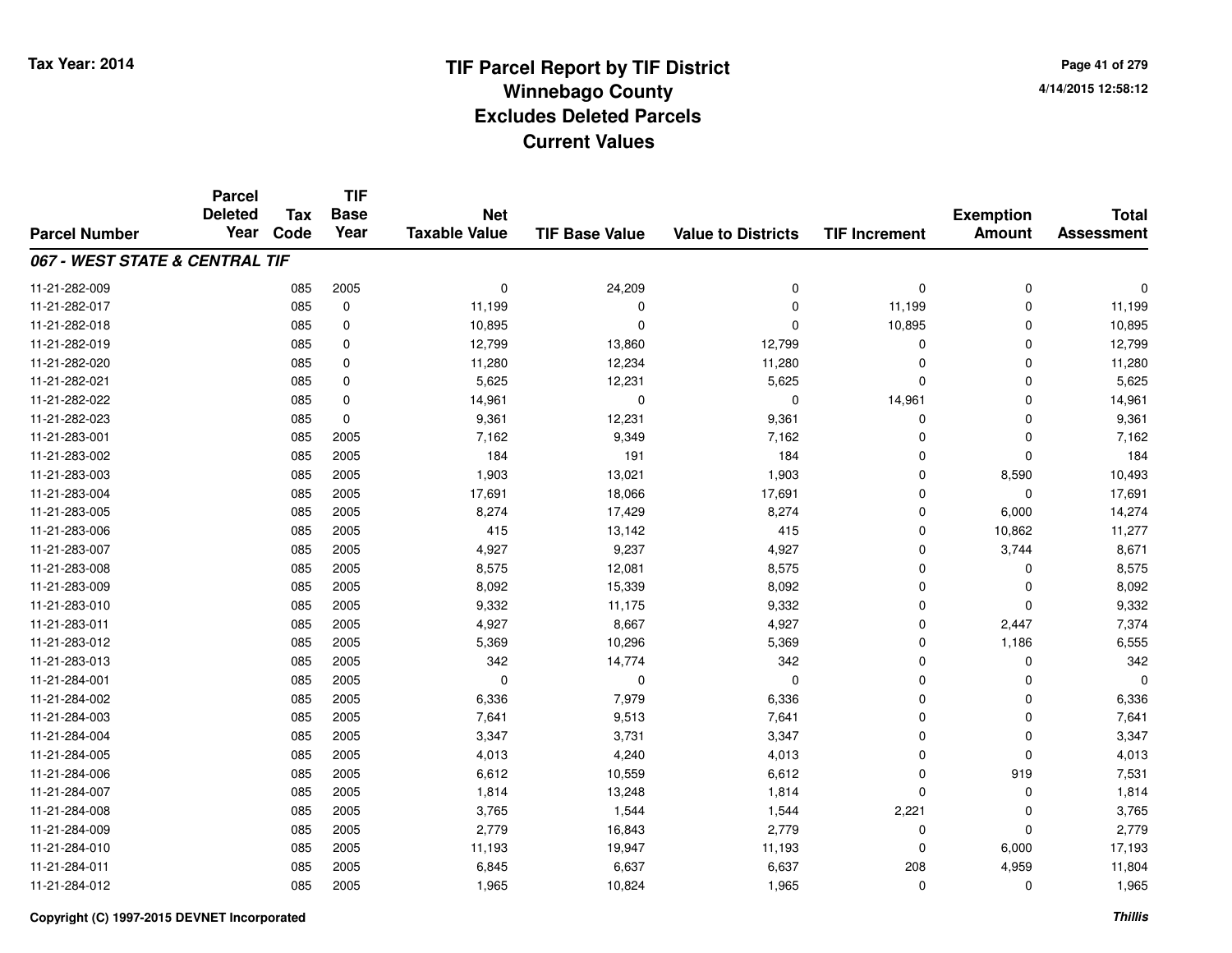**TIF**

**Parcel**

**Page 42 of 2794/14/2015 12:58:12**

| <b>Parcel Number</b>           | <b>Deleted</b><br>Year | <b>Tax</b><br>Code | <b>Base</b><br>Year | <b>Net</b><br><b>Taxable Value</b> | <b>TIF Base Value</b> | <b>Value to Districts</b> | <b>TIF Increment</b> | <b>Exemption</b><br><b>Amount</b> | <b>Total</b><br><b>Assessment</b> |
|--------------------------------|------------------------|--------------------|---------------------|------------------------------------|-----------------------|---------------------------|----------------------|-----------------------------------|-----------------------------------|
| 067 - WEST STATE & CENTRAL TIF |                        |                    |                     |                                    |                       |                           |                      |                                   |                                   |
| 11-21-284-013                  |                        | 085                | 2005                | 5,299                              | 10,786                | 5,299                     | 0                    | 4,537                             | 9,836                             |
| 11-21-284-014                  |                        | 085                | 2005                | 300                                | 310                   | 300                       | 0                    | $\Omega$                          | 300                               |
| 11-21-284-017                  |                        | 085                | 2005                | 6,802                              | 16,433                | 6,802                     | $\mathbf 0$          | 6,000                             | 12,802                            |
| 11-21-284-018                  |                        | 085                | 2005                | 11,371                             | 13,586                | 11,371                    | $\mathbf 0$          | $\Omega$                          | 11,371                            |
| 11-21-284-019                  |                        | 085                | 2005                | 12,229                             | 14,330                | 12,229                    | 0                    | $\Omega$                          | 12,229                            |
| 11-21-284-020                  |                        | 085                | 2005                | 3,032                              | 21,361                | 3,032                     | 0                    | $\Omega$                          | 3,032                             |
| 11-21-284-021                  |                        | 085                | 2005                | 5,146                              | 12,509                | 5,146                     | 0                    | $\Omega$                          | 5,146                             |
| 11-21-284-022                  |                        | 085                | 2005                | 387                                | 13,306                | 387                       | 0                    | $\mathbf 0$                       | 387                               |
| 11-21-284-023                  |                        | 085                | 2005                | 3,088                              | 11,698                | 3,088                     | 0                    | $\Omega$                          | 3,088                             |
| 11-21-284-024                  |                        | 085                | 2005                | 388                                | 400                   | 388                       | 0                    | $\Omega$                          | 388                               |
| 11-21-284-025                  |                        | 085                | 2005                | 9,968                              | 18,964                | 9,968                     | $\mathbf 0$          | 6,565                             | 16,533                            |
| 11-21-284-026                  |                        | 085                | 2005                | 8,463                              | 0                     | 0                         | 8,463                | 6,000                             | 14,463                            |
| 11-21-285-004                  |                        | 085                | 2005                | 0                                  | $\Omega$              | $\Omega$                  | 0                    | 0                                 | $\Omega$                          |
| 11-21-285-005                  |                        | 085                | 2005                | 5,148                              | 10,707                | 5,148                     | 0                    | $\Omega$                          | 5,148                             |
| 11-21-285-006                  |                        | 085                | 2005                | 5,147                              | 10,639                | 5,147                     | 0                    | $\Omega$                          | 5,147                             |
| 11-21-285-007                  |                        | 085                | 2005                | 2,385                              | 7,426                 | 2,385                     | $\mathbf 0$          | 5,667                             | 8,052                             |
| 11-21-285-008                  |                        | 085                | 2005                | 4,927                              | 9,359                 | 4,927                     | 0                    | 3,545                             | 8,472                             |
| 11-21-285-009                  |                        | 085                | 2005                | $\Omega$                           | $\Omega$              | 0                         | 0                    | $\Omega$                          | $\Omega$                          |
| 11-21-285-010                  |                        | 085                | 2005                | 496                                | 513                   | 496                       | 0                    | $\Omega$                          | 496                               |
| 11-21-285-011                  |                        | 085                | 2005                | 10,640                             | 12,460                | 10,640                    | $\mathbf 0$          | $\Omega$                          | 10,640                            |
| 11-21-285-015                  |                        | 085                | 2005                | 0                                  | 12,159                | 0                         | $\mathbf 0$          | 10,112                            | 10,112                            |
| 11-21-285-016                  |                        | 085                | 2005                | 11,473                             | 13,530                | 11,473                    | 0                    | 0                                 | 11,473                            |
| 11-21-285-017                  |                        | 085                | 2005                | 5,036                              | 5,270                 | 5,036                     | 0                    | $\Omega$                          | 5,036                             |
| 11-21-285-018                  |                        | 085                | 2005                | 282                                | 292                   | 282                       | 0                    | $\Omega$                          | 282                               |
| 11-21-285-019                  |                        | 085                | 2005                | 10,731                             | 25,971                | 10,731                    | $\mathbf 0$          | 6,000                             | 16,731                            |
| 11-21-285-020                  |                        | 085                | 2005                | 10,542                             | 25,675                | 10,542                    | 0                    | 6,000                             | 16,542                            |
| 11-21-286-001                  |                        | 085                | 2005                | 4,706                              | 16,832                | 4,706                     | $\mathbf 0$          | $\Omega$                          | 4,706                             |
| 11-21-286-002                  |                        | 085                | 2005                | 0                                  | 9,348                 | 0                         | $\mathbf 0$          | 8,744                             | 8,744                             |
| 11-21-286-003                  |                        | 085                | 2005                | 7,028                              | 4,455                 | 4,455                     | 2,573                | 0                                 | 7,028                             |
| 11-21-286-004                  |                        | 085                | 2005                | 7,262                              | 10,967                | 7,262                     | 0                    | $\Omega$                          | 7,262                             |
| 11-21-286-005                  |                        | 085                | 2005                | 3,948                              | 12,800                | 3,948                     | 0                    | 8,141                             | 12,089                            |
| 11-21-286-006                  |                        | 085                | 2005                | 342                                | 353                   | 342                       | 0                    | $\Omega$                          | 342                               |
| 11-21-286-007                  |                        | 085                | 2005                | 0                                  | 11,104                | 0                         | 0                    | 8,998                             | 8,998                             |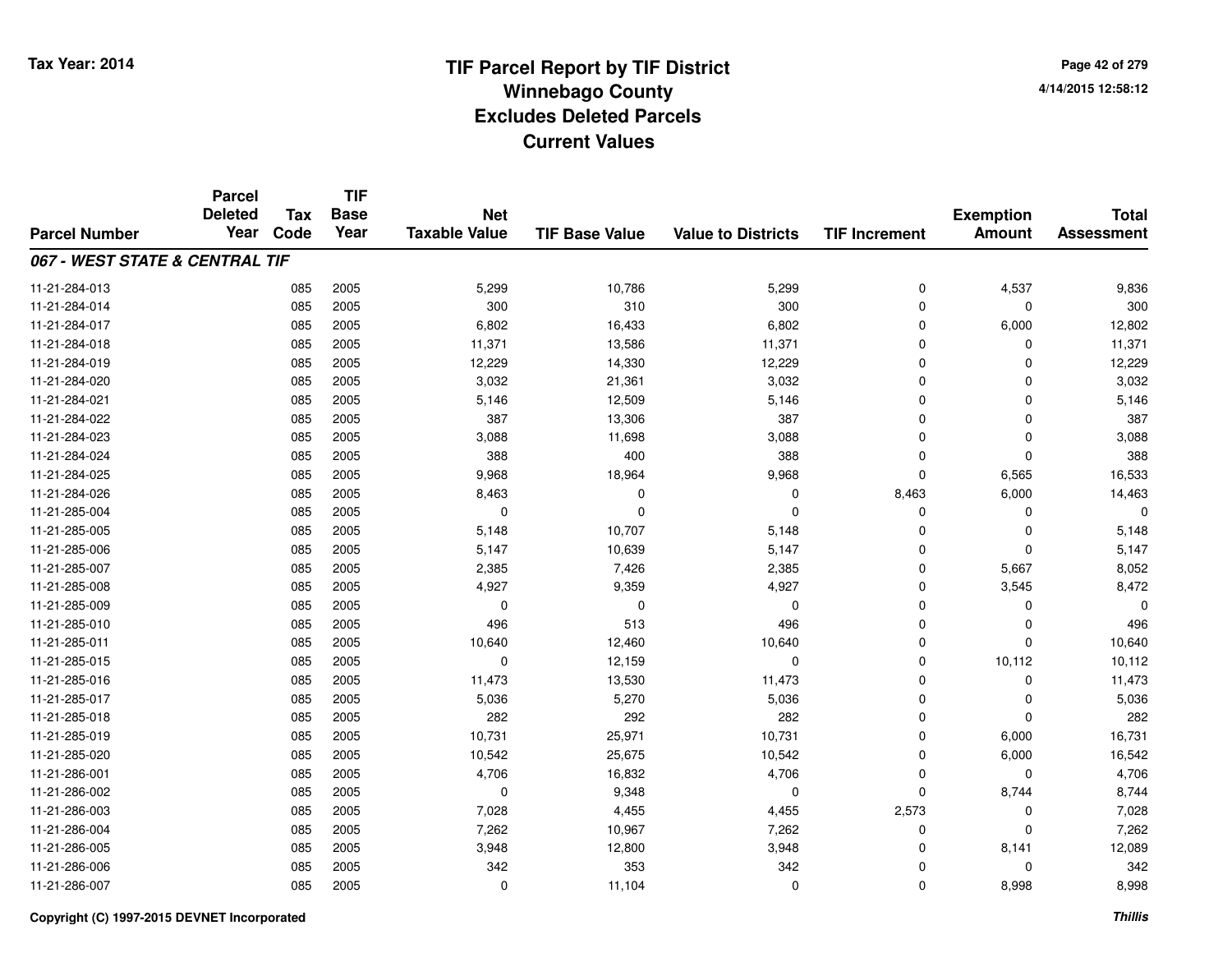|                                | <b>Parcel</b><br><b>Deleted</b> | <b>Tax</b> | <b>TIF</b><br><b>Base</b> | <b>Net</b>           |                       |                           |                      | <b>Exemption</b> | <b>Total</b>      |
|--------------------------------|---------------------------------|------------|---------------------------|----------------------|-----------------------|---------------------------|----------------------|------------------|-------------------|
| <b>Parcel Number</b>           | Year                            | Code       | Year                      | <b>Taxable Value</b> | <b>TIF Base Value</b> | <b>Value to Districts</b> | <b>TIF Increment</b> | <b>Amount</b>    | <b>Assessment</b> |
| 067 - WEST STATE & CENTRAL TIF |                                 |            |                           |                      |                       |                           |                      |                  |                   |
| 11-21-286-008                  |                                 | 085        | 2005                      | 5,485                | 9,226                 | 5,485                     | $\mathbf 0$          | 3,170            | 8,655             |
| 11-21-287-001                  |                                 | 085        | 2005                      | 7,214                | 9,327                 | 7,214                     | $\mathbf 0$          | 0                | 7,214             |
| 11-21-287-002                  |                                 | 085        | 2005                      | 55                   | 10,050                | 55                        | 0                    | 7,137            | 7,192             |
| 11-21-287-003                  |                                 | 085        | 2005                      | 316                  | 326                   | 316                       | $\mathbf 0$          | $\Omega$         | 316               |
| 11-21-287-004                  |                                 | 085        | 2005                      | 9,468                | 6,237                 | 6,237                     | 3,231                | 0                | 9,468             |
| 11-21-287-005                  |                                 | 085        | 2005                      | 12,139               | 10,348                | 10,348                    | 1,791                | $\Omega$         | 12,139            |
| 11-21-287-006                  |                                 | 085        | 2005                      | 5,798                | 14,367                | 5,798                     | 0                    | 4,830            | 10,628            |
| 11-21-287-007                  |                                 | 085        | 2005                      | 285                  | 5,161                 | 285                       | $\mathbf 0$          | 9,242            | 9,527             |
| 11-21-287-011                  |                                 | 085        | 2005                      | 388                  | 400                   | 388                       | $\mathbf 0$          | 0                | 388               |
| 11-21-287-012                  |                                 | 085        | 2005                      | 10,755               | 23,173                | 10,755                    | $\mathbf 0$          | 6,000            | 16,755            |
| 11-21-287-013                  |                                 | 085        | 2005                      | $\mathbf 0$          | 7,513                 | 0                         | $\mathbf 0$          | 6,762            | 6,762             |
| 11-21-287-014                  |                                 | 085        | 2005                      | 19,432               | 0                     | $\mathbf 0$               | 19,432               | $\mathbf 0$      | 19,432            |
| 11-21-288-001                  |                                 | 085        | 2005                      | 13,223               | 508                   | 508                       | 12,715               | 6,000            | 19,223            |
| 11-21-288-002                  |                                 | 085        | 2005                      | 489                  | 16,959                | 489                       | 0                    | 0                | 489               |
| 11-21-288-003                  |                                 | 085        | 2005                      | 13,511               | 15,862                | 13,511                    | $\mathbf 0$          | $\Omega$         | 13,511            |
| 11-21-288-004                  |                                 | 085        | 2005                      | 4,927                | 7,140                 | 4,927                     | $\mathbf 0$          | 2,059            | 6,986             |
| 11-21-288-005                  |                                 | 085        | 2005                      | 103                  | 18,681                | 103                       | $\mathbf 0$          | 12,192           | 12,295            |
| 11-21-288-006                  |                                 | 085        | 2005                      | 6,055                | 18,586                | 6,055                     | $\mathbf 0$          | 5,618            | 11,673            |
| 11-21-327-020                  |                                 | 085        | 2005                      | 506                  | 525                   | 506                       | $\mathbf 0$          | 0                | 506               |
| 11-21-426-001                  |                                 | 085        | 2005                      | 11,869               | 13,674                | 11,869                    | $\mathbf 0$          | 0                | 11,869            |
| 11-21-426-002                  |                                 | 085        | 2005                      | 0                    | 0                     | $\mathbf 0$               | $\mathbf 0$          | 0                | $\Omega$          |
| 11-21-426-003                  |                                 | 085        | 2005                      | 9,458                | 12,849                | 9,458                     | $\mathbf 0$          | 6,000            | 15,458            |
| 11-21-426-004                  |                                 | 085        | 2005                      | 10,117               | 12,183                | 10,117                    | 0                    | 0                | 10,117            |
| 11-21-426-005                  |                                 | 085        | 2005                      | 4,909                | 9,394                 | 4,909                     | $\mathbf 0$          | 0                | 4,909             |
| 11-21-426-006                  |                                 | 085        | 2005                      | 14,059               | 15,645                | 14,059                    | $\mathbf 0$          | 0                | 14,059            |
| 11-21-427-001                  |                                 | 085        | 2005                      | 2,288                | 10,436                | 2,288                     | $\mathbf 0$          | 5,819            | 8,107             |
| 11-21-427-002                  |                                 | 085        | 2005                      | 331                  | 341                   | 331                       | $\mathbf 0$          | 0                | 331               |
| 11-21-427-003                  |                                 | 085        | 2005                      | 395                  | 409                   | 395                       | $\mathbf 0$          | 0                | 395               |
| 11-21-427-004                  |                                 | 085        | 2005                      | 4,417                | 4,888                 | 4,417                     | $\mathbf 0$          | $\Omega$         | 4,417             |
| 11-21-427-005                  |                                 | 085        | 2005                      | 0                    | 0                     | $\mathbf 0$               | $\mathbf 0$          | $\Omega$         | $\Omega$          |
| 11-21-427-006                  |                                 | 085        | 2005                      | $\Omega$             | 0                     | $\Omega$                  | $\mathbf 0$          | $\Omega$         |                   |
| 11-21-427-007                  |                                 | 085        | 2005                      | $\Omega$             | 0                     | $\Omega$                  | $\Omega$             | $\Omega$         | ŋ                 |
| 11-21-427-008                  |                                 | 085        | 2005                      | 6,566                | 11,994                | 6,566                     | $\mathbf 0$          | 2,118            | 8,684             |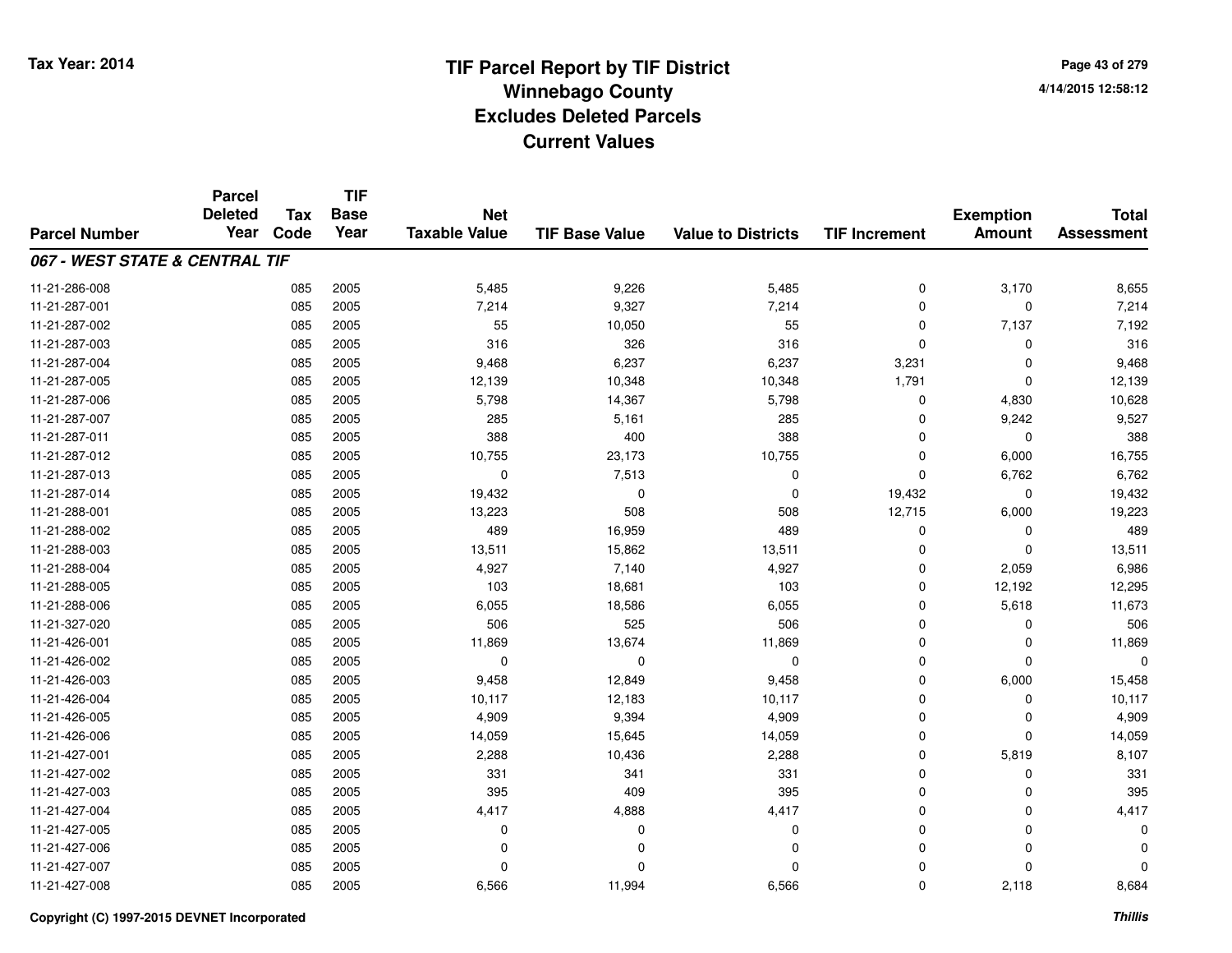**TIF**

**Parcel**

**Page 44 of 2794/14/2015 12:58:12**

| <b>Parcel Number</b>           | <b>urvo</b><br><b>Deleted</b><br>Year | <b>Tax</b><br>Code | <b>Base</b><br>Year | <b>Net</b><br><b>Taxable Value</b> | <b>TIF Base Value</b> | <b>Value to Districts</b> | <b>TIF Increment</b> | <b>Exemption</b><br><b>Amount</b> | <b>Total</b><br><b>Assessment</b> |
|--------------------------------|---------------------------------------|--------------------|---------------------|------------------------------------|-----------------------|---------------------------|----------------------|-----------------------------------|-----------------------------------|
| 067 - WEST STATE & CENTRAL TIF |                                       |                    |                     |                                    |                       |                           |                      |                                   |                                   |
| 11-21-427-009                  |                                       | 085                | 2005                | 0                                  | 9,199                 | $\mathbf 0$               | 0                    | 8,052                             | 8,052                             |
| 11-21-427-010                  |                                       | 085                | 2005                | 927                                | 5,397                 | 927                       | 0                    | 5,058                             | 5,985                             |
| 11-21-427-011                  |                                       | 085                | 2005                | 5,055                              | 14,347                | 5,055                     | $\mathbf 0$          | 2,442                             | 7,497                             |
| 11-21-428-001                  |                                       | 085                | 2005                | 6,243                              | 9,577                 | 6,243                     | 0                    | 0                                 | 6,243                             |
| 11-21-428-002                  |                                       | 085                | 2005                | 4,551                              | 6,709                 | 4,551                     | 0                    | 4,382                             | 8,933                             |
| 11-21-428-003                  |                                       | 085                | 2005                | 7,367                              | 9,202                 | 7,367                     | 0                    | $\Omega$                          | 7,367                             |
| 11-21-428-004                  |                                       | 085                | 2005                | 7,285                              | 4,726                 | 4,726                     | 2,559                | $\Omega$                          | 7,285                             |
| 11-21-428-005                  |                                       | 085                | 2005                | 5,148                              | 9,760                 | 5,148                     | 0                    | 1,519                             | 6,667                             |
| 11-21-428-006                  |                                       | 085                | 2005                | 6,043                              | 11,462                | 6,043                     | $\mathbf 0$          | 3,445                             | 9,488                             |
| 11-21-428-007                  |                                       | 085                | 2005                | 4,963                              | 8,767                 | 4,963                     | 0                    | 1,609                             | 6,572                             |
| 11-22-101-001                  |                                       | 085                | 2005                | 5,626                              | 11,387                | 5,626                     | 0                    | 0                                 | 5,626                             |
| 11-22-101-002                  |                                       | 085                | 2005                | 4,729                              | 9,819                 | 4,729                     | 0                    | 4,263                             | 8,992                             |
| 11-22-101-003                  |                                       | 085                | 2005                | 12,454                             | 16,872                | 12,454                    | 0                    | 0                                 | 12,454                            |
| 11-22-101-004                  |                                       | 085                | 2005                | 11,276                             | 13,007                | 11,276                    | 0                    | $\Omega$                          | 11,276                            |
| 11-22-101-005                  |                                       | 085                | 2005                | 7,018                              | 11,484                | 7,018                     | 0                    | $\Omega$                          | 7,018                             |
| 11-22-101-006                  |                                       | 085                | 2005                | 14,211                             | 19,021                | 14,211                    | $\mathbf 0$          | $\Omega$                          | 14,211                            |
| 11-22-101-007                  |                                       | 085                | 2005                | 5,846                              | 9,930                 | 5,846                     | $\mathbf 0$          | 3,673                             | 9,519                             |
| 11-22-101-008                  |                                       | 085                | 2005                | 8,896                              | 9,941                 | 8,896                     | $\mathbf 0$          | 0                                 | 8,896                             |
| 11-22-101-009                  |                                       | 085                | 2005                | 6,065                              | 10,717                | 6,065                     | $\mathbf 0$          | $\Omega$                          | 6,065                             |
| 11-22-101-010                  |                                       | 085                | 2005                | 0                                  | 13,605                | 0                         | $\mathbf 0$          | 11,214                            | 11,214                            |
| 11-22-101-011                  |                                       | 085                | 2005                | 6,557                              | 10,945                | 6,557                     | 0                    | 0                                 | 6,557                             |
| 11-22-101-012                  |                                       | 085                | 2005                | 6,508                              | 14,710                | 6,508                     | 0                    | $\Omega$                          | 6,508                             |
| 11-22-101-013                  |                                       | 085                | 2005                | 8,656                              | 9,300                 | 8,656                     | 0                    | $\Omega$                          | 8,656                             |
| 11-22-101-014                  |                                       | 085                | 2005                | 14,016                             | 12,737                | 12,737                    | 1,279                | 0                                 | 14,016                            |
| 11-22-101-015                  |                                       | 085                | 2005                | 489                                | 508                   | 489                       | $\mathbf 0$          | $\mathbf 0$                       | 489                               |
| 11-22-101-016                  |                                       | 085                | 2005                | 489                                | 508                   | 489                       | $\mathbf 0$          | $\mathbf 0$                       | 489                               |
| 11-22-101-017                  |                                       | 085                | 2005                | 7,981                              | 17,554                | 7,981                     | $\mathbf 0$          | $\Omega$                          | 7,981                             |
| 11-22-101-018                  |                                       | 085                | 2005                | 3,297                              | 15,884                | 3,297                     | $\mathbf 0$          | 11,000                            | 14,297                            |
| 11-22-101-019                  |                                       | 085                | 2005                | 9,815                              | 11,333                | 9,815                     | 0                    | 0                                 | 9,815                             |
| 11-22-101-020                  |                                       | 085                | 2005                | 2,666                              | 10,843                | 2,666                     | 0                    | $\Omega$                          | 2,666                             |
| 11-22-101-023                  |                                       | 085                | 2005                | 5,439                              | 8,536                 | 5,439                     | 0                    | 2,399                             | 7,838                             |
| 11-22-101-024                  |                                       | 085                | 2005                | 2,259                              | 17,585                | 2,259                     | 0                    | 12,450                            | 14,709                            |
| 11-22-101-025                  |                                       | 085                | 0                   | 1,461                              | 27,312                | 1,461                     | 0                    | 11,000                            | 12,461                            |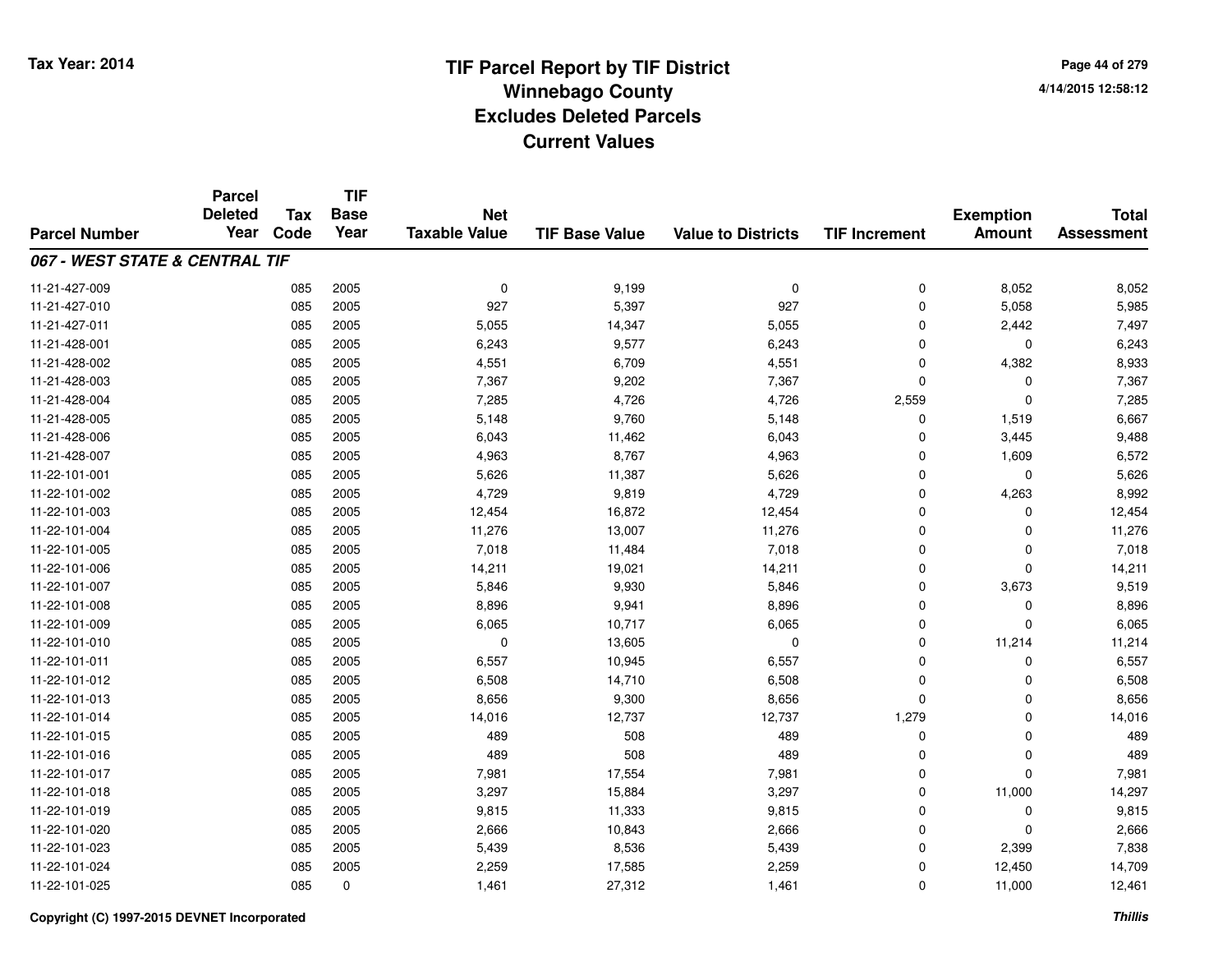|                                | <b>Parcel</b><br><b>Deleted</b> | <b>Tax</b> | <b>TIF</b><br><b>Base</b> | <b>Net</b>           |                       |                           |                      | <b>Exemption</b> | <b>Total</b>      |
|--------------------------------|---------------------------------|------------|---------------------------|----------------------|-----------------------|---------------------------|----------------------|------------------|-------------------|
| <b>Parcel Number</b>           | Year                            | Code       | Year                      | <b>Taxable Value</b> | <b>TIF Base Value</b> | <b>Value to Districts</b> | <b>TIF Increment</b> | <b>Amount</b>    | <b>Assessment</b> |
| 067 - WEST STATE & CENTRAL TIF |                                 |            |                           |                      |                       |                           |                      |                  |                   |
| 11-22-102-001                  |                                 | 085        | 2005                      | 10,272               | 13,830                | 10,272                    | $\mathbf 0$          | $\mathbf 0$      | 10,272            |
| 11-22-102-002                  |                                 | 085        | 2005                      | 10,678               | 12,781                | 10,678                    | $\mathbf 0$          | $\mathbf 0$      | 10,678            |
| 11-22-102-003                  |                                 | 085        | 2005                      | 9,965                | 10,889                | 9,965                     | 0                    | $\mathbf 0$      | 9,965             |
| 11-22-102-004                  |                                 | 085        | 2005                      | 5,764                | 10,811                | 5,764                     | $\Omega$             | 1,847            | 7,611             |
| 11-22-102-005                  |                                 | 085        | 2005                      | 13,848               | 16,620                | 13,848                    | $\mathbf 0$          | 0                | 13,848            |
| 11-22-102-006                  |                                 | 085        | 2005                      | $\mathbf 0$          | $\mathbf 0$           | $\mathbf 0$               | $\Omega$             | $\mathbf 0$      | $\Omega$          |
| 11-22-102-007                  |                                 | 085        | 2005                      | 8,861                | 4,552                 | 4,552                     | 4,309                | $\mathbf 0$      | 8,861             |
| 11-22-102-008                  |                                 | 085        | 2005                      | 4,776                | 10,451                | 4,776                     | $\mathbf 0$          | 397              | 5,173             |
| 11-22-102-009                  |                                 | 085        | 2005                      | 5,544                | 6,189                 | 5,544                     | $\mathbf 0$          | 5,407            | 10,951            |
| 11-22-102-010                  |                                 | 085        | 2005                      | 9,677                | 11,319                | 9,677                     | $\mathbf 0$          | $\mathbf 0$      | 9,677             |
| 11-22-102-011                  |                                 | 085        | 2005                      | 13,044               | 14,684                | 13,044                    | $\Omega$             | $\mathbf 0$      | 13,044            |
| 11-22-102-012                  |                                 | 085        | 2005                      | 2,369                | 11,416                | 2,369                     | $\mathbf 0$          | $\mathbf 0$      | 2,369             |
| 11-22-102-013                  |                                 | 085        | 2005                      | 14,893               | 24,934                | 14,893                    | $\Omega$             | 6,000            | 20,893            |
| 11-22-102-014                  |                                 | 085        | 2005                      | 6,752                | 13,090                | 6,752                     | 0                    | 4,457            | 11,209            |
| 11-22-102-015                  |                                 | 085        | 2005                      | 4,799                | 18,438                | 4,799                     | $\mathbf 0$          | 3,531            | 8,330             |
| 11-22-102-016                  |                                 | 085        | 2005                      | 13,221               | 14,916                | 13,221                    | 0                    | 0                | 13,221            |
| 11-22-102-017                  |                                 | 085        | 2005                      | 2,662                | 10,546                | 2,662                     | $\Omega$             | 0                | 2,662             |
| 11-22-102-018                  |                                 | 085        | 2005                      | 489                  | 508                   | 489                       | $\mathbf 0$          | $\mathbf 0$      | 489               |
| 11-22-102-019                  |                                 | 085        | 2005                      | 4,487                | 11,428                | 4,487                     | $\mathbf 0$          | 6,000            | 10,487            |
| 11-22-102-020                  |                                 | 085        | 2005                      | 14,893               | 15,088                | 14,893                    | $\mathbf 0$          | 6,000            | 20,893            |
| 11-22-102-023                  |                                 | 085        | 2005                      | $\mathbf 0$          | 378                   | $\pmb{0}$                 | $\mathbf 0$          | $\mathbf 0$      | $\Omega$          |
| 11-22-102-024                  |                                 | 085        | 2005                      | 4,625                | 12,434                | 4,625                     | 0                    | 5,744            | 10,369            |
| 11-22-102-025                  |                                 | 085        | 2005                      | 10,440               | 14,455                | 10,440                    | $\mathbf 0$          | 0                | 10,440            |
| 11-22-102-026                  |                                 | 085        | 2005                      | 210                  | 4,161                 | 210                       | $\mathbf 0$          | $\mathbf 0$      | 210               |
| 11-22-102-027                  |                                 | 085        | 2005                      | 10,912               | 14,790                | 10,912                    | $\mathbf 0$          | $\mathbf 0$      | 10,912            |
| 11-22-102-029                  |                                 | 085        | 2005                      | 14,893               | 24,934                | 14,893                    | $\mathbf 0$          | 6,000            | 20,893            |
| 11-22-102-030                  |                                 | 085        | 2005                      | 14,735               | 24,245                | 14,735                    | $\mathbf 0$          | 6,000            | 20,735            |
| 11-22-103-001                  |                                 | 085        | 2005                      | 2,919                | 14,553                | 2,919                     | $\mathbf 0$          | $\mathbf 0$      | 2,919             |
| 11-22-103-002                  |                                 | 085        | 2005                      | 5,636                | 6,888                 | 5,636                     | $\mathbf 0$          | 1,175            | 6,811             |
| 11-22-103-003                  |                                 | 085        | 2005                      | 6,240                | 10,278                | 6,240                     | $\mathbf 0$          | 3,029            | 9,269             |
| 11-22-103-004                  |                                 | 085        | 2005                      | 6,793                | 21,675                | 6,793                     | $\mathbf 0$          | 11,000           | 17,793            |
| 11-22-103-005                  |                                 | 085        | 2005                      | 2,054                | 11,924                | 2,054                     | $\mathbf 0$          | 8,193            | 10,247            |
| 11-22-103-006                  |                                 | 085        | 2005                      | 9,928                | 10,398                | 9,928                     | $\Omega$             | $\mathbf 0$      | 9,928             |

#### **Copyright (C) 1997-2015 DEVNET Incorporated**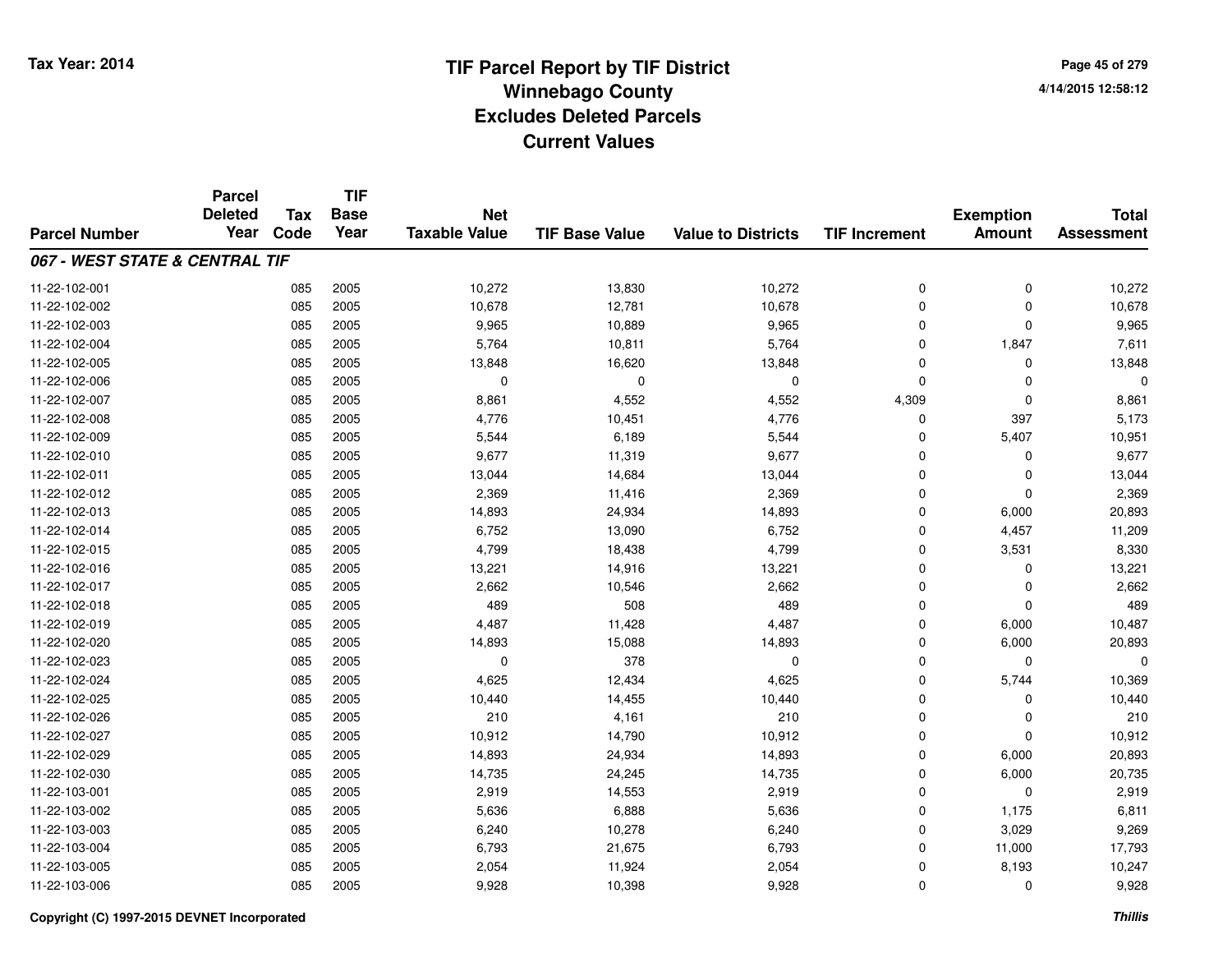**Page 46 of 2794/14/2015 12:58:12**

|                                | <b>Parcel</b>          | <b>Tax</b> |                     | <b>TIF</b>                         |                       |                           |                      |                                   |                                   |  |
|--------------------------------|------------------------|------------|---------------------|------------------------------------|-----------------------|---------------------------|----------------------|-----------------------------------|-----------------------------------|--|
| <b>Parcel Number</b>           | <b>Deleted</b><br>Year | Code       | <b>Base</b><br>Year | <b>Net</b><br><b>Taxable Value</b> | <b>TIF Base Value</b> | <b>Value to Districts</b> | <b>TIF Increment</b> | <b>Exemption</b><br><b>Amount</b> | <b>Total</b><br><b>Assessment</b> |  |
|                                |                        |            |                     |                                    |                       |                           |                      |                                   |                                   |  |
| 067 - WEST STATE & CENTRAL TIF |                        |            |                     |                                    |                       |                           |                      |                                   |                                   |  |
| 11-22-103-007                  |                        | 085        | 2005                | 5,980                              | 14,539                | 5,980                     | $\mathbf 0$          | 6,000                             | 11,980                            |  |
| 11-22-103-008                  |                        | 085        | 2005                | 10,182                             | 6,718                 | 6,718                     | 3,464                | $\Omega$                          | 10,182                            |  |
| 11-22-103-009                  |                        | 085        | 2005                | 5,160                              | 11,590                | 5,160                     | 0                    | 5,305                             | 10,465                            |  |
| 11-22-103-010                  |                        | 085        | 2005                | 4,563                              | 11,390                | 4,563                     | $\Omega$             | $\mathbf 0$                       | 4,563                             |  |
| 11-22-103-011                  |                        | 085        | 2005                | 8,730                              | 16,374                | 8,730                     | $\mathbf 0$          | 6,000                             | 14,730                            |  |
| 11-22-103-012                  |                        | 085        | 2005                | 7,546                              | 8,332                 | 7,546                     | $\Omega$             | 0                                 | 7,546                             |  |
| 11-22-103-013                  |                        | 085        | 2005                | 10,525                             | 11,998                | 10,525                    | $\mathbf 0$          | $\mathbf 0$                       | 10,525                            |  |
| 11-22-103-014                  |                        | 085        | 2005                | 9,982                              | 15,231                | 9,982                     | $\Omega$             | 6,000                             | 15,982                            |  |
| 11-22-103-015                  |                        | 085        | 2005                | 6,449                              | 14,058                | 6,449                     | $\mathbf 0$          | 5,235                             | 11,684                            |  |
| 11-22-103-016                  |                        | 085        | 2005                | 6,449                              | 17,401                | 6,449                     | $\mathbf 0$          | 4,258                             | 10,707                            |  |
| 11-22-103-017                  |                        | 085        | 2005                | 14,675                             | 12,976                | 12,976                    | 1,699                | $\mathbf 0$                       | 14,675                            |  |
| 11-22-103-018                  |                        | 085        | 2005                | 5,764                              | 14,052                | 5,764                     | 0                    | 5,961                             | 11,725                            |  |
| 11-22-103-019                  |                        | 085        | 2005                | 0                                  | $\mathbf 0$           | 0                         | $\Omega$             | 0                                 | $\Omega$                          |  |
| 11-22-103-020                  |                        | 085        | 2005                | 15,214                             | 18,377                | 15,214                    | $\mathbf 0$          | $\mathbf 0$                       | 15,214                            |  |
| 11-22-103-021                  |                        | 085        | 2005                | 6,624                              | 14,571                | 6,624                     | $\Omega$             | 5,366                             | 11,990                            |  |
| 11-22-103-022                  |                        | 085        | 2005                | 6,393                              | 13,887                | 6,393                     | $\mathbf 0$          | 6,000                             | 12,393                            |  |
| 11-22-103-023                  |                        | 085        | 2005                | 6,275                              | 13,620                | 6,275                     | $\mathbf 0$          | 4,518                             | 10,793                            |  |
| 11-22-103-024                  |                        | 085        | 2005                | 6,768                              | 5,965                 | 5,965                     | 803                  | $\mathbf 0$                       | 6,768                             |  |
| 11-22-103-025                  |                        | 085        | 2005                | 351                                | 5,961                 | 351                       | $\mathbf 0$          | $\Omega$                          | 351                               |  |
| 11-22-103-026                  |                        | 085        | 2005                | 10,618                             | 11,774                | 10,618                    | $\mathbf 0$          | $\mathbf 0$                       | 10,618                            |  |
| 11-22-103-027                  |                        | 085        | 2005                | 14,938                             | 12,622                | 12,622                    | 2,316                | $\mathbf 0$                       | 14,938                            |  |
| 11-22-103-028                  |                        | 085        | 2005                | 9,605                              | 17,795                | 9,605                     | $\mathbf 0$          | 6,000                             | 15,605                            |  |
| 11-22-103-029                  |                        | 085        | 2005                | 14,104                             | 15,748                | 14,104                    | 0                    | $\mathbf 0$                       | 14,104                            |  |
| 11-22-103-030                  |                        | 085        | 2005                | 8,852                              | 10,246                | 8,852                     | $\mathbf 0$          | $\Omega$                          | 8,852                             |  |
| 11-22-103-031                  |                        | 085        | 2005                | 6,118                              | 11,124                | 6,118                     | $\mathbf 0$          | $\mathbf 0$                       | 6,118                             |  |
| 11-22-103-032                  |                        | 085        | 2005                | 11,203                             | 12,445                | 11,203                    | $\Omega$             | $\mathbf 0$                       | 11,203                            |  |
| 11-22-103-033                  |                        | 085        | 2005                | 9,813                              | 11,045                | 9,813                     | $\mathbf 0$          | $\mathbf 0$                       | 9,813                             |  |
| 11-22-103-034                  |                        | 085        | 2005                | 5,589                              | 10,730                | 5,589                     | $\mathbf 0$          | 4,926                             | 10,515                            |  |
| 11-22-103-035                  |                        | 085        | 2005                | 14,150                             | 15,908                | 14,150                    | $\mathbf 0$          | $\mathbf 0$                       | 14,150                            |  |
| 11-22-103-036                  |                        | 085        | 2005                | 12,666                             | 24,458                | 12,666                    | $\mathbf 0$          | 6,000                             | 18,666                            |  |
| 11-22-103-037                  |                        | 085        | 2005                | 5,769                              | 14,518                | 5,769                     | $\mathbf 0$          | $\Omega$                          | 5,769                             |  |
| 11-22-103-038                  |                        | 085        | 2005                | 14,563                             | 16,220                | 14,563                    | $\mathbf 0$          | $\Omega$                          | 14,563                            |  |
| 11-22-103-039                  |                        | 085        | 2005                | 476                                | 494                   | 476                       | $\Omega$             | $\Omega$                          | 476                               |  |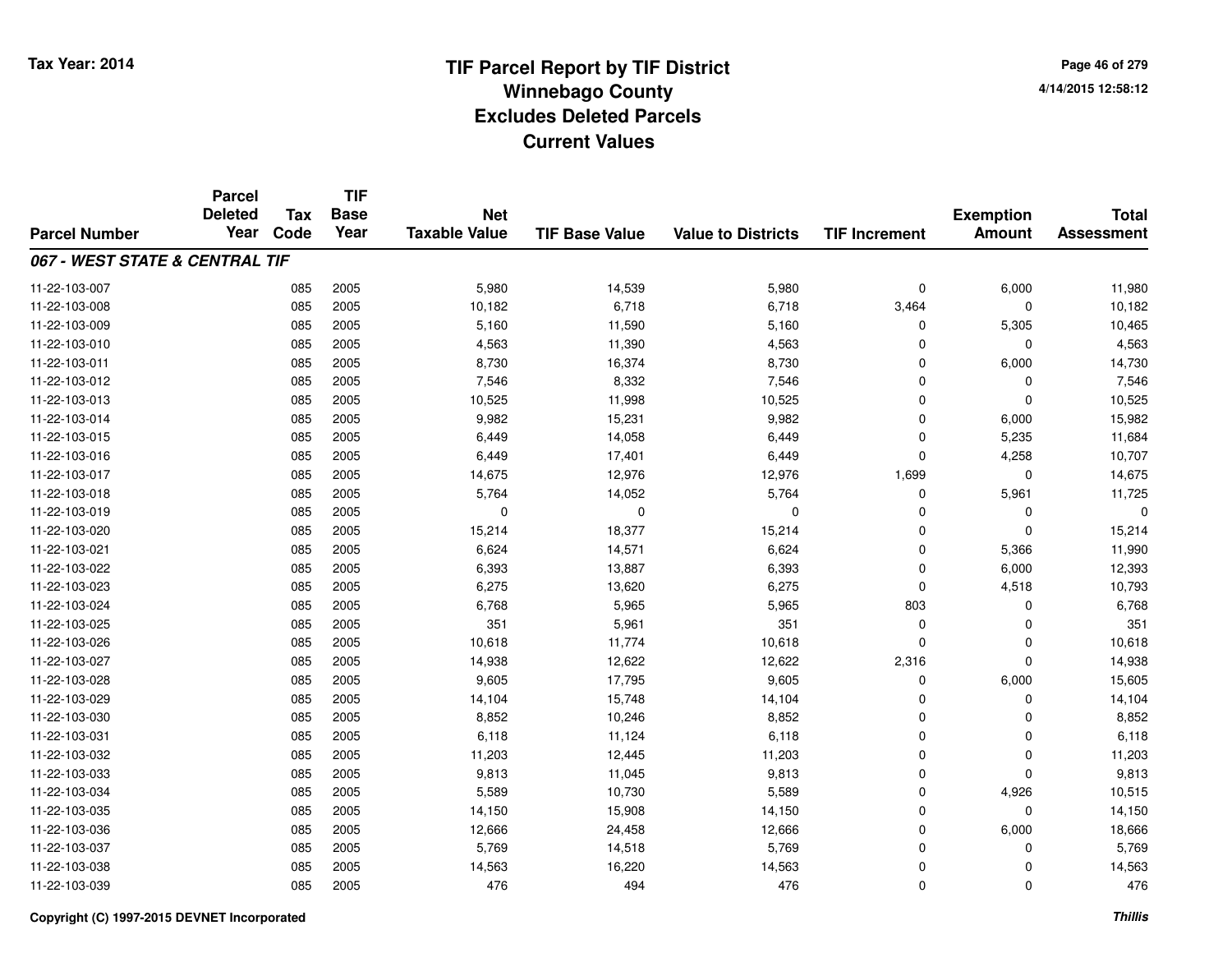**TIF**

**Parcel**

**Page 47 of 2794/14/2015 12:58:12**

#### **TIF Base ValueParcel NumberTotal AssessmentExemption Amount Value to Districts TIF Increment Base YearTax Code Deleted YearNet Taxable Value067 - WEST STATE & CENTRAL TIF**11-22-103-0400 085 2005 4,166 8,849 4,166 0 0 4,166 11-22-103-0411 085 2005 4,963 11,730 4,963 0 5,632 10,595 11-22-103-0422 085 2005 476 494 476 0 0 476 11-22-103-0433 085 2005 8,948 9,976 8,948 0 0 8,948 11-22-103-044 <sup>085</sup> 8,115 <sup>2005</sup> 11,821 8,115 <sup>0</sup> <sup>0</sup> 8,115 11-22-103-0455 10,062 10,662 10,662 10,662 10,662 11-22-103-046 <sup>085</sup> <sup>0</sup> <sup>2005</sup> 4,339 <sup>0</sup> <sup>0</sup> 5,307 5,307 11-22-103-047 <sup>085</sup> 5,892 <sup>2005</sup> 5,324 5,324 <sup>568</sup> <sup>0</sup> 5,892 11-22-104-0011 085 2005 339 7,606 339 0 0 339 11-22-104-0022 085 2005 1,416 13,087 1,416 0 0 1,416 11-22-104-0033 085 2005 6,775 13,788 6,775 0 4,510 11,285 11-22-104-004 <sup>085</sup> 7,135 <sup>2005</sup> 6,227 6,227 <sup>908</sup> 3,007 10,142 11-22-104-005 <sup>085</sup> 10,273 <sup>2005</sup> 15,666 10,273 <sup>0</sup> <sup>0</sup> 10,273 11-22-104-0066 085 2005 10,562 13,193 10,562 0 0 10,562 11-22-104-007 <sup>085</sup> 2,809 <sup>2005</sup> 15,467 2,809 <sup>0</sup> 11,273 14,082 11-22-104-0088 085 2005 6,380 13,787 6,380 0 6,000 12,380 11-22-104-0099 085 2005 8,885 10,309 8,885 0 0 8,885 11-22-104-0100 085 2005 4,937 9,854 4,937 0 3,987 8,924 11-22-104-0111 085 2005 11,384 12,662 11,384 0 0 11,384 11-22-104-012 <sup>085</sup> 6,368 <sup>2005</sup> 13,373 6,368 <sup>0</sup> 4,981 11,349 11-22-104-0133 085 2005 6,020 11,547 6,020 0 4,621 10,641 11-22-104-014 <sup>085</sup> 9,876 <sup>2005</sup> 11,579 9,876 <sup>0</sup> <sup>0</sup> 9,876 11-22-104-015 <sup>085</sup> <sup>403</sup> <sup>2005</sup> <sup>416</sup> <sup>403</sup> <sup>0</sup> <sup>0</sup> <sup>403</sup> 11-22-105-0011 085 2005 9,572 11,267 9,572 0 0 9,572 11-22-105-0022 085 2005 14,423 15,857 14,423 0 0 14,423 11-22-105-0033 085 2005 4,846 8,719 4,846 0 0 4,846 11-22-105-004 <sup>085</sup> 3,508 <sup>2005</sup> 11,657 3,508 <sup>0</sup> 6,062 9,570 11-22-105-005 <sup>085</sup> 6,345 <sup>2005</sup> 11,779 6,345 <sup>0</sup> 3,199 9,544 11-22-105-0066 085 2005 5,645 7,629 5,645 0 6,000 11,645 11-22-105-007 <sup>085</sup> 5,462 <sup>2005</sup> 13,791 5,462 <sup>0</sup> 5,111 10,573 11-22-105-0088 085 2005 10,622 11,696 10,622 0 0 10,622 11-22-105-0099 085 2005 15,106 16,891 15,106 0 0 15,106 11-22-105-0100 085 2005 3,700 12,255 3,700 0 0 3,700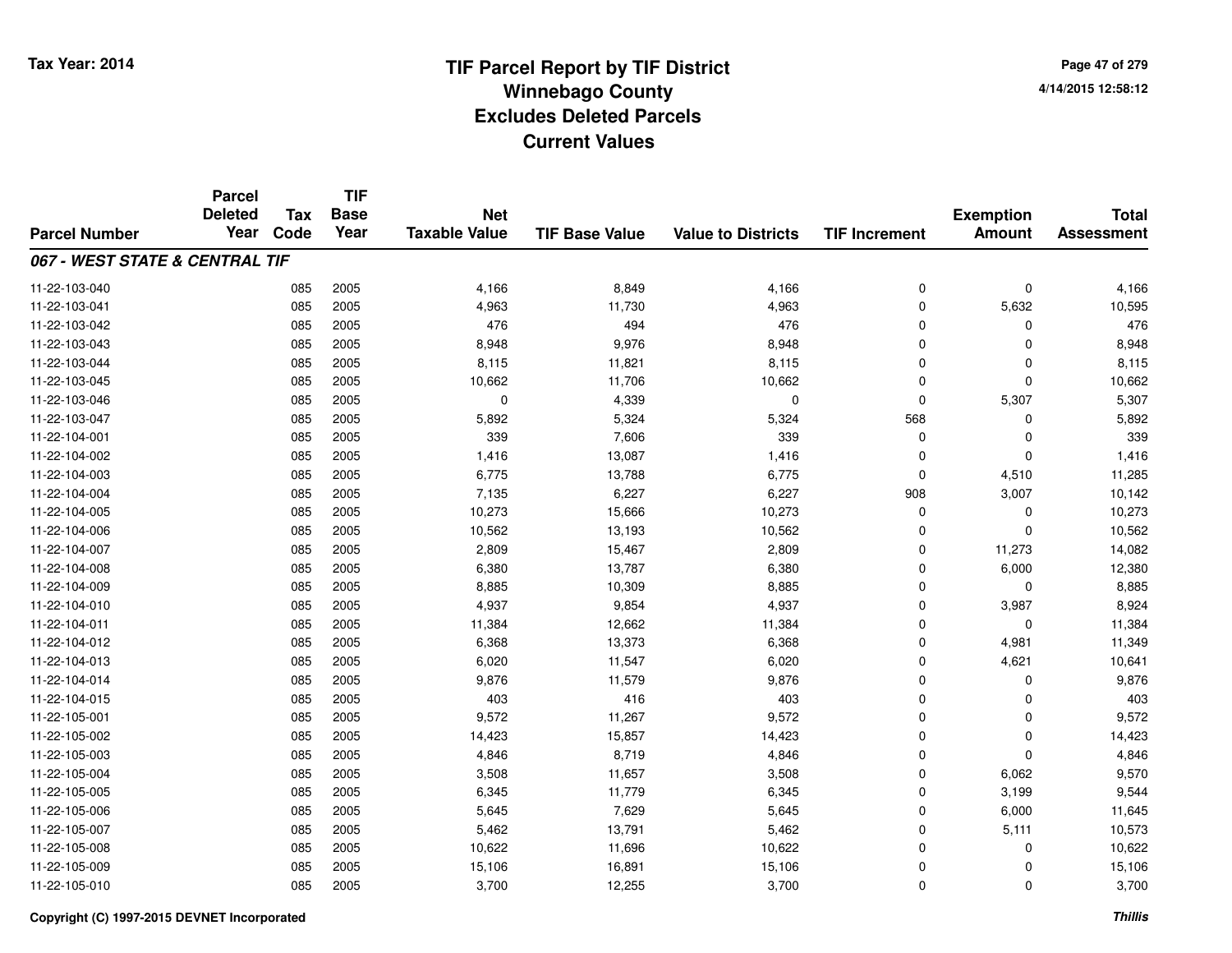|                                | <b>Parcel</b><br><b>Deleted</b> | <b>Tax</b> | <b>TIF</b><br><b>Base</b> | <b>Net</b>           |                       |                           |                      | <b>Exemption</b> | <b>Total</b>      |
|--------------------------------|---------------------------------|------------|---------------------------|----------------------|-----------------------|---------------------------|----------------------|------------------|-------------------|
| <b>Parcel Number</b>           | Year                            | Code       | Year                      | <b>Taxable Value</b> | <b>TIF Base Value</b> | <b>Value to Districts</b> | <b>TIF Increment</b> | <b>Amount</b>    | <b>Assessment</b> |
| 067 - WEST STATE & CENTRAL TIF |                                 |            |                           |                      |                       |                           |                      |                  |                   |
| 11-22-105-011                  |                                 | 085        | 2005                      | 5,892                | 12,252                | 5,892                     | $\mathbf 0$          | 3,839            | 9,731             |
| 11-22-105-012                  |                                 | 085        | 2005                      | 12,307               | 15,365                | 12,307                    | $\mathbf 0$          | 0                | 12,307            |
| 11-22-105-013                  |                                 | 085        | 2005                      | 11,115               | 12,316                | 11,115                    | $\mathbf 0$          | $\mathbf 0$      | 11,115            |
| 11-22-105-014                  |                                 | 085        | 2005                      | 9,453                | 10,997                | 9,453                     | $\mathbf 0$          | $\Omega$         | 9,453             |
| 11-22-105-015                  |                                 | 085        | 2005                      | 8,806                | 10,956                | 8,806                     | $\mathbf 0$          | $\mathbf 0$      | 8,806             |
| 11-22-105-016                  |                                 | 085        | 2005                      | 8,521                | 10,540                | 8,521                     | $\mathbf 0$          | $\mathbf 0$      | 8,521             |
| 11-22-105-017                  |                                 | 085        | 2005                      | 6,020                | 13,212                | 6,020                     | $\mathbf 0$          | 4,911            | 10,931            |
| 11-22-106-003                  |                                 | 085        | 2005                      | 6,020                | 11,667                | 6,020                     | $\mathbf 0$          | 3,380            | 9,400             |
| 11-22-106-004                  |                                 | 085        | 2005                      | 2,054                | 9,877                 | 2,054                     | $\mathbf 0$          | 6,932            | 8,986             |
| 11-22-106-005                  |                                 | 085        | 2005                      | 6,322                | 13,030                | 6,322                     | $\mathbf 0$          | 5,206            | 11,528            |
| 11-22-106-006                  |                                 | 085        | 2005                      | 9,578                | 11,350                | 9,578                     | $\mathbf 0$          | 0                | 9,578             |
| 11-22-106-007                  |                                 | 085        | 2005                      | 4,586                | 4,494                 | 4,494                     | 92                   | $\mathbf 0$      | 4,586             |
| 11-22-106-008                  |                                 | 085        | 2005                      | 6,902                | 6,101                 | 6,101                     | 801                  | $\mathbf 0$      | 6,902             |
| 11-22-106-009                  |                                 | 085        | 2005                      | 0                    | 5,603                 | 0                         | 0                    | 8,363            | 8,363             |
| 11-22-106-010                  |                                 | 085        | 2005                      | 2,667                | 16,312                | 2,667                     | $\mathbf 0$          | $\Omega$         | 2,667             |
| 11-22-106-013                  |                                 | 085        | 2005                      | 5,052                | 12,043                | 5,052                     | 0                    | $\mathbf 0$      | 5,052             |
| 11-22-106-014                  |                                 | 085        | 2005                      | 6,965                | 9,644                 | 6,965                     | $\mathbf 0$          | $\mathbf 0$      | 6,965             |
| 11-22-106-015                  |                                 | 085        | 2005                      | 5,589                | 12,188                | 5,589                     | $\mathbf 0$          | 2,838            | 8,427             |
| 11-22-106-016                  |                                 | 085        | 2005                      | $\mathbf 0$          | 9,354                 | $\mathbf 0$               | $\mathbf 0$          | 8,011            | 8,011             |
| 11-22-106-017                  |                                 | 085        | 2005                      | 7,170                | 15,875                | 7,170                     | $\mathbf 0$          | 6,000            | 13,170            |
| 11-22-106-018                  |                                 | 085        | 2005                      | 496                  | 10,977                | 496                       | $\mathbf 0$          | $\mathbf 0$      | 496               |
| 11-22-106-019                  |                                 | 085        | 2005                      | 5,263                | 12,363                | 5,263                     | $\mathbf 0$          | 5,995            | 11,258            |
| 11-22-106-020                  |                                 | 085        | 2005                      | 6,178                | 6,928                 | 6,178                     | 0                    | $\mathbf 0$      | 6,178             |
| 11-22-106-021                  |                                 | 085        | 2005                      | 1,581                | 2,755                 | 1,581                     | $\mathbf 0$          | $\mathbf 0$      | 1,581             |
| 11-22-106-022                  |                                 | 085        | 2005                      | 4,822                | 6,854                 | 4,822                     | $\mathbf 0$          | $\mathbf 0$      | 4,822             |
| 11-22-106-023                  |                                 | 085        | 2005                      | 5,239                | 4,552                 | 4,552                     | 687                  | $\mathbf 0$      | 5,239             |
| 11-22-106-024                  |                                 | 085        | 2005                      | 0                    | 0                     | 0                         | $\mathbf 0$          | $\mathbf 0$      | n                 |
| 11-22-106-025                  |                                 | 085        | 2005                      | $\mathbf 0$          | 0                     | $\mathbf 0$               | $\mathbf 0$          | $\mathbf 0$      |                   |
| 11-22-106-026                  |                                 | 085        | 2005                      | 8,736                | 9,666                 | 8,736                     | $\mathbf 0$          | $\Omega$         | 8,736             |
| 11-22-106-027                  |                                 | 085        | 2005                      | 5,615                | 18,984                | 5,615                     | $\mathbf 0$          | 6,000            | 11,615            |
| 11-22-106-028                  |                                 | 085        | 2005                      | 11,106               | 12,348                | 11,106                    | $\mathbf 0$          | $\Omega$         | 11,106            |
| 11-22-106-029                  |                                 | 085        | 2005                      | 4,346                | 4,869                 | 4,346                     | $\mathbf 0$          | $\Omega$         | 4,346             |
| 11-22-106-030                  |                                 | 085        | 2005                      | 458                  | 475                   | 458                       | $\mathbf 0$          | $\Omega$         | 458               |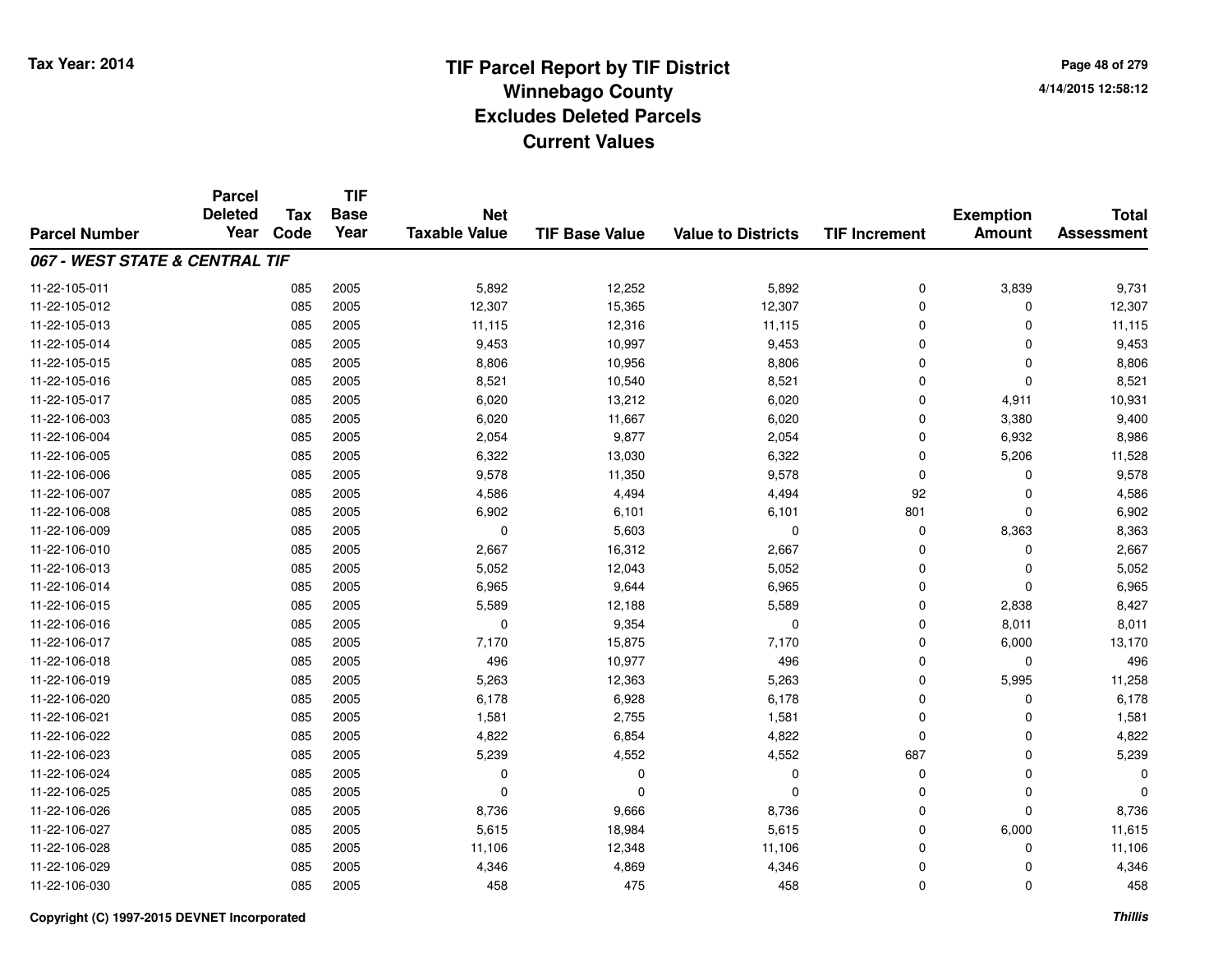**Page 49 of 2794/14/2015 12:58:12**

|                                | <b>Parcel</b>          |                    | <b>TIF</b>          |                                    |                       |                           |                      |                                   |                                   |
|--------------------------------|------------------------|--------------------|---------------------|------------------------------------|-----------------------|---------------------------|----------------------|-----------------------------------|-----------------------------------|
| <b>Parcel Number</b>           | <b>Deleted</b><br>Year | <b>Tax</b><br>Code | <b>Base</b><br>Year | <b>Net</b><br><b>Taxable Value</b> | <b>TIF Base Value</b> | <b>Value to Districts</b> | <b>TIF Increment</b> | <b>Exemption</b><br><b>Amount</b> | <b>Total</b><br><b>Assessment</b> |
|                                |                        |                    |                     |                                    |                       |                           |                      |                                   |                                   |
| 067 - WEST STATE & CENTRAL TIF |                        |                    |                     |                                    |                       |                           |                      |                                   |                                   |
| 11-22-106-031                  |                        | 085                | 2005                | 2,262                              | 12,010                | 2,262                     | 0                    | $\mathbf 0$                       | 2,262                             |
| 11-22-106-032                  |                        | 085                | 2005                | $\mathbf 0$                        | 0                     | $\mathbf 0$               | 0                    | $\mathbf 0$                       |                                   |
| 11-22-106-034                  |                        | 085                | $\mathbf 0$         | 631                                | 642                   | 631                       | 0                    | $\mathbf 0$                       | 631                               |
| 11-22-106-035                  |                        | 085                | 0                   | 2,400                              | 12,206                | 2,400                     | 0                    | $\mathbf 0$                       | 2,400                             |
| 11-22-106-036                  |                        | 085                | $\mathbf 0$         | 8,336                              | 15,879                | 8,336                     | 0                    | 6,000                             | 14,336                            |
| 11-22-107-001                  |                        | 085                | 2005                | 267                                | 301                   | 267                       | 0                    | 0                                 | 267                               |
| 11-22-107-002                  |                        | 085                | 2005                | 1,882                              | 8,740                 | 1,882                     | 0                    | $\Omega$                          | 1,882                             |
| 11-22-107-003                  |                        | 085                | 2005                | 9,761                              | 12,772                | 9,761                     | 0                    | $\Omega$                          | 9,761                             |
| 11-22-107-006                  |                        | 085                | 2005                | 10,173                             | 11,266                | 10,173                    | 0                    | $\mathbf 0$                       | 10,173                            |
| 11-22-107-007                  |                        | 085                | 2005                | 441                                | 455                   | 441                       | 0                    | $\mathbf 0$                       | 441                               |
| 11-22-107-008                  |                        | 085                | 2005                | 671                                | 13,867                | 671                       | 0                    | 6,000                             | 6,671                             |
| 11-22-107-009                  |                        | 085                | 2005                | 4,729                              | 10,139                | 4,729                     | 0                    | 4,444                             | 9,173                             |
| 11-22-107-010                  |                        | 085                | 2005                | 2,520                              | 9,679                 | 2,520                     | 0                    | 5,670                             | 8,190                             |
| 11-22-107-012                  |                        | 085                | 2005                | 11,545                             | 12,678                | 11,545                    | 0                    | 0                                 | 11,545                            |
| 11-22-107-013                  |                        | 085                | 2005                | 441                                | 455                   | 441                       | 0                    | $\mathbf 0$                       | 441                               |
| 11-22-107-014                  |                        | 085                | 2005                | 441                                | 455                   | 441                       | 0                    | 0                                 | 441                               |
| 11-22-107-015                  |                        | 085                | 2005                | 4,957                              | 4,278                 | 4,278                     | 679                  | $\mathbf 0$                       | 4,957                             |
| 11-22-107-016                  |                        | 085                | 2005                | 4,765                              | 12,990                | 4,765                     | 0                    | 6,000                             | 10,765                            |
| 11-22-107-017                  |                        | 085                | 2005                | 4,435                              | 12,736                | 4,435                     | 0                    | 5,733                             | 10,168                            |
| 11-22-107-018                  |                        | 085                | 2005                | 10,156                             | 12,680                | 10,156                    | 0                    | 0                                 | 10,156                            |
| 11-22-107-020                  |                        | 085                | 2005                | 167                                | 173                   | 167                       | 0                    | 0                                 | 167                               |
| 11-22-107-023                  |                        | 085                | 2005                | 472                                | 488                   | 472                       | 0                    | 0                                 | 472                               |
| 11-22-107-024                  |                        | 085                | $\mathbf 0$         | 7,358                              | 7,007                 | 7,007                     | 351                  | $\mathbf 0$                       | 7,358                             |
| 11-22-108-001                  |                        | 085                | 2005                | 5,053                              | 12,831                | 5,053                     | 0                    | $\mathbf 0$                       | 5,053                             |
| 11-22-108-002                  |                        | 085                | 2005                | 12,357                             | 15,395                | 12,357                    | 0                    | $\mathbf 0$                       | 12,357                            |
| 11-22-108-003                  |                        | 085                | 2005                | 429                                | 446                   | 429                       | 0                    | $\mathbf 0$                       | 429                               |
| 11-22-108-004                  |                        | 085                | 2005                | 9,174                              | 9,039                 | 9,039                     | 135                  | $\mathbf 0$                       | 9,174                             |
| 11-22-108-005                  |                        | 085                | 2005                | 6,147                              | 12,315                | 6,147                     | 0                    | 4,302                             | 10,449                            |
| 11-22-108-006                  |                        | 085                | 2005                | 322                                | 334                   | 322                       | 0                    | $\mathbf 0$                       | 322                               |
| 11-22-108-007                  |                        | 085                | 2005                | 5,111                              | 4,737                 | 4,737                     | 374                  | 0                                 | 5,111                             |
| 11-22-108-008                  |                        | 085                | 2005                | 8,476                              | 4,256                 | 4,256                     | 4,220                | 0                                 | 8,476                             |
| 11-22-108-009                  |                        | 085                | 2005                | 10,955                             | 13,212                | 10,955                    | 0                    | 0                                 | 10,955                            |
| 11-22-108-010                  |                        | 085                | 2005                | 0                                  | $\mathbf{0}$          | $\Omega$                  | 0                    | $\Omega$                          | $\mathbf{0}$                      |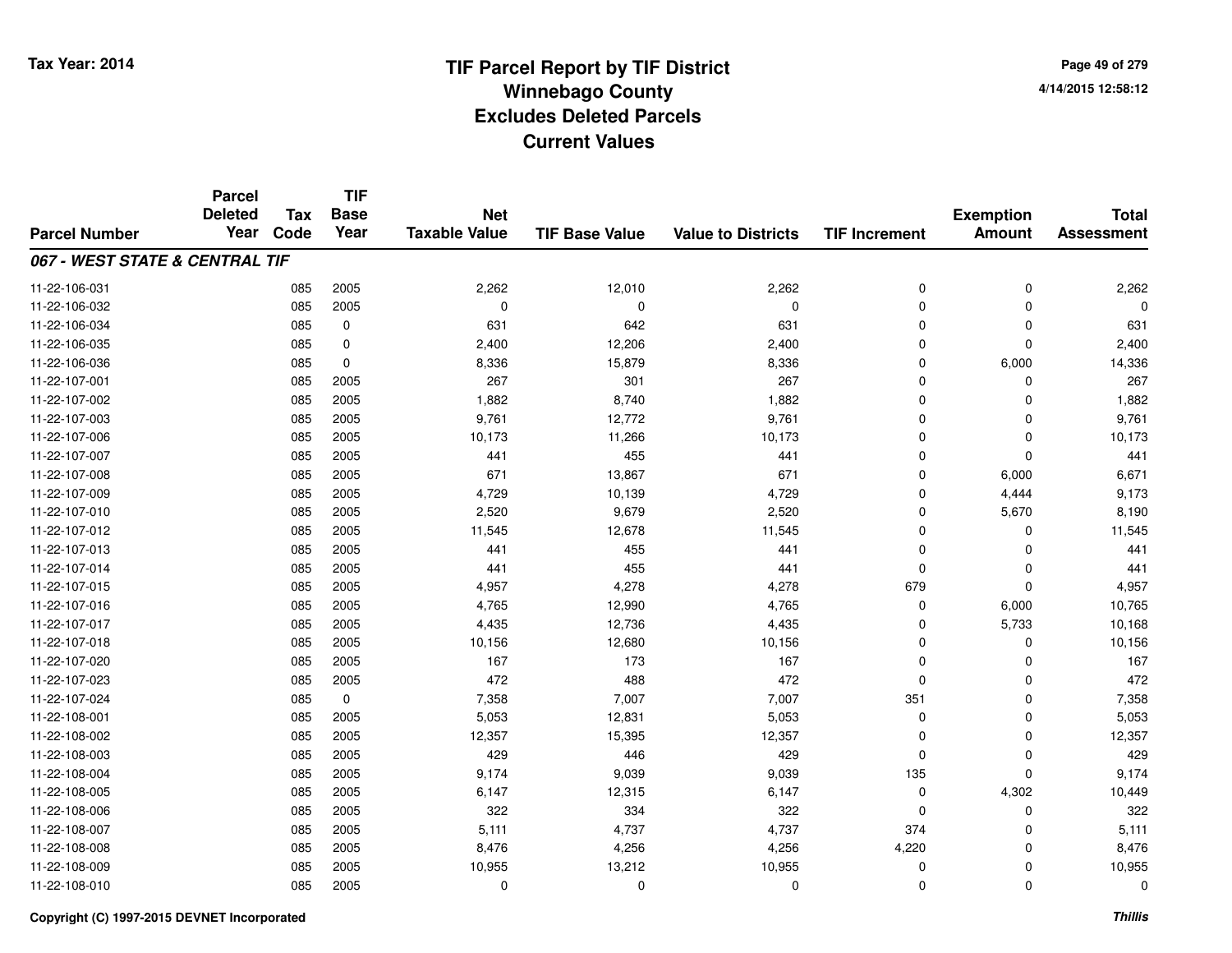**Page 50 of 2794/14/2015 12:58:12**

#### **TIF Base ValueParcel NumberTotal AssessmentExemption Amount Value to Districts TIF IncrementTIF Base YearTax CodeParcel Deleted YearNet Taxable Value067 - WEST STATE & CENTRAL TIF**11-22-108-0111 085 2005 345 12,356 345 0 0 345 11-22-108-0122 085 2005 10,758 13,965 10,758 0 0 10,758 11-22-108-0133 085 2005 10,048 11,227 10,048 0 0 10,048 11-22-108-014 <sup>085</sup> <sup>0</sup> <sup>2005</sup> 11,965 <sup>0</sup> <sup>0</sup> 10,559 10,559 11-22-108-015 <sup>085</sup> 11,899 <sup>2005</sup> 13,207 11,899 <sup>0</sup> <sup>0</sup> 11,899 11-22-108-016 <sup>085</sup> 12,179 <sup>2005</sup> 13,600 12,179 <sup>0</sup> <sup>0</sup> 12,179 11-22-108-017 <sup>085</sup> 4,029 <sup>2005</sup> 11,943 4,029 <sup>0</sup> <sup>0</sup> 4,029 11-22-109-0011 085 2005 6,002 8,967 6,002 0 6,002 11-22-109-0022 085 2005 407 421 407 0 0 407 11-22-109-0033 085 2005 10,577 13,009 10,577 0 0 10,577 11-22-109-004 <sup>085</sup> 4,520 <sup>2005</sup> 11,518 4,520 <sup>0</sup> 4,314 8,834 11-22-109-005 <sup>085</sup> 4,857 <sup>2005</sup> 10,610 4,857 <sup>0</sup> <sup>0</sup> 4,857 11-22-109-006 <sup>085</sup> 2,748 <sup>2005</sup> 6,344 2,748 <sup>0</sup> <sup>0</sup> 2,748 11-22-109-007 <sup>085</sup> 9,238 <sup>2005</sup> 13,560 9,238 <sup>0</sup> <sup>0</sup> 9,238 11-22-109-008 <sup>085</sup> <sup>656</sup> <sup>2005</sup> <sup>0</sup> <sup>0</sup> <sup>656</sup> <sup>0</sup> <sup>656</sup> 11-22-109-009 <sup>085</sup> <sup>350</sup> <sup>2005</sup> <sup>363</sup> <sup>350</sup> <sup>0</sup> <sup>0</sup> <sup>350</sup> 11-22-109-0100 085 2005 233 242 233 0 0 233 11-22-109-0111 085 2005 9,880 12,608 9,880 0 0 9,880 11-22-109-012 <sup>085</sup> 6,170 <sup>2005</sup> 5,124 5,124 1,046 <sup>0</sup> 6,170 11-22-109-0133 085 2005 10,892 12,647 10,892 0 0 10,892 11-22-109-014 <sup>085</sup> 6,449 <sup>2005</sup> 11,105 6,449 <sup>0</sup> 6,000 12,449 11-22-109-0155 085 2005 2,425 13,610 2,425 0 0 2,425 11-22-109-016 <sup>085</sup> <sup>0</sup> <sup>2005</sup> <sup>0</sup> <sup>0</sup> <sup>0</sup> <sup>0</sup> <sup>0</sup> 11-22-109-017 <sup>085</sup> <sup>457</sup> <sup>2005</sup> 3,993 <sup>457</sup> <sup>0</sup> <sup>0</sup> <sup>457</sup> 11-22-109-018 <sup>085</sup> 5,287 <sup>2005</sup> 11,376 5,287 <sup>0</sup> <sup>695</sup> 5,982 11-22-109-0199 085 2005 10,206 11,909 10,206 0 0 10,206 11-22-109-0200 085 2005 5,431 10,937 5,431 0 0 5,431 11-22-109-0211 085 2005 7,327 16,994 7,327 0 6,000 13,327 11-22-109-022 <sup>085</sup> 5,995 <sup>2005</sup> 5,092 5,092 <sup>903</sup> <sup>0</sup> 5,995 11-22-109-0233 085 2005 5,452 10,956 5,452 0 0 5,452 11-22-109-024 <sup>085</sup> 6,100 <sup>2005</sup> 12,704 6,100 <sup>0</sup> 4,664 10,764 11-22-109-025 <sup>085</sup> <sup>409</sup> <sup>2005</sup> <sup>423</sup> <sup>409</sup> <sup>0</sup> <sup>0</sup> <sup>409</sup> 11-22-109-026<sup>085</sup> <sup>0</sup> <sup>2005</sup> <sup>0</sup> <sup>0</sup> <sup>0</sup> <sup>0</sup> <sup>0</sup>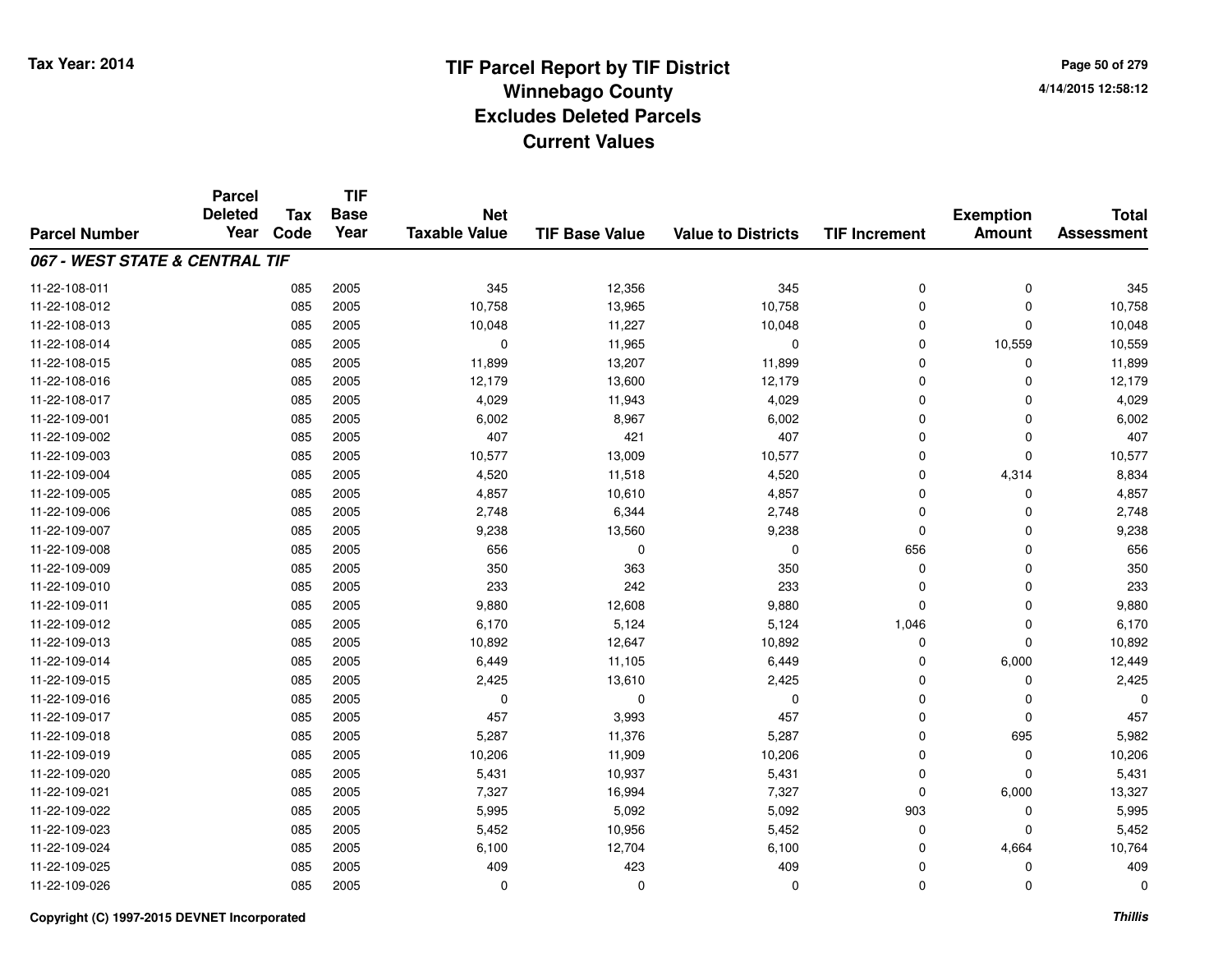#### **TIF Base ValueParcel NumberTotal AssessmentExemption Amount Value to Districts TIF IncrementTIF Base YearTax CodeParcel Deleted YearNet Taxable Value067 - WEST STATE & CENTRAL TIF**11-22-109-027 <sup>085</sup> 4,950 <sup>2005</sup> 11,707 4,950 <sup>0</sup> 5,868 10,818 11-22-109-028 <sup>085</sup> 2,927 <sup>2005</sup> 7,979 2,927 <sup>0</sup> 4,240 7,167 11-22-109-0299 085 2005 5,586 4,712 4,712 874 0 5,586 11-22-109-030 <sup>085</sup> <sup>370</sup> <sup>2005</sup> <sup>383</sup> <sup>370</sup> <sup>0</sup> <sup>0</sup> <sup>370</sup> 11-22-109-0311 085 2005 370 5,185 370 0 0 370 11-22-109-032 <sup>085</sup> <sup>0</sup> <sup>2005</sup> <sup>0</sup> <sup>0</sup> <sup>0</sup> <sup>0</sup> <sup>0</sup> 11-22-109-0333 085 2005 294 10,297 294 0 0 294 11-22-109-034 <sup>085</sup> 4,068 <sup>2005</sup> 8,887 4,068 <sup>0</sup> 3,977 8,045 11-22-109-0355 085 2005 5,035 14,305 5,035 0 6,000 11,035 11-22-126-0011 085 2005 3,199 15,945 3,199 0 11,000 14,199 11-22-126-002 <sup>085</sup> <sup>0</sup> <sup>2005</sup> <sup>53</sup> <sup>0</sup> <sup>0</sup> <sup>0</sup> <sup>0</sup> 11-22-126-0033 085 2005 0 13,126 0 12,574 11-22-126-004 <sup>085</sup> 8,559 <sup>2005</sup> 16,397 8,559 <sup>0</sup> 6,000 14,559 11-22-126-005 <sup>085</sup> 7,531 <sup>2005</sup> 10,806 7,531 <sup>0</sup> 6,000 13,531 11-22-126-006 <sup>085</sup> 3,817 <sup>2005</sup> 8,640 3,817 <sup>0</sup> <sup>0</sup> 3,817 11-22-126-007 <sup>085</sup> 6,797 <sup>2005</sup> 9,644 6,797 <sup>0</sup> <sup>0</sup> 6,797 11-22-126-008 <sup>085</sup> <sup>544</sup> <sup>2005</sup> 12,755 <sup>544</sup> <sup>0</sup> 10,888 11,432 11-22-126-0099 085 2005 7,363 6,362 6,362 1,001 0 7,363 11-22-126-0100 085 2005 6,901 5,819 5,819 1,082 0 6,901 11-22-126-0111 085 2005 2,163 11,199 2,163 0 0 2,163 11-22-126-0122 2 3 10,882 10,882 10,882 12,019 10,882 10,882 0 10,882 0 0 10,882 0 10,882 0 0 10,882 0 0 10,882 1 <mark>1</mark>0,882 10,982 11-22-126-0133 085 2005 6,927 6,485 6,485 442 0 6,927 11-22-126-0144 085 2005 6,532 10,284 6,532 0 4,328 10,860 11-22-126-015 <sup>085</sup> 15,111 <sup>2005</sup> 16,905 15,111 <sup>0</sup> <sup>0</sup> 15,111 11-22-126-016 <sup>085</sup> 8,341 <sup>2005</sup> 15,513 8,341 <sup>0</sup> 6,000 14,341 11-22-126-017 <sup>085</sup> 11,697 <sup>2005</sup> 12,873 11,697 <sup>0</sup> <sup>0</sup> 11,697 11-22-126-018 <sup>085</sup> 15,217 <sup>2005</sup> 13,710 13,710 1,507 <sup>0</sup> 15,217 11-22-126-019 <sup>085</sup> 12,071 <sup>2005</sup> 13,219 12,071 <sup>0</sup> <sup>0</sup> 12,071 11-22-126-0200 085 2005 7,503 14,602 7,503 0 7,503 11-22-126-0211 085 2005 4,717 11,448 4,717 0 0 4,717 11-22-126-0222 085 2005 386 4,011 386 0 0 386 11-22-126-0233 085 2005 5,544 11,554 5,544 0 3,501 9,045 11-22-126-024<sup>085</sup> <sup>572</sup> <sup>2005</sup> 11,460 <sup>572</sup> <sup>0</sup> <sup>0</sup> <sup>572</sup>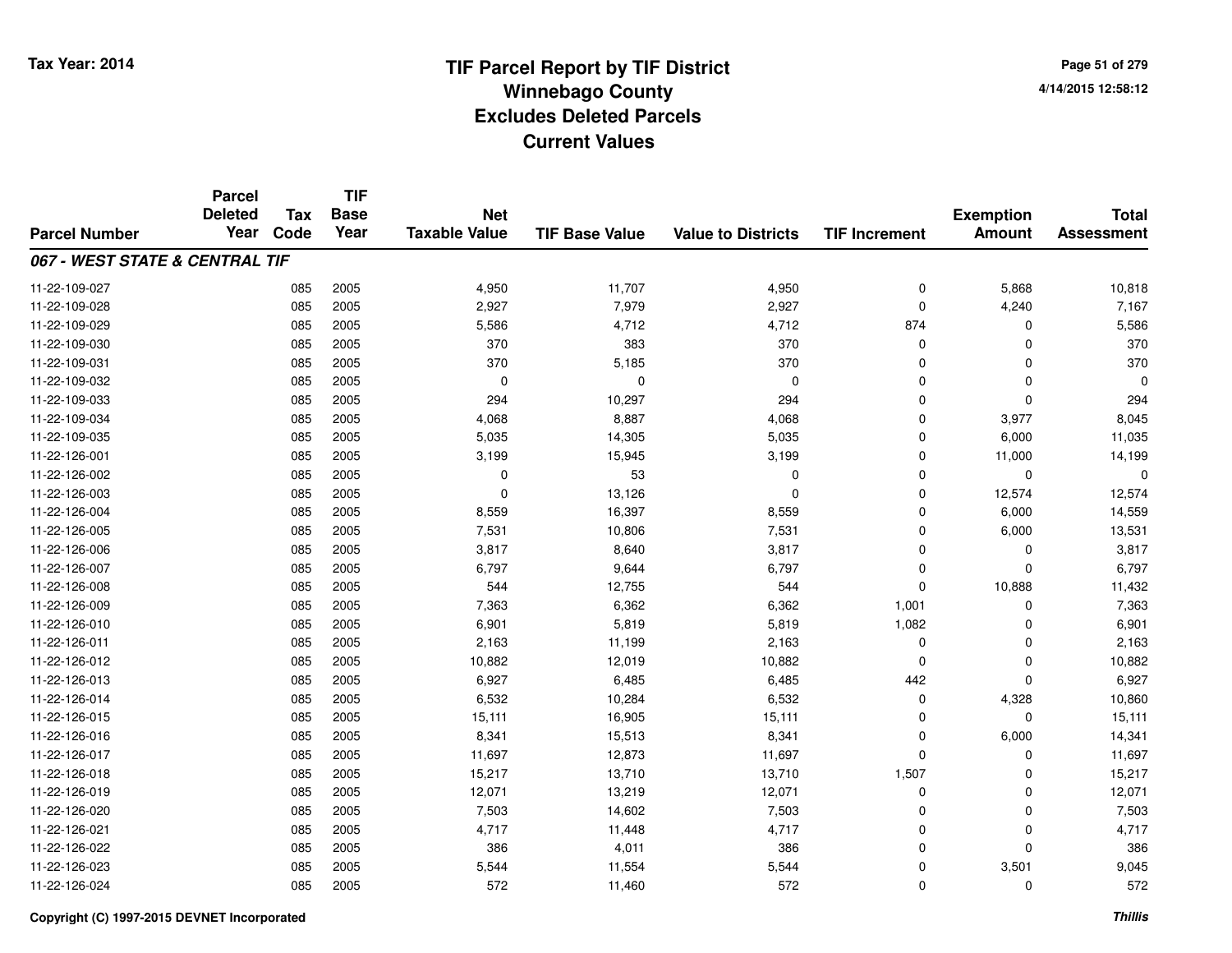**TIF**

**Parcel**

**Page 52 of 2794/14/2015 12:58:12**

| <b>Parcel Number</b>           | <b>urvo</b><br><b>Deleted</b><br>Year | <b>Tax</b><br>Code | <b>Base</b><br>Year | <b>Net</b><br><b>Taxable Value</b> | <b>TIF Base Value</b> | <b>Value to Districts</b> | <b>TIF Increment</b> | <b>Exemption</b><br><b>Amount</b> | <b>Total</b><br><b>Assessment</b> |
|--------------------------------|---------------------------------------|--------------------|---------------------|------------------------------------|-----------------------|---------------------------|----------------------|-----------------------------------|-----------------------------------|
| 067 - WEST STATE & CENTRAL TIF |                                       |                    |                     |                                    |                       |                           |                      |                                   |                                   |
| 11-22-126-025                  |                                       | 085                | 2005                | 320                                | 12,021                | 320                       | 0                    | $\mathbf 0$                       | 320                               |
| 11-22-126-026                  |                                       | 085                | 2005                | 3,138                              | 7,124                 | 3,138                     | 0                    | 1,987                             | 5,125                             |
| 11-22-126-027                  |                                       | 085                | 2005                | 8,198                              | 10,703                | 8,198                     | 0                    | 0                                 | 8,198                             |
| 11-22-126-028                  |                                       | 085                | 2005                | 4,666                              | 11,687                | 4,666                     | 0                    | 6,000                             | 10,666                            |
| 11-22-126-029                  |                                       | 085                | 2005                | 11,120                             | 14,901                | 11,120                    | 0                    | 0                                 | 11,120                            |
| 11-22-126-034                  |                                       | 085                | 2005                | 6,419                              | 9,506                 | 6,419                     | 0                    | $\Omega$                          | 6,419                             |
| 11-22-126-035                  |                                       | 085                | 2005                | 7,053                              | 9,682                 | 7,053                     | 0                    | $\Omega$                          | 7,053                             |
| 11-22-126-036                  |                                       | 085                | 2005                | 11,711                             | 19,436                | 11,711                    | $\mathbf 0$          | 6,000                             | 17,711                            |
| 11-22-126-037                  |                                       | 085                | 2005                | 13,200                             | 22,410                | 13,200                    | $\mathbf 0$          | 6,000                             | 19,200                            |
| 11-22-126-038                  |                                       | 085                | 2005                | 5,428                              | 10,493                | 5,428                     | $\mathbf 0$          | 6,000                             | 11,428                            |
| 11-22-127-001                  |                                       | 085                | 2005                | 46                                 | 10,042                | 46                        | 0                    | 6,000                             | 6,046                             |
| 11-22-127-002                  |                                       | 085                | 2005                | 6,269                              | 13,037                | 6,269                     | 0                    | 6,000                             | 12,269                            |
| 11-22-127-003                  |                                       | 085                | 2005                | 6,041                              | 11,533                | 6,041                     | 0                    | $\mathbf 0$                       | 6,041                             |
| 11-22-127-004                  |                                       | 085                | 2005                | 7,837                              | 14,010                | 7,837                     | 0                    | 6,000                             | 13,837                            |
| 11-22-127-005                  |                                       | 085                | 2005                | 4,666                              | 13,170                | 4,666                     | 0                    | $\Omega$                          | 4,666                             |
| 11-22-127-006                  |                                       | 085                | 2005                | 9,026                              | 10,575                | 9,026                     | $\mathbf 0$          | $\Omega$                          | 9,026                             |
| 11-22-127-007                  |                                       | 085                | 2005                | 8,269                              | 9,387                 | 8,269                     | $\mathbf 0$          | $\Omega$                          | 8,269                             |
| 11-22-127-008                  |                                       | 085                | 2005                | 5,764                              | 10,852                | 5,764                     | $\mathbf 0$          | 4,045                             | 9,809                             |
| 11-22-127-009                  |                                       | 085                | 2005                | 6,275                              | 13,194                | 6,275                     | $\mathbf 0$          | 0                                 | 6,275                             |
| 11-22-127-010                  |                                       | 085                | 2005                | 379                                | 394                   | 379                       | 0                    | $\Omega$                          | 379                               |
| 11-22-127-011                  |                                       | 085                | 2005                | 6,342                              | 13,864                | 6,342                     | 0                    | 6,000                             | 12,342                            |
| 11-22-127-012                  |                                       | 085                | 2005                | 8,976                              | 17,172                | 8,976                     | 0                    | 6,283                             | 15,259                            |
| 11-22-127-013                  |                                       | 085                | 2005                | 555                                | 576                   | 555                       | 0                    | 0                                 | 555                               |
| 11-22-127-014                  |                                       | 085                | 2005                | 8,637                              | 12,463                | 8,637                     | 0                    | $\Omega$                          | 8,637                             |
| 11-22-127-015                  |                                       | 085                | 2005                | $\Omega$                           | 9,380                 | $\mathbf 0$               | $\mathbf 0$          | 7,443                             | 7,443                             |
| 11-22-127-016                  |                                       | 085                | 2005                | 6,391                              | 20,016                | 6,391                     | $\mathbf 0$          | 3,711                             | 10,102                            |
| 11-22-127-017                  |                                       | 085                | 2005                | 0                                  | 5,267                 | $\Omega$                  | $\mathbf 0$          | 10,830                            | 10,830                            |
| 11-22-127-018                  |                                       | 085                | 2005                | 670                                | 5,177                 | 670                       | 0                    | 5,429                             | 6,099                             |
| 11-22-127-019                  |                                       | 085                | 2005                | 377                                | 390                   | 377                       | 0                    | 0                                 | 377                               |
| 11-22-127-020                  |                                       | 085                | 2005                | 8,397                              | 10,206                | 8,397                     | 0                    | 0                                 | 8,397                             |
| 11-22-127-021                  |                                       | 085                | 2005                | 4,581                              | 8,910                 | 4,581                     | 0                    | $\Omega$                          | 4,581                             |
| 11-22-127-022                  |                                       | 085                | 2005                | 5,938                              | 12,983                | 5,938                     | 0                    | 5,307                             | 11,245                            |
| 11-22-127-023                  |                                       | 085                | 2005                | 10,432                             | 14,966                | 10,432                    | 0                    | 0                                 | 10,432                            |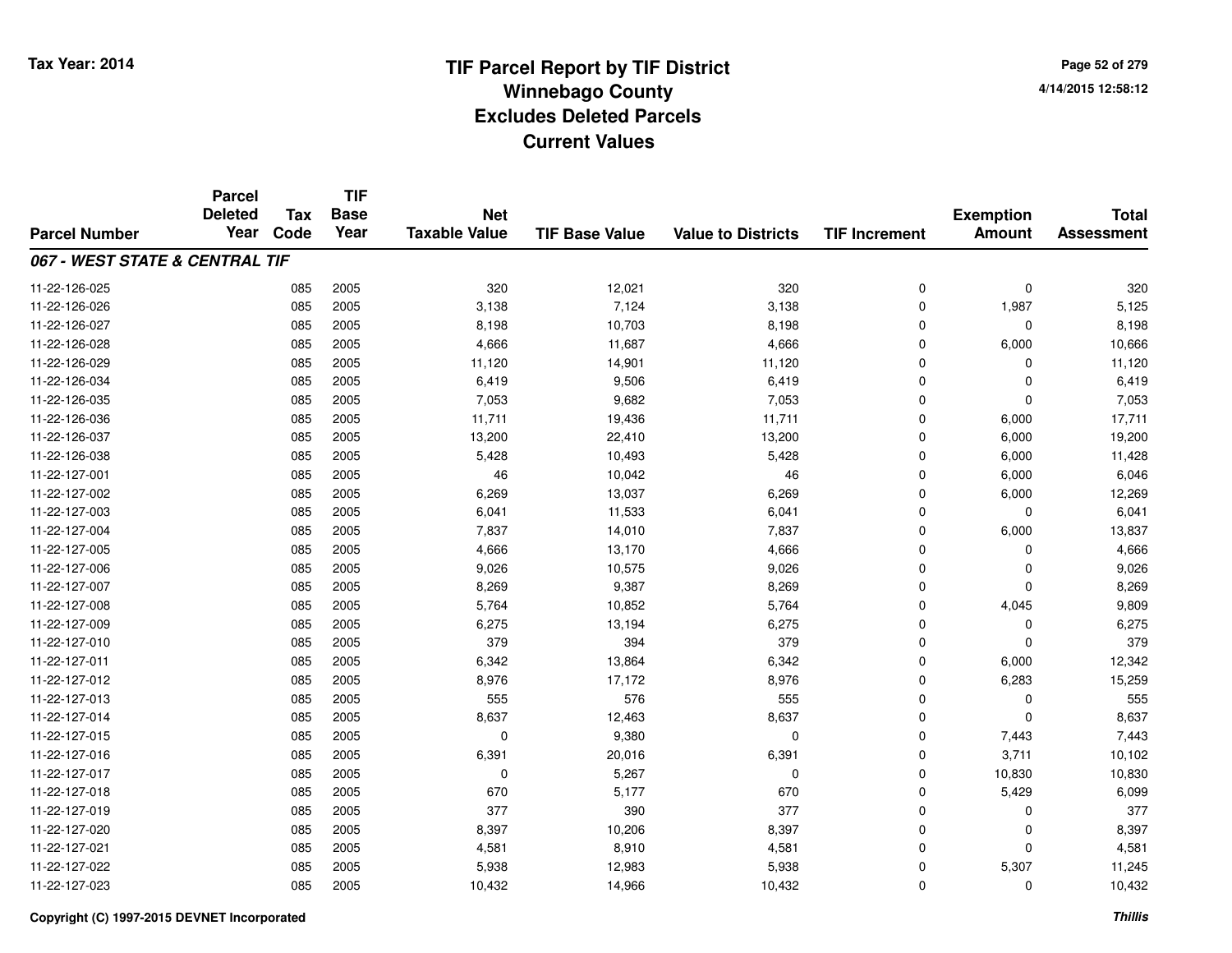**TIF**

**Parcel**

**Page 53 of 2794/14/2015 12:58:12**

| <b>Parcel Number</b>           | arvu<br><b>Deleted</b><br>Year | <b>Tax</b><br>Code | .<br><b>Base</b><br>Year | <b>Net</b><br><b>Taxable Value</b> | <b>TIF Base Value</b> | <b>Value to Districts</b> | <b>TIF Increment</b> | <b>Exemption</b><br><b>Amount</b> | <b>Total</b><br><b>Assessment</b> |
|--------------------------------|--------------------------------|--------------------|--------------------------|------------------------------------|-----------------------|---------------------------|----------------------|-----------------------------------|-----------------------------------|
| 067 - WEST STATE & CENTRAL TIF |                                |                    |                          |                                    |                       |                           |                      |                                   |                                   |
| 11-22-127-024                  |                                | 085                | 2005                     | $\mathbf 0$                        | 377                   | 0                         | 0                    | $\mathbf 0$                       | $\Omega$                          |
| 11-22-127-025                  |                                | 085                | 2005                     | $\Omega$                           | 761                   | $\mathbf 0$               | $\mathbf 0$          | $\mathbf 0$                       | $\Omega$                          |
| 11-22-127-026                  |                                | 085                | 2005                     | 11,754                             | 20,734                | 11,754                    | $\mathbf 0$          | 6,000                             | 17,754                            |
| 11-22-127-027                  |                                | 085                | 2005                     | 4,236                              | 4,239                 | 4,236                     | 0                    | $\Omega$                          | 4,236                             |
| 11-22-127-028                  |                                | 085                | 2005                     | 3,333                              | 13,210                | 3,333                     | 0                    | $\Omega$                          | 3,333                             |
| 11-22-127-029                  |                                | 085                | 2005                     | 449                                | 12,686                | 449                       | 0                    | $\Omega$                          | 449                               |
| 11-22-127-030                  |                                | 085                | 2005                     | 12,460                             | 15,192                | 12,460                    | 0                    | 0                                 | 12,460                            |
| 11-22-127-031                  |                                | 085                | 2005                     | 5,215                              | 9,972                 | 5,215                     | 0                    | $\Omega$                          | 5,215                             |
| 11-22-127-032                  |                                | 085                | 2005                     | 6,500                              | 8,400                 | 6,500                     | $\mathbf 0$          | $\Omega$                          | 6,500                             |
| 11-22-127-035                  |                                | 085                | 2005                     | 5,044                              | 13,522                | 5,044                     | $\mathbf 0$          | 6,000                             | 11,044                            |
| 11-22-127-036                  |                                | 085                | 2005                     | 1,745                              | 15,309                | 1,745                     | $\mathbf 0$          | 11,000                            | 12,745                            |
| 11-22-128-001                  |                                | 085                | 2005                     | 4,044                              | 8,920                 | 4,044                     | $\mathbf 0$          | 4,019                             | 8,063                             |
| 11-22-128-002                  |                                | 085                | 2005                     | $\mathbf 0$                        | 9,521                 | 0                         | $\mathbf 0$          | 8,774                             | 8,774                             |
| 11-22-128-003                  |                                | 085                | 2005                     | 5,976                              | 8,171                 | 5,976                     | $\mathbf 0$          | 0                                 | 5,976                             |
| 11-22-128-004                  |                                | 085                | 2005                     | 5,206                              | 9,551                 | 5,206                     | $\mathbf 0$          | 3,503                             | 8,709                             |
| 11-22-128-005                  |                                | 085                | 2005                     | 5,589                              | 5,565                 | 5,565                     | 24                   | 4,766                             | 10,355                            |
| 11-22-128-008                  |                                | 085                | 2005                     | 3,509                              | 12,854                | 3,509                     | 0                    | 8,000                             | 11,509                            |
| 11-22-128-009                  |                                | 085                | 2005                     | 13,563                             | 17,624                | 13,563                    | 0                    | 0                                 | 13,563                            |
| 11-22-128-010                  |                                | 085                | 2005                     | 5,648                              | 18,515                | 5,648                     | 0                    | 5,537                             | 11,185                            |
| 11-22-128-011                  |                                | 085                | 2005                     | 2,662                              | 16,280                | 2,662                     | 0                    | 0                                 | 2,662                             |
| 11-22-128-012                  |                                | 085                | 2005                     | 3,137                              | 16,810                | 3,137                     | 0                    | $\Omega$                          | 3,137                             |
| 11-22-128-014                  |                                | 085                | 2005                     | $\Omega$                           | $\Omega$              | $\Omega$                  | $\mathbf 0$          | $\Omega$                          | $\Omega$                          |
| 11-22-128-016                  |                                | 085                | 2005                     | 409                                | 422                   | 409                       | $\mathbf 0$          | $\mathbf 0$                       | 409                               |
| 11-22-128-017                  |                                | 085                | 2005                     | $\mathbf 0$                        | 2,843                 | $\Omega$                  | $\mathbf 0$          | $\Omega$                          | $\Omega$                          |
| 11-22-128-018                  |                                | 085                | 2005                     | 5,679                              | 12,824                | 5,679                     | $\mathbf 0$          | 6,000                             | 11,679                            |
| 11-22-128-019                  |                                | 085                | 2005                     | 427                                | 1,695                 | 427                       | $\mathbf 0$          | 0                                 | 427                               |
| 11-22-128-020                  |                                | 085                | 2005                     | 10,293                             | 11,706                | 10,293                    | 0                    | $\Omega$                          | 10,293                            |
| 11-22-128-021                  |                                | 085                | 2005                     | 5,636                              | 12,237                | 5,636                     | 0                    | 5,094                             | 10,730                            |
| 11-22-128-022                  |                                | 085                | 2005                     | 409                                | 5,843                 | 409                       | 0                    | 0                                 | 409                               |
| 11-22-128-023                  |                                | 085                | 2005                     | 1,320                              | 7,451                 | 1,320                     | 0                    | $\Omega$                          | 1,320                             |
| 11-22-128-024                  |                                | 085                | 2005                     | 534                                | 9,455                 | 534                       | 0                    | 0                                 | 534                               |
| 11-22-128-025                  |                                | 085                | 2005                     | 0                                  | 0                     | $\Omega$                  | 0                    | 0                                 | 0                                 |
| 11-22-128-026                  |                                | 085                | 2005                     | 0                                  | $\mathbf 0$           | 0                         | 0                    | $\mathbf 0$                       | 0                                 |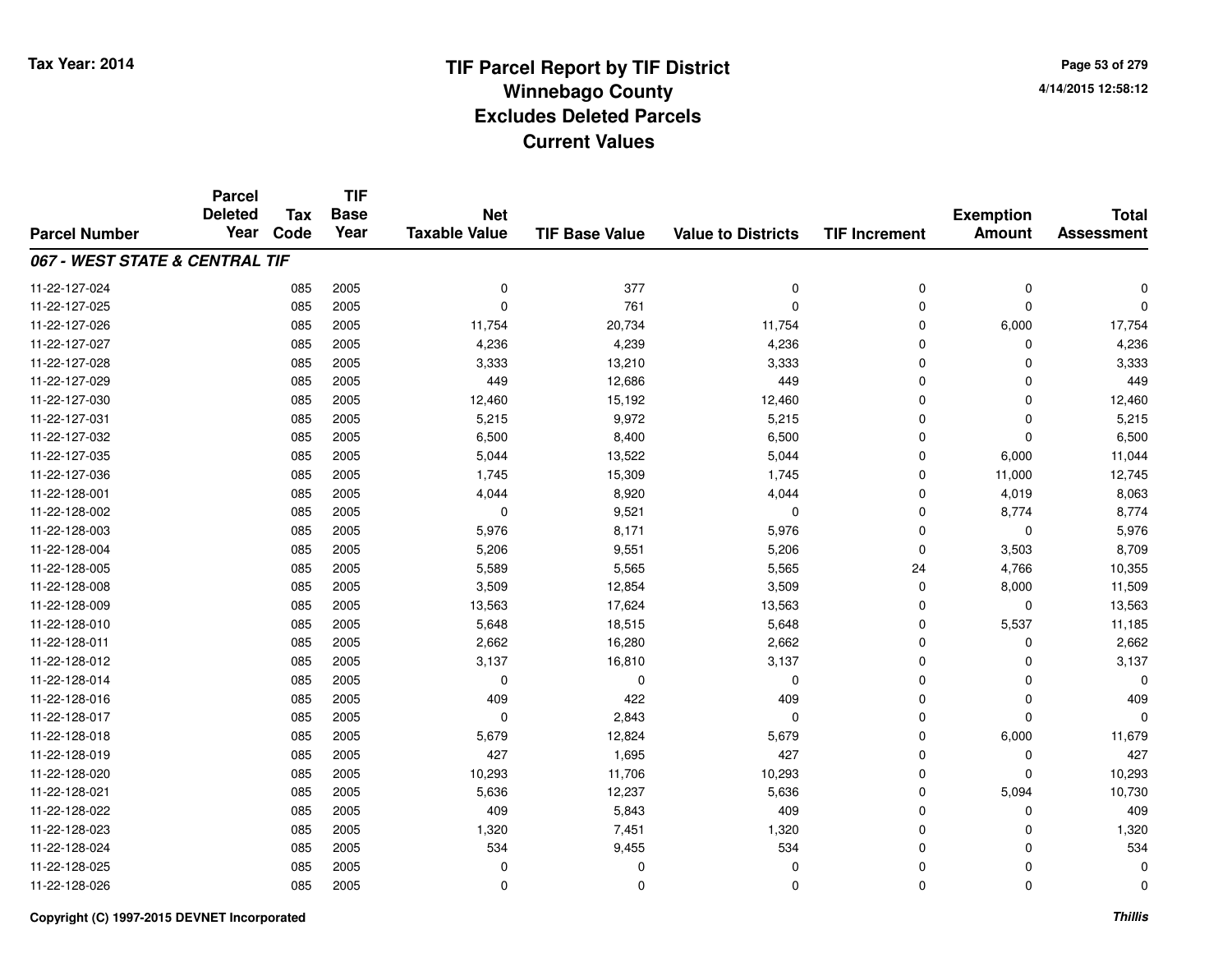**Page 54 of 2794/14/2015 12:58:12**

|                                | <b>Parcel</b><br><b>Deleted</b> | <b>Tax</b> | <b>TIF</b><br><b>Base</b> | <b>Net</b>           |                       |                           |                      | <b>Exemption</b> | <b>Total</b>      |
|--------------------------------|---------------------------------|------------|---------------------------|----------------------|-----------------------|---------------------------|----------------------|------------------|-------------------|
| <b>Parcel Number</b>           | Year                            | Code       | Year                      | <b>Taxable Value</b> | <b>TIF Base Value</b> | <b>Value to Districts</b> | <b>TIF Increment</b> | <b>Amount</b>    | <b>Assessment</b> |
| 067 - WEST STATE & CENTRAL TIF |                                 |            |                           |                      |                       |                           |                      |                  |                   |
| 11-22-128-027                  |                                 | 085        | 2005                      | 184                  | 191                   | 184                       | $\mathbf 0$          | $\mathbf 0$      | 184               |
| 11-22-128-028                  |                                 | 085        | 2005                      | 7,109                | 10,150                | 7,109                     | $\mathbf 0$          | $\mathbf 0$      | 7,109             |
| 11-22-128-029                  |                                 | 085        | 2005                      | 854                  | 952                   | 854                       | $\mathbf 0$          | $\mathbf 0$      | 854               |
| 11-22-128-030                  |                                 | 085        | 2005                      | 484                  | 5,805                 | 484                       | 0                    | 6,000            | 6,484             |
| 11-22-129-001                  |                                 | 085        | 2005                      | 6,668                | 12,828                | 6,668                     | $\mathbf 0$          | $\mathbf{0}$     | 6,668             |
| 11-22-129-002                  |                                 | 085        | 2005                      | 5,810                | 10,386                | 5,810                     | 0                    | 2,641            | 8,451             |
| 11-22-129-003                  |                                 | 085        | 2005                      | 10,153               | 11,184                | 10,153                    | $\mathbf 0$          | 0                | 10,153            |
| 11-22-129-004                  |                                 | 085        | 2005                      | 1,159                | 12,774                | 1,159                     | $\mathbf 0$          | 11,000           | 12,159            |
| 11-22-129-007                  |                                 | 085        | 2005                      | 5,479                | 4,550                 | 4,550                     | 929                  | $\mathbf{0}$     | 5,479             |
| 11-22-129-010                  |                                 | 085        | 2005                      | 458                  | 474                   | 458                       | $\mathbf 0$          | $\mathbf 0$      | 458               |
| 11-22-129-011                  |                                 | 085        | 2005                      | 8,502                | 15,727                | 8,502                     | $\mathbf 0$          | 6,000            | 14,502            |
| 11-22-129-012                  |                                 | 085        | 2005                      | 7,580                | 16,589                | 7,580                     | 0                    | 0                | 7,580             |
| 11-22-129-013                  |                                 | 085        | 2005                      | 458                  | 475                   | 458                       | 0                    | $\Omega$         | 458               |
| 11-22-129-014                  |                                 | 085        | 2005                      | 458                  | 475                   | 458                       | 0                    | 0                | 458               |
| 11-22-129-015                  |                                 | 085        | 2005                      | 5,673                | 9,535                 | 5,673                     | 0                    | 0                | 5,673             |
| 11-22-129-016                  |                                 | 085        | 2005                      | 458                  | 6,635                 | 458                       | 0                    | $\mathbf 0$      | 458               |
| 11-22-129-017                  |                                 | 085        | 2005                      | 4,846                | 11,259                | 4,846                     | $\mathbf 0$          | 5,434            | 10,280            |
| 11-22-129-018                  |                                 | 085        | 2005                      | 3,324                | 7,813                 | 3,324                     | 0                    | 0                | 3,324             |
| 11-22-129-019                  |                                 | 085        | 2005                      | 8,947                | 9,840                 | 8,947                     | $\mathbf 0$          | $\mathbf 0$      | 8,947             |
| 11-22-129-020                  |                                 | 085        | 2005                      | 4,963                | 10,744                | 4,963                     | 0                    | 5,040            | 10,003            |
| 11-22-129-021                  |                                 | 085        | 2005                      | 9,185                | 10,122                | 9,185                     | $\mathbf 0$          | $\mathbf 0$      | 9,185             |
| 11-22-129-022                  |                                 | 085        | 2005                      | 7,565                | 10,220                | 7,565                     | $\mathbf 0$          | 0                | 7,565             |
| 11-22-129-023                  |                                 | 085        | 2005                      | 6,726                | 7,892                 | 6,726                     | $\mathbf 0$          | $\mathbf 0$      | 6,726             |
| 11-22-129-024                  |                                 | 085        | 2005                      | 5,937                | 8,101                 | 5,937                     | $\mathbf 0$          | $\mathbf 0$      | 5,937             |
| 11-22-129-025                  |                                 | 085        | 2005                      | 2,124                | 4,841                 | 2,124                     | $\mathbf 0$          | 2,910            | 5,034             |
| 11-22-129-026                  |                                 | 085        | 2005                      | 5,369                | 6,306                 | 5,369                     | $\mathbf 0$          | 3,274            | 8,643             |
| 11-22-129-029                  |                                 | 085        | 2005                      | 8,458                | 9,353                 | 8,458                     | $\mathbf 0$          | $\mathbf 0$      | 8,458             |
| 11-22-129-030                  |                                 | 085        | 2005                      | 6,913                | 14,594                | 6,913                     | $\mathbf 0$          | 6,000            | 12,913            |
| 11-22-129-031                  |                                 | 085        | 2005                      | 4,119                | 9,339                 | 4,119                     | $\mathbf 0$          | 3,273            | 7,392             |
| 11-22-129-032                  |                                 | 085        | 2005                      | 4,277                | 6,257                 | 4,277                     | 0                    | 2,412            | 6,689             |
| 11-22-129-033                  |                                 | 085        | 2005                      | 5,795                | 9,861                 | 5,795                     | 0                    | $\mathbf 0$      | 5,795             |
| 11-22-129-034                  |                                 | 085        | 2005                      | 454                  | 12,104                | 454                       | $\Omega$             | 0                | 454               |
| 11-22-129-035                  |                                 | 085        | 2005                      | 9,000                | 11,303                | 9,000                     | $\mathbf 0$          | $\mathbf{0}$     | 9,000             |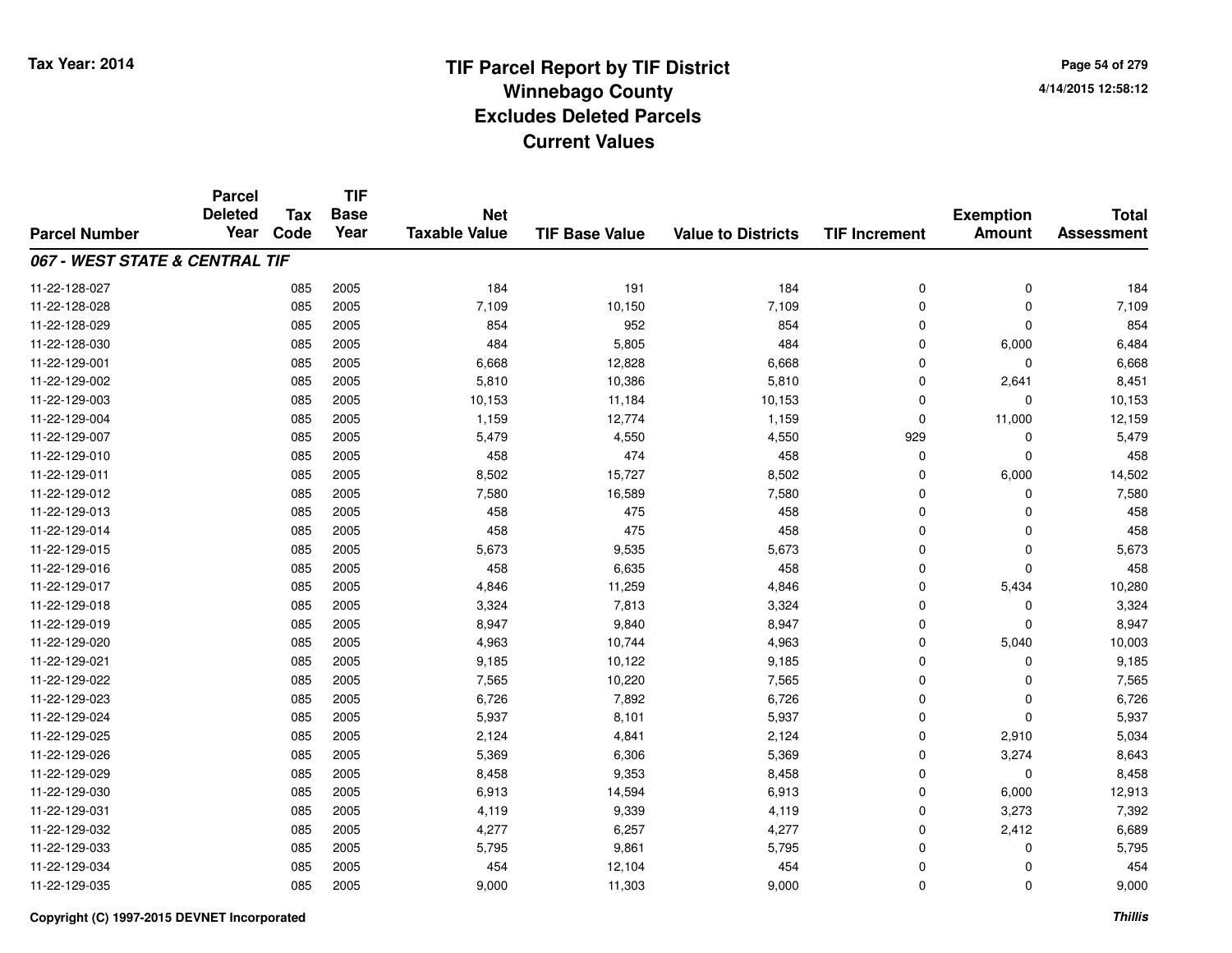|                                | <b>Parcel</b><br><b>Deleted</b> | <b>Tax</b> | <b>TIF</b><br><b>Base</b> | <b>Net</b>           |                       |                           |                      | <b>Exemption</b> | <b>Total</b>      |
|--------------------------------|---------------------------------|------------|---------------------------|----------------------|-----------------------|---------------------------|----------------------|------------------|-------------------|
| <b>Parcel Number</b>           | Year                            | Code       | Year                      | <b>Taxable Value</b> | <b>TIF Base Value</b> | <b>Value to Districts</b> | <b>TIF Increment</b> | <b>Amount</b>    | <b>Assessment</b> |
| 067 - WEST STATE & CENTRAL TIF |                                 |            |                           |                      |                       |                           |                      |                  |                   |
| 11-22-129-036                  |                                 | 085        | 2005                      | 2,789                | 8,952                 | 2,789                     | $\mathbf 0$          | 6,000            | 8,789             |
| 11-22-129-037                  |                                 | 085        | 2005                      | 12,073               | 13,564                | 12,073                    | $\mathbf 0$          | $\mathbf 0$      | 12,073            |
| 11-22-130-001                  |                                 | 085        | 2005                      | 9,136                | 9,393                 | 9,136                     | $\mathbf 0$          | $\mathbf 0$      | 9,136             |
| 11-22-130-002                  |                                 | 085        | 2005                      | 9,504                | 11,872                | 9,504                     | $\mathbf 0$          | $\mathbf{0}$     | 9,504             |
| 11-22-130-003                  |                                 | 085        | 2005                      | 8,987                | 9,830                 | 8,987                     | $\mathbf 0$          | $\mathbf 0$      | 8,987             |
| 11-22-130-004                  |                                 | 085        | 2005                      | 4,218                | 9,240                 | 4,218                     | $\mathbf 0$          | 5,779            | 9,997             |
| 11-22-130-005                  |                                 | 085        | 2005                      | 287                  | 4,349                 | 287                       | $\mathbf 0$          | 5,016            | 5,303             |
| 11-22-130-006                  |                                 | 085        | 2005                      | 6,613                | 5,839                 | 5,839                     | 774                  | $\mathbf 0$      | 6,613             |
| 11-22-130-007                  |                                 | 085        | 2005                      | 4,826                | 6,079                 | 4,826                     | 0                    | 1,991            | 6,817             |
| 11-22-130-008                  |                                 | 085        | 2005                      | 9,874                | 11,779                | 9,874                     | $\mathbf 0$          | $\mathbf{0}$     | 9,874             |
| 11-22-130-009                  |                                 | 085        | 2005                      | 287                  | 5,591                 | 287                       | $\mathbf 0$          | 6,425            | 6,712             |
| 11-22-130-010                  |                                 | 085        | 2005                      | 5,089                | 10,457                | 5,089                     | $\mathbf 0$          | 4,492            | 9,581             |
| 11-22-130-011                  |                                 | 085        | 2005                      | 6,919                | 9,333                 | 6,919                     | $\mathbf 0$          | $\mathbf{0}$     | 6,919             |
| 11-22-130-012                  |                                 | 085        | 2005                      | 5,369                | 5,608                 | 5,369                     | $\mathbf 0$          | 685              | 6,054             |
| 11-22-130-013                  |                                 | 085        | 2005                      | 454                  | 470                   | 454                       | $\mathbf 0$          | $\mathbf 0$      | 454               |
| 11-22-130-014                  |                                 | 085        | 2005                      | 3,155                | 4,448                 | 3,155                     | 0                    | $\mathbf 0$      | 3,155             |
| 11-22-130-015                  |                                 | 085        | 2005                      | 4,299                | 4,780                 | 4,299                     | $\mathbf 0$          | 1,231            | 5,530             |
| 11-22-130-016                  |                                 | 085        | 2005                      | 5,961                | 5,111                 | 5,111                     | 850                  | $\mathbf 0$      | 5,961             |
| 11-22-130-017                  |                                 | 085        | 2005                      | 227                  | 8,997                 | 227                       | $\mathbf 0$          | $\mathbf 0$      | 227               |
| 11-22-130-018                  |                                 | 085        | 2005                      | 11,512               | 13,402                | 11,512                    | $\mathbf 0$          | 0                | 11,512            |
| 11-22-130-019                  |                                 | 085        | 2005                      | 11,405               | 6,270                 | 6,270                     | 5,135                | $\mathbf 0$      | 11,405            |
| 11-22-130-020                  |                                 | 085        | 2005                      | 1,788                | 7,677                 | 1,788                     | 0                    | 11,000           | 12,788            |
| 11-22-130-021                  |                                 | 085        | 2005                      | 0                    | 6,309                 | 0                         | 0                    | 7,378            | 7,378             |
| 11-22-130-022                  |                                 | 085        | 2005                      | 12,319               | 15,419                | 12,319                    | $\mathbf 0$          | $\mathbf 0$      | 12,319            |
| 11-22-130-023                  |                                 | 085        | 2005                      | 3,903                | 15,275                | 3,903                     | $\mathbf 0$          | 8,000            | 11,903            |
| 11-22-130-024                  |                                 | 085        | 2005                      | 7,069                | 6,098                 | 6,098                     | 971                  | $\mathbf 0$      | 7,069             |
| 11-22-130-025                  |                                 | 085        | 2005                      | 4,233                | 5,674                 | 4,233                     | $\mathbf 0$          | $\Omega$         | 4,233             |
| 11-22-130-026                  |                                 | 085        | 2005                      | 1,008                | 6,644                 | 1,008                     | $\mathbf 0$          | 6,533            | 7,541             |
| 11-22-130-027                  |                                 | 085        | 2005                      | 15,380               | 18,843                | 15,380                    | $\mathbf 0$          | $\mathbf 0$      | 15,380            |
| 11-22-130-028                  |                                 | 085        | 2005                      | 6,796                | 11,889                | 6,796                     | $\mathbf 0$          | $\mathbf 0$      | 6,796             |
| 11-22-130-029                  |                                 | 085        | 2005                      | 5,957                | 5,218                 | 5,218                     | 739                  | $\Omega$         | 5,957             |
| 11-22-130-030                  |                                 | 085        | 2005                      | 10,462               | 11,579                | 10,462                    | $\mathbf 0$          | $\Omega$         | 10,462            |
| 11-22-130-031                  |                                 | 085        | 2005                      | 6,127                | 13,292                | 6,127                     | $\mathbf 0$          | 6,000            | 12,127            |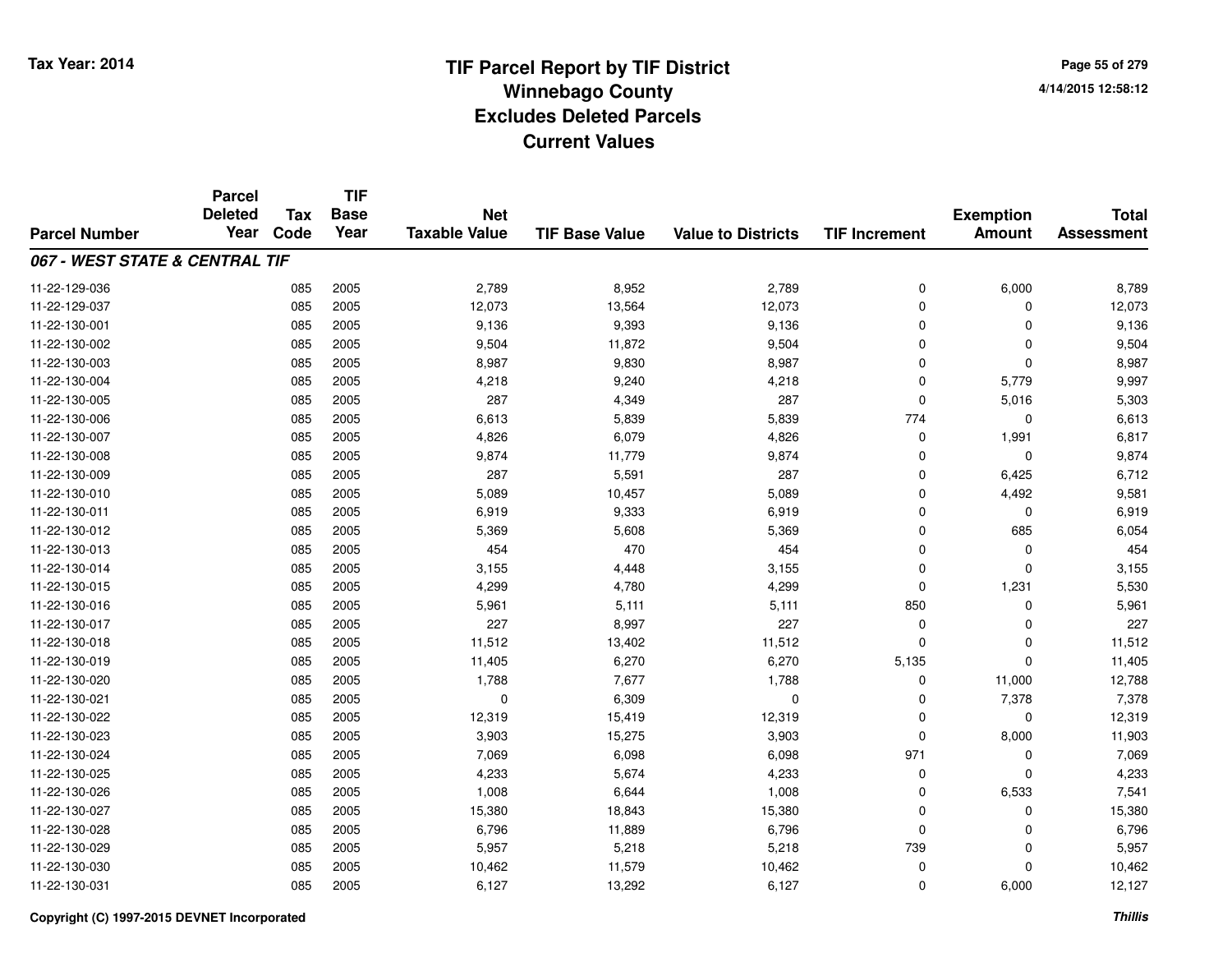**TIF**

**Parcel**

**Page 56 of 2794/14/2015 12:58:12**

#### **TIF Base ValueParcel NumberTotal AssessmentExemption Amount Value to Districts TIF Increment Base YearTax Code Deleted YearNet Taxable Value067 - WEST STATE & CENTRAL TIF**11-22-130-0322 085 2005 10,113 18,067 10,113 0 6,000 16,113 11-22-131-002 <sup>085</sup> 11,865 <sup>2005</sup> 12,295 11,865 <sup>0</sup> <sup>0</sup> 11,865 11-22-131-003 <sup>085</sup> <sup>838</sup> <sup>2005</sup> <sup>724</sup> <sup>724</sup> <sup>114</sup> <sup>0</sup> <sup>838</sup> 11-22-131-004 <sup>085</sup> <sup>422</sup> <sup>2005</sup> <sup>437</sup> <sup>422</sup> <sup>0</sup> <sup>0</sup> <sup>422</sup> 11-22-131-005 <sup>085</sup> 7,830 <sup>2005</sup> 15,488 7,830 <sup>0</sup> 6,000 13,830 11-22-131-0066 085 2005 7,826 7,577 7,577 249 0 7,826 11-22-131-007 <sup>085</sup> 5,846 <sup>2005</sup> 6,165 5,846 <sup>0</sup> 1,132 6,978 11-22-131-0099 085 2005 5,446 13,263 5,446 0 0 5,446 11-22-131-0100 085 2005 0 5,969 0 0 0 0 11-22-131-0111 085 2005 15,715 16,602 15,715 0 0 15,715 11-22-131-012 <sup>085</sup> <sup>553</sup> <sup>2005</sup> <sup>574</sup> <sup>553</sup> <sup>0</sup> <sup>0</sup> <sup>553</sup> 11-22-131-0133 085 2005 0 148 0 0 0 0 11-22-131-0144 2005 2005 10,807 10,807 13,387 10,807 10,007 0 0 0 10,807 11-22-131-015 <sup>085</sup> <sup>113</sup> <sup>2005</sup> 4,935 <sup>113</sup> <sup>0</sup> 5,910 6,023 11-22-131-016 <sup>085</sup> 12,303 <sup>2005</sup> 15,840 12,303 <sup>0</sup> <sup>0</sup> 12,303 11-22-131-017 <sup>085</sup> 15,101 <sup>2005</sup> 18,473 15,101 <sup>0</sup> <sup>0</sup> 15,101 11-22-131-0188 085 2005 417 432 417 0 0 417 11-22-131-0199 085 2005 5,160 6,994 5,160 0 2,788 7,948 11-22-131-0200 085 2005 0 19,372 0 15,417 15,417 11-22-131-0211 085 2005 7,101 12,456 7,101 0 4,146 11,247 11-22-131-0222 085 2005 5,510 4,716 4,716 794 0 5,510 11-22-131-0233 085 2005 846 6,730 846 0 6,650 7,496 11-22-131-024 $\frac{4}{10}$  085 2005 0 0  $\frac{4,173}{100}$  0 0 0 0 0 11-22-131-025 <sup>085</sup> 8,165 <sup>2005</sup> 11,754 8,165 <sup>0</sup> <sup>0</sup> 8,165 11-22-131-0288 085 2005 8,252 11,828 8,252 0 8,252 11-22-131-0299 085 2005 4,231 8,275 4,231 0 4,231 11-22-132-0011 085 2005 293 303 293 0 0 293 11-22-132-0022 085 2005 8,724 9,735 8,724 0 0 8,724 11-22-132-0033 085 2005 3,824 6,210 3,824 0 2,753 6,577 11-22-132-004 <sup>085</sup> 8,108 <sup>2005</sup> 10,959 8,108 <sup>0</sup> <sup>0</sup> 8,108 11-22-132-005 <sup>085</sup> 1,535 <sup>2005</sup> 6,457 1,535 <sup>0</sup> 6,000 7,535 11-22-132-006 <sup>085</sup> <sup>446</sup> <sup>2005</sup> <sup>462</sup> <sup>446</sup> <sup>0</sup> <sup>0</sup> <sup>446</sup> 11-22-132-0077 085 2005 446 462 446 0 0 446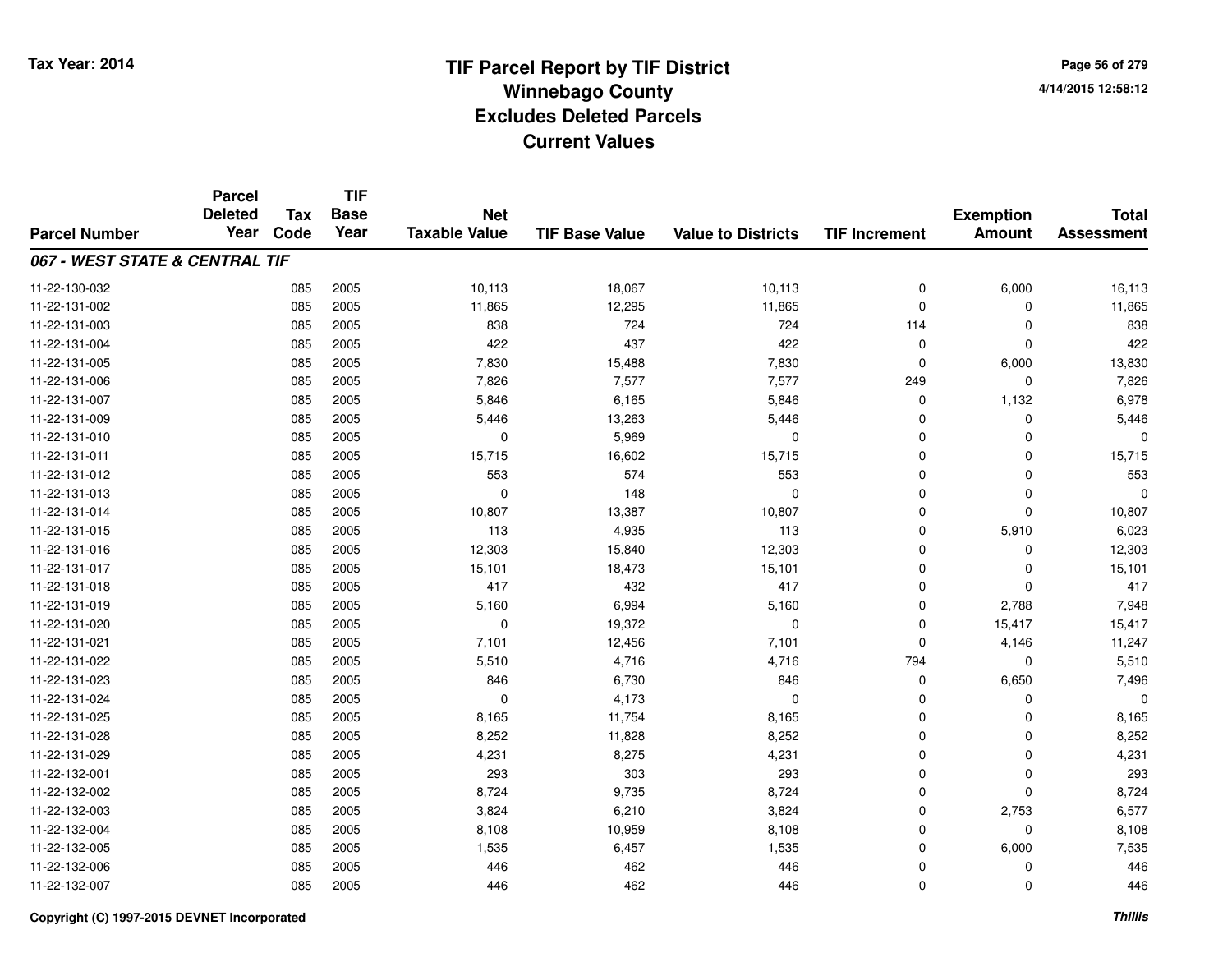**Page 57 of 2794/14/2015 12:58:12**

|                                | <b>Parcel</b>  | <b>Tax</b> | <b>TIF</b>  |                      |                       |                           |                      |                  |                   |
|--------------------------------|----------------|------------|-------------|----------------------|-----------------------|---------------------------|----------------------|------------------|-------------------|
|                                | <b>Deleted</b> |            | <b>Base</b> | <b>Net</b>           |                       |                           |                      | <b>Exemption</b> | <b>Total</b>      |
| <b>Parcel Number</b>           | Year           | Code       | Year        | <b>Taxable Value</b> | <b>TIF Base Value</b> | <b>Value to Districts</b> | <b>TIF Increment</b> | <b>Amount</b>    | <b>Assessment</b> |
| 067 - WEST STATE & CENTRAL TIF |                |            |             |                      |                       |                           |                      |                  |                   |
| 11-22-132-008                  |                | 085        | 2005        | 532                  | 5,766                 | 532                       | 0                    | 6,581            | 7,113             |
| 11-22-132-009                  |                | 085        | 2005        | 3,321                | 12,645                | 3,321                     | 0                    | 5,311            | 8,632             |
| 11-22-132-010                  |                | 085        | 2005        | 12,572               | 15,560                | 12,572                    | 0                    | 0                | 12,572            |
| 11-22-132-011                  |                | 085        | 2005        | 9,913                | 14,584                | 9,913                     | 0                    | $\Omega$         | 9,913             |
| 11-22-132-012                  |                | 085        | 2005        | 421                  | 436                   | 421                       | 0                    | $\Omega$         | 421               |
| 11-22-132-013                  |                | 085        | 2005        | 11,094               | 12,301                | 11,094                    | 0                    | $\Omega$         | 11,094            |
| 11-22-132-014                  |                | 085        | 2005        | 7,007                | 14,101                | 7,007                     | 0                    | 2,593            | 9,600             |
| 11-22-132-015                  |                | 085        | 2005        | 9,830                | 14,501                | 9,830                     | 0                    | $\Omega$         | 9,830             |
| 11-22-132-016                  |                | 085        | 2005        | 6,768                | 6,418                 | 6,418                     | 350                  | $\Omega$         | 6,768             |
| 11-22-132-017                  |                | 085        | 2005        | 5,837                | 5,212                 | 5,212                     | 625                  | $\Omega$         | 5,837             |
| 11-22-132-020                  |                | 085        | 2005        | 259                  | 269                   | 259                       | 0                    | $\Omega$         | 259               |
| 11-22-132-021                  |                | 085        | 2005        | 5,833                | 9,682                 | 5,833                     | 0                    | 0                | 5,833             |
| 11-22-132-022                  |                | 085        | 2005        | 6,167                | 10,485                | 6,167                     | $\mathbf 0$          | $\Omega$         | 6,167             |
| 11-22-132-023                  |                | 085        | 2005        | 171                  | 176                   | 171                       | 0                    | 0                | 171               |
| 11-22-132-024                  |                | 085        | 2005        | 339                  | 351                   | 339                       | 0                    | $\Omega$         | 339               |
| 11-22-132-025                  |                | 085        | 2005        | $\mathbf 0$          | 141                   | 0                         | 0                    | $\mathbf 0$      | $\Omega$          |
| 11-22-132-026                  |                | 085        | 2005        | 303                  | 313                   | 303                       | 0                    | $\mathbf 0$      | 303               |
| 11-22-132-027                  |                | 085        | 2005        | 5,890                | 6,002                 | 5,890                     | 0                    | 6,000            | 11,890            |
| 11-22-132-028                  |                | 085        | 2005        | 731                  | 758                   | 731                       | 0                    | $\mathbf 0$      | 731               |
| 11-22-132-029                  |                | 085        | 2005        | 1,818                | 14,777                | 1,818                     | 0                    | 11,000           | 12,818            |
| 11-22-132-030                  |                | 085        | 2005        | 492                  | 5,196                 | 492                       | 0                    | 0                | 492               |
| 11-22-132-031                  |                | 085        | 2005        | 321                  | 333                   | 321                       | 0                    | $\mathbf 0$      | 321               |
| 11-22-132-032                  |                | 085        | 2005        | 0                    | 103                   | 0                         | 0                    | 0                | $\Omega$          |
| 11-22-132-035                  |                | 085        | 2005        | 6,930                | 9,635                 | 6,930                     | 0                    | $\mathbf 0$      | 6,930             |
| 11-22-132-036                  |                | 085        | 2005        | 17,558               | 19,679                | 17,558                    | 0                    | $\Omega$         | 17,558            |
| 11-22-151-001                  |                | 085        | 2005        | 6,461                | 11,294                | 6,461                     | 0                    | 3,236            | 9,697             |
| 11-22-151-002                  |                | 085        | 2005        | 2,833                | 9,438                 | 2,833                     | 0                    | $\mathbf 0$      | 2,833             |
| 11-22-151-003                  |                | 085        | 2005        | 1,879                | 11,316                | 1,879                     | 0                    | 7,892            | 9,771             |
| 11-22-151-004                  |                | 085        | 2005        | 5,380                | 10,071                | 5,380                     | 0                    | 3,315            | 8,695             |
| 11-22-151-005                  |                | 085        | 2005        | 7,439                | 7,091                 | 7,091                     | 348                  | 0                | 7,439             |
| 11-22-151-006                  |                | 085        | 2005        | 8,579                | 10,059                | 8,579                     | 0                    | $\Omega$         | 8,579             |
| 11-22-151-007                  |                | 085        | 2005        | 7,793                | 10,734                | 7,793                     | 0                    | 0                | 7,793             |
| 11-22-151-008                  |                | 085        | 2005        | 487                  | 12,429                | 487                       | 0                    | $\Omega$         | 487               |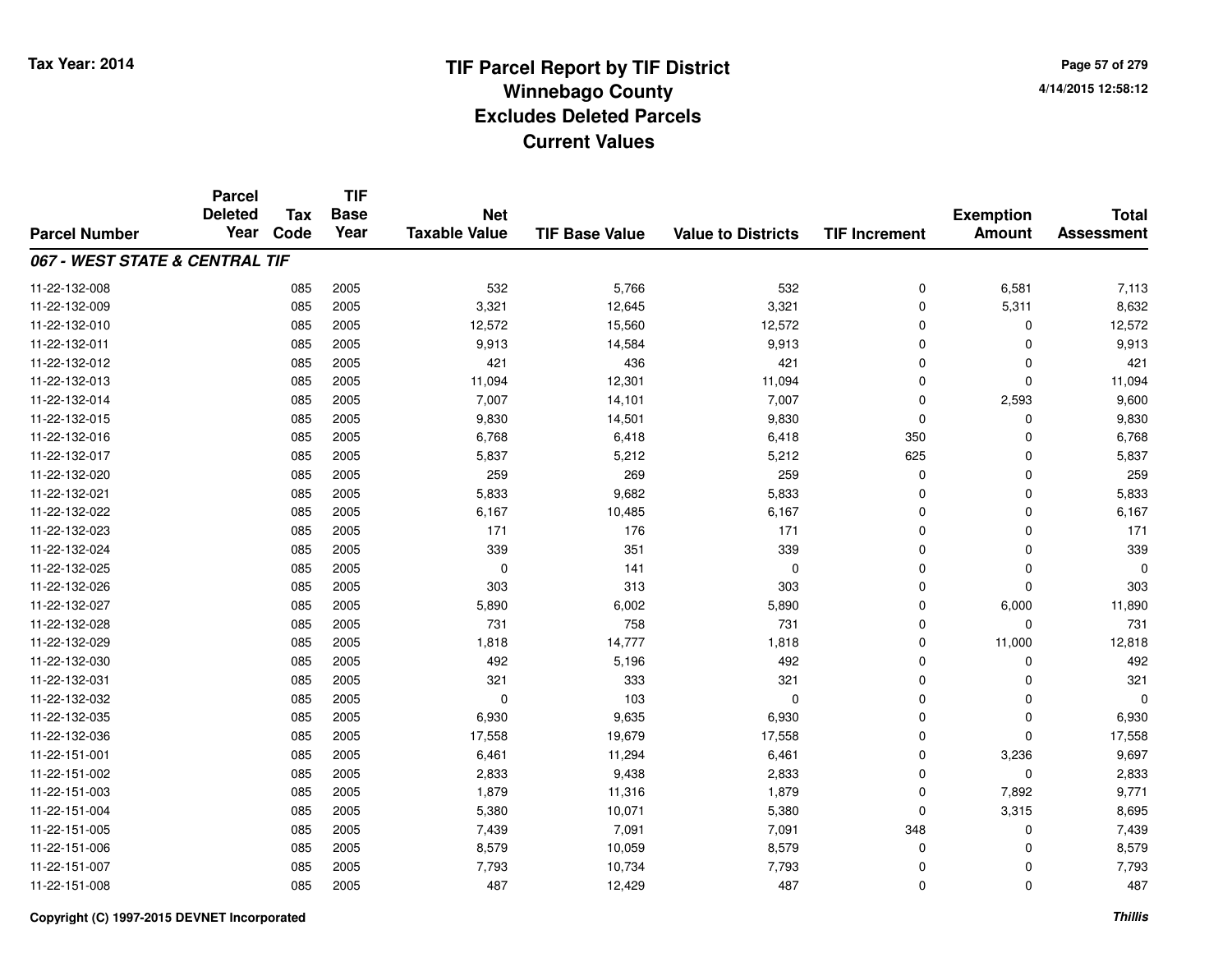**Page 58 of 2794/14/2015 12:58:12**

|                                | <b>Parcel</b><br><b>Deleted</b> | <b>Tax</b> | <b>TIF</b><br><b>Base</b> | <b>Net</b>           |                       |                           |                      | <b>Exemption</b> | <b>Total</b>      |
|--------------------------------|---------------------------------|------------|---------------------------|----------------------|-----------------------|---------------------------|----------------------|------------------|-------------------|
| <b>Parcel Number</b>           | Year                            | Code       | Year                      | <b>Taxable Value</b> | <b>TIF Base Value</b> | <b>Value to Districts</b> | <b>TIF Increment</b> | <b>Amount</b>    | <b>Assessment</b> |
| 067 - WEST STATE & CENTRAL TIF |                                 |            |                           |                      |                       |                           |                      |                  |                   |
| 11-22-151-009                  |                                 | 085        | 2005                      | 0                    | 0                     | 0                         | $\mathbf 0$          | $\pmb{0}$        | $\mathbf 0$       |
| 11-22-151-010                  |                                 | 085        | 2005                      | 0                    | 17,991                | 0                         | 0                    | 0                | $\mathbf 0$       |
| 11-22-151-011                  |                                 | 085        | 2005                      | 0                    | 2,400                 | 0                         | $\Omega$             | 0                | $\mathbf 0$       |
| 11-22-151-012                  |                                 | 085        | 2005                      | $\Omega$             | 2,400                 | 0                         | $\Omega$             | $\mathbf 0$      | $\mathbf 0$       |
| 11-22-151-013                  |                                 | 085        | 2005                      | 0                    | 2,452                 | 0                         | $\Omega$             | $\mathbf 0$      | $\mathbf 0$       |
| 11-22-151-014                  |                                 | 085        | 2005                      | $\Omega$             | 11,703                | 0                         | $\Omega$             | $\mathbf 0$      | $\Omega$          |
| 11-22-152-001                  |                                 | 085        | 2005                      | 5,938                | 6,265                 | 5,938                     | $\mathbf 0$          | 1,338            | 7,276             |
| 11-22-152-002                  |                                 | 085        | 2005                      | 6,223                | 4,965                 | 4,965                     | 1,258                | $\mathbf 0$      | 6,223             |
| 11-22-152-003                  |                                 | 085        | 2005                      | 7,751                | 10,445                | 7,751                     | 0                    | 0                | 7,751             |
| 11-22-152-004                  |                                 | 085        | 2005                      | 0                    | 817                   | 0                         | 0                    | $\mathbf 0$      | $\mathbf 0$       |
| 11-22-152-005                  |                                 | 085        | 2005                      | 0                    | 424                   | 0                         | 0                    | $\mathbf 0$      | $\Omega$          |
| 11-22-152-006                  |                                 | 085        | 2005                      | $\mathbf 0$          | $\mathbf 0$           | 0                         | $\mathbf 0$          | $\mathbf 0$      | $\mathbf 0$       |
| 11-22-152-007                  |                                 | 085        | 2005                      | 4,684                | 9,821                 | 4,684                     | $\mathbf 0$          | 4,542            | 9,226             |
| 11-22-152-008                  |                                 | 085        | 2005                      | 0                    | 0                     | 0                         | 0                    | 0                | 0                 |
| 11-22-152-009                  |                                 | 085        | 2005                      | 4,520                | 13,137                | 4,520                     | $\mathbf 0$          | 4,355            | 8,875             |
| 11-22-152-010                  |                                 | 085        | 2005                      | 9,201                | 10,043                | 9,201                     | 0                    | 0                | 9,201             |
| 11-22-152-011                  |                                 | 085        | 2005                      | 0                    | 18,296                | 0                         | 0                    | $\mathbf 0$      | $\Omega$          |
| 11-22-152-012                  |                                 | 085        | 2005                      | 0                    | 0                     | 0                         | 0                    | 0                | $\Omega$          |
| 11-22-152-013                  |                                 | 085        | 2005                      | 0                    | $\mathbf 0$           | 0                         | 0                    | $\mathbf 0$      | $\mathbf 0$       |
| 11-22-152-014                  |                                 | 085        | 2005                      | 0                    | $\Omega$              | 0                         | 0                    | $\Omega$         | $\Omega$          |
| 11-22-153-001                  |                                 | 085        | 2005                      | $\mathbf 0$          | 809                   | 0                         | $\mathbf 0$          | 0                | $\Omega$          |
| 11-22-153-002                  |                                 | 085        | 2005                      | 0                    | 12,098                | 0                         | 0                    | 0                | $\Omega$          |
| 11-22-153-003                  |                                 | 085        | 2005                      | 5,460                | 13,126                | 5,460                     | 0                    | $\mathbf 0$      | 5,460             |
| 11-22-153-004                  |                                 | 085        | 2005                      | 765                  | 483                   | 483                       | 282                  | $\mathbf 0$      | 765               |
| 11-22-153-005                  |                                 | 085        | 2005                      | 9,320                | 14,439                | 9,320                     | $\mathbf 0$          | $\mathbf 0$      | 9,320             |
| 11-22-153-006                  |                                 | 085        | 2005                      | 6,066                | 12,845                | 6,066                     | $\mathbf 0$          | 4,016            | 10,082            |
| 11-22-153-007                  |                                 | 085        | 2005                      | 0                    | 51                    | 0                         | $\mathbf 0$          | $\mathbf 0$      | $\mathbf 0$       |
| 11-22-153-008                  |                                 | 085        | 2005                      | 5,817                | 5,289                 | 5,289                     | 528                  | $\mathbf 0$      | 5,817             |
| 11-22-153-009                  |                                 | 085        | 2005                      | 585                  | 605                   | 585                       | 0                    | $\mathbf 0$      | 585               |
| 11-22-153-010                  |                                 | 085        | 2005                      | 6,449                | 10,708                | 6,449                     | $\mathbf 0$          | 1,343            | 7,792             |
| 11-22-153-011                  |                                 | 085        | 2005                      | 6,171                | 5,373                 | 5,373                     | 798                  | 0                | 6,171             |
| 11-22-153-012                  |                                 | 085        | 2005                      | 4,475                | 4,771                 | 4,475                     | 0                    | 578              | 5,053             |
| 11-22-153-013                  |                                 | 085        | 2005                      | 361                  | 372                   | 361                       | $\mathbf 0$          | $\mathbf 0$      | 361               |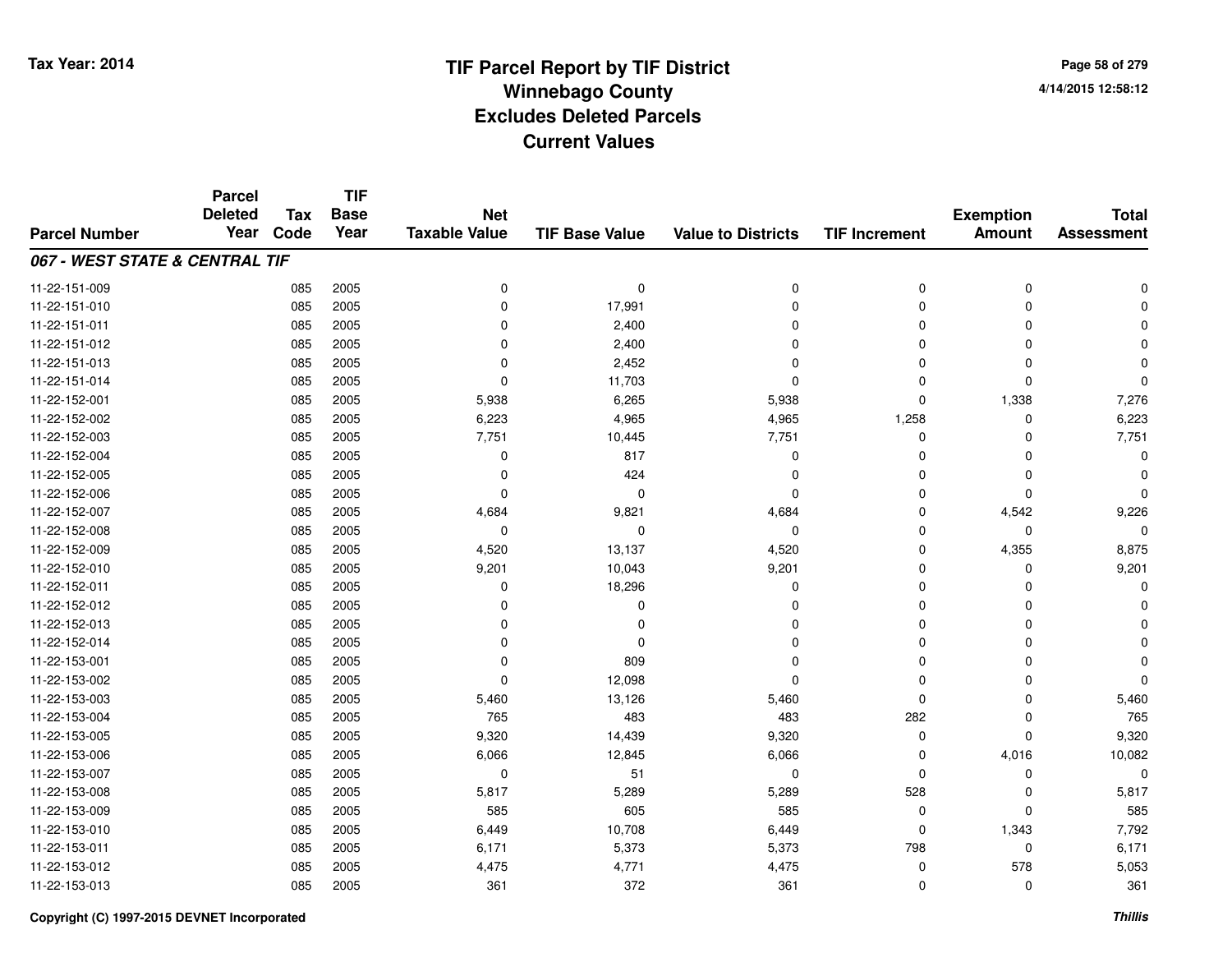**Page 59 of 2794/14/2015 12:58:12**

#### **TIF Base ValueParcel NumberTotal AssessmentExemption Amount Value to Districts TIF IncrementTIF Base YearTax CodeParcel Deleted YearNet Taxable Value067 - WEST STATE & CENTRAL TIF**11-22-153-014 <sup>085</sup> <sup>210</sup> <sup>2005</sup> 4,567 <sup>210</sup> <sup>0</sup> <sup>0</sup> <sup>210</sup> 11-22-153-015 <sup>085</sup> <sup>50</sup> <sup>2005</sup> 10,515 <sup>50</sup> <sup>0</sup> 7,644 7,694 11-22-153-017 <sup>085</sup> <sup>0</sup> <sup>2005</sup> <sup>0</sup> <sup>0</sup> <sup>0</sup> <sup>0</sup> <sup>0</sup> 11-22-153-018 <sup>085</sup> <sup>0</sup> <sup>2005</sup> <sup>0</sup> <sup>0</sup> <sup>0</sup> <sup>0</sup> <sup>0</sup> 11-22-153-019 <sup>085</sup> <sup>0</sup> <sup>2005</sup> <sup>0</sup> <sup>0</sup> <sup>0</sup> <sup>0</sup> <sup>0</sup> 11-22-153-0211 085 2005 24,357 27,929 24,357 0 0 24,357 11-22-153-022 <sup>085</sup> <sup>0</sup> <sup>2005</sup> <sup>0</sup> <sup>0</sup> <sup>0</sup> <sup>0</sup> <sup>0</sup> 11-22-153-023 <sup>085</sup> <sup>0</sup> <sup>0</sup> <sup>0</sup> <sup>0</sup> <sup>0</sup> <sup>0</sup> <sup>0</sup> 11-22-154-011 <sup>085</sup> <sup>0</sup> <sup>2005</sup> <sup>0</sup> <sup>0</sup> <sup>0</sup> <sup>0</sup> <sup>0</sup> 11-22-154-012 <sup>085</sup> <sup>0</sup> <sup>2005</sup> <sup>0</sup> <sup>0</sup> <sup>0</sup> <sup>0</sup> <sup>0</sup> 11-22-154-013 <sup>085</sup> <sup>0</sup> <sup>2005</sup> <sup>0</sup> <sup>0</sup> <sup>0</sup> <sup>0</sup> <sup>0</sup> 11-22-154-014 <sup>085</sup> <sup>0</sup> <sup>2005</sup> <sup>0</sup> <sup>0</sup> <sup>0</sup> <sup>0</sup> <sup>0</sup> 11-22-154-023 <sup>085</sup> <sup>0</sup> <sup>0</sup> <sup>0</sup> <sup>0</sup> <sup>0</sup> <sup>0</sup> <sup>0</sup> 11-22-154-024 <sup>085</sup> <sup>0</sup> <sup>0</sup> <sup>0</sup> <sup>0</sup> <sup>0</sup> <sup>0</sup> <sup>0</sup> 11-22-154-025 <sup>085</sup> <sup>0</sup> <sup>0</sup> <sup>0</sup> <sup>0</sup> <sup>0</sup> <sup>0</sup> <sup>0</sup> 11-22-154-026 <sup>085</sup> <sup>0</sup> <sup>0</sup> <sup>0</sup> <sup>0</sup> <sup>0</sup> <sup>0</sup> <sup>0</sup> 11-22-154-027 <sup>085</sup> <sup>0</sup> <sup>0</sup> <sup>0</sup> <sup>0</sup> <sup>0</sup> <sup>0</sup> <sup>0</sup> 11-22-154-028 <sup>085</sup> <sup>0</sup> <sup>0</sup> <sup>0</sup> <sup>0</sup> <sup>0</sup> <sup>0</sup> <sup>0</sup> 11-22-154-029 <sup>085</sup> <sup>0</sup> <sup>0</sup> <sup>0</sup> <sup>0</sup> <sup>0</sup> <sup>0</sup> <sup>0</sup> 11-22-154-030 <sup>085</sup> <sup>0</sup> <sup>0</sup> <sup>0</sup> <sup>0</sup> <sup>0</sup> <sup>0</sup> <sup>0</sup> 11-22-154-031 <sup>085</sup> <sup>0</sup> <sup>0</sup> <sup>0</sup> <sup>0</sup> <sup>0</sup> <sup>0</sup> <sup>0</sup> 11-22-154-032 <sup>085</sup> <sup>0</sup> <sup>0</sup> <sup>0</sup> <sup>0</sup> <sup>0</sup> <sup>0</sup> <sup>0</sup> 11-22-156-001 <sup>085</sup> <sup>0</sup> <sup>2005</sup> <sup>0</sup> <sup>0</sup> <sup>0</sup> <sup>0</sup> <sup>0</sup> 11-22-156-0022 085 2005 0 11,236 0 0 0 0 11-22-156-0033 085 2005 0 369 0 0 0 0 11-22-156-004 $\frac{4}{10}$  085 2005 0 0 5,248 0 0 0 0 0 0 0 11-22-156-005 <sup>085</sup> <sup>0</sup> <sup>2005</sup> <sup>0</sup> <sup>0</sup> <sup>0</sup> <sup>0</sup> <sup>0</sup> 11-22-156-006 <sup>085</sup> <sup>0</sup> <sup>2005</sup> <sup>0</sup> <sup>0</sup> <sup>0</sup> <sup>0</sup> <sup>0</sup> 11-22-156-0099 085 2005 10,907 13,323 10,907 0 0 10,907 11-22-156-0100 085 2005 0 12,788 0 0 10,851 10,851 11-22-156-0111 085 2005 6,386 15,895 6,386 0 6,000 12,386 11-22-156-0122 085 2005 6,712 15,814 6,712 0 6,000 12,712 11-22-156-0133 085 2005 8,526 15,646 8,526 0 11,000 19,526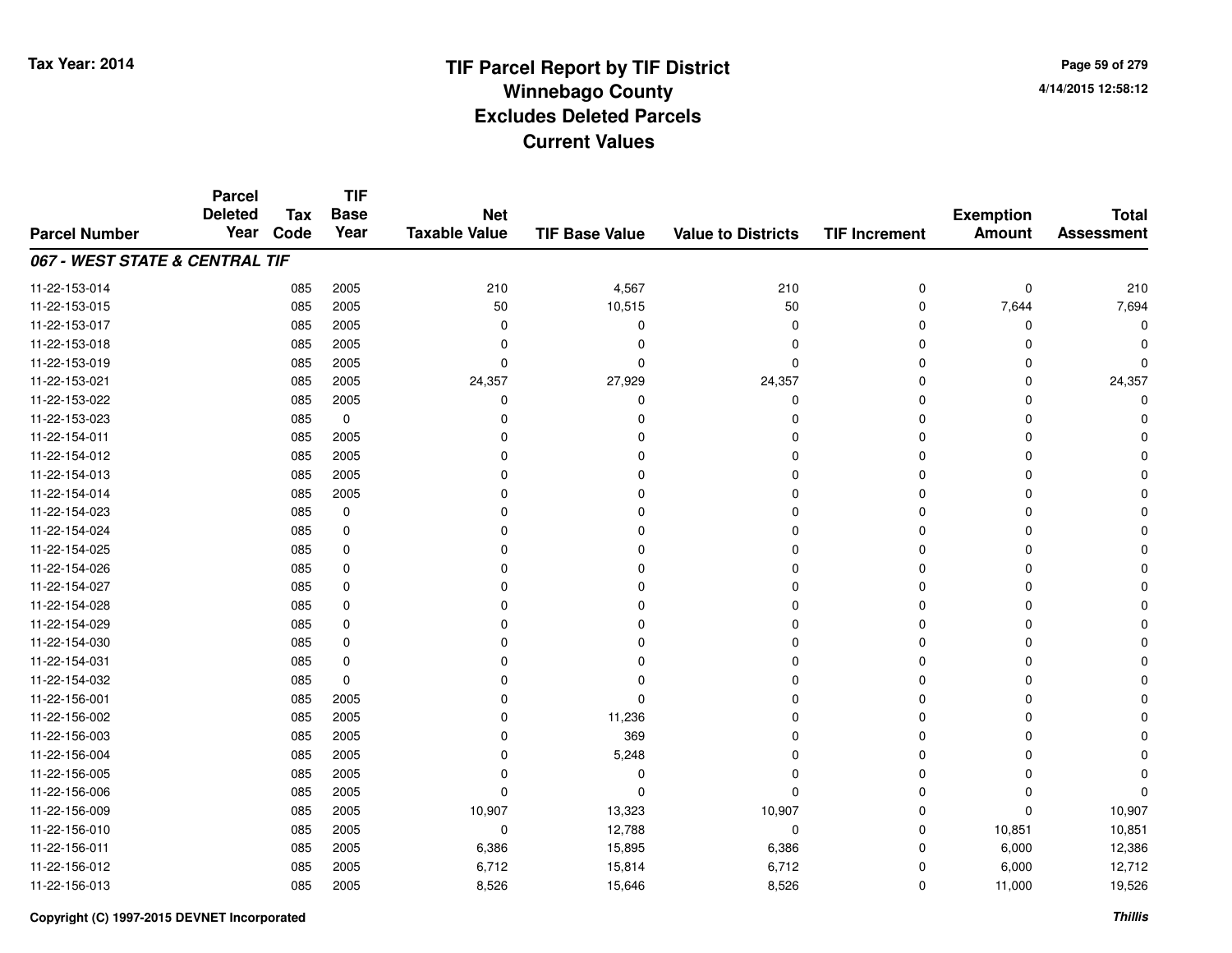|                                | <b>Parcel</b><br><b>Deleted</b> | <b>Tax</b> | <b>TIF</b><br><b>Base</b> | <b>Net</b>           |                       |                           |                      | <b>Exemption</b> | <b>Total</b>      |
|--------------------------------|---------------------------------|------------|---------------------------|----------------------|-----------------------|---------------------------|----------------------|------------------|-------------------|
| <b>Parcel Number</b>           | Year                            | Code       | Year                      | <b>Taxable Value</b> | <b>TIF Base Value</b> | <b>Value to Districts</b> | <b>TIF Increment</b> | <b>Amount</b>    | <b>Assessment</b> |
| 067 - WEST STATE & CENTRAL TIF |                                 |            |                           |                      |                       |                           |                      |                  |                   |
| 11-22-156-014                  |                                 | 085        | 2005                      | 17,408               | 369                   | 369                       | 17,039               | $\mathbf 0$      | 17,408            |
| 11-22-156-015                  |                                 | 085        | 2005                      | 6,508                | 11,547                | 6,508                     | 0                    | 3,378            | 9,886             |
| 11-22-156-016                  |                                 | 085        | 2005                      | 11,465               | 14,828                | 11,465                    | 0                    | 0                | 11,465            |
| 11-22-156-017                  |                                 | 085        | 2005                      | 2,684                | 12,021                | 2,684                     | $\mathbf 0$          | 6,604            | 9,288             |
| 11-22-156-018                  |                                 | 085        | 2005                      | 11,410               | 14,418                | 11,410                    | $\mathbf 0$          | $\mathbf 0$      | 11,410            |
| 11-22-157-009                  |                                 | 085        | 2005                      | $\mathbf 0$          | $\mathbf 0$           | $\mathbf 0$               | $\Omega$             | $\Omega$         |                   |
| 11-22-157-010                  |                                 | 085        | 2005                      | 0                    | 0                     | $\mathbf 0$               | $\mathbf 0$          | $\mathbf 0$      |                   |
| 11-22-158-004                  |                                 | 085        | 2005                      | $\mathbf 0$          | 0                     | $\mathbf 0$               | $\mathbf 0$          | $\mathbf 0$      |                   |
| 11-22-158-005                  |                                 | 085        | 2005                      | $\mathbf 0$          | $\Omega$              | $\mathbf 0$               | $\mathbf 0$          | $\mathbf 0$      |                   |
| 11-22-159-001                  |                                 | 085        | 2005                      | 8,666                | 17,678                | 8,666                     | $\mathbf 0$          | 7,172            | 15,838            |
| 11-22-159-002                  |                                 | 085        | 2005                      | $\mathbf 0$          | 13,200                | $\mathbf 0$               | $\mathbf 0$          | 10,396           | 10,396            |
| 11-22-159-003                  |                                 | 085        | 2005                      | 5,535                | 11,371                | 5,535                     | $\mathbf 0$          | $\mathbf 0$      | 5,535             |
| 11-22-159-004                  |                                 | 085        | 2005                      | 3,712                | 17,506                | 3,712                     | 0                    | 11,000           | 14,712            |
| 11-22-159-005                  |                                 | 085        | 2005                      | 388                  | 400                   | 388                       | 0                    | 0                | 388               |
| 11-22-159-006                  |                                 | 085        | 2005                      | 5,317                | 15,588                | 5,317                     | 0                    | 11,000           | 16,317            |
| 11-22-159-007                  |                                 | 085        | 2005                      | 395                  | 17,658                | 395                       | 0                    | 0                | 395               |
| 11-22-159-008                  |                                 | 085        | 2005                      | 6,656                | 16,299                | 6,656                     | 0                    | 6,000            | 12,656            |
| 11-22-159-009                  |                                 | 085        | 2005                      | 5,008                | 8,237                 | 5,008                     | 0                    | 2,397            | 7,405             |
| 11-22-159-010                  |                                 | 085        | 2005                      | $\mathbf 0$          | 14,327                | $\mathbf 0$               | $\mathbf 0$          | 4,324            | 4,324             |
| 11-22-159-011                  |                                 | 085        | 2005                      | 254                  | 263                   | 254                       | $\mathbf 0$          | 0                | 254               |
| 11-22-159-012                  |                                 | 085        | 2005                      | 5,369                | 11,437                | 5,369                     | $\mathbf 0$          | 4,958            | 10,327            |
| 11-22-159-013                  |                                 | 085        | 2005                      | 5,415                | 11,719                | 5,415                     | $\mathbf 0$          | 402              | 5,817             |
| 11-22-159-014                  |                                 | 085        | 2005                      | 5,253                | 6,829                 | 5,253                     | 0                    | 1,994            | 7,247             |
| 11-22-159-015                  |                                 | 085        | 2005                      | 6,919                | 4,841                 | 4,841                     | 2,078                | $\mathbf 0$      | 6,919             |
| 11-22-159-016                  |                                 | 085        | 2005                      | 4,345                | 6,379                 | 4,345                     | 0                    | 2,074            | 6,419             |
| 11-22-159-017                  |                                 | 085        | 2005                      | 4,180                | 13,857                | 4,180                     | $\Omega$             | $\mathbf 0$      | 4,180             |
| 11-22-159-018                  |                                 | 085        | 2005                      | 13,733               | 13,347                | 13,347                    | 386                  | $\mathbf 0$      | 13,733            |
| 11-22-159-019                  |                                 | 085        | 2005                      | 216                  | 224                   | 216                       | $\mathbf 0$          | $\mathbf 0$      | 216               |
| 11-22-159-020                  |                                 | 085        | 2005                      | 4,033                | 10,031                | 4,033                     | 0                    | 3,881            | 7,914             |
| 11-22-159-021                  |                                 | 085        | 2005                      | 253                  | 12,532                | 253                       | $\mathbf 0$          | 9,560            | 9,813             |
| 11-22-159-022                  |                                 | 085        | 2005                      | 2,514                | 12,408                | 2,514                     | $\mathbf 0$          | 0                | 2,514             |
| 11-22-176-001                  |                                 | 085        | 2005                      | 487                  | 502                   | 487                       | $\mathbf 0$          | $\mathbf 0$      | 487               |
| 11-22-176-002                  |                                 | 085        | 2005                      | $\mathbf 0$          | 475                   | $\mathbf 0$               | $\Omega$             | $\mathbf 0$      | $\Omega$          |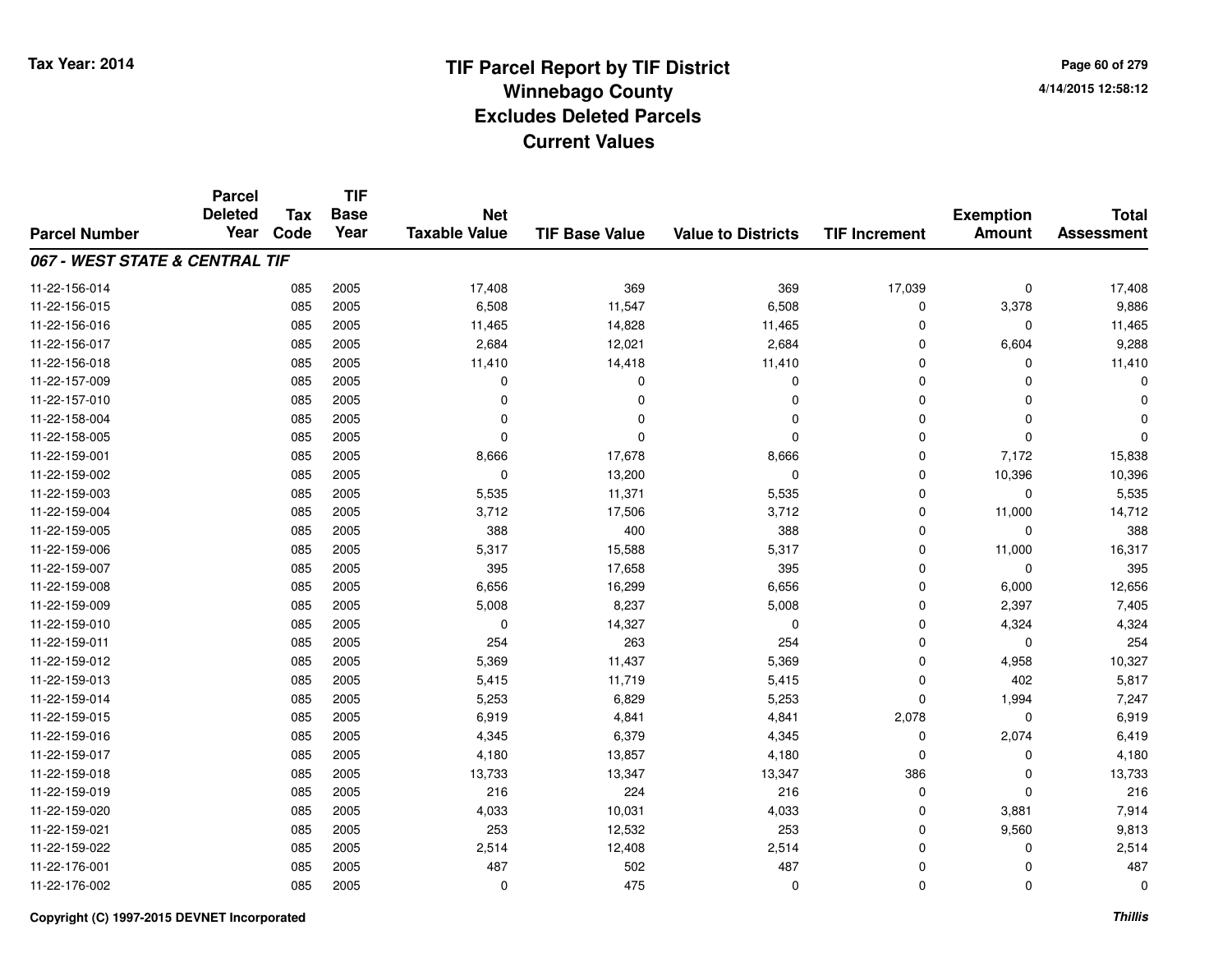**Page 61 of 2794/14/2015 12:58:12**

|                                | <b>Parcel</b><br><b>Deleted</b> | <b>Tax</b> | <b>TIF</b><br><b>Base</b> | <b>Net</b>           |                       |                           |                      | <b>Exemption</b> | <b>Total</b>      |
|--------------------------------|---------------------------------|------------|---------------------------|----------------------|-----------------------|---------------------------|----------------------|------------------|-------------------|
| <b>Parcel Number</b>           | Year                            | Code       | Year                      | <b>Taxable Value</b> | <b>TIF Base Value</b> | <b>Value to Districts</b> | <b>TIF Increment</b> | <b>Amount</b>    | <b>Assessment</b> |
| 067 - WEST STATE & CENTRAL TIF |                                 |            |                           |                      |                       |                           |                      |                  |                   |
| 11-22-176-003                  |                                 | 085        | 2005                      | 0                    | $\mathbf 0$           | 0                         | $\mathbf 0$          | $\mathbf 0$      | $\mathbf 0$       |
| 11-22-176-004                  |                                 | 085        | 2005                      | 6,233                | 8,608                 | 6,233                     | $\mathbf 0$          | $\mathbf 0$      | 6,233             |
| 11-22-176-007                  |                                 | 085        | 2005                      | 0                    | 352                   | 0                         | 0                    | 0                | 0                 |
| 11-22-176-008                  |                                 | 085        | 2005                      | 0                    | $\Omega$              | 0                         | $\mathbf 0$          | 0                | $\Omega$          |
| 11-22-176-009                  |                                 | 085        | 2005                      | 0                    | $\Omega$              | 0                         | $\mathbf 0$          | $\mathbf 0$      | $\Omega$          |
| 11-22-176-010                  |                                 | 085        | 2005                      | $\mathbf 0$          | 10,915                | 0                         | $\mathbf 0$          | 10,071           | 10,071            |
| 11-22-176-011                  |                                 | 085        | 2005                      | 5,841                | 4,933                 | 4,933                     | 908                  | 0                | 5,841             |
| 11-22-176-012                  |                                 | 085        | 2005                      | 499                  | 516                   | 499                       | $\mathbf 0$          | $\mathbf 0$      | 499               |
| 11-22-176-013                  |                                 | 085        | 2005                      | 5,010                | 4,308                 | 4,308                     | 702                  | 0                | 5,010             |
| 11-22-176-014                  |                                 | 085        | 2005                      | 0                    | 253                   | 0                         | $\mathbf 0$          | $\mathbf 0$      | $\Omega$          |
| 11-22-176-015                  |                                 | 085        | 2005                      | 0                    | 15,611                | 0                         | $\mathbf 0$          | $\mathbf 0$      | $\Omega$          |
| 11-22-177-001                  |                                 | 085        | 2005                      | 454                  | 470                   | 454                       | 0                    | $\mathbf 0$      | 454               |
| 11-22-177-002                  |                                 | 085        | 2005                      | $\mathbf 0$          | 0                     | 0                         | $\mathbf 0$          | $\Omega$         | $\Omega$          |
| 11-22-177-003                  |                                 | 085        | 2005                      | 454                  | 470                   | 454                       | 0                    | 0                | 454               |
| 11-22-177-004                  |                                 | 085        | 2005                      | 0                    | 0                     | 0                         | 0                    | $\Omega$         | $\Omega$          |
| 11-22-177-005                  |                                 | 085        | 2005                      | 0                    | 0                     | 0                         | 0                    | 0                | $\Omega$          |
| 11-22-177-006                  |                                 | 085        | 2005                      | 7,356                | 8,481                 | 7,356                     | 0                    | 0                | 7,356             |
| 11-22-177-007                  |                                 | 085        | 2005                      | 406                  | 420                   | 406                       | 0                    | 0                | 406               |
| 11-22-177-008                  |                                 | 085        | 2005                      | 446                  | 11,950                | 446                       | $\mathbf 0$          | 0                | 446               |
| 11-22-177-009                  |                                 | 085        | 2005                      | 406                  | 420                   | 406                       | $\mathbf 0$          | 0                | 406               |
| 11-22-177-011                  |                                 | 085        | 2005                      | 0                    | $\Omega$              | 0                         | $\mathbf 0$          | $\mathbf 0$      | $\Omega$          |
| 11-22-177-012                  |                                 | 085        | 2005                      | 0                    | $\Omega$              | 0                         | $\mathbf 0$          | $\Omega$         | $\Omega$          |
| 11-22-177-017                  |                                 | 085        | 2005                      | 0                    | 425                   | 0                         | 0                    | 0                | $\Omega$          |
| 11-22-177-018                  |                                 | 085        | 2005                      | 0                    | 5,645                 | 0                         | $\Omega$             | $\mathbf 0$      | $\Omega$          |
| 11-22-178-001                  |                                 | 085        | 2005                      | 7,527                | 8,661                 | 7,527                     | $\mathbf 0$          | $\mathbf 0$      | 7,527             |
| 11-22-178-002                  |                                 | 085        | 2005                      | 406                  | 420                   | 406                       | $\mathbf 0$          | $\mathbf 0$      | 406               |
| 11-22-178-003                  |                                 | 085        | 2005                      | 3,212                | 2,800                 | 2,800                     | 412                  | $\mathbf 0$      | 3,212             |
| 11-22-178-004                  |                                 | 085        | 2005                      | 5,823                | 17,838                | 5,823                     | $\mathbf 0$          | 2,415            | 8,238             |
| 11-22-178-006                  |                                 | 085        | 2005                      | 5,866                | 4,730                 | 4,730                     | 1,136                | $\mathbf 0$      | 5,866             |
| 11-22-178-007                  |                                 | 085        | 2005                      | 6,174                | 5,412                 | 5,412                     | 762                  | $\mathbf 0$      | 6,174             |
| 11-22-178-008                  |                                 | 085        | 2005                      | 7,588                | 8,828                 | 7,588                     | 0                    | 0                | 7,588             |
| 11-22-178-009                  |                                 | 085        | 2005                      | 626                  | 648                   | 626                       | $\mathbf 0$          | $\mathbf 0$      | 626               |
| 11-22-178-013                  |                                 | 085        | 2005                      | $\mathbf 0$          | $\Omega$              | 0                         | $\mathbf 0$          | $\mathbf 0$      | $\Omega$          |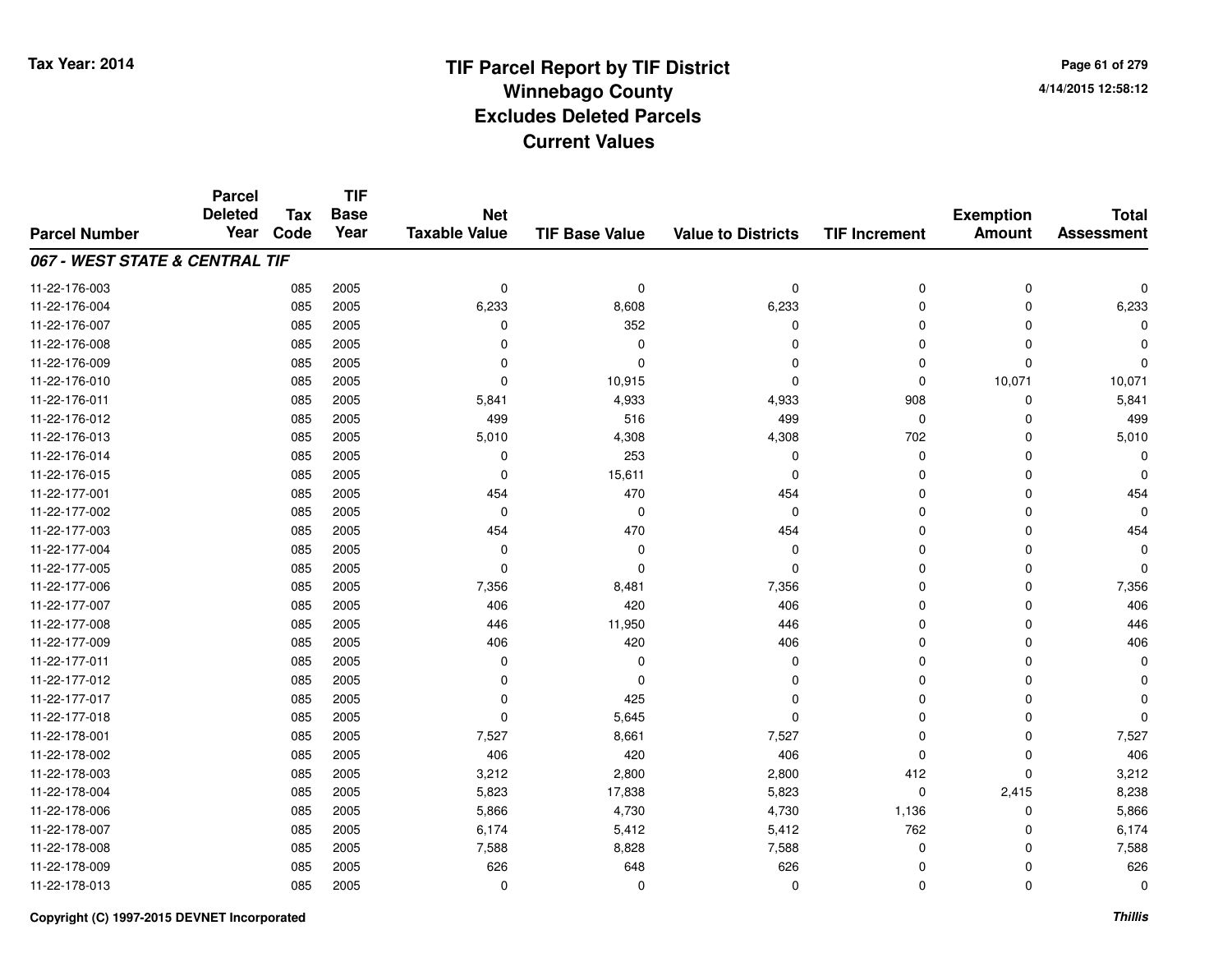#### **TIF Base ValueParcel NumberTotal AssessmentExemption Amount Value to Districts TIF IncrementTIF Base YearTax CodeParcel Deleted YearNet Taxable Value067 - WEST STATE & CENTRAL TIF**11-22-179-0011 085 2005 3,694 5,537 3,694 0 3,052 6,746 11-22-179-002 <sup>085</sup> 4,531 <sup>2005</sup> 4,189 4,189 <sup>342</sup> <sup>603</sup> 5,134 11-22-179-0033 085 2005 4,531 11,686 4,531 0 5,973 10,504 11-22-179-004 <sup>085</sup> 7,170 <sup>2005</sup> 8,763 7,170 <sup>0</sup> <sup>0</sup> 7,170 11-22-179-005 <sup>085</sup> <sup>227</sup> <sup>2005</sup> <sup>235</sup> <sup>227</sup> <sup>0</sup> <sup>0</sup> <sup>227</sup> 11-22-179-0066 085 2005 435 451 435 0 435 11-22-179-0077 085 2005 345 8,989 345 0 0 345 11-22-179-0088 085 2005 607 8,615 607 0 0 607 11-22-179-0099 085 2005 0 10,373 0 0 0 0 11-22-179-010 <sup>085</sup> <sup>0</sup> <sup>2005</sup> 3,092 <sup>0</sup> <sup>0</sup> <sup>0</sup> <sup>0</sup> 11-22-179-011 <sup>085</sup> <sup>0</sup> <sup>2005</sup> <sup>0</sup> <sup>0</sup> <sup>0</sup> <sup>0</sup> <sup>0</sup> 11-22-180-0011 085 2005 0 14,651 0 0 0 0 11-22-180-003 <sup>085</sup> <sup>0</sup> <sup>2005</sup> <sup>0</sup> <sup>0</sup> <sup>0</sup> <sup>0</sup> <sup>0</sup> 11-22-180-0066 085 2005 0 10,125 0 0 0 0 11-22-180-007 <sup>085</sup> <sup>0</sup> <sup>2005</sup> <sup>0</sup> <sup>0</sup> <sup>0</sup> <sup>0</sup> <sup>0</sup> 11-22-180-008 <sup>085</sup> <sup>0</sup> <sup>2005</sup> <sup>0</sup> <sup>0</sup> <sup>0</sup> <sup>0</sup> <sup>0</sup> 11-22-180-0099 085 2005 3,126 9,551 3,126 0 0 3,126 11-22-180-0100 085 2005 14,808 14,173 14,173 635 0 14,808 11-22-180-0111 085 2005 9,820 11,489 9,820 0 0 9,820 11-22-180-0122 085 2005 3,894 16,740 3,894 0 0 3,894 11-22-180-0133 085 2005 5,985 8,991 5,985 0 1,374 7,359 11-22-180-0144 12,677 12,677 12,677 14,876 12,677 13,677 12,677 12,677 0 12,677 0 0 12,677 13,677 13,677 14,677 14,677 12,6 11-22-180-015 <sup>085</sup> <sup>0</sup> <sup>2005</sup> 8,169 <sup>0</sup> <sup>0</sup> 12,101 12,101 11-22-180-016 <sup>085</sup> <sup>0</sup> <sup>2005</sup> 5,691 <sup>0</sup> <sup>0</sup> 6,177 6,177 11-22-180-017 <sup>085</sup> 7,360 <sup>2005</sup> 9,917 7,360 <sup>0</sup> <sup>0</sup> 7,360 11-22-181-001 <sup>085</sup> <sup>0</sup> <sup>2005</sup> <sup>0</sup> <sup>0</sup> <sup>0</sup> <sup>0</sup> <sup>0</sup> 11-22-181-0022 085 2005 0 287 0 0 0 0 11-22-181-003 <sup>085</sup> <sup>0</sup> <sup>2005</sup> <sup>0</sup> <sup>0</sup> <sup>0</sup> <sup>0</sup> <sup>0</sup> 11-22-181-004 <sup>085</sup> <sup>0</sup> <sup>2005</sup> <sup>0</sup> <sup>0</sup> <sup>0</sup> <sup>0</sup> <sup>0</sup> 11-22-181-005 <sup>085</sup> <sup>0</sup> <sup>2005</sup> <sup>0</sup> <sup>0</sup> <sup>0</sup> <sup>0</sup> <sup>0</sup> 11-22-181-006 <sup>085</sup> <sup>0</sup> <sup>2005</sup> <sup>0</sup> <sup>0</sup> <sup>0</sup> <sup>0</sup> <sup>0</sup> 11-22-181-007 <sup>085</sup> <sup>0</sup> <sup>2005</sup> <sup>0</sup> <sup>0</sup> <sup>0</sup> <sup>0</sup> <sup>0</sup> 11-22-181-008<sup>085</sup> <sup>0</sup> <sup>2005</sup> <sup>0</sup> <sup>0</sup> <sup>0</sup> <sup>0</sup> <sup>0</sup>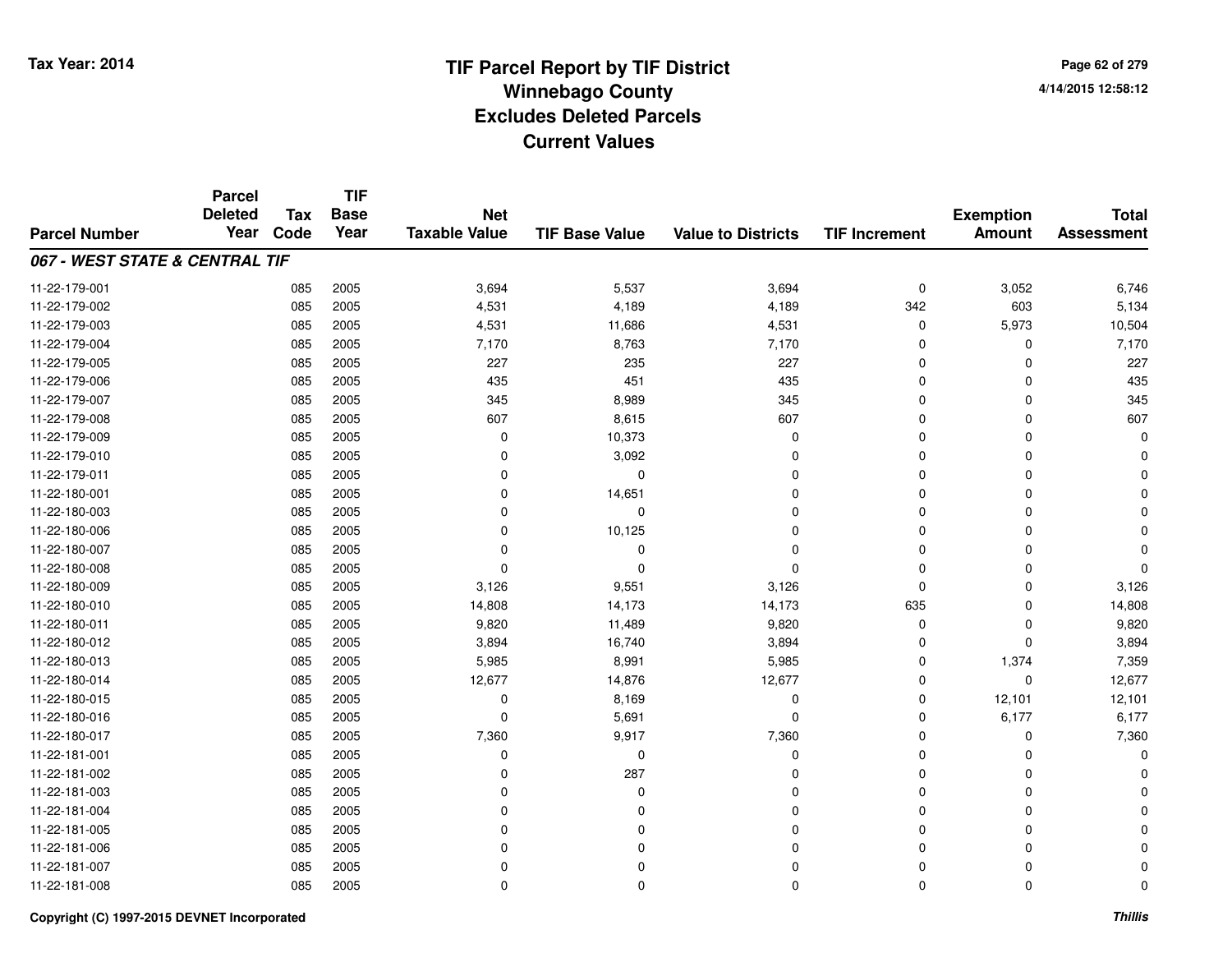**Page 63 of 2794/14/2015 12:58:12**

|                                | <b>Parcel</b><br><b>Deleted</b> | <b>Tax</b> | <b>TIF</b><br><b>Base</b> | <b>Net</b>           |                       |                           |                      | <b>Exemption</b> | <b>Total</b>      |
|--------------------------------|---------------------------------|------------|---------------------------|----------------------|-----------------------|---------------------------|----------------------|------------------|-------------------|
| <b>Parcel Number</b>           | Year                            | Code       | Year                      | <b>Taxable Value</b> | <b>TIF Base Value</b> | <b>Value to Districts</b> | <b>TIF Increment</b> | <b>Amount</b>    | <b>Assessment</b> |
| 067 - WEST STATE & CENTRAL TIF |                                 |            |                           |                      |                       |                           |                      |                  |                   |
| 11-22-181-009                  |                                 | 085        | 2005                      | 0                    | $\pmb{0}$             | 0                         | 0                    | $\pmb{0}$        | $\mathbf 0$       |
| 11-22-181-010                  |                                 | 085        | 2005                      | 0                    | $\Omega$              | 0                         | $\Omega$             | $\mathbf 0$      | 0                 |
| 11-22-181-011                  |                                 | 085        | 2005                      | 0                    | $\Omega$              | 0                         | 0                    | $\mathbf 0$      | $\mathbf 0$       |
| 11-22-181-012                  |                                 | 085        | 2005                      | 229                  | 14,841                | 229                       | $\Omega$             | 10,910           | 11,139            |
| 11-22-181-013                  |                                 | 085        | 2005                      | 3,319                | 9,958                 | 3,319                     | $\Omega$             | 5,118            | 8,437             |
| 11-22-181-014                  |                                 | 085        | 2005                      | $\mathbf 0$          | $\Omega$              | 0                         | $\Omega$             | $\Omega$         | $\Omega$          |
| 11-22-181-015                  |                                 | 085        | 2005                      | 0                    | $\Omega$              | 0                         | $\Omega$             | 0                | $\Omega$          |
| 11-22-181-016                  |                                 | 085        | 2005                      | 11,940               | 9,429                 | 9,429                     | 2,511                | $\mathbf 0$      | 11,940            |
| 11-22-181-017                  |                                 | 085        | 2005                      | 11,861               | 16,803                | 11,861                    | 0                    | 0                | 11,861            |
| 11-22-181-018                  |                                 | 085        | 2005                      | 233                  | 241                   | 233                       | $\mathbf 0$          | $\mathbf 0$      | 233               |
| 11-22-182-001                  |                                 | 085        | 2005                      | 12,215               | 6,616                 | 6,616                     | 5,599                | $\mathbf 0$      | 12,215            |
| 11-22-182-002                  |                                 | 085        | 2005                      | 2,076                | 11,139                | 2,076                     | $\mathbf 0$          | $\mathbf 0$      | 2,076             |
| 11-22-182-003                  |                                 | 085        | 2005                      | 9,603                | 11,264                | 9,603                     | 0                    | $\mathbf 0$      | 9,603             |
| 11-22-182-004                  |                                 | 085        | 2005                      | 5,655                | 7,083                 | 5,655                     | 0                    | 2,000            | 7,655             |
| 11-22-182-005                  |                                 | 085        | 2005                      | 3,823                | 13,522                | 3,823                     | $\mathbf 0$          | 7,741            | 11,564            |
| 11-22-182-006                  |                                 | 085        | 2005                      | 395                  | 409                   | 395                       | 0                    | 0                | 395               |
| 11-22-182-007                  |                                 | 085        | 2005                      | 395                  | 409                   | 395                       | 0                    | 0                | 395               |
| 11-22-182-008                  |                                 | 085        | 2005                      | 16,285               | 18,258                | 16,285                    | 0                    | 0                | 16,285            |
| 11-22-182-009                  |                                 | 085        | 2005                      | 0                    | 0                     | 0                         | $\mathbf 0$          | 0                | $\mathbf 0$       |
| 11-22-182-010                  |                                 | 085        | 2005                      | $\mathbf 0$          | $\Omega$              | 0                         | $\mathbf 0$          | $\mathbf 0$      | $\Omega$          |
| 11-22-182-011                  |                                 | 085        | 2005                      | 5,273                | 5,247                 | 5,247                     | 26                   | $\pmb{0}$        | 5,273             |
| 11-22-182-012                  |                                 | 085        | 2005                      | 8,203                | 10,599                | 8,203                     | $\mathbf 0$          | $\mathbf 0$      | 8,203             |
| 11-22-182-013                  |                                 | 085        | 2005                      | 16,351               | 20,552                | 16,351                    | 0                    | 0                | 16,351            |
| 11-22-182-014                  |                                 | 085        | 2005                      | 13,313               | 15,166                | 13,313                    | $\mathbf 0$          | $\mathbf 0$      | 13,313            |
| 11-22-182-015                  |                                 | 085        | 2005                      | 6,817                | 21,150                | 6,817                     | $\mathbf 0$          | $\mathbf 0$      | 6,817             |
| 11-22-182-016                  |                                 | 085        | 2005                      | 833                  | 1,066                 | 833                       | $\Omega$             | $\mathbf 0$      | 833               |
| 11-22-183-001                  |                                 | 085        | 2005                      | 359                  | 370                   | 359                       | $\Omega$             | $\mathbf 0$      | 359               |
| 11-22-183-002                  |                                 | 085        | 2005                      | 0                    | 7,940                 | 0                         | $\mathbf 0$          | $\mathbf 0$      | $\mathbf 0$       |
| 11-22-183-003                  |                                 | 085        | 2005                      | 917                  | 1,099                 | 917                       | $\mathbf 0$          | $\mathbf 0$      | 917               |
| 11-22-183-004                  |                                 | 085        | 2005                      | 521                  | 19,493                | 521                       | $\mathbf 0$          | $\mathbf 0$      | 521               |
| 11-22-183-005                  |                                 | 085        | 2005                      | 4,341                | 18,689                | 4,341                     | $\Omega$             | 11,000           | 15,341            |
| 11-22-183-006                  |                                 | 085        | 2005                      | 6,853                | 13,435                | 6,853                     | $\Omega$             | $\mathbf 0$      | 6,853             |
| 11-22-183-007                  |                                 | 085        | 2005                      | 3,417                | 9,395                 | 3,417                     | $\mathbf 0$          | 4,927            | 8,344             |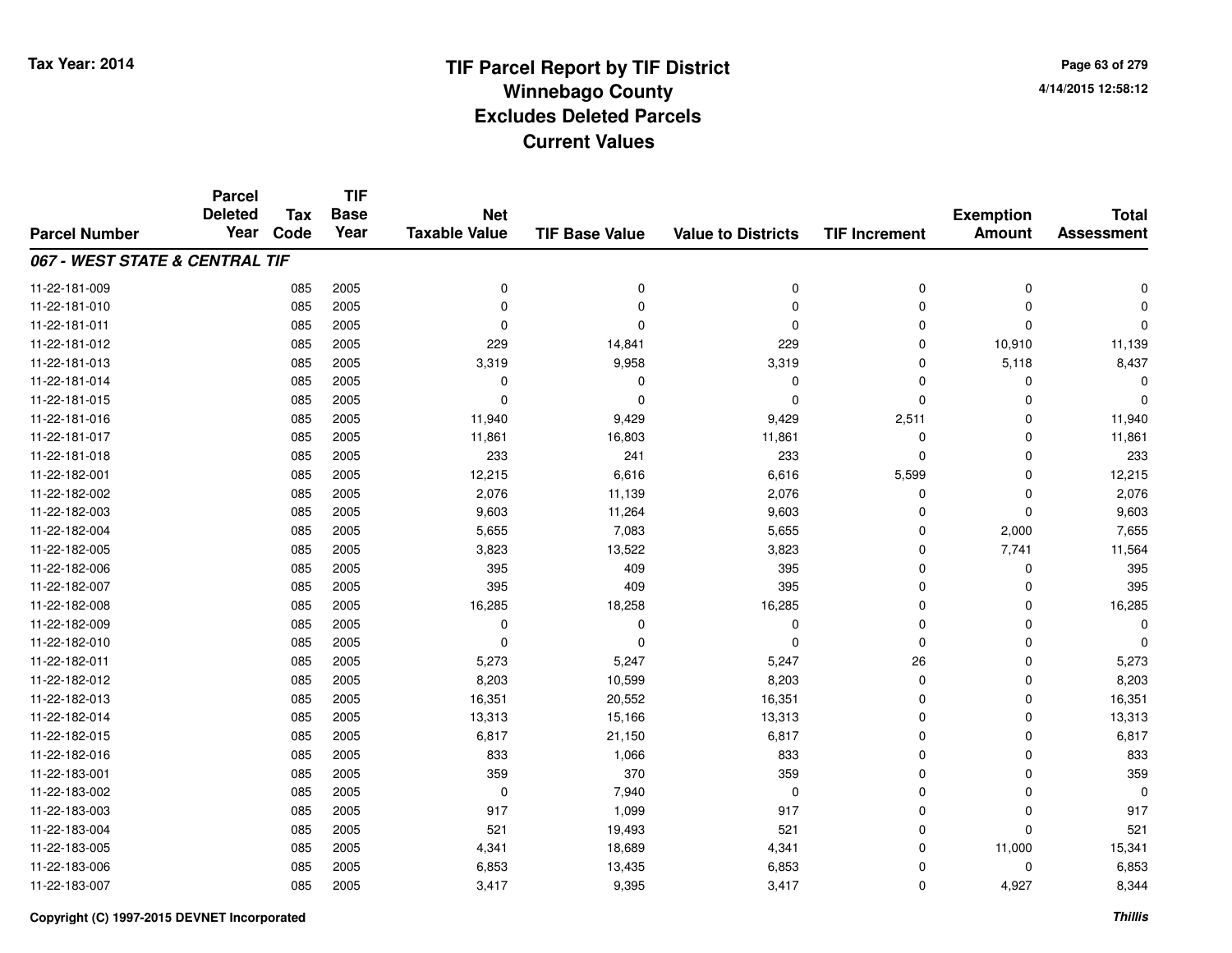|                                | <b>Parcel</b><br><b>Deleted</b> | <b>Tax</b> | <b>TIF</b><br><b>Base</b> | <b>Net</b>           |                       |                           |                      | <b>Exemption</b> | <b>Total</b>      |
|--------------------------------|---------------------------------|------------|---------------------------|----------------------|-----------------------|---------------------------|----------------------|------------------|-------------------|
| <b>Parcel Number</b>           | Year                            | Code       | Year                      | <b>Taxable Value</b> | <b>TIF Base Value</b> | <b>Value to Districts</b> | <b>TIF Increment</b> | <b>Amount</b>    | <b>Assessment</b> |
| 067 - WEST STATE & CENTRAL TIF |                                 |            |                           |                      |                       |                           |                      |                  |                   |
| 11-22-183-008                  |                                 | 085        | 2005                      | 8,113                | 10,807                | 8,113                     | $\mathbf 0$          | $\mathbf 0$      | 8,113             |
| 11-22-183-009                  |                                 | 085        | 2005                      | $\mathbf 0$          | 12,929                | $\mathbf 0$               | 0                    | 5,172            | 5,172             |
| 11-22-183-010                  |                                 | 085        | 2005                      | 7,215                | 14,751                | 7,215                     | 0                    | 6,000            | 13,215            |
| 11-22-183-011                  |                                 | 085        | 2005                      | 14,086               | 14,412                | 14,086                    | $\Omega$             | 0                | 14,086            |
| 11-22-183-012                  |                                 | 085        | 2005                      | 4,549                | 4,163                 | 4,163                     | 386                  | $\mathbf 0$      | 4,549             |
| 11-22-183-013                  |                                 | 085        | 2005                      | 3,138                | 8,803                 | 3,138                     | $\mathbf 0$          | 4,221            | 7,359             |
| 11-22-183-014                  |                                 | 085        | 2005                      | 5,334                | 4,816                 | 4,816                     | 518                  | $\mathbf 0$      | 5,334             |
| 11-22-183-015                  |                                 | 085        | 2005                      | 7,091                | 7,181                 | 7,091                     | $\mathbf 0$          | $\mathbf 0$      | 7,091             |
| 11-22-184-001                  |                                 | 085        | 2005                      | 363                  | 4,650                 | 363                       | $\mathbf 0$          | 0                | 363               |
| 11-22-184-002                  |                                 | 085        | 2005                      | 4,033                | 4,190                 | 4,033                     | $\mathbf 0$          | 527              | 4,560             |
| 11-22-184-003                  |                                 | 085        | 2005                      | 234                  | 242                   | 234                       | $\Omega$             | $\mathbf 0$      | 234               |
| 11-22-184-004                  |                                 | 085        | 2005                      | 10,411               | 12,443                | 10,411                    | $\mathbf 0$          | $\mathbf 0$      | 10,411            |
| 11-22-184-005                  |                                 | 085        | 2005                      | 312                  | 322                   | 312                       | $\Omega$             | $\mathbf 0$      | 312               |
| 11-22-184-006                  |                                 | 085        | 2005                      | 521                  | 539                   | 521                       | $\Omega$             | 0                | 521               |
| 11-22-184-007                  |                                 | 085        | 2005                      | 11,834               | 14,087                | 11,834                    | $\Omega$             | $\mathbf 0$      | 11,834            |
| 11-22-184-008                  |                                 | 085        | 2005                      | 521                  | 539                   | 521                       | $\Omega$             | $\mathbf 0$      | 521               |
| 11-22-184-009                  |                                 | 085        | 2005                      | 8,474                | 6,756                 | 6,756                     | 1,718                | $\mathbf 0$      | 8,474             |
| 11-22-184-010                  |                                 | 085        | 2005                      | 9,917                | 12,350                | 9,917                     | 0                    | $\mathbf 0$      | 9,917             |
| 11-22-184-011                  |                                 | 085        | 2005                      | 2,386                | 4,783                 | 2,386                     | $\mathbf 0$          | $\mathbf 0$      | 2,386             |
| 11-22-184-012                  |                                 | 085        | 2005                      | 10,387               | 17,214                | 10,387                    | $\mathbf 0$          | $\mathbf 0$      | 10,387            |
| 11-22-184-013                  |                                 | 085        | 2005                      | 4,440                | 15,316                | 4,440                     | $\mathbf 0$          | $\mathbf 0$      | 4,440             |
| 11-22-184-014                  |                                 | 085        | 2005                      | 3,235                | 2,970                 | 2,970                     | 265                  | $\mathbf 0$      | 3,235             |
| 11-22-184-015                  |                                 | 085        | 2005                      | 391                  | 403                   | 391                       | 0                    | 0                | 391               |
| 11-22-184-016                  |                                 | 085        | 2005                      | $\mathbf 0$          | 12,754                | 0                         | $\mathbf 0$          | 10,799           | 10,799            |
| 11-22-301-001                  |                                 | 085        | 2005                      | 6,998                | 7,557                 | 6,998                     | $\mathbf 0$          | $\mathbf 0$      | 6,998             |
| 11-22-301-002                  |                                 | 085        | 2005                      | 5,160                | 12,321                | 5,160                     | $\mathbf 0$          | 4,244            | 9,404             |
| 11-22-301-003                  |                                 | 085        | 2005                      | 8,277                | 11,140                | 8,277                     | $\mathbf 0$          | $\mathbf 0$      | 8,277             |
| 11-22-301-004                  |                                 | 085        | 2005                      | 5,160                | 12,408                | 5,160                     | $\mathbf 0$          | 1,612            | 6,772             |
| 11-22-301-005                  |                                 | 085        | 2005                      | 4,863                | 5,177                 | 4,863                     | $\mathbf 0$          | $\mathbf 0$      | 4,863             |
| 11-22-301-006                  |                                 | 085        | 2005                      | 6,522                | 8,450                 | 6,522                     | $\mathbf 0$          | $\mathbf 0$      | 6,522             |
| 11-22-301-007                  |                                 | 085        | 2005                      | 4,475                | 10,019                | 4,475                     | $\Omega$             | 2,988            | 7,463             |
| 11-22-301-008                  |                                 | 085        | 2005                      | 388                  | 400                   | 388                       | $\mathbf 0$          | $\mathbf 0$      | 388               |
| 11-22-301-009                  |                                 | 085        | 2005                      | 1,624                | 10,138                | 1,624                     | $\Omega$             | 10,708           | 12,332            |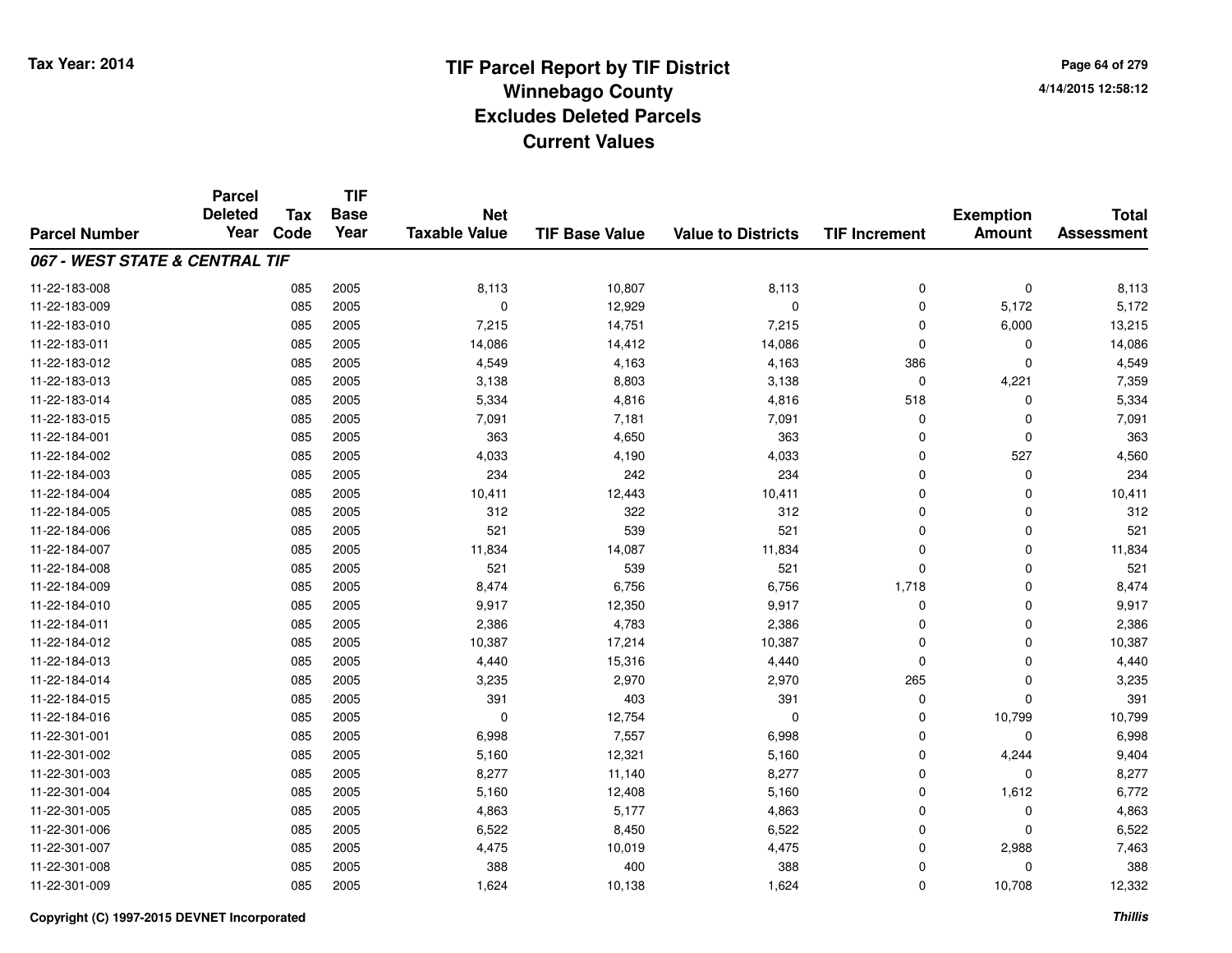**TIF**

**Parcel**

**Page 65 of 2794/14/2015 12:58:12**

| <b>Parcel Number</b>           | <b>Deleted</b><br>Year | <b>Tax</b><br>Code | <b>Base</b><br>Year | <b>Net</b><br><b>Taxable Value</b> | <b>TIF Base Value</b> | <b>Value to Districts</b> | <b>TIF Increment</b> | <b>Exemption</b><br><b>Amount</b> | <b>Total</b><br><b>Assessment</b> |
|--------------------------------|------------------------|--------------------|---------------------|------------------------------------|-----------------------|---------------------------|----------------------|-----------------------------------|-----------------------------------|
| 067 - WEST STATE & CENTRAL TIF |                        |                    |                     |                                    |                       |                           |                      |                                   |                                   |
| 11-22-301-010                  |                        | 085                | 2005                | 388                                | 400                   | 388                       | 0                    | $\mathbf 0$                       | 388                               |
| 11-22-301-011                  |                        | 085                | 2005                | 6,984                              | 13,026                | 6,984                     | 0                    | 3,525                             | 10,509                            |
| 11-22-301-012                  |                        | 085                | 2005                | 2,565                              | 11,451                | 2,565                     | $\mathbf 0$          | 6,658                             | 9,223                             |
| 11-22-301-013                  |                        | 085                | 2005                | 810                                | 6,936                 | 810                       | 0                    | 6,199                             | 7,009                             |
| 11-22-301-014                  |                        | 085                | 2005                | 589                                | 14,613                | 589                       | 0                    | 10,346                            | 10,935                            |
| 11-22-301-015                  |                        | 085                | 2005                | 18,628                             | 20,185                | 18,628                    | $\mathbf 0$          | $\Omega$                          | 18,628                            |
| 11-22-301-016                  |                        | 085                | 2005                | 5,380                              | 9,572                 | 5,380                     | $\mathbf 0$          | 5,422                             | 10,802                            |
| 11-22-301-017                  |                        | 085                | 2005                | 8,728                              | 11,104                | 8,728                     | $\mathbf 0$          | $\Omega$                          | 8,728                             |
| 11-22-301-018                  |                        | 085                | 2005                | 670                                | 10,691                | 670                       | $\mathbf 0$          | 9,156                             | 9,826                             |
| 11-22-301-019                  |                        | 085                | 2005                | 4,996                              | 9,942                 | 4,996                     | $\mathbf 0$          | $\Omega$                          | 4,996                             |
| 11-22-302-001                  |                        | 085                | 2005                | 13,522                             | 16,474                | 13,522                    | 0                    | $\Omega$                          | 13,522                            |
| 11-22-302-002                  |                        | 085                | 2005                | 11,046                             | 14,187                | 11,046                    | 0                    | $\Omega$                          | 11,046                            |
| 11-22-302-003                  |                        | 085                | 2005                | 8,170                              | 18,158                | 8,170                     | 0                    | 6,000                             | 14,170                            |
| 11-22-302-004                  |                        | 085                | 2005                | 0                                  | 5,531                 | 0                         | 0                    | 5,586                             | 5,586                             |
| 11-22-302-005                  |                        | 085                | 2005                | 6,404                              | 7,414                 | 6,404                     | 0                    | 1,438                             | 7,842                             |
| 11-22-302-006                  |                        | 085                | 2005                | 7,880                              | 11,648                | 7,880                     | $\mathbf 0$          | 4,514                             | 12,394                            |
| 11-22-302-007                  |                        | 085                | 2005                | 6,833                              | 19,344                | 6,833                     | $\mathbf 0$          | 8,000                             | 14,833                            |
| 11-22-302-008                  |                        | 085                | 2005                | 561                                | 8,918                 | 561                       | $\mathbf 0$          | 6,039                             | 6,600                             |
| 11-22-302-009                  |                        | 085                | 2005                | 3,660                              | 14,661                | 3,660                     | $\mathbf 0$          | 1,773                             | 5,433                             |
| 11-22-302-010                  |                        | 085                | 2005                | 434                                | 2,942                 | 434                       | $\mathbf 0$          | $\mathbf 0$                       | 434                               |
| 11-22-302-011                  |                        | 085                | 2005                | 3,544                              | 10,154                | 3,544                     | 0                    | 4,357                             | 7,901                             |
| 11-22-302-012                  |                        | 085                | 2005                | 6,020                              | 8,241                 | 6,020                     | 0                    | 447                               | 6,467                             |
| 11-22-302-013                  |                        | 085                | 2005                | 5,714                              | 6,408                 | 5,714                     | 0                    | 0                                 | 5,714                             |
| 11-22-302-014                  |                        | 085                | 2005                | 5,540                              | 7,928                 | 5,540                     | 0                    | 0                                 | 5,540                             |
| 11-22-302-015                  |                        | 085                | 2005                | 395                                | 409                   | 395                       | $\mathbf 0$          | $\Omega$                          | 395                               |
| 11-22-302-016                  |                        | 085                | 2005                | 1,496                              | 6,098                 | 1,496                     | $\mathbf 0$          | 7,015                             | 8,511                             |
| 11-22-302-017                  |                        | 085                | 2005                | 4,729                              | 9,516                 | 4,729                     | $\mathbf 0$          | 2,685                             | 7,414                             |
| 11-22-302-018                  |                        | 085                | 2005                | 7,881                              | 9,576                 | 7,881                     | 0                    | 0                                 | 7,881                             |
| 11-22-302-019                  |                        | 085                | 2005                | 6,173                              | 7,564                 | 6,173                     | 0                    | $\Omega$                          | 6,173                             |
| 11-22-303-001                  |                        | 085                | 2005                | 1,809                              | 9,408                 | 1,809                     | 0                    | 12,519                            | 14,328                            |
| 11-22-303-002                  |                        | 085                | 2005                | 14,109                             | 19,166                | 14,109                    | 0                    | 0                                 | 14,109                            |
| 11-22-303-003                  |                        | 085                | 2005                | 7,101                              | 13,352                | 7,101                     | 0                    | 3,805                             | 10,906                            |
| 11-22-303-004                  |                        | 085                | 2005                | 395                                | 409                   | 395                       | 0                    | 0                                 | 395                               |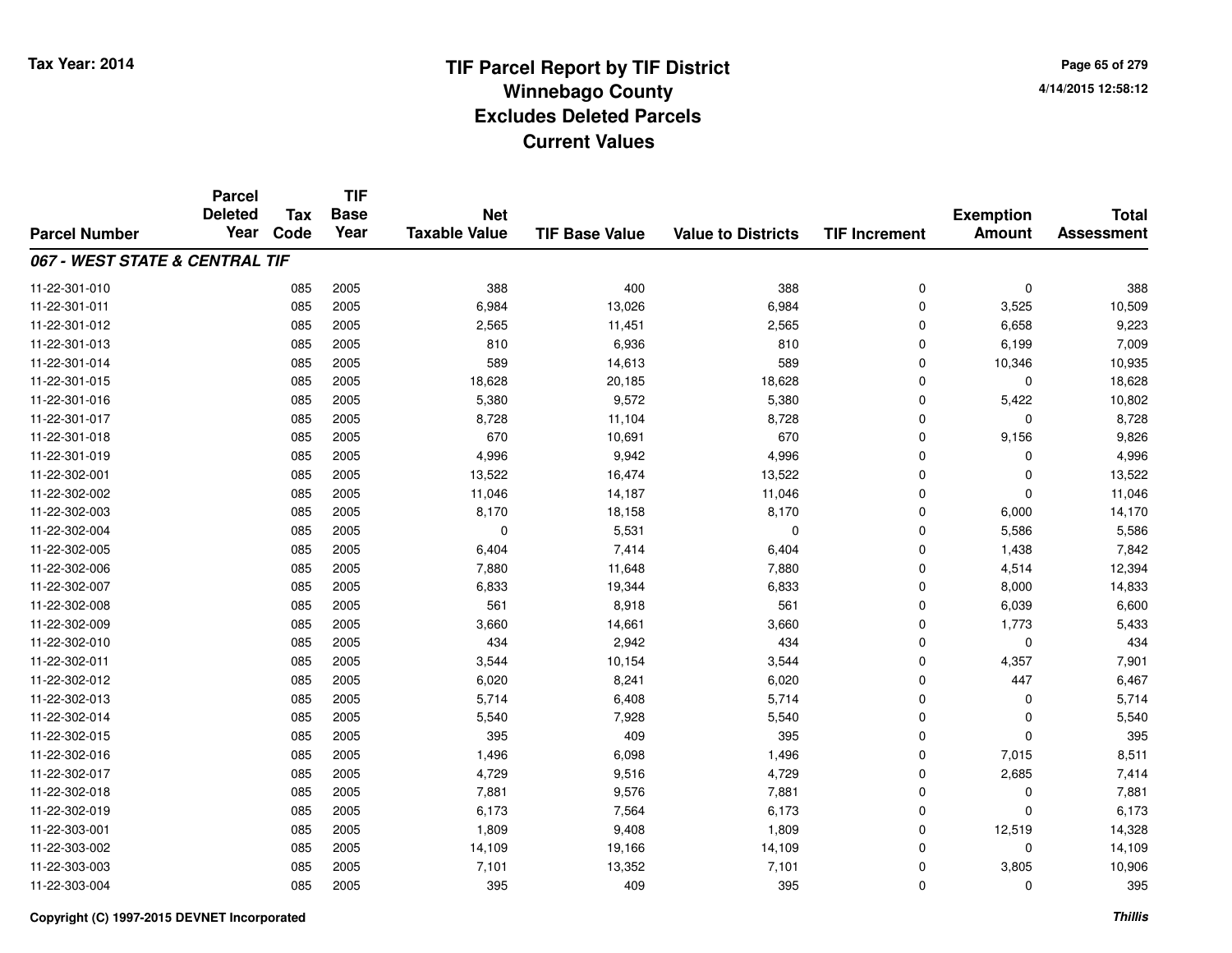**Page 66 of 2794/14/2015 12:58:12**

|                                | <b>Parcel</b>          | <b>Tax</b> | <b>TIF</b>          |                      |                       |                           |                      |                  |                   |
|--------------------------------|------------------------|------------|---------------------|----------------------|-----------------------|---------------------------|----------------------|------------------|-------------------|
|                                | <b>Deleted</b><br>Year | Code       | <b>Base</b><br>Year | <b>Net</b>           |                       |                           |                      | <b>Exemption</b> | <b>Total</b>      |
| <b>Parcel Number</b>           |                        |            |                     | <b>Taxable Value</b> | <b>TIF Base Value</b> | <b>Value to Districts</b> | <b>TIF Increment</b> | <b>Amount</b>    | <b>Assessment</b> |
| 067 - WEST STATE & CENTRAL TIF |                        |            |                     |                      |                       |                           |                      |                  |                   |
| 11-22-303-005                  |                        | 085        | 2005                | 6,368                | 13,552                | 6,368                     | 0                    | 3,859            | 10,227            |
| 11-22-303-006                  |                        | 085        | 2005                | 395                  | 12.719                | 395                       | 0                    | $\Omega$         | 395               |
| 11-22-303-007                  |                        | 085        | 2005                | 5,970                | 12,411                | 5,970                     | 0                    | $\Omega$         | 5,970             |
| 11-22-303-008                  |                        | 085        | 2005                | 10,578               | 16,733                | 10,578                    | 0                    | 6,000            | 16,578            |
| 11-22-303-009                  |                        | 085        | 2005                | 1,879                | 9,316                 | 1,879                     | 0                    | 5,572            | 7,451             |
| 11-22-303-010                  |                        | 085        | 2005                | 5,160                | 8,964                 | 5,160                     | 0                    | 841              | 6,001             |
| 11-22-303-011                  |                        | 085        | 2005                | 9,527                | 4,940                 | 4,940                     | 4,587                | $\Omega$         | 9,527             |
| 11-22-303-012                  |                        | 085        | 2005                | 11,946               | 14,304                | 11,946                    | 0                    | $\Omega$         | 11,946            |
| 11-22-303-013                  |                        | 085        | 2005                | 5,671                | 6,061                 | 5,671                     | 0                    | $\Omega$         | 5,671             |
| 11-22-303-014                  |                        | 085        | 2005                | 18,079               | 14,206                | 14,206                    | 3,873                | $\Omega$         | 18,079            |
| 11-22-303-015                  |                        | 085        | 2005                | 9,505                | 11,813                | 9,505                     | 0                    | $\Omega$         | 9,505             |
| 11-22-303-016                  |                        | 085        | 2005                | 692                  | 15,198                | 692                       | 0                    | 12,748           | 13,440            |
| 11-22-303-017                  |                        | 085        | 2005                | 12,238               | 7,984                 | 7,984                     | 4,254                | $\Omega$         | 12,238            |
| 11-22-326-001                  |                        | 085        | 2005                | 10,057               | 12,018                | 10,057                    | 0                    | 0                | 10,057            |
| 11-22-326-002                  |                        | 085        | 2005                | 5,691                | 5,620                 | 5,620                     | 71                   | $\Omega$         | 5,691             |
| 11-22-326-003                  |                        | 085        | 2005                | 8,601                | 11,316                | 8,601                     | 0                    | 0                | 8,601             |
| 11-22-326-004                  |                        | 085        | 2005                | 0                    | 6,172                 | $\Omega$                  | 0                    | 0                |                   |
| 11-22-326-005                  |                        | 085        | 2005                | $\mathbf 0$          | 0                     | 0                         | 0                    | $\mathbf 0$      |                   |
| 11-22-326-006                  |                        | 085        | 2005                | 0                    | 0                     | $\Omega$                  | 0                    | 0                |                   |
| 11-22-326-007                  |                        | 085        | 2005                | $\mathbf 0$          | $\Omega$              | $\Omega$                  | 0                    | $\mathbf 0$      | $\Omega$          |
| 11-22-326-008                  |                        | 085        | 2005                | 11,160               | 13,039                | 11,160                    | 0                    | $\mathbf 0$      | 11,160            |
| 11-22-326-009                  |                        | 085        | 2005                | 1,568                | 11,207                | 1,568                     | 0                    | $\mathbf 0$      | 1,568             |
| 11-22-326-010                  |                        | 085        | 2005                | 7,749                | 8,036                 | 7,749                     | 0                    | $\Omega$         | 7,749             |
| 11-22-326-011                  |                        | 085        | 2005                | 307                  | 9,881                 | 307                       | 0                    | 7,479            | 7,786             |
| 11-22-326-012                  |                        | 085        | 2005                | 7,995                | 9,006                 | 7,995                     | 0                    | 426              | 8,421             |
| 11-22-326-013                  |                        | 085        | 2005                | 14,761               | 15,552                | 14,761                    | 0                    | $\mathbf 0$      | 14,761            |
| 11-22-326-014                  |                        | 085        | 2005                | 7,403                | 12,820                | 7,403                     | 0                    | 2,829            | 10,232            |
| 11-22-326-015                  |                        | 085        | 2005                | 6,672                | 15,183                | 6,672                     | 0                    | 8,000            | 14,672            |
| 11-22-326-016                  |                        | 085        | 2005                | 3,256                | 11,491                | 3,256                     | 0                    | 0                | 3,256             |
| 11-22-326-017                  |                        | 085        | 2005                | 6,794                | 8,737                 | 6,794                     | 0                    | 0                | 6,794             |
| 11-22-326-018                  |                        | 085        | 2005                | 8,033                | 11,463                | 8,033                     | 0                    | $\Omega$         | 8,033             |
| 11-22-327-001                  |                        | 085        | 2005                | 13,184               | 24,102                | 13,184                    | 0                    | 6,000            | 19,184            |
| 11-22-327-002                  |                        | 085        | 2005                | 521                  | 539                   | 521                       | 0                    | $\Omega$         | 521               |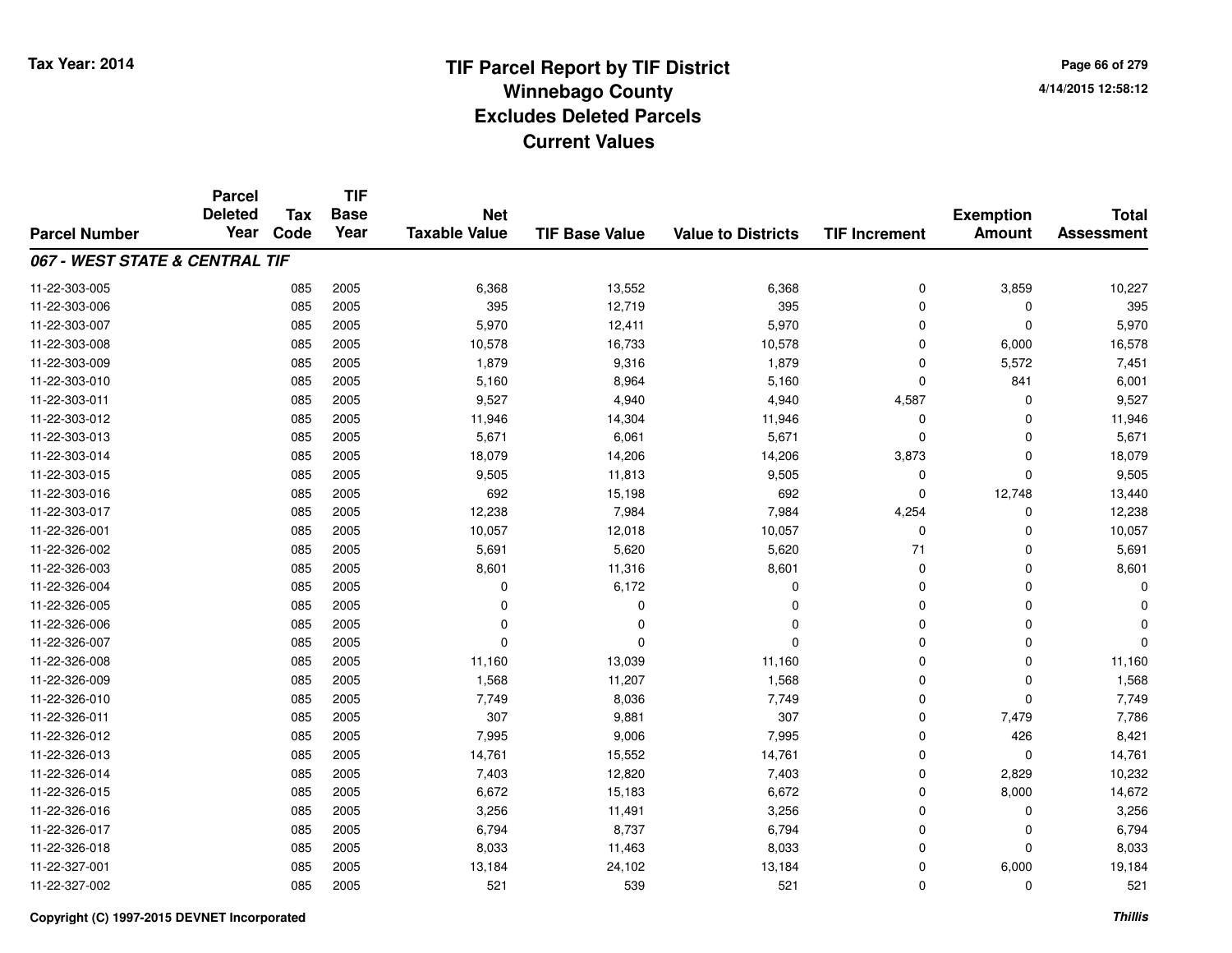**Page 67 of 2794/14/2015 12:58:12**

|                                | <b>Parcel</b><br><b>Deleted</b> | <b>Tax</b> | <b>TIF</b><br><b>Base</b> | <b>Net</b>           |                       |                           |                      |                                   | <b>Total</b>      |
|--------------------------------|---------------------------------|------------|---------------------------|----------------------|-----------------------|---------------------------|----------------------|-----------------------------------|-------------------|
| <b>Parcel Number</b>           | Year                            | Code       | Year                      | <b>Taxable Value</b> | <b>TIF Base Value</b> | <b>Value to Districts</b> | <b>TIF Increment</b> | <b>Exemption</b><br><b>Amount</b> | <b>Assessment</b> |
| 067 - WEST STATE & CENTRAL TIF |                                 |            |                           |                      |                       |                           |                      |                                   |                   |
| 11-22-327-003                  |                                 | 085        | 2005                      | 8,018                | 10,861                | 8,018                     | $\mathbf 0$          | 5,435                             | 13,453            |
| 11-22-327-004                  |                                 | 085        | 2005                      | 10,162               | 19,420                | 10,162                    | $\mathbf 0$          | 6,000                             | 16,162            |
| 11-22-327-005                  |                                 | 085        | 2005                      | 8,898                | 18,445                | 8,898                     | $\mathbf 0$          | 6,000                             | 14,898            |
| 11-22-327-006                  |                                 | 085        | 2005                      | 210                  | 10,230                | 210                       | $\Omega$             | $\Omega$                          | 210               |
| 11-22-327-007                  |                                 | 085        | 2005                      | 7,156                | 7,867                 | 7,156                     | $\Omega$             | 0                                 | 7,156             |
| 11-22-327-008                  |                                 | 085        | 2005                      | 521                  | 539                   | 521                       | $\Omega$             | 0                                 | 521               |
| 11-22-327-009                  |                                 | 085        | 2005                      | 8,849                | 8,995                 | 8,849                     | $\Omega$             | 0                                 | 8,849             |
| 11-22-327-010                  |                                 | 085        | 2005                      | 574                  | 593                   | 574                       | $\Omega$             | 0                                 | 574               |
| 11-22-327-011                  |                                 | 085        | 2005                      | 10,387               | 13,598                | 10,387                    | $\Omega$             | $\mathbf 0$                       | 10,387            |
| 11-22-327-012                  |                                 | 085        | 2005                      | 3,125                | 5,731                 | 3,125                     | $\Omega$             | 3,076                             | 6,201             |
| 11-22-328-001                  |                                 | 085        | 2005                      | 387                  | 400                   | 387                       | $\mathbf 0$          | $\mathbf 0$                       | 387               |
| 11-22-328-002                  |                                 | 085        | 2005                      | 505                  | 522                   | 505                       | $\mathbf 0$          | $\mathbf 0$                       | 505               |
| 11-22-328-003                  |                                 | 085        | 2005                      | $\mathbf 0$          | 11,998                | $\mathbf 0$               | $\mathbf 0$          | 12,284                            | 12,284            |
| 11-22-328-004                  |                                 | 085        | 2005                      | 317                  | 328                   | 317                       | $\Omega$             | 0                                 | 317               |
| 11-22-328-005                  |                                 | 085        | 2005                      | 11,356               | 5,374                 | 5,374                     | 5,982                | $\mathbf 0$                       | 11,356            |
| 11-22-328-006                  |                                 | 085        | 2005                      | 5,379                | 14,493                | 5,379                     | $\mathbf 0$          | 6,000                             | 11,379            |
| 11-22-328-007                  |                                 | 085        | 2005                      | 9,498                | 10,893                | 9,498                     | $\Omega$             | 0                                 | 9,498             |
| 11-22-328-008                  |                                 | 085        | 2005                      | 2,658                | 2,749                 | 2,658                     | $\Omega$             | 0                                 | 2,658             |
| <b>Tax District Totals:</b>    | <b>Parcel Count:</b>            |            | 2,012                     | 10,951,234           | 19,606,659            | 10,578,525                | 372,709              | 3,743,141                         | 14,694,375        |
| 068 - WEST STATE & KILBURN TIF |                                 |            |                           |                      |                       |                           |                      |                                   |                   |
| 11-22-252-001                  |                                 | 226        | 2005                      | 0                    | 0                     | $\mathbf 0$               | 0                    | 0                                 |                   |
| 11-22-252-002                  |                                 | 226        | 2005                      | 0                    | 0                     | 0                         | $\Omega$             | $\Omega$                          |                   |
| 11-22-252-003                  |                                 | 226        | 2005                      | $\Omega$             | $\Omega$              | $\Omega$                  | $\Omega$             | $\Omega$                          |                   |
| 11-22-252-004                  |                                 | 226        | 2005                      | 0                    | $\Omega$              | $\Omega$                  | $\Omega$             | $\Omega$                          |                   |
| 11-22-252-005                  |                                 | 226        | 2005                      | 0                    | $\Omega$              | $\Omega$                  | $\Omega$             | $\Omega$                          |                   |
| 11-22-252-006                  |                                 | 226        | 2005                      | 0                    | 4,433                 | 0                         | 0                    | 0                                 |                   |
| 11-22-252-007                  |                                 | 226        | 2005                      | 0                    | 515                   | $\Omega$                  | 0                    | $\Omega$                          |                   |
| 11-22-252-015                  |                                 | 226        | 2005                      | 0                    | $\mathbf 0$           | 0                         | 0                    | $\Omega$                          |                   |
| 11-22-252-016                  |                                 | 226        | 2005                      | 0                    | 7,183                 | $\mathbf 0$               | $\mathbf 0$          | $\mathbf 0$                       |                   |
| 11-22-252-018                  |                                 | 226        | 2005                      | $\Omega$             | $\mathbf 0$           | $\mathbf 0$               | $\Omega$             | $\mathbf 0$                       |                   |
| 11-22-252-019                  |                                 | 226        | 2005                      | $\Omega$             | $\Omega$              | $\mathbf 0$               | $\Omega$             | $\Omega$                          |                   |
| 11-22-252-020                  |                                 | 226        | 2005                      | 0                    | 0                     | $\mathbf 0$               | $\Omega$             | 0                                 |                   |
| 11-22-252-023                  |                                 | 226        | 2005                      | 0                    | 0                     | $\mathbf 0$               | $\Omega$             | $\mathbf 0$                       | $\Omega$          |

#### **Copyright (C) 1997-2015 DEVNET Incorporated**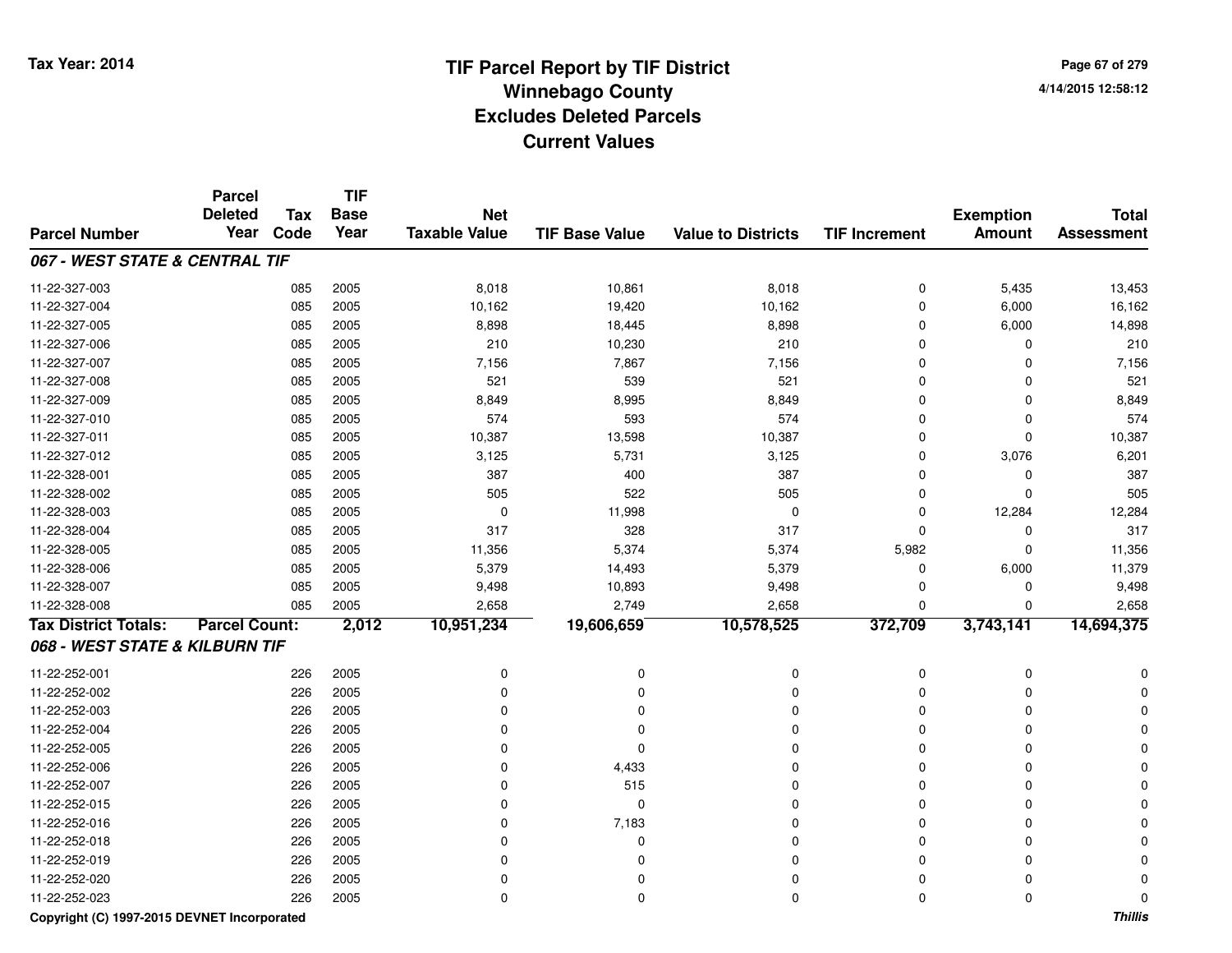**Page 68 of 2794/14/2015 12:58:12**

|                                | <b>Parcel</b><br><b>Deleted</b> | <b>Tax</b> | <b>TIF</b><br><b>Base</b> | <b>Net</b>           |                       |                           |                      | <b>Exemption</b> | <b>Total</b>      |
|--------------------------------|---------------------------------|------------|---------------------------|----------------------|-----------------------|---------------------------|----------------------|------------------|-------------------|
| <b>Parcel Number</b>           | Year                            | Code       | Year                      | <b>Taxable Value</b> | <b>TIF Base Value</b> | <b>Value to Districts</b> | <b>TIF Increment</b> | <b>Amount</b>    | <b>Assessment</b> |
| 068 - WEST STATE & KILBURN TIF |                                 |            |                           |                      |                       |                           |                      |                  |                   |
| 11-22-252-025                  |                                 | 226        | 2005                      | 1,141                | 511                   | 511                       | 630                  | 0                | 1,141             |
| 11-22-252-026                  |                                 | 226        | 2005                      | 0                    | 9,066                 | 0                         | $\Omega$             | $\Omega$         | 0                 |
| 11-22-252-029                  |                                 | 226        | 2005                      | 0                    | 0                     | 0                         | $\Omega$             | $\Omega$         | 0                 |
| 11-22-252-030                  |                                 | 226        | 2005                      | 0                    | $\Omega$              | 0                         | $\Omega$             |                  | $\Omega$          |
| 11-22-253-001                  |                                 | 226        | 2005                      | 0                    | 15,735                | 0                         | $\Omega$             |                  | $\Omega$          |
| 11-22-253-002                  |                                 | 226        | 2005                      | $\Omega$             | $\mathbf 0$           | $\mathbf 0$               | $\Omega$             | $\Omega$         | $\Omega$          |
| 11-22-253-005                  |                                 | 226        | 2005                      | 324                  | 935                   | 324                       | $\Omega$             | $\Omega$         | 324               |
| 11-22-253-006                  |                                 | 226        | 2005                      | 1,657                | 1,894                 | 1,657                     | 0                    | $\mathbf 0$      | 1,657             |
| 11-22-253-007                  |                                 | 226        | 2005                      | 8,416                | 11,340                | 8,416                     | 0                    | $\mathbf 0$      | 8,416             |
| 11-22-253-013                  |                                 | 226        | 2005                      | 4,819                | 16,631                | 4,819                     | 0                    | 6,000            | 10,819            |
| 11-22-253-014                  |                                 | 226        | 2005                      | 15,000               | 26,397                | 15,000                    | $\Omega$             | $\mathbf 0$      | 15,000            |
| 11-22-253-015                  |                                 | 226        | 2005                      | 11,056               | 11,250                | 11,056                    | 0                    | $\mathbf 0$      | 11,056            |
| 11-22-253-016                  |                                 | 226        | $\mathbf 0$               | 2,810                | 3,140                 | 2,810                     | $\mathbf 0$          | $\mathbf 0$      | 2,810             |
| 11-22-254-001                  |                                 | 226        | 2005                      | 769                  | 862                   | 769                       | 0                    | $\mathbf 0$      | 769               |
| 11-22-254-002                  |                                 | 226        | 2005                      | 6,861                | 15,499                | 6,861                     | 0                    | 6,000            | 12,861            |
| 11-22-254-012                  |                                 | 226        | 2005                      | 15,566               | 17,429                | 15,566                    | 0                    | 0                | 15,566            |
| 11-22-254-013                  |                                 | 226        | 2005                      | 16,713               | 18,721                | 16,713                    | 0                    | $\Omega$         | 16,713            |
| 11-22-255-002                  |                                 | 226        | 2005                      | 0                    | $\Omega$              | 0                         | 0                    | O                | 0                 |
| 11-22-255-003                  |                                 | 226        | 2005                      | 0                    | 0                     | 0                         | 0                    |                  | 0                 |
| 11-22-255-004                  |                                 | 226        | 2005                      | $\Omega$             | 0                     | 0                         | 0                    |                  |                   |
| 11-22-256-002                  |                                 | 226        | 2005                      | 0                    | $\mathbf 0$           | 0                         | 0                    | 0                | $\Omega$          |
| 11-22-256-004                  |                                 | 226        | 2005                      | 5,340                | 558                   | 558                       | 4,782                | 0                | 5,340             |
| 11-22-256-005                  |                                 | 226        | 2005                      | 0                    | 0                     | 0                         | 0                    | 0                | $\Omega$          |
| 11-22-256-008                  |                                 | 226        | 2005                      | 183                  | 206                   | 183                       | 0                    | $\Omega$         | 183               |
| 11-22-256-009                  |                                 | 226        | 2005                      | 0                    | 95                    | 0                         | 0                    | 0                | 0                 |
| 11-22-257-001                  |                                 | 226        | 2005                      | 0                    | $\mathbf 0$           | 0                         | $\Omega$             |                  | $\Omega$          |
| 11-22-257-002                  |                                 | 226        | 2005                      | 0                    | 0                     | 0                         | $\Omega$             |                  | O                 |
| 11-22-258-001                  |                                 | 226        | 2005                      | $\Omega$             | 98                    | 0                         | $\Omega$             |                  | 0                 |
| 11-22-258-011                  |                                 | 226        | 2005                      | 0                    | 0                     | 0                         | $\Omega$             | $\Omega$         | 0                 |
| 11-22-258-012                  |                                 | 226        | 2005                      | 0                    | 0                     | 0                         | $\Omega$             | $\Omega$         | 0                 |
| 11-22-258-013                  |                                 | 226        | 2005                      | 0                    | $\Omega$              | 0                         | $\Omega$             | $\Omega$         | $\Omega$          |
| 11-22-258-014                  |                                 | 226        | 2005                      | 4,927                | 10,209                | 4,927                     | $\Omega$             | 3,571            | 8,498             |
| 11-22-258-015                  |                                 | 226        | 2005                      | 0                    | $\Omega$              | $\mathbf 0$               | $\Omega$             | $\Omega$         | 0                 |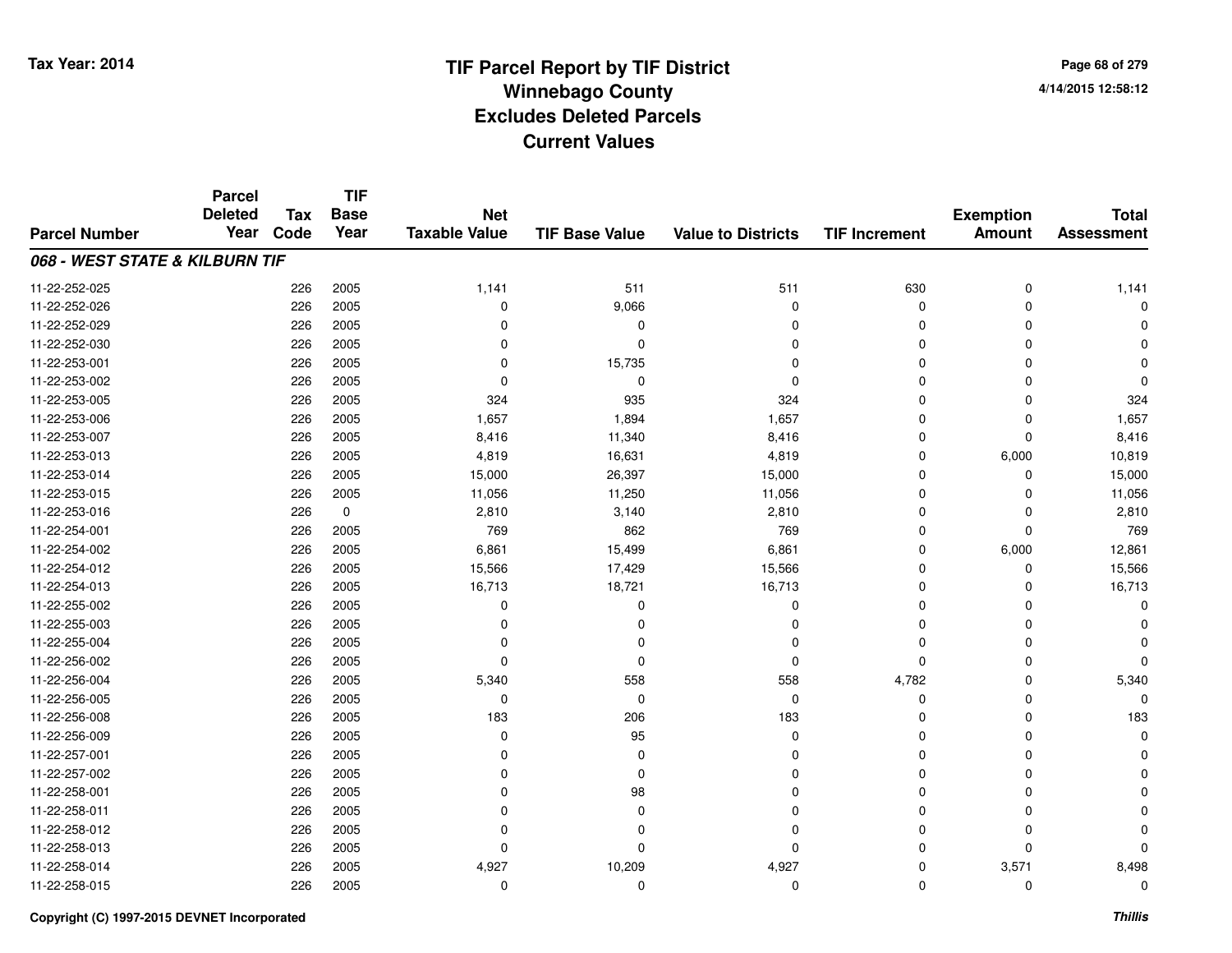**Page 69 of 2794/14/2015 12:58:12**

|                                | <b>Parcel</b>  | <b>Tax</b><br>Code | <b>TIF</b><br><b>Base</b><br>Year | <b>Net</b><br><b>Taxable Value</b> | <b>TIF Base Value</b> | <b>Value to Districts</b> | <b>TIF Increment</b> | <b>Exemption</b><br><b>Amount</b> | <b>Total</b><br><b>Assessment</b> |
|--------------------------------|----------------|--------------------|-----------------------------------|------------------------------------|-----------------------|---------------------------|----------------------|-----------------------------------|-----------------------------------|
| <b>Parcel Number</b>           | <b>Deleted</b> |                    |                                   |                                    |                       |                           |                      |                                   |                                   |
|                                | Year           |                    |                                   |                                    |                       |                           |                      |                                   |                                   |
| 068 - WEST STATE & KILBURN TIF |                |                    |                                   |                                    |                       |                           |                      |                                   |                                   |
| 11-22-258-016                  |                | 226                | 2005                              | 0                                  | 0                     | 0                         | 0                    | 0                                 |                                   |
| 11-22-258-017                  |                | 226                | 2005                              | $\Omega$                           | 9,683                 | $\Omega$                  | $\Omega$             | $\Omega$                          |                                   |
| 11-22-258-018                  |                | 226                | 0                                 | $\Omega$                           | $\Omega$              | $\Omega$                  | 0                    | $\Omega$                          |                                   |
| 11-22-258-019                  |                | 226                | 0                                 | $\Omega$                           | n                     | $\Omega$                  | 0                    | $\Omega$                          |                                   |
| 11-22-258-020                  |                | 226                | 0                                 | $\Omega$                           |                       | $\Omega$                  | 0                    | $\Omega$                          |                                   |
| 11-22-258-021                  |                | 226                | 0                                 | 0                                  |                       | $\Omega$                  | 0                    | $\Omega$                          |                                   |
| 11-22-258-022                  |                | 226                | 0                                 | $\Omega$                           |                       | $\Omega$                  | 0                    | $\Omega$                          |                                   |
| 11-22-258-023                  |                | 226                | $\mathbf 0$                       | $\Omega$                           |                       | $\Omega$                  | 0                    | $\Omega$                          |                                   |
| 11-22-258-024                  |                | 226                | 0                                 | $\Omega$                           | $\Omega$              | $\Omega$                  | 0                    | $\Omega$                          |                                   |
| 11-22-286-001                  |                | 226                | 2005                              | 0                                  | 5,028                 | $\Omega$                  | 0                    | $\Omega$                          |                                   |
| 11-22-286-005                  |                | 226                | 2005                              | $\Omega$                           | 9,591                 | $\Omega$                  | 0                    | $\Omega$                          |                                   |
| 11-22-286-006                  |                | 226                | 2005                              | 0                                  | 4,659                 | 0                         | 0                    | 0                                 |                                   |
| 11-22-286-012                  |                | 226                | 0                                 | 0                                  | 7,508                 | $\Omega$                  | 0                    | $\Omega$                          |                                   |
| 11-22-286-013                  |                | 226                | 0                                 | 0                                  | 7,555                 | 0                         | 0                    | 0                                 |                                   |
| 11-22-286-015                  |                | 226                | $\mathbf 0$                       | $\Omega$                           | 2,625                 | $\Omega$                  | 0                    | $\Omega$                          |                                   |
| 11-22-377-001                  |                | 226                | 2005                              | 298                                | 333                   | 298                       | 0                    | 0                                 | 298                               |
| 11-22-377-002                  |                | 226                | 2005                              | 10,129                             | 10,674                | 10,129                    | 0                    | 0                                 | 10,129                            |
| 11-22-377-003                  |                | 226                | 2005                              | 5,089                              | 10,398                | 5,089                     | 0                    | 3,683                             | 8,772                             |
| 11-22-377-004                  |                | 226                | 2005                              | 8,789                              | 9,034                 | 8,789                     | 0                    | 0                                 | 8,789                             |
| 11-22-377-005                  |                | 226                | 2005                              | 3,008                              | 3,530                 | 3,008                     | 0                    | 0                                 | 3,008                             |
| 11-22-377-006                  |                | 226                | 2005                              | 1,170                              | 1,308                 | 1,170                     | 0                    | 0                                 | 1,170                             |
| 11-22-377-007                  |                | 226                | 2005                              | 961                                | 1,074                 | 961                       | 0                    | $\mathbf 0$                       | 961                               |
| 11-22-377-008                  |                | 226                | 2005                              | 0                                  | 7,225                 | 0                         | 0                    | 6,090                             | 6,090                             |
| 11-22-377-009                  |                | 226                | 2005                              | 1,170                              | 1,308                 | 1,170                     | 0                    | 0                                 | 1,170                             |
| 11-22-377-010                  |                | 226                | 2005                              | 1,061                              | 1,138                 | 1,061                     | 0                    | 0                                 | 1,061                             |
| 11-22-377-011                  |                | 226                | 2005                              | 660                                | 738                   | 660                       | 0                    | $\Omega$                          | 660                               |
| 11-22-401-001                  |                | 226                | 2005                              | 29,051                             | 76,805                | 29,051                    | 0                    | $\mathbf 0$                       | 29,051                            |
| 11-22-401-002                  |                | 226                | 2005                              | 3,108                              | 3,479                 | 3,108                     | 0                    | $\Omega$                          | 3,108                             |
| 11-22-402-001                  |                | 226                | 2005                              | 0                                  | 0                     | 0                         | 0                    | $\Omega$                          | O                                 |
| 11-22-403-018                  |                | 226                | 9999                              | 0                                  | $\Omega$              | $\Omega$                  | 0                    | $\Omega$                          | O                                 |
| 11-22-403-037                  |                | 226                | 2005                              | 361                                | 142                   | 142                       | 219                  | $\Omega$                          | 361                               |
| 11-22-403-038                  |                | 226                | 2005                              | 2,726                              | 3,053                 | 2,726                     | 0                    | 0                                 | 2,726                             |
| 11-22-403-039                  |                | 226                | 2005                              | 729                                | 931                   | 729                       | 0                    | $\mathbf 0$                       | 729                               |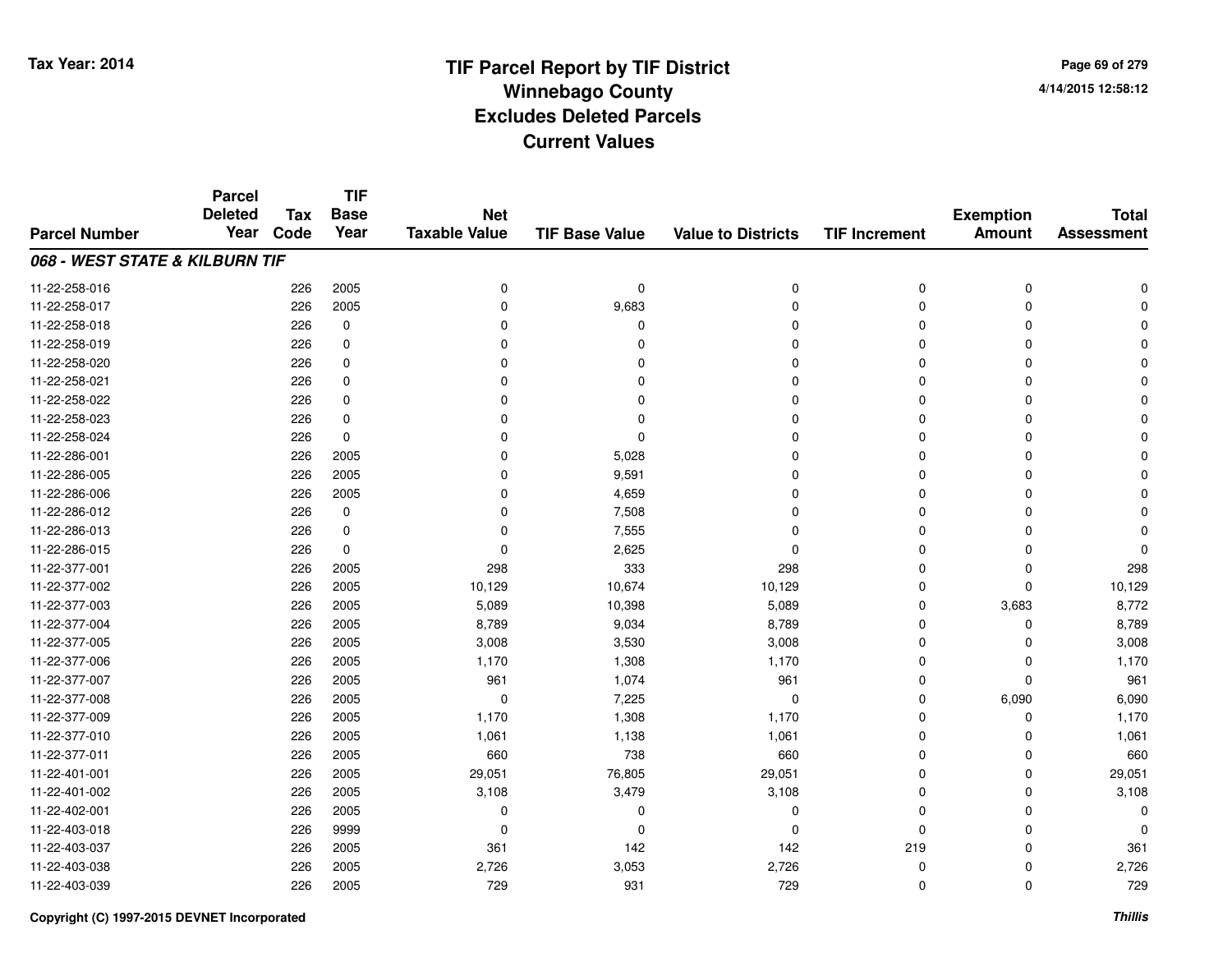**TIF**

**Parcel**

**Page 70 of 2794/14/2015 12:58:12**

#### **TIF Base ValueParcel NumberTotal AssessmentExemption Amount Value to Districts TIF Increment Base YearTax Code Deleted YearNet Taxable Value068 - WEST STATE & KILBURN TIF**11-22-403-0400 226 2005 243 2,638 243 0 0 243 11-22-403-0411 226 2005 5,061 4,389 4,389 672 0 5,061 11-22-403-0422 226 2005 2,021 2,261 2,021 0 2,021 11-22-403-0433 226 2005 0 6,082 0 0 6,254 6,254 11-22-403-0444 226 2005 2,627 2,940 2,627 2,940 2,627 0 0 0 2,627 11-22-403-045 <sup>226</sup> <sup>450</sup> <sup>2005</sup> <sup>502</sup> <sup>450</sup> <sup>0</sup> <sup>0</sup> <sup>450</sup> 11-22-403-046 <sup>226</sup> <sup>899</sup> <sup>2005</sup> 1,007 <sup>899</sup> <sup>0</sup> <sup>0</sup> <sup>899</sup> 11-22-403-047 <sup>226</sup> 1,126 <sup>2005</sup> 1,259 1,126 <sup>0</sup> <sup>0</sup> 1,126 11-22-403-050 <sup>226</sup> <sup>0</sup> <sup>2007</sup> <sup>0</sup> <sup>0</sup> <sup>0</sup> <sup>0</sup> <sup>0</sup> 11-22-403-0511 226 2005 0 272 0 0 0 0 0 0 11-22-403-057 <sup>226</sup> 151,446 <sup>2005</sup> 114,078 114,078 37,368 <sup>0</sup> 151,446 11-22-403-058 <sup>226</sup> <sup>896</sup> <sup>2005</sup> 1,043 <sup>896</sup> <sup>0</sup> <sup>0</sup> <sup>896</sup> 11-22-403-0599 226 2005 1,289 363 363 926 0 1,289 11-22-403-061 <sup>226</sup> <sup>0</sup> <sup>0</sup> <sup>0</sup> <sup>0</sup> <sup>0</sup> <sup>0</sup> <sup>0</sup> 11-22-403-062 <sup>226</sup> <sup>0</sup> <sup>0</sup> <sup>362</sup> <sup>0</sup> <sup>0</sup> <sup>0</sup> <sup>0</sup> 11-22-403-0633 226 2005 974 4,276 974 0 0 974 11-22-404-0011 226 2005 139,133 155,887 139,133 0 139,133 11-22-404-0033 226 2005 6,040 6,806 6,040 0 0 6,040 11-22-405-0011 226 2005 7,776 16,916 7,776 0 6,000 13,776 11-22-405-005 <sup>226</sup> 4,762 <sup>2005</sup> 5,500 4,762 <sup>0</sup> 1,000 5,762 11-22-405-006 <sup>226</sup> <sup>270</sup> <sup>2005</sup> <sup>302</sup> <sup>270</sup> <sup>0</sup> <sup>0</sup> <sup>270</sup> 11-22-405-007 <sup>226</sup> <sup>260</sup> <sup>2005</sup> <sup>269</sup> <sup>260</sup> <sup>0</sup> <sup>0</sup> <sup>260</sup> 11-22-405-008 <sup>226</sup> 13,190 <sup>2005</sup> 2,213 2,213 10,977 <sup>0</sup> 13,190 11-22-405-0099 226 2005 321 361 321 0 0 321 11-22-405-0100 226 2005 321 361 321 0 321 11-22-405-0111 226 2005 0 654 0 0 0 0 11-22-405-0122 226 2005 0 16,428 0 0 0 0 11-22-405-0133 and the contract of the contract of the contract of the contract of the contract of  $\alpha$  of  $\alpha$  of  $\alpha$  of  $\alpha$  of  $\alpha$  of  $\alpha$  of  $\alpha$  of  $\alpha$  of  $\alpha$  of  $\alpha$  of  $\alpha$  of  $\alpha$  of  $\alpha$  of  $\alpha$  of  $\alpha$  of  $\alpha$  of  $\alpha$  of 11-22-405-014 <sup>226</sup> <sup>391</sup> <sup>2005</sup> 1,382 <sup>391</sup> <sup>0</sup> <sup>0</sup> <sup>391</sup> 11-22-405-0166 226 0 687 13,169 687 0 0 687 11-22-405-017 <sup>226</sup> <sup>378</sup> <sup>0</sup> 7,408 <sup>378</sup> <sup>0</sup> <sup>0</sup> <sup>378</sup> 11-22-405-018 <sup>226</sup> <sup>0</sup> <sup>0</sup> <sup>0</sup> <sup>0</sup> <sup>0</sup> <sup>0</sup> <sup>0</sup> 11-22-429-025<sup>226</sup> <sup>0</sup> <sup>2005</sup> 10,328 <sup>0</sup> <sup>0</sup> <sup>0</sup> <sup>0</sup>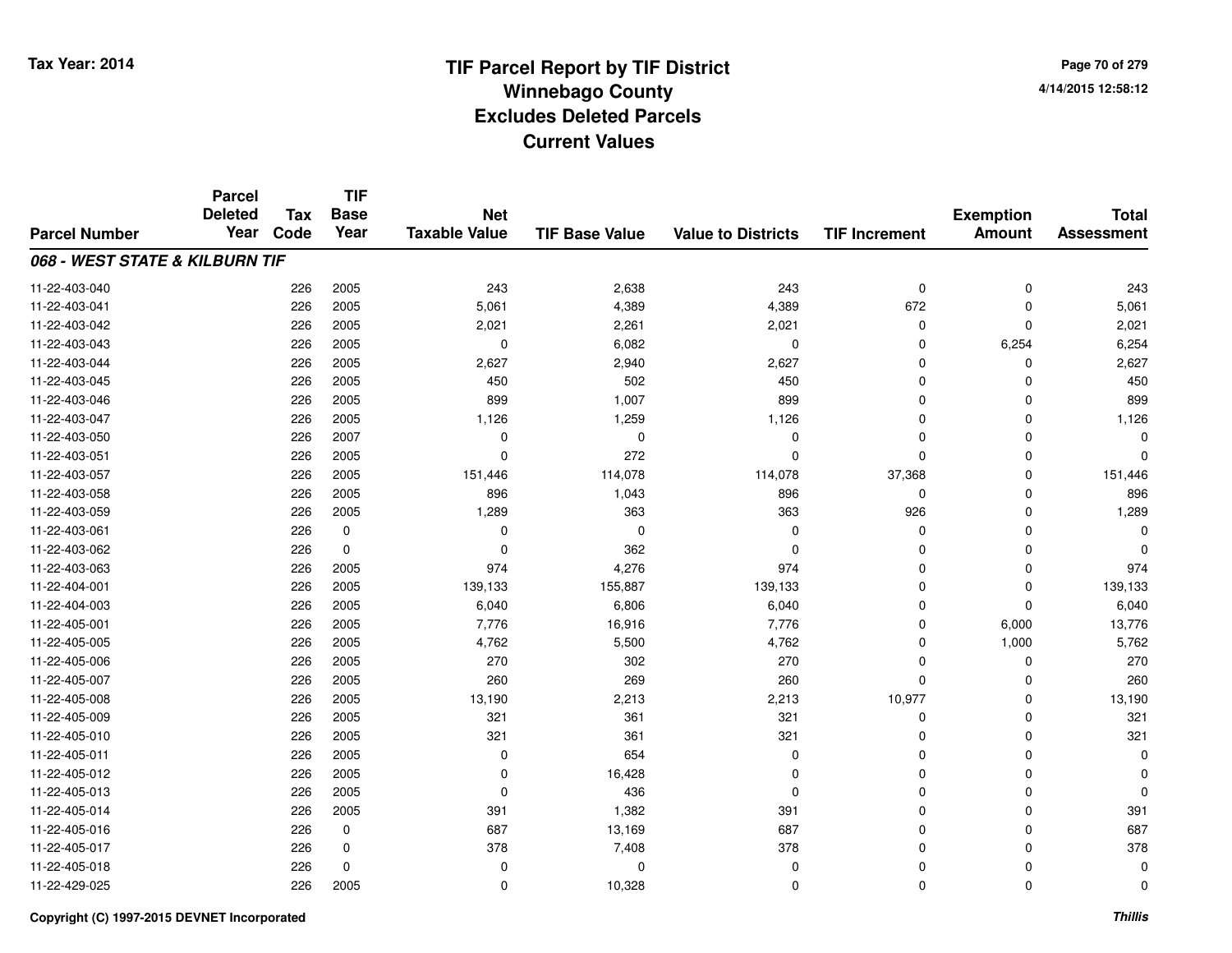**Page 71 of 2794/14/2015 12:58:12**

|                                | <b>Parcel</b>  |            | <b>TIF</b>  |                      |                       |                           |                      |                  |                   |
|--------------------------------|----------------|------------|-------------|----------------------|-----------------------|---------------------------|----------------------|------------------|-------------------|
|                                | <b>Deleted</b> | <b>Tax</b> | <b>Base</b> | <b>Net</b>           |                       |                           |                      | <b>Exemption</b> | <b>Total</b>      |
| <b>Parcel Number</b>           | Year           | Code       | Year        | <b>Taxable Value</b> | <b>TIF Base Value</b> | <b>Value to Districts</b> | <b>TIF Increment</b> | <b>Amount</b>    | <b>Assessment</b> |
| 068 - WEST STATE & KILBURN TIF |                |            |             |                      |                       |                           |                      |                  |                   |
| 11-22-429-026                  |                | 226        | 2005        | $\mathbf 0$          | 10,328                | 0                         | $\mathbf 0$          | $\mathbf 0$      | $\Omega$          |
| 11-22-433-015                  |                | 226        | 2005        | 0                    | 33,091                | 0                         | $\Omega$             | $\mathbf 0$      |                   |
| 11-22-433-020                  |                | 226        | 2005        | $\Omega$             | 35,454                | 0                         | $\Omega$             | $\Omega$         | $\Omega$          |
| 11-22-451-001                  |                | 226        | 2005        | 25,816               | 28,917                | 25,816                    | $\Omega$             | $\Omega$         | 25,816            |
| 11-22-451-003                  |                | 226        | 2005        | 38,510               | 58,816                | 38,510                    | $\Omega$             | $\mathbf 0$      | 38,510            |
| 11-22-452-001                  |                | 226        | 2005        | 0                    | $\mathbf 0$           | 0                         | $\Omega$             | $\Omega$         | $\mathbf 0$       |
| 11-22-453-002                  |                | 226        | 2005        | 33,491               | 37,517                | 33,491                    | $\Omega$             | $\Omega$         | 33,491            |
| 11-22-453-004                  |                | 226        | 2005        | 40,358               | 45,199                | 40,358                    | $\Omega$             | 0                | 40,358            |
| 11-22-453-005                  |                | 226        | 2005        | 10,828               | 12,125                | 10,828                    | $\Omega$             | 0                | 10,828            |
| 11-22-453-006                  |                | 226        | 2005        | 4,413                | 4,944                 | 4,413                     | 0                    | 0                | 4,413             |
| 11-22-453-007                  |                | 226        | 2005        | 1,050                | 1,173                 | 1,050                     | $\Omega$             | 0                | 1,050             |
| 11-22-453-008                  |                | 226        | 2005        | 524                  | 588                   | 524                       | 0                    | 0                | 524               |
| 11-22-453-012                  |                | 226        | 2005        | 9,117                | 10,229                | 9,117                     | 0                    | 0                | 9,117             |
| 11-22-454-001                  |                | 226        | 2005        | 585                  | 654                   | 585                       | 0                    | $\mathbf 0$      | 585               |
| 11-22-454-002                  |                | 226        | 2005        | 363                  | 375                   | 363                       | 0                    | 0                | 363               |
| 11-22-454-003                  |                | 226        | 2005        | 4,301                | 5,862                 | 4,301                     | 0                    | 0                | 4,301             |
| 11-22-454-005                  |                | 226        | 2005        | 116,365              | 158,871               | 116,365                   | 0                    | 0                | 116,365           |
| 11-22-454-006                  |                | 226        | 2005        | 30,626               | 37,387                | 30,626                    | $\Omega$             | 0                | 30,626            |
| 11-22-457-001                  |                | 226        | 2005        | 21,374               | 43,559                | 21,374                    | 0                    | 0                | 21,374            |
| 11-22-457-002                  |                | 226        | 2005        | 27,378               | 37,554                | 27,378                    | 0                    | 0                | 27,378            |
| 11-22-458-001                  |                | 226        | 2005        | $\Omega$             | $\mathbf 0$           | 0                         | $\Omega$             | $\Omega$         | 0                 |
| 11-22-476-001                  |                | 226        | 2005        | 0                    | 2,906                 | 0                         | $\Omega$             | $\Omega$         | $\Omega$          |
| 11-22-476-002                  |                | 226        | 2005        | $\Omega$             | 0                     | 0                         | $\Omega$             | 0                | $\Omega$          |
| 11-22-476-003                  |                | 226        | 2005        | 975                  | 2,393                 | 975                       | $\Omega$             | $\mathbf 0$      | 975               |
| 11-22-476-005                  |                | 226        | 2005        | $\mathbf 0$          | 1,308                 | 0                         | 0                    | $\Omega$         | $\mathbf 0$       |
| 11-22-476-006                  |                | 226        | 2005        | 0                    | 5,854                 | 0                         | $\Omega$             | 0                | $\Omega$          |
| 11-22-476-007                  |                | 226        | 2005        | $\mathbf 0$          | 654                   | 0                         | $\Omega$             | 0                | $\mathbf 0$       |
| 11-22-476-008                  |                | 226        | 2005        | 1,170                | 1,308                 | 1,170                     | $\Omega$             | $\mathbf 0$      | 1,170             |
| 11-22-476-009                  |                | 226        | 2005        | 1,170                | 1,308                 | 1,170                     | $\mathbf 0$          | $\Omega$         | 1,170             |
| 11-22-480-001                  |                | 226        | 2005        | 3,239                | 1,811                 | 1,811                     | 1,428                | $\Omega$         | 3,239             |
| 11-22-480-002                  |                | 226        | 2005        | 1,227                | 1,371                 | 1,227                     | $\Omega$             | $\Omega$         | 1,227             |
| 11-22-480-009                  |                | 226        | 2005        | 15,661               | 9,524                 | 9,524                     | 6,137                | $\mathbf 0$      | 15,661            |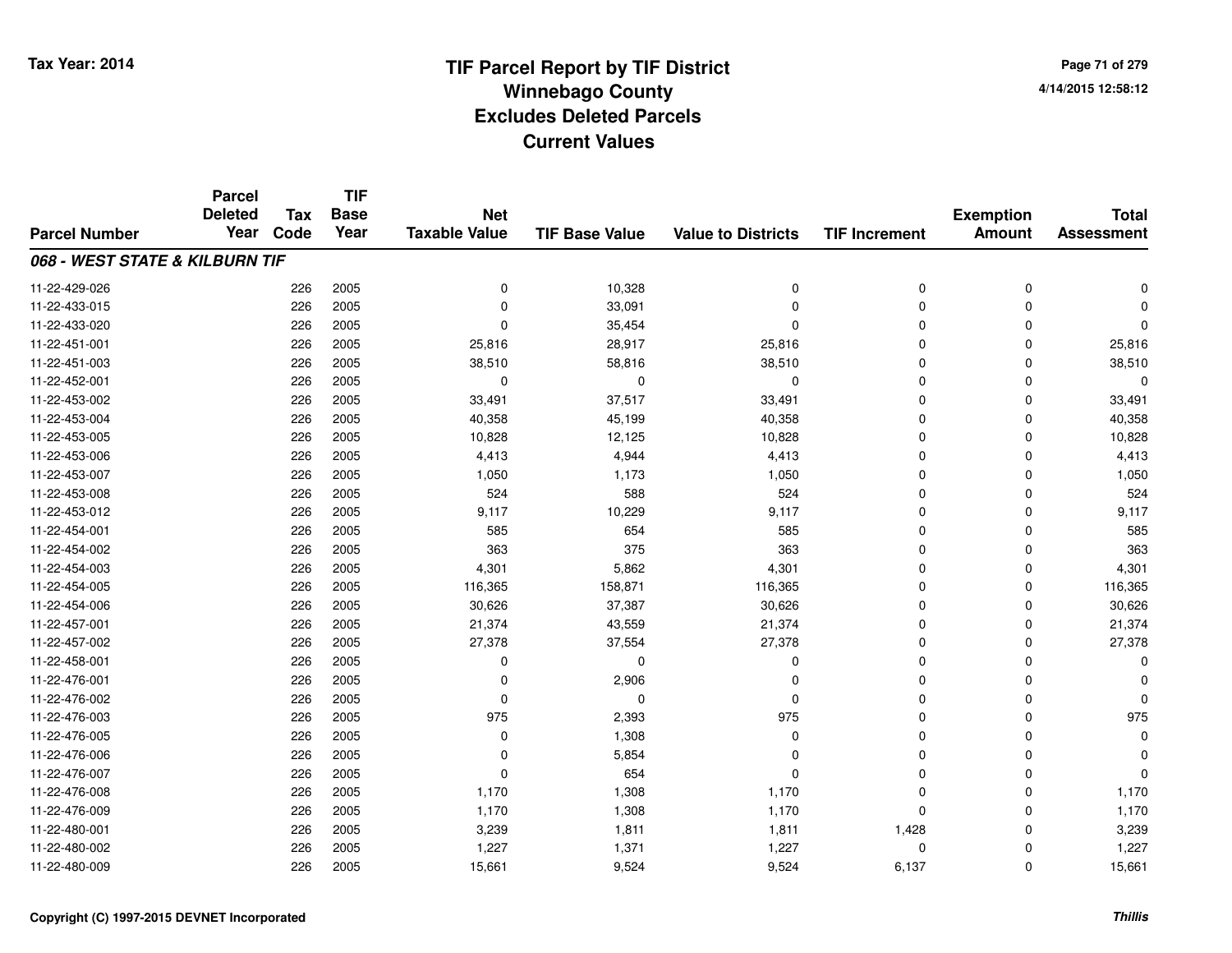**TIF**

**Parcel**

| Page 72 of 279     |  |
|--------------------|--|
| 4/14/2015 12:58:12 |  |

#### **TIF Base ValueParcel NumberTotal AssessmentExemption Amount Value to Districts TIF Increment Base YearTax Code Deleted YearNet Taxable Value068 - WEST STATE & KILBURN TIF**11-22-480-0133 226 2005 11,984 17,217 11,984 0 0 11,984 **Tax District Totals: Parcel Count: <sup>145</sup> 904,978 1,338,715 841,839 63,139 38,598 943,576 088 - NORTH MAIN & AUBURN TIF**11-14-280-008 <sup>086</sup> 12,472 <sup>2005</sup> 24,227 12,472 <sup>0</sup> 6,000 18,472 11-14-280-0099 086 2005 13,060 26,483 13,060 0 6,000 19,060 11-14-280-0100 086 2005 7,235 23,297 7,235 0 2,000 9,235 11-14-280-0155 086 2005 16,906 25,078 16,906 0 6,000 22,906 11-14-281-0066 086 2005 14,421 18,361 14,421 0 14,421 11-14-281-007 <sup>086</sup> 20,927 <sup>2005</sup> 26,444 20,927 <sup>0</sup> <sup>0</sup> 20,927 11-14-281-008 <sup>086</sup> 2,130 <sup>2005</sup> 2,389 2,130 <sup>0</sup> <sup>0</sup> 2,130 11-14-281-0099 086 2005 4,474 6,321 4,474 0 0 4,474 11-14-281-0100 086 2005 2,485 2,580 2,485 0 0 2,485 11-14-281-0144 2005 2005 3,032 3,147 3,032 3,032 3,032 3,032 3,032 3,032 3,032 3,032 3,032 3,032 11-14-281-0155 086 2005 2,485 2,580 2,485 0 2,485 11-14-281-0166 086 2005 3,552 10,548 3,552 0 0 3,552 11-14-282-0011 086 2005 2,333 25,530 2,333 0 2,333 11-14-282-0022 086 2005 2,036 20,327 2,036 0 0 2,036 11-14-282-0033 086 2005 3,031 21,861 3,031 0 0 3,031 11-14-282-004 <sup>086</sup> 3,031 <sup>2005</sup> 24,667 3,031 <sup>0</sup> <sup>0</sup> 3,031 11-14-282-005 <sup>086</sup> 2,130 <sup>2005</sup> 6,990 2,130 <sup>0</sup> <sup>0</sup> 2,130 11-14-282-0099 086 2005 5,783 17,155 5,783 0 0 5,783 11-14-282-012 <sup>086</sup> 9,873 <sup>0</sup> 77,611 9,873 <sup>0</sup> <sup>0</sup> 9,873 11-14-282-0133 086 0 12,158 78,632 12,158 0 0 12,158 11-14-404-0100 086 2005 28,239 122,416 28,239 0 0 28,239 11-14-404-0111 086 2005 10,515 23,796 10,515 0 6,000 16,515 11-14-404-0122 086 2005 15,853 22,740 15,853 0 15,853 11-14-404-0133 086 2005 8,437 20,547 8,437 0 6,000 14,437 11-14-404-014 <sup>086</sup> 9,358 <sup>2005</sup> 21,737 9,358 <sup>0</sup> 6,000 15,358 11-14-404-015 <sup>086</sup> 10,940 <sup>2005</sup> 24,812 10,940 <sup>0</sup> 6,000 16,940 11-14-404-016 <sup>086</sup> 4,494 <sup>2005</sup> 22,538 4,494 <sup>0</sup> 10,381 14,875 11-14-404-017 <sup>086</sup> 8,646 <sup>2005</sup> 17,350 8,646 <sup>0</sup> 3,612 12,258 11-14-426-0011 086 2005 21,113 21,667 21,113 0 0 21,113 11-14-426-0022 086 2005 8,544 19,489 8,544 0 0 8,544

#### **Copyright (C) 1997-2015 DEVNET Incorporated**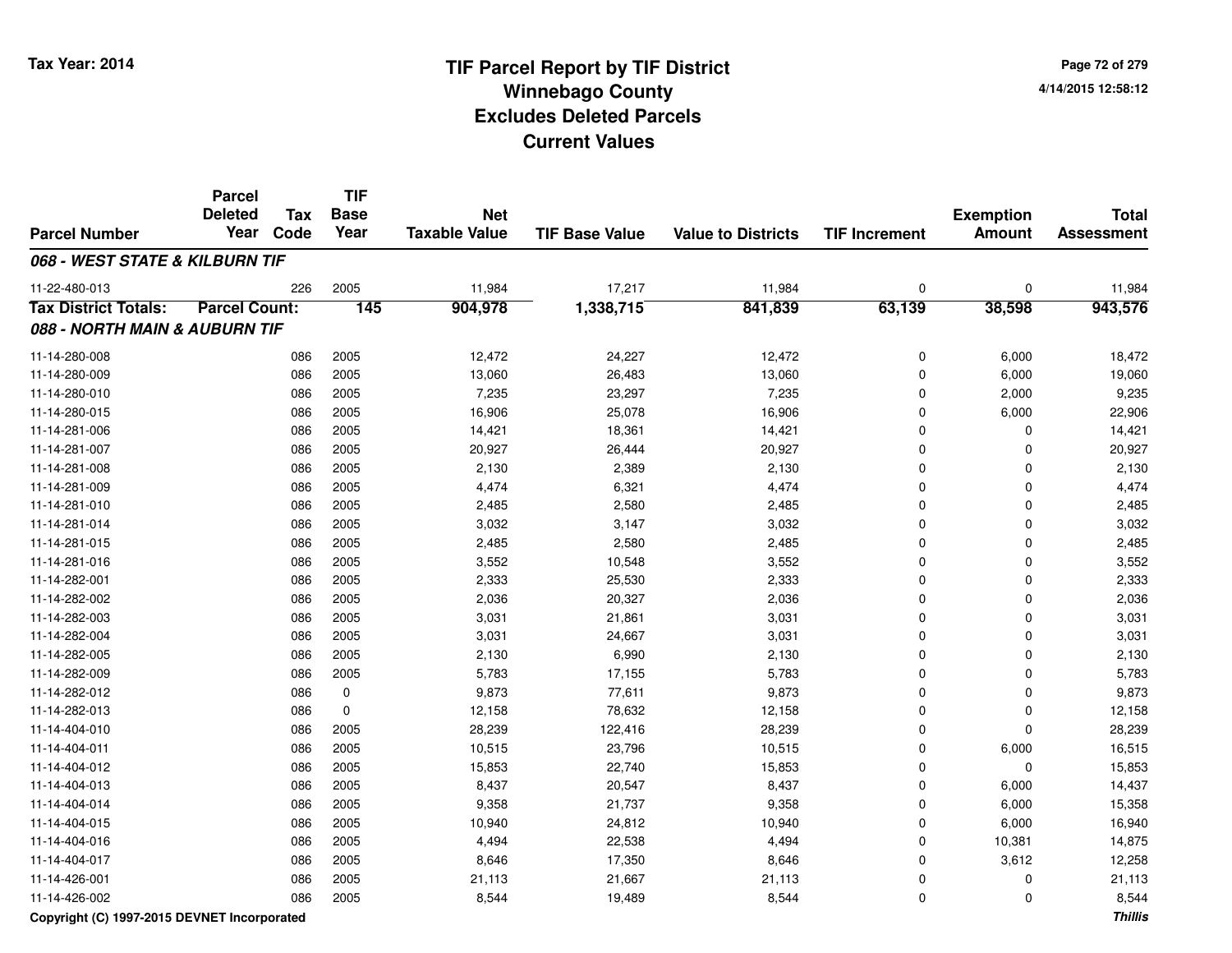**Page 73 of 2794/14/2015 12:58:12**

### **TIF Base ValueParcel NumberTotal AssessmentExemption Amount Value to Districts TIF IncrementTIF Base YearTax CodeParcel Deleted YearNet Taxable Value088 - NORTH MAIN & AUBURN TIF**11-14-426-003 <sup>086</sup> <sup>0</sup> <sup>2005</sup> <sup>0</sup> <sup>0</sup> <sup>0</sup> <sup>0</sup> <sup>0</sup> 11-14-426-0044 20,793 20,793 20,793 26,238 20,793 26,238 20,793 20,793 20,793 20,793 20,793 20,793 20,793 20,793 20,793 20,793 20,793 20,793 20,793 20,793 20,793 20,793 20,793 20,793 20,793 20,793 20,793 20,793 20,793 20,793 20,793 20, 11-14-426-005 <sup>086</sup> <sup>0</sup> <sup>2005</sup> <sup>0</sup> <sup>0</sup> <sup>0</sup> <sup>0</sup> <sup>0</sup> 11-14-426-006 <sup>086</sup> 33,351 <sup>2005</sup> 38,702 33,351 <sup>0</sup> <sup>0</sup> 33,351 11-14-426-007 <sup>086</sup> 22,716 <sup>2005</sup> 26,061 22,716 <sup>0</sup> <sup>0</sup> 22,716 11-14-426-0088 25,962 2005 26,962 26,962 29,724 25,962 26,962 26,962 26,962 26,962 26,962 26,962 26,962 26,962 26,962 26,962 11-14-426-009 <sup>086</sup> 30,438 <sup>2005</sup> 32,736 30,438 <sup>0</sup> <sup>0</sup> 30,438 11-14-426-0100 086 2005 19,029 22,467 19,029 0 0 19,029 11-14-426-0111 086 2005 22,600 32,722 22,600 0 0 22,600 11-14-426-0122 086 2005 26,446 28,256 26,446 0 26,446 11-14-426-0133 086 2005 19,112 27,793 19,112 0 0 19,112 11-14-426-0144 25,913 266 2005 26,913 29,912 29,912 25,913 0 0 0 25,913 11-14-426-015 <sup>086</sup> 56,521 <sup>2005</sup> 64,302 56,521 <sup>0</sup> <sup>0</sup> 56,521 11-14-427-0033 086 2005 5,131 7,682 5,131 0 0 5,131 11-14-427-009 <sup>086</sup> <sup>0</sup> <sup>2005</sup> <sup>0</sup> <sup>0</sup> <sup>0</sup> <sup>0</sup> <sup>0</sup> 11-14-428-0022 086 2005 30,249 52,308 30,249 0 0 30,249 11-14-428-0033 086 2005 26,487 31,827 26,487 0 0 26,487 11-14-428-004 <sup>086</sup> 30,210 <sup>2005</sup> 36,496 30,210 <sup>0</sup> <sup>0</sup> 30,210 11-14-428-005 <sup>086</sup> 3,124 <sup>2005</sup> 6,151 3,124 <sup>0</sup> <sup>0</sup> 3,124 11-14-428-006 <sup>086</sup> 24,492 <sup>2005</sup> 34,457 24,492 <sup>0</sup> <sup>0</sup> 24,492 11-14-428-0088 086 2005 40,203 45,032 40,203 0 0 40,203 11-14-428-0099 086 2005 23,556 24,022 23,556 0 0 23,556 11-14-428-0100 086 2005 35,502 37,554 35,502 0 35,502 11-14-428-0111 086 2005 20,265 30,951 20,265 0 0 20,265 11-14-428-0122 086 2005 27,717 24,217 24,217 3,500 0 27,717 11-14-428-0133 086 2005 14,060 20,778 14,060 0 0 14,060 11-14-428-015 <sup>086</sup> 20,261 <sup>2005</sup> 22,709 20,261 <sup>0</sup> <sup>0</sup> 20,261 11-14-428-016 <sup>086</sup> 8,433 <sup>2005</sup> 23,413 8,433 <sup>0</sup> 6,000 14,433 11-14-428-017 <sup>086</sup> 18,460 <sup>2005</sup> 20,876 18,460 <sup>0</sup> <sup>0</sup> 18,460 11-14-428-018 <sup>086</sup> 20,063 <sup>2005</sup> 22,179 20,063 <sup>0</sup> <sup>0</sup> 20,063 11-14-428-0199 086 2005 192 204 192 0 0 192 11-14-428-0200 086 2005 14,560 20,292 14,560 0 6,000 20,560 11-14-428-0211 086 2005 24,024 26,737 24,024 0 0 24,024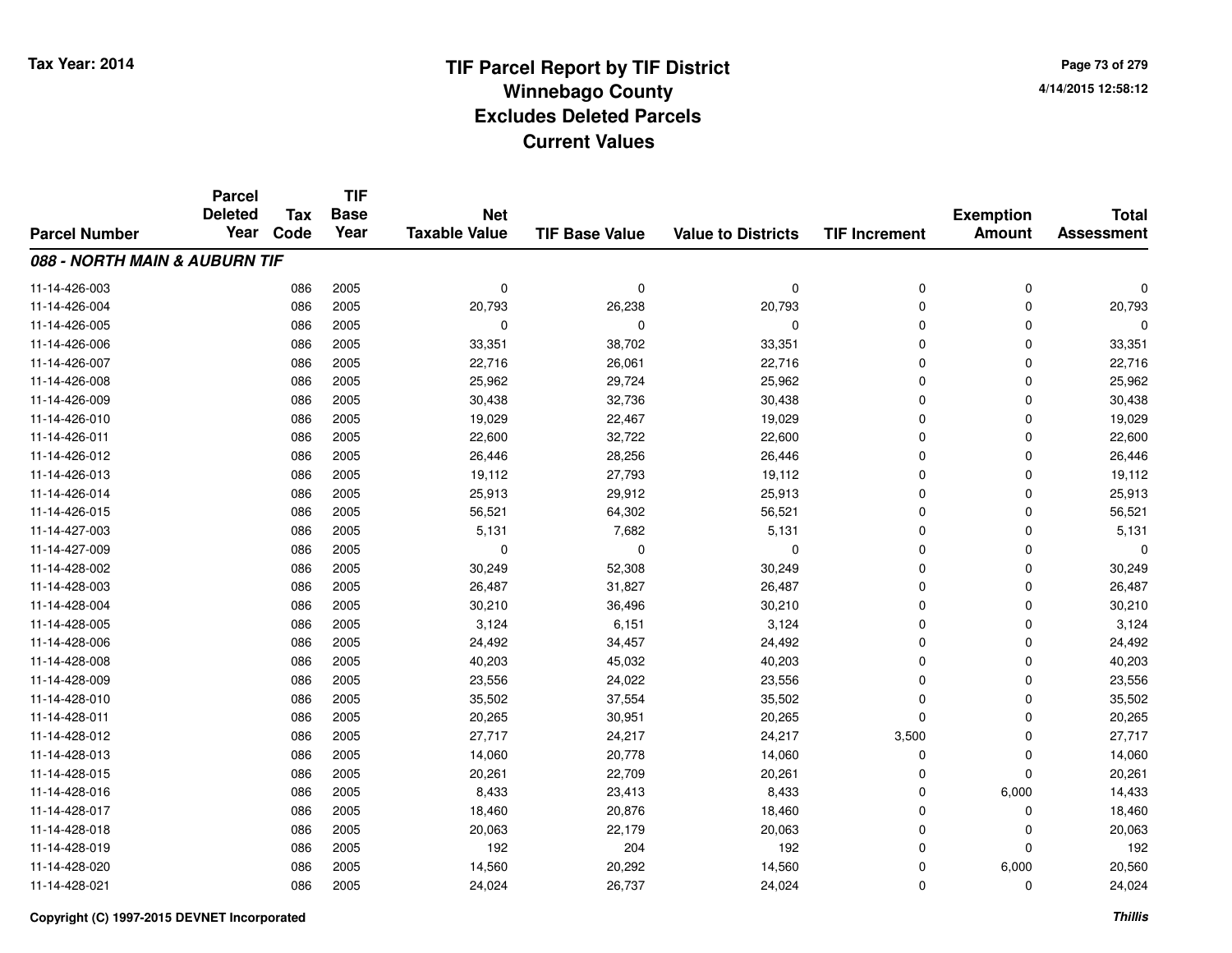**Page 74 of 2794/14/2015 12:58:12**

|                                             | <b>Parcel</b>        |            | <b>TIF</b>      |                      |                       |                           |                      |                  |                   |
|---------------------------------------------|----------------------|------------|-----------------|----------------------|-----------------------|---------------------------|----------------------|------------------|-------------------|
|                                             | <b>Deleted</b>       | <b>Tax</b> | <b>Base</b>     | <b>Net</b>           |                       |                           |                      | <b>Exemption</b> | <b>Total</b>      |
| <b>Parcel Number</b>                        | Year                 | Code       | Year            | <b>Taxable Value</b> | <b>TIF Base Value</b> | <b>Value to Districts</b> | <b>TIF Increment</b> | <b>Amount</b>    | <b>Assessment</b> |
| 088 - NORTH MAIN & AUBURN TIF               |                      |            |                 |                      |                       |                           |                      |                  |                   |
| 11-14-428-022                               |                      | 086        | 2005            | 19,473               | 28,310                | 19,473                    | 0                    | 6,000            | 25,473            |
| 11-14-428-024                               |                      | 086        | 2005            | 13,753               | 22,632                | 13,753                    | 0                    | 0                | 13,753            |
| 11-14-428-026                               |                      | 086        | $\mathbf 0$     | 43,983               | 38,482                | 38,482                    | 5,501                | 0                | 43,983            |
| 11-14-430-003                               |                      | 086        | 2005            | 6,509                | 14,405                | 6,509                     | 0                    | 0                | 6,509             |
| 11-14-430-004                               |                      | 086        | 2005            | 38,255               | 45,645                | 38,255                    | 0                    | 0                | 38,255            |
| 11-14-430-005                               |                      | 086        | 2005            | 17,113               | 25,431                | 17,113                    | 0                    | 0                | 17,113            |
| 11-14-430-033                               |                      | 086        | 2005            | 58,428               | 66,791                | 58,428                    | 0                    | 0                | 58,428            |
| 11-14-430-034                               |                      | 086        | 2005            | 66,551               | 88,641                | 66,551                    | $\overline{0}$       | $\pmb{0}$        | 66,551            |
| 11-14-430-035                               |                      | 086        | 2005            | 62,884               | 88,882                | 62,884                    | $\overline{0}$       | 0                | 62,884            |
| <b>Tax District Totals:</b>                 | <b>Parcel Count:</b> |            | $\overline{72}$ | 1,286,512            | 2,027,337             | 1,277,511                 | 9,001                | 75,993           | 1,362,505         |
| 089 - JACKSON SCHOOL TIF                    |                      |            |                 |                      |                       |                           |                      |                  |                   |
| 11-23-429-004                               |                      | 223        | 2005            | 20,395               | 31,896                | 20,395                    | 0                    | 0                | 20,395            |
| 11-23-429-006                               |                      | 223        | 2005            | 22,904               | 34,403                | 22,904                    | 0                    | 0                | 22,904            |
| 11-23-429-020                               |                      | 223        | 2005            | 154                  | 159                   | 154                       | 0                    | $\pmb{0}$        | 154               |
| 11-23-429-021                               |                      | 223        | 2005            | 5,965                | 21,212                | 5,965                     | $\overline{0}$       | 0                | 5,965             |
| 11-23-429-022                               |                      | 223        | 2005            | 8,833                | 22,781                | 8,833                     | $\overline{0}$       | 0                | 8,833             |
| 11-23-429-023                               |                      | 223        | 2005            | 17,260               | 21,627                | 17,260                    | 0                    | 0                | 17,260            |
| 11-23-429-024                               |                      | 223        | 2005            | 13,372               | 22,767                | 13,372                    | 0                    | 6,000            | 19,372            |
| 11-23-429-025                               |                      | 223        | 2005            | 13,435               | 23,546                | 13,435                    | 0                    | 6,000            | 19,435            |
| 11-23-429-026                               |                      | 223        | 2005            | 9,307                | 15,020                | 9,307                     | 0                    | 6,000            | 15,307            |
| 11-23-429-029                               |                      | 223        | 2005            | 8,371                | 32,317                | 8,371                     | 0                    | 11,000           | 19,371            |
| 11-23-429-030                               |                      | 223        | 2005            | 12,275               | 20,877                | 12,275                    | 0                    | 6,000            | 18,275            |
| 11-23-429-031                               |                      | 223        | 2005            | 8,333                | 16,607                | 8,333                     | 0                    | 0                | 8,333             |
| 11-23-429-032                               |                      | 223        | 2005            | 15,017               | 30,143                | 15,017                    | 0                    | 11,000           | 26,017            |
| 11-23-429-033                               |                      | 223        | 2005            | 10,591               | 25,682                | 10,591                    | 0                    | 6,000            | 16,591            |
| 11-23-429-034                               |                      | 223        | 2005            | 16,591               | 25,682                | 16,591                    | 0                    | 0                | 16,591            |
| 11-23-429-035                               |                      | 223        | 2005            | 10,483               | 11,732                | 10,483                    | 0                    | 0                | 10,483            |
| 11-23-430-001                               |                      | 223        | 2005            | 12,117               | 27,776                | 12,117                    | 0                    | 11,000           | 23,117            |
| 11-23-430-002                               |                      | 223        | 2005            | 0                    | 20,194                | 0                         | 0                    | 16,482           | 16,482            |
| 11-23-430-003                               |                      | 223        | 2005            | 4,997                | 19,245                | 4,997                     | 0                    | 5,614            | 10,611            |
| 11-23-430-004                               |                      | 223        | 2005            | 20,395               | 31,662                | 20,395                    | 0                    | 0                | 20,395            |
| 11-23-430-005                               |                      | 223        | 2005            | 20,395               | 30,887                | 20,395                    | 0                    | 0                | 20,395            |
| 11-23-430-006                               |                      | 223        | 2005            | 20,395               | 31,097                | 20,395                    | 0                    | 0                | 20,395            |
| Copyright (C) 1997-2015 DEVNET Incorporated |                      |            |                 |                      |                       |                           |                      |                  | <b>Thillis</b>    |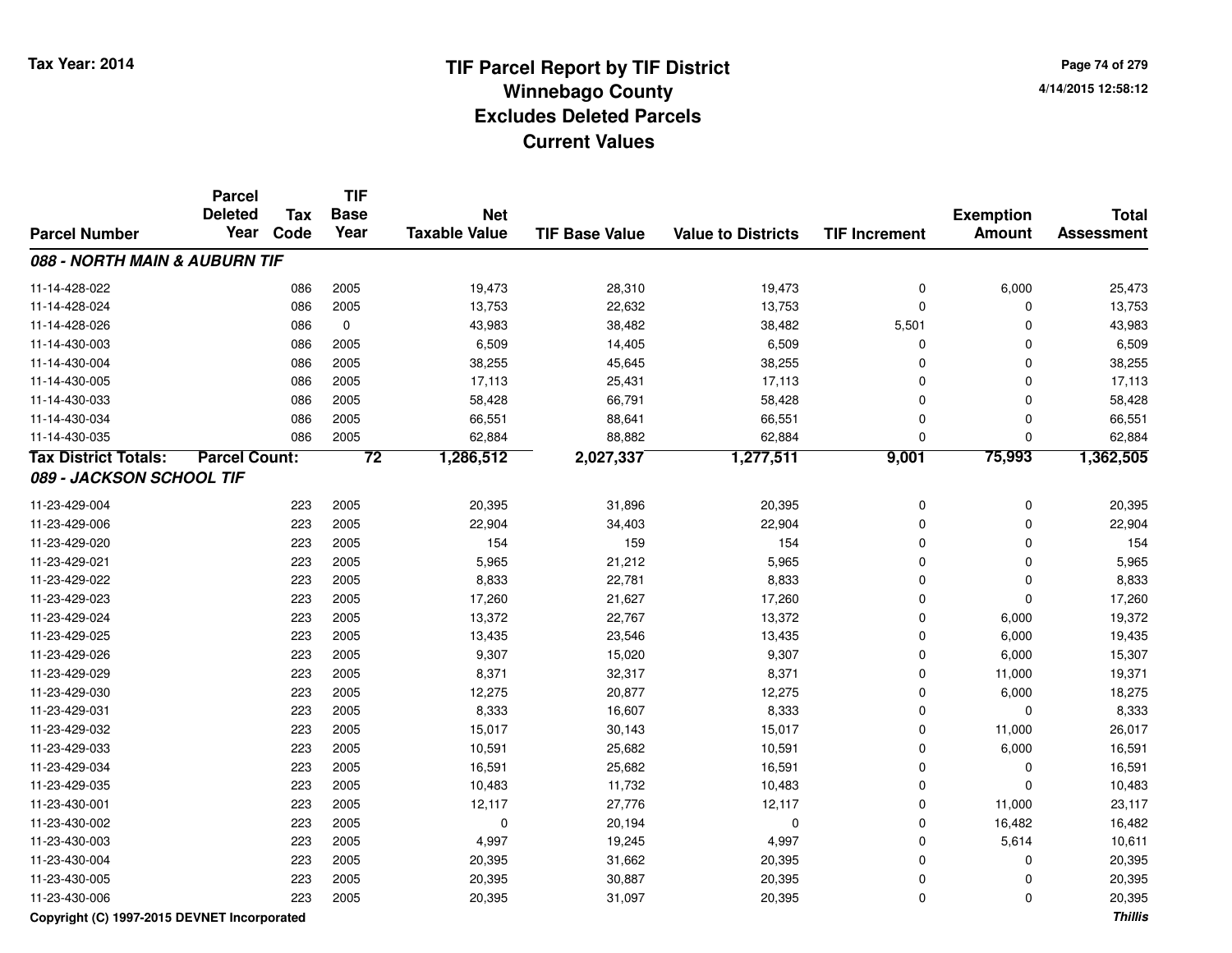**Page 75 of 2794/14/2015 12:58:12**

|                          | <b>Parcel</b>  |            | <b>TIF</b>  |                      |                       |                           |                      |                  |                   |
|--------------------------|----------------|------------|-------------|----------------------|-----------------------|---------------------------|----------------------|------------------|-------------------|
|                          | <b>Deleted</b> | <b>Tax</b> | <b>Base</b> | <b>Net</b>           |                       |                           |                      | <b>Exemption</b> | <b>Total</b>      |
| <b>Parcel Number</b>     | Year           | Code       | Year        | <b>Taxable Value</b> | <b>TIF Base Value</b> | <b>Value to Districts</b> | <b>TIF Increment</b> | <b>Amount</b>    | <b>Assessment</b> |
| 089 - JACKSON SCHOOL TIF |                |            |             |                      |                       |                           |                      |                  |                   |
| 11-23-430-007            |                | 223        | 2005        | 13,920               | 22,989                | 13,920                    | 0                    | 6,000            | 19,920            |
| 11-23-430-008            |                | 223        | 2005        | 15,022               | 34,507                | 15,022                    | 0                    | 6,000            | 21,022            |
| 11-23-430-009            |                | 223        | 2005        | 19,492               | 26,471                | 19,492                    | 0                    | 0                | 19,492            |
| 11-23-430-010            |                | 223        | 2005        | 7,060                | 21,817                | 7,060                     | 0                    | $\Omega$         | 7,060             |
| 11-23-430-011            |                | 223        | 2005        | 6,159                | 23,641                | 6,159                     | 0                    | 901              | 7,060             |
| 11-23-430-012            |                | 223        | 2005        | 12,983               | 22,227                | 12,983                    | 0                    | 6,000            | 18,983            |
| 11-23-430-015            |                | 223        | 2005        | 14,493               | 30,857                | 14,493                    | 0                    | 6,000            | 20,493            |
| 11-23-430-016            |                | 223        | 2005        | 10,982               | 28,221                | 10,982                    | $\mathbf 0$          | $\Omega$         | 10,982            |
| 11-23-430-017            |                | 223        | 2005        | 19,321               | 21,219                | 19,321                    | 0                    | $\Omega$         | 19,321            |
| 11-23-430-018            |                | 223        | 2005        | 13,526               | 19,840                | 13,526                    | $\mathbf 0$          | $\Omega$         | 13,526            |
| 11-23-430-019            |                | 223        | 2005        | 9,067                | 27,242                | 9,067                     | 0                    | $\Omega$         | 9,067             |
| 11-23-430-020            |                | 223        | 2005        | 13,248               | 11,561                | 11,561                    | 1,687                | 0                | 13,248            |
| 11-23-430-021            |                | 223        | 2005        | 4,864                | 16,861                | 4,864                     | 0                    | $\Omega$         | 4,864             |
| 11-23-430-022            |                | 223        | 2005        | 8,817                | 18,395                | 8,817                     | 0                    | 6,000            | 14,817            |
| 11-23-430-023            |                | 223        | 2005        | 17,993               | 16,097                | 16,097                    | 1,896                | 6,000            | 23,993            |
| 11-23-430-026            |                | 223        | 2005        | 14,251               | 13,038                | 13,038                    | 1,213                | 0                | 14,251            |
| 11-23-430-027            |                | 223        | 2005        | 3,300                | 10,244                | 3,300                     | 0                    | 4,087            | 7,387             |
| 11-23-430-028            |                | 223        | 2005        | 9,763                | 13,407                | 9,763                     | 0                    | $\mathbf 0$      | 9,763             |
| 11-23-430-029            |                | 223        | 2005        | 5,123                | 15,072                | 5,123                     | 0                    | 0                | 5,123             |
| 11-23-430-030            |                | 223        | 2005        | 2,445                | 22,831                | 2,445                     | 0                    | $\mathbf 0$      | 2,445             |
| 11-23-430-031            |                | 223        | 2005        | 10,238               | 13,526                | 10,238                    | 0                    | 6,000            | 16,238            |
| 11-23-480-001            |                | 223        | 2005        | 15,689               | 25,324                | 15,689                    | 0                    | $\mathbf 0$      | 15,689            |
| 11-23-480-002            |                | 223        | 2005        | 18,432               | 18,493                | 18,432                    | 0                    | 0                | 18,432            |
| 11-23-480-003            |                | 223        | 2005        | 18,280               | 18,317                | 18,280                    | 0                    | $\mathbf 0$      | 18,280            |
| 11-23-480-004            |                | 223        | 2005        | 23,481               | 36,337                | 23,481                    | 0                    | $\mathbf 0$      | 23,481            |
| 11-23-480-005            |                | 223        | 2005        | 3,673                | 5,759                 | 3,673                     | 0                    | $\Omega$         | 3,673             |
| 11-23-480-006            |                | 223        | 2005        | 29,972               | 35,026                | 29,972                    | 0                    | $\mathbf 0$      | 29,972            |
| 11-23-480-007            |                | 223        | 2005        | 21,337               | 35,462                | 21,337                    | 0                    | 0                | 21,337            |
| 11-23-480-008            |                | 223        | 2005        | 13,815               | 14,897                | 13,815                    | 0                    | $\mathbf 0$      | 13,815            |
| 11-23-480-009            |                | 223        | 2005        | 21,963               | 28,636                | 21,963                    | 0                    | $\Omega$         | 21,963            |
| 11-23-480-010            |                | 223        | 2005        | 7,496                | 20,188                | 7,496                     | 0                    | 479              | 7,975             |
| 11-23-480-011            |                | 223        | 2005        | 9,374                | 24,572                | 9,374                     | 0                    | 11,000           | 20,374            |
| 11-23-480-012            |                | 223        | 2005        | 0                    | 0                     | $\Omega$                  | 0                    | $\Omega$         | 0                 |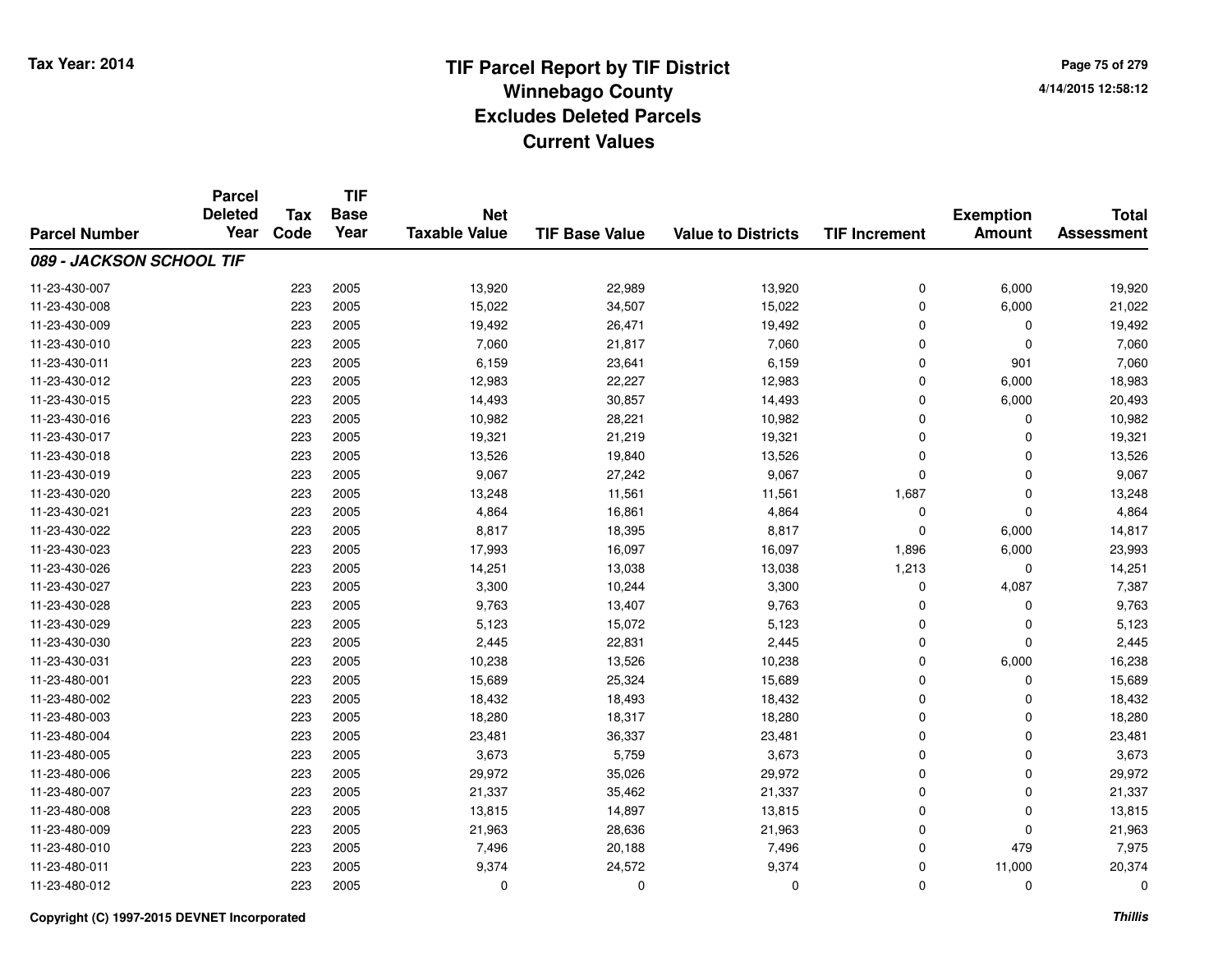**Page 76 of 2794/14/2015 12:58:12**

|                          | <b>Parcel</b>  |            | <b>TIF</b>  |                      |                       |                           |                      |                  |                                   |
|--------------------------|----------------|------------|-------------|----------------------|-----------------------|---------------------------|----------------------|------------------|-----------------------------------|
|                          | <b>Deleted</b> | <b>Tax</b> | <b>Base</b> | <b>Net</b>           |                       |                           |                      | <b>Exemption</b> | <b>Total</b><br><b>Assessment</b> |
| <b>Parcel Number</b>     | Year           | Code       | Year        | <b>Taxable Value</b> | <b>TIF Base Value</b> | <b>Value to Districts</b> | <b>TIF Increment</b> | <b>Amount</b>    |                                   |
| 089 - JACKSON SCHOOL TIF |                |            |             |                      |                       |                           |                      |                  |                                   |
| 11-23-480-013            |                | 223        | 2005        | 11,187               | 12,529                | 11,187                    | 0                    | 6,000            | 17,187                            |
| 11-23-480-014            |                | 223        | 2005        | 7,333                | 21,954                | 7,333                     | 0                    | $\Omega$         | 7,333                             |
| 11-23-480-015            |                | 223        | 2005        | 9,957                | 19,768                | 9,957                     | 0                    | 6,000            | 15,957                            |
| 11-23-480-016            |                | 223        | 2005        | 13,599               | 16,603                | 13,599                    | 0                    | $\Omega$         | 13,599                            |
| 11-23-480-017            |                | 223        | 2005        | 12,615               | 11,905                | 11,905                    | 710                  | $\Omega$         | 12,615                            |
| 11-23-480-018            |                | 223        | 2005        | 19,333               | 39,001                | 19,333                    | 0                    | 6,000            | 25,333                            |
| 11-23-480-019            |                | 223        | 2005        | 5,499                | 17,105                | 5,499                     | 0                    | 11,000           | 16,499                            |
| 11-23-480-020            |                | 223        | 2005        | 10,769               | 17,363                | 10,769                    | 0                    | $\mathbf 0$      | 10,769                            |
| 11-23-480-021            |                | 223        | 2005        | 11,967               | 26,810                | 11,967                    | 0                    | 6,000            | 17,967                            |
| 11-23-480-022            |                | 223        | 2005        | 32,283               | 36,439                | 32,283                    | 0                    | 0                | 32,283                            |
| 11-23-480-023            |                | 223        | 2005        | 7,216                | 16,347                | 7,216                     | 0                    | $\Omega$         | 7,216                             |
| 11-23-480-024            |                | 223        | 2005        | 7,707                | 18,003                | 7,707                     | 0                    | 6,000            | 13,707                            |
| 11-23-480-025            |                | 223        | 2005        | 10,805               | 20,313                | 10,805                    | $\mathbf 0$          | 6,000            | 16,805                            |
| 11-23-480-026            |                | 223        | 2005        | 14,542               | 18,947                | 14,542                    | 0                    | 0                | 14,542                            |
| 11-23-480-027            |                | 223        | 2005        | 4,520                | 19,602                | 4,520                     | 0                    | $\Omega$         | 4,520                             |
| 11-23-480-028            |                | 223        | 2005        | 13,866               | 25,162                | 13,866                    | 0                    | 6,000            | 19,866                            |
| 11-23-481-001            |                | 223        | 2005        | 39,096               | 40,863                | 39,096                    | 0                    | 0                | 39,096                            |
| 11-23-481-002            |                | 223        | 2005        | 3,201                | 1,649                 | 1,649                     | 1,552                | $\mathbf 0$      | 3,201                             |
| 11-23-481-003            |                | 223        | 2005        | 8,521                | 17,871                | 8,521                     | 0                    | 0                | 8,521                             |
| 11-23-481-004            |                | 223        | 2005        | 3,430                | 1,767                 | 1,767                     | 1,663                | $\mathbf 0$      | 3,430                             |
| 11-23-481-005            |                | 223        | 2005        | 0                    | 87                    | 0                         | 0                    | $\mathbf 0$      | n                                 |
| 11-23-481-006            |                | 223        | 2005        | 309                  | 399                   | 309                       | 0                    | $\mathbf 0$      | 309                               |
| 11-23-481-007            |                | 223        | 2005        | 5,648                | 11,399                | 5,648                     | 0                    | $\mathbf 0$      | 5,648                             |
| 11-23-481-008            |                | 223        | 2005        | 2,807                | 19,876                | 2,807                     | 0                    | $\mathbf 0$      | 2,807                             |
| 11-23-481-009            |                | 223        | 2005        | 10,009               | 10,572                | 10,009                    | 0                    | $\mathbf 0$      | 10,009                            |
| 11-23-481-010            |                | 223        | 2005        | 7,889                | 14,605                | 7,889                     | 0                    | 6,000            | 13,889                            |
| 11-23-481-011            |                | 223        | 2005        | 5,720                | 14,988                | 5,720                     | 0                    | 12,381           | 18,101                            |
| 11-23-481-012            |                | 223        | 2005        | 13,427               | 14,754                | 13,427                    | 0                    | 0                | 13,427                            |
| 11-23-481-013            |                | 223        | 2005        | 12,663               | 21,646                | 12,663                    | 0                    | 6,000            | 18,663                            |
| 11-23-481-014            |                | 223        | 2005        | 4,927                | 20,489                | 4,927                     | 0                    | 408              | 5,335                             |
| 11-23-481-015            |                | 223        | 2005        | 4,780                | 20,025                | 4,780                     | 0                    | $\Omega$         | 4,780                             |
| 11-23-481-016            |                | 223        | 2005        | 800                  | 12,917                | 800                       | 0                    | 11,000           | 11,800                            |
| 11-23-481-017            |                | 223        | 2005        | 12,093               | 27,332                | 12,093                    | 0                    | 6,000            | 18,093                            |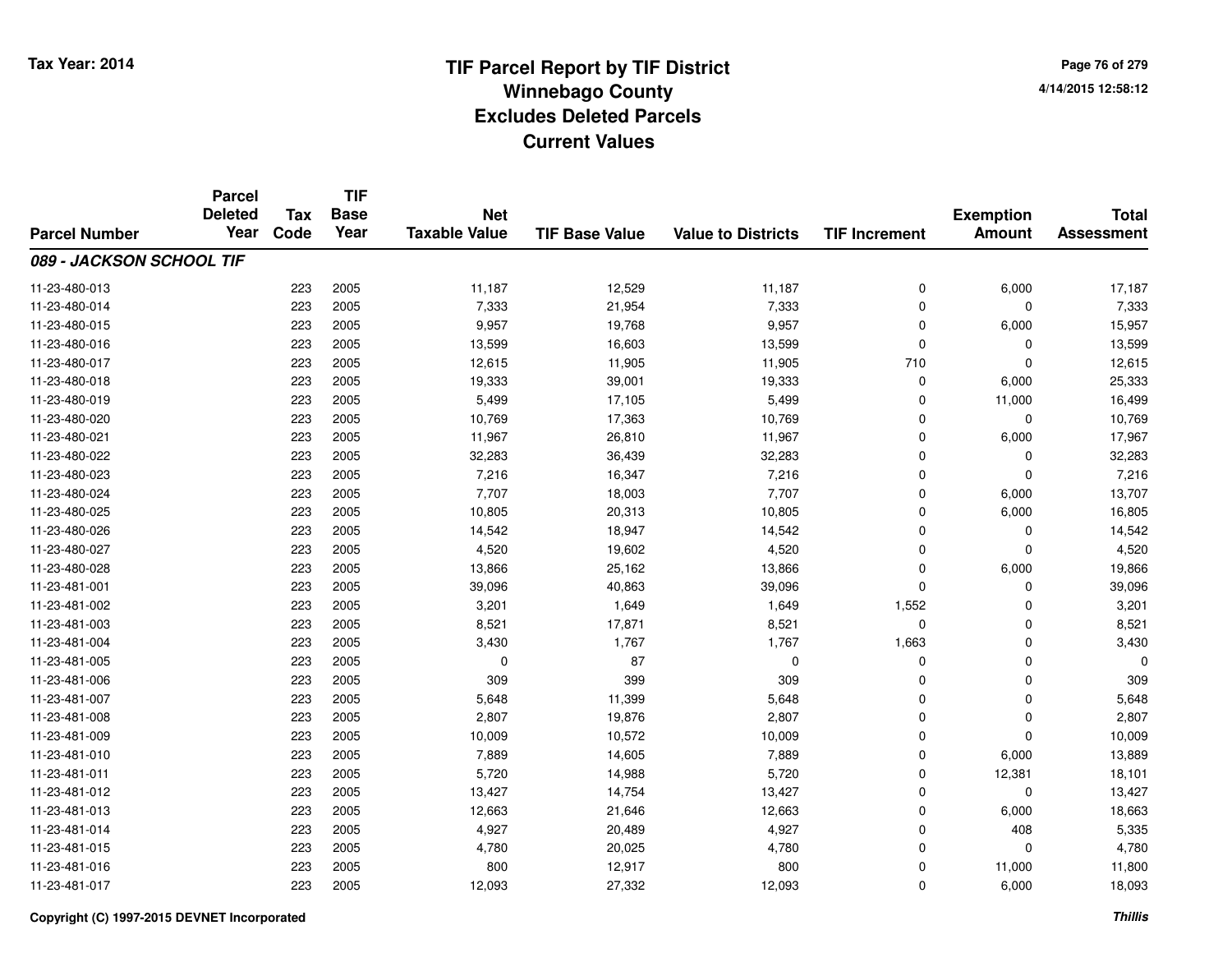**Page 77 of 2794/14/2015 12:58:12**

|                          | <b>Parcel</b><br><b>Deleted</b> |                    | <b>TIF</b>          |                                    |                       |                           |                      |                                   |                                   |
|--------------------------|---------------------------------|--------------------|---------------------|------------------------------------|-----------------------|---------------------------|----------------------|-----------------------------------|-----------------------------------|
| <b>Parcel Number</b>     | Year                            | <b>Tax</b><br>Code | <b>Base</b><br>Year | <b>Net</b><br><b>Taxable Value</b> | <b>TIF Base Value</b> | <b>Value to Districts</b> | <b>TIF Increment</b> | <b>Exemption</b><br><b>Amount</b> | <b>Total</b><br><b>Assessment</b> |
|                          |                                 |                    |                     |                                    |                       |                           |                      |                                   |                                   |
| 089 - JACKSON SCHOOL TIF |                                 |                    |                     |                                    |                       |                           |                      |                                   |                                   |
| 11-23-481-018            |                                 | 223                | 2005                | 11,283                             | 20,619                | 11,283                    | 0                    | 6,000                             | 17,283                            |
| 11-23-481-019            |                                 | 223                | 2005                | 17,856                             | 19,765                | 17,856                    | 0                    | 0                                 | 17,856                            |
| 11-23-481-020            |                                 | 223                | 2005                | 16,789                             | 22,400                | 16,789                    | 0                    | $\Omega$                          | 16,789                            |
| 11-23-481-021            |                                 | 223                | 2005                | 5,367                              | 19,951                | 5,367                     | 0                    | $\Omega$                          | 5,367                             |
| 11-23-481-022            |                                 | 223                | 2005                | 2,273                              | 12,486                | 2,273                     | $\mathbf 0$          | 11,000                            | 13,273                            |
| 11-23-481-023            |                                 | 223                | 2005                | 3,261                              | 16,237                | 3,261                     | 0                    | 12,381                            | 15,642                            |
| 11-23-481-024            |                                 | 223                | 2005                | 15,596                             | 20,340                | 15,596                    | 0                    | $\Omega$                          | 15,596                            |
| 11-23-481-025            |                                 | 223                | 2005                | 11,093                             | 20,885                | 11,093                    | 0                    | 6,000                             | 17,093                            |
| 11-23-481-026            |                                 | 223                | 2005                | 25,266                             | 49,125                | 25,266                    | 0                    | $\Omega$                          | 25,266                            |
| 11-23-481-027            |                                 | 223                | 2005                | 16,083                             | 16,672                | 16,083                    | 0                    | $\Omega$                          | 16,083                            |
| 11-23-481-028            |                                 | 223                | 2005                | 9,842                              | 16,152                | 9,842                     | $\mathbf 0$          | $\Omega$                          | 9,842                             |
| 11-23-481-029            |                                 | 223                | 2005                | 18,031                             | 23,865                | 18,031                    | 0                    | $\Omega$                          | 18,031                            |
| 11-23-481-030            |                                 | 223                | 2005                | 3,698                              | 22,506                | 3,698                     | $\mathbf 0$          | $\Omega$                          | 3,698                             |
| 11-23-481-031            |                                 | 223                | 2005                | 16,393                             | 17,026                | 16,393                    | 0                    | 0                                 | 16,393                            |
| 11-23-481-032            |                                 | 223                | 2005                | 7,007                              | 17,472                | 7,007                     | $\mathbf 0$          | 4,905                             | 11,912                            |
| 11-23-482-001            |                                 | 223                | 2005                | 2,659                              | 3,605                 | 2,659                     | 0                    | 0                                 | 2,659                             |
| 11-23-482-002            |                                 | 223                | 2005                | 14,119                             | 23,393                | 14,119                    | $\mathbf 0$          | $\Omega$                          | 14,119                            |
| 11-23-482-003            |                                 | 223                | 2005                | 9,177                              | 21,768                | 9,177                     | 0                    | 0                                 | 9,177                             |
| 11-23-482-004            |                                 | 223                | 2005                | 9,603                              | 20,292                | 9,603                     | 0                    | $\mathbf 0$                       | 9,603                             |
| 11-23-482-005            |                                 | 223                | 2005                | 10,745                             | 25,578                | 10,745                    | 0                    | 0                                 | 10,745                            |
| 11-23-482-006            |                                 | 223                | 2005                | 7,852                              | 20,282                | 7,852                     | 0                    | 0                                 | 7,852                             |
| 11-23-482-007            |                                 | 223                | 2005                | 152,776                            | 188,117               | 152,776                   | 0                    | 0                                 | 152,776                           |
| 11-23-482-008            |                                 | 223                | 2005                | 9,769                              | 22,652                | 9,769                     | 0                    | 0                                 | 9,769                             |
| 11-23-482-009            |                                 | 223                | 2005                | 766                                | 2,565                 | 766                       | 0                    | $\mathbf 0$                       | 766                               |
| 11-23-482-010            |                                 | 223                | 2005                | $\mathbf 0$                        | 407                   | $\Omega$                  | 0                    | $\Omega$                          | $\Omega$                          |
| 11-23-482-011            |                                 | 223                | 2005                | 2,431                              | 2,978                 | 2,431                     | 0                    | $\mathbf 0$                       | 2,431                             |
| 11-23-482-012            |                                 | 223                | 2005                | 21,339                             | 50,619                | 21,339                    | 0                    | $\mathbf 0$                       | 21,339                            |
| 11-23-482-013            |                                 | 223                | 2005                | 42,243                             | 51,870                | 42,243                    | 0                    | 0                                 | 42,243                            |
| 11-23-482-014            |                                 | 223                | 2005                | 346,784                            | 391,298               | 346,784                   | 0                    | $\Omega$                          | 346,784                           |
| 11-23-482-015            |                                 | 223                | 2005                | 6,179                              | 6,783                 | 6,179                     | 0                    | 0                                 | 6,179                             |
| 11-23-482-016            |                                 | 223                | 2005                | 138,257                            | 170,838               | 138,257                   | 0                    | $\Omega$                          | 138,257                           |
| 11-23-483-001            |                                 | 223                | 2005                | 1,453                              | 1,604                 | 1,453                     | 0                    | 0                                 | 1,453                             |
| 11-23-483-002            |                                 | 223                | 2005                | 23,845                             | 24,750                | 23,845                    | 0                    | $\Omega$                          | 23,845                            |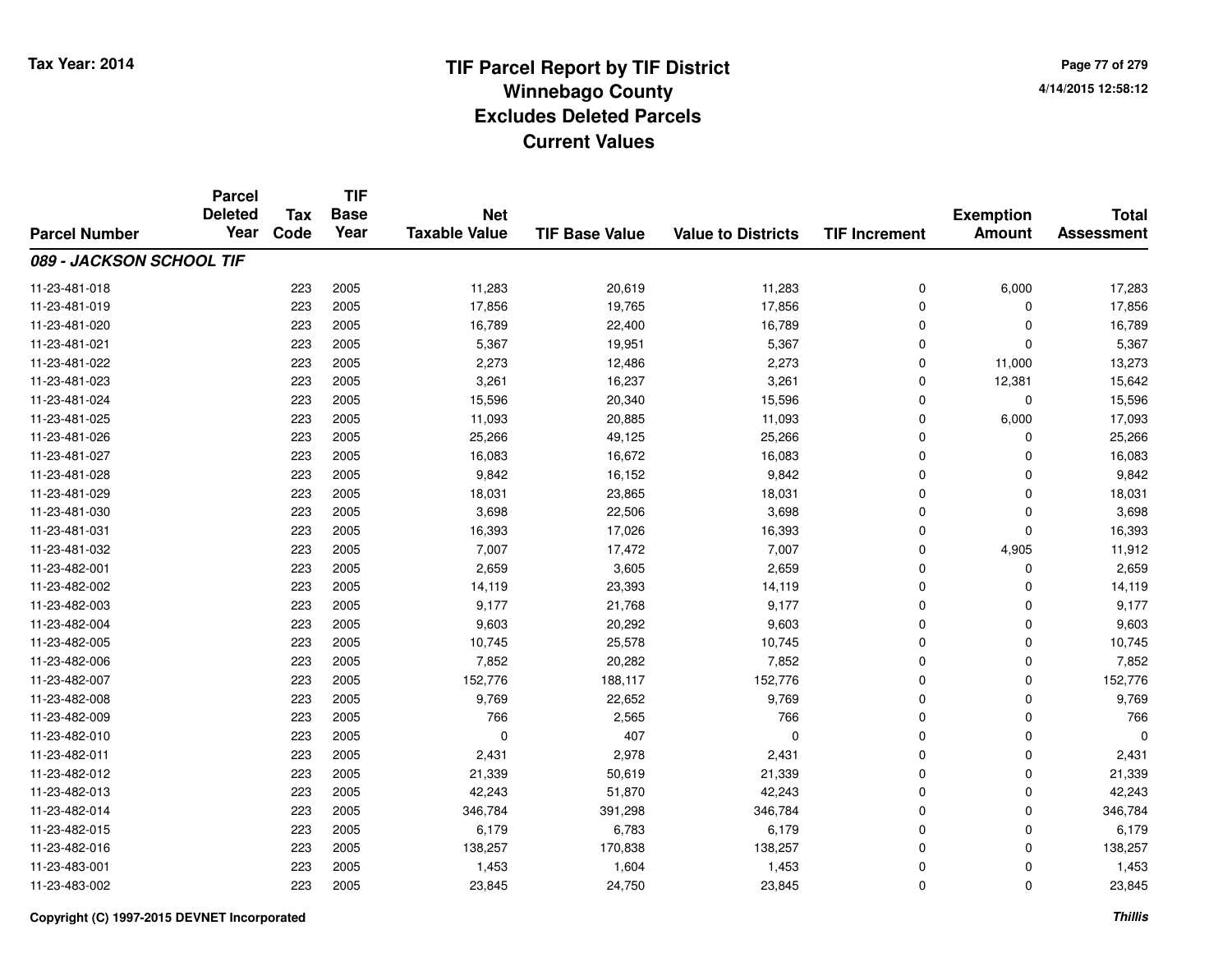|                          | <b>Parcel</b><br><b>Deleted</b> | <b>Tax</b> | <b>TIF</b><br><b>Base</b> | <b>Net</b>           |                       |                           |                      | <b>Exemption</b> | <b>Total</b>      |
|--------------------------|---------------------------------|------------|---------------------------|----------------------|-----------------------|---------------------------|----------------------|------------------|-------------------|
| <b>Parcel Number</b>     | Year                            | Code       | Year                      | <b>Taxable Value</b> | <b>TIF Base Value</b> | <b>Value to Districts</b> | <b>TIF Increment</b> | <b>Amount</b>    | <b>Assessment</b> |
| 089 - JACKSON SCHOOL TIF |                                 |            |                           |                      |                       |                           |                      |                  |                   |
| 11-23-484-001            |                                 | 223        | 2005                      | 28,207               | 35,430                | 28,207                    | $\mathbf 0$          | $\mathbf 0$      | 28,207            |
| 11-23-485-001            |                                 | 223        | 2005                      | 13,524               | 16,626                | 13,524                    | $\mathbf 0$          | $\mathbf 0$      | 13,524            |
| 11-23-485-002            |                                 | 223        | 2005                      | 10,000               | 21,974                | 10,000                    | $\mathbf 0$          | $\mathbf 0$      | 10,000            |
| 11-23-485-003            |                                 | 223        | 2005                      | 15,909               | 21,115                | 15,909                    | $\Omega$             | $\mathbf 0$      | 15,909            |
| 11-23-485-004            |                                 | 223        | 2005                      | 7,180                | 13,154                | 7,180                     | $\mathbf 0$          | 6,000            | 13,180            |
| 11-23-485-005            |                                 | 223        | 2005                      | 2,237                | 2,313                 | 2,237                     | $\Omega$             | $\mathbf 0$      | 2,237             |
| 11-23-485-006            |                                 | 223        | 2005                      | 0                    | 96,177                | $\mathbf 0$               | $\mathbf 0$          | $\mathbf 0$      |                   |
| 11-24-305-009            |                                 | 223        | 2005                      | 9,868                | 19,461                | 9,868                     | $\mathbf 0$          | 6,000            | 15,868            |
| 11-24-305-010            |                                 | 223        | 2005                      | 19,547               | 25,947                | 19,547                    | $\Omega$             | $\mathbf 0$      | 19,547            |
| 11-24-305-011            |                                 | 223        | 2005                      | 19,121               | 24,679                | 19,121                    | $\mathbf 0$          | $\mathbf 0$      | 19,121            |
| 11-24-305-012            |                                 | 223        | 2005                      | 12,248               | 22,476                | 12,248                    | $\mathbf 0$          | 6,000            | 18,248            |
| 11-24-305-013            |                                 | 223        | 2005                      | 18,005               | 32,575                | 18,005                    | $\mathbf 0$          | 6,000            | 24,005            |
| 11-24-305-014            |                                 | 223        | 2005                      | 4,333                | 26,054                | 4,333                     | $\Omega$             | $\mathbf 0$      | 4,333             |
| 11-24-305-015            |                                 | 223        | 2005                      | 15,876               | 27,388                | 15,876                    | $\mathbf 0$          | 6,000            | 21,876            |
| 11-24-306-003            |                                 | 223        | 2005                      | 5,740                | 24,964                | 5,740                     | $\Omega$             | 3,673            | 9,413             |
| 11-24-306-004            |                                 | 223        | 2005                      | 6,996                | 23,592                | 6,996                     | $\mathbf 0$          | 3,952            | 10,948            |
| 11-24-306-016            |                                 | 223        | 2005                      | 12,921               | 23,728                | 12,921                    | $\Omega$             | 6,000            | 18,921            |
| 11-24-306-017            |                                 | 223        | 2005                      | 15,406               | 24,285                | 15,406                    | $\mathbf 0$          | 6,000            | 21,406            |
| 11-24-306-018            |                                 | 223        | 2005                      | 16,568               | 16,897                | 16,568                    | $\mathbf 0$          | $\mathbf 0$      | 16,568            |
| 11-24-306-019            |                                 | 223        | 2005                      | 9,806                | 24,614                | 9,806                     | $\mathbf 0$          | 6,000            | 15,806            |
| 11-24-306-020            |                                 | 223        | 2005                      | 18,869               | 21,789                | 18,869                    | $\mathbf 0$          | $\mathbf 0$      | 18,869            |
| 11-24-306-021            |                                 | 223        | 2005                      | 8,890                | 17,559                | 8,890                     | $\mathbf 0$          | 3,940            | 12,830            |
| 11-24-306-022            |                                 | 223        | 2005                      | 10,185               | 23,962                | 10,185                    | $\mathbf 0$          | 6,000            | 16,185            |
| 11-24-306-023            |                                 | 223        | 2005                      | 15,039               | 17,420                | 15,039                    | $\mathbf 0$          | 6,368            | 21,407            |
| 11-24-306-024            |                                 | 223        | 2005                      | 11,056               | 21,227                | 11,056                    | $\mathbf 0$          | 6,000            | 17,056            |
| 11-24-306-025            |                                 | 223        | 2005                      | 5,020                | 19,948                | 5,020                     | $\mathbf 0$          | $\mathbf 0$      | 5,020             |
| 11-24-306-026            |                                 | 223        | 2005                      | 18,346               | 30,670                | 18,346                    | $\mathbf 0$          | 6,000            | 24,346            |
| 11-24-307-005            |                                 | 223        | 2005                      | 7,356                | 22,727                | 7,356                     | $\mathbf 0$          | 11,000           | 18,356            |
| 11-24-307-006            |                                 | 223        | 2005                      | 6,143                | 13,604                | 6,143                     | $\mathbf 0$          | 0                | 6,143             |
| 11-24-307-014            |                                 | 223        | 2005                      | 15,878               | 26,952                | 15,878                    | $\mathbf 0$          | $\mathbf 0$      | 15,878            |
| 11-24-307-015            |                                 | 223        | 2005                      | 11,381               | 22,061                | 11,381                    | $\Omega$             | 6,000            | 17,381            |
| 11-24-307-016            |                                 | 223        | 2005                      | 17,555               | 22,442                | 17,555                    | $\mathbf 0$          | $\mathbf 0$      | 17,555            |
| 11-24-307-017            |                                 | 223        | 2005                      | 10,644               | 19,916                | 10,644                    | $\Omega$             | 6,000            | 16,644            |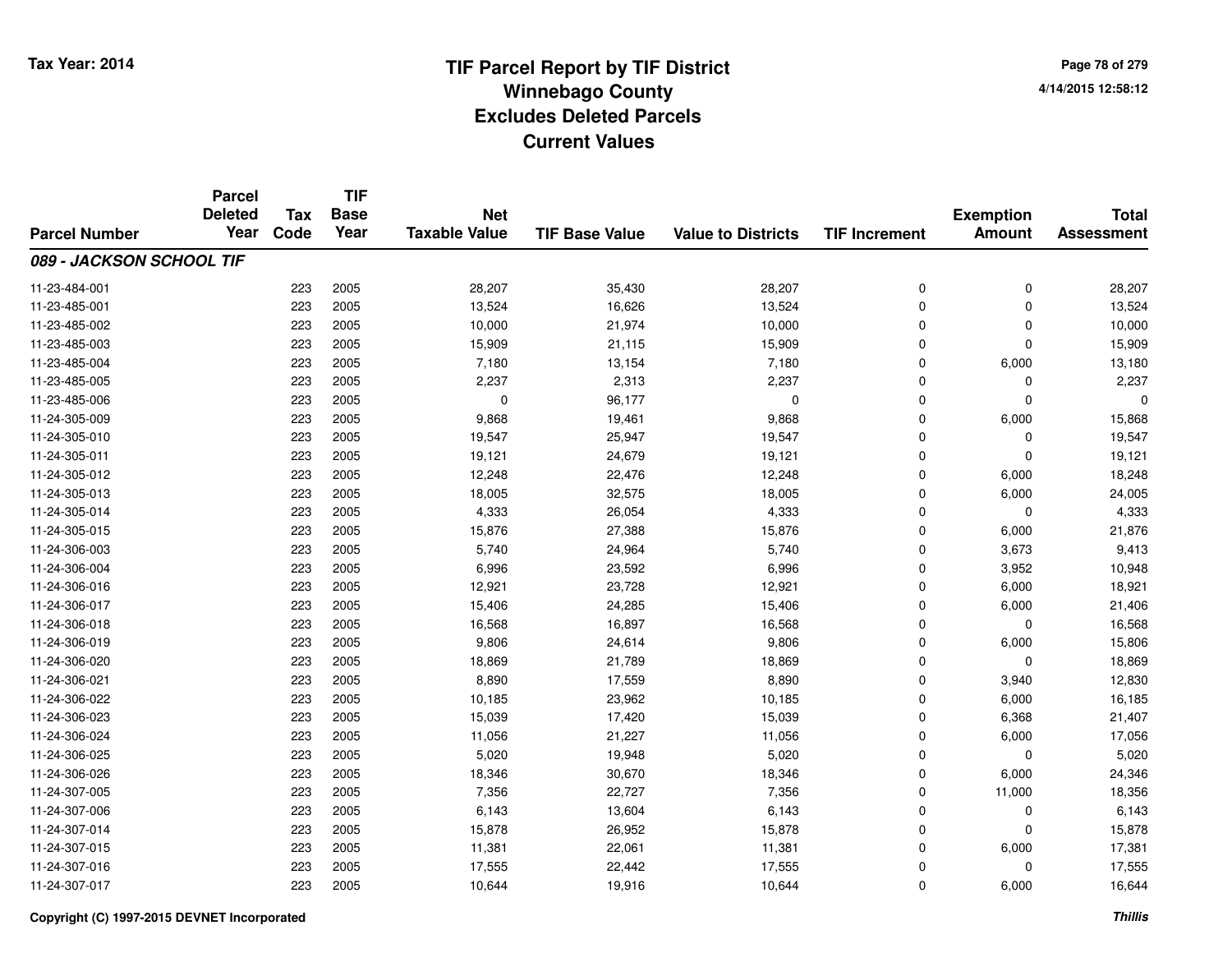|                          | <b>Parcel</b><br><b>Deleted</b> | <b>Tax</b> | <b>TIF</b><br><b>Base</b> |                                    |                       |                           |                      |                                   |                                   |
|--------------------------|---------------------------------|------------|---------------------------|------------------------------------|-----------------------|---------------------------|----------------------|-----------------------------------|-----------------------------------|
| <b>Parcel Number</b>     | Year                            | Code       | Year                      | <b>Net</b><br><b>Taxable Value</b> | <b>TIF Base Value</b> | <b>Value to Districts</b> | <b>TIF Increment</b> | <b>Exemption</b><br><b>Amount</b> | <b>Total</b><br><b>Assessment</b> |
| 089 - JACKSON SCHOOL TIF |                                 |            |                           |                                    |                       |                           |                      |                                   |                                   |
| 11-24-307-018            |                                 | 223        | 2005                      | 9,659                              | 26,214                | 9,659                     | $\mathbf 0$          | 11,000                            | 20,659                            |
| 11-24-307-019            |                                 | 223        | 2005                      | 12,753                             | 24,732                | 12,753                    | $\mathbf 0$          | 11,000                            | 23,753                            |
| 11-24-307-020            |                                 | 223        | 2005                      | 8,617                              | 24,145                | 8,617                     | $\mathbf 0$          | 11,000                            | 19,617                            |
| 11-24-307-021            |                                 | 223        | 2005                      | 21,630                             | 31,177                | 21,630                    | $\mathbf 0$          | 6,000                             | 27,630                            |
| 11-24-307-024            |                                 | 223        | 2005                      | 6,425                              | 18,166                | 6,425                     | $\mathbf 0$          | 6,000                             | 12,425                            |
| 11-24-307-025            |                                 | 223        | 2005                      | 7,182                              | 17,667                | 7,182                     | $\Omega$             | 1,189                             | 8,371                             |
| 11-24-308-001            |                                 | 223        | 2005                      | 22,295                             | 28,541                | 22,295                    | $\mathbf 0$          | $\mathbf 0$                       | 22,295                            |
| 11-24-308-002            |                                 | 223        | 2005                      | 22,295                             | 28,541                | 22,295                    | $\mathbf 0$          | $\mathbf{0}$                      | 22,295                            |
| 11-24-308-003            |                                 | 223        | 2005                      | 16,493                             | 24,656                | 16,493                    | $\Omega$             | 6,000                             | 22,493                            |
| 11-24-308-004            |                                 | 223        | 2005                      | 15,203                             | 28,295                | 15,203                    | $\mathbf 0$          | 6,000                             | 21,203                            |
| 11-24-308-005            |                                 | 223        | 2005                      | 15,322                             | 24,220                | 15,322                    | $\mathbf 0$          | 6,000                             | 21,322                            |
| 11-24-308-006            |                                 | 223        | 2005                      | 15,673                             | 22,823                | 15,673                    | $\mathbf 0$          | 6,000                             | 21,673                            |
| 11-24-308-007            |                                 | 223        | 2005                      | 1,804                              | 1,865                 | 1,804                     | $\Omega$             | $\mathbf{0}$                      | 1,804                             |
| 11-24-308-008            |                                 | 223        | 2005                      | 9,471                              | 20,507                | 9,471                     | $\mathbf 0$          | 6,000                             | 15,471                            |
| 11-24-308-009            |                                 | 223        | 2005                      | 11,624                             | 22,994                | 11,624                    | $\Omega$             | $\mathbf{0}$                      | 11,624                            |
| 11-24-308-010            |                                 | 223        | 2005                      | 13,560                             | 24,422                | 13,560                    | $\mathbf 0$          | 6,000                             | 19,560                            |
| 11-24-308-011            |                                 | 223        | 2000                      | 6,767                              | 19,803                | 6,767                     | $\Omega$             | 12,326                            | 19,093                            |
| 11-24-308-012            |                                 | 223        | 2005                      | 13,437                             | 22,923                | 13,437                    | $\mathbf 0$          | 6,478                             | 19,915                            |
| 11-24-308-013            |                                 | 223        | 2005                      | 8,912                              | 22,837                | 8,912                     | $\mathbf 0$          | 6,000                             | 14,912                            |
| 11-24-309-001            |                                 | 223        | 2005                      | 13,190                             | 25,505                | 13,190                    | $\mathbf 0$          | 6,000                             | 19,190                            |
| 11-24-309-002            |                                 | 223        | 2005                      | 14,851                             | 22,425                | 14,851                    | $\mathbf 0$          | 6,000                             | 20,851                            |
| 11-24-309-003            |                                 | 223        | 2005                      | 18,280                             | 21,139                | 18,280                    | $\mathbf 0$          | $\mathbf 0$                       | 18,280                            |
| 11-24-309-004            |                                 | 223        | 2005                      | 6,047                              | 17,068                | 6,047                     | $\mathbf 0$          | 6,000                             | 12,047                            |
| 11-24-309-005            |                                 | 223        | 2005                      | 7,496                              | 18,209                | 7,496                     | $\mathbf 0$          | 5,189                             | 12,685                            |
| 11-24-309-006            |                                 | 223        | 2005                      | 4,773                              | 20,617                | 4,773                     | $\mathbf 0$          | $\mathbf 0$                       | 4,773                             |
| 11-24-309-007            |                                 | 223        | 2005                      | 6,147                              | 17,427                | 6,147                     | $\mathbf 0$          | 3,989                             | 10,136                            |
| 11-24-309-008            |                                 | 223        | 2005                      | 12,446                             | 21,140                | 12,446                    | $\mathbf 0$          | 6,000                             | 18,446                            |
| 11-24-309-009            |                                 | 223        | 2005                      | 4,584                              | 23,921                | 4,584                     | $\mathbf 0$          | 16,115                            | 20,699                            |
| 11-24-309-012            |                                 | 223        | 2005                      | 13,750                             | 25,341                | 13,750                    | $\mathbf 0$          | 6,000                             | 19,750                            |
| 11-24-309-013            |                                 | 223        | 2005                      | 8,426                              | 26,350                | 8,426                     | $\mathbf 0$          | 11,000                            | 19,426                            |
| 11-24-309-014            |                                 | 223        | 2005                      | 26,670                             | 34,225                | 26,670                    | $\mathbf 0$          | $\mathbf 0$                       | 26,670                            |
| 11-24-309-015            |                                 | 223        | 2005                      | 2,768                              | 18,276                | 2,768                     | $\mathbf 0$          | $\mathbf{0}$                      | 2,768                             |
| 11-24-309-016            |                                 | 223        | 2005                      | 7,717                              | 16,335                | 7,717                     | $\Omega$             | 6,000                             | 13,717                            |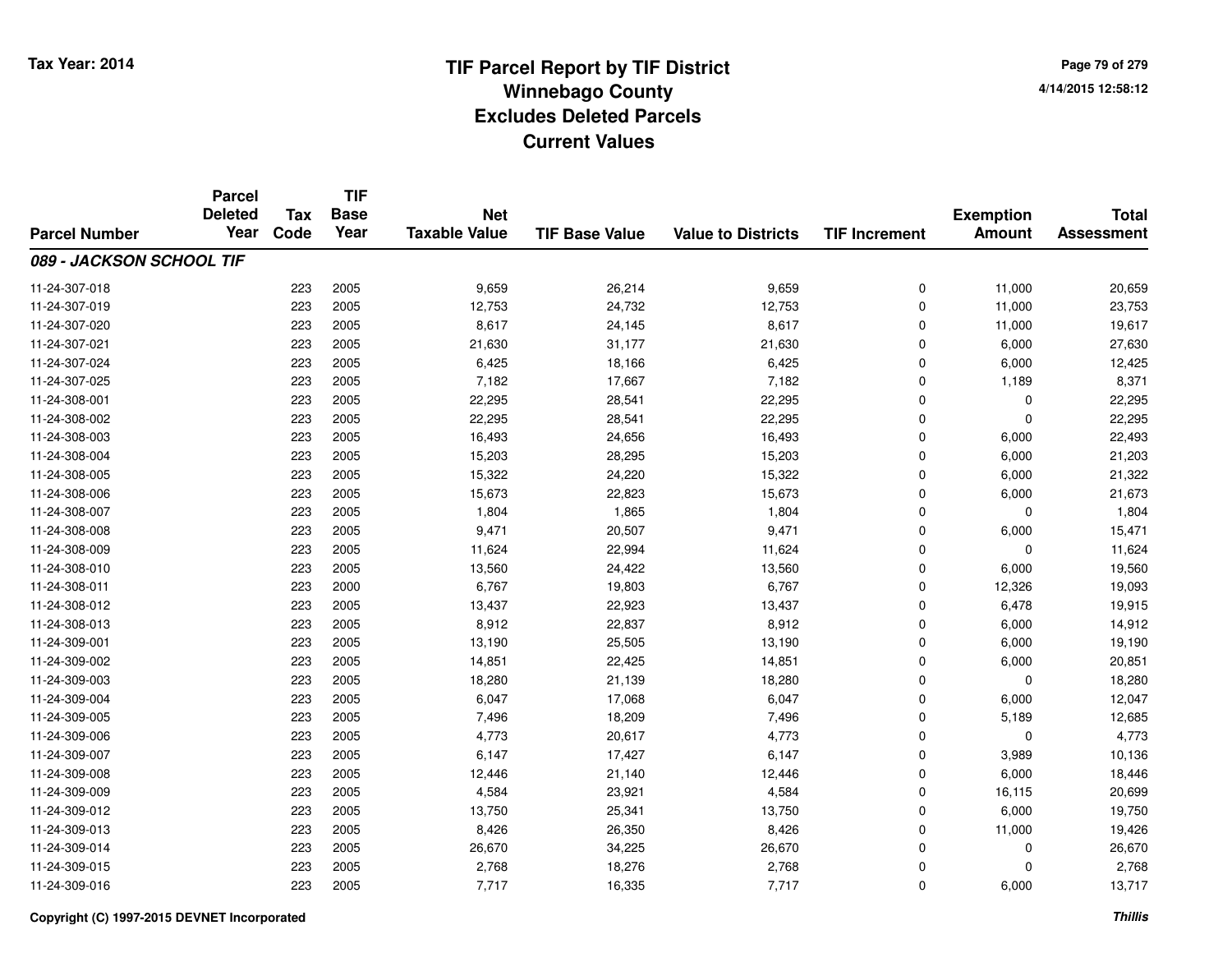**Page 80 of 2794/14/2015 12:58:12**

|                          | <b>Parcel</b>          |                    | <b>TIF</b>          |                                    |                       |                           |                      |                                   |                                   |
|--------------------------|------------------------|--------------------|---------------------|------------------------------------|-----------------------|---------------------------|----------------------|-----------------------------------|-----------------------------------|
| <b>Parcel Number</b>     | <b>Deleted</b><br>Year | <b>Tax</b><br>Code | <b>Base</b><br>Year | <b>Net</b><br><b>Taxable Value</b> | <b>TIF Base Value</b> | <b>Value to Districts</b> | <b>TIF Increment</b> | <b>Exemption</b><br><b>Amount</b> | <b>Total</b><br><b>Assessment</b> |
|                          |                        |                    |                     |                                    |                       |                           |                      |                                   |                                   |
| 089 - JACKSON SCHOOL TIF |                        |                    |                     |                                    |                       |                           |                      |                                   |                                   |
| 11-24-309-017            |                        | 223                | 2005                | 12,284                             | 23,259                | 12,284                    | 0                    | 6,000                             | 18,284                            |
| 11-24-309-018            |                        | 223                | 2005                | 5,031                              | 19,309                | 5,031                     | $\pmb{0}$            | 11,000                            | 16,031                            |
| 11-24-309-019            |                        | 223                | 2005                | 16,158                             | 20,173                | 16,158                    | $\mathbf 0$          | $\mathbf 0$                       | 16,158                            |
| 11-24-309-020            |                        | 223                | 2005                | 7,173                              | 16,971                | 7,173                     | $\mathbf 0$          | 6,000                             | 13,173                            |
| 11-24-309-021            |                        | 223                | 2005                | 8,332                              | 13,340                | 8,332                     | $\mathbf 0$          | 5,638                             | 13,970                            |
| 11-24-309-022            |                        | 223                | 2005                | 9,122                              | 19,402                | 9,122                     | $\mathbf 0$          | 6,000                             | 15,122                            |
| 11-24-309-023            |                        | 223                | 2005                | 16,281                             | 20,003                | 16,281                    | $\mathbf 0$          | $\Omega$                          | 16,281                            |
| 11-24-309-024            |                        | 223                | 2005                | 14,379                             | 25,821                | 14,379                    | $\mathbf 0$          | 6,000                             | 20,379                            |
| 11-24-309-025            |                        | 223                | 2005                | 11,125                             | 22,000                | 11,125                    | $\mathbf 0$          | 6,000                             | 17,125                            |
| 11-24-309-026            |                        | 223                | 2005                | 8,034                              | 16,710                | 8,034                     | $\mathbf 0$          | 6,000                             | 14,034                            |
| 11-24-309-027            |                        | 223                | 2005                | 14,507                             | 18,348                | 14,507                    | $\mathbf 0$          | $\mathbf 0$                       | 14,507                            |
| 11-24-309-028            |                        | 223                | 2005                | 16,384                             | 27,838                | 16,384                    | $\mathbf 0$          | 6,000                             | 22,384                            |
| 11-24-310-001            |                        | 223                | 2005                | 15,292                             | 23,666                | 15,292                    | $\mathbf 0$          | 6,000                             | 21,292                            |
| 11-24-310-004            |                        | 223                | 2005                | 21,876                             | 27,385                | 21,876                    | 0                    | 0                                 | 21,876                            |
| 11-24-310-005            |                        | 223                | 2005                | 18,711                             | 34,053                | 18,711                    | $\mathbf 0$          | $\mathbf 0$                       | 18,711                            |
| 11-24-310-006            |                        | 223                | 2005                | 16,350                             | 27,855                | 16,350                    | $\mathbf 0$          | 6,000                             | 22,350                            |
| 11-24-310-007            |                        | 223                | 2005                | 21,814                             | 35,250                | 21,814                    | 0                    | $\mathbf 0$                       | 21,814                            |
| 11-24-310-008            |                        | 223                | 2005                | 21,065                             | 24,051                | 21,065                    | 0                    | $\mathbf 0$                       | 21,065                            |
| 11-24-310-009            |                        | 223                | 2005                | 13,396                             | 22,104                | 13,396                    | 0                    | 6,000                             | 19,396                            |
| 11-24-310-010            |                        | 223                | 2005                | 11,319                             | 21,293                | 11,319                    | $\pmb{0}$            | 5,313                             | 16,632                            |
| 11-24-310-011            |                        | 223                | 2005                | 8,090                              | 27,434                | 8,090                     | $\mathbf 0$          | 14,188                            | 22,278                            |
| 11-24-310-012            |                        | 223                | 2005                | 21,793                             | 34,274                | 21,793                    | $\mathbf 0$          | $\mathbf 0$                       | 21,793                            |
| 11-24-310-013            |                        | 223                | 2005                | 11,302                             | 19,416                | 11,302                    | 0                    | 6,000                             | 17,302                            |
| 11-24-310-014            |                        | 223                | 2005                | 11,476                             | 21,444                | 11,476                    | $\mathbf 0$          | 6,000                             | 17,476                            |
| 11-24-310-015            |                        | 223                | 2005                | 14,985                             | 19,002                | 14,985                    | 0                    | 6,000                             | 20,985                            |
| 11-24-310-016            |                        | 223                | 2005                | 932                                | 19,583                | 932                       | $\mathbf 0$          | 15,053                            | 15,985                            |
| 11-24-310-017            |                        | 223                | 2005                | 15,445                             | 30,420                | 15,445                    | $\mathbf 0$          | 6,000                             | 21,445                            |
| 11-24-310-018            |                        | 223                | 2005                | 14,350                             | 21,615                | 14,350                    | 0                    | 6,000                             | 20,350                            |
| 11-24-310-019            |                        | 223                | 2005                | 9,326                              | 16,694                | 9,326                     | 0                    | 6,000                             | 15,326                            |
| 11-24-310-020            |                        | 223                | 2005                | 11,136                             | 22,162                | 11,136                    | 0                    | 6,000                             | 17,136                            |
| 11-24-310-021            |                        | 223                | 2005                | 8,914                              | 16,161                | 8,914                     | $\mathbf 0$          | 6,000                             | 14,914                            |
| 11-24-310-022            |                        | 223                | 2005                | 6,590                              | 16,668                | 6,590                     | $\mathbf 0$          | 0                                 | 6,590                             |
| 11-24-310-024            |                        | 223                | 2005                | 19,555                             | 6,434                 | 6,434                     | 13,121               | $\mathbf 0$                       | 19,555                            |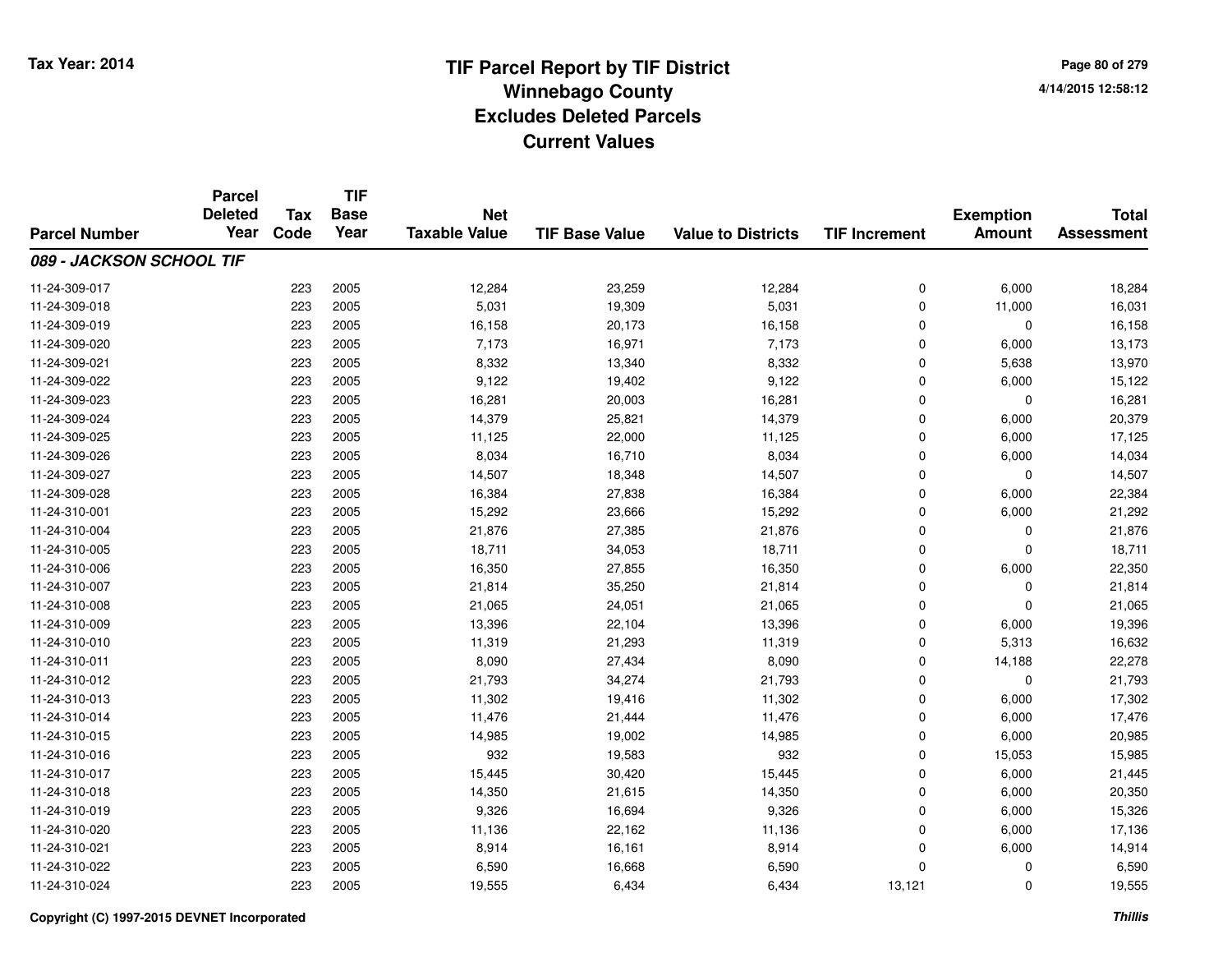**Page 81 of 2794/14/2015 12:58:12**

|                          | <b>Parcel</b>  |            | <b>TIF</b>  |                      |                       |                           |                      |                  |                   |
|--------------------------|----------------|------------|-------------|----------------------|-----------------------|---------------------------|----------------------|------------------|-------------------|
|                          | <b>Deleted</b> | <b>Tax</b> | <b>Base</b> | <b>Net</b>           |                       |                           |                      | <b>Exemption</b> | <b>Total</b>      |
| <b>Parcel Number</b>     | Year           | Code       | Year        | <b>Taxable Value</b> | <b>TIF Base Value</b> | <b>Value to Districts</b> | <b>TIF Increment</b> | <b>Amount</b>    | <b>Assessment</b> |
| 089 - JACKSON SCHOOL TIF |                |            |             |                      |                       |                           |                      |                  |                   |
| 11-24-310-025            |                | 223        | 2005        | 9,870                | 19,501                | 9,870                     | 0                    | 6,000            | 15,870            |
| 11-24-310-026            |                | 223        | 2005        | 12,385               | 21,214                | 12,385                    | 0                    | 6,000            | 18,385            |
| 11-24-310-027            |                | 223        | 2005        | 20,350               | 21,688                | 20,350                    | 0                    | 0                | 20,350            |
| 11-24-351-001            |                | 223        | 2005        | 12,878               | 16,717                | 12,878                    | 0                    | 6,000            | 18,878            |
| 11-24-351-002            |                | 223        | 2005        | 8,432                | 20,358                | 8,432                     | 0                    | $\Omega$         | 8,432             |
| 11-24-351-003            |                | 223        | 2005        | 6,967                | 16,349                | 6,967                     | 0                    | $\Omega$         | 6,967             |
| 11-24-351-004            |                | 223        | 2005        | 12,691               | 17,770                | 12,691                    | 0                    | $\Omega$         | 12,691            |
| 11-24-351-005            |                | 223        | 2005        | 4,833                | 21,891                | 4,833                     | 0                    | $\Omega$         | 4,833             |
| 11-24-351-006            |                | 223        | 2005        | 17,509               | 26,034                | 17,509                    | 0                    | $\mathbf 0$      | 17,509            |
| 11-24-351-007            |                | 223        | 2005        | 15,895               | 29,569                | 15,895                    | 0                    | 6,000            | 21,895            |
| 11-24-351-008            |                | 223        | 2005        | 5,475                | 25,654                | 5,475                     | 0                    | $\Omega$         | 5,475             |
| 11-24-351-009            |                | 223        | 2005        | 1,892                | 14,112                | 1,892                     | 0                    | 7,773            | 9,665             |
| 11-24-351-010            |                | 223        | 2005        | 9,963                | 21,077                | 9,963                     | 0                    | 6,000            | 15,963            |
| 11-24-351-011            |                | 223        | 2005        | 11,435               | 22,117                | 11,435                    | 0                    | 6,000            | 17,435            |
| 11-24-351-012            |                | 223        | 2005        | 13,579               | 20,281                | 13,579                    | 0                    | $\mathbf 0$      | 13,579            |
| 11-24-351-013            |                | 223        | 2005        | 10,962               | 20,714                | 10,962                    | 0                    | 6,000            | 16,962            |
| 11-24-352-003            |                | 223        | 2005        | 13,112               | 16,389                | 13,112                    | 0                    | $\mathbf 0$      | 13,112            |
| 11-24-352-004            |                | 223        | 2005        | 6,269                | 20,033                | 6,269                     | 0                    | 6,000            | 12,269            |
| 11-24-352-005            |                | 223        | 2005        | 5,607                | 19,679                | 5,607                     | 0                    | 0                | 5,607             |
| 11-24-352-006            |                | 223        | 2005        | 22,357               | 26,635                | 22,357                    | 0                    | $\mathbf 0$      | 22,357            |
| 11-24-352-007            |                | 223        | 2005        | 10,540               | 13,247                | 10,540                    | 0                    | 6,000            | 16,540            |
| 11-24-352-008            |                | 223        | 2005        | 6,317                | 20,215                | 6,317                     | 0                    | $\mathbf 0$      | 6,317             |
| 11-24-352-009            |                | 223        | 2005        | 4,937                | 19,350                | 4,937                     | 0                    | 11,000           | 15,937            |
| 11-24-352-010            |                | 223        | 2005        | 11,281               | 19,671                | 11,281                    | 0                    | 6,000            | 17,281            |
| 11-24-352-011            |                | 223        | 2005        | 1,606                | 1,673                 | 1,606                     | 0                    | 0                | 1,606             |
| 11-24-352-012            |                | 223        | 2005        | 12,374               | 11,244                | 11,244                    | 1,130                | $\Omega$         | 12,374            |
| 11-24-352-013            |                | 223        | 2005        | 14,205               | 24,333                | 14,205                    | 0                    | 6,000            | 20,205            |
| 11-24-352-014            |                | 223        | 2005        | 21,394               | 26,305                | 21,394                    | 0                    | 0                | 21,394            |
| 11-24-352-015            |                | 223        | 2005        | 4,200                | 18,171                | 4,200                     | 0                    | $\mathbf 0$      | 4,200             |
| 11-24-352-016            |                | 223        | 2005        | 16,940               | 27,284                | 16,940                    | 0                    | 6,000            | 22,940            |
| 11-24-352-017            |                | 223        | 2005        | 18,222               | 21,768                | 18,222                    | 0                    | 0                | 18,222            |
| 11-24-352-018            |                | 223        | 2005        | 16,843               | 30,673                | 16,843                    | 0                    | 0                | 16,843            |
| 11-24-352-019            |                | 223        | 2005        | 12,306               | 16,814                | 12,306                    | 0                    | $\Omega$         | 12,306            |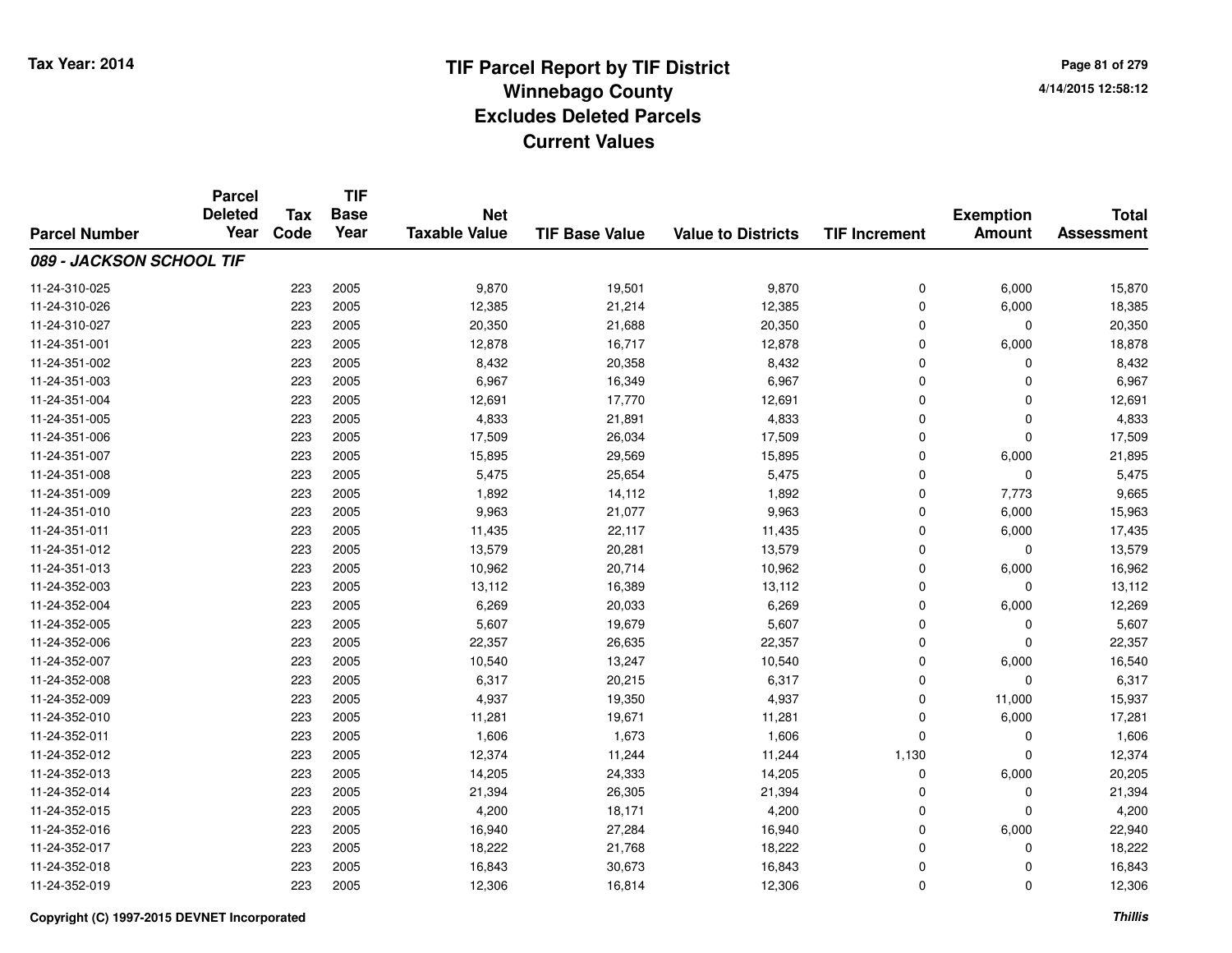|                          | <b>Parcel</b><br><b>Deleted</b><br>Year | <b>Tax</b> | <b>TIF</b><br><b>Base</b> | <b>Net</b>           |                       |                           |                      | <b>Exemption</b> | <b>Total</b>      |
|--------------------------|-----------------------------------------|------------|---------------------------|----------------------|-----------------------|---------------------------|----------------------|------------------|-------------------|
| <b>Parcel Number</b>     |                                         | Code       | Year                      | <b>Taxable Value</b> | <b>TIF Base Value</b> | <b>Value to Districts</b> | <b>TIF Increment</b> | <b>Amount</b>    | <b>Assessment</b> |
| 089 - JACKSON SCHOOL TIF |                                         |            |                           |                      |                       |                           |                      |                  |                   |
| 11-24-352-020            |                                         | 223        | 2005                      | 6,148                | 16,895                | 6,148                     | $\mathbf 0$          | 6,000            | 12,148            |
| 11-24-352-021            |                                         | 223        | 2005                      | 10,132               | 22,193                | 10,132                    | $\mathbf 0$          | 6,000            | 16,132            |
| 11-24-352-022            |                                         | 223        | 2005                      | 16,112               | 25,163                | 16,112                    | 0                    | 6,000            | 22,112            |
| 11-24-352-023            |                                         | 223        | 2005                      | 13,125               | 23,909                | 13,125                    | $\Omega$             | 6,000            | 19,125            |
| 11-24-352-024            |                                         | 223        | 2005                      | 21,987               | 26,448                | 21,987                    | $\mathbf 0$          | $\mathbf 0$      | 21,987            |
| 11-24-352-025            |                                         | 223        | 2005                      | 858                  | 22,077                | 858                       | $\mathbf 0$          | 17,017           | 17,875            |
| 11-24-352-026            |                                         | 223        | 2005                      | 11,979               | 17,957                | 11,979                    | $\mathbf 0$          | $\mathbf 0$      | 11,979            |
| 11-24-352-027            |                                         | 223        | 2005                      | 9,531                | 15,817                | 9,531                     | 0                    | 6,000            | 15,531            |
| 11-24-352-028            |                                         | 223        | $\mathbf 0$               | 21,857               | 25,674                | 21,857                    | $\mathbf 0$          | 0                | 21,857            |
| 11-24-353-001            |                                         | 223        | 2005                      | $\mathbf 0$          | $\mathbf 0$           | 0                         | $\mathbf 0$          | $\mathbf 0$      | $\Omega$          |
| 11-24-353-002            |                                         | 223        | 2005                      | 16,231               | 31,050                | 16,231                    | $\Omega$             | 6,000            | 22,231            |
| 11-24-353-003            |                                         | 223        | 2005                      | 12,811               | 12,302                | 12,302                    | 509                  | $\mathbf 0$      | 12,811            |
| 11-24-353-006            |                                         | 223        | 2005                      | 19,184               | 30,133                | 19,184                    | $\mathbf 0$          | $\Omega$         | 19,184            |
| 11-24-353-007            |                                         | 223        | 2005                      | 14,181               | 22,088                | 14,181                    | $\Omega$             | 6,000            | 20,181            |
| 11-24-353-008            |                                         | 223        | 2005                      | 20,807               | 32,734                | 20,807                    | $\Omega$             | $\mathbf 0$      | 20,807            |
| 11-24-353-009            |                                         | 223        | 2005                      | 17,265               | 25,583                | 17,265                    | 0                    | $\mathbf 0$      | 17,265            |
| 11-24-353-010            |                                         | 223        | 2005                      | 15,790               | 24,377                | 15,790                    | 0                    | $\mathbf 0$      | 15,790            |
| 11-24-353-011            |                                         | 223        | 2005                      | 19,313               | 27,984                | 19,313                    | $\mathbf 0$          | 6,000            | 25,313            |
| 11-24-353-012            |                                         | 223        | 2005                      | 17,062               | 29,697                | 17,062                    | $\mathbf 0$          | $\mathbf 0$      | 17,062            |
| 11-24-354-001            |                                         | 223        | 2005                      | 20,021               | 26,453                | 20,021                    | $\mathbf 0$          | $\mathbf 0$      | 20,021            |
| 11-24-354-002            |                                         | 223        | 2005                      | 9,159                | 22,690                | 9,159                     | $\mathbf 0$          | 6,000            | 15,159            |
| 11-24-354-003            |                                         | 223        | 2005                      | 17,047               | 25,966                | 17,047                    | $\mathbf 0$          | $\mathbf 0$      | 17,047            |
| 11-24-354-004            |                                         | 223        | 2005                      | 15,964               | 38,374                | 15,964                    | 0                    | 6,000            | 21,964            |
| 11-24-354-005            |                                         | 223        | 2005                      | 10,143               | 25,393                | 10,143                    | $\mathbf 0$          | 11,000           | 21,143            |
| 11-24-354-006            |                                         | 223        | 2005                      | 9,642                | 16,721                | 9,642                     | $\mathbf 0$          | $\mathbf 0$      | 9,642             |
| 11-24-354-007            |                                         | 223        | 2005                      | 11,971               | 18,777                | 11,971                    | $\mathbf 0$          | 6,000            | 17,971            |
| 11-24-354-008            |                                         | 223        | 2005                      | 12,658               | 17,230                | 12,658                    | $\mathbf 0$          | 0                | 12,658            |
| 11-24-354-009            |                                         | 223        | 2005                      | 5,029                | 22,051                | 5,029                     | $\mathbf 0$          | $\mathbf 0$      | 5,029             |
| 11-24-354-010            |                                         | 223        | 2005                      | 3,750                | 25,596                | 3,750                     | $\Omega$             | $\mathbf 0$      | 3,750             |
| 11-24-354-011            |                                         | 223        | 2005                      | 14,384               | 12,662                | 12,662                    | 1,722                | $\mathbf 0$      | 14,384            |
| 11-24-354-012            |                                         | 223        | 2005                      | 9,224                | 17,673                | 9,224                     | $\mathbf 0$          | 6,000            | 15,224            |
| 11-24-354-013            |                                         | 223        | 2005                      | 12,165               | 19,095                | 12,165                    | $\mathbf 0$          | 6,000            | 18,165            |
| 11-24-354-014            |                                         | 223        | 2005                      | 8,834                | 19,521                | 8,834                     | $\Omega$             | 6,364            | 15,198            |

## **Copyright (C) 1997-2015 DEVNET Incorporated**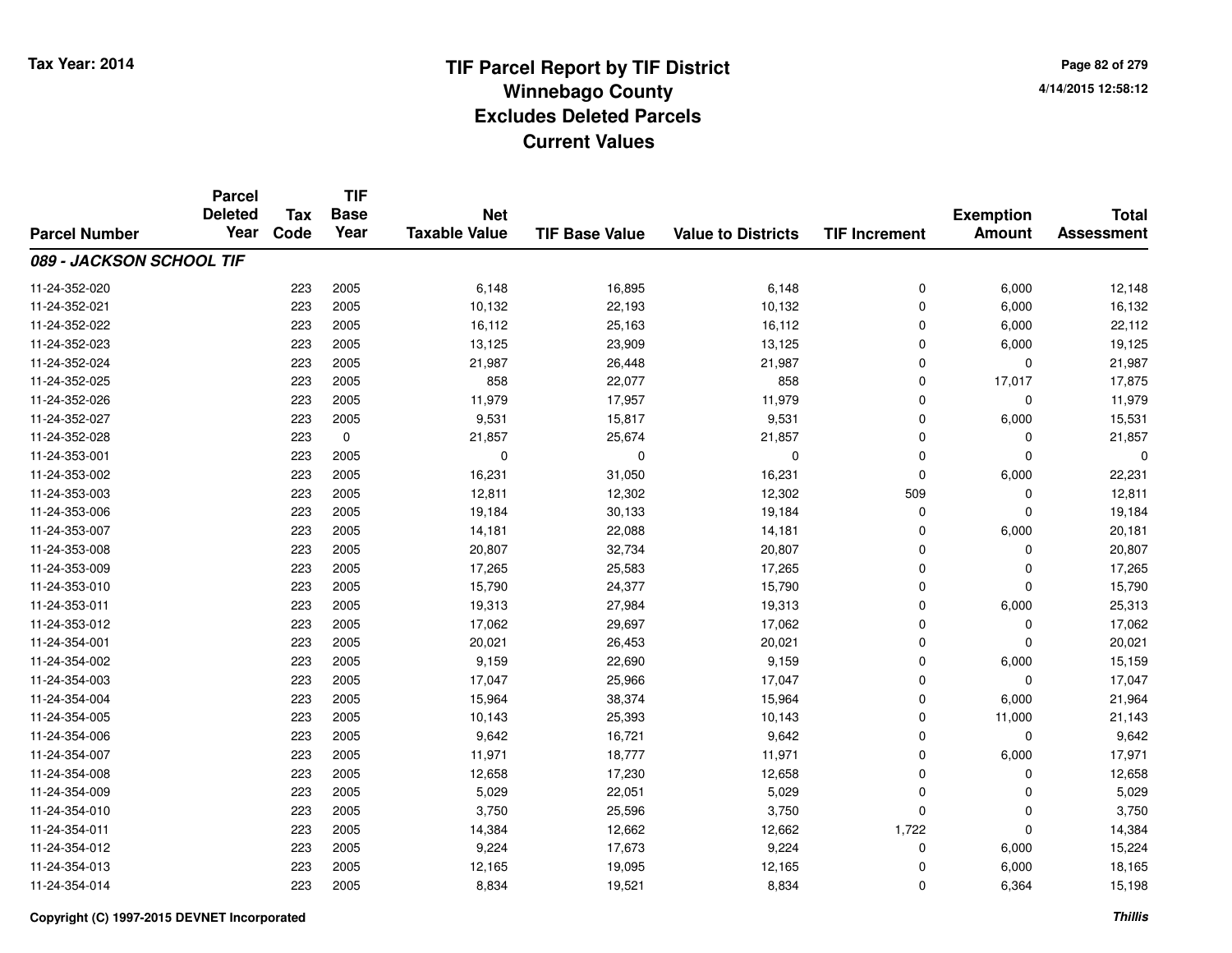**Page 83 of 2794/14/2015 12:58:12**

|                          | <b>Parcel</b>          |                    | <b>TIF</b>          |                                    |                       |                           | <b>Total</b>         |                  |                   |
|--------------------------|------------------------|--------------------|---------------------|------------------------------------|-----------------------|---------------------------|----------------------|------------------|-------------------|
|                          | <b>Deleted</b><br>Year | <b>Tax</b><br>Code | <b>Base</b><br>Year | <b>Net</b><br><b>Taxable Value</b> |                       |                           |                      | <b>Exemption</b> | <b>Assessment</b> |
| <b>Parcel Number</b>     |                        |                    |                     |                                    | <b>TIF Base Value</b> | <b>Value to Districts</b> | <b>TIF Increment</b> | <b>Amount</b>    |                   |
| 089 - JACKSON SCHOOL TIF |                        |                    |                     |                                    |                       |                           |                      |                  |                   |
| 11-24-354-015            |                        | 223                | 2005                | 5,414                              | 13,726                | 5,414                     | 0                    | 6,000            | 11,414            |
| 11-24-354-016            |                        | 223                | 2005                | 7,937                              | 16,343                | 7,937                     | 0                    | 6,000            | 13,937            |
| 11-24-354-017            |                        | 223                | 2005                | 8,000                              | 15,232                | 8,000                     | 0                    | 0                | 8,000             |
| 11-24-355-001            |                        | 223                | 2005                | 13,200                             | 22,092                | 13,200                    | 0                    | 6,000            | 19,200            |
| 11-24-355-002            |                        | 223                | 2005                | 8,785                              | 18,102                | 8,785                     | 0                    | 6,000            | 14,785            |
| 11-24-355-003            |                        | 223                | 2005                | 14,120                             | 20,535                | 14,120                    | 0                    | $\Omega$         | 14,120            |
| 11-24-355-004            |                        | 223                | 2005                | 5,496                              | 13,979                | 5,496                     | 0                    | 4,237            | 9,733             |
| 11-24-355-005            |                        | 223                | 2005                | 7,995                              | 15,579                | 7,995                     | 0                    | 5,469            | 13,464            |
| 11-24-355-006            |                        | 223                | 2005                | 17,784                             | 21,509                | 17,784                    | 0                    | $\mathbf 0$      | 17,784            |
| 11-24-355-007            |                        | 223                | 2005                | 12,882                             | 25,874                | 12,882                    | 0                    | 6,000            | 18,882            |
| 11-24-355-008            |                        | 223                | 2005                | 8,012                              | 11,073                | 8,012                     | 0                    | $\Omega$         | 8,012             |
| 11-24-355-009            |                        | 223                | 2005                | 13,369                             | 23,619                | 13,369                    | 0                    | 6,000            | 19,369            |
| 11-24-355-010            |                        | 223                | 2005                | 5,253                              | 18,518                | 5,253                     | $\mathbf 0$          | 3,016            | 8,269             |
| 11-24-355-011            |                        | 223                | 2005                | 18,003                             | 29,647                | 18,003                    | 0                    | 0                | 18,003            |
| 11-24-355-012            |                        | 223                | 2005                | 8,400                              | 16,908                | 8,400                     | 0                    | 6,000            | 14,400            |
| 11-24-355-013            |                        | 223                | 2005                | 6,655                              | 11,833                | 6,655                     | 0                    | 0                | 6,655             |
| 11-24-355-014            |                        | 223                | 2005                | 2,301                              | 14,559                | 2,301                     | 0                    | 0                | 2,301             |
| 11-24-355-015            |                        | 223                | 2005                | 6,666                              | 11,926                | 6,666                     | 0                    | $\mathbf 0$      | 6,666             |
| 11-24-355-016            |                        | 223                | 2005                | 8,105                              | 15,540                | 8,105                     | 0                    | 6,000            | 14,105            |
| 11-24-355-017            |                        | 223                | 2005                | 14,737                             | 13,509                | 13,509                    | 1,228                | $\mathbf 0$      | 14,737            |
| 11-24-355-018            |                        | 223                | 2005                | 4,000                              | 14,196                | 4,000                     | 0                    | 0                | 4,000             |
| 11-24-355-021            |                        | 223                | 2005                | 10,586                             | 10,931                | 10,586                    | 0                    | $\Omega$         | 10,586            |
| 11-24-355-022            |                        | 223                | 2005                | 4,601                              | 20,819                | 4,601                     | 0                    | 1,566            | 6,167             |
| 11-24-355-023            |                        | 223                | 2005                | 16,688                             | 18,930                | 16,688                    | 0                    | $\mathbf 0$      | 16,688            |
| 11-24-355-024            |                        | 223                | 2005                | 11,942                             | 21,625                | 11,942                    | 0                    | 6,000            | 17,942            |
| 11-24-355-026            |                        | 223                | 2005                | 6,737                              | 23,766                | 6,737                     | 0                    | $\mathbf 0$      | 6,737             |
| 11-24-355-027            |                        | 223                | 2005                | 3,041                              | 18,471                | 3,041                     | 0                    | 13,183           | 16,224            |
| 11-24-355-028            |                        | 223                | 2005                | 16,466                             | 17,071                | 16,466                    | 0                    | 0                | 16,466            |
| 11-24-355-029            |                        | 223                | 2005                | 1,380                              | 1,427                 | 1,380                     | 0                    | $\mathbf 0$      | 1,380             |
| 11-24-355-030            |                        | 223                | 2005                | 8,951                              | 20,539                | 8,951                     | 0                    | 6,000            | 14,951            |
| 11-24-355-031            |                        | 223                | 2005                | 15,687                             | 26,943                | 15,687                    | 0                    | 6,000            | 21,687            |
| 11-24-355-032            |                        | 223                | 2005                | 16,898                             | 19,095                | 16,898                    | 0                    | 0                | 16,898            |
| 11-24-355-033            |                        | 223                | 2005                | 17,484                             | 26,889                | 17,484                    | 0                    | 6,000            | 23,484            |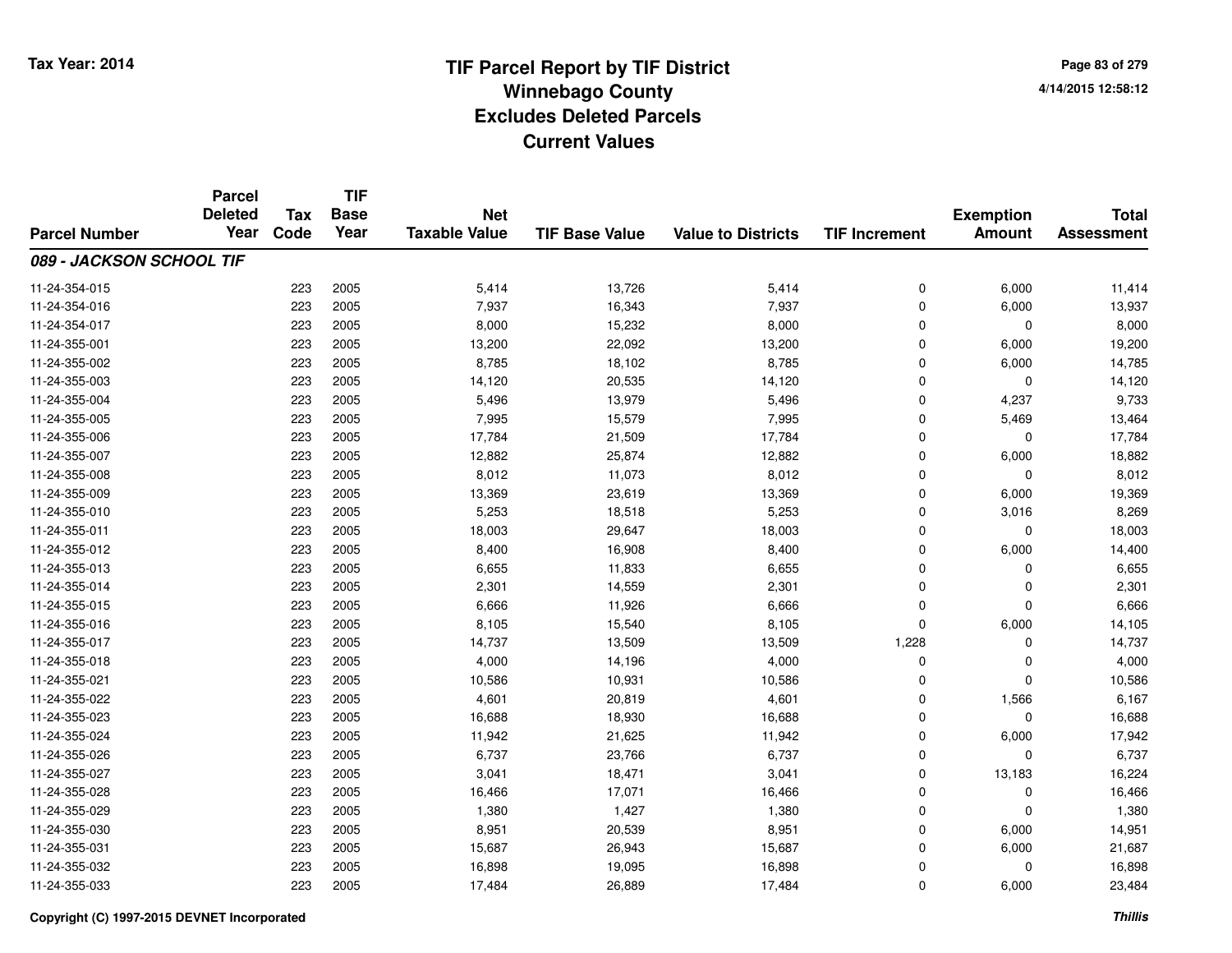**Page 84 of 2794/14/2015 12:58:12**

|                          | <b>Parcel</b>          | <b>Tax</b><br><b>Base</b><br><b>Net</b> | <b>TIF</b>  |                      |                       |                           |                      |                  |                   | <b>Total</b> |
|--------------------------|------------------------|-----------------------------------------|-------------|----------------------|-----------------------|---------------------------|----------------------|------------------|-------------------|--------------|
|                          | <b>Deleted</b><br>Year | Code                                    | Year        | <b>Taxable Value</b> |                       |                           |                      | <b>Exemption</b> | <b>Assessment</b> |              |
| <b>Parcel Number</b>     |                        |                                         |             |                      | <b>TIF Base Value</b> | <b>Value to Districts</b> | <b>TIF Increment</b> | <b>Amount</b>    |                   |              |
| 089 - JACKSON SCHOOL TIF |                        |                                         |             |                      |                       |                           |                      |                  |                   |              |
| 11-24-355-036            |                        | 223                                     | 2005        | 22,473               | 33,980                | 22,473                    | 0                    | 0                | 22,473            |              |
| 11-24-356-001            |                        | 223                                     | 2005        | 1,339                | 1,704                 | 1,339                     | 0                    | $\Omega$         | 1,339             |              |
| 11-24-356-002            |                        | 223                                     | 2005        | 15,060               | 21,986                | 15,060                    | $\mathbf 0$          | $\Omega$         | 15,060            |              |
| 11-24-356-003            |                        | 223                                     | 2005        | 6,629                | 12,861                | 6,629                     | 0                    | 6,000            | 12,629            |              |
| 11-24-356-004            |                        | 223                                     | 2005        | 16,502               | 12,201                | 12,201                    | 4,301                | 0                | 16,502            |              |
| 11-24-356-005            |                        | 223                                     | 2005        | 16,595               | 14,703                | 14,703                    | 1,892                | $\Omega$         | 16,595            |              |
| 11-24-356-006            |                        | 223                                     | 2005        | 7,786                | 17,363                | 7,786                     | 0                    | $\Omega$         | 7,786             |              |
| 11-24-356-007            |                        | 223                                     | 2005        | 8,901                | 18,773                | 8,901                     | $\mathbf 0$          | 6,000            | 14,901            |              |
| 11-24-356-008            |                        | 223                                     | 2005        | 9,546                | 11,678                | 9,546                     | 0                    | 6,000            | 15,546            |              |
| 11-24-356-009            |                        | 223                                     | 2005        | 16,254               | 35,059                | 16,254                    | $\mathbf 0$          | $\Omega$         | 16,254            |              |
| 11-24-356-010            |                        | 223                                     | 2005        | 13,897               | 24,714                | 13,897                    | 0                    | 6,000            | 19,897            |              |
| 11-24-356-011            |                        | 223                                     | 2005        | 8,281                | 17,966                | 8,281                     | 0                    | 6,000            | 14,281            |              |
| 11-24-356-012            |                        | 223                                     | 2005        | 6,119                | 34,800                | 6,119                     | $\mathbf 0$          | $\Omega$         | 6,119             |              |
| 11-24-356-013            |                        | 223                                     | 2005        | 76,921               | 107,557               | 76,921                    | 0                    | 0                | 76,921            |              |
| 11-24-356-014            |                        | 223                                     | 2005        | 46,320               | 133,854               | 46,320                    | 0                    | $\Omega$         | 46,320            |              |
| 11-24-356-015            |                        | 223                                     | 2005        | 7,618                | 2,519                 | 2,519                     | 5,099                | 0                | 7,618             |              |
| 11-24-356-018            |                        | 223                                     | 2005        | 14,733               | 20,366                | 14,733                    | 0                    | 0                | 14,733            |              |
| 11-24-356-019            |                        | 223                                     | 2005        | 0                    | 83                    | 0                         | 0                    | $\mathbf 0$      | 0                 |              |
| 11-24-356-020            |                        | 223                                     | 2005        | 12,992               | 17,507                | 12,992                    | 0                    | 0                | 12,992            |              |
| 11-24-356-021            |                        | 223                                     | 2005        | 0                    | 83                    | $\mathbf 0$               | 0                    | $\mathbf 0$      | $\Omega$          |              |
| 11-24-356-022            |                        | 223                                     | 2005        | 54,497               | 51,686                | 51,686                    | 2,811                | $\mathbf 0$      | 54,497            |              |
| 11-24-356-024            |                        | 223                                     | 2005        | 14,594               | 22,787                | 14,594                    | 0                    | 1,094            | 15,688            |              |
| 11-24-356-025            |                        | 223                                     | 2005        | 24,215               | 26,980                | 24,215                    | 0                    | 0                | 24,215            |              |
| 11-24-356-026            |                        | 223                                     | 2005        | 7,456                | 22,828                | 7,456                     | 0                    | $\mathbf 0$      | 7,456             |              |
| 11-24-356-030            |                        | 223                                     | 2005        | 36,254               | 39,195                | 36,254                    | 0                    | $\mathbf 0$      | 36,254            |              |
| 11-24-356-033            |                        | 223                                     | 2005        | 42,358               | 74,288                | 42,358                    | 0                    | $\Omega$         | 42,358            |              |
| 11-24-356-034            |                        | 223                                     | 2005        | 22,744               | 21,552                | 21,552                    | 1,192                | $\mathbf 0$      | 22,744            |              |
| 11-24-356-035            |                        | 223                                     | 2005        | 58,275               | 69,313                | 58,275                    | 0                    | 0                | 58,275            |              |
| 11-24-356-036            |                        | 223                                     | 2005        | 163,746              | 213,419               | 163,746                   | 0                    | $\mathbf 0$      | 163,746           |              |
| 11-24-356-037            |                        | 223                                     | 0           | 210,806              | 41,925                | 41,925                    | 168,881              | 0                | 210,806           |              |
| 11-24-356-038            |                        | 223                                     | $\mathbf 0$ | 26,996               | 32,519                | 26,996                    | 0                    | $\Omega$         | 26,996            |              |
| 11-24-357-001            |                        | 223                                     | 2005        | 429                  | 14,423                | 429                       | 0                    | 11,000           | 11,429            |              |
| 11-24-357-002            |                        | 223                                     | 2005        | 3,166                | 14,086                | 3,166                     | 0                    | 6,000            | 9,166             |              |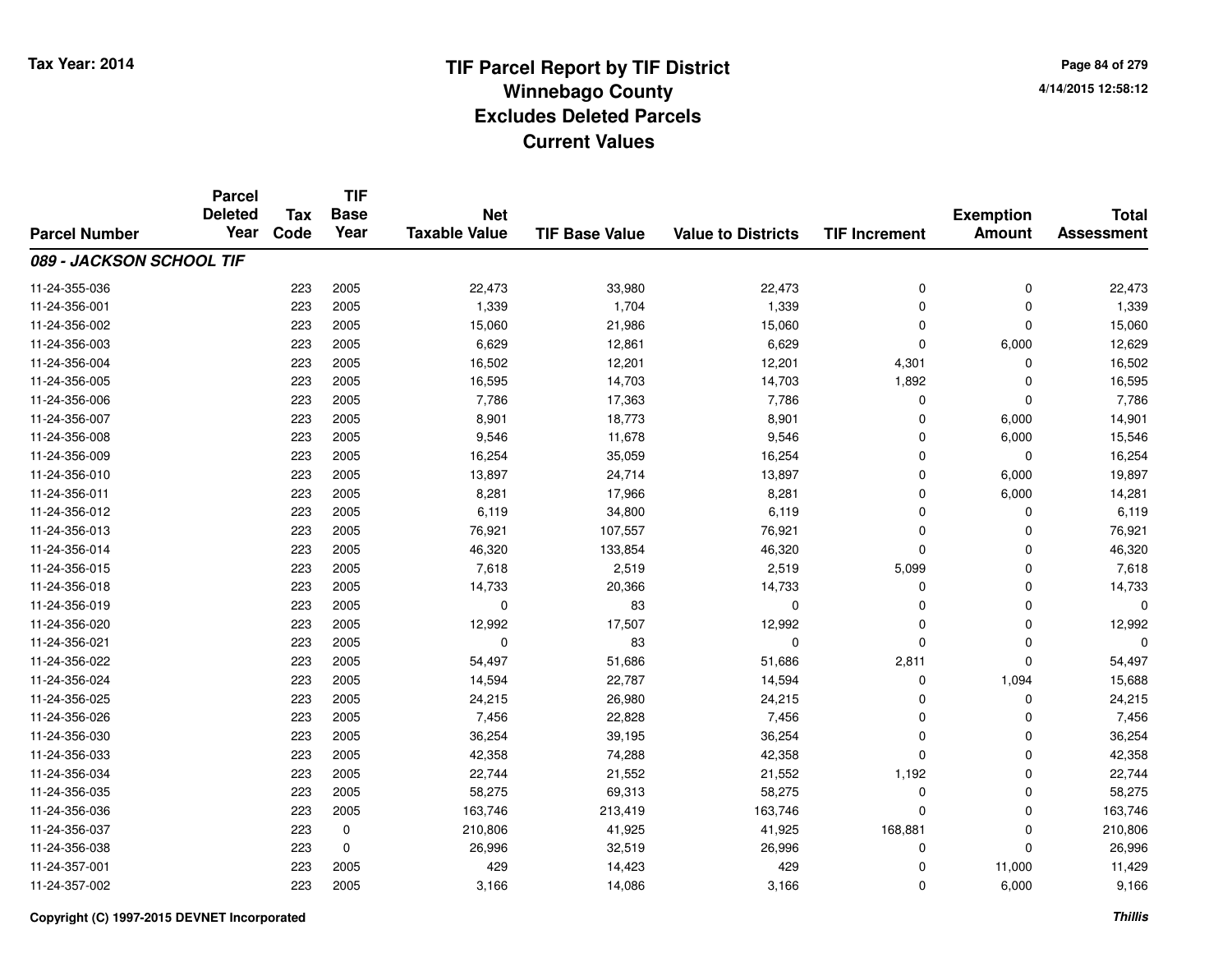**Page 85 of 2794/14/2015 12:58:12**

|                          | <b>Parcel</b><br><b>Deleted</b> | <b>Tax</b> | <b>TIF</b><br><b>Base</b> | <b>Net</b>           |                       |                           |                      |                                   | <b>Total</b>      |
|--------------------------|---------------------------------|------------|---------------------------|----------------------|-----------------------|---------------------------|----------------------|-----------------------------------|-------------------|
| <b>Parcel Number</b>     | Year                            | Code       | Year                      | <b>Taxable Value</b> | <b>TIF Base Value</b> | <b>Value to Districts</b> | <b>TIF Increment</b> | <b>Exemption</b><br><b>Amount</b> | <b>Assessment</b> |
| 089 - JACKSON SCHOOL TIF |                                 |            |                           |                      |                       |                           |                      |                                   |                   |
| 11-24-357-003            |                                 | 223        | 2005                      | 0                    | 13,746                | 0                         | 0                    | 6,657                             | 6,657             |
| 11-24-357-004            |                                 | 223        | 2005                      | 5,384                | 14,371                | 5,384                     | 0                    | 6,000                             | 11,384            |
| 11-24-357-005            |                                 | 223        | 2005                      | 3,569                | 12,003                | 3,569                     | 0                    | 6,000                             | 9,569             |
| 11-24-357-006            |                                 | 223        | 2005                      | 3,706                | 12,171                | 3,706                     | 0                    | 6,000                             | 9,706             |
| 11-24-357-007            |                                 | 223        | 2005                      | 10,932               | 13,770                | 10,932                    | 0                    | 0                                 | 10,932            |
| 11-24-357-008            |                                 | 223        | 2005                      | 10,932               | 13,770                | 10,932                    | 0                    | $\Omega$                          | 10,932            |
| 11-24-357-009            |                                 | 223        | 2005                      | 28                   | 13,895                | 28                        | 0                    | 11,000                            | 11,028            |
| 11-24-357-010            |                                 | 223        | 2005                      | 9,646                | 12,095                | 9,646                     | 0                    | $\Omega$                          | 9,646             |
| 11-24-357-011            |                                 | 223        | 2005                      | 5,483                | 14,489                | 5,483                     | 0                    | 6,000                             | 11,483            |
| 11-24-357-012            |                                 | 223        | 2005                      | 5,264                | 14,204                | 5,264                     | 0                    | 6,000                             | 11,264            |
| 11-24-357-013            |                                 | 223        | 2005                      | 11                   | 13,864                | 11                        | 0                    | 11,000                            | 11,011            |
| 11-24-357-014            |                                 | 223        | 2005                      | 4,528                | 14,489                | 4,528                     | 0                    | 6,000                             | 10,528            |
| 11-24-357-015            |                                 | 223        | 2005                      | 0                    | 12,121                | $\Omega$                  | 0                    | 9,668                             | 9,668             |
| 11-24-357-016            |                                 | 223        | 2005                      | $\mathbf 0$          | 12,399                | $\Omega$                  | 0                    | 9,875                             | 9,875             |
| 11-24-357-017            |                                 | 223        | 2005                      | 10,963               | 13,805                | 10,963                    | 0                    | $\mathbf 0$                       | 10,963            |
| 11-24-357-018            |                                 | 223        | 2005                      | 1,264                | 13,805                | 1,264                     | 0                    | 6,000                             | 7,264             |
| 11-24-357-019            |                                 | 223        | 2005                      | 5,031                | 13,895                | 5,031                     | 0                    | 6,000                             | 11,031            |
| 11-24-357-020            |                                 | 223        | 2005                      | 9,642                | 12,085                | 9,642                     | 0                    | 0                                 | 9,642             |
| 11-24-358-001            |                                 | 223        | 2005                      | 17,128               | 25,785                | 17,128                    | 0                    | $\mathbf 0$                       | 17,128            |
| 11-24-358-002            |                                 | 223        | 2005                      | 9,793                | 21,042                | 9,793                     | 0                    | 6,000                             | 15,793            |
| 11-24-358-003            |                                 | 223        | 2005                      | 20,777               | 25,971                | 20,777                    | 0                    | $\mathbf 0$                       | 20,777            |
| 11-24-358-004            |                                 | 223        | 2005                      | 11,938               | 27,225                | 11,938                    | 0                    | $\Omega$                          | 11,938            |
| 11-24-358-005            |                                 | 223        | 2005                      | 3,640                | 13,586                | 3,640                     | 0                    | 8,399                             | 12,039            |
| 11-24-358-006            |                                 | 223        | 2005                      | 11,543               | 25,156                | 11,543                    | 0                    | 6,000                             | 17,543            |
| 11-24-358-008            |                                 | 223        | 2005                      | 15,835               | 24,061                | 15,835                    | 0                    | 0                                 | 15,835            |
| 11-24-358-010            |                                 | 223        | 2005                      | 6,896                | 13,879                | 6,896                     | 0                    | 6,000                             | 12,896            |
| 11-24-358-011            |                                 | 223        | 2005                      | 18,621               | 23,628                | 18,621                    | 0                    | $\mathbf 0$                       | 18,621            |
| 11-24-358-012            |                                 | 223        | 2005                      | 11,730               | 22,220                | 11,730                    | 0                    | 6,000                             | 17,730            |
| 11-24-358-013            |                                 | 223        | 2005                      | 7,177                | 20,188                | 7,177                     | 0                    | 6,000                             | 13,177            |
| 11-24-358-014            |                                 | 223        | 2005                      | 12,554               | 20,069                | 12,554                    | 0                    | 9,277                             | 21,831            |
| 11-24-358-015            |                                 | 223        | 2005                      | 18,140               | 25,078                | 18,140                    | 0                    | 0                                 | 18,140            |
| 11-24-358-016            |                                 | 223        | 2005                      | 22,356               | 28,769                | 22,356                    | 0                    | $\Omega$                          | 22,356            |
| 11-24-358-017            |                                 | 223        | 2005                      | 14,782               | 26,107                | 14,782                    | 0                    | 6,000                             | 20,782            |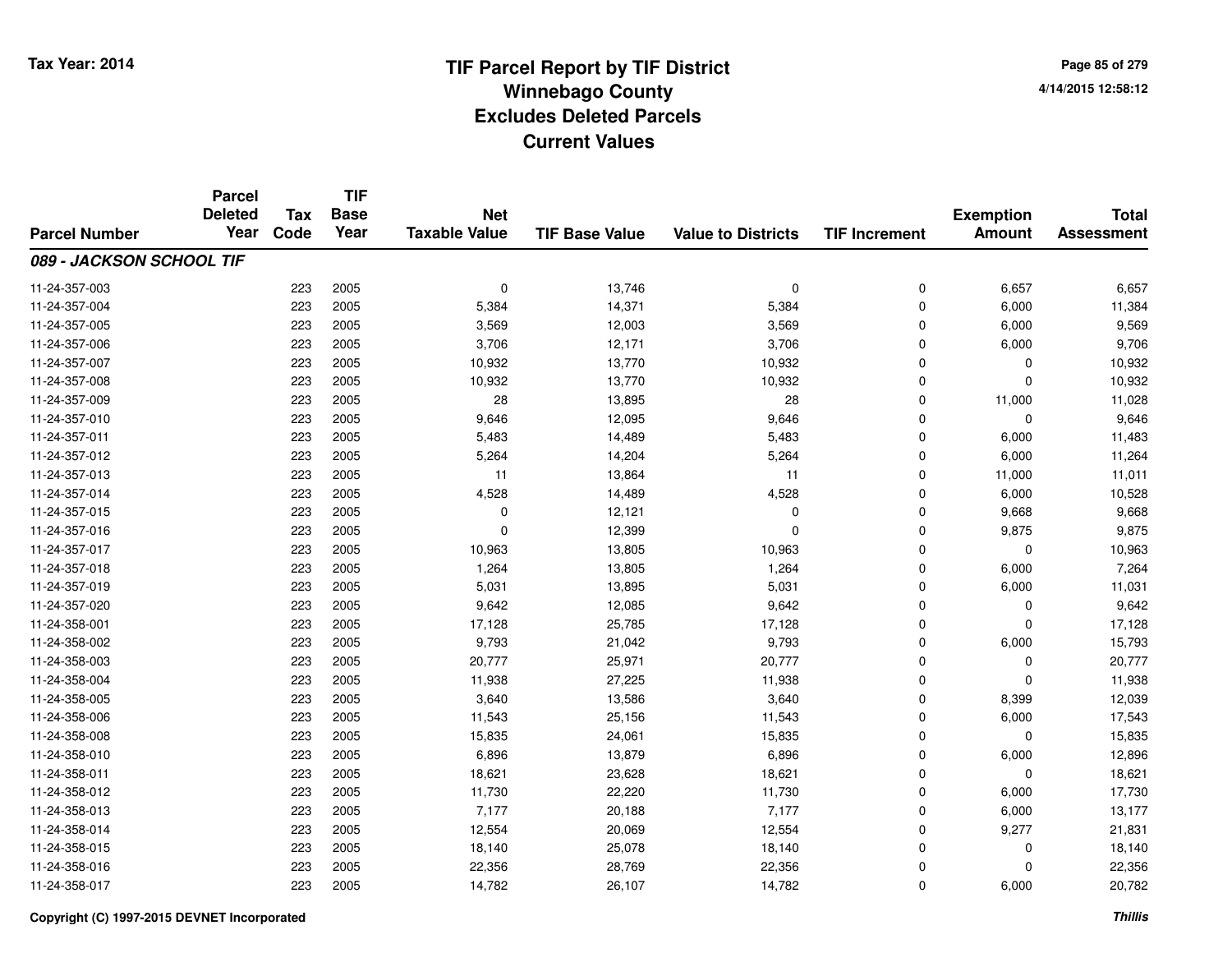**Page 86 of 2794/14/2015 12:58:12**

|                          | <b>Parcel</b>  |            | <b>TIF</b>  |                      |                       |                           |                      |                  |                   |
|--------------------------|----------------|------------|-------------|----------------------|-----------------------|---------------------------|----------------------|------------------|-------------------|
|                          | <b>Deleted</b> | <b>Tax</b> | <b>Base</b> | <b>Net</b>           |                       |                           |                      | <b>Exemption</b> | <b>Total</b>      |
| <b>Parcel Number</b>     | Year           | Code       | Year        | <b>Taxable Value</b> | <b>TIF Base Value</b> | <b>Value to Districts</b> | <b>TIF Increment</b> | <b>Amount</b>    | <b>Assessment</b> |
| 089 - JACKSON SCHOOL TIF |                |            |             |                      |                       |                           |                      |                  |                   |
| 11-24-358-018            |                | 223        | 2005        | 24,303               | 30,536                | 24,303                    | 0                    | 0                | 24,303            |
| 11-24-358-019            |                | 223        | 2005        | 2,011                | 2,236                 | 2,011                     | 0                    | $\Omega$         | 2,011             |
| 11-24-358-020            |                | 223        | 2005        | 10,946               | 28,598                | 10,946                    | 0                    | 6,000            | 16,946            |
| 11-24-358-021            |                | 223        | 2005        | 8,334                | 24,108                | 8,334                     | 0                    | $\Omega$         | 8,334             |
| 11-24-358-022            |                | 223        | 2005        | 12,670               | 29,461                | 12,670                    | 0                    | 6,000            | 18,670            |
| 11-24-358-023            |                | 223        | 2005        | 19,450               | 41,594                | 19,450                    | 0                    | 6,000            | 25,450            |
| 11-24-358-024            |                | 223        | 2005        | 6,136                | 18,310                | 6,136                     | 0                    | 4,191            | 10,327            |
| 11-24-358-025            |                | 223        | 2005        | 12,046               | 21,406                | 12,046                    | 0                    | 6,000            | 18,046            |
| 11-24-358-026            |                | 223        | 2005        | 15,523               | 25,816                | 15,523                    | 0                    | 6,000            | 21,523            |
| 11-24-358-027            |                | 223        | 2005        | 15,440               | 24,028                | 15,440                    | 0                    | 6,000            | 21,440            |
| 11-24-358-028            |                | 223        | 2005        | 23,054               | 35,761                | 23,054                    | 0                    | $\Omega$         | 23,054            |
| 11-24-358-029            |                | 223        | 2005        | 11,167               | 27,307                | 11,167                    | 0                    | 0                | 11,167            |
| 11-24-358-030            |                | 223        | 2005        | 19,338               | 42,234                | 19,338                    | $\mathbf 0$          | $\Omega$         | 19,338            |
| 11-24-358-031            |                | 223        | 2005        | 2,173                | 3,921                 | 2,173                     | 0                    | 0                | 2,173             |
| 11-24-358-032            |                | 223        | 2005        | 22,270               | 35,256                | 22,270                    | 0                    | $\Omega$         | 22,270            |
| 11-24-358-033            |                | 223        | 2005        | 18,990               | 31,180                | 18,990                    | 0                    | $\mathbf 0$      | 18,990            |
| 11-24-358-034            |                | 223        | 2005        | 86,599               | 135,349               | 86,599                    | 0                    | 0                | 86,599            |
| 11-24-358-035            |                | 223        | 2005        | 59,616               | 96,353                | 59,616                    | 0                    | 0                | 59,616            |
| 11-24-358-036            |                | 223        | 2005        | 135,903              | 131,340               | 131,340                   | 4,563                | 0                | 135,903           |
| 11-24-358-037            |                | 223        | 2005        | 1,499                | 34,933                | 1,499                     | 0                    | $\mathbf 0$      | 1,499             |
| 11-24-358-038            |                | 223        | 2005        | 11,983               | 22,284                | 11,983                    | 0                    | 6,000            | 17,983            |
| 11-24-378-001            |                | 223        | 2005        | 15,854               | 37,605                | 15,854                    | 0                    | 6,000            | 21,854            |
| 11-24-378-002            |                | 223        | 2005        | 12,719               | 23,309                | 12,719                    | 0                    | 6,000            | 18,719            |
| 11-24-378-003            |                | 223        | 2005        | 14,157               | 34,541                | 14,157                    | 0                    | 8,000            | 22,157            |
| 11-24-378-004            |                | 223        | 2005        | 23,585               | 32,612                | 23,585                    | 0                    | 0                | 23,585            |
| 11-24-378-005            |                | 223        | 2005        | 17,231               | 28,586                | 17,231                    | 0                    | $\mathbf 0$      | 17,231            |
| 11-24-378-006            |                | 223        | 2005        | 4,722                | 20,900                | 4,722                     | 0                    | $\Omega$         | 4,722             |
| 11-24-378-007            |                | 223        | 2005        | 3,180                | 21,258                | 3,180                     | 0                    | 11,000           | 14,180            |
| 11-24-378-008            |                | 223        | 2005        | 7,273                | 6,678                 | 6,678                     | 595                  | $\mathbf 0$      | 7,273             |
| 11-24-378-009            |                | 223        | 2005        | 16,368               | 28,608                | 16,368                    | 0                    | 11,000           | 27,368            |
| 11-24-378-010            |                | 223        | 2005        | 7,439                | 26,038                | 7,439                     | 0                    | $\Omega$         | 7,439             |
| 11-24-378-011            |                | 223        | 2005        | 6,647                | 25,360                | 6,647                     | 0                    | 2,687            | 9,334             |
| 11-24-378-012            |                | 223        | 2005        | 10,529               | 24,924                | 10,529                    | 0                    | 6,000            | 16,529            |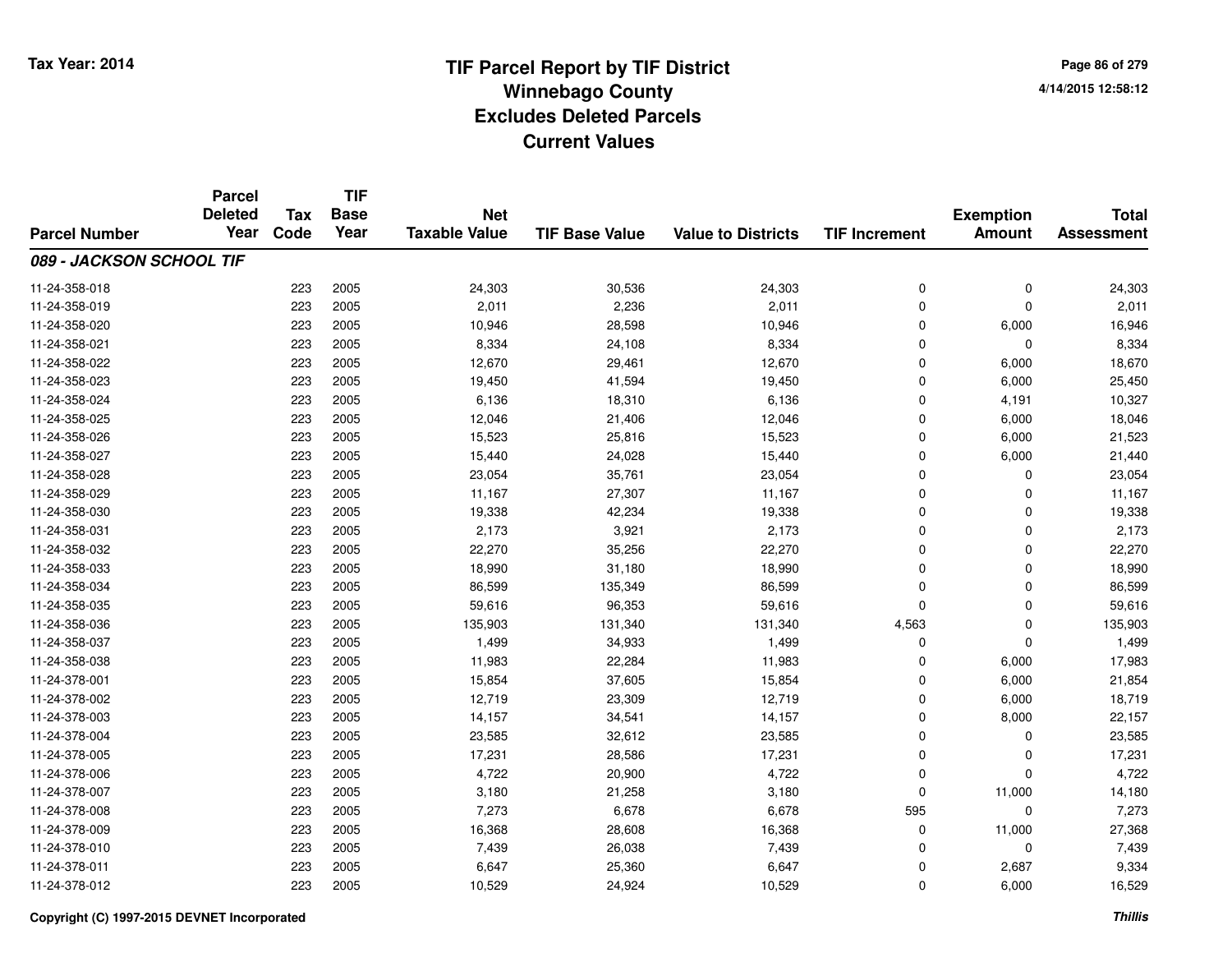**Page 87 of 2794/14/2015 12:58:12**

|                          | <b>Parcel</b><br><b>Deleted</b> | <b>Tax</b> | <b>TIF</b><br><b>Base</b> | <b>Net</b>           |                       |                           |                      | <b>Exemption</b> | <b>Total</b>      |
|--------------------------|---------------------------------|------------|---------------------------|----------------------|-----------------------|---------------------------|----------------------|------------------|-------------------|
| <b>Parcel Number</b>     | Year                            | Code       | Year                      | <b>Taxable Value</b> | <b>TIF Base Value</b> | <b>Value to Districts</b> | <b>TIF Increment</b> | <b>Amount</b>    | <b>Assessment</b> |
| 089 - JACKSON SCHOOL TIF |                                 |            |                           |                      |                       |                           |                      |                  |                   |
| 11-24-378-013            |                                 | 223        | 2005                      | 21,377               | 37,581                | 21,377                    | $\pmb{0}$            | $\mathbf 0$      | 21,377            |
| 11-24-378-014            |                                 | 223        | 2005                      | 22,570               | 24,256                | 22,570                    | $\mathbf 0$          | $\mathbf 0$      | 22,570            |
| 11-24-378-015            |                                 | 223        | 2005                      | 985                  | 20,426                | 985                       | $\mathbf 0$          | 13,000           | 13,985            |
| 11-24-378-016            |                                 | 223        | 2005                      | 12,240               | 22,533                | 12,240                    | 0                    | 6,000            | 18,240            |
| 11-24-378-017            |                                 | 223        | 2005                      | 13,291               | 21,527                | 13,291                    | $\Omega$             | 6,000            | 19,291            |
| 11-24-378-018            |                                 | 223        | 2005                      | 17,611               | 26,659                | 17,611                    | $\mathbf 0$          | 6,000            | 23,611            |
| 11-24-378-019            |                                 | 223        | 2005                      | 10,699               | 22,257                | 10,699                    | $\mathbf 0$          | 6,000            | 16,699            |
| 11-24-378-020            |                                 | 223        | 2005                      | 14,174               | 27,654                | 14,174                    | $\mathbf 0$          | 8,000            | 22,174            |
| 11-24-378-021            |                                 | 223        | 2005                      | 15,802               | 26,966                | 15,802                    | $\mathbf 0$          | 6,000            | 21,802            |
| 11-24-378-022            |                                 | 223        | 2005                      | 17,657               | 26,070                | 17,657                    | $\mathbf 0$          | $\Omega$         | 17,657            |
| 11-24-378-023            |                                 | 223        | 2005                      | 7,937                | 18,444                | 7,937                     | $\mathbf 0$          | 5,887            | 13,824            |
| 11-24-378-024            |                                 | 223        | 2005                      | 14,754               | 24,608                | 14,754                    | $\mathbf 0$          | $\mathbf 0$      | 14,754            |
| 11-24-378-025            |                                 | 223        | 2005                      | 9,569                | 18,950                | 9,569                     | $\mathbf 0$          | 6,000            | 15,569            |
| 11-24-378-026            |                                 | 223        | 2005                      | 2,015                | 12,780                | 2,015                     | 0                    | $\mathbf 0$      | 2,015             |
| 11-24-378-027            |                                 | 223        | 2005                      | 4,915                | 15,100                | 4,915                     | $\mathbf 0$          | 4,425            | 9,340             |
| 11-24-378-028            |                                 | 223        | 2005                      | 5,516                | 21,910                | 5,516                     | $\mathbf 0$          | 11,000           | 16,516            |
| 11-24-379-001            |                                 | 223        | 2005                      | 58,470               | 83,859                | 58,470                    | $\Omega$             | $\mathbf 0$      | 58,470            |
| 11-24-379-002            |                                 | 223        | 2005                      | 13,780               | 21,955                | 13,780                    | 0                    | 0                | 13,780            |
| 11-24-379-003            |                                 | 223        | 2005                      | 15,061               | 28,412                | 15,061                    | 0                    | $\mathbf 0$      | 15,061            |
| 11-24-379-004            |                                 | 223        | 2005                      | 9,680                | 26,196                | 9,680                     | $\mathbf 0$          | 5,589            | 15,269            |
| 11-24-379-005            |                                 | 223        | 2005                      | 9,998                | 22,332                | 9,998                     | $\mathbf 0$          | 6,000            | 15,998            |
| 11-24-380-001            |                                 | 223        | 2005                      | 16,107               | 35,339                | 16,107                    | $\mathbf 0$          | 5,622            | 21,729            |
| 11-24-380-002            |                                 | 223        | 2005                      | 11,775               | 22,724                | 11,775                    | $\mathbf 0$          | 6,000            | 17,775            |
| 11-24-380-003            |                                 | 223        | 2005                      | 16,959               | 37,809                | 16,959                    | 0                    | 6,000            | 22,959            |
| 11-24-380-004            |                                 | 223        | 2005                      | 14,527               | 23,079                | 14,527                    | $\mathbf 0$          | 6,000            | 20,527            |
| 11-24-380-005            |                                 | 223        | 2005                      | 0                    | 0                     | $\mathbf 0$               | 0                    | 0                | 0                 |
| 11-24-380-006            |                                 | 223        | 2005                      | 29,494               | 43,897                | 29,494                    | 0                    | $\Omega$         | 29,494            |
| 11-24-380-007            |                                 | 223        | 2005                      | 12,127               | 23,831                | 12,127                    | 0                    | $\Omega$         | 12,127            |
| 11-24-380-008            |                                 | 223        | 2005                      | 8,069                | 25,731                | 8,069                     | $\mathbf 0$          | 12,529           | 20,598            |
| 11-24-380-009            |                                 | 223        | 2005                      | 15,630               | 22,536                | 15,630                    | 0                    | 0                | 15,630            |
| 11-24-380-010            |                                 | 223        | 2005                      | 14,061               | 24,735                | 14,061                    | $\mathbf 0$          | 6,190            | 20,251            |
| 11-24-380-011            |                                 | 223        | 2005                      | 15,434               | 28,283                | 15,434                    | 0                    | 6,000            | 21,434            |
| 11-24-380-012            |                                 | 223        | 2005                      | 15,695               | 26,924                | 15,695                    | $\mathbf 0$          | 6,000            | 21,695            |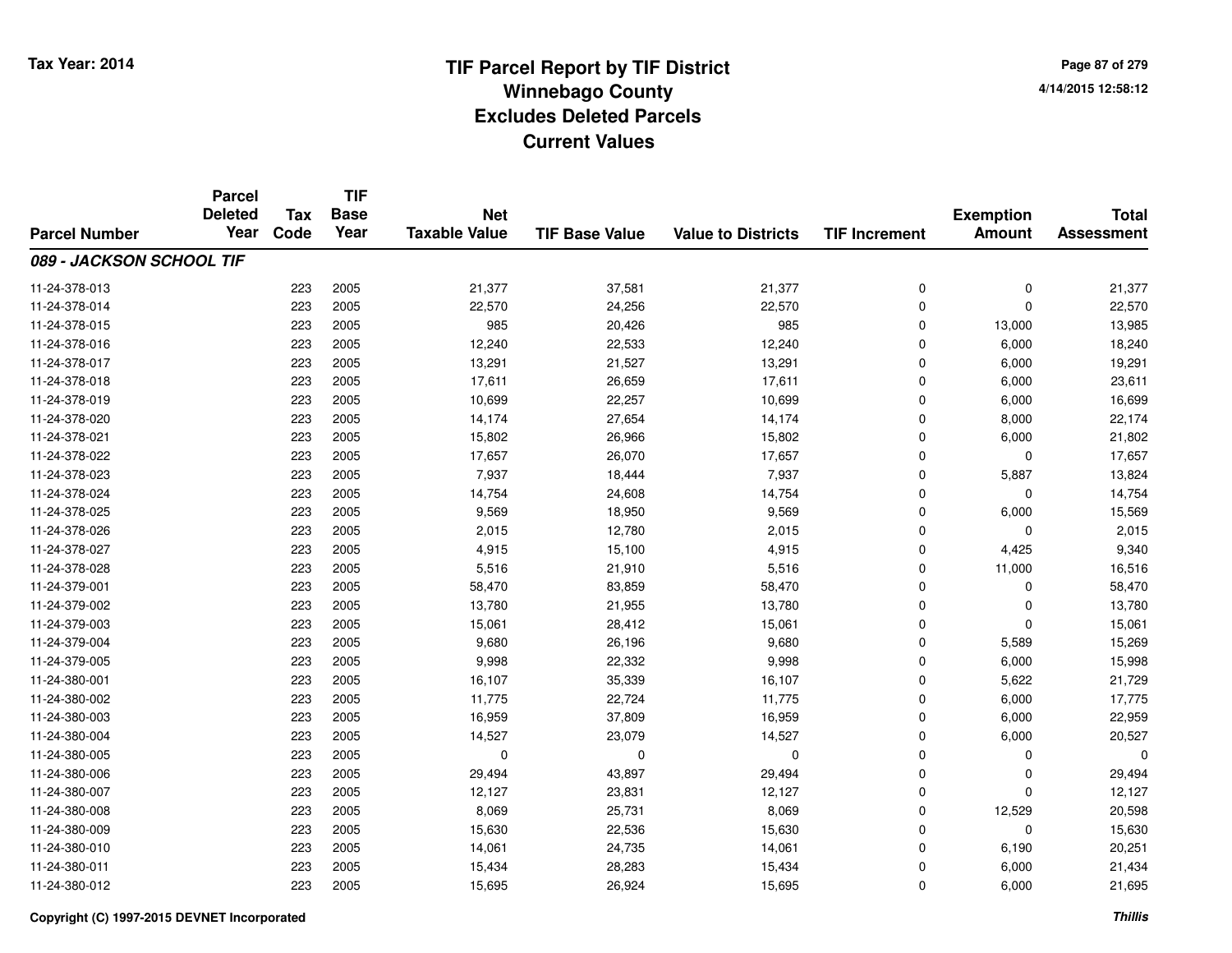**Page 88 of 2794/14/2015 12:58:12**

|                             | <b>Parcel</b><br><b>Deleted</b> | <b>Tax</b> | <b>TIF</b><br><b>Base</b> | <b>Net</b>           |                       |                           |                      | <b>Exemption</b> | <b>Total</b>      |
|-----------------------------|---------------------------------|------------|---------------------------|----------------------|-----------------------|---------------------------|----------------------|------------------|-------------------|
| <b>Parcel Number</b>        | Year                            | Code       | Year                      | <b>Taxable Value</b> | <b>TIF Base Value</b> | <b>Value to Districts</b> | <b>TIF Increment</b> | <b>Amount</b>    | <b>Assessment</b> |
| 089 - JACKSON SCHOOL TIF    |                                 |            |                           |                      |                       |                           |                      |                  |                   |
| 11-24-380-013               |                                 | 223        | 2005                      | 11,956               | 23,935                | 11,956                    | $\mathbf 0$          | 6,000            | 17,956            |
| 11-24-380-014               |                                 | 223        | 2005                      | 12,788               | 23,053                | 12,788                    | 0                    | 6,000            | 18,788            |
| 11-24-380-015               |                                 | 223        | 2005                      | 21,238               | 35,334                | 21,238                    | $\mathbf 0$          | $\mathbf 0$      | 21,238            |
| 11-24-380-016               |                                 | 223        | 2005                      | 29,180               | 38,969                | 29,180                    | $\mathbf 0$          | $\Omega$         | 29,180            |
| 11-24-380-017               |                                 | 223        | 2005                      | 7,395                | 26,304                | 7,395                     | $\mathbf 0$          | 11,000           | 18,395            |
| 11-24-380-018               |                                 | 223        | 2005                      | 22,733               | 37,338                | 22,733                    | $\mathbf 0$          | $\mathbf 0$      | 22,733            |
| 11-24-380-019               |                                 | 223        | 2005                      | 24,495               | 30,696                | 24,495                    | $\mathbf 0$          | 6,000            | 30,495            |
| 11-24-380-020               |                                 | 223        | 2005                      | 11,300               | 34,269                | 11,300                    | $\mathbf 0$          | 0                | 11,300            |
| 11-24-380-021               |                                 | 223        | 2005                      | 15,601               | 23,241                | 15,601                    | 0                    | 0                | 15,601            |
| 11-24-380-022               |                                 | 223        | 2005                      | $\mathbf 0$          | $\Omega$              | 0                         | $\mathbf 0$          | 0                |                   |
| 11-24-380-023               |                                 | 223        | 2005                      | $\mathbf 0$          | 0                     | 0                         | $\mathbf 0$          | 0                |                   |
| 11-24-380-024               |                                 | 223        | 2005                      | 4,386                | 4,795                 | 4,386                     | 0                    | $\mathbf 0$      | 4,386             |
| 11-24-380-025               |                                 | 223        | 2005                      | 4,386                | 4,795                 | 4,386                     | $\mathbf 0$          | $\mathbf 0$      | 4,386             |
| 11-24-380-026               |                                 | 223        | 2005                      | 4,386                | 4,795                 | 4,386                     | 0                    | $\mathbf 0$      | 4,386             |
| 11-24-380-027               |                                 | 223        | 2005                      | 4,386                | 4,795                 | 4,386                     | 0                    | $\mathbf 0$      | 4,386             |
| 11-24-380-028               |                                 | 223        | 2005                      | 10,503               | 21,434                | 10,503                    | 0                    | 6,000            | 16,503            |
| 11-24-380-029               |                                 | 223        | 2005                      | 9,376                | 27,415                | 9,376                     | $\Omega$             | 12,454           | 21,830            |
| 11-24-380-030               |                                 | 223        | 2005                      | 19,372               | 24,162                | 19,372                    | 0                    | $\mathbf 0$      | 19,372            |
| 11-24-382-001               |                                 | 223        | 2005                      | 10,908               | 25,680                | 10,908                    | $\mathbf 0$          | 6,000            | 16,908            |
| 11-24-382-002               |                                 | 223        | 2005                      | 4,864                | 19,870                | 4,864                     | $\mathbf 0$          | 11,000           | 15,864            |
| 11-24-382-003               |                                 | 223        | 2005                      | 18,613               | 28,056                | 18,613                    | 0                    | 0                | 18,613            |
| 11-24-382-004               |                                 | 223        | 2005                      | 15,181               | 25,312                | 15,181                    | 0                    | 0                | 15,181            |
| 11-24-382-005               |                                 | 223        | 2005                      | 20,896               | 25,291                | 20,896                    | $\mathbf 0$          | $\mathbf 0$      | 20,896            |
| 11-24-382-006               |                                 | 223        | 2005                      | 15,936               | 28,221                | 15,936                    | $\mathbf 0$          | $\mathbf 0$      | 15,936            |
| 11-24-382-016               |                                 | 223        | 2005                      | 74,988               | 94,469                | 74,988                    | $\Omega$             | 0                | 74,988            |
| <b>Tax District Totals:</b> | <b>Parcel Count:</b>            |            | 476                       | 7,104,526            | 11,818,885            | 6,888,761                 | 215,765              | 1,530,218        | 8,634,744         |
| 090 - EASTSIDE TIF          |                                 |            |                           |                      |                       |                           |                      |                  |                   |
| 11-23-329-001               |                                 | 027        | 9999                      | 50,933               | 16,766                | 16,766                    | 34,167               | 0                | 50,933            |
| 11-23-329-002               |                                 | 027        | 9999                      | $\Omega$             | 20,351                | 0                         | $\mathbf 0$          | 0                |                   |
| 11-23-358-002               |                                 | 027        | 1978                      | 627,534              | 464,617               | 464,617                   | 162,917              | $\mathbf 0$      | 627,534           |
| 11-23-376-002               |                                 | 027        | 9999                      | $\mathbf 0$          | 19,170                | $\mathbf 0$               | $\mathbf 0$          | $\mathbf{0}$     | $\Omega$          |
| 11-23-376-003               |                                 | 027        | $\pmb{0}$                 | 338,860              | 58,814                | 58,814                    | 280,046              | $\mathbf 0$      | 338,860           |
| 11-23-378-003               |                                 | 027        | 1978                      | 13,048               | 11,223                | 11,223                    | 1,825                | $\mathbf{0}$     | 13,048            |

**Copyright (C) 1997-2015 DEVNET Incorporated**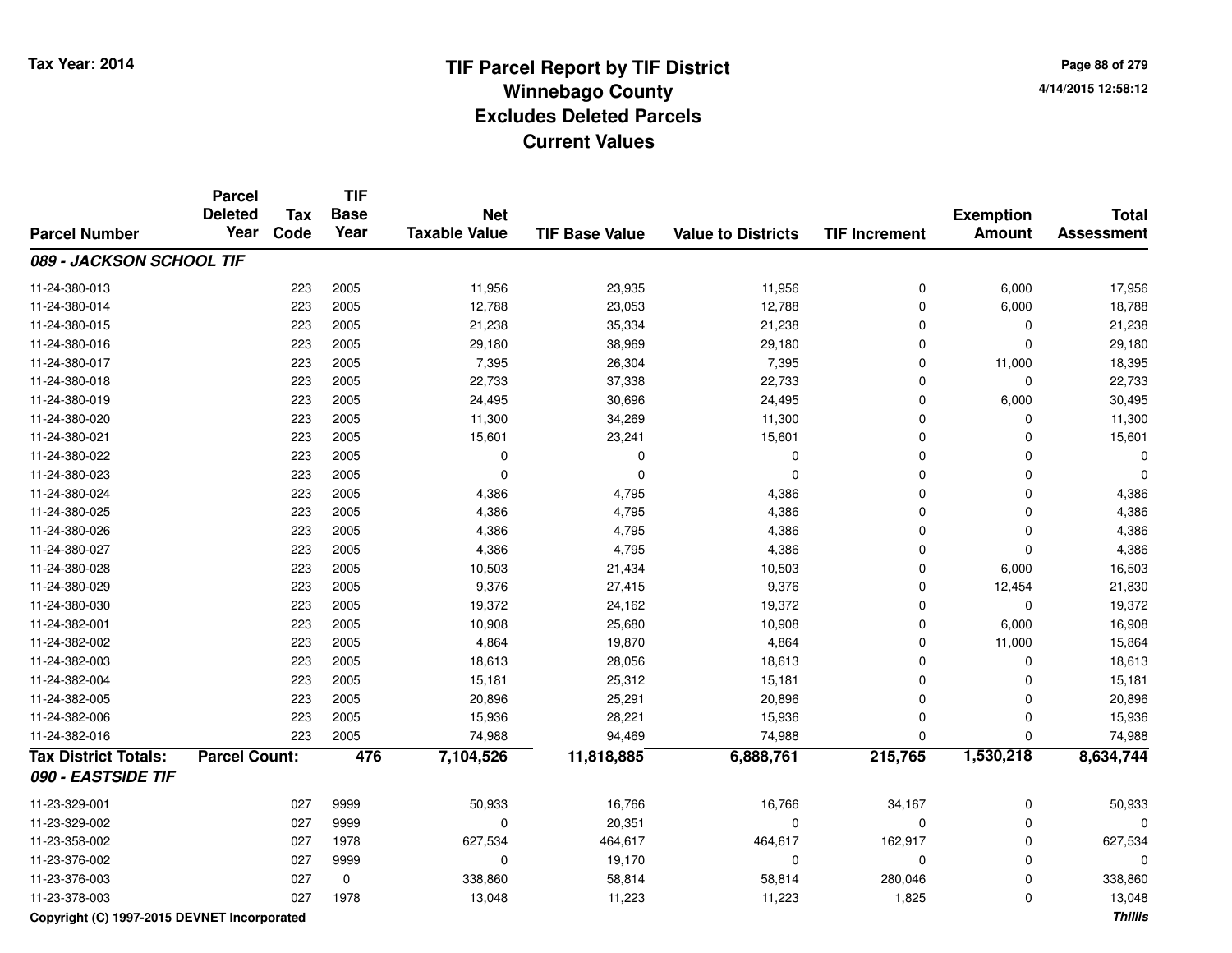|                      | <b>Parcel</b><br><b>Deleted</b> | <b>Tax</b> | <b>TIF</b><br><b>Base</b> | <b>Net</b>           |                       |                           |                      | <b>Exemption</b> | <b>Total</b>      |
|----------------------|---------------------------------|------------|---------------------------|----------------------|-----------------------|---------------------------|----------------------|------------------|-------------------|
| <b>Parcel Number</b> | Year                            | Code       | Year                      | <b>Taxable Value</b> | <b>TIF Base Value</b> | <b>Value to Districts</b> | <b>TIF Increment</b> | <b>Amount</b>    | <b>Assessment</b> |
| 090 - EASTSIDE TIF   |                                 |            |                           |                      |                       |                           |                      |                  |                   |
| 11-23-378-004        |                                 | 027        | 1978                      | 97,740               | 15,140                | 15,140                    | 82,600               | $\mathbf 0$      | 97,740            |
| 11-23-380-001        |                                 | 027        | 9999                      | 18,826               | 8,666                 | 8,666                     | 10,160               | $\mathbf 0$      | 18,826            |
| 11-23-380-002        |                                 | 027        | 9999                      | 47,379               | 7,141                 | 7,141                     | 40,238               | $\mathbf 0$      | 47,379            |
| 11-23-380-003        |                                 | 027        | 9999                      | 31,063               | 9,040                 | 9,040                     | 22,023               | $\mathbf 0$      | 31,063            |
| 11-23-380-004        |                                 | 027        | 9999                      | 20,395               | 9,040                 | 9,040                     | 11,355               | $\mathbf 0$      | 20,395            |
| 11-23-380-005        |                                 | 027        | 9999                      | 28,239               | 15,211                | 15,211                    | 13,028               | $\mathbf 0$      | 28,239            |
| 11-23-383-001        |                                 | 027        | 9999                      | 127,263              | 70,218                | 70,218                    | 57,045               | $\mathbf 0$      | 127,263           |
| 11-23-383-009        |                                 | 027        | 9999                      | 15,804               | 39,260                | 15,804                    | $\mathbf 0$          | $\mathbf 0$      | 15,804            |
| 11-23-383-010        |                                 | 027        | 9999                      | 39,220               | 9,272                 | 9,272                     | 29,948               | $\mathbf 0$      | 39,220            |
| 11-23-383-011        |                                 | 027        | 9999                      | 63,751               | 38,322                | 38,322                    | 25,429               | $\mathbf 0$      | 63,751            |
| 11-23-385-001        |                                 | 027        | 9999                      | 0                    | $\mathbf 0$           | 0                         | $\Omega$             | $\mathbf 0$      |                   |
| 11-23-385-002        |                                 | 027        | 9999                      | 0                    | 8,081                 | $\mathbf 0$               | $\Omega$             | $\mathbf 0$      |                   |
| 11-23-385-006        |                                 | 027        | 0                         | 140,912              | $\mathbf 0$           | $\mathbf{0}$              | 140,912              | $\mathbf 0$      | 140,912           |
| 11-23-386-006        |                                 | 027        | 9999                      | 18,835               | 9,423                 | 9,423                     | 9,412                | $\mathbf 0$      | 18,835            |
| 11-23-386-007        |                                 | 027        | 9999                      | 39,238               | 16,777                | 16,777                    | 22,461               | $\mathbf 0$      | 39,238            |
| 11-23-386-008        |                                 | 027        | 9999                      | 72,904               | 92,367                | 72,904                    | 0                    | $\mathbf 0$      | 72,904            |
| 11-23-386-015        |                                 | 027        | 9999                      | 45,496               | 16,898                | 16,898                    | 28,598               | $\mathbf 0$      | 45,496            |
| 11-23-386-016        |                                 | 027        | 9999                      | 54,913               | 12,332                | 12,332                    | 42,581               | $\mathbf 0$      | 54,913            |
| 11-23-386-019        |                                 | 027        | 9999                      | 75,314               | 34,653                | 34,653                    | 40,661               | $\mathbf 0$      | 75,314            |
| 11-23-387-001        |                                 | 027        | 9999                      | 133,351              | 650,348               | 133,351                   | 0                    | $\mathbf 0$      | 133,351           |
| 11-23-387-002        |                                 | 027        | 9999                      | 29,808               | 145,828               | 29,808                    | $\mathbf 0$          | $\mathbf 0$      | 29,808            |
| 11-23-387-003        |                                 | 027        | 9999                      | 94,130               | 0                     | $\mathbf 0$               | 94,130               | $\mathbf 0$      | 94,130            |
| 11-23-387-019        |                                 | 027        | $\mathbf 0$               | 0                    | 0                     | 0                         | 0                    | $\mathbf 0$      |                   |
| 11-23-387-020        |                                 | 027        | $\mathbf 0$               | $\mathbf 0$          | 53,683                | $\mathbf{0}$              | $\Omega$             | $\mathbf 0$      |                   |
| 11-23-388-001        |                                 | 027        | 9999                      | $\mathbf 0$          | 0                     | $\mathbf{0}$              | $\Omega$             | $\mathbf 0$      |                   |
| 11-23-388-002        |                                 | 027        | 9999                      | 53,901               | 40,105                | 40,105                    | 13,796               | $\mathbf 0$      | 53,901            |
| 11-23-388-003        |                                 | 027        | 9999                      | 41,236               | 15,298                | 15,298                    | 25,938               | $\mathbf 0$      | 41,236            |
| 11-23-389-002        |                                 | 027        | 9999                      | 0                    | 0                     | $\pmb{0}$                 | $\mathbf 0$          | $\mathbf 0$      | 0                 |
| 11-23-389-003        |                                 | 027        | 9999                      | 26,671               | 10,242                | 10,242                    | 16,429               | $\mathbf 0$      | 26,671            |
| 11-23-389-004        |                                 | 027        | 9999                      | 47,065               | 12,363                | 12,363                    | 34,702               | $\mathbf 0$      | 47,065            |
| 11-23-389-006        |                                 | 027        | 2008                      | 28,239               | 7,474                 | 7,474                     | 20,765               | $\mathbf 0$      | 28,239            |
| 11-23-390-001        |                                 | 027        | 9999                      | 15,061               | 12,151                | 12,151                    | 2,910                | $\mathbf 0$      | 15,061            |
| 11-23-390-002        |                                 | 027        | 9999                      | 15,061               | 8,879                 | 8,879                     | 6,182                | $\mathbf 0$      | 15,061            |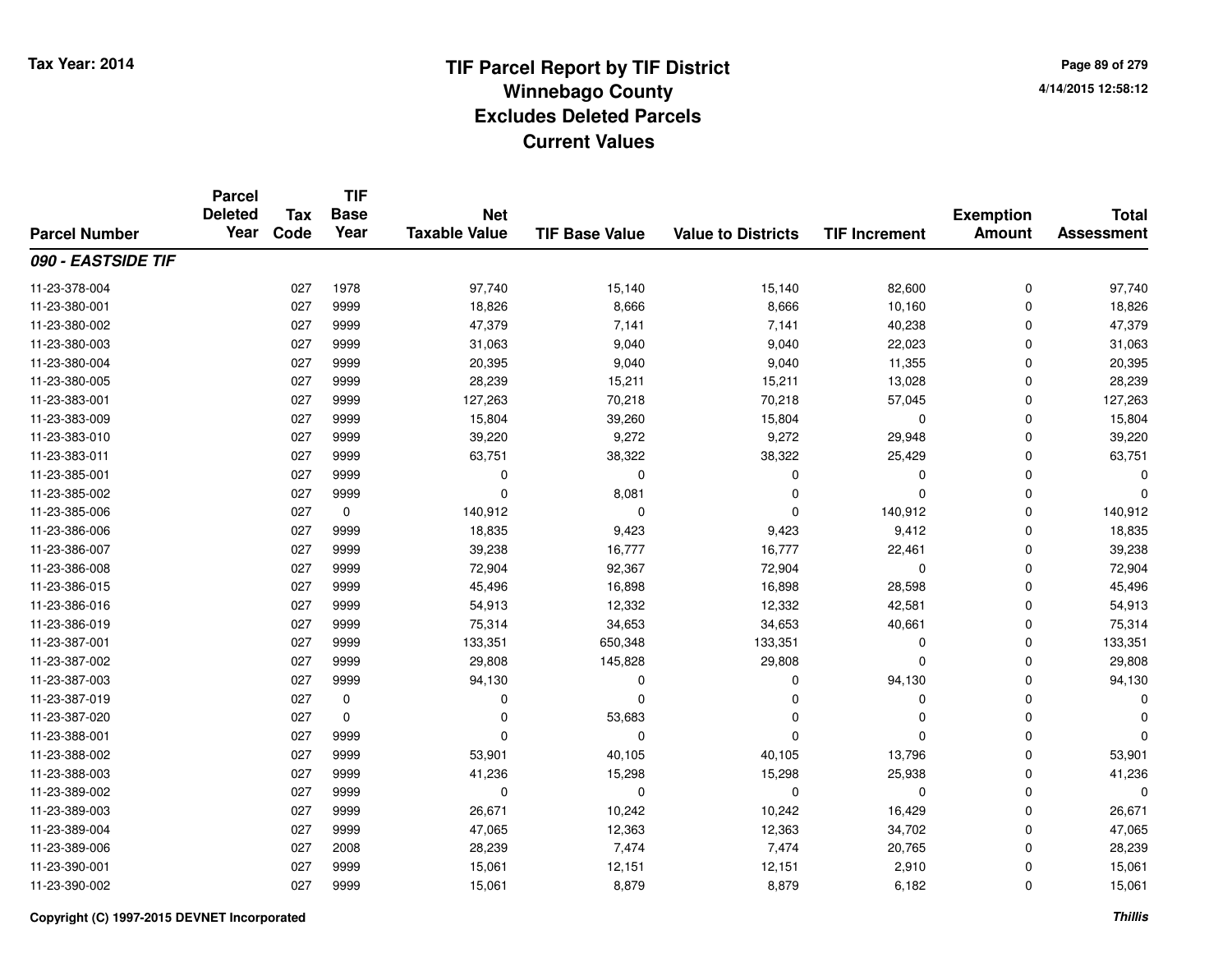|                             | <b>Parcel</b>          |                    | <b>TIF</b>          |                                    |                       |                           |                      |                                   |                                   |
|-----------------------------|------------------------|--------------------|---------------------|------------------------------------|-----------------------|---------------------------|----------------------|-----------------------------------|-----------------------------------|
| <b>Parcel Number</b>        | <b>Deleted</b><br>Year | <b>Tax</b><br>Code | <b>Base</b><br>Year | <b>Net</b><br><b>Taxable Value</b> | <b>TIF Base Value</b> | <b>Value to Districts</b> | <b>TIF Increment</b> | <b>Exemption</b><br><b>Amount</b> | <b>Total</b><br><b>Assessment</b> |
|                             |                        |                    |                     |                                    |                       |                           |                      |                                   |                                   |
| 090 - EASTSIDE TIF          |                        |                    |                     |                                    |                       |                           |                      |                                   |                                   |
| 11-23-390-003               |                        | 027                | 9999                | 17,884                             | 9,595                 | 9,595                     | 8,289                | $\mathbf 0$                       | 17,884                            |
| 11-23-390-004               |                        | 027                | 9999                | 17,884                             | 9,595                 | 9,595                     | 8,289                | $\mathbf 0$                       | 17,884                            |
| 11-23-390-005               |                        | 027                | 9999                | 34,956                             | 9,423                 | 9,423                     | 25,533               | $\mathbf 0$                       | 34,956                            |
| 11-23-390-006               |                        | 027                | 9999                | 16,918                             | 10,545                | 10,545                    | 6,373                | $\mathbf 0$                       | 16,918                            |
| 11-23-390-007               |                        | 027                | 9999                | 19,255                             | 11,111                | 11,111                    | 8,144                | 0                                 | 19,255                            |
| 11-23-390-010               |                        | 027                | 9999                | 36,065                             | 15,829                | 15,829                    | 20,236               | 11,000                            | 47,065                            |
| 11-23-390-011               |                        | 027                | 9999                | 22,424                             | 12,302                | 12,302                    | 10,122               | $\mathbf 0$                       | 22,424                            |
| 11-23-390-015               |                        | 027                | 9999                | 402                                | 293                   | 293                       | 109                  | 0                                 | 402                               |
| 11-23-390-020               |                        | 027                | $\mathbf 0$         | 45,497                             | 21,997                | 21,997                    | 23,500               | $\mathbf{0}$                      | 45,497                            |
| 11-23-391-001               |                        | 027                | 0                   | 12,906                             | 3,419                 | 3,419                     | 9,487                | 6,000                             | 18,906                            |
| 11-23-391-002               |                        | 027                | $\mathbf 0$         | 12,880                             | 3,413                 | 3,413                     | 9,467                | 6,000                             | 18,880                            |
| 11-23-391-003               |                        | 027                | 0                   | 11,467                             | 3,159                 | 3,159                     | 8,308                | 6,000                             | 17,467                            |
| 11-23-391-004               |                        | 027                | 0                   | 11,467                             | 3,159                 | 3,159                     | 8,308                | 6,000                             | 17,467                            |
| 11-23-452-006               |                        | 027                | 0                   | 170,222                            | 2,968                 | 2,968                     | 167,254              | 0                                 | 170,222                           |
| 11-23-453-001               |                        | 027                | 9999                | 83,939                             | 102,141               | 83,939                    | $\mathbf 0$          | 0                                 | 83,939                            |
| 11-23-453-002               |                        | 027                | 9999                | 4,417                              | 7,257                 | 4,417                     | $\mathbf 0$          | 0                                 | 4,417                             |
| 11-23-453-003               |                        | 027                | 9999                | 7,058                              | 9,225                 | 7,058                     | $\Omega$             | $\mathbf{0}$                      | 7,058                             |
| 11-23-453-004               |                        | 027                | 9999                | 4,856                              | 5,756                 | 4,856                     | $\Omega$             | $\mathbf{0}$                      | 4,856                             |
| 11-23-453-005               |                        | 027                | 9999                | 239,922                            | 9,548                 | 9,548                     | 230,374              | $\mathbf 0$                       | 239,922                           |
| 11-23-454-002               |                        | 027                | 9999                | 7,530                              | 6,941                 | 6,941                     | 589                  | $\mathbf 0$                       | 7,530                             |
| 11-23-454-003               |                        | 027                | 9999                | 19,266                             | 17,099                | 17,099                    | 2,167                | 6,000                             | 25,266                            |
| 11-23-455-001               |                        | 027                | 9999                | 14,891                             | 9,909                 | 9,909                     | 4,982                | 6,000                             | 20,891                            |
| 11-23-455-003               |                        | 027                | 9999                | 0                                  | 5,030                 | 0                         | 0                    | $\mathbf 0$                       |                                   |
| 11-23-455-010               |                        | 027                | 9999                | $\mathbf 0$                        | 57,683                | $\Omega$                  | $\Omega$             | 0                                 |                                   |
| 11-23-455-011               |                        | 027                | $\mathbf 0$         | $\Omega$                           | 164,444               | $\Omega$                  | $\Omega$             | 0                                 |                                   |
| 11-23-459-006               |                        | 027                | 9999                | 42,591                             | 92,017                | 42,591                    | $\Omega$             | $\mathbf{0}$                      | 42,591                            |
| 11-23-459-007               |                        | 027                | 9999                | 53,064                             | 42,115                | 42,115                    | 10,949               | 0                                 | 53,064                            |
| 11-23-459-015               |                        | 027                | 9999                | 42,062                             | 17,802                | 17,802                    | 24,260               | 0                                 | 42,062                            |
| 11-23-459-019               |                        | 027                | 0                   | 551,099                            | 255,755               | 255,755                   | 295,344              | $\mathbf 0$                       | 551,099                           |
| 11-23-459-020               |                        | 027                | 0                   | 2,511                              | 1,165                 | 1,165                     | 1,346                | $\mathbf 0$                       | 2,511                             |
| 11-26-127-007               |                        | 027                | $\Omega$            | 0                                  | $\Omega$              | 0                         | 0                    | $\Omega$                          |                                   |
| <b>Tax District Totals:</b> | <b>Parcel Count:</b>   |                    | 70                  | 3,955,623                          | 2,879,848             | 1,801,935                 | 2,153,688            | 47,000                            | 4,002,623                         |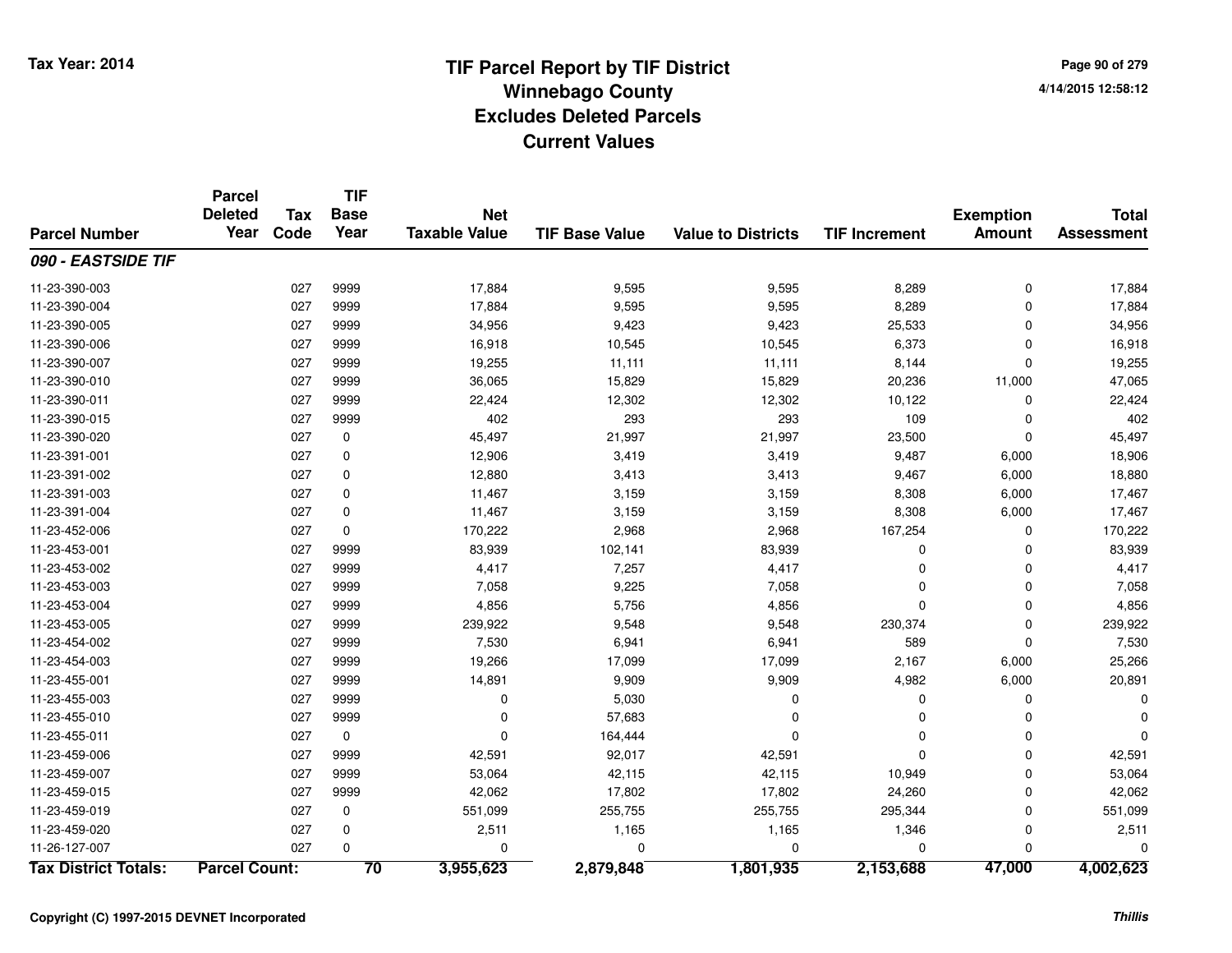**TIF**

**Parcel**

| Page 91 of 279     |
|--------------------|
| 4/14/2015 12:58:12 |

### **TIF Base ValueParcel NumberTotal AssessmentExemption Amount Value to Districts TIF Increment Base YearTax Code Deleted YearNet Taxable Value091 - WESTSIDE TIF**11-22-428-0211 038 0 0 176,772 0 0 11-22-431-0011 038 9999 0 145,108 0 0 0 0 11-22-431-003 <sup>038</sup> <sup>0</sup> <sup>9999</sup> <sup>0</sup> <sup>0</sup> <sup>0</sup> <sup>0</sup> <sup>0</sup> 11-22-432-001 <sup>028</sup> <sup>0</sup> <sup>9999</sup> <sup>0</sup> <sup>0</sup> <sup>0</sup> <sup>0</sup> <sup>0</sup> 11-22-433-008 <sup>038</sup> 14,273 <sup>9999</sup> 10,130 10,130 4,143 <sup>0</sup> 14,273 11-22-433-010 $0$  038 9999  $0$  0 4,369  $0$  0 0 0  $0$ 11-22-433-0111 and the contract of the contract of the contract of the contract of the contract of  $\sim$  0 contract of  $\sim$  0 contract of  $\sim$  0 contract of  $\sim$  0 contract of  $\sim$  0 contract of  $\sim$  0 contract of  $\sim$  0 contract of  $\$ 11-22-433-012 $2$  038 9999 0 0 37,854 0 0 0 0 0 0 0 0 11-22-433-018 <sup>038</sup> <sup>0</sup> <sup>0</sup> <sup>0</sup> <sup>0</sup> <sup>0</sup> <sup>0</sup> <sup>0</sup> 11-22-433-019 <sup>038</sup> <sup>0</sup> <sup>0</sup> <sup>0</sup> <sup>0</sup> <sup>0</sup> <sup>0</sup> <sup>0</sup> 11-22-434-001 <sup>038</sup> <sup>0</sup> <sup>9999</sup> <sup>0</sup> <sup>0</sup> <sup>0</sup> <sup>0</sup> <sup>0</sup> 11-22-434-002 <sup>038</sup> <sup>0</sup> <sup>9999</sup> <sup>0</sup> <sup>0</sup> <sup>0</sup> <sup>0</sup> <sup>0</sup> 11-22-434-007 $7$  038 0 0 0 35,008 0 0 0 0 0 0 11-22-434-008 <sup>038</sup> <sup>0</sup> <sup>0</sup> <sup>0</sup> <sup>0</sup> <sup>0</sup> <sup>0</sup> <sup>0</sup> 11-22-434-009 <sup>038</sup> <sup>0</sup> <sup>0</sup> <sup>0</sup> <sup>0</sup> <sup>0</sup> <sup>0</sup> <sup>0</sup> 11-22-434-010 <sup>038</sup> 476,691 <sup>0</sup> 461,402 461,402 15,289 <sup>0</sup> 476,691 11-22-435-0011 028 9999 0 298,664 0 0 0 0 11-22-435-002 <sup>028</sup> <sup>0</sup> <sup>9999</sup> <sup>0</sup> <sup>0</sup> <sup>0</sup> <sup>0</sup> <sup>0</sup> 11-22-453-0144 510 1,310 510 510 510 510 0 0 510 11-22-476-004 <sup>038</sup> <sup>0</sup> <sup>9999</sup> 1,677 <sup>0</sup> <sup>0</sup> <sup>0</sup> <sup>0</sup> 11-22-476-0111 038 9999 0 9,991 0 0 0 0 11-22-476-012 <sup>038</sup> 34,705 <sup>9999</sup> 57,906 34,705 <sup>0</sup> <sup>0</sup> 34,705 11-22-476-013 <sup>038</sup> 37,550 <sup>9999</sup> 36,430 36,430 1,120 <sup>0</sup> 37,550 11-22-477-0011 038 9999 61,104 46,709 46,709 14,395 0 61,104 11-22-477-002 <sup>038</sup> 36,538 <sup>9999</sup> 27,610 27,610 8,928 <sup>0</sup> 36,538 11-22-477-003 <sup>038</sup> 8,803 <sup>9999</sup> 8,717 8,717 <sup>86</sup> <sup>0</sup> 8,803 11-22-477-004 <sup>038</sup> 36,134 <sup>9999</sup> 28,787 28,787 7,347 <sup>0</sup> 36,134 11-22-477-005 <sup>038</sup> 21,013 <sup>9999</sup> 14,379 14,379 6,634 <sup>0</sup> 21,013 11-22-477-0066 038 9999 14,654 15,218 14,654 0 0 14,654 11-22-477-007 <sup>038</sup> 36,975 <sup>9999</sup> 28,115 28,115 8,860 <sup>0</sup> 36,975 11-22-477-0088 038 9999 22,641 19,432 19,432 3,209 0 22,641 11-22-478-011 <sup>038</sup> <sup>0</sup> <sup>0</sup> 310,128 <sup>0</sup> <sup>0</sup> <sup>0</sup> <sup>0</sup> 11-22-478-012 $2$  038 0 0 0 62,598 0 0 0 0 0 0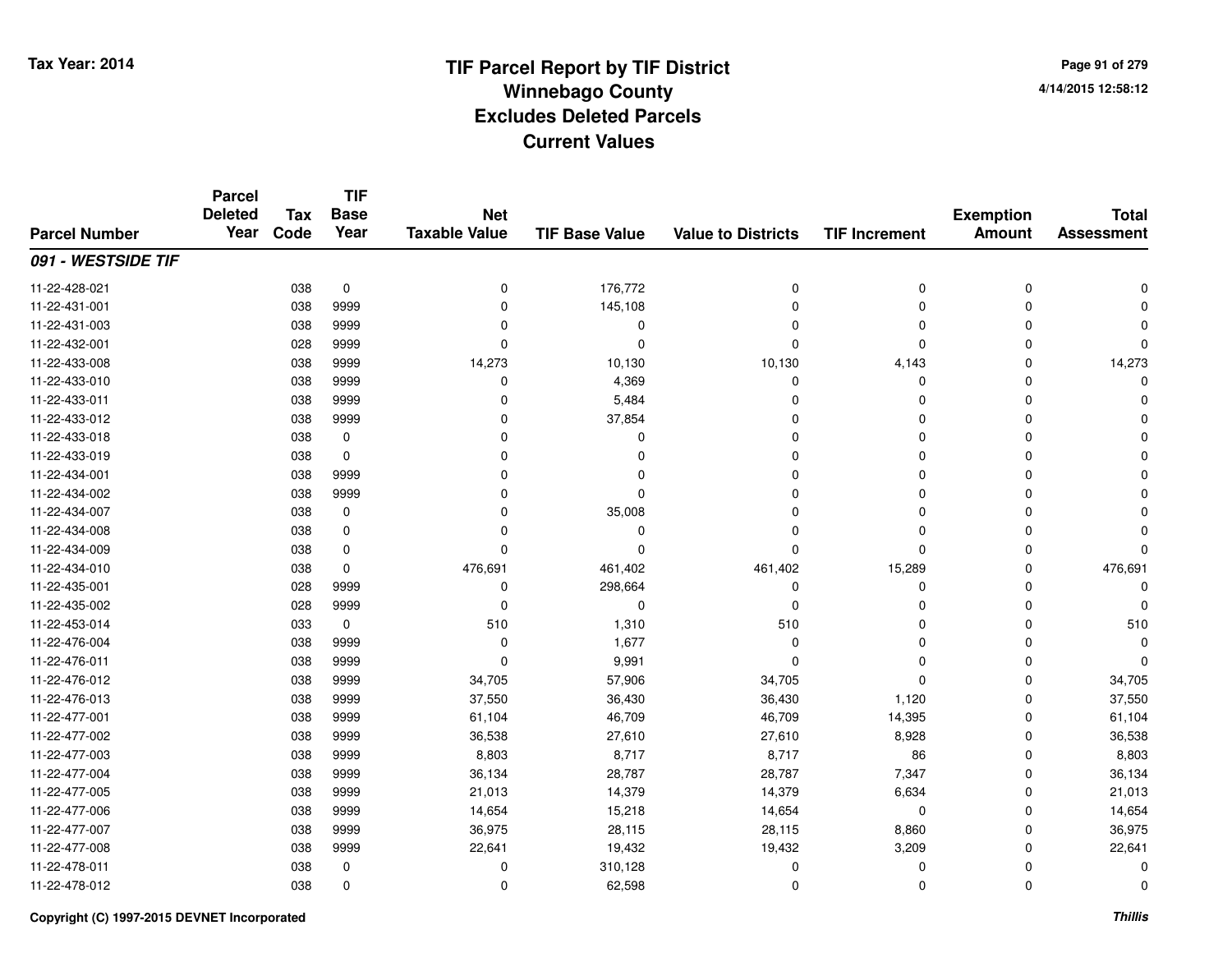**TIF**

**Parcel**

| Page 92 of 279     |  |
|--------------------|--|
| 4/14/2015 12:58:12 |  |

### **TIF Base ValueParcel NumberTotal AssessmentExemption Amount Value to Districts TIF Increment Base YearTax Code Deleted YearNet Taxable Value091 - WESTSIDE TIF**11-22-480-003 <sup>038</sup> 5,140 <sup>9999</sup> 3,043 3,043 2,097 <sup>0</sup> 5,140 11-22-480-004 <sup>038</sup> 5,719 <sup>9999</sup> 4,640 4,640 1,079 <sup>0</sup> 5,719 11-22-480-005 <sup>038</sup> 3,578 <sup>9999</sup> 4,502 3,578 <sup>0</sup> <sup>0</sup> 3,578 11-22-480-0100 038 9999 14,098 14,804 14,098 0 0 14,098 11-22-480-0111 038 9999 28,151 19,467 19,467 8,684 0 28,151 11-22-480-014 <sup>038</sup> 52,911 <sup>9999</sup> 18,560 18,560 34,351 <sup>0</sup> 52,911 11-22-481-0022 038 0 140,030 262,347 140,030 0 140,030 11-23-161-0011 038 9999 0 46,341 0 0 0 0 11-23-161-0088 038 9999 0 16,580 0 0 0 0 11-23-161-009 <sup>038</sup> <sup>0</sup> <sup>9999</sup> 17,773 <sup>0</sup> <sup>0</sup> <sup>0</sup> <sup>0</sup> 11-23-161-0122 038 0 0 43,303 0 0 11-23-178-0011 038 9999 65,577 105,086 65,577 0 0 65,577 11-23-178-0022 038 9999 5,604 6,420 5,604 0 0 5,604 11-23-178-003 <sup>038</sup> 29,181 <sup>9999</sup> 29,079 29,079 <sup>102</sup> <sup>0</sup> 29,181 11-23-302-0011 028 9999 40,707 59,136 40,707 0 0 40,707 11-23-302-002 <sup>028</sup> <sup>0</sup> <sup>9999</sup> <sup>0</sup> <sup>0</sup> <sup>0</sup> <sup>0</sup> <sup>0</sup> 11-23-302-003 $3$  028 9999 0 0 9,052 0 0 0 0 0 0 0 11-23-302-004 <sup>028</sup> <sup>0</sup> <sup>9999</sup> 106,904 <sup>0</sup> <sup>0</sup> <sup>0</sup> <sup>0</sup> 11-23-302-005 <sup>028</sup> <sup>0</sup> <sup>9999</sup> 39,974 <sup>0</sup> <sup>0</sup> <sup>0</sup> <sup>0</sup> 11-23-302-0066 028 9999 97,267 73,584 73,584 23,683 0 97,267 11-23-303-001 <sup>028</sup> 27,106 <sup>9999</sup> 19,876 19,876 7,230 <sup>0</sup> 27,106 11-23-303-002 <sup>028</sup> 13,209 <sup>9999</sup> 10,798 10,798 2,411 <sup>0</sup> 13,209 11-23-303-003 $3$  6 9928 9999 9,217 8,779 8,779 8,779 9,217 8,9217 8,779 9,217 11-23-303-004 <sup>028</sup> 75,464 <sup>9999</sup> 46,416 46,416 29,048 <sup>0</sup> 75,464 11-23-303-005 <sup>028</sup> 5,117 <sup>9999</sup> 4,790 4,790 <sup>327</sup> <sup>0</sup> 5,117 11-23-303-0066 028 9999 6,979 6,925 6,925 54 0 6,979 11-23-303-007 <sup>028</sup> 257,289 <sup>9999</sup> 131,070 131,070 126,219 <sup>0</sup> 257,289 11-23-304-0011 028 9999 16,247 3,065 3,065 13,182 0 16,247 11-23-304-002 <sup>028</sup> 18,826 <sup>9999</sup> 1,532 1,532 17,294 <sup>0</sup> 18,826 11-23-304-0033 028 9999 2,691 1,533 1,533 1,158 0 2,691 11-23-304-004 <sup>028</sup> 16,184 <sup>9999</sup> 3,065 3,065 13,119 <sup>0</sup> 16,184 11-23-304-005 <sup>028</sup> 15,296 <sup>9999</sup> 3,065 3,065 12,231 <sup>0</sup> 15,296 11-23-304-008<sup>028</sup> 16,263 <sup>9999</sup> 3,065 3,065 13,198 <sup>0</sup> 16,263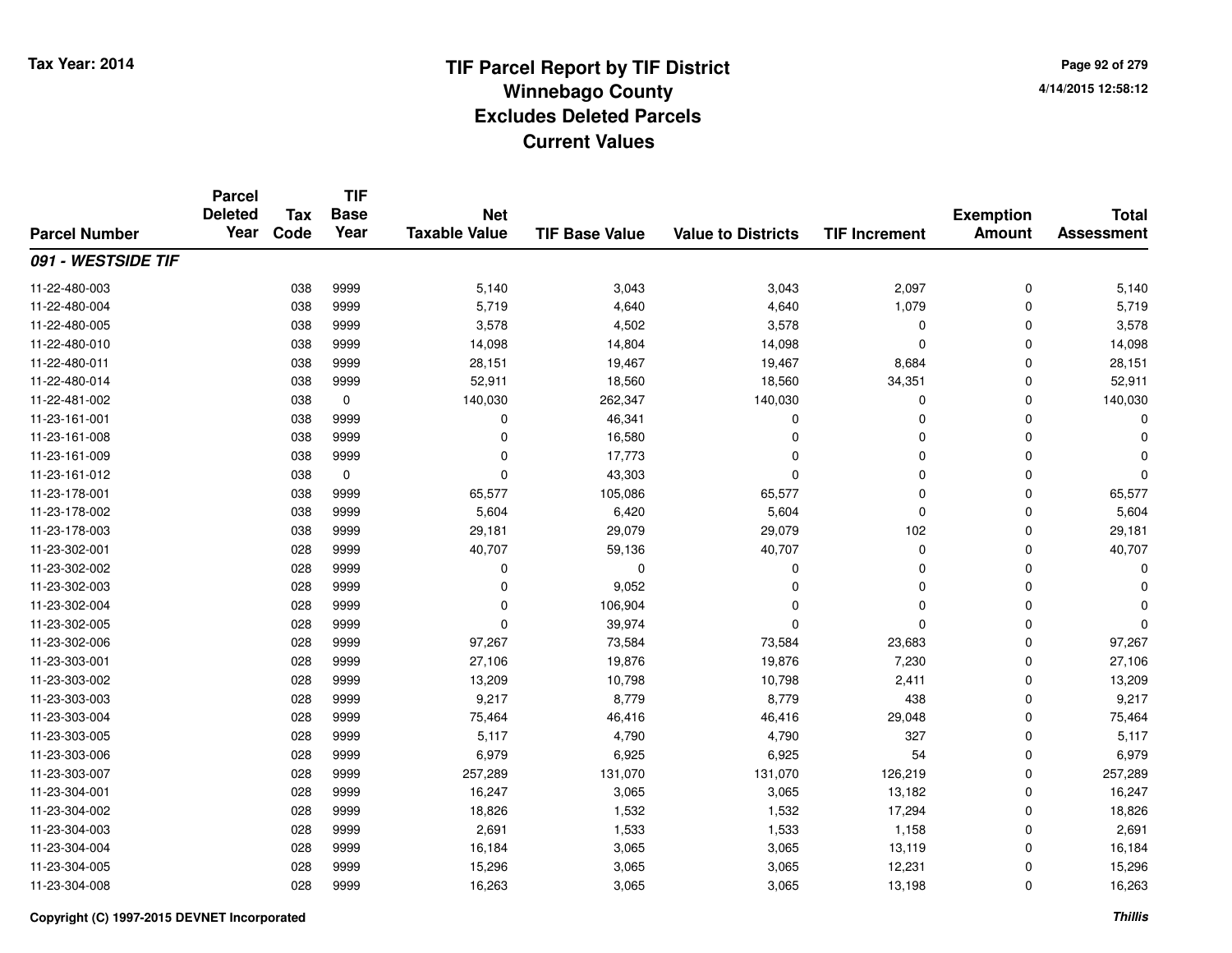|                      | <b>Parcel</b><br><b>Deleted</b><br>Year | <b>Tax</b> | <b>TIF</b><br><b>Base</b> | <b>Net</b>           |                       |                           |                      | <b>Exemption</b> | <b>Total</b>      |
|----------------------|-----------------------------------------|------------|---------------------------|----------------------|-----------------------|---------------------------|----------------------|------------------|-------------------|
| <b>Parcel Number</b> |                                         | Code       | Year                      | <b>Taxable Value</b> | <b>TIF Base Value</b> | <b>Value to Districts</b> | <b>TIF Increment</b> | <b>Amount</b>    | <b>Assessment</b> |
| 091 - WESTSIDE TIF   |                                         |            |                           |                      |                       |                           |                      |                  |                   |
| 11-23-304-009        |                                         | 028        | 9999                      | 15,346               | 3,065                 | 3,065                     | 12,281               | $\pmb{0}$        | 15,346            |
| 11-23-304-010        |                                         | 028        | 9999                      | 20,162               | 3,065                 | 3,065                     | 17,097               | 0                | 20,162            |
| 11-23-304-011        |                                         | 028        | 9999                      | 17,177               | 1,533                 | 1,533                     | 15,644               | 0                | 17,177            |
| 11-23-304-012        |                                         | 028        | 9999                      | 3,425                | 1,532                 | 1,532                     | 1,893                | $\mathbf 0$      | 3,425             |
| 11-23-304-013        |                                         | 028        | 9999                      | 12,679               | 3,065                 | 3,065                     | 9,614                | $\mathbf 0$      | 12,679            |
| 11-23-304-014        |                                         | 028        | 9999                      | 11,988               | 3,065                 | 3,065                     | 8,923                | $\mathbf 0$      | 11,988            |
| 11-23-304-015        |                                         | 028        | 9999                      | 15,200               | 3,065                 | 3,065                     | 12,135               | 0                | 15,200            |
| 11-23-304-017        |                                         | 028        | 9999                      | 16,458               | 3,065                 | 3,065                     | 13,393               | $\mathbf 0$      | 16,458            |
| 11-23-304-018        |                                         | 028        | 9999                      | 15,477               | 3,065                 | 3,065                     | 12,412               | 0                | 15,477            |
| 11-23-304-019        |                                         | 028        | 9999                      | 1,232                | 3,075                 | 1,232                     | $\mathbf 0$          | $\mathbf 0$      | 1,232             |
| 11-23-304-020        |                                         | 028        | 9999                      | 11,689               | 1,533                 | 1,533                     | 10,156               | $\mathbf 0$      | 11,689            |
| 11-23-304-021        |                                         | 028        | 9999                      | 10,565               | 1,532                 | 1,532                     | 9,033                | $\mathbf 0$      | 10,565            |
| 11-23-304-022        |                                         | 028        | 9999                      | 22,414               | 3,065                 | 3,065                     | 19,349               | $\mathbf 0$      | 22,414            |
| 11-23-304-023        |                                         | 028        | 9999                      | 18,184               | 3,065                 | 3,065                     | 15,119               | 0                | 18,184            |
| 11-23-305-005        |                                         | 038        | 9999                      | $\mathbf 0$          | 169,147               | $\mathbf 0$               | $\mathbf 0$          | 0                | $\Omega$          |
| 11-23-306-001        |                                         | 028        | 9999                      | 32,945               | 23,952                | 23,952                    | 8,993                | 0                | 32,945            |
| 11-23-306-002        |                                         | 028        | 9999                      | 52,790               | 43,712                | 43,712                    | 9,078                | 0                | 52,790            |
| 11-23-306-003        |                                         | 028        | 9999                      | 273,637              | 706,898               | 273,637                   | 0                    | 0                | 273,637           |
| 11-23-306-008        |                                         | 028        | 9999                      | 233,300              | 435,675               | 233,300                   | $\mathbf 0$          | $\mathbf 0$      | 233,300           |
| 11-23-306-009        |                                         | 028        | 9999                      | 15,067               | 5,714                 | 5,714                     | 9,353                | $\mathbf 0$      | 15,067            |
| 11-23-306-010        |                                         | 028        | 9999                      | 12,221               | 5,714                 | 5,714                     | 6,507                | $\mathbf 0$      | 12,221            |
| 11-23-306-015        |                                         | 028        | 9999                      | 8,785                | 9,658                 | 8,785                     | $\mathbf 0$          | $\mathbf 0$      | 8,785             |
| 11-23-307-007        |                                         | 028        | 9999                      | 684,012              | 234,165               | 234,165                   | 449,847              | 0                | 684,012           |
| 11-23-307-008        |                                         | 028        | 9999                      | 0                    | 133,599               | $\mathbf 0$               | $\mathbf 0$          | $\mathbf 0$      | $\Omega$          |
| 11-23-307-009        |                                         | 028        | 9999                      | 39,220               | 19,799                | 19,799                    | 19,421               | $\mathbf 0$      | 39,220            |
| 11-23-307-010        |                                         | 028        | 9999                      | 0                    | 71,771                | $\mathbf 0$               | $\mathbf 0$          | $\mathbf 0$      | $\Omega$          |
| 11-23-307-011        |                                         | 028        | 9999                      | $\mathbf 0$          | 287,115               | $\mathbf 0$               | $\Omega$             | $\mathbf 0$      |                   |
| 11-23-308-016        |                                         | 028        | 9999                      | 483,202              | 330,835               | 330,835                   | 152,367              | $\mathbf 0$      | 483,202           |
| 11-23-309-005        |                                         | 038        | 9999                      | 1,051,119            | 259,686               | 259,686                   | 791,433              | 0                | 1,051,119         |
| 11-23-309-006        |                                         | 038        | $\mathbf 0$               | $\pmb{0}$            | 98,329                | $\mathbf 0$               | $\mathbf 0$          | $\mathbf 0$      | $\mathbf 0$       |
| 11-23-311-006        |                                         | 028        | 9999                      | 68,772               | 11,667                | 11,667                    | 57,105               | 0                | 68,772            |
| 11-23-311-007        |                                         | 028        | 9999                      | 40,778               | 11,667                | 11,667                    | 29,111               | $\Omega$         | 40,778            |
| 11-23-311-010        |                                         | 028        | 1978                      | 90,255               | 6,828                 | 6,828                     | 83,427               | $\mathbf 0$      | 90,255            |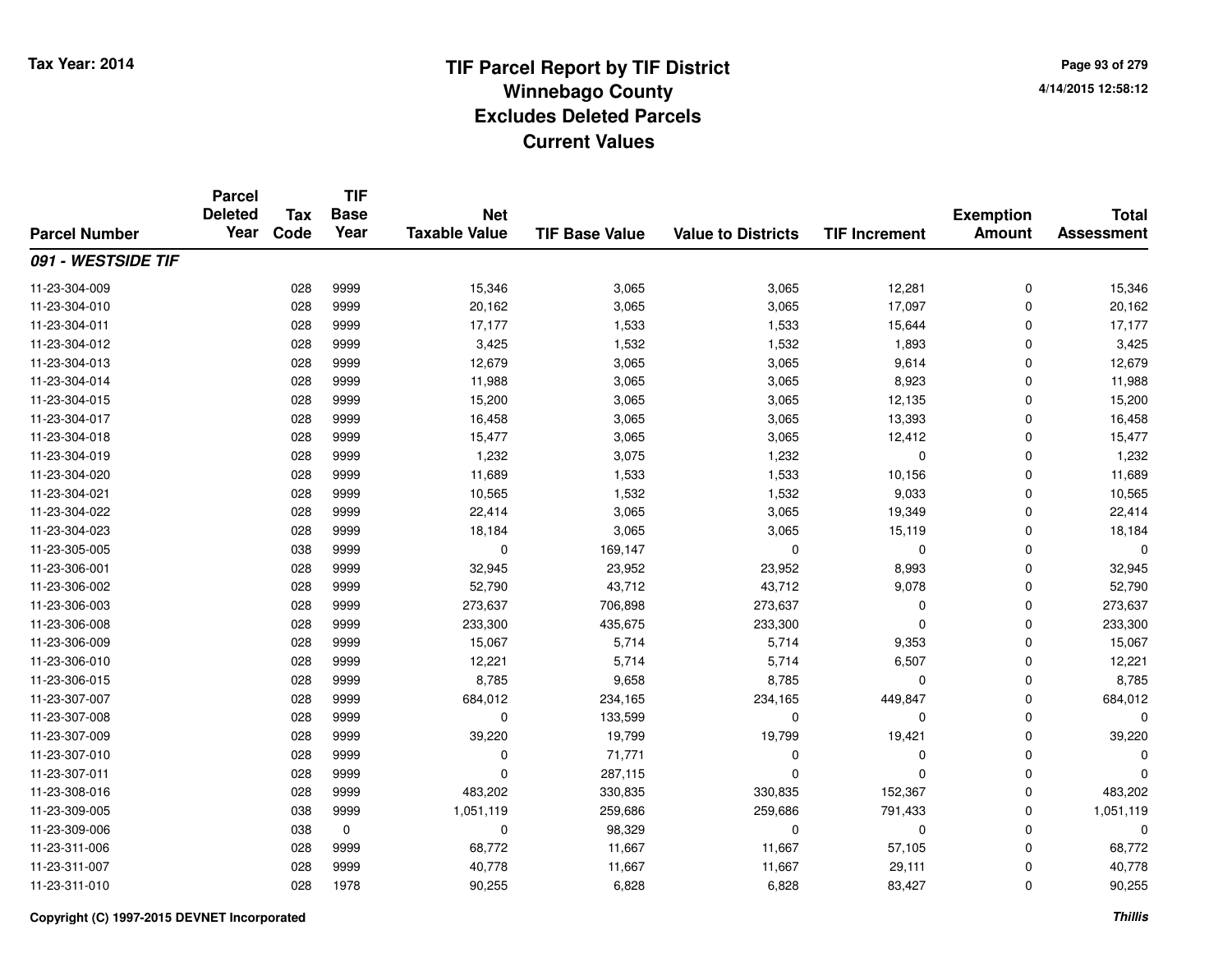# **TIF Parcel Report by TIF District Tax Year: 2014 Winnebago County04/14/2015 12:58:12** PM **Excludes Deleted ParcelsCurrent Values**

**Page 94 of 2794/14/2015 12:58:12**

|                             | <b>Parcel</b><br><b>Deleted</b> | <b>Tax</b> | <b>TIF</b><br><b>Base</b> | <b>Net</b>           |                       |                           |                      | <b>Exemption</b>        | <b>Total</b>      |
|-----------------------------|---------------------------------|------------|---------------------------|----------------------|-----------------------|---------------------------|----------------------|-------------------------|-------------------|
| <b>Parcel Number</b>        | Year                            | Code       | Year                      | <b>Taxable Value</b> | <b>TIF Base Value</b> | <b>Value to Districts</b> | <b>TIF Increment</b> | <b>Amount</b>           | <b>Assessment</b> |
| 091 - WESTSIDE TIF          |                                 |            |                           |                      |                       |                           |                      |                         |                   |
| 11-23-312-006               |                                 | 028        | 9999                      | 492,614              | 251,523               | 251,523                   | 241,091              | $\mathbf 0$             | 492,614           |
| 11-23-313-006               |                                 | 028        | 9999                      | 514,578              | $\Omega$              | $\mathbf{0}$              | 514,578              | $\mathbf 0$             | 514,578           |
| 11-23-313-008               |                                 | 028        | $\mathbf 0$               | 0                    | $\Omega$              | $\Omega$                  | $\Omega$             | $\Omega$                | $\Omega$          |
| 11-23-314-001               |                                 | 028        | 9999                      | 45,857               | 120,068               | 45,857                    | $\Omega$             | $\mathbf 0$             | 45,857            |
| 11-23-315-001               |                                 | 028        | 9999                      | 161,590              | 105,195               | 105,195                   | 56,395               | 0                       | 161,590           |
| 11-23-315-002               |                                 | 028        | 9999                      | 0                    | 598,506               | 0                         | 0                    | $\Omega$                | ∩                 |
| 11-23-315-003               |                                 | 028        | 9999                      | 0                    | $\mathbf 0$           | $\mathbf 0$               | 0                    | $\mathbf 0$             |                   |
| 11-23-351-001               |                                 | 028        | 9999                      | 0                    | 48,025                | $\mathbf{0}$              | $\Omega$             | $\mathbf 0$             |                   |
| 11-23-353-002               |                                 | 028        | 9999                      | 439,273              | 121,980               | 121,980                   | 317,293              | $\mathbf 0$             | 439,273           |
| <b>Tax District Totals:</b> | <b>Parcel Count:</b>            |            | 108                       | 6,701,453            | 7,116,390             | 3,422,489                 | 3,278,964            | $\overline{\mathbf{0}}$ | 6,701,453         |
| 092 - SEVENTH ST TIF        |                                 |            |                           |                      |                       |                           |                      |                         |                   |
| 11-25-103-002               |                                 | 034        | 0                         | 1,947,427            | 253,573               | 253,573                   | 1,693,854            | $\mathbf 0$             | 1,947,427         |
| 11-25-103-004               |                                 | 034        | 0                         | 0                    | 84,525                | $\mathbf 0$               | $\Omega$             | $\mathbf 0$             |                   |
| 11-25-103-005               |                                 | 034        | 0                         | 0                    | 84,525                | $\mathbf 0$               | $\mathbf 0$          | $\mathbf 0$             |                   |
| 11-25-103-006               |                                 | 034        | 0                         | 0                    | 84,524                | $\mathbf 0$               | $\Omega$             | $\mathbf 0$             | $\Omega$          |
| 11-25-151-002               |                                 | 034        | 0                         | 19,864               | 17,097                | 17,097                    | 2,767                | $\mathbf 0$             | 19,864            |
| 11-25-151-003               |                                 | 034        | $\mathbf 0$               | 8,108                | 11,162                | 8,108                     | 0                    | $\mathbf 0$             | 8,108             |
| 11-25-151-004               |                                 | 034        | $\mathbf 0$               | 7,839                | 11,748                | 7,839                     | $\Omega$             | $\mathbf 0$             | 7,839             |
| 11-25-151-007               |                                 | 034        | $\mathbf 0$               | 9,441                | 21,125                | 9,441                     | $\Omega$             | 6,000                   | 15,441            |
| 11-25-151-008               |                                 | 034        | $\mathbf 0$               | 11,557               | 14,802                | 11,557                    | $\mathbf 0$          | 6,000                   | 17,557            |
| 11-25-151-009               |                                 | 034        | 0                         | 16,809               | 22,123                | 16,809                    | $\Omega$             | $\mathbf 0$             | 16,809            |
| 11-25-151-010               |                                 | 034        | 0                         | 7,033                | 5,523                 | 5,523                     | 1,510                | $\Omega$                | 7,033             |
| 11-25-151-011               |                                 | 034        | 0                         | 16,139               | 13,027                | 13,027                    | 3,112                | $\mathbf 0$             | 16,139            |
| 11-25-151-012               |                                 | 034        | 0                         | 13,059               | 12,823                | 12,823                    | 236                  | $\mathbf 0$             | 13,059            |
| 11-25-151-013               |                                 | 034        | 0                         | 4,876                | 5,641                 | 4,876                     | $\mathbf 0$          | $\mathbf 0$             | 4,876             |
| 11-25-151-014               |                                 | 034        | 0                         | 21,033               | 11,413                | 11,413                    | 9,620                | $\mathbf 0$             | 21,033            |
| 11-25-151-016               |                                 | 034        | 0                         | 10,988               | 19,062                | 10,988                    | $\mathbf 0$          | 6,000                   | 16,988            |
| 11-25-151-017               |                                 | 034        | $\mathbf 0$               | 9,099                | 15,500                | 9,099                     | $\mathbf 0$          | 4,322                   | 13,421            |
| 11-25-151-018               |                                 | 034        | 0                         | 17,583               | 13,622                | 13,622                    | 3,961                | $\mathbf 0$             | 17,583            |
| 11-25-151-019               |                                 | 034        | 0                         | 12,017               | 12,975                | 12,017                    | $\mathbf 0$          | 6,000                   | 18,017            |
| 11-25-151-020               |                                 | 034        | $\mathbf 0$               | 3,255                | 15,750                | 3,255                     | $\Omega$             | 0                       | 3,255             |
| 11-25-151-021               |                                 | 034        | 0                         | 85,980               | 66,670                | 66,670                    | 19,310               | $\Omega$                | 85,980            |
| 11-25-151-022               |                                 | 034        | 0                         | 21,898               | 18,792                | 18,792                    | 3,106                | $\Omega$                | 21,898            |

### **Copyright (C) 1997-2015 DEVNET Incorporated**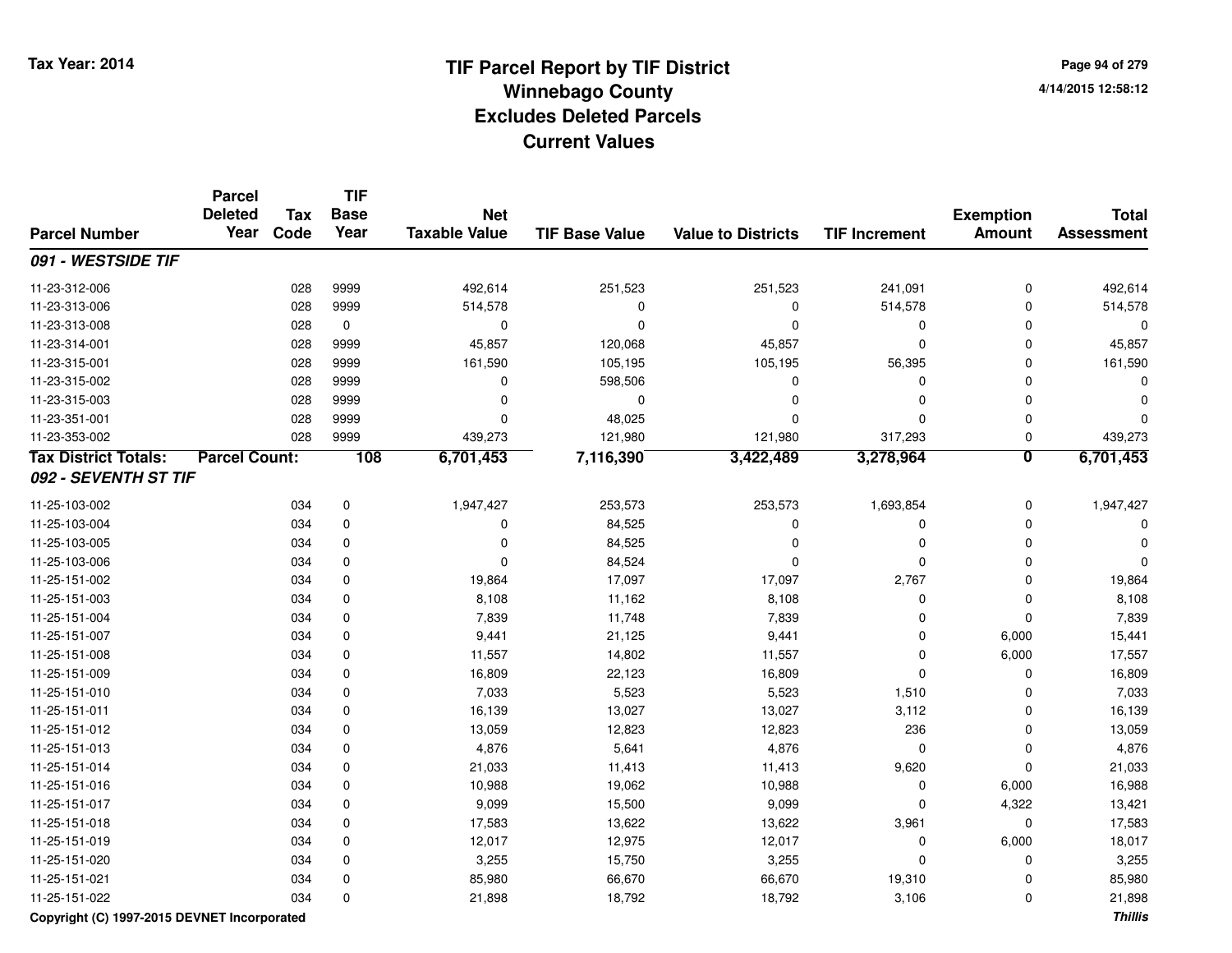**Page 95 of 2794/14/2015 12:58:12**

### **TIF Base ValueParcel NumberTotal AssessmentExemption Amount Value to Districts TIF IncrementTIF Base YearTax CodeParcel Deleted YearNet Taxable Value092 - SEVENTH ST TIF**11-25-151-0233 034 0 64,964 56,539 56,539 8,425 0 64,964 11-25-151-0244 034 0 8,315 13,332 8,315 0 0 8,315 11-25-151-025 <sup>034</sup> 8,045 <sup>0</sup> 5,767 5,767 2,278 6,000 14,045 11-25-151-026 <sup>034</sup> <sup>0</sup> <sup>0</sup> <sup>58</sup> <sup>0</sup> <sup>0</sup> <sup>0</sup> <sup>0</sup> 11-25-152-0011 034 0 6,624 13,188 6,624 0 5,053 11,677 11-25-152-002 <sup>034</sup> 1,530 <sup>0</sup> <sup>0</sup> <sup>0</sup> 1,530 <sup>0</sup> 1,530 11-25-152-0033 034 0 1,530 8,500 1,530 0 0 1,530 11-25-152-0044 034 0 22,591 19,754 19,754 2,837 0 22,591 11-25-152-0055 034 0 879 13,826 879 0 0 879 11-25-152-0066 034 0 15,269 14,930 14,930 339 0 15,269 11-25-152-007 <sup>034</sup> 5,177 <sup>0</sup> 14,122 5,177 <sup>0</sup> <sup>0</sup> 5,177 11-25-152-008 <sup>034</sup> 11,797 <sup>0</sup> 9,150 9,150 2,647 <sup>0</sup> 11,797 11-25-152-0099 034 0 6,436 12,373 6,436 0 8,000 14,436 11-25-152-010 <sup>034</sup> 9,160 <sup>0</sup> 6,978 6,978 2,182 6,000 15,160 11-25-152-0111 1 034 0 12,777 10,000 10,000 2,777 0 12,777 11-25-152-0122 034 0 12,771 12,880 12,771 0 0 12,771 11-25-152-0155 034 0 16,113 9,936 9,936 6,177 0 16,113 11-25-152-0166 034 0 0 11,069 0 0 0 0 11-25-152-017 <sup>034</sup> 7,677 <sup>0</sup> 15,038 7,677 <sup>0</sup> 11,000 18,677 11-25-152-0188 034 0 12,017 8,566 8,566 3,451 6,000 18,017 11-25-152-0199 034 0 18,064 16,995 16,995 1,069 0 18,064 11-25-152-0200 034 0 12,017 7,402 7,402 4,615 6,000 18,017 11-25-152-0211 034 0 3,544 13,246 3,544 0 1,423 4,967 11-25-152-022 <sup>034</sup> 8,387 <sup>0</sup> 14,410 8,387 <sup>0</sup> 6,000 14,387 11-25-152-0233 034 0 17,262 15,152 15,152 2,110 0 17,262 11-25-152-0277 034 0 1,406 8,513 1,406 0 0 1,406 11-25-152-0288 034 0 13,141 10,180 10,180 2,961 6,000 19,141 11-25-152-0299 034 0 927 7,826 927 0 0 927 11-25-152-0311 034 0 3,543 4,479 3,543 0 0 3,543 11-25-152-0333 034 0 1,251 5,376 1,251 0 0 1,251 11-25-152-034 <sup>034</sup> 11,808 <sup>0</sup> 17,854 11,808 <sup>0</sup> 6,000 17,808 11-25-153-0011 034 0 7,902 12,610 7,902 0 6,000 13,902 11-25-153-0022 034 0 11,970 12,610 11,970 0 0 11,970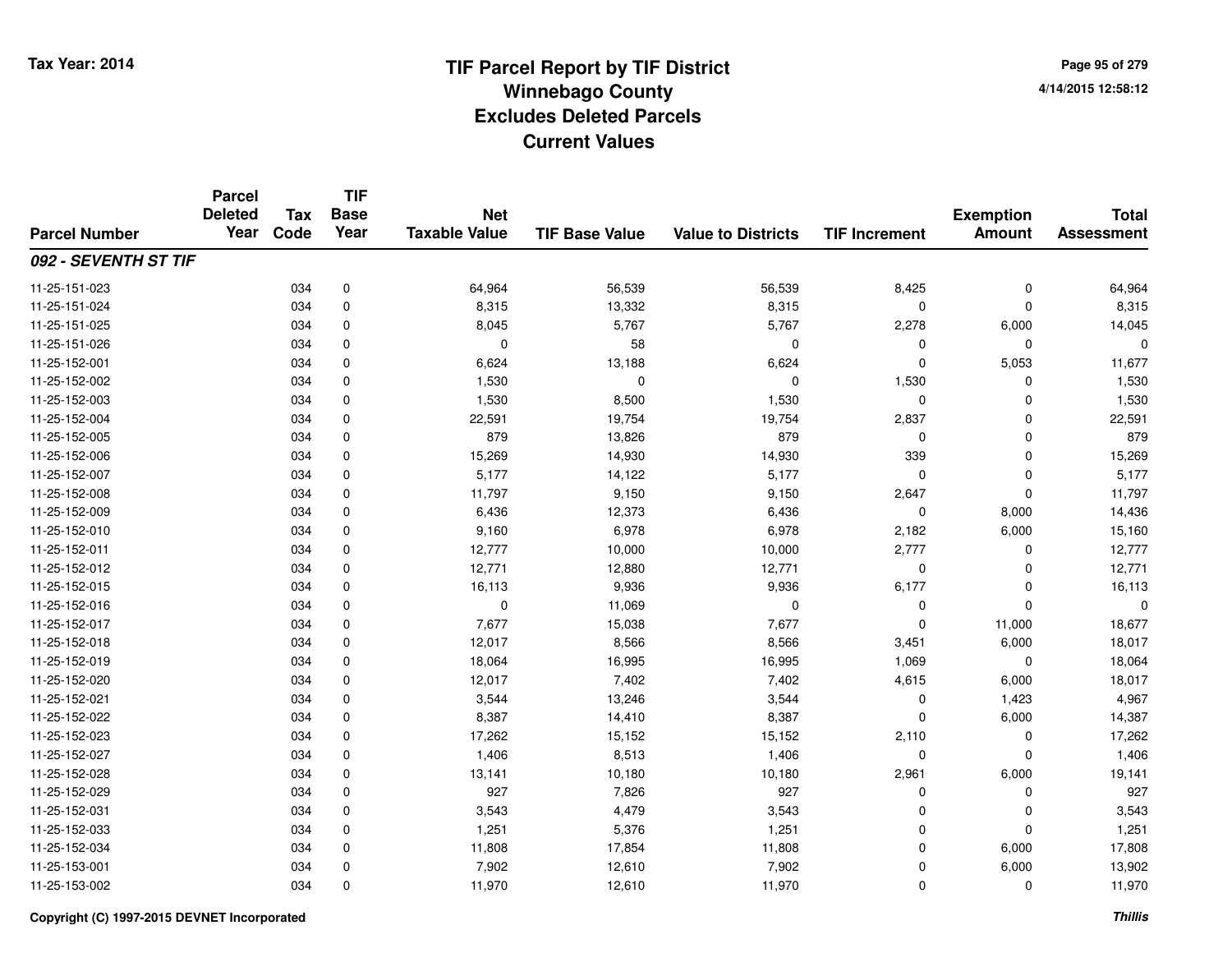**TIF**

**Parcel**

**Page 96 of 2794/14/2015 12:58:12**

| <b>Parcel Number</b> | <b>Deleted</b><br>Year | Tax<br>Code | <b>Base</b><br>Year | <b>Net</b><br><b>Taxable Value</b> | <b>TIF Base Value</b> | <b>Value to Districts</b> | <b>TIF Increment</b> | <b>Exemption</b><br><b>Amount</b> | <b>Total</b><br><b>Assessment</b> |
|----------------------|------------------------|-------------|---------------------|------------------------------------|-----------------------|---------------------------|----------------------|-----------------------------------|-----------------------------------|
| 092 - SEVENTH ST TIF |                        |             |                     |                                    |                       |                           |                      |                                   |                                   |
| 11-25-153-003        |                        | 034         | 0                   | 16,817                             | 12,935                | 12,935                    | 3,882                | $\mathbf 0$                       | 16,817                            |
| 11-25-153-004        |                        | 034         | 0                   | 11,180                             | 13,444                | 11,180                    | 0                    | 6,000                             | 17,180                            |
| 11-25-153-005        |                        | 034         | 0                   | 7,531                              | 7,531                 | 7,531                     | $\Omega$             | 5,212                             | 12,743                            |
| 11-25-153-006        |                        | 034         | 0                   | 18,510                             | 14,476                | 14,476                    | 4,034                | $\mathbf 0$                       | 18,510                            |
| 11-25-153-007        |                        | 034         | 0                   | 11,325                             | 13,590                | 11,325                    | 0                    | 6,000                             | 17,325                            |
| 11-25-153-008        |                        | 034         | $\mathbf 0$         | 13,813                             | 9,259                 | 9,259                     | 4,554                | 6,000                             | 19,813                            |
| 11-25-153-009        |                        | 034         | $\mathbf 0$         | 11,309                             | 7,649                 | 7,649                     | 3,660                | 6,000                             | 17,309                            |
| 11-25-153-010        |                        | 034         | $\mathbf 0$         | 17,041                             | 13,746                | 13,746                    | 3,295                | 0                                 | 17,041                            |
| 11-25-153-011        |                        | 034         | $\mathbf 0$         | 0                                  | 9,765                 | $\mathbf 0$               | $\mathbf 0$          | $\mathbf 0$                       |                                   |
| 11-25-153-012        |                        | 034         | $\mathbf 0$         | 9,500                              | 8,343                 | 8,343                     | 1,157                | $\mathbf 0$                       | 9,500                             |
| 11-25-153-013        |                        | 034         | $\mathbf 0$         | 5,200                              | 17,117                | 5,200                     | 0                    | $\mathbf 0$                       | 5,200                             |
| 11-25-153-014        |                        | 034         | $\mathbf 0$         | 1,999                              | 11,528                | 1,999                     | $\Omega$             | $\mathbf 0$                       | 1,999                             |
| 11-25-153-015        |                        | 034         | 0                   | 12,550                             | 11,413                | 11,413                    | 1,137                | $\mathbf 0$                       | 12,550                            |
| 11-25-153-016        |                        | 034         | 0                   | 10,398                             | 15,067                | 10,398                    | 0                    | 6,000                             | 16,398                            |
| 11-25-153-017        |                        | 034         | 0                   | 15,311                             | 14,908                | 14,908                    | 403                  | 0                                 | 15,311                            |
| 11-25-153-018        |                        | 034         | $\mathbf 0$         | 567                                | 7,995                 | 567                       | 0                    | 13,500                            | 14,067                            |
| 11-25-153-019        |                        | 034         | $\mathbf 0$         | 7,588                              | 8,874                 | 7,588                     | $\Omega$             | 3,046                             | 10,634                            |
| 11-25-153-020        |                        | 034         | $\mathbf 0$         | 9,564                              | 10,913                | 9,564                     | $\Omega$             | 6,000                             | 15,564                            |
| 11-25-153-021        |                        | 034         | $\mathbf 0$         | 11,260                             | 3,196                 | 3,196                     | 8,064                | 6,000                             | 17,260                            |
| 11-25-153-022        |                        | 034         | 0                   | 11,279                             | 10,929                | 10,929                    | 350                  | $\mathbf 0$                       | 11,279                            |
| 11-25-153-023        |                        | 034         | 0                   | 15,363                             | 10,637                | 10,637                    | 4,726                | $\mathbf 0$                       | 15,363                            |
| 11-25-153-024        |                        | 034         | 0                   | 8,862                              | 22,411                | 8,862                     | 0                    | 0                                 | 8,862                             |
| 11-25-153-025        |                        | 034         | 0                   | 0                                  | 23,728                | $\mathbf 0$               | 0                    | 0                                 |                                   |
| 11-25-153-026        |                        | 034         | 0                   | 0                                  | 7,674                 | $\mathbf{0}$              | 0                    | $\mathbf 0$                       |                                   |
| 11-25-153-027        |                        | 034         | $\mathbf 0$         | 11,195                             | 14,966                | 11,195                    | $\mathbf 0$          | 6,000                             | 17,195                            |
| 11-25-153-028        |                        | 034         | $\mathbf 0$         | 7,648                              | 18,412                | 7,648                     | $\Omega$             | $\mathbf 0$                       | 7,648                             |
| 11-25-154-006        |                        | 034         | 0                   | 3,013                              | 13,085                | 3,013                     | $\Omega$             | $\Omega$                          | 3,013                             |
| 11-25-154-007        |                        | 034         | 0                   | 8,223                              | 7,504                 | 7,504                     | 719                  | 6,000                             | 14,223                            |
| 11-25-154-008        |                        | 034         | 0                   | 3,167                              | 11,587                | 3,167                     | 0                    | 0                                 | 3,167                             |
| 11-25-154-009        |                        | 034         | 0                   | 15,775                             | 16,443                | 15,775                    | 0                    | $\mathbf 0$                       | 15,775                            |
| 11-25-154-010        |                        | 034         | 0                   | 4,738                              | 12,189                | 4,738                     | 0                    | 8,000                             | 12,738                            |
| 11-25-154-011        |                        | 034         | $\mathbf 0$         | 8,772                              | 17,162                | 8,772                     | $\mathbf 0$          | 11,000                            | 19,772                            |
| 11-25-154-012        |                        | 034         | 0                   | 4,799                              | 4,799                 | 4,799                     | $\mathbf 0$          | 3,524                             | 8,323                             |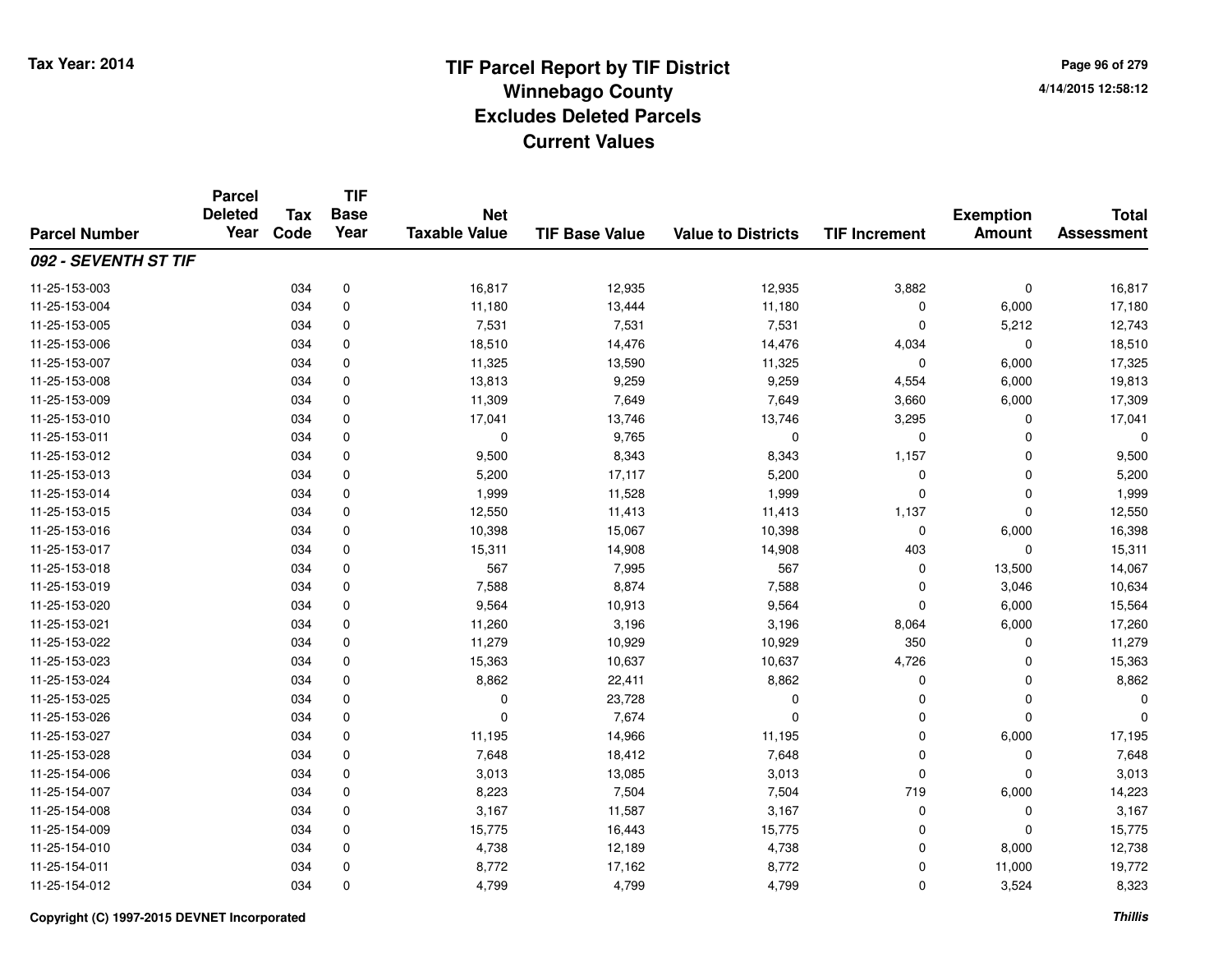**Page 97 of 2794/14/2015 12:58:12**

### **TIF Base ValueParcel NumberTotal AssessmentExemption Amount Value to Districts TIF IncrementTIF Base YearTax CodeParcel Deleted YearNet Taxable Value092 - SEVENTH ST TIF**11-25-154-0133 034 0 13,100 10,234 10,234 2,866 0 13,100 11-25-154-014 <sup>034</sup> 5,404 <sup>0</sup> 10,464 5,404 <sup>0</sup> 4,234 9,638 11-25-154-0155 034 0 5,462 10,791 5,462 0 5,044 10,506 11-25-154-0166 034 0 2,164 10,688 2,164 0 13,000 15,164 11-25-154-017 <sup>034</sup> 9,553 <sup>0</sup> 9,533 9,533 <sup>20</sup> 3,783 13,336 11-25-154-018 <sup>034</sup> 5,380 <sup>0</sup> 7,597 5,380 <sup>0</sup> 5,615 10,995 11-25-154-0199 034 0 7,563 9,427 7,563 0 6,299 13,862 11-25-154-0200 034 0 4,451 11,390 4,451 0 4,752 9,203 11-25-154-0211 034 0 10,623 14,244 10,623 0 6,000 16,623 11-25-154-0222 034 0 12,329 15,949 12,329 0 6,000 18,329 11-25-154-0233 034 0 10,216 8,578 8,578 1,638 0 10,216 11-25-154-024 <sup>034</sup> <sup>617</sup> <sup>0</sup> 9,871 <sup>617</sup> <sup>0</sup> 13,000 13,617 11-25-154-025 <sup>034</sup> 12,767 <sup>0</sup> 15,138 12,767 <sup>0</sup> <sup>0</sup> 12,767 11-25-154-0266 034 0 14,753 13,847 13,847 906 0 14,753 11-25-154-0277 034 0 3,667 9,263 3,667 0 3,667 11-25-154-0288 034 0 10,863 18,174 10,863 0 6,000 16,863 11-25-154-0299 034 0 6,638 14,175 6,638 0 6,000 12,638 11-25-154-0311 034 0 14,413 6,868 6,868 7,545 6,000 20,413 11-26-202-0011 039 9999 22,189 30,503 22,189 0 0 22,189 11-26-202-002 <sup>039</sup> 38,274 <sup>9999</sup> 27,621 27,621 10,653 <sup>0</sup> 38,274 11-26-202-0033 039 9999 18,688 19,753 18,688 0 0 18,688 11-26-202-004 <sup>039</sup> 46,556 <sup>9999</sup> 30,228 30,228 16,328 <sup>0</sup> 46,556 11-26-202-005 <sup>039</sup> 84,119 <sup>9999</sup> 66,968 66,968 17,151 <sup>0</sup> 84,119 11-26-202-006 <sup>039</sup> 7,160 <sup>9999</sup> 8,131 7,160 <sup>0</sup> <sup>0</sup> 7,160 11-26-202-007 <sup>039</sup> 3,263 <sup>9999</sup> 2,677 2,677 <sup>586</sup> <sup>0</sup> 3,263 11-26-202-008 <sup>039</sup> 3,959 <sup>9999</sup> 3,560 3,560 <sup>399</sup> <sup>0</sup> 3,959 11-26-202-0099 034 9999 46,441 50,563 46,441 0 0 46,441 11-26-202-0100 034 9999 39,110 49,609 39,110 0 0 39,110 11-26-202-0111 034 9999 627 6,202 627 0 0 627 11-26-202-0122 034 9999 491 3,857 491 0 0 491 11-26-202-0133 034 9999 1,071 9,877 1,071 0 0 1,071 11-26-204-0011 034 9999 2,628 13,782 2,628 0 0 2,628 11-26-204-002<sup>034</sup> 1,653 <sup>9999</sup> 1,976 1,653 <sup>0</sup> <sup>0</sup> 1,653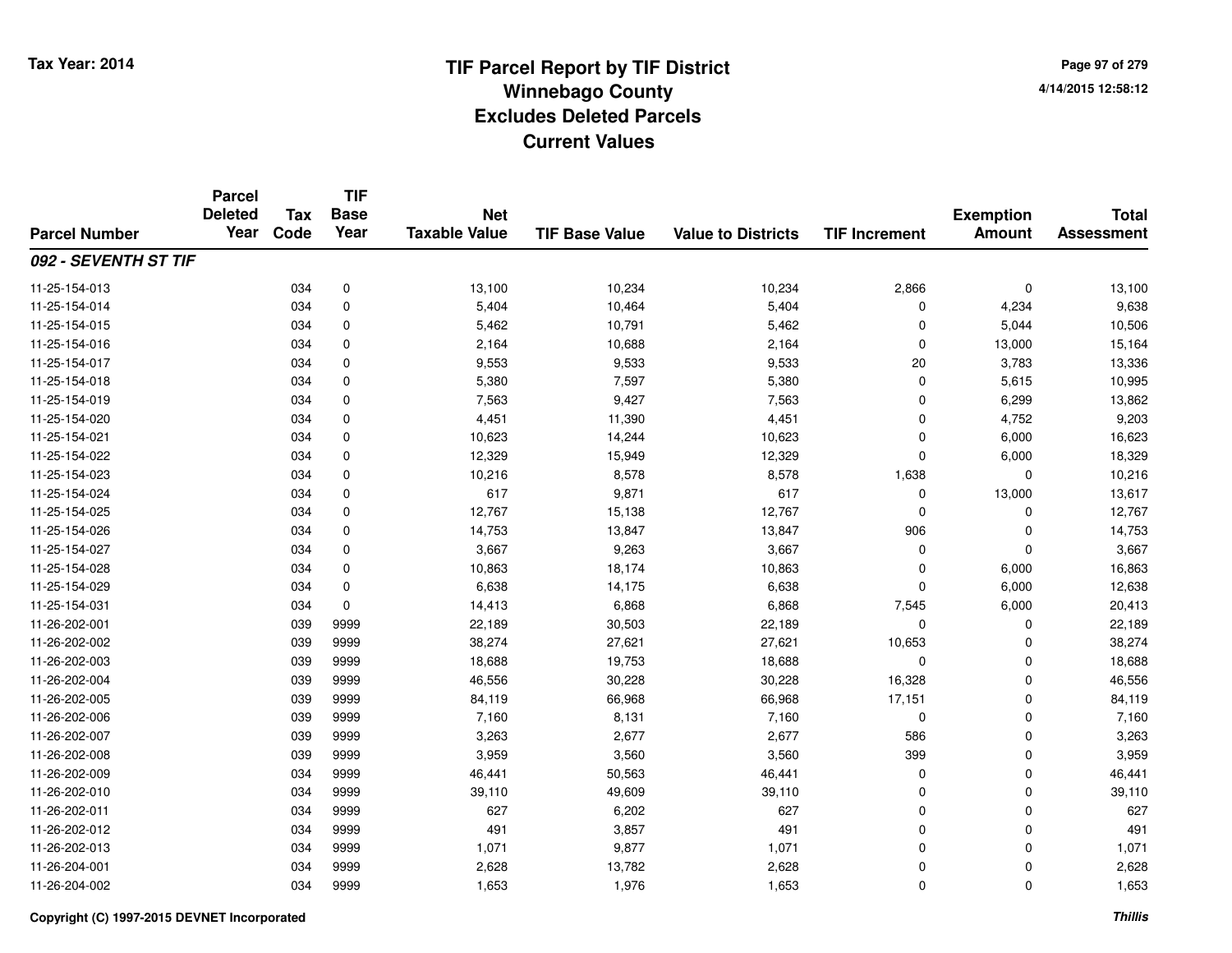**Page 98 of 2794/14/2015 12:58:12**

### **TIF Base ValueParcel NumberTotal AssessmentExemption Amount Value to Districts TIF IncrementTIF Base YearTax CodeParcel Deleted YearNet Taxable Value092 - SEVENTH ST TIF**11-26-204-003 <sup>034</sup> 4,093 <sup>9999</sup> 2,790 2,790 1,303 <sup>0</sup> 4,093 11-26-204-0044 034 9999 7,681 10,876 7,681 0 7,681 11-26-204-005 <sup>034</sup> 43,272 <sup>9999</sup> 44,986 43,272 <sup>0</sup> <sup>0</sup> 43,272 11-26-204-007 <sup>034</sup> <sup>0</sup> <sup>9999</sup> 22,416 <sup>0</sup> <sup>0</sup> <sup>0</sup> <sup>0</sup> 11-26-204-008 <sup>034</sup> <sup>0</sup> <sup>9999</sup> 2,790 <sup>0</sup> <sup>0</sup> <sup>0</sup> <sup>0</sup> 11-26-204-0099 034 9999 10,102 4,068 4,068 6,034 0 10,102 11-26-204-010 <sup>034</sup> 7,146 <sup>9999</sup> 7,146 7,146 <sup>0</sup> 4,217 11,363 11-26-204-0133 034 9999 37,715 78,419 37,715 0 0 37,715 11-26-205-0011 034 9999 181,372 255,361 181,372 0 0 181,372 11-26-205-0033 034 9999 22,352 52,060 22,352 0 22,352 11-26-205-004 <sup>034</sup> 14,632 <sup>9999</sup> 10,624 10,624 4,008 <sup>0</sup> 14,632 11-26-205-0055 034 9999 4,719 3,881 3,881 838 0 4,719 11-26-205-006 <sup>034</sup> 30,620 <sup>9999</sup> 38,308 30,620 <sup>0</sup> <sup>0</sup> 30,620 11-26-206-0022 034 9999 12,428 8,728 8,728 3,700 0 12,428 11-26-206-0033 034 9999 2,557 1,034 1,034 1,523 0 2,557 11-26-206-004 <sup>034</sup> 10,851 <sup>9999</sup> 8,273 8,273 2,578 <sup>0</sup> 10,851 11-26-206-005 <sup>034</sup> 10,106 <sup>9999</sup> 8,617 8,617 1,489 <sup>0</sup> 10,106 11-26-206-006 <sup>034</sup> 24,145 <sup>9999</sup> 5,327 5,327 18,818 <sup>0</sup> 24,145 11-26-206-007 <sup>034</sup> <sup>0</sup> <sup>9999</sup> <sup>92</sup> <sup>0</sup> <sup>0</sup> <sup>0</sup> <sup>0</sup> 11-26-206-008 <sup>034</sup> 4,166 <sup>9999</sup> 2,297 2,297 1,869 <sup>0</sup> 4,166 11-26-206-010 <sup>034</sup> 8,590 <sup>9999</sup> 5,603 5,603 2,987 <sup>0</sup> 8,590 11-26-206-0111 034 9999 8,591 5,438 5,438 3,153 0 8,591 11-26-206-0122 034 9999 1,031 9,156 1,031 0 0 1,031 11-26-206-0133 034 9999 5,648 7,274 5,648 0 0 5,648 11-26-206-0144 3,777 6,408 3,777 6,408 3,777 9 6,408 9999 3,777 9 6,408 9999 3,777 9 3,777 9 4 5 6,408 9 4 5 6,408 9 4 5 6,408 9 5 6,408 9 5 6,408 9 5 6,408 9 5 6,408 9 5 6,408 9 5 6,408 9 5 6,408 9 5 6,408 9 5 6,408 9 5 6 6 6 6 7 6 7 11-26-206-0166 034 9999 13,561 6,018 6,018 7,543 0 13,561 11-26-206-0177 5 634 6 60,447 6 60 61 61 640,447 6 640,447 6 640,447 6 640,447 6 640,447 6 640,447 6 640,447 6 640,447 6 64 11-26-206-0188 034 0 7,531 6,253 6,253 1,278 0 7,531 11-26-207-0011 034 9999 1,252 2,559 1,252 0 0 1,252 11-26-207-002 <sup>034</sup> 7,818 <sup>9999</sup> 5,937 5,937 1,881 <sup>0</sup> 7,818 11-26-207-003 <sup>034</sup> 9,875 <sup>9999</sup> 9,543 9,543 <sup>332</sup> <sup>0</sup> 9,875 11-26-207-004 <sup>034</sup> 6,276 <sup>9999</sup> 12,367 6,276 <sup>0</sup> <sup>0</sup> 6,276 11-26-207-005<sup>034</sup> 3,224 <sup>9999</sup> <sup>0</sup> <sup>0</sup> 3,224 <sup>0</sup> 3,224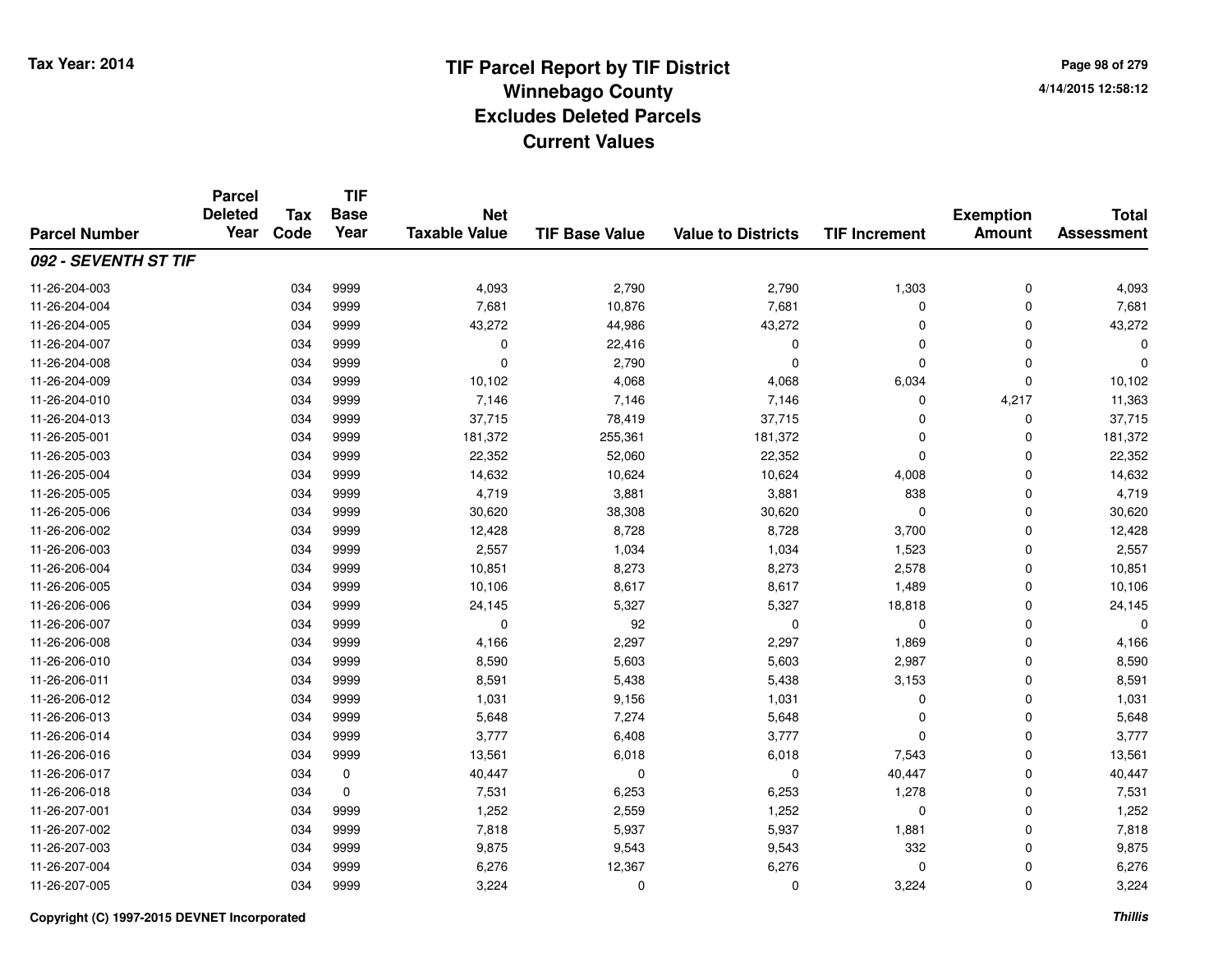### **TIF Base ValueParcel NumberTotal AssessmentExemption Amount Value to Districts TIF IncrementTIF Base YearTax CodeParcel Deleted YearNet Taxable Value092 - SEVENTH ST TIF**11-26-207-006 <sup>034</sup> 1,937 <sup>9999</sup> 6,937 1,937 <sup>0</sup> 7,133 9,070 11-26-207-007 <sup>034</sup> 8,883 <sup>9999</sup> 10,336 8,883 <sup>0</sup> <sup>0</sup> 8,883 11-26-207-008 <sup>034</sup> 9,649 <sup>9999</sup> 7,179 7,179 2,470 <sup>0</sup> 9,649 11-26-207-0100 034 9999 9,382 3,746 3,746 5,636 0 9,382 11-26-207-011 <sup>034</sup> <sup>739</sup> <sup>9999</sup> 1,024 <sup>739</sup> <sup>0</sup> <sup>0</sup> <sup>739</sup> 11-26-207-0122 034 9999 7,364 10,336 7,364 0 0 7,364 11-26-207-0133 034 9999 9,601 4,275 4,275 5,326 6,000 15,601 11-26-207-014 $4$  034 9999 0 0 16,515 0 0 0 0 0 0 0 11-26-207-015 <sup>034</sup> 2,586 <sup>9999</sup> 6,264 2,586 <sup>0</sup> 11,000 13,586 11-26-207-0166 034 9999 6,588 4,588 4,588 2,000 5,513 12,101 11-26-207-017 <sup>034</sup> 6,532 <sup>9999</sup> 8,333 6,532 <sup>0</sup> 3,301 9,833 11-26-208-0011 034 9999 8,859 5,593 5,593 3,266 0 8,859 11-26-208-0022 034 9999 8,344 3,636 3,636 4,708 0 8,344 11-26-208-0033 034 9999 0 7,518 0 0 0 0 11-26-208-004 <sup>034</sup> <sup>0</sup> <sup>9999</sup> 7,623 <sup>0</sup> <sup>0</sup> <sup>0</sup> <sup>0</sup> 11-26-208-005 <sup>034</sup> <sup>0</sup> <sup>9999</sup> <sup>0</sup> <sup>0</sup> <sup>0</sup> <sup>0</sup> <sup>0</sup> 11-26-208-006 <sup>034</sup> <sup>0</sup> <sup>9999</sup> <sup>0</sup> <sup>0</sup> <sup>0</sup> <sup>0</sup> <sup>0</sup> 11-26-208-007 <sup>034</sup> 8,351 <sup>9999</sup> 7,729 7,729 <sup>622</sup> <sup>0</sup> 8,351 11-26-208-008 <sup>034</sup> <sup>0</sup> <sup>9999</sup> <sup>0</sup> <sup>0</sup> <sup>0</sup> <sup>0</sup> <sup>0</sup> 11-26-208-009 <sup>034</sup> <sup>0</sup> <sup>9999</sup> <sup>0</sup> <sup>0</sup> <sup>0</sup> <sup>0</sup> <sup>0</sup> 11-26-208-010 <sup>034</sup> <sup>0</sup> <sup>9999</sup> 11,742 <sup>0</sup> <sup>0</sup> <sup>0</sup> <sup>0</sup> 11-26-208-0111 034 9999 5,648 6,391 5,648 0 3,919 9,567 11-26-208-012 <sup>034</sup> <sup>0</sup> <sup>9999</sup> <sup>0</sup> <sup>0</sup> <sup>0</sup> <sup>0</sup> <sup>0</sup> 11-26-208-013 <sup>034</sup> <sup>0</sup> <sup>9999</sup> <sup>0</sup> <sup>0</sup> <sup>0</sup> <sup>0</sup> <sup>0</sup> 11-26-208-014 <sup>034</sup> <sup>0</sup> <sup>9999</sup> <sup>0</sup> <sup>0</sup> <sup>0</sup> <sup>0</sup> <sup>0</sup> 11-26-226-001 <sup>039</sup> 27,830 <sup>9999</sup> 24,003 24,003 3,827 <sup>0</sup> 27,830 11-26-226-0022 039 9999 28,949 19,524 19,524 9,425 0 28,949 11-26-226-0033 039 9999 33,271 29,022 29,022 4,249 0 33,271 11-26-226-004 <sup>039</sup> 14,654 <sup>9999</sup> 24,888 14,654 <sup>0</sup> <sup>0</sup> 14,654 11-26-226-005 <sup>039</sup> 40,425 <sup>9999</sup> 41,621 40,425 <sup>0</sup> <sup>0</sup> 40,425 11-26-227-009 <sup>034</sup> 122,120 <sup>9999</sup> <sup>0</sup> <sup>0</sup> 122,120 <sup>0</sup> 122,120 11-26-227-010 <sup>039</sup> <sup>0</sup> <sup>0</sup> 60,276 <sup>0</sup> <sup>0</sup> <sup>0</sup> <sup>0</sup> 11-26-228-002<sup>034</sup> <sup>0</sup> <sup>0</sup> <sup>0</sup> <sup>0</sup> <sup>0</sup> <sup>0</sup> <sup>0</sup>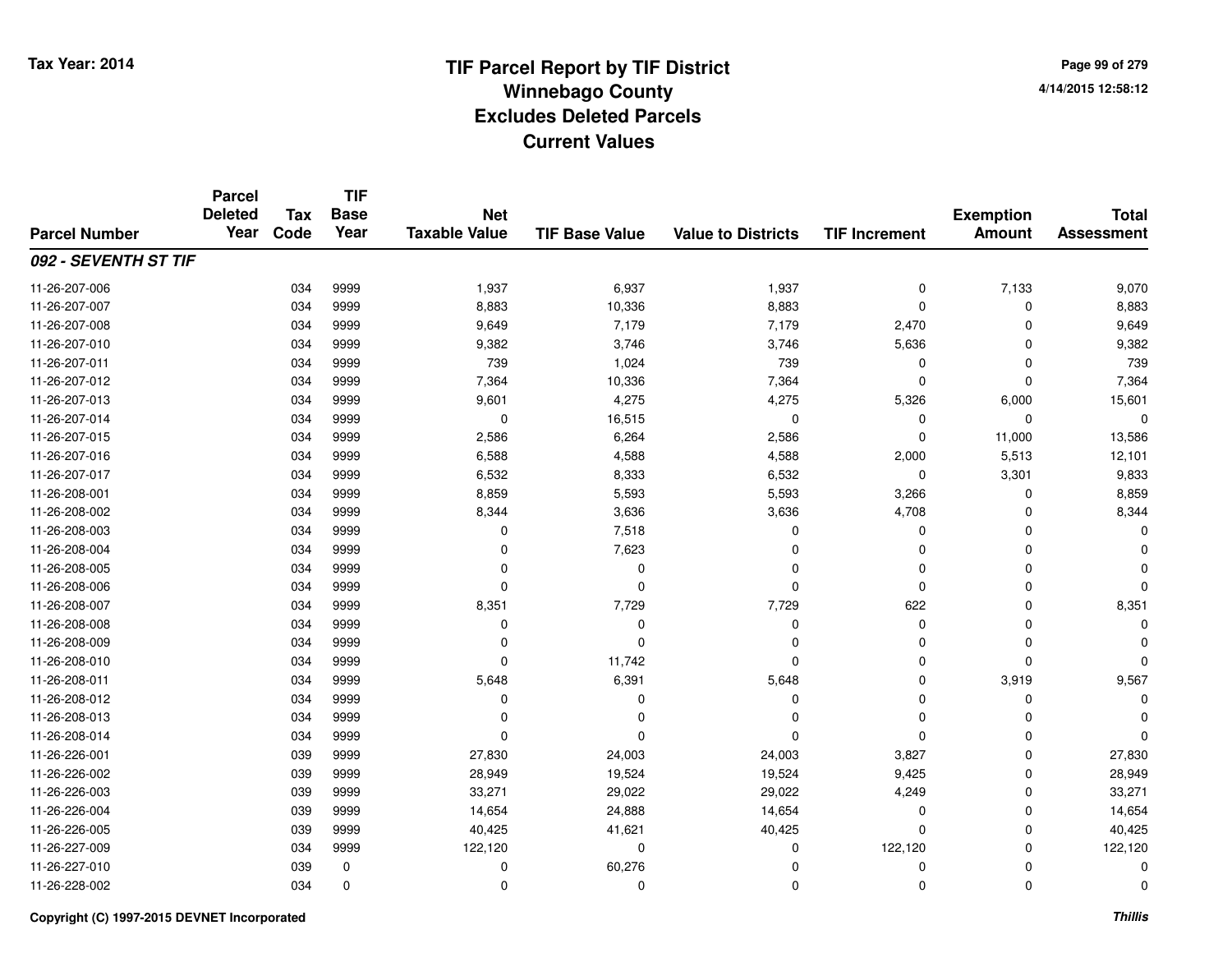**Page 100 of 2794/14/2015 12:58:12**

|                      | <b>Parcel</b><br><b>Deleted</b><br>Year | <b>Tax</b> | <b>TIF</b><br><b>Base</b> | <b>Net</b>           |                       |                           |                      | <b>Exemption</b> | <b>Total</b>      |
|----------------------|-----------------------------------------|------------|---------------------------|----------------------|-----------------------|---------------------------|----------------------|------------------|-------------------|
| <b>Parcel Number</b> |                                         | Code       | Year                      | <b>Taxable Value</b> | <b>TIF Base Value</b> | <b>Value to Districts</b> | <b>TIF Increment</b> | <b>Amount</b>    | <b>Assessment</b> |
| 092 - SEVENTH ST TIF |                                         |            |                           |                      |                       |                           |                      |                  |                   |
| 11-26-228-013        |                                         | 034        | $\pmb{0}$                 | 421,258              | 402,677               | 402,677                   | 18,581               | 0                | 421,258           |
| 11-26-228-014        |                                         | 034        | 0                         | 0                    | $\mathbf 0$           | 0                         | 0                    | 0                | $\Omega$          |
| 11-26-228-015        |                                         | 034        | $\pmb{0}$                 | 26,015               | 53,136                | 26,015                    | 0                    | $\mathbf 0$      | 26,015            |
| 11-26-228-016        |                                         | 034        | 0                         | 27,617               | 33,088                | 27,617                    | 0                    | $\mathbf 0$      | 27,617            |
| 11-26-228-017        |                                         | 034        | 0                         | 37,791               | 32,874                | 32,874                    | 4,917                | 0                | 37,791            |
| 11-26-229-004        |                                         | 034        | $\mathbf 0$               | 450,618              | 136,996               | 136,996                   | 313,622              | $\mathbf 0$      | 450,618           |
| 11-26-230-004        |                                         | 034        | 9999                      | 61,240               | 42,946                | 42,946                    | 18,294               | 0                | 61,240            |
| 11-26-230-009        |                                         | 034        | 9999                      | 104,251              | 42,946                | 42,946                    | 61,305               | 0                | 104,251           |
| 11-26-230-011        |                                         | 034        | 9999                      | 39,222               | 80,111                | 39,222                    | 0                    | 0                | 39,222            |
| 11-26-231-001        |                                         | 034        | $\pmb{0}$                 | 79,393               | 45,780                | 45,780                    | 33,613               | $\mathbf 0$      | 79,393            |
| 11-26-231-002        |                                         | 034        | 0                         | 14,921               | 8,300                 | 8,300                     | 6,621                | $\mathbf 0$      | 14,921            |
| 11-26-231-003        |                                         | 034        | $\pmb{0}$                 | 11,229               | 6,500                 | 6,500                     | 4,729                | $\pmb{0}$        | 11,229            |
| 11-26-231-004        |                                         | 034        | $\mathbf 0$               | 6,093                | 7,100                 | 6,093                     | 0                    | 8,369            | 14,462            |
| 11-26-231-005        |                                         | 034        | 0                         | 0                    | 18,640                | 0                         | 0                    | 0                | $\mathbf 0$       |
| 11-26-231-006        |                                         | 034        | 0                         | 11,620               | 26,910                | 11,620                    | 0                    | $\mathbf 0$      | 11,620            |
| 11-26-231-007        |                                         | 034        | 0                         | 21,117               | 6,500                 | 6,500                     | 14,617               | 0                | 21,117            |
| 11-26-231-009        |                                         | 034        | 0                         | 37,262               | 35,520                | 35,520                    | 1,742                | 0                | 37,262            |
| 11-26-233-009        |                                         | 034        | 0                         | 1,920                | 1,690                 | 1,690                     | 230                  | 0                | 1,920             |
| 11-26-233-010        |                                         | 034        | $\pmb{0}$                 | 25,074               | 19,780                | 19,780                    | 5,294                | $\pmb{0}$        | 25,074            |
| 11-26-233-011        |                                         | 034        | 0                         | 3,532                | 810                   | 810                       | 2,722                | 0                | 3,532             |
| 11-26-233-012        |                                         | 034        | 0                         | 11,445               | 7,760                 | 7,760                     | 3,685                | 0                | 11,445            |
| 11-26-233-013        |                                         | 034        | 0                         | 2,294                | 14,000                | 2,294                     | 0                    | 0                | 2,294             |
| 11-26-233-014        |                                         | 034        | $\pmb{0}$                 | 8,934                | 19,430                | 8,934                     | 0                    | $\pmb{0}$        | 8,934             |
| 11-26-233-015        |                                         | 034        | $\mathbf 0$               | 40,093               | 22,500                | 22,500                    | 17,593               | $\pmb{0}$        | 40,093            |
| 11-26-233-017        |                                         | 034        | 0                         | 5,701                | 6,500                 | 5,701                     | 0                    | $\pmb{0}$        | 5,701             |
| 11-26-233-018        |                                         | 034        | 0                         | 11,543               | 5,250                 | 5,250                     | 6,293                | $\mathbf 0$      | 11,543            |
| 11-26-233-019        |                                         | 034        | $\mathbf 0$               | 16,927               | 9,804                 | 9,804                     | 7,123                | $\mathbf 0$      | 16,927            |
| 11-26-233-020        |                                         | 034        | 0                         | 1,378                | 6,240                 | 1,378                     | 0                    | $\pmb{0}$        | 1,378             |
| 11-26-233-022        |                                         | 034        | 0                         | 1,096                | 10,870                | 1,096                     | 0                    | 0                | 1,096             |
| 11-26-233-023        |                                         | 034        | 0                         | 345                  | 910                   | 345                       | 0                    | 0                | 345               |
| 11-26-233-024        |                                         | 034        | 0                         | 10,967               | 6,530                 | 6,530                     | 4,437                | 0                | 10,967            |
| 11-26-233-025        |                                         | 034        | $\Omega$                  | 19,454               | 11,860                | 11,860                    | 7,594                | $\mathbf 0$      | 19,454            |
| 11-26-233-026        |                                         | 034        | $\Omega$                  | 5,575                | 12,070                | 5,575                     | 0                    | $\mathbf 0$      | 5,575             |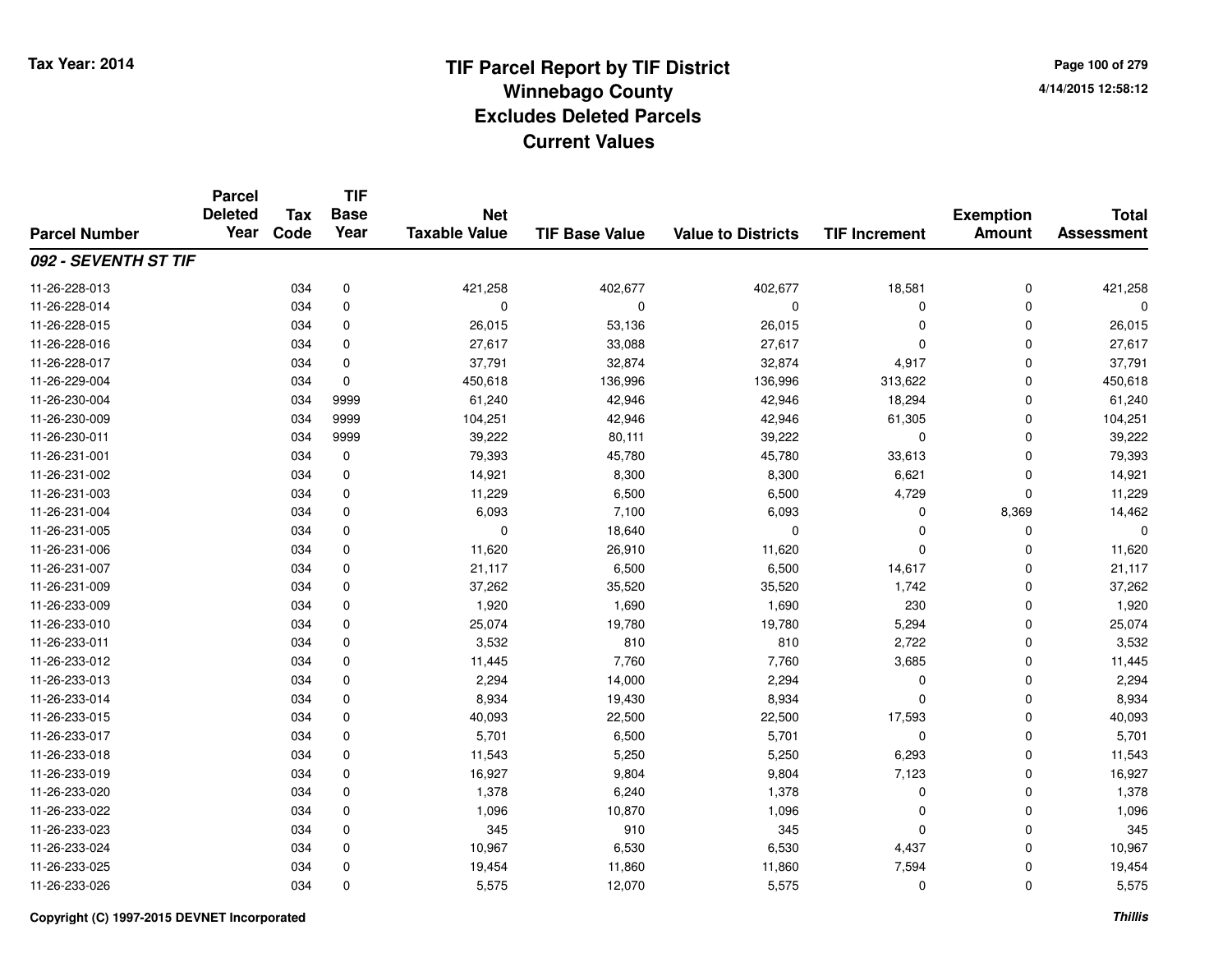**Page 101 of 2794/14/2015 12:58:12**

### **TIF Base ValueParcel NumberTotal AssessmentExemption Amount Value to Districts TIF IncrementTIF Base YearTax CodeParcel Deleted YearNet Taxable Value092 - SEVENTH ST TIF**11-26-234-0233 034 0 867,628 147,259 147,259 720,369 0 867,628 11-26-235-0033 034 0 24,873 21,960 21,960 2,913 0 24,873 11-26-235-0133 034 0 79,102 78,793 78,793 309 0 79,102 11-26-235-0200 034 0 11,827 20,273 11,827 0 0 11,827 11-26-235-0211 034 0 784 1,294 784 0 0 784 11-26-236-0011 034 0 589,037 0 589,037 0 589,037 11-26-236-005 <sup>034</sup> 9,865 <sup>0</sup> 5,450 5,450 4,415 <sup>0</sup> 9,865 11-26-236-0066 034 0 83,843 49,850 49,850 33,993 0 83,843 11-26-237-0244 034 0 47,464 130,568 47,464 0 0 47,464 11-26-238-0011 034 0 12,801 130,568 12,801 0 12,801 11-26-251-0011 034 9999 0 69,428 0 0 0 0 11-26-251-006 <sup>034</sup> <sup>470</sup> <sup>9999</sup> <sup>632</sup> <sup>470</sup> <sup>0</sup> <sup>0</sup> <sup>470</sup> 11-26-251-008 <sup>034</sup> 23,298 <sup>9999</sup> 13,374 13,374 9,924 <sup>0</sup> 23,298 11-26-251-0099 034 9999 0 12,761 0 0 0 0 11-26-251-0100 034 9999 7,761 4,035 4,035 3,726 0 7,761 11-26-251-0111 034 9999 12,464 6,345 6,345 6,119 0 12,464 11-26-251-0122 034 9999 2,230 6,448 2,230 0 8,151 10,381 11-26-251-013 <sup>034</sup> <sup>0</sup> <sup>9999</sup> <sup>0</sup> <sup>0</sup> <sup>0</sup> <sup>0</sup> <sup>0</sup> 11-26-251-014 <sup>034</sup> 10,342 <sup>9999</sup> 6,559 6,559 3,783 <sup>0</sup> 10,342 11-26-251-015 <sup>034</sup> 8,855 <sup>9999</sup> 9,991 8,855 <sup>0</sup> 5,144 13,999 11-26-251-016 <sup>034</sup> 9,727 <sup>9999</sup> 9,337 9,337 <sup>390</sup> <sup>0</sup> 9,727 11-26-251-017 <sup>034</sup> 1,970 <sup>9999</sup> 6,970 1,970 <sup>0</sup> 6,552 8,522 11-26-251-019 <sup>034</sup> 5,671 <sup>9999</sup> 4,498 4,498 1,173 <sup>0</sup> 5,671 11-26-251-0200 034 9999 6,596 15,964 6,596 0 0 6,596 11-26-252-001 <sup>034</sup> 10,669 <sup>9999</sup> 7,873 7,873 2,796 <sup>0</sup> 10,669 11-26-252-002 <sup>034</sup> 22,302 <sup>9999</sup> 11,250 11,250 11,052 <sup>0</sup> 22,302 11-26-252-003 <sup>034</sup> 10,083 <sup>9999</sup> 8,472 8,472 1,611 <sup>0</sup> 10,083 11-26-252-004 <sup>034</sup> 21,965 <sup>9999</sup> 11,370 11,370 10,595 <sup>0</sup> 21,965 11-26-252-005 <sup>034</sup> 11,042 <sup>9999</sup> 10,147 10,147 <sup>895</sup> 6,000 17,042 11-26-252-007 <sup>034</sup> <sup>146</sup> <sup>9999</sup> 7,716 <sup>146</sup> <sup>0</sup> 12,681 12,827 11-26-252-008 <sup>034</sup> 12,889 <sup>9999</sup> 9,543 9,543 3,346 <sup>0</sup> 12,889 11-26-252-009 <sup>034</sup> 9,079 <sup>9999</sup> 6,275 6,275 2,804 <sup>0</sup> 9,079 11-26-252-010<sup>034</sup> 10,000 <sup>9999</sup> 12,024 10,000 <sup>0</sup> <sup>0</sup> 10,000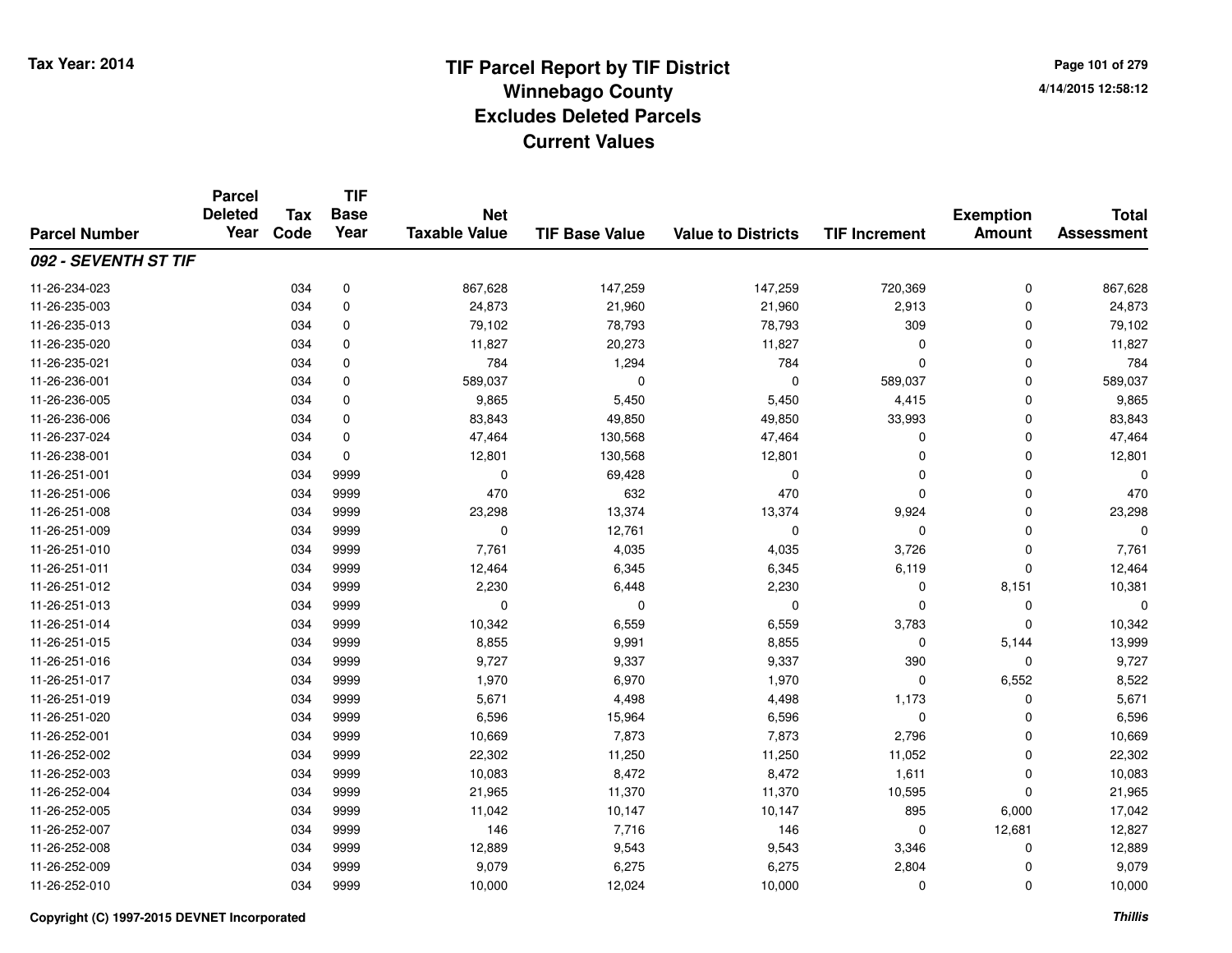**Page 102 of 2794/14/2015 12:58:12**

|                      | <b>Parcel</b><br><b>Deleted</b><br>Year | <b>Tax</b> | <b>TIF</b><br><b>Base</b> | <b>Net</b>           |                       |                           |                      | <b>Exemption</b> | <b>Total</b>      |
|----------------------|-----------------------------------------|------------|---------------------------|----------------------|-----------------------|---------------------------|----------------------|------------------|-------------------|
| <b>Parcel Number</b> |                                         | Code       | Year                      | <b>Taxable Value</b> | <b>TIF Base Value</b> | <b>Value to Districts</b> | <b>TIF Increment</b> | <b>Amount</b>    | <b>Assessment</b> |
| 092 - SEVENTH ST TIF |                                         |            |                           |                      |                       |                           |                      |                  |                   |
| 11-26-252-011        |                                         | 034        | 9999                      | 1,244                | 8,292                 | 1,244                     | 0                    | $\mathbf 0$      | 1,244             |
| 11-26-252-012        |                                         | 034        | 9999                      | 9,572                | 4,451                 | 4,451                     | 5,121                | $\mathbf 0$      | 9,572             |
| 11-26-252-015        |                                         | 034        | 9999                      | 6,461                | 6,730                 | 6,461                     | 0                    | 2,377            | 8,838             |
| 11-26-252-016        |                                         | 034        | 9999                      | 13,974               | 13,093                | 13,093                    | 881                  | 0                | 13,974            |
| 11-26-252-017        |                                         | 034        | 9999                      | 19,871               | 21,442                | 19,871                    | $\mathbf 0$          | $\Omega$         | 19,871            |
| 11-26-253-001        |                                         | 034        | 0                         | 279,222              | 3,447                 | 3,447                     | 275,775              | 0                | 279,222           |
| 11-26-253-002        |                                         | 034        | $\mathbf 0$               | 9,946                | 12,780                | 9,946                     | $\mathbf 0$          | $\mathbf 0$      | 9,946             |
| 11-26-253-003        |                                         | 034        | 0                         | 40,484               | 26,490                | 26,490                    | 13,994               | $\Omega$         | 40,484            |
| 11-26-253-004        |                                         | 034        | $\mathbf 0$               | 2,952                | 4,150                 | 2,952                     | 0                    | $\Omega$         | 2,952             |
| 11-26-253-005        |                                         | 034        | $\mathbf 0$               | $\mathbf 0$          | 22,230                | $\mathbf 0$               | $\mathbf 0$          | $\Omega$         | $\Omega$          |
| 11-26-253-006        |                                         | 034        | $\mathbf 0$               | 27,298               | 14,800                | 14,800                    | 12,498               | $\mathbf 0$      | 27,298            |
| 11-26-253-007        |                                         | 034        | $\mathbf 0$               | 32,103               | 2,113                 | 2,113                     | 29,990               | 0                | 32,103            |
| 11-26-254-001        |                                         | 034        | 9999                      | $\mathbf 0$          | $\mathbf 0$           | $\mathbf 0$               | 0                    | $\Omega$         | $\Omega$          |
| 11-26-255-004        |                                         | 034        | 9999                      | 2,150                | 4,763                 | 2,150                     | 0                    | 11,204           | 13,354            |
| 11-26-255-005        |                                         | 034        | 9999                      | 1,850                | 2,033                 | 1,850                     | $\mathbf 0$          | 0                | 1,850             |
| 11-26-255-006        |                                         | 034        | 9999                      | 0                    | 0                     | 0                         | 0                    | 0                | $\Omega$          |
| 11-26-255-007        |                                         | 034        | 9999                      | 4,805                | 5,325                 | 4,805                     | 0                    | 6,029            | 10,834            |
| 11-26-255-008        |                                         | 034        | 9999                      | 6,797                | 6,270                 | 6,270                     | 527                  | 0                | 6,797             |
| 11-26-255-009        |                                         | 034        | 9999                      | $\mathbf 0$          | 6,856                 | $\mathbf 0$               | 0                    | $\mathbf 0$      | $\Omega$          |
| 11-26-255-010        |                                         | 034        | 9999                      | 8,204                | 5,544                 | 5,544                     | 2,660                | 0                | 8,204             |
| 11-26-255-013        |                                         | 034        | 9999                      | 7,193                | 5,775                 | 5,775                     | 1,418                | 6,000            | 13,193            |
| 11-26-255-015        |                                         | 034        | 9999                      | 6,805                | 8,820                 | 6,805                     | 0                    | 0                | 6,805             |
| 11-26-255-016        |                                         | 034        | 9999                      | 2,714                | 7,217                 | 2,714                     | 0                    | 11,303           | 14,017            |
| 11-26-255-017        |                                         | 034        | 0                         | 0                    | 12,390                | 0                         | 0                    | 0                | $\mathbf 0$       |
| 11-26-256-002        |                                         | 034        | 0                         | 12,917               | 8,670                 | 8,670                     | 4,247                | $\mathbf 0$      | 12,917            |
| 11-26-256-003        |                                         | 034        | 0                         | 13,589               | 7,670                 | 7,670                     | 5,919                | $\mathbf 0$      | 13,589            |
| 11-26-256-008        |                                         | 034        | $\mathbf 0$               | $\mathbf 0$          | 37,530                | $\mathbf 0$               | 0                    | $\mathbf 0$      | 0                 |
| 11-26-256-009        |                                         | 034        | 0                         | 32,284               | 17,460                | 17,460                    | 14,824               | 0                | 32,284            |
| 11-26-256-010        |                                         | 034        | $\Omega$                  | 58,954               | 37,750                | 37,750                    | 21,204               | 0                | 58,954            |
| 11-26-257-001        |                                         | 034        | 9999                      | 0                    | 0                     | 0                         | 0                    | 0                | 0                 |
| 11-26-257-002        |                                         | 034        | 9999                      | $\mathbf 0$          | 17,629                | $\Omega$                  | $\mathbf 0$          | $\Omega$         | $\Omega$          |
| 11-26-258-016        |                                         | 034        | 9999                      | 2,556                | 7,178                 | 2,556                     | 0                    | 0                | 2,556             |
| 11-26-258-017        |                                         | 034        | 0                         | 6,901                | 14,932                | 6,901                     | 0                    | $\Omega$         | 6,901             |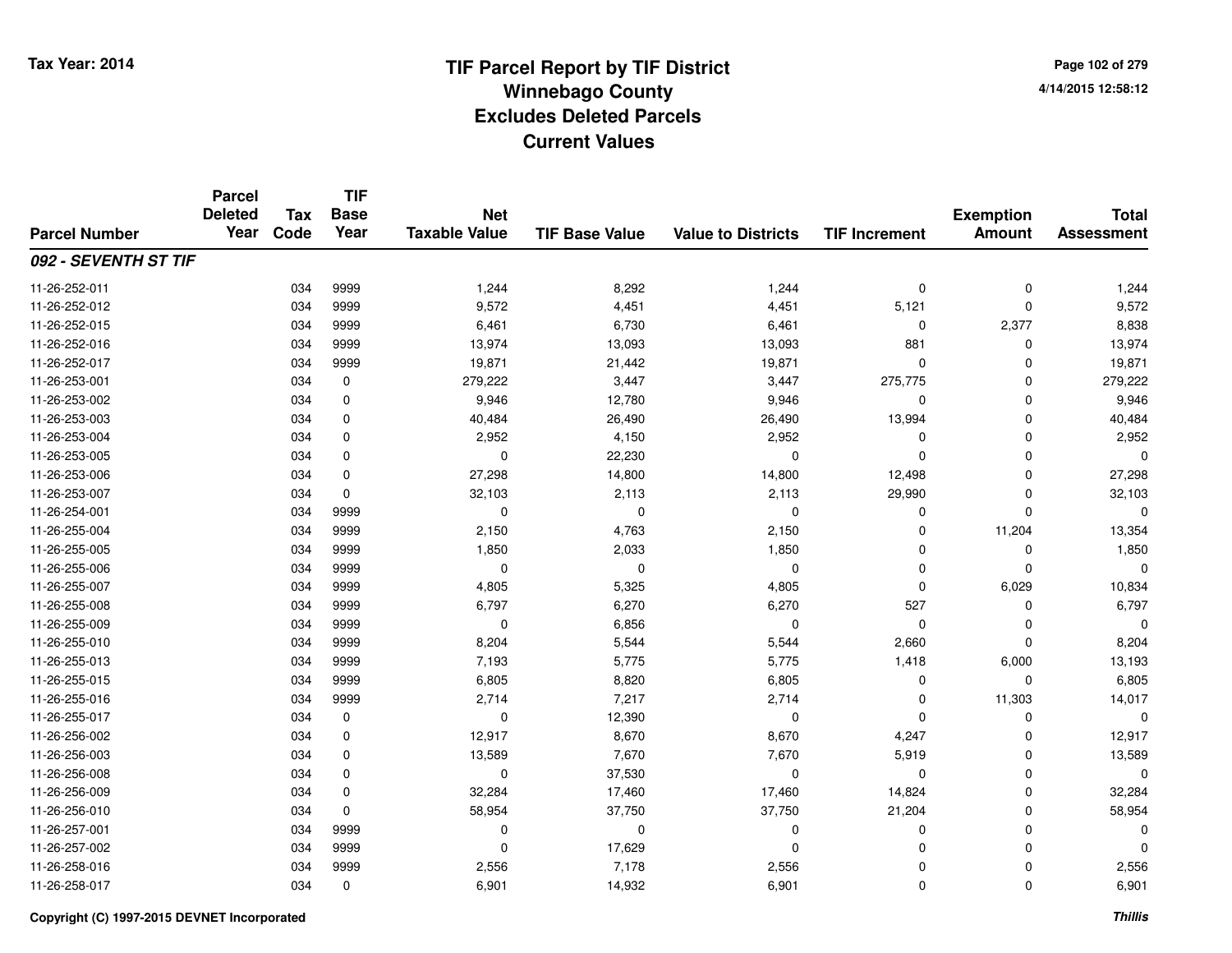**Page 103 of 2794/14/2015 12:58:12**

### **TIF Base ValueParcel NumberTotal AssessmentExemption Amount Value to Districts TIF IncrementTIF Base YearTax CodeParcel Deleted YearNet Taxable Value092 - SEVENTH ST TIF**11-26-260-002 <sup>034</sup> 99,230 <sup>9999</sup> 49,545 49,545 49,685 <sup>0</sup> 99,230 11-26-260-004 <sup>034</sup> <sup>0</sup> <sup>9999</sup> <sup>0</sup> <sup>0</sup> <sup>0</sup> <sup>0</sup> <sup>0</sup> 11-26-260-006 <sup>034</sup> <sup>0</sup> <sup>9999</sup> <sup>0</sup> <sup>0</sup> <sup>0</sup> <sup>0</sup> <sup>0</sup> 11-26-260-007 <sup>034</sup> <sup>0</sup> <sup>9999</sup> <sup>0</sup> <sup>0</sup> <sup>0</sup> <sup>0</sup> <sup>0</sup> 11-26-260-0088 034 9999 3,000 8,269 3,000 0 0 3,000 11-26-260-0099 034 9999 4,392 6,569 4,392 0 0 4,392 11-26-260-0100 034 9999 7,635 9,380 7,635 0 210 7,845 11-26-260-011 <sup>034</sup> 9,846 <sup>9999</sup> 9,647 9,647 <sup>199</sup> 6,000 15,846 11-26-260-012 <sup>034</sup> 12,269 <sup>1978</sup> 9,151 9,151 3,118 6,000 18,269 11-26-260-0133 034 9999 12,121 5,753 5,753 6,368 6,000 18,121 11-26-260-014 <sup>034</sup> 9,111 <sup>9999</sup> 8,848 8,848 <sup>263</sup> 5,058 14,169 11-26-260-015 <sup>034</sup> 16,374 <sup>9999</sup> 12,237 12,237 4,137 <sup>0</sup> 16,374 11-26-261-0011 034 9999 1,420 9,773 1,420 0 0 1,420 11-26-261-002 <sup>034</sup> 6,903 <sup>9999</sup> 8,731 6,903 <sup>0</sup> 3,747 10,650 11-26-261-017 <sup>034</sup> <sup>0</sup> <sup>0</sup> 77,936 <sup>0</sup> <sup>0</sup> <sup>0</sup> <sup>0</sup> 11-26-262-0011 and the contract of the contract of the contract of the contract of the contract of  $\alpha$  of  $\alpha$  of  $\alpha$  of  $\alpha$  of  $\alpha$  of  $\alpha$  of  $\alpha$  of  $\alpha$  of  $\alpha$  of  $\alpha$  of  $\alpha$  of  $\alpha$  of  $\alpha$  of  $\alpha$  of  $\alpha$  of  $\alpha$  of  $\alpha$  of 11-26-262-005 $5$  034 9999 0 0  $7,006$  0 0 0 0 0 11-26-262-006 <sup>034</sup> <sup>0</sup> <sup>0</sup> 13,377 <sup>0</sup> <sup>0</sup> <sup>0</sup> <sup>0</sup> 11-26-263-003 <sup>034</sup> 11,780 <sup>9999</sup> 7,413 7,413 4,367 <sup>0</sup> 11,780 11-26-263-0044 15,174 15,174 15,174 3,652 0 18,826 11-26-263-0066 034 9999 6,716 7,136 6,716 0 0 6,716 11-26-263-0077 034 9999 1,034 6,546 1,034 0 0 1,034 11-26-263-0111 034 9999 27,526 13,292 13,292 14,234 0 27,526 11-26-263-0122 034 5,962 5,962 5,962 5,962 5,962 5,962 5,962 5,962 5,962 5,962 5 0 11-26-263-0133 034 9999 13,767 9,768 9,768 3,999 0 13,767 11-26-263-014 <sup>034</sup> 12,415 <sup>9999</sup> 6,609 6,609 5,806 <sup>0</sup> 12,415 11-26-263-015 <sup>034</sup> 12,830 <sup>9999</sup> 25,484 12,830 <sup>0</sup> <sup>0</sup> 12,830 11-26-263-0166 034 9999 11,468 3,837 3,837 7,631 6,000 17,468 11-26-263-017 <sup>034</sup> 1,372 <sup>0</sup> 3,542 1,372 <sup>0</sup> 11,000 12,372 11-26-264-0111 034 9999 24,614 27,079 24,614 0 0 24,614 11-26-264-012 <sup>034</sup> 26,984 <sup>9999</sup> 24,655 24,655 2,329 <sup>0</sup> 26,984 11-26-264-0133 034 9999 27,611 24,655 24,655 2,956 0 27,611 11-26-264-015 $5$  034 0 0 0 94,202 0 0 0 0 0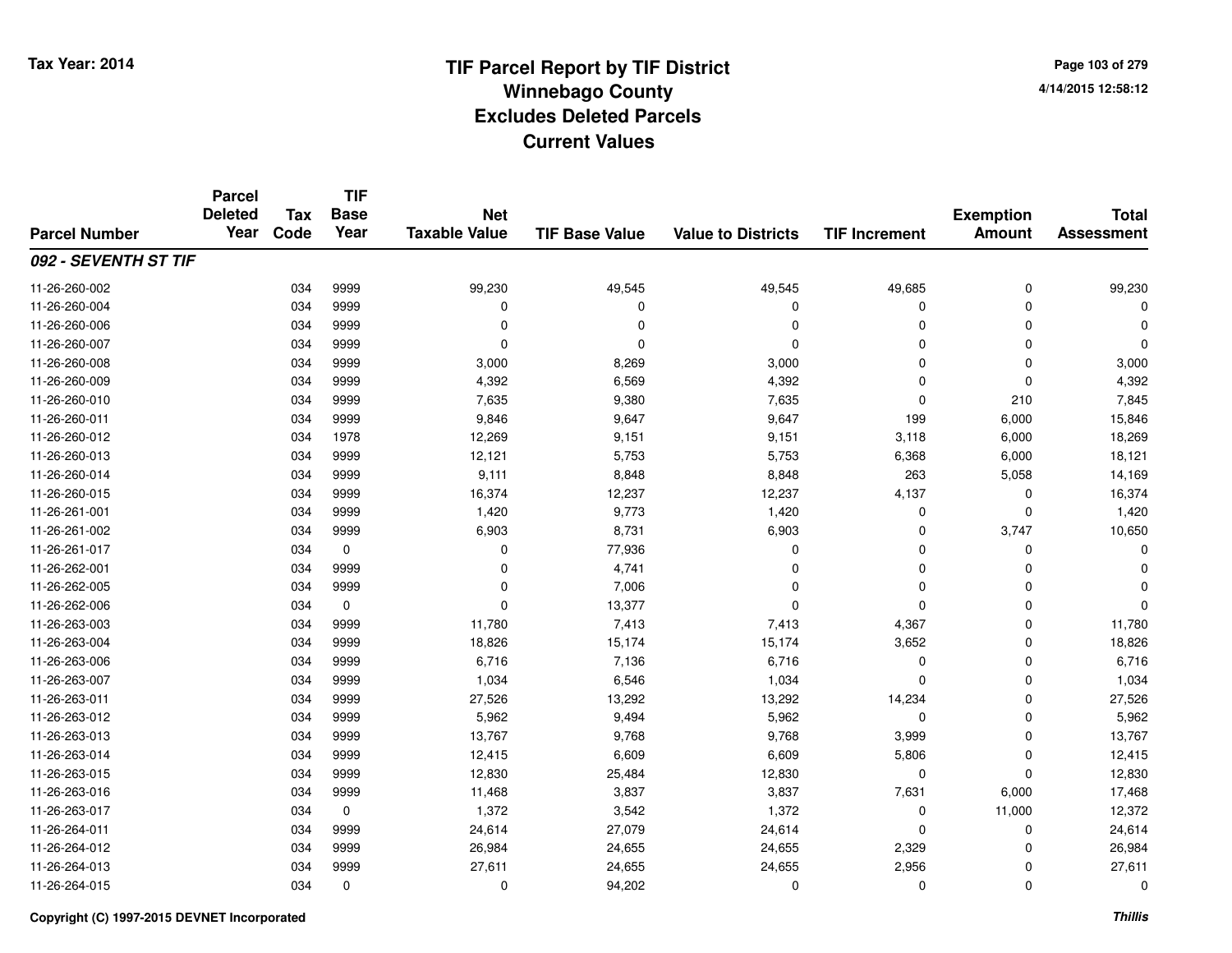**TIF**

**Parcel**

**Page 104 of 2794/14/2015 12:58:12**

| <b>Parcel Number</b> | <b>Deleted</b><br>Year | <b>Tax</b><br>Code | <b>Base</b><br>Year | <b>Net</b><br><b>Taxable Value</b> | <b>TIF Base Value</b> | <b>Value to Districts</b> | <b>TIF Increment</b> | <b>Exemption</b><br><b>Amount</b> | <b>Total</b><br><b>Assessment</b> |
|----------------------|------------------------|--------------------|---------------------|------------------------------------|-----------------------|---------------------------|----------------------|-----------------------------------|-----------------------------------|
| 092 - SEVENTH ST TIF |                        |                    |                     |                                    |                       |                           |                      |                                   |                                   |
| 11-26-265-001        |                        | 034                | 9999                | 48,333                             | 4,986                 | 4,986                     | 43,347               | $\mathbf 0$                       | 48,333                            |
| 11-26-265-002        |                        | 034                | 9999                | 954                                | 5,292                 | 954                       | 0                    | $\Omega$                          | 954                               |
| 11-26-265-003        |                        | 034                | 9999                | 5,600                              | 5,600                 | 5,600                     | $\mathbf 0$          | 5,062                             | 10,662                            |
| 11-26-265-004        |                        | 034                | 9999                | 1,275                              | 6,776                 | 1,275                     | 0                    | 10,744                            | 12,019                            |
| 11-26-265-005        |                        | 034                | 9999                | 9,579                              | 4,334                 | 4,334                     | 5,245                | 0                                 | 9,579                             |
| 11-26-265-006        |                        | 034                | 9999                | 9,796                              | 5,579                 | 5,579                     | 4,217                | $\Omega$                          | 9,796                             |
| 11-26-265-007        |                        | 034                | 9999                | 751                                | 6,784                 | 751                       | $\mathbf 0$          | $\mathbf 0$                       | 751                               |
| 11-26-265-009        |                        | 034                | 9999                | 6,366                              | 4,880                 | 4,880                     | 1,486                | $\mathbf 0$                       | 6,366                             |
| 11-26-265-010        |                        | 034                | 9999                | 7,575                              | 3,254                 | 3,254                     | 4,321                | $\mathbf 0$                       | 7,575                             |
| 11-26-265-011        |                        | 034                | 9999                | 962                                | 4,184                 | 962                       | 0                    | $\mathbf 0$                       | 962                               |
| 11-26-265-012        |                        | 034                | 9999                | 2,258                              | 2,757                 | 2,258                     | 0                    | 0                                 | 2,258                             |
| 11-26-276-017        |                        | 034                | 0                   | 0                                  | 122,030               | 0                         | 0                    | 0                                 | $\Omega$                          |
| 11-26-277-008        |                        | 034                | 0                   | 23,932                             | 60,000                | 23,932                    | 0                    | 0                                 | 23,932                            |
| 11-26-278-001        |                        | 034                | 9999                | 0                                  | 0                     | 0                         | 0                    | 0                                 | 0                                 |
| 11-26-278-002        |                        | 034                | 9999                | $\Omega$                           | $\Omega$              | $\Omega$                  | $\Omega$             | 0                                 | $\Omega$                          |
| 11-26-278-003        |                        | 034                | 9999                | 9,644                              | 3,520                 | 3,520                     | 6,124                | $\Omega$                          | 9,644                             |
| 11-26-278-004        |                        | 034                | 9999                | 9,507                              | 10,264                | 9,507                     | $\mathbf 0$          | 6,000                             | 15,507                            |
| 11-26-278-005        |                        | 034                | 9999                | 12,114                             | 8,203                 | 8,203                     | 3,911                | 0                                 | 12,114                            |
| 11-26-278-006        |                        | 034                | 9999                | 0                                  | $\Omega$              | 0                         | 0                    | $\Omega$                          | $\Omega$                          |
| 11-26-278-007        |                        | 034                | 9999                | 8,343                              | 8,343                 | 8,343                     | $\mathbf 0$          | 5,777                             | 14,120                            |
| 11-26-278-008        |                        | 034                | 9999                | 35,142                             | 21,911                | 21,911                    | 13,231               | 0                                 | 35,142                            |
| 11-26-278-009        |                        | 034                | 9999                | 9,240                              | 7,240                 | 7,240                     | 2,000                | 2,369                             | 11,609                            |
| 11-26-278-010        |                        | 034                | 9999                | 6,368                              | 10,232                | 6,368                     | 0                    | 5,848                             | 12,216                            |
| 11-26-278-011        |                        | 034                | 9999                | 20,395                             | 9,502                 | 9,502                     | 10,893               | 0                                 | 20,395                            |
| 11-26-278-013        |                        | 034                | 9999                | 10,005                             | 10,005                | 10,005                    | $\mathbf 0$          | 4,057                             | 14,062                            |
| 11-26-278-014        |                        | 034                | 9999                | 8,468                              | 8,517                 | 8,468                     | $\mathbf 0$          | $\Omega$                          | 8,468                             |
| 11-26-278-015        |                        | 034                | 9999                | 10,981                             | 6,066                 | 6,066                     | 4,915                | $\Omega$                          | 10,981                            |
| 11-26-278-016        |                        | 034                | 9999                | 4,494                              | 10,679                | 4,494                     | 0                    | 7,614                             | 12,108                            |
| 11-26-278-017        |                        | 034                | 9999                | 11,574                             | 11,574                | 11,574                    | 0                    | 4,927                             | 16,501                            |
| 11-26-278-019        |                        | 034                | 9999                | 7,070                              | 8,264                 | 7,070                     | 0                    | 0                                 | 7,070                             |
| 11-26-278-020        |                        | 034                | 9999                | 1,379                              | 6,379                 | 1,379                     | 0                    | 7,901                             | 9,280                             |
| 11-26-278-021        |                        | 034                | 9999                | 11,372                             | 10,659                | 10,659                    | 713                  | 0                                 | 11,372                            |
| 11-26-278-022        |                        | 034                | 9999                | 6,445                              | 8,168                 | 6,445                     | 0                    | 8,000                             | 14,445                            |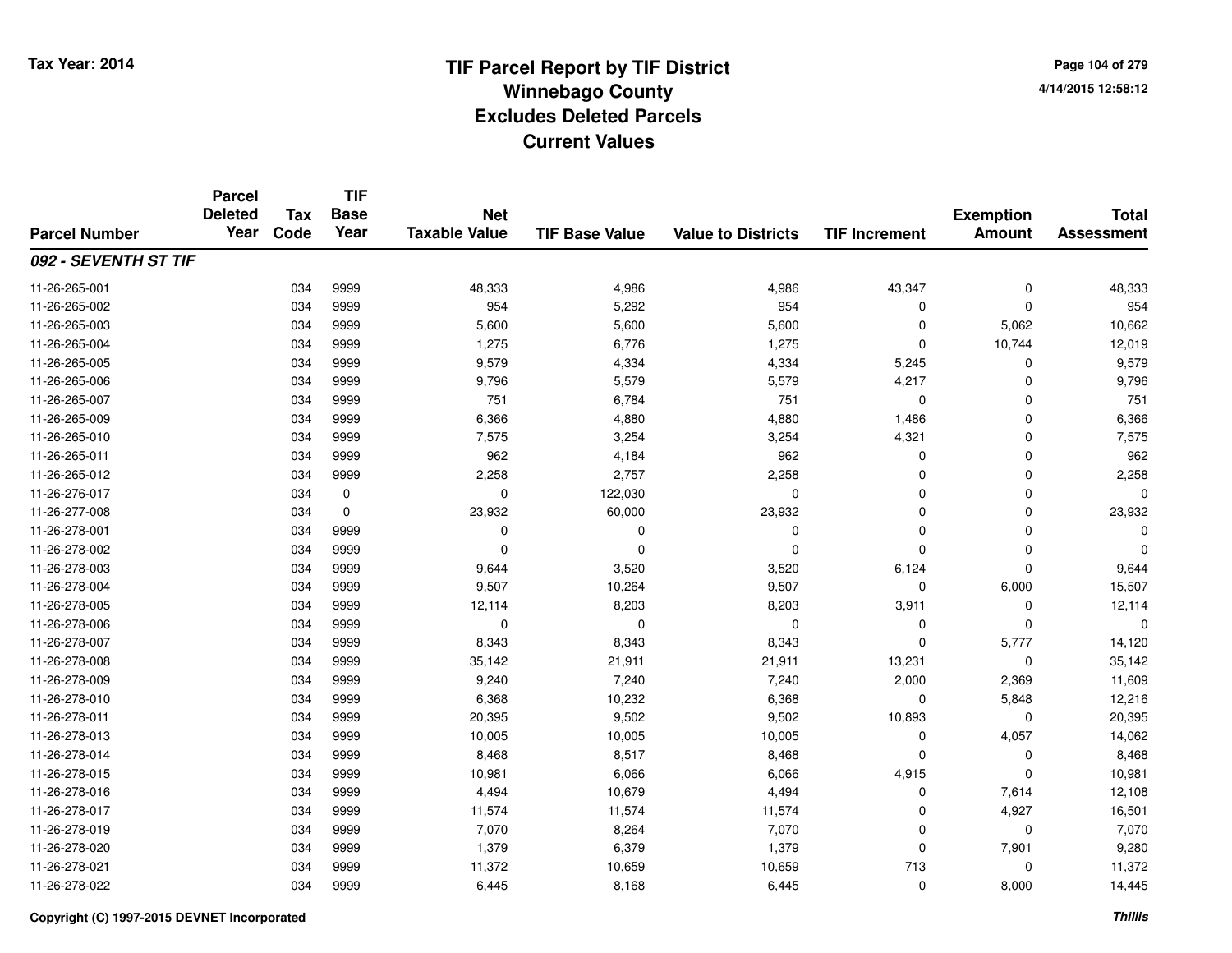**Page 105 of 2794/14/2015 12:58:12**

### **TIF Base ValueParcel NumberTotal AssessmentExemption Amount Value to Districts TIF IncrementTIF Base YearTax CodeParcel Deleted YearNet Taxable Value092 - SEVENTH ST TIF**11-26-279-0011 034 0 242,675 336,980 242,675 0 242,675 11-26-280-005 <sup>034</sup> 19,386 <sup>0</sup> 7,540 7,540 11,846 <sup>0</sup> 19,386 11-26-280-007 <sup>034</sup> 33,688 <sup>0</sup> 13,500 13,500 20,188 <sup>0</sup> 33,688 11-26-281-0044 1,100 10,340 10,340 10,340 1,100 6,100 1,100 1,100 0 9,240 10,340 11-26-281-005 <sup>034</sup> 13,225 <sup>9999</sup> 7,258 7,258 5,967 <sup>0</sup> 13,225 11-26-281-006 <sup>034</sup> 7,496 <sup>9999</sup> 8,811 7,496 <sup>0</sup> 4,505 12,001 11-26-281-007 <sup>034</sup> 9,694 <sup>9999</sup> 11,808 9,694 <sup>0</sup> 6,000 15,694 11-26-281-008 <sup>034</sup> 6,915 <sup>9999</sup> 6,915 6,915 <sup>0</sup> 4,081 10,996 11-26-281-0099 034 9999 5,764 5,764 0 4,568 10,332 11-26-281-012 <sup>034</sup> <sup>599</sup> <sup>9999</sup> 9,505 <sup>599</sup> <sup>0</sup> <sup>0</sup> <sup>599</sup> 11-26-281-015 <sup>034</sup> 1,008 <sup>9999</sup> 6,380 1,008 <sup>0</sup> 8,192 9,200 11-26-281-016 <sup>034</sup> 15,272 <sup>9999</sup> 7,104 7,104 8,168 <sup>0</sup> 15,272 11-26-281-017 <sup>034</sup> <sup>0</sup> <sup>9999</sup> <sup>0</sup> <sup>0</sup> <sup>0</sup> <sup>0</sup> <sup>0</sup> 11-26-281-018 <sup>034</sup> 5,578 <sup>9999</sup> 7,810 5,578 <sup>0</sup> 5,883 11,461 11-26-281-0199 034 9999 6,828 2,601 2,601 4,227 0 6,828 11-26-281-0200 034 9999 13,424 7,322 7,322 6,102 0 13,424 11-26-281-0211 034 9999 11,222 5,403 5,403 5,819 0 11,222 11-26-281-022 <sup>034</sup> 9,712 <sup>9999</sup> 7,647 7,647 2,065 <sup>0</sup> 9,712 11-26-281-0233 034 9999 6,622 6,637 6,622 0 6,000 12,622 11-26-281-024 <sup>034</sup> 7,450 <sup>9999</sup> 4,556 4,556 2,894 <sup>0</sup> 7,450 11-26-281-026 <sup>034</sup> 4,062 <sup>1979</sup> 11,708 4,062 <sup>0</sup> 6,000 10,062 11-26-281-027 <sup>034</sup> 10,676 <sup>1979</sup> 11,273 10,676 <sup>0</sup> 6,000 16,676 11-26-281-029 <sup>034</sup> 12,597 <sup>0</sup> 10,977 10,977 1,620 6,000 18,597 11-26-281-0300 034 0 12,077 10,546 10,546 1,531 6,000 18,077 11-26-282-0011 034 9999 12,466 9,188 9,188 3,278 0 12,466 11-26-282-002 <sup>034</sup> 9,912 <sup>9999</sup> 4,307 4,307 5,605 <sup>0</sup> 9,912 11-26-282-0033 034 9999 4,557 10,015 4,557 0 0 4,557 11-26-282-004 <sup>034</sup> 41,878 <sup>9999</sup> 32,329 32,329 9,549 <sup>0</sup> 41,878 11-26-282-006 <sup>034</sup> 19,425 <sup>9999</sup> 10,336 10,336 9,089 <sup>0</sup> 19,425 11-26-282-007 <sup>034</sup> 4,278 <sup>9999</sup> 1,838 1,838 2,440 <sup>0</sup> 4,278 11-26-284-0011 034 9999 7,658 6,532 6,532 1,126 6,000 13,658 11-26-284-0022 034 9999 8,807 10,439 8,807 0 6,000 14,807 11-26-284-0033 034 9999 9,865 9,599 9,599 266 6,000 15,865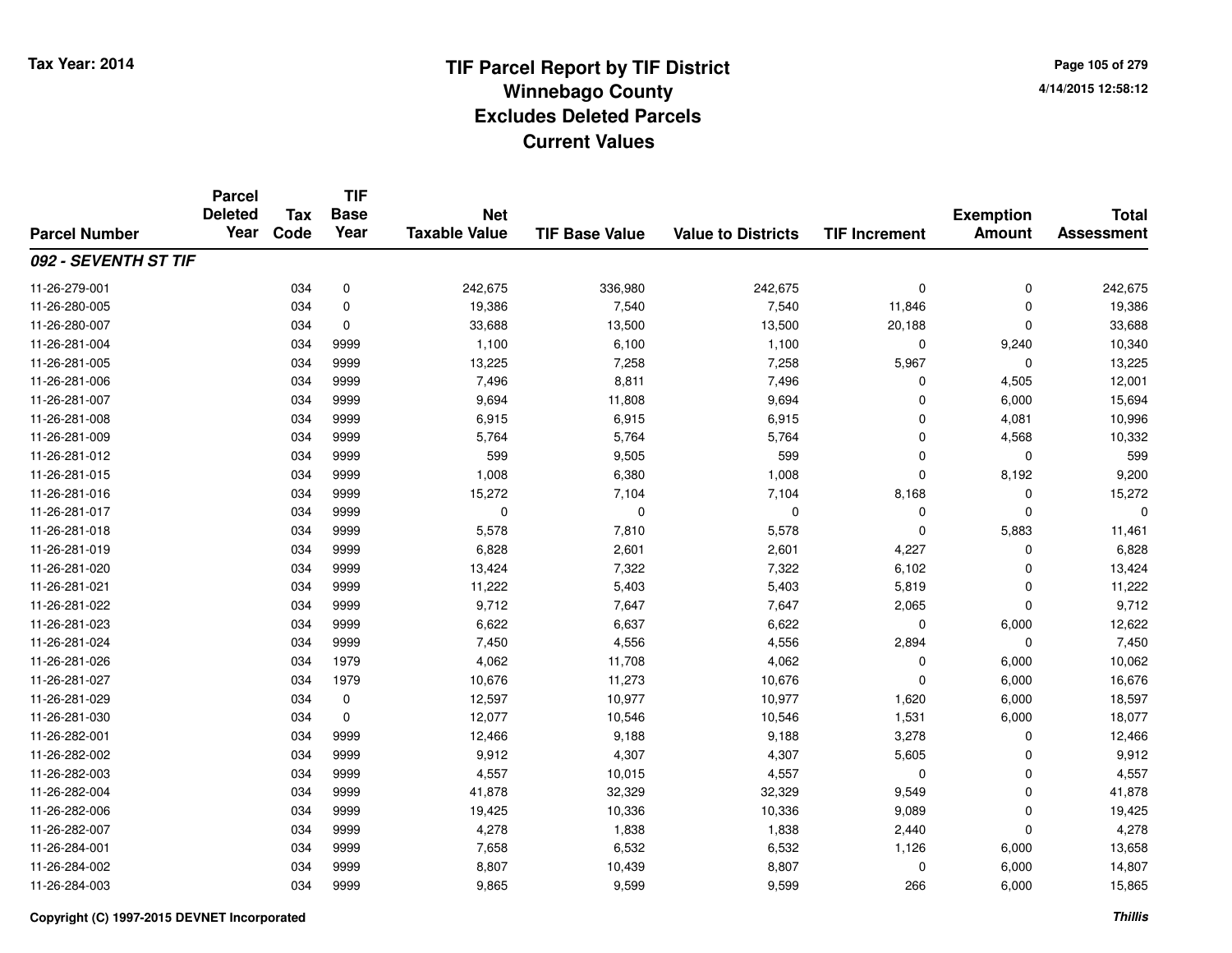**Page 106 of 2794/14/2015 12:58:12**

### **TIF Base ValueParcel NumberTotal AssessmentExemption Amount Value to Districts TIF IncrementTIF Base YearTax CodeParcel Deleted YearNet Taxable Value092 - SEVENTH ST TIF**11-26-284-004 <sup>034</sup> 8,023 <sup>9999</sup> 7,786 7,786 <sup>237</sup> <sup>0</sup> 8,023 11-26-284-005 <sup>034</sup> 6,566 <sup>9999</sup> 4,566 4,566 2,000 5,795 12,361 11-26-284-006 <sup>034</sup> 12,576 <sup>9999</sup> 10,485 10,485 2,091 <sup>0</sup> 12,576 11-26-284-0099 034 9999 4,358 4,358 0 4,544 8,902 11-26-284-0100 034 9999 7,566 6,694 6,694 872 6,000 13,566 11-26-284-0111 034 9999 1,084 10,945 1,084 0 0 1,084 11-26-284-012 <sup>034</sup> <sup>905</sup> <sup>9999</sup> 4,582 <sup>905</sup> <sup>0</sup> <sup>0</sup> <sup>905</sup> 11-26-284-0133 034 9999 37,245 8,715 8,715 28,530 0 37,245 11-26-284-014 <sup>034</sup> 12,132 <sup>9999</sup> 2,393 2,393 9,739 <sup>0</sup> 12,132 11-26-284-015 <sup>034</sup> 9,947 <sup>9999</sup> 6,339 6,339 3,608 <sup>0</sup> 9,947 11-26-284-016 <sup>034</sup> 7,396 <sup>9999</sup> 3,172 3,172 4,224 <sup>0</sup> 7,396 11-26-284-017 <sup>034</sup> 5,837 <sup>9999</sup> 7,556 5,837 <sup>0</sup> <sup>0</sup> 5,837 11-26-284-018 <sup>034</sup> 17,885 <sup>9999</sup> 10,702 10,702 7,183 <sup>0</sup> 17,885 11-26-284-0199 034 9999 13,122 8,028 8,028 5,094 6,000 19,122 11-26-284-020 <sup>034</sup> 5,089 <sup>9999</sup> 7,497 5,089 <sup>0</sup> 6,000 11,089 11-26-284-0211 034 0 14,403 12,107 12,107 2,296 6,000 20,403 11-26-289-0011 034 9999 11,513 5,403 5,403 6,110 6,000 17,513 11-26-289-0022 034 9999 9,296 9,996 9,296 0 2,433 11,729 11-26-289-003 <sup>034</sup> 12,083 <sup>9999</sup> 9,302 9,302 2,781 <sup>0</sup> 12,083 11-26-289-004 <sup>034</sup> 7,975 <sup>9999</sup> 8,446 7,975 <sup>0</sup> <sup>0</sup> 7,975 11-26-289-0066 034 9999 712 9,172 712 0 0 712 11-26-289-0077 034 9999 1,469 11,374 1,469 0 0 1,469 11-26-289-008 <sup>034</sup> 9,408 <sup>9999</sup> 4,275 4,275 5,133 <sup>0</sup> 9,408 11-26-289-009 <sup>034</sup> 11,336 <sup>9999</sup> 10,394 10,394 <sup>942</sup> 6,000 17,336 11-26-289-0100 034 9999 6,813 6,840 6,813 0 6,000 12,813 11-26-289-0133 034 9999 8,434 6,798 6,798 1,636 0 8,434 11-26-289-015 <sup>034</sup> <sup>0</sup> <sup>9999</sup> <sup>92</sup> <sup>0</sup> <sup>0</sup> <sup>0</sup> <sup>0</sup> 11-26-289-016 <sup>034</sup> <sup>0</sup> <sup>9999</sup> <sup>11</sup> <sup>0</sup> <sup>0</sup> <sup>0</sup> <sup>0</sup> 11-26-289-017 <sup>034</sup> <sup>0</sup> <sup>9999</sup> <sup>115</sup> <sup>0</sup> <sup>0</sup> <sup>0</sup> <sup>0</sup> 11-26-289-018 <sup>034</sup> 6,589 <sup>9999</sup> 11,435 6,589 <sup>0</sup> <sup>0</sup> 6,589 11-26-289-0199 034 0 7,333 13,291 7,333 0 6,000 13,333 11-26-290-0011 034 0 28,981 5,921 5,921 23,060 0 28,981 11-26-290-002<sup>034</sup> 17,787 <sup>0</sup> 4,229 4,229 13,558 <sup>0</sup> 17,787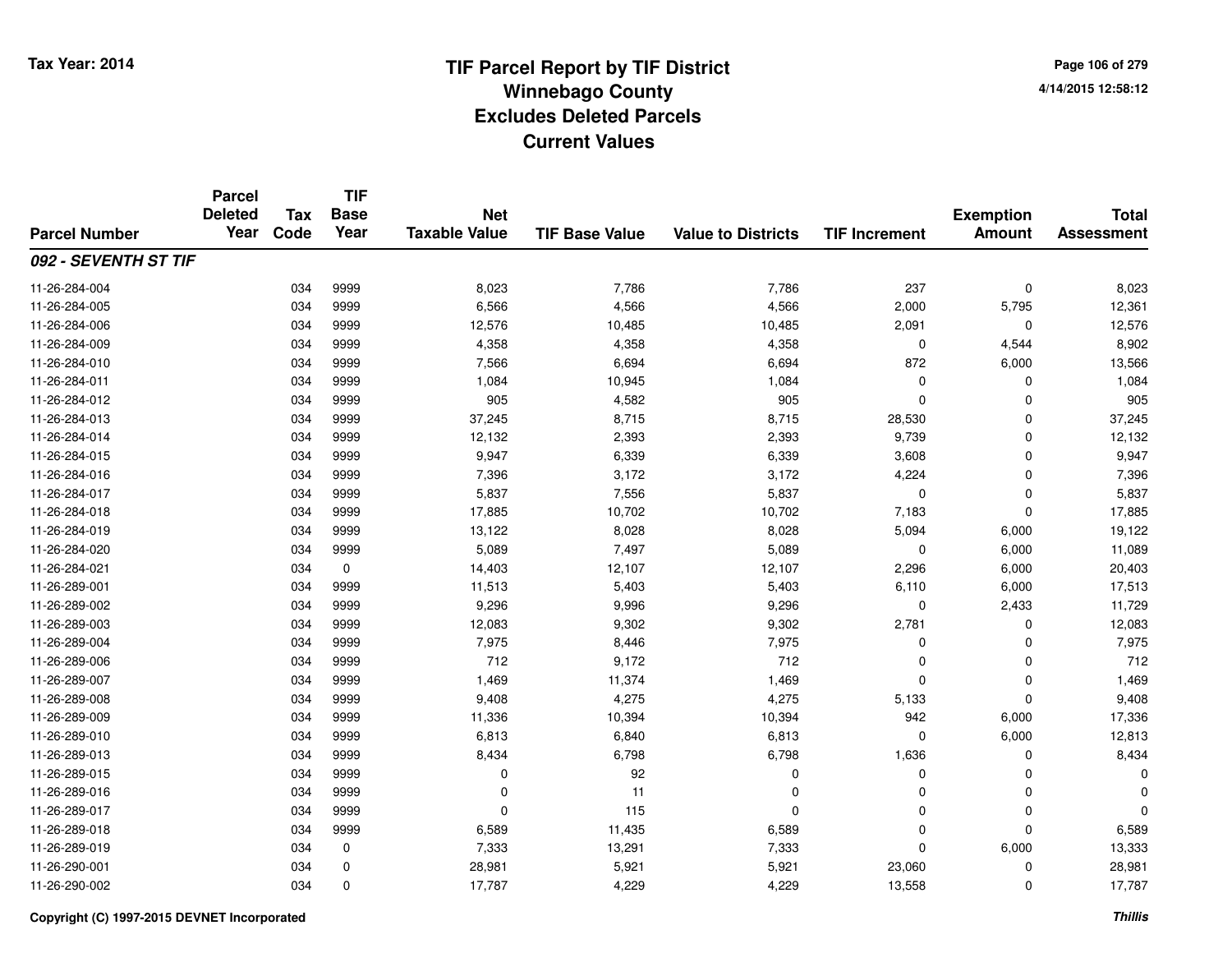**Page 107 of 2794/14/2015 12:58:12**

|                      | <b>Parcel</b><br><b>Deleted</b><br>Year | <b>Tax</b><br>Code | <b>TIF</b><br><b>Base</b><br>Year | <b>Net</b><br><b>Taxable Value</b> | <b>TIF Base Value</b> | <b>Value to Districts</b> | <b>TIF Increment</b> | <b>Exemption</b><br><b>Amount</b> | <b>Total</b><br><b>Assessment</b> |
|----------------------|-----------------------------------------|--------------------|-----------------------------------|------------------------------------|-----------------------|---------------------------|----------------------|-----------------------------------|-----------------------------------|
| <b>Parcel Number</b> |                                         |                    |                                   |                                    |                       |                           |                      |                                   |                                   |
| 092 - SEVENTH ST TIF |                                         |                    |                                   |                                    |                       |                           |                      |                                   |                                   |
| 11-26-290-003        |                                         | 034                | 0                                 | 32,239                             | 4,229                 | 4,229                     | 28,010               | $\pmb{0}$                         | 32,239                            |
| 11-26-290-004        |                                         | 034                | 0                                 | 30,295                             | 3,806                 | 3,806                     | 26,489               | 0                                 | 30,295                            |
| 11-26-290-005        |                                         | 034                | 0                                 | 24,797                             | 5,921                 | 5,921                     | 18,876               | 11,000                            | 35,797                            |
| 11-26-290-006        |                                         | 034                | 0                                 | 32,358                             | 4,651                 | 4,651                     | 27,707               | 6,000                             | 38,358                            |
| 11-26-290-007        |                                         | 034                | 0                                 | 23,797                             | 4,229                 | 4,229                     | 19,568               | 11,000                            | 34,797                            |
| 11-26-290-008        |                                         | 034                | 0                                 | 30,950                             | 3,806                 | 3,806                     | 27,144               | $\mathbf 0$                       | 30,950                            |
| 11-26-290-009        |                                         | 034                | 0                                 | 38,033                             | 5,498                 | 5,498                     | 32,535               | $\mathbf 0$                       | 38,033                            |
| 11-26-290-010        |                                         | 034                | 0                                 | 898                                | $\Omega$              | 0                         | 898                  | $\Omega$                          | 898                               |
| 11-26-290-011        |                                         | 034                | 0                                 | 898                                | $\Omega$              | $\Omega$                  | 898                  | $\mathbf 0$                       | 898                               |
| 11-26-290-012        |                                         | 034                | 0                                 | 898                                | $\Omega$              | $\Omega$                  | 898                  | $\Omega$                          | 898                               |
| 11-26-290-013        |                                         | 034                | 0                                 | 898                                | $\Omega$              | $\Omega$                  | 898                  | $\Omega$                          | 898                               |
| 11-26-290-014        |                                         | 034                | 0                                 | 898                                | $\Omega$              | $\Omega$                  | 898                  | 0                                 | 898                               |
| 11-26-290-015        |                                         | 034                | 0                                 | 898                                | $\Omega$              | $\Omega$                  | 898                  | $\Omega$                          | 898                               |
| 11-26-290-016        |                                         | 034                | 0                                 | 898                                | <sup>0</sup>          | 0                         | 898                  | 0                                 | 898                               |
| 11-26-290-017        |                                         | 034                | $\mathbf 0$                       | 898                                | $\Omega$              | $\mathbf 0$               | 898                  | $\mathbf 0$                       | 898                               |
| 11-26-290-018        |                                         | 034                | $\pmb{0}$                         | 898                                | $\Omega$              | $\mathbf 0$               | 898                  | $\mathbf 0$                       | 898                               |
| 11-26-290-019        |                                         | 034                | $\mathbf 0$                       | 898                                | $\Omega$              | $\mathbf 0$               | 898                  | $\mathbf 0$                       | 898                               |
| 11-26-290-020        |                                         | 034                | 0                                 | 898                                | 0                     | $\mathbf 0$               | 898                  | 0                                 | 898                               |
| 11-26-290-021        |                                         | 034                | 0                                 | 898                                | $\Omega$              | 0                         | 898                  | $\mathbf 0$                       | 898                               |
| 11-26-290-022        |                                         | 034                | 0                                 | 898                                | $\mathbf 0$           | 0                         | 898                  | $\mathbf 0$                       | 898                               |
| 11-26-401-001        |                                         | 034                | 9999                              | 11,446                             | 13,458                | 11,446                    | 0                    | 5,099                             | 16,545                            |
| 11-26-401-002        |                                         | 034                | 9999                              | 0                                  | 3,975                 | 0                         | 0                    | 10,923                            | 10,923                            |
| 11-26-401-003        |                                         | 034                | 9999                              | 0                                  | 5,593                 | 0                         | 0                    | 0                                 | $\mathbf 0$                       |
| 11-26-401-004        |                                         | 034                | 9999                              | 6,667                              | 4,009                 | 4,009                     | 2,658                | $\Omega$                          | 6,667                             |
| 11-26-403-001        |                                         | 034                | 9999                              | 7,464                              | 10,222                | 7,464                     | 0                    | 8,000                             | 15,464                            |
| 11-26-403-002        |                                         | 034                | 9999                              | $\mathbf 0$                        | 4,729                 | 0                         | 0                    | 10,623                            | 10,623                            |
| 11-26-427-003        |                                         | 034                | 9999                              | 36,094                             | 46,712                | 36,094                    | 0                    | 0                                 | 36,094                            |
| 11-26-430-013        |                                         | 034                | 9999                              | 88,541                             | 23,415                | 23,415                    | 65,126               | 0                                 | 88,541                            |
| 11-26-431-001        |                                         | 034                | 9999                              | 18,607                             | 26,589                | 18,607                    | 0                    | 0                                 | 18,607                            |
| 11-26-431-005        |                                         | 034                | 9999                              | 15,084                             | 8,843                 | 8,843                     | 6,241                | 0                                 | 15,084                            |
| 11-26-431-006        |                                         | 034                | 9999                              | 14,792                             | 13,069                | 13,069                    | 1,723                | $\mathbf 0$                       | 14,792                            |
| 11-26-431-007        |                                         | 034                | 9999                              | 12,708                             | 14,471                | 12,708                    | 0                    | 0                                 | 12,708                            |
| 11-26-431-008        |                                         | 034                | 9999                              | 9,468                              | 8,755                 | 8,755                     | 713                  | $\Omega$                          | 9,468                             |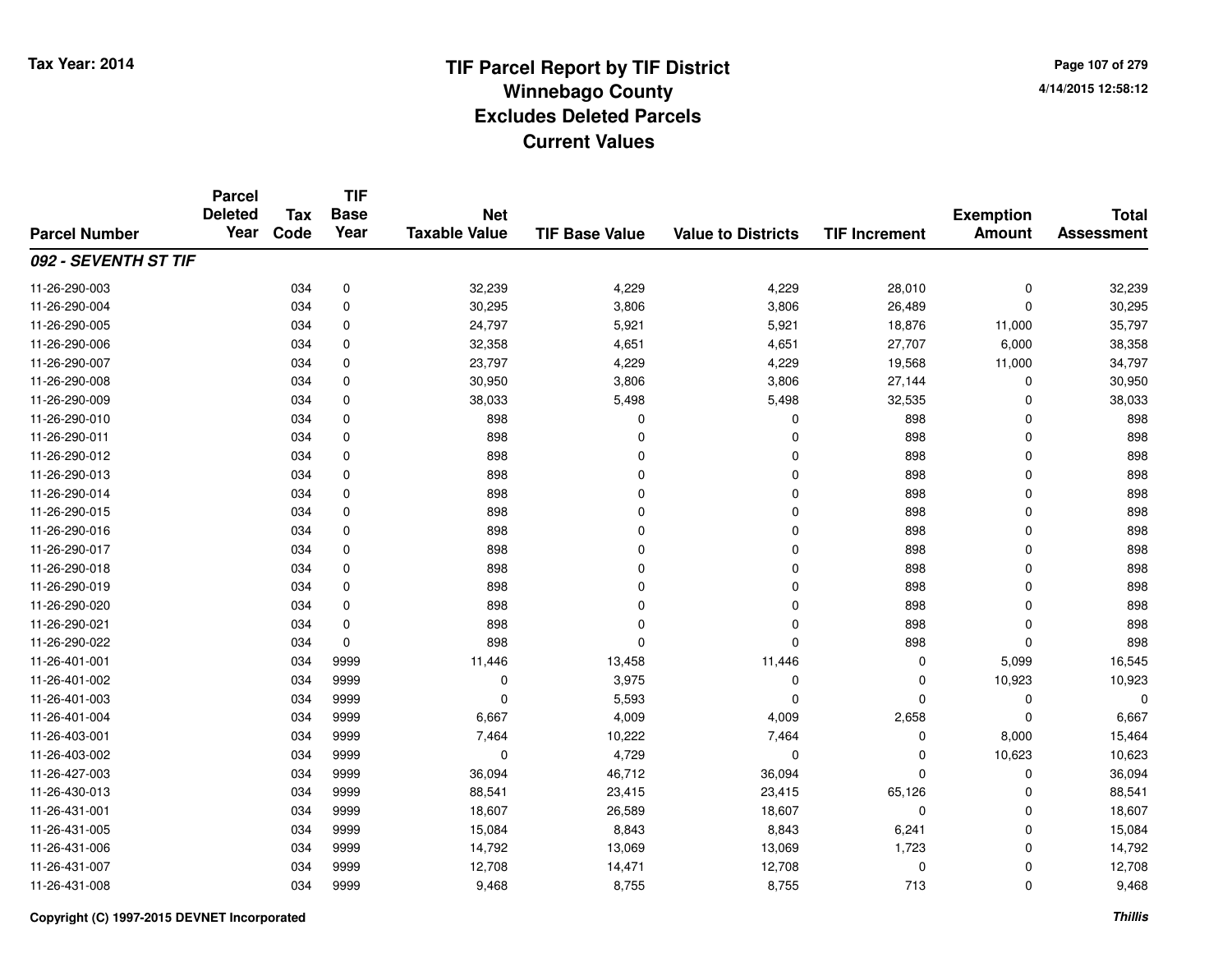**Page 108 of 2794/14/2015 12:58:12**

|                             | <b>Parcel</b><br><b>Deleted</b> | <b>Tax</b> | <b>TIF</b><br><b>Base</b> | <b>Net</b>           |                       |                           |                      | <b>Exemption</b> | <b>Total</b>      |
|-----------------------------|---------------------------------|------------|---------------------------|----------------------|-----------------------|---------------------------|----------------------|------------------|-------------------|
| <b>Parcel Number</b>        | Year                            | Code       | Year                      | <b>Taxable Value</b> | <b>TIF Base Value</b> | <b>Value to Districts</b> | <b>TIF Increment</b> | <b>Amount</b>    | <b>Assessment</b> |
| 092 - SEVENTH ST TIF        |                                 |            |                           |                      |                       |                           |                      |                  |                   |
| 11-26-431-009               |                                 | 034        | 9999                      | 11,705               | 6,845                 | 6,845                     | 4,860                | $\mathbf 0$      | 11,705            |
| 11-26-431-010               |                                 | 034        | 9999                      | 7,414                | 10,336                | 7,414                     | $\mathbf 0$          | 4,161            | 11,575            |
| 11-26-431-011               |                                 | 034        | 9999                      | 5,694                | 30,334                | 5,694                     | $\Omega$             | 36,302           | 41,996            |
| 11-26-433-001               |                                 | 034        | 9999                      | 8,182                | 8,182                 | 8,182                     | $\Omega$             | 2,985            | 11,167            |
| 11-26-433-002               |                                 | 034        | 9999                      | 6,096                | 6,763                 | 6,096                     | $\mathbf 0$          | 6,000            | 12,096            |
| 11-26-433-003               |                                 | 034        | 9999                      | 8,339                | 5,823                 | 5,823                     | 2,516                | 0                | 8,339             |
| 11-26-433-004               |                                 | 034        | 9999                      | 3,370                | 3,449                 | 3,370                     | 0                    | 2,948            | 6,318             |
| 11-26-433-005               |                                 | 034        | 9999                      | 0                    | 0                     | 0                         | 0                    | 0                | O                 |
| 11-26-434-006               |                                 | 034        | 9999                      | 23,831               | 42,199                | 23,831                    | $\mathbf 0$          | 0                | 23,831            |
| 11-26-435-003               |                                 | 034        | 9999                      | 2,409                | 1,622                 | 1,622                     | 787                  | $\mathbf 0$      | 2,409             |
| 11-26-435-004               |                                 | 034        | 9999                      | 562                  | 2,071                 | 562                       | $\mathbf 0$          | $\mathbf 0$      | 562               |
| 11-26-435-005               |                                 | 034        | 9999                      | 1,209                | 840                   | 840                       | 369                  | $\mathbf 0$      | 1,209             |
| 11-26-436-001               |                                 | 034        | 9999                      | 1,772                | 939                   | 939                       | 833                  | $\mathbf{0}$     | 1,772             |
| 11-26-437-006               |                                 | 034        | 9999                      | 7,248                | 6,972                 | 6,972                     | 276                  | 6,000            | 13,248            |
| 11-26-437-007               |                                 | 034        | 9999                      | 10,021               | 7,322                 | 7,322                     | 2,699                | $\mathbf 0$      | 10,021            |
| 11-26-437-008               |                                 | 034        | 9999                      | 2,504                | 3,834                 | 2,504                     | $\mathbf 0$          | $\mathbf{0}$     | 2,504             |
| 11-26-437-010               |                                 | 034        | 9999                      | 59,561               | 173,575               | 59,561                    | $\Omega$             | $\Omega$         | 59,561            |
| <b>Tax District Totals:</b> | <b>Parcel Count:</b>            |            | 468                       | 10,468,070           | 7,738,771             | 5,284,324                 | 5,183,746            | 795,296          | 11,263,366        |
| 093 - NORTH MAIN TIF        |                                 |            |                           |                      |                       |                           |                      |                  |                   |
| 11-11-427-002               |                                 | 391        | 9999                      | 30,669               | 54,941                | 30,669                    | $\mathbf 0$          | $\mathbf 0$      | 30,669            |
| 11-11-427-003               |                                 | 391        | 9999                      | 125,820              | 121,117               | 121,117                   | 4,703                | 0                | 125,820           |
| 11-11-427-004               |                                 | 391        | 9999                      | 126,897              | 117,646               | 117,646                   | 9,251                | $\mathbf{0}$     | 126,897           |
| 11-11-427-008               | 2015                            | 391        | 9999                      | 11,491               | 44,138                | 11,491                    | $\mathbf 0$          | $\Omega$         | 11,491            |
| 11-11-479-011               |                                 | 391        | 9999                      | 31,942               | 28,125                | 28,125                    | 3,817                | 0                | 31,942            |
| 11-11-479-012               |                                 | 391        | 9999                      | 50,704               | 57,496                | 50,704                    | 0                    | 0                | 50,704            |
| 11-11-479-013               |                                 | 391        | 9999                      | 7,020                | 23,405                | 7,020                     | 0                    | $\mathbf 0$      | 7,020             |
| 11-11-479-014               |                                 | 391        | 9999                      | 7,510                | 15,886                | 7,510                     | $\mathbf 0$          | $\mathbf 0$      | 7,510             |
| 11-11-479-015               |                                 | 391        | 9999                      | 7,527                | 4,834                 | 4,834                     | 2,693                | $\mathbf 0$      | 7,527             |
| 11-12-301-010               |                                 | 391        | 9999                      | 131,041              | 164,036               | 131,041                   | $\mathbf 0$          | $\mathbf 0$      | 131,041           |
| 11-12-301-012               |                                 | 391        | 9999                      | 75,798               | 151,291               | 75,798                    | $\mathbf 0$          | $\mathbf 0$      | 75,798            |
| 11-12-301-031               |                                 | 391        | 2003                      | 412                  | 8,000                 | 412                       | $\mathbf 0$          | $\mathbf{0}$     | 412               |
| 11-12-301-036               |                                 | 391        | 2003                      | 1,844                | 46                    | 46                        | 1,798                | $\mathbf 0$      | 1,844             |
| 11-12-303-002               |                                 | 391        | 0                         | 750                  | 133,333               | 750                       | $\Omega$             | $\mathbf{0}$     | 750               |

**Copyright (C) 1997-2015 DEVNET Incorporated**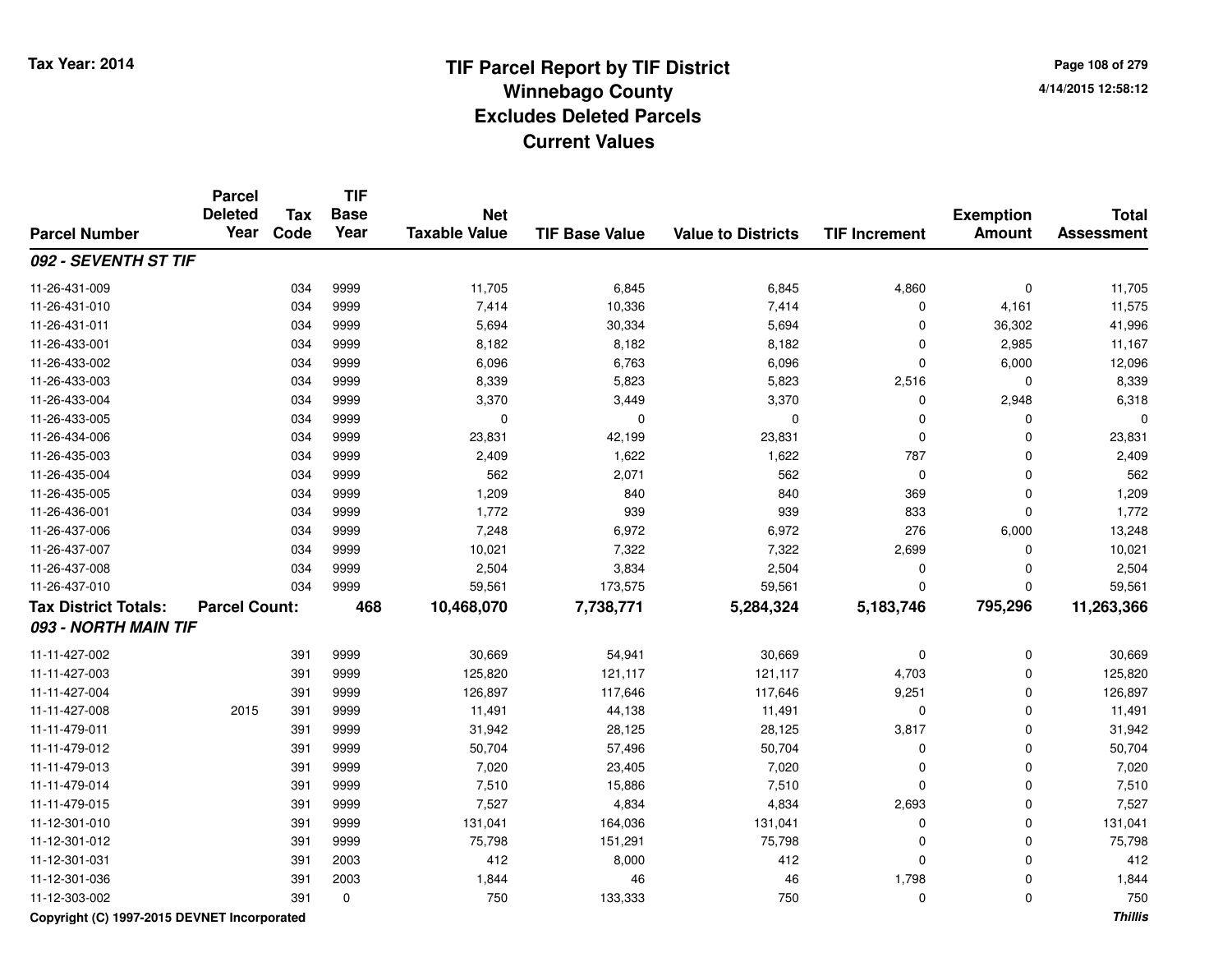**Page 109 of 2794/14/2015 12:58:12**

|                             | <b>Parcel</b><br><b>Deleted</b> | Tax  | <b>TIF</b><br><b>Base</b> | <b>Net</b>           |                       |                           |                      | <b>Exemption</b> | <b>Total</b>      |
|-----------------------------|---------------------------------|------|---------------------------|----------------------|-----------------------|---------------------------|----------------------|------------------|-------------------|
| <b>Parcel Number</b>        | Year                            | Code | Year                      | <b>Taxable Value</b> | <b>TIF Base Value</b> | <b>Value to Districts</b> | <b>TIF Increment</b> | <b>Amount</b>    | <b>Assessment</b> |
| 093 - NORTH MAIN TIF        |                                 |      |                           |                      |                       |                           |                      |                  |                   |
| 11-12-303-003               | 2015                            | 391  | 0                         | 208,000              | 66,666                | 66,666                    | 141,334              | $\mathbf 0$      | 208,000           |
| 11-12-303-004               |                                 | 391  | $\mathbf 0$               | 10,636               | 66,667                | 10,636                    | 0                    | $\mathbf 0$      | 10,636            |
| 11-12-304-001               |                                 | 391  | 2003                      | 12,652               | 14,666                | 12,652                    | $\mathbf 0$          | 6,000            | 18,652            |
| 11-12-304-002               |                                 | 391  | 2003                      | 17,646               | 14,666                | 14,666                    | 2,980                | 11,000           | 28,646            |
| 11-12-304-003               |                                 | 391  | 2003                      | 16,892               | 14,666                | 14,666                    | 2,226                | 6,000            | 22,892            |
| 11-12-304-004               |                                 | 391  | 2003                      | 15,197               | 14,666                | 14,666                    | 531                  | 6,000            | 21,197            |
| 11-12-304-005               |                                 | 391  | 2003                      | 26,606               | 14,666                | 14,666                    | 11,940               | $\mathbf 0$      | 26,606            |
| 11-12-304-006               |                                 | 391  | 2003                      | 26,606               | 14,666                | 14,666                    | 11,940               | $\mathbf 0$      | 26,606            |
| 11-12-304-007               |                                 | 391  | 2003                      | 18,284               | 28,374                | 18,284                    | $\mathbf 0$          | $\mathbf 0$      | 18,284            |
| 11-12-304-008               |                                 | 391  | 2003                      | 11,329               | 2,240                 | 2,240                     | 9,089                | 6,000            | 17,329            |
| 11-12-304-009               |                                 | 391  | 2003                      | 16,681               | 1,075                 | 1,075                     | 15,606               | 6,000            | 22,681            |
| 11-12-304-010               |                                 | 391  | 2003                      | 16,595               | 1,075                 | 1,075                     | 15,520               | 6,000            | 22,595            |
| 11-12-304-011               |                                 | 391  | 2003                      | 11,093               | 868                   | 868                       | 10,225               | 6,000            | 17,093            |
| 11-12-304-012               |                                 | 391  | 2003                      | 11,364               | 868                   | 868                       | 10,496               | 6,000            | 17,364            |
| 11-12-304-013               |                                 | 391  | $\mathbf 0$               | 11,805               | 808                   | 808                       | 10,997               | 6,000            | 17,805            |
| 11-12-304-014               |                                 | 391  | 0                         | 10,702               | 809                   | 809                       | 9,893                | 6,000            | 16,702            |
| 11-12-304-015               |                                 | 391  | $\mathbf 0$               | 16,681               | 530                   | 530                       | 16,151               | 6,000            | 22,681            |
| 11-12-304-016               |                                 | 391  | $\mathbf 0$               | 11,076               | 641                   | 641                       | 10,435               | 6,000            | 17,076            |
| 11-12-351-003               |                                 | 391  | 9999                      | 2,807                | 7,572                 | 2,807                     | $\Omega$             | $\mathbf 0$      | 2,807             |
| 11-12-351-004               | 2015                            | 391  | 9999                      | 2,376                | 7,148                 | 2,376                     | 0                    | $\mathbf 0$      | 2,376             |
| 11-12-351-005               | 2015                            | 391  | 9999                      | 2,376                | 7,148                 | 2,376                     | $\mathbf 0$          | $\mathbf 0$      | 2,376             |
| 11-12-351-006               | 2015                            | 391  | 9999                      | 1,705                | 5,130                 | 1,705                     | $\mathbf 0$          | $\mathbf 0$      | 1,705             |
| 11-12-351-011               |                                 | 391  | 9999                      | 17,457               | 18,148                | 17,457                    | $\mathbf 0$          | $\mathbf 0$      | 17,457            |
| 11-12-351-012               | 2015                            | 391  | 9999                      | 852                  | 1,710                 | 852                       | $\mathbf 0$          | $\mathbf 0$      | 852               |
| 11-12-351-013               | 2015                            | 391  | 9999                      | 1,363                | 2,736                 | 1,363                     | $\mathbf 0$          | $\mathbf 0$      | 1,363             |
| 11-12-351-018               |                                 | 391  | $\mathbf 0$               | 13,720               | 45,570                | 13,720                    | $\Omega$             | $\Omega$         | 13,720            |
| <b>Tax District Totals:</b> | <b>Parcel Count:</b>            |      | 40                        | 1,121,926            | 1,278,073             | 820,301                   | 301,625              | 83,000           | 1,204,926         |
| 094 - GLOBAL TRADE TIF #1   |                                 |      |                           |                      |                       |                           |                      |                  |                   |
| 15-11-277-001               |                                 | 392  | 2003                      | 15,469               | 15,388                | 15,388                    | 81                   | $\mathbf 0$      | 15,469            |
| 15-11-277-002               |                                 | 392  | 2003                      | 227,394              | 386,911               | 227,394                   | $\mathbf 0$          | $\mathbf 0$      | 227,394           |
| 15-11-277-003               |                                 | 392  | 9999                      | 23,675               | 27,748                | 23,675                    | $\mathbf 0$          | $\mathbf 0$      | 23,675            |
| 15-11-277-004               |                                 | 392  | 2003                      | 350,229              | 440,441               | 350,229                   | $\mathbf 0$          | $\mathbf 0$      | 350,229           |
| 15-11-278-004               |                                 | 392  | 2003                      | 416,256              | 600,000               | 416,256                   | $\Omega$             | $\mathbf 0$      | 416,256           |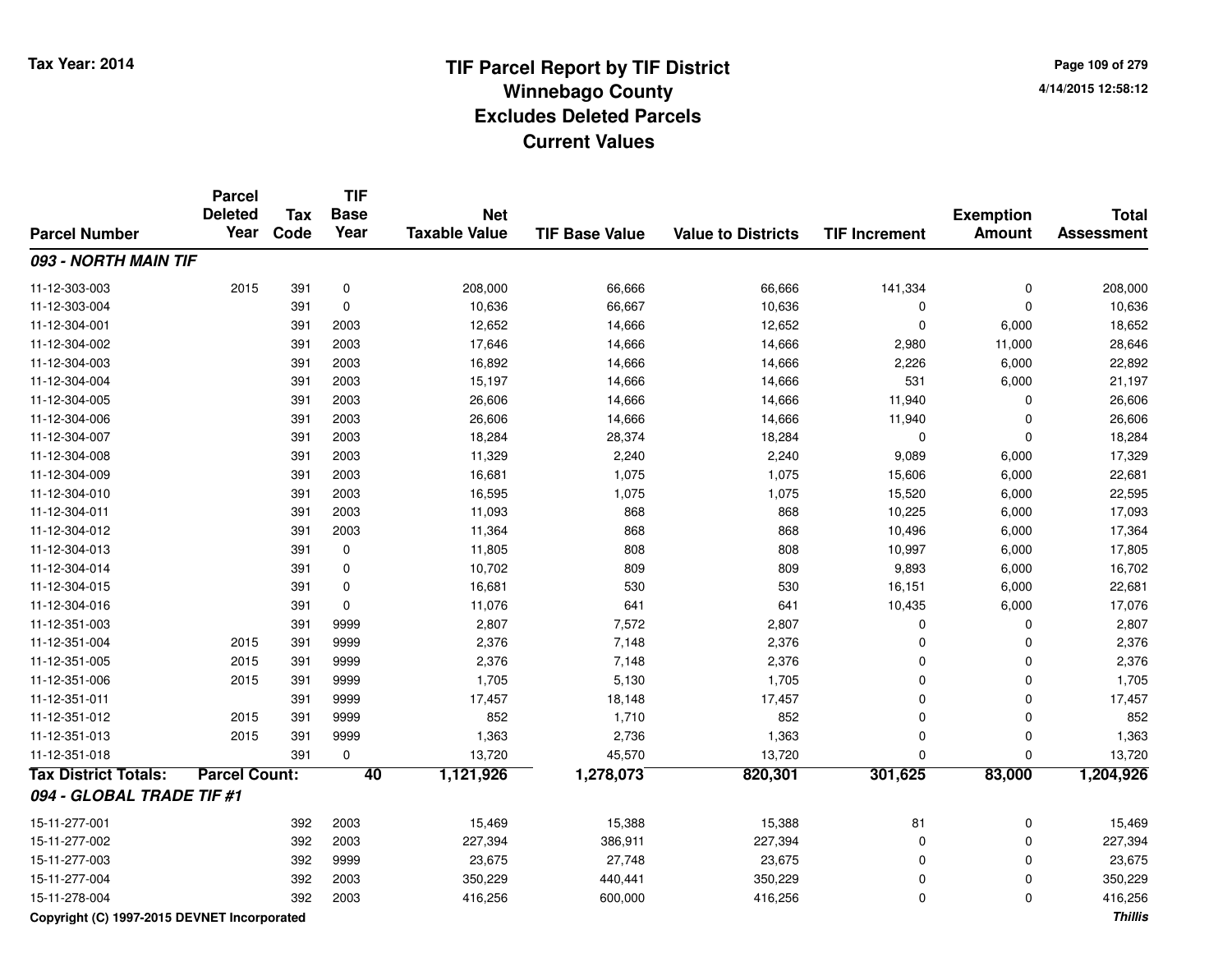**TIF**

**Parcel**

**Page 110 of 2794/14/2015 12:58:12**

| <b>Parcel Number</b>      | <b>Deleted</b><br>Year | <b>Tax</b><br>Code | <b>Base</b><br>Year | <b>Net</b><br><b>Taxable Value</b> | <b>TIF Base Value</b> | <b>Value to Districts</b> | <b>TIF Increment</b> | <b>Exemption</b><br><b>Amount</b> | <b>Total</b><br><b>Assessment</b> |
|---------------------------|------------------------|--------------------|---------------------|------------------------------------|-----------------------|---------------------------|----------------------|-----------------------------------|-----------------------------------|
| 094 - GLOBAL TRADE TIF #1 |                        |                    |                     |                                    |                       |                           |                      |                                   |                                   |
| 15-11-301-009             |                        | 392                | 2003                | $\Omega$                           | $\Omega$              | $\mathbf 0$               | 0                    | 0                                 | 0                                 |
| 15-11-376-001             |                        | 392                | 2003                | 41,101                             | 41,793                | 41,101                    | $\Omega$             | $\mathbf 0$                       | 41,101                            |
| 15-11-376-002             |                        | 392                | 2003                | 339,163                            | 393,641               | 339,163                   | $\Omega$             | $\Omega$                          | 339,163                           |
| 15-11-376-003             |                        | 392                | 2003                | 53,251                             | 89,374                | 53,251                    | 0                    | $\Omega$                          | 53,251                            |
| 15-11-376-004             |                        | 392                | 2003                | 89,551                             | 84,995                | 84,995                    | 4,556                | $\Omega$                          | 89,551                            |
| 15-11-376-005             |                        | 392                | 2003                | 154,643                            | 180,680               | 154,643                   | 0                    | $\Omega$                          | 154,643                           |
| 15-11-426-006             |                        | 392                | 2003                | 1,442,850                          | 1,856,650             | 1,442,850                 | $\Omega$             | $\mathbf 0$                       | 1,442,850                         |
| 15-11-426-007             |                        | 392                | 2003                | 23,585                             | 22,510                | 22,510                    | 1,075                | $\Omega$                          | 23,585                            |
| 15-11-426-008             |                        | 392                | 2003                | 23,705                             | 22,650                | 22,650                    | 1,055                | 0                                 | 23,705                            |
| 15-11-426-009             |                        | 392                | 2003                | 507,935                            | 547,019               | 507,935                   | $\mathbf 0$          | 0                                 | 507,935                           |
| 15-11-426-010             |                        | 392                | 2003                | 20,697                             | 17,668                | 17,668                    | 3,029                | 0                                 | 20,697                            |
| 15-11-426-011             |                        | 392                | 2003                | 14,231                             | 10,012                | 10,012                    | 4,219                | 0                                 | 14,231                            |
| 15-11-427-003             |                        | 392                | 2003                | 1,279,240                          | 68,497                | 68,497                    | 1,210,743            | 0                                 | 1,279,240                         |
| 15-11-427-004             |                        | 392                | 2003                | 11,613                             | 19,071                | 11,613                    | 0                    | 0                                 | 11,613                            |
| 15-11-428-006             |                        | 392                | 2003                | 1,569,084                          | 518,101               | 518,101                   | 1,050,983            | $\Omega$                          | 1,569,084                         |
| 15-11-451-005             |                        | 392                | 2003                | 125,432                            | 140,000               | 125,432                   | 0                    | $\Omega$                          | 125,432                           |
| 15-11-451-007             |                        | 392                | 2003                | 126,926                            | 171,599               | 126,926                   | 0                    | $\Omega$                          | 126,926                           |
| 15-11-451-008             |                        | 392                | 2003                | $\Omega$                           | O                     | $\Omega$                  | n                    | $\Omega$                          | $\Omega$                          |
| 15-11-451-010             |                        | 392                | 0                   | $\Omega$                           | O                     | $\Omega$                  | $\Omega$             | $\Omega$                          | $\Omega$                          |
| 15-11-451-011             |                        | 392                | 0                   | 13,547                             |                       | $\Omega$                  | 13,547               | $\Omega$                          | 13,547                            |
| 15-11-451-012             |                        | 392                | 0                   | 16,577                             | 0                     | $\Omega$                  | 16,577               | $\Omega$                          | 16,577                            |
| 15-11-451-013             |                        | 392                | 0                   | 19,400                             | 0                     | $\Omega$                  | 19,400               | $\Omega$                          | 19,400                            |
| 15-11-452-001             |                        | 392                | 2003                | 0                                  | O                     | $\Omega$                  | 0                    | 0                                 | <sup>0</sup>                      |
| 15-11-476-002             |                        | 392                | 2003                | 135,746                            | 164,781               | 135,746                   | 0                    | 0                                 | 135,746                           |
| 15-11-476-005             |                        | 392                | 2003                | 93,631                             | 73,094                | 73,094                    | 20,537               | $\Omega$                          | 93,631                            |
| 15-11-476-006             |                        | 392                | 2003                | 14,040                             | 11,096                | 11,096                    | 2,944                | $\Omega$                          | 14,040                            |
| 15-11-477-001             |                        | 392                | 2003                | $\Omega$                           | 14,985                | $\mathbf 0$               | 0                    | $\Omega$                          | <sup>0</sup>                      |
| 15-11-490-001             |                        | 392                | 2003                | $\Omega$                           | 347                   | $\Omega$                  | $\Omega$             | $\Omega$                          |                                   |
| 15-12-151-002             |                        | 392                | 2003                | 368,537                            | 498,306               | 368,537                   | 0                    | $\mathbf 0$                       | 368,537                           |
| 15-12-303-001             |                        | 392                | 2003                | 229,129                            | 280,000               | 229,129                   | $\Omega$             | 0                                 | 229,129                           |
| 15-12-303-004             | 2015                   | 392                | 2003                | 23,361                             | $\Omega$              | $\mathbf 0$               | 23,361               | $\Omega$                          | 23,361                            |
| 15-12-303-006             |                        | 392                | 0                   | 25,045                             | 25,867                | 25,045                    | 0                    | $\Omega$                          | 25,045                            |
| 15-12-352-005             |                        | 392                | 2003                | 51,618                             | 61,841                | 51,618                    | 0                    | 0                                 | 51,618                            |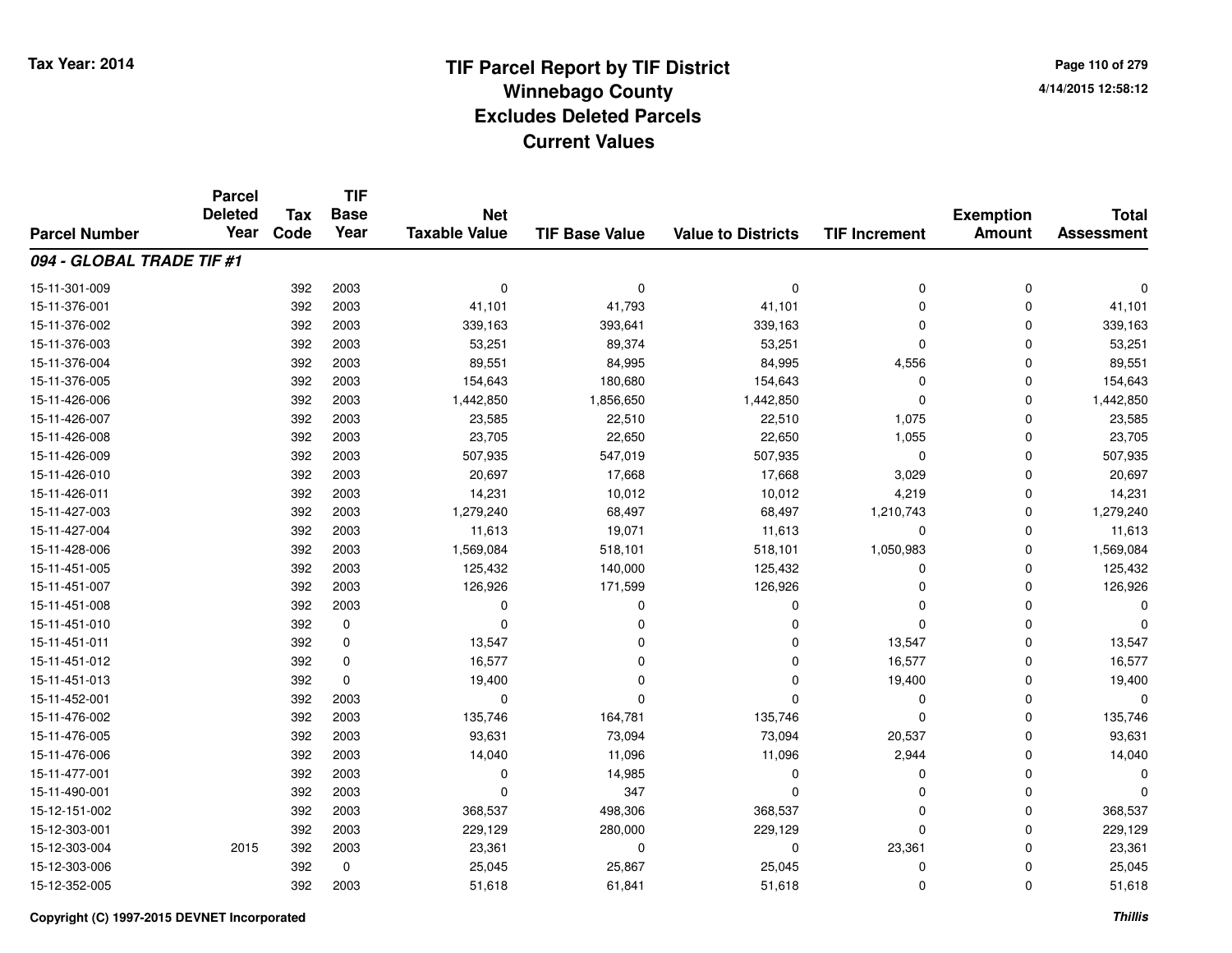**TIF**

**Parcel**

**Page 111 of 2794/14/2015 12:58:12**

| <b>Parcel Number</b>      | <b>Deleted</b><br>Year | <b>Tax</b><br>Code | <b>Base</b><br>Year | <b>Net</b><br><b>Taxable Value</b> | <b>TIF Base Value</b> | <b>Value to Districts</b> | <b>TIF Increment</b> | <b>Exemption</b><br><b>Amount</b> | <b>Total</b><br><b>Assessment</b> |
|---------------------------|------------------------|--------------------|---------------------|------------------------------------|-----------------------|---------------------------|----------------------|-----------------------------------|-----------------------------------|
| 094 - GLOBAL TRADE TIF #1 |                        |                    |                     |                                    |                       |                           |                      |                                   |                                   |
| 15-12-352-006             |                        | 392                | 2003                | 123,058                            | 189,332               | 123,058                   | $\mathbf 0$          | 0                                 | 123,058                           |
| 15-12-352-007             |                        | 392                | 2003                | 209,581                            | 253,341               | 209,581                   | $\mathbf 0$          | 0                                 | 209,581                           |
| 15-12-352-008             |                        | 392                | 2003                | 9,653                              | 22,050                | 9,653                     | $\mathbf 0$          | $\Omega$                          | 9,653                             |
| 15-12-352-009             |                        | 392                | 2003                | 170,695                            | 169,382               | 169,382                   | 1,313                | $\Omega$                          | 170,695                           |
| 15-12-352-014             |                        | 392                | 2003                | 37,662                             | 12,111                | 12,111                    | 25,551               | $\Omega$                          | 37,662                            |
| 15-12-352-015             |                        | 392                | 2003                | 56,490                             | 73,419                | 56,490                    | 0                    | $\Omega$                          | 56,490                            |
| 15-12-352-016             |                        | 392                | 2003                | 99,007                             | 188,821               | 99,007                    | 0                    | 0                                 | 99,007                            |
| 15-12-352-017             |                        | 392                | 2003                | 120,645                            | 155,266               | 120,645                   | U                    | 0                                 | 120,645                           |
| 15-12-352-018             |                        | 392                | 2003                | 86,286                             | 200,000               | 86,286                    | 0                    | 0                                 | 86,286                            |
| 15-12-352-019             |                        | 392                | 2003                | 533,527                            | 794,142               | 533,527                   | 0                    | 0                                 | 533,527                           |
| 15-12-352-020             |                        | 392                | 0                   | 0                                  | 273,331               | 0                         | $\Omega$             | 0                                 | O                                 |
| 15-13-101-001             |                        | 392                | 2003                | 10,046                             | 7,946                 | 7,946                     | 2,100                | 0                                 | 10,046                            |
| 15-13-101-002             |                        | 392                | 2003                | 18,030                             | 25,337                | 18,030                    | 0                    | 0                                 | 18,030                            |
| 15-13-101-003             |                        | 392                | 2003                | 243,094                            | 346,373               | 243,094                   | 0                    | 0                                 | 243,094                           |
| 15-13-101-004             |                        | 392                | 2003                | 9,293                              | 5,562                 | 5,562                     | 3,731                | 0                                 | 9,293                             |
| 15-13-101-005             |                        | 392                | 2003                | 490,717                            | 608,373               | 490,717                   | $\Omega$             | 0                                 | 490,717                           |
| 15-13-151-002             |                        | 392                | 2003                | 153,842                            | 196,075               | 153,842                   | 0                    | $\Omega$                          | 153,842                           |
| 15-13-151-004             |                        | 392                | 2003                | 743,627                            | 300,000               | 300,000                   | 443,627              | $\Omega$                          | 743,627                           |
| 15-13-151-005             |                        | 392                | 2003                | 581,738                            | 600,866               | 581,738                   | 0                    | 0                                 | 581,738                           |
| 15-13-151-006             |                        | 392                | 2003                | 495,845                            | 600,866               | 495,845                   | $\Omega$             | 0                                 | 495,845                           |
| 15-13-301-001             |                        | 392                | 2003                | 39,923                             | 33,076                | 33,076                    | 6,847                | 0                                 | 39,923                            |
| 15-13-301-002             |                        | 392                | 2003                | 103,757                            | 100,536               | 100,536                   | 3,221                | 0                                 | 103,757                           |
| 15-13-301-003             |                        | 392                | 2003                | 0                                  | $\Omega$              | 0                         | 0                    | 0                                 | $\Omega$                          |
| 15-13-302-001             |                        | 392                | 2003                | 126,478                            | 121,098               | 121,098                   | 5,380                | 0                                 | 126,478                           |
| 15-13-302-002             |                        | 392                | 2003                | 35,415                             | 25,206                | 25,206                    | 10,209               | 0                                 | 35,415                            |
| 15-13-302-003             |                        | 392                | 2003                | 349,868                            | 506,298               | 349,868                   | $\mathbf 0$          | 0                                 | 349,868                           |
| 15-13-302-004             |                        | 392                | 2003                | 11,851                             | 10,358                | 10,358                    | 1,493                | 0                                 | 11,851                            |
| 15-13-302-005             |                        | 392                | 2003                | 26,769                             | 47,304                | 26,769                    | 0                    | 0                                 | 26,769                            |
| 15-13-302-006             |                        | 392                | 2003                | 64,465                             | 92,330                | 64,465                    | $\mathbf 0$          | 0                                 | 64,465                            |
| 15-13-351-004             |                        | 392                | 2003                | 41,444                             | 23,838                | 23,838                    | 17,606               | $\Omega$                          | 41,444                            |
| 15-13-351-006             |                        | 392                | 2003                | 729,861                            | 908,828               | 729,861                   | 0                    | $\Omega$                          | 729,861                           |
| 15-13-351-007             |                        | 392                | 0                   | 0                                  | 498                   | 0                         | 0                    | $\Omega$                          | 0                                 |
| 15-14-151-001             |                        | 392                | 2003                | 0                                  | $\Omega$              | 0                         | 0                    | $\mathbf 0$                       | 0                                 |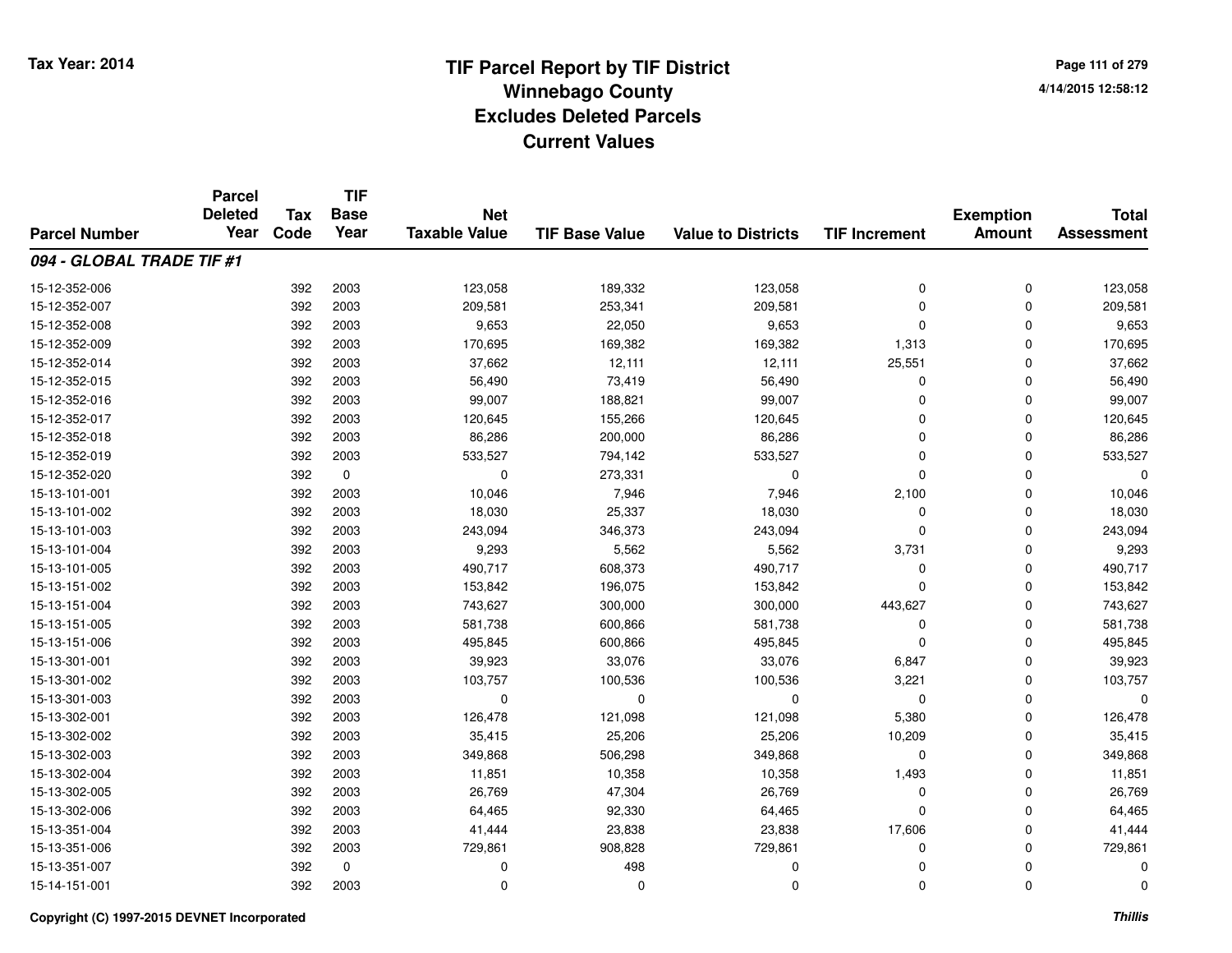**TIF**

**Parcel**

**Page 112 of 2794/14/2015 12:58:12**

|                           | aivu<br><b>Deleted</b> | Tax  | .<br><b>Base</b> | <b>Net</b>           |                       |                           |                      | <b>Exemption</b> | <b>Total</b>      |
|---------------------------|------------------------|------|------------------|----------------------|-----------------------|---------------------------|----------------------|------------------|-------------------|
| <b>Parcel Number</b>      | Year                   | Code | Year             | <b>Taxable Value</b> | <b>TIF Base Value</b> | <b>Value to Districts</b> | <b>TIF Increment</b> | <b>Amount</b>    | <b>Assessment</b> |
| 094 - GLOBAL TRADE TIF #1 |                        |      |                  |                      |                       |                           |                      |                  |                   |
| 15-14-151-002             |                        | 392  | 2003             | 61,664               | 62,461                | 61,664                    | 0                    | 0                | 61,664            |
| 15-14-151-003             |                        | 392  | 2003             | $\Omega$             | 2,246                 | $\mathbf 0$               | $\mathbf 0$          | 0                | n                 |
| 15-14-151-004             |                        | 392  | 2003             | 75,304               | 65,758                | 65,758                    | 9,546                | 0                | 75,304            |
| 15-14-151-005             |                        | 392  | 2003             | 36,761               | 37,091                | 36,761                    | 0                    | 0                | 36,761            |
| 15-14-151-006             |                        | 392  | 2003             | 39,309               | 68,683                | 39,309                    | 0                    | 0                | 39,309            |
| 15-14-152-001             |                        | 392  | 2003             | 0                    | 44,035                | 0                         | 0                    | 0                | $\Omega$          |
| 15-14-152-002             |                        | 392  | 2003             | 35,235               | 33,400                | 33,400                    | 1,835                | 0                | 35,235            |
| 15-14-152-003             |                        | 392  | 2003             | 29,839               | 38,668                | 29,839                    | 0                    | 0                | 29,839            |
| 15-14-152-004             |                        | 392  | 2003             | 228,374              | 314,764               | 228,374                   | 0                    | 0                | 228,374           |
| 15-14-152-006             |                        | 392  | 2003             | 222,651              | 288,933               | 222,651                   | 0                    | 0                | 222,651           |
| 15-14-152-008             |                        | 392  | 2003             | 990                  | 3,434                 | 990                       | 0                    | 0                | 990               |
| 15-14-152-009             |                        | 392  | 2003             | $\mathbf 0$          | 3,434                 | $\mathbf 0$               | 0                    | 0                | $\Omega$          |
| 15-14-152-010             |                        | 392  | 2003             | 990                  | 3,434                 | 990                       | 0                    | 0                | 990               |
| 15-14-152-014             |                        | 392  | 2003             | 25,088               | 34,568                | 25,088                    | 0                    | 0                | 25,088            |
| 15-14-152-015             |                        | 392  | 2003             | $\Omega$             | 26,966                | $\Omega$                  | 0                    | 0                | $\Omega$          |
| 15-14-176-001             |                        | 392  | 2003             | $\Omega$             | $\Omega$              | $\Omega$                  | 0                    | 0                | $\Omega$          |
| 15-14-201-002             |                        | 392  | 2003             | $\Omega$             | 186,698               | $\Omega$                  | $\mathbf 0$          | 0                | $\Omega$          |
| 15-14-201-003             |                        | 392  | 2003             | 48,017               | 6,001                 | 6,001                     | 42,016               | 0                | 48,017            |
| 15-14-201-005             |                        | 392  | 2003             | 204,413              | 138,066               | 138,066                   | 66,347               | 0                | 204,413           |
| 15-14-201-006             |                        | 392  | 2003             | 25,363               | 15,633                | 15,633                    | 9,730                | 0                | 25,363            |
| 15-14-201-007             |                        | 392  | 2003             | 19,231               | 18,602                | 18,602                    | 629                  | 0                | 19,231            |
| 15-14-201-008             |                        | 392  | 2003             | 45,911               | 47,501                | 45,911                    | $\mathbf 0$          | 0                | 45,911            |
| 15-14-201-009             |                        | 392  | 2003             | 33,156               | 42,831                | 33,156                    | 0                    | 0                | 33,156            |
| 15-14-201-010             |                        | 392  | 2003             | 29,044               | 36,634                | 29,044                    | 0                    | 0                | 29,044            |
| 15-14-201-012             |                        | 392  | 2003             | 65,573               | 88,568                | 65,573                    | 0                    | 0                | 65,573            |
| 15-14-201-014             |                        | 392  | 2003             | 0                    | 4,350                 | 0                         | 0                    | 0                | $\Omega$          |
| 15-14-201-015             |                        | 392  | 2003             | $\Omega$             | 4,350                 | $\mathbf 0$               | $\mathbf 0$          | 0                | $\Omega$          |
| 15-14-202-002             |                        | 392  | 2003             | 14,500               | 13,118                | 13,118                    | 1,382                | 0                | 14,500            |
| 15-14-202-004             |                        | 392  | 2003             | 248,240              | 293,484               | 248,240                   | 0                    | 0                | 248,240           |
| 15-14-202-005             |                        | 392  | 2003             | 42,645               | 59,615                | 42,645                    | 0                    | 0                | 42,645            |
| 15-14-202-006             |                        | 392  | 2003             | 0                    | $\Omega$              | 0                         | 0                    | 0                | $\Omega$          |
| 15-14-226-001             |                        | 392  | 2003             | 0                    | 16,846                | $\Omega$                  | 0                    | 0                | 0                 |
| 15-14-226-006             |                        | 392  | 2003             | 840,851              | 1,219,908             | 840,851                   | 0                    | 0                | 840,851           |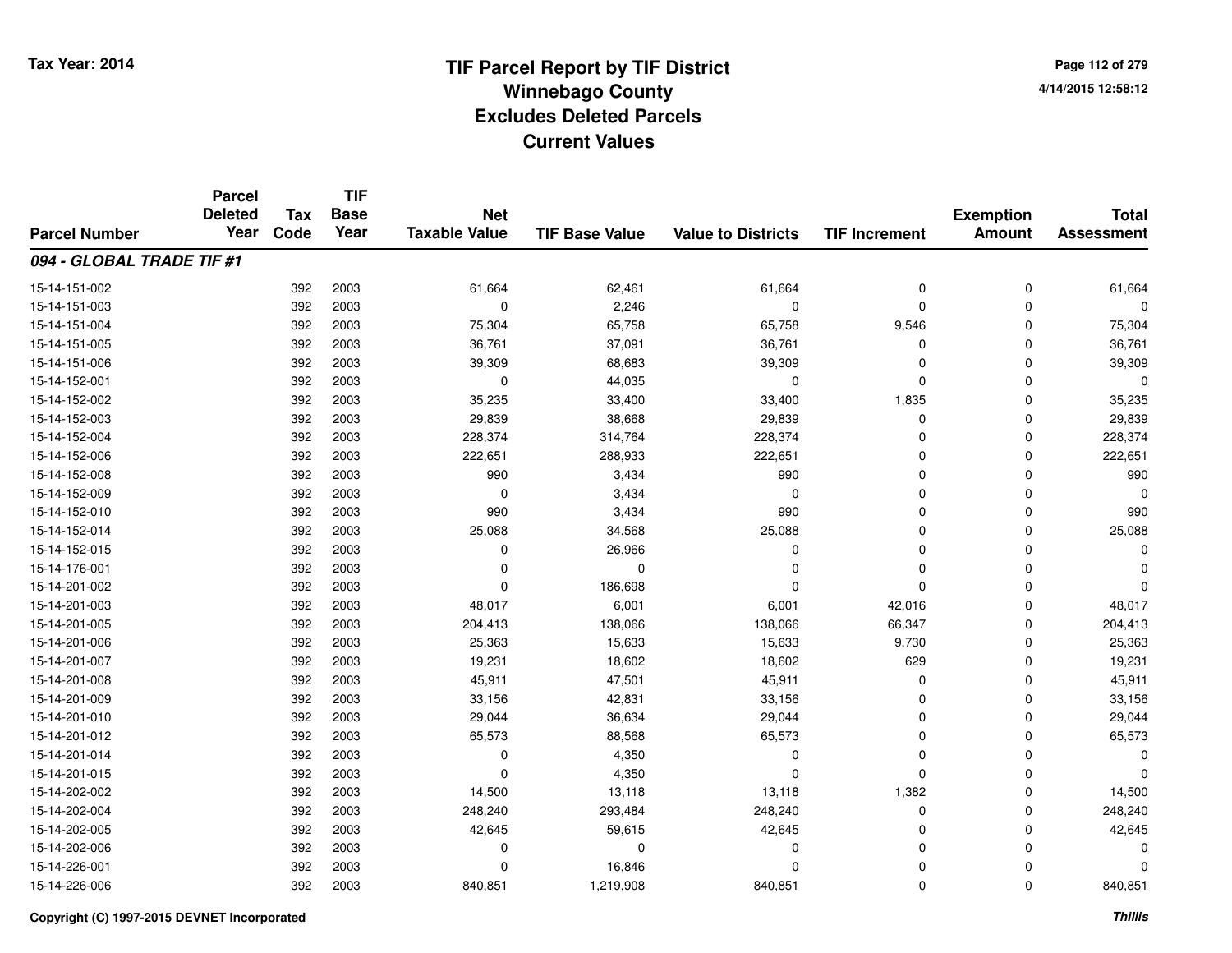**TIF**

**Parcel**

**Page 113 of 2794/14/2015 12:58:12**

| <b>Parcel Number</b>      | <b>Deleted</b><br>Year | <b>Tax</b><br>Code | <b>Base</b><br>Year | <b>Net</b><br><b>Taxable Value</b> | <b>TIF Base Value</b> | <b>Value to Districts</b> | <b>TIF Increment</b> | <b>Exemption</b><br><b>Amount</b> | <b>Total</b><br><b>Assessment</b> |
|---------------------------|------------------------|--------------------|---------------------|------------------------------------|-----------------------|---------------------------|----------------------|-----------------------------------|-----------------------------------|
| 094 - GLOBAL TRADE TIF #1 |                        |                    |                     |                                    |                       |                           |                      |                                   |                                   |
| 15-14-226-007             |                        | 392                | 2003                | $\mathbf 0$                        | 64,206                | $\mathbf 0$               | 0                    | $\mathbf 0$                       |                                   |
| 15-14-276-005             |                        | 392                | 0                   | 93,477                             | 49,028                | 49,028                    | 44,449               | $\mathbf 0$                       | 93,477                            |
| 15-14-276-006             |                        | 392                | 0                   | 0                                  | 6,686                 | $\Omega$                  | 0                    | $\Omega$                          |                                   |
| 15-14-301-001             |                        | 392                | 2003                | $\Omega$                           | $\Omega$              | $\Omega$                  | $\mathbf 0$          | $\Omega$                          | 0                                 |
| 15-14-351-001             |                        | 392                | 2003                | 12,024                             | 10,735                | 10,735                    | 1,289                | $\Omega$                          | 12,024                            |
| 15-14-401-001             |                        | 392                | 2003                | 0                                  | $\Omega$              | $\Omega$                  | $\mathbf 0$          | $\Omega$                          | O                                 |
| 15-14-401-002             |                        | 392                | 2003                | $\Omega$                           | $\Omega$              | $\Omega$                  | $\Omega$             | $\Omega$                          |                                   |
| 15-14-401-003             |                        | 392                | 2003                | $\Omega$                           | 1,851                 | $\Omega$                  | 0                    | $\Omega$                          | 0                                 |
| 15-14-402-002             |                        | 392                | 2003                | 56,693                             | 87,957                | 56,693                    | 0                    | $\Omega$                          | 56,693                            |
| 15-14-402-003             |                        | 392                | 2003                | 0                                  | 120,259               | 0                         | 0                    | $\Omega$                          | $\Omega$                          |
| 15-14-402-004             |                        | 392                | 2003                | 256,171                            | 344,465               | 256,171                   | 0                    | $\Omega$                          | 256,171                           |
| 15-14-402-005             |                        | 392                | 2003                | 247,681                            | 327,771               | 247,681                   | $\Omega$             | $\Omega$                          | 247,681                           |
| 15-14-402-006             |                        | 392                | 2003                | 601,325                            | 1,048,353             | 601,325                   | $\Omega$             | $\Omega$                          | 601,325                           |
| 15-14-402-007             |                        | 392                | 2003                | 860,738                            | 1,313,430             | 860,738                   | $\mathbf 0$          | 0                                 | 860,738                           |
| 15-14-402-008             |                        | 392                | 2003                | 21,457                             | 14,885                | 14,885                    | 6,572                | 0                                 | 21,457                            |
| 15-14-402-010             |                        | 392                | 2003                | 0                                  | $\Omega$              | 0                         | 0                    | 0                                 | $\Omega$                          |
| 15-14-426-001             |                        | 392                | 2003                | 953,056                            | 1,592,889             | 953,056                   | 0                    | 0                                 | 953,056                           |
| 15-14-426-002             |                        | 392                | 2003                | 41,044                             | 41,191                | 41,044                    | 0                    | 0                                 | 41,044                            |
| 15-14-426-003             |                        | 392                | 2003                | 36,915                             | 32,440                | 32,440                    | 4,475                | $\Omega$                          | 36,915                            |
| 15-14-426-004             |                        | 392                | 2003                | 60,317                             | 53,005                | 53,005                    | 7,312                | $\Omega$                          | 60,317                            |
| 15-14-426-005             |                        | 392                | 2003                | 33,407                             | 27,725                | 27,725                    | 5,682                | 0                                 | 33,407                            |
| 15-14-426-007             |                        | 392                | 9999                | 0                                  | $\Omega$              | 0                         | 0                    | 0                                 | $\Omega$                          |
| 15-14-426-008             |                        | 392                | 0                   | 1,100                              | 1,661                 | 1,100                     | 0                    | $\Omega$                          | 1,100                             |
| 15-14-426-009             |                        | 392                | $\mathbf 0$         | 0                                  | 4,982                 | 0                         | 0                    | $\Omega$                          | $\Omega$                          |
| 15-14-427-001             |                        | 392                | 2003                | 80,254                             | 85,848                | 80,254                    | $\mathbf 0$          | 0                                 | 80,254                            |
| 15-14-427-002             |                        | 392                | 2003                | 116,005                            | 112,437               | 112,437                   | 3,568                | $\Omega$                          | 116,005                           |
| 15-14-428-002             |                        | 392                | 2003                | 23,169                             | 56,658                | 23,169                    | $\mathbf 0$          | $\mathbf 0$                       | 23,169                            |
| 15-14-428-003             |                        | 392                | 2003                | 6,926                              | 7,347                 | 6,926                     | $\Omega$             | $\mathbf 0$                       | 6,926                             |
| 15-14-428-006             |                        | 392                | 2003                | 23,532                             | 41,003                | 23,532                    | $\Omega$             | $\mathbf 0$                       | 23,532                            |
| 15-14-428-007             |                        | 392                | 0                   | 38,929                             | 98,265                | 38,929                    | $\mathbf 0$          | $\Omega$                          | 38,929                            |
| 15-14-428-008             |                        | 392                | 0                   | 15,599                             | 7,680                 | 7,680                     | 7,919                | $\Omega$                          | 15,599                            |
| 15-14-476-006             |                        | 392                | 2003                | 9,616                              | 15                    | 15                        | 9,601                | $\Omega$                          | 9,616                             |
| 15-14-477-003             |                        | 392                | 0                   | 0                                  | 0                     | 0                         | 0                    | 0                                 | 0                                 |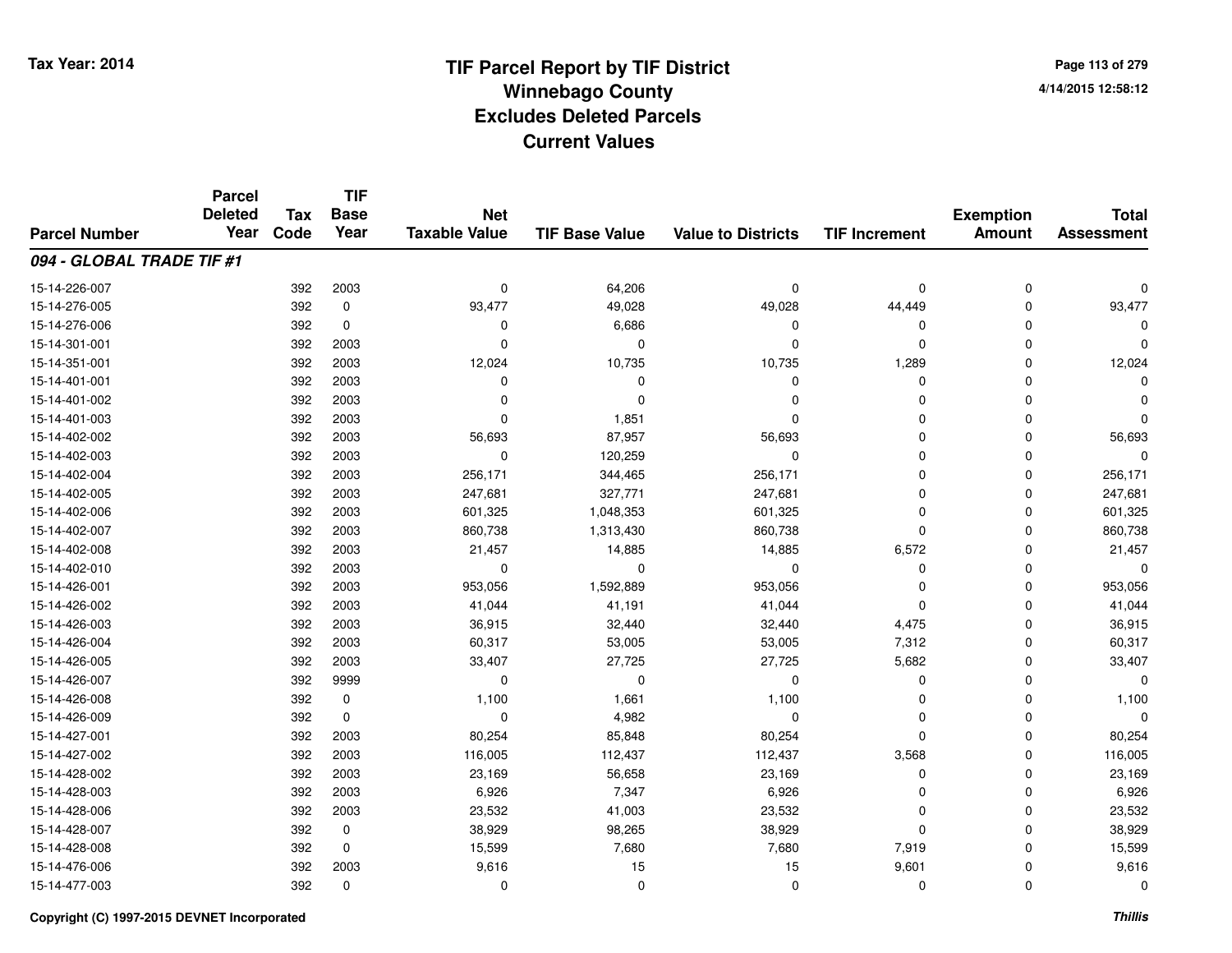**Page 114 of 2794/14/2015 12:58:12**

|                           | <b>Parcel</b><br><b>Deleted</b> | <b>Tax</b> | <b>TIF</b><br><b>Base</b> | <b>Net</b>           |                       |                           |                      | <b>Exemption</b> | <b>Total</b>      |
|---------------------------|---------------------------------|------------|---------------------------|----------------------|-----------------------|---------------------------|----------------------|------------------|-------------------|
| <b>Parcel Number</b>      | Year                            | Code       | Year                      | <b>Taxable Value</b> | <b>TIF Base Value</b> | <b>Value to Districts</b> | <b>TIF Increment</b> | <b>Amount</b>    | <b>Assessment</b> |
| 094 - GLOBAL TRADE TIF #1 |                                 |            |                           |                      |                       |                           |                      |                  |                   |
| 15-14-477-004             |                                 | 392        | $\pmb{0}$                 | 461,519              | $\mathbf 0$           | $\mathbf 0$               | 461,519              | $\mathbf 0$      | 461,519           |
| 15-14-477-006             |                                 | 392        | 0                         | 348,038              | 0                     | $\Omega$                  | 348,038              | $\Omega$         | 348,038           |
| 15-14-477-007             |                                 | 392        | 0                         | 357,573              | $\Omega$              | $\Omega$                  | 357,573              | $\Omega$         | 357,573           |
| 15-15-176-003             |                                 | 392        | 2003                      | 7,027                | 10,234                | 7,027                     | 0                    | 0                | 7,027             |
| 15-15-176-004             |                                 | 392        | 2003                      | 0                    | 7,798                 | $\mathbf 0$               | $\Omega$             | O                | O                 |
| 15-15-176-007             |                                 | 392        | 2003                      | 753                  | 853                   | 753                       | 0                    | $\Omega$         | 753               |
| 15-15-177-001             |                                 | 392        | 2003                      | $\Omega$             | $\Omega$              | $\mathbf 0$               | $\Omega$             | O                |                   |
| 15-15-178-001             |                                 | 392        | 2003                      | $\Omega$             | 0                     | 0                         | 0                    | n                |                   |
| 15-15-179-001             |                                 | 392        | 2003                      | ŋ                    |                       | $\Omega$                  | $\Omega$             |                  |                   |
| 15-15-277-001             |                                 | 392        | 2003                      | ŋ                    |                       | $\Omega$                  | $\Omega$             |                  |                   |
| 15-15-278-001             |                                 | 392        | 2003                      | O                    |                       | $\Omega$                  | $\Omega$             |                  |                   |
| 15-15-301-003             |                                 | 392        | 2003                      | 220                  | 796                   | 220                       | $\Omega$             | $\Omega$         | 220               |
| 15-15-301-004             |                                 | 392        | 2003                      | 3,184                | 3,510                 | 3,184                     | $\mathbf 0$          | $\Omega$         | 3,184             |
| 15-15-301-005             |                                 | 392        | 2003                      | 567,989              | 12,600                | 12,600                    | 555,389              | $\Omega$         | 567,989           |
| 15-15-351-003             |                                 | 392        | 2003                      | 0                    | 1,006                 | 0                         | 0                    | n                |                   |
| 15-15-376-007             |                                 | 392        | 2003                      | 0                    | 0                     | 0                         | 0                    | n                |                   |
| 15-15-401-001             |                                 | 392        | 2003                      | 0                    | $\Omega$              | $\Omega$                  | 0                    | n                |                   |
| 15-15-401-002             |                                 | 392        | 2003                      | 4,286,059            | 5,075,100             | 4,286,059                 | 0                    | <sup>0</sup>     | 4,286,059         |
| 15-15-426-007             |                                 | 392        | 2003                      | $\mathbf 0$          | 0                     | 0                         | 0                    | n                | n                 |
| 15-16-400-006             |                                 | 392        | 2003                      | 632                  | 2,012                 | 632                       | 0                    | 0                | 632               |
| 15-16-400-008             |                                 | 392        | 2003                      | $\mathbf 0$          | 222                   | 0                         | $\mathbf 0$          | 0                | n                 |
| 15-16-400-009             |                                 | 392        | 2003                      | 488,266              | 223                   | 223                       | 488,043              | 0                | 488,266           |
| 15-21-100-004             |                                 | 392        | 2003                      | 666                  | 1,061                 | 666                       | $\mathbf 0$          | 0                | 666               |
| 15-21-204-001             |                                 | 392        | 2003                      | 0                    | $\Omega$              | 0                         | 0                    | O                |                   |
| 15-21-204-002             |                                 | 392        | 2003                      | $\Omega$             | $\Omega$              | $\Omega$                  | $\Omega$             | 0                |                   |
| 15-21-204-003             |                                 | 392        | 2003                      | 0                    |                       | $\Omega$                  | 0                    | 0                |                   |
| 15-21-226-004             |                                 | 392        | 2003                      | 0                    |                       | $\Omega$                  | $\Omega$             |                  |                   |
| 15-21-226-007             |                                 | 392        | 2003                      | 0                    |                       | $\Omega$                  | $\Omega$             |                  |                   |
| 15-21-226-008             |                                 | 392        | 2003                      | 0                    | U                     | $\Omega$                  | $\Omega$             |                  |                   |
| 15-21-227-001             |                                 | 392        | 2003                      | 0                    | 0                     | 0                         | 0                    |                  |                   |
| 15-21-251-010             |                                 | 392        | 2003                      | 0                    | U                     | $\Omega$                  | 0                    |                  |                   |
| 15-21-251-013             |                                 | 392        | 2003                      | 0                    | U                     | 0                         | 0                    |                  |                   |
| 15-21-276-004             |                                 | 392        | 2003                      | $\Omega$             | $\Omega$              | $\Omega$                  | $\mathbf 0$          | $\mathbf 0$      |                   |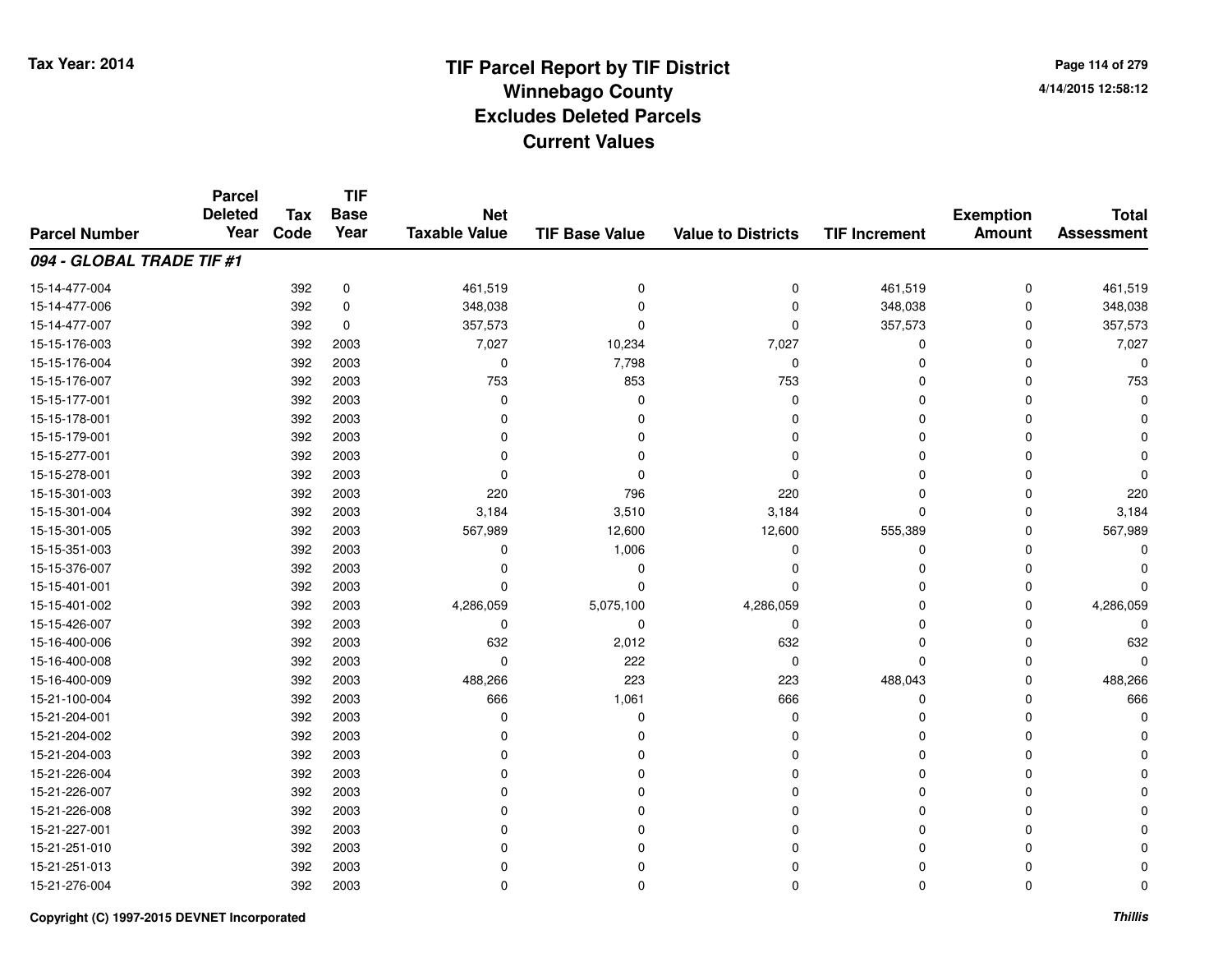**Page 115 of 2794/14/2015 12:58:12**

#### **TIF Base ValueParcel NumberTotal AssessmentExemption Amount Value to Districts TIF IncrementTIF Base YearTax CodeParcel Deleted YearNet Taxable Value094 - GLOBAL TRADE TIF #1**15-21-276-0055 392 0 0 93,751 0 0 15-21-400-004 <sup>392</sup> 135,266 <sup>0</sup> 93,750 93,750 41,516 <sup>0</sup> 135,266 15-22-100-010 <sup>392</sup> <sup>0</sup> <sup>2003</sup> <sup>0</sup> <sup>0</sup> <sup>0</sup> <sup>0</sup> <sup>0</sup> 15-22-100-020 <sup>392</sup> <sup>0</sup> <sup>2003</sup> <sup>424</sup> <sup>0</sup> <sup>0</sup> <sup>0</sup> <sup>0</sup> 15-22-100-021 <sup>392</sup> <sup>0</sup> <sup>2003</sup> <sup>0</sup> <sup>0</sup> <sup>0</sup> <sup>0</sup> <sup>0</sup> 15-22-100-023 <sup>392</sup> 8,672 <sup>2003</sup> 15,892 8,672 <sup>0</sup> <sup>0</sup> 8,672 15-22-100-024 <sup>392</sup> <sup>0</sup> <sup>2003</sup> <sup>0</sup> <sup>0</sup> <sup>0</sup> <sup>0</sup> <sup>0</sup> 15-22-100-025 <sup>392</sup> <sup>0</sup> <sup>0</sup> <sup>612</sup> <sup>0</sup> <sup>0</sup> <sup>0</sup> <sup>0</sup> 15-22-100-026 <sup>392</sup> <sup>0</sup> <sup>2003</sup> <sup>0</sup> <sup>0</sup> <sup>0</sup> <sup>0</sup> <sup>0</sup> 15-22-203-0011 392 2003 3,954 2,609 2,609 1,345 0 3,954 15-22-203-002 <sup>392</sup> <sup>0</sup> <sup>2003</sup> <sup>0</sup> <sup>0</sup> <sup>0</sup> <sup>0</sup> <sup>0</sup> 15-22-203-003 <sup>392</sup> <sup>0</sup> <sup>2003</sup> <sup>0</sup> <sup>0</sup> <sup>0</sup> <sup>0</sup> <sup>0</sup> 15-22-226-004 <sup>392</sup> 23,232 <sup>2003</sup> 2,946 2,946 20,286 <sup>0</sup> 23,232 15-22-226-005 <sup>392</sup> <sup>0</sup> <sup>2003</sup> <sup>0</sup> <sup>0</sup> <sup>0</sup> <sup>0</sup> <sup>0</sup> 15-22-251-004 <sup>392</sup> <sup>0</sup> <sup>2003</sup> <sup>0</sup> <sup>0</sup> <sup>0</sup> <sup>0</sup> <sup>0</sup> 15-22-251-005 <sup>392</sup> <sup>0</sup> <sup>2003</sup> <sup>0</sup> <sup>0</sup> <sup>0</sup> <sup>0</sup> <sup>0</sup> 15-22-251-006 <sup>392</sup> <sup>0</sup> <sup>0</sup> <sup>0</sup> <sup>0</sup> <sup>0</sup> <sup>0</sup> <sup>0</sup> 15-22-300-0044 2392 2003 245 0 2009 245 2009 245 0 245 245 245 245 15-22-300-005 <sup>392</sup> 2,830 <sup>0</sup> 5,597 2,830 <sup>0</sup> <sup>0</sup> 2,830 15-22-300-0066 392 0 4,863 13,813 4,863 0 0 4,863 15-22-401-003 <sup>392</sup> 13,768 <sup>0</sup> 7,106 7,106 6,662 <sup>0</sup> 13,768 15-22-402-0011 392 0 504 7,106 504 0 0 504 15-22-426-003 <sup>392</sup> <sup>885</sup> <sup>9999</sup> <sup>363</sup> <sup>363</sup> <sup>522</sup> <sup>0</sup> <sup>885</sup> 15-23-101-003 <sup>392</sup> 9,353 <sup>2003</sup> 7,666 7,666 1,687 <sup>0</sup> 9,353 15-23-101-004 <sup>392</sup> 53,859 <sup>2003</sup> 75,698 53,859 <sup>0</sup> <sup>0</sup> 53,859 15-23-101-005 <sup>392</sup> 106,464 <sup>2003</sup> 121,735 106,464 <sup>0</sup> <sup>0</sup> 106,464 15-23-101-006 <sup>392</sup> <sup>0</sup> <sup>2003</sup> 176,533 <sup>0</sup> <sup>0</sup> <sup>0</sup> <sup>0</sup> 15-23-101-007 <sup>392</sup> <sup>0</sup> <sup>2003</sup> <sup>0</sup> <sup>0</sup> <sup>0</sup> <sup>0</sup> <sup>0</sup> 15-23-101-0088 392 2003 0 223,565 0 0 0 0 15-23-176-001 <sup>392</sup> <sup>0</sup> <sup>2003</sup> <sup>0</sup> <sup>0</sup> <sup>0</sup> <sup>0</sup> <sup>0</sup> 15-23-176-003 <sup>392</sup> 153,869 <sup>2003</sup> 304,993 153,869 <sup>0</sup> <sup>0</sup> 153,869 15-23-176-004 <sup>392</sup> 262,810 <sup>2003</sup> 452,085 262,810 <sup>0</sup> <sup>0</sup> 262,810 15-23-301-001<sup>392</sup> <sup>0</sup> <sup>2003</sup> <sup>0</sup> <sup>0</sup> <sup>0</sup> <sup>0</sup> <sup>0</sup>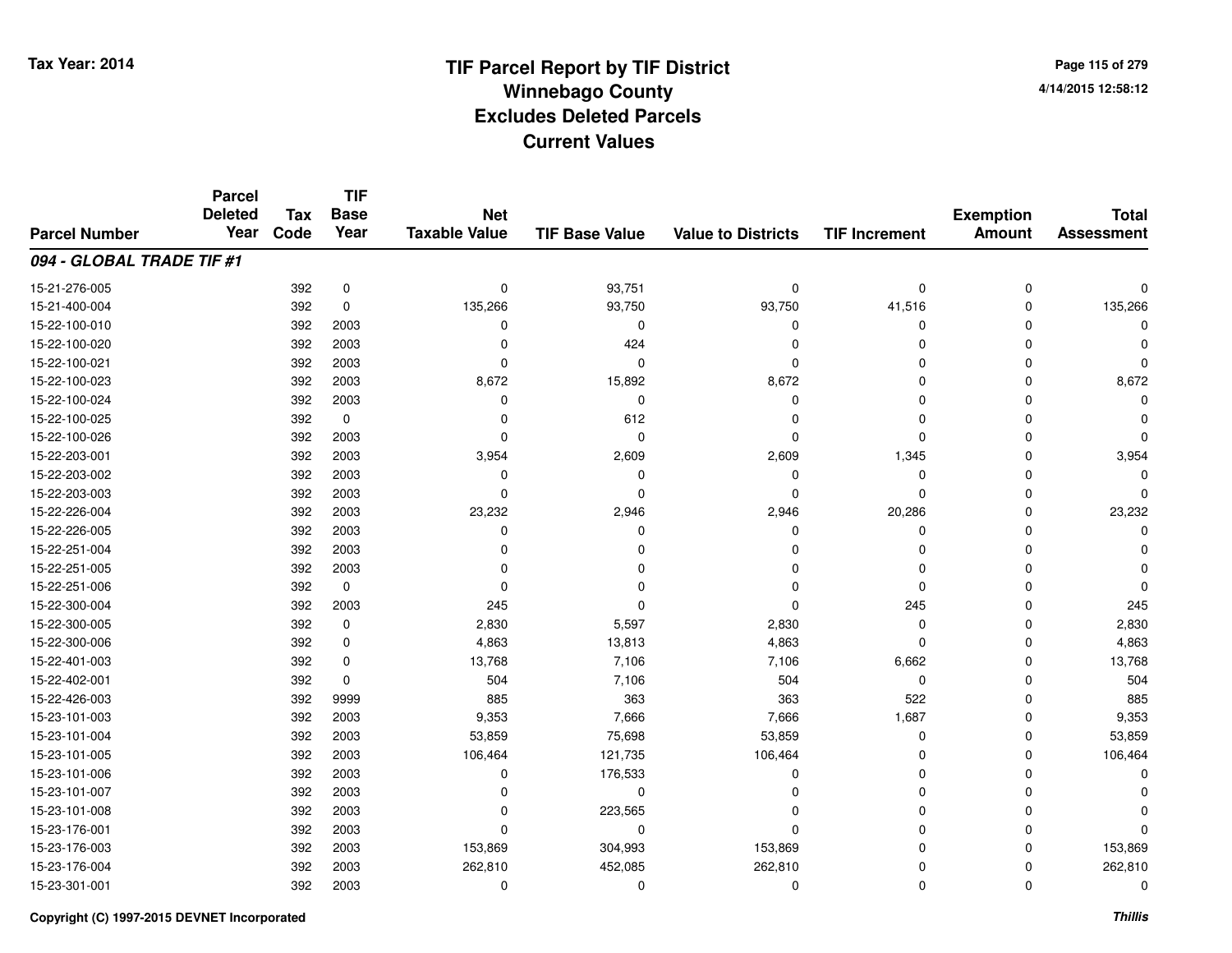# **TIF Parcel Report by TIF District Tax Year: 2014 Winnebago County04/14/2015 12:58:12** PM **Excludes Deleted ParcelsCurrent Values**

**Page 116 of 2794/14/2015 12:58:12**

|                             | <b>Parcel</b><br><b>Deleted</b> | Tax  | <b>TIF</b><br><b>Base</b> | <b>Net</b>           |                       |                           |                      | <b>Exemption</b>        | <b>Total</b>      |
|-----------------------------|---------------------------------|------|---------------------------|----------------------|-----------------------|---------------------------|----------------------|-------------------------|-------------------|
| <b>Parcel Number</b>        | Year                            | Code | Year                      | <b>Taxable Value</b> | <b>TIF Base Value</b> | <b>Value to Districts</b> | <b>TIF Increment</b> | <b>Amount</b>           | <b>Assessment</b> |
| 094 - GLOBAL TRADE TIF #1   |                                 |      |                           |                      |                       |                           |                      |                         |                   |
| 15-23-326-001               |                                 | 392  | 2003                      | 67,085               | 90,879                | 67,085                    | $\mathbf 0$          | $\mathbf 0$             | 67,085            |
| 15-23-351-001               |                                 | 392  | 2003                      | 497                  | 885                   | 497                       | $\mathbf 0$          | $\Omega$                | 497               |
| 15-23-351-002               |                                 | 392  | 2003                      | $\mathbf 0$          | 164                   | $\Omega$                  | 0                    | 0                       | O                 |
| 15-23-376-002               |                                 | 392  | 2003                      | 36,559               | 39,878                | 36,559                    | $\mathbf 0$          | 0                       | 36,559            |
| 15-23-376-004               |                                 | 392  | 2003                      | $\mathbf 0$          | $\Omega$              | $\mathbf 0$               | $\Omega$             | $\mathbf 0$             |                   |
| 15-26-101-001               |                                 | 392  | 2003                      | $\Omega$             | 381                   | $\mathbf 0$               | $\Omega$             | $\mathbf 0$             |                   |
| 15-26-101-002               |                                 | 392  | 2003                      | $\Omega$             | 9                     | $\mathbf 0$               | $\Omega$             | $\mathbf 0$             |                   |
| 15-27-100-004               |                                 | 392  | 2003                      | 1,632                | 4,293                 | 1,632                     | $\mathbf 0$          | $\mathbf 0$             | 1,632             |
| 15-27-201-002               |                                 | 392  | 2003                      | 1,174                | 1,916                 | 1,174                     | $\mathbf 0$          | $\mathbf 0$             | 1,174             |
| 15-27-226-001               |                                 | 392  | 2003                      | 634                  | 247                   | 247                       | 387                  | $\mathbf 0$             | 634               |
| <b>Tax District Totals:</b> | <b>Parcel Count:</b>            |      | 213                       | 26,941,993           | 29,310,191            | 21,543,244                | 5,398,749            | $\overline{\mathbf{0}}$ | 26,941,993        |
| 098 - MACHESNEY PARK TIF    |                                 |      |                           |                      |                       |                           |                      |                         |                   |
| 08-20-101-001               |                                 | 141  | 9999                      | 3,514                | 2,619                 | 2,619                     | 895                  | $\pmb{0}$               | 3,514             |
| 08-20-101-002               |                                 | 141  | 9999                      | 2,417                | 6,160                 | 2,417                     | $\mathbf 0$          | $\mathbf 0$             | 2,417             |
| 08-20-101-003               |                                 | 141  | 9999                      | 70,942               | 49,922                | 49,922                    | 21,020               | $\mathbf 0$             | 70,942            |
| 08-20-101-005               |                                 | 141  | 9999                      | 2,667                | 1,989                 | 1,989                     | 678                  | $\mathbf{0}$            | 2,667             |
| 08-20-101-011               |                                 | 141  | 9999                      | 49,402               | 14,977                | 14,977                    | 34,425               | $\mathbf{0}$            | 49,402            |
| 08-20-101-012               |                                 | 141  | 9999                      | 5,371                | 4,004                 | 4,004                     | 1,367                | $\Omega$                | 5,371             |
| 08-20-101-014               |                                 | 141  | $\mathbf 0$               | 78,206               | 62,793                | 62,793                    | 15,413               | $\Omega$                | 78,206            |
| 08-20-101-015               |                                 | 141  | $\mathbf 0$               | 2,290                | 10,099                | 2,290                     | $\mathbf 0$          | $\mathbf{0}$            | 2,290             |
| 08-20-101-016               |                                 | 141  | $\mathbf 0$               | 462,646              | 10,960                | 10,960                    | 451,686              | $\mathbf{0}$            | 462,646           |
| 08-20-101-017               |                                 | 141  | $\mathbf 0$               | 1,665                | 8,722                 | 1,665                     | $\mathbf 0$          | $\Omega$                | 1,665             |
| 08-20-101-018               |                                 | 141  | $\mathbf 0$               | 63,323               | 61,322                | 61,322                    | 2,001                | 0                       | 63,323            |
| 08-20-126-004               |                                 | 118  | 9999                      | 1,666,667            | 52,443                | 52,443                    | 1,614,224            | 0                       | 1,666,667         |
| 08-20-132-035               |                                 | 118  | 9999                      | 183,322              | 438                   | 438                       | 182,884              | 0                       | 183,322           |
| 08-20-132-036               |                                 | 118  | 9999                      | 134,641              | 9,212                 | 9,212                     | 125,429              | 0                       | 134,641           |
| 08-20-132-037               |                                 | 118  | 9999                      | 241,790              | 15,352                | 15,352                    | 226,438              | 0                       | 241,790           |
| 08-20-132-041               |                                 | 118  | 0                         | 134,731              | 8,331                 | 8,331                     | 126,400              | 0                       | 134,731           |
| 08-20-132-042               |                                 | 118  | $\mathbf 0$               | 1,597                | 438                   | 438                       | 1,159                | $\mathbf 0$             | 1,597             |
| 08-20-133-043               |                                 | 118  | $\mathbf 0$               | 1,544,534            | 55,794                | 55,794                    | 1,488,740            | $\mathbf{0}$            | 1,544,534         |
| 08-20-176-023               |                                 | 118  | 9999                      | 389,444              | 4,640                 | 4,640                     | 384,804              | 0                       | 389,444           |
| 08-20-176-026               | 2015                            | 118  | 0                         | 258,325              | 19,407                | 19,407                    | 238,918              | 0                       | 258,325           |
| 08-20-176-027               |                                 | 118  | 0                         | 126,185              | 12,938                | 12,938                    | 113,247              | $\mathbf 0$             | 126,185           |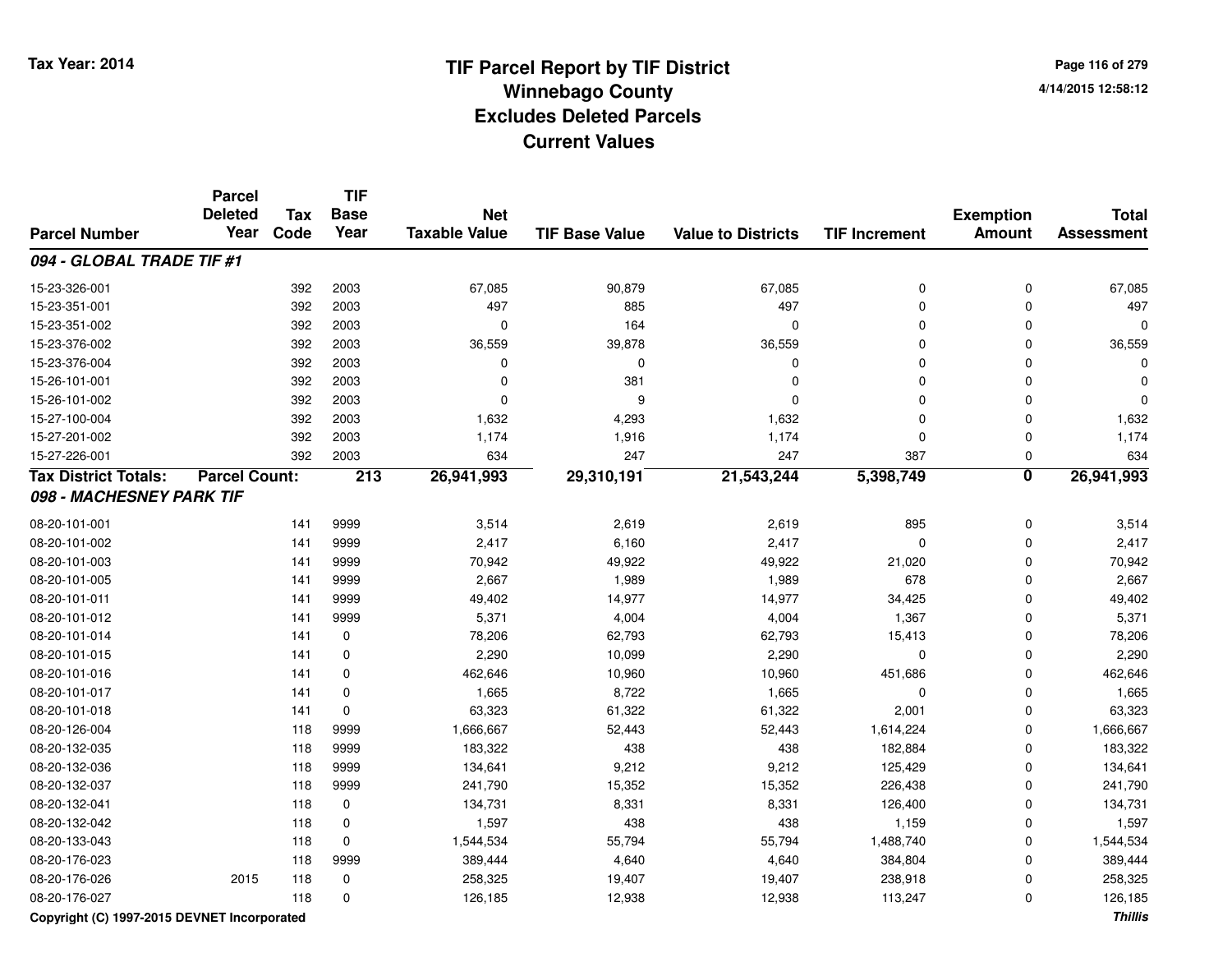**Page 117 of 2794/14/2015 12:58:12**

|                                 | <b>Parcel</b><br><b>Deleted</b> | <b>Tax</b> | <b>TIF</b><br><b>Base</b> | <b>Net</b>           |                       |                           |                      | <b>Exemption</b>        | <b>Total</b>      |
|---------------------------------|---------------------------------|------------|---------------------------|----------------------|-----------------------|---------------------------|----------------------|-------------------------|-------------------|
| <b>Parcel Number</b>            | Year                            | Code       | Year                      | <b>Taxable Value</b> | <b>TIF Base Value</b> | <b>Value to Districts</b> | <b>TIF Increment</b> | <b>Amount</b>           | <b>Assessment</b> |
| 098 - MACHESNEY PARK TIF        |                                 |            |                           |                      |                       |                           |                      |                         |                   |
| 08-20-180-023                   |                                 | 118        | 0                         | 153,697              | 10,538                | 10,538                    | 143,159              | $\mathbf 0$             | 153,697           |
| 08-20-180-024                   |                                 | 118        | 0                         | 129,583              | 4,768                 | 4,768                     | 124,815              | $\mathbf 0$             | 129,583           |
| 08-20-180-025                   | 2015                            | 118        | 0                         | 34,225               | 2,807                 | 2,807                     | 31,418               | $\mathbf 0$             | 34,225            |
| 08-20-180-026                   | 2015                            | 118        | 0                         | 34,287               | 4,699                 | 4,699                     | 29,588               | $\mathbf 0$             | 34,287            |
| 08-20-180-027                   | 2015                            | 118        | 0                         | 22,083               | 6,494                 | 6,494                     | 15,589               | $\Omega$                | 22,083            |
| 08-20-180-028                   | 2015                            | 118        | 0                         | 8,462                | 5,985                 | 5,985                     | 2,477                | 0                       | 8,462             |
| 08-20-181-026                   |                                 | 118        | 0                         | 69,374               | 26,420                | 26,420                    | 42,954               | 0                       | 69,374            |
| 08-20-181-027                   |                                 | 118        | 0                         | 2,143,764            | 126,294               | 126,294                   | 2,017,470            | 0                       | 2,143,764         |
| <b>Tax District Totals:</b>     | <b>Parcel Count:</b>            |            | 29                        | 8,019,154            | 600,565               | 581,956                   | 7,437,198            | $\overline{\mathbf{0}}$ | 8,019,154         |
| <b>104 - SOUTH ROCKFORD TIF</b> |                                 |            |                           |                      |                       |                           |                      |                         |                   |
| 11-22-484-003                   |                                 | 014        | 1998                      | 1,312                | 3,639                 | 1,312                     | 0                    | $\mathbf 0$             | 1,312             |
| 11-22-484-004                   |                                 | 014        | 1991                      | $\mathbf 0$          | 166                   | $\mathbf 0$               | $\Omega$             | 0                       | $\Omega$          |
| 11-22-488-001                   |                                 | 014        | 9999                      | 30,014               | 27,385                | 27,385                    | 2,629                | 0                       | 30,014            |
| 11-22-489-001                   |                                 | 014        | 9999                      | 0                    | 0                     | 0                         | $\mathbf 0$          | 0                       | $\Omega$          |
| 11-22-489-002                   |                                 | 014        | 1991                      | 0                    | 2,999                 | $\mathbf 0$               | $\mathbf 0$          | $\mathbf 0$             | $\Omega$          |
| 11-26-151-001                   |                                 | 014        | 9999                      | 8,672                | 10,549                | 8,672                     | $\mathbf 0$          | $\mathbf 0$             | 8,672             |
| 11-26-152-001                   |                                 | 014        | 9999                      | 0                    | 19,358                | $\mathbf 0$               | $\mathbf 0$          | $\Omega$                |                   |
| 11-26-153-001                   |                                 | 014        | 9999                      | $\mathbf 0$          | 4,073                 | $\mathbf 0$               | $\mathbf 0$          | $\Omega$                | O                 |
| 11-26-153-002                   |                                 | 014        | 9999                      | 474                  | 1,164                 | 474                       | $\mathbf 0$          | $\Omega$                | 474               |
| 11-26-153-004                   |                                 | 014        | 9999                      | 31,890               | 31,647                | 31,647                    | 243                  | $\Omega$                | 31,890            |
| 11-26-154-001                   |                                 | 014        | 9999                      | 0                    | 67,972                | $\mathbf 0$               | 0                    | 0                       | $\Omega$          |
| 11-26-155-003                   |                                 | 014        | 1998                      | 1,261                | 1,377                 | 1,261                     | $\Omega$             | $\mathbf 0$             | 1,261             |
| 11-26-155-004                   |                                 | 014        | 1998                      | 27,131               | 31,504                | 27,131                    | $\Omega$             | $\Omega$                | 27,131            |
| 11-26-156-001                   |                                 | 014        | 9999                      | 4,578                | 21,597                | 4,578                     | $\Omega$             | $\Omega$                | 4,578             |
| 11-26-156-002                   |                                 | 014        | 9999                      | 14,392               | 11,229                | 11,229                    | 3,163                | $\Omega$                | 14,392            |
| 11-26-156-003                   |                                 | 014        | 9999                      | 0                    | 11,688                | 0                         | 0                    | 0                       | $\mathbf{0}$      |
| 11-26-156-004                   |                                 | 014        | 9999                      | 46,464               | 45,155                | 45,155                    | 1,309                | 0                       | 46,464            |
| 11-26-156-005                   |                                 | 014        | 9999                      | 162                  | 713                   | 162                       | $\mathbf 0$          | 0                       | 162               |
| 11-26-156-006                   |                                 | 014        | 9999                      | 3,799                | 5,606                 | 3,799                     | $\mathbf 0$          | 0                       | 3,799             |
| 11-26-156-007                   |                                 | 014        | $\mathbf 0$               | 0                    | 0                     | $\mathbf 0$               | $\Omega$             | $\Omega$                | $\Omega$          |
| 11-26-301-001                   |                                 | 014        | 1991                      | 29,840               | 35,300                | 29,840                    | $\Omega$             | $\mathbf 0$             | 29,840            |
| 11-27-206-003                   |                                 | 014        | 9999                      | 575                  | 2,789                 | 575                       | $\Omega$             | 0                       | 575               |
| 11-27-211-002                   |                                 | 014        | 9999                      | 0                    | 0                     | $\mathbf 0$               | $\mathbf 0$          | $\Omega$                | 0                 |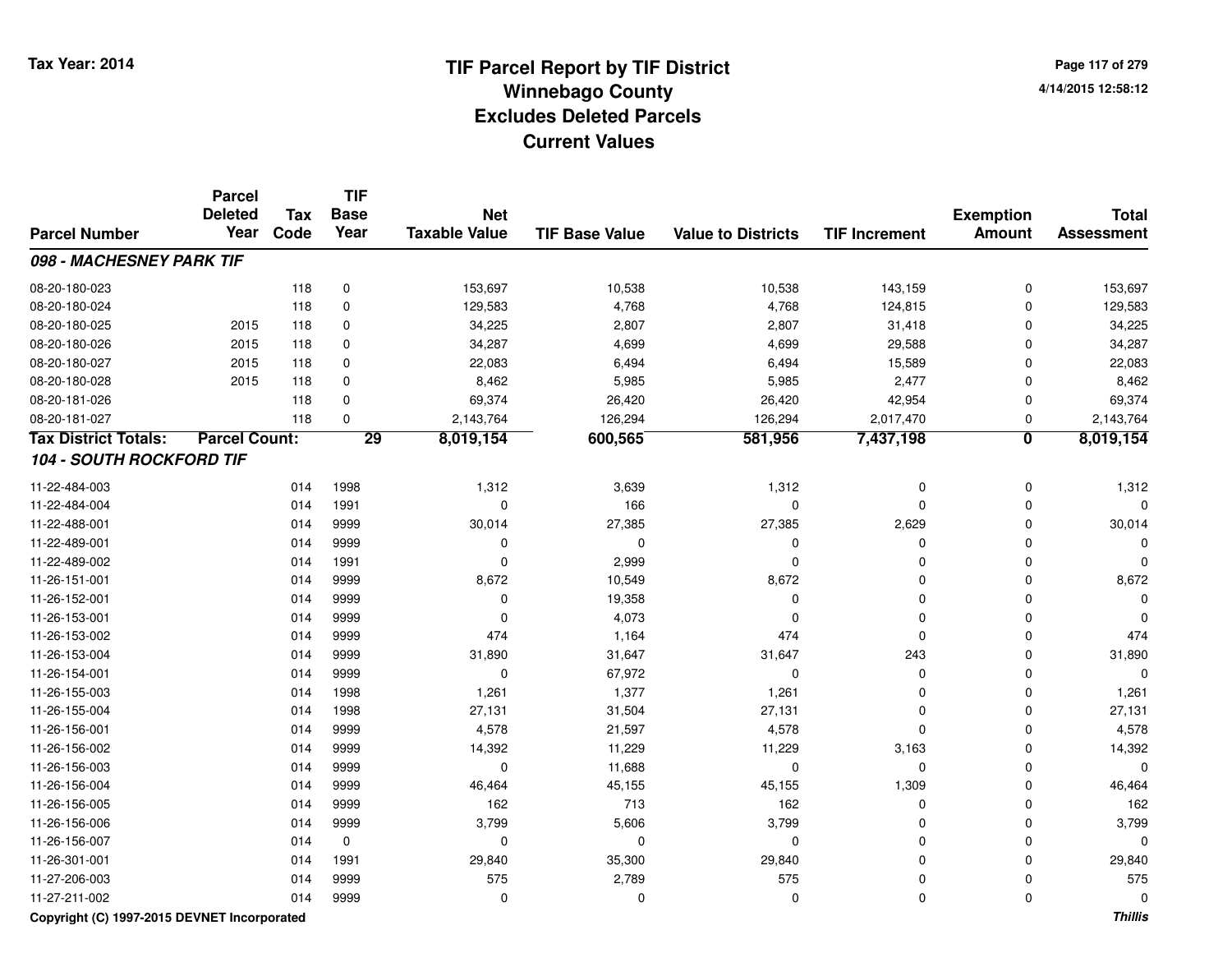**Page 118 of 2794/14/2015 12:58:12**

#### **TIF Base ValueParcel NumberTotal AssessmentExemption Amount Value to Districts TIF IncrementTIF Base YearTax CodeParcel Deleted YearNet Taxable Value104 - SOUTH ROCKFORD TIF**11-27-211-003 <sup>014</sup> <sup>0</sup> <sup>9999</sup> <sup>0</sup> <sup>0</sup> <sup>0</sup> <sup>0</sup> <sup>0</sup> 11-27-211-004 <sup>014</sup> <sup>0</sup> <sup>9999</sup> <sup>0</sup> <sup>0</sup> <sup>0</sup> <sup>0</sup> <sup>0</sup> 11-27-211-006 <sup>014</sup> <sup>0</sup> <sup>9999</sup> <sup>0</sup> <sup>0</sup> <sup>0</sup> <sup>0</sup> <sup>0</sup> 11-27-211-008 <sup>014</sup> 9,633 <sup>9999</sup> 6,742 6,742 2,891 <sup>0</sup> 9,633 11-27-211-0099 014 9999 15,110 6,606 6,606 8,504 0 15,110 11-27-211-0100 014 9999 704 613 613 91 0 704 11-27-211-012 <sup>014</sup> <sup>0</sup> <sup>9999</sup> <sup>0</sup> <sup>0</sup> <sup>0</sup> <sup>0</sup> <sup>0</sup> 11-27-211-013 <sup>014</sup> <sup>0</sup> <sup>9999</sup> <sup>0</sup> <sup>0</sup> <sup>0</sup> <sup>0</sup> <sup>0</sup> 11-27-211-014 <sup>014</sup> <sup>0</sup> <sup>9999</sup> <sup>0</sup> <sup>0</sup> <sup>0</sup> <sup>0</sup> <sup>0</sup> 11-27-211-015 <sup>014</sup> <sup>0</sup> <sup>9999</sup> <sup>0</sup> <sup>0</sup> <sup>0</sup> <sup>0</sup> <sup>0</sup> 11-27-211-016 <sup>014</sup> <sup>0</sup> <sup>9999</sup> <sup>0</sup> <sup>0</sup> <sup>0</sup> <sup>0</sup> <sup>0</sup> 11-27-211-017 <sup>014</sup> 17,114 <sup>9999</sup> 28,006 17,114 <sup>0</sup> <sup>0</sup> 17,114 11-27-211-0199 014 9999 0 1,395 0 0 0 0 11-27-211-0200 014 9999 0 71,525 0 0 0 0 11-27-211-021 <sup>014</sup> <sup>0</sup> <sup>9999</sup> <sup>0</sup> <sup>0</sup> <sup>0</sup> <sup>0</sup> <sup>0</sup> 11-27-211-022 <sup>014</sup> <sup>0</sup> <sup>9999</sup> <sup>0</sup> <sup>0</sup> <sup>0</sup> <sup>0</sup> <sup>0</sup> 11-27-211-0233 014 9999 1,383 49,434 1,383 0 0 1,383 11-27-211-024 <sup>014</sup> <sup>0</sup> <sup>0</sup> <sup>0</sup> <sup>0</sup> <sup>0</sup> <sup>0</sup> <sup>0</sup> 11-27-226-001 <sup>014</sup> <sup>0</sup> <sup>9999</sup> <sup>0</sup> <sup>0</sup> <sup>0</sup> <sup>0</sup> <sup>0</sup> 11-27-226-010 <sup>014</sup> <sup>0</sup> <sup>9999</sup> <sup>0</sup> <sup>0</sup> <sup>0</sup> <sup>0</sup> <sup>0</sup> 11-27-226-0111 014 9999 6,093 3,555 3,555 2,538 0 6,093 11-27-226-0122 014 9999 4,959 3,556 3,556 1,403 0 4,959 11-27-229-0011 014 9999 0 395 0 0 0 0 11-27-229-013 <sup>014</sup> <sup>0</sup> <sup>0</sup> <sup>0</sup> <sup>0</sup> <sup>0</sup> <sup>0</sup> <sup>0</sup> 11-27-229-014 <sup>014</sup> <sup>0</sup> <sup>0</sup> <sup>0</sup> <sup>0</sup> <sup>0</sup> <sup>0</sup> <sup>0</sup> 11-27-230-0100 014 1998 48,306 45,252 45,252 3,054 0 48,306 11-27-230-0166 014 9999 372 911 372 0 0 372 11-27-230-017 $7$  014 9999 0 0 4,247 0 0 0 0 0 0 11-27-230-0199 014 0 589,206 750,728 589,206 0 0 589,206 11-27-231-0022 014 9999 0 924 0 0 0 0 11-27-232-0011 014 9999 16,712 17,192 16,712 0 0 16,712 11-27-232-0022 014 9999 5,648 7,342 5,648 0 0 5,648 11-27-232-0033 014 9999 7,795 13,512 7,795 0 0 7,795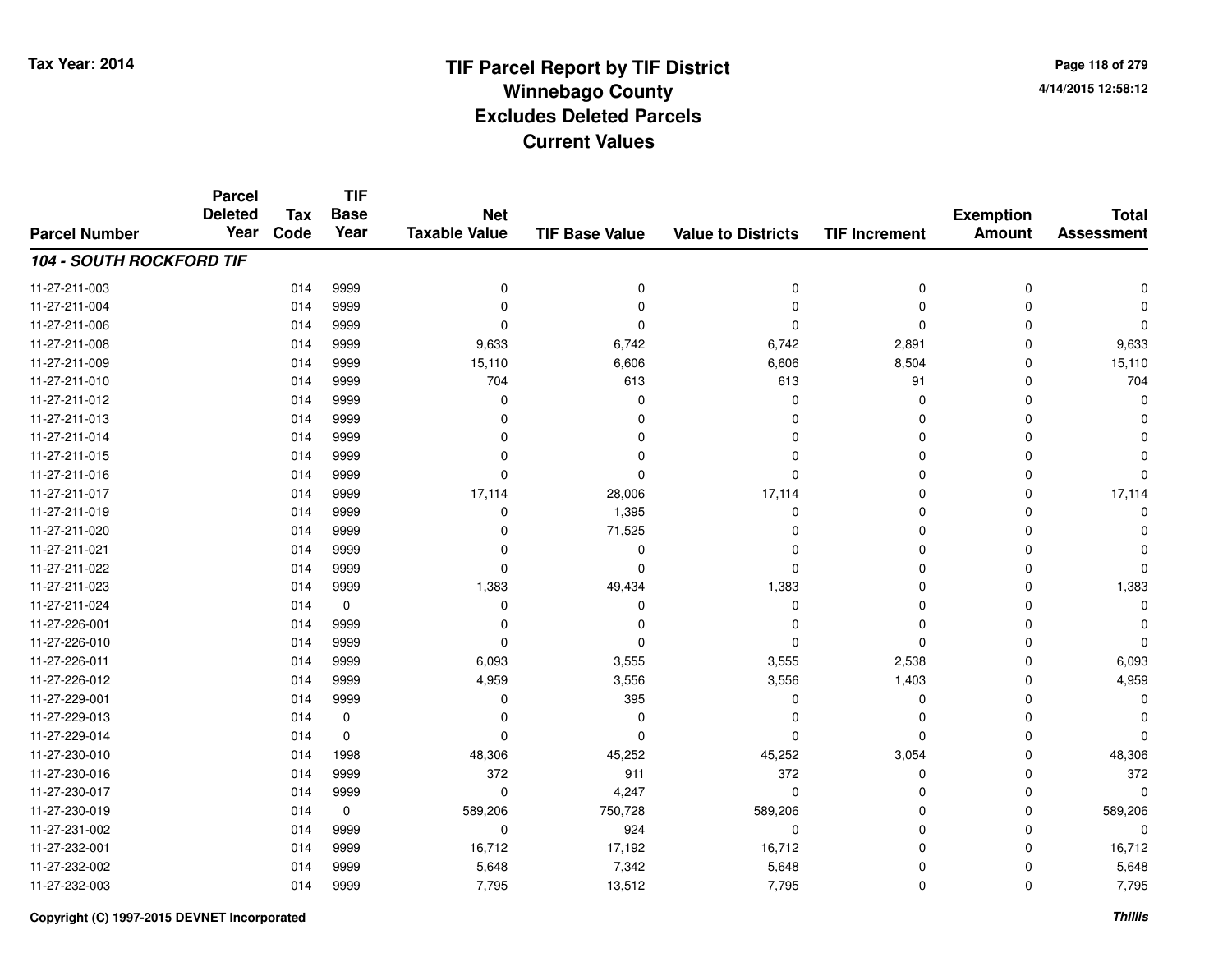**TIF**

**Parcel**

**Page 119 of 2794/14/2015 12:58:12**

| <b>Parcel Number</b>            | <b>Deleted</b><br>Year | <b>Tax</b><br>Code | <b>Base</b><br>Year | <b>Net</b><br><b>Taxable Value</b> | <b>TIF Base Value</b> | <b>Value to Districts</b> | <b>TIF Increment</b> | <b>Exemption</b><br><b>Amount</b> | <b>Total</b><br><b>Assessment</b> |
|---------------------------------|------------------------|--------------------|---------------------|------------------------------------|-----------------------|---------------------------|----------------------|-----------------------------------|-----------------------------------|
| <b>104 - SOUTH ROCKFORD TIF</b> |                        |                    |                     |                                    |                       |                           |                      |                                   |                                   |
| 11-27-232-004                   |                        | 014                | 9999                | 16,727                             | 20,412                | 16,727                    | 0                    | 0                                 | 16,727                            |
| 11-27-232-005                   |                        | 014                | 9999                | 26,996                             | 30,533                | 26,996                    | 0                    | $\mathbf 0$                       | 26,996                            |
| 11-27-232-006                   |                        | 014                | 9999                | 0                                  | 344                   | $\mathbf 0$               | $\mathbf 0$          | $\Omega$                          | 0                                 |
| 11-27-232-007                   |                        | 014                | 9999                | 18,635                             | 22,191                | 18,635                    | $\mathbf 0$          | 0                                 | 18,635                            |
| 11-27-232-008                   |                        | 014                | 9999                | 69,288                             | 72,205                | 69,288                    | $\mathbf 0$          | 0                                 | 69,288                            |
| 11-27-232-009                   |                        | 014                | 9999                | 6,408                              | 7,065                 | 6,408                     | $\Omega$             | $\mathbf 0$                       | 6,408                             |
| 11-27-232-010                   |                        | 014                | 9999                | 3,724                              | 3,971                 | 3,724                     | 0                    | $\mathbf 0$                       | 3,724                             |
| 11-27-233-003                   |                        | 014                | 0                   | 2,640                              | 441                   | 441                       | 2,199                | $\Omega$                          | 2,640                             |
| 11-27-257-001                   |                        | 014                | 9999                | 9,433                              | 11,599                | 9,433                     | $\mathbf 0$          | 6,000                             | 15,433                            |
| 11-27-257-002                   |                        | 014                | 9999                | 9,918                              | 7,367                 | 7,367                     | 2,551                | 6,000                             | 15,918                            |
| 11-27-257-003                   |                        | 014                | 9999                | 6,189                              | 10,834                | 6,189                     | 0                    | 6,000                             | 12,189                            |
| 11-27-257-004                   |                        | 014                | 9999                | 2,393                              | 2,080                 | 2,080                     | 313                  | 0                                 | 2,393                             |
| 11-27-257-005                   |                        | 014                | 9999                | 55                                 | 6,765                 | 55                        | 0                    | 9,823                             | 9,878                             |
| 11-27-257-007                   |                        | 014                | 9999                | 11,103                             | 3,297                 | 3,297                     | 7,806                | 0                                 | 11,103                            |
| 11-27-257-008                   |                        | 014                | 9999                | 3,126                              | 7,266                 | 3,126                     | $\Omega$             | 5,492                             | 8,618                             |
| 11-27-257-009                   |                        | 014                | 9999                | 9,354                              | 12,942                | 9,354                     | $\Omega$             | 6,000                             | 15,354                            |
| 11-27-257-010                   |                        | 014                | 9999                | 10,498                             | 11,582                | 10,498                    | 0                    | 6,000                             | 16,498                            |
| 11-27-257-011                   |                        | 014                | 9999                | 5,404                              | 7,221                 | 5,404                     | $\Omega$             | 6,000                             | 11,404                            |
| 11-27-257-012                   |                        | 014                | 9999                | 11,664                             | 100                   | 100                       | 11,564               | 6,000                             | 17,664                            |
| 11-27-257-013                   |                        | 014                | 9999                | 10,976                             | 3,035                 | 3,035                     | 7,941                | 0                                 | 10,976                            |
| 11-27-276-001                   |                        | 014                | 9999                | 6,331                              | 9,807                 | 6,331                     | 0                    | 8,000                             | 14,331                            |
| 11-27-276-002                   |                        | 014                | 9999                | 29,711                             | 21,076                | 21,076                    | 8,635                | $\Omega$                          | 29,711                            |
| 11-27-276-003                   |                        | 014                | 9999                | 0                                  | 0                     | 0                         | 0                    | 0                                 | 0                                 |
| 11-27-276-006                   |                        | 014                | 9999                | 4,580                              | 5,001                 | 4,580                     | 0                    | 0                                 | 4,580                             |
| 11-27-276-007                   |                        | 014                | 9999                | 1,031                              | 100                   | 100                       | 931                  | $\mathbf 0$                       | 1,031                             |
| 11-27-276-008                   |                        | 014                | 9999                | 6,904                              | 6,636                 | 6,636                     | 268                  | $\mathbf 0$                       | 6,904                             |
| 11-27-276-009                   |                        | 014                | 9999                | 6,635                              | 5,589                 | 5,589                     | 1,046                | $\mathbf 0$                       | 6,635                             |
| 11-27-276-011                   |                        | 014                | 9999                | 12,647                             | 11,713                | 11,713                    | 934                  | $\mathbf 0$                       | 12,647                            |
| 11-27-276-018                   |                        | 014                | 9999                | 677                                | 626                   | 626                       | 51                   | 0                                 | 677                               |
| 11-27-276-019                   |                        | 014                | 9999                | 14,725                             | 15,902                | 14,725                    | 0                    | 0                                 | 14,725                            |
| 11-27-276-020                   |                        | 014                | 9999                | 14,725                             | 17,711                | 14,725                    | 0                    | 0                                 | 14,725                            |
| 11-27-276-022                   |                        | 014                | 0                   | 32,955                             | 32,009                | 32,009                    | 946                  | 0                                 | 32,955                            |
| 11-27-276-023                   |                        | 014                | 0                   | 0                                  | 0                     | 0                         | 0                    | 0                                 | 0                                 |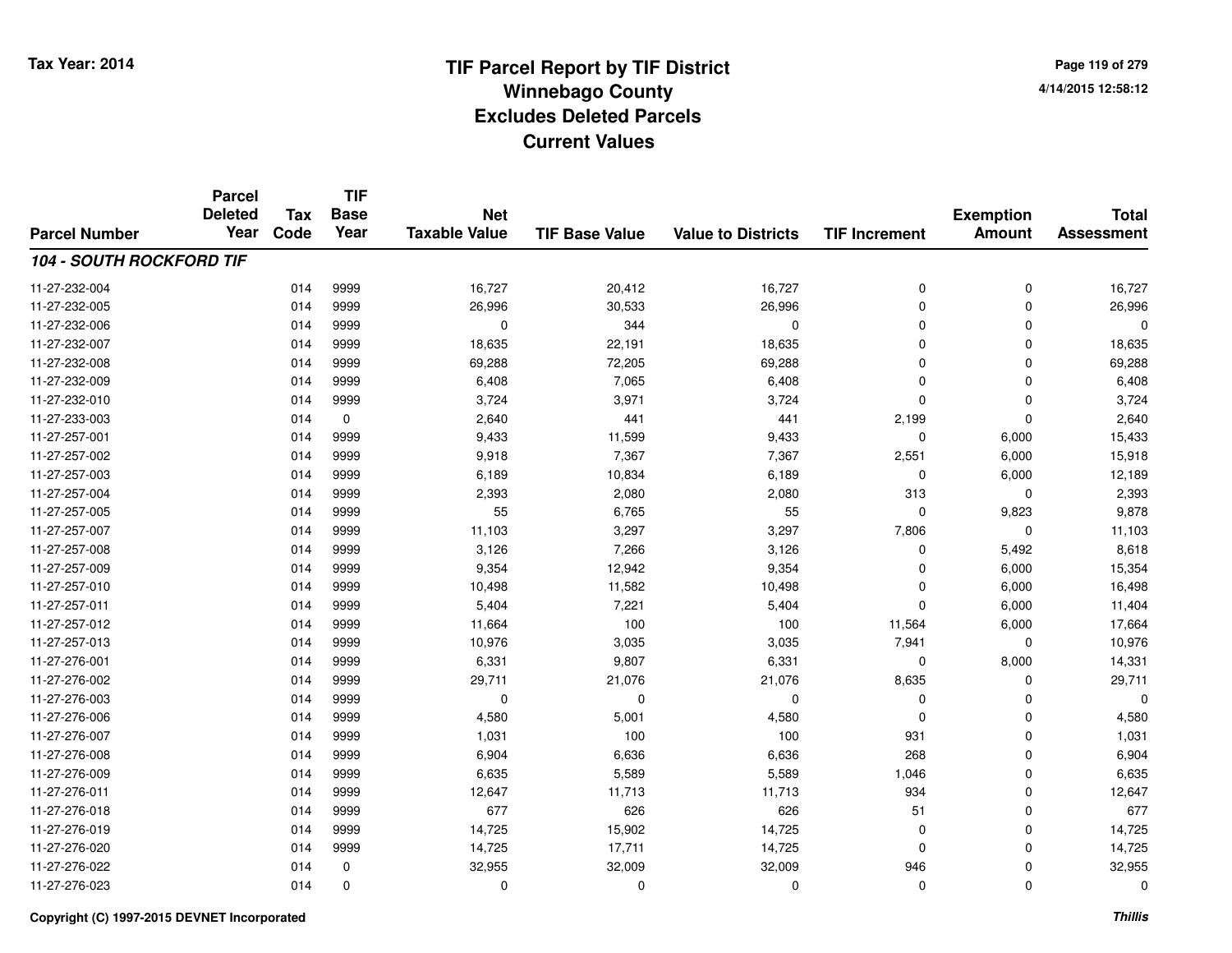**Page 120 of 2794/14/2015 12:58:12**

|                                 | <b>Parcel</b><br><b>Deleted</b> | <b>Tax</b> | <b>TIF</b><br><b>Base</b> | <b>Net</b>           |                       |                           |                      | <b>Exemption</b> | <b>Total</b>      |
|---------------------------------|---------------------------------|------------|---------------------------|----------------------|-----------------------|---------------------------|----------------------|------------------|-------------------|
| <b>Parcel Number</b>            | Year                            | Code       | Year                      | <b>Taxable Value</b> | <b>TIF Base Value</b> | <b>Value to Districts</b> | <b>TIF Increment</b> | <b>Amount</b>    | <b>Assessment</b> |
| <b>104 - SOUTH ROCKFORD TIF</b> |                                 |            |                           |                      |                       |                           |                      |                  |                   |
| 11-27-276-024                   |                                 | 014        | 0                         | 8,822                | 22,090                | 8,822                     | $\mathbf 0$          | $\mathbf 0$      | 8,822             |
| 11-27-276-025                   |                                 | 014        | 0                         | 8,829                | 8,266                 | 8,266                     | 563                  | $\mathbf 0$      | 8,829             |
| 11-27-277-001                   |                                 | 014        | 9999                      | 9,452                | 12,757                | 9,452                     | 0                    | 6,000            | 15,452            |
| 11-27-277-005                   |                                 | 014        | 9999                      | 17,413               | 814                   | 814                       | 16,599               | 6,000            | 23,413            |
| 11-27-277-006                   |                                 | 014        | 9999                      | 17,433               | 814                   | 814                       | 16,619               | 6,000            | 23,433            |
| 11-27-277-007                   |                                 | 014        | 9999                      | 5,059                | 8,650                 | 5,059                     | 0                    | 6,000            | 11,059            |
| 11-27-277-011                   |                                 | 014        | 1998                      | 19,653               | $\mathbf 0$           | $\mathbf 0$               | 19,653               | 0                | 19,653            |
| 11-27-277-012                   |                                 | 014        | 9999                      | 2,339                | $\mathbf 0$           | $\mathbf 0$               | 2,339                | $\mathbf 0$      | 2,339             |
| 11-27-277-014                   |                                 | 014        | $\mathbf 0$               | 17,822               | 5,537                 | 5,537                     | 12,285               | 6,000            | 23,822            |
| 11-27-277-015                   |                                 | 014        | $\mathbf 0$               | 0                    | 2,690                 | $\mathbf 0$               | 0                    | $\Omega$         | 0                 |
| 11-27-278-001                   |                                 | 014        | 9999                      | 4,241                | 3,925                 | 3,925                     | 316                  | 3,699            | 7,940             |
| 11-27-278-002                   |                                 | 014        | 9999                      | 879                  | 421                   | 421                       | 458                  | 0                | 879               |
| 11-27-278-003                   |                                 | 014        | 9999                      | 9,465                | 4,904                 | 4,904                     | 4,561                | $\Omega$         | 9,465             |
| 11-27-278-004                   |                                 | 014        | 9999                      | 936                  | 6,685                 | 936                       | 0                    | $\mathbf 0$      | 936               |
| 11-27-278-005                   |                                 | 014        | 9999                      | 7,988                | 9,191                 | 7,988                     | $\mathbf 0$          | 6,000            | 13,988            |
| 11-27-278-006                   |                                 | 014        | 9999                      | 6,785                | 12,474                | 6,785                     | 0                    | 11,000           | 17,785            |
| 11-27-278-007                   |                                 | 014        | 9999                      | 2,858                | 8,151                 | 2,858                     | 0                    | $\mathbf 0$      | 2,858             |
| 11-27-278-010                   |                                 | 014        | 9999                      | 9,976                | 2,358                 | 2,358                     | 7,618                | 0                | 9,976             |
| 11-27-278-012                   |                                 | 014        | 9999                      | 7,274                | 4,932                 | 4,932                     | 2,342                | $\mathbf 0$      | 7,274             |
| 11-27-278-017                   |                                 | 014        | $\mathbf 0$               | 1,717                | 5,283                 | 1,717                     | 0                    | 6,000            | 7,717             |
| 11-27-278-018                   |                                 | 014        | 0                         | 4,297                | 6,689                 | 4,297                     | 0                    | 6,000            | 10,297            |
| 11-27-278-019                   |                                 | 014        | 0                         | 13,142               | 11,052                | 11,052                    | 2,090                | 0                | 13,142            |
| 11-27-278-020                   |                                 | 014        | $\mathbf 0$               | 28,136               | 28,193                | 28,136                    | 0                    | 6,000            | 34,136            |
| 11-27-278-021                   |                                 | 014        | 0                         | 66,083               | 1,628                 | 1,628                     | 64,455               | 0                | 66,083            |
| 11-27-279-011                   |                                 | 014        | 9999                      | 1,319                | 1,218                 | 1,218                     | 101                  | $\mathbf 0$      | 1,319             |
| 11-27-279-012                   |                                 | 014        | 9999                      | 16,789               | 22,602                | 16,789                    | 0                    | $\mathbf 0$      | 16,789            |
| 11-27-279-013                   |                                 | 014        | 9999                      | 13,681               | 15,726                | 13,681                    | 0                    | $\mathbf 0$      | 13,681            |
| 11-27-279-018                   |                                 | 014        | $\mathbf 0$               | 0                    | 17,749                | $\mathbf 0$               | 0                    | 0                | 0                 |
| 11-27-279-019                   |                                 | 014        | 0                         | 11,089               | 18,643                | 11,089                    | 0                    | $\mathbf 0$      | 11,089            |
| 11-27-279-020                   |                                 | 014        | 0                         | 0                    | 0                     | 0                         | 0                    | 0                | 0                 |
| 11-27-279-021                   |                                 | 014        | $\mathbf 0$               | $\mathbf 0$          | 0                     | $\mathbf 0$               | 0                    | $\Omega$         | $\Omega$          |
| 11-27-279-022                   |                                 | 014        | 0                         | 9,747                | 8,266                 | 8,266                     | 1,481                | $\Omega$         | 9,747             |
| 11-27-279-023                   |                                 | 014        | $\Omega$                  | 1,358                | 9,052                 | 1,358                     | $\mathbf 0$          | 10,565           | 11,923            |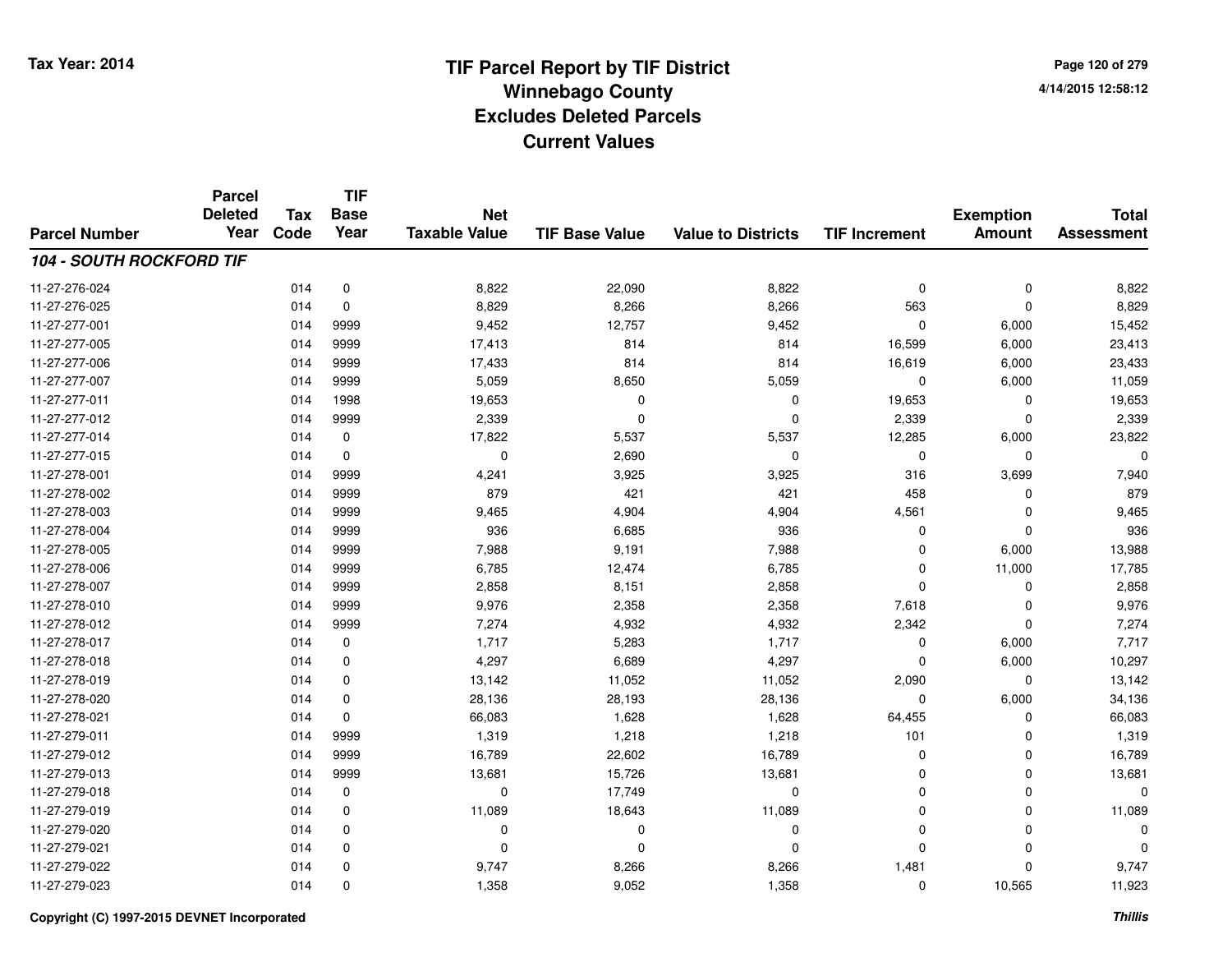# **TIF Parcel Report by TIF District Tax Year: 2014 Winnebago County04/14/2015 12:58:12** PM **Excludes Deleted ParcelsCurrent Values**

**Page 121 of 2794/14/2015 12:58:12**

|                                 | <b>Parcel</b><br><b>Deleted</b> | <b>Tax</b> | <b>TIF</b><br><b>Base</b> | <b>Net</b>           |                       |                           |                      | <b>Exemption</b> | <b>Total</b>      |
|---------------------------------|---------------------------------|------------|---------------------------|----------------------|-----------------------|---------------------------|----------------------|------------------|-------------------|
| <b>Parcel Number</b>            | Year                            | Code       | Year                      | <b>Taxable Value</b> | <b>TIF Base Value</b> | <b>Value to Districts</b> | <b>TIF Increment</b> | <b>Amount</b>    | <b>Assessment</b> |
| <b>104 - SOUTH ROCKFORD TIF</b> |                                 |            |                           |                      |                       |                           |                      |                  |                   |
| 11-27-279-024                   |                                 | 014        | $\mathbf 0$               | 0                    | $\mathbf 0$           | 0                         | 0                    | 0                | 0                 |
| 11-27-279-025                   |                                 | 014        | $\mathbf 0$               | $\Omega$             | $\Omega$              | $\Omega$                  | 0                    | $\mathbf 0$      | $\Omega$          |
| 11-27-279-026                   |                                 | 014        | 0                         | 16,191               | 15,000                | 15,000                    | 1,191                | 0                | 16,191            |
| 11-27-279-027                   |                                 | 014        | $\mathbf 0$               | $\mathbf 0$          | 10,605                | 0                         | 0                    | $\mathbf 0$      | $\Omega$          |
| 11-27-279-028                   |                                 | 014        | 0                         | 11,892               | 10,606                | 10,606                    | 1,286                | 6,000            | 17,892            |
| 11-27-280-002                   |                                 | 014        | 9999                      | 8,919                | 8,258                 | 8,258                     | 661                  | $\mathbf 0$      | 8,919             |
| 11-27-280-003                   |                                 | 014        | 9999                      | 26,464               | 24,510                | 24,510                    | 1,954                | $\mathbf 0$      | 26,464            |
| 11-27-280-004                   |                                 | 014        | 9999                      | 18,053               | 14,364                | 14,364                    | 3,689                | 0                | 18,053            |
| 11-27-280-005                   |                                 | 014        | 9999                      | 34,893               | 21,539                | 21,539                    | 13,354               | 0                | 34,893            |
| 11-27-280-006                   |                                 | 014        | 9999                      | 12,613               | 6,338                 | 6,338                     | 6,275                | 0                | 12,613            |
| 11-27-280-007                   |                                 | 014        | 9999                      | 0                    | $\mathbf 0$           | $\Omega$                  | 0                    | 0                |                   |
| 11-27-280-008                   |                                 | 014        | 9999                      | 0                    | 609                   | $\Omega$                  | 0                    | 0                |                   |
| 11-27-280-009                   |                                 | 014        | 9999                      | 0                    | 7,233                 | $\Omega$                  | 0                    | 0                |                   |
| 11-27-280-010                   |                                 | 014        | 9999                      | 0                    | 3,517                 | 0                         | 0                    | 0                |                   |
| 11-27-280-011                   |                                 | 014        | 9999                      | 0                    | 5,795                 | $\Omega$                  | 0                    | $\mathbf 0$      |                   |
| 11-27-280-012                   |                                 | 014        | 9999                      | 13,157               | 14,902                | 13,157                    | 0                    | $\mathbf 0$      | 13,157            |
| 11-27-280-013                   |                                 | 014        | 9999                      | 1,168                | 386                   | 386                       | 782                  | 0                | 1,168             |
| 11-27-280-014                   |                                 | 014        | 9999                      | 1,318                | 664                   | 664                       | 654                  | 0                | 1,318             |
| 11-27-280-015                   |                                 | 014        | 9999                      | 2,488                | 1,862                 | 1,862                     | 626                  | 0                | 2,488             |
| 11-27-280-016                   |                                 | 014        | 9999                      | 16,867               | 20,711                | 16,867                    | 0                    | 0                | 16,867            |
| 11-27-280-017                   |                                 | 014        | 9999                      | 2,713                | 2,273                 | 2,273                     | 440                  | 0                | 2,713             |
| 11-27-280-018                   |                                 | 014        | $\mathbf 0$               | 0                    | 0                     | 0                         | 0                    | $\Omega$         | $\Omega$          |
| 11-27-281-008                   |                                 | 014        | 9999                      | 0                    | 500                   | 0                         | 0                    | 0                |                   |
| 11-27-281-009                   |                                 | 014        | 9999                      | 0                    | 18,555                | $\Omega$                  | 0                    | 0                |                   |
| 11-27-281-010                   |                                 | 014        | $\mathbf 0$               | 0                    | $\mathbf 0$           | 0                         | 0                    | 0                |                   |
| 11-27-281-011                   |                                 | 014        | 0                         | 0                    | 19,240                | $\Omega$                  | 0                    | $\Omega$         |                   |
| 11-27-281-012                   |                                 | 014        | 0                         | 0                    | 3,244                 | $\mathbf 0$               | 0                    | 0                |                   |
| 11-27-281-013                   |                                 | 014        | 0                         | 0                    | 1,525                 | $\Omega$                  | 0                    | 0                |                   |
| 11-27-281-014                   |                                 | 014        | 0                         | 0                    | 1,723                 | $\mathbf 0$               | 0                    | 0                |                   |
| 11-27-281-015                   |                                 | 014        | 0                         | 0                    | 3,244                 | $\Omega$                  | 0                    | 0                |                   |
| 11-27-281-016                   |                                 | 014        | $\mathbf 0$               | $\mathbf 0$          | 16,168                | $\Omega$                  | 0                    | 0                |                   |
| 11-27-282-002                   |                                 | 014        | 9999                      | 0                    | 0                     | $\Omega$                  | 0                    | 0                |                   |
| 11-27-282-003                   |                                 | 014        | 9999                      | $\mathbf 0$          | 0                     | $\Omega$                  | 0                    | $\mathbf 0$      | $\Omega$          |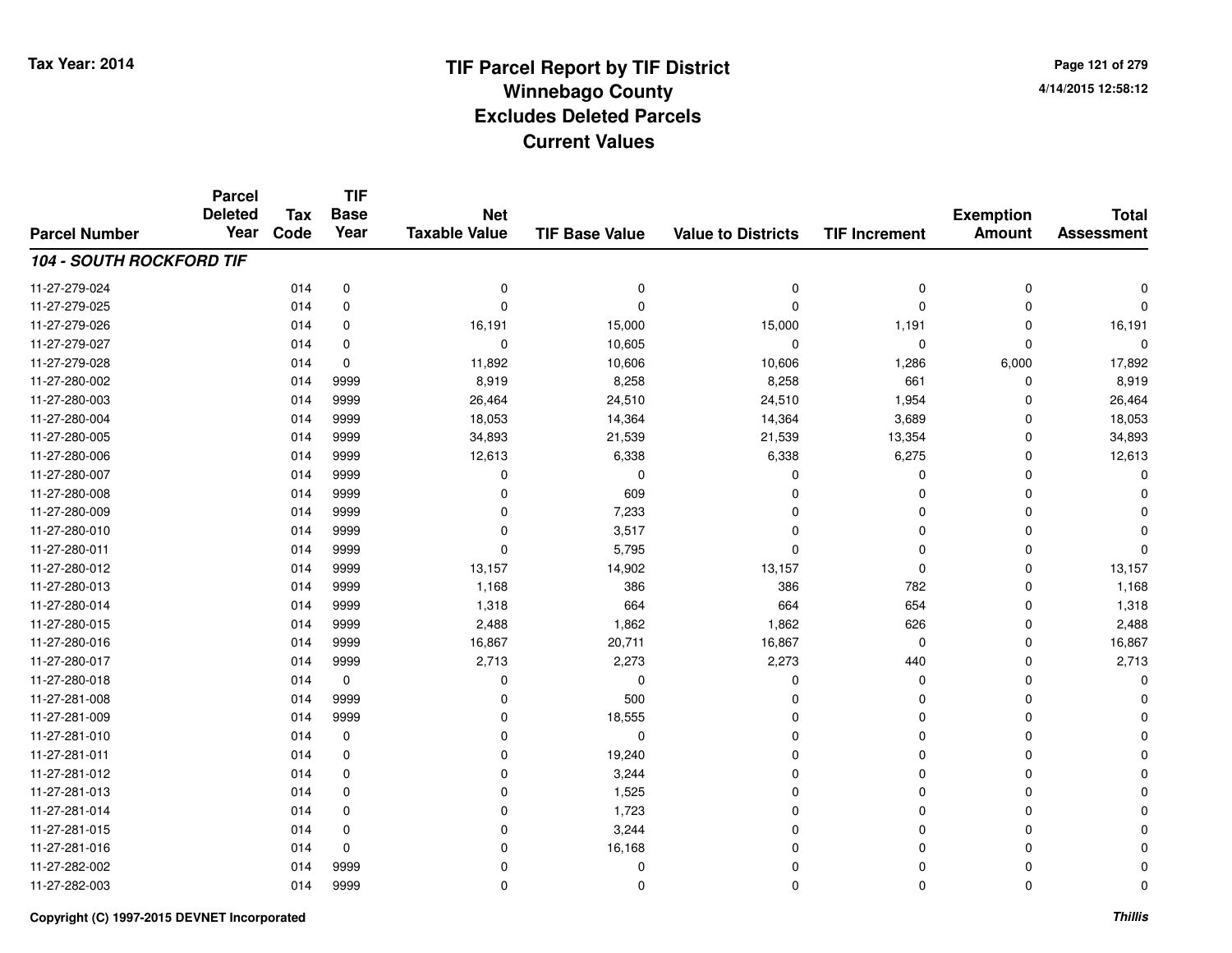**TIF**

**Parcel**

**Page 122 of 2794/14/2015 12:58:12**

| <b>Parcel Number</b>            | <b>Deleted</b><br>Year | <b>Tax</b><br>Code | <b>Base</b><br>Year | <b>Net</b><br><b>Taxable Value</b> | <b>TIF Base Value</b> | <b>Value to Districts</b> | <b>TIF Increment</b> | <b>Exemption</b><br><b>Amount</b> | <b>Total</b><br><b>Assessment</b> |
|---------------------------------|------------------------|--------------------|---------------------|------------------------------------|-----------------------|---------------------------|----------------------|-----------------------------------|-----------------------------------|
| <b>104 - SOUTH ROCKFORD TIF</b> |                        |                    |                     |                                    |                       |                           |                      |                                   |                                   |
| 11-27-282-005                   |                        | 014                | 9999                | 0                                  | 7,463                 | 0                         | 0                    | $\mathbf 0$                       | O                                 |
| 11-27-282-006                   |                        | 014                | 9999                | $\mathbf 0$                        | 14,491                | 0                         | 0                    | 0                                 | 0                                 |
| 11-27-282-007                   |                        | 014                | 0                   | 1,837                              | 1,988                 | 1,837                     | 0                    | $\mathbf 0$                       | 1,837                             |
| 11-27-283-001                   |                        | 014                | 9999                | 0                                  | 2,929                 | 0                         | 0                    | 0                                 | $\Omega$                          |
| 11-27-283-002                   |                        | 014                | 9999                | 0                                  | 7,333                 | 0                         | 0                    | 0                                 | 0                                 |
| 11-27-284-001                   |                        | 014                | 9999                | $\Omega$                           | 8,125                 | $\Omega$                  | $\Omega$             | $\mathbf 0$                       | $\Omega$                          |
| 11-27-284-002                   |                        | 014                | 9999                | 10,513                             | 11,211                | 10,513                    | $\Omega$             | $\mathbf 0$                       | 10,513                            |
| 11-27-284-003                   |                        | 014                | 9999                | 9,244                              | 8,096                 | 8,096                     | 1,148                | $\mathbf 0$                       | 9,244                             |
| 11-27-284-004                   |                        | 014                | 9999                | 1,172                              | 814                   | 814                       | 358                  | $\mathbf 0$                       | 1,172                             |
| 11-27-284-005                   |                        | 014                | 9999                | 10,016                             | 24,553                | 10,016                    | 0                    | $\mathbf 0$                       | 10,016                            |
| 11-27-284-006                   |                        | 014                | 9999                | 585                                | 1,429                 | 585                       | 0                    | $\mathbf 0$                       | 585                               |
| 11-27-284-007                   |                        | 014                | 9999                | 585                                | 626                   | 585                       | 0                    | 0                                 | 585                               |
| 11-27-284-010                   |                        | 014                | 0                   | 5,742                              | 24,505                | 5,742                     | 0                    | 0                                 | 5,742                             |
| 11-27-285-002                   |                        | 014                | 9999                | 0                                  | 3,521                 | 0                         | 0                    | 0                                 | $\Omega$                          |
| 11-27-285-003                   |                        | 014                | $\mathbf 0$         | $\Omega$                           | $\Omega$              | 0                         | 0                    | 0                                 | $\Omega$                          |
| 11-27-286-002                   |                        | 014                | 9999                | 1,043                              | 2,378                 | 1,043                     | 0                    | $\mathbf 0$                       | 1,043                             |
| 11-27-286-003                   |                        | 014                | 9999                | $\mathbf 0$                        | 1,980                 | 0                         | 0                    | $\mathbf 0$                       | $\Omega$                          |
| 11-27-287-001                   |                        | 014                | 9999                | $\Omega$                           | 294                   | $\Omega$                  | $\Omega$             | $\mathbf 0$                       | $\Omega$                          |
| 11-27-403-001                   |                        | 014                | 9999                | 492                                | 326                   | 326                       | 166                  | $\mathbf 0$                       | 492                               |
| 11-27-403-002                   |                        | 014                | 9999                | $\mathbf 0$                        | 2,789                 | $\Omega$                  | 0                    | 7,376                             | 7,376                             |
| 11-27-403-003                   |                        | 014                | 9999                | 7,547                              | 5,204                 | 5,204                     | 2,343                | 6,000                             | 13,547                            |
| 11-27-403-004                   |                        | 014                | 9999                | 0                                  | 5,481                 | 0                         | 0                    | 10,328                            | 10,328                            |
| 11-27-403-005                   |                        | 014                | 9999                | 3,045                              | 3,045                 | 3,045                     | 0                    | 5,582                             | 8,627                             |
| 11-27-403-006                   |                        | 014                | 9999                | 8,422                              | 11,011                | 8,422                     | 0                    | 0                                 | 8,422                             |
| 11-27-403-007                   |                        | 014                | 9999                | 3,438                              | 1,252                 | 1,252                     | 2,186                | $\mathbf 0$                       | 3,438                             |
| 11-27-403-008                   |                        | 014                | 9999                | 1,980                              | 794                   | 794                       | 1,186                | $\mathbf 0$                       | 1,980                             |
| 11-27-403-009                   |                        | 014                | 9999                | 1,980                              | 794                   | 794                       | 1,186                | $\mathbf 0$                       | 1,980                             |
| 11-27-403-012                   |                        | 014                | 9999                | 7,042                              | 3,432                 | 3,432                     | 3,610                | 0                                 | 7,042                             |
| 11-27-403-014                   |                        | 014                | 0                   | 9,387                              | 4,698                 | 4,698                     | 4,689                | 0                                 | 9,387                             |
| 11-27-403-015                   |                        | 014                | 0                   | 17,794                             | 14,986                | 14,986                    | 2,808                | 0                                 | 17,794                            |
| 11-27-403-016                   |                        | 014                | $\mathbf 0$         | 32,500                             | 28,218                | 28,218                    | 4,282                | 0                                 | 32,500                            |
| 11-27-426-003                   |                        | 014                | 9999                | 0                                  | 7,467                 | 0                         | 0                    | 0                                 | $\Omega$                          |
| 11-27-426-009                   |                        | 014                | 9999                | 0                                  | 8,120                 | 0                         | 0                    | 0                                 | 0                                 |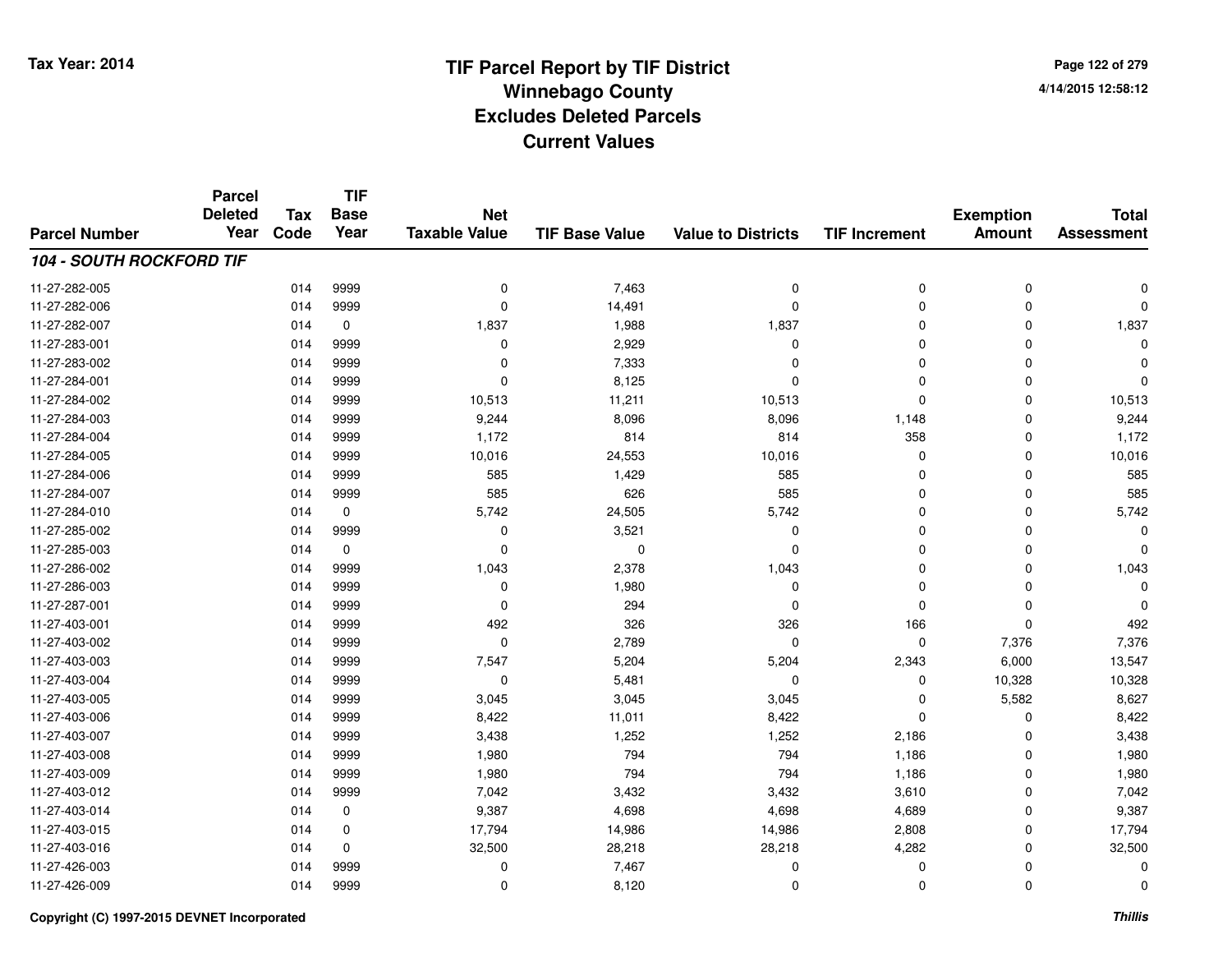**Page 123 of 2794/14/2015 12:58:12**

|                                 | <b>Parcel</b><br><b>Deleted</b> | <b>Tax</b> | <b>TIF</b><br><b>Base</b> | <b>Net</b>           |                       |                           |                      | <b>Exemption</b> | <b>Total</b>      |
|---------------------------------|---------------------------------|------------|---------------------------|----------------------|-----------------------|---------------------------|----------------------|------------------|-------------------|
| <b>Parcel Number</b>            | Year                            | Code       | Year                      | <b>Taxable Value</b> | <b>TIF Base Value</b> | <b>Value to Districts</b> | <b>TIF Increment</b> | <b>Amount</b>    | <b>Assessment</b> |
| <b>104 - SOUTH ROCKFORD TIF</b> |                                 |            |                           |                      |                       |                           |                      |                  |                   |
| 11-27-426-010                   |                                 | 014        | 9999                      | 0                    | 5,942                 | $\pmb{0}$                 | $\pmb{0}$            | $\mathbf 0$      |                   |
| 11-27-426-011                   |                                 | 014        | 9999                      | $\Omega$             | 3,648                 | $\mathbf 0$               | $\Omega$             | $\Omega$         |                   |
| 11-27-426-012                   |                                 | 014        | $\mathbf 0$               | $\Omega$             | 19,240                | $\Omega$                  | $\Omega$             | $\Omega$         |                   |
| 11-27-426-013                   |                                 | 014        | 0                         | $\Omega$             | 546                   | $\mathbf 0$               | $\Omega$             | $\Omega$         |                   |
| 11-27-426-014                   |                                 | 014        | 0                         | $\mathbf 0$          | 2,845                 | $\mathbf 0$               | $\Omega$             | $\Omega$         |                   |
| 11-27-426-015                   |                                 | 014        | $\mathbf 0$               | $\mathbf 0$          | 28,793                | 0                         | $\Omega$             | $\Omega$         |                   |
| 11-27-426-016                   |                                 | 014        | 0                         | 0                    | 11,965                | $\mathbf 0$               | $\Omega$             | $\Omega$         |                   |
| 11-27-426-017                   |                                 | 014        | 0                         | 0                    | 7,751                 | 0                         | $\mathbf 0$          | $\Omega$         |                   |
| 11-27-426-018                   |                                 | 014        | 0                         | $\mathbf 0$          | 9,936                 | 0                         | $\mathbf 0$          | 0                |                   |
| 11-27-427-004                   |                                 | 014        | $\mathbf 0$               | $\Omega$             | 0                     | 0                         | $\Omega$             | $\Omega$         |                   |
| 11-27-427-005                   |                                 | 014        | $\mathbf 0$               | $\Omega$             | $\Omega$              | $\mathbf 0$               | $\Omega$             | $\Omega$         |                   |
| 11-27-427-006                   |                                 | 014        | 0                         | $\Omega$             | 0                     | $\mathbf 0$               | $\Omega$             | $\Omega$         |                   |
| 11-27-428-020                   |                                 | 014        | 0                         | $\Omega$             | 0                     | $\mathbf 0$               | $\Omega$             | $\Omega$         |                   |
| 11-27-428-021                   |                                 | 014        | $\pmb{0}$                 | 206,407              | 16,205                | 16,205                    | 190,202              | $\Omega$         | 206,407           |
| 11-27-428-024                   |                                 | 014        | $\mathbf 0$               | 50,791               | 280                   | 280                       | 50,511               | $\Omega$         | 50,791            |
| 11-27-428-025                   |                                 | 014        | 0                         | 181,898              | 5,713                 | 5,713                     | 176,185              | 0                | 181,898           |
| 11-27-428-026                   |                                 | 014        | $\mathbf 0$               | 6,294                | 22,197                | 6,294                     | $\mathbf 0$          | $\Omega$         | 6,294             |
| 11-27-429-005                   |                                 | 014        | 9999                      | 6,863                | 2,491                 | 2,491                     | 4,372                | $\Omega$         | 6,863             |
| 11-27-429-006                   |                                 | 014        | 9999                      | 0                    | 3,825                 | 0                         | $\Omega$             | $\Omega$         | O                 |
| 11-27-429-007                   |                                 | 014        | 9999                      | $\Omega$             | 5,496                 | 0                         | $\mathbf 0$          | 0                |                   |
| 11-27-429-008                   |                                 | 014        | 9999                      | $\mathbf 0$          | 9,534                 | $\mathbf 0$               | $\Omega$             | $\Omega$         |                   |
| 11-27-429-009                   |                                 | 014        | 9999                      | 1,269                | 842                   | 842                       | 427                  | $\Omega$         | 1,269             |
| 11-27-429-013                   |                                 | 014        | 0                         | 10,332               | 2,487                 | 2,487                     | 7,845                | 6,000            | 16,332            |
| 11-27-429-016                   |                                 | 014        | 0                         | 0                    | $\mathbf 0$           | $\mathbf 0$               | 0                    | $\mathbf 0$      | 0                 |
| 11-27-429-017                   |                                 | 014        | $\mathbf 0$               | $\Omega$             | 0                     | $\mathbf 0$               | $\Omega$             | $\Omega$         |                   |
| <b>Tax District Totals:</b>     | <b>Parcel Count:</b>            |            | $\overline{213}$          | 2,378,587            | 2,588,485             | 1,671,681                 | 706,906              | 185,865          | 2,564,452         |
| 105 - LINCOLNWOOD TIF           |                                 |            |                           |                      |                       |                           |                      |                  |                   |
| 11-21-301-002                   |                                 | 047        | 9999                      | 25,931               | 148                   | 148                       | 25,783               | 0                | 25,931            |
| 11-21-301-003                   |                                 | 047        | 9999                      | 19,868               | 148                   | 148                       | 19,720               | 6,000            | 25,868            |
| 11-21-301-004                   |                                 | 047        | 9999                      | 10,531               | 148                   | 148                       | 10,383               | 11,000           | 21,531            |
| 11-21-301-005                   |                                 | 047        | 9999                      | 18,577               | 148                   | 148                       | 18,429               | 6,000            | 24,577            |
| 11-21-301-006                   |                                 | 047        | 9999                      | 18,516               | 148                   | 148                       | 18,368               | 6,000            | 24,516            |
| 11-21-301-007                   |                                 | 047        | 9999                      | 19,734               | 148                   | 148                       | 19,586               | 6,000            | 25,734            |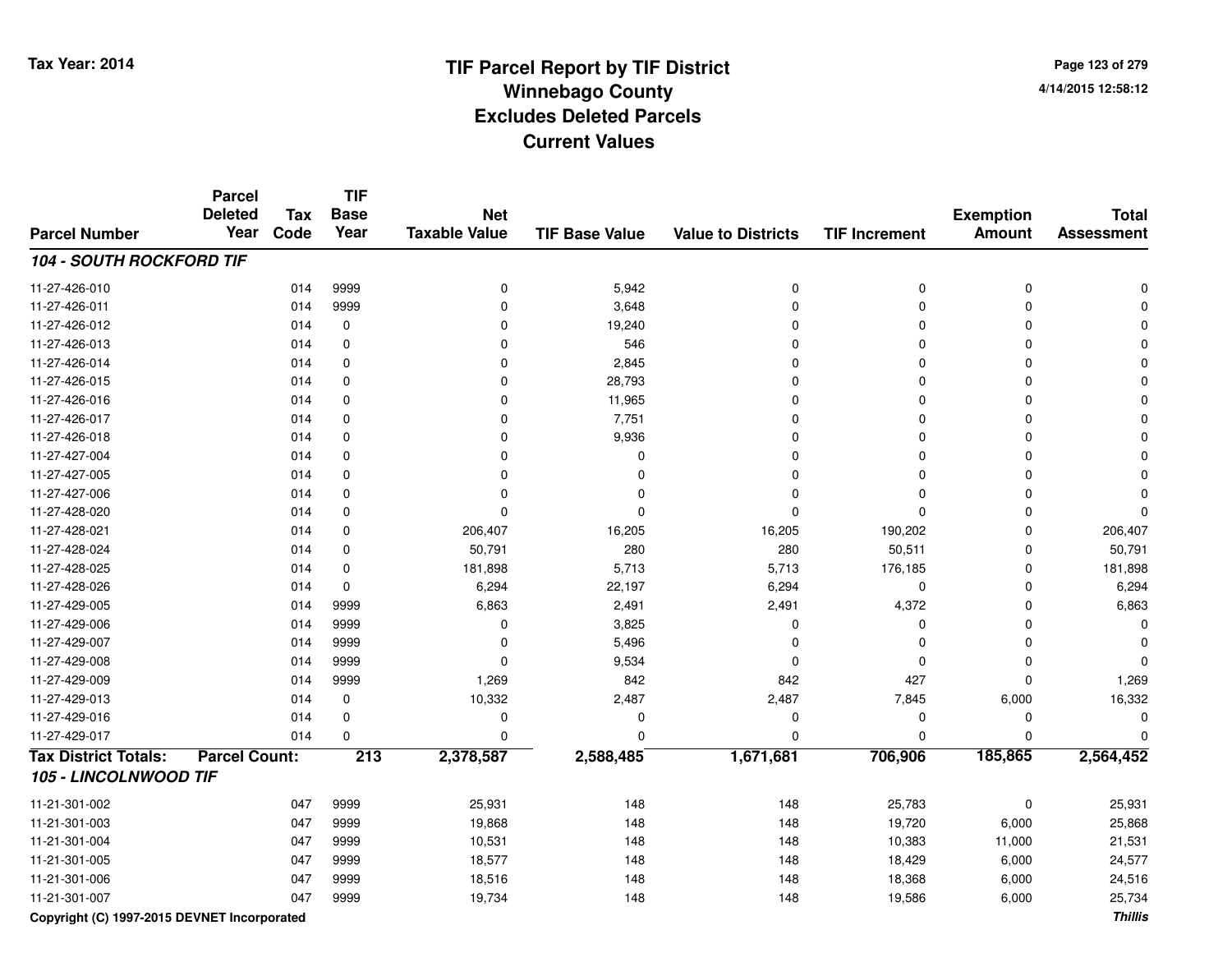**Page 124 of 2794/14/2015 12:58:12**

|                             | Parcel<br><b>Deleted</b> | Tax  | TIF<br><b>Base</b> | <b>Net</b>           |                       |                           |                      | <b>Exemption</b> | <b>Total</b>      |
|-----------------------------|--------------------------|------|--------------------|----------------------|-----------------------|---------------------------|----------------------|------------------|-------------------|
| <b>Parcel Number</b>        | Year                     | Code | Year               | <b>Taxable Value</b> | <b>TIF Base Value</b> | <b>Value to Districts</b> | <b>TIF Increment</b> | <b>Amount</b>    | <b>Assessment</b> |
| 105 - LINCOLNWOOD TIF       |                          |      |                    |                      |                       |                           |                      |                  |                   |
| 11-21-301-008               |                          | 047  | 9999               | 14,951               | 148                   | 148                       | 14,803               | 6,000            | 20,951            |
| 11-21-301-009               |                          | 047  | 9999               | 20,115               | 148                   | 148                       | 19,967               | 6,000            | 26,115            |
| 11-21-301-010               |                          | 047  | 9999               | 14,042               | 148                   | 148                       | 13,894               | 6,000            | 20,042            |
| 11-21-301-011               |                          | 047  | 9999               | 13,229               | 148                   | 148                       | 13,081               | 6,000            | 19,229            |
| 11-21-302-023               |                          | 047  | 9999               | 19,408               | 148                   | 148                       | 19,260               | 6,000            | 25,408            |
| 11-21-302-024               |                          | 047  | 9999               | 18,587               | 148                   | 148                       | 18,439               | 6,000            | 24,587            |
| 11-21-302-025               |                          | 047  | 9999               | 14,068               | 148                   | 148                       | 13,920               | 6,000            | 20,068            |
| 11-21-302-026               |                          | 047  | 9999               | 13,793               | 149                   | 149                       | 13,644               | 11,000           | 24,793            |
| 11-21-302-027               |                          | 047  | 9999               | 19,329               | 149                   | 149                       | 19,180               | 6,000            | 25,329            |
| 11-21-302-028               |                          | 047  | 9999               | 15,338               | 149                   | 149                       | 15,189               | 6,000            | 21,338            |
| 11-21-302-029               |                          | 047  | 9999               | 9,610                | 149                   | 149                       | 9,461                | 11,000           | 20,610            |
| 11-21-303-022               |                          | 047  | 9999               | 14,050               | 149                   | 149                       | 13,901               | 6,000            | 20,050            |
| 11-21-303-023               |                          | 047  | 9999               | 14,470               | 149                   | 149                       | 14,321               | 6,000            | 20,470            |
| 11-21-303-024               |                          | 047  | 9999               | 18,042               | 149                   | 149                       | 17,893               | 6,000            | 24,042            |
| 11-21-303-025               |                          | 047  | 9999               | 13,845               | 149                   | 149                       | 13,696               | 6,000            | 19,845            |
| 11-21-303-026               |                          | 047  | 9999               | 18,167               | 149                   | 149                       | 18,018               | 6,000            | 24,167            |
| 11-21-303-027               |                          | 047  | 9999               | 15,316               | 149                   | 149                       | 15,167               | 6,000            | 21,316            |
| 11-21-303-028               |                          | 047  | 9999               | 15,018               | 149                   | 149                       | 14,869               | 6,000            | 21,018            |
| 11-21-303-029               |                          | 047  | 9999               | 13,891               | 149                   | 149                       | 13,742               | 6,000            | 19,891            |
| 11-21-303-030               |                          | 047  | 9999               | 17,004               | 149                   | 149                       | 16,855               | 6,000            | 23,004            |
| <b>Tax District Totals:</b> | <b>Parcel Count:</b>     |      | $\overline{26}$    | 425,430              | 3,861                 | 3,861                     | 421,569              | 165,000          | 590,430           |
| 106 - DURAND VILLAGE TIF    |                          |      |                    |                      |                       |                           |                      |                  |                   |
| 05-10-332-004               |                          | 228  | 9999               | 5,689                | 4,834                 | 4,834                     | 855                  | $\mathbf 0$      | 5,689             |
| 05-10-332-008               |                          | 228  | 9999               | 51,176               | 43,477                | 43,477                    | 7,699                | $\mathbf 0$      | 51,176            |
| 05-10-378-002               |                          | 228  | 9999               | 10,044               | 8,534                 | 8,534                     | 1,510                | $\mathbf 0$      | 10,044            |
| 05-10-378-003               |                          | 228  | 9999               | 48,322               | 41,053                | 41,053                    | 7,269                | $\mathbf 0$      | 48,322            |
| 05-10-378-004               |                          | 228  | 9999               | 24,679               | 21,666                | 21,666                    | 3,013                | $\mathbf 0$      | 24,679            |
| 05-10-378-005               |                          | 228  | 9999               | 0                    | $\mathbf 0$           | $\mathbf 0$               | 0                    | $\mathbf 0$      | $\Omega$          |
| 05-10-378-006               |                          | 228  | 9999               | 0                    | $\Omega$              | $\mathbf 0$               | $\mathbf 0$          | $\Omega$         | ∩                 |
| 05-10-378-007               |                          | 228  | 9999               | 3,640                | 24,266                | 3,640                     | $\Omega$             | 24,922           | 28,562            |
| 05-10-378-008               |                          | 228  | 9999               | 9,970                | 8,469                 | 8,469                     | 1,501                | $\mathbf 0$      | 9,970             |
| 05-10-378-009               |                          | 228  | 9999               | 12,353               | 10,496                | 10,496                    | 1,857                | $\Omega$         | 12,353            |
| 05-10-378-010               |                          | 228  | 9999               | 11,695               | 9,936                 | 9,936                     | 1,759                | $\mathbf 0$      | 11,695            |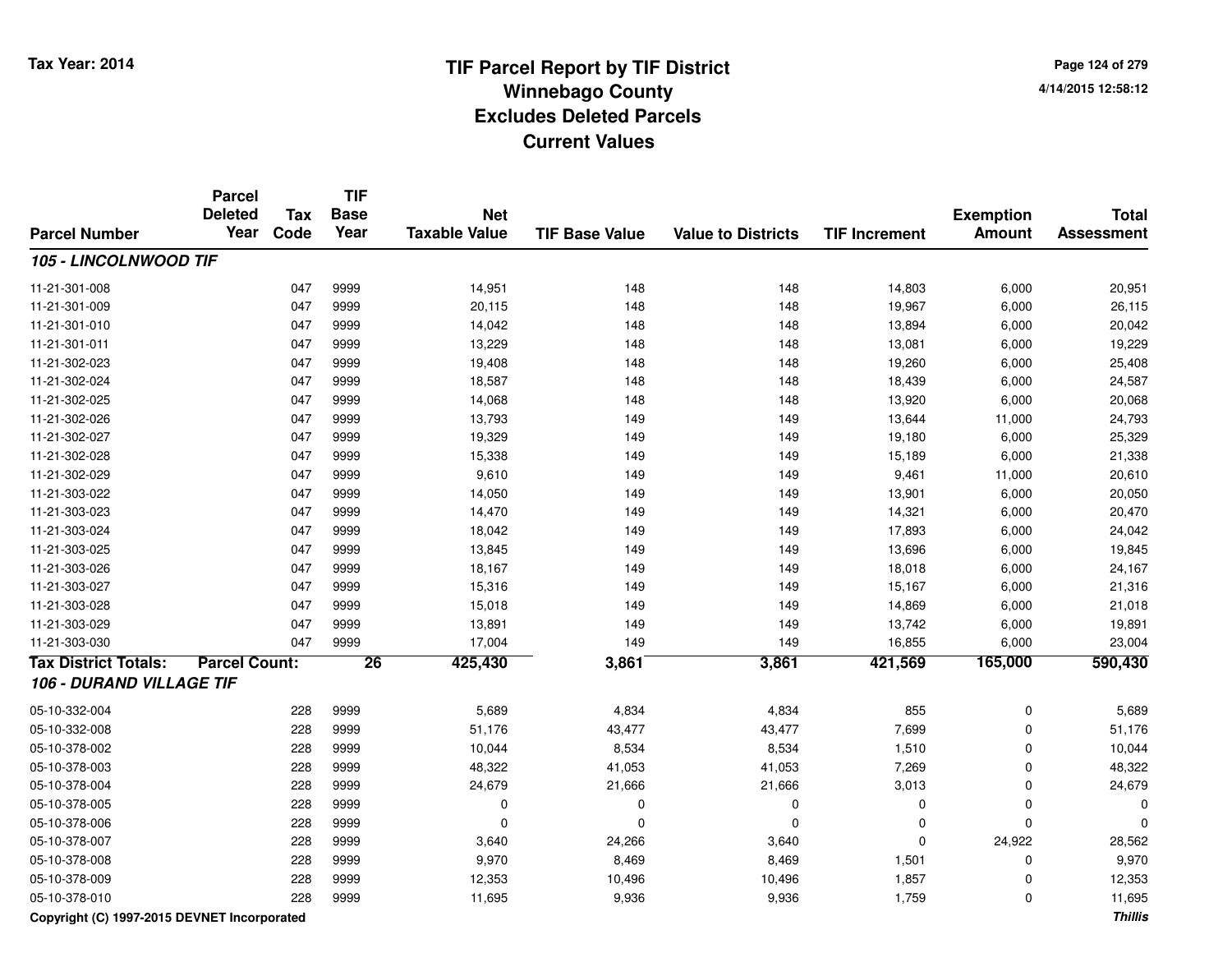**TIF**

**Parcel**

**Page 125 of 2794/14/2015 12:58:12**

| <b>Parcel Number</b>     | <b>Deleted</b><br>Year | Tax<br>Code | <b>Base</b><br>Year | <b>Net</b><br><b>Taxable Value</b> | <b>TIF Base Value</b> | <b>Value to Districts</b> | <b>TIF Increment</b> | <b>Exemption</b><br><b>Amount</b> | <b>Total</b><br><b>Assessment</b> |
|--------------------------|------------------------|-------------|---------------------|------------------------------------|-----------------------|---------------------------|----------------------|-----------------------------------|-----------------------------------|
|                          |                        |             |                     |                                    |                       |                           |                      |                                   |                                   |
| 106 - DURAND VILLAGE TIF |                        |             |                     |                                    |                       |                           |                      |                                   |                                   |
| 05-10-378-011            |                        | 228         | 9999                | 22,351                             | 18,990                | 18,990                    | 3,361                | $\mathbf 0$                       | 22,351                            |
| 05-10-378-012            |                        | 228         | 9999                | 21,553                             | 27,654                | 21,553                    | 0                    | 11,000                            | 32,553                            |
| 05-10-378-013            |                        | 228         | 9999                | 12,899                             | 25,113                | 12,899                    | 0                    | 0                                 | 12,899                            |
| 05-10-378-014            |                        | 228         | 9999                | 14,639                             | 18,632                | 14,639                    | $\mathbf 0$          | $\Omega$                          | 14,639                            |
| 05-10-382-001            |                        | 228         | 9999                | 31,263                             | 27,845                | 27,845                    | 3,418                | 6,000                             | 37,263                            |
| 05-10-382-002            |                        | 228         | 9999                | 18,488                             | 20,805                | 18,488                    | $\mathbf 0$          | 6,000                             | 24,488                            |
| 05-10-382-003            |                        | 228         | 9999                | 17,879                             | 15,189                | 15,189                    | 2,690                | $\mathbf 0$                       | 17,879                            |
| 05-10-382-004            |                        | 228         | 9999                | 11,797                             | 15,119                | 11,797                    | 0                    | 6,000                             | 17,797                            |
| 05-10-382-005            |                        | 228         | 9999                | 47,265                             | 51,860                | 47,265                    | 0                    | $\Omega$                          | 47,265                            |
| 05-10-382-006            |                        | 228         | 9999                | 2,729                              | 2,317                 | 2,317                     | 412                  | $\Omega$                          | 2,729                             |
| 05-10-382-008            |                        | 228         | 9999                | 4,217                              | 3,583                 | 3,583                     | 634                  | $\Omega$                          | 4,217                             |
| 05-10-382-010            |                        | 228         | 9999                | 465                                | 394                   | 394                       | 71                   | $\mathbf 0$                       | 465                               |
| 05-10-382-011            |                        | 228         | 9999                | 733                                | 622                   | 622                       | 111                  | $\mathbf 0$                       | 733                               |
| 05-10-382-012            |                        | 228         | 9999                | 1,463                              | 1,244                 | 1,244                     | 219                  | $\mathbf 0$                       | 1,463                             |
| 05-10-382-013            |                        | 228         | 9999                | 1,623                              | 1,379                 | 1,379                     | 244                  | $\Omega$                          | 1,623                             |
| 05-10-382-014            |                        | 228         | 9999                | 1,622                              | 14,248                | 1,622                     | 0                    | $\Omega$                          | 1,622                             |
| 05-10-382-017            |                        | 228         | 9999                | 31,301                             | 4,508                 | 4,508                     | 26,793               | 6,000                             | 37,301                            |
| 05-10-382-019            |                        | 228         | 0                   | 65,711                             | 57,162                | 57,162                    | 8,549                | 0                                 | 65,711                            |
| 05-10-384-001            |                        | 228         | 9999                | 7,444                              | 6,324                 | 6,324                     | 1,120                | $\Omega$                          | 7,444                             |
| 05-10-384-002            |                        | 228         | 9999                | 3,094                              | 2,628                 | 2,628                     | 466                  | $\mathbf 0$                       | 3,094                             |
| 05-10-384-004            |                        | 228         | 9999                | 12,078                             | 10,260                | 10,260                    | 1,818                | $\mathbf 0$                       | 12,078                            |
| 05-10-384-006            |                        | 228         | 9999                | 45,461                             | 20,847                | 20,847                    | 24,614               | $\Omega$                          | 45,461                            |
| 05-10-385-002            |                        | 228         | 9999                | 27,745                             | 21,318                | 21,318                    | 6,427                | 6,000                             | 33,745                            |
| 05-10-385-003            |                        | 228         | 9999                | 10,291                             | 8,742                 | 8,742                     | 1,549                | 0                                 | 10,291                            |
| 05-10-385-004            |                        | 228         | 9999                | 48,268                             | 41,007                | 41,007                    | 7,261                | $\Omega$                          | 48,268                            |
| 05-10-385-005            |                        | 228         | 9999                | 1,840                              | 1,564                 | 1,564                     | 276                  | 0                                 | 1,840                             |
| 05-10-385-006            |                        | 228         | 9999                | 33,943                             | 26,595                | 26,595                    | 7,348                | $\mathbf 0$                       | 33,943                            |
| 05-10-405-005            |                        | 228         | 9999                | 0                                  | $\Omega$              | 0                         | 0                    | $\mathbf 0$                       | 0                                 |
| 05-10-405-006            |                        | 228         | 9999                | $\Omega$                           | 16,466                | $\Omega$                  | $\mathbf 0$          | 0                                 | 0                                 |
| 05-10-451-001            |                        | 228         | 9999                | 27,386                             | 23,265                | 23,265                    | 4,121                | 0                                 | 27,386                            |
| 05-10-451-002            |                        | 228         | 9999                | 5,602                              | 10,439                | 5,602                     | 0                    | 0                                 | 5,602                             |
| 05-10-451-003            |                        | 228         | 9999                | 29,882                             | 25,386                | 25,386                    | 4,496                | 0                                 | 29,882                            |
| 05-10-451-004            |                        | 228         | 9999                | 1,178                              | 1,001                 | 1,001                     | 177                  | $\Omega$                          | 1,178                             |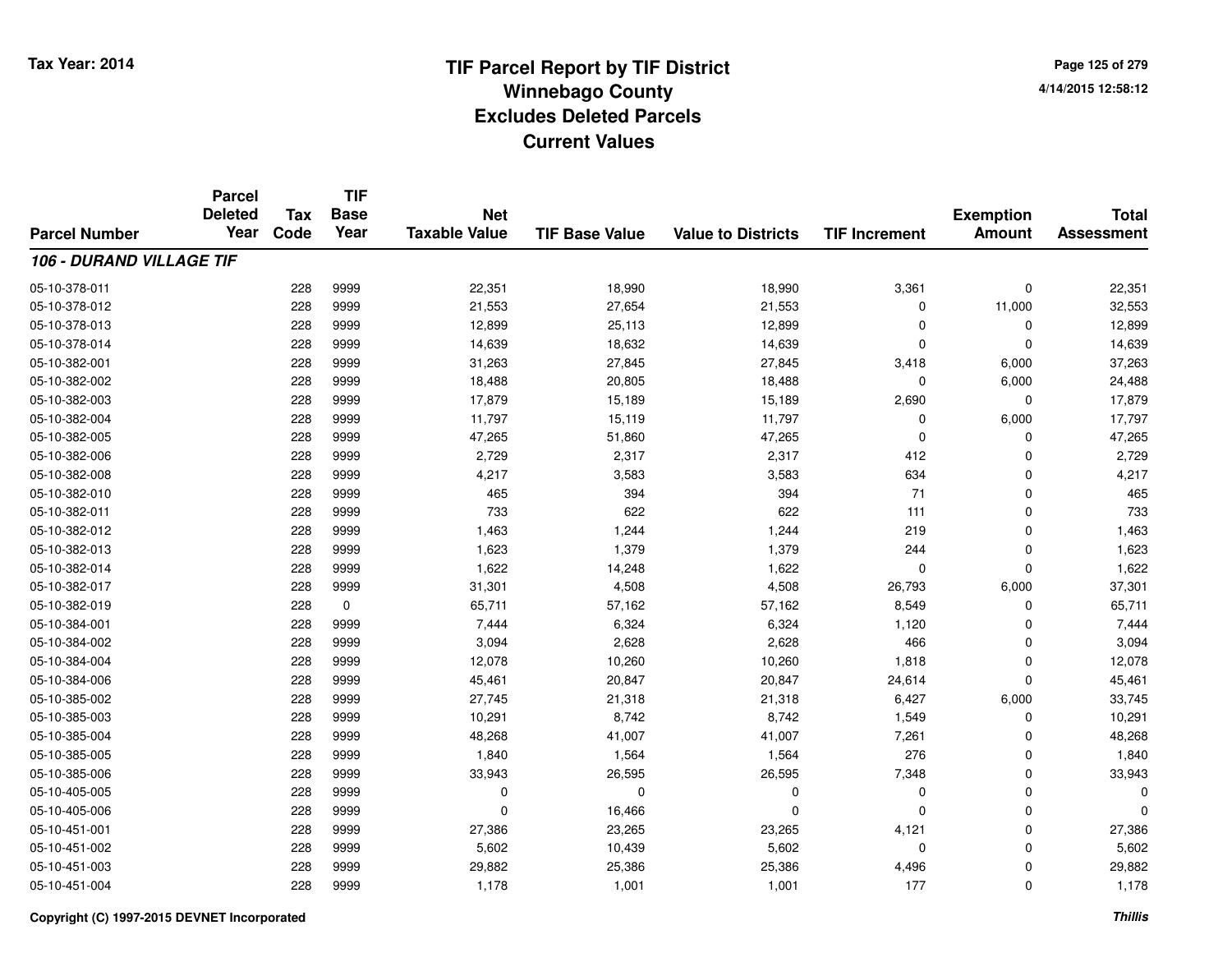**TIF**

**Parcel**

**Page 126 of 2794/14/2015 12:58:12**

|                                 | aivu<br><b>Deleted</b> | <b>Tax</b> | .<br><b>Base</b> | <b>Net</b>           |                       |                           |                      | <b>Exemption</b> | <b>Total</b>      |
|---------------------------------|------------------------|------------|------------------|----------------------|-----------------------|---------------------------|----------------------|------------------|-------------------|
| <b>Parcel Number</b>            | Year                   | Code       | Year             | <b>Taxable Value</b> | <b>TIF Base Value</b> | <b>Value to Districts</b> | <b>TIF Increment</b> | <b>Amount</b>    | <b>Assessment</b> |
| <b>106 - DURAND VILLAGE TIF</b> |                        |            |                  |                      |                       |                           |                      |                  |                   |
| 05-10-451-005                   |                        | 228        | 9999             | 7,243                | 9,792                 | 7,243                     | $\mathbf 0$          | 0                | 7,243             |
| 05-10-451-008                   |                        | 228        | 9999             | 11,831               | 13,744                | 11,831                    | 0                    | 0                | 11,831            |
| 05-10-451-009                   |                        | 228        | 9999             | 12,883               | 10,945                | 10,945                    | 1,938                | 0                | 12,883            |
| 05-10-451-010                   |                        | 228        | 9999             | 15,509               | 13,175                | 13,175                    | 2,334                | 0                | 15,509            |
| 05-10-451-011                   |                        | 228        | 9999             | 14,538               | 12,352                | 12,352                    | 2,186                | 0                | 14,538            |
| 05-10-451-012                   |                        | 228        | 9999             | 27,965               | 30,378                | 27,965                    | 0                    | 0                | 27,965            |
| 05-10-451-013                   |                        | 228        | 9999             | 26,196               | 22,254                | 22,254                    | 3,942                | 0                | 26,196            |
| 05-10-451-014                   |                        | 228        | 9999             | 4,616                | 5,533                 | 4,616                     | 0                    | 0                | 4,616             |
| 05-10-451-015                   |                        | 228        | 9999             | 15,941               | 16,104                | 15,941                    | $\mathbf 0$          | 0                | 15,941            |
| 05-10-451-016                   |                        | 228        | 9999             | 1,394                | 1,185                 | 1,185                     | 209                  | 0                | 1,394             |
| 05-10-451-017                   |                        | 228        | 9999             | 598                  | 508                   | 508                       | 90                   | 0                | 598               |
| 05-10-451-018                   |                        | 228        | 9999             | 1,035                | 880                   | 880                       | 155                  | 0                | 1,035             |
| 05-10-451-019                   |                        | 228        | 9999             | 3,452                | 2,932                 | 2,932                     | 520                  | 0                | 3,452             |
| 05-10-451-020                   |                        | 228        | 9999             | 10,253               | 8,710                 | 8,710                     | 1,543                | 0                | 10,253            |
| 05-10-451-021                   |                        | 228        | 9999             | 18,197               | 14,821                | 14,821                    | 3,376                | 0                | 18,197            |
| 05-10-454-004                   |                        | 228        | 9999             | 13,109               | 11,137                | 11,137                    | 1,972                | 0                | 13,109            |
| 05-10-454-005                   |                        | 228        | 9999             | 17,480               | 14,849                | 14,849                    | 2,631                | 0                | 17,480            |
| 05-10-454-006                   |                        | 228        | 9999             | 3,833                | 3,257                 | 3,257                     | 576                  | 0                | 3,833             |
| 05-10-454-008                   |                        | 228        | 9999             | 18,680               | 20,967                | 18,680                    | 0                    | 6,000            | 24,680            |
| 05-10-454-009                   |                        | 228        | 9999             | 16,389               | 19,021                | 16,389                    | 0                    | 6,000            | 22,389            |
| 05-10-454-011                   |                        | 228        | 9999             | 3,452                | 2,932                 | 2,932                     | 520                  | 0                | 3,452             |
| 05-10-454-014                   |                        | 228        | $\mathbf 0$      | 214,561              | 171,243               | 171,243                   | 43,318               | 0                | 214,561           |
| 05-10-455-001                   |                        | 228        | 9999             | 0                    | $\Omega$              | $\mathbf 0$               | 0                    | 0                | $\Omega$          |
| 05-10-455-002                   |                        | 228        | 9999             | 1,918                | 1,629                 | 1,629                     | 289                  | 0                | 1,918             |
| 05-10-455-004                   |                        | 228        | 9999             | 961                  | 818                   | 818                       | 143                  | 0                | 961               |
| 05-10-455-007                   |                        | 228        | 9999             | 1,532                | 1,303                 | 1,303                     | 229                  | 0                | 1,532             |
| 05-10-455-008                   |                        | 228        | 9999             | 1,337                | 1,137                 | 1,137                     | 200                  | 0                | 1,337             |
| 05-10-455-009                   |                        | 228        | 9999             | 2,875                | 2,443                 | 2,443                     | 432                  | 0                | 2,875             |
| 05-10-455-013                   |                        | 228        | 9999             | 17,682               | 11,770                | 11,770                    | 5,912                | 0                | 17,682            |
| 05-10-455-015                   |                        | 228        | 9999             | 4,570                | 3,882                 | 3,882                     | 688                  | 0                | 4,570             |
| 05-10-455-016                   |                        | 228        | 9999             | 2,327                | 1,977                 | 1,977                     | 350                  | 0                | 2,327             |
| 05-10-455-017                   |                        | 228        | 9999             | 25,769               | 21,893                | 21,893                    | 3,876                | 0                | 25,769            |
| 05-10-456-001                   |                        | 228        | 9999             | 6,656                | 5,655                 | 5,655                     | 1,001                | 0                | 6,656             |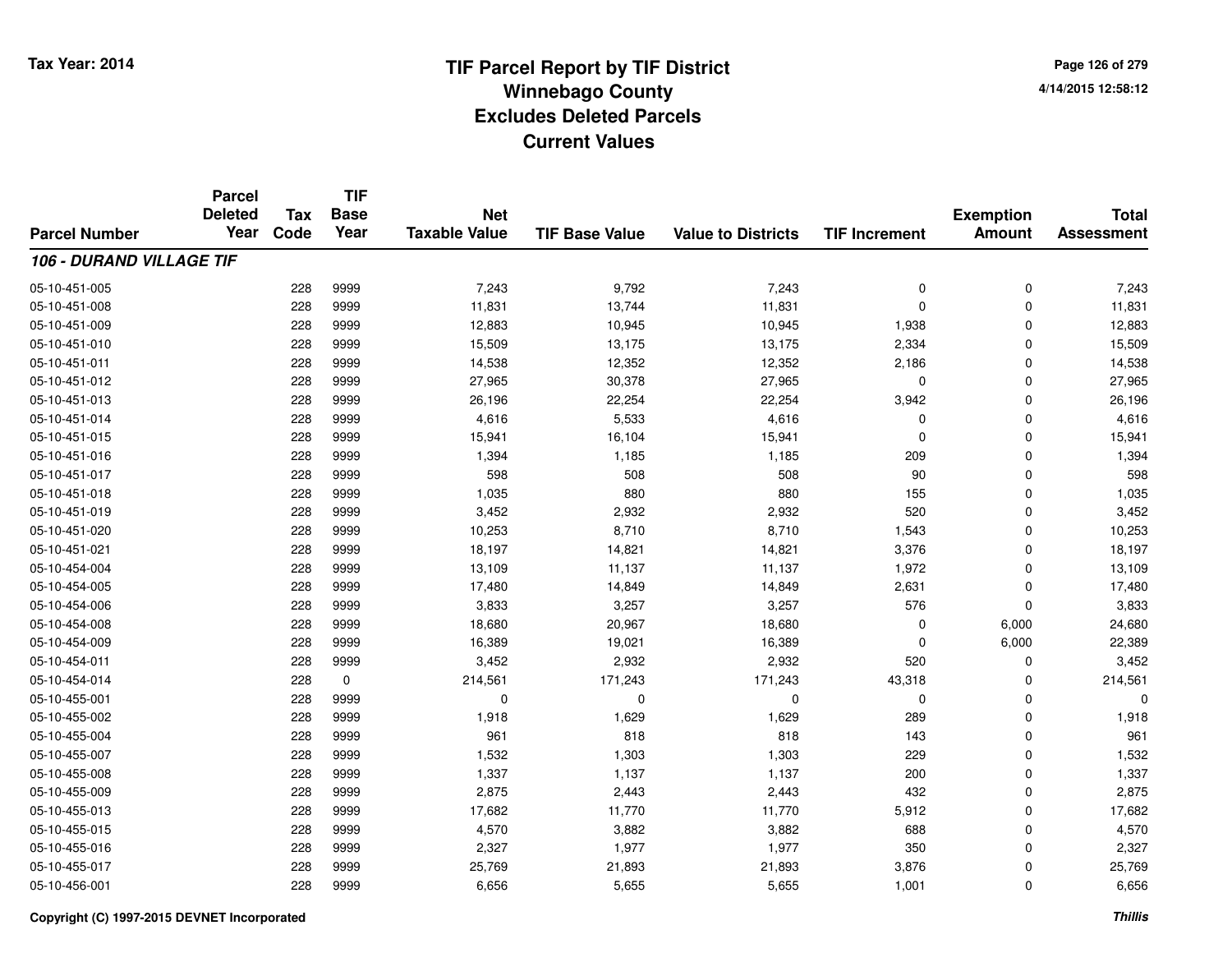**Page 127 of 2794/14/2015 12:58:12**

|                                      | Parcel<br><b>Deleted</b> | <b>Tax</b> | TIF<br><b>Base</b> | <b>Net</b>           |                       |                           |                      | <b>Exemption</b> | <b>Total</b>      |
|--------------------------------------|--------------------------|------------|--------------------|----------------------|-----------------------|---------------------------|----------------------|------------------|-------------------|
| <b>Parcel Number</b>                 | Year                     | Code       | Year               | <b>Taxable Value</b> | <b>TIF Base Value</b> | <b>Value to Districts</b> | <b>TIF Increment</b> | <b>Amount</b>    | <b>Assessment</b> |
| 106 - DURAND VILLAGE TIF             |                          |            |                    |                      |                       |                           |                      |                  |                   |
| 05-10-456-002                        |                          | 228        | 9999               | 4,175                | 3,547                 | 3,547                     | 628                  | $\pmb{0}$        | 4,175             |
| 05-10-456-003                        |                          | 228        | 9999               | 1,475                | 1,254                 | 1,254                     | 221                  | $\mathbf 0$      | 1,475             |
| 05-10-456-004                        |                          | 228        | 9999               | 1,455                | 1,236                 | 1,236                     | 219                  | $\Omega$         | 1,455             |
| 05-10-456-005                        |                          | 228        | 9999               | 2,267                | 2,567                 | 2,267                     | $\mathbf 0$          | $\mathbf 0$      | 2,267             |
| 05-10-457-001                        |                          | 228        | 9999               | 25,356               | 21,543                | 21,543                    | 3,813                | $\mathbf 0$      | 25,356            |
| 05-10-457-002                        |                          | 228        | 9999               | 35,729               | 32,457                | 32,457                    | 3,272                | $\mathbf 0$      | 35,729            |
| 05-10-457-003                        |                          | 228        | 9999               | 25,156               | 21,373                | 21,373                    | 3,783                | $\mathbf 0$      | 25,156            |
| 05-10-457-004                        |                          | 228        | 9999               | 6,706                | 15,043                | 6,706                     | $\mathbf 0$          | 11,000           | 17,706            |
| 05-10-457-005                        |                          | 228        | 9999               | $\Omega$             | $\Omega$              | $\mathbf 0$               | $\Omega$             | $\Omega$         | $\mathbf 0$       |
| 05-10-459-004                        |                          | 228        | 9999               | 1,688                | 1,434                 | 1,434                     | 254                  | 0                | 1,688             |
| 05-10-459-005                        |                          | 228        | 9999               | 15,949               | 9,770                 | 9,770                     | 6,179                | 0                | 15,949            |
| 05-10-461-002                        |                          | 228        | 9999               | 19,067               | 16,199                | 16,199                    | 2,868                | 0                | 19,067            |
| 05-10-461-012                        |                          | 228        | 9999               | 35,355               | 35,831                | 35,355                    | 0                    | $\mathbf 0$      | 35,355            |
| 05-10-461-015                        |                          | 228        | 9999               | 0                    | 16,922                | $\mathbf 0$               | $\Omega$             | 21,048           | 21,048            |
| 05-10-461-016                        |                          | 228        | $\mathbf 0$        | 37,679               | 72,319                | 37,679                    | $\Omega$             | $\Omega$         | 37,679            |
| 05-15-201-004                        |                          | 228        | 9999               | 1,770                | 1,504                 | 1,504                     | 266                  | 0                | 1,770             |
| 05-15-201-007                        |                          | 228        | 2002               | 52,361               | 38,360                | 38,360                    | 14,001               | 0                | 52,361            |
| 05-15-201-008                        |                          | 228        | 2002               | 42,105               | 38,361                | 38,361                    | 3,744                | 6,000            | 48,105            |
| 05-15-204-001                        |                          | 228        | 9999               | $\Omega$             | $\Omega$              | $\mathbf 0$               | $\Omega$             | $\Omega$         | $\Omega$          |
| <b>Tax District Totals:</b>          | <b>Parcel Count:</b>     |            | $\overline{96}$    | 1,572,853            | 1,484,183             | 1,323,537                 | 249,316              | 115,970          | 1,688,823         |
| <b>107 - SPRINGFIELD CORNERS TIF</b> |                          |            |                    |                      |                       |                           |                      |                  |                   |
| 11-17-402-001                        |                          | 048        | 0                  | 15,126               | 193                   | 193                       | 14,933               | 11,000           | 26,126            |
| 11-17-402-002                        |                          | 048        | 0                  | 12,252               | 193                   | 193                       | 12,059               | 11,000           | 23,252            |
| 11-17-402-003                        |                          | 048        | 0                  | 379                  | 5                     | 5                         | 374                  | $\mathbf 0$      | 379               |
| 11-17-402-004                        |                          | 048        | 0                  | 379                  | 5                     | 5                         | 374                  | $\mathbf 0$      | 379               |
| 11-17-402-005                        |                          | 048        | 0                  | 19,462               | 5                     | 5                         | 19,457               | 6,452            | 25,914            |
| 11-17-402-006                        |                          | 048        | $\mathbf 0$        | 379                  | 5                     | 5                         | 374                  | 0                | 379               |
| 11-17-402-007                        |                          | 048        | $\mathbf 0$        | 379                  | 5                     | 5                         | 374                  | 0                | 379               |
| 11-17-402-008                        |                          | 048        | $\mathbf 0$        | 379                  | 5                     | 5                         | 374                  | $\mathbf 0$      | 379               |
| 11-17-402-009                        |                          | 048        | $\mathbf 0$        | 379                  | 5                     | 5                         | 374                  | $\mathbf 0$      | 379               |
| 11-17-402-010                        |                          | 048        | $\mathbf 0$        | 379                  | 5                     | 5                         | 374                  | 0                | 379               |
| 11-17-403-001                        |                          | 048        | 0                  | 379                  | 5                     | 5                         | 374                  | $\Omega$         | 379               |
| 11-17-403-002                        |                          | 048        | $\Omega$           | 379                  | 5                     | 5                         | 374                  | $\Omega$         | 379               |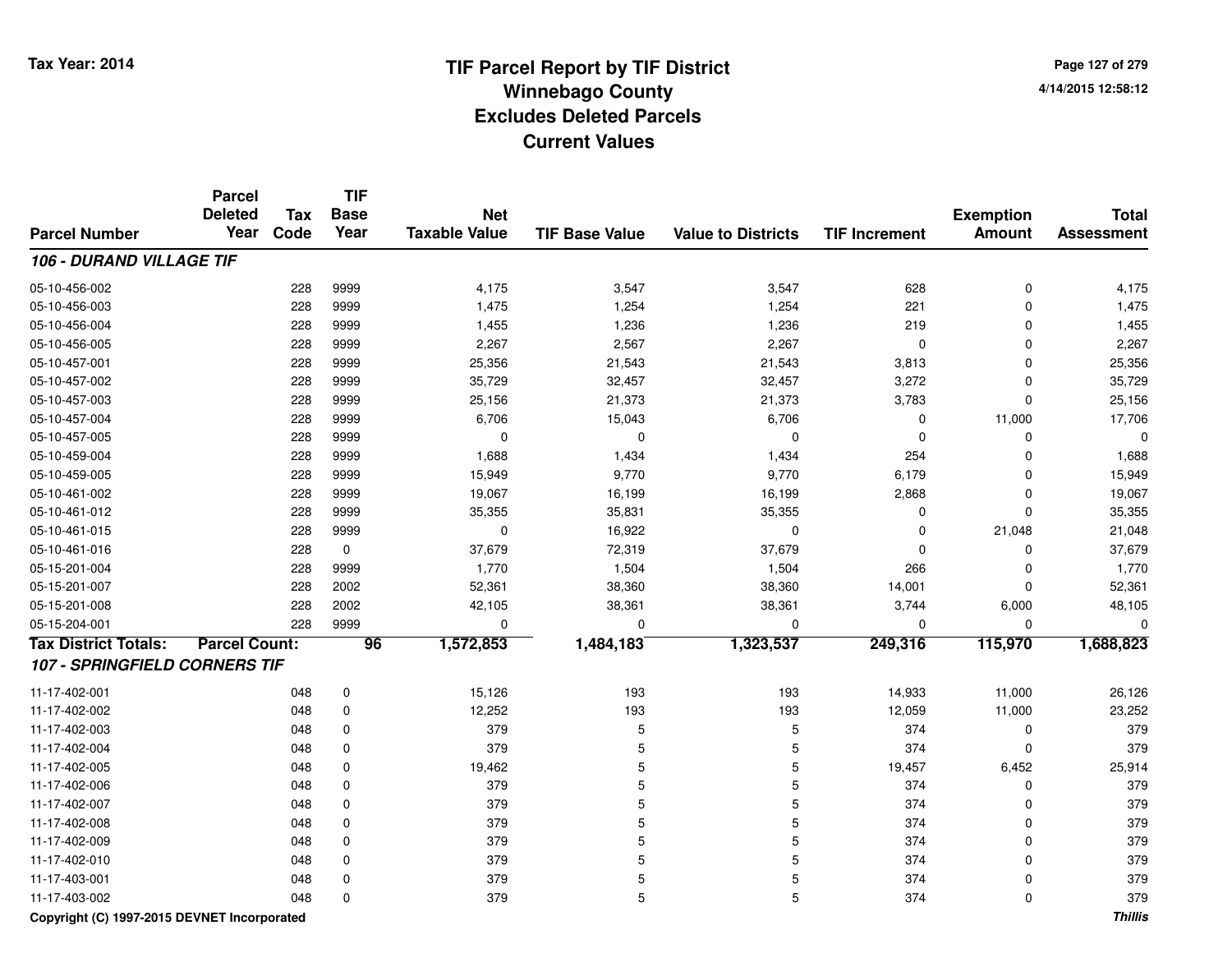**Page 128 of 2794/14/2015 12:58:12**

|                               | <b>Parcel</b><br><b>Deleted</b><br>Year | <b>Tax</b> | <b>TIF</b><br><b>Base</b> | <b>Net</b>           |                       |                           |                      | <b>Exemption</b> | <b>Total</b>      |
|-------------------------------|-----------------------------------------|------------|---------------------------|----------------------|-----------------------|---------------------------|----------------------|------------------|-------------------|
| <b>Parcel Number</b>          |                                         | Code       | Year                      | <b>Taxable Value</b> | <b>TIF Base Value</b> | <b>Value to Districts</b> | <b>TIF Increment</b> | <b>Amount</b>    | <b>Assessment</b> |
| 107 - SPRINGFIELD CORNERS TIF |                                         |            |                           |                      |                       |                           |                      |                  |                   |
| 11-17-403-003                 |                                         | 048        | $\pmb{0}$                 | 379                  | $\mathbf 5$           | 5                         | 374                  | 0                | 379               |
| 11-17-403-004                 |                                         | 048        | 0                         | 379                  | 5                     | 5                         | 374                  | 0                | 379               |
| 11-17-403-005                 |                                         | 048        | $\mathbf 0$               | 379                  | 5                     | 5                         | 374                  | $\mathbf 0$      | 379               |
| 11-17-403-006                 |                                         | 048        | 0                         | 379                  | 5                     | 5                         | 374                  | $\mathbf 0$      | 379               |
| 11-17-403-007                 |                                         | 048        | 0                         | 379                  | 5                     | 5                         | 374                  | 0                | 379               |
| 11-17-403-008                 |                                         | 048        | 0                         | 379                  | 5                     | 5                         | 374                  | $\mathbf 0$      | 379               |
| 11-17-404-001                 |                                         | 048        | 0                         | 19,249               | 5                     | 5                         | 19,244               | 6,000            | 25,249            |
| 11-17-404-002                 |                                         | 048        | $\mathbf 0$               | 379                  | 5                     | 5                         | 374                  | 0                | 379               |
| 11-17-404-003                 |                                         | 048        | 0                         | 379                  | 5                     | 5                         | 374                  | 0                | 379               |
| 11-17-404-004                 |                                         | 048        | $\mathbf 0$               | 24,448               | 5                     | 5                         | 24,443               | $\mathbf 0$      | 24,448            |
| 11-17-404-005                 |                                         | 048        | 0                         | 379                  | 5                     | 5                         | 374                  | $\mathbf 0$      | 379               |
| 11-17-404-006                 |                                         | 048        | $\mathbf 0$               | 12,820               | 5                     | 5                         | 12,815               | 13,000           | 25,820            |
| 11-17-404-007                 |                                         | 048        | 0                         | 12,820               | 5                     | 5                         | 12,815               | 13,000           | 25,820            |
| 11-17-404-008                 |                                         | 048        | 0                         | 379                  | 5                     | 5                         | 374                  | 0                | 379               |
| 11-17-404-009                 |                                         | 048        | 0                         | 18,643               | 5                     | 5                         | 18,638               | 6,000            | 24,643            |
| 11-17-404-010                 |                                         | 048        | 0                         | 379                  | 5                     | 5                         | 374                  | 0                | 379               |
| 11-17-404-011                 |                                         | 048        | 0                         | 379                  | 5                     | 5                         | 374                  | 0                | 379               |
| 11-17-404-012                 |                                         | 048        | 0                         | 379                  | 5                     | 5                         | 374                  | 0                | 379               |
| 11-17-404-013                 |                                         | 048        | 0                         | 24,321               | 5                     | 5                         | 24,316               | 6,000            | 30,321            |
| 11-17-404-014                 |                                         | 048        | 0                         | 20,709               | 5                     | 5                         | 20,704               | 0                | 20,709            |
| 11-17-404-015                 |                                         | 048        | 0                         | 379                  | 5                     | 5                         | 374                  | 0                | 379               |
| 11-17-404-016                 |                                         | 048        | 0                         | 379                  | 5                     | 5                         | 374                  | 0                | 379               |
| 11-17-404-017                 |                                         | 048        | 0                         | 379                  | 5                     | 5                         | 374                  | $\pmb{0}$        | 379               |
| 11-17-451-014                 |                                         | 048        | 0                         | 4,594                | 193                   | 193                       | 4,401                | $\mathbf 0$      | 4,594             |
| 11-17-451-015                 |                                         | 048        | 0                         | 20,899               | 193                   | 193                       | 20,706               | 6,000            | 26,899            |
| 11-17-453-012                 |                                         | 048        | 0                         | 18,466               | 193                   | 193                       | 18,273               | 6,000            | 24,466            |
| 11-17-453-013                 |                                         | 048        | 0                         | 19,661               | 193                   | 193                       | 19,468               | 6,000            | 25,661            |
| 11-17-453-014                 |                                         | 048        | 0                         | 16,271               | 193                   | 193                       | 16,078               | 0                | 16,271            |
| 11-17-454-001                 |                                         | 048        | 0                         | 23,247               | 193                   | 193                       | 23,054               | 6,000            | 29,247            |
| 11-17-454-002                 |                                         | 048        | $\mathbf 0$               | 24,571               | 5                     | 5                         | 24,566               | 0                | 24,571            |
| 11-17-454-003                 |                                         | 048        | 0                         | 18,571               | 5                     | 5                         | 18,566               | 6,000            | 24,571            |
| 11-17-455-001                 |                                         | 048        | 0                         | 19,749               | 193                   | 193                       | 19,556               | 6,000            | 25,749            |
| 11-17-455-002                 |                                         | 048        | $\Omega$                  | 18,443               | 193                   | 193                       | 18,250               | 6,000            | 24,443            |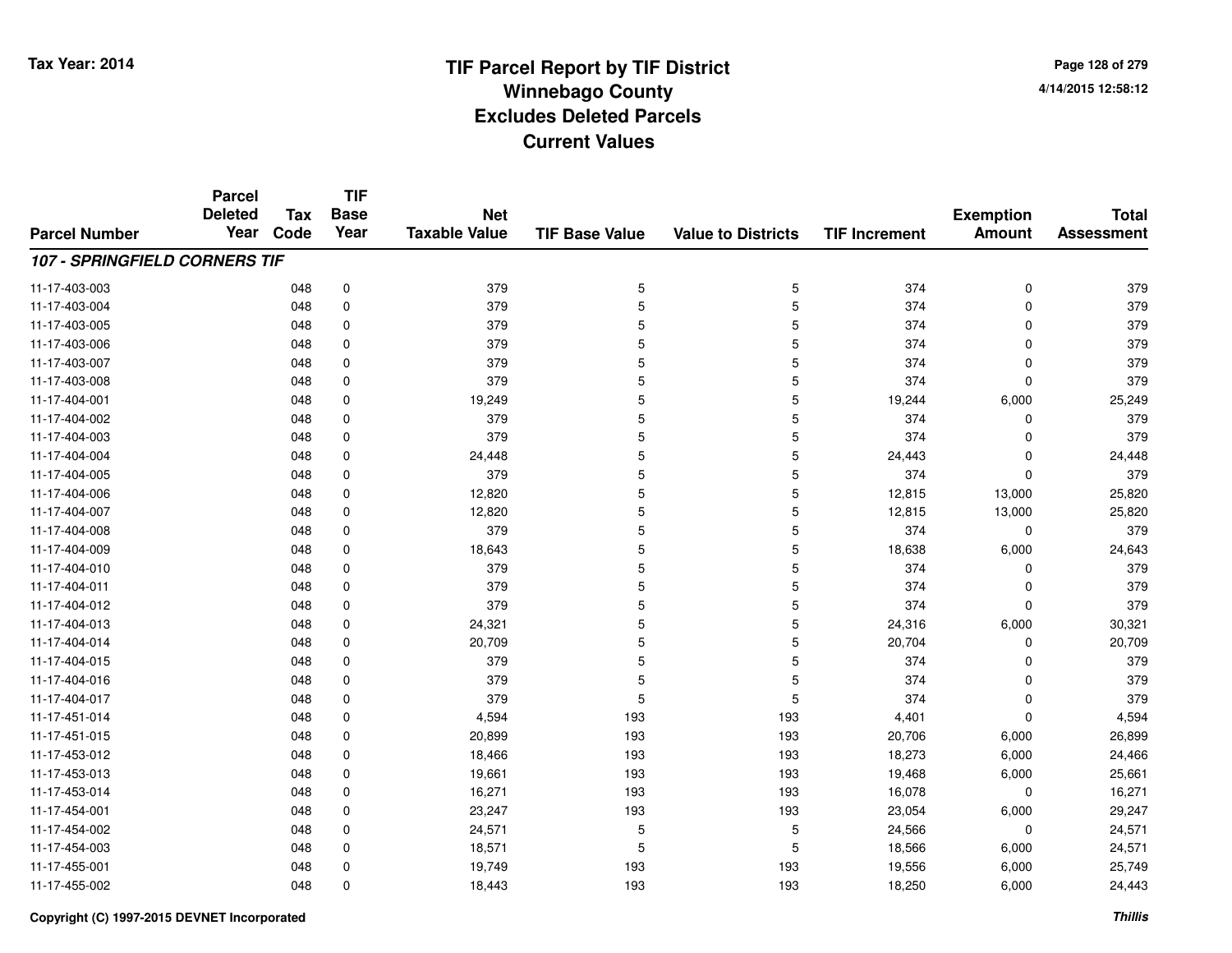**Page 129 of 2794/14/2015 12:58:12**

#### **TIF Base ValueParcel NumberTotal AssessmentExemption Amount Value to Districts TIF IncrementTIF Base YearTax CodeParcel Deleted YearNet Taxable Value107 - SPRINGFIELD CORNERS TIF**11-17-455-0033 048 0 21,520 193 193 21,327 6,000 27,520 11-17-455-0044 048 0 22,425 193 193 22,232 6,000 28,425 11-17-455-005 <sup>048</sup> 22,031 <sup>0</sup> <sup>193</sup> <sup>193</sup> 21,838 6,000 28,031 11-17-455-006 <sup>048</sup> <sup>379</sup> <sup>0</sup> <sup>5</sup> <sup>5</sup> <sup>374</sup> <sup>0</sup> <sup>379</sup> 11-17-455-007 <sup>048</sup> <sup>379</sup> <sup>0</sup> <sup>5</sup> <sup>5</sup> <sup>374</sup> <sup>0</sup> <sup>379</sup> 11-17-455-008 <sup>048</sup> <sup>379</sup> <sup>0</sup> <sup>5</sup> <sup>5</sup> <sup>374</sup> <sup>0</sup> <sup>379</sup> 11-17-455-009 <sup>048</sup> <sup>379</sup> <sup>0</sup> <sup>5</sup> <sup>5</sup> <sup>374</sup> <sup>0</sup> <sup>379</sup> 11-17-455-010 <sup>048</sup> <sup>379</sup> <sup>0</sup> <sup>5</sup> <sup>5</sup> <sup>374</sup> <sup>0</sup> <sup>379</sup> 11-17-455-0111 048 0 24,762 5 5 24,757 0 24,762 11-17-456-0011 048 0 20,461 193 193 20,268 6,000 26,461 11-17-456-002 <sup>048</sup> 5,978 <sup>0</sup> <sup>193</sup> <sup>193</sup> 5,785 6,572 12,550 11-17-456-0033 048 0 12,706 193 193 12,513 6,000 18,706 11-17-456-004 <sup>048</sup> 22,190 <sup>0</sup> <sup>194</sup> <sup>194</sup> 21,996 6,000 28,190 11-17-456-0055 048 0 22,006 194 194 21,812 6,000 28,006 11-17-456-0066 048 0 15,858 194 194 15,664 11,000 26,858 11-17-456-007 <sup>048</sup> 16,980 <sup>0</sup> <sup>194</sup> <sup>194</sup> 16,786 6,000 22,980 11-17-456-008 <sup>048</sup> 20,608 <sup>0</sup> <sup>194</sup> <sup>194</sup> 20,414 6,000 26,608 11-17-456-0099 048 0 15,115 194 194 14,921 11,000 26,115 11-17-456-0100 048 0 26,977 194 194 26,783 0 26,977 11-17-456-0111 048 0 22,469 194 194 22,275 6,000 28,469 11-17-456-012 <sup>048</sup> 16,006 <sup>0</sup> <sup>194</sup> <sup>194</sup> 15,812 11,000 27,006 11-17-456-0133 048 0 12,448 194 194 12,254 11,000 23,448 11-17-456-0144 19,230 6,000 19,424 19,424 194 194 194 194 195,230 6,000 25,424 11-17-456-0155 048 0 23,381 194 194 23,187 6,000 29,381 11-17-456-017 <sup>048</sup> 5,276 <sup>0</sup> <sup>65</sup> <sup>65</sup> 5,211 <sup>0</sup> 5,276 11-17-456-0188 048 0 1,850 65 65 1,785 0 1,850 11-17-456-0199 048 0 187,879 65 65 187,814 0 187,879 11-17-457-0011 048 0 218,118 194 194 217,924 0 218,118 11-20-131-0011 048 9999 5,313 5,538 5,313 0 0 5,313 11-20-131-002 <sup>048</sup> <sup>0</sup> <sup>9999</sup> 10,803 <sup>0</sup> <sup>0</sup> 11,723 11,723 11-20-131-004 <sup>048</sup> 8,771 <sup>9999</sup> 10,476 8,771 <sup>0</sup> <sup>0</sup> 8,771 11-20-131-0111 048 0 0 8,211 0 0 12,703 12,703 11-20-131-0122 048 0 13,638 9,483 9,483 4,155 0 13,638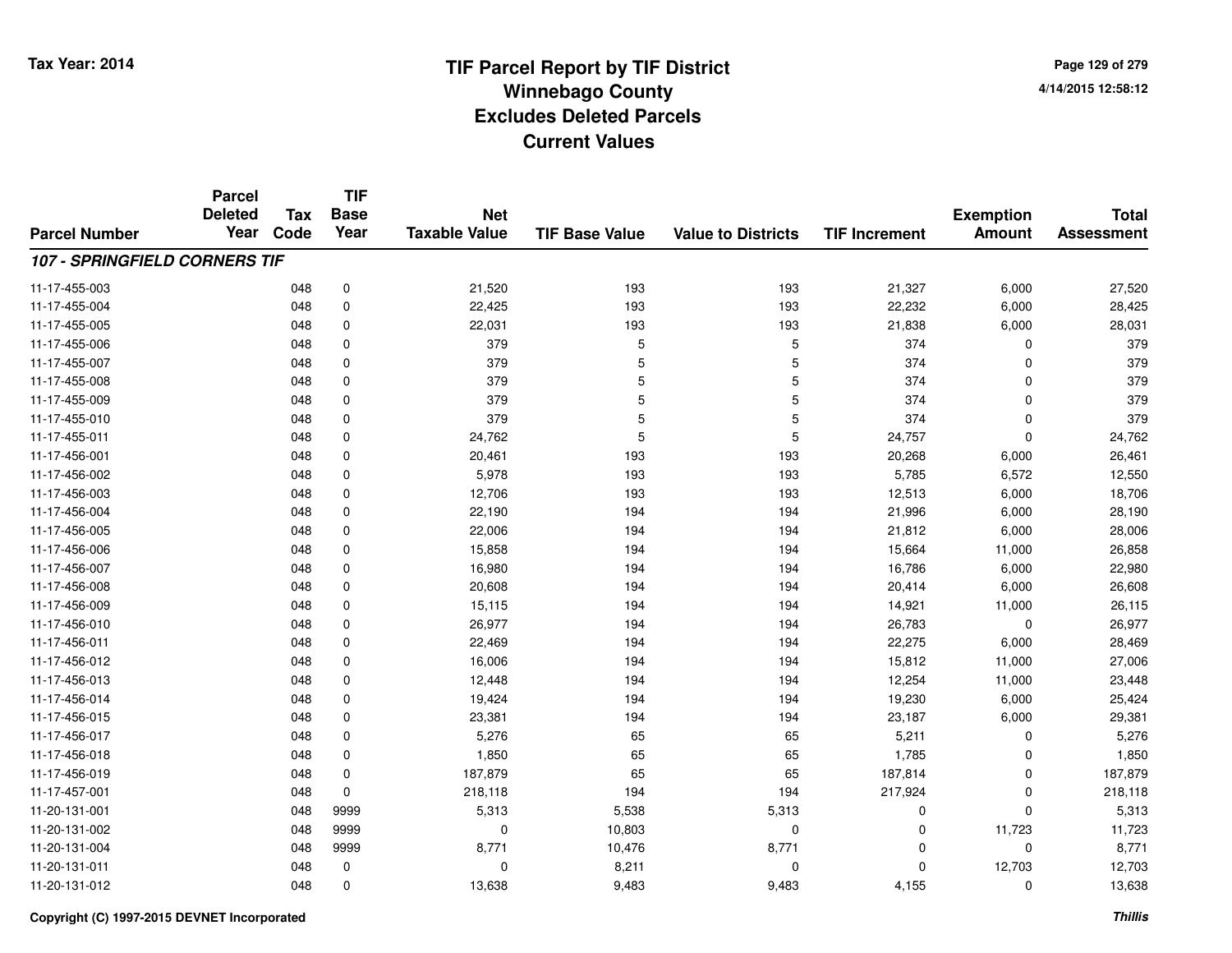**Page 130 of 2794/14/2015 12:58:12**

|                                      | <b>Parcel</b>        |            | <b>TIF</b>  |                      |                       |                           |                      |                  |                   |
|--------------------------------------|----------------------|------------|-------------|----------------------|-----------------------|---------------------------|----------------------|------------------|-------------------|
|                                      | <b>Deleted</b>       | <b>Tax</b> | <b>Base</b> | <b>Net</b>           |                       |                           |                      | <b>Exemption</b> | <b>Total</b>      |
| <b>Parcel Number</b>                 | Year                 | Code       | Year        | <b>Taxable Value</b> | <b>TIF Base Value</b> | <b>Value to Districts</b> | <b>TIF Increment</b> | <b>Amount</b>    | <b>Assessment</b> |
| <b>107 - SPRINGFIELD CORNERS TIF</b> |                      |            |             |                      |                       |                           |                      |                  |                   |
| 11-20-201-008                        |                      | 048        | 0           | 17,659               | 3,369                 | 3,369                     | 14,290               | 0                | 17,659            |
| 11-20-202-001                        |                      | 048        | 0           | 24,124               | 819                   | 819                       | 23,305               | 0                | 24,124            |
| 11-20-202-002                        |                      | 048        | $\mathbf 0$ | 23,853               | 819                   | 819                       | 23,034               | 0                | 23,853            |
| 11-20-203-001                        |                      | 048        | 0           | 78,573               | 98,759                | 78,573                    | 0                    | 0                | 78,573            |
| 11-20-204-001                        |                      | 048        | $\mathbf 0$ | 17,720               | 596                   | 596                       | 17,124               | 0                | 17,720            |
| 11-20-226-003                        |                      | 048        | 9999        | 0                    | 4,170                 | $\Omega$                  | 0                    | 0                | $\Omega$          |
| 11-20-226-004                        |                      | 048        | 9999        | $\Omega$             | 2,612                 | 0                         | $\Omega$             | 0                | O                 |
| 11-20-226-005                        |                      | 048        | 9999        | $\Omega$             | $\mathbf 0$           | 0                         | 0                    | 0                | $\Omega$          |
| 11-20-226-006                        |                      | 048        | 9999        | 1,561                | 604                   | 604                       | 957                  | 0                | 1,561             |
| 11-20-226-008                        |                      | 048        | 9999        | $\Omega$             | 798                   | $\mathbf 0$               | 0                    | 0                | $\Omega$          |
| 11-20-226-009                        |                      | 048        | 9999        | 0                    | 423                   | $\Omega$                  | $\Omega$             | 0                |                   |
| 11-20-226-010                        |                      | 048        | 9999        | 0                    | 29,725                | 0                         | 0                    | 0                |                   |
| 11-20-226-011                        |                      | 048        | 9999        | $\Omega$             | 1,588                 | 0                         | 0                    | 0                | $\Omega$          |
| 11-20-226-012                        |                      | 048        | 9999        | 8,692                | 7,254                 | 7,254                     | 1,438                | 0                | 8,692             |
| 11-20-226-013                        |                      | 048        | $\mathbf 0$ | 12,016               | 373                   | 373                       | 11,643               | 0                | 12,016            |
| 11-20-226-014                        |                      | 048        | $\mathbf 0$ | 177,062              | 373                   | 373                       | 176,689              | 0                | 177,062           |
| 11-20-226-015                        |                      | 048        | $\mathbf 0$ | 1,018                | 74                    | 74                        | 944                  | 0                | 1,018             |
| 11-20-226-016                        |                      | 048        | $\mathbf 0$ | 676                  | 42                    | 42                        | 634                  | 0                | 676               |
| 11-20-227-001                        |                      | 048        | 0           | 36,201               | 283,340               | 36,201                    | 0                    | 0                | 36,201            |
| 11-20-227-002                        |                      | 048        | $\mathbf 0$ | 20,479               | 1,389                 | 1,389                     | 19,090               | 0                | 20,479            |
| 11-20-277-001                        |                      | 048        | 9999        | 3,076                | 1,196                 | 1,196                     | 1,880                | 0                | 3,076             |
| 11-20-277-002                        |                      | 048        | 9999        | 0                    | 485                   | 0                         | 0                    | 0                | 0                 |
| 11-20-277-003                        |                      | 048        | 9999        | $\Omega$             | 15,372                | 0                         | 0                    | 0                |                   |
| 11-20-277-004                        |                      | 048        | 9999        | $\Omega$             | 509                   | 0                         | 0                    | 0                |                   |
| 11-20-277-005                        |                      | 048        | 9999        | $\Omega$             | 3,587                 | $\mathbf 0$               | 0                    | 0                | $\Omega$          |
| 11-20-277-006                        |                      | 048        | 9999        | 3,469                | 6,906                 | 3,469                     | 0                    | 0                | 3,469             |
| 11-20-278-001                        |                      | 048        | 9999        | 0                    | 6,274                 | 0                         | 0                    | 0                | $\Omega$          |
| 11-20-278-002                        |                      | 048        | 9999        | $\Omega$             | 6,495                 | 0                         | 0                    | 0                |                   |
| 11-20-278-003                        |                      | 048        | 9999        | $\Omega$             | 728                   | $\mathbf 0$               | $\overline{0}$       | 0                | $\bigcap$         |
| 11-20-278-006                        |                      | 048        | 9999        | 8,273                | 7,007                 | 7,007                     | 1,266                | 0                | 8,273             |
| 11-20-278-007                        |                      | 048        | 9999        | 7,987                | 6,756                 | 6,756                     | 1,231                | 0                | 7,987             |
| <b>Tax District Totals:</b>          | <b>Parcel Count:</b> |            | 109         | 1,622,321            | 542,963               | 178,491                   | 1,443,830            | 261,450          | 1,883,771         |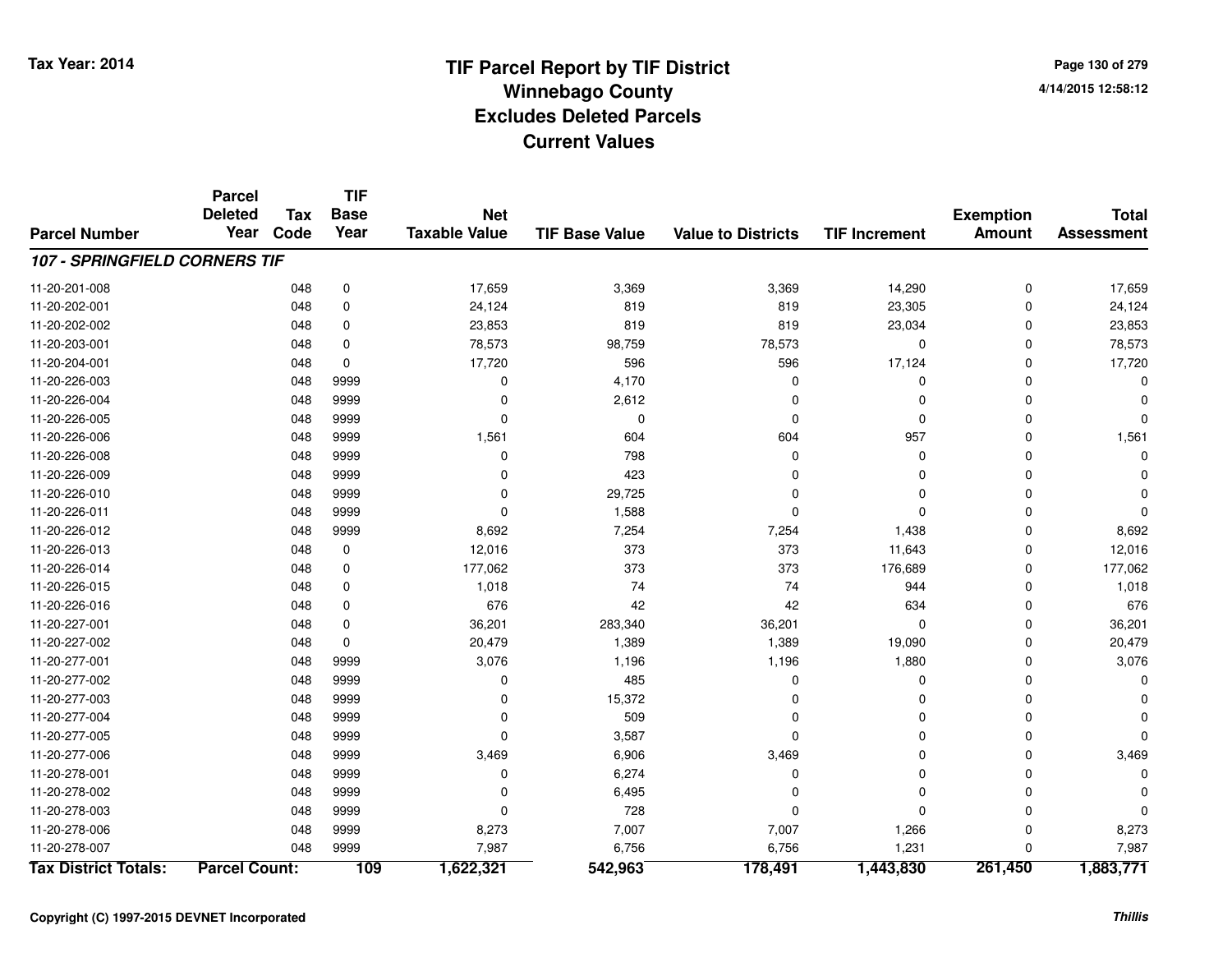|                             | <b>Parcel</b><br><b>Deleted</b> | Tax  | TIF<br><b>Base</b> | <b>Net</b>           |                       |                           |                      |                                   |                                   |
|-----------------------------|---------------------------------|------|--------------------|----------------------|-----------------------|---------------------------|----------------------|-----------------------------------|-----------------------------------|
| <b>Parcel Number</b>        | Year                            | Code | Year               | <b>Taxable Value</b> | <b>TIF Base Value</b> | <b>Value to Districts</b> | <b>TIF Increment</b> | <b>Exemption</b><br><b>Amount</b> | <b>Total</b><br><b>Assessment</b> |
| 125 - WAGON WHEEL TIF       |                                 |      |                    |                      |                       |                           |                      |                                   |                                   |
| 03-23-476-004               |                                 | 402  | 2004               | 19,089               | 13,798                | 13,798                    | 5,291                | 0                                 | 19,089                            |
| 03-23-476-008               |                                 | 402  | 2004               | 24,228               | 61,633                | 24,228                    | 0                    | 0                                 | 24,228                            |
| 03-23-476-011               |                                 | 402  | 2004               | 30,402               | 45,347                | 30,402                    | 0                    | 0                                 | 30,402                            |
| 03-24-302-013               |                                 | 402  | 2004               | 54,652               | 50,370                | 50,370                    | 4,282                | $\mathbf 0$                       | 54,652                            |
| 03-24-302-014               |                                 | 402  | 2004               | 74,148               | 73,189                | 73,189                    | 959                  | 0                                 | 74,148                            |
| 03-24-302-015               |                                 | 402  | 2004               | 46,058               | 45,460                | 45,460                    | 598                  | 0                                 | 46,058                            |
| 03-24-302-016               |                                 | 402  | 2004               | 42,427               | 41,879                | 41,879                    | 548                  | 0                                 | 42,427                            |
| 03-24-302-017               |                                 | 402  | 2004               | 26,701               | 26,357                | 26,357                    | 344                  | $\mathbf 0$                       | 26,701                            |
| 03-24-302-018               |                                 | 402  | 2004               | 1,596                | 1,575                 | 1,575                     | 21                   | $\mathbf 0$                       | 1,596                             |
| 03-24-302-019               |                                 | 402  | 2004               | 26,078               | 25,740                | 25,740                    | 338                  | 0                                 | 26,078                            |
| 03-24-302-020               |                                 | 402  | 2004               | 663                  | 654                   | 654                       | 9                    | 0                                 | 663                               |
| 03-24-303-021               |                                 | 402  | 2004               | $\Omega$             | $\Omega$              | $\mathbf 0$               | $\overline{0}$       | $\mathbf 0$                       | $\Omega$                          |
| 03-24-305-006               |                                 | 402  | 2004               | 176,678              | 438                   | 438                       | 176,240              | $\mathbf 0$                       | 176,678                           |
| 03-24-305-007               |                                 | 402  | 2004               | 10,142               | 175                   | 175                       | 9,967                | $\mathbf 0$                       | 10,142                            |
| 03-24-305-008               |                                 | 402  | 2004               | 14,739               | 263                   | 263                       | 14,476               | $\mathbf 0$                       | 14,739                            |
| 03-24-351-004               |                                 | 402  | 2004               | 66,871               | 68,931                | 66,871                    | 0                    | $\mathbf 0$                       | 66,871                            |
| 03-24-351-008               |                                 | 402  | $\mathbf 0$        | 254,748              | 29,072                | 29,072                    | 225,676              | 0                                 | 254,748                           |
| 03-24-351-009               |                                 | 402  | $\pmb{0}$          | 40,303               | 209                   | 209                       | 40,094               | $\pmb{0}$                         | 40,303                            |
| 03-24-351-010               |                                 | 402  | $\mathbf 0$        | 714,876              | 86,707                | 86,707                    | 628,169              | 0                                 | 714,876                           |
| <b>Tax District Totals:</b> | <b>Parcel Count:</b>            |      | $\overline{19}$    | 1,624,399            | 571,797               | 517,387                   | 1,107,012            | $\overline{\mathbf{0}}$           | 1,624,399                         |
| 126 - RIVER OAKS TIF        |                                 |      |                    |                      |                       |                           |                      |                                   |                                   |
| 11-34-179-003               |                                 | 403  | 2004               | 1,788                | 2,897                 | 1,788                     | 0                    | 0                                 | 1,788                             |
| 11-34-204-001               |                                 | 403  | 2004               | $\Omega$             | $\mathbf 0$           | $\Omega$                  | 0                    | 0                                 | $\Omega$                          |
| 11-34-204-003               |                                 | 403  | 2004               | $\mathbf 0$          | 11,239                | $\Omega$                  | 0                    | $\mathbf 0$                       | $\Omega$                          |
| 11-34-204-006               |                                 | 403  | 2004               | 427                  | 724                   | 427                       | 0                    | $\mathbf 0$                       | 427                               |
| 11-34-205-002               |                                 | 403  | 2004               | 1,233                | 2,173                 | 1,233                     | 0                    | $\pmb{0}$                         | 1,233                             |
| 11-34-206-001               |                                 | 403  | 2004               | 13,139               | 5,069                 | 5,069                     | 8,070                | 6,000                             | 19,139                            |
| 11-34-206-002               |                                 | 403  | 2004               | 11,257               | 5,794                 | 5,794                     | 5,463                | 6,000                             | 17,257                            |
| 11-34-206-003               |                                 | 403  | 2004               | 11,257               | 5,794                 | 5,794                     | 5,463                | 6,000                             | 17,257                            |
| 11-34-206-004               |                                 | 403  | 2004               | 11,257               | 5,794                 | 5,794                     | 5,463                | 6,000                             | 17,257                            |
| 11-34-206-005               |                                 | 403  | 2004               | 9,688                | 5,069                 | 5,069                     | 4,619                | 6,000                             | 15,688                            |
| 11-34-206-006               |                                 | 403  | 2004               | 14,395               | 3,621                 | 3,621                     | 10,774               | 6,000                             | 20,395                            |
| 11-34-206-007               |                                 | 403  | 2004               | 9,688                | 4,345                 | 4,345                     | 5,343                | 6,000                             | 15,688                            |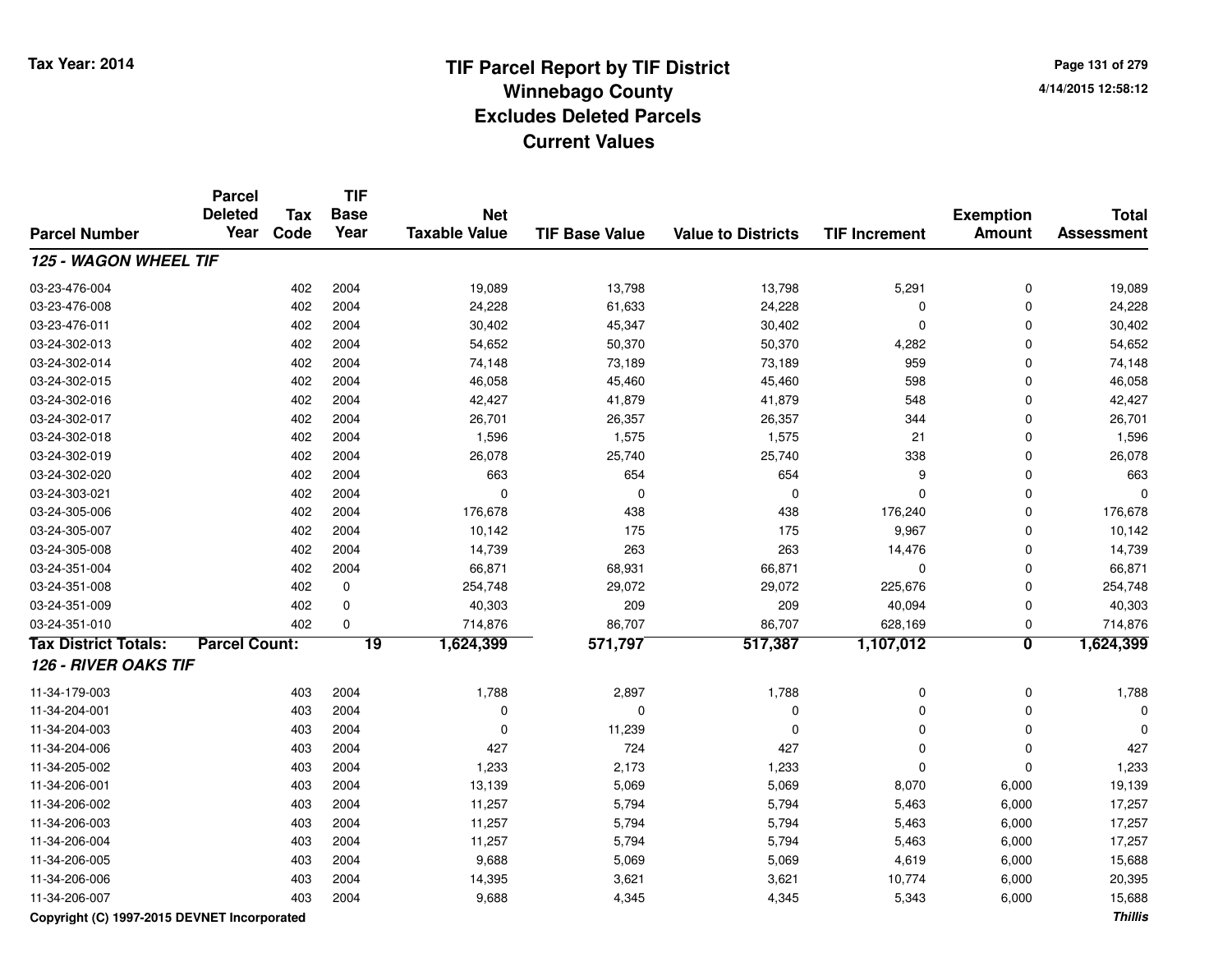**Page 132 of 2794/14/2015 12:58:12**

|                                             | <b>Parcel</b><br><b>Deleted</b> | <b>Tax</b> | <b>TIF</b><br><b>Base</b> | <b>Net</b>           |                       |                           |                      | <b>Exemption</b> | <b>Total</b>      |
|---------------------------------------------|---------------------------------|------------|---------------------------|----------------------|-----------------------|---------------------------|----------------------|------------------|-------------------|
| <b>Parcel Number</b>                        | Year                            | Code       | Year                      | <b>Taxable Value</b> | <b>TIF Base Value</b> | <b>Value to Districts</b> | <b>TIF Increment</b> | <b>Amount</b>    | <b>Assessment</b> |
| <b>126 - RIVER OAKS TIF</b>                 |                                 |            |                           |                      |                       |                           |                      |                  |                   |
| 11-34-206-008                               |                                 | 403        | 2004                      | 11,257               | 4,345                 | 4,345                     | 6,912                | 6,000            | 17,257            |
| 11-34-206-009                               |                                 | 403        | 2004                      | 17,862               | 4,345                 | 4,345                     | 13,517               | 6,000            | 23,862            |
| 11-34-206-010                               |                                 | 403        | 2004                      | 17,862               | 3,621                 | 3,621                     | 14,241               | 6,000            | 23,862            |
| 11-34-206-011                               |                                 | 403        | 2004                      | 17,862               | 4,345                 | 4,345                     | 13,517               | 6,000            | 23,862            |
| 11-34-206-012                               |                                 | 403        | 2004                      | 23,862               | 2,897                 | 2,897                     | 20,965               | 0                | 23,862            |
| 11-34-206-013                               |                                 | 403        | 2004                      | 11,257               | 2,897                 | 2,897                     | 8,360                | 6,000            | 17,257            |
| 11-34-206-014                               |                                 | 403        | 2004                      | 11,257               | 2,897                 | 2,897                     | 8,360                | 6,000            | 17,257            |
| 11-34-206-015                               |                                 | 403        | 2004                      | 13,193               | 2,897                 | 2,897                     | 10,296               | $\mathbf 0$      | 13,193            |
| 11-34-206-016                               |                                 | 403        | 2004                      | 17,862               | 2,897                 | 2,897                     | 14,965               | 6,000            | 23,862            |
| <b>Tax District Totals:</b>                 | <b>Parcel Count:</b>            |            | $\overline{21}$           | 226,403              | 83,660                | 70,075                    | 156,328              | 84,000           | 310,403           |
| <b>127 - GARRISON SCHOOL TIF</b>            |                                 |            |                           |                      |                       |                           |                      |                  |                   |
| 11-14-380-010                               |                                 | 404        | 2004                      | 8,303                | 19,462                | 8,303                     | $\mathbf 0$          | 6,000            | 14,303            |
| 11-14-380-011                               |                                 | 404        | 2004                      | 16,629               | 33,990                | 16,629                    | $\Omega$             | $\mathbf 0$      | 16,629            |
| 11-14-380-012                               |                                 | 404        | 2004                      | 12,437               | 17,062                | 12,437                    | $\mathbf 0$          | $\mathbf 0$      | 12,437            |
| 11-14-380-013                               |                                 | 404        | 2004                      | 14,864               | 22,636                | 14,864                    | $\Omega$             | 0                | 14,864            |
| 11-14-380-014                               |                                 | 404        | 2004                      | 10,700               | 10,526                | 10,526                    | 174                  | $\mathbf 0$      | 10,700            |
| 11-14-380-015                               |                                 | 404        | 2004                      | 10,954               | 19,978                | 10,954                    | $\mathbf 0$          | 6,000            | 16,954            |
| 11-14-452-014                               |                                 | 404        | 2004                      | 12,920               | 17,253                | 12,920                    | $\Omega$             | 0                | 12,920            |
| 11-14-452-015                               |                                 | 404        | 2004                      | 19,364               | 22,387                | 19,364                    | $\Omega$             | $\Omega$         | 19,364            |
| 11-14-452-016                               |                                 | 404        | 2004                      | 10,944               | 27,776                | 10,944                    | $\mathbf 0$          | 6,000            | 16,944            |
| 11-14-452-017                               |                                 | 404        | 2004                      | 9,085                | 31,258                | 9,085                     | $\mathbf 0$          | 13,000           | 22,085            |
| 11-14-452-018                               |                                 | 404        | 2004                      | 7,044                | 25,295                | 7,044                     | 0                    | 6,000            | 13,044            |
| 11-14-452-019                               |                                 | 404        | 2004                      | 17,161               | 21,851                | 17,161                    | $\mathbf 0$          | 0                | 17,161            |
| 11-14-452-020                               |                                 | 404        | 2004                      | 10,717               | 15,844                | 10,717                    | $\mathbf 0$          | 6,000            | 16,717            |
| 11-14-452-021                               |                                 | 404        | 2004                      | 10,354               | 13,465                | 10,354                    | $\mathbf 0$          | $\mathbf 0$      | 10,354            |
| 11-14-452-022                               |                                 | 404        | 2004                      | 11,483               | 22,221                | 11,483                    | $\Omega$             | 6,000            | 17,483            |
| 11-14-452-023                               |                                 | 404        | 2004                      | 6,970                | 4,567                 | 4,567                     | 2,403                | $\mathbf 0$      | 6,970             |
| 11-14-452-024                               |                                 | 404        | 2004                      | 13,333               | 18,617                | 13,333                    | $\Omega$             | $\mathbf 0$      | 13,333            |
| 11-14-452-025                               |                                 | 404        | 2004                      | 12,158               | 22,071                | 12,158                    | $\Omega$             | 6,000            | 18,158            |
| 11-14-452-026                               |                                 | 404        | 2004                      | 5,867                | 11,772                | 5,867                     | $\mathbf 0$          | 0                | 5,867             |
| 11-14-452-027                               |                                 | 404        | 2004                      | 7,887                | 13,813                | 7,887                     | $\Omega$             | 6,000            | 13,887            |
| 11-14-452-028                               |                                 | 404        | 2004                      | 10,000               | 21,800                | 10,000                    | $\mathbf 0$          | 0                | 10,000            |
| 11-14-452-029                               |                                 | 404        | 2004                      | 11,468               | 15,932                | 11,468                    | $\mathbf 0$          | 0                | 11,468            |
| Copyright (C) 1997-2015 DEVNET Incorporated |                                 |            |                           |                      |                       |                           |                      |                  | <b>Thillis</b>    |

**Thillis**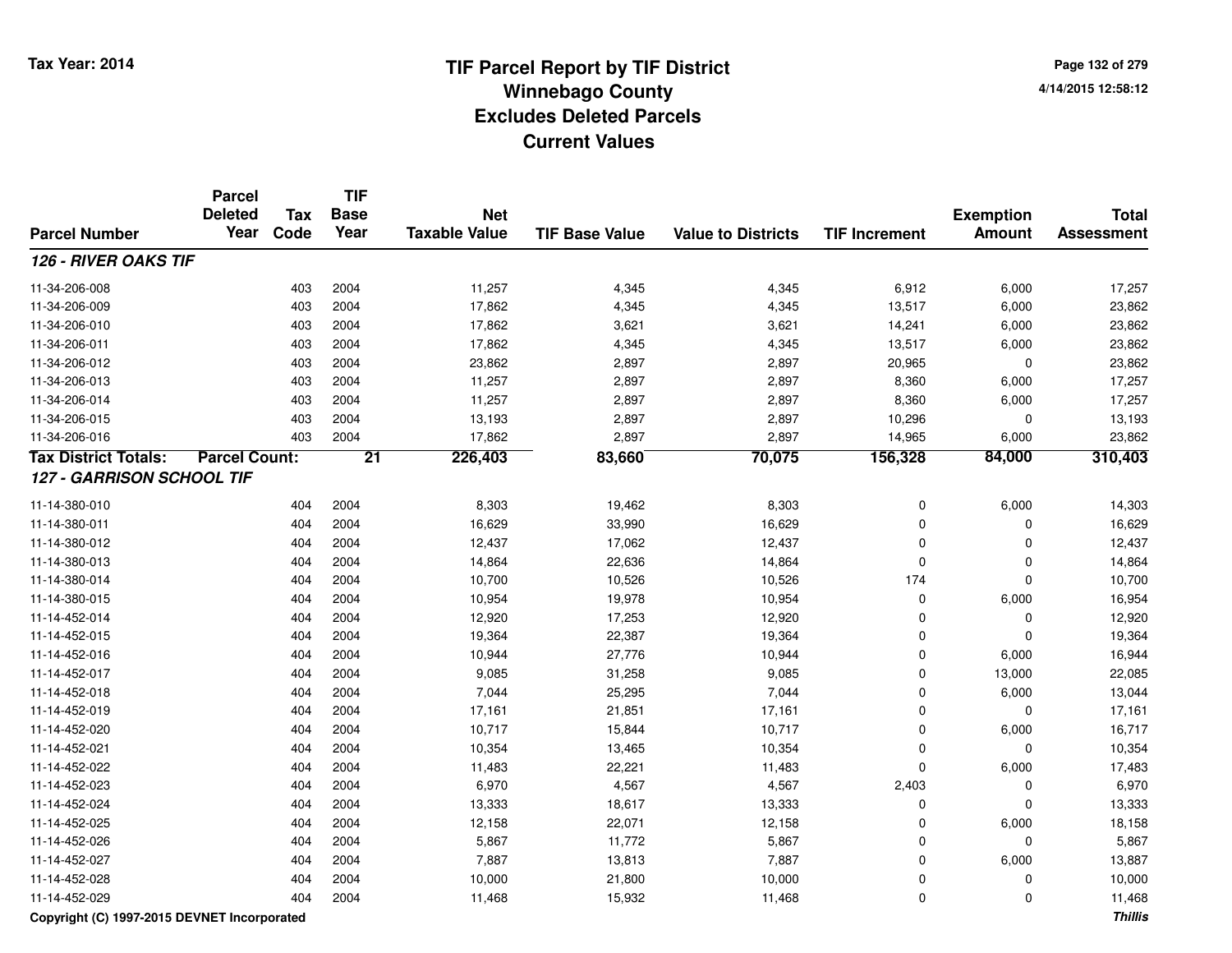# **TIF Parcel Report by TIF District Tax Year: 2014 Winnebago County04/14/2015 12:58:12** PM **Excludes Deleted ParcelsCurrent Values**

**Page 133 of 2794/14/2015 12:58:12**

|                           | <b>Parcel</b><br><b>Deleted</b> | <b>Tax</b> | <b>TIF</b><br><b>Base</b> | <b>Net</b>           |                       |                           |                      | <b>Exemption</b> | <b>Total</b>      |
|---------------------------|---------------------------------|------------|---------------------------|----------------------|-----------------------|---------------------------|----------------------|------------------|-------------------|
| <b>Parcel Number</b>      | Year                            | Code       | Year                      | <b>Taxable Value</b> | <b>TIF Base Value</b> | <b>Value to Districts</b> | <b>TIF Increment</b> | <b>Amount</b>    | <b>Assessment</b> |
| 127 - GARRISON SCHOOL TIF |                                 |            |                           |                      |                       |                           |                      |                  |                   |
| 11-14-452-030             |                                 | 404        | 2004                      | 476                  | 468                   | 468                       | 8                    | $\mathbf 0$      | 476               |
| 11-14-452-031             |                                 | 404        | 2004                      | 6,966                | 12,483                | 6,966                     | 0                    | 6,000            | 12,966            |
| 11-14-452-032             |                                 | 404        | 2004                      | 6,892                | 16,339                | 6,892                     | $\mathbf 0$          | 5,280            | 12,172            |
| 11-14-452-033             |                                 | 404        | 2004                      | 13,040               | 16,741                | 13,040                    | 0                    | 0                | 13,040            |
| 11-14-452-034             |                                 | 404        | 2004                      | 11,574               | 13,712                | 11,574                    | $\mathbf 0$          | $\Omega$         | 11,574            |
| 11-14-452-035             |                                 | 404        | 2004                      | 10,310               | 17,741                | 10,310                    | 0                    | 0                | 10,310            |
| 11-14-453-001             |                                 | 404        | 2004                      | 0                    | $\mathbf 0$           | $\mathbf 0$               | $\mathbf 0$          | $\Omega$         | $\Omega$          |
| 11-14-453-019             |                                 | 404        | $\mathbf 0$               | $\Omega$             | $\mathbf 0$           | 0                         | $\mathbf 0$          | $\Omega$         |                   |
| 11-14-453-020             |                                 | 404        | $\mathbf 0$               | $\Omega$             | $\mathbf 0$           | $\Omega$                  | $\mathbf 0$          | $\Omega$         |                   |
| 11-14-453-021             |                                 | 404        | 0                         | $\Omega$             | 0                     | $\Omega$                  | $\mathbf 0$          | $\Omega$         |                   |
| 11-14-453-022             |                                 | 404        | $\mathbf 0$               | $\Omega$             | $\Omega$              | $\Omega$                  | $\Omega$             | $\Omega$         |                   |
| 11-14-453-023             |                                 | 404        | $\mathbf 0$               | $\Omega$             | $\Omega$              | $\Omega$                  | 0                    | $\mathbf 0$      | 0                 |
| 11-14-454-010             |                                 | 404        | 2004                      | 11,791               | 34,135                | 11,791                    | $\mathbf 0$          | 634              | 12,425            |
| 11-14-454-011             |                                 | 404        | 2004                      | 0                    | 25,720                | $\mathbf 0$               | 0                    | 0                |                   |
| 11-14-454-041             |                                 | 404        | 2004                      | $\mathbf 0$          | $\mathbf 0$           | $\Omega$                  | $\mathbf 0$          | $\Omega$         | $\Omega$          |
| 11-14-454-042             |                                 | 404        | 2004                      | 23,176               | 24,210                | 23,176                    | 0                    | $\Omega$         | 23,176            |
| 11-14-454-044             |                                 | 404        | 2004                      | 17,578               | 20,587                | 17,578                    | $\mathbf 0$          | $\Omega$         | 17,578            |
| 11-14-454-045             |                                 | 404        | 2004                      | 4,784                | 18,366                | 4,784                     | 0                    | 0                | 4,784             |
| 11-14-454-046             |                                 | 404        | 2004                      | 11,500               | 27,713                | 11,500                    | $\mathbf 0$          | 0                | 11,500            |
| 11-14-455-001             |                                 | 404        | 2004                      | 13,226               | 17,866                | 13,226                    | 0                    | 0                | 13,226            |
| 11-14-455-002             |                                 | 404        | 2004                      | 9,921                | 21,083                | 9,921                     | $\mathbf 0$          | 6,000            | 15,921            |
| 11-14-455-004             |                                 | 404        | 2004                      | 1,755                | 12,116                | 1,755                     | 0                    | 0                | 1,755             |
| 11-14-455-005             |                                 | 404        | 2004                      | 16,316               | 26,634                | 16,316                    | $\mathbf 0$          | 0                | 16,316            |
| 11-14-455-006             |                                 | 404        | 2004                      | 22,046               | 17,532                | 17,532                    | 4,514                | 0                | 22,046            |
| 11-14-455-007             |                                 | 404        | 2004                      | 20,395               | 16,633                | 16,633                    | 3,762                | $\Omega$         | 20,395            |
| 11-14-455-017             |                                 | 404        | 0                         | 18,436               | 28,265                | 18,436                    | 0                    | 6,000            | 24,436            |
| 11-14-455-018             |                                 | 404        | $\mathbf 0$               | 233,333              | 24,403                | 24,403                    | 208,930              | $\mathbf 0$      | 233,333           |
| 11-14-455-019             |                                 | 404        | 0                         | 2,127                | 7,915                 | 2,127                     | 0                    | 0                | 2,127             |
| 11-14-455-020             |                                 | 404        | 0                         | 16,789               | 3,957                 | 3,957                     | 12,832               | $\Omega$         | 16,789            |
| 11-14-455-021             |                                 | 404        | 0                         | 21,248               | 1,319                 | 1,319                     | 19,929               | 0                | 21,248            |
| 11-14-455-022             |                                 | 404        | 0                         | 28,276               | 1,319                 | 1,319                     | 26,957               | $\Omega$         | 28,276            |
| 11-14-455-023             |                                 | 404        | 0                         | 3,042                | 10,553                | 3,042                     | 0                    | $\Omega$         | 3,042             |
| 11-14-455-025             |                                 | 404        | $\mathbf 0$               | 23,928               | 660                   | 660                       | 23,268               | $\Omega$         | 23,928            |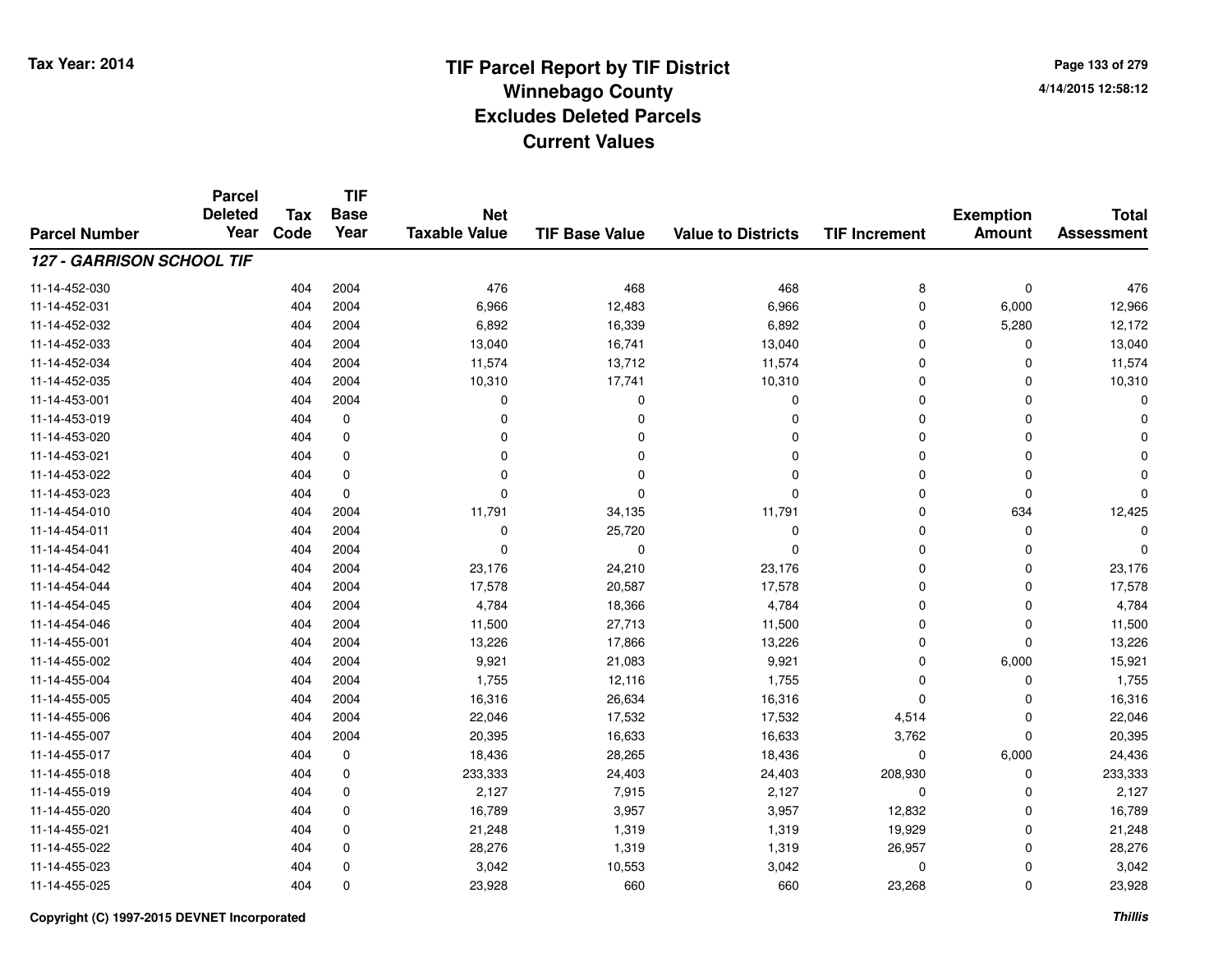**TIF**

**Parcel**

**Page 134 of 2794/14/2015 12:58:12**

| <b>Parcel Number</b>             | uı vu<br><b>Deleted</b><br>Year | <b>Tax</b><br>Code | <b>Base</b><br>Year | <b>Net</b><br><b>Taxable Value</b> | <b>TIF Base Value</b> | <b>Value to Districts</b> | <b>TIF Increment</b> | <b>Exemption</b><br><b>Amount</b> | <b>Total</b><br><b>Assessment</b> |
|----------------------------------|---------------------------------|--------------------|---------------------|------------------------------------|-----------------------|---------------------------|----------------------|-----------------------------------|-----------------------------------|
| <b>127 - GARRISON SCHOOL TIF</b> |                                 |                    |                     |                                    |                       |                           |                      |                                   |                                   |
| 11-14-455-026                    |                                 | 404                | 0                   | 13,957                             | 1,979                 | 1,979                     | 11,978               | 0                                 | 13,957                            |
| 11-14-455-027                    |                                 | 404                | 0                   | 14,117                             | 1,979                 | 1,979                     | 12,138               | $\mathbf 0$                       | 14,117                            |
| 11-14-455-028                    |                                 | 404                | 0                   | 11,545                             | 1,319                 | 1,319                     | 10,226               | 0                                 | 11,545                            |
| 11-14-455-029                    |                                 | 404                | 0                   | 24,164                             | 659                   | 659                       | 23,505               | 0                                 | 24,164                            |
| 11-14-455-030                    |                                 | 404                | 0                   | 24,077                             | 659                   | 659                       | 23,418               | 0                                 | 24,077                            |
| 11-14-455-031                    |                                 | 404                | 0                   | 24,969                             | 1,979                 | 1,979                     | 22,990               | $\mathbf 0$                       | 24,969                            |
| 11-14-455-032                    |                                 | 404                | $\mathbf 0$         | 20,495                             | 5,276                 | 5,276                     | 15,219               | $\mathbf 0$                       | 20,495                            |
| 11-14-455-033                    |                                 | 404                | $\mathbf 0$         | 5,990                              | 277                   | 277                       | 5,713                | $\mathbf 0$                       | 5,990                             |
| 11-14-455-034                    |                                 | 404                | $\mathbf 0$         | 12,837                             | 1,702                 | 1,702                     | 11,135               | 6,000                             | 18,837                            |
| 11-14-456-001                    |                                 | 404                | 2004                | 470                                | 461                   | 461                       | 9                    | 0                                 | 470                               |
| 11-14-456-002                    |                                 | 404                | 2004                | 16,841                             | 19,411                | 16,841                    | 0                    | $\mathbf 0$                       | 16,841                            |
| 11-14-456-003                    |                                 | 404                | 2004                | 10,651                             | 19,898                | 10,651                    | 0                    | 0                                 | 10,651                            |
| 11-14-456-004                    |                                 | 404                | 2004                | 12,621                             | 13,218                | 12,621                    | 0                    | 0                                 | 12,621                            |
| 11-14-456-005                    |                                 | 404                | 2004                | 11,416                             | 20,640                | 11,416                    | 0                    | 6,000                             | 17,416                            |
| 11-14-456-006                    |                                 | 404                | 2004                | 14,787                             | 14,968                | 14,787                    | 0                    | 0                                 | 14,787                            |
| 11-14-456-007                    |                                 | 404                | 2004                | 17,309                             | 18,863                | 17,309                    | 0                    | $\mathbf 0$                       | 17,309                            |
| 11-14-456-008                    |                                 | 404                | 2004                | 9,866                              | 16,412                | 9,866                     | 0                    | 4,837                             | 14,703                            |
| 11-14-456-009                    |                                 | 404                | 2004                | 16,803                             | 34,100                | 16,803                    | 0                    | 0                                 | 16,803                            |
| 11-14-456-010                    |                                 | 404                | 2004                | 13,313                             | 22,204                | 13,313                    | 0                    | $\mathbf 0$                       | 13,313                            |
| 11-14-456-011                    |                                 | 404                | 2004                | 14,667                             | 17,273                | 14,667                    | 0                    | $\mathbf 0$                       | 14,667                            |
| 11-14-456-013                    |                                 | 404                | 2004                | 9,026                              | 14,993                | 9,026                     | 0                    | 6,000                             | 15,026                            |
| 11-14-456-014                    |                                 | 404                | 2004                | 3,579                              | 10,564                | 3,579                     | 0                    | 825                               | 4,404                             |
| 11-14-456-026                    |                                 | 404                | 2004                | 23,159                             | 25,492                | 23,159                    | 0                    | 0                                 | 23,159                            |
| 11-14-456-032                    |                                 | 404                | 2004                | 2,974                              | 11,689                | 2,974                     | 0                    | 6,000                             | 8,974                             |
| 11-14-456-034                    |                                 | 404                | 2004                | 11,120                             | 12,503                | 11,120                    | 0                    | 0                                 | 11,120                            |
| 11-14-456-035                    |                                 | 404                | 2004                | 10,764                             | 12,106                | 10,764                    | 0                    | $\mathbf 0$                       | 10,764                            |
| 11-14-456-037                    |                                 | 404                | 2004                | 0                                  | $\Omega$              | 0                         | 0                    | $\mathbf 0$                       | $\Omega$                          |
| 11-14-458-001                    |                                 | 404                | 2004                | 12,240                             | 18,328                | 12,240                    | 0                    | 0                                 | 12,240                            |
| 11-14-458-002                    |                                 | 404                | 2004                | 7,670                              | 12,151                | 7,670                     | 0                    | 4,684                             | 12,354                            |
| 11-14-459-001                    |                                 | 404                | 2004                | 15,434                             | 20,229                | 15,434                    | 0                    | 0                                 | 15,434                            |
| 11-14-459-002                    |                                 | 404                | 2004                | 15,862                             | 23,221                | 15,862                    | 0                    | 0                                 | 15,862                            |
| 11-14-459-003                    |                                 | 404                | 2004                | 16,685                             | 14,064                | 14,064                    | 2,621                | 0                                 | 16,685                            |
| 11-14-459-004                    |                                 | 404                | 2004                | 10,650                             | 21,770                | 10,650                    | 0                    | 0                                 | 10,650                            |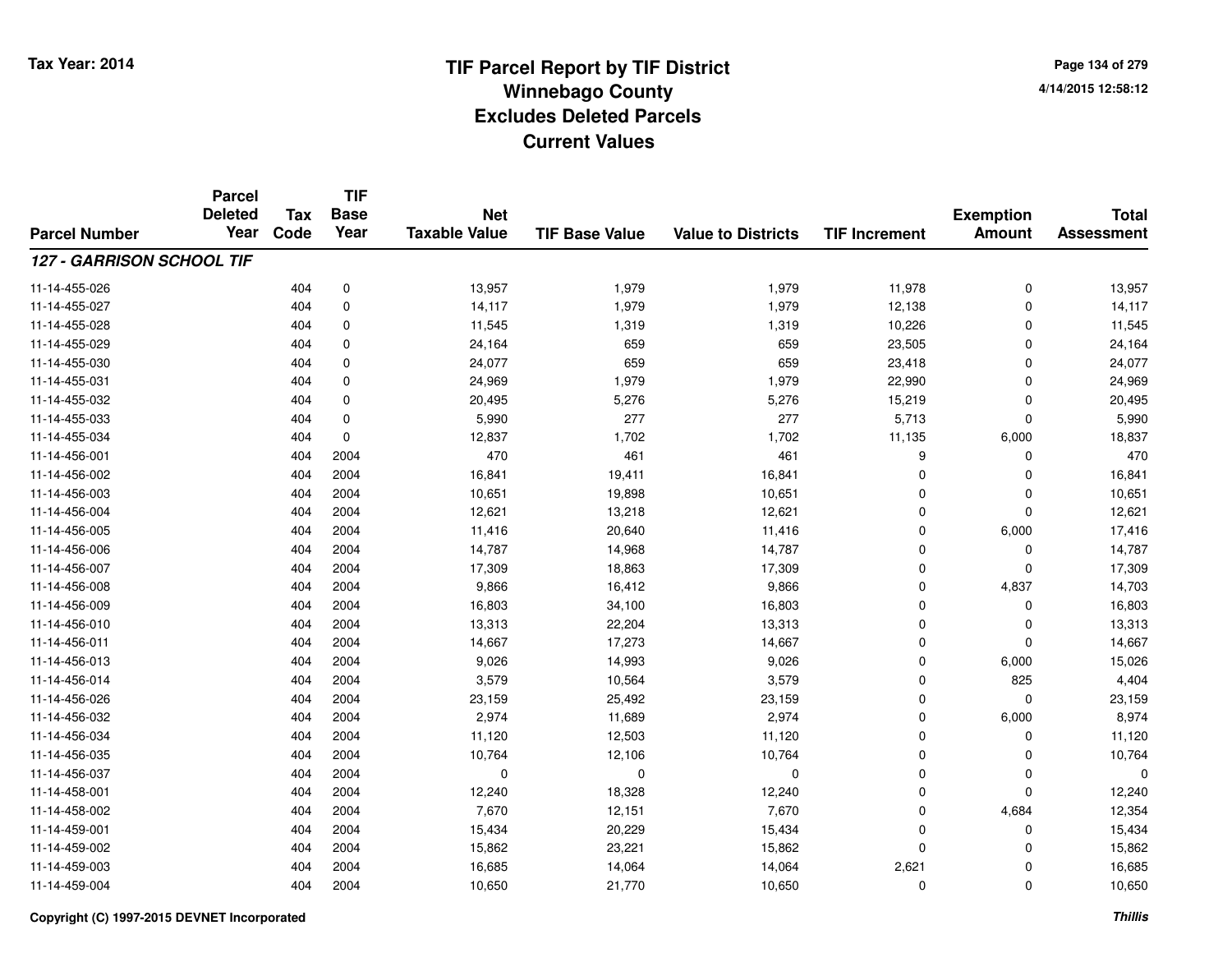**Page 135 of 2794/14/2015 12:58:12**

|                                            | <b>Parcel</b><br><b>Deleted</b> | <b>Tax</b> | <b>TIF</b><br><b>Base</b> | <b>Net</b>           |                       |                           |                      | <b>Exemption</b> | <b>Total</b>      |
|--------------------------------------------|---------------------------------|------------|---------------------------|----------------------|-----------------------|---------------------------|----------------------|------------------|-------------------|
| <b>Parcel Number</b>                       | Year                            | Code       | Year                      | <b>Taxable Value</b> | <b>TIF Base Value</b> | <b>Value to Districts</b> | <b>TIF Increment</b> | <b>Amount</b>    | <b>Assessment</b> |
| 127 - GARRISON SCHOOL TIF                  |                                 |            |                           |                      |                       |                           |                      |                  |                   |
| 11-14-459-005                              |                                 | 404        | 2004                      | 7,112                | 24,598                | 7,112                     | 0                    | 255              | 7,367             |
| 11-14-459-006                              |                                 | 404        | 2004                      | 10,053               | 15,404                | 10,053                    | 0                    | $\mathbf 0$      | 10,053            |
| 11-14-459-007                              |                                 | 404        | 2004                      | 6,885                | 12,590                | 6,885                     | $\mathbf 0$          | $\Omega$         | 6,885             |
| 11-14-459-008                              |                                 | 404        | 2004                      | 6,479                | 17,079                | 6,479                     | 0                    | 0                | 6,479             |
| 11-14-459-009                              |                                 | 404        | 2004                      | 12,861               | 12,847                | 12,847                    | 14                   | $\mathbf 0$      | 12,861            |
| 11-14-459-010                              |                                 | 404        | 2004                      | 9,985                | 18,343                | 9,985                     | 0                    | 6,000            | 15,985            |
| 11-14-459-011                              |                                 | 404        | 2004                      | 10,983               | 19,496                | 10,983                    | 0                    | $\mathbf 0$      | 10,983            |
| 11-14-459-012                              |                                 | 404        | 2004                      | 7,356                | 17,778                | 7,356                     | 0                    | 4,636            | 11,992            |
| 11-14-459-013                              |                                 | 404        | 2004                      | 600                  | 1,009                 | 600                       | 0                    | 0                | 600               |
| 11-14-459-014                              |                                 | 404        | 2004                      | 22,592               | 50,231                | 22,592                    | 0                    | 0                | 22,592            |
| 11-14-459-015                              |                                 | 404        | 2004                      | 601                  | 589                   | 589                       | 12                   | 0                | 601               |
| 11-14-459-016                              |                                 | 404        | 2004                      | 15,073               | 20,550                | 15,073                    | 0                    | $\mathbf 0$      | 15,073            |
| 11-14-460-002                              |                                 | 404        | 2004                      | 8,770                | 22,140                | 8,770                     | 0                    | 6,000            | 14,770            |
| 11-14-460-003                              |                                 | 404        | 2004                      | 8,323                | 17,049                | 8,323                     | 0                    | $\mathbf 0$      | 8,323             |
| 11-14-460-004                              |                                 | 404        | 2004                      | 14,497               | 19,945                | 14,497                    | 0                    | $\mathbf 0$      | 14,497            |
| 11-14-460-005                              |                                 | 404        | 2004                      | 16,613               | 12,637                | 12,637                    | 3,976                | $\Omega$         | 16,613            |
| 11-14-460-006                              |                                 | 404        | 2004                      | 9,564                | 18,184                | 9,564                     | 0                    | 4,575            | 14,139            |
| 11-14-460-007                              |                                 | 404        | 2004                      | 25,613               | 29,777                | 25,613                    | $\mathbf 0$          | 6,000            | 31,613            |
| 11-14-460-008                              |                                 | 404        | 2004                      | 9,098                | 18,032                | 9,098                     | 0                    | $\Omega$         | 9,098             |
| 11-14-460-009                              |                                 | 404        | 2004                      | 9,328                | 19,830                | 9,328                     | $\mathbf 0$          | 6,000            | 15,328            |
| 11-14-460-010                              |                                 | 404        | 2004                      | 6,755                | 19,490                | 6,755                     | $\mathbf 0$          | 6,000            | 12,755            |
| 11-14-460-016                              |                                 | 404        | 2004                      | 15,777               | 17,776                | 15,777                    | 0                    | 0                | 15,777            |
| 11-14-460-017                              |                                 | 404        | 2004                      | 8,066                | 19,296                | 8,066                     | $\mathbf 0$          | 6,000            | 14,066            |
| <b>Tax District Totals:</b>                | <b>Parcel Count:</b>            |            | $\overline{111}$          | 1,472,609            | 1,683,103             | 1,026,878                 | 445,731              | 164,726          | 1,637,335         |
| <b>128 - KISHWAUKEE &amp; HARRISON TIF</b> |                                 |            |                           |                      |                       |                           |                      |                  |                   |
| 11-35-376-001                              |                                 | 405        | 2004                      | 5,542                | 5,875                 | 5,542                     | 0                    | $\mathbf 0$      | 5,542             |
| 11-35-376-004                              |                                 | 405        | 2004                      | 17,428               | 22,488                | 17,428                    | 0                    | 0                | 17,428            |
| 11-35-376-005                              |                                 | 405        | 2004                      | 17,415               | 18,479                | 17,415                    | 0                    | 0                | 17,415            |
| 11-35-377-004                              |                                 | 405        | 0                         | 100,904              | 129,644               | 100,904                   | 0                    | 0                | 100,904           |
| 11-35-377-005                              |                                 | 405        | 0                         | 1,993                | 3,862                 | 1,993                     | 0                    | $\mathbf 0$      | 1,993             |
| 11-35-377-006                              |                                 | 405        | $\mathbf 0$               | 16,089               | 26,955                | 16,089                    | 0                    | $\mathbf 0$      | 16,089            |
| 11-35-451-002                              |                                 | 405        | 2004                      | 24,874               | 26,301                | 24,874                    | 0                    | $\mathbf 0$      | 24,874            |
| 11-35-451-003                              |                                 | 405        | 2004                      | 987                  | 1,048                 | 987                       | 0                    | $\Omega$         | 987               |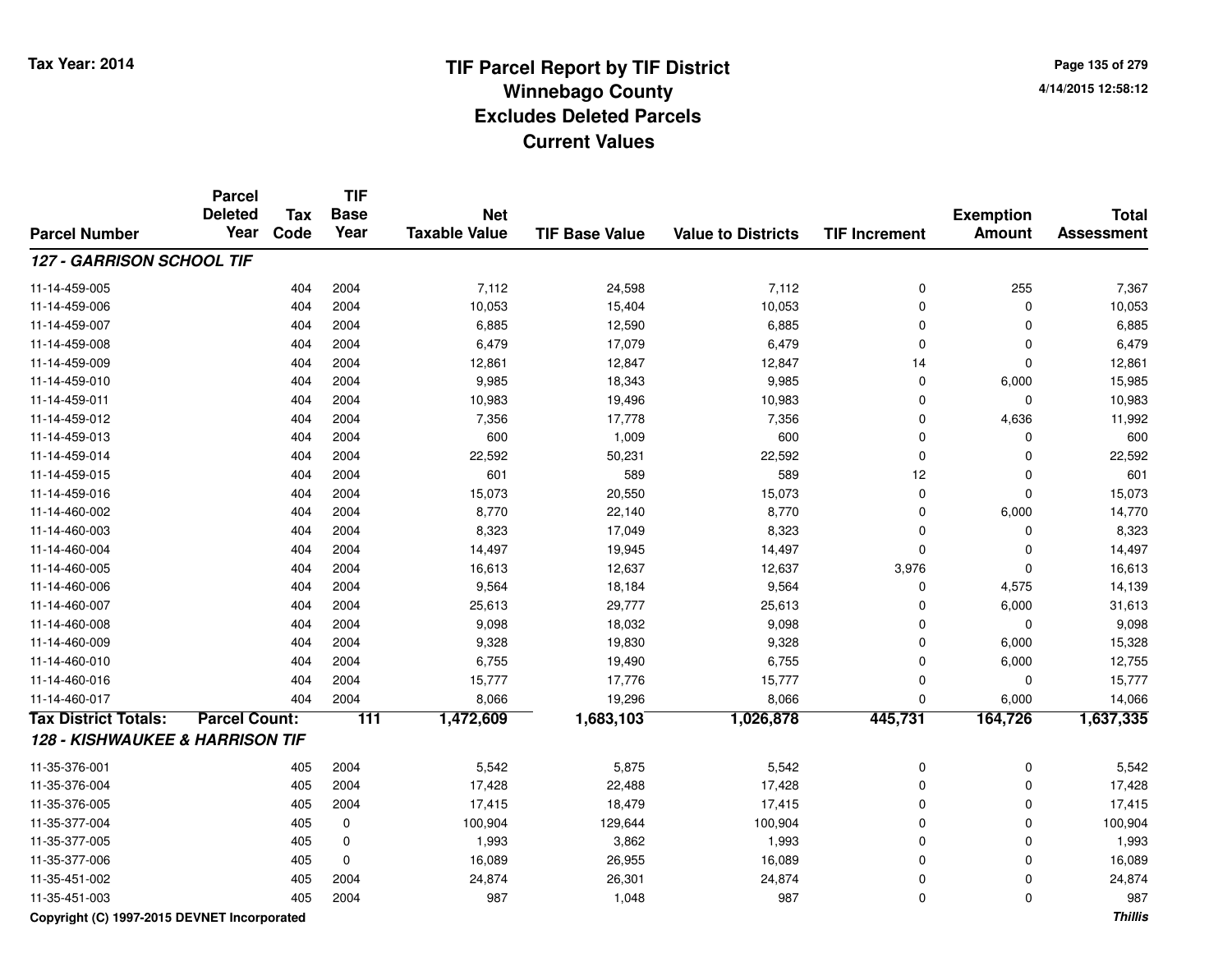**Page 136 of 2794/14/2015 12:58:12**

|                                            | <b>Parcel</b><br><b>Deleted</b> | <b>Tax</b> | <b>TIF</b><br><b>Base</b> |                                    |                       |                           |                      |                                   |                            |
|--------------------------------------------|---------------------------------|------------|---------------------------|------------------------------------|-----------------------|---------------------------|----------------------|-----------------------------------|----------------------------|
| <b>Parcel Number</b>                       | Year                            | Code       | Year                      | <b>Net</b><br><b>Taxable Value</b> | <b>TIF Base Value</b> | <b>Value to Districts</b> | <b>TIF Increment</b> | <b>Exemption</b><br><b>Amount</b> | <b>Total</b><br>Assessment |
| <b>128 - KISHWAUKEE &amp; HARRISON TIF</b> |                                 |            |                           |                                    |                       |                           |                      |                                   |                            |
| 11-35-451-004                              |                                 | 405        | 2004                      | 217,922                            | 231,254               | 217,922                   | 0                    | 0                                 | 217,922                    |
| 11-35-451-008                              |                                 | 405        | 2004                      | 308,426                            | 328,370               | 308,426                   | 0                    | 0                                 | 308,426                    |
| 11-35-451-010                              |                                 | 405        | 2006                      | 2,794                              | 7,867                 | 2,794                     | 0                    | 0                                 | 2,794                      |
| 11-35-451-011                              |                                 | 405        | $\mathbf 0$               | 36,059                             | 34,780                | 34,780                    | 1,279                | 0                                 | 36,059                     |
| 11-35-451-012                              |                                 | 405        | $\mathbf 0$               | 394,188                            | 132,981               | 132,981                   | 261,207              | 0                                 | 394,188                    |
| 11-35-453-011                              |                                 | 405        | 2004                      | 4,027                              | 3,827                 | 3,827                     | 200                  | 0                                 | 4,027                      |
| 11-35-476-001                              |                                 | 405        | 2004                      | 77,454                             | 136,795               | 77,454                    | 0                    | 0                                 | 77,454                     |
| 11-35-476-002                              |                                 | 405        | 2004                      | 7,969                              | 10,626                | 7,969                     | 0                    | 0                                 | 7,969                      |
| 11-35-476-003                              |                                 | 405        | 2004                      | 240,020                            | 333,747               | 240,020                   | 0                    | 0                                 | 240,020                    |
| 11-35-476-004                              |                                 | 405        | 2004                      | 58,232                             | 72,614                | 58,232                    | 0                    | 0                                 | 58,232                     |
| 11-35-476-005                              |                                 | 405        | 2004                      | 55,514                             | 67,031                | 55,514                    | 0                    | 0                                 | 55,514                     |
| 11-35-477-001                              |                                 | 405        | 2004                      | 3,195                              | 3,358                 | 3,195                     | 0                    | 0                                 | 3,195                      |
| 11-35-477-006                              |                                 | 405        | 2004                      | 21,923                             | 216,668               | 21,923                    | 0                    | 0                                 | 21,923                     |
| 11-35-477-007                              |                                 | 405        | 2004                      | 2,772                              | 2,938                 | 2,772                     | 0                    | 0                                 | 2,772                      |
| 11-35-477-008                              |                                 | 405        | 2004                      | 23,939                             | 24,256                | 23,939                    | $\mathbf 0$          | 0                                 | 23,939                     |
| 11-35-477-009                              |                                 | 405        | 2004                      | 20,412                             | 22,367                | 20,412                    | $\Omega$             | 0                                 | 20,412                     |
| <b>Tax District Totals:</b>                | <b>Parcel Count:</b>            |            | 24                        | 1,660,078                          | 1,864,131             | 1,397,392                 | 262,686              | $\overline{\mathbf{0}}$           | 1,660,078                  |
| 129 - LINCOLNWOOD TIF #2                   |                                 |            |                           |                                    |                       |                           |                      |                                   |                            |
| 11-21-154-020                              |                                 | 406        | 0                         | 16,455                             | 586                   | 586                       | 15,869               | 6,000                             | 22,455                     |
| 11-21-154-021                              |                                 | 406        | $\mathbf 0$               | 11,870                             | 586                   | 586                       | 11,284               | 6,000                             | 17,870                     |
| 11-21-154-022                              |                                 | 406        | 0                         | 16,196                             | 586                   | 586                       | 15,610               | 6,000                             | 22,196                     |
| 11-21-154-023                              |                                 | 406        | $\mathbf 0$               | 20,467                             | 586                   | 586                       | 19,881               | 6,000                             | 26,467                     |
| 11-21-154-024                              |                                 | 406        | 0                         | 15,975                             | 586                   | 586                       | 15,389               | 6,000                             | 21,975                     |
| 11-21-154-025                              |                                 | 406        | $\mathbf 0$               | 20,765                             | 586                   | 586                       | 20,179               | 6,000                             | 26,765                     |
| 11-21-154-026                              |                                 | 406        | $\mathbf 0$               | 15,975                             | 586                   | 586                       | 15,389               | 6,000                             | 21,975                     |
| 11-21-154-027                              |                                 | 406        | $\mathbf 0$               | 8,497                              | 586                   | 586                       | 7,911                | 6,000                             | 14,497                     |
| 11-21-154-028                              |                                 | 406        | $\mathbf 0$               | 20,949                             | 586                   | 586                       | 20,363               | 6,000                             | 26,949                     |
| 11-21-158-001                              |                                 | 406        | $\mathbf 0$               | 16,728                             | 586                   | 586                       | 16,142               | 6,249                             | 22,977                     |
| 11-21-158-002                              |                                 | 406        | 0                         | 1,964                              | 586                   | 586                       | 1,378                | 0                                 | 1,964                      |
| 11-21-158-003                              |                                 | 406        | 0                         | 15,949                             | 586                   | 586                       | 15,363               | 6,000                             | 21,949                     |
| 11-21-158-004                              |                                 | 406        | $\mathbf 0$               | 20,504                             | 586                   | 586                       | 19,918               | 6,000                             | 26,504                     |
| 11-21-158-005                              |                                 | 406        | $\Omega$                  | 15,975                             | 586                   | 586                       | 15,389               | 6,000                             | 21,975                     |
| 11-21-158-006                              |                                 | 406        | $\Omega$                  | 21,159                             | 586                   | 586                       | 20,573               | 6,000                             | 27,159                     |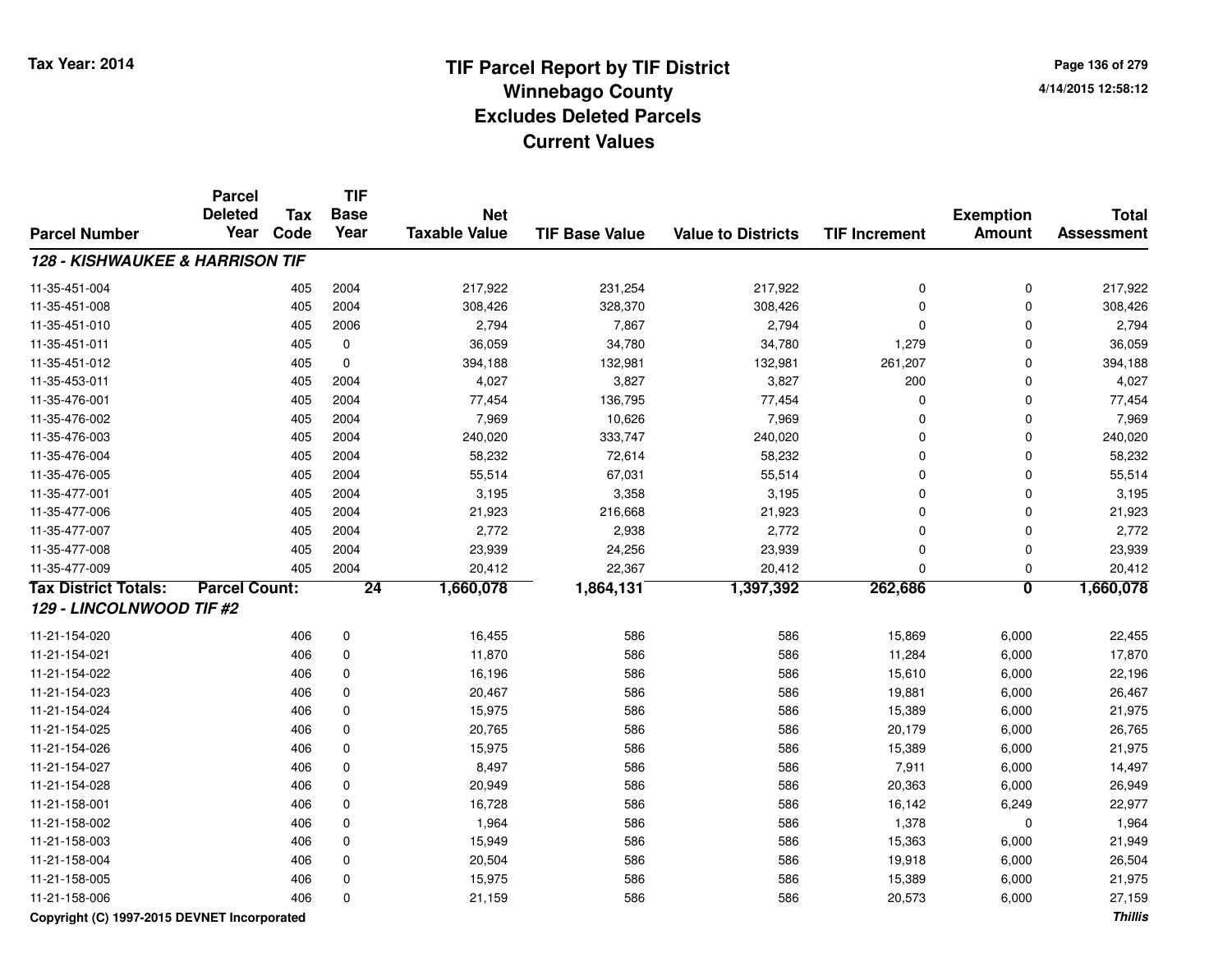**Page 137 of 2794/14/2015 12:58:12**

|                             | <b>Parcel</b><br><b>Deleted</b> | <b>Tax</b> | TIF<br><b>Base</b> | <b>Net</b>           |                       |                           |                      | <b>Exemption</b> | <b>Total</b>      |
|-----------------------------|---------------------------------|------------|--------------------|----------------------|-----------------------|---------------------------|----------------------|------------------|-------------------|
| <b>Parcel Number</b>        | Year                            | Code       | Year               | <b>Taxable Value</b> | <b>TIF Base Value</b> | <b>Value to Districts</b> | <b>TIF Increment</b> | <b>Amount</b>    | <b>Assessment</b> |
| 129 - LINCOLNWOOD TIF #2    |                                 |            |                    |                      |                       |                           |                      |                  |                   |
| 11-21-158-007               |                                 | 406        | $\pmb{0}$          | 16,084               | 586                   | 586                       | 15,498               | 6,000            | 22,084            |
| 11-21-158-008               |                                 | 406        | 0                  | 15,964               | 586                   | 586                       | 15,378               | 6,000            | 21,964            |
| 11-21-158-009               |                                 | 406        | 0                  | 20,626               | 586                   | 586                       | 20,040               | 6,000            | 26,626            |
| <b>Tax District Totals:</b> | <b>Parcel Count:</b>            |            | $\overline{18}$    | 292,102              | 10,548                | 10,548                    | 281,554              | 102,249          | 394,351           |
| 130 - HOPE VI TIF           |                                 |            |                    |                      |                       |                           |                      |                  |                   |
| 11-20-255-001               |                                 | 407        | 2004               | 8,223                | 7,736                 | 7,736                     | 487                  | $\mathbf 0$      | 8,223             |
| 11-20-255-002               |                                 | 407        | 2004               | $\mathbf 0$          | 8,043                 | $\mathbf 0$               | 0                    | 6,053            | 6,053             |
| 11-20-255-003               |                                 | 407        | 2004               | 10,802               | 13,631                | 10,802                    | $\mathbf 0$          | $\mathbf 0$      | 10,802            |
| 11-20-255-004               |                                 | 407        | 2004               | 297                  | 293                   | 293                       | $\overline{4}$       | $\mathbf 0$      | 297               |
| 11-20-255-007               |                                 | 407        | 2004               | 271                  | 266                   | 266                       | 5                    | $\mathbf 0$      | 271               |
| 11-20-255-008               |                                 | 407        | 2004               | 271                  | 266                   | 266                       | 5                    | $\mathbf 0$      | 271               |
| 11-20-255-009               |                                 | 407        | 2004               | 202                  | 266                   | 202                       | $\Omega$             | $\mathbf 0$      | 202               |
| 11-20-255-010               |                                 | 407        | 2004               | 202                  | 266                   | 202                       | $\Omega$             | $\mathbf 0$      | 202               |
| 11-20-255-011               |                                 | 407        | 2004               | 6,084                | 439                   | 439                       | 5,645                | $\mathbf 0$      | 6,084             |
| 11-20-402-002               |                                 | 407        | 2004               | 3,300                | 7,758                 | 3,300                     | $\mathbf 0$          | $\mathbf 0$      | 3,300             |
| 11-20-402-008               |                                 | 407        | 2004               | 8,028                | 4,497                 | 4,497                     | 3,531                | $\mathbf 0$      | 8,028             |
| 11-20-402-009               |                                 | 407        | 2004               | 5,489                | 5,543                 | 5,489                     | 0                    | $\mathbf 0$      | 5,489             |
| 11-20-402-010               |                                 | 407        | 2004               | 3,824                | 3,569                 | 3,569                     | 255                  | $\mathbf 0$      | 3,824             |
| 11-20-402-013               |                                 | 407        | 2004               | 262                  | 222                   | 222                       | 40                   | $\mathbf 0$      | 262               |
| 11-20-402-014               |                                 | 407        | 2004               | $\mathbf 0$          | 6,534                 | $\mathbf 0$               | $\mathbf 0$          | $\mathbf 0$      | $\Omega$          |
| 11-20-402-015               |                                 | 407        | 2004               | 202                  | 266                   | 202                       | $\mathbf 0$          | $\mathbf 0$      | 202               |
| 11-20-402-016               |                                 | 407        | 2004               | 202                  | 266                   | 202                       | 0                    | $\mathbf 0$      | 202               |
| 11-20-402-017               |                                 | 407        | 2004               | 202                  | 266                   | 202                       | $\Omega$             | $\mathbf 0$      | 202               |
| 11-20-402-018               |                                 | 407        | 2004               | 202                  | 266                   | 202                       | $\mathbf 0$          | $\mathbf 0$      | 202               |
| 11-20-402-019               |                                 | 407        | 2004               | 202                  | 266                   | 202                       | $\mathbf 0$          | $\mathbf 0$      | 202               |
| 11-20-402-020               |                                 | 407        | 2004               | 202                  | 266                   | 202                       | $\mathbf 0$          | $\mathbf 0$      | 202               |
| 11-20-402-021               |                                 | 407        | 2004               | $\mathbf 0$          | 5,278                 | $\mathbf 0$               | $\Omega$             | 5,610            | 5,610             |
| 11-20-402-022               |                                 | 407        | 2004               | 6,861                | 8,021                 | 6,861                     | $\mathbf 0$          | $\mathbf 0$      | 6,861             |
| 11-20-402-023               |                                 | 407        | 2004               | 190                  | 186                   | 186                       | $\overline{4}$       | $\mathbf 0$      | 190               |
| 11-20-402-024               |                                 | 407        | 2004               | $\mathbf 0$          | 6,125                 | $\mathbf 0$               | $\mathbf 0$          | 6,367            | 6,367             |
| 11-20-402-025               |                                 | 407        | 2004               | $\mathbf 0$          | 3,317                 | $\mathbf 0$               | $\mathbf 0$          | 3,705            | 3,705             |
| 11-20-402-026               |                                 | 407        | 2004               | 446                  | 5,342                 | 446                       | $\Omega$             | $\mathbf 0$      | 446               |
| 11-20-402-027               |                                 | 407        | 2004               | 8,913                | 4,438                 | 4,438                     | 4,475                | $\mathbf 0$      | 8,913             |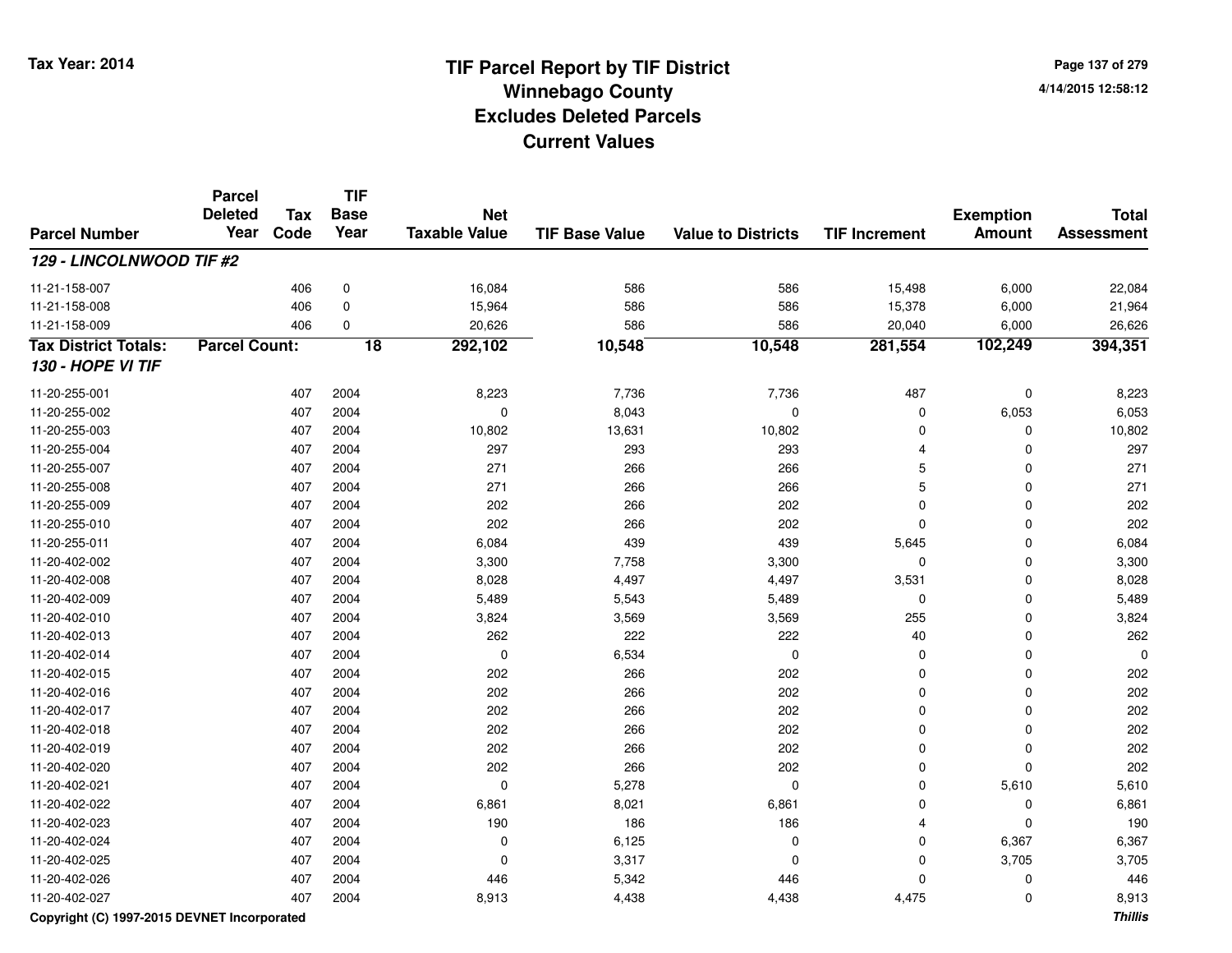**Page 138 of 2794/14/2015 12:58:12**

#### **TIF Base ValueParcel NumberTotal AssessmentExemption Amount Value to Districts TIF IncrementTIF Base YearTax CodeParcel Deleted YearNet Taxable Value130 - HOPE VI TIF**11-20-403-004 <sup>407</sup> <sup>0</sup> <sup>0</sup> <sup>0</sup> <sup>0</sup> <sup>0</sup> <sup>0</sup> <sup>0</sup> 11-20-404-0077 407 2004 367 361 361 6 0 367 11-20-404-0088 407 2004 0 5,640 0 0 5,890 5,890 11-20-404-0111 407 2004 3,509 569 569 2,940 3,070 6,579 11-20-404-017 <sup>407</sup> <sup>367</sup> <sup>2004</sup> <sup>810</sup> <sup>367</sup> <sup>0</sup> <sup>0</sup> <sup>367</sup> 11-20-404-0188 407 2004 367 361 361 6 0 367 11-20-404-0199 407 2004 367 361 361 6 0 367 11-20-404-0200 407 2004 5,693 6,329 5,693 0 0 5,693 11-20-404-0211 407 2004 244 6,334 244 0 0 244 11-20-404-0222 2 407 2004 4,295 6,204 4,295 0 0 4,295 11-20-404-025 <sup>407</sup> 4,043 <sup>2004</sup> <sup>546</sup> <sup>546</sup> 3,497 <sup>0</sup> 4,043 11-20-405-0011 407 2004 200 198 198 2 0 200 11-20-405-0022 407 2004 6,086 3,471 3,471 2,615 0 6,086 11-20-405-0033 407 2004 10,050 6,915 6,915 3,135 0 10,050 11-20-405-0044 407 2004 0 4,656 0 7,413 7,413 11-20-405-005 <sup>407</sup> <sup>197</sup> <sup>2004</sup> <sup>193</sup> <sup>193</sup> <sup>4</sup> <sup>0</sup> <sup>197</sup> 11-20-405-006 <sup>407</sup> <sup>197</sup> <sup>2004</sup> <sup>193</sup> <sup>193</sup> <sup>4</sup> <sup>0</sup> <sup>197</sup> 11-20-405-007 <sup>407</sup> <sup>197</sup> <sup>2004</sup> <sup>193</sup> <sup>193</sup> <sup>4</sup> <sup>0</sup> <sup>197</sup> 11-20-405-008 <sup>407</sup> <sup>197</sup> <sup>2004</sup> <sup>193</sup> <sup>193</sup> <sup>4</sup> <sup>0</sup> <sup>197</sup> 11-20-405-0099 407 2004 3,475 3,190 285 2,985 6,460 11-20-405-0100 407 2004 6,724 8,919 6,724 0 0 6,724 11-20-405-0111 407 2004 197 193 193 4 0 197 11-20-405-0122 3,126 2004 2004 3,126 3,126 3,126 3,126 3,126 0 4,698 7,824 11-20-405-015 <sup>407</sup> <sup>200</sup> <sup>2004</sup> <sup>198</sup> <sup>198</sup> <sup>2</sup> <sup>0</sup> <sup>200</sup> 11-20-405-0166 407 2004 200 198 198 2 0 200 11-20-405-017 <sup>407</sup> <sup>200</sup> <sup>2004</sup> 3,982 <sup>200</sup> <sup>0</sup> <sup>0</sup> <sup>200</sup> 11-20-405-018 <sup>407</sup> <sup>200</sup> <sup>2004</sup> <sup>198</sup> <sup>198</sup> <sup>2</sup> <sup>0</sup> <sup>200</sup> 11-20-405-0211 407 2004 403 395 395 8 0 403 11-20-405-0222 407 2004 4,044 387 387 3,657 0 4,044 11-20-406-0022 407 2004 200 198 198 2 2 0 200 11-20-406-0033 407 2004 6,806 7,745 6,806 0 0 6,806 11-20-406-007 <sup>407</sup> <sup>197</sup> <sup>2004</sup> <sup>193</sup> <sup>193</sup> <sup>4</sup> <sup>0</sup> <sup>197</sup> 11-20-406-008<sup>407</sup> <sup>197</sup> <sup>2004</sup> <sup>193</sup> <sup>193</sup> <sup>4</sup> <sup>0</sup> <sup>197</sup>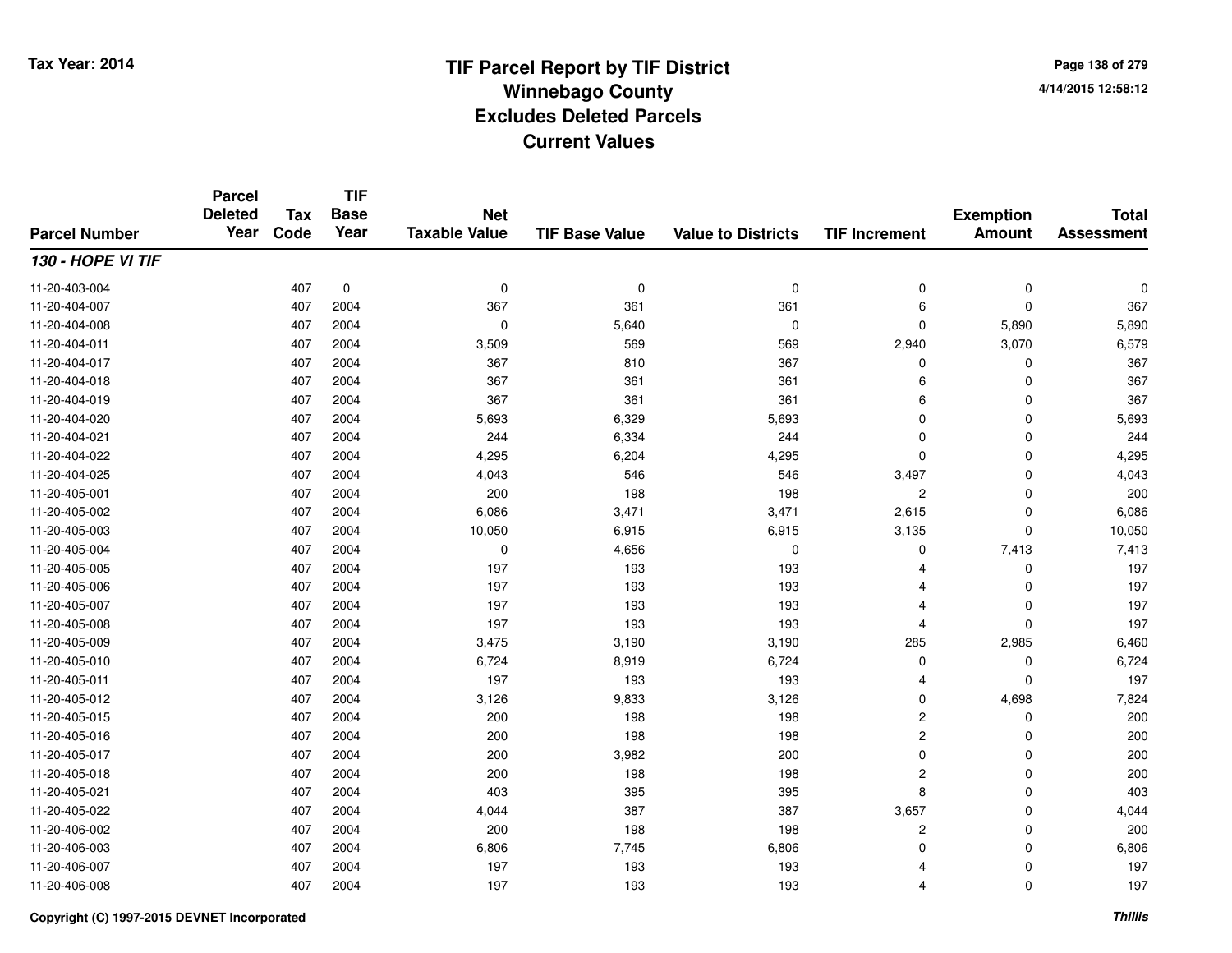**Page 139 of 2794/14/2015 12:58:12**

#### **TIF Base ValueParcel NumberTotal AssessmentExemption Amount Value to Districts TIF IncrementTIF Base YearTax CodeParcel Deleted YearNet Taxable Value130 - HOPE VI TIF**11-20-406-0144 200 200 200 200 3,205 200 200 200 3,200 200 0 0 200 11-20-406-015 <sup>407</sup> 3,171 <sup>2004</sup> 10,212 3,171 <sup>0</sup> 6,000 9,171 11-20-406-016 <sup>407</sup> <sup>200</sup> <sup>2004</sup> 5,354 <sup>200</sup> <sup>0</sup> <sup>0</sup> <sup>200</sup> 11-20-406-017 <sup>407</sup> 1,874 <sup>2004</sup> 4,515 1,874 <sup>0</sup> <sup>0</sup> 1,874 11-20-406-018 <sup>407</sup> 14,287 <sup>2004</sup> 11,723 11,723 2,564 <sup>0</sup> 14,287 11-20-406-0199 407 2004 0 9,243 0 0 10,539 10,539 11-20-406-0200 407 2004 0 8,242 0 0 11,616 11,616 11-20-406-0211 407 2004 6,087 290 290 5,797 0 6,087 11-20-406-0222 20 2004 1,047 2004 4,047 290 290 290 3,757 0 4,047 11-20-428-0011 407 2004 196 192 192 4 0 196 11-20-428-002 <sup>407</sup> <sup>200</sup> <sup>2004</sup> <sup>198</sup> <sup>198</sup> <sup>2</sup> <sup>0</sup> <sup>200</sup> 11-20-428-0033 407 2004 8,565 9,090 8,565 0 0 8,565 11-20-428-0044 407 2004 2,520 3,024 2,520 0 0 2,520 11-20-428-0055 407 2004 196 192 192 4 0 196 11-20-428-006 <sup>407</sup> 8,293 <sup>2004</sup> 10,646 8,293 <sup>0</sup> <sup>0</sup> 8,293 11-20-428-0100 407 2004 265 7,852 265 0 0 265 11-20-428-0111 407 2004 222 219 219 3 0 222 11-20-428-012 <sup>407</sup> <sup>222</sup> <sup>2004</sup> <sup>219</sup> <sup>219</sup> <sup>3</sup> <sup>0</sup> <sup>222</sup> 11-20-428-0133 407 2004 222 219 219 3 0 222 11-20-428-014 <sup>407</sup> <sup>222</sup> <sup>2004</sup> <sup>219</sup> <sup>219</sup> <sup>3</sup> <sup>0</sup> <sup>222</sup> 11-20-428-0155 407 2004 222 1,353 222 0 0 222 11-20-428-0166 407 2004 5,547 5,351 5,351 196 0 5,547 11-20-428-0177 407 2004 5,945 6,660 5,945 0 0 5,945 11-20-428-0188 407 2004 826 843 826 0 0 826 11-20-428-0199 407 2004 5,022 5,415 5,022 0 5,022 11-20-428-0200 407 2004 3,332 5,117 3,332 0 6,000 9,332 11-20-428-0211 407 2004 7,961 14,589 7,961 0 6,000 13,961 11-20-428-022 <sup>407</sup> <sup>211</sup> <sup>2004</sup> <sup>207</sup> <sup>207</sup> <sup>4</sup> <sup>0</sup> <sup>211</sup> 11-20-428-0233 407 2004 350 344 344 6 0 350 11-20-428-024 <sup>407</sup> 6,086 <sup>2004</sup> <sup>299</sup> <sup>299</sup> 5,787 <sup>0</sup> 6,086 11-20-429-005 <sup>407</sup> <sup>211</sup> <sup>2004</sup> <sup>0</sup> <sup>0</sup> <sup>211</sup> <sup>0</sup> <sup>211</sup> 11-20-429-006 <sup>407</sup> <sup>211</sup> <sup>2004</sup> <sup>0</sup> <sup>0</sup> <sup>211</sup> <sup>0</sup> <sup>211</sup> 11-20-429-007<sup>407</sup> <sup>211</sup> <sup>2004</sup> <sup>0</sup> <sup>0</sup> <sup>211</sup> <sup>0</sup> <sup>211</sup>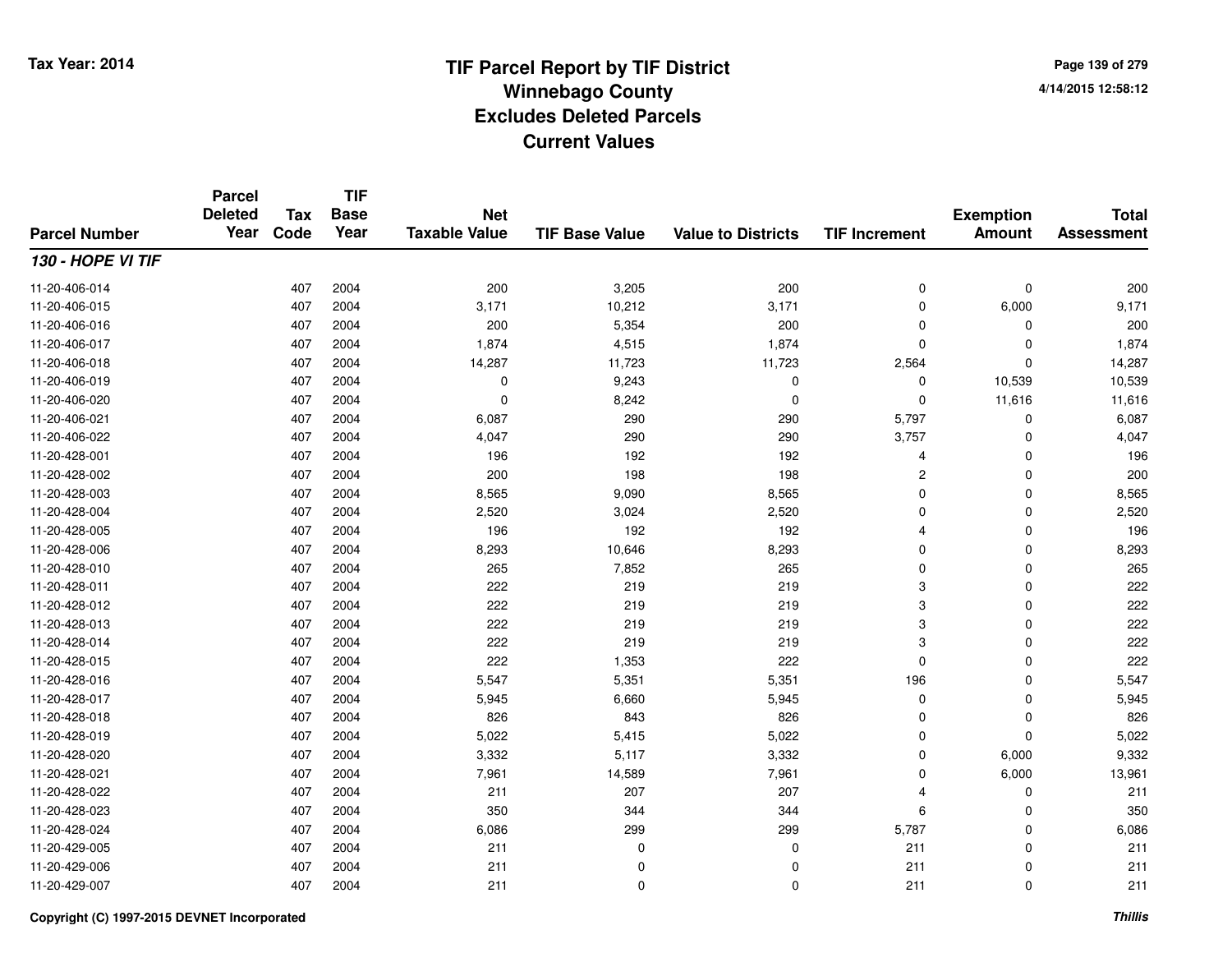**Page 140 of 2794/14/2015 12:58:12**

#### **TIF Base ValueParcel NumberTotal AssessmentExemption Amount Value to Districts TIF IncrementTIF Base YearTax CodeParcel Deleted YearNet Taxable Value130 - HOPE VI TIF**11-20-429-012 $2$  2004 0  $\frac{4}{317}$  0  $\frac{4}{317}$  0 0 0 0 0 0 11-20-429-015 <sup>407</sup> 7,834 <sup>2004</sup> <sup>319</sup> <sup>319</sup> 7,515 <sup>0</sup> 7,834 11-20-429-0188 407 2004 0 3,726 0 0 6,345 6,345 11-20-429-0199 407 2004 7,731 4,170 4,170 3,561 0 7,731 11-20-429-020 $0$  6 2004 2004 9,170 9,166 9,170 9,170 9,170 0 0 9,170 11-20-429-0211 407 2004 316 1,994 316 0 0 316 11-20-429-0222 2 2 3 3 407 2004 2007 7,772 5,539 5,539 5,539 5,539 5,539 5,539 5,539 5,539 5 407 7,772 11-20-429-0233 407 2004 211 5,972 211 0 0 211 11-20-429-025 <sup>407</sup> 6,086 <sup>2004</sup> <sup>414</sup> <sup>414</sup> 5,672 <sup>0</sup> 6,086 11-20-429-0266 407 2004 6,085 319 319 5,766 0 6,085 11-20-429-027 <sup>407</sup> 6,085 <sup>2004</sup> <sup>319</sup> <sup>319</sup> 5,766 <sup>0</sup> 6,085 11-20-429-0288 407 2004 6,085 426 426 5,659 0 6,085 11-20-429-0299 407 2004 6,085 319 319 5,766 0 6,085 11-20-429-0300 407 0 426 1,308 426 0 0 426 11-20-429-0311 407 0 2,519 1,308 1,308 1,211 0 2,519 11-20-430-0011 407 2004 4,760 3,967 3,967 793 0 4,760 11-20-430-0022 2 407 2004 3,928 4,650 3,928 0 455 4,383 11-20-430-0033 407 2004 4,526 5,162 4,526 0 0 4,526 11-20-430-004 <sup>407</sup> <sup>161</sup> <sup>2004</sup> <sup>158</sup> <sup>158</sup> <sup>3</sup> <sup>0</sup> <sup>161</sup> 11-20-430-007 <sup>407</sup> 6,085 <sup>2004</sup> <sup>453</sup> <sup>453</sup> 5,632 <sup>0</sup> 6,085 11-20-430-008 <sup>407</sup> 6,085 <sup>2004</sup> 1,106 1,106 4,979 <sup>0</sup> 6,085 11-20-430-0099 407 2004 231 226 226 5 0 231 11-20-430-0122 407 2004 1,777 4,187 1,777 0 5,642 7,419 11-20-430-015 <sup>407</sup> <sup>231</sup> <sup>2004</sup> <sup>226</sup> <sup>226</sup> <sup>5</sup> <sup>0</sup> <sup>231</sup> 11-20-430-016 <sup>407</sup> <sup>231</sup> <sup>2004</sup> <sup>226</sup> <sup>226</sup> <sup>5</sup> <sup>0</sup> <sup>231</sup> 11-20-430-017 <sup>407</sup> <sup>0</sup> <sup>2004</sup> <sup>111</sup> <sup>0</sup> <sup>0</sup> <sup>0</sup> <sup>0</sup> 11-20-430-0188 407 2004 1,346 4,265 1,346 0 0 1,346 11-20-430-0199 407 2004 4,409 3,195 3,195 1,214 0 4,409 11-20-430-0211 407 2004 6,085 453 453 5,632 0 6,085 11-20-430-0222 407 2004 462 478 462 0 0 462 11-20-430-023 <sup>407</sup> 24,395 <sup>2004</sup> <sup>453</sup> <sup>453</sup> 23,942 6,000 30,395 11-20-431-0011 407 2004 3,353 3,700 3,353 0 0 3,353 11-20-431-0044 407 2004 6,558 6,686 6,558 0 6,558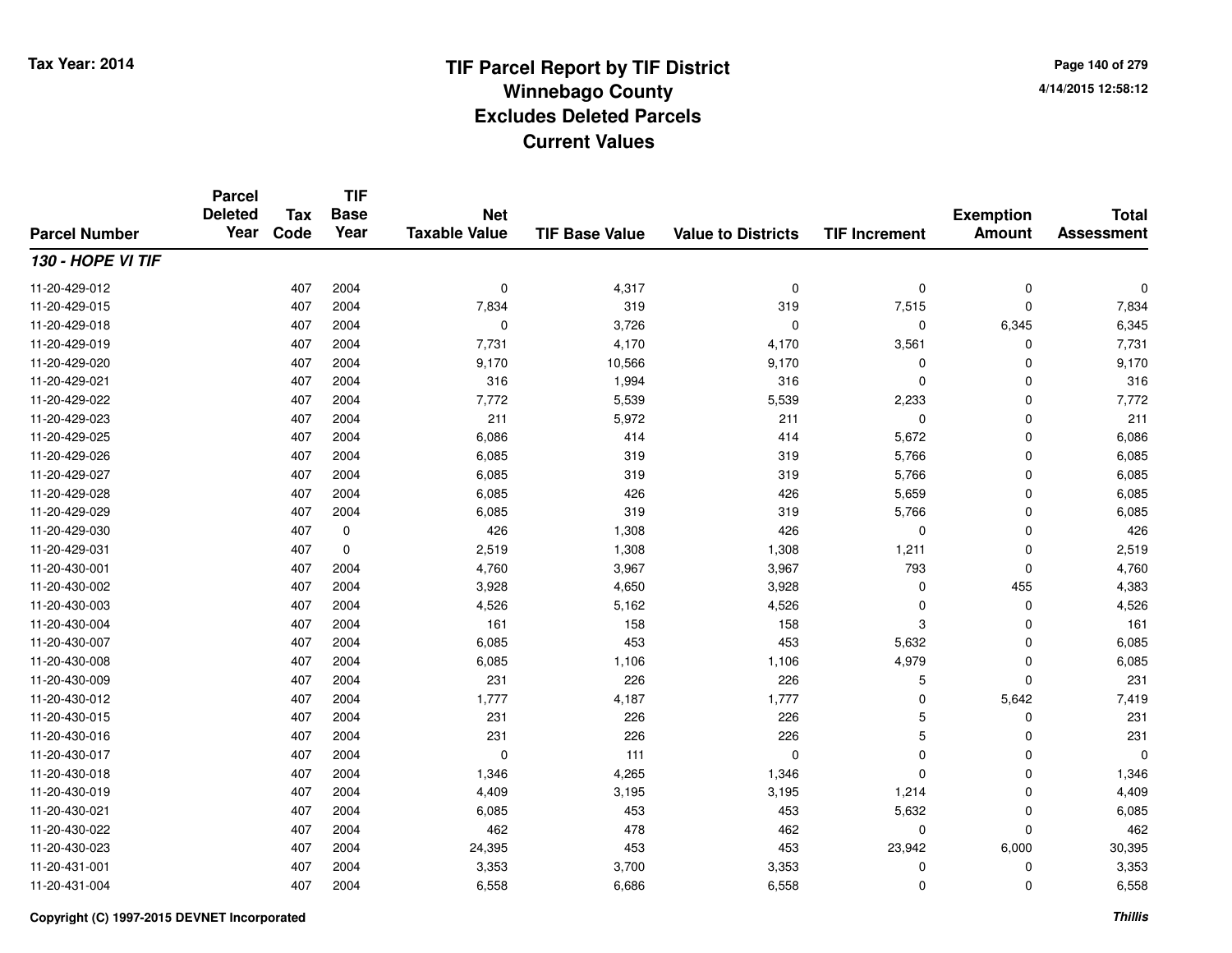**TIF**

**Parcel**

**Page 141 of 2794/14/2015 12:58:12**

| <b>Parcel Number</b> | <b>Deleted</b><br>Year | <b>Tax</b><br>Code | .<br><b>Base</b><br>Year | <b>Net</b><br><b>Taxable Value</b> | <b>TIF Base Value</b> | <b>Value to Districts</b> | <b>TIF Increment</b> | <b>Exemption</b><br><b>Amount</b> | <b>Total</b><br><b>Assessment</b> |
|----------------------|------------------------|--------------------|--------------------------|------------------------------------|-----------------------|---------------------------|----------------------|-----------------------------------|-----------------------------------|
| 130 - HOPE VI TIF    |                        |                    |                          |                                    |                       |                           |                      |                                   |                                   |
| 11-20-431-005        |                        | 407                | 2004                     | 253                                | 248                   | 248                       | $\mathbf 5$          | $\mathbf 0$                       | 253                               |
| 11-20-431-006        |                        | 407                | 2004                     | 3,115                              | 3,524                 | 3,115                     | 0                    | 570                               | 3,685                             |
| 11-20-431-007        |                        | 407                | 2004                     | 4,160                              | 11,441                | 4,160                     | 0                    | 4,627                             | 8,787                             |
| 11-20-431-008        |                        | 407                | 2004                     | 426                                | 1,337                 | 426                       | 0                    | 0                                 | 426                               |
| 11-20-431-009        |                        | 407                | 2004                     | 7,124                              | 9,357                 | 7,124                     | 0                    | 2,102                             | 9,226                             |
| 11-20-431-010        |                        | 407                | 2004                     | 338                                | 332                   | 332                       | 6                    | $\mathbf 0$                       | 338                               |
| 11-20-431-011        |                        | 407                | 2004                     | 7,984                              | 11,954                | 7,984                     | 0                    | 5,417                             | 13,401                            |
| 11-20-431-012        |                        | 407                | 2004                     | 225                                | 221                   | 221                       | 4                    | 0                                 | 225                               |
| 11-20-431-015        |                        | 407                | 2004                     | 6,085                              | 650                   | 650                       | 5,435                | $\Omega$                          | 6,085                             |
| 11-20-431-016        |                        | 407                | 2004                     | 0                                  | 584                   | $\mathbf 0$               | 0                    | $\Omega$                          | $\Omega$                          |
| 11-20-431-017        |                        | 407                | 2004                     | 10,280                             | 11,426                | 10,280                    | 0                    | $\mathbf 0$                       | 10,280                            |
| 11-20-431-018        |                        | 407                | 2004                     | 413                                | 6,600                 | 413                       | 0                    | 6,000                             | 6,413                             |
| 11-20-452-001        |                        | 407                | 2004                     | 8,247                              | 428                   | 428                       | 7,819                | 0                                 | 8,247                             |
| 11-20-452-002        |                        | 407                | 2004                     | 1,929                              | 4,514                 | 1,929                     | 0                    | 0                                 | 1,929                             |
| 11-20-452-003        |                        | 407                | 2004                     | 4,046                              | 361                   | 361                       | 3,685                | 0                                 | 4,046                             |
| 11-20-452-004        |                        | 407                | 2004                     | 225                                | 221                   | 221                       | $\overline{4}$       | $\mathbf 0$                       | 225                               |
| 11-20-452-016        |                        | 407                | 2004                     | 6,096                              | 4,660                 | 4,660                     | 1,436                | $\mathbf 0$                       | 6,096                             |
| 11-20-452-017        |                        | 407                | 2004                     | 4,707                              | 4,660                 | 4,660                     | 47                   | $\mathbf 0$                       | 4,707                             |
| 11-20-452-028        |                        | 407                | 2004                     | 6,085                              | 294                   | 294                       | 5,791                | $\mathbf 0$                       | 6,085                             |
| 11-20-452-029        |                        | 407                | 2004                     | 4,045                              | 294                   | 294                       | 3,751                | 0                                 | 4,045                             |
| 11-20-452-031        |                        | 407                | 2004                     | 6,085                              | 293                   | 293                       | 5,792                | 0                                 | 6,085                             |
| 11-20-452-032        |                        | 407                | 2004                     | 4,045                              | 293                   | 293                       | 3,752                | 0                                 | 4,045                             |
| 11-20-452-033        |                        | 407                | 2004                     | 6,085                              | 293                   | 293                       | 5,792                | 0                                 | 6,085                             |
| 11-20-452-034        |                        | 407                | 2004                     | 4,045                              | 293                   | 293                       | 3,752                | 0                                 | 4,045                             |
| 11-20-452-035        |                        | 407                | 2004                     | 8,246                              | 391                   | 391                       | 7,855                | $\mathbf 0$                       | 8,246                             |
| 11-20-452-036        |                        | 407                | 2004                     | 6,084                              | 391                   | 391                       | 5,693                | 0                                 | 6,084                             |
| 11-20-452-037        |                        | 407                | 2004                     | 397                                | 412                   | 397                       | 0                    | 0                                 | 397                               |
| 11-20-453-001        |                        | 407                | 2004                     | 210                                | 206                   | 206                       | 4                    | $\mathbf 0$                       | 210                               |
| 11-20-453-002        |                        | 407                | 2004                     | 0                                  | 4,004                 | 0                         | 0                    | 5,464                             | 5,464                             |
| 11-20-453-003        |                        | 407                | 2004                     | 3,592                              | 3,064                 | 3,064                     | 528                  | 0                                 | 3,592                             |
| 11-20-453-009        |                        | 407                | 2004                     | 6,682                              | 7,639                 | 6,682                     | 0                    | 0                                 | 6,682                             |
| 11-20-453-010        |                        | 407                | 2004                     | 2,300                              | 2,364                 | 2,300                     | 0                    | 0                                 | 2,300                             |
| 11-20-453-013        |                        | 407                | 2004                     | 197                                | 193                   | 193                       | 4                    | 0                                 | 197                               |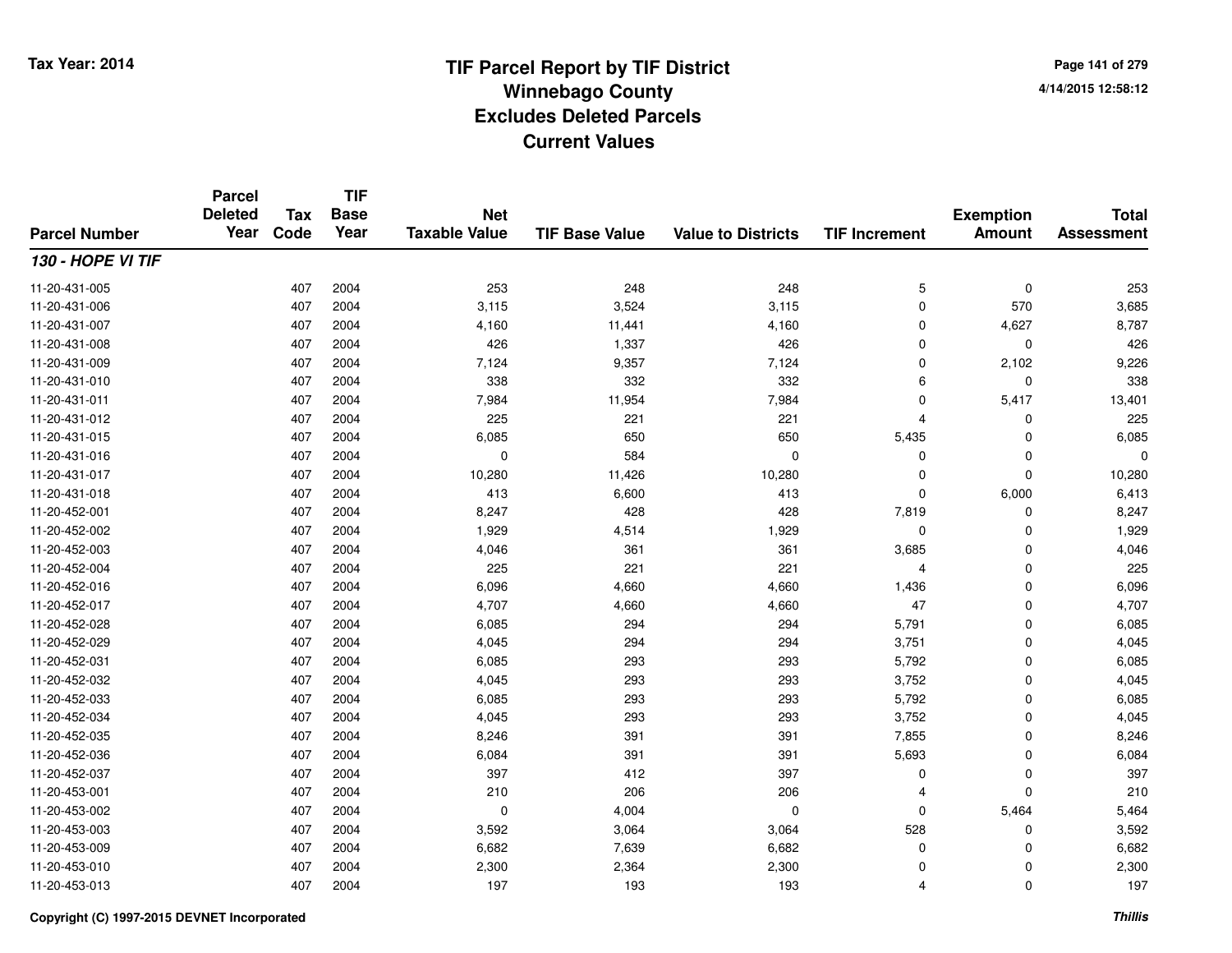**Page 142 of 2794/14/2015 12:58:12**

#### **TIF Base ValueParcel NumberTotal AssessmentExemption Amount Value to Districts TIF IncrementTIF Base YearTax CodeParcel Deleted YearNet Taxable Value130 - HOPE VI TIF**11-20-453-014 <sup>407</sup> <sup>197</sup> <sup>2004</sup> <sup>193</sup> <sup>193</sup> <sup>4</sup> <sup>0</sup> <sup>197</sup> 11-20-453-0155 407 2004 8,192 10,215 8,192 0 0 8,192 11-20-453-016 <sup>407</sup> <sup>197</sup> <sup>2004</sup> <sup>193</sup> <sup>193</sup> <sup>4</sup> <sup>0</sup> <sup>197</sup> 11-20-453-017 <sup>407</sup> <sup>197</sup> <sup>2004</sup> <sup>193</sup> <sup>193</sup> <sup>4</sup> <sup>0</sup> <sup>197</sup> 11-20-453-0188 407 2004 4,567 5,441 4,567 0 0 4,567 11-20-453-0211 407 2004 393 5,452 393 0 0 393 11-20-453-0222 407 2004 0 3,690 0 0 6,469 6,469 11-20-453-025 <sup>407</sup> <sup>197</sup> <sup>2004</sup> <sup>193</sup> <sup>193</sup> <sup>4</sup> <sup>0</sup> <sup>197</sup> 11-20-453-026 <sup>407</sup> <sup>197</sup> <sup>2004</sup> <sup>193</sup> <sup>193</sup> <sup>4</sup> <sup>0</sup> <sup>197</sup> 11-20-453-027 <sup>407</sup> <sup>240</sup> <sup>2004</sup> <sup>237</sup> <sup>237</sup> <sup>3</sup> <sup>0</sup> <sup>240</sup> 11-20-453-0299 407 2004 6,085 387 387 5,698 0 6,085 11-20-453-0300 407 2004 6,084 377 377 5,707 0 6,084 11-20-453-0311 407 2004 6,085 309 309 5,776 0 6,085 11-20-453-0322 407 2004 4,045 309 309 3,736 0 4,045 11-20-453-0333 407 2004 8,245 387 387 7,858 0 8,245 11-20-453-034 <sup>407</sup> 6,085 <sup>2004</sup> 1,173 1,173 4,912 <sup>0</sup> 6,085 11-20-454-0033 407 2004 2,033 4,096 2,033 0 5,803 7,836 11-20-454-0044 407 2004 5,043 13,362 5,043 0 6,000 11,043 11-20-454-005 <sup>407</sup> 2,869 <sup>2004</sup> 5,154 2,869 <sup>0</sup> 5,665 8,534 11-20-454-006 <sup>407</sup> <sup>0</sup> <sup>2004</sup> 7,056 <sup>0</sup> <sup>0</sup> <sup>0</sup> <sup>0</sup> 11-20-454-0111 407 2004 197 193 193 4 0 197 11-20-454-014 <sup>407</sup> <sup>197</sup> <sup>2004</sup> <sup>193</sup> <sup>193</sup> <sup>4</sup> <sup>0</sup> <sup>197</sup> 11-20-454-015 <sup>407</sup> 5,709 <sup>2004</sup> 3,813 3,813 1,896 <sup>0</sup> 5,709 11-20-454-016 <sup>407</sup> <sup>197</sup> <sup>2004</sup> <sup>193</sup> <sup>193</sup> <sup>4</sup> <sup>0</sup> <sup>197</sup> 11-20-454-017 <sup>407</sup> <sup>197</sup> <sup>2004</sup> <sup>193</sup> <sup>193</sup> <sup>4</sup> <sup>0</sup> <sup>197</sup> 11-20-454-018 <sup>407</sup> <sup>197</sup> <sup>2004</sup> <sup>193</sup> <sup>193</sup> <sup>4</sup> <sup>0</sup> <sup>197</sup> 11-20-454-019 <sup>407</sup> <sup>197</sup> <sup>2004</sup> <sup>193</sup> <sup>193</sup> <sup>4</sup> <sup>0</sup> <sup>197</sup> 11-20-454-0200 407 2004 197 193 193 4 0 197 11-20-454-0211 407 2004 197 1,763 197 0 0 197 11-20-454-022 <sup>407</sup> <sup>197</sup> <sup>2004</sup> <sup>193</sup> <sup>193</sup> <sup>4</sup> <sup>0</sup> <sup>197</sup> 11-20-454-0233 407 2004 197 193 193 4 0 197 11-20-454-024 <sup>407</sup> <sup>197</sup> <sup>2004</sup> <sup>193</sup> <sup>193</sup> <sup>4</sup> <sup>0</sup> <sup>197</sup> 11-20-454-025<sup>407</sup> <sup>197</sup> <sup>2004</sup> 1,531 <sup>197</sup> <sup>0</sup> <sup>0</sup> <sup>197</sup>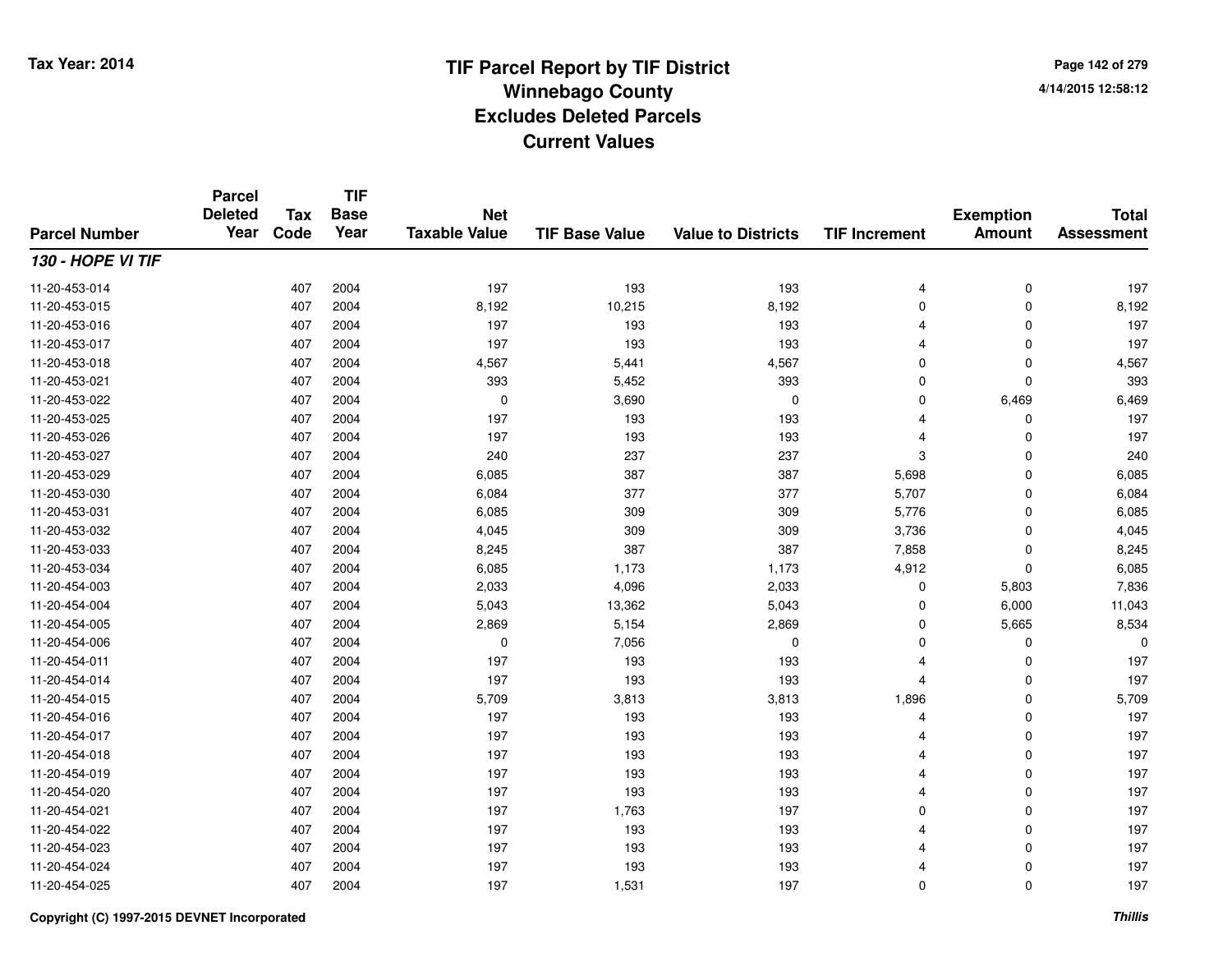**Page 143 of 2794/14/2015 12:58:12**

#### **TIF Base ValueParcel NumberTotal AssessmentExemption Amount Value to Districts TIF IncrementTIF Base YearTax CodeParcel Deleted YearNet Taxable Value130 - HOPE VI TIF**11-20-454-026 <sup>407</sup> <sup>197</sup> <sup>2004</sup> 3,990 <sup>197</sup> <sup>0</sup> <sup>0</sup> <sup>197</sup> 11-20-454-027 <sup>407</sup> <sup>0</sup> <sup>2004</sup> 5,811 <sup>0</sup> <sup>0</sup> 8,500 8,500 11-20-454-0288 407 2004 6,085 387 387 5,698 0 6,085 11-20-454-0299 407 2004 4,045 309 309 3,736 0 4,045 11-20-454-0300 407 2004 6,085 8,463 6,085 0 0 6,085 11-20-454-0311 407 2004 8,245 387 387 7,858 0 8,245 11-20-455-0033 407 2004 244 287 244 0 0 244 11-20-455-004 <sup>407</sup> 8,750 <sup>2004</sup> 13,477 8,750 <sup>0</sup> 3,635 12,385 11-20-455-005 <sup>407</sup> 12,333 <sup>2004</sup> 13,506 12,333 <sup>0</sup> <sup>0</sup> 12,333 11-20-455-0066 407 2004 10,615 10,336 10,336 279 0 10,615 11-20-455-010 <sup>407</sup> 9,483 <sup>2004</sup> 9,126 9,126 <sup>357</sup> 1,987 11,470 11-20-455-0111 407 2004 7,470 13,030 7,470 0 7,929 15,399 11-20-455-017 <sup>407</sup> 10,767 <sup>2004</sup> <sup>343</sup> <sup>343</sup> 10,424 8,000 18,767 11-20-455-018 <sup>407</sup> 12,493 <sup>2004</sup> <sup>343</sup> <sup>343</sup> 12,150 6,000 18,493 11-20-455-019 <sup>407</sup> 12,767 <sup>2004</sup> <sup>343</sup> <sup>343</sup> 12,424 6,000 18,767 11-20-455-020 <sup>407</sup> <sup>0</sup> <sup>0</sup> <sup>0</sup> <sup>0</sup> <sup>0</sup> <sup>0</sup> <sup>0</sup> 11-20-455-021 <sup>407</sup> <sup>0</sup> <sup>0</sup> <sup>0</sup> <sup>0</sup> <sup>0</sup> <sup>0</sup> <sup>0</sup> 11-20-455-0222 407 0 12,221 362 362 11,859 8,000 20,221 11-20-456-0011 407 2004 197 193 193 4 0 197 11-20-456-002 <sup>407</sup> <sup>197</sup> <sup>2004</sup> <sup>193</sup> <sup>193</sup> <sup>4</sup> <sup>0</sup> <sup>197</sup> 11-20-456-0033 407 2004 197 193 193 4 0 197 11-20-456-004 <sup>407</sup> <sup>197</sup> <sup>2004</sup> 3,474 <sup>197</sup> <sup>0</sup> <sup>0</sup> <sup>197</sup> 11-20-456-0099 407 2004 197 3,615 197 0 0 197 11-20-456-0100 407 2004 197 193 193 4 0 197 11-20-456-0111 407 2004 4,624 5,616 4,624 0 5,293 9,917 11-20-456-020 <sup>407</sup> <sup>0</sup> <sup>2004</sup> <sup>101</sup> <sup>0</sup> <sup>0</sup> <sup>0</sup> <sup>0</sup> 11-20-456-025 <sup>407</sup> <sup>197</sup> <sup>2004</sup> <sup>193</sup> <sup>193</sup> <sup>4</sup> <sup>0</sup> <sup>197</sup> 11-20-456-026 <sup>407</sup> 3,301 <sup>2004</sup> 3,710 3,301 <sup>0</sup> <sup>0</sup> 3,301 11-20-456-027 <sup>407</sup> 2,370 <sup>2004</sup> 3,500 2,370 <sup>0</sup> 4,460 6,830 11-20-456-0288 407 2004 4,810 4,438 4,438 372 0 4,810 11-20-456-0299 407 2004 197 1,541 197 0 0 197 11-20-456-0333 407 2004 197 193 193 4 0 197 11-20-456-037<sup>407</sup> 12,751 <sup>2004</sup> <sup>290</sup> <sup>290</sup> 12,461 6,000 18,751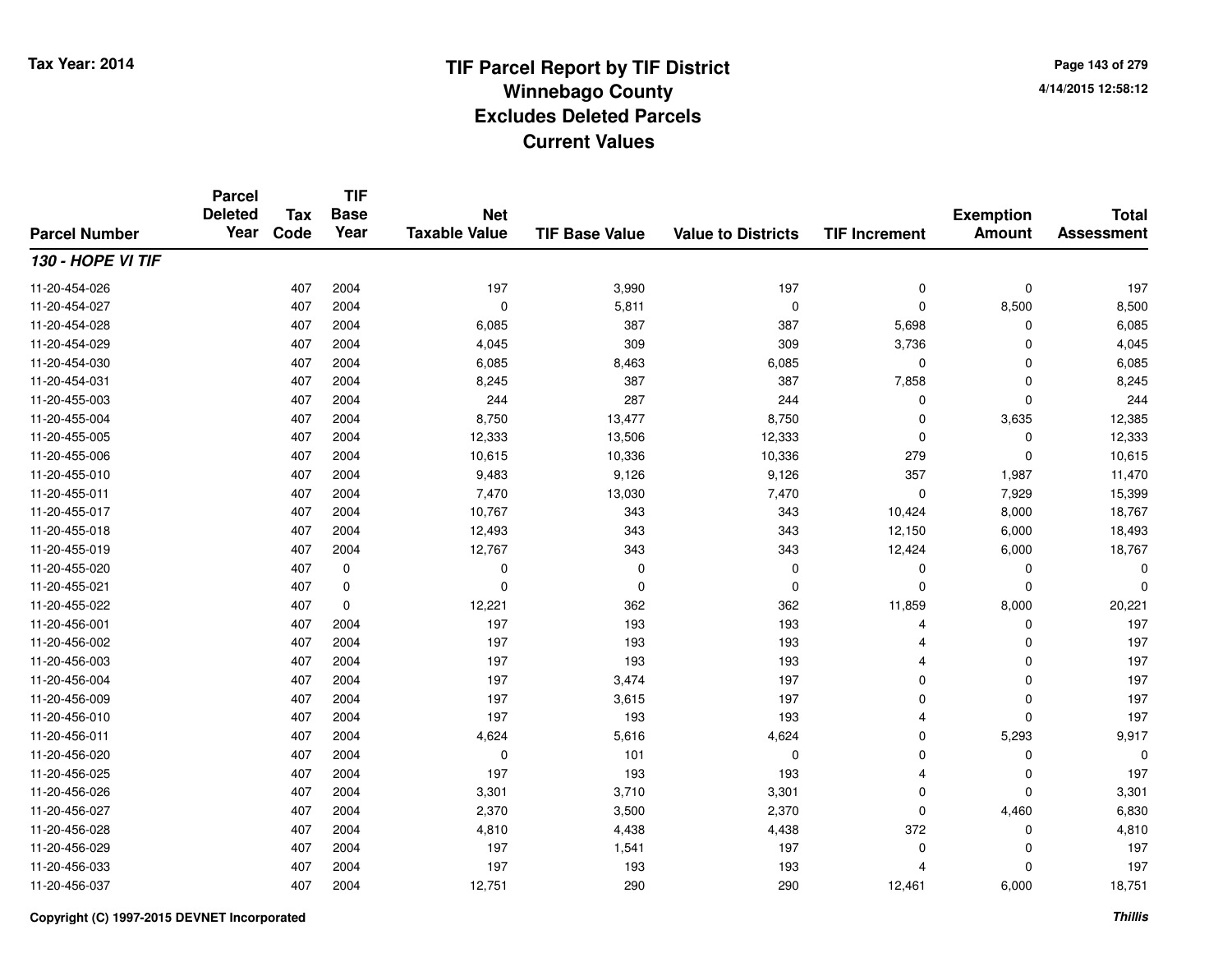**TIF**

**Parcel**

**Page 144 of 2794/14/2015 12:58:12**

| <b>Parcel Number</b> | arvon<br><b>Deleted</b><br>Year | <b>Tax</b><br>Code | .<br><b>Base</b><br>Year | <b>Net</b><br><b>Taxable Value</b> | <b>TIF Base Value</b> | <b>Value to Districts</b> | <b>TIF Increment</b> | <b>Exemption</b><br><b>Amount</b> | <b>Total</b><br><b>Assessment</b> |
|----------------------|---------------------------------|--------------------|--------------------------|------------------------------------|-----------------------|---------------------------|----------------------|-----------------------------------|-----------------------------------|
| 130 - HOPE VI TIF    |                                 |                    |                          |                                    |                       |                           |                      |                                   |                                   |
| 11-20-456-038        |                                 | 407                | 2004                     | $\mathbf 0$                        | 97                    | $\mathbf 0$               | $\mathbf 0$          | $\mathbf 0$                       | $\Omega$                          |
| 11-20-456-039        |                                 | 407                | 2004                     | 13,632                             | 464                   | 464                       | 13,168               | 6,000                             | 19,632                            |
| 11-20-456-040        |                                 | 407                | 2004                     | 4,763                              | 10,296                | 4,763                     | 0                    | 5,000                             | 9,763                             |
| 11-20-456-042        |                                 | 407                | 2004                     | 393                                | 387                   | 387                       | 6                    | $\mathbf 0$                       | 393                               |
| 11-20-456-043        |                                 | 407                | 2004                     | 12,393                             | 290                   | 290                       | 12,103               | 6,000                             | 18,393                            |
| 11-20-456-045        |                                 | 407                | 2004                     | 12,476                             | 290                   | 290                       | 12,186               | 6,000                             | 18,476                            |
| 11-20-456-046        |                                 | 407                | 2004                     | 12,476                             | 290                   | 290                       | 12,186               | 6,000                             | 18,476                            |
| 11-20-456-047        |                                 | 407                | 2004                     | 12,480                             | 387                   | 387                       | 12,093               | 6,000                             | 18,480                            |
| 11-20-456-048        |                                 | 407                | 2004                     | 10,751                             | 290                   | 290                       | 10,461               | 8,000                             | 18,751                            |
| 11-20-456-049        |                                 | 407                | 2004                     | 12,476                             | 290                   | 290                       | 12,186               | 6,000                             | 18,476                            |
| 11-20-456-050        |                                 | 407                | 2004                     | 590                                | 580                   | 580                       | 10                   | $\mathbf 0$                       | 590                               |
| 11-20-456-052        |                                 | 407                | 2004                     | 12,446                             | 3,354                 | 3,354                     | 9,092                | 6,000                             | 18,446                            |
| 11-20-456-053        |                                 | 407                | 2004                     | 12,721                             | 290                   | 290                       | 12,431               | 6,000                             | 18,721                            |
| 11-20-456-054        |                                 | 407                | 2004                     | 156                                | 145                   | 145                       | 11                   | $\mathbf 0$                       | 156                               |
| 11-20-456-055        |                                 | 407                | 2004                     | $\mathbf 0$                        | 4,586                 | $\mathbf 0$               | 0                    | 7,215                             | 7,215                             |
| 11-20-457-004        |                                 | 407                | 2004                     | 197                                | 193                   | 193                       | $\overline{4}$       | $\mathbf 0$                       | 197                               |
| 11-20-457-010        |                                 | 407                | 2004                     | 197                                | 193                   | 193                       | $\overline{4}$       | $\mathbf 0$                       | 197                               |
| 11-20-457-011        |                                 | 407                | 2004                     | 197                                | 4,676                 | 197                       | 0                    | $\mathbf 0$                       | 197                               |
| 11-20-457-018        |                                 | 407                | 2004                     | 197                                | 1,249                 | 197                       | $\mathbf 0$          | $\mathbf 0$                       | 197                               |
| 11-20-457-028        |                                 | 407                | 2004                     | 197                                | 193                   | 193                       | $\overline{4}$       | $\mathbf 0$                       | 197                               |
| 11-20-457-029        |                                 | 407                | 2004                     | 9,913                              | 10,558                | 9,913                     | 0                    | $\mathbf 0$                       | 9,913                             |
| 11-20-457-030        |                                 | 407                | 2004                     | 197                                | 193                   | 193                       | $\overline{4}$       | $\mathbf 0$                       | 197                               |
| 11-20-457-034        |                                 | 407                | 2004                     | 197                                | 1,308                 | 197                       | $\Omega$             | $\Omega$                          | 197                               |
| 11-20-457-042        |                                 | 407                | 2004                     | $\mathbf 0$                        | 11,138                | $\mathbf 0$               | $\Omega$             | 10,554                            | 10,554                            |
| 11-20-457-043        |                                 | 407                | 2004                     | 12,393                             | 290                   | 290                       | 12,103               | 6,000                             | 18,393                            |
| 11-20-457-044        |                                 | 407                | 2004                     | 12,393                             | 290                   | 290                       | 12,103               | 6,000                             | 18,393                            |
| 11-20-457-045        |                                 | 407                | 2004                     | 12,393                             | 290                   | 290                       | 12,103               | 6,000                             | 18,393                            |
| 11-20-457-046        |                                 | 407                | 2004                     | 10,782                             | 290                   | 290                       | 10,492               | 6,000                             | 16,782                            |
| 11-20-457-047        |                                 | 407                | 2004                     | 12,393                             | 290                   | 290                       | 12,103               | 6,000                             | 18,393                            |
| 11-20-457-048        |                                 | 407                | 2004                     | 12,763                             | 338                   | 338                       | 12,425               | 6,000                             | 18,763                            |
| 11-20-457-049        |                                 | 407                | 2004                     | 13,979                             | 193                   | 193                       | 13,786               | 6,000                             | 19,979                            |
| 11-20-457-050        |                                 | 407                | 2004                     | 12,446                             | 306                   | 306                       | 12,140               | 6,000                             | 18,446                            |
| 11-20-457-051        |                                 | 407                | 2004                     | 12,446                             | 306                   | 306                       | 12,140               | 6,000                             | 18,446                            |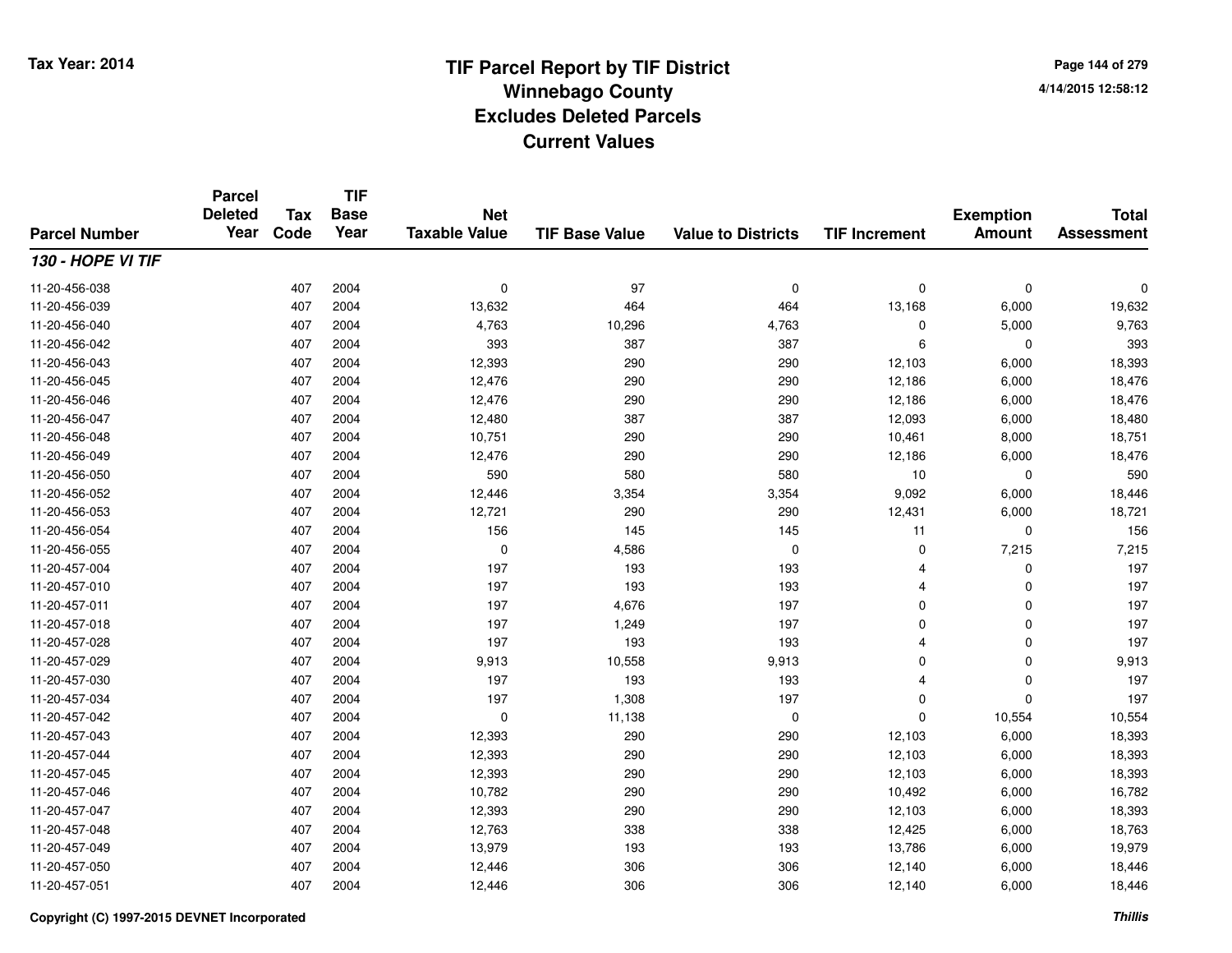**TIF**

**Parcel**

**Page 145 of 2794/14/2015 12:58:12**

| <b>Parcel Number</b> | arvor<br><b>Deleted</b><br>Year | <b>Tax</b><br>Code | .<br><b>Base</b><br>Year | <b>Net</b><br><b>Taxable Value</b> | <b>TIF Base Value</b> | <b>Value to Districts</b> | <b>TIF Increment</b> | <b>Exemption</b><br><b>Amount</b> | <b>Total</b><br><b>Assessment</b> |
|----------------------|---------------------------------|--------------------|--------------------------|------------------------------------|-----------------------|---------------------------|----------------------|-----------------------------------|-----------------------------------|
| 130 - HOPE VI TIF    |                                 |                    |                          |                                    |                       |                           |                      |                                   |                                   |
| 11-20-457-052        |                                 | 407                | 0                        | 12,533                             | 386                   | 386                       | 12,147               | 6,000                             | 18,533                            |
| 11-20-457-053        |                                 | 407                | 0                        | 12,808                             | 386                   | 386                       | 12,422               | 6,000                             | 18,808                            |
| 11-20-457-054        |                                 | 407                | 0                        | 12,533                             | 386                   | 386                       | 12,147               | 6,000                             | 18,533                            |
| 11-20-457-055        |                                 | 407                | 0                        | 12,808                             | 386                   | 386                       | 12,422               | 6,000                             | 18,808                            |
| 11-20-457-056        |                                 | 407                | 0                        | 12,480                             | 386                   | 386                       | 12,094               | 6,000                             | 18,480                            |
| 11-20-457-057        |                                 | 407                | $\mathbf 0$              | 12,533                             | 386                   | 386                       | 12,147               | 6,000                             | 18,533                            |
| 11-20-457-058        |                                 | 407                | 2004                     | 0                                  | 7,318                 | 0                         | 0                    | 6,543                             | 6,543                             |
| 11-20-476-002        |                                 | 407                | 2004                     | 6,084                              | 361                   | 361                       | 5,723                | 0                                 | 6,084                             |
| 11-20-476-003        |                                 | 407                | 2004                     | 7,778                              | 5,828                 | 5,828                     | 1,950                | $\mathbf 0$                       | 7,778                             |
| 11-20-476-004        |                                 | 407                | 2004                     | 6,806                              | 6,894                 | 6,806                     | $\mathbf 0$          | $\mathbf 0$                       | 6,806                             |
| 11-20-476-005        |                                 | 407                | 2004                     | 214                                | 210                   | 210                       | Δ                    | $\mathbf 0$                       | 214                               |
| 11-20-476-006        |                                 | 407                | 2004                     | 231                                | 227                   | 227                       |                      | $\mathbf 0$                       | 231                               |
| 11-20-476-007        |                                 | 407                | 2004                     | 216                                | 212                   | 212                       |                      | $\mathbf 0$                       | 216                               |
| 11-20-476-008        |                                 | 407                | 2004                     | 216                                | 212                   | 212                       |                      | $\mathbf 0$                       | 216                               |
| 11-20-476-009        |                                 | 407                | 2004                     | 216                                | 212                   | 212                       |                      | 0                                 | 216                               |
| 11-20-476-013        |                                 | 407                | 2004                     | $\mathbf 0$                        | 0                     | 0                         | $\mathbf 0$          | 0                                 | 0                                 |
| 11-20-476-014        |                                 | 407                | 2004                     | 0                                  | $\Omega$              | 0                         | $\mathbf 0$          | 0                                 | $\mathbf 0$                       |
| 11-20-476-015        |                                 | 407                | 2004                     | 612                                | 3,970                 | 612                       | 0                    | 0                                 | 612                               |
| 11-20-476-016        |                                 | 407                | 2004                     | 216                                | 212                   | 212                       | 4                    | 0                                 | 216                               |
| 11-20-476-017        |                                 | 407                | 2004                     | 216                                | 1,242                 | 216                       | 0                    | 0                                 | 216                               |
| 11-20-476-020        |                                 | 407                | 2004                     | 6,671                              | 6,191                 | 6,191                     | 480                  | 0                                 | 6,671                             |
| 11-20-476-021        |                                 | 407                | 2004                     | 427                                | 6,932                 | 427                       | 0                    | $\mathbf 0$                       | 427                               |
| 11-20-476-022        |                                 | 407                | 2004                     | 8,626                              | 10,125                | 8,626                     | $\mathbf 0$          | $\mathbf 0$                       | 8,626                             |
| 11-20-476-023        |                                 | 407                | 2004                     | 4,046                              | 319                   | 319                       | 3,727                | $\mathbf 0$                       | 4,046                             |
| 11-20-476-024        |                                 | 407                | 2004                     | 6,085                              | 319                   | 319                       | 5,766                | $\mathbf 0$                       | 6,085                             |
| 11-20-476-025        |                                 | 407                | 2004                     | 8,246                              | 425                   | 425                       | 7,821                | $\Omega$                          | 8,246                             |
| 11-20-477-001        |                                 | 407                | 2004                     | 0                                  | 5,664                 | $\Omega$                  | 0                    | 5,652                             | 5,652                             |
| 11-20-477-007        |                                 | 407                | 2004                     | $\mathbf 0$                        | 5,108                 | $\Omega$                  | 0                    | 7,339                             | 7,339                             |
| 11-20-477-010        |                                 | 407                | 2004                     | 7,430                              | 6,849                 | 6,849                     | 581                  | 0                                 | 7,430                             |
| 11-20-477-013        |                                 | 407                | 2004                     | $\mathbf 0$                        | 3,603                 | 0                         | 0                    | $\mathbf 0$                       | 0                                 |
| 11-20-477-016        |                                 | 407                | 2004                     | 2,812                              | 4,678                 | 2,812                     | 0                    | 1,827                             | 4,639                             |
| 11-20-477-019        |                                 | 407                | 2004                     | 4,046                              | 319                   | 319                       | 3,727                | 0                                 | 4,046                             |
| 11-20-477-020        |                                 | 407                | 2004                     | 0                                  | 106                   | $\Omega$                  | 0                    | $\mathbf 0$                       | 0                                 |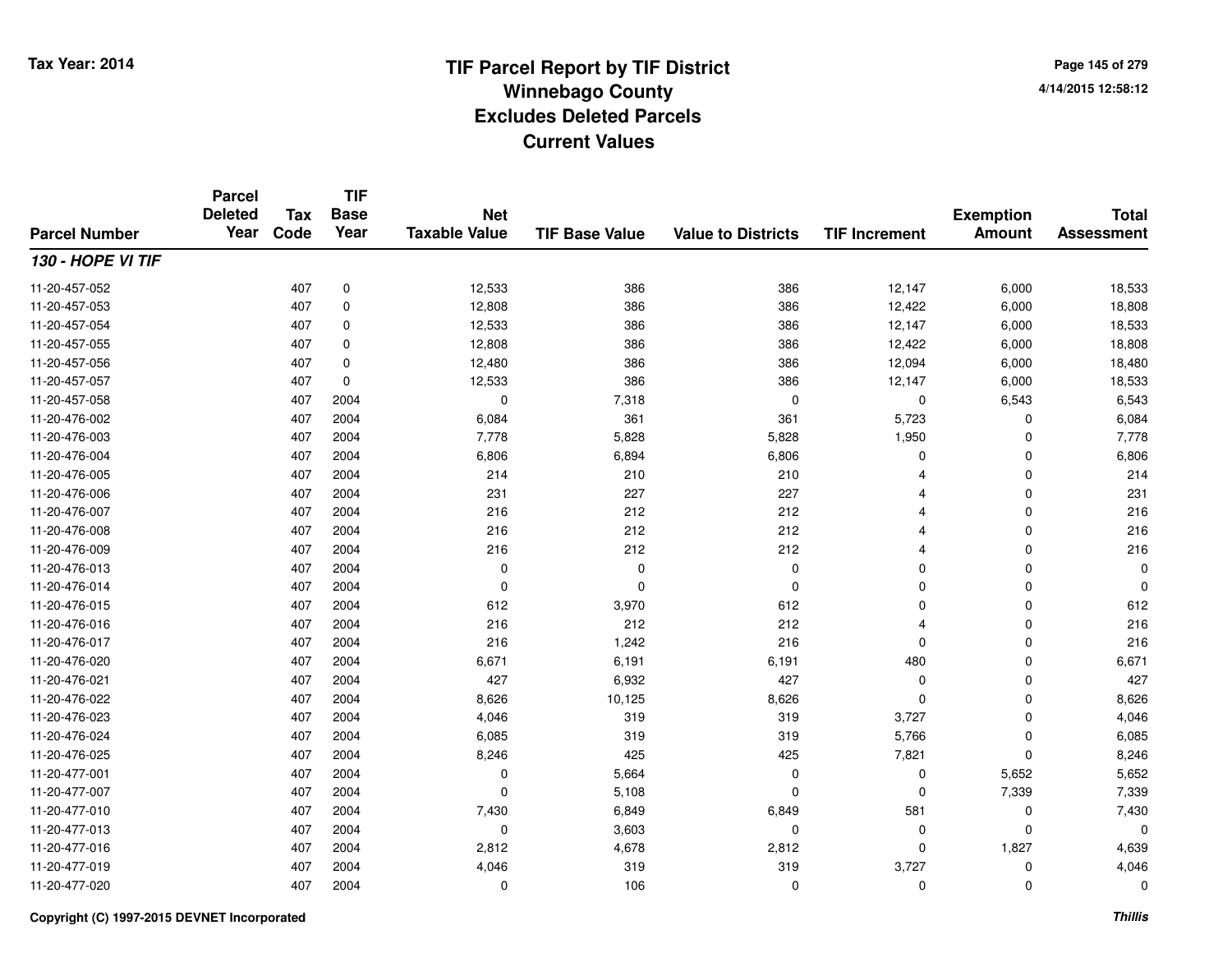**Page 146 of 2794/14/2015 12:58:12**

|                      | <b>Parcel</b><br><b>Deleted</b> | <b>Tax</b> | <b>TIF</b><br><b>Base</b> | <b>Net</b>           |                       |                           |                      | <b>Exemption</b> | <b>Total</b>      |
|----------------------|---------------------------------|------------|---------------------------|----------------------|-----------------------|---------------------------|----------------------|------------------|-------------------|
| <b>Parcel Number</b> | Year                            | Code       | Year                      | <b>Taxable Value</b> | <b>TIF Base Value</b> | <b>Value to Districts</b> | <b>TIF Increment</b> | <b>Amount</b>    | <b>Assessment</b> |
| 130 - HOPE VI TIF    |                                 |            |                           |                      |                       |                           |                      |                  |                   |
| 11-20-477-021        |                                 | 407        | 2004                      | 216                  | 212                   | 212                       | 4                    | $\pmb{0}$        | 216               |
| 11-20-477-022        |                                 | 407        | 2004                      | 6,824                | 10,863                | 6,824                     | $\mathbf 0$          | $\Omega$         | 6,824             |
| 11-20-477-023        |                                 | 407        | 2004                      | 0                    | 9,700                 | 0                         | $\mathbf 0$          | 10,117           | 10,117            |
| 11-20-477-024        |                                 | 407        | 2004                      | 9,805                | 426                   | 426                       | 9,379                | $\mathbf 0$      | 9,805             |
| 11-20-477-025        |                                 | 407        | 2004                      | 9,805                | 426                   | 426                       | 9,379                | $\Omega$         | 9,805             |
| 11-20-477-026        |                                 | 407        | 2004                      | 8,246                | 426                   | 426                       | 7,820                | $\Omega$         | 8,246             |
| 11-20-477-027        |                                 | 407        | 2004                      | 6,085                | 388                   | 388                       | 5,697                | $\mathbf 0$      | 6,085             |
| 11-20-477-028        |                                 | 407        | 0                         | 0                    | 722                   | $\Omega$                  | 0                    | $\Omega$         | $\Omega$          |
| 11-20-478-001        |                                 | 407        | 2004                      | 291                  | 286                   | 286                       | 5                    | $\Omega$         | 291               |
| 11-20-478-002        |                                 | 407        | 2004                      | 5,177                | 5,343                 | 5,177                     | $\mathbf 0$          | $\Omega$         | 5,177             |
| 11-20-478-011        |                                 | 407        | 2004                      | 5,474                | 5,601                 | 5,474                     | 0                    | $\Omega$         | 5,474             |
| 11-20-478-012        |                                 | 407        | 2004                      | 168                  | 166                   | 166                       | $\overline{c}$       | $\Omega$         | 168               |
| 11-20-478-013        |                                 | 407        | 2004                      | 8,060                | 8,107                 | 8,060                     | 0                    | $\mathbf 0$      | 8,060             |
| 11-20-478-014        |                                 | 407        | 2004                      | 168                  | 166                   | 166                       | $\overline{c}$       | 0                | 168               |
| 11-20-478-015        |                                 | 407        | 2004                      | 9,530                | 10,626                | 9,530                     | 0                    | $\mathbf 0$      | 9,530             |
| 11-20-478-016        |                                 | 407        | 2004                      | 11,532               | 12,719                | 11,532                    | 0                    | $\mathbf 0$      | 11,532            |
| 11-20-478-017        |                                 | 407        | 2004                      | 18,062               | 9,928                 | 9,928                     | 8,134                | 0                | 18,062            |
| 11-20-478-018        |                                 | 407        | 2004                      | 338                  | 332                   | 332                       | 6                    | $\mathbf 0$      | 338               |
| 11-20-478-019        |                                 | 407        | 2004                      | 5,299                | 6,587                 | 5,299                     | 0                    | 2,108            | 7,407             |
| 11-20-478-020        |                                 | 407        | 2004                      | 3,487                | 5,183                 | 3,487                     | 0                    | 4,300            | 7,787             |
| 11-20-478-021        |                                 | 407        | 2004                      | 856                  | 873                   | 856                       | 0                    | 0                | 856               |
| 11-20-478-022        |                                 | 407        | 2004                      | 225                  | 221                   | 221                       | 4                    | $\mathbf 0$      | 225               |
| 11-20-478-023        |                                 | 407        | 2004                      | 225                  | 221                   | 221                       | 4                    | $\mathbf 0$      | 225               |
| 11-20-478-024        |                                 | 407        | 2004                      | 2,649                | 4,191                 | 2,649                     | 0                    | 1,851            | 4,500             |
| 11-20-478-025        |                                 | 407        | 2004                      | 2,638                | 4,185                 | 2,638                     | 0                    | 1,127            | 3,765             |
| 11-20-478-026        |                                 | 407        | 2004                      | 13,989               | 18,358                | 13,989                    | 0                    | $\mathbf 0$      | 13,989            |
| 11-20-478-028        |                                 | 407        | 2004                      | 4,039                | 370                   | 370                       | 3,669                | $\mathbf 0$      | 4,039             |
| 11-20-478-030        |                                 | 407        | 2004                      | 6,085                | 382                   | 382                       | 5,703                | 0                | 6,085             |
| 11-20-478-031        |                                 | 407        | 2004                      | 6,085                | 312                   | 312                       | 5,773                | $\mathbf 0$      | 6,085             |
| 11-20-479-001        |                                 | 407        | 2004                      | 5,431                | 6,180                 | 5,431                     | 0                    | 0                | 5,431             |
| 11-20-479-002        |                                 | 407        | 2004                      | 281                  | 276                   | 276                       | 5                    | $\Omega$         | 281               |
| 11-20-479-003        |                                 | 407        | 2004                      | 10,981               | 14,519                | 10,981                    | 0                    | 0                | 10,981            |
| 11-20-479-008        |                                 | 407        | 2004                      | 450                  | 6,295                 | 450                       | 0                    | $\Omega$         | 450               |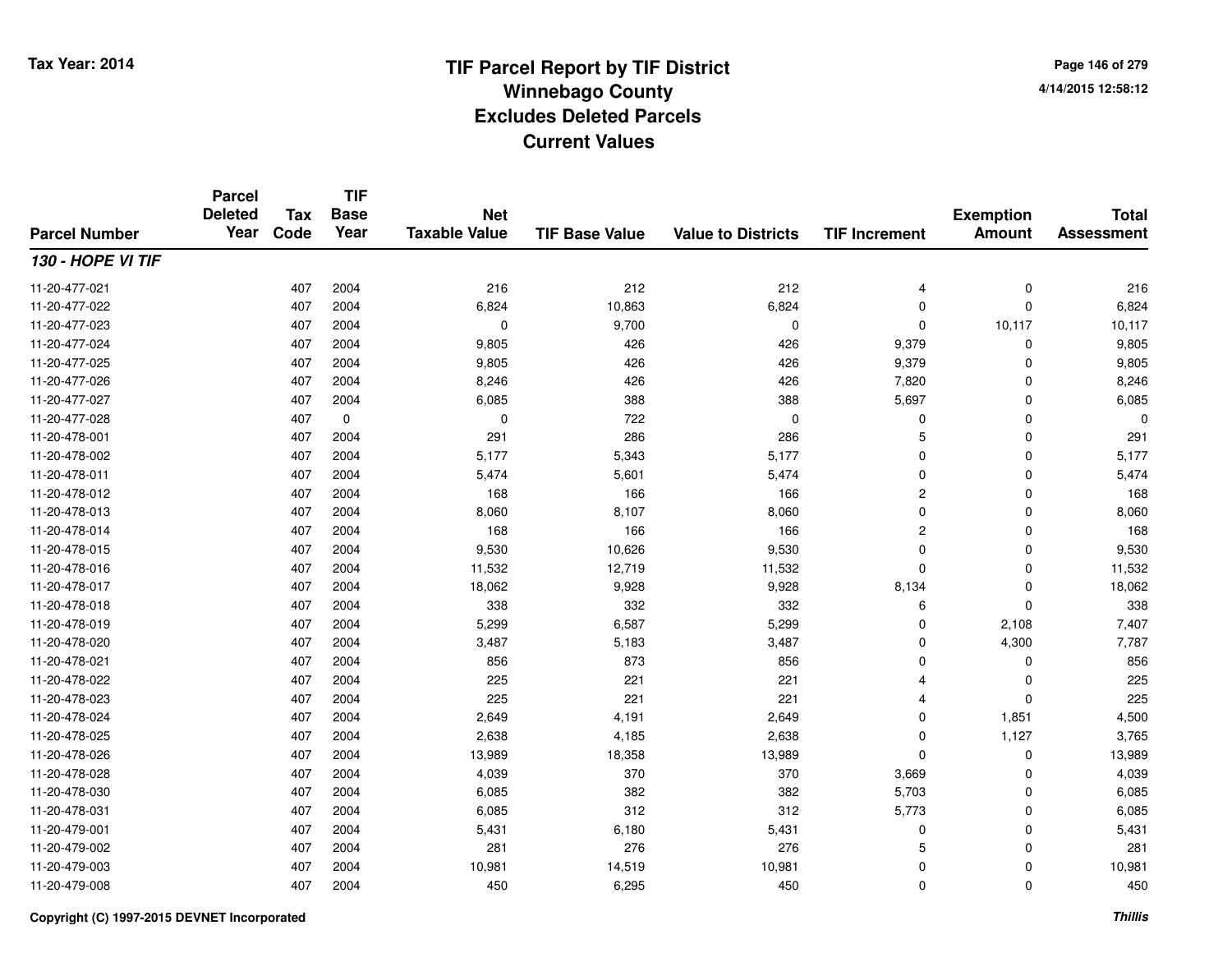**TIF**

**Parcel**

**Page 147 of 2794/14/2015 12:58:12**

| <b>Parcel Number</b> | arvor<br><b>Deleted</b><br>Year | <b>Tax</b><br>Code | .<br><b>Base</b><br>Year | <b>Net</b><br><b>Taxable Value</b> | <b>TIF Base Value</b> | <b>Value to Districts</b> | <b>TIF Increment</b> | <b>Exemption</b><br><b>Amount</b> | <b>Total</b><br><b>Assessment</b> |
|----------------------|---------------------------------|--------------------|--------------------------|------------------------------------|-----------------------|---------------------------|----------------------|-----------------------------------|-----------------------------------|
| 130 - HOPE VI TIF    |                                 |                    |                          |                                    |                       |                           |                      |                                   |                                   |
| 11-20-479-009        |                                 | 407                | 2004                     | 219                                | 215                   | 215                       | $\overline{4}$       | $\mathbf 0$                       | 219                               |
| 11-20-479-010        |                                 | 407                | 2004                     | 8,090                              | 10,756                | 8,090                     | 0                    | 6,000                             | 14,090                            |
| 11-20-479-011        |                                 | 407                | 2004                     | 393                                | 387                   | 387                       | 6                    | 0                                 | 393                               |
| 11-20-479-012        |                                 | 407                | 2004                     | 225                                | 221                   | 221                       | 4                    | $\Omega$                          | 225                               |
| 11-20-479-013        |                                 | 407                | 2004                     | 3,643                              | 3,512                 | 3,512                     | 131                  | $\Omega$                          | 3,643                             |
| 11-20-479-014        |                                 | 407                | 2004                     | 6,962                              | 9,399                 | 6,962                     | 0                    | $\Omega$                          | 6,962                             |
| 11-20-479-015        |                                 | 407                | 2004                     | 1,429                              | 11,612                | 1,429                     | 0                    | 8,205                             | 9,634                             |
| 11-20-479-016        |                                 | 407                | 2004                     | 5,394                              | 7,896                 | 5,394                     | 0                    | 0                                 | 5,394                             |
| 11-20-479-017        |                                 | 407                | 2004                     | 3,080                              | 7,772                 | 3,080                     | $\mathbf 0$          | 3,789                             | 6,869                             |
| 11-20-479-020        |                                 | 407                | 2004                     | 6,943                              | 7,797                 | 6,943                     | $\mathbf 0$          | $\mathbf 0$                       | 6,943                             |
| 11-20-479-021        |                                 | 407                | 2004                     | 4,915                              | 11,399                | 4,915                     | $\mathbf 0$          | 4,584                             | 9,499                             |
| 11-20-479-022        |                                 | 407                | 2004                     | 219                                | 215                   | 215                       | 4                    | 0                                 | 219                               |
| 11-20-479-023        |                                 | 407                | 2004                     | 676                                | 664                   | 664                       | 12                   | $\mathbf 0$                       | 676                               |
| 11-20-479-025        |                                 | 407                | 2004                     | $\mathbf 0$                        | 10,874                | $\mathbf 0$               | 0                    | 8,249                             | 8,249                             |
| 11-20-479-026        |                                 | 407                | 2004                     | 6,086                              | 442                   | 442                       | 5,644                | $\Omega$                          | 6,086                             |
| 11-20-479-028        |                                 | 407                | 2004                     | 4,046                              | 332                   | 332                       | 3,714                | $\Omega$                          | 4,046                             |
| 11-20-479-029        |                                 | 407                | 2004                     | 6,086                              | 332                   | 332                       | 5,754                | 0                                 | 6,086                             |
| 11-20-480-001        |                                 | 407                | 2004                     | 0                                  | 0                     | 0                         | 0                    | 0                                 | 0                                 |
| 11-20-480-002        |                                 | 407                | 2004                     | 0                                  | $\Omega$              | 0                         | 0                    | 0                                 | 0                                 |
| 11-20-480-003        |                                 | 407                | 2004                     | 17,458                             | 13,175                | 13,175                    | 4,283                | 0                                 | 17,458                            |
| 11-20-480-004        |                                 | 407                | 2004                     | 216                                | 212                   | 212                       | 4                    | 0                                 | 216                               |
| 11-20-480-005        |                                 | 407                | 2004                     | 216                                | 212                   | 212                       | 4                    | $\mathbf 0$                       | 216                               |
| 11-20-480-006        |                                 | 407                | 2004                     | 216                                | 212                   | 212                       | 4                    | $\mathbf 0$                       | 216                               |
| 11-20-480-007        |                                 | 407                | 2004                     | 216                                | 212                   | 212                       | 4                    | $\mathbf 0$                       | 216                               |
| 11-20-480-008        |                                 | 407                | 2004                     | 3,511                              | 3,139                 | 3,139                     | 372                  | $\mathbf 0$                       | 3,511                             |
| 11-20-480-009        |                                 | 407                | 2004                     | $\mathbf 0$                        | 4,655                 | 0                         | $\mathbf 0$          | 6,677                             | 6,677                             |
| 11-20-480-010        |                                 | 407                | 2004                     | 216                                | 212                   | 212                       | 4                    | 0                                 | 216                               |
| 11-20-480-011        |                                 | 407                | 2004                     | 216                                | 212                   | 212                       |                      | 0                                 | 216                               |
| 11-20-480-012        |                                 | 407                | 2004                     | 216                                | 212                   | 212                       | 4                    | 0                                 | 216                               |
| 11-20-480-013        |                                 | 407                | 2004                     | 432                                | 426                   | 426                       | 6                    | $\Omega$                          | 432                               |
| 11-20-480-017        |                                 | 407                | 2004                     | 12,561                             | 356                   | 356                       | 12,205               | 8,000                             | 20,561                            |
| 11-20-480-018        |                                 | 407                | 2004                     | 5,638                              | 5,271                 | 5,271                     | 367                  | 0                                 | 5,638                             |
| 11-20-480-019        |                                 | 407                | 2004                     | 288                                | 284                   | 284                       | 4                    | $\mathbf 0$                       | 288                               |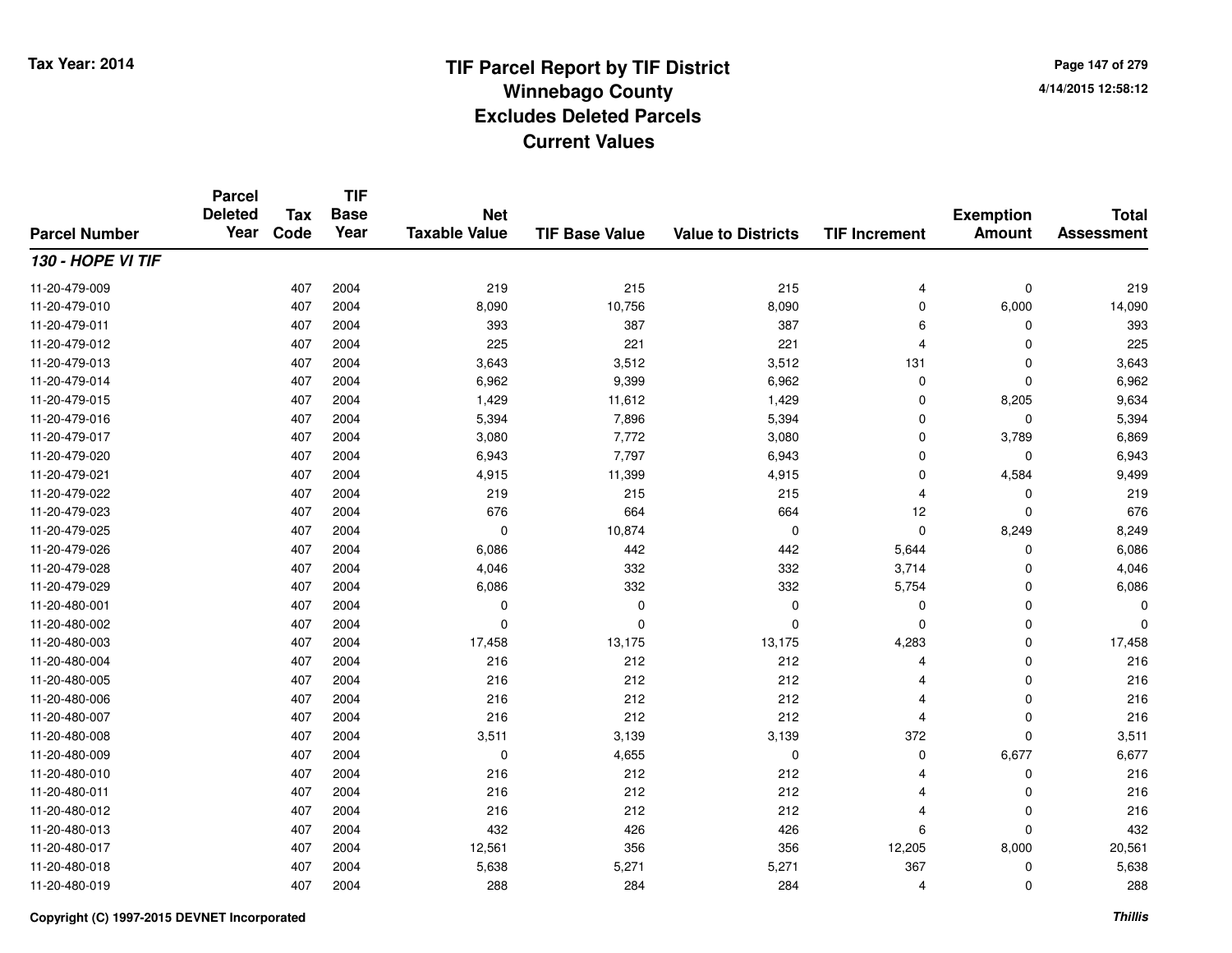**Page 148 of 2794/14/2015 12:58:12**

#### **TIF Base ValueParcel NumberTotal AssessmentExemption Amount Value to Districts TIF IncrementTIF Base YearTax CodeParcel Deleted YearNet Taxable Value130 - HOPE VI TIF**11-20-480-0200 407 2004 156 154 154 2 0 156 11-20-480-0211 407 2004 12,419 319 319 12,100 6,000 18,419 11-20-480-027 <sup>407</sup> <sup>216</sup> <sup>2004</sup> <sup>212</sup> <sup>212</sup> <sup>4</sup> <sup>0</sup> <sup>216</sup> 11-20-480-0288 407 2004 4,572 3,828 3,828 744 0 4,572 11-20-480-038 <sup>407</sup> 19,518 <sup>2004</sup> <sup>319</sup> <sup>319</sup> 19,199 <sup>0</sup> 19,518 11-20-480-039 <sup>407</sup> 18,419 <sup>2004</sup> <sup>319</sup> <sup>319</sup> 18,100 <sup>0</sup> 18,419 11-20-480-0400 407 2004 12,419 319 319 12,100 6,000 18,419 11-20-480-0411 407 2004 12,419 319 319 12,100 6,000 18,419 11-20-480-042 <sup>407</sup> 7,419 <sup>2004</sup> <sup>319</sup> <sup>319</sup> 7,100 11,000 18,419 11-20-480-0433 407 2004 13,602 436 436 13,166 6,000 19,602 11-20-480-044 <sup>407</sup> 14,632 <sup>2004</sup> <sup>426</sup> <sup>426</sup> 14,206 6,000 20,632 11-20-480-0455 3 3 3 3 407 2004 13,953 2005 5,826 5,826 5,826 5,826 5,127 6,000 19,953 11-20-480-0488 407 2004 13,840 638 638 13,202 6,000 19,840 11-20-481-0011 407 2004 475 4,831 475 0 4,905 5,380 11-20-481-002 <sup>407</sup> <sup>373</sup> <sup>2004</sup> <sup>367</sup> <sup>367</sup> <sup>6</sup> <sup>0</sup> <sup>373</sup> 11-20-481-0033 407 2004 323 319 319 4 0 323 11-20-481-019 <sup>407</sup> <sup>0</sup> <sup>2004</sup> <sup>0</sup> <sup>0</sup> <sup>0</sup> <sup>0</sup> <sup>0</sup> 11-20-481-0200 407 2004 323 319 319 4 0 323 11-20-481-0233 407 2004 216 212 212 4 0 216 11-20-481-036 <sup>407</sup> <sup>0</sup> <sup>2004</sup> <sup>0</sup> <sup>0</sup> <sup>0</sup> <sup>0</sup> <sup>0</sup> 11-20-481-038 <sup>407</sup> <sup>0</sup> <sup>2004</sup> <sup>0</sup> <sup>0</sup> <sup>0</sup> <sup>0</sup> <sup>0</sup> 11-20-481-0399 407 2004 540 532 532 8 0 540 11-20-481-0400 407 0 13,744 531 531 13,213 6,000 19,744 11-20-481-0411 407 0 5,583 424 424 5,159 13,000 18,583 11-20-481-042 <sup>407</sup> 11,294 <sup>0</sup> <sup>424</sup> <sup>424</sup> 10,870 7,247 18,541 11-20-481-0433 407 0 12,529 424 424 12,105 6,000 18,529 11-20-482-0033 407 2004 5,596 5,629 5,596 0 0 5,596 11-20-482-004 <sup>407</sup> 8,251 <sup>2004</sup> 11,230 8,251 <sup>0</sup> 4,640 12,891 11-20-482-005 <sup>407</sup> <sup>225</sup> <sup>2004</sup> 3,737 <sup>225</sup> <sup>0</sup> <sup>0</sup> <sup>225</sup> 11-20-482-009 <sup>407</sup> <sup>225</sup> <sup>2004</sup> <sup>221</sup> <sup>221</sup> <sup>4</sup> <sup>0</sup> <sup>225</sup> 11-20-482-0100 407 2004 3,807 11,504 3,807 0 8,583 12,390 11-20-482-019 <sup>407</sup> <sup>242</sup> <sup>2004</sup> <sup>238</sup> <sup>238</sup> <sup>4</sup> <sup>0</sup> <sup>242</sup> 11-20-482-0200 407 2004 3,696 4,568 3,696 0 3,355 7,051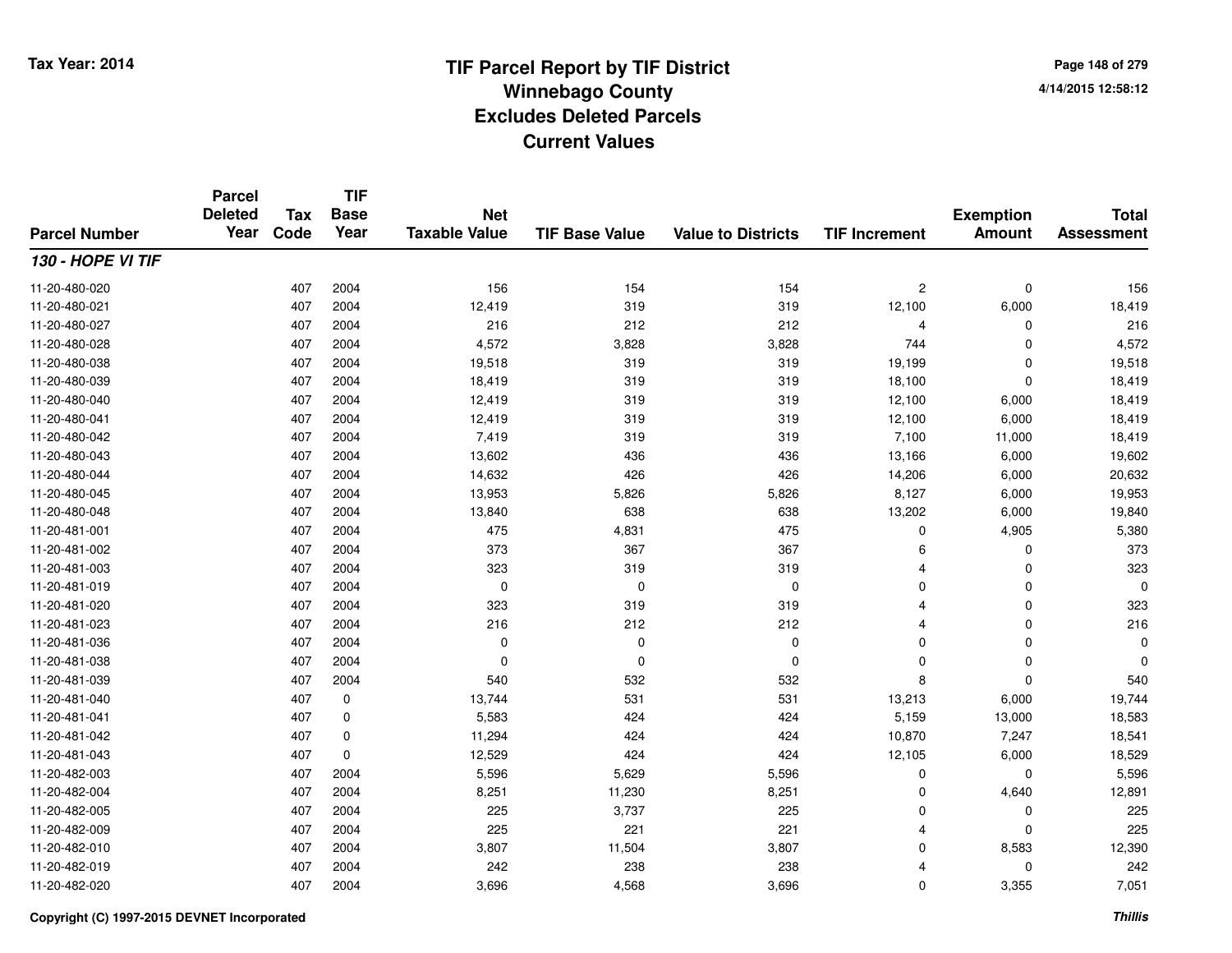**TIF**

**Parcel**

**Page 149 of 2794/14/2015 12:58:12**

| <b>Parcel Number</b> | <b>Deleted</b><br>Year | <b>Tax</b><br>Code | .<br><b>Base</b><br>Year | <b>Net</b><br><b>Taxable Value</b> | <b>TIF Base Value</b> | <b>Value to Districts</b> | <b>TIF Increment</b> | <b>Exemption</b><br><b>Amount</b> | <b>Total</b><br><b>Assessment</b> |
|----------------------|------------------------|--------------------|--------------------------|------------------------------------|-----------------------|---------------------------|----------------------|-----------------------------------|-----------------------------------|
| 130 - HOPE VI TIF    |                        |                    |                          |                                    |                       |                           |                      |                                   |                                   |
| 11-20-482-021        |                        | 407                | 2004                     | 10,599                             | 8,640                 | 8,640                     | 1,959                | 2,655                             | 13,254                            |
| 11-20-482-022        |                        | 407                | 2004                     | 225                                | 221                   | 221                       | 4                    | 0                                 | 225                               |
| 11-20-482-023        |                        | 407                | 2004                     | 450                                | 443                   | 443                       | 7                    | $\Omega$                          | 450                               |
| 11-20-482-024        |                        | 407                | 2004                     | 3,562                              | 9,412                 | 3,562                     | $\mathbf 0$          | 8,012                             | 11,574                            |
| 11-20-482-025        |                        | 407                | 2004                     | 225                                | 3,597                 | 225                       | 0                    | 0                                 | 225                               |
| 11-20-482-026        |                        | 407                | 2004                     | 225                                | 221                   | 221                       | 4                    | $\Omega$                          | 225                               |
| 11-20-482-027        |                        | 407                | 2004                     | 8,365                              | 7,840                 | 7,840                     | 525                  | $\Omega$                          | 8,365                             |
| 11-20-482-028        |                        | 407                | 2004                     | $\mathbf 0$                        | 111                   | $\mathbf 0$               | $\mathbf 0$          | $\Omega$                          | $\Omega$                          |
| 11-20-482-029        |                        | 407                | 2004                     | 6,631                              | 8,605                 | 6,631                     | $\mathbf 0$          | 2,000                             | 8,631                             |
| 11-20-482-030        |                        | 407                | 2004                     | 225                                | 221                   | 221                       | 4                    | 0                                 | 225                               |
| 11-20-482-037        |                        | 407                | 2004                     | 18,443                             | 332                   | 332                       | 18,111               | $\mathbf{0}$                      | 18,443                            |
| 11-20-482-038        |                        | 407                | 2004                     | 10,820                             | 332                   | 332                       | 10,488               | 6,000                             | 16,820                            |
| 11-20-482-042        |                        | 407                | 2004                     | 12,875                             | 238                   | 238                       | 12,637               | 6,000                             | 18,875                            |
| 11-20-482-043        |                        | 407                | 2004                     | 13,559                             | 608                   | 608                       | 12,951               | 6,000                             | 19,559                            |
| 11-20-482-045        |                        | 407                | 0                        | 19,870                             | 5,599                 | 5,599                     | 14,271               | 0                                 | 19,870                            |
| 11-20-483-001        |                        | 407                | 2004                     | 242                                | 238                   | 238                       | 4                    | $\mathbf{0}$                      | 242                               |
| 11-20-483-002        |                        | 407                | 2004                     | 2,649                              | 4,131                 | 2,649                     | $\Omega$             | 1,304                             | 3,953                             |
| 11-20-483-003        |                        | 407                | 2004                     | 2,649                              | 3,860                 | 2,649                     | 0                    | 1,116                             | 3,765                             |
| 11-20-483-004        |                        | 407                | 2004                     | 225                                | 221                   | 221                       | 4                    | $\mathbf 0$                       | 225                               |
| 11-20-483-005        |                        | 407                | 2004                     | 10,307                             | 8,512                 | 8,512                     | 1,795                | 3,356                             | 13,663                            |
| 11-20-483-006        |                        | 407                | 2004                     | 247                                | 242                   | 242                       | 5                    | 0                                 | 247                               |
| 11-20-483-007        |                        | 407                | 2004                     | 225                                | 221                   | 221                       | 4                    | $\Omega$                          | 225                               |
| 11-20-483-008        |                        | 407                | 2004                     | 0                                  | 111                   | $\Omega$                  | 0                    | 0                                 | 0                                 |
| 11-20-483-009        |                        | 407                | 2004                     | 10,058                             | 9,590                 | 9,590                     | 468                  | 0                                 | 10,058                            |
| 11-20-483-012        |                        | 407                | 2004                     | 314                                | 309                   | 309                       | 5                    | $\mathbf 0$                       | 314                               |
| 11-20-483-019        |                        | 407                | 2004                     | 6,866                              | 5,738                 | 5,738                     | 1,128                | $\Omega$                          | 6,866                             |
| 11-20-483-024        |                        | 407                | 2004                     | 12,498                             | 1,433                 | 1,433                     | 11,065               | 6,000                             | 18,498                            |
| 11-20-483-025        |                        | 407                | 2004                     | 2,937                              | 8,663                 | 2,937                     | 0                    | 6,997                             | 9,934                             |
| 11-20-483-026        |                        | 407                | 2004                     | 338                                | 332                   | 332                       | 6                    | 0                                 | 338                               |
| 11-20-483-027        |                        | 407                | 2004                     | 0                                  | 111                   | $\Omega$                  | $\mathbf 0$          | 0                                 | 0                                 |
| 11-20-483-028        |                        | 407                | 2004                     | 0                                  | 111                   | $\Omega$                  | 0                    | $\Omega$                          | $\Omega$                          |
| 11-20-483-036        |                        | 407                | 2004                     | 12,532                             | 443                   | 443                       | 12,089               | 6,000                             | 18,532                            |
| 11-20-483-037        |                        | 407                | 2004                     | 450                                | 443                   | 443                       | 7                    | 0                                 | 450                               |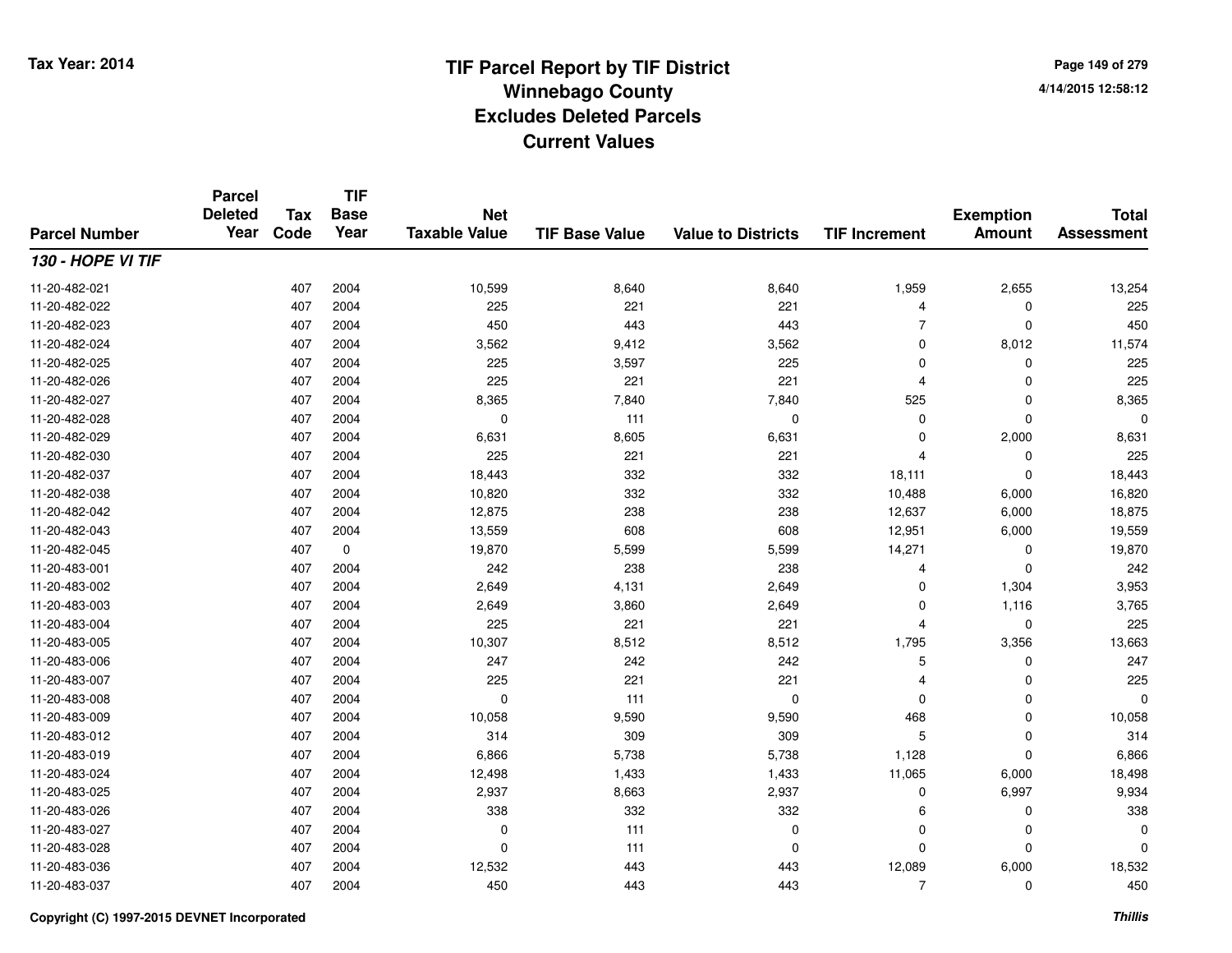**Page 150 of 2794/14/2015 12:58:12**

#### **TIF Base ValueParcel NumberTotal AssessmentExemption Amount Value to Districts TIF IncrementTIF Base YearTax CodeParcel Deleted YearNet Taxable Value130 - HOPE VI TIF**11-20-483-0400 407 2004 18,138 221 221 17,917 6,000 24,138 11-20-483-0411 407 0 12,621 586 586 12,035 6,000 18,621 **Tax District Totals: Parcel Count: <sup>426</sup> 1,760,403 1,189,820 745,521 1,014,882 647,616 2,408,019 132 - NORTH 2ND TIF LOVES PARK**11-01-230-009 <sup>409</sup> <sup>0</sup> <sup>9999</sup> <sup>0</sup> <sup>0</sup> <sup>0</sup> <sup>0</sup> <sup>0</sup> 11-01-230-025 <sup>409</sup> <sup>0</sup> <sup>2006</sup> <sup>0</sup> <sup>0</sup> <sup>0</sup> <sup>0</sup> <sup>0</sup> 11-01-277-0277 409 2006 33,204 76,681 33,204 0 33,204 11-01-277-0288 409 2006 26,694 31,070 26,694 0 0 26,694 11-01-277-0300 409 2006 16,086 18,496 16,086 0 0 16,086 11-01-277-0311 409 2006 11,967 8,747 8,747 3,220 0 11,967 11-01-277-0322 409 2006 228,459 166,196 166,196 62,263 0 228,459 11-01-280-0333 409 2006 47,065 46,703 46,703 362 0 47,065 11-01-429-0011 409 2006 32,714 37,991 32,714 0 32,714 11-01-429-0033 409 2006 77,254 91,178 77,254 0 0 77,254 11-01-429-004 <sup>409</sup> 63,071 <sup>2006</sup> 75,572 63,071 <sup>0</sup> <sup>0</sup> 63,071 11-01-429-011 <sup>409</sup> <sup>0</sup> <sup>2006</sup> <sup>0</sup> <sup>0</sup> <sup>0</sup> <sup>0</sup> <sup>0</sup> 11-01-429-0122 409 2006 106,889 129,446 106,889 0 106,889 11-01-429-013 $3$  6  $409$  0  $9,599$  9,599  $10,238$  9,599  $9,599$  0  $10,238$  9,599  $10,238$  0  $10,238$  0  $10,238$  0  $10,238$  0  $10,238$  0  $10,238$  0  $10,238$  0  $10,238$  0  $10,238$  0  $10,238$  0  $10,238$  0  $10,238$  0  $10,238$  0  $10,238$  0 11-01-431-012 <sup>409</sup> 174,206 <sup>2006</sup> 218,385 174,206 <sup>0</sup> <sup>0</sup> 174,206 11-01-431-014 <sup>409</sup> 12,341 <sup>2006</sup> 14,291 12,341 <sup>0</sup> <sup>0</sup> 12,341 11-01-431-0288 409 2006 19,838 23,037 19,838 0 0 19,838 11-01-452-046 <sup>409</sup> <sup>0</sup> <sup>2006</sup> <sup>0</sup> <sup>0</sup> <sup>0</sup> <sup>0</sup> <sup>0</sup> 11-01-476-011 <sup>409</sup> <sup>0</sup> <sup>2006</sup> <sup>0</sup> <sup>0</sup> <sup>0</sup> <sup>0</sup> <sup>0</sup> 11-01-476-012 <sup>409</sup> <sup>0</sup> <sup>2006</sup> <sup>0</sup> <sup>0</sup> <sup>0</sup> <sup>0</sup> <sup>0</sup> 11-01-476-0133 409 2006 10,825 12,173 10,825 0 6,000 16,825 11-01-476-014 <sup>409</sup> 18,703 <sup>2006</sup> 27,982 18,703 <sup>0</sup> <sup>0</sup> 18,703 11-01-476-0155 409 2006 2,483 2,695 2,483 0 2,483 11-01-476-016 <sup>409</sup> 3,279 <sup>2006</sup> 3,604 3,279 <sup>0</sup> <sup>0</sup> 3,279 11-01-476-017 <sup>409</sup> 6,944 <sup>2006</sup> 11,458 6,944 <sup>0</sup> 11,000 17,944 11-01-476-018 <sup>409</sup> 117,663 <sup>2006</sup> 99,852 99,852 17,811 <sup>0</sup> 117,663 11-01-476-0199 409 2006 39,449 46,074 39,449 0 0 39,449 11-01-476-0211 409 2006 32,121 37,474 32,121 0 0 32,121 11-01-477-001<sup>409</sup> <sup>0</sup> <sup>2006</sup> <sup>0</sup> <sup>0</sup> <sup>0</sup> <sup>0</sup> <sup>0</sup>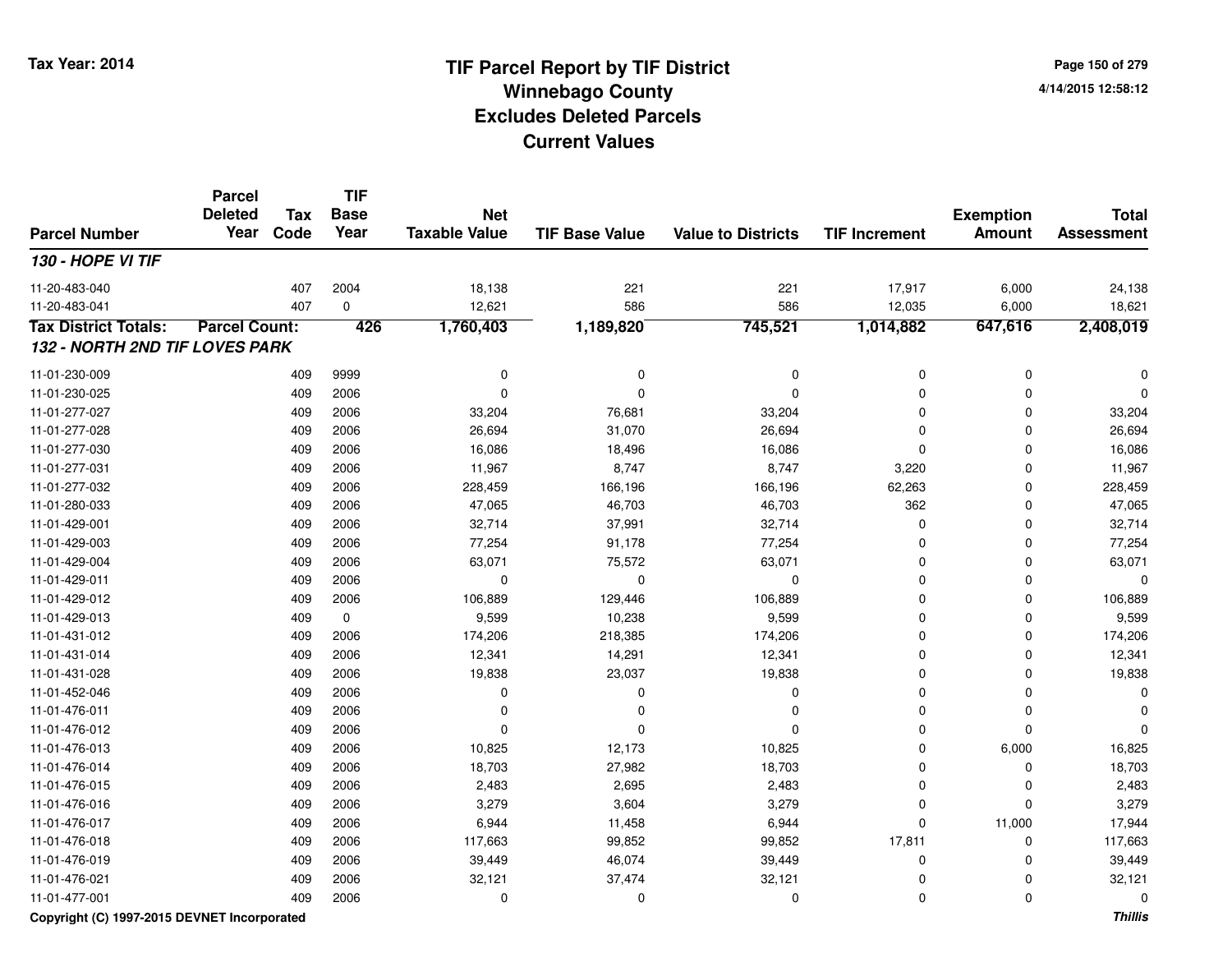**Page 151 of 2794/14/2015 12:58:12**

|                                       | <b>Parcel</b><br><b>Deleted</b> | <b>Tax</b> | <b>TIF</b><br><b>Base</b> | <b>Net</b>           |                       |                           |                      | <b>Exemption</b> | <b>Total</b>      |
|---------------------------------------|---------------------------------|------------|---------------------------|----------------------|-----------------------|---------------------------|----------------------|------------------|-------------------|
| <b>Parcel Number</b>                  | Year                            | Code       | Year                      | <b>Taxable Value</b> | <b>TIF Base Value</b> | <b>Value to Districts</b> | <b>TIF Increment</b> | <b>Amount</b>    | <b>Assessment</b> |
| <b>132 - NORTH 2ND TIF LOVES PARK</b> |                                 |            |                           |                      |                       |                           |                      |                  |                   |
| 11-01-477-002                         |                                 | 409        | 2006                      | 16,758               | 13,751                | 13,751                    | 3,007                | 0                | 16,758            |
| 11-01-477-003                         |                                 | 409        | 2006                      | 10,854               | 13,859                | 10,854                    | $\mathbf 0$          | 6,000            | 16,854            |
| 11-01-477-004                         |                                 | 409        | 2006                      | 9,512                | 12,384                | 9,512                     | 0                    | 6,000            | 15,512            |
| 11-01-477-005                         |                                 | 409        | 2006                      | 1,200                | 3,700                 | 1,200                     | 0                    | 13,907           | 15,107            |
| 11-01-477-006                         |                                 | 409        | 2006                      | 17,131               | 5,769                 | 5,769                     | 11,362               | 0                | 17,131            |
| 11-01-477-007                         |                                 | 409        | 2006                      | 12,487               | 12,045                | 12,045                    | 442                  | $\Omega$         | 12,487            |
| 11-01-477-008                         |                                 | 409        | 2006                      | 3,243                | 3,982                 | 3,243                     | 0                    | $\Omega$         | 3,243             |
| 11-01-477-009                         |                                 | 409        | 2006                      | 24,882               | 25,957                | 24,882                    | $\mathbf 0$          | $\Omega$         | 24,882            |
| 11-01-477-010                         |                                 | 409        | 2006                      | 17,535               | 21,796                | 17,535                    | $\mathbf 0$          | 6,000            | 23,535            |
| 11-01-477-011                         |                                 | 409        | 2006                      | 0                    | $\Omega$              | $\mathbf 0$               | 0                    | $\Omega$         |                   |
| 11-01-477-012                         |                                 | 409        | 2006                      | $\Omega$             | $\Omega$              | $\Omega$                  | $\Omega$             | $\Omega$         |                   |
| 11-01-477-013                         |                                 | 409        | 2006                      | $\Omega$             | $\Omega$              | $\Omega$                  | 0                    | $\Omega$         | O                 |
| 11-01-477-014                         |                                 | 409        | 2006                      | 4,068                | 6,107                 | 4,068                     | $\mathbf 0$          | $\Omega$         | 4,068             |
| 11-01-477-015                         |                                 | 409        | 2006                      | 15,038               | 20,272                | 15,038                    | 0                    | 6,000            | 21,038            |
| 11-01-477-016                         |                                 | 409        | 2006                      | 4,294                | 2,990                 | 2,990                     | 1,304                | $\Omega$         | 4,294             |
| 11-01-477-017                         |                                 | 409        | 2006                      | 10,027               | 13,921                | 10,027                    | 0                    | 0                | 10,027            |
| 11-01-477-018                         |                                 | 409        | 2006                      | 22,407               | 26,197                | 22,407                    | 0                    | 0                | 22,407            |
| 11-01-477-019                         |                                 | 409        | 2006                      | 15,689               | 18,337                | 15,689                    | 0                    | 0                | 15,689            |
| 11-01-477-020                         |                                 | 409        | 2006                      | 22,407               | 26,197                | 22,407                    | 0                    | $\Omega$         | 22,407            |
| 11-01-478-007                         |                                 | 409        | 2006                      | $\mathbf 0$          | $\mathbf 0$           | $\mathbf 0$               | 0                    | 0                | $\Omega$          |
| 11-01-478-016                         |                                 | 409        | 2006                      | 5,061                | 5,821                 | 5,061                     | 0                    | $\mathbf 0$      | 5,061             |
| 11-01-478-017                         |                                 | 409        | 2006                      | 44,205               | 51,630                | 44,205                    | 0                    | $\mathbf 0$      | 44,205            |
| 11-01-479-014                         |                                 | 409        | 2006                      | 89,653               | 130,774               | 89,653                    | 0                    | 0                | 89,653            |
| 11-01-479-025                         |                                 | 409        | 2006                      | 20,080               | 22,579                | 20,080                    | 0                    | $\Omega$         | 20,080            |
| 11-01-479-026                         |                                 | 409        | 2006                      | 18,832               | 23,616                | 18,832                    | 0                    | $\mathbf 0$      | 18,832            |
| 11-01-479-027                         |                                 | 409        | 2006                      | 0                    | 60,444                | $\mathbf 0$               | $\Omega$             | $\Omega$         | $\Omega$          |
| 11-12-226-017                         |                                 | 409        | 2006                      | $\mathbf 0$          | $\mathbf 0$           | $\Omega$                  | 0                    | $\mathbf 0$      |                   |
| 11-12-226-019                         |                                 | 409        | 2006                      | 9,632                | 11,235                | 9,632                     | 0                    | $\Omega$         | 9,632             |
| 11-12-226-021                         |                                 | 409        | 2006                      | 27,115               | 31,770                | 27,115                    | 0                    | $\mathbf 0$      | 27,115            |
| 11-12-226-022                         |                                 | 409        | 2006                      | 0                    | 0                     | 0                         | 0                    | $\Omega$         | $\Omega$          |
| 11-12-226-023                         |                                 | 409        | 2006                      | $\Omega$             | $\Omega$              | $\Omega$                  | $\Omega$             | $\Omega$         | $\Omega$          |
| 11-12-226-024                         |                                 | 409        | 2006                      | 31,781               | 41,467                | 31,781                    | 0                    | $\Omega$         | 31,781            |
| 11-12-226-054                         |                                 | 409        | 2006                      | 36,177               | 40,295                | 36,177                    | 0                    | $\Omega$         | 36,177            |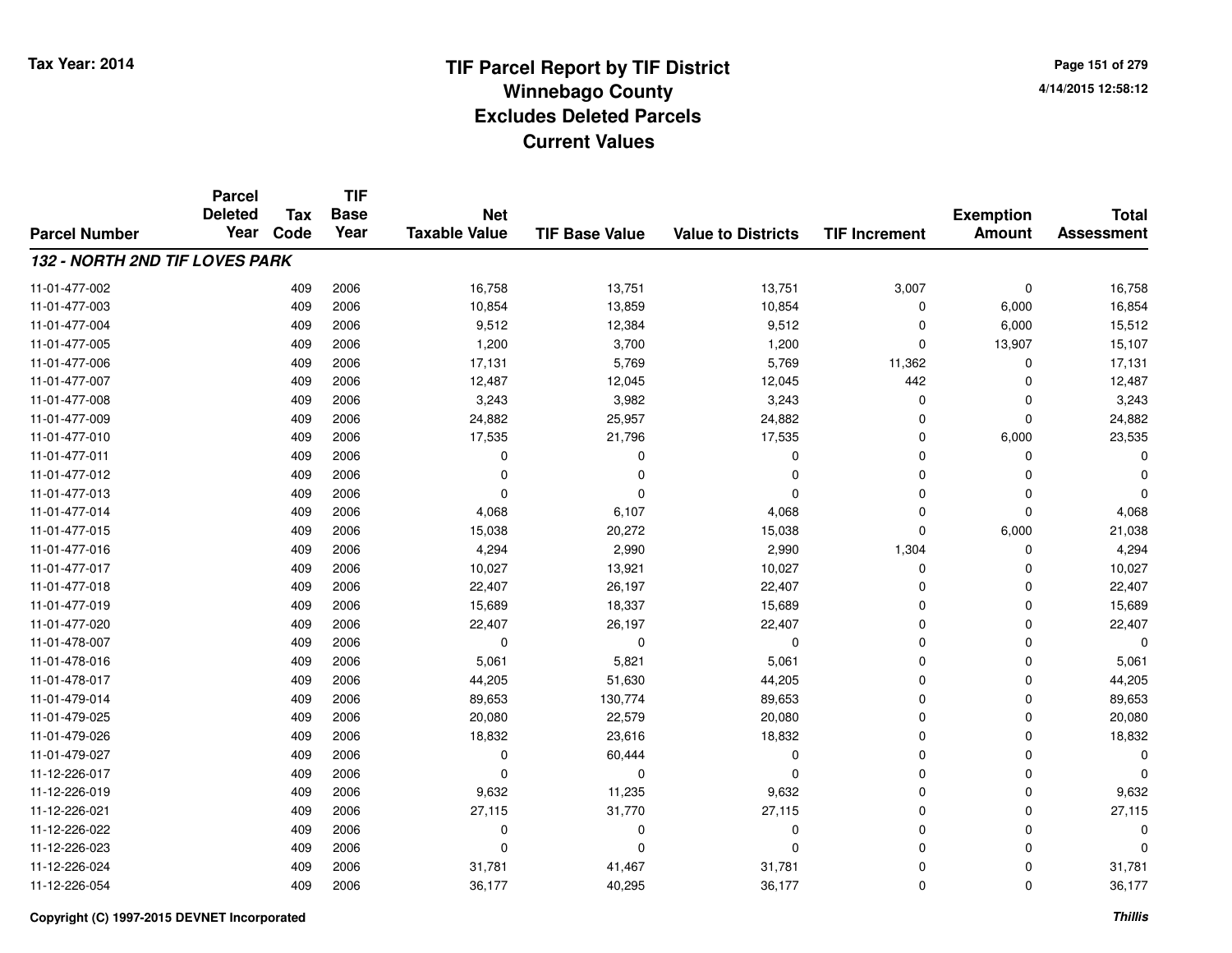**Page 152 of 2794/14/2015 12:58:12**

|                                       | <b>Parcel</b><br><b>Deleted</b> | <b>Tax</b> | <b>TIF</b><br><b>Base</b> | <b>Net</b>           |                       |                           |                      | <b>Exemption</b> | <b>Total</b>      |
|---------------------------------------|---------------------------------|------------|---------------------------|----------------------|-----------------------|---------------------------|----------------------|------------------|-------------------|
| <b>Parcel Number</b>                  | Year                            | Code       | Year                      | <b>Taxable Value</b> | <b>TIF Base Value</b> | <b>Value to Districts</b> | <b>TIF Increment</b> | <b>Amount</b>    | <b>Assessment</b> |
| <b>132 - NORTH 2ND TIF LOVES PARK</b> |                                 |            |                           |                      |                       |                           |                      |                  |                   |
| 11-12-226-064                         |                                 | 409        | 2006                      | 14,554               | 16,991                | 14,554                    | 0                    | 0                | 14,554            |
| 11-12-226-065                         |                                 | 409        | 2006                      | 16,908               | 19,774                | 16,908                    | 0                    | $\mathbf 0$      | 16,908            |
| 11-12-226-066                         |                                 | 409        | 2006                      | 16,933               | 18,908                | 16,933                    | 0                    | 0                | 16,933            |
| 11-12-226-067                         |                                 | 409        | 2006                      | 3,626                | 4,285                 | 3,626                     | 0                    | $\mathbf 0$      | 3,626             |
| 11-12-226-068                         |                                 | 409        | 2006                      | 3,264                | 3,760                 | 3,264                     | 0                    | 0                | 3,264             |
| 11-12-226-069                         |                                 | 409        | 2006                      | 4,442                | 5,119                 | 4,442                     | 0                    | $\mathbf 0$      | 4,442             |
| 11-12-226-070                         |                                 | 409        | 2006                      | 43,313               | 93,711                | 43,313                    | 0                    | $\mathbf 0$      | 43,313            |
| 11-12-226-072                         |                                 | 409        | 2006                      | 59,190               | 24,530                | 24,530                    | 34,660               | $\mathbf 0$      | 59,190            |
| 11-12-226-083                         |                                 | 409        | 2006                      | 90,162               | 114,705               | 90,162                    | 0                    | 0                | 90,162            |
| 11-12-226-084                         |                                 | 409        | 2006                      | 4,244                | 8,121                 | 4,244                     | 0                    | $\mathbf 0$      | 4,244             |
| 11-12-226-085                         |                                 | 409        | 2006                      | 5,789                | 9,673                 | 5,789                     | 0                    | 0                | 5,789             |
| 11-12-226-086                         |                                 | 409        | 2006                      | 0                    | 0                     | 0                         | 0                    | 0                | C                 |
| 11-12-226-089                         |                                 | 409        | 2006                      | $\Omega$             | $\Omega$              | $\Omega$                  | 0                    | $\mathbf 0$      | C                 |
| 11-12-226-091                         |                                 | 409        | 2006                      | 235,258              | 289,190               | 235,258                   | 0                    | 0                | 235,258           |
| 11-12-226-099                         |                                 | 409        | $\mathbf 0$               | 2,751                | 2,350                 | 2,350                     | 401                  | $\mathbf 0$      | 2,751             |
| 11-12-226-100                         |                                 | 409        | $\mathbf 0$               | 47,738               | 44,648                | 44,648                    | 3,090                | $\mathbf 0$      | 47,738            |
| 11-12-278-014                         |                                 | 409        | 2006                      | 37,530               | 43,793                | 37,530                    | 0                    | 0                | 37,530            |
| 11-12-278-015                         |                                 | 409        | 2006                      | 64,322               | 88,164                | 64,322                    | 0                    | 0                | 64,322            |
| 11-12-278-016                         |                                 | 409        | 2006                      | 38,995               | 45,572                | 38,995                    | 0                    | 0                | 38,995            |
| 11-12-278-017                         |                                 | 409        | 2006                      | 29,808               | 73,114                | 29,808                    | 0                    | 0                | 29,808            |
| 11-12-278-018                         |                                 | 409        | 2006                      | 22,508               | 26,223                | 22,508                    | 0                    | 0                | 22,508            |
| 11-12-278-019                         |                                 | 409        | 2006                      | 35,124               | 42,603                | 35,124                    | 0                    | $\mathbf 0$      | 35,124            |
| 11-12-278-020                         |                                 | 409        | 2006                      | 9,375                | 11,113                | 9,375                     | 0                    | $\mathbf 0$      | 9,375             |
| 11-12-278-021                         |                                 | 409        | 2006                      | 9,375                | 11,113                | 9,375                     | 0                    | $\mathbf 0$      | 9,375             |
| 11-12-278-022                         |                                 | 409        | 2006                      | 13,470               | 15,617                | 13,470                    | 0                    | 0                | 13,470            |
| 11-12-281-013                         |                                 | 409        | 2006                      | 61,931               | 112,085               | 61,931                    | 0                    | 0                | 61,931            |
| 11-12-281-014                         |                                 | 409        | 2006                      | 31,803               | 38,801                | 31,803                    | 0                    | 0                | 31,803            |
| 11-12-281-015                         |                                 | 409        | 2006                      | 8,129                | 10,587                | 8,129                     | 0                    | 0                | 8,129             |
| 11-12-281-016                         |                                 | 409        | 2006                      | 29,291               | 34,183                | 29,291                    | 0                    | 0                | 29,291            |
| 11-12-281-017                         |                                 | 409        | 2006                      | 26,153               | 42,309                | 26,153                    | 0                    | 0                | 26,153            |
| 11-12-281-018                         |                                 | 409        | 2006                      | 27,873               | 35,670                | 27,873                    | 0                    | 0                | 27,873            |
| 11-12-281-019                         |                                 | 409        | 2006                      | 33,370               | 38,970                | 33,370                    | 0                    | 0                | 33,370            |
| 11-12-281-020                         |                                 | 409        | 2006                      | 7,794                | 10,666                | 7,794                     | 0                    | 7,971            | 15,765            |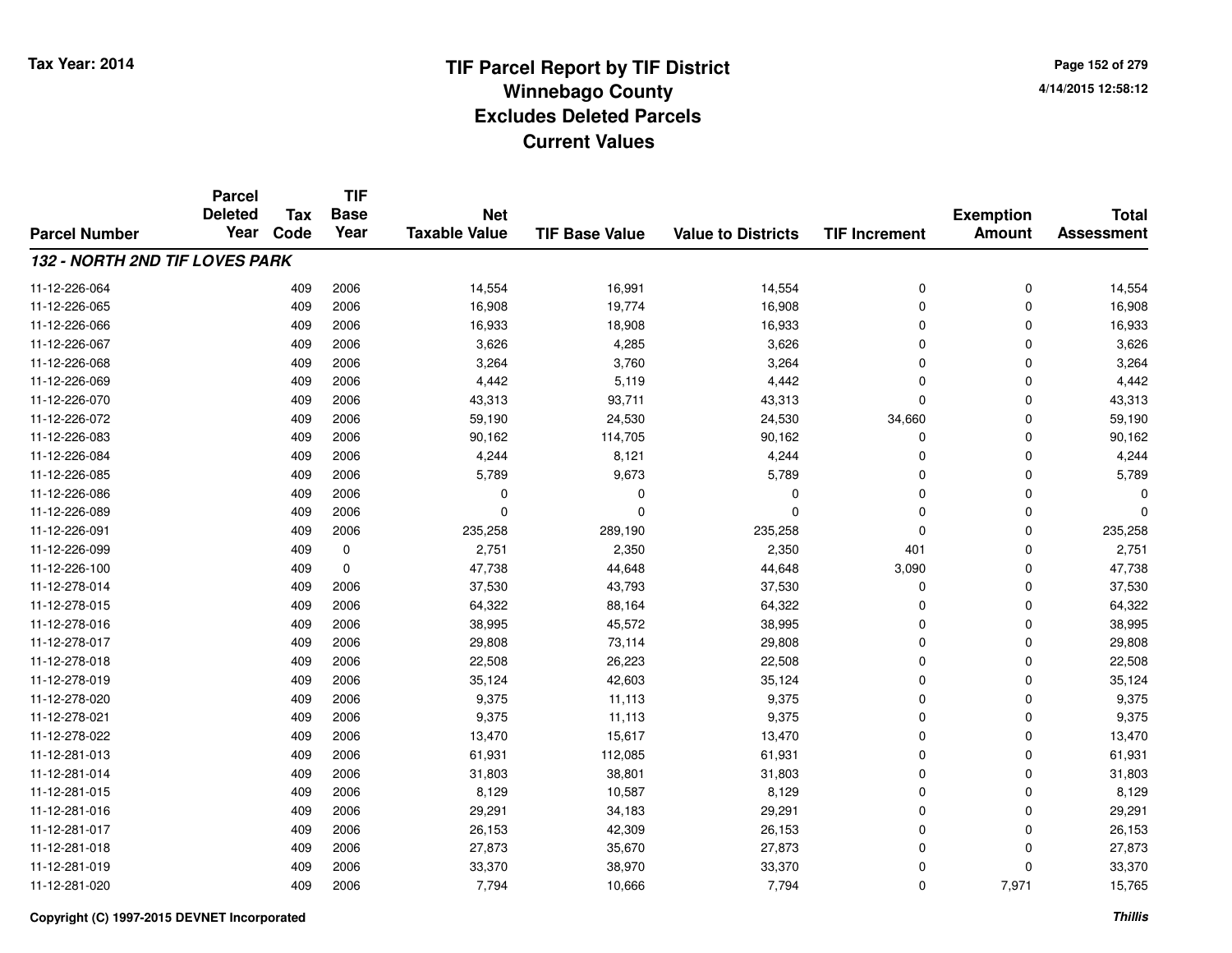**Page 153 of 2794/14/2015 12:58:12**

|                                       | <b>Parcel</b>  |            | <b>TIF</b>  |                      |                       |                           |                      |                  |                   |
|---------------------------------------|----------------|------------|-------------|----------------------|-----------------------|---------------------------|----------------------|------------------|-------------------|
|                                       | <b>Deleted</b> | <b>Tax</b> | <b>Base</b> | <b>Net</b>           |                       |                           |                      | <b>Exemption</b> | <b>Total</b>      |
| <b>Parcel Number</b>                  | Year           | Code       | Year        | <b>Taxable Value</b> | <b>TIF Base Value</b> | <b>Value to Districts</b> | <b>TIF Increment</b> | <b>Amount</b>    | <b>Assessment</b> |
| <b>132 - NORTH 2ND TIF LOVES PARK</b> |                |            |             |                      |                       |                           |                      |                  |                   |
| 11-12-281-021                         |                | 409        | 2006        | 25,589               | 26,463                | 25,589                    | 0                    | 0                | 25,589            |
| 11-12-281-022                         |                | 409        | 2006        | 9,106                | 11,606                | 9,106                     | 0                    | 20,775           | 29,881            |
| 11-12-428-013                         |                | 409        | 2006        | 20,725               | 24,132                | 20,725                    | 0                    | 0                | 20,725            |
| 11-12-428-014                         |                | 409        | 2006        | 8,805                | 10,103                | 8,805                     | 0                    | $\mathbf 0$      | 8,805             |
| 11-12-428-015                         |                | 409        | 2006        | 28,153               | 41,853                | 28,153                    | 0                    | 0                | 28,153            |
| 11-12-428-016                         |                | 409        | 2006        | 28,153               | 41,853                | 28,153                    | 0                    | $\mathbf 0$      | 28,153            |
| 11-12-428-018                         |                | 409        | 2006        | 16,743               | 19,439                | 16,743                    | 0                    | $\mathbf 0$      | 16,743            |
| 11-12-428-019                         |                | 409        | 2006        | 8,033                | 9,239                 | 8,033                     | 0                    | $\mathbf 0$      | 8,033             |
| 11-12-428-020                         |                | 409        | 2006        | 18,424               | 21,432                | 18,424                    | 0                    | 0                | 18,424            |
| 11-12-428-021                         |                | 409        | 2006        | 29,854               | 34,651                | 29,854                    | 0                    | $\mathbf 0$      | 29,854            |
| 11-12-428-022                         |                | 409        | 2006        | 46,554               | 54,442                | 46,554                    | 0                    | 0                | 46,554            |
| 11-12-428-023                         |                | 409        | 2006        | 30,674               | 35,807                | 30,674                    | 0                    | 0                | 30,674            |
| 11-12-428-024                         |                | 409        | 2006        | 21,823               | 27,059                | 21,823                    | 0                    | $\mathbf 0$      | 21,823            |
| 11-12-431-015                         |                | 409        | 2006        | 29,975               | 38,705                | 29,975                    | 0                    | 0                | 29,975            |
| 11-12-431-016                         |                | 409        | 2006        | 21,225               | 27,820                | 21,225                    | 0                    | $\mathbf 0$      | 21,225            |
| 11-12-431-017                         |                | 409        | 2006        | 75,768               | 93,502                | 75,768                    | 0                    | $\mathbf 0$      | 75,768            |
| 11-12-431-018                         |                | 409        | 2006        | 133,502              | 159,202               | 133,502                   | 0                    | 0                | 133,502           |
| 11-12-431-019                         |                | 409        | 2006        | 8,033                | 9,239                 | 8,033                     | 0                    | 0                | 8,033             |
| 11-12-480-011                         |                | 409        | 2006        | 53,992               | 67,201                | 53,992                    | 0                    | 0                | 53,992            |
| 11-12-480-012                         |                | 409        | 2006        | 12,646               | 14,653                | 12,646                    | 0                    | 0                | 12,646            |
| 11-12-480-013                         |                | 409        | 2006        | 19,788               | 25,611                | 19,788                    | 0                    | 0                | 19,788            |
| 11-12-480-014                         |                | 409        | 2006        | 65,888               | 76,845                | 65,888                    | 0                    | 0                | 65,888            |
| 11-12-480-015                         |                | 409        | 2006        | 36,486               | 42,469                | 36,486                    | 0                    | 0                | 36,486            |
| 11-12-480-016                         |                | 409        | 2006        | 73,435               | 86,279                | 73,435                    | 0                    | $\mathbf 0$      | 73,435            |
| 11-12-484-009                         |                | 409        | 2006        | 2,742                | 6,071                 | 2,742                     | 0                    | 11,000           | 13,742            |
| 11-12-484-010                         |                | 409        | 2006        | 20,901               | 28,960                | 20,901                    | 0                    | 0                | 20,901            |
| 11-12-484-012                         |                | 409        | 2006        | 131,110              | 182,978               | 131,110                   | 0                    | 0                | 131,110           |
| 12-06-101-019                         |                | 409        | 2006        | 102,251              | 179,352               | 102,251                   | 0                    | 0                | 102,251           |
| 12-06-101-020                         |                | 409        | 2006        | 1,203,099            | 1,826,805             | 1,203,099                 | 0                    | 0                | 1,203,099         |
| 12-06-104-001                         |                | 409        | 2006        | 0                    | $\mathbf 0$           | 0                         | 0                    | 0                | $\Omega$          |
| 12-06-151-001                         |                | 409        | 2006        | $\mathbf 0$          | 2,762                 | $\Omega$                  | 0                    | $\mathbf 0$      | $\Omega$          |
| 12-06-151-002                         |                | 409        | 2006        | 86,269               | 125,000               | 86,269                    | 0                    | 0                | 86,269            |
| 12-06-151-003                         |                | 409        | 2006        | 157,431              | 196,004               | 157,431                   | 0                    | $\mathbf 0$      | 157,431           |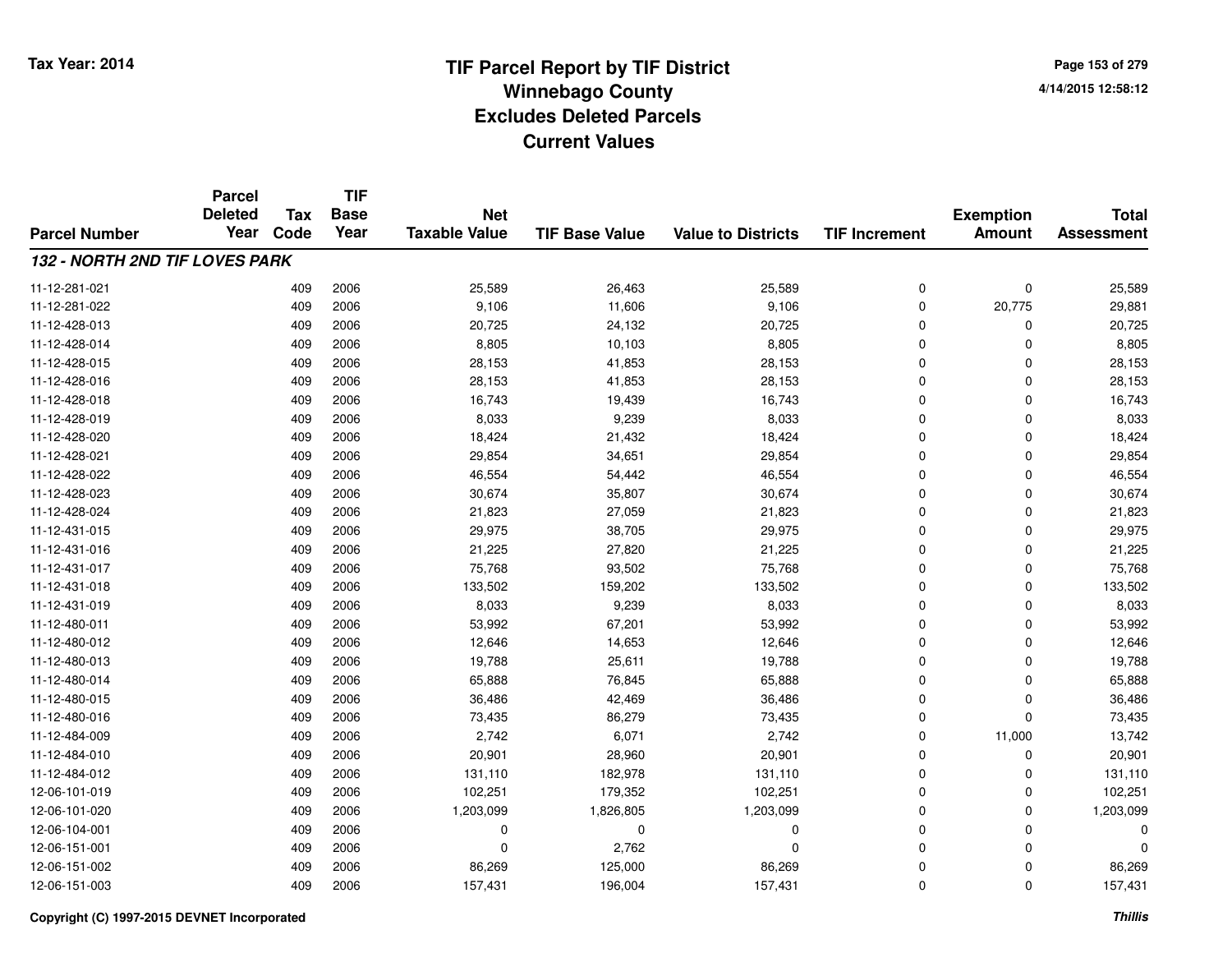**Page 154 of 2794/14/2015 12:58:12**

|                                       | <b>Parcel</b>          |                    | <b>TIF</b>          |                                    |                       |                           |                      |                                   |                                   |
|---------------------------------------|------------------------|--------------------|---------------------|------------------------------------|-----------------------|---------------------------|----------------------|-----------------------------------|-----------------------------------|
| <b>Parcel Number</b>                  | <b>Deleted</b><br>Year | <b>Tax</b><br>Code | <b>Base</b><br>Year | <b>Net</b><br><b>Taxable Value</b> | <b>TIF Base Value</b> | <b>Value to Districts</b> | <b>TIF Increment</b> | <b>Exemption</b><br><b>Amount</b> | <b>Total</b><br><b>Assessment</b> |
|                                       |                        |                    |                     |                                    |                       |                           |                      |                                   |                                   |
| <b>132 - NORTH 2ND TIF LOVES PARK</b> |                        |                    |                     |                                    |                       |                           |                      |                                   |                                   |
| 12-06-151-004                         |                        | 409                | 2006                | 27,764                             | 32,781                | 27,764                    | 0                    | 0                                 | 27,764                            |
| 12-06-152-001                         |                        | 409                | 2006                | 60,074                             | 47,381                | 47,381                    | 12,693               | $\pmb{0}$                         | 60,074                            |
| 12-06-152-002                         |                        | 409                | 2006                | 6,835                              | 10,786                | 6,835                     | 0                    | 0                                 | 6,835                             |
| 12-06-152-003                         |                        | 409                | 2006                | 121,848                            | 150,413               | 121,848                   | 0                    | $\mathbf 0$                       | 121,848                           |
| 12-06-153-001                         |                        | 409                | 2006                | 99,991                             | 146,722               | 99,991                    | 0                    | 0                                 | 99,991                            |
| 12-06-153-002                         |                        | 409                | 2006                | 61,485                             | 78,878                | 61,485                    | 0                    | $\mathbf 0$                       | 61,485                            |
| 12-06-153-005                         |                        | 409                | 2006                | 6,644                              | 10,449                | 6,644                     | 0                    | $\mathbf 0$                       | 6,644                             |
| 12-06-153-031                         |                        | 409                | 2006                | 13,254                             | 15,239                | 13,254                    | 0                    | $\mathbf 0$                       | 13,254                            |
| 12-06-153-034                         |                        | 409                | $\mathbf 0$         | 0                                  | 142,763               | $\Omega$                  | 0                    | 0                                 | $\Omega$                          |
| 12-06-301-001                         |                        | 409                | 2006                | 159,879                            | 188,190               | 159,879                   | 0                    | 0                                 | 159,879                           |
| 12-06-301-002                         |                        | 409                | 2006                | 11,801                             | 13,569                | 11,801                    | 0                    | 0                                 | 11,801                            |
| 12-06-301-003                         |                        | 409                | 2006                | 6,991                              | 9,491                 | 6,991                     | 0                    | 18,026                            | 25,017                            |
| 12-06-302-001                         |                        | 409                | 2006                | 28,499                             | 33,166                | 28,499                    | 0                    | 0                                 | 28,499                            |
| 12-06-302-009                         |                        | 409                | 2006                | 113,163                            | 170,032               | 113,163                   | 0                    | 0                                 | 113,163                           |
| 12-06-304-001                         |                        | 409                | 2006                | 193,215                            | 216,388               | 193,215                   | 0                    | 0                                 | 193,215                           |
| 12-06-304-002                         |                        | 409                | 2006                | 78,224                             | 85,937                | 78,224                    | 0                    | $\mathbf 0$                       | 78,224                            |
| 12-06-304-003                         |                        | 409                | 2006                | 15,070                             | 17,598                | 15,070                    | 0                    | 0                                 | 15,070                            |
| 12-06-304-004                         |                        | 409                | 2006                | 26,651                             | 31,175                | 26,651                    | 0                    | 0                                 | 26,651                            |
| 12-06-304-005                         |                        | 409                | 2006                | 20,977                             | 24,540                | 20,977                    | 0                    | 0                                 | 20,977                            |
| 12-06-304-006                         |                        | 409                | 2006                | 30,035                             | 35,177                | 30,035                    | 0                    | 0                                 | 30,035                            |
| 12-06-304-007                         |                        | 409                | 2006                | 5,762                              | 6,671                 | 5,762                     | 0                    | 0                                 | 5,762                             |
| 12-06-304-008                         |                        | 409                | 2006                | 4,474                              | 6,671                 | 4,474                     | 0                    | $\mathbf 0$                       | 4,474                             |
| 12-06-304-009                         |                        | 409                | 2006                | 4,474                              | 6,740                 | 4,474                     | 0                    | $\pmb{0}$                         | 4,474                             |
| 12-06-304-010                         |                        | 409                | 2006                | 4,474                              | 6,671                 | 4,474                     | 0                    | $\mathbf 0$                       | 4,474                             |
| 12-06-304-011                         |                        | 409                | 2006                | 4,474                              | 5,900                 | 4,474                     | 0                    | 0                                 | 4,474                             |
| 12-06-304-012                         |                        | 409                | 2006                | 107,233                            | 108,029               | 107,233                   | 0                    | 0                                 | 107,233                           |
| 12-06-304-017                         |                        | 409                | 2006                | 117,683                            | 138,396               | 117,683                   | 0                    | $\mathbf 0$                       | 117,683                           |
| 12-06-304-019                         |                        | 409                | 2006                | 22,073                             | 13,340                | 13,340                    | 8,733                | 0                                 | 22,073                            |
| 12-06-304-020                         |                        | 409                | 2006                | 41,990                             | 49,059                | 41,990                    | 0                    | 0                                 | 41,990                            |
| 12-06-305-003                         |                        | 409                | 2006                | 36,942                             | 43,734                | 36,942                    | 0                    | 0                                 | 36,942                            |
| 12-06-305-004                         |                        | 409                | 2006                | 8,183                              | 11,041                | 8,183                     | 0                    | 0                                 | 8,183                             |
| 12-06-305-012                         |                        | 409                | 2006                | 138,308                            | 166,501               | 138,308                   | 0                    | 0                                 | 138,308                           |
| 12-06-351-001                         |                        | 409                | 2006                | 5,406                              | 8,061                 | 5,406                     | 0                    | $\mathbf 0$                       | 5,406                             |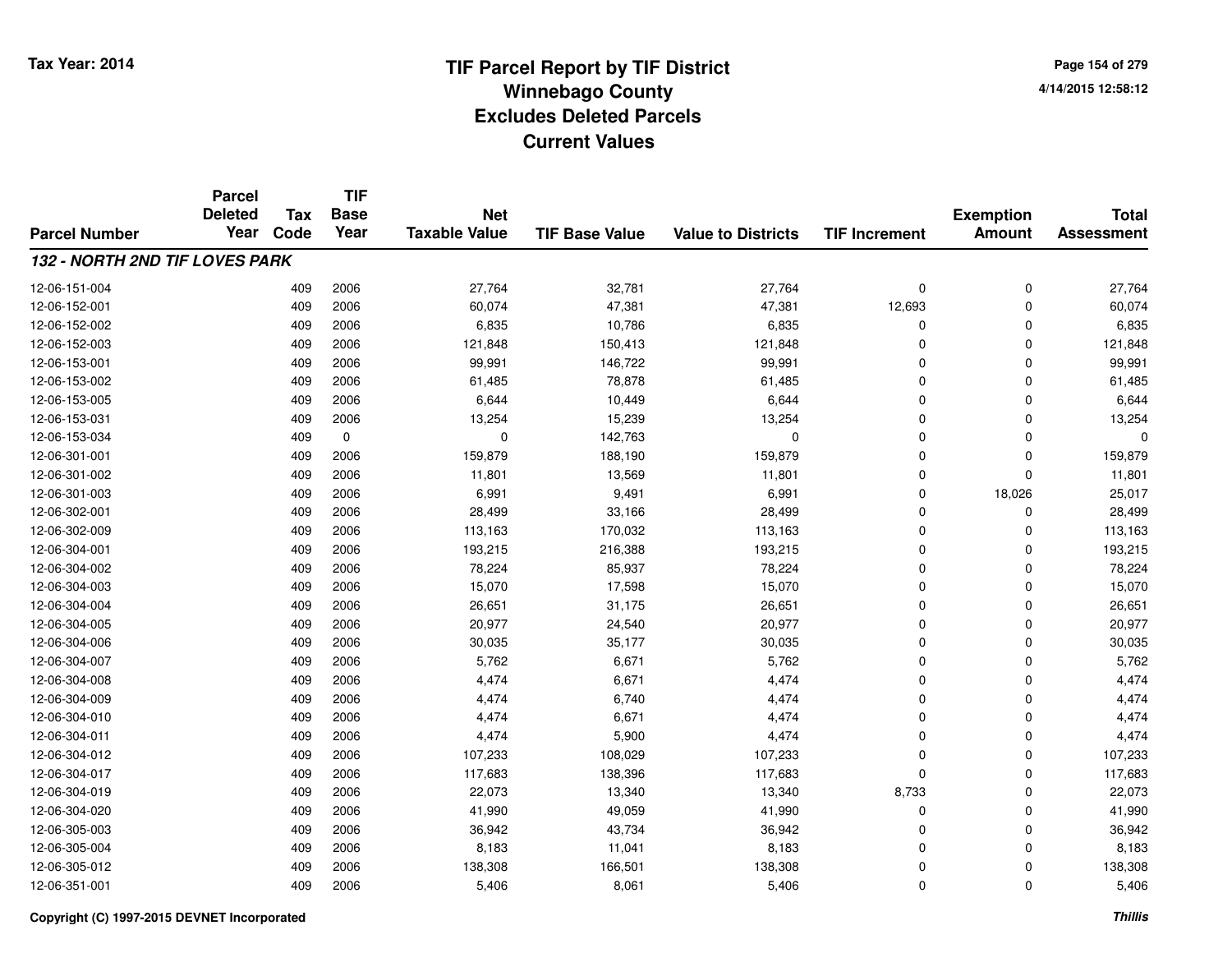# **TIF Parcel Report by TIF District Tax Year: 2014 Winnebago County04/14/2015 12:58:12** PM **Excludes Deleted ParcelsCurrent Values**

**Page 155 of 2794/14/2015 12:58:12**

|                                | <b>Parcel</b><br><b>Deleted</b> | <b>Tax</b> | <b>TIF</b><br><b>Base</b> | <b>Net</b>           |                       |                           |                      | <b>Exemption</b> | <b>Total</b>      |
|--------------------------------|---------------------------------|------------|---------------------------|----------------------|-----------------------|---------------------------|----------------------|------------------|-------------------|
| <b>Parcel Number</b>           | Year                            | Code       | Year                      | <b>Taxable Value</b> | <b>TIF Base Value</b> | <b>Value to Districts</b> | <b>TIF Increment</b> | <b>Amount</b>    | <b>Assessment</b> |
| 132 - NORTH 2ND TIF LOVES PARK |                                 |            |                           |                      |                       |                           |                      |                  |                   |
| 12-06-351-002                  |                                 | 409        | 2006                      | 21,685               | 22,805                | 21,685                    | 0                    | 0                | 21,685            |
| 12-06-351-008                  |                                 | 409        | 2006                      | 13,059               | 15,448                | 13,059                    | 0                    | 0                | 13,059            |
| 12-06-351-010                  |                                 | 409        | 2006                      | 47,061               | 59,979                | 47,061                    | 0                    | $\mathbf 0$      | 47,061            |
| 12-06-351-017                  |                                 | 409        | 2006                      | 38,493               | 31,686                | 31,686                    | 6,807                | 0                | 38,493            |
| 12-06-351-018                  |                                 | 409        | 2006                      | 23,463               | 22,894                | 22,894                    | 569                  | 0                | 23,463            |
| 12-06-351-019                  |                                 | 409        | 2006                      | 105,913              | 128,992               | 105,913                   | 0                    | 0                | 105,913           |
| 12-06-351-020                  |                                 | 409        | 2006                      | 0                    | $\Omega$              | 0                         | 0                    | $\mathbf 0$      | $\mathbf 0$       |
| 12-06-351-022                  |                                 | 409        | 2006                      | 47,275               | 55,002                | 47,275                    | 0                    | $\mathbf 0$      | 47,275            |
| 12-06-351-023                  |                                 | 409        | 2006                      | 21,013               | 25,539                | 21,013                    | 0                    | $\mathbf 0$      | 21,013            |
| 12-06-352-001                  |                                 | 409        | 2006                      | 47,332               | 61,328                | 47,332                    | 0                    | 0                | 47,332            |
| 12-06-352-002                  |                                 | 409        | 2006                      | 14,249               | 16,652                | 14,249                    | 0                    | $\mathbf 0$      | 14,249            |
| 12-06-352-003                  |                                 | 409        | 2006                      | 3,616                | 4,164                 | 3,616                     | 0                    | $\mathbf 0$      | 3,616             |
| 12-06-352-004                  |                                 | 409        | 2006                      | 43,296               | 53,902                | 43,296                    | 0                    | $\mathbf 0$      | 43,296            |
| 12-06-352-005                  |                                 | 409        | 2006                      | 19,631               | 24,263                | 19,631                    | 0                    | 0                | 19,631            |
| 12-06-352-006                  |                                 | 409        | 2006                      | 51,614               | 62,039                | 51,614                    | 0                    | $\mathbf 0$      | 51,614            |
| 12-06-352-012                  |                                 | 409        | 2006                      | 30,051               | 38,703                | 30,051                    | 0                    | 0                | 30,051            |
| 12-06-352-013                  |                                 | 409        | 2006                      | 17,581               | 20,824                | 17,581                    | $\Omega$             | $\mathbf 0$      | 17,581            |
| 12-06-352-014                  |                                 | 409        | 2006                      | 20,585               | 26,764                | 20,585                    | 0                    | 6,000            | 26,585            |
| 12-06-352-015                  |                                 | 409        | 2006                      | 13,651               | 8,464                 | 8,464                     | 5,187                | 6,000            | 19,651            |
| 12-06-352-016                  |                                 | 409        | 2006                      | 19,629               | 7,057                 | 7,057                     | 12,572               | 0                | 19,629            |
| 12-06-352-018                  |                                 | 409        | 2006                      | $\mathbf 0$          | $\mathbf 0$           | 0                         | 0                    | 0                | $\Omega$          |
| 12-06-352-025                  |                                 | 409        | 2006                      | 5,758                | 23,161                | 5,758                     | 0                    | 16,000           | 21,758            |
| 12-06-353-001                  |                                 | 409        | 2006                      | 36,244               | 42,265                | 36,244                    | 0                    | $\mathbf 0$      | 36,244            |
| 12-06-353-002                  |                                 | 409        | 2006                      | 29,366               | 34,303                | 29,366                    | 0                    | 0                | 29,366            |
| 12-06-353-003                  |                                 | 409        | 2006                      | 14,202               | 14,909                | 14,202                    | 0                    | 0                | 14,202            |
| 12-06-353-004                  |                                 | 409        | 2006                      | 13,294               | 15,576                | 13,294                    | 0                    | 0                | 13,294            |
| 12-06-353-005                  |                                 | 409        | 2006                      | 36,233               | 42,176                | 36,233                    | 0                    | 0                | 36,233            |
| 12-06-353-006                  |                                 | 409        | 2006                      | 18,548               | 23,773                | 18,548                    | 0                    | 0                | 18,548            |
| 12-06-353-030                  |                                 | 409        | 2006                      | 0                    | $\mathbf 0$           | 0                         | $\mathbf 0$          | $\mathbf 0$      | $\Omega$          |
| 12-06-353-031                  |                                 | 409        | 2006                      | 11,501               | 2,518                 | 2,518                     | 8,983                | 6,000            | 17,501            |
| 12-06-353-032                  |                                 | 409        | 2006                      | 38,457               | 55,139                | 38,457                    | 0                    | 0                | 38,457            |
| 12-06-354-001                  |                                 | 409        | 2006                      | 28,881               | 30,721                | 28,881                    | 0                    | 0                | 28,881            |
| 12-06-354-004                  |                                 | 409        | 2006                      | 14,150               | 16,267                | 14,150                    | 0                    | $\mathbf 0$      | 14,150            |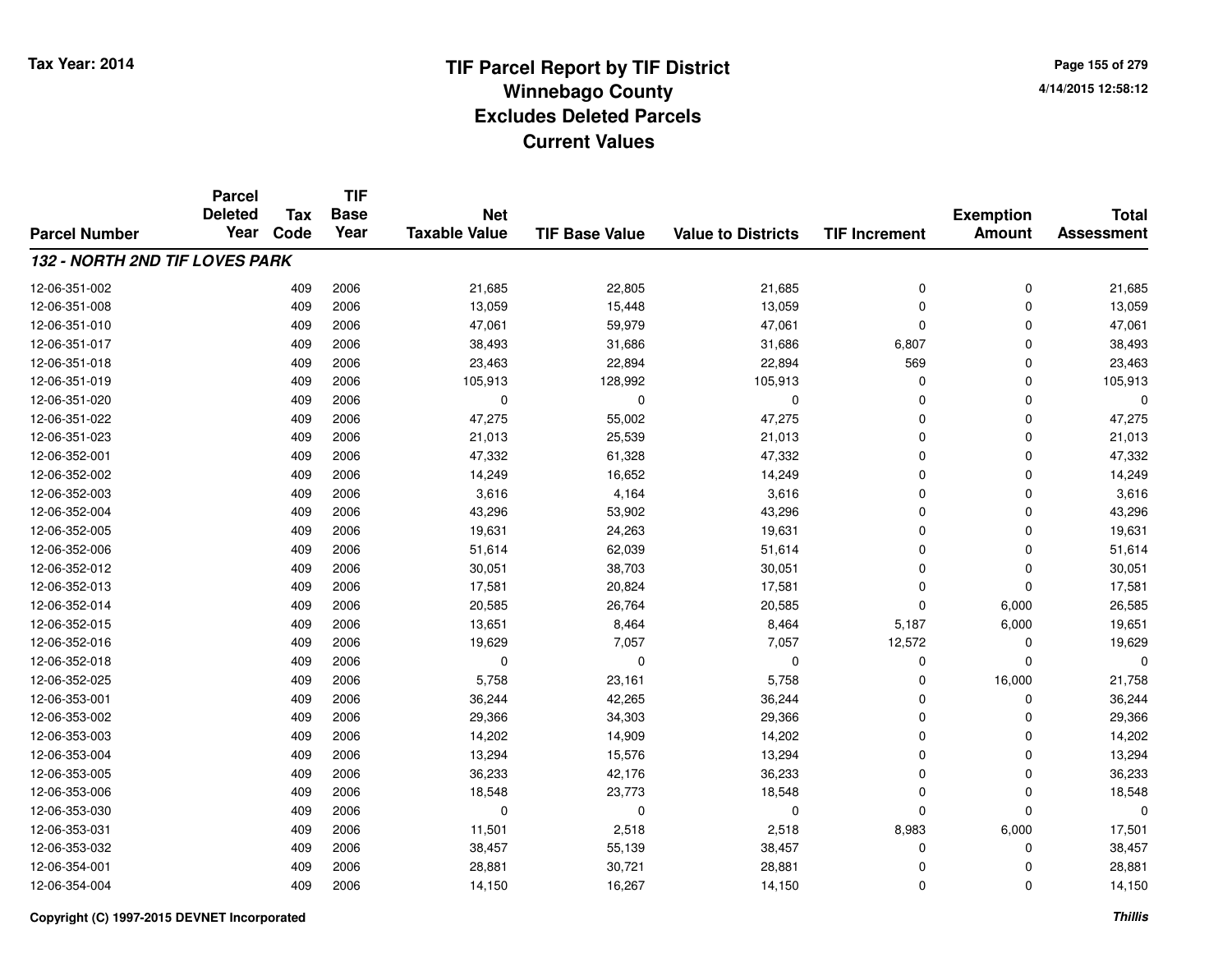**Page 156 of 2794/14/2015 12:58:12**

|                                | <b>Parcel</b>          |                    | <b>TIF</b>          |                                    |                       |                           |                      |                  |                   |
|--------------------------------|------------------------|--------------------|---------------------|------------------------------------|-----------------------|---------------------------|----------------------|------------------|-------------------|
|                                | <b>Deleted</b><br>Year | <b>Tax</b><br>Code | <b>Base</b><br>Year | <b>Net</b><br><b>Taxable Value</b> |                       |                           |                      | <b>Exemption</b> | <b>Total</b>      |
| <b>Parcel Number</b>           |                        |                    |                     |                                    | <b>TIF Base Value</b> | <b>Value to Districts</b> | <b>TIF Increment</b> | <b>Amount</b>    | <b>Assessment</b> |
| 132 - NORTH 2ND TIF LOVES PARK |                        |                    |                     |                                    |                       |                           |                      |                  |                   |
| 12-06-354-005                  |                        | 409                | 2006                | 31,691                             | 42,607                | 31,691                    | $\pmb{0}$            | 0                | 31,691            |
| 12-06-354-006                  |                        | 409                | 2006                | $\mathbf 0$                        | $\Omega$              | 0                         | $\mathbf 0$          | 0                | $\Omega$          |
| 12-06-354-019                  |                        | 409                | 2006                | 7,302                              | 4,634                 | 4,634                     | 2,668                | 0                | 7,302             |
| 12-06-354-020                  |                        | 409                | 2006                | 4,624                              | 6,240                 | 4,624                     | 0                    | 0                | 4,624             |
| 12-06-354-021                  |                        | 409                | 2006                | 4,624                              | 6,240                 | 4,624                     | $\Omega$             | 0                | 4,624             |
| 12-06-354-031                  |                        | 409                | 2006                | 16,725                             | 26,286                | 16,725                    | $\mathbf 0$          | 0                | 16,725            |
| 12-07-101-001                  |                        | 409                | 2006                | 15,581                             | 18,161                | 15,581                    | 0                    | 0                | 15,581            |
| 12-07-101-002                  |                        | 409                | 2006                | 17,291                             | 22,073                | 17,291                    | 0                    | 0                | 17,291            |
| 12-07-101-003                  |                        | 409                | 2006                | 0                                  | 0                     | 0                         | $\mathbf 0$          | 0                | $\Omega$          |
| 12-07-101-004                  |                        | 409                | 2006                | $\Omega$                           | $\Omega$              | 0                         | $\mathbf 0$          | 0                | $\Omega$          |
| 12-07-101-006                  |                        | 409                | 2006                | 57,809                             | 68,487                | 57,809                    | $\mathbf 0$          | 0                | 57,809            |
| 12-07-101-007                  |                        | 409                | 2006                | $\mathbf 0$                        | 439                   | 0                         | $\mathbf 0$          | 0                |                   |
| 12-07-101-008                  |                        | 409                | 2006                | 691                                | 173                   | 173                       | 518                  | 0                | 691               |
| 12-07-102-003                  |                        | 409                | 2006                | 34,733                             | 40,065                | 34,733                    | $\mathbf 0$          | 0                | 34,733            |
| 12-07-102-004                  |                        | 409                | 2006                | 14,120                             | 22,276                | 14,120                    | 0                    | 0                | 14,120            |
| 12-07-102-006                  |                        | 409                | 2006                | 0                                  | $\Omega$              | 0                         | 0                    | 0                | $\Omega$          |
| 12-07-102-007                  |                        | 409                | 2006                | $\Omega$                           | $\Omega$              | $\Omega$                  | 0                    | 0                | $\Omega$          |
| 12-07-102-008                  |                        | 409                | 2006                | 24,394                             | 28,268                | 24,394                    | 0                    | 0                | 24,394            |
| 12-07-102-009                  |                        | 409                | 2006                | 3,517                              | 3,774                 | 3,517                     | 0                    | 0                | 3,517             |
| 12-07-102-013                  |                        | 409                | 2006                | 12,676                             | 24,680                | 12,676                    | $\pmb{0}$            | $\pmb{0}$        | 12,676            |
| 12-07-102-039                  |                        | 409                | 2006                | 24,145                             | 28,067                | 24,145                    | 0                    | 0                | 24,145            |
| 12-07-102-040                  |                        | 409                | 2006                | 15,709                             | 22,356                | 15,709                    | 0                    | 6,000            | 21,709            |
| 12-07-102-041                  |                        | 409                | 2006                | 20,546                             | 28,133                | 20,546                    | $\mathbf 0$          | 0                | 20,546            |
| 12-07-104-047                  |                        | 409                | 0                   | 21,571                             | 21,749                | 21,571                    | 0                    | 0                | 21,571            |
| 12-07-104-049                  |                        | 409                | $\mathbf 0$         | 220,443                            | 167,011               | 167,011                   | 53,432               | 0                | 220,443           |
| 12-07-105-001                  |                        | 409                | 2006                | 96,978                             | 120,654               | 96,978                    | $\mathbf 0$          | 0                | 96,978            |
| 12-07-105-002                  |                        | 409                | 2006                | 66,465                             | 102,582               | 66,465                    | $\mathbf 0$          | 0                | 66,465            |
| 12-07-154-001                  |                        | 409                | 2006                | 1,334,250                          | 966,666               | 966,666                   | 367,584              | 0                | 1,334,250         |
| 12-07-177-003                  |                        | 409                | 2006                | 32,450                             | 41,692                | 32,450                    | $\mathbf 0$          | 0                | 32,450            |
| 12-07-301-001                  |                        | 409                | 2006                | 14,064                             | 17,144                | 14,064                    | 0                    | 0                | 14,064            |
| 12-07-301-002                  |                        | 409                | 2006                | 26,056                             | 31,652                | 26,056                    | $\mathbf 0$          | 0                | 26,056            |
| 12-07-302-001                  |                        | 409                | 2006                | 103,589                            | 196,689               | 103,589                   | $\Omega$             | 0                | 103,589           |
| 12-07-303-001                  |                        | 409                | 2006                | 34,478                             | 53,808                | 34,478                    | $\mathbf 0$          | 0                | 34,478            |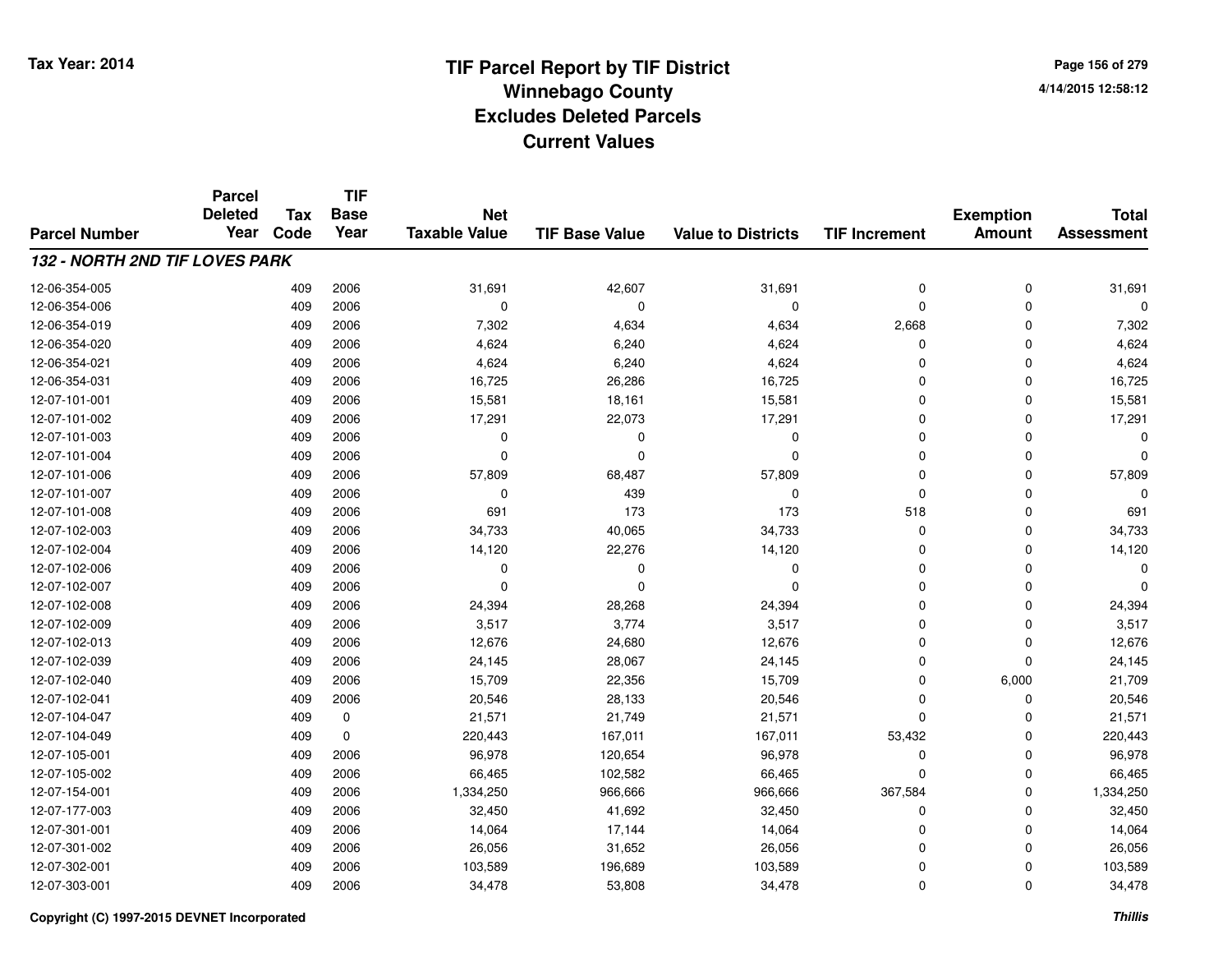**TIF**

**Parcel**

**Page 157 of 2794/14/2015 12:58:12**

#### **TIF Base ValueParcel NumberTotal AssessmentExemption Amount Value to Districts TIF Increment Base YearTax Code Deleted YearNet Taxable Value132 - NORTH 2ND TIF LOVES PARK**12-07-303-0022 409 2006 16,565 19,046 16,565 0 0 16,565 12-07-303-0033 409 2006 19,575 21,216 19,575 0 0 19,575 12-07-303-004 <sup>409</sup> 5,119 <sup>2006</sup> 6,165 5,119 <sup>0</sup> <sup>0</sup> 5,119 12-07-303-005 <sup>409</sup> 3,532 <sup>2006</sup> 6,165 3,532 <sup>0</sup> <sup>0</sup> 3,532 12-07-303-006 <sup>409</sup> 5,119 <sup>2006</sup> 6,165 5,119 <sup>0</sup> <sup>0</sup> 5,119 12-07-303-007 <sup>409</sup> 14,791 <sup>2006</sup> 17,961 14,791 <sup>0</sup> <sup>0</sup> 14,791 12-07-303-0088 409 2006 33,864 64,312 33,864 0 0 33,864 12-07-303-0099 409 2006 9,891 13,628 9,891 0 11,000 20,891 12-07-303-0100 409 2006 9,763 12,915 9,763 0 6,000 15,763 12-07-303-0111 409 2006 13,244 26,590 13,244 0 13,244 12-07-303-0122 409 2006 3,532 5,436 3,532 0 0 3,532 12-07-303-013 $3$  3 2006 2006 3,532 5,436 3,532 3,532 0 0 0  $3,532$ 12-07-303-0144 409 2006 3,532 5,436 3,532 0 0 3,532 12-07-303-015 <sup>409</sup> 48,952 <sup>2006</sup> 56,968 48,952 <sup>0</sup> <sup>0</sup> 48,952 12-07-304-0011 409 2006 4,145 4,766 4,145 0 0 4,145 12-07-304-0022 409 2006 31,144 38,378 31,144 0 0 31,144 12-07-304-0100 409 2006 20,029 23,780 20,029 0 0 20,029 12-07-304-0111 409 2006 42,253 55,854 42,253 0 42,253 12-07-305-001 <sup>409</sup> 17,183 <sup>2006</sup> 20,000 17,183 <sup>0</sup> <sup>0</sup> 17,183 12-07-305-0022 409 2006 7,530 6,309 6,309 1,221 0 7,530 12-07-305-006 <sup>409</sup> 7,767 <sup>2006</sup> 8,951 7,767 <sup>0</sup> <sup>0</sup> 7,767 12-07-305-007 <sup>409</sup> 20,535 <sup>2006</sup> 23,934 20,535 <sup>0</sup> <sup>0</sup> 20,535 12-07-307-0011 409 2006 45,959 53,437 45,959 0 0 45,959 12-07-307-006 <sup>409</sup> 6,790 <sup>2006</sup> 7,828 6,790 <sup>0</sup> <sup>0</sup> 6,790 12-07-307-007 <sup>409</sup> 4,074 <sup>2006</sup> 4,453 4,074 <sup>0</sup> <sup>0</sup> 4,074 12-07-307-0088 409 2006 3,231 3,461 3,231 0 3,231 12-07-308-0011 409 2006 5,351 6,489 5,351 0 0 5,351 12-07-308-0022 409 2006 4,366 6,047 4,366 0 0 4,366 12-07-308-0033 409 2006 98,731 116,586 98,731 0 98,731 12-07-308-004 <sup>409</sup> 76,930 <sup>2006</sup> 99,418 76,930 <sup>0</sup> <sup>0</sup> 76,930 12-07-308-005 <sup>409</sup> 3,087 <sup>2006</sup> 3,858 3,087 <sup>0</sup> <sup>0</sup> 3,087 12-07-308-006 <sup>409</sup> 84,660 <sup>2006</sup> 100,389 84,660 <sup>0</sup> <sup>0</sup> 84,660 12-07-326-0011 409 2006 12,498 15,461 12,498 0 12,498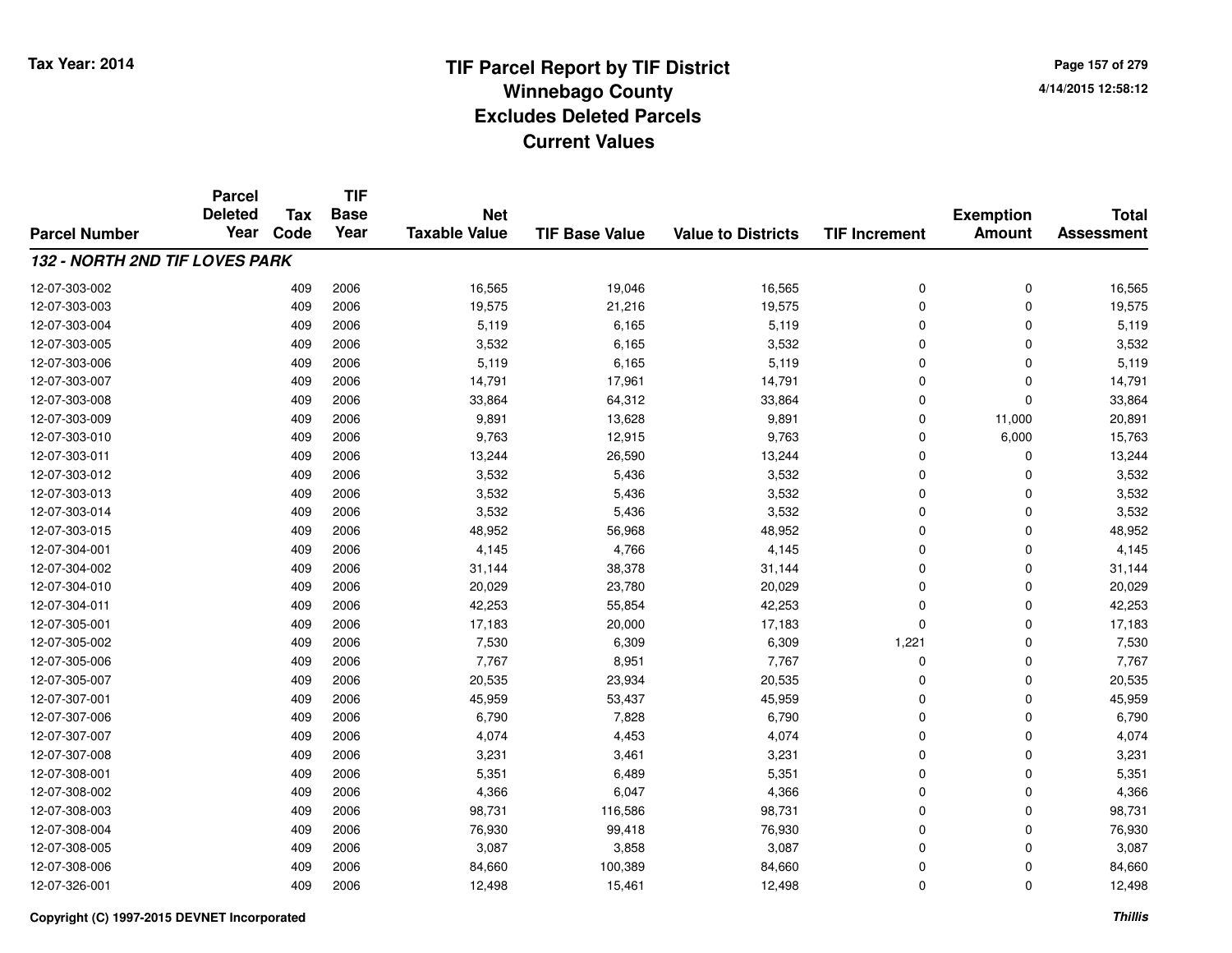**Page 158 of 2794/14/2015 12:58:12**

|                                | <b>Parcel</b><br><b>Deleted</b> | <b>Tax</b> | TIF<br><b>Base</b> | <b>Net</b>           |                       |                           |                      |                                   | <b>Total</b>      |
|--------------------------------|---------------------------------|------------|--------------------|----------------------|-----------------------|---------------------------|----------------------|-----------------------------------|-------------------|
| <b>Parcel Number</b>           | Year                            | Code       | Year               | <b>Taxable Value</b> | <b>TIF Base Value</b> | <b>Value to Districts</b> | <b>TIF Increment</b> | <b>Exemption</b><br><b>Amount</b> | <b>Assessment</b> |
| 132 - NORTH 2ND TIF LOVES PARK |                                 |            |                    |                      |                       |                           |                      |                                   |                   |
| 12-07-326-002                  |                                 | 409        | 2006               | 6,586                | 8,229                 | 6,586                     | 0                    | 0                                 | 6,586             |
| 12-07-326-003                  |                                 | 409        | 2006               | 6,974                | 8,713                 | 6,974                     | 0                    | $\pmb{0}$                         | 6,974             |
| 12-07-326-004                  |                                 | 409        | 2006               | 19,262               | 23,395                | 19,262                    | 0                    | $\mathbf 0$                       | 19,262            |
| 12-07-326-005                  |                                 | 409        | 2006               | 5,118                | 6,395                 | 5,118                     | 0                    | $\mathbf 0$                       | 5,118             |
| 12-07-326-006                  |                                 | 409        | 2006               | 5,759                | 28,474                | 5,759                     | 0                    | $\Omega$                          | 5,759             |
| 12-07-326-007                  |                                 | 409        | 2006               | 44,237               | 52,203                | 44,237                    | 0                    | 0                                 | 44,237            |
| 12-07-326-010                  |                                 | 409        | 2006               | 11,286               | 13,497                | 11,286                    | 0                    | 0                                 | 11,286            |
| 12-07-326-011                  |                                 | 409        | 2006               | 11,216               | 13,392                | 11,216                    | 0                    | $\mathbf 0$                       | 11,216            |
| 12-07-326-012                  |                                 | 409        | 2006               | 10,607               | 33,914                | 10,607                    | 0                    | 0                                 | 10,607            |
| 12-07-326-013                  |                                 | 409        | 2006               | 10,552               | 12,600                | 10,552                    | 0                    | $\Omega$                          | 10,552            |
| 12-07-326-014                  |                                 | 409        | 2006               | 51,946               | 75,000                | 51,946                    | $\Omega$             | $\Omega$                          | 51,946            |
| 12-07-351-005                  |                                 | 409        | 2006               | 8,824                | 18,944                | 8,824                     | $\Omega$             | $\mathbf 0$                       | 8,824             |
| 12-07-351-006                  |                                 | 409        | 2006               | 4,099                | 4,713                 | 4,099                     | 0                    | $\mathbf 0$                       | 4,099             |
| 12-07-351-007                  |                                 | 409        | 2006               | 126,911              | 162,576               | 126,911                   | 0                    | $\mathbf 0$                       | 126,911           |
| <b>Tax District Totals:</b>    | <b>Parcel Count:</b>            |            | 274                | 10,840,002           | 13,180,414            | 10,221,113                | 618,889              | 169,679                           | 11,009,681        |
| 133 - GLOBAL TRADE TIF #2      |                                 |            |                    |                      |                       |                           |                      |                                   |                   |
| 15-03-351-011                  |                                 | 410        | 2006               | 512,338              | 831,325               | 512,338                   | 0                    | 0                                 | 512,338           |
| 15-03-351-012                  |                                 | 410        | 2006               | 842,198              | 1,356,782             | 842,198                   | 0                    | $\mathbf 0$                       | 842,198           |
| 15-03-351-013                  |                                 | 410        | 2006               | 97,605               | 169,690               | 97,605                    | 0                    | $\mathbf 0$                       | 97,605            |
| 15-03-351-014                  |                                 | 410        | 2006               | 112,781              | 143,390               | 112,781                   | $\Omega$             | $\Omega$                          | 112,781           |
| 15-03-352-030                  |                                 | 410        | 2006               | 242,983              | 312,820               | 242,983                   | 0                    | 0                                 | 242,983           |
| 15-03-352-032                  |                                 | 410        | 2006               | 143,391              | 240,881               | 143,391                   | 0                    | 0                                 | 143,391           |
| 15-03-352-033                  |                                 | 410        | 2006               | 107,417              | 165,692               | 107,417                   | 0                    | 0                                 | 107,417           |
| 15-03-352-041                  |                                 | 410        | $\mathbf 0$        | $\mathbf 0$          | $\Omega$              | 0                         | 0                    | 0                                 | $\Omega$          |
| 15-03-352-042                  |                                 | 410        | 2006               | 502,907              | 651,981               | 502,907                   | 0                    | $\mathbf 0$                       | 502,907           |
| 15-03-353-009                  |                                 | 410        | 2006               | 13,453               | 17,275                | 13,453                    | 0                    | 6,000                             | 19,453            |
| 15-03-353-017                  |                                 | 410        | 2006               | 1,996                | 2,175                 | 1,996                     | 0                    | 0                                 | 1,996             |
| 15-03-353-018                  |                                 | 410        | 2006               | 34,423               | 19,306                | 19,306                    | 15,117               | $\mathbf 0$                       | 34,423            |
| 15-03-353-019                  |                                 | 410        | 2006               | 1,333                | 1,450                 | 1,333                     | 0                    | $\mathbf 0$                       | 1,333             |
| 15-03-353-020                  |                                 | 410        | 2006               | 1,344                | 13,712                | 1,344                     | 0                    | $\mathbf 0$                       | 1,344             |
| 15-03-353-021                  |                                 | 410        | 2006               | 178,205              | 276,732               | 178,205                   | 0                    | 0                                 | 178,205           |
| 15-03-354-001                  |                                 | 410        | 2006               | 11,289               | 23,681                | 11,289                    | 0                    | $\Omega$                          | 11,289            |
| 15-03-354-002                  |                                 | 410        | 2006               | 13,194               | 29,712                | 13,194                    | 0                    | $\mathbf 0$                       | 13,194            |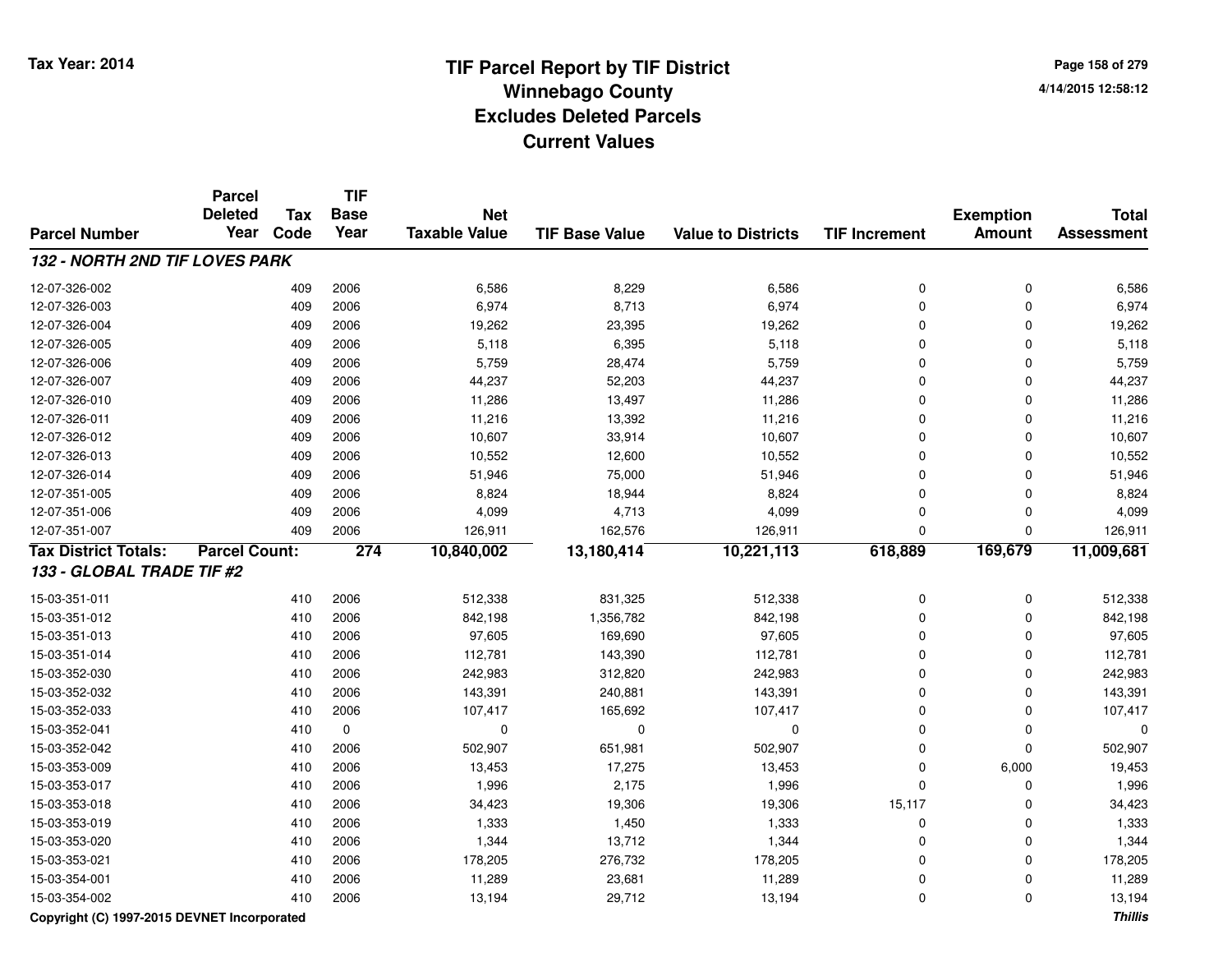**Page 159 of 2794/14/2015 12:58:12**

|                                          | <b>Parcel</b><br><b>Deleted</b> | <b>Tax</b> | TIF<br><b>Base</b><br>Year | <b>Net</b>           |                       |                           |                      | <b>Exemption</b> | <b>Total</b>      |
|------------------------------------------|---------------------------------|------------|----------------------------|----------------------|-----------------------|---------------------------|----------------------|------------------|-------------------|
| <b>Parcel Number</b>                     | Year                            | Code       |                            | <b>Taxable Value</b> | <b>TIF Base Value</b> | <b>Value to Districts</b> | <b>TIF Increment</b> | <b>Amount</b>    | <b>Assessment</b> |
| 133 - GLOBAL TRADE TIF #2                |                                 |            |                            |                      |                       |                           |                      |                  |                   |
| 15-03-377-001                            |                                 | 410        | 2006                       | 87,124               | 102,202               | 87,124                    | 0                    | 0                | 87,124            |
| 15-03-451-009                            |                                 | 410        | 2006                       | 75,678               | 190,460               | 75,678                    | $\mathbf 0$          | 0                | 75,678            |
| 15-04-428-008                            |                                 | 410        | 2006                       | 657,685              | 492,511               | 492,511                   | 165,174              | 0                | 657,685           |
| 15-04-453-005                            |                                 | 410        | 2006                       | 4,901                | 5,317                 | 4,901                     | 0                    | 0                | 4,901             |
| 15-04-453-006                            |                                 | 410        | 2006                       | 61,236               | 73,862                | 61,236                    | $\mathbf 0$          | 0                | 61,236            |
| 15-04-453-007                            |                                 | 410        | 2006                       | 1,513,505            | 2,128,626             | 1,513,505                 | $\mathbf 0$          | 0                | 1,513,505         |
| 15-04-476-002                            |                                 | 410        | 2006                       | 576,350              | 916,667               | 576,350                   | 0                    | 0                | 576,350           |
| 15-04-477-008                            |                                 | 410        | 2006                       | 161,379              | 169,955               | 161,379                   | $\Omega$             | 0                | 161,379           |
| 15-04-477-009                            |                                 | 410        | 2006                       | 23,968               | 28,265                | 23,968                    | $\Omega$             | 0                | 23,968            |
| 15-04-477-010                            |                                 | 410        | 2006                       | 376,740              | 440,752               | 376,740                   | $\Omega$             | $\Omega$         | 376,740           |
| 15-04-477-011                            |                                 | 410        | 2006                       | 233,443              | 341,711               | 233,443                   | $\Omega$             | 0                | 233,443           |
| 15-09-226-004                            |                                 | 410        | 2006                       | 1,027,941            | 73,537                | 73,537                    | 954,404              | 0                | 1,027,941         |
| 15-09-226-005                            |                                 | 410        | 2006                       | $\mathbf 0$          | 66                    | 0                         | 0                    | 0                | $\Omega$          |
| 15-09-226-006                            |                                 | 410        | $\mathbf 0$                | 61,463               | 148                   | 148                       | 61,315               | 0                | 61,463            |
| 15-09-426-001                            |                                 | 411        | 2006                       | 362                  | 32,921                | 362                       | 0                    | 0                | 362               |
| 15-10-101-004                            |                                 | 410        | 2006                       | 5,822                | 6,315                 | 5,822                     | $\Omega$             | 0                | 5,822             |
| 15-10-101-013                            |                                 | 410        | 2006                       | 48,086               | 1,690,349             | 48,086                    | $\Omega$             | 0                | 48,086            |
| 15-10-101-015                            |                                 | 410        | 2006                       | 16,735               | 31,009                | 16,735                    | $\Omega$             | 0                | 16,735            |
| 15-10-101-016                            |                                 | 410        | 2006                       | 7,787                | 5,208                 | 5,208                     | 2,579                | 0                | 7,787             |
| 15-10-101-018                            |                                 | 410        | $\mathbf 0$                | 438,170              | 17,146                | 17,146                    | 421,024              | 0                | 438,170           |
| 15-10-251-001                            |                                 | 410        | 2006                       | 2,680                | 1,379                 | 1,379                     | 1,301                | 0                | 2,680             |
| 15-10-301-003                            |                                 | 410        | 2006                       | 3,220                | 1,406                 | 1,406                     | 1,814                | 0                | 3,220             |
| 15-10-301-004                            |                                 | 410        | 2006                       | 11,459               | 5,920                 | 5,920                     | 5,539                | 0                | 11,459            |
| 15-10-326-001                            |                                 | 410        | 2006                       | 6,182                | 31,263                | 6,182                     | $\mathbf 0$          | 0                | 6,182             |
| 15-10-326-002                            |                                 | 410        | 2006                       | 2,429                | 19,525                | 2,429                     | $\Omega$             | 0                | 2,429             |
| 15-10-326-003                            |                                 | 410        | 2006                       | 6,515                | 7,094                 | 6,515                     | $\Omega$             | 0                | 6,515             |
| 15-10-326-011                            |                                 | 410        | 0                          | $\mathbf 0$          | 0                     | 0                         | $\mathbf 0$          | 0                | $\Omega$          |
| 15-10-401-009                            |                                 | 410        | 0                          | 21,719               | 14,937                | 14,937                    | 6,782                | 0                | 21,719            |
| 15-10-476-002                            |                                 | 410        | 2006                       | 12,776               | 6,076                 | 6,076                     | 6,700                | 0                | 12,776            |
| 15-15-226-001                            |                                 | 410        | 2006                       | 1,262                | 187                   | 187                       | 1,075                | 0                | 1,262             |
| <b>Tax District Totals:</b>              | <b>Parcel Count:</b>            |            | 47                         | 8,263,474            | 11,091,418            | 6,620,650                 | 1,642,824            | 6,000            | 8,269,474         |
| 134 - ASSISTED LIVING/ RIVER HOUSING TIF |                                 |            |                            |                      |                       |                           |                      |                  |                   |
| 15-03-126-017                            |                                 | 412        | 2007                       | 1,181                | 7,383                 | 1,181                     | $\mathbf 0$          | 0                | 1,181             |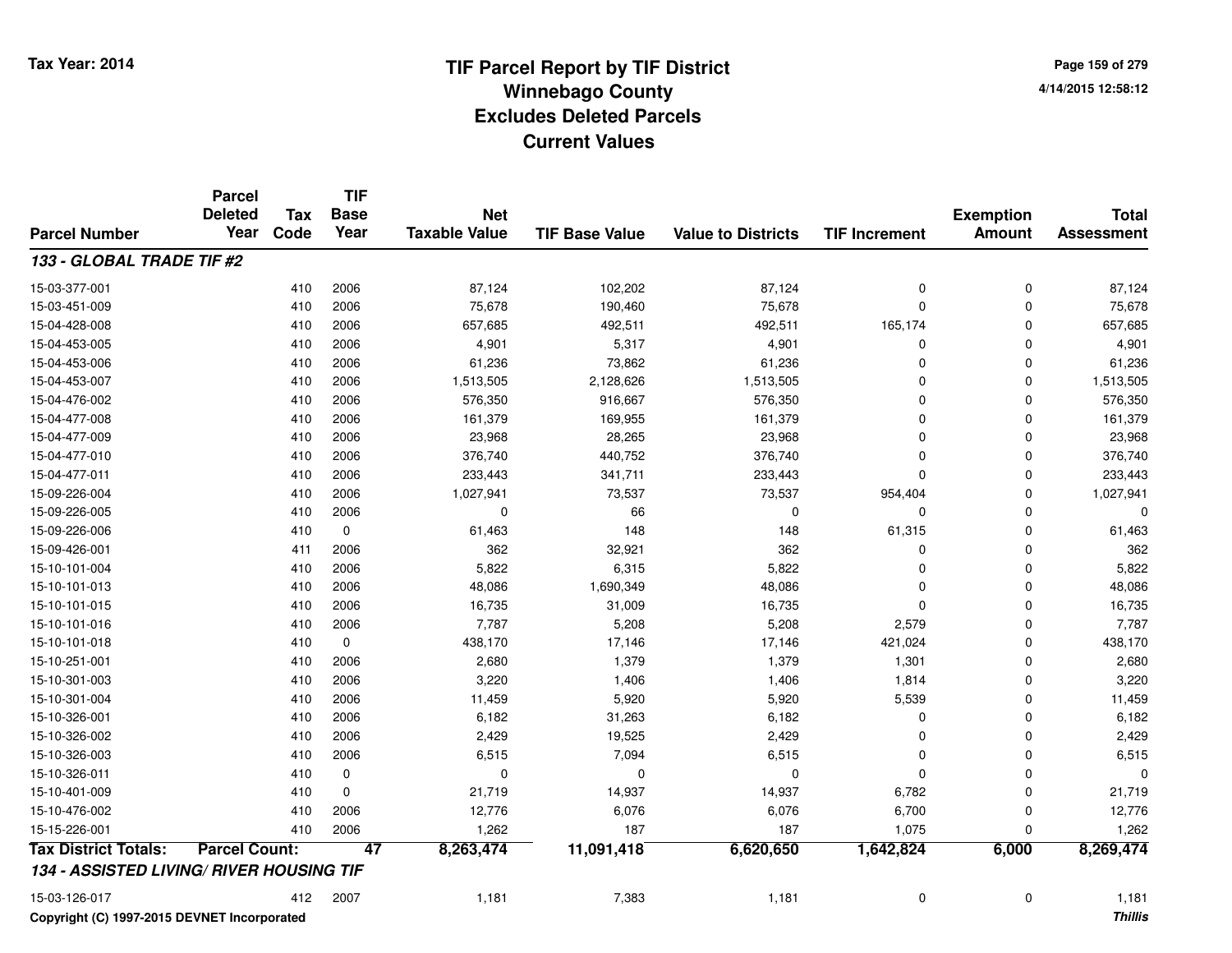**Page 160 of 2794/14/2015 12:58:12**

|                                                 | <b>Parcel</b><br><b>Deleted</b> | <b>Tax</b> | <b>TIF</b><br><b>Base</b> | <b>Net</b>           |                       |                           |                         | <b>Exemption</b>        | <b>Total</b>      |
|-------------------------------------------------|---------------------------------|------------|---------------------------|----------------------|-----------------------|---------------------------|-------------------------|-------------------------|-------------------|
| <b>Parcel Number</b>                            | Year                            | Code       | Year                      | <b>Taxable Value</b> | <b>TIF Base Value</b> | <b>Value to Districts</b> | <b>TIF Increment</b>    | <b>Amount</b>           | <b>Assessment</b> |
| <b>134 - ASSISTED LIVING/ RIVER HOUSING TIF</b> |                                 |            |                           |                      |                       |                           |                         |                         |                   |
| 15-03-126-021                                   |                                 | 412        | $\mathbf 0$               | 25,462               | 40,802                | 25,462                    | 0                       | $\mathbf 0$             | 25,462            |
| 15-03-126-022                                   |                                 | 412        | $\mathbf 0$               | 26,720               | 36,096                | 26,720                    | $\mathbf 0$             | $\mathbf{0}$            | 26,720            |
| 15-03-126-026                                   |                                 | 412        | $\mathbf 0$               | 5,997                | 8,133                 | 5,997                     | $\Omega$                | $\Omega$                | 5,997             |
| 15-03-126-027                                   |                                 | 412        | $\mathbf 0$               | 970                  | 7,116                 | 970                       | $\Omega$                | $\Omega$                | 970               |
| 15-03-127-001                                   |                                 | 412        | 2007                      | 3,176                | 14,034                | 3,176                     | $\Omega$                | $\mathbf{0}$            | 3,176             |
| 15-03-127-002                                   |                                 | 412        | 2007                      | 2,893                | 13,522                | 2,893                     | 0                       | 0                       | 2,893             |
| <b>Tax District Totals:</b>                     | <b>Parcel Count:</b>            |            | $\overline{\mathbf{7}}$   | 66,399               | 127,086               | 66,399                    | $\overline{\mathbf{0}}$ | $\overline{\mathbf{0}}$ | 66,399            |
| 135 - NORTH 2ND TIF MACHESNEY PARK              |                                 |            |                           |                      |                       |                           |                         |                         |                   |
| 08-19-228-017                                   |                                 | 413        | 2006                      | 29,868               | 35,898                | 29,868                    | 0                       | 6,000                   | 35,868            |
| 08-19-228-018                                   |                                 | 413        | 2006                      | 11,512               | 20,670                | 11,512                    | $\Omega$                | 11,000                  | 22,512            |
| 08-19-228-019                                   |                                 | 413        | 2006                      | 12,244               | 20,802                | 12,244                    | $\Omega$                | 6,000                   | 18,244            |
| 08-19-228-020                                   |                                 | 413        | 2006                      | 36,578               | 36,707                | 36,578                    | $\Omega$                | 0                       | 36,578            |
| 08-19-228-022                                   |                                 | 413        | 0                         | 124,066              | 5,801                 | 5,801                     | 118,265                 | 0                       | 124,066           |
| 08-19-228-023                                   |                                 | 413        | $\mathbf 0$               | 92,295               | 110,697               | 92,295                    | 0                       | $\mathbf 0$             | 92,295            |
| 08-19-277-012                                   |                                 | 413        | 2006                      | 49,322               | 56,238                | 49,322                    | $\mathbf 0$             | $\mathbf 0$             | 49,322            |
| 08-19-277-013                                   |                                 | 413        | 2006                      | 12,335               | 14,066                | 12,335                    | $\mathbf 0$             | $\mathbf{0}$            | 12,335            |
| 08-19-277-014                                   |                                 | 413        | 2006                      | 17,579               | 20,044                | 17,579                    | $\Omega$                | $\mathbf{0}$            | 17,579            |
| 08-19-277-015                                   |                                 | 413        | 2006                      | 47,968               | 33,868                | 33,868                    | 14,100                  | $\mathbf{0}$            | 47,968            |
| 08-19-277-016                                   |                                 | 413        | 2006                      | 69,437               | 78,706                | 69,437                    | $\mathbf 0$             | $\Omega$                | 69,437            |
| 08-19-326-001                                   |                                 | 414        | 2006                      | 38,455               | 45,329                | 38,455                    | $\Omega$                | $\Omega$                | 38,455            |
| 08-19-426-001                                   |                                 | 414        | 2006                      | 1,147                | 1,308                 | 1,147                     | $\Omega$                | $\Omega$                | 1,147             |
| 08-19-426-002                                   |                                 | 414        | 2006                      | 1,147                | 1,308                 | 1,147                     | $\Omega$                | $\mathbf{0}$            | 1,147             |
| 08-19-426-003                                   |                                 | 414        | 2006                      | 3,485                | 3,972                 | 3,485                     | $\Omega$                | $\Omega$                | 3,485             |
| 08-19-426-004                                   |                                 | 414        | 2006                      | 12,946               | 18,803                | 12,946                    | $\Omega$                | 11,000                  | 23,946            |
| 08-19-426-005                                   |                                 | 414        | 2006                      | 15,714               | 19,757                | 15,714                    | $\Omega$                | 6,000                   | 21,714            |
| 08-19-426-006                                   |                                 | 414        | 2006                      | 3,485                | 3,972                 | 3,485                     | $\mathbf 0$             | $\mathbf 0$             | 3,485             |
| 08-19-426-007                                   |                                 | 414        | 2006                      | 15,218               | 24,192                | 15,218                    | $\mathbf 0$             | 6,000                   | 21,218            |
| 08-19-426-010                                   |                                 | 414        | 2006                      | 12,846               | 20,631                | 12,846                    | $\mathbf 0$             | 6,000                   | 18,846            |
| 08-19-426-011                                   |                                 | 414        | 2006                      | 5,609                | 16,628                | 5,609                     | $\mathbf 0$             | 6,000                   | 11,609            |
| 08-19-426-013                                   |                                 | 414        | 2006                      | 10,585               | 19,839                | 10,585                    | $\mathbf 0$             | 6,000                   | 16,585            |
| 08-19-426-014                                   |                                 | 414        | 2006                      | 12,938               | 30,104                | 12,938                    | $\mathbf 0$             | 6,000                   | 18,938            |
| 08-19-426-016                                   |                                 | 414        | 2006                      | 13,787               | 17,564                | 13,787                    | $\Omega$                | 6,000                   | 19,787            |
| 08-19-426-019                                   |                                 | 414        | 2006                      | 1,177                | 3,972                 | 1,177                     | $\Omega$                | 0                       | 1,177             |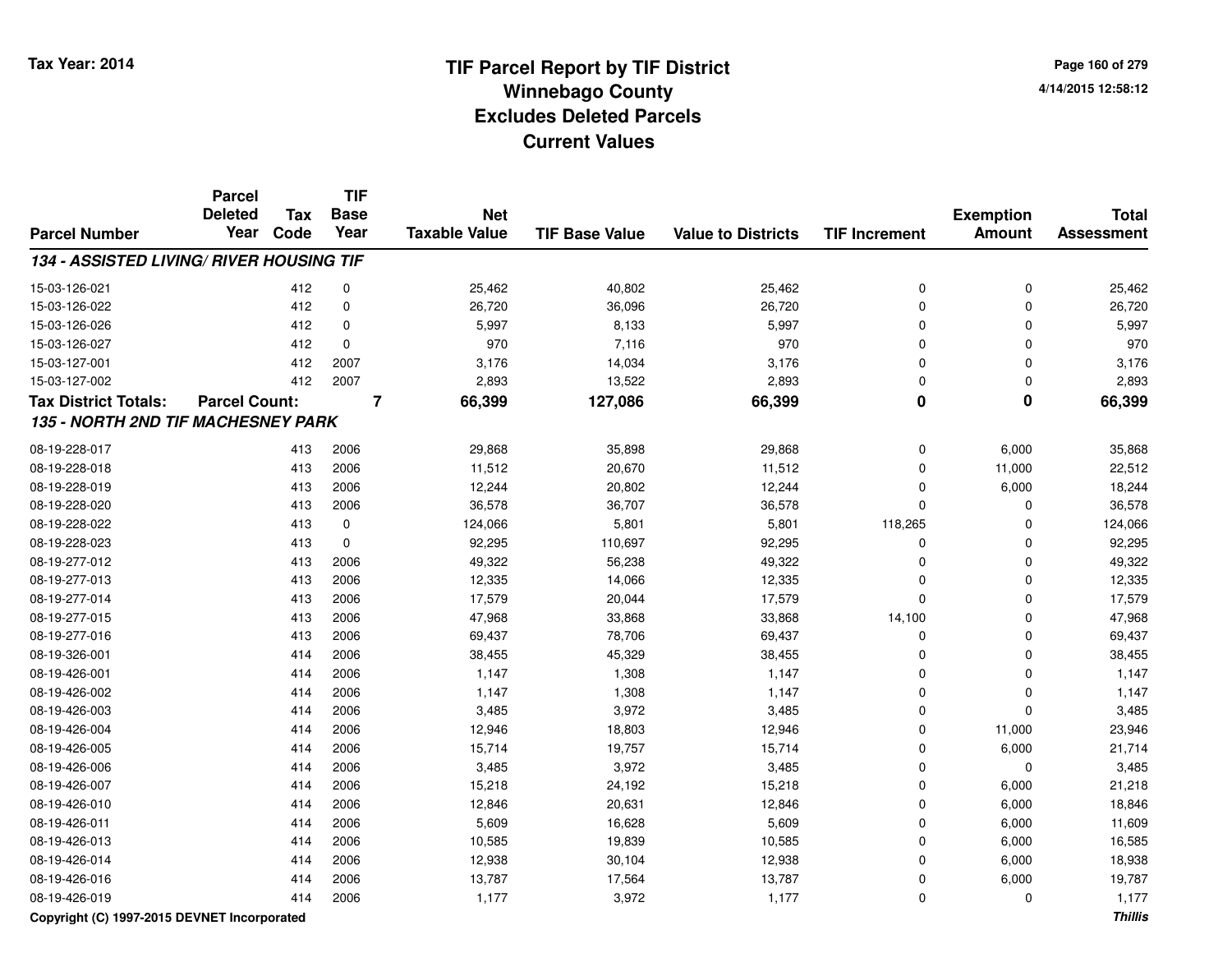**Page 161 of 2794/14/2015 12:58:12**

|                                    | <b>Parcel</b><br><b>Deleted</b> | <b>TIF</b><br>Tax<br><b>Base</b><br><b>Net</b> |             |                      |                       |                           | <b>Exemption</b>     | <b>Total</b>  |                   |
|------------------------------------|---------------------------------|------------------------------------------------|-------------|----------------------|-----------------------|---------------------------|----------------------|---------------|-------------------|
| <b>Parcel Number</b>               | Year                            | Code                                           | Year        | <b>Taxable Value</b> | <b>TIF Base Value</b> | <b>Value to Districts</b> | <b>TIF Increment</b> | <b>Amount</b> | <b>Assessment</b> |
| 135 - NORTH 2ND TIF MACHESNEY PARK |                                 |                                                |             |                      |                       |                           |                      |               |                   |
| 08-19-427-001                      |                                 | 413                                            | 2006        | 752                  | 857                   | 752                       | 0                    | $\pmb{0}$     | 752               |
| 08-19-428-007                      |                                 | 414                                            | 2006        | 26,897               | 30,668                | 26,897                    | 0                    | 0             | 26,897            |
| 08-19-428-008                      |                                 | 414                                            | 2006        | 66,567               | 75,900                | 66,567                    | 0                    | $\mathbf 0$   | 66,567            |
| 08-19-428-009                      |                                 | 414                                            | 2006        | 21,092               | 17,260                | 17,260                    | 3,832                | 6,000         | 27,092            |
| 08-19-428-010                      |                                 | 414                                            | 2006        | 12,671               | 21,531                | 12,671                    | $\mathbf 0$          | 11,000        | 23,671            |
| 08-19-452-015                      |                                 | 414                                            | 2006        | 22,720               | 27,749                | 22,720                    | 0                    | 6,000         | 28,720            |
| 08-19-453-013                      |                                 | 414                                            | 2006        | 8,596                | 17,345                | 8,596                     | 0                    | 11,000        | 19,596            |
| 08-19-453-014                      |                                 | 414                                            | 2006        | 59,637               | 67,998                | 59,637                    | 0                    | 0             | 59,637            |
| 08-19-454-001                      |                                 | 414                                            | 2006        | 3,485                | 3,972                 | 3,485                     | 0                    | $\mathbf 0$   | 3,485             |
| 08-19-454-002                      |                                 | 414                                            | 2006        | 20,796               | 10,971                | 10,971                    | 9,825                | 6,000         | 26,796            |
| 08-19-454-003                      |                                 | 414                                            | 2006        | 18,215               | 27,009                | 18,215                    | $\mathbf 0$          | 6,000         | 24,215            |
| 08-19-454-004                      |                                 | 414                                            | 2006        | 31,713               | 38,004                | 31,713                    | 0                    | 6,000         | 37,713            |
| 08-19-454-005                      |                                 | 414                                            | 2006        | 3,496                | 5,543                 | 3,496                     | 0                    | 14,614        | 18,110            |
| 08-19-454-006                      |                                 | 414                                            | 2006        | 16,857               | 18,450                | 16,857                    | 0                    | 12,129        | 28,986            |
| 08-19-454-007                      |                                 | 414                                            | 2006        | 13,274               | 14,243                | 13,274                    | 0                    | 8,705         | 21,979            |
| 08-19-454-008                      |                                 | 414                                            | 2006        | 34,313               | 39,123                | 34,313                    | 0                    | 0             | 34,313            |
| 08-19-454-009                      |                                 | 414                                            | 2006        | 64,683               | 73,754                | 64,683                    | 0                    | 0             | 64,683            |
| 08-19-454-010                      |                                 | 414                                            | 2006        | 23,259               | 26,522                | 23,259                    | 0                    | 0             | 23,259            |
| 08-19-454-011                      |                                 | 414                                            | 2006        | 2,186                | 2,494                 | 2,186                     | 0                    | 0             | 2,186             |
| 08-19-454-012                      |                                 | 414                                            | 2006        | 1,493                | 1,702                 | 1,493                     | 0                    | 0             | 1,493             |
| 08-19-454-013                      |                                 | 414                                            | 2006        | 17,517               | 19,974                | 17,517                    | 0                    | 0             | 17,517            |
| 08-19-454-014                      |                                 | 414                                            | 2006        | 70,705               | 56,204                | 56,204                    | 14,501               | 0             | 70,705            |
| 08-19-478-001                      |                                 | 413                                            | 2006        | 7,844                | 8,943                 | 7,844                     | 0                    | 0             | 7,844             |
| 08-20-102-004                      |                                 | 413                                            | 2006        | 2,938                | 3,348                 | 2,938                     | 0                    | 0             | 2,938             |
| 08-20-102-007                      |                                 | 414                                            | 0           | 50,646               | 60,710                | 50,646                    | 0                    | $\mathbf 0$   | 50,646            |
| 08-20-102-008                      |                                 | 413                                            | 0           | 7,153                | 8,150                 | 7,153                     | 0                    | 0             | 7,153             |
| 08-20-102-009                      |                                 | 413                                            | $\mathbf 0$ | 14,126               | 11,126                | 11,126                    | 3,000                | 0             | 14,126            |
| 08-20-103-003                      |                                 | 414                                            | 2008        | 0                    | $\Omega$              | 0                         | 0                    | 0             | $\Omega$          |
| 08-20-103-004                      |                                 | 414                                            | 2008        | 0                    | $\Omega$              | 0                         | 0                    | 0             | C                 |
| 08-20-103-005                      |                                 | 414                                            | 0           | 0                    | $\Omega$              | 0                         | 0                    | 0             | O                 |
| 08-20-103-006                      |                                 | 414                                            | $\mathbf 0$ | $\Omega$             | $\Omega$              | $\Omega$                  | 0                    | $\mathbf 0$   | $\Omega$          |
| 08-20-151-001                      |                                 | 414                                            | 2007        | 10,393               | 11,851                | 10,393                    | 0                    | 0             | 10,393            |
| 08-20-151-002                      |                                 | 414                                            | 2007        | 139,239              | 158,762               | 139,239                   | 0                    | $\mathbf 0$   | 139,239           |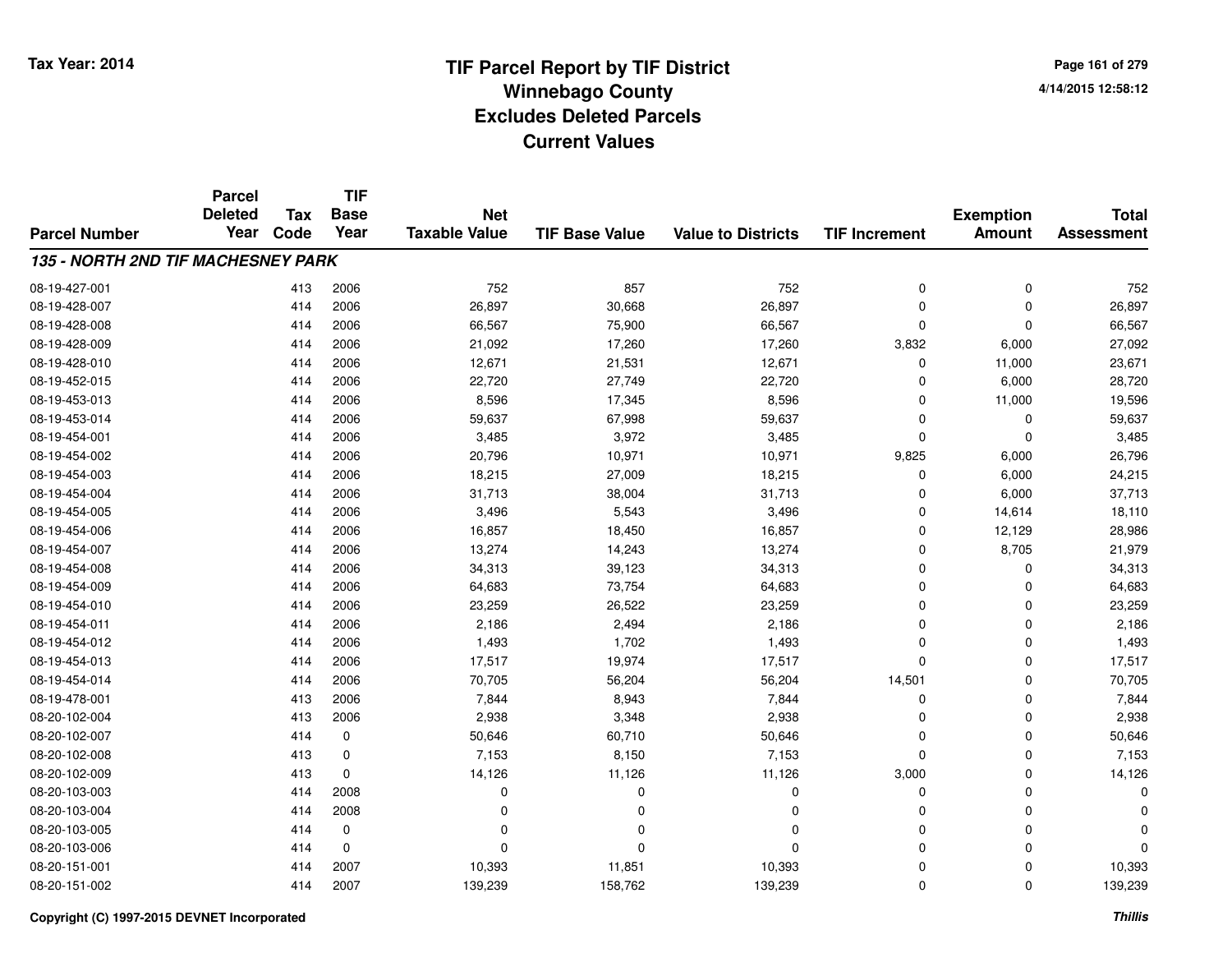**Page 162 of 2794/14/2015 12:58:12**

|                                    | <b>Parcel</b><br><b>Deleted</b> | <b>Tax</b> | <b>TIF</b><br><b>Base</b> | <b>Net</b>           |                       |                           |                      | <b>Exemption</b> | <b>Total</b>      |
|------------------------------------|---------------------------------|------------|---------------------------|----------------------|-----------------------|---------------------------|----------------------|------------------|-------------------|
| <b>Parcel Number</b>               | Year                            | Code       | Year                      | <b>Taxable Value</b> | <b>TIF Base Value</b> | <b>Value to Districts</b> | <b>TIF Increment</b> | <b>Amount</b>    | <b>Assessment</b> |
| 135 - NORTH 2ND TIF MACHESNEY PARK |                                 |            |                           |                      |                       |                           |                      |                  |                   |
| 08-20-151-003                      |                                 | 414        | 2007                      | 122,963              | 140,204               | 122,963                   | 0                    | 0                | 122,963           |
| 08-20-151-004                      |                                 | 413        | 2006                      | 618                  | 703                   | 618                       | 0                    | 0                | 618               |
| 08-20-151-005                      |                                 | 413        | 2006                      | 31,865               | 36,333                | 31,865                    | 0                    | $\mathbf 0$      | 31,865            |
| 08-20-151-006                      |                                 | 413        | 2006                      | 30,027               | 34,237                | 30,027                    | 0                    | 0                | 30,027            |
| 08-30-129-018                      |                                 | 416        | 2006                      | 27,879               | 32,828                | 27,879                    | $\Omega$             | $\mathbf 0$      | 27,879            |
| 08-30-130-006                      |                                 | 416        | 2006                      | 24,474               | 28,818                | 24,474                    | 0                    | 0                | 24,474            |
| 08-30-131-001                      |                                 | 416        | 2006                      | 5,131                | 5,850                 | 5,131                     | $\Omega$             | $\mathbf 0$      | 5,131             |
| 08-30-131-002                      |                                 | 416        | 2006                      | 106,693              | 184,192               | 106,693                   | 0                    | 0                | 106,693           |
| 08-30-152-004                      |                                 | 416        | 2006                      | 656,493              | 940,892               | 656,493                   | 0                    | $\mathbf 0$      | 656,493           |
| 08-30-152-005                      |                                 | 416        | 2006                      | 91,363               | 80,534                | 80,534                    | 10,829               | 0                | 91,363            |
| 08-30-152-006                      |                                 | 416        | 2006                      | 507,751              | 601,172               | 507,751                   | $\mathbf 0$          | $\mathbf 0$      | 507,751           |
| 08-30-152-008                      |                                 | 416        | 0                         | 141,543              | 98,190                | 98,190                    | 43,353               | 0                | 141,543           |
| 08-30-152-009                      |                                 | 416        | $\mathbf 0$               | 600,994              | 418,602               | 418,602                   | 182,392              | $\mathbf 0$      | 600,994           |
| 08-30-153-001                      |                                 | 416        | 2006                      | 13,862               | 15,806                | 13,862                    | 0                    | 0                | 13,862            |
| 08-30-176-002                      |                                 | 416        | 2006                      | 115,365              | 135,843               | 115,365                   | 0                    | $\mathbf 0$      | 115,365           |
| 08-30-176-005                      |                                 | 416        | 0                         | 1,087                | 32,775                | 1,087                     | 0                    | 0                | 1,087             |
| 08-30-176-006                      |                                 | 416        | 0                         | 117,306              | 112,891               | 112,891                   | 4,415                | $\mathbf 0$      | 117,306           |
| 08-30-176-007                      |                                 | 416        | 0                         | 20,279               | 18,208                | 18,208                    | 2,071                | 0                | 20,279            |
| 08-30-176-008                      |                                 | 416        | $\mathbf 0$               | 19,605               | 18,208                | 18,208                    | 1,397                | 0                | 19,605            |
| 08-30-176-009                      |                                 | 416        | 0                         | 19,153               | 18,208                | 18,208                    | 945                  | 0                | 19,153            |
| 08-30-177-001                      |                                 | 416        | 0                         | 789                  | 25,492                | 789                       | 0                    | $\mathbf 0$      | 789               |
| 08-30-177-002                      |                                 | 416        | 0                         | 20,446               | 18,208                | 18,208                    | 2,238                | 0                | 20,446            |
| 08-30-177-003                      |                                 | 416        | 0                         | 20,380               | 18,208                | 18,208                    | 2,172                | 0                | 20,380            |
| 08-30-177-004                      |                                 | 416        | 0                         | 21,237               | 21,850                | 21,237                    | 0                    | 0                | 21,237            |
| 08-30-177-005                      |                                 | 416        | 0                         | 82,918               | 80,116                | 80,116                    | 2,802                | $\mathbf 0$      | 82,918            |
| 08-30-201-005                      |                                 | 416        | 2006                      | 31,941               | 38,262                | 31,941                    | 0                    | 6,000            | 37,941            |
| 08-30-201-006                      |                                 | 416        | 2006                      | 61,089               | 10,741                | 10,741                    | 50,348               | 0                | 61,089            |
| 08-30-202-013                      |                                 | 416        | 2006                      | 53,720               | 42,946                | 42,946                    | 10,774               | 0                | 53,720            |
| 08-30-206-003                      |                                 | 416        | 2006                      | 259,141              | 295,478               | 259,141                   | 0                    | 0                | 259,141           |
| 08-30-251-001                      |                                 | 416        | 2006                      | 0                    | 0                     | 0                         | 0                    | 0                | O                 |
| 08-30-251-002                      |                                 | 416        | 2006                      | 0                    | $\Omega$              | $\Omega$                  | 0                    | 0                | C                 |
| 08-30-251-003                      |                                 | 416        | 2008                      | 0                    | 0                     | $\Omega$                  | 0                    | 0                | $\Omega$          |
| 08-30-251-004                      |                                 | 416        | 2006                      | $\mathbf 0$          | $\Omega$              | $\Omega$                  | 0                    | $\mathbf 0$      | $\Omega$          |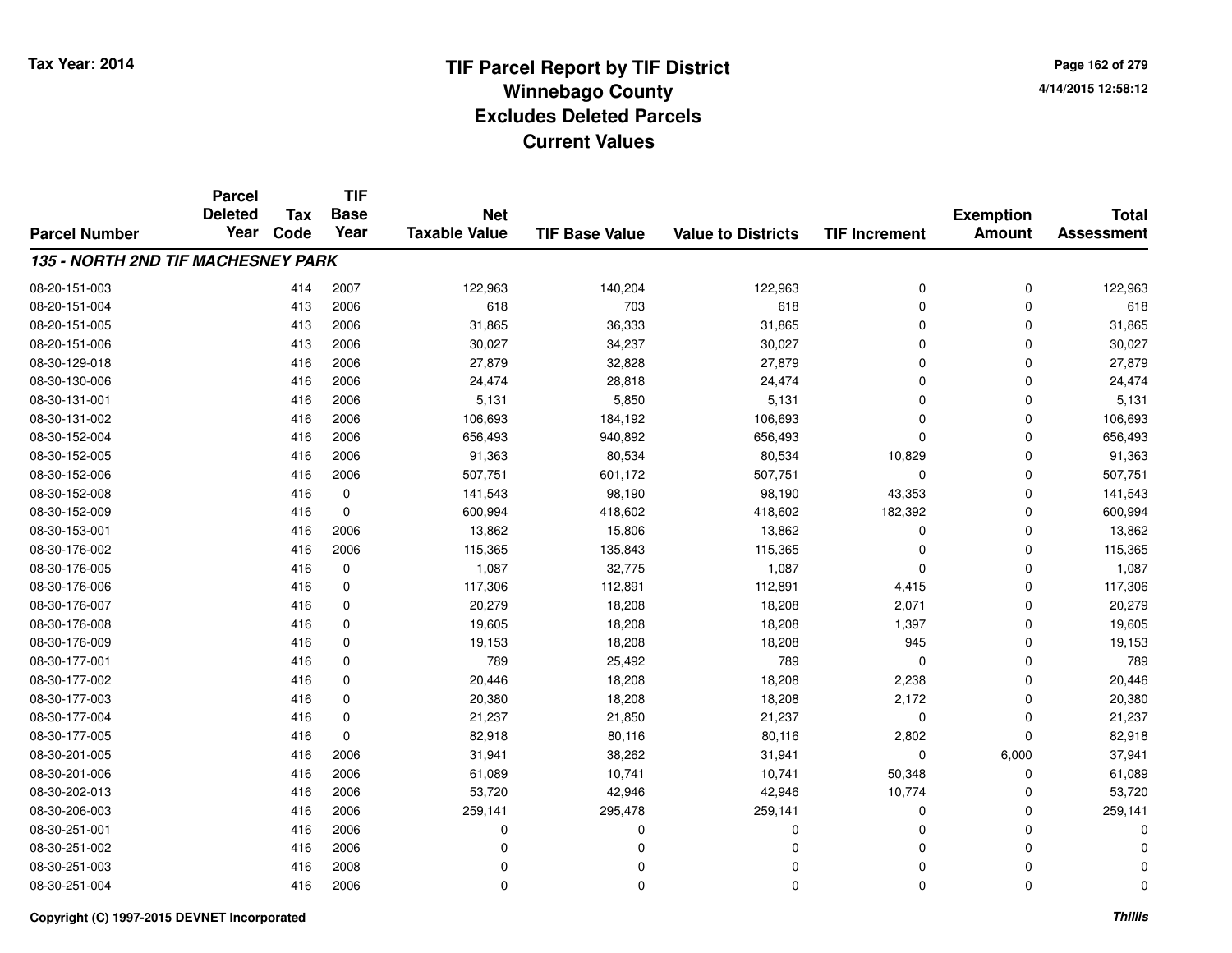**Page 163 of 2794/14/2015 12:58:12**

|                                    | <b>Parcel</b><br><b>Deleted</b> | <b>Tax</b> | <b>TIF</b><br><b>Base</b> | <b>Net</b>           |                       |                           |                      | <b>Exemption</b> | <b>Total</b>      |
|------------------------------------|---------------------------------|------------|---------------------------|----------------------|-----------------------|---------------------------|----------------------|------------------|-------------------|
| <b>Parcel Number</b>               | Year                            | Code       | Year                      | <b>Taxable Value</b> | <b>TIF Base Value</b> | <b>Value to Districts</b> | <b>TIF Increment</b> | <b>Amount</b>    | <b>Assessment</b> |
| 135 - NORTH 2ND TIF MACHESNEY PARK |                                 |            |                           |                      |                       |                           |                      |                  |                   |
| 08-30-251-005                      |                                 | 416        | 2006                      | 0                    | $\mathbf 0$           | $\mathbf 0$               | 0                    | $\pmb{0}$        | $\Omega$          |
| 08-30-326-001                      |                                 | 416        | 2006                      | 19,070               | 14,717                | 14,717                    | 4,353                | $\mathbf 0$      | 19,070            |
| 08-30-326-002                      |                                 | 416        | 2006                      | 20,295               | 21,877                | 20,295                    | 0                    | 6,000            | 26,295            |
| 08-30-326-003                      |                                 | 416        | 2006                      | 2,282                | 2,134                 | 2,134                     | 148                  | 0                | 2,282             |
| 08-30-326-004                      |                                 | 416        | 2006                      | 2,282                | 2,134                 | 2,134                     | 148                  | $\mathbf 0$      | 2,282             |
| 08-30-326-005                      |                                 | 416        | 2006                      | 3,105                | 7,241                 | 3,105                     | 0                    | 1,692            | 4,797             |
| 08-30-326-006                      |                                 | 416        | 2006                      | 12,069               | 18,671                | 12,069                    | 0                    | 6,000            | 18,069            |
| 08-30-326-007                      |                                 | 416        | 2006                      | 15,394               | 17,894                | 15,394                    | 0                    | 12,070           | 27,464            |
| 08-30-326-008                      |                                 | 416        | 2006                      | 2,427                | 2,325                 | 2,325                     | 102                  | $\mathbf 0$      | 2,427             |
| 08-30-326-009                      |                                 | 416        | 2006                      | 11,613               | 11,848                | 11,613                    | 0                    | $\mathbf 0$      | 11,613            |
| 08-30-326-010                      |                                 | 416        | 2006                      | 15,571               | 16,967                | 15,571                    | 0                    | 6,000            | 21,571            |
| 08-30-326-011                      |                                 | 416        | 2006                      | 15,487               | 15,964                | 15,487                    | 0                    | $\Omega$         | 15,487            |
| 08-30-326-012                      |                                 | 416        | 2006                      | 7,213                | 6,747                 | 6,747                     | 466                  | $\Omega$         | 7,213             |
| 08-30-326-013                      |                                 | 416        | 2006                      | 2,781                | 3,172                 | 2,781                     | 0                    | 0                | 2,781             |
| 08-30-326-014                      |                                 | 416        | 2006                      | 4,603                | 5,249                 | 4,603                     | 0                    | $\mathbf 0$      | 4,603             |
| 08-30-326-015                      |                                 | 416        | 2006                      | 63,407               | 72,299                | 63,407                    | 0                    | $\mathbf 0$      | 63,407            |
| 08-30-327-001                      |                                 | 416        | 2006                      | 11,109               | 14,143                | 11,109                    | 0                    | 11,000           | 22,109            |
| 08-30-327-002                      |                                 | 416        | 2006                      | 11,661               | 18,243                | 11,661                    | 0                    | 6,000            | 17,661            |
| 08-30-327-003                      |                                 | 416        | 2006                      | 7,507                | 6,988                 | 6,988                     | 519                  | $\mathbf 0$      | 7,507             |
| 08-30-327-004                      |                                 | 416        | 2006                      | 7,666                | 10,840                | 7,666                     | 0                    | 6,000            | 13,666            |
| 08-30-327-005                      |                                 | 416        | 2006                      | 13,165               | 10,707                | 10,707                    | 2,458                | 6,000            | 19,165            |
| 08-30-327-006                      |                                 | 416        | 2006                      | 8,668                | 14,517                | 8,668                     | 0                    | 6,000            | 14,668            |
| 08-30-327-007                      |                                 | 416        | 2006                      | 7,714                | 10,214                | 7,714                     | 0                    | 12,532           | 20,246            |
| 08-30-327-008                      |                                 | 416        | 2006                      | 9,938                | 8,658                 | 8,658                     | 1,280                | 8,000            | 17,938            |
| 08-30-327-009                      |                                 | 416        | 2006                      | 14,069               | 20,764                | 14,069                    | 0                    | 6,000            | 20,069            |
| 08-30-327-010                      |                                 | 416        | 2006                      | 12,685               | 19,317                | 12,685                    | 0                    | 6,000            | 18,685            |
| 08-30-327-011                      |                                 | 416        | 2006                      | 13,998               | 9,407                 | 9,407                     | 4,591                | $\mathbf 0$      | 13,998            |
| 08-30-327-012                      |                                 | 416        | 2006                      | 18,010               | 24,893                | 18,010                    | 0                    | 6,000            | 24,010            |
| 08-30-327-013                      |                                 | 416        | 2006                      | 2,282                | 2,134                 | 2,134                     | 148                  | $\mathbf 0$      | 2,282             |
| 08-30-327-014                      |                                 | 416        | 2006                      | 7,537                | 10,267                | 7,537                     | 0                    | 11,000           | 18,537            |
| 08-30-327-015                      |                                 | 416        | 2006                      | 17,785               | 18,297                | 17,785                    | 0                    | 0                | 17,785            |
| 08-30-327-018                      |                                 | 416        | 2006                      | 18,651               | 15,274                | 15,274                    | 3,377                | $\Omega$         | 18,651            |
| 08-30-327-019                      |                                 | 416        | 2006                      | 5,043                | 16,826                | 5,043                     | 0                    | 6,000            | 11,043            |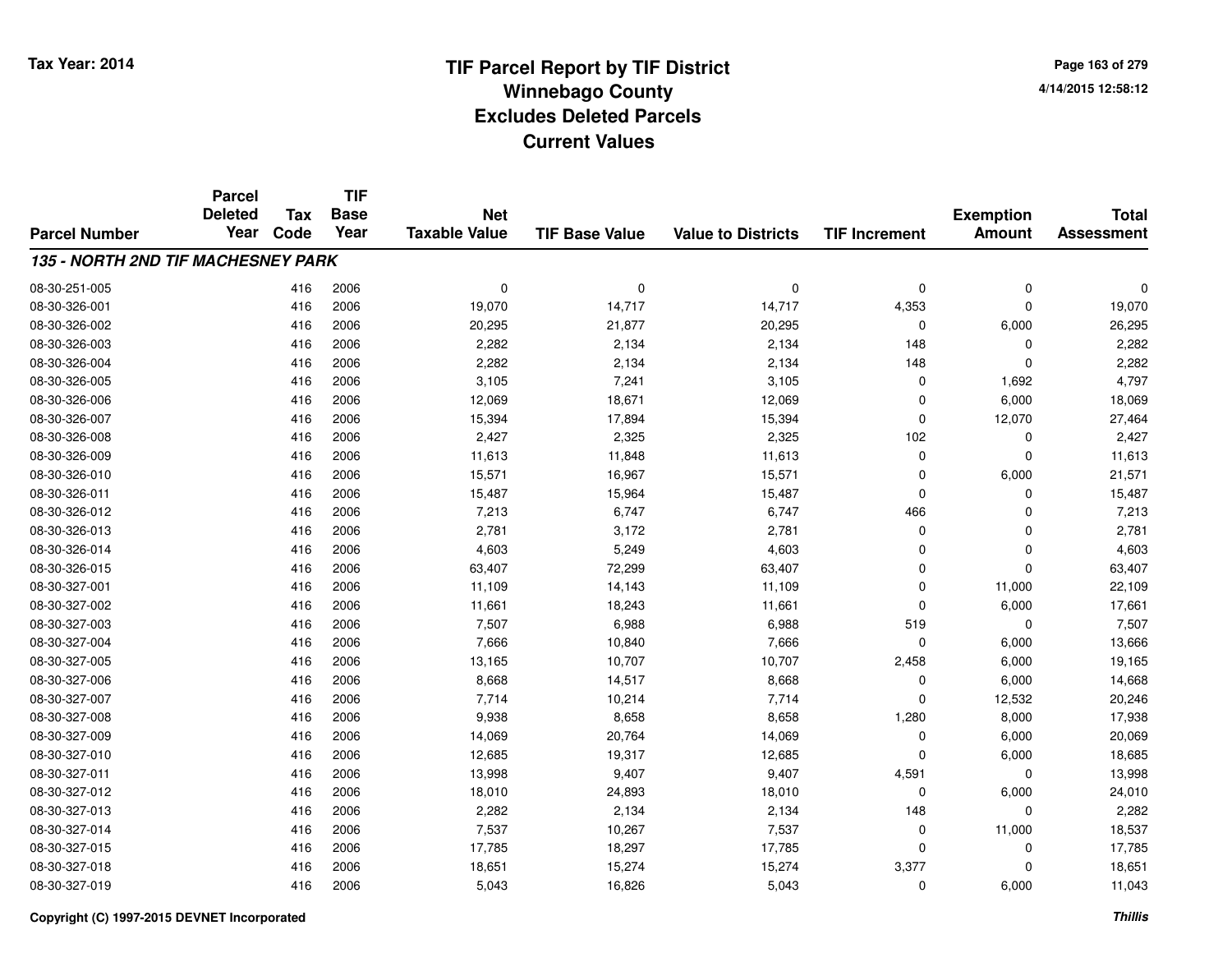# **TIF Parcel Report by TIF District Tax Year: 2014 Winnebago County04/14/2015 12:58:12** PM **Excludes Deleted ParcelsCurrent Values**

**Page 164 of 2794/14/2015 12:58:12**

|                                    | <b>Parcel</b><br><b>Deleted</b> | <b>Tax</b> | <b>TIF</b><br><b>Base</b> | <b>Net</b>           |                       |                           |                      | <b>Exemption</b> | <b>Total</b>      |
|------------------------------------|---------------------------------|------------|---------------------------|----------------------|-----------------------|---------------------------|----------------------|------------------|-------------------|
| <b>Parcel Number</b>               | Year                            | Code       | Year                      | <b>Taxable Value</b> | <b>TIF Base Value</b> | <b>Value to Districts</b> | <b>TIF Increment</b> | <b>Amount</b>    | <b>Assessment</b> |
| 135 - NORTH 2ND TIF MACHESNEY PARK |                                 |            |                           |                      |                       |                           |                      |                  |                   |
| 08-30-327-020                      |                                 | 416        | 2006                      | 12,057               | 13,658                | 12,057                    | 0                    | 6,087            | 18,144            |
| 08-30-327-021                      |                                 | 416        | 2006                      | 11,467               | 12,565                | 11,467                    | 0                    | 6,000            | 17,467            |
| 08-30-327-022                      |                                 | 416        | 2006                      | 17,092               | 18,932                | 17,092                    | 0                    | 6,000            | 23,092            |
| 08-30-327-023                      |                                 | 416        | 2006                      | 16,143               | 17,938                | 16,143                    | 0                    | 6,000            | 22,143            |
| 08-30-327-024                      |                                 | 416        | 2006                      | 18,218               | 20,112                | 18,218                    | 0                    | 6,000            | 24,218            |
| 08-30-327-025                      |                                 | 416        | 2006                      | 18,577               | 20,635                | 18,577                    | 0                    | 6,000            | 24,577            |
| 08-30-327-026                      |                                 | 416        | 2006                      | 22,713               | 24,819                | 22,713                    | 0                    | 6,000            | 28,713            |
| 08-30-327-027                      |                                 | 416        | 2006                      | 10,490               | 12,017                | 10,490                    | 0                    | 6,000            | 16,490            |
| 08-30-327-028                      |                                 | 416        | 2006                      | 20,985               | 27,669                | 20,985                    | 0                    | 11,000           | 31,985            |
| 08-30-327-031                      |                                 | 416        | 2006                      | 4,911                | 4,594                 | 4,594                     | 317                  | 0                | 4,911             |
| 08-30-327-032                      |                                 | 416        | 2006                      | 18,731               | 19,070                | 18,731                    | 0                    | 0                | 18,731            |
| 08-30-327-033                      |                                 | 416        | 2006                      | 0                    | 0                     | 0                         | 0                    | 0                | $\Omega$          |
| 08-30-327-034                      |                                 | 416        | 2006                      | 12,763               | 14,552                | 12,763                    | 0                    | 0                | 12,763            |
| 08-30-327-035                      |                                 | 416        | 2006                      | 24,231               | 25,388                | 24,231                    | 0                    | 6,000            | 30,231            |
| 08-30-328-001                      |                                 | 416        | 2006                      | 10,052               | 16,761                | 10,052                    | 0                    | 6,000            | 16,052            |
| 08-30-328-002                      |                                 | 416        | 2006                      | 21,569               | 24,654                | 21,569                    | 0                    | 6,000            | 27,569            |
| 08-30-328-003                      |                                 | 416        | 2006                      | 20,297               | 27,526                | 20,297                    | 0                    | 11,000           | 31,297            |
| 08-30-328-004                      |                                 | 416        | 2006                      | 2,282                | 2,134                 | 2,134                     | 148                  | 0                | 2,282             |
| 08-30-328-005                      |                                 | 416        | 2006                      | 2,282                | 2,134                 | 2,134                     | 148                  | 0                | 2,282             |
| 08-30-328-006                      |                                 | 416        | 2006                      | 11,291               | 20,188                | 11,291                    | 0                    | 13,000           | 24,291            |
| 08-30-328-007                      |                                 | 416        | 2006                      | 2,282                | 2,134                 | 2,134                     | 148                  | 0                | 2,282             |
| 08-30-328-008                      |                                 | 416        | 2006                      | 10,667               | 23,336                | 10,667                    | 0                    | 6,000            | 16,667            |
| 08-30-328-009                      |                                 | 416        | 2006                      | 9,333                | 24,534                | 9,333                     | 0                    | 11,000           | 20,333            |
| 08-30-328-010                      |                                 | 416        | 2006                      | 16,546               | 20,157                | 16,546                    | 0                    | 6,000            | 22,546            |
| 08-30-328-011                      |                                 | 416        | 2006                      | 20,861               | 23,003                | 20,861                    | 0                    | 6,000            | 26,861            |
| 08-30-328-013                      |                                 | 416        | 2006                      | 19,237               | 34,511                | 19,237                    | 0                    | 0                | 19,237            |
| 08-30-328-014                      |                                 | 416        | 2006                      | 5,239                | 4,409                 | 4,409                     | 830                  | 0                | 5,239             |
| 08-30-328-015                      |                                 | 416        | 2006                      | 11,591               | 14,091                | 11,591                    | $\mathbf 0$          | 13,655           | 25,246            |
| 08-30-328-016                      |                                 | 416        | 2006                      | 13,727               | 14,121                | 13,727                    | 0                    | 0                | 13,727            |
| 08-30-328-017                      |                                 | 416        | 2006                      | 14,486               | 3,340                 | 3,340                     | 11,146               | 6,000            | 20,486            |
| 08-30-328-018                      |                                 | 416        | 2006                      | 10,000               | 18,423                | 10,000                    | 0                    | 6,000            | 16,000            |
| 08-30-328-019                      |                                 | 416        | 2006                      | 21,596               | 17,365                | 17,365                    | 4,231                | 0                | 21,596            |
| 08-30-328-020                      |                                 | 416        | 2006                      | 2,282                | 2,134                 | 2,134                     | 148                  | 0                | 2,282             |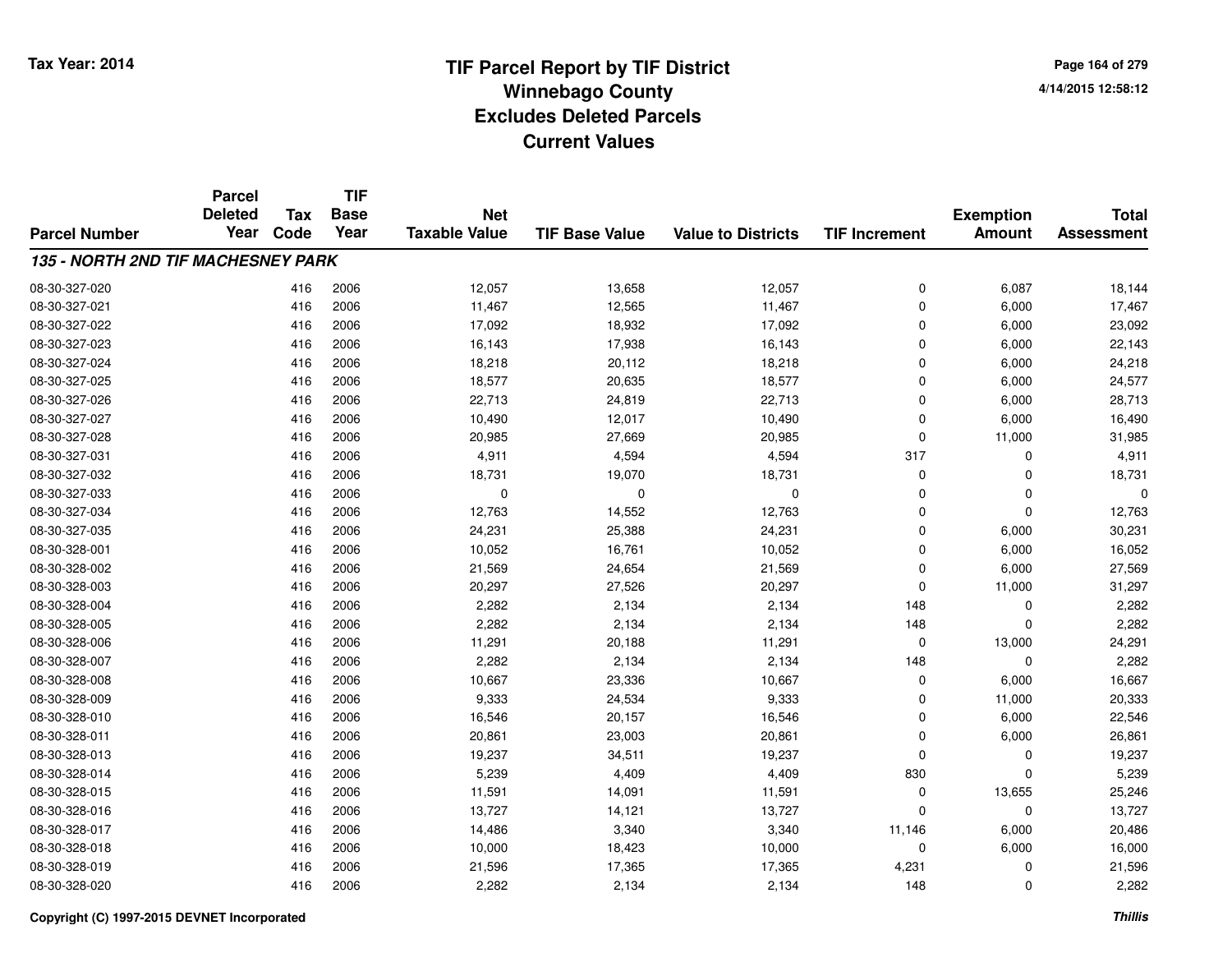**Page 165 of 2794/14/2015 12:58:12**

|                                    | <b>Parcel</b><br><b>Deleted</b> | <b>Tax</b> | <b>TIF</b><br><b>Base</b> | <b>Net</b>           |                       |                           |                      | <b>Exemption</b> | <b>Total</b>      |
|------------------------------------|---------------------------------|------------|---------------------------|----------------------|-----------------------|---------------------------|----------------------|------------------|-------------------|
| <b>Parcel Number</b>               | Year                            | Code       | Year                      | <b>Taxable Value</b> | <b>TIF Base Value</b> | <b>Value to Districts</b> | <b>TIF Increment</b> | <b>Amount</b>    | <b>Assessment</b> |
| 135 - NORTH 2ND TIF MACHESNEY PARK |                                 |            |                           |                      |                       |                           |                      |                  |                   |
| 08-30-328-021                      |                                 | 416        | 2006                      | 19,747               | 21,189                | 19,747                    | 0                    | 6,000            | 25,747            |
| 08-30-328-022                      |                                 | 416        | 2006                      | 1,585                | 11,229                | 1,585                     | 0                    | 18,047           | 19,632            |
| 08-30-328-023                      |                                 | 416        | 2006                      | 11,707               | 13,195                | 11,707                    | 0                    | 6,000            | 17,707            |
| 08-30-328-025                      |                                 | 416        | 2006                      | 16,216               | 18,489                | 16,216                    | 0                    | 0                | 16,216            |
| 08-30-328-026                      |                                 | 416        | 2006                      | 4,795                | 5,468                 | 4,795                     | 0                    | 0                | 4,795             |
| 08-30-328-027                      |                                 | 416        | 2006                      | 13,684               | 15,604                | 13,684                    | 0                    | 0                | 13,684            |
| 08-30-328-028                      |                                 | 416        | 2006                      | 24,287               | 24,754                | 24,287                    | 0                    | 0                | 24,287            |
| 08-30-328-029                      |                                 | 416        | 2006                      | 18,695               | 19,065                | 18,695                    | 0                    | 0                | 18,695            |
| 08-30-328-030                      |                                 | 416        | 2006                      | 21,769               | 26,666                | 21,769                    | 0                    | 6,000            | 27,769            |
| 08-30-328-031                      |                                 | 416        | 2006                      | 30,966               | 36,291                | 30,966                    | 0                    | 0                | 30,966            |
| 08-30-328-032                      |                                 | 416        | 2006                      | 14,368               | 21,277                | 14,368                    | 0                    | 6,000            | 20,368            |
| 08-30-329-001                      |                                 | 416        | 2006                      | 21,364               | 22,122                | 21,364                    | $\mathbf 0$          | 0                | 21,364            |
| 08-30-329-002                      |                                 | 416        | 2006                      | 22,036               | 17,825                | 17,825                    | 4,211                | 0                | 22,036            |
| 08-30-329-003                      |                                 | 416        | 2006                      | 12,001               | 12,541                | 12,001                    | 0                    | 11,000           | 23,001            |
| 08-30-329-004                      |                                 | 416        | 2006                      | 13,402               | 14,758                | 13,402                    | 0                    | 6,000            | 19,402            |
| 08-30-329-005                      |                                 | 416        | 2006                      | 15,601               | 14,779                | 14,779                    | 822                  | 6,000            | 21,601            |
| 08-30-329-006                      |                                 | 416        | 2006                      | 17,774               | 16,148                | 16,148                    | 1,626                | 6,000            | 23,774            |
| 08-30-329-007                      |                                 | 416        | 2006                      | 19,609               | 20,284                | 19,609                    | 0                    | 0                | 19,609            |
| 08-30-329-008                      |                                 | 416        | 2006                      | 14,831               | 21,798                | 14,831                    | 0                    | 11,000           | 25,831            |
| 08-30-329-009                      |                                 | 416        | 2006                      | 2,282                | 2,134                 | 2,134                     | 148                  | 0                | 2,282             |
| 08-30-329-010                      |                                 | 416        | 2006                      | 21,749               | 28,810                | 21,749                    | 0                    | 6,000            | 27,749            |
| 08-30-329-012                      |                                 | 416        | 2006                      | 23,428               | 22,056                | 22,056                    | 1,372                | 6,000            | 29,428            |
| 08-30-329-013                      |                                 | 416        | 2006                      | 2,282                | 2,134                 | 2,134                     | 148                  | 0                | 2,282             |
| 08-30-329-016                      |                                 | 416        | 2006                      | 19,565               | 15,238                | 15,238                    | 4,327                | 0                | 19,565            |
| 08-30-329-017                      |                                 | 416        | 2006                      | 12,812               | 14,449                | 12,812                    | 0                    | 6,000            | 18,812            |
| 08-30-329-019                      |                                 | 416        | 2006                      | 26,392               | 27,524                | 26,392                    | 0                    | 0                | 26,392            |
| 08-30-329-022                      |                                 | 416        | 2006                      | 53,063               | 64,843                | 53,063                    | 0                    | 0                | 53,063            |
| 08-30-329-028                      |                                 | 416        | 2006                      | 13,908               | 22,570                | 13,908                    | 0                    | 6,000            | 19,908            |
| 08-30-329-029                      |                                 | 416        | 2006                      | 38,786               | 44,225                | 38,786                    | $\mathbf 0$          | 0                | 38,786            |
| 08-30-329-030                      |                                 | 416        | 2006                      | 14,574               | 8,628                 | 8,628                     | 5,946                | 6,000            | 20,574            |
| 08-30-329-031                      |                                 | 416        | 2006                      | 35,494               | 40,472                | 35,494                    | 0                    | 0                | 35,494            |
| 08-30-329-032                      |                                 | 416        | 2006                      | 45,588               | 51,981                | 45,588                    | 0                    | 0                | 45,588            |
| 08-30-329-033                      |                                 | 416        | 2006                      | 4,877                | 5,561                 | 4,877                     | 0                    | 0                | 4,877             |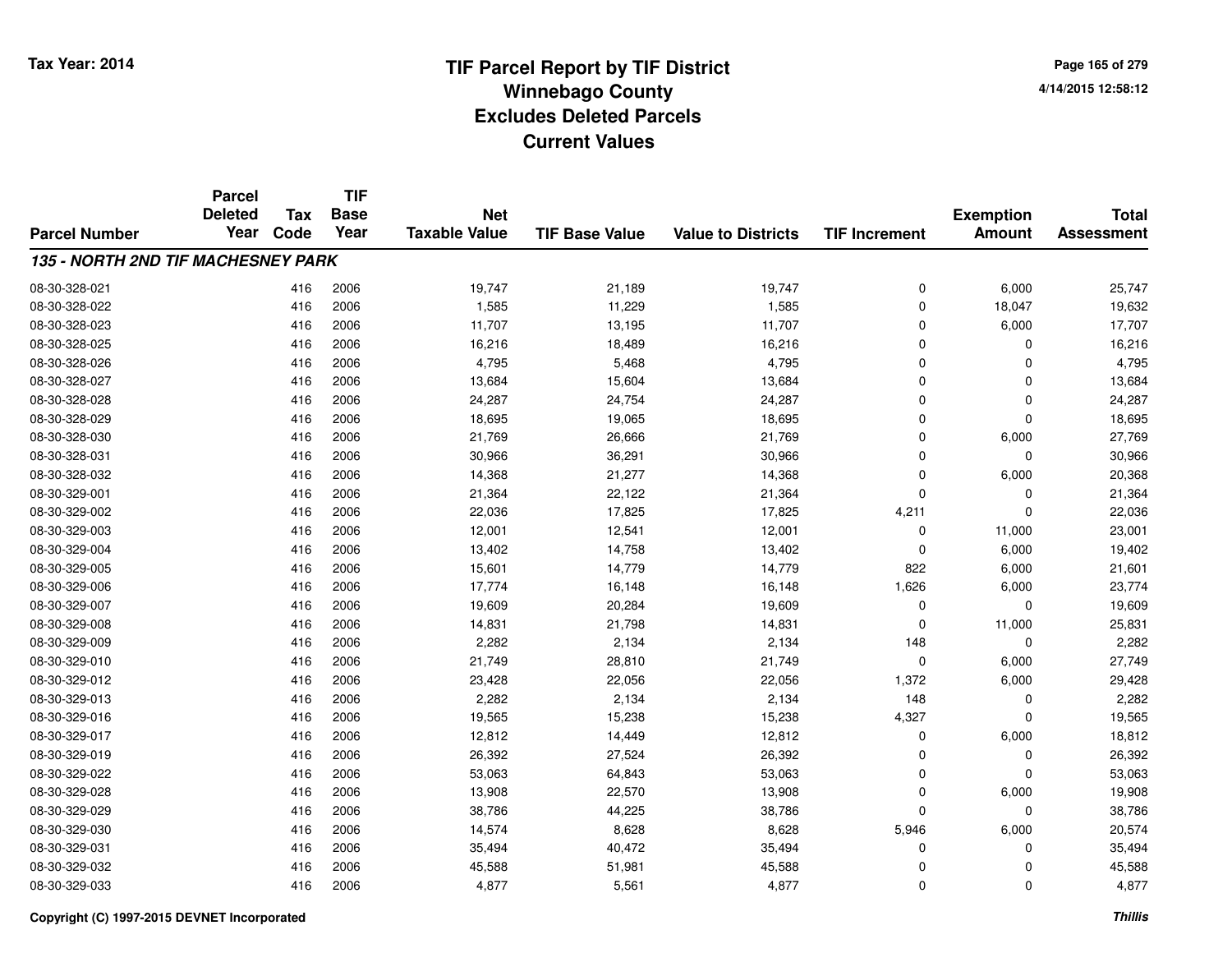**Page 166 of 2794/14/2015 12:58:12**

|                                    | <b>Parcel</b><br><b>Deleted</b> | Tax  | <b>TIF</b><br><b>Base</b> | <b>Net</b>           |                       |                           |                      | <b>Exemption</b> | <b>Total</b>      |
|------------------------------------|---------------------------------|------|---------------------------|----------------------|-----------------------|---------------------------|----------------------|------------------|-------------------|
| <b>Parcel Number</b>               | Year                            | Code | Year                      | <b>Taxable Value</b> | <b>TIF Base Value</b> | <b>Value to Districts</b> | <b>TIF Increment</b> | <b>Amount</b>    | <b>Assessment</b> |
| 135 - NORTH 2ND TIF MACHESNEY PARK |                                 |      |                           |                      |                       |                           |                      |                  |                   |
| 08-30-329-034                      |                                 | 416  | $\pmb{0}$                 | 1,141                | 1,067                 | 1,067                     | 74                   | $\mathbf 0$      | 1,141             |
| 08-30-329-036                      |                                 | 416  | 0                         | 16,927               | 22,660                | 16,927                    | 0                    | 11,000           | 27,927            |
| 08-30-357-001                      |                                 | 416  | 2006                      | 23,564               | 30,706                | 23,564                    | 0                    | 11,508           | 35,072            |
| 08-30-357-002                      |                                 | 416  | 2006                      | 17,029               | 12,589                | 12,589                    | 4,440                | 0                | 17,029            |
| 08-30-357-003                      |                                 | 416  | 2006                      | 2,237                | 2,069                 | 2,069                     | 168                  | 0                | 2,237             |
| 08-30-357-004                      |                                 | 416  | 2006                      | 38,594               | 15,579                | 15,579                    | 23,015               | 0                | 38,594            |
| 08-30-357-007                      |                                 | 416  | 2006                      | 30,540               | 31,839                | 30,540                    | $\mathbf 0$          | 8,660            | 39,200            |
| 08-30-357-008                      |                                 | 416  | 2006                      | 12,951               | 19,372                | 12,951                    | $\mathbf 0$          | 6,000            | 18,951            |
| 08-30-357-009                      |                                 | 416  | 2006                      | 2,211                | 2,069                 | 2,069                     | 142                  | 0                | 2,211             |
| 08-30-357-010                      |                                 | 416  | 2006                      | 15,050               | 15,516                | 15,050                    | 0                    | 0                | 15,050            |
| 08-30-357-011                      |                                 | 416  | 2006                      | 2,211                | 2,069                 | 2,069                     | 142                  | $\mathbf 0$      | 2,211             |
| 08-30-357-012                      |                                 | 416  | 2006                      | 20,220               | 21,967                | 20,220                    | 0                    | 6,000            | 26,220            |
| 08-30-357-013                      |                                 | 416  | 2006                      | 2,211                | 2,069                 | 2,069                     | 142                  | $\mathbf 0$      | 2,211             |
| 08-30-357-014                      |                                 | 416  | 2006                      | 19,232               | 20,712                | 19,232                    | 0                    | 6,000            | 25,232            |
| 08-30-357-015                      |                                 | 416  | 2006                      | 25,922               | 28,188                | 25,922                    | 0                    | 6,000            | 31,922            |
| 08-30-357-016                      |                                 | 416  | 0                         | 12,369               | 13,597                | 12,369                    | 0                    | 7,581            | 19,950            |
| 08-30-358-001                      |                                 | 416  | 2006                      | 15,584               | 17,361                | 15,584                    | 0                    | 6,000            | 21,584            |
| 08-30-358-002                      |                                 | 416  | 2006                      | 18,052               | 13,102                | 13,102                    | 4,950                | 0                | 18,052            |
| 08-30-358-003                      |                                 | 416  | 2006                      | 2,211                | 2,069                 | 2,069                     | 142                  | 0                | 2,211             |
| 08-30-358-004                      |                                 | 416  | 2006                      | 12,831               | 14,480                | 12,831                    | 0                    | 6,000            | 18,831            |
| 08-30-358-005                      |                                 | 416  | 2006                      | 7,416                | 15,746                | 7,416                     | 0                    | 0                | 7,416             |
| 08-30-358-006                      |                                 | 416  | 2006                      | 18,842               | 20,775                | 18,842                    | 0                    | 6,000            | 24,842            |
| 08-30-358-007                      |                                 | 416  | 2006                      | 16,918               | 17,474                | 16,918                    | 0                    | 0                | 16,918            |
| 08-30-358-008                      |                                 | 416  | 2006                      | 13,085               | 14,745                | 13,085                    | 0                    | 6,000            | 19,085            |
| 08-30-358-011                      |                                 | 416  | 2006                      | 11,639               | 15,974                | 11,639                    | 0                    | 6,000            | 17,639            |
| 08-30-358-012                      |                                 | 416  | 2006                      | 5,797                | 8,297                 | 5,797                     | 0                    | 15,270           | 21,067            |
| 08-30-358-013                      |                                 | 416  | 2006                      | 13,224               | 14,259                | 13,224                    | 0                    | 6,000            | 19,224            |
| 08-30-358-014                      |                                 | 416  | 2006                      | 16,037               | 16,552                | 16,037                    | 0                    | 0                | 16,037            |
| 08-30-358-015                      |                                 | 416  | 2006                      | 22,624               | 27,932                | 22,624                    | 0                    | $\mathbf 0$      | 22,624            |
| 08-30-358-016                      |                                 | 416  | 2006                      | 16,002               | 17,120                | 16,002                    | 0                    | 6,000            | 22,002            |
| 08-30-358-017                      |                                 | 416  | 2006                      | 10,790               | 13,677                | 10,790                    | 0                    | 6,000            | 16,790            |
| 08-30-358-018                      |                                 | 416  | 2006                      | 20,599               | 18,966                | 18,966                    | 1,633                | 6,000            | 26,599            |
| 08-30-358-019                      |                                 | 416  | 2006                      | 2,960                | 4,971                 | 2,960                     | $\mathbf 0$          | 21,682           | 24,642            |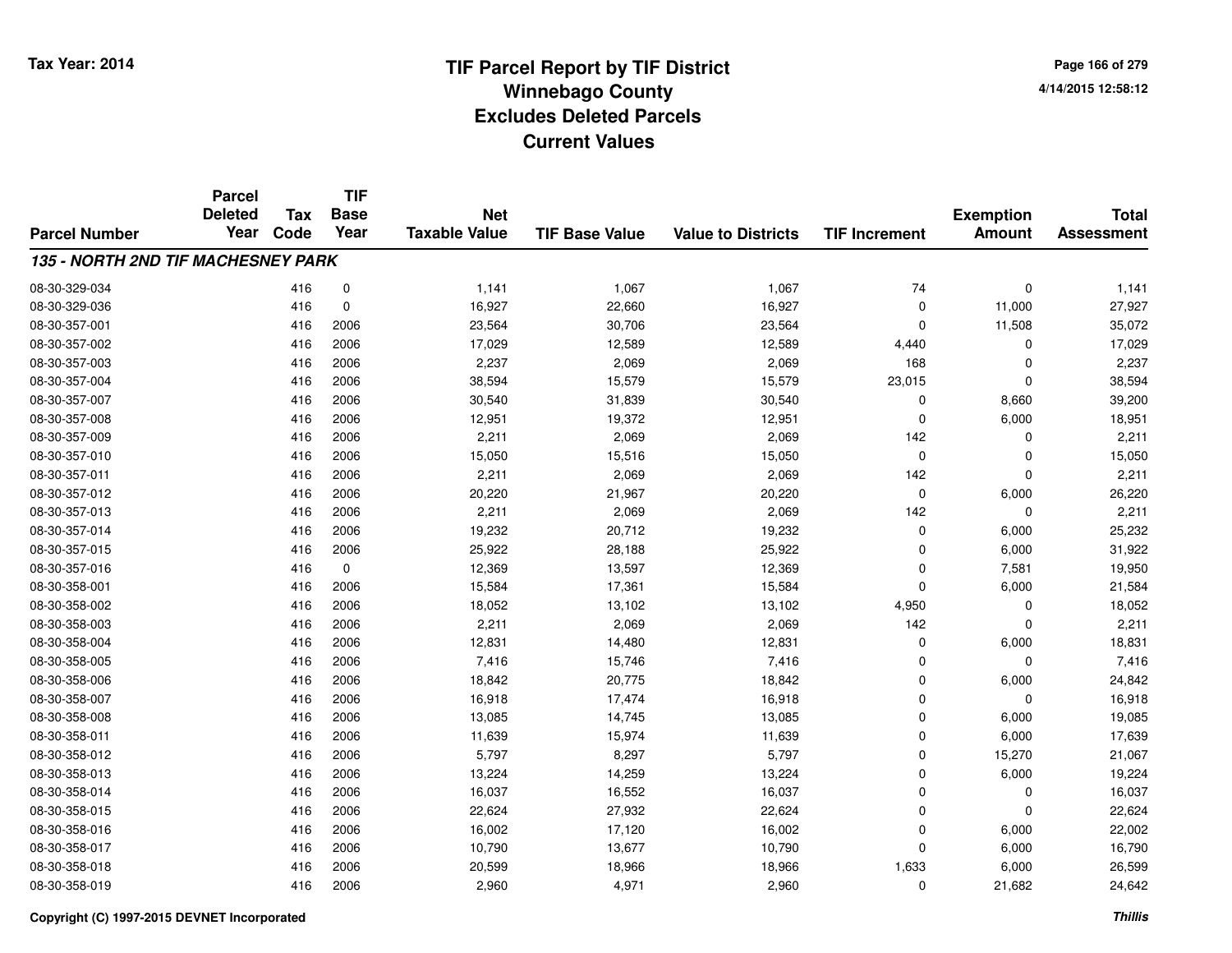**TIF**

**Parcel**

**Page 167 of 2794/14/2015 12:58:12**

| <b>Parcel Number</b>               | <b>Deleted</b><br>Year | Tax<br>Code | <b>Base</b><br>Year | <b>Net</b><br><b>Taxable Value</b> | <b>TIF Base Value</b> | <b>Value to Districts</b> | <b>TIF Increment</b> | <b>Exemption</b><br><b>Amount</b> | <b>Total</b><br><b>Assessment</b> |
|------------------------------------|------------------------|-------------|---------------------|------------------------------------|-----------------------|---------------------------|----------------------|-----------------------------------|-----------------------------------|
| 135 - NORTH 2ND TIF MACHESNEY PARK |                        |             |                     |                                    |                       |                           |                      |                                   |                                   |
| 08-30-358-020                      |                        | 416         | 2006                | 17,737                             | 18,348                | 17,737                    | 0                    | 6,000                             | 23,737                            |
| 08-30-359-001                      |                        | 416         | 2006                | 18,708                             | 19,348                | 18,708                    | 0                    | 0                                 | 18,708                            |
| 08-30-359-002                      |                        | 416         | 2006                | 16,946                             | 11,897                | 11,897                    | 5,049                | $\mathbf 0$                       | 16,946                            |
| 08-30-359-003                      |                        | 416         | 2006                | 14,957                             | 19,267                | 14,957                    | 0                    | 6,000                             | 20,957                            |
| 08-30-359-004                      |                        | 416         | 2006                | 13,283                             | 19,950                | 13,283                    | 0                    | 6,000                             | 19,283                            |
| 08-30-359-005                      |                        | 416         | 2006                | 17,111                             | 12,676                | 12,676                    | 4,435                | $\Omega$                          | 17,111                            |
| 08-30-359-006                      |                        | 416         | 2006                | 14,749                             | 16,487                | 14,749                    | 0                    | 6,000                             | 20,749                            |
| 08-30-359-007                      |                        | 416         | 2006                | 2,211                              | 2,069                 | 2,069                     | 142                  | 0                                 | 2,211                             |
| 08-30-359-008                      |                        | 416         | 2006                | 24,541                             | 15,953                | 15,953                    | 8,588                | 6,000                             | 30,541                            |
| 08-30-359-009                      |                        | 416         | 2006                | 12,353                             | 18,299                | 12,353                    | 0                    | 6,000                             | 18,353                            |
| 08-30-359-010                      |                        | 416         | 2006                | 22,200                             | 23,006                | 22,200                    | $\mathbf 0$          | $\Omega$                          | 22,200                            |
| 08-30-359-011                      |                        | 416         | 2006                | 17,606                             | 17,902                | 17,606                    | $\overline{0}$       | $\Omega$                          | 17,606                            |
| 08-30-359-012                      |                        | 416         | 2006                | 20,121                             | 20,830                | 20,121                    | 0                    | $\Omega$                          | 20,121                            |
| 08-30-359-013                      |                        | 416         | 2006                | 10,519                             | 12,172                | 10,519                    | $\mathbf 0$          | 6,000                             | 16,519                            |
| 08-30-359-014                      |                        | 416         | 2006                | 11,616                             | 13,105                | 11,616                    | 0                    | 6,000                             | 17,616                            |
| 08-30-359-015                      |                        | 416         | 2006                | 16,018                             | 16,533                | 16,018                    | 0                    | 0                                 | 16,018                            |
| 08-30-359-016                      |                        | 416         | 2006                | 17,464                             | 24,329                | 17,464                    | 0                    | 6,000                             | 23,464                            |
| 08-30-360-001                      |                        | 416         | 2006                | 2,542                              | 15,889                | 2,542                     | 0                    | 21,069                            | 23,611                            |
| 08-30-360-002                      |                        | 416         | 2006                | 23,858                             | 19,743                | 19,743                    | 4,115                | $\Omega$                          | 23,858                            |
| 08-30-360-003                      |                        | 416         | 2006                | 14,198                             | 18,336                | 14,198                    | $\mathbf 0$          | 6,000                             | 20,198                            |
| 08-30-360-004                      |                        | 416         | 2006                | 9,661                              | 14,096                | 9,661                     | $\mathbf 0$          | 6,000                             | 15,661                            |
| 08-30-360-005                      |                        | 416         | 2006                | 16,502                             | 17,241                | 16,502                    | 0                    | 6,000                             | 22,502                            |
| 08-30-360-006                      |                        | 416         | 2006                | 11,685                             | 13,279                | 11,685                    | $\mathbf 0$          | 6,000                             | 17,685                            |
| 08-30-360-007                      |                        | 416         | 2006                | 14,214                             | 15,453                | 14,214                    | $\mathbf 0$          | 6,000                             | 20,214                            |
| 08-30-360-008                      |                        | 416         | 2006                | 13,103                             | 14,761                | 13,103                    | 0                    | 6,000                             | 19,103                            |
| 08-30-376-001                      |                        | 416         | 2006                | 26,820                             | 27,821                | 26,820                    | $\Omega$             | $\Omega$                          | 26,820                            |
| 08-30-376-002                      |                        | 416         | 2006                | 23,574                             | 19,153                | 19,153                    | 4,421                | $\Omega$                          | 23,574                            |
| 08-30-376-003                      |                        | 416         | 2006                | 15,429                             | 17,174                | 15,429                    | 0                    | 6,000                             | 21,429                            |
| 08-30-376-004                      |                        | 416         | 2006                | 22,935                             | 23,753                | 22,935                    | 0                    | 0                                 | 22,935                            |
| 08-30-376-005                      |                        | 416         | 2006                | 18,896                             | 18,510                | 18,510                    | 386                  | 6,000                             | 24,896                            |
| 08-30-376-006                      |                        | 416         | 2006                | 17,811                             | 20,757                | 17,811                    | 0                    | 6,000                             | 23,811                            |
| 08-30-376-007                      |                        | 416         | 2006                | 23,255                             | 29,845                | 23,255                    | 0                    | 6,000                             | 29,255                            |
| 08-30-376-008                      |                        | 416         | 2006                | 23,549                             | 25,583                | 23,549                    | 0                    | 6,000                             | 29,549                            |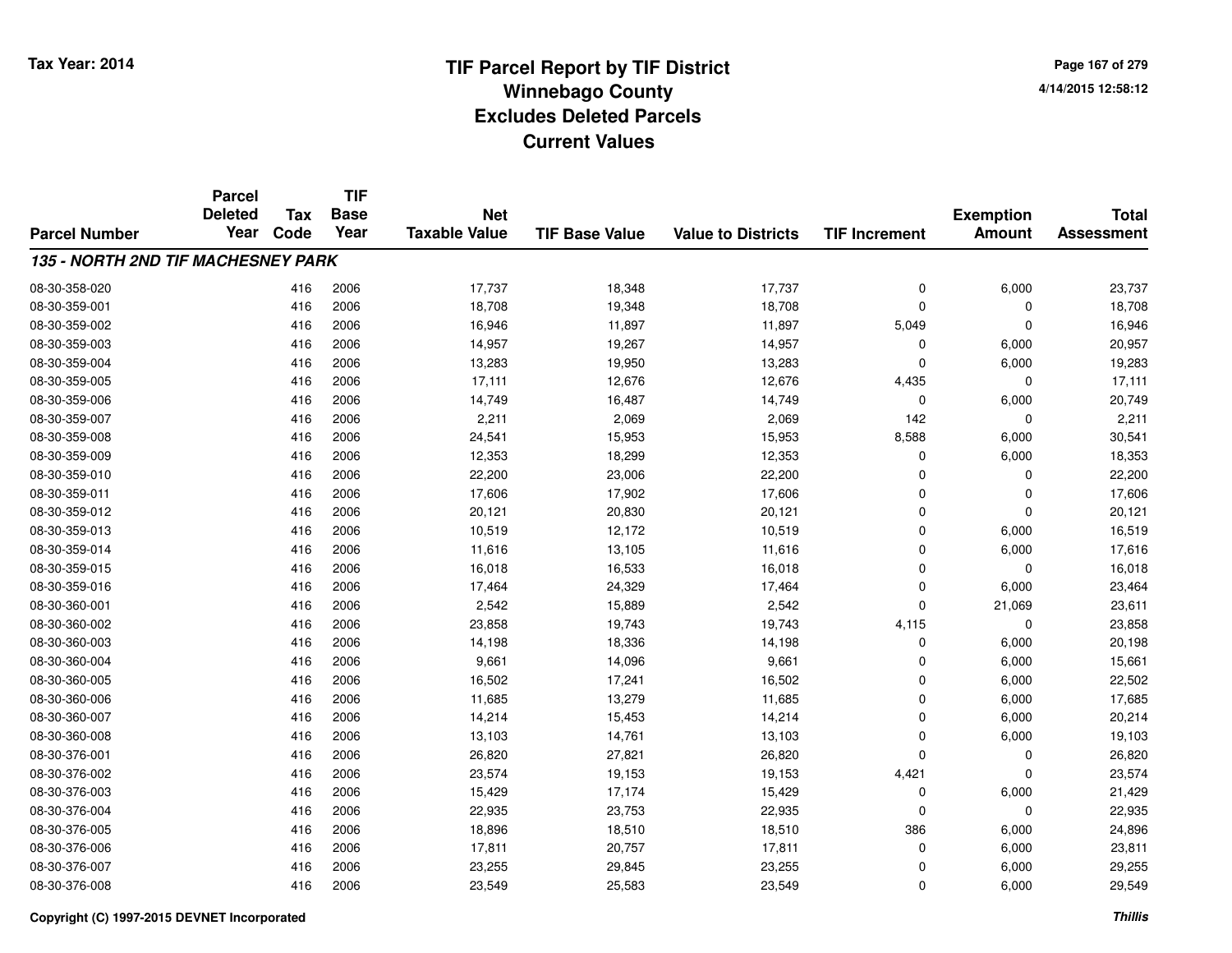**Page 168 of 2794/14/2015 12:58:12**

|                                           | <b>Parcel</b>        |            | <b>TIF</b>     |                      |                       |                           |                      |                  |                   |
|-------------------------------------------|----------------------|------------|----------------|----------------------|-----------------------|---------------------------|----------------------|------------------|-------------------|
|                                           | <b>Deleted</b>       | <b>Tax</b> | <b>Base</b>    | <b>Net</b>           |                       |                           |                      | <b>Exemption</b> | <b>Total</b>      |
| <b>Parcel Number</b>                      | Year                 | Code       | Year           | <b>Taxable Value</b> | <b>TIF Base Value</b> | <b>Value to Districts</b> | <b>TIF Increment</b> | <b>Amount</b>    | <b>Assessment</b> |
| <b>135 - NORTH 2ND TIF MACHESNEY PARK</b> |                      |            |                |                      |                       |                           |                      |                  |                   |
| 08-30-376-009                             |                      | 416        | 2006           | 16,910               | 18,725                | 16,910                    | 0                    | 6,000            | 22,910            |
| 08-30-376-010                             |                      | 416        | 2006           | 17,343               | 27,861                | 17,343                    | $\mathbf 0$          | 11,000           | 28,343            |
| 08-30-376-011                             |                      | 416        | 2006           | 12,814               | 21,158                | 12,814                    | $\Omega$             | 6,000            | 18,814            |
| 08-30-376-012                             |                      | 416        | 2006           | 17,083               | 18,091                | 17,083                    | $\Omega$             | 6,000            | 23,083            |
| 08-30-376-013                             |                      | 416        | 2006           | 18,126               | 19,423                | 18,126                    | $\Omega$             | 6,000            | 24,126            |
| 08-30-376-014                             |                      | 416        | 2006           | 12,252               | 18,497                | 12,252                    | $\mathbf 0$          | 11,000           | 23,252            |
| 08-30-376-015                             |                      | 416        | 2006           | 19,587               | 21,529                | 19,587                    | $\mathbf 0$          | 6,000            | 25,587            |
| 08-30-376-016                             |                      | 416        | 2006           | 6,028                | 6,874                 | 6,028                     | $\mathbf 0$          | $\mathbf 0$      | 6,028             |
| 08-30-376-017                             |                      | 416        | 2006           | 53,179               | 60,636                | 53,179                    | $\Omega$             | $\Omega$         | 53,179            |
| 08-30-376-018                             |                      | 416        | 2006           | 26,565               | 30,290                | 26,565                    | $\Omega$             | $\Omega$         | 26,565            |
| 08-30-376-019                             |                      | 416        | 2006           | 11,603               | 13,230                | 11,603                    | $\Omega$             | 0                | 11,603            |
| 08-30-376-020                             |                      | 416        | 2006           | 153,308              | 162,112               | 153,308                   | $\Omega$             | $\mathbf 0$      | 153,308           |
| 08-30-377-001                             |                      | 416        | 2006           | 4,453                | 5,077                 | 4,453                     | $\mathbf 0$          | $\mathbf 0$      | 4,453             |
| 08-30-377-002                             |                      | 416        | 2006           | 4,453                | 5,077                 | 4,453                     | $\mathbf 0$          | $\mathbf 0$      | 4,453             |
| 08-30-377-003                             |                      | 416        | 2006           | 4,453                | 5,077                 | 4,453                     | $\Omega$             | $\mathbf 0$      | 4,453             |
| 08-30-377-014                             |                      | 416        | 2006           | 22,176               | 25,285                | 22,176                    | $\mathbf 0$          | $\mathbf 0$      | 22,176            |
| 08-30-377-016                             |                      | 416        | $\mathbf 0$    | 198,424              | 235,823               | 198,424                   | $\mathbf 0$          | $\mathbf 0$      | 198,424           |
| 08-30-378-005                             |                      | 416        | 2006           | 279,468              | 318,657               | 279,468                   | $\Omega$             | $\mathbf 0$      | 279,468           |
| 08-30-378-006                             |                      | 416        | 2006           | 32,130               | 36,634                | 32,130                    | $\mathbf 0$          | $\mathbf 0$      | 32,130            |
| 08-30-378-009                             |                      | 416        | 2006           | 36,067               | 41,124                | 36,067                    | $\Omega$             | $\mathbf 0$      | 36,067            |
| 08-30-378-012                             |                      | 416        | 2006           | 210,969              | 195,538               | 195,538                   | 15,431               | $\mathbf 0$      | 210,969           |
| <b>Tax District Totals:</b>               | <b>Parcel Count:</b> |            | 277            | 8,250,023            | 9,084,424             | 7,642,043                 | 607,980              | 906,301          | 9,156,324         |
| 137 - MAIN & WHITMAN TIF                  |                      |            |                |                      |                       |                           |                      |                  |                   |
| 11-23-179-001                             |                      | 417        | 2007           | 52,994               | 88,351                | 52,994                    | $\mathbf 0$          | 11,000           | 63,994            |
| 11-23-206-011                             |                      | 417        | 2007           | 975,457              | 845,661               | 845,661                   | 129,796              | $\mathbf 0$      | 975,457           |
| <b>Tax District Totals:</b>               | <b>Parcel Count:</b> |            | $\overline{2}$ | 1,028,451            | 934,012               | 898,655                   | 129,796              | 11,000           | 1,039,451         |
| 138 - MIDTOWN TIF                         |                      |            |                |                      |                       |                           |                      |                  |                   |
| 11-25-155-001                             |                      | 418        | 2007           | 5,687                | 11,285                | 5,687                     | $\mathbf 0$          | 5,208            | 10,895            |
| 11-25-155-002                             |                      | 418        | 2007           | 7,727                | 20,604                | 7,727                     | $\Omega$             | 6,000            | 13,727            |
| 11-25-155-003                             |                      | 418        | 2007           | 4,475                | 1,639                 | 1,639                     | 2,836                | 5,192            | 9,667             |
| 11-25-155-004                             |                      | 418        | 2007           | 14,626               | 16,559                | 14,626                    | $\Omega$             | 0                | 14,626            |
| 11-25-155-005                             |                      | 418        | 2007           | 4,788                | 11,102                | 4,788                     | $\Omega$             | 6,000            | 10,788            |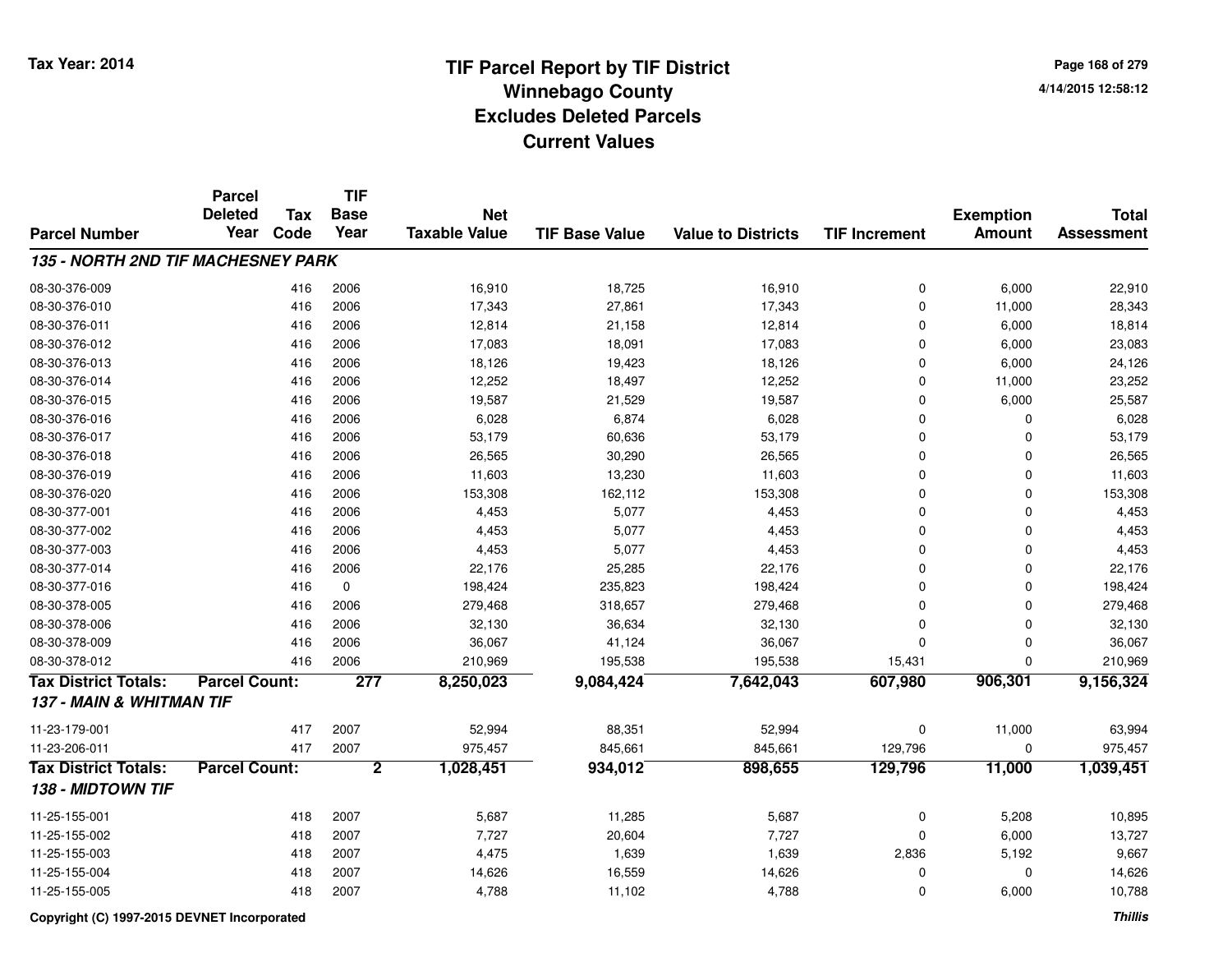**TIF**

**Parcel**

**Page 169 of 2794/14/2015 12:58:12**

| <b>Parcel Number</b> | <b>Deleted</b><br>Year | <b>Tax</b><br>Code | <b>Base</b><br>Year | <b>Net</b><br><b>Taxable Value</b> | <b>TIF Base Value</b> | <b>Value to Districts</b> | <b>TIF Increment</b> | <b>Exemption</b><br><b>Amount</b> | <b>Total</b><br><b>Assessment</b> |
|----------------------|------------------------|--------------------|---------------------|------------------------------------|-----------------------|---------------------------|----------------------|-----------------------------------|-----------------------------------|
| 138 - MIDTOWN TIF    |                        |                    |                     |                                    |                       |                           |                      |                                   |                                   |
| 11-25-155-006        |                        | 418                | 2007                | 7,644                              | 15,312                | 7,644                     | 0                    | 6,000                             | 13,644                            |
| 11-25-155-007        |                        | 418                | 2007                | 11,318                             | 14,333                | 11,318                    | 0                    | 6,000                             | 17,318                            |
| 11-25-155-008        |                        | 418                | 2007                | 3,507                              | 12,801                | 3,507                     | 0                    | 11,000                            | 14,507                            |
| 11-25-155-009        |                        | 418                | 2007                | 8,445                              | 17,607                | 8,445                     | 0                    | $\Omega$                          | 8,445                             |
| 11-25-155-010        |                        | 418                | 2007                | 7,670                              | 10,188                | 7,670                     | 0                    | 2,667                             | 10,337                            |
| 11-25-155-011        |                        | 418                | 2007                | 1,640                              | 1,927                 | 1,640                     | 0                    | $\Omega$                          | 1,640                             |
| 11-25-155-012        |                        | 418                | 2007                | 2,948                              | 7,066                 | 2,948                     | 0                    | 8,198                             | 11,146                            |
| 11-25-155-013        |                        | 418                | 2007                | 1,736                              | 19,947                | 1,736                     | 0                    | 0                                 | 1,736                             |
| 11-25-155-014        |                        | 418                | 2007                | 13,372                             | 11,535                | 11,535                    | 1,837                | $\Omega$                          | 13,372                            |
| 11-25-155-015        |                        | 418                | 2007                | 9,663                              | 16,158                | 9,663                     | 0                    | 0                                 | 9,663                             |
| 11-25-155-016        |                        | 418                | 2007                | 8,158                              | 15,356                | 8,158                     | $\mathbf 0$          | 4,956                             | 13,114                            |
| 11-25-155-017        |                        | 418                | 2007                | 11,924                             | 21,147                | 11,924                    | $\mathbf 0$          | 6,000                             | 17,924                            |
| 11-25-155-018        |                        | 418                | 2007                | 2,667                              | 20,523                | 2,667                     | $\mathbf 0$          | $\Omega$                          | 2,667                             |
| 11-25-155-019        |                        | 418                | 2007                | 6,798                              | 13,041                | 6,798                     | $\mathbf 0$          | 5,465                             | 12,263                            |
| 11-25-155-020        |                        | 418                | 2007                | 9,793                              | 14,875                | 9,793                     | 0                    | 0                                 | 9,793                             |
| 11-25-155-021        |                        | 418                | 2007                | 35,500                             | 71,980                | 35,500                    | 0                    | $\mathbf 0$                       | 35,500                            |
| 11-25-155-022        |                        | 418                | 2007                | 9,566                              | 18,333                | 9,566                     | 0                    | 6,000                             | 15,566                            |
| 11-25-155-023        |                        | 418                | 2007                | 14,363                             | 19,557                | 14,363                    | 0                    | 0                                 | 14,363                            |
| 11-25-155-024        |                        | 418                | 2007                | 7,437                              | 18,368                | 7,437                     | $\mathbf 0$          | 3,799                             | 11,236                            |
| 11-25-155-025        |                        | 418                | 2007                | 1,409                              | 1,654                 | 1,409                     | $\mathbf 0$          | $\mathbf 0$                       | 1,409                             |
| 11-25-155-026        |                        | 418                | 2007                | 5,172                              | 11,703                | 5,172                     | 0                    | 5,897                             | 11,069                            |
| 11-25-155-027        |                        | 418                | 2007                | 14,564                             | 21,597                | 14,564                    | 0                    | 0                                 | 14,564                            |
| 11-25-155-028        |                        | 418                | 2007                | 16,400                             | 23,184                | 16,400                    | 0                    | $\Omega$                          | 16,400                            |
| 11-25-155-029        |                        | 418                | 2007                | 8,902                              | 12,227                | 8,902                     | 0                    | 1,996                             | 10,898                            |
| 11-25-155-030        |                        | 418                | 2007                | 10,837                             | 17,876                | 10,837                    | 0                    | 6,000                             | 16,837                            |
| 11-25-155-031        |                        | 418                | 2007                | 15,598                             | 26,500                | 15,598                    | 0                    | 0                                 | 15,598                            |
| 11-25-155-032        |                        | 418                | 2007                | 7,322                              | 12,347                | 7,322                     | $\mathbf 0$          | 5,053                             | 12,375                            |
| 11-25-155-033        |                        | 418                | 2007                | 10,238                             | 15,130                | 10,238                    | $\mathbf 0$          | 6,000                             | 16,238                            |
| 11-25-156-001        |                        | 418                | 2007                | 5,114                              | 13,890                | 5,114                     | 0                    | 0                                 | 5,114                             |
| 11-25-156-002        |                        | 418                | 2007                | 10,898                             | 19,360                | 10,898                    | 0                    | 6,000                             | 16,898                            |
| 11-25-156-003        |                        | 418                | 2007                | 13,132                             | 19,158                | 13,132                    | 0                    | 0                                 | 13,132                            |
| 11-25-156-004        |                        | 418                | 2007                | 26,032                             | 34,310                | 26,032                    | 0                    | 6,000                             | 32,032                            |
| 11-25-156-005        |                        | 418                | 2007                | 11,808                             | 18,821                | 11,808                    | 0                    | 0                                 | 11,808                            |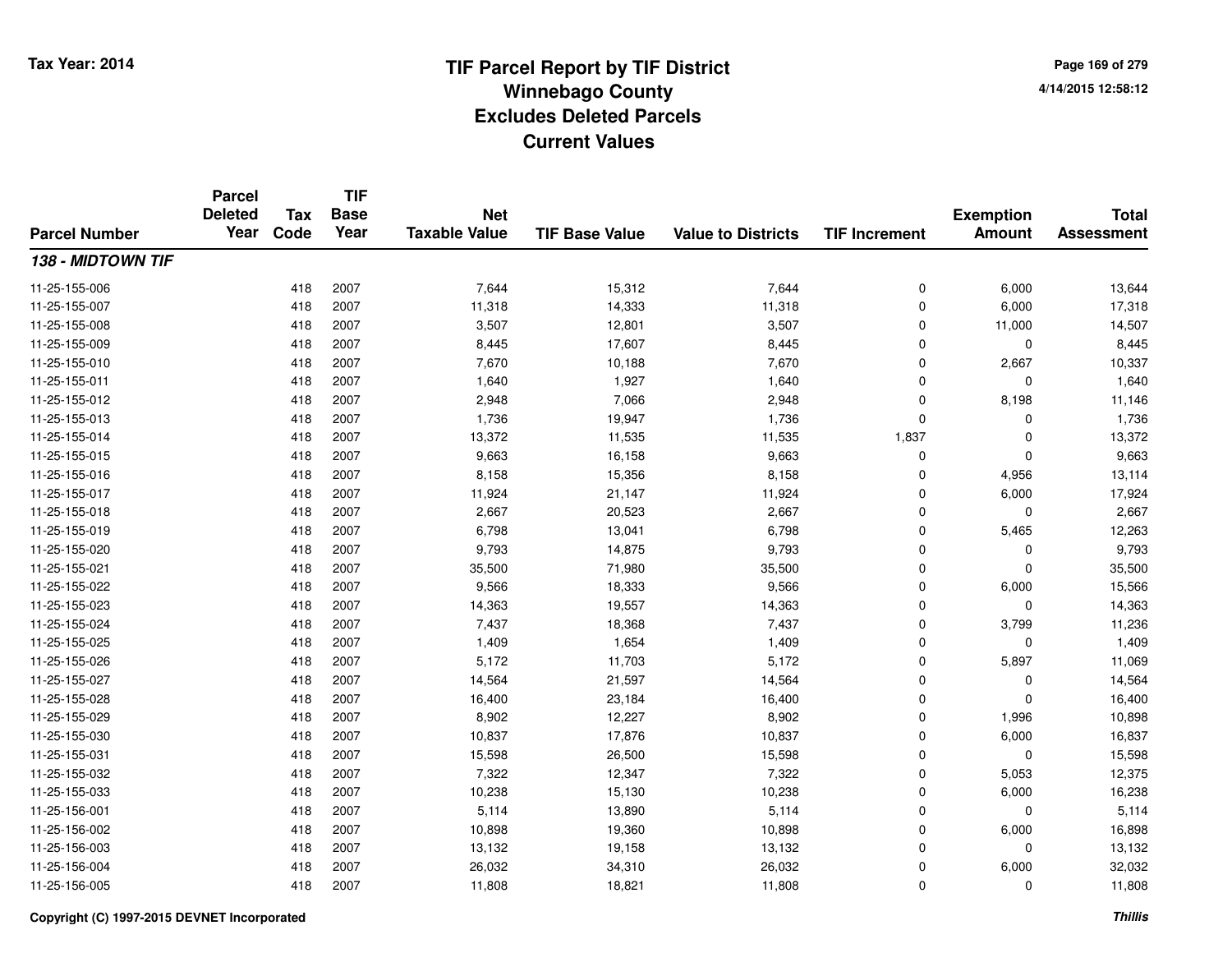**Page 170 of 2794/14/2015 12:58:12**

#### **TIF Base ValueParcel NumberTotal AssessmentExemption Amount Value to Districts TIF IncrementTIF Base YearTax CodeParcel Deleted YearNet Taxable Value138 - MIDTOWN TIF**11-25-156-0066 418 2007 9,064 21,037 9,064 0 5,289 14,353 11-25-156-007 <sup>418</sup> 2,290 <sup>2007</sup> 4,790 2,290 <sup>0</sup> 11,406 13,696 11-25-156-008 <sup>418</sup> 5,253 <sup>2007</sup> 8,333 5,253 <sup>0</sup> 3,744 8,997 11-25-156-009 <sup>418</sup> 20,709 <sup>2007</sup> 26,228 20,709 <sup>0</sup> <sup>0</sup> 20,709 11-25-156-0100 418 2007 10,909 18,875 10,909 0 6,000 16,909 11-25-156-0111 418 2007 8,916 15,221 8,916 0 3,140 12,056 11-25-156-0122 418 2007 13,946 25,543 13,946 0 4,455 18,401 11-25-156-0133 418 2007 3,931 22,094 3,931 0 0 3,931 11-25-156-0144 2007 2007 2007 7,333 2008 15,088 2009 7,333 2009 0 2,333 11-25-156-015 <sup>418</sup> 12,200 <sup>2007</sup> 23,048 12,200 <sup>0</sup> <sup>0</sup> 12,200 11-25-156-016 <sup>418</sup> <sup>0</sup> <sup>2007</sup> 17,814 <sup>0</sup> <sup>0</sup> <sup>0</sup> <sup>0</sup> 11-25-156-017 <sup>418</sup> 7,844 <sup>2007</sup> 12,863 7,844 <sup>0</sup> 2,328 10,172 11-25-156-0188 418 2007 4,939 9,686 4,939 0 5,154 10,093 11-25-156-0199 418 2007 4,614 9,104 4,614 0 5,052 9,666 11-25-156-0200 418 2007 7,708 24,102 7,708 0 6,000 13,708 11-25-156-0211 418 2007 4,952 10,407 4,952 0 0 4,952 11-25-156-0222 418 2007 747 3,225 747 0 12,134 12,881 11-25-156-023 <sup>418</sup> 15,704 <sup>2007</sup> 34,147 15,704 <sup>0</sup> <sup>0</sup> 15,704 11-25-157-0011 418 2007 0 11,801 0 0 0 0 11-25-157-002 <sup>418</sup> <sup>0</sup> <sup>2007</sup> 8,175 <sup>0</sup> <sup>0</sup> <sup>0</sup> <sup>0</sup> 11-25-157-0033 and the set of the contract of the contract of the contract of the contract of  $18,353$  and  $0$  of  $0$  of  $0$  of  $0$  of  $0$  of  $0$  of  $0$  of  $0$  of  $0$  of  $0$  of  $0$  of  $0$  of  $0$  of  $0$  of  $0$  of  $0$  of  $0$  of  $0$  of 11-25-157-004 <sup>418</sup> <sup>0</sup> <sup>2007</sup> 19,525 <sup>0</sup> <sup>0</sup> <sup>0</sup> <sup>0</sup> 11-25-157-005 <sup>418</sup> <sup>0</sup> <sup>2007</sup> 16,865 <sup>0</sup> <sup>0</sup> <sup>0</sup> <sup>0</sup> 11-25-157-0066 418 2007 0 13,756 0 0 0 0 11-25-157-007 $7$  and  $418$  2007 in the contract of the contract of the contract of the contract of  $12,382$  in the contract of  $0$  in the contract of  $0$  in the contract of  $0$  in the contract of  $0$  in the contract of  $0$  in the cont 11-25-157-0088 418 2007 0 4,081 0 0 0 0 11-25-157-009 <sup>418</sup> <sup>0</sup> <sup>2007</sup> 20,822 <sup>0</sup> <sup>0</sup> <sup>0</sup> <sup>0</sup> 11-25-157-010 <sup>418</sup> <sup>0</sup> <sup>2007</sup> 11,272 <sup>0</sup> <sup>0</sup> <sup>0</sup> <sup>0</sup> 11-25-157-0111 418 2007 0 13,683 0 0 0 0 11-25-157-012 <sup>418</sup> <sup>0</sup> <sup>2007</sup> 16,307 <sup>0</sup> <sup>0</sup> <sup>0</sup> <sup>0</sup> 11-25-157-013 <sup>418</sup> <sup>0</sup> <sup>2007</sup> 11,946 <sup>0</sup> <sup>0</sup> <sup>0</sup> <sup>0</sup> 11-25-158-0011 and the contract of the contract of the contract of the contract of the contract of  $13,303$  contract of  $0$  contract of  $0$  contract of  $0$  contract of  $0$  contract of  $0$  contract of  $0$  contract of  $0$  contract of  $0$ 11-25-158-0022 418 2007 0 13,119 0 0 0 0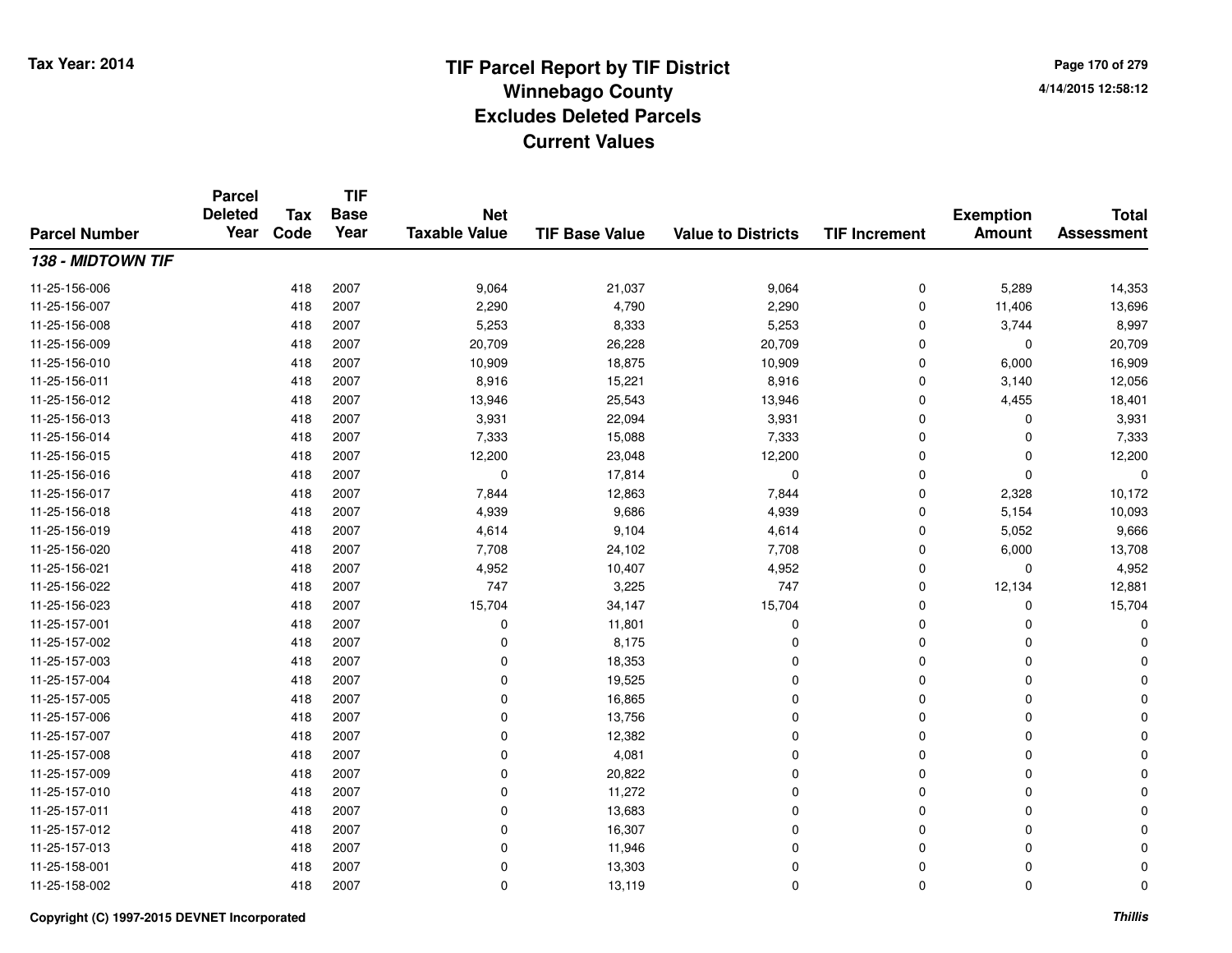**Page 171 of 2794/14/2015 12:58:12**

|                      | <b>Parcel</b><br><b>Deleted</b> | <b>Tax</b> | <b>TIF</b><br><b>Base</b> | <b>Net</b>           |                       |                           |                      | <b>Exemption</b> | <b>Total</b>      |
|----------------------|---------------------------------|------------|---------------------------|----------------------|-----------------------|---------------------------|----------------------|------------------|-------------------|
| <b>Parcel Number</b> | Year                            | Code       | Year                      | <b>Taxable Value</b> | <b>TIF Base Value</b> | <b>Value to Districts</b> | <b>TIF Increment</b> | <b>Amount</b>    | <b>Assessment</b> |
| 138 - MIDTOWN TIF    |                                 |            |                           |                      |                       |                           |                      |                  |                   |
| 11-25-158-003        |                                 | 418        | 2007                      | $\mathbf 0$          | 19,246                | 0                         | 0                    | 0                |                   |
| 11-25-158-004        |                                 | 418        | 2007                      | $\mathbf 0$          | 19,992                | $\mathbf 0$               | $\Omega$             | $\Omega$         | $\Omega$          |
| 11-25-158-005        |                                 | 418        | 2007                      | 3,110                | 3,648                 | 3,110                     | 0                    | $\Omega$         | 3,110             |
| 11-25-158-006        |                                 | 418        | 2007                      | 0                    | 16,250                | 0                         | 0                    | $\Omega$         |                   |
| 11-25-158-007        |                                 | 418        | 2007                      | 0                    | 17,834                | $\Omega$                  | 0                    | 0                |                   |
| 11-25-158-008        |                                 | 418        | 2007                      | $\mathbf 0$          | 12,442                | $\Omega$                  | $\Omega$             | $\Omega$         |                   |
| 11-25-158-009        |                                 | 418        | 2007                      | 0                    | 7,350                 | $\Omega$                  | 0                    | 0                |                   |
| 11-25-158-010        |                                 | 418        | 2007                      | 0                    | 11,282                | $\Omega$                  | 0                    | $\Omega$         |                   |
| 11-25-158-011        |                                 | 418        | 2007                      | 0                    | 10,760                | $\Omega$                  | 0                    | $\Omega$         |                   |
| 11-25-158-012        |                                 | 418        | 2007                      | 0                    | 2,370                 | $\Omega$                  | 0                    | $\Omega$         |                   |
| 11-25-159-001        |                                 | 418        | 2007                      | 0                    | 1,720                 | $\Omega$                  | 0                    | $\Omega$         |                   |
| 11-25-159-002        |                                 | 418        | 2007                      | 0                    | 15,447                | $\Omega$                  | 0                    | 0                |                   |
| 11-25-159-003        |                                 | 418        | 2007                      | 0                    | 6,060                 | 0                         | 0                    | $\Omega$         |                   |
| 11-25-159-004        |                                 | 418        | 2007                      | 0                    | 27,610                | $\Omega$                  | 0                    | 0                |                   |
| 11-25-159-005        |                                 | 418        | 2007                      | $\mathbf 0$          | 27,962                | $\Omega$                  | 0                    | 0                |                   |
| 11-25-159-006        |                                 | 418        | 2007                      | 0                    | 15,017                | 0                         | 0                    | 0                |                   |
| 11-25-159-007        |                                 | 418        | 2007                      | $\mathbf 0$          | 17,386                | $\mathbf 0$               | 0                    | $\mathbf 0$      |                   |
| 11-25-159-008        |                                 | 418        | 2007                      | 4,834                | 4,753                 | 4,753                     | 81                   | 691              | 5,525             |
| 11-25-159-009        |                                 | 418        | 2007                      | 0                    | 14,486                | 0                         | 0                    | 0                |                   |
| 11-25-159-010        |                                 | 418        | 2007                      | 0                    | 16,003                | 0                         | 0                    | 0                |                   |
| 11-25-159-011        |                                 | 418        | 2007                      | 0                    | 15,417                | 0                         | 0                    | $\Omega$         |                   |
| 11-25-159-012        |                                 | 418        | 2007                      | $\mathbf 0$          | 18,535                | $\Omega$                  | 0                    | $\Omega$         |                   |
| 11-25-159-013        |                                 | 418        | 2007                      | 0                    | 21,715                | 0                         | 0                    | 0                |                   |
| 11-25-159-014        |                                 | 418        | 2007                      | 0                    | 16,213                | $\Omega$                  | 0                    | $\Omega$         |                   |
| 11-25-160-001        |                                 | 418        | 2007                      | 12,426               | 30,144                | 12,426                    | 0                    | 0                | 12,426            |
| 11-25-160-002        |                                 | 418        | 2007                      | 0                    | 14,907                | $\mathbf 0$               | 0                    | $\Omega$         |                   |
| 11-25-160-003        |                                 | 418        | 2007                      | 0                    | 13,559                | 0                         | 0                    | $\mathbf 0$      |                   |
| 11-25-160-004        |                                 | 418        | 2007                      | 0                    | 16,851                | $\Omega$                  | 0                    | $\Omega$         |                   |
| 11-25-160-005        |                                 | 418        | 2007                      | 8,948                | 15,009                | 8,948                     | 0                    | 4,943            | 13,891            |
| 11-25-160-006        |                                 | 418        | 2007                      | 0                    | 7,007                 | 0                         | 0                    | 0                | 0                 |
| 11-25-160-007        |                                 | 418        | 2007                      | 6,059                | 19,426                | 6,059                     | 0                    | 11,000           | 17,059            |
| 11-25-160-008        |                                 | 418        | 2007                      | 0                    | 17,598                | $\Omega$                  | 0                    | 0                | $\Omega$          |
| 11-25-160-009        |                                 | 418        | 2007                      | $\mathbf 0$          | $\mathbf 0$           | $\Omega$                  | 0                    | $\mathbf 0$      | 0                 |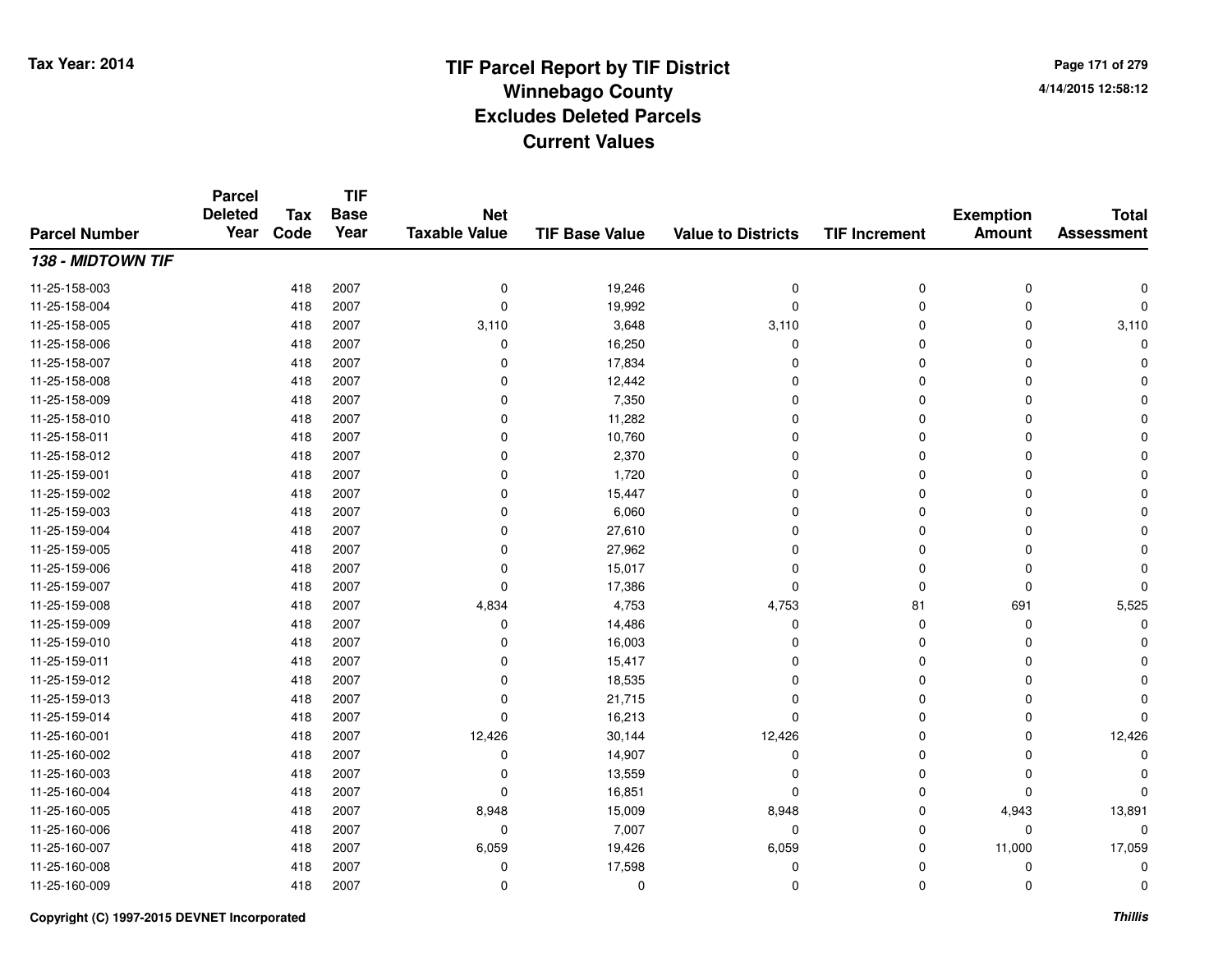**Page 172 of 2794/14/2015 12:58:12**

#### **TIF Base ValueParcel NumberTotal AssessmentExemption Amount Value to Districts TIF IncrementTIF Base YearTax CodeParcel Deleted YearNet Taxable Value138 - MIDTOWN TIF**11-25-160-010 <sup>418</sup> <sup>0</sup> <sup>2007</sup> 40,835 <sup>0</sup> <sup>0</sup> <sup>0</sup> <sup>0</sup> 11-25-301-0011 418 2007 8,802 1,632 1,632 7,170 0 8,802 11-25-301-0022 418 2007 4,684 12,766 4,684 0 5,443 10,127 11-25-301-0033 418 2007 9,667 16,593 9,667 0 0 9,667 11-25-301-004 <sup>418</sup> 11,727 <sup>2007</sup> 16,888 11,727 <sup>0</sup> <sup>0</sup> 11,727 11-25-301-005 <sup>418</sup> 7,786 <sup>2007</sup> 12,966 7,786 <sup>0</sup> 4,845 12,631 11-25-301-006 <sup>418</sup> 13,061 <sup>2007</sup> 11,907 11,907 1,154 <sup>0</sup> 13,061 11-25-301-0077 418 2007 10,844 18,705 10,844 0 0 10,844 11-25-301-008 <sup>418</sup> 9,101 <sup>2007</sup> 19,532 9,101 <sup>0</sup> <sup>0</sup> 9,101 11-25-301-009 <sup>418</sup> 8,333 <sup>2007</sup> 16,911 8,333 <sup>0</sup> <sup>0</sup> 8,333 11-25-301-0100 418 2007 13,195 21,243 13,195 0 0 13,195 11-25-301-0111 418 2007 11,005 14,884 11,005 0 11,005 11-25-301-0122 418 2007 12,406 22,831 12,406 0 6,000 18,406 11-25-301-0133 418 2007 13,364 21,731 13,364 0 0 13,364 11-25-301-014 <sup>418</sup> 1,347 <sup>2007</sup> 1,582 1,347 <sup>0</sup> <sup>0</sup> 1,347 11-25-301-015 <sup>418</sup> 18,905 <sup>2007</sup> 23,041 18,905 <sup>0</sup> <sup>0</sup> 18,905 11-25-301-0200 418 2007 14,036 23,049 14,036 0 0 14,036 11-25-301-0211 418 2007 8,367 15,173 8,367 0 0 8,367 11-25-301-022 <sup>418</sup> 9,231 <sup>2007</sup> 20,839 9,231 <sup>0</sup> <sup>0</sup> 9,231 11-25-301-0233 418 2007 13,168 14,305 13,168 0 13,168 11-25-301-024 <sup>418</sup> 7,198 <sup>2007</sup> 7,802 7,198 <sup>0</sup> 6,000 13,198 11-25-301-0255 418 2007 4,772 19,297 4,772 0 0 4,772 11-25-301-026 <sup>418</sup> 1,122 <sup>2007</sup> 1,316 1,122 <sup>0</sup> <sup>0</sup> 1,122 11-25-301-027 <sup>418</sup> 9,947 <sup>2007</sup> 17,872 9,947 <sup>0</sup> <sup>0</sup> 9,947 11-25-301-028 <sup>418</sup> <sup>307</sup> <sup>2007</sup> 16,864 <sup>307</sup> <sup>0</sup> 11,000 11,307 11-25-301-0299 418 2007 17,382 20,528 17,382 0 0 17,382 11-25-301-0300 418 2007 4,409 5,172 4,409 0 0 4,409 11-25-301-0311 418 2007 6,248 6,694 6,248 0 0 6,248 11-25-301-0333 418 2007 13,202 21,896 13,202 0 0 13,202 11-25-301-0355 23 23 23 2418 2007 2012 12,935 25 26,139 26,139 26,139 26,139 26,139 26,139 26,139 26,139 26,139 26,139 26, 11-25-301-036 <sup>418</sup> 3,487 <sup>2007</sup> 8,767 3,487 <sup>0</sup> 5,845 9,332 11-25-301-037 <sup>418</sup> 2,979 <sup>2007</sup> 14,047 2,979 <sup>0</sup> 6,000 8,979 11-25-301-0388 418 2007 4,166 18,119 4,166 0 0 4,166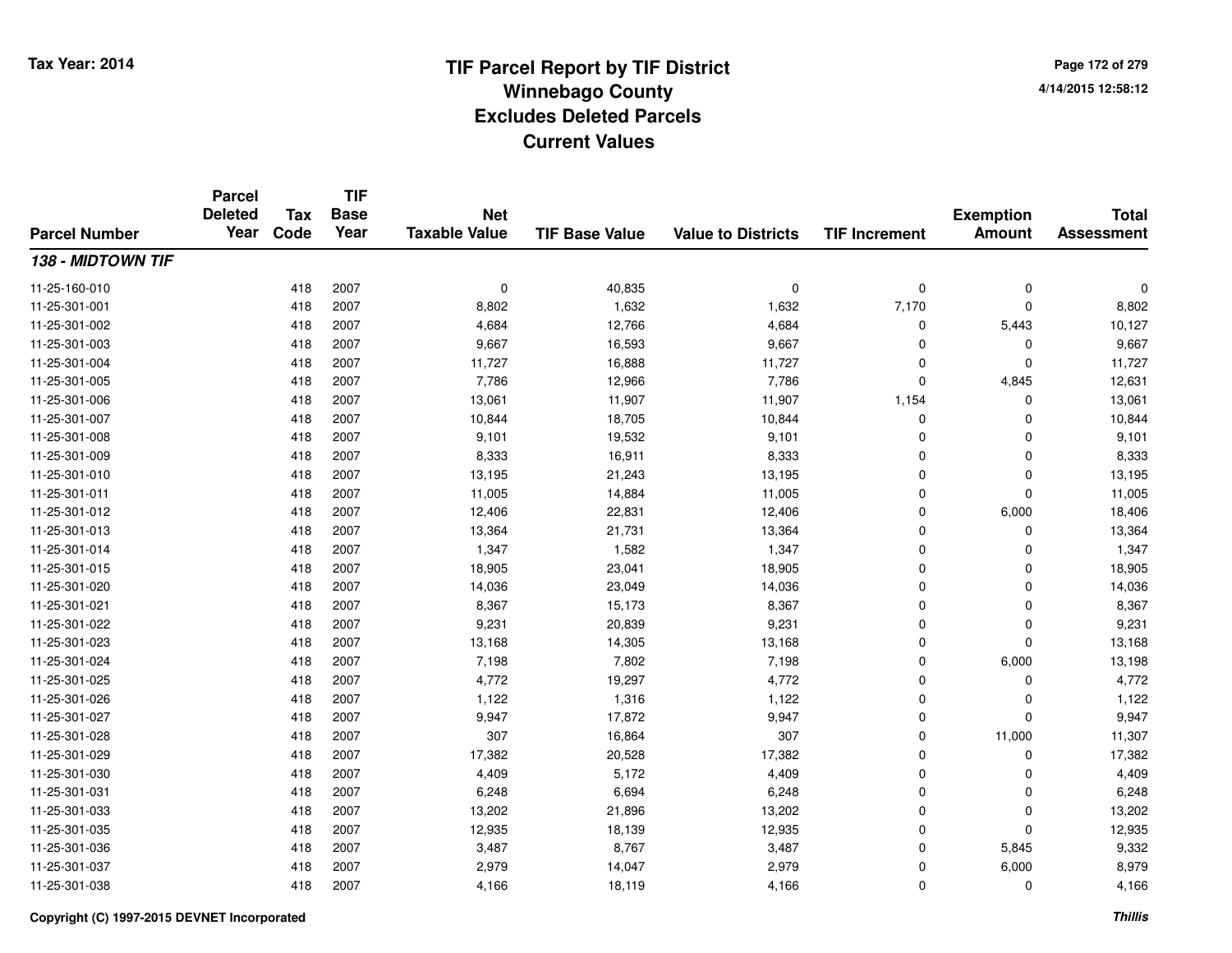**TIF**

**Parcel**

**Page 173 of 2794/14/2015 12:58:12**

| <b>Parcel Number</b> | <b>Deleted</b><br>Year | Tax<br>Code | <b>Base</b><br>Year | <b>Net</b><br><b>Taxable Value</b> | <b>TIF Base Value</b> | <b>Value to Districts</b> | <b>TIF Increment</b> | <b>Exemption</b><br><b>Amount</b> | <b>Total</b><br><b>Assessment</b> |
|----------------------|------------------------|-------------|---------------------|------------------------------------|-----------------------|---------------------------|----------------------|-----------------------------------|-----------------------------------|
| 138 - MIDTOWN TIF    |                        |             |                     |                                    |                       |                           |                      |                                   |                                   |
| 11-25-301-039        |                        | 418         | 2007                | 10,387                             | 17,446                | 10,387                    | 0                    | 0                                 | 10,387                            |
| 11-25-301-040        |                        | 418         | 2007                | 12,008                             | 18,079                | 12,008                    | 0                    | 0                                 | 12,008                            |
| 11-25-301-041        |                        | 418         | 2007                | 7,352                              | 11,275                | 7,352                     | 0                    | 0                                 | 7,352                             |
| 11-25-302-001        |                        | 418         | 2007                | 8,715                              | 17,197                | 8,715                     | 0                    | 5,992                             | 14,707                            |
| 11-25-302-002        |                        | 418         | 2007                | 5,728                              | 20,056                | 5,728                     | 0                    | $\Omega$                          | 5,728                             |
| 11-25-302-003        |                        | 418         | 2007                | 7,304                              | 14,008                | 7,304                     | 0                    | $\mathbf 0$                       | 7,304                             |
| 11-25-302-004        |                        | 418         | 2007                | 7,944                              | 16,093                | 7,944                     | 0                    | $\mathbf 0$                       | 7,944                             |
| 11-25-302-005        |                        | 418         | 2007                | 14,332                             | 21,252                | 14,332                    | 0                    | $\mathbf 0$                       | 14,332                            |
| 11-25-302-006        |                        | 418         | 2007                | 7,392                              | 19,967                | 7,392                     | 0                    | 0                                 | 7,392                             |
| 11-25-302-007        |                        | 418         | 2007                | 15,857                             | 23,719                | 15,857                    | 0                    | 0                                 | 15,857                            |
| 11-25-302-008        |                        | 418         | 2007                | 8,873                              | 16,533                | 8,873                     | 0                    | 6,000                             | 14,873                            |
| 11-25-302-009        |                        | 418         | 2007                | 3,513                              | 25,476                | 3,513                     | 0                    | 0                                 | 3,513                             |
| 11-25-302-010        |                        | 418         | 2007                | 13,454                             | 19,791                | 13,454                    | 0                    | $\mathbf 0$                       | 13,454                            |
| 11-25-302-011        |                        | 418         | 2007                | 8,274                              | 16,511                | 8,274                     | 0                    | 6,000                             | 14,274                            |
| 11-25-302-012        |                        | 418         | 2007                | 31,974                             | 41,555                | 31,974                    | 0                    | 0                                 | 31,974                            |
| 11-25-302-013        |                        | 418         | 2007                | 13,291                             | 14,028                | 13,291                    | 0                    | 0                                 | 13,291                            |
| 11-25-302-014        |                        | 418         | 2007                | 11,791                             | 17,285                | 11,791                    | 0                    | 0                                 | 11,791                            |
| 11-25-302-015        |                        | 418         | 2007                | 8,936                              | 16,651                | 8,936                     | 0                    | 6,000                             | 14,936                            |
| 11-25-302-016        |                        | 418         | 2007                | 14,785                             | 21,820                | 14,785                    | $\Omega$             | $\mathbf 0$                       | 14,785                            |
| 11-25-302-017        |                        | 418         | 2007                | 7,608                              | 18,985                | 7,608                     | 0                    | $\mathbf 0$                       | 7,608                             |
| 11-25-302-018        |                        | 418         | 2007                | 8,168                              | 18,592                | 8,168                     | 0                    | 11,000                            | 19,168                            |
| 11-25-302-019        |                        | 418         | 2007                | 5,609                              | 2,165                 | 2,165                     | 3,444                | 0                                 | 5,609                             |
| 11-25-302-020        |                        | 418         | 2007                | 8,286                              | 15,750                | 8,286                     | 0                    | 6,000                             | 14,286                            |
| 11-25-302-021        |                        | 418         | 2007                | 14,780                             | 31,572                | 14,780                    | 0                    | 6,000                             | 20,780                            |
| 11-25-302-022        |                        | 418         | 2007                | 9,080                              | 17,243                | 9,080                     | 0                    | 0                                 | 9,080                             |
| 11-25-303-001        |                        | 418         | 2007                | 11,738                             | 12,384                | 11,738                    | 0                    | 0                                 | 11,738                            |
| 11-25-303-002        |                        | 418         | 2007                | 5,172                              | 10,561                | 5,172                     | 0                    | 5,681                             | 10,853                            |
| 11-25-303-003        |                        | 418         | 2007                | 7,387                              | 10,358                | 7,387                     | 0                    | 6,000                             | 13,387                            |
| 11-25-303-004        |                        | 418         | 2007                | 13,316                             | 19,274                | 13,316                    | 0                    | 0                                 | 13,316                            |
| 11-25-303-005        |                        | 418         | 2007                | 4,483                              | 15,208                | 4,483                     | 0                    | 8,743                             | 13,226                            |
| 11-25-303-006        |                        | 418         | 2007                | 13,791                             | 16,205                | 13,791                    | 0                    | 0                                 | 13,791                            |
| 11-25-303-007        |                        | 418         | 2007                | 10,088                             | 18,676                | 10,088                    | 0                    | 6,000                             | 16,088                            |
| 11-25-303-008        |                        | 418         | 2007                | 14,464                             | 19,965                | 14,464                    | 0                    | 0                                 | 14,464                            |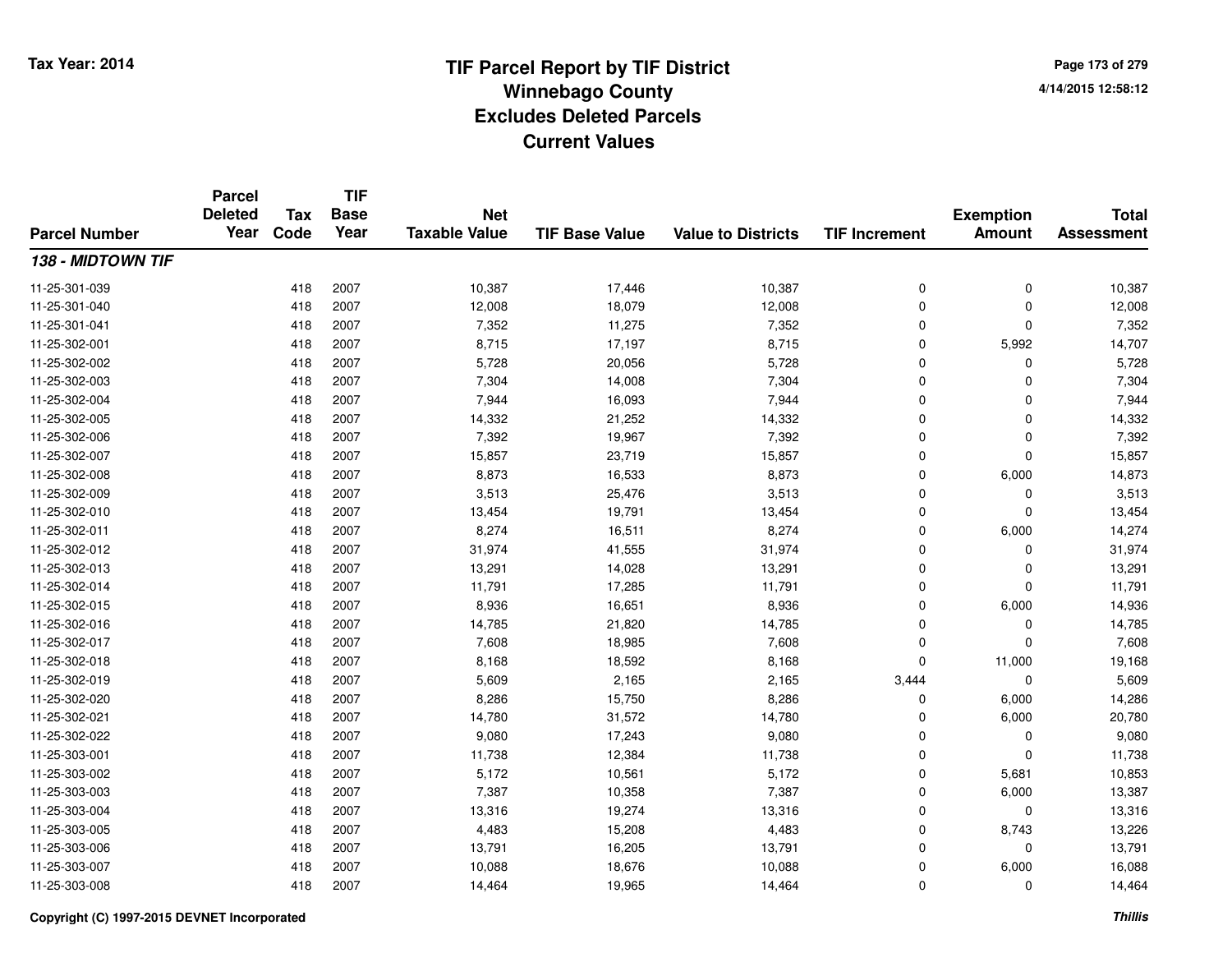**Page 174 of 2794/14/2015 12:58:12**

| <b>Parcel Number</b> | <b>Parcel</b><br><b>Deleted</b><br>Year | <b>Tax</b><br>Code | <b>TIF</b><br><b>Base</b><br>Year | <b>Net</b><br><b>Taxable Value</b> | <b>TIF Base Value</b> | <b>Value to Districts</b> | <b>TIF Increment</b> | <b>Exemption</b><br><b>Amount</b> | <b>Total</b><br><b>Assessment</b> |
|----------------------|-----------------------------------------|--------------------|-----------------------------------|------------------------------------|-----------------------|---------------------------|----------------------|-----------------------------------|-----------------------------------|
|                      |                                         |                    |                                   |                                    |                       |                           |                      |                                   |                                   |
| 11-25-303-009        |                                         | 418                | 2007                              | 17,079                             | 28,000                | 17,079                    | 0                    | 0                                 | 17,079                            |
| 11-25-303-010        |                                         | 418                | 2007                              | 13,212                             | 19,897                | 13,212                    | 0                    | 0                                 | 13,212                            |
| 11-25-303-011        |                                         | 418                | 2007                              | 13,901                             | 20,951                | 13,901                    | 0                    | 0                                 | 13,901                            |
| 11-25-303-012        |                                         | 418                | 2007                              | 13,937                             | 21,005                | 13,937                    | 0                    | 0                                 | 13,937                            |
| 11-25-303-013        |                                         | 418                | 2007                              | 10,354                             | 23,815                | 10,354                    | 0                    | 0                                 | 10,354                            |
| 11-25-303-014        |                                         | 418                | 2007                              | 19,210                             | 28,625                | 19,210                    | 0                    | 0                                 | 19,210                            |
| 11-25-303-015        |                                         | 418                | 2007                              | 7,019                              | 17,697                | 7,019                     | 0                    | 0                                 | 7,019                             |
| 11-25-303-016        |                                         | 418                | 2007                              | 8,875                              | 18,083                | 8,875                     | 0                    | 0                                 | 8,875                             |
| 11-25-303-017        |                                         | 418                | 2007                              | 7,373                              | 20,113                | 7,373                     | 0                    | 6,000                             | 13,373                            |
| 11-25-303-018        |                                         | 418                | 2007                              | 6,195                              | 12,811                | 6,195                     | 0                    | 6,000                             | 12,195                            |
| 11-25-303-021        |                                         | 418                | 2007                              | 5,323                              | 10,845                | 5,323                     | 0                    | 6,000                             | 11,323                            |
| 11-25-303-022        |                                         | 418                | 2007                              | 3,366                              | 20,225                | 3,366                     | 0                    | 11,000                            | 14,366                            |
| 11-25-303-023        |                                         | 418                | 2007                              | 6,207                              | 12,953                | 6,207                     | 0                    | 6,000                             | 12,207                            |
| 11-25-303-024        |                                         | 418                | 2007                              | 1,519                              | 1,783                 | 1,519                     | 0                    | 0                                 | 1,519                             |
| 11-25-303-025        |                                         | 418                | 2007                              | 9,681                              | 17,252                | 9,681                     | 0                    | 6,000                             | 15,681                            |
| 11-25-303-026        |                                         | 418                | 2007                              | 11,967                             | 18,024                | 11,967                    | 0                    | 0                                 | 11,967                            |
| 11-25-303-027        |                                         | 418                | 2007                              | 12,033                             | 18,117                | 12,033                    | 0                    | 0                                 | 12,033                            |
| 11-25-303-029        |                                         | 418                | 2007                              | 8,747                              | 15,664                | 8,747                     | 0                    | 6,000                             | 14,747                            |
| 11-25-303-030        |                                         | 418                | 2007                              | 12,379                             | 18,089                | 12,379                    | 0                    | 6,000                             | 18,379                            |
| 11-25-304-001        |                                         | 418                | 2007                              | 1,491                              | 1,750                 | 1,491                     | 0                    | 0                                 | 1,491                             |
| 11-25-305-001        |                                         | 418                | 2007                              | 1,579                              | 1,854                 | 1,579                     | 0                    | 0                                 | 1,579                             |
| 11-25-305-003        |                                         | 418                | 2007                              | 168                                | 1,963                 | 168                       | 0                    | 0                                 | 168                               |
| 11-25-306-001        |                                         | 418                | 2007                              | 1,290                              | 1,516                 | 1,290                     | 0                    | 0                                 | 1,290                             |
| 11-25-307-001        |                                         | 418                | 2007                              | 1,398                              | 1,641                 | 1,398                     | 0                    | 0                                 | 1,398                             |
| 11-25-308-001        |                                         | 418                | 2007                              | 1,019                              | 1,197                 | 1,019                     | 0                    | 0                                 | 1,019                             |
| 11-25-309-001        |                                         | 418                | 2007                              | 19,156                             | 22,480                | 19,156                    | 0                    | 0                                 | 19,156                            |
| 11-25-309-007        |                                         | 418                | 2007                              | 54,947                             | 64,483                | 54,947                    | 0                    | 0                                 | 54,947                            |
| 11-25-309-008        |                                         | 418                | 2007                              | 1,369                              | 1,605                 | 1,369                     | 0                    | 0                                 | 1,369                             |
| 11-25-309-009        |                                         | 418                | 2007                              | 33,437                             | 39,239                | 33,437                    | 0                    | 0                                 | 33,437                            |
| 11-25-309-011        |                                         | 418                | 2007                              | 45,522                             | 53,420                | 45,522                    | 0                    | 0                                 | 45,522                            |
| 11-25-309-012        |                                         | 418                | 2007                              | 34,410                             | 49,335                | 34,410                    | 0                    | 0                                 | 34,410                            |
| 11-25-310-004        |                                         | 418                | 2007                              | 12,426                             | 23,715                | 12,426                    | 0                    | 0                                 | 12,426                            |
| 11-25-310-006        |                                         | 418                | 2007                              | 8,334                              | 34,163                | 8,334                     | $\overline{0}$       | 0                                 | 8,334                             |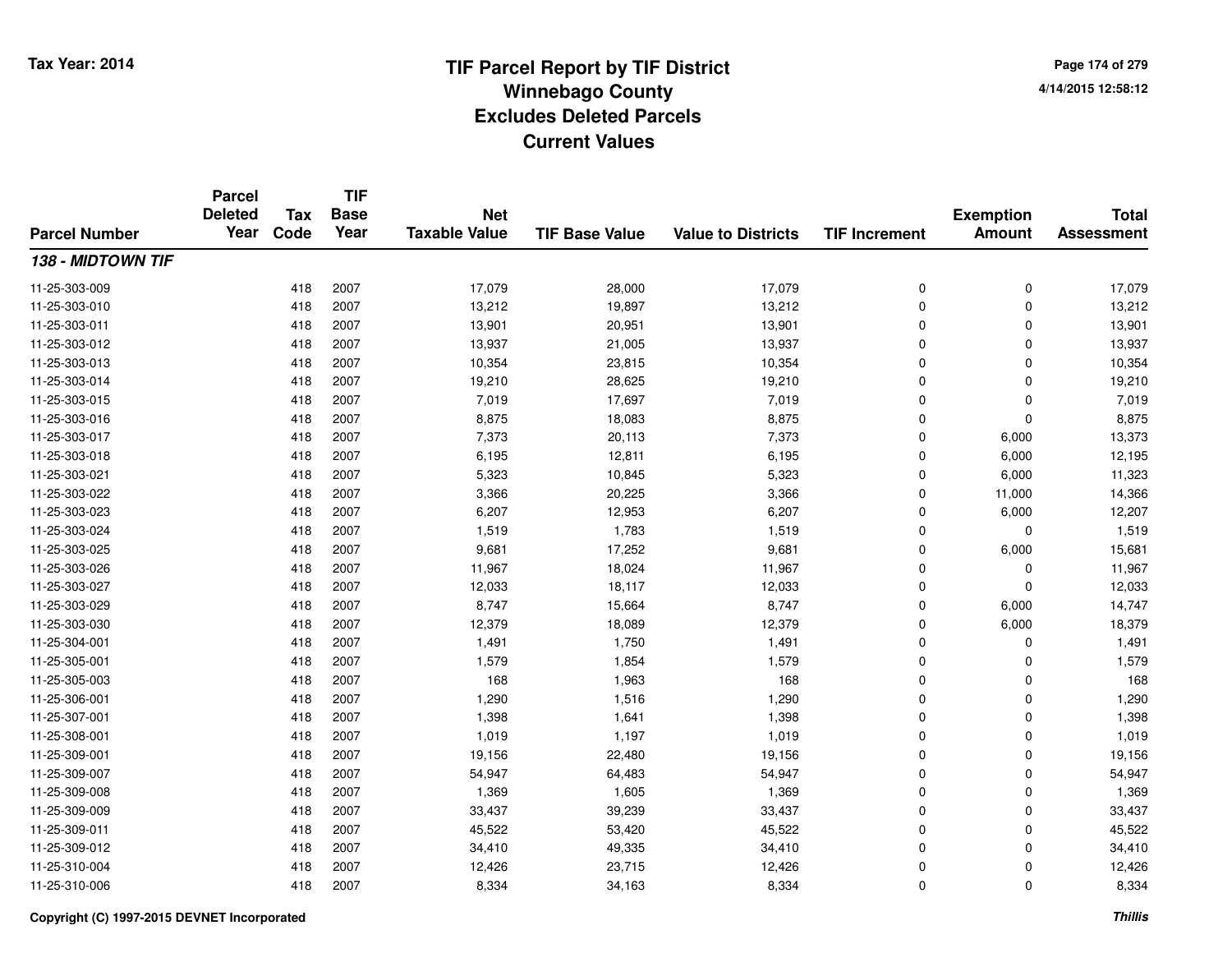**Page 175 of 2794/14/2015 12:58:12**

#### **TIF Base ValueParcel NumberTotal AssessmentExemption Amount Value to Districts TIF IncrementTIF Base YearTax CodeParcel Deleted YearNet Taxable Value138 - MIDTOWN TIF**11-25-310-0077 418 2007 35,946 56,682 35,946 0 0 35,946 11-25-310-008 <sup>418</sup> 99,301 <sup>2007</sup> 116,531 99,301 <sup>0</sup> <sup>0</sup> 99,301 11-25-351-0011 418 2007 1,930 2,293 1,930 0 0 1,930 11-25-351-002 <sup>418</sup> <sup>757</sup> <sup>2007</sup> <sup>893</sup> <sup>757</sup> <sup>0</sup> <sup>0</sup> <sup>757</sup> 11-25-351-0044 2007 2,680 2007 2,680 3,145 2,680 2,680 0 0 2,680 11-25-351-006 <sup>418</sup> <sup>757</sup> <sup>2007</sup> 1,056 <sup>757</sup> <sup>0</sup> <sup>0</sup> <sup>757</sup> 11-25-351-007 <sup>418</sup> 117,460 <sup>2007</sup> 164,246 117,460 <sup>0</sup> <sup>0</sup> 117,460 11-25-352-0011 418 2007 23,520 44,487 23,520 0 0 23,520 11-25-352-0033 418 2007 4,528 5,313 4,528 0 0 4,528 11-25-352-004 <sup>418</sup> 1,168 <sup>2007</sup> 1,372 1,168 <sup>0</sup> <sup>0</sup> 1,168 11-25-352-0055 418 2007 9,825 11,531 9,825 0 0 9,825 11-25-353-0011 418 2007 136,489 163,913 136,489 0 136,489 11-25-354-0011 418 2007 2,285 2,682 2,285 0 0 2,285 11-25-354-003 $3$  3 2007 2007 2009 3,486 3,486 3,480 3,480 3,480 3,480 3,920 41,920 3,920 3,920 3,920 3,920 3,920 3,920 3,920 3,920 3,920 3,920 3,920 3,920 3,920 3,920 3,920 3,920 3,920 3,920 3,920 3,920 3,920 3,920 3,920 3,920 3,920 3 11-25-354-0044 418 2007 1,923 2,257 1,923 0 0 1,923 11-25-354-005 <sup>418</sup> 1,996 <sup>2007</sup> 3,924 1,996 <sup>0</sup> <sup>0</sup> 1,996 11-25-354-0066 418 2007 1,882 3,373 1,882 0 0 1,882 11-25-355-0011 418 2007 21,400 22,836 21,400 0 0 21,400 11-25-355-0022 418 2007 7,699 9,033 7,699 0 7,699 11-25-355-0033 418 2007 6,217 24,522 6,217 0 4,020 10,237 11-25-355-004 <sup>418</sup> 1,313 <sup>2007</sup> 1,540 1,313 <sup>0</sup> <sup>0</sup> 1,313 11-25-356-0011 418 2007 75,522 93,041 75,522 0 75,522 11-25-356-0022 2 418 2007 4,324 5,074 4,324 0 0 4,324 11-25-356-0033 418 2007 28,998 34,266 28,998 0 0 28,998 11-25-356-004 <sup>418</sup> <sup>367</sup> <sup>2007</sup> <sup>627</sup> <sup>367</sup> <sup>0</sup> <sup>0</sup> <sup>367</sup> 11-25-356-005 <sup>418</sup> 2,127 <sup>2007</sup> 2,495 2,127 <sup>0</sup> <sup>0</sup> 2,127 11-26-230-0100 418 2007 6,682 9,634 6,682 0 0 6,682 11-26-231-0100 418 2007 10,622 12,586 10,622 0 0 10,622 11-26-231-0111 418 2007 20,266 48,688 20,266 0 0 20,266 11-26-231-013 <sup>418</sup> 24,256 <sup>2007</sup> 22,533 22,533 1,723 <sup>0</sup> 24,256 11-26-231-015 <sup>418</sup> 18,056 <sup>2007</sup> 21,351 18,056 <sup>0</sup> <sup>0</sup> 18,056 11-26-231-016 <sup>418</sup> 18,337 <sup>2007</sup> 29,933 18,337 <sup>0</sup> <sup>0</sup> 18,337 11-26-231-0199 418 2007 36,273 56,794 36,273 0 0 36,273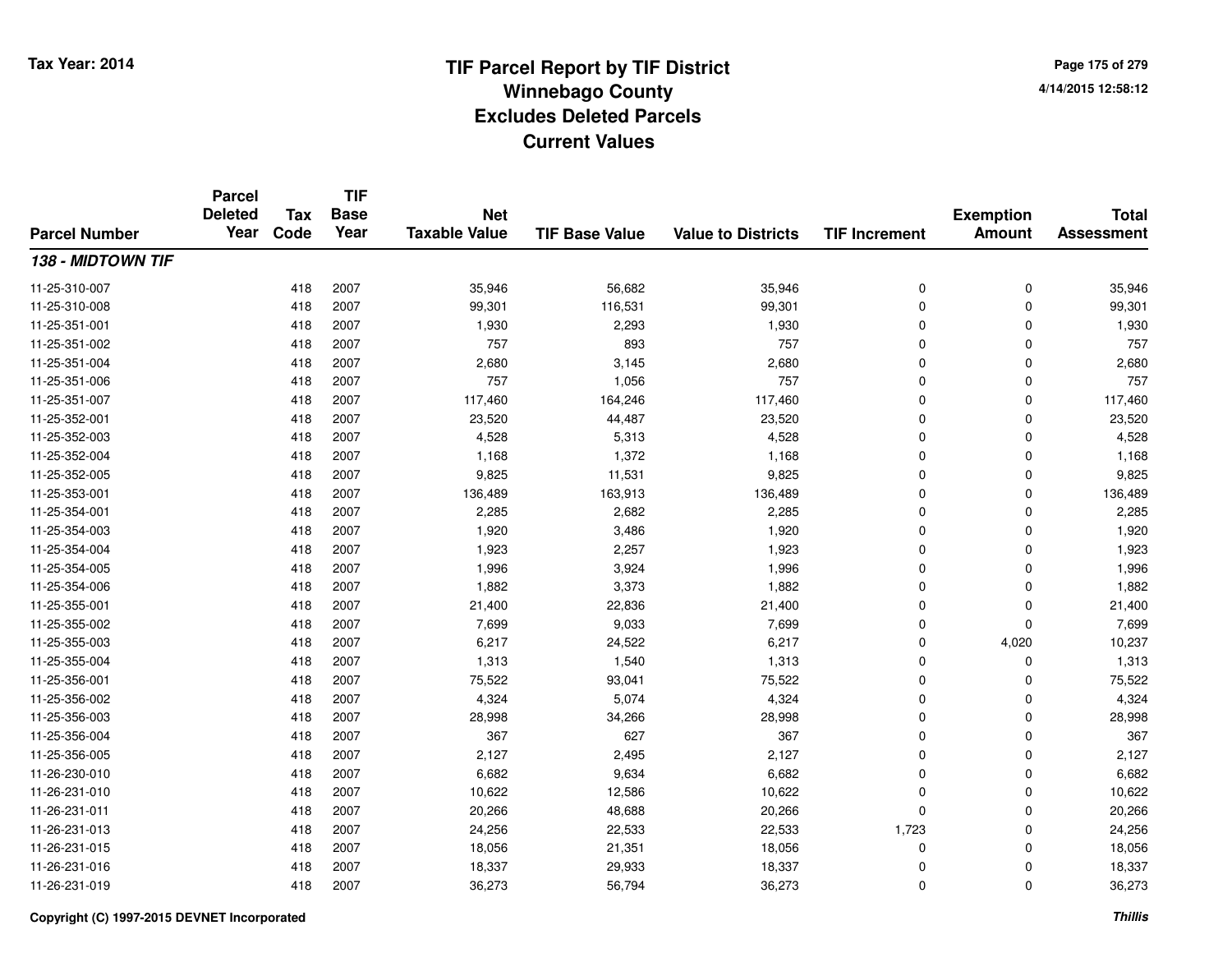**Page 176 of 2794/14/2015 12:58:12**

#### **TIF Base ValueParcel NumberTotal AssessmentExemption Amount Value to Districts TIF IncrementTIF Base YearTax CodeParcel Deleted YearNet Taxable Value138 - MIDTOWN TIF**11-26-232-0011 418 2007 10,266 16,151 10,266 0 0 10,266 11-26-232-002 <sup>418</sup> 10,931 <sup>2007</sup> 7,111 7,111 3,820 <sup>0</sup> 10,931 11-26-232-0033 418 2007 13,806 16,372 13,806 0 0 13,806 11-26-232-0044 418 2007 4,896 6,013 4,896 0 0 4,896 11-26-232-005 <sup>418</sup> 11,905 <sup>2007</sup> 19,323 11,905 <sup>0</sup> <sup>0</sup> 11,905 11-26-233-0011 418 2007 3,912 4,896 3,912 0 0 3,912 11-26-233-0022 418 2007 13,621 16,272 13,621 0 0 13,621 11-26-233-0033 418 2007 33,599 41,157 33,599 0 0 33,599 11-26-233-004 <sup>418</sup> 22,981 <sup>2007</sup> 27,544 22,981 <sup>0</sup> <sup>0</sup> 22,981 11-26-233-005 <sup>418</sup> 6,100 <sup>2007</sup> 34,152 6,100 <sup>0</sup> <sup>0</sup> 6,100 11-26-233-0066 418 2007 6,841 30,644 6,841 0 0 6,841 11-26-233-008 <sup>418</sup> 35,999 <sup>2007</sup> 42,837 35,999 <sup>0</sup> <sup>0</sup> 35,999 11-26-233-0288 418 2007 3,687 4,595 3,687 0 0 3,687 11-26-233-0299 418 2007 25,699 30,448 25,699 0 25,699 11-26-235-0044 26,544 2007 26,544 31,453 26,544 26,544 0 0 0 26,544 11-26-235-005 <sup>418</sup> 9,406 <sup>2007</sup> 15,644 9,406 <sup>0</sup> <sup>0</sup> 9,406 11-26-235-006 <sup>418</sup> 41,517 <sup>2007</sup> 60,450 41,517 <sup>0</sup> <sup>0</sup> 41,517 11-26-235-0099 418 2007 19,493 23,077 19,493 0 0 19,493 11-26-235-0100 418 2007 13,664 16,237 13,664 0 0 13,664 11-26-235-0111 418 2007 11,524 13,727 11,524 0 0 11,524 11-26-235-017 <sup>418</sup> 50,072 <sup>2007</sup> 60,163 50,072 <sup>0</sup> <sup>0</sup> 50,072 11-26-235-0188 418 2007 2,028 2,378 2,028 0 0 2,028 11-26-235-019 <sup>418</sup> <sup>0</sup> <sup>2007</sup> <sup>0</sup> <sup>0</sup> <sup>0</sup> <sup>0</sup> <sup>0</sup> 11-26-236-0022 418 2007 25,771 30,605 25,771 0 0 25,771 11-26-236-0033 418 2007 18,945 24,581 18,945 0 6,000 24,945 11-26-236-004 <sup>418</sup> 9,139 <sup>2007</sup> 11,440 9,139 <sup>0</sup> <sup>0</sup> 9,139 11-26-236-007 <sup>418</sup> 12,211 <sup>2007</sup> 13,842 12,211 <sup>0</sup> <sup>0</sup> 12,211 11-26-236-0088 418 2007 3,889 7,871 3,889 0 0 3,889 11-26-236-0099 418 2007 5,025 6,448 5,025 0 0 5,025 11-26-236-0100 418 2007 5,025 6,448 5,025 0 0 5,025 11-26-236-0111 418 2007 9,726 18,096 9,726 0 0 9,726 11-26-236-0122 418 2007 2,840 3,333 2,840 0 0 2,840 11-26-236-0133 418 2007 12,919 15,160 12,919 0 0 12,919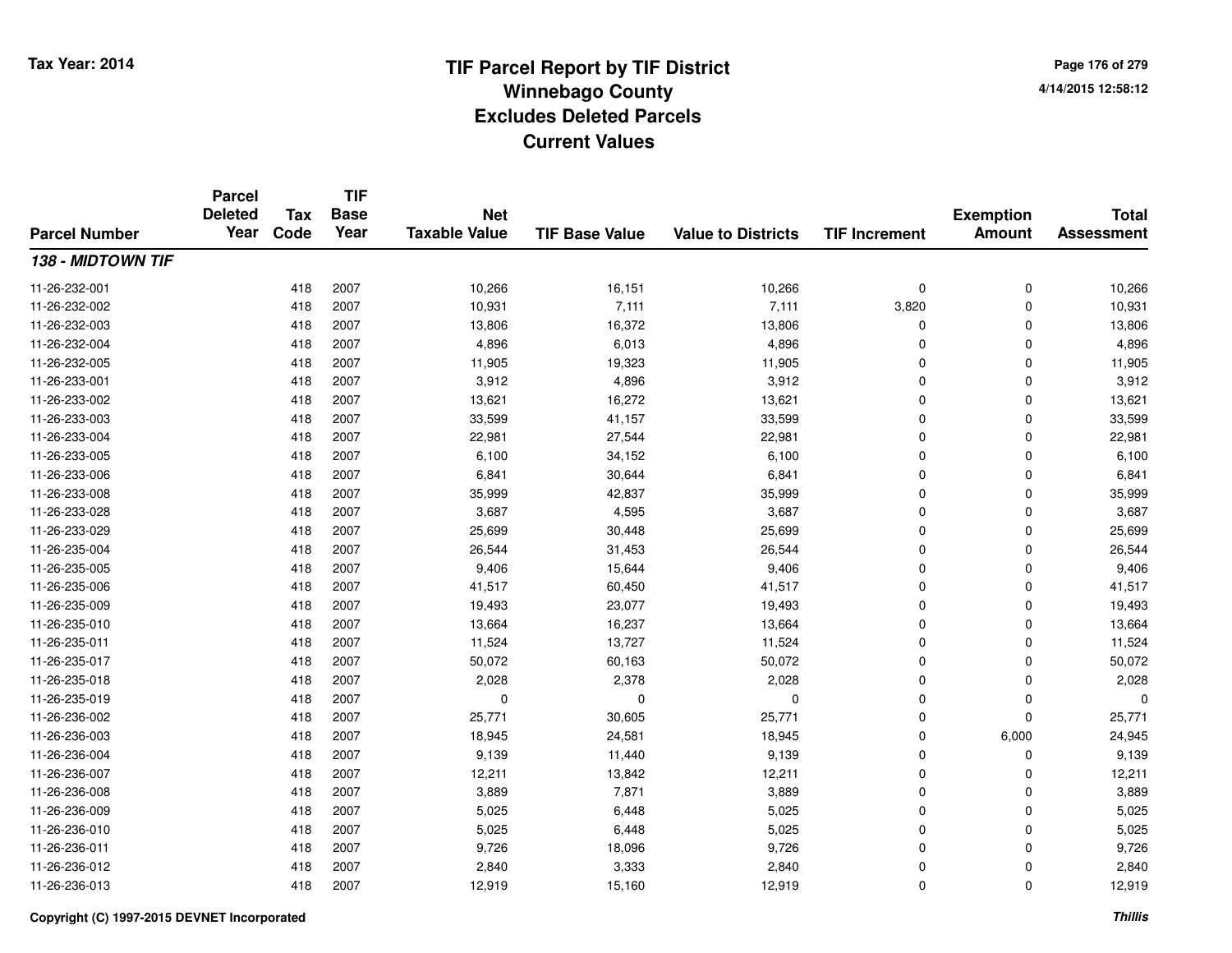**Page 177 of 2794/14/2015 12:58:12**

| <b>Parcel Number</b> | <b>Parcel</b><br><b>Deleted</b><br>Year | <b>Tax</b><br>Code | <b>TIF</b><br><b>Base</b><br>Year | <b>Net</b><br><b>Taxable Value</b> | <b>TIF Base Value</b> | <b>Value to Districts</b> | <b>TIF Increment</b> | <b>Exemption</b><br><b>Amount</b> | <b>Total</b><br><b>Assessment</b> |
|----------------------|-----------------------------------------|--------------------|-----------------------------------|------------------------------------|-----------------------|---------------------------|----------------------|-----------------------------------|-----------------------------------|
|                      |                                         |                    |                                   |                                    |                       |                           |                      |                                   |                                   |
| 11-26-236-014        |                                         | 418                | 2007                              | 13,755                             | 19,545                | 13,755                    | 0                    | 0                                 | 13,755                            |
| 11-26-276-005        |                                         | 418                | 2007                              | 22,306                             | 26,477                | 22,306                    | 0                    | $\mathbf 0$                       | 22,306                            |
| 11-26-276-006        |                                         | 418                | 2007                              | 14,703                             | 17,405                | 14,703                    | 0                    | 0                                 | 14,703                            |
| 11-26-276-007        |                                         | 418                | 2007                              | 14,243                             | 16,702                | 14,243                    | 0                    | $\mathbf 0$                       | 14,243                            |
| 11-26-276-008        |                                         | 418                | 2007                              | 14,102                             | 16,702                | 14,102                    | 0                    | 0                                 | 14,102                            |
| 11-26-276-012        |                                         | 418                | $\mathbf 0$                       | 20,524                             | 24,084                | 20,524                    | 0                    | $\mathbf 0$                       | 20,524                            |
| 11-26-276-013        |                                         | 418                | 0                                 | 23,203                             | 27,228                | 23,203                    | 0                    | $\mathbf 0$                       | 23,203                            |
| 11-26-276-014        |                                         | 418                | $\mathbf 0$                       | 14,753                             | 17,314                | 14,753                    | 0                    | $\mathbf 0$                       | 14,753                            |
| 11-26-276-015        |                                         | 418                | 0                                 | 40,161                             | 47,153                | 40,161                    | 0                    | 0                                 | 40,161                            |
| 11-26-276-016        |                                         | 418                | 0                                 | 32,512                             | 48,967                | 32,512                    | 0                    | 0                                 | 32,512                            |
| 11-26-277-001        |                                         | 418                | 2007                              | 14,349                             | 19,049                | 14,349                    | 0                    | 6,000                             | 20,349                            |
| 11-26-277-002        |                                         | 418                | 2007                              | 29,317                             | 33,268                | 29,317                    | 0                    | 0                                 | 29,317                            |
| 11-26-277-003        |                                         | 418                | 2007                              | 12,908                             | 15,269                | 12,908                    | 0                    | 0                                 | 12,908                            |
| 11-26-277-004        |                                         | 418                | 2007                              | 1,856                              | 2,559                 | 1,856                     | 0                    | 0                                 | 1,856                             |
| 11-26-277-005        |                                         | 418                | 2007                              | 1,660                              | 2,213                 | 1,660                     | 0                    | 0                                 | 1,660                             |
| 11-26-277-006        |                                         | 418                | 2007                              | 17,427                             | 20,573                | 17,427                    | 0                    | $\mathbf 0$                       | 17,427                            |
| 11-26-277-007        |                                         | 418                | 2007                              | 31,965                             | 38,239                | 31,965                    | 0                    | 0                                 | 31,965                            |
| 11-26-277-009        |                                         | 418                | 2007                              | 5,145                              | 23,608                | 5,145                     | 0                    | 0                                 | 5,145                             |
| 11-26-277-010        |                                         | 418                | 2007                              | 6,334                              | 12,948                | 6,334                     | 0                    | 0                                 | 6,334                             |
| 11-26-277-011        |                                         | 418                | 2007                              | 6,334                              | 10,745                | 6,334                     | 0                    | $\mathbf 0$                       | 6,334                             |
| 11-26-277-012        |                                         | 418                | 2007                              | 10,036                             | 18,233                | 10,036                    | 0                    | 6,000                             | 16,036                            |
| 11-26-277-013        |                                         | 418                | 2007                              | 15,070                             | 7,578                 | 7,578                     | 7,492                | 0                                 | 15,070                            |
| 11-26-277-015        |                                         | 418                | 2007                              | 10,892                             | 15,188                | 10,892                    | 0                    | 0                                 | 10,892                            |
| 11-26-277-017        |                                         | 418                | 2007                              | 6,334                              | 12,948                | 6,334                     | 0                    | $\mathbf 0$                       | 6,334                             |
| 11-26-277-018        |                                         | 418                | 2007                              | 47,065                             | 105,035               | 47,065                    | 0                    | $\mathbf 0$                       | 47,065                            |
| 11-26-277-019        |                                         | 418                | 2007                              | 9,489                              | 14,578                | 9,489                     | 0                    | 0                                 | 9,489                             |
| 11-26-277-020        |                                         | 418                | 2007                              | 39,708                             | 46,442                | 39,708                    | 0                    | $\pmb{0}$                         | 39,708                            |
| 11-26-277-021        |                                         | 418                | 2007                              | 10,219                             | 14,081                | 10,219                    | 0                    | $\mathbf 0$                       | 10,219                            |
| 11-26-277-022        |                                         | 418                | 2007                              | 8,175                              | 16,381                | 8,175                     | 0                    | 6,000                             | 14,175                            |
| 11-26-280-002        |                                         | 418                | 2007                              | 12,211                             | 15,296                | 12,211                    | 0                    | 0                                 | 12,211                            |
| 11-26-280-003        |                                         | 418                | 2007                              | 34,181                             | 40,037                | 34,181                    | 0                    | $\mathbf 0$                       | 34,181                            |
| 11-26-280-004        |                                         | 418                | 2007                              | 8,797                              | 14,667                | 8,797                     | $\Omega$             | 3,544                             | 12,341                            |
| 11-26-280-006        |                                         | 418                | 2007                              | 23,646                             | 19,600                | 19,600                    | 4,046                | $\mathbf 0$                       | 23,646                            |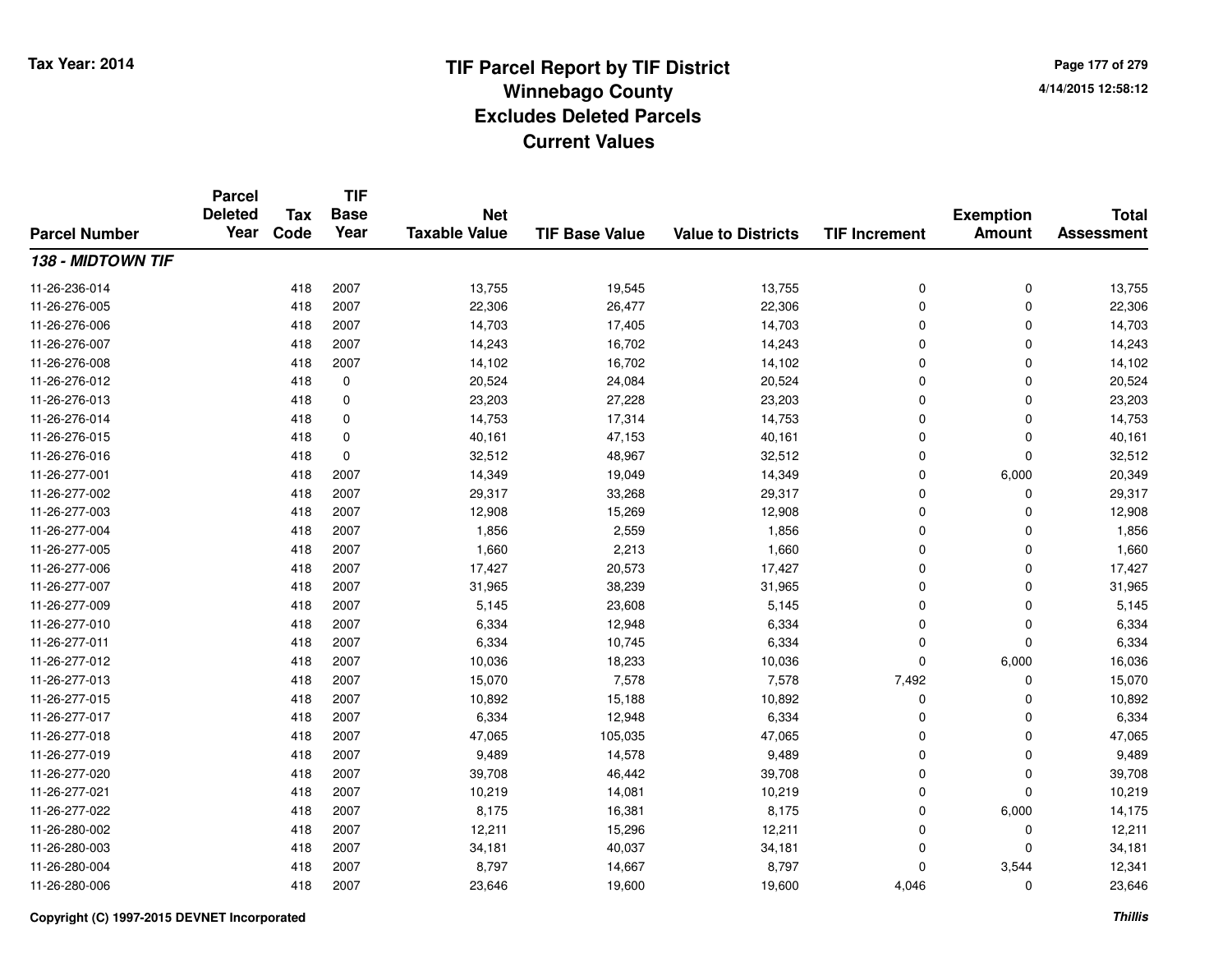**Page 178 of 2794/14/2015 12:58:12**

| <b>Parcel Number</b> | <b>Parcel</b><br><b>Deleted</b><br>Year | <b>Tax</b><br>Code | <b>TIF</b><br><b>Base</b><br>Year | <b>Net</b><br><b>Taxable Value</b> | <b>TIF Base Value</b> | <b>Value to Districts</b> | <b>TIF Increment</b> | <b>Exemption</b><br><b>Amount</b> | <b>Total</b><br><b>Assessment</b> |
|----------------------|-----------------------------------------|--------------------|-----------------------------------|------------------------------------|-----------------------|---------------------------|----------------------|-----------------------------------|-----------------------------------|
|                      |                                         |                    |                                   |                                    |                       |                           |                      |                                   |                                   |
| 11-26-280-009        |                                         | 418                | 2007                              | 28,580                             | 33,539                | 28,580                    | 0                    | 0                                 | 28,580                            |
| 11-26-280-010        |                                         | 418                | 2007                              | 18,659                             | 23,801                | 18,659                    | 0                    | 0                                 | 18,659                            |
| 11-26-280-011        |                                         | 418                | 2007                              | 7,216                              | 8,468                 | 7,216                     | 0                    | 0                                 | 7,216                             |
| 11-26-280-014        |                                         | 418                | 2007                              | $\mathbf 0$                        | 23,474                | $\mathbf 0$               | 0                    | 12,605                            | 12,605                            |
| 11-26-280-015        |                                         | 418                | 2007                              | 44,911                             | 52,131                | 44,911                    | 0                    | 0                                 | 44,911                            |
| 11-26-280-016        |                                         | 418                | 2007                              | 8,005                              | 9,394                 | 8,005                     | 0                    | 0                                 | 8,005                             |
| 11-26-280-017        |                                         | 418                | 2007                              | 980                                | 1,150                 | 980                       | 0                    | 0                                 | 980                               |
| 11-26-280-018        |                                         | 418                | 2007                              | 17,962                             | 24,973                | 17,962                    | 0                    | 0                                 | 17,962                            |
| 11-26-280-019        |                                         | 418                | 2007                              | 851                                | 999                   | 851                       | 0                    | 0                                 | 851                               |
| 11-26-280-020        |                                         | 418                | 2007                              | 851                                | 999                   | 851                       | 0                    | 0                                 | 851                               |
| 11-26-280-021        |                                         | 418                | 2007                              | 9,459                              | 18,345                | 9,459                     | 0                    | 0                                 | 9,459                             |
| 11-26-280-022        |                                         | 418                | 2007                              | 14,267                             | 20,846                | 14,267                    | 0                    | 0                                 | 14,267                            |
| 11-26-280-023        |                                         | 418                | 2007                              | 3,774                              | 14,802                | 3,774                     | 0                    | 5,828                             | 9,602                             |
| 11-26-280-024        |                                         | 418                | 2007                              | 4,874                              | 5,720                 | 4,874                     | 0                    | 0                                 | 4,874                             |
| 11-26-282-005        |                                         | 418                | 2007                              | 18,142                             | 35,135                | 18,142                    | 0                    | 0                                 | 18,142                            |
| 11-26-282-008        |                                         | 418                | 2007                              | 7,131                              | 8,861                 | 7,131                     | 0                    | 0                                 | 7,131                             |
| 11-26-282-009        |                                         | 418                | 2007                              | 1,547                              | 2,072                 | 1,547                     | 0                    | 0                                 | 1,547                             |
| 11-26-282-010        |                                         | 418                | 2007                              | 14,465                             | 41,549                | 14,465                    | 0                    | 0                                 | 14,465                            |
| 11-26-282-011        |                                         | 418                | 2007                              | 5,256                              | 20,885                | 5,256                     | 0                    | 0                                 | 5,256                             |
| 11-26-282-012        |                                         | 418                | 2007                              | 30,670                             | 82,028                | 30,670                    | 0                    | 0                                 | 30,670                            |
| 11-26-283-001        |                                         | 418                | 2007                              | 11,811                             | 14,165                | 11,811                    | 0                    | 0                                 | 11,811                            |
| 11-26-283-002        |                                         | 418                | 2007                              | 13,145                             | 15,743                | 13,145                    | 0                    | 0                                 | 13,145                            |
| 11-26-283-003        |                                         | 418                | 2007                              | 15,591                             | 18,715                | 15,591                    | 0                    | 0                                 | 15,591                            |
| 11-26-283-004        |                                         | 418                | 2007                              | 11,245                             | 15,038                | 11,245                    | 0                    | 0                                 | 11,245                            |
| 11-26-283-005        |                                         | 418                | 2007                              | 14,142                             | 93,183                | 14,142                    | 0                    | 65,264                            | 79,406                            |
| 11-26-283-006        |                                         | 418                | 2007                              | 30,043                             | 35,254                | 30,043                    | 0                    | 0                                 | 30,043                            |
| 11-26-283-007        |                                         | 418                | 2007                              | 6,903                              | 16,516                | 6,903                     | 0                    | 4,409                             | 11,312                            |
| 11-26-283-008        |                                         | 418                | 2007                              | 7,216                              | 8,468                 | 7,216                     | 0                    | 0                                 | 7,216                             |
| 11-26-283-009        |                                         | 418                | 2007                              | 7,429                              | 15,024                | 7,429                     | 0                    | 6,000                             | 13,429                            |
| 11-26-283-011        |                                         | 418                | 2007                              | 49,648                             | 50,050                | 49,648                    | 0                    | 0                                 | 49,648                            |
| 11-26-283-012        |                                         | 418                | 2007                              | 7,841                              | 9,201                 | 7,841                     | 0                    | 0                                 | 7,841                             |
| 11-26-283-013        |                                         | 418                | 2007                              | 7,851                              | 9,214                 | 7,851                     | 0                    | 0                                 | 7,851                             |
| 11-26-283-014        |                                         | 418                | 2007                              | 9,929                              | 25,029                | 9,929                     | $\overline{0}$       | 0                                 | 9,929                             |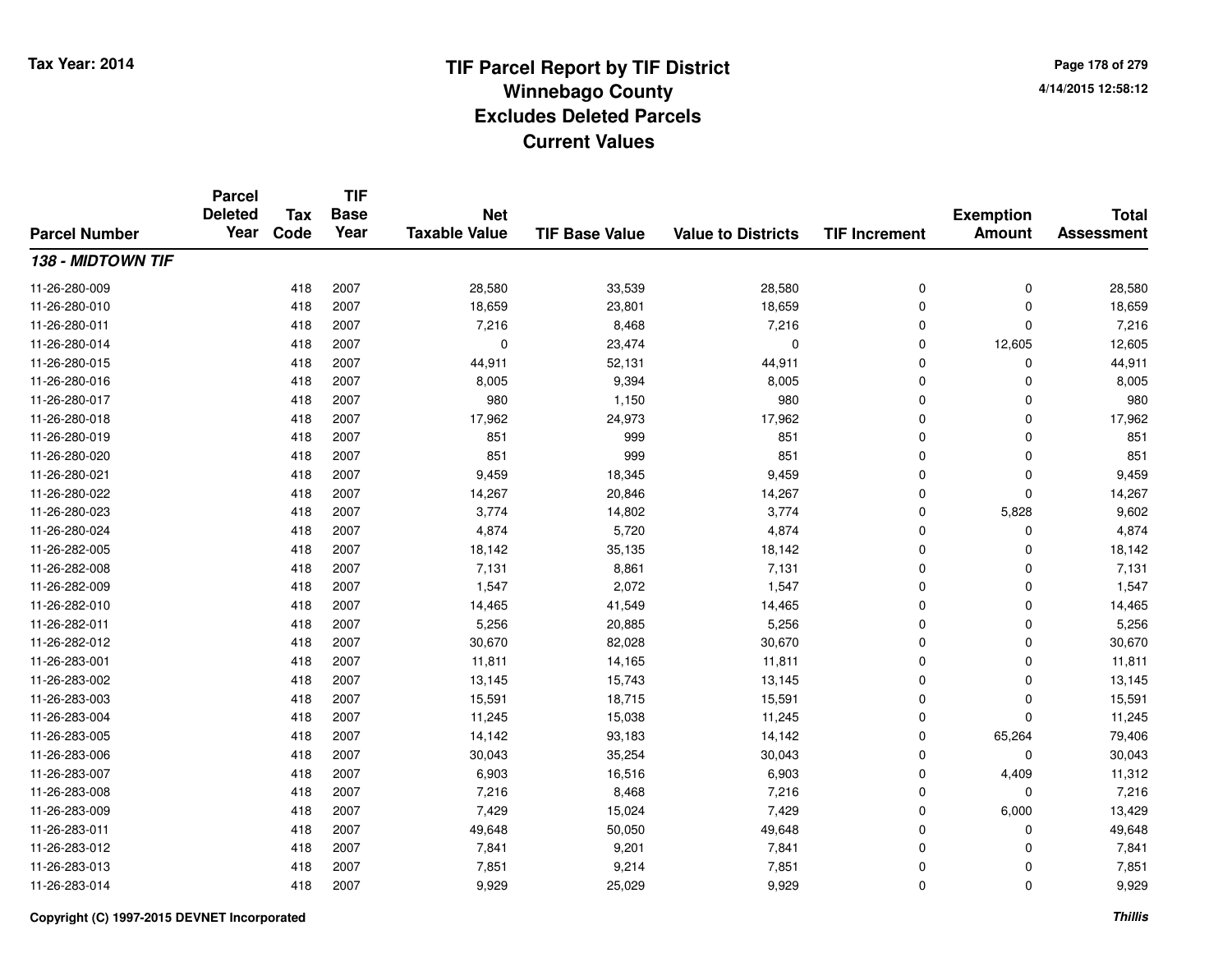**Page 179 of 2794/14/2015 12:58:12**

#### **TIF Base ValueParcel NumberTotal AssessmentExemption Amount Value to Districts TIF IncrementTIF Base YearTax CodeParcel Deleted YearNet Taxable Value138 - MIDTOWN TIF**11-26-283-015 <sup>418</sup> 14,241 <sup>2007</sup> 25,573 14,241 <sup>0</sup> <sup>0</sup> 14,241 11-26-283-017 <sup>418</sup> 7,686 <sup>2007</sup> 18,387 7,686 <sup>0</sup> 6,000 13,686 11-26-285-0011 418 2007 50,159 58,863 50,159 0 0 50,159 11-26-285-0022 418 2007 6,122 7,523 6,122 0 0 6,122 11-26-285-0033 418 2007 7,527 8,833 7,527 0 0 7,527 11-26-285-0044 1 2007 13,484 2007 25,616 13,484 2 2007 2 25,616 13,484 0 0 13,484 11-26-286-0011 418 2007 11,915 13,983 11,915 0 0 11,915 11-26-287-001 <sup>418</sup> <sup>0</sup> <sup>2007</sup> <sup>0</sup> <sup>0</sup> <sup>0</sup> <sup>0</sup> <sup>0</sup> 11-26-287-002 <sup>418</sup> <sup>0</sup> <sup>2007</sup> <sup>0</sup> <sup>0</sup> <sup>0</sup> <sup>0</sup> <sup>0</sup> 11-26-288-0011 418 2007 19,946 23,046 19,946 0 0 19,946 11-26-288-002 <sup>418</sup> <sup>0</sup> <sup>2007</sup> <sup>0</sup> <sup>0</sup> <sup>0</sup> <sup>0</sup> <sup>0</sup> 11-26-288-003 <sup>418</sup> <sup>0</sup> <sup>2007</sup> <sup>0</sup> <sup>0</sup> <sup>0</sup> <sup>0</sup> <sup>0</sup> 11-26-288-004 <sup>418</sup> 15,448 <sup>2007</sup> 22,849 15,448 <sup>0</sup> <sup>0</sup> 15,448 11-26-288-005 <sup>418</sup> 25,846 <sup>2007</sup> 31,876 25,846 <sup>0</sup> <sup>0</sup> 25,846 11-26-288-006 <sup>418</sup> 9,447 <sup>2007</sup> 17,777 9,447 <sup>0</sup> <sup>0</sup> 9,447 11-26-288-007 <sup>418</sup> 20,005 <sup>2007</sup> 39,399 20,005 <sup>0</sup> <sup>0</sup> 20,005 11-26-288-008 <sup>418</sup> 7,493 <sup>2007</sup> 8,792 7,493 <sup>0</sup> <sup>0</sup> 7,493 11-26-288-009 <sup>418</sup> 14,037 <sup>2007</sup> 27,559 14,037 <sup>0</sup> <sup>0</sup> 14,037 11-26-288-0100 418 2007 1,594 1,963 1,594 0 0 1,594 11-26-288-0111 418 2007 8,803 16,925 8,803 0 0 8,803 11-26-288-012 <sup>418</sup> 8,785 <sup>2007</sup> 16,148 8,785 <sup>0</sup> 12,237 21,022 11-26-404-0011 418 2007 25,783 30,255 25,783 0 0 25,783 11-26-404-0022 418 2007 7,670 14,494 7,670 0 2,470 10,140 11-26-404-0033 418 2007 12,883 15,116 12,883 0 12,883 11-26-404-004 <sup>418</sup> 4,406 <sup>2007</sup> 5,170 4,406 <sup>0</sup> <sup>0</sup> 4,406 11-26-404-005 <sup>418</sup> 2,077 <sup>2007</sup> 2,437 2,077 <sup>0</sup> <sup>0</sup> 2,077 11-26-404-006 <sup>418</sup> <sup>0</sup> <sup>2007</sup> <sup>0</sup> <sup>0</sup> <sup>0</sup> <sup>0</sup> <sup>0</sup> 11-26-404-007 <sup>418</sup> 16,942 <sup>2007</sup> 23,807 16,942 <sup>0</sup> <sup>0</sup> 16,942 11-26-404-0088 418 2007 6,100 17,001 6,100 0 2,463 8,563 11-26-404-0099 418 2007 6,693 14,460 6,693 0 6,000 12,693 11-26-404-0100 418 2007 1,161 1,362 1,161 0 0 1,161 11-26-404-0111 418 2007 3,905 4,796 3,905 0 1,743 5,648 11-26-404-0122 418 2007 2,928 8,326 2,928 0 5,261 8,189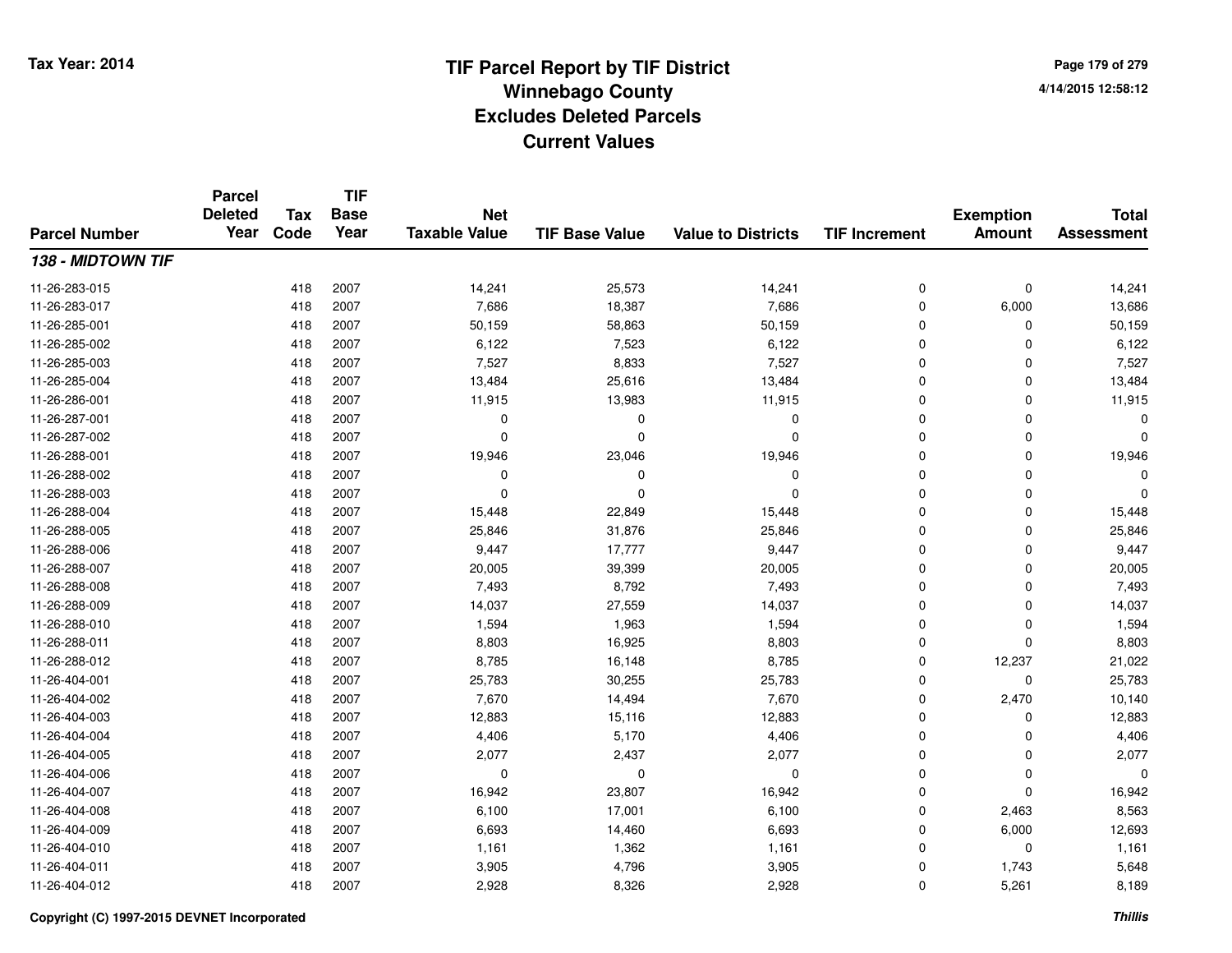**Page 180 of 2794/14/2015 12:58:12**

#### **TIF Base ValueParcel NumberTotal AssessmentExemption Amount Value to Districts TIF IncrementTIF Base YearTax CodeParcel Deleted YearNet Taxable Value138 - MIDTOWN TIF**11-26-404-0133 418 2007 4,039 4,967 4,039 0 0 4,039 11-26-404-014 <sup>418</sup> 1,202 <sup>2007</sup> 1,410 1,202 <sup>0</sup> <sup>0</sup> 1,202 11-26-404-0155 418 2007 5,415 16,389 5,415 0 5,839 11,254 11-26-405-001 <sup>418</sup> <sup>0</sup> <sup>2007</sup> <sup>0</sup> <sup>0</sup> <sup>0</sup> <sup>0</sup> <sup>0</sup> 11-26-405-0022 418 2007 0 159 0 0 0 0 11-26-406-0011 418 2007 3,119 26,101 3,119 0 0 3,119 11-26-406-002 <sup>418</sup> <sup>0</sup> <sup>2007</sup> 1,095 <sup>0</sup> <sup>0</sup> <sup>0</sup> <sup>0</sup> 11-26-406-003 <sup>418</sup> 3,172 <sup>2007</sup> 13,194 3,172 <sup>0</sup> 5,396 8,568 11-26-406-004 <sup>418</sup> 1,145 <sup>2007</sup> 1,342 1,145 <sup>0</sup> <sup>0</sup> 1,145 11-26-406-005 <sup>418</sup> 8,541 <sup>2007</sup> 16,984 8,541 <sup>0</sup> <sup>550</sup> 9,091 11-26-406-0066 418 2007 6,321 21,336 6,321 0 0 6,321 11-26-406-0077 418 2007 8,842 28,750 8,842 0 0 8,842 11-26-406-008 <sup>418</sup> 6,275 <sup>2007</sup> 40,704 6,275 <sup>0</sup> <sup>0</sup> 6,275 11-26-406-009 <sup>418</sup> 9,123 <sup>2007</sup> 17,574 9,123 <sup>0</sup> <sup>0</sup> 9,123 11-26-407-002 <sup>418</sup> <sup>0</sup> <sup>2007</sup> 8,843 <sup>0</sup> <sup>0</sup> <sup>0</sup> <sup>0</sup> 11-26-407-003 <sup>418</sup> <sup>0</sup> <sup>2007</sup> 1,960 <sup>0</sup> <sup>0</sup> <sup>0</sup> <sup>0</sup> 11-26-407-005 <sup>418</sup> <sup>0</sup> <sup>2007</sup> 1,453 <sup>0</sup> <sup>0</sup> <sup>0</sup> <sup>0</sup> 11-26-407-0066 418 2007 11,699 20,778 11,699 0 0 11,699 11-26-407-007 <sup>418</sup> 7,445 <sup>2007</sup> 15,754 7,445 <sup>0</sup> 6,000 13,445 11-26-407-008 <sup>418</sup> 5,726 <sup>2007</sup> 14,378 5,726 <sup>0</sup> <sup>0</sup> 5,726 11-26-407-0099 418 2007 7,356 11,179 7,356 0 1,512 8,868 11-26-407-0100 418 2007 9,803 18,626 9,803 0 0 9,803 11-26-407-0111 418 2007 762 5,265 762 0 0 762 11-26-407-0122 418 2007 5,648 18,591 5,648 0 0 5,648 11-26-407-013 <sup>418</sup> <sup>0</sup> <sup>2007</sup> 4,693 <sup>0</sup> <sup>0</sup> <sup>0</sup> <sup>0</sup> 11-26-408-0011 418 2007 13,909 16,321 13,909 0 0 13,909 11-26-408-0022 418 2007 4,728 16,625 4,728 0 6,000 10,728 11-26-408-0033 418 2007 11,879 20,104 11,879 0 0 11,879 11-26-408-0044 418 2007 6,463 7,585 6,463 0 6,463 11-26-408-005 <sup>418</sup> 2,397 <sup>2007</sup> 20,394 2,397 <sup>0</sup> <sup>0</sup> 2,397 11-26-408-006 <sup>418</sup> 5,395 <sup>2007</sup> 6,333 5,395 <sup>0</sup> <sup>0</sup> 5,395 11-26-408-007 <sup>418</sup> 6,714 <sup>2007</sup> 21,380 6,714 <sup>0</sup> 11,000 17,714 11-26-408-008<sup>418</sup> 9,858 <sup>2007</sup> 18,294 9,858 <sup>0</sup> <sup>0</sup> 9,858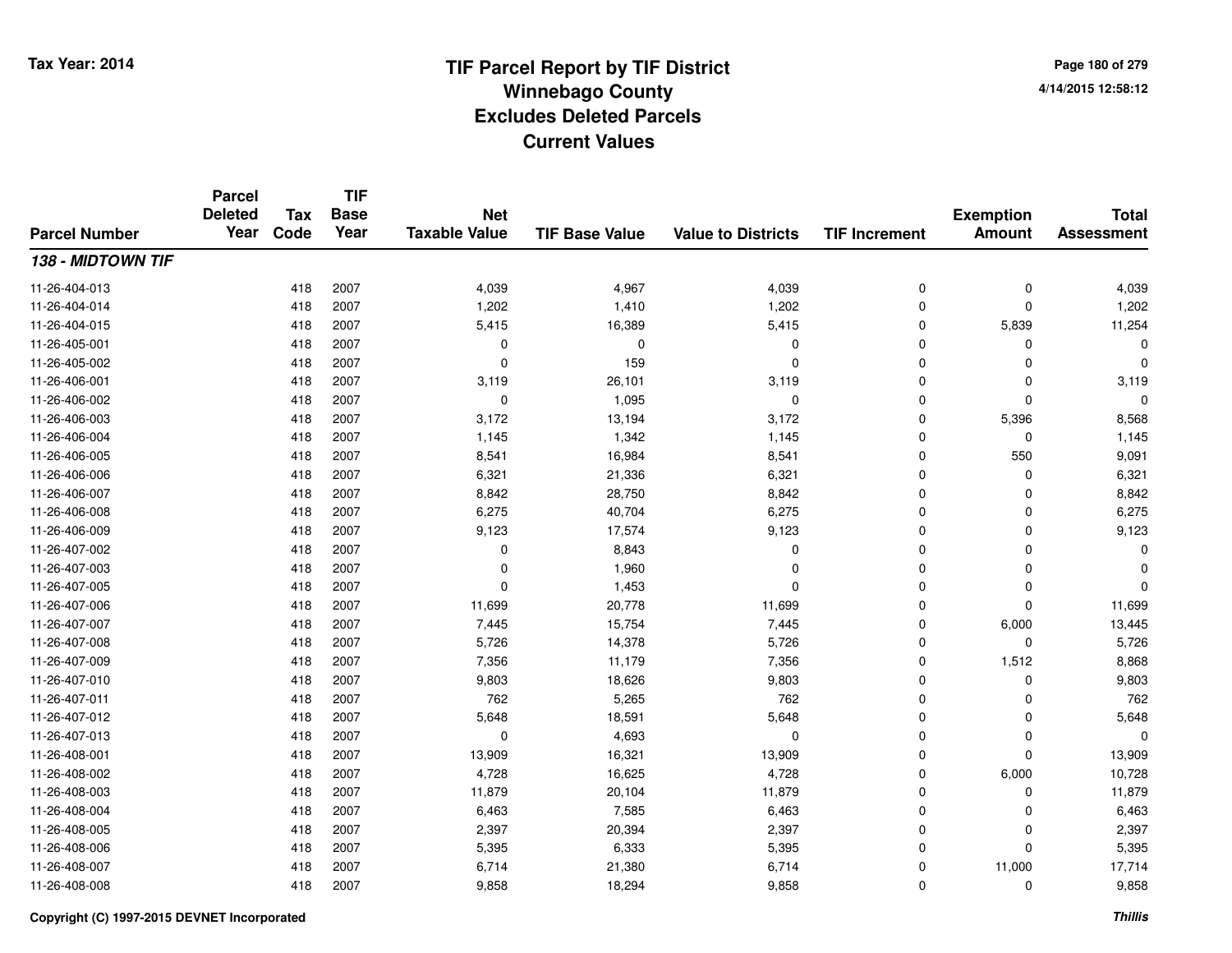**Page 181 of 2794/14/2015 12:58:12**

#### **TIF Base ValueParcel NumberTotal AssessmentExemption Amount Value to Districts TIF IncrementTIF Base YearTax CodeParcel Deleted YearNet Taxable Value138 - MIDTOWN TIF**11-26-408-009 <sup>418</sup> <sup>0</sup> <sup>2007</sup> <sup>0</sup> <sup>0</sup> <sup>0</sup> <sup>0</sup> <sup>0</sup> 11-26-408-0100 418 2007 10,506 20,098 10,506 0 0 10,506 11-26-408-0111 418 2007 320 14,775 320 0 7,576 7,896 11-26-408-0122 418 2007 7,604 14,107 7,604 0 0 7,604 11-26-408-013 $3$  2007 2007 8,608 11,302 8,608 8,608 0 0 0 8,608 11-26-408-017 <sup>418</sup> 2,078 <sup>2007</sup> 17,151 2,078 <sup>0</sup> <sup>0</sup> 2,078 11-26-408-0188 418 2007 0 1,197 0 0 0 0 11-26-409-0011 and the contract of the contract of the contract of the contract of the contract of  $1,396$  and  $0$  of  $0$  of  $0$  of  $0$  of  $0$  of  $0$  of  $0$  of  $0$  of  $0$  of  $0$  of  $0$  of  $0$  of  $0$  of  $0$  of  $0$  of  $0$  of  $0$  of  $0$  11-26-409-0022 418 2007 5,135 9,777 5,135 0 0 5,135 11-26-409-0033 418 2007 8,326 5,000 5,000 3,326 0 8,326 11-26-409-0044 2007 2,301 12,250 2,301 2,301 3,000 2,301 2,301 2,300 2,301 2,303 2,983 11-26-409-005 <sup>418</sup> 1,041 <sup>2007</sup> 13,532 1,041 <sup>0</sup> <sup>0</sup> 1,041 11-26-409-007 <sup>418</sup> 5,598 <sup>2007</sup> 10,800 5,598 <sup>0</sup> <sup>0</sup> 5,598 11-26-409-0088 418 2007 0 891 0 0 0 0 11-26-409-0099 418 2007 7,814 12,212 7,814 0 0 7,814 11-26-409-0122 2 418 2007 10,867 16,595 10,867 0 0 10,867 11-26-409-015 <sup>418</sup> 13,217 <sup>2007</sup> 1,877 1,877 11,340 <sup>0</sup> 13,217 11-26-409-016 <sup>418</sup> 1,247 <sup>2007</sup> 1,463 1,247 <sup>0</sup> <sup>0</sup> 1,247 11-26-409-0177 418 2007 7,654 14,441 7,654 0 0 7,654 11-26-409-018 <sup>418</sup> 7,217 <sup>2007</sup> 13,986 7,217 <sup>0</sup> <sup>0</sup> 7,217 11-26-409-0199 418 2007 6,588 14,014 6,588 0 430 7,018 11-26-409-0200 418 2007 7,373 15,431 7,373 0 6,000 13,373 11-26-409-0211 418 2007 1,417 28,851 1,417 0 0 1,417 11-26-409-022 <sup>418</sup> 9,181 <sup>2007</sup> 18,062 9,181 <sup>0</sup> 3,356 12,537 11-26-409-0233 418 2007 10,000 22,272 10,000 0 0 10,000 11-26-409-024 <sup>418</sup> 12,709 <sup>2007</sup> 19,508 12,709 <sup>0</sup> <sup>0</sup> 12,709 11-26-409-027 <sup>418</sup> 5,771 <sup>2007</sup> 13,327 5,771 <sup>0</sup> 6,000 11,771 11-26-409-028 <sup>418</sup> 2,010 <sup>2007</sup> 10,176 2,010 <sup>0</sup> 6,000 8,010 11-26-409-029 <sup>418</sup> <sup>457</sup> <sup>2007</sup> <sup>535</sup> <sup>457</sup> <sup>0</sup> <sup>0</sup> <sup>457</sup> 11-26-409-0300 418 2007 4,231 9,403 4,231 0 6,000 10,231 11-26-410-0011 418 2007 3,634 2,095 2,095 1,539 6,014 9,648 11-26-410-0022 418 2007 6,621 12,680 6,621 0 0 6,621 11-26-410-0033 418 2007 8,215 15,742 8,215 0 0 8,215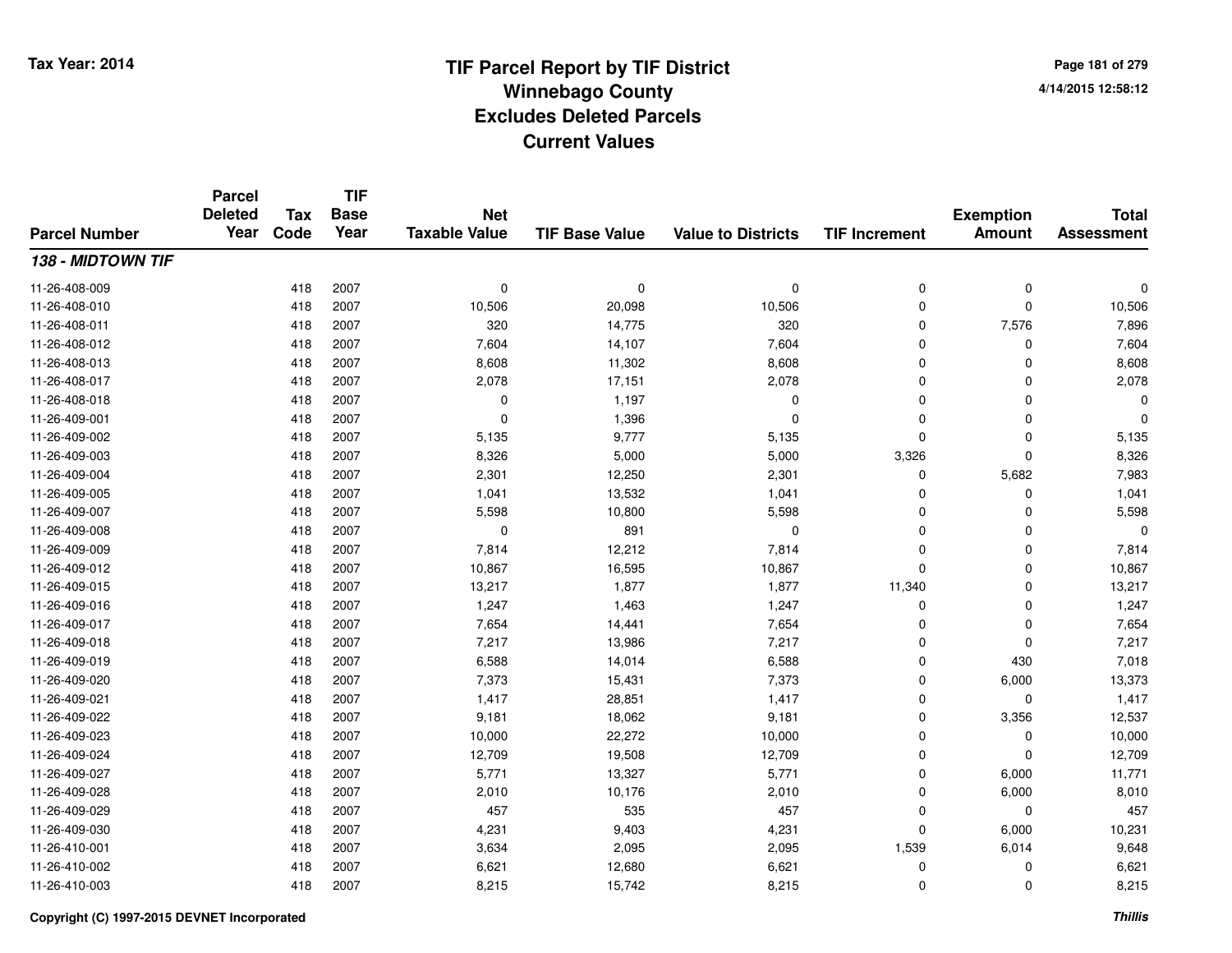**TIF**

**Parcel**

**Page 182 of 2794/14/2015 12:58:12**

| <b>Parcel Number</b> | <b>Deleted</b><br>Year | Tax<br>Code | <b>Base</b><br>Year | <b>Net</b><br><b>Taxable Value</b> | <b>TIF Base Value</b> | <b>Value to Districts</b> | <b>TIF Increment</b> | <b>Exemption</b><br><b>Amount</b> | <b>Total</b><br><b>Assessment</b> |
|----------------------|------------------------|-------------|---------------------|------------------------------------|-----------------------|---------------------------|----------------------|-----------------------------------|-----------------------------------|
| 138 - MIDTOWN TIF    |                        |             |                     |                                    |                       |                           |                      |                                   |                                   |
| 11-26-410-004        |                        | 418         | 2007                | 1,211                              | 1,423                 | 1,211                     | 0                    | 0                                 | 1,211                             |
| 11-26-410-005        |                        | 418         | 2007                | 10,994                             | 20,681                | 10,994                    | 0                    | 0                                 | 10,994                            |
| 11-26-410-006        |                        | 418         | 2007                | 6,391                              | 12,859                | 6,391                     | 0                    | 3,072                             | 9,463                             |
| 11-26-410-007        |                        | 418         | 2007                | 9,868                              | 19,035                | 9,868                     | 0                    | 0                                 | 9,868                             |
| 11-26-410-008        |                        | 418         | 2007                | 1,682                              | 13,908                | 1,682                     | 0                    | 10,486                            | 12,168                            |
| 11-26-410-009        |                        | 418         | 2007                | $\mathbf 0$                        | 18,598                | $\mathbf 0$               | 0                    | 0                                 | $\Omega$                          |
| 11-26-410-010        |                        | 418         | 2007                | 7,133                              | 13,802                | 7,133                     | 0                    | 0                                 | 7,133                             |
| 11-26-410-011        |                        | 418         | 2007                | 9,414                              | 14,358                | 9,414                     | 0                    | 0                                 | 9,414                             |
| 11-26-410-012        |                        | 418         | 2007                | 5,462                              | 6,651                 | 5,462                     | 0                    | 2,061                             | 7,523                             |
| 11-26-410-013        |                        | 418         | 2007                | 625                                | 733                   | 625                       | 0                    | 0                                 | 625                               |
| 11-26-410-014        |                        | 418         | 2007                | 6,089                              | 13,174                | 6,089                     | 0                    | 2,782                             | 8,871                             |
| 11-26-410-015        |                        | 418         | 2007                | 7,577                              | 14,674                | 7,577                     | 0                    | 2,269                             | 9,846                             |
| 11-26-410-016        |                        | 418         | 2007                | 5,217                              | 8,889                 | 5,217                     | 0                    | 0                                 | 5,217                             |
| 11-26-410-017        |                        | 418         | 2007                | 7,686                              | 11,661                | 7,686                     | 0                    | 0                                 | 7,686                             |
| 11-26-410-018        |                        | 418         | 2007                | 10,419                             | 20,164                | 10,419                    | 0                    | 0                                 | 10,419                            |
| 11-26-410-019        |                        | 418         | 2007                | 7,961                              | 15,725                | 7,961                     | 0                    | 2,080                             | 10,041                            |
| 11-26-411-004        |                        | 418         | 2007                | 1,031                              | 1,208                 | 1,031                     | 0                    | 0                                 | 1,031                             |
| 11-26-411-005        |                        | 418         | 2007                | 11,486                             | 17,670                | 11,486                    | 0                    | 0                                 | 11,486                            |
| 11-26-411-006        |                        | 418         | 2007                | 3,905                              | 12,670                | 3,905                     | 0                    | 4,650                             | 8,555                             |
| 11-26-411-007        |                        | 418         | 2007                | 12,241                             | 19,156                | 12,241                    | 0                    | 0                                 | 12,241                            |
| 11-26-411-008        |                        | 418         | 2007                | 8,297                              | 11,195                | 8,297                     | 0                    | 240                               | 8,537                             |
| 11-26-411-009        |                        | 418         | 2007                | 8,377                              | 12,854                | 8,377                     | 0                    | 0                                 | 8,377                             |
| 11-26-411-010        |                        | 418         | 2007                | 14,028                             | 20,502                | 14,028                    | 0                    | 0                                 | 14,028                            |
| 11-26-411-011        |                        | 418         | 2007                | 2,245                              | 27,026                | 2,245                     | 0                    | 0                                 | 2,245                             |
| 11-26-411-013        |                        | 418         | 2007                | 0                                  | 0                     | 0                         | 0                    | 0                                 | $\Omega$                          |
| 11-26-411-014        |                        | 418         | 2007                | 10,296                             | 14,175                | 10,296                    | 0                    | 0                                 | 10,296                            |
| 11-26-411-015        |                        | 418         | 2007                | 19,390                             | 23,912                | 19,390                    | 0                    | 0                                 | 19,390                            |
| 11-26-411-016        |                        | 418         | 2007                | 3,467                              | 18,381                | 3,467                     | 0                    | 0                                 | 3,467                             |
| 11-26-412-001        |                        | 418         | 2007                | 0                                  | 1,360                 | 0                         | 0                    | 0                                 | $\mathbf 0$                       |
| 11-26-412-002        |                        | 418         | 2007                | 7,073                              | 8,300                 | 7,073                     | 0                    | 0                                 | 7,073                             |
| 11-26-412-003        |                        | 418         | 2007                | 8,422                              | 15,904                | 8,422                     | 0                    | 0                                 | 8,422                             |
| 11-26-412-004        |                        | 418         | 2007                | 0                                  | 1,482                 | 0                         | 0                    | 0                                 | $\Omega$                          |
| 11-26-412-005        |                        | 418         | 2007                | 0                                  | 2,273                 | 0                         | 0                    | 0                                 | 0                                 |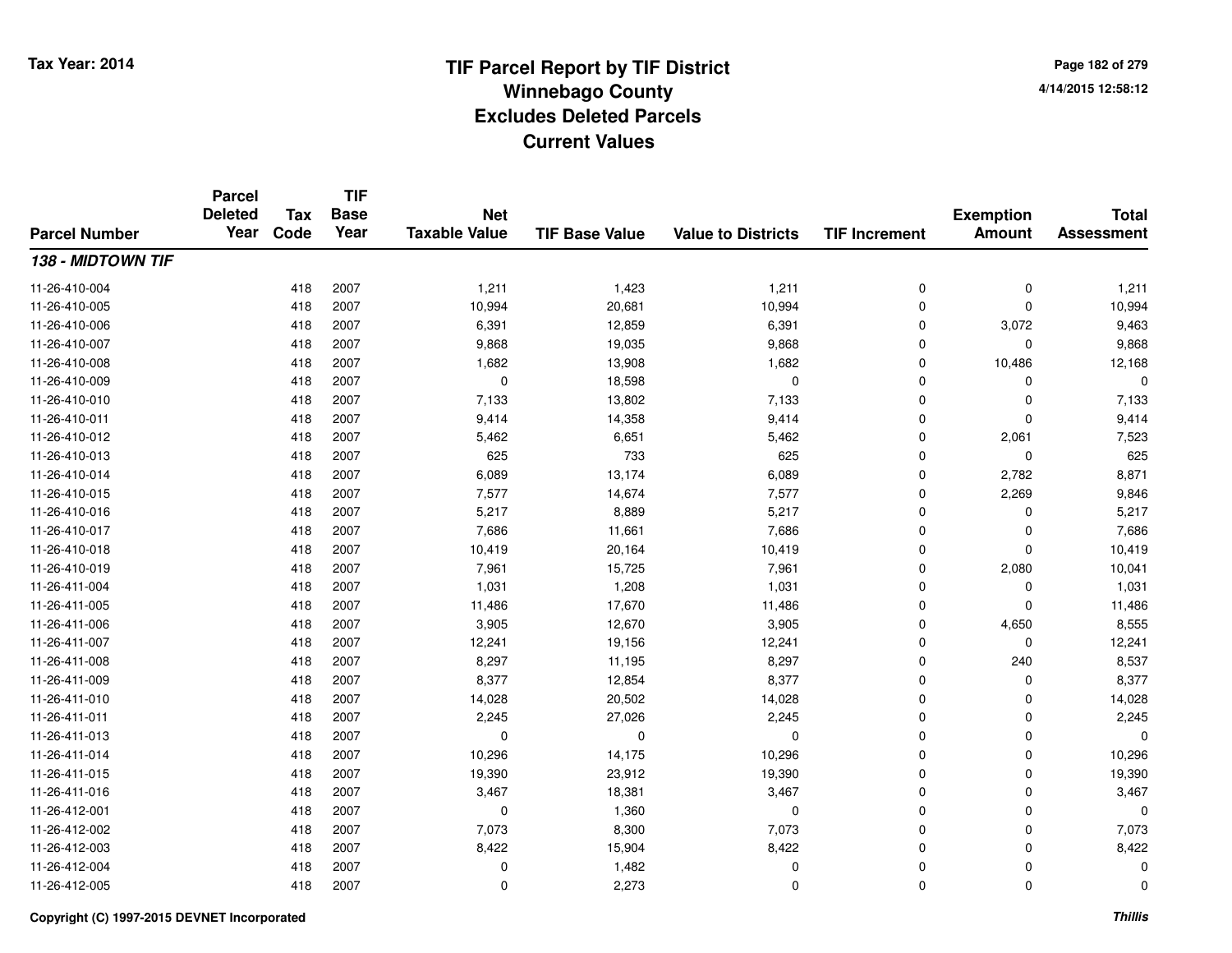**Page 183 of 2794/14/2015 12:58:12**

#### **TIF Base ValueParcel NumberTotal AssessmentExemption Amount Value to Districts TIF IncrementTIF Base YearTax CodeParcel Deleted YearNet Taxable Value138 - MIDTOWN TIF**11-26-413-0011 418 2007 8,362 16,534 8,362 0 6,000 14,362 11-26-413-002 <sup>418</sup> 1,703 <sup>2007</sup> <sup>0</sup> <sup>0</sup> 1,703 <sup>0</sup> 1,703 11-26-413-0033 418 2007 4,670 24,060 4,670 0 0 4,670 11-26-413-0044 2,885 2007 6,833 3,948 3,948 2,885 1,169 8,002 11-26-413-005 <sup>418</sup> 4,167 <sup>2007</sup> 19,410 4,167 <sup>0</sup> <sup>0</sup> 4,167 11-26-413-0066 418 2007 4,535 18,333 4,535 0 0 4,535 11-26-413-007 <sup>418</sup> <sup>0</sup> <sup>2007</sup> <sup>0</sup> <sup>0</sup> <sup>0</sup> <sup>0</sup> <sup>0</sup> 11-26-413-008 <sup>418</sup> 5,903 <sup>2007</sup> 12,490 5,903 <sup>0</sup> <sup>373</sup> 6,276 11-26-413-009 <sup>418</sup> 13,173 <sup>2007</sup> 15,088 13,173 <sup>0</sup> <sup>0</sup> 13,173 11-26-413-0100 418 2007 7,081 14,934 7,081 0 6,000 13,081 11-26-413-0111 418 2007 12,226 22,757 12,226 0 0 12,226 11-26-413-0122 418 2007 12,541 23,454 12,541 0 0 12,541 11-26-413-0133 418 2007 6,624 11,174 6,624 0 2,812 9,436 11-26-413-014 <sup>418</sup> 6,543 <sup>2007</sup> 15,277 6,543 <sup>0</sup> 4,125 10,668 11-26-413-015 <sup>418</sup> 10,726 <sup>2007</sup> 20,361 10,726 <sup>0</sup> <sup>0</sup> 10,726 11-26-413-0166 418 2007 3,566 18,100 3,566 0 11,000 14,566 11-26-413-017 <sup>418</sup> 9,154 <sup>2007</sup> 5,916 5,916 3,238 <sup>0</sup> 9,154 11-26-413-018 <sup>418</sup> 11,020 <sup>2007</sup> 16,000 11,020 <sup>0</sup> <sup>0</sup> 11,020 11-26-426-0022 418 2007 38,143 79,966 38,143 0 0 38,143 11-26-426-0066 418 2007 14,578 17,105 14,578 0 0 14,578 11-26-426-0088 418 2007 3,366 3,949 3,366 0 0 3,366 11-26-426-0099 418 2007 6,680 7,840 6,680 0 0 6,680 11-26-426-0100 418 0 11,307 11,858 11,307 0 0 11,307 11-26-426-0111 418 0 1,935 2,093 1,935 0 0 1,935 11-26-427-0011 418 2007 16,540 19,410 16,540 0 0 16,540 11-26-428-0011 418 2007 9,188 22,899 9,188 0 0 9,188 11-26-428-0022 418 2007 6,947 13,287 6,947 0 0 6,947 11-26-428-005 <sup>418</sup> 15,738 <sup>2007</sup> 17,894 15,738 <sup>0</sup> <sup>0</sup> 15,738 11-26-428-0066 418 2007 6,972 11,815 6,972 0 2,111 9,083 11-26-428-007 <sup>418</sup> 1,703 <sup>2007</sup> 1,998 1,703 <sup>0</sup> <sup>0</sup> 1,703 11-26-428-008 <sup>418</sup> 1,703 <sup>2007</sup> 1,998 1,703 <sup>0</sup> <sup>0</sup> 1,703 11-26-428-009 <sup>418</sup> 1,703 <sup>2007</sup> 1,998 1,703 <sup>0</sup> <sup>0</sup> 1,703 11-26-428-0111 418 2007 11,644 26,381 11,644 0 6,000 17,644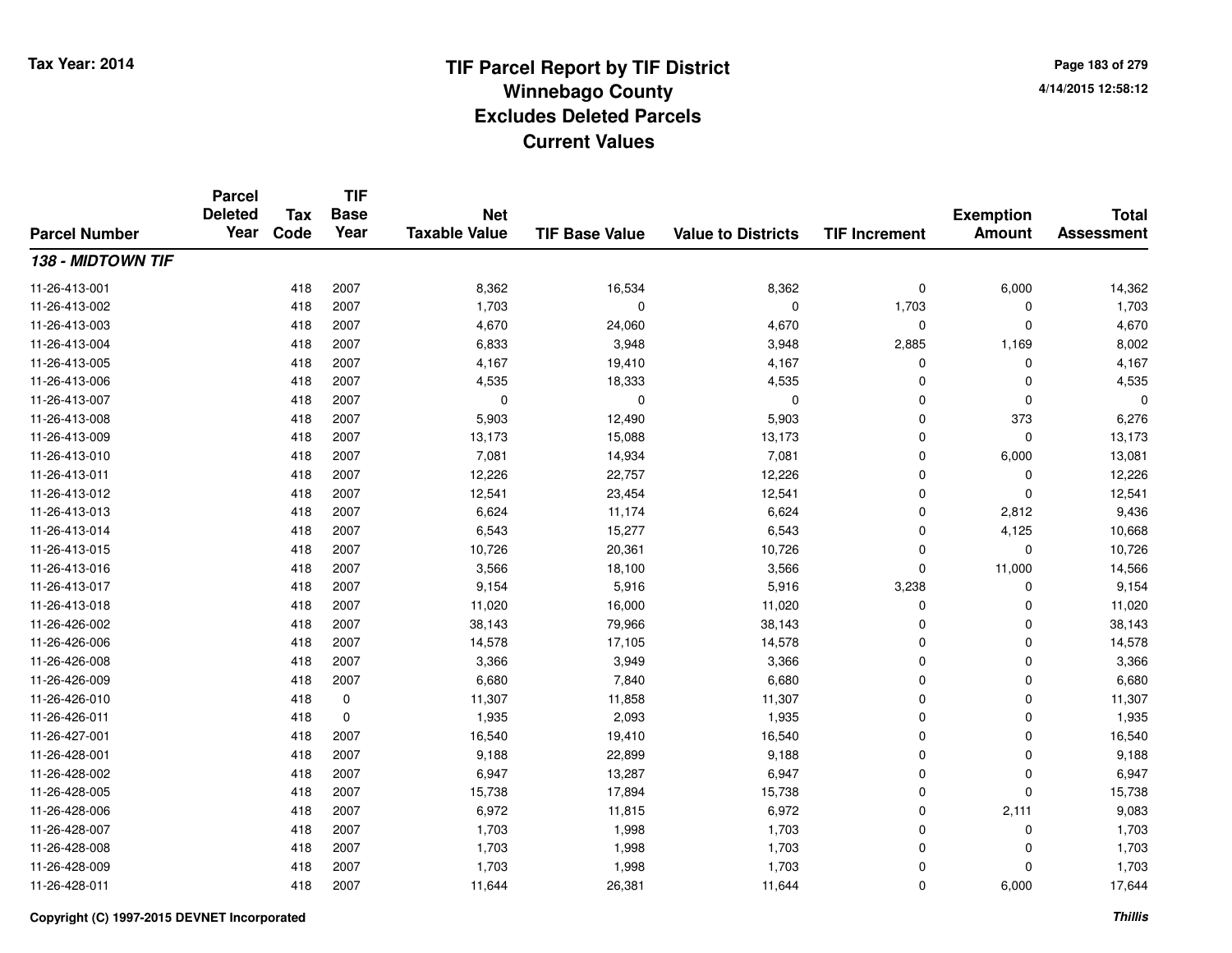**Page 184 of 2794/14/2015 12:58:12**

|                      | <b>Parcel</b><br><b>Deleted</b> | <b>Tax</b> | <b>TIF</b><br><b>Base</b> | <b>Net</b>           |                       |                           |                      | <b>Exemption</b> | <b>Total</b>      |
|----------------------|---------------------------------|------------|---------------------------|----------------------|-----------------------|---------------------------|----------------------|------------------|-------------------|
| <b>Parcel Number</b> | Year                            | Code       | Year                      | <b>Taxable Value</b> | <b>TIF Base Value</b> | <b>Value to Districts</b> | <b>TIF Increment</b> | <b>Amount</b>    | <b>Assessment</b> |
| 138 - MIDTOWN TIF    |                                 |            |                           |                      |                       |                           |                      |                  |                   |
| 11-26-428-013        |                                 | 418        | 2007                      | 13,383               | 17,439                | 13,383                    | 0                    | 0                | 13,383            |
| 11-26-428-014        |                                 | 418        | 2007                      | 4,721                | 9,663                 | 4,721                     | 0                    | 7,413            | 12,134            |
| 11-26-428-015        |                                 | 418        | 2007                      | 14,395               | 22,425                | 14,395                    | 0                    | 6,000            | 20,395            |
| 11-26-429-001        |                                 | 418        | 2007                      | 7,893                | 16,130                | 7,893                     | 0                    | 6,000            | 13,893            |
| 11-26-429-002        |                                 | 418        | 2007                      | 2,907                | 16,720                | 2,907                     | 0                    | 0                | 2,907             |
| 11-26-429-003        |                                 | 418        | 2007                      | 0                    | 9,868                 | $\mathbf 0$               | 0                    | 10,021           | 10,021            |
| 11-26-429-004        |                                 | 418        | 2007                      | 9,723                | 18,393                | 9,723                     | 0                    | 0                | 9,723             |
| 11-26-429-005        |                                 | 418        | 2007                      | 7,366                | 15,658                | 7,366                     | 0                    | 6,000            | 13,366            |
| 11-26-429-006        |                                 | 418        | 2007                      | 4,215                | 10,488                | 4,215                     | 0                    | 8,358            | 12,573            |
| 11-26-429-007        |                                 | 418        | 2007                      | 6,934                | 14,635                | 6,934                     | 0                    | 6,000            | 12,934            |
| 11-26-429-008        |                                 | 418        | 2007                      | 7,688                | 17,274                | 7,688                     | 0                    | 0                | 7,688             |
| 11-26-429-009        |                                 | 418        | 2007                      | 1,034                | 1,216                 | 1,034                     | 0                    | 0                | 1,034             |
| 11-26-429-010        |                                 | 418        | 2007                      | 5,630                | 10,388                | 5,630                     | 0                    | 0                | 5,630             |
| 11-26-429-011        |                                 | 418        | 2007                      | 7,403                | 24,936                | 7,403                     | 0                    | 0                | 7,403             |
| 11-26-429-012        |                                 | 418        | 2007                      | 7,334                | 22,403                | 7,334                     | 0                    | 0                | 7,334             |
| 11-26-429-013        |                                 | 418        | 2007                      | 4,905                | 15,778                | 4,905                     | 0                    | 11,000           | 15,905            |
| 11-26-429-014        |                                 | 418        | 2007                      | 5,000                | 23,972                | 5,000                     | 0                    | 0                | 5,000             |
| 11-26-429-015        |                                 | 418        | 2007                      | 9,233                | 14,437                | 9,233                     | 0                    | 0                | 9,233             |
| 11-26-430-001        |                                 | 418        | 2007                      | 16,427               | 19,275                | 16,427                    | 0                    | 0                | 16,427            |
| 11-26-430-002        |                                 | 418        | 2007                      | 28,739               | 33,726                | 28,739                    | 0                    | 0                | 28,739            |
| 11-26-430-003        |                                 | 418        | 2007                      | 1,341                | 1,574                 | 1,341                     | 0                    | 0                | 1,341             |
| 11-26-430-004        |                                 | 418        | 2007                      | 14,821               | 17,342                | 14,821                    | 0                    | 0                | 14,821            |
| 11-26-430-007        |                                 | 418        | 2007                      | 34,018               | 39,920                | 34,018                    | 0                    | 0                | 34,018            |
| 11-26-430-012        |                                 | 418        | 2007                      | 32,957               | 38,675                | 32,957                    | 0                    | 0                | 32,957            |
| 11-26-432-003        |                                 | 418        | 2007                      | 10,964               | 19,532                | 10,964                    | 0                    | 0                | 10,964            |
| 11-26-432-004        |                                 | 418        | 2007                      | 16,110               | 18,903                | 16,110                    | 0                    | 0                | 16,110            |
| 11-26-432-005        |                                 | 418        | 2007                      | 8,268                | 0                     | $\pmb{0}$                 | 8,268                | 0                | 8,268             |
| 11-26-432-006        |                                 | 418        | 2007                      | 5,793                | 6,798                 | 5,793                     | 0                    | 0                | 5,793             |
| 11-26-432-007        |                                 | 418        | 2007                      | 9,417                | 11,053                | 9,417                     | 0                    | 0                | 9,417             |
| 11-26-432-008        |                                 | 418        | 2007                      | 18,826               | 36,380                | 18,826                    | 0                    | 0                | 18,826            |
| 11-26-432-009        |                                 | 418        | 2007                      | 4,799                | 13,127                | 4,799                     | 0                    | 4,878            | 9,677             |
| 11-26-432-010        |                                 | 418        | 2007                      | 6,322                | 14,732                | 6,322                     | 0                    | 1,858            | 8,180             |
| 11-26-432-011        |                                 | 418        | 2007                      | 6,752                | 14,773                | 6,752                     | 0                    | 3,723            | 10,475            |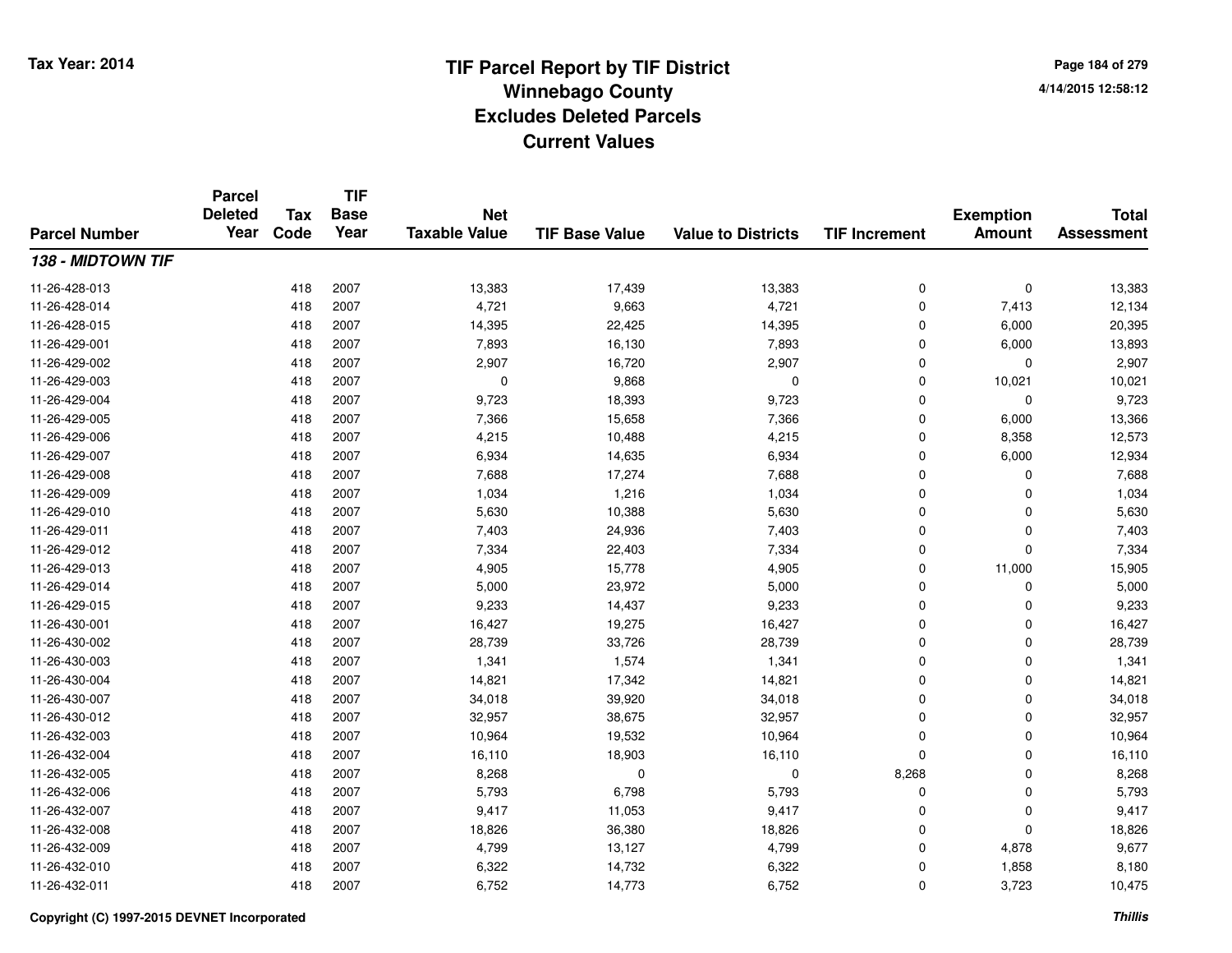**TIF**

**Parcel**

**Page 185 of 2794/14/2015 12:58:12**

| <b>Parcel Number</b> | <b>Deleted</b><br>Year | <b>Tax</b><br>Code | .<br><b>Base</b><br>Year | <b>Net</b><br><b>Taxable Value</b> | <b>TIF Base Value</b> | <b>Value to Districts</b> | <b>TIF Increment</b> | <b>Exemption</b><br><b>Amount</b> | <b>Total</b><br><b>Assessment</b> |
|----------------------|------------------------|--------------------|--------------------------|------------------------------------|-----------------------|---------------------------|----------------------|-----------------------------------|-----------------------------------|
| 138 - MIDTOWN TIF    |                        |                    |                          |                                    |                       |                           |                      |                                   |                                   |
| 11-26-432-012        |                        | 418                | 2007                     | 7,670                              | 18,786                | 7,670                     | 0                    | 5,478                             | 13,148                            |
| 11-26-432-013        |                        | 418                | 2007                     | 6,717                              | 13,045                | 6,717                     | 0                    | 5,173                             | 11,890                            |
| 11-26-432-014        |                        | 418                | 2007                     | 1,168                              | 1,371                 | 1,168                     | 0                    | 0                                 | 1,168                             |
| 11-26-432-015        |                        | 418                | 2007                     | 14,694                             | 17,244                | 14,694                    | 0                    | 0                                 | 14,694                            |
| 11-26-432-016        |                        | 418                | 2007                     | 12,460                             | 18,860                | 12,460                    | 0                    | 0                                 | 12,460                            |
| 11-26-432-017        |                        | 418                | 2007                     | $\mathbf 0$                        | $\Omega$              | $\mathbf 0$               | 0                    | 0                                 | $\Omega$                          |
| 11-26-435-006        |                        | 418                | 2007                     | 1,222                              | 1,433                 | 1,222                     | 0                    | 0                                 | 1,222                             |
| 11-26-438-001        |                        | 418                | 2007                     | 1,368                              | 18,599                | 1,368                     | 0                    | 10,875                            | 12,243                            |
| 11-26-438-002        |                        | 418                | 2007                     | 1,036                              | 27,417                | 1,036                     | 0                    | 0                                 | 1,036                             |
| 11-26-438-003        |                        | 418                | 2007                     | 7,018                              | 22,486                | 7,018                     | 0                    | 0                                 | 7,018                             |
| 11-26-438-004        |                        | 418                | 2007                     | 11,751                             | 12,783                | 11,751                    | 0                    | 0                                 | 11,751                            |
| 11-26-438-005        |                        | 418                | 2007                     | 7,830                              | 16,117                | 7,830                     | 0                    | 0                                 | 7,830                             |
| 11-26-438-006        |                        | 418                | 2007                     | 6,433                              | 13,396                | 6,433                     | 0                    | 6,000                             | 12,433                            |
| 11-26-438-007        |                        | 418                | 2007                     | 8,190                              | 17,469                | 8,190                     | 0                    | 6,000                             | 14,190                            |
| 11-26-438-008        |                        | 418                | 2007                     | 5,357                              | 10,666                | 5,357                     | 0                    | 5,067                             | 10,424                            |
| 11-26-438-009        |                        | 418                | 2007                     | 5,578                              | 9,350                 | 5,578                     | 0                    | 4,170                             | 9,748                             |
| 11-26-438-012        |                        | 418                | 2007                     | 3,901                              | 10,061                | 3,901                     | $\mathbf 0$          | 6,000                             | 9,901                             |
| 11-26-438-013        |                        | 418                | 2007                     | 10,525                             | 4,695                 | 4,695                     | 5,830                | 0                                 | 10,525                            |
| 11-26-438-014        |                        | 418                | 2007                     | 8,842                              | 13,830                | 8,842                     | 0                    | 0                                 | 8,842                             |
| 11-26-438-015        |                        | 418                | 2007                     | 6,589                              | 19,324                | 6,589                     | 0                    | 0                                 | 6,589                             |
| 11-26-438-016        |                        | 418                | 2007                     | 7,844                              | 20,044                | 7,844                     | 0                    | 0                                 | 7,844                             |
| 11-26-438-017        |                        | 418                | 2007                     | 11,500                             | 12,722                | 11,500                    | 0                    | 0                                 | 11,500                            |
| 11-26-438-018        |                        | 418                | 2007                     | 5,708                              | 8,291                 | 5,708                     | 0                    | 0                                 | 5,708                             |
| 11-26-438-021        |                        | 418                | 2007                     | 13,855                             | 20,638                | 13,855                    | 0                    | 0                                 | 13,855                            |
| 11-26-438-022        |                        | 418                | 2007                     | 11,867                             | 8,158                 | 8,158                     | 3,709                | 0                                 | 11,867                            |
| 11-26-438-023        |                        | 418                | 2007                     | 4,764                              | 14,034                | 4,764                     | $\mathbf 0$          | 6,000                             | 10,764                            |
| 11-26-438-024        |                        | 418                | $\mathbf 0$              | 11,871                             | 17,159                | 11,871                    | 0                    | 0                                 | 11,871                            |
| 11-26-451-009        |                        | 418                | 2007                     | 10,864                             | 20,607                | 10,864                    | 0                    | 0                                 | 10,864                            |
| 11-26-451-010        |                        | 418                | 2007                     | 2,980                              | 5,392                 | 2,980                     | 0                    | 0                                 | 2,980                             |
| 11-26-451-011        |                        | 418                | 2007                     | $\Omega$                           | 1,753                 | 0                         | 0                    | 0                                 | $\Omega$                          |
| 11-26-451-012        |                        | 418                | 2007                     | $\Omega$                           | $\Omega$              | 0                         | 0                    | 0                                 | ∩                                 |
| 11-26-451-014        |                        | 418                | 2007                     | $\Omega$                           | 0                     | 0                         | 0                    | 0                                 | $\Omega$                          |
| 11-26-451-015        |                        | 418                | 2007                     | 0                                  | $\mathbf 0$           | 0                         | 0                    | 0                                 | 0                                 |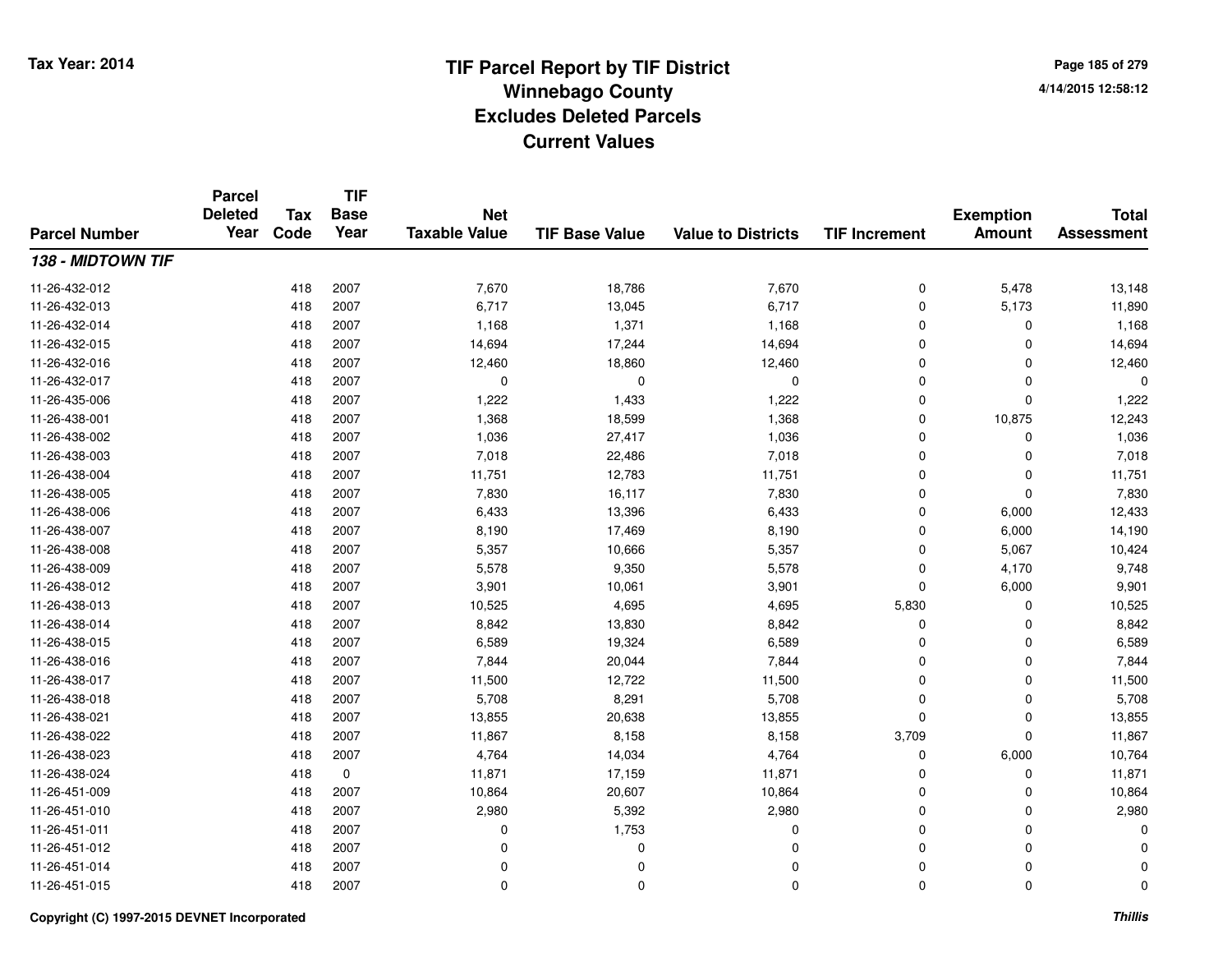#### **TIF Base ValueParcel NumberTotal AssessmentExemption Amount Value to Districts TIF IncrementTIF Base YearTax CodeParcel Deleted YearNet Taxable Value138 - MIDTOWN TIF**11-26-451-016 <sup>418</sup> <sup>0</sup> <sup>2007</sup> <sup>0</sup> <sup>0</sup> <sup>0</sup> <sup>0</sup> <sup>0</sup> 11-26-451-017 <sup>418</sup> <sup>0</sup> <sup>2007</sup> <sup>0</sup> <sup>0</sup> <sup>0</sup> <sup>0</sup> <sup>0</sup> 11-26-451-018 <sup>418</sup> <sup>0</sup> <sup>2007</sup> <sup>0</sup> <sup>0</sup> <sup>0</sup> <sup>0</sup> <sup>0</sup> 11-26-451-019 <sup>418</sup> <sup>0</sup> <sup>2007</sup> <sup>0</sup> <sup>0</sup> <sup>0</sup> <sup>0</sup> <sup>0</sup> 11-26-451-020 <sup>418</sup> <sup>0</sup> <sup>2007</sup> 2,783 <sup>0</sup> <sup>0</sup> <sup>0</sup> <sup>0</sup> 11-26-452-001 <sup>418</sup> <sup>0</sup> <sup>2007</sup> <sup>0</sup> <sup>0</sup> <sup>0</sup> <sup>0</sup> <sup>0</sup> 11-26-452-002 <sup>418</sup> <sup>0</sup> <sup>2007</sup> <sup>0</sup> <sup>0</sup> <sup>0</sup> <sup>0</sup> <sup>0</sup> 11-26-452-003 <sup>418</sup> <sup>0</sup> <sup>2007</sup> <sup>0</sup> <sup>0</sup> <sup>0</sup> <sup>0</sup> <sup>0</sup> 11-26-452-004 <sup>418</sup> <sup>0</sup> <sup>2007</sup> <sup>0</sup> <sup>0</sup> <sup>0</sup> <sup>0</sup> <sup>0</sup> 11-26-452-005 <sup>418</sup> <sup>0</sup> <sup>2007</sup> <sup>0</sup> <sup>0</sup> <sup>0</sup> <sup>0</sup> <sup>0</sup> 11-26-452-006 <sup>418</sup> <sup>0</sup> <sup>2007</sup> <sup>0</sup> <sup>0</sup> <sup>0</sup> <sup>0</sup> <sup>0</sup> 11-26-453-001 <sup>418</sup> <sup>0</sup> <sup>2007</sup> <sup>0</sup> <sup>0</sup> <sup>0</sup> <sup>0</sup> <sup>0</sup> 11-26-453-0033 418 2007 345 810 345 0 0 345 11-26-453-0066 418 2007 2,981 18,156 2,981 0 2,981 11-26-453-0077 418 2007 8,081 10,476 8,081 0 0 8,081 11-26-453-008 <sup>418</sup> 9,932 <sup>2007</sup> 15,380 9,932 <sup>0</sup> <sup>0</sup> 9,932 11-26-453-0099 418 2007 1,933 19,388 1,933 0 0 1,933 11-26-453-0100 418 2007 26,876 31,539 26,876 0 0 26,876 11-26-453-0111 418 2007 4,224 4,957 4,224 0 4,224 11-26-453-0133 418 2007 9,355 17,974 9,355 0 0 9,355 11-26-453-014 <sup>418</sup> 7,510 <sup>2007</sup> 15,632 7,510 <sup>0</sup> 6,000 13,510 11-26-476-0011 418 2007 11,741 17,050 11,741 0 0 11,741 11-26-476-0022 418 2007 8,963 16,753 8,963 0 0 8,963 11-26-476-0033 418 2007 13,431 24,972 13,431 0 0 13,431 11-26-476-004 <sup>418</sup> 5,253 <sup>2007</sup> 6,002 5,253 <sup>0</sup> 3,554 8,807 11-26-476-005 <sup>418</sup> 8,052 <sup>2007</sup> 12,335 8,052 <sup>0</sup> <sup>0</sup> 8,052 11-26-476-0066 418 2007 22,665 35,183 22,665 0 22,665 11-26-476-0077 418 2007 0 163 0 0 0 0 11-26-476-008 <sup>418</sup> 5,973 <sup>2007</sup> 7,008 5,973 <sup>0</sup> <sup>0</sup> 5,973 11-26-476-0099 418 2007 3,831 4,496 3,831 0 0 3,831 11-26-480-0011 418 2007 13,055 15,319 13,055 0 0 13,055 11-26-480-0022 2 2 2 2 3 418 2007 10,248 13,397 13,397 10,248 0 0 0 10,248 11-26-480-0033 418 2007 5,086 11,965 5,086 0 6,000 11,086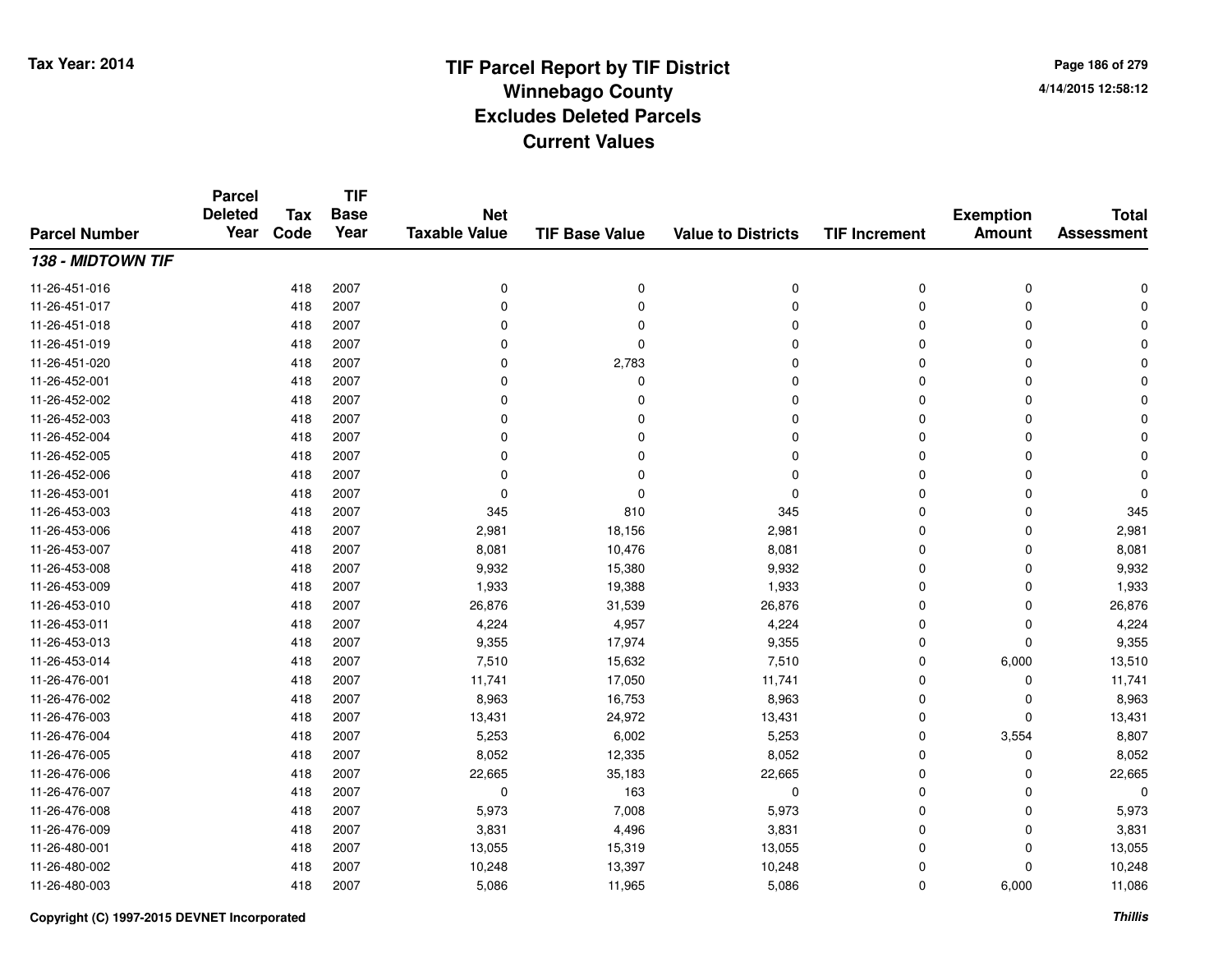**Page 187 of 2794/14/2015 12:58:12**

|                                     | <b>Parcel</b><br><b>Deleted</b> | <b>Tax</b> | <b>TIF</b><br><b>Base</b> | <b>Net</b>           |                       |                           |                         | <b>Exemption</b>        | <b>Total</b>      |
|-------------------------------------|---------------------------------|------------|---------------------------|----------------------|-----------------------|---------------------------|-------------------------|-------------------------|-------------------|
| <b>Parcel Number</b>                | Year                            | Code       | Year                      | <b>Taxable Value</b> | <b>TIF Base Value</b> | <b>Value to Districts</b> | <b>TIF Increment</b>    | <b>Amount</b>           | <b>Assessment</b> |
| 138 - MIDTOWN TIF                   |                                 |            |                           |                      |                       |                           |                         |                         |                   |
| 11-26-480-004                       |                                 | 418        | 2007                      | $\mathbf 0$          | 1,847                 | $\mathbf 0$               | 0                       | 8,509                   | 8,509             |
| 11-26-480-005                       |                                 | 418        | 2007                      | 5,206                | 9,967                 | 5,206                     | 0                       | 7,461                   | 12,667            |
| 11-26-480-006                       |                                 | 418        | 2007                      | 12,259               | 23,059                | 12,259                    | 0                       | $\mathbf 0$             | 12,259            |
| 11-26-480-007                       |                                 | 418        | 2007                      | 9,277                | 14,002                | 9,277                     | 0                       | $\mathbf 0$             | 9,277             |
| 11-26-485-001                       |                                 | 418        | 2007                      | 7,588                | 14,434                | 7,588                     | $\mathbf 0$             | 2,854                   | 10,442            |
| 11-26-485-002                       |                                 | 418        | 2007                      | 10,303               | 14,036                | 10,303                    | 0                       | $\Omega$                | 10,303            |
| 11-26-485-003                       |                                 | 418        | 2007                      | $\mathbf 0$          | 0                     | $\mathbf 0$               | 0                       | $\Omega$                | 0                 |
| 11-26-485-004                       |                                 | 418        | 2007                      | 8,478                | 6,849                 | 6,849                     | 1,629                   | 6,000                   | 14,478            |
| 11-26-485-005                       |                                 | 418        | 2007                      | 6,543                | 14,796                | 6,543                     | 0                       | 8,259                   | 14,802            |
| 11-26-485-006                       |                                 | 418        | 2007                      | 14,308               | 20,649                | 14,308                    | 0                       | $\Omega$                | 14,308            |
| 11-26-485-007                       |                                 | 418        | 2007                      | 8,082                | 10,249                | 8,082                     | 0                       | $\Omega$                | 8,082             |
| 11-26-486-001                       |                                 | 418        | 2007                      | 12,517               | 19,128                | 12,517                    | 0                       | 0                       | 12,517            |
| 11-26-486-002                       |                                 | 418        | 2007                      | 11,429               | 18,893                | 11,429                    | 0                       | $\mathbf 0$             | 11,429            |
| 11-26-486-003                       |                                 | 418        | 2007                      | 3,168                | 11,222                | 3,168                     | 0                       | $\mathbf 0$             | 3,168             |
| 11-26-486-004                       |                                 | 418        | 2007                      | 1,717                | 9,355                 | 1,717                     | 0                       | 9,747                   | 11,464            |
| 11-26-486-005                       |                                 | 418        | 2007                      | 10,698               | 20,445                | 10,698                    | 0                       | 0                       | 10,698            |
| 11-26-486-006                       |                                 | 418        | 2007                      | 8,209                | 7,313                 | 7,313                     | 896                     | $\Omega$                | 8,209             |
| 11-26-486-007                       |                                 | 418        | 2007                      | 9,390                | 13,127                | 9,390                     | 0                       | $\Omega$                | 9,390             |
| 11-26-486-008                       |                                 | 418        | 2007                      | 12,217               | 17,870                | 12,217                    | 0                       | 0                       | 12,217            |
| 11-26-486-009                       |                                 | 418        | 2007                      | 14,779               | 21,457                | 14,779                    | 0                       | $\Omega$                | 14,779            |
| <b>Tax District Totals:</b>         | <b>Parcel Count:</b>            |            | 619                       | 5,851,267            | 10,329,770            | 5,773,301                 | 77,966                  | 869,143                 | 6,720,410         |
| 139 - KISHWAUKEE & HARRISON TIF #2  |                                 |            |                           |                      |                       |                           |                         |                         |                   |
| 11-36-451-001                       |                                 | 419        | 2007                      | 24,895               | 29,214                | 24,895                    | 0                       | 0                       | 24,895            |
| 11-36-451-002                       |                                 | 419        | 2007                      | 361,725              | 462,515               | 361,725                   | 0                       | 0                       | 361,725           |
| <b>Tax District Totals:</b>         | <b>Parcel Count:</b>            |            | $\overline{2}$            | 386,620              | 491,729               | 386,620                   | $\overline{\mathbf{0}}$ | $\overline{\mathbf{0}}$ | 386,620           |
| <b>140 - FORMER BELOIT CORP TIF</b> |                                 |            |                           |                      |                       |                           |                         |                         |                   |
| 03-12-376-001                       |                                 | 420        | 2007                      | 53,251               | 56,148                | 53,251                    | 0                       | 0                       | 53,251            |
| 03-12-452-002                       |                                 | 420        | 2007                      | 127,202              | 73,384                | 73,384                    | 53,818                  | $\mathbf 0$             | 127,202           |
| 03-12-452-003                       |                                 | 420        | 2007                      | 270,160              | 284,859               | 270,160                   | 0                       | $\mathbf 0$             | 270,160           |
| 03-12-476-001                       |                                 | 420        | 2007                      | 53,935               | 56,871                | 53,935                    | 0                       | 0                       | 53,935            |
| 03-13-126-001                       |                                 | 420        | 2007                      | 230,886              | 243,447               | 230,886                   | 0                       | $\Omega$                | 230,886           |
| 03-13-176-004                       |                                 | 420        | 2007                      | 24,649               | 25,990                | 24,649                    | $\mathbf 0$             | $\Omega$                | 24,649            |

**Copyright (C) 1997-2015 DEVNET Incorporated**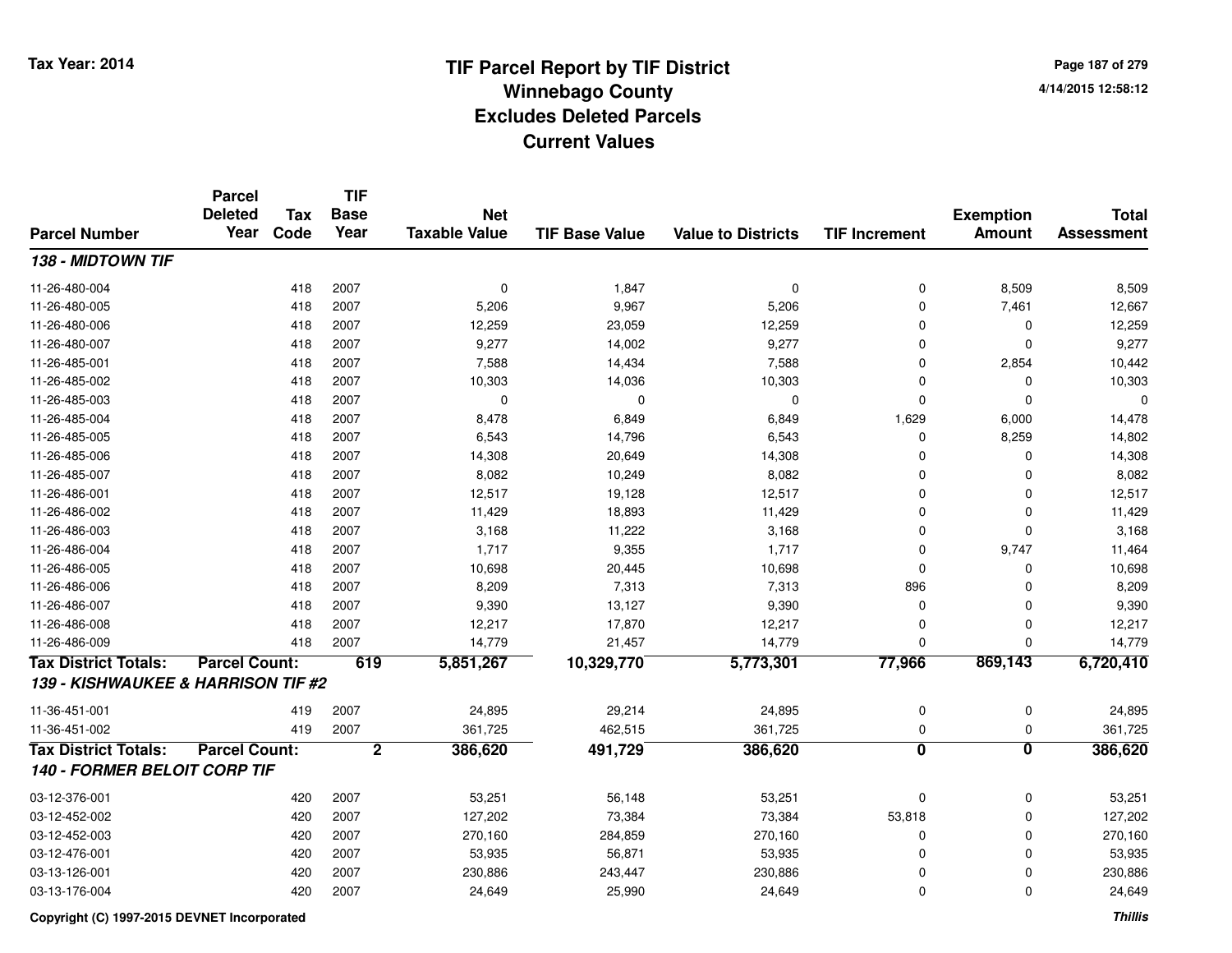**Page 188 of 2794/14/2015 12:58:12**

|                              | <b>Parcel</b><br><b>Deleted</b> | <b>Tax</b> | <b>TIF</b><br><b>Base</b> | <b>Net</b>           |                       |                           |                      | <b>Exemption</b>        | <b>Total</b>      |
|------------------------------|---------------------------------|------------|---------------------------|----------------------|-----------------------|---------------------------|----------------------|-------------------------|-------------------|
| <b>Parcel Number</b>         | Year                            | Code       | Year                      | <b>Taxable Value</b> | <b>TIF Base Value</b> | <b>Value to Districts</b> | <b>TIF Increment</b> | <b>Amount</b>           | <b>Assessment</b> |
| 140 - FORMER BELOIT CORP TIF |                                 |            |                           |                      |                       |                           |                      |                         |                   |
| 03-13-201-002                |                                 | 420        | 2007                      | 2,966,359            | 907,988               | 907,988                   | 2,058,371            | 0                       | 2,966,359         |
| 03-13-226-027                |                                 | 420        | 2007                      | 20,042               | 21,134                | 20,042                    | $\Omega$             | $\Omega$                | 20,042            |
| 03-13-226-029                |                                 | 420        | 2007                      | 24,524               | 25,858                | 24,524                    | $\Omega$             | $\Omega$                | 24,524            |
| 03-13-226-035                |                                 | 420        | 2007                      | 3,492                | 3,723                 | 3,492                     | $\Omega$             | $\Omega$                | 3,492             |
| 03-13-226-036                |                                 | 420        | 0                         | 18,982               | 19,899                | 18,982                    | $\Omega$             | $\Omega$                | 18,982            |
| 03-13-226-037                |                                 | 420        | 0                         | 22,254               | 23,360                | 22,254                    | $\Omega$             | $\Omega$                | 22,254            |
| 03-13-231-001                |                                 | 420        | 2007                      | 18,575               | 19,548                | 18,575                    | $\mathbf 0$          | $\Omega$                | 18,575            |
| 03-13-252-001                |                                 | 420        | 2007                      | 9,908                | 5,360                 | 5,360                     | 4,548                | $\mathbf 0$             | 9,908             |
| 03-13-252-002                |                                 | 420        | 2007                      | 9,424                | 8,229                 | 8,229                     | 1,195                | $\mathbf 0$             | 9,424             |
| 04-07-351-001                |                                 | 420        | 2007                      | 1,333                | 1,406                 | 1,333                     | $\mathbf 0$          | $\mathbf 0$             | 1,333             |
| <b>Tax District Totals:</b>  | <b>Parcel Count:</b>            |            | $\overline{16}$           | 3,854,976            | 1,777,204             | 1,737,044                 | 2,117,932            | $\overline{\mathbf{0}}$ | 3,854,976         |
| 141 - GLOBAL TRADE TIF #3    |                                 |            |                           |                      |                       |                           |                      |                         |                   |
| 15-11-102-003                |                                 | 421        | $\mathbf 0$               | $\mathbf 0$          | 0                     | $\mathbf 0$               | $\mathbf 0$          | $\pmb{0}$               |                   |
| 15-11-126-004                |                                 | 421        | 2007                      | 2,434                | 5,750                 | 2,434                     | $\Omega$             | $\mathbf 0$             | 2,434             |
| 15-11-126-005                |                                 | 421        | 2007                      | 68,605               | 49,017                | 49,017                    | 19,588               | $\mathbf 0$             | 68,605            |
| 15-11-126-006                |                                 | 421        | 2007                      | 7,253                | 8,512                 | 7,253                     | 0                    | $\mathbf 0$             | 7,253             |
| 15-11-126-007                |                                 | 421        | 2007                      | 88,158               | 103,455               | 88,158                    | 0                    | 0                       | 88,158            |
| 15-11-126-008                |                                 | 421        | 2007                      | $\mathbf 0$          | 86,823                | $\mathbf 0$               | $\mathbf 0$          | $\mathbf 0$             | $\mathbf 0$       |
| 15-11-127-003                |                                 | 421        | 2007                      | 232,850              | 409,479               | 232,850                   | $\mathbf 0$          | $\mathbf 0$             | 232,850           |
| 15-11-127-004                |                                 | 421        | 2007                      | 44,009               | 57,574                | 44,009                    | $\mathbf 0$          | $\mathbf 0$             | 44,009            |
| 15-11-127-005                |                                 | 421        | 2007                      | 23,291               | 30,667                | 23,291                    | $\Omega$             | $\mathbf 0$             | 23,291            |
| 15-11-127-006                |                                 | 421        | 2007                      | 6,248                | 7,333                 | 6,248                     | $\Omega$             | $\Omega$                | 6,248             |
| 15-11-127-007                |                                 | 421        | 2007                      | 79,352               | 93,123                | 79,352                    | $\Omega$             | $\Omega$                | 79,352            |
| 15-11-127-010                |                                 | 421        | 2007                      | 55,202               | 81,880                | 55,202                    | $\Omega$             | $\Omega$                | 55,202            |
| 15-11-127-011                |                                 | 421        | 2007                      | 71,552               | 83,967                | 71,552                    | $\Omega$             | $\Omega$                | 71,552            |
| 15-11-127-012                |                                 | 421        | 2007                      | 94,232               | 128,947               | 94,232                    | $\Omega$             | $\mathbf 0$             | 94,232            |
| 15-11-128-001                |                                 | 421        | 2007                      | 99,788               | 140,343               | 99,788                    | $\mathbf 0$          | $\mathbf 0$             | 99,788            |
| 15-11-128-002                |                                 | 421        | 2007                      | 40,110               | 47,069                | 40,110                    | $\mathbf 0$          | $\mathbf 0$             | 40,110            |
| 15-11-128-003                |                                 | 421        | 2007                      | 43,191               | 50,687                | 43,191                    | $\mathbf 0$          | $\mathbf 0$             | 43,191            |
| 15-11-128-004                |                                 | 421        | 2007                      | 54,851               | 64,370                | 54,851                    | $\Omega$             | $\Omega$                | 54,851            |
| 15-11-128-005                |                                 | 421        | 2007                      | 28,509               | 33,457                | 28,509                    | $\Omega$             | $\Omega$                | 28,509            |
| 15-11-128-006                |                                 | 421        | 2007                      | 51,724               | 60,700                | 51,724                    | $\Omega$             | $\Omega$                | 51,724            |
| 15-11-128-007                |                                 | 421        | 2007                      | 47,509               | 55,753                | 47,509                    | $\Omega$             | 0                       | 47,509            |

### **Copyright (C) 1997-2015 DEVNET Incorporated**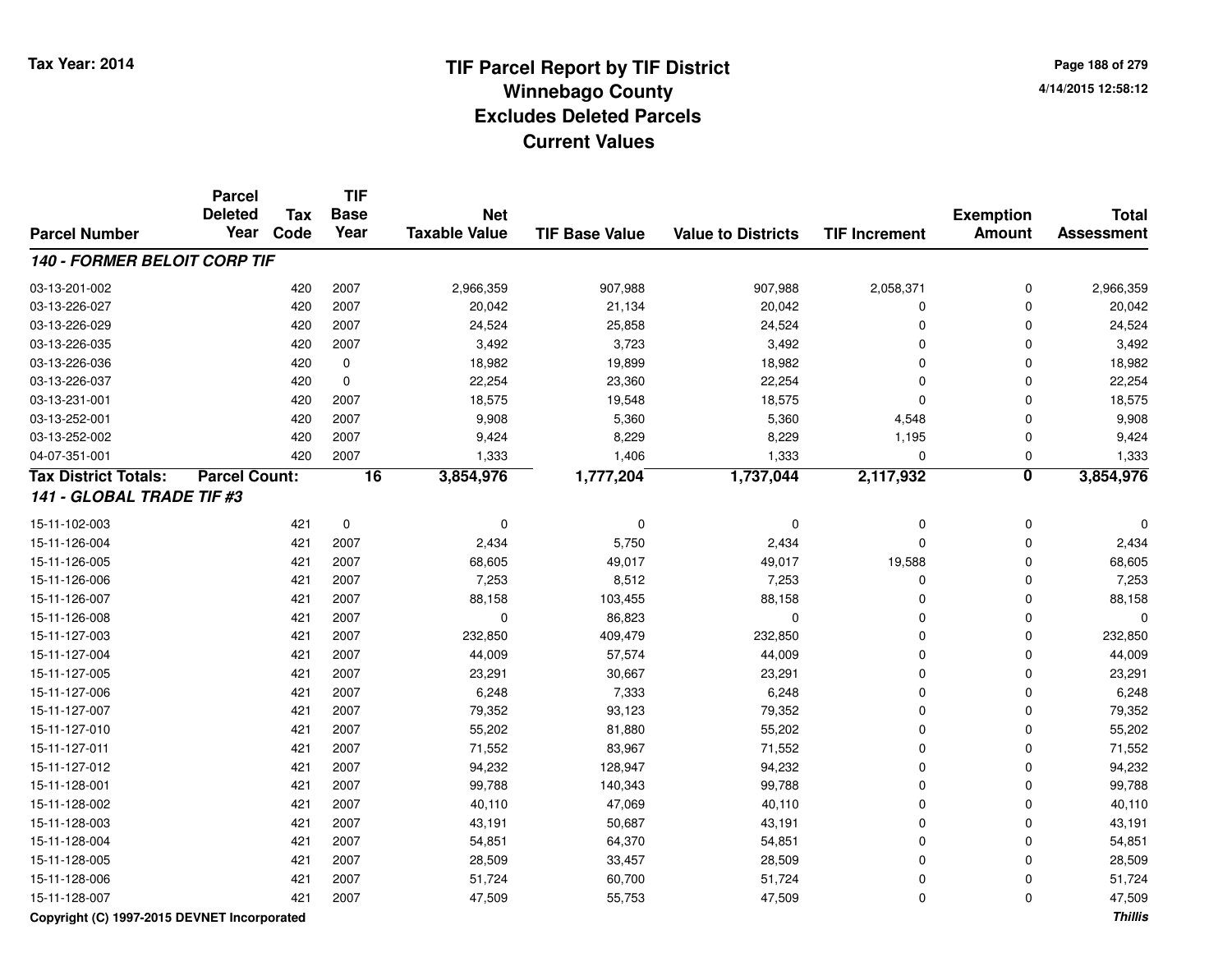**TIF**

**Parcel**

**Page 189 of 2794/14/2015 12:58:12**

|                           | aivu<br><b>Deleted</b> | <b>Tax</b> | .<br><b>Base</b> | <b>Net</b>           |                       |                           |                      | <b>Exemption</b> | <b>Total</b>      |
|---------------------------|------------------------|------------|------------------|----------------------|-----------------------|---------------------------|----------------------|------------------|-------------------|
| <b>Parcel Number</b>      | Year                   | Code       | Year             | <b>Taxable Value</b> | <b>TIF Base Value</b> | <b>Value to Districts</b> | <b>TIF Increment</b> | Amount           | <b>Assessment</b> |
| 141 - GLOBAL TRADE TIF #3 |                        |            |                  |                      |                       |                           |                      |                  |                   |
| 15-11-128-008             |                        | 421        | 2007             | 21,099               | 28,260                | 21,099                    | 0                    | 0                | 21,099            |
| 15-11-128-009             |                        | 421        | 2007             | 36,268               | 42,560                | 36,268                    | $\mathbf 0$          | 0                | 36,268            |
| 15-11-151-001             |                        | 421        | 2007             | 864,954              | 1,160,469             | 864,954                   | $\Omega$             | 0                | 864,954           |
| 15-11-151-002             |                        | 421        | 2007             | 278,100              | 822,466               | 278,100                   | $\Omega$             | 0                | 278,100           |
| 15-11-151-004             |                        | 421        | 2007             | 38,852               | 45,592                | 38,852                    | $\Omega$             | 0                | 38,852            |
| 15-11-151-005             |                        | 421        | 2007             | 257,396              | 398,551               | 257,396                   | $\Omega$             | 0                | 257,396           |
| 15-11-176-002             |                        | 421        | 2007             | 113,098              | 223,494               | 113,098                   | $\Omega$             | 0                | 113,098           |
| 15-11-176-003             |                        | 421        | 2007             | 190,436              | 223,494               | 190,436                   | $\Omega$             | 0                | 190,436           |
| 15-11-176-010             |                        | 421        | 2007             | 18,865               | 23,017                | 18,865                    | $\Omega$             | 0                | 18,865            |
| 15-11-176-011             |                        | 421        | 2007             | 7,308                | 8,574                 | 7,308                     | $\Omega$             | 0                | 7,308             |
| 15-11-176-013             |                        | 421        | 2007             | $\Omega$             | $\Omega$              | 0                         | $\Omega$             | 0                | $\Omega$          |
| 15-11-176-014             |                        | 421        | 2007             | $\Omega$             | $\Omega$              | 0                         | $\Omega$             | 0                | $\Omega$          |
| 15-11-176-015             |                        | 421        | 2007             | 352,296              | 413,425               | 352,296                   | $\Omega$             | 0                | 352,296           |
| 15-11-176-016             |                        | 421        | 2007             | 143,886              | 231,831               | 143,886                   | $\Omega$             | 0                | 143,886           |
| 15-11-201-001             |                        | 421        | 2007             | 0                    | $\Omega$              | 0                         | $\Omega$             | 0                | 0                 |
| 15-11-201-002             |                        | 421        | 2007             | $\Omega$             | $\Omega$              | 0                         | $\Omega$             | 0                | $\Omega$          |
| 15-11-226-003             |                        | 421        | 2007             | 168,806              | 180,818               | 168,806                   | $\Omega$             | 0                | 168,806           |
| 15-11-226-004             |                        | 421        | 2007             | 200,182              | 204,408               | 200,182                   | $\Omega$             | 0                | 200,182           |
| 15-11-226-006             |                        | 421        | 2007             | 167,584              | 378,470               | 167,584                   | $\Omega$             | 0                | 167,584           |
| 15-11-227-001             |                        | 421        | 2007             | 427,561              | 1,007,571             | 427,561                   | $\Omega$             | 0                | 427,561           |
| 15-11-227-002             |                        | 421        | 2007             | 195,790              | 425,569               | 195,790                   | $\Omega$             | 0                | 195,790           |
| 15-11-227-004             |                        | 421        | 2007             | 18,833               | 22,099                | 18,833                    | $\Omega$             | 0                | 18,833            |
| 15-11-227-005             |                        | 421        | 2007             | 17,443               | 20,470                | 17,443                    | $\Omega$             | 0                | 17,443            |
| 15-11-251-003             |                        | 421        | 2007             | 313,767              | 488,439               | 313,767                   | $\Omega$             | 0                | 313,767           |
| 15-11-251-004             |                        | 421        | 2007             | 403,112              | 473,057               | 403,112                   | $\Omega$             | 0                | 403,112           |
| 15-11-251-005             |                        | 421        | 2007             | 470,650              | 837,186               | 470,650                   | $\Omega$             | 0                | 470,650           |
| 15-11-252-002             |                        | 421        | 2007             | 26,174               | 30,715                | 26,174                    | $\mathbf 0$          | 0                | 26,174            |
| 15-11-252-003             |                        | 421        | 2007             | 28,785               | 33,779                | 28,785                    | $\mathbf 0$          | 0                | 28,785            |
| 15-11-252-004             |                        | 421        | 2007             | 197,585              | 294,185               | 197,585                   | $\mathbf 0$          | 0                | 197,585           |
| 15-11-276-001             |                        | 421        | 2007             | 0                    | 0                     | 0                         | $\Omega$             | 0                | 0                 |
| 15-11-276-002             |                        | 421        | 2007             | $\Omega$             | 7,167                 | 0                         | $\Omega$             | 0                | O                 |
| 15-11-276-003             |                        | 421        | 2007             | $\Omega$             | 3,941                 | 0                         | $\Omega$             | 0                | 0                 |
| 15-11-276-004             |                        | 421        | 2007             | 31,267               | 36,690                | 31,267                    | 0                    | 0                | 31,267            |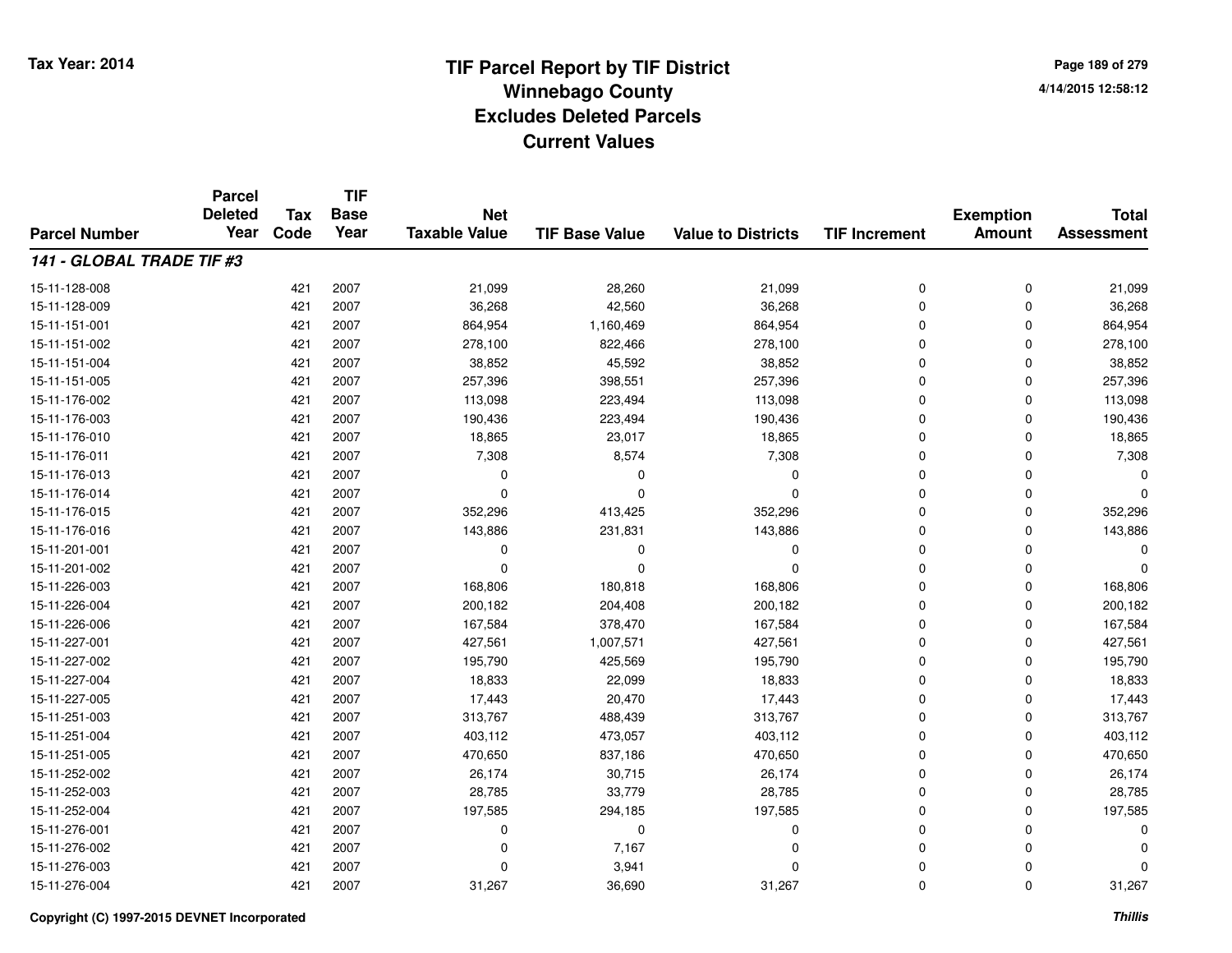**Page 190 of 2794/14/2015 12:58:12**

|                           | <b>Parcel</b><br><b>Deleted</b> | <b>Tax</b> | <b>TIF</b><br><b>Base</b> | <b>Net</b>           |                       |                           |                      | <b>Exemption</b> | <b>Total</b>      |
|---------------------------|---------------------------------|------------|---------------------------|----------------------|-----------------------|---------------------------|----------------------|------------------|-------------------|
| <b>Parcel Number</b>      | Year                            | Code       | Year                      | <b>Taxable Value</b> | <b>TIF Base Value</b> | <b>Value to Districts</b> | <b>TIF Increment</b> | <b>Amount</b>    | <b>Assessment</b> |
| 141 - GLOBAL TRADE TIF #3 |                                 |            |                           |                      |                       |                           |                      |                  |                   |
| 15-11-276-005             |                                 | 421        | 2007                      | 458,296              | 650,837               | 458,296                   | 0                    | $\mathbf 0$      | 458,296           |
| 15-11-301-002             |                                 | 421        | 2007                      | 28,082               | 32,954                | 28,082                    | 0                    | $\mathbf 0$      | 28,082            |
| 15-11-301-003             |                                 | 421        | 2007                      | 61,886               | 72,626                | 61,886                    | 0                    | 0                | 61,886            |
| 15-11-301-004             |                                 | 421        | 2007                      | 158,593              | 186,113               | 158,593                   | 0                    | 0                | 158,593           |
| 15-11-301-005             |                                 | 421        | 2007                      | 268,854              | 334,237               | 268,854                   | 0                    | 0                | 268,854           |
| 15-11-326-007             |                                 | 421        | 2007                      | 163,662              | 192,059               | 163,662                   | 0                    | 0                | 163,662           |
| 15-11-326-011             |                                 | 421        | 2007                      | 661,550              | 862,598               | 661,550                   | 0                    | $\Omega$         | 661,550           |
| 15-11-326-012             |                                 | 421        | 2007                      | 0                    | 0                     | 0                         | 0                    | $\Omega$         |                   |
| 15-11-326-013             |                                 | 421        | 2007                      | $\Omega$             | $\Omega$              | $\Omega$                  | 0                    | $\Omega$         | $\Omega$          |
| 15-11-401-002             |                                 | 421        | 0                         | 1,249,804            | 1,466,864             | 1,249,804                 | 0                    | $\mathbf 0$      | 1,249,804         |
| 15-12-101-001             |                                 | 421        | 2007                      | 57,255               | 70,523                | 57,255                    | 0                    | $\mathbf 0$      | 57,255            |
| 15-12-101-002             |                                 | 421        | 2007                      | 564,780              | 1,280,505             | 564,780                   | 0                    | $\mathbf 0$      | 564,780           |
| 15-12-101-003             |                                 | 421        | 2007                      | 82,236               | 126,708               | 82,236                    | 0                    | $\mathbf 0$      | 82,236            |
| 15-12-101-004             |                                 | 421        | 2007                      | 99,026               | 134,341               | 99,026                    | 0                    | $\mathbf 0$      | 99,026            |
| 15-12-101-005             |                                 | 421        | 2007                      | 72,460               | 85,033                | 72,460                    | 0                    | $\mathbf 0$      | 72,460            |
| 15-12-126-001             |                                 | 421        | 2007                      | 131,622              | 147,105               | 131,622                   | 0                    | 0                | 131,622           |
| 15-12-126-002             |                                 | 421        | 2007                      | 287,827              | 364,825               | 287,827                   | 0                    | $\mathbf 0$      | 287,827           |
| 15-12-126-003             |                                 | 421        | 2007                      | 4,877                | 5,723                 | 4,877                     | 0                    | $\mathbf 0$      | 4,877             |
| 15-12-126-004             |                                 | 421        | 2007                      | 5,654                | 10,905                | 5,654                     | 0                    | 11,000           | 16,654            |
| 15-12-126-005             |                                 | 421        | 2007                      | 15,607               | 22,389                | 15,607                    | 0                    | 6,000            | 21,607            |
| 15-12-126-007             |                                 | 421        | 2007                      | $\mathbf 0$          | $\Omega$              | 0                         | 0                    | $\mathbf 0$      | $\Omega$          |
| 15-12-126-008             |                                 | 421        | 2007                      | 114,733              | 134,641               | 114,733                   | 0                    | $\mathbf 0$      | 114,733           |
| 15-12-126-009             |                                 | 421        | 2007                      | 10,913               | 18,467                | 10,913                    | 0                    | 6,000            | 16,913            |
| 15-12-126-010             |                                 | 421        | 2007                      | 8,304                | 19,431                | 8,304                     | 0                    | 11,000           | 19,304            |
| 15-12-126-011             |                                 | 421        | 2007                      | 16,526               | 19,011                | 16,526                    | 0                    | $\mathbf 0$      | 16,526            |
| 15-12-126-012             |                                 | 421        | 2007                      | 13,399               | 16,429                | 13,399                    | 0                    | 6,000            | 19,399            |
| 15-12-126-013             |                                 | 421        | 2007                      | 12,048               | 17,840                | 12,048                    | 0                    | 6,355            | 18,403            |
| 15-12-126-014             |                                 | 421        | 2007                      | 9,727                | 18,762                | 9,727                     | 0                    | $\mathbf 0$      | 9,727             |
| 15-12-126-015             |                                 | 421        | 2007                      | 5,585                | 14,718                | 5,585                     | 0                    | 11,145           | 16,730            |
| 15-12-126-016             |                                 | 421        | 2007                      | 2,876                | 11,818                | 2,876                     | 0                    | 6,000            | 8,876             |
| 15-12-126-017             |                                 | 421        | 2007                      | 3,011                | 5,511                 | 3,011                     | 0                    | 13,862           | 16,873            |
| 15-12-127-001             |                                 | 421        | 2007                      | 18,796               | 18,377                | 18,377                    | 419                  | 6,000            | 24,796            |
| 15-12-127-002             |                                 | 421        | 2007                      | 7,377                | 9,877                 | 7,377                     | 0                    | 13,586           | 20,963            |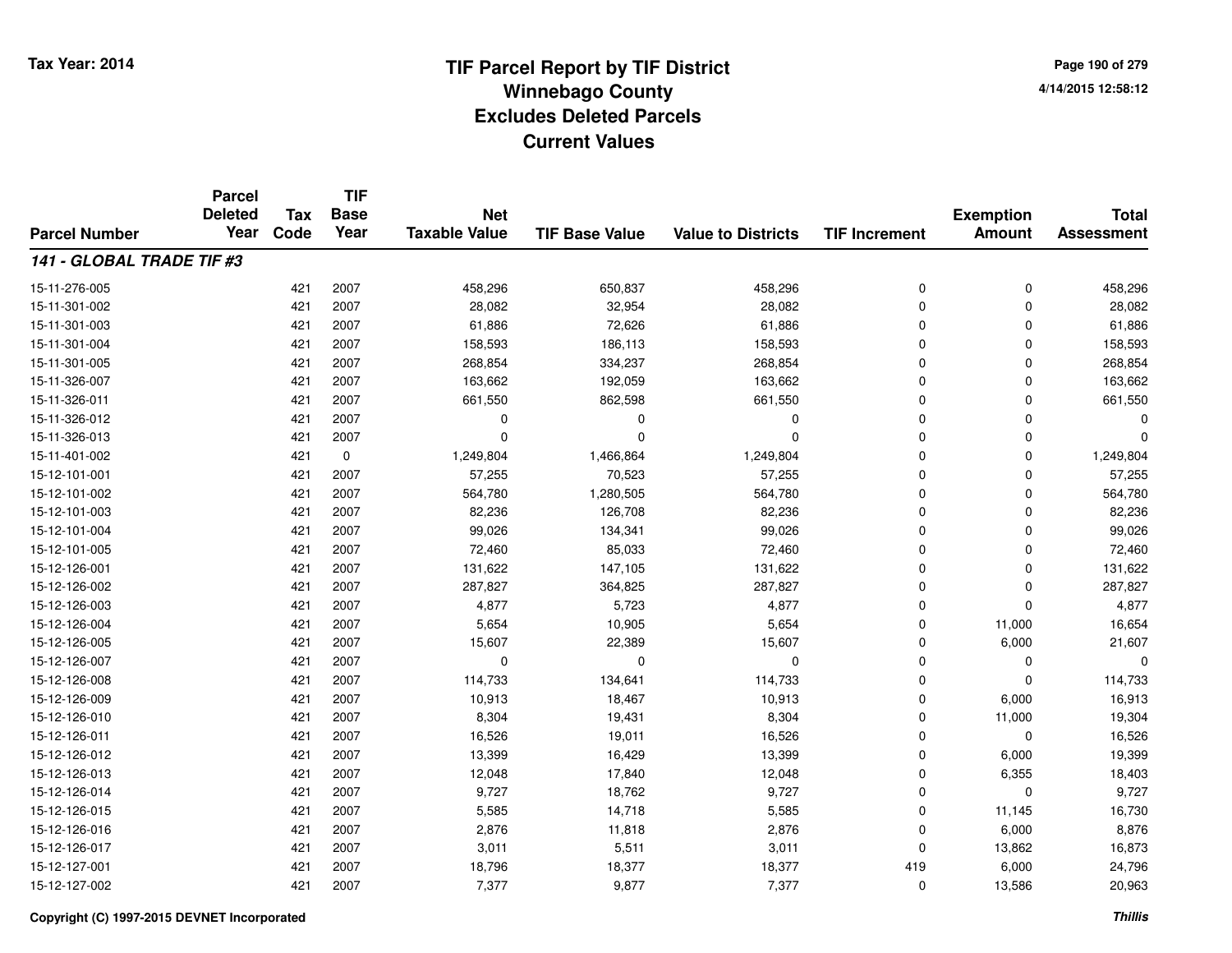**TIF**

**Parcel**

**Page 191 of 2794/14/2015 12:58:12**

| <b>Parcel Number</b>      | <b>Deleted</b><br>Year | <b>Tax</b><br>Code | <b>Base</b><br>Year | <b>Net</b><br><b>Taxable Value</b> | <b>TIF Base Value</b> | <b>Value to Districts</b> | <b>TIF Increment</b> | <b>Exemption</b><br><b>Amount</b> | <b>Total</b><br><b>Assessment</b> |
|---------------------------|------------------------|--------------------|---------------------|------------------------------------|-----------------------|---------------------------|----------------------|-----------------------------------|-----------------------------------|
| 141 - GLOBAL TRADE TIF #3 |                        |                    |                     |                                    |                       |                           |                      |                                   |                                   |
| 15-12-127-003             |                        | 421                | 2007                | 2,515                              | 9,969                 | 2,515                     | 0                    | 11,000                            | 13,515                            |
| 15-12-127-004             |                        | 421                | 2007                | 17,679                             | 27,776                | 17,679                    | 0                    | 6,000                             | 23,679                            |
| 15-12-127-005             |                        | 421                | 2007                | 2,738                              | 5,022                 | 2,738                     | 0                    | 13,342                            | 16,080                            |
| 15-12-127-006             |                        | 421                | 2007                | 5,914                              | 8,414                 | 5,914                     | 0                    | 14,730                            | 20,644                            |
| 15-12-127-007             |                        | 421                | 2007                | 15,984                             | 23,262                | 15,984                    | 0                    | 6,000                             | 21,984                            |
| 15-12-127-008             |                        | 421                | 2007                | 15,329                             | 21,587                | 15,329                    | $\mathbf 0$          | 6,000                             | 21,329                            |
| 15-12-127-009             |                        | 421                | 2007                | 6,275                              | 23,621                | 6,275                     | 0                    | $\Omega$                          | 6,275                             |
| 15-12-127-010             |                        | 421                | 2007                | 6,491                              | 5,130                 | 5,130                     | 1,361                | 11,418                            | 17,909                            |
| 15-12-127-011             |                        | 421                | 2007                | 40,795                             | 62,713                | 40,795                    | 0                    | 11,000                            | 51,795                            |
| 15-12-127-012             |                        | 421                | 2007                | 13,320                             | 19,191                | 13,320                    | 0                    | 6,000                             | 19,320                            |
| 15-12-127-013             |                        | 421                | 2007                | 7,019                              | 10,043                | 7,019                     | 0                    | 5,800                             | 12,819                            |
| 15-12-127-014             |                        | 421                | 2007                | 8,514                              | 12,034                | 8,514                     | $\Omega$             | 6,000                             | 14,514                            |
| 15-12-127-015             |                        | 421                | 2007                | 2,342                              | 2,749                 | 2,342                     | $\mathbf 0$          | 0                                 | 2,342                             |
| 15-12-127-016             |                        | 421                | 2007                | 2,662                              | 3,123                 | 2,662                     | $\mathbf 0$          | $\Omega$                          | 2,662                             |
| 15-12-127-017             |                        | 421                | 2007                | 21,963                             | 30,418                | 21,963                    | $\mathbf 0$          | 0                                 | 21,963                            |
| 15-12-127-018             |                        | 421                | 2007                | 15,408                             | 16,077                | 15,408                    | $\mathbf 0$          | 0                                 | 15,408                            |
| 15-12-127-019             |                        | 421                | 2007                | 32,077                             | 31,454                | 31,454                    | 623                  | $\Omega$                          | 32,077                            |
| 15-12-128-001             |                        | 421                | 2007                | 11,462                             | 15,492                | 11,462                    | 0                    | 6,000                             | 17,462                            |
| 15-12-128-002             |                        | 421                | 2007                | 2,208                              | 21,096                | 2,208                     | $\Omega$             | $\Omega$                          | 2,208                             |
| 15-12-128-005             |                        | 421                | 2007                | 12,826                             | 22,054                | 12,826                    | $\Omega$             | 6,000                             | 18,826                            |
| 15-12-128-006             |                        | 421                | 2007                | 14,597                             | 21,195                | 14,597                    | $\mathbf 0$          | 6,000                             | 20,597                            |
| 15-12-128-007             |                        | 421                | 2007                | 9,445                              | 4,261                 | 4,261                     | 5,184                | 6,000                             | 15,445                            |
| 15-12-128-008             |                        | 421                | 2007                | 11,691                             | 17,464                | 11,691                    | 0                    | 6,000                             | 17,691                            |
| 15-12-128-009             |                        | 421                | 2007                | 14,842                             | 10,081                | 10,081                    | 4,761                | 6,000                             | 20,842                            |
| 15-12-128-010             |                        | 421                | 2007                | 9,768                              | 12,268                | 9,768                     | 0                    | 11,520                            | 21,288                            |
| 15-12-128-011             |                        | 421                | 2007                | 1,762                              | 2,067                 | 1,762                     | 0                    | $\Omega$                          | 1,762                             |
| 15-12-128-012             |                        | 421                | 2007                | 14,491                             | 18,749                | 14,491                    | $\mathbf 0$          | $\Omega$                          | 14,491                            |
| 15-12-152-001             |                        | 421                | 2007                | 53,668                             | 62,980                | 53,668                    | $\mathbf 0$          | 0                                 | 53,668                            |
| 15-12-152-004             |                        | 421                | 2007                | 147,670                            | 173,293               | 147,670                   | $\mathbf 0$          | $\mathbf 0$                       | 147,670                           |
| 15-12-152-005             |                        | 421                | 2007                | 0                                  | 0                     | 0                         | $\mathbf 0$          | 0                                 | 0                                 |
| 15-12-152-006             |                        | 421                | 2007                | 24,100                             | 28,281                | 24,100                    | $\mathbf 0$          | 0                                 | 24,100                            |
| 15-12-152-007             |                        | 421                | 2007                | 477,336                            | 394,653               | 394,653                   | 82,683               | 0                                 | 477,336                           |
| 15-12-176-001             |                        | 421                | 2007                | 10,706                             | 65,480                | 10,706                    | 0                    | 0                                 | 10,706                            |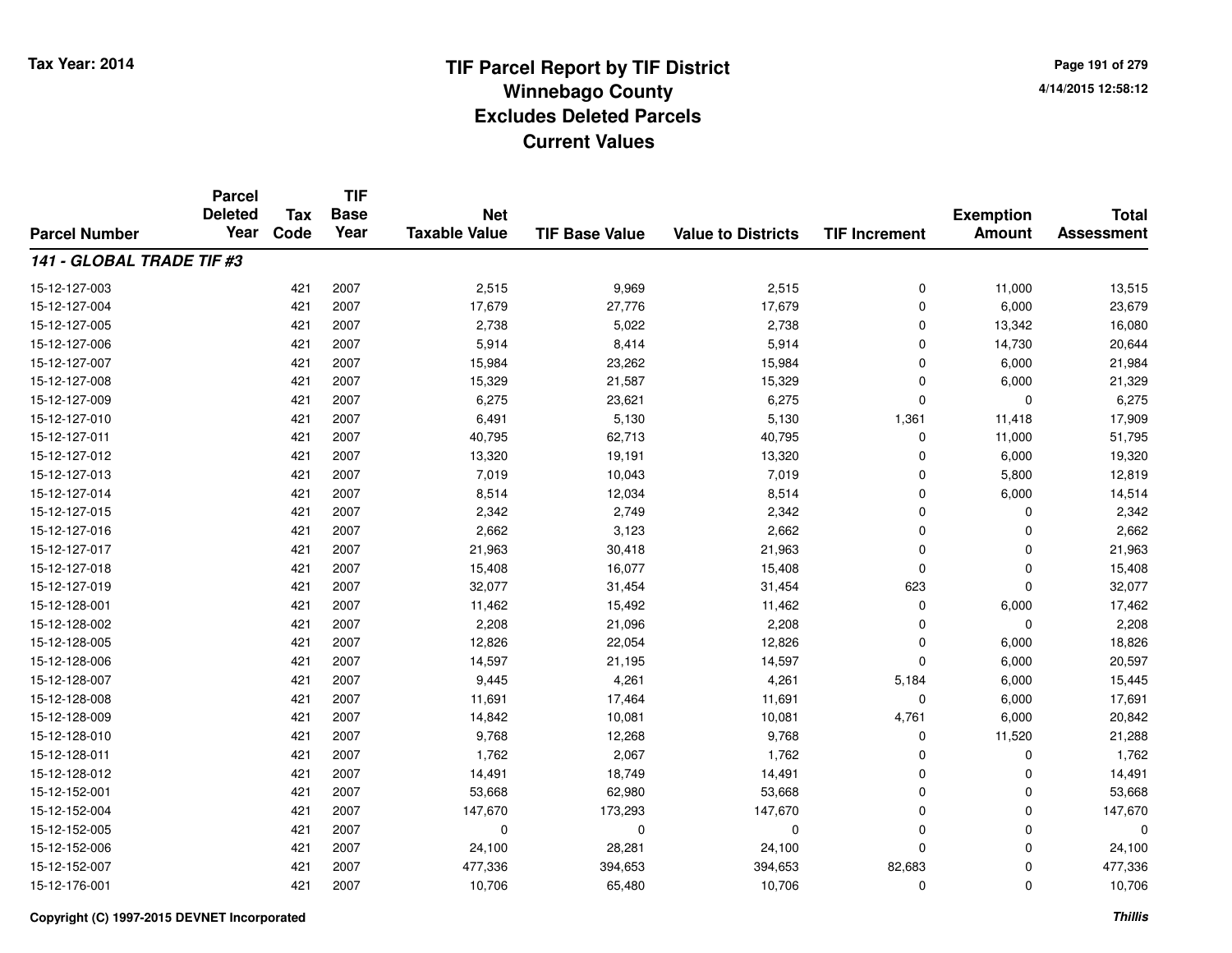**Page 192 of 2794/14/2015 12:58:12**

|                                             | <b>Parcel</b><br><b>Deleted</b> | <b>Tax</b> | <b>TIF</b><br><b>Base</b> | <b>Net</b>           |                       |                           |                      | <b>Exemption</b> | <b>Total</b>      |
|---------------------------------------------|---------------------------------|------------|---------------------------|----------------------|-----------------------|---------------------------|----------------------|------------------|-------------------|
| <b>Parcel Number</b>                        | Year                            | Code       | Year                      | <b>Taxable Value</b> | <b>TIF Base Value</b> | <b>Value to Districts</b> | <b>TIF Increment</b> | <b>Amount</b>    | <b>Assessment</b> |
| 141 - GLOBAL TRADE TIF #3                   |                                 |            |                           |                      |                       |                           |                      |                  |                   |
| 15-12-176-005                               |                                 | 421        | 2007                      | 10,348               | 54,793                | 10,348                    | 0                    | $\pmb{0}$        | 10,348            |
| 15-12-176-006                               |                                 | 421        | 2007                      | 94,842               | 172,106               | 94,842                    | 0                    | 0                | 94,842            |
| 15-12-176-007                               |                                 | 421        | 2007                      | 120,884              | 141,860               | 120,884                   | 0                    | $\Omega$         | 120,884           |
| 15-12-302-001                               |                                 | 421        | 2007                      | 28,204               | 33,097                | 28,204                    | 0                    | $\Omega$         | 28,204            |
| 15-12-302-004                               |                                 | 421        | 2007                      | 6,081                | 7,136                 | 6,081                     | 0                    | 0                | 6,081             |
| 15-12-302-005                               |                                 | 421        | 2007                      | 101,273              | 114,627               | 101,273                   | 0                    | $\mathbf 0$      | 101,273           |
| 15-12-302-006                               |                                 | 421        | 2007                      | 14,333               | 14,333                | 14,333                    | 0                    | 91,849           | 106,182           |
| 15-12-303-002                               |                                 | 421        | 2007                      | 112,158              | 146,243               | 112,158                   | 0                    | 0                | 112,158           |
| 15-12-303-003                               |                                 | 421        | 2007                      | 371,189              | 568,335               | 371,189                   | 0                    | $\Omega$         | 371,189           |
| 15-12-326-001                               |                                 | 421        | 2007                      | 116,667              | 188,097               | 116,667                   | 0                    | $\Omega$         | 116,667           |
| 15-12-326-002                               |                                 | 421        | 2007                      | 123,798              | 161,420               | 123,798                   | 0                    | $\Omega$         | 123,798           |
| 15-12-326-003                               |                                 | 421        | 2007                      | 5,581                | 6,550                 | 5,581                     | 0                    | $\Omega$         | 5,581             |
| 15-12-327-004                               |                                 | 421        | 2007                      | 42,148               | 49,368                | 42,148                    | $\Omega$             | $\Omega$         | 42,148            |
| 15-12-327-020                               |                                 | 421        | 2007                      | 67,171               | 67,545                | 67,171                    | 0                    | 0                | 67,171            |
| 15-12-327-021                               |                                 | 421        | 2007                      | 69,365               | 81,399                | 69,365                    | 0                    | 0                | 69,365            |
| 15-12-328-017                               |                                 | 421        | 2007                      | 2,680                | 3,145                 | 2,680                     | 0                    | 0                | 2,680             |
| 15-12-328-018                               |                                 | 421        | 2007                      | 1,288                | $\Omega$              | $\mathbf 0$               | 1,288                | $\mathbf 0$      | 1,288             |
| 15-12-328-019                               |                                 | 421        | 2007                      | 102,687              | 202,984               | 102,687                   | 0                    | $\Omega$         | 102,687           |
| <b>Tax District Totals:</b>                 | <b>Parcel Count:</b>            |            | 138                       | 13,148,625           | 19,211,465            | 13,032,718                | 115,907              | 333,607          | 13,482,232        |
| <b>142 - RIVER DISTRICT NORTH TIF</b>       |                                 |            |                           |                      |                       |                           |                      |                  |                   |
| 11-14-359-001                               |                                 | 422        | 2007                      | 5,934                | 12,009                | 5,934                     | 0                    | 0                | 5,934             |
| 11-14-359-002                               |                                 | 422        | 2007                      | 8,559                | 6,555                 | 6,555                     | 2,004                | $\Omega$         | 8,559             |
| 11-14-359-003                               |                                 | 422        | 2007                      | 4,218                | 4,218                 | 4,218                     | 0                    | 1,530            | 5,748             |
| 11-14-360-004                               |                                 | 422        | 2007                      | 5,602                | 11,575                | 5,602                     | 0                    | $\Omega$         | 5,602             |
| 11-14-360-005                               |                                 | 422        | 2007                      | 7,331                | 13,059                | 7,331                     | 0                    | 6,000            | 13,331            |
| 11-14-360-006                               |                                 | 422        | 2007                      | 11,110               | 17,675                | 11,110                    | 0                    | 6,000            | 17,110            |
| 11-14-360-007                               |                                 | 422        | 2007                      | 7,906                | 15,049                | 7,906                     | 0                    | 0                | 7,906             |
| 11-14-360-008                               |                                 | 422        | 2007                      | 12,404               | 20,017                | 12,404                    | 0                    | 6,000            | 18,404            |
| 11-14-360-009                               |                                 | 422        | 2007                      | 10,035               | 14,878                | 10,035                    | 0                    | 6,000            | 16,035            |
| 11-14-360-010                               |                                 | 422        | 2007                      | 11,361               | 18,617                | 11,361                    | 0                    | 6,000            | 17,361            |
| 11-14-361-001                               |                                 | 422        | 2007                      | 2,667                | 14,405                | 2,667                     | 0                    | $\mathbf 0$      | 2,667             |
| 11-14-361-002                               |                                 | 422        | 2007                      | 13,004               | 17,796                | 13,004                    | 0                    | $\mathbf 0$      | 13,004            |
| 11-14-361-003                               |                                 | 422        | 2007                      | 8,251                | 18,846                | 8,251                     | 0                    | 5,890            | 14,141            |
| Convright (C) 1997-2015 DEVNET Incorporated |                                 |            |                           |                      |                       |                           |                      |                  | <b>Thillis</b>    |

**Copyright (C) 1997-2015 DEVNET Incorporated**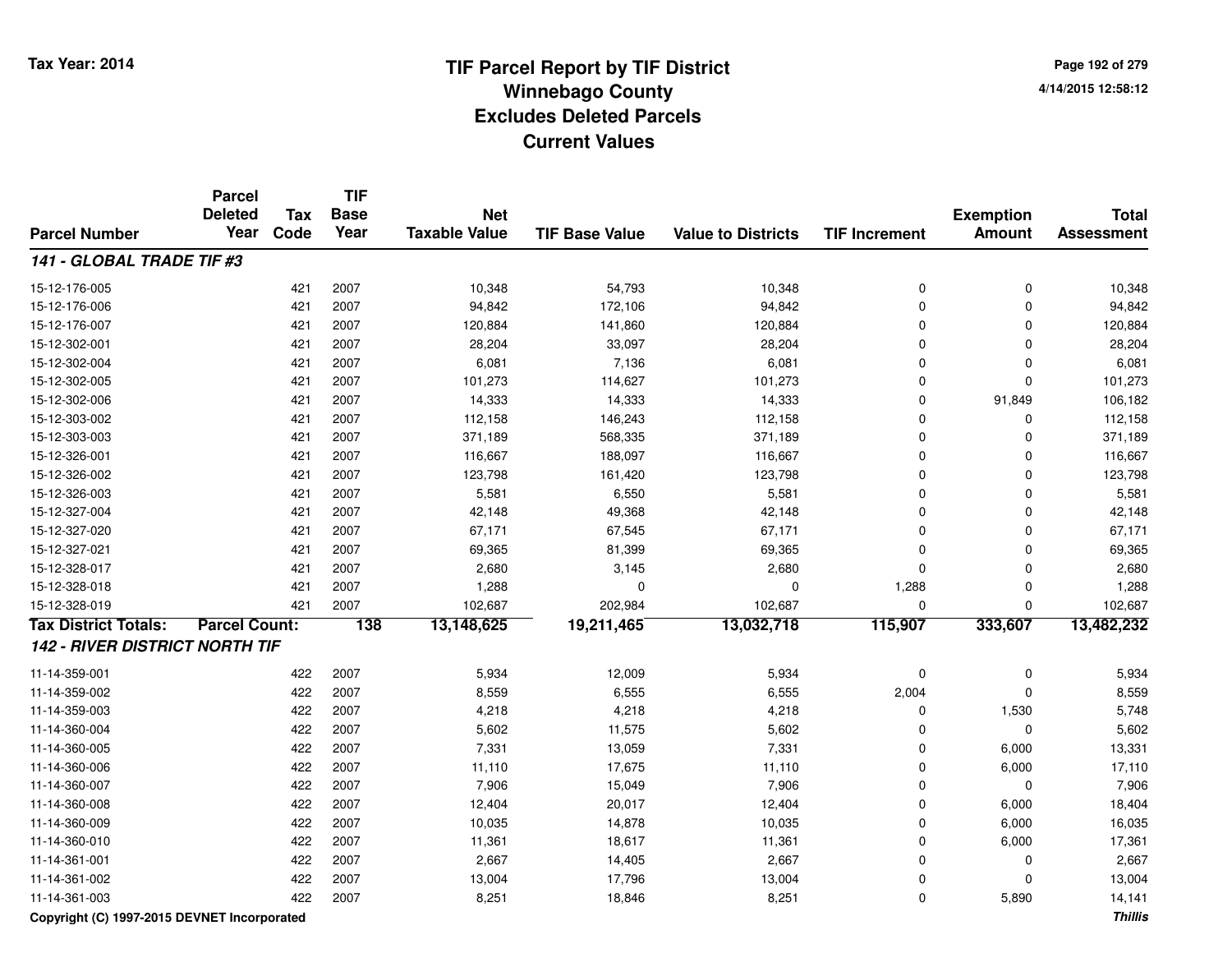**Page 193 of 2794/14/2015 12:58:12**

|                                       | <b>Parcel</b>          |                    | <b>TIF</b>          |                                    |                       |                           |                      |                                   |                                   |
|---------------------------------------|------------------------|--------------------|---------------------|------------------------------------|-----------------------|---------------------------|----------------------|-----------------------------------|-----------------------------------|
| <b>Parcel Number</b>                  | <b>Deleted</b><br>Year | <b>Tax</b><br>Code | <b>Base</b><br>Year | <b>Net</b><br><b>Taxable Value</b> | <b>TIF Base Value</b> | <b>Value to Districts</b> | <b>TIF Increment</b> | <b>Exemption</b><br><b>Amount</b> | <b>Total</b><br><b>Assessment</b> |
|                                       |                        |                    |                     |                                    |                       |                           |                      |                                   |                                   |
| <b>142 - RIVER DISTRICT NORTH TIF</b> |                        |                    |                     |                                    |                       |                           |                      |                                   |                                   |
| 11-14-361-004                         |                        | 422                | 2007                | 13,330                             | 16,401                | 13,330                    | 0                    | 0                                 | 13,330                            |
| 11-14-361-005                         |                        | 422                | 2007                | 3,418                              | 9,234                 | 3,418                     | 0                    | 0                                 | 3,418                             |
| 11-22-281-011                         |                        | 422                | 2007                | 59,615                             | 84,545                | 59,615                    | 0                    | $\mathbf 0$                       | 59,615                            |
| 11-22-281-013                         |                        | 422                | 2007                | 16,060                             | 18,847                | 16,060                    | 0                    | 0                                 | 16,060                            |
| 11-22-281-014                         |                        | 422                | 2007                | 30,342                             | 99,855                | 30,342                    | 0                    | $\mathbf 0$                       | 30,342                            |
| 11-22-281-016                         |                        | 422                | 2007                | 19,100                             | 22,046                | 19,100                    | 0                    | 0                                 | 19,100                            |
| 11-22-284-004                         |                        | 422                | 2007                | 24,093                             | 28,275                | 24,093                    | 0                    | $\mathbf 0$                       | 24,093                            |
| 11-22-284-005                         |                        | 422                | 2007                | 15,584                             | 22,035                | 15,584                    | 0                    | $\mathbf 0$                       | 15,584                            |
| 11-22-284-006                         |                        | 422                | 2007                | 4,180                              | $\mathbf 0$           | 0                         | 4,180                | $\mathbf 0$                       | 4,180                             |
| 11-22-284-007                         |                        | 422                | 2007                | 4,484                              | 5,260                 | 4,484                     | 0                    | $\mathbf 0$                       | 4,484                             |
| 11-22-284-008                         |                        | 422                | 2007                | $\mathbf 0$                        | 4,636                 | $\Omega$                  | 0                    | $\mathbf 0$                       | $\Omega$                          |
| 11-22-284-011                         |                        | 422                | 2007                | 13,384                             | 126,703               | 13,384                    | 0                    | 0                                 | 13,384                            |
| 11-22-284-012                         |                        | 422                | 2007                | $\mathbf 0$                        | $\mathbf 0$           | 0                         | 0                    | $\Omega$                          | $\Omega$                          |
| 11-22-285-001                         |                        | 422                | 2007                | 75,475                             | 88,572                | 75,475                    | 0                    | 0                                 | 75,475                            |
| 11-22-285-002                         |                        | 422                | 2007                | 0                                  | $\Omega$              | $\Omega$                  | 0                    | 0                                 | O                                 |
| 11-22-285-003                         |                        | 422                | 2007                | 0                                  | 0                     | 0                         | 0                    | 0                                 |                                   |
| 11-22-426-001                         |                        | 422                | 2007                | $\mathbf 0$                        | O                     | $\Omega$                  | 0                    | 0                                 |                                   |
| 11-22-426-002                         |                        | 422                | 2007                | 0                                  | O                     | 0                         | 0                    | 0                                 |                                   |
| 11-22-426-003                         |                        | 422                | 2007                | 0                                  | 0                     | $\Omega$                  | 0                    | 0                                 |                                   |
| 11-22-426-004                         |                        | 422                | 2007                | 0                                  | $\Omega$              | 0                         | 0                    | 0                                 | O                                 |
| 11-22-427-002                         |                        | 422                | 2007                | 624                                | 732                   | 624                       | 0                    | $\mathbf 0$                       | 624                               |
| 11-22-427-003                         |                        | 422                | 2007                | 0                                  | 0                     | 0                         | 0                    | 0                                 | $\Omega$                          |
| 11-22-427-004                         |                        | 422                | 2007                | $\mathbf 0$                        | $\Omega$              | $\Omega$                  | 0                    | 0                                 | $\Omega$                          |
| 11-22-427-006                         |                        | 422                | 2007                | 986                                | 1,158                 | 986                       | 0                    | 0                                 | 986                               |
| 11-22-427-007                         |                        | 422                | 2007                | 1,142                              | 1,339                 | 1,142                     | 0                    | $\mathbf 0$                       | 1,142                             |
| 11-22-427-008                         |                        | 422                | 2007                | 9,214                              | 10,813                | 9,214                     | 0                    | 0                                 | 9,214                             |
| 11-22-427-010                         |                        | 422                | 2007                | 24,385                             | 28,616                | 24,385                    | 0                    | $\mathbf 0$                       | 24,385                            |
| 11-22-427-011                         |                        | 422                | 2007                | 7,094                              | 8,325                 | 7,094                     | 0                    | 0                                 | 7,094                             |
| 11-22-427-014                         |                        | 422                | 2007                | 0                                  | 0                     | 0                         | 0                    | $\mathbf 0$                       | $\Omega$                          |
| 11-22-427-015                         |                        | 422                | 2007                | 14,559                             | 15,533                | 14,559                    | 0                    | 0                                 | 14,559                            |
| 11-22-427-016                         |                        | 422                | 2007                | 11,191                             | 14,517                | 11,191                    | 0                    | 0                                 | 11,191                            |
| 11-22-427-018                         |                        | 422                | 2007                | 30,293                             | 47,073                | 30,293                    | 0                    | 0                                 | 30,293                            |
| 11-22-431-004                         |                        | 422                | 2007                | 0                                  | 0                     | $\Omega$                  | 0                    | $\mathbf 0$                       | $\Omega$                          |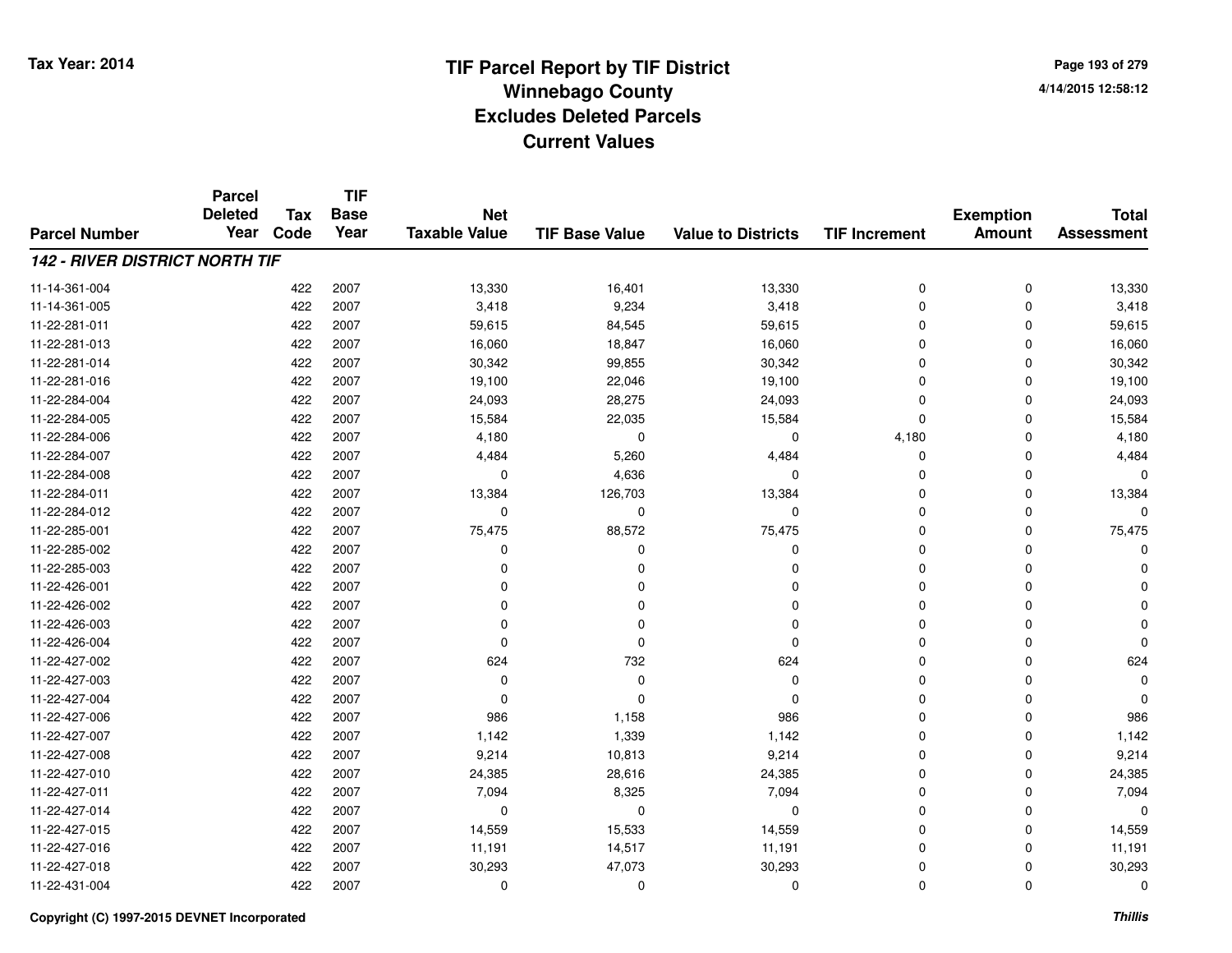**TIF**

**Parcel**

**Page 194 of 2794/14/2015 12:58:12**

| <b>Parcel Number</b>                  | <b>Deleted</b><br>Year | <b>Tax</b><br>Code | <b>Base</b><br>Year | <b>Net</b><br><b>Taxable Value</b> | <b>TIF Base Value</b> | <b>Value to Districts</b> | <b>TIF Increment</b> | <b>Exemption</b><br><b>Amount</b> | <b>Total</b><br><b>Assessment</b> |
|---------------------------------------|------------------------|--------------------|---------------------|------------------------------------|-----------------------|---------------------------|----------------------|-----------------------------------|-----------------------------------|
| <b>142 - RIVER DISTRICT NORTH TIF</b> |                        |                    |                     |                                    |                       |                           |                      |                                   |                                   |
| 11-22-431-005                         |                        | 422                | 2007                | $\mathbf 0$                        | $\mathbf 0$           | 0                         | 0                    | 0                                 | $\Omega$                          |
| 11-22-433-017                         |                        | 422                | $\mathbf 0$         | $\mathbf 0$                        | $\Omega$              | $\mathbf 0$               | 0                    | 0                                 | $\Omega$                          |
| 11-23-101-003                         |                        | 422                | 2007                | 5,463                              | 6,650                 | 5,463                     | 0                    | 0                                 | 5,463                             |
| 11-23-101-004                         |                        | 422                | 2007                | 333                                | 4,299                 | 333                       | 0                    | 0                                 | 333                               |
| 11-23-101-005                         |                        | 422                | 2007                | 429                                | 6,691                 | 429                       | 0                    | 0                                 | 429                               |
| 11-23-101-006                         |                        | 422                | 2007                | 4,834                              | 15,409                | 4,834                     | 0                    | 4,034                             | 8,868                             |
| 11-23-102-002                         |                        | 422                | 2007                | 15,036                             | 14,352                | 14,352                    | 684                  | $\mathbf 0$                       | 15,036                            |
| 11-23-102-003                         |                        | 422                | 2007                | 12,277                             | 16,860                | 12,277                    | 0                    | 0                                 | 12,277                            |
| 11-23-102-004                         |                        | 422                | 2007                | 5,544                              | 11,146                | 5,544                     | 0                    | 4,727                             | 10,271                            |
| 11-23-102-005                         |                        | 422                | 2007                | $\mathbf 0$                        | 17,644                | 0                         | 0                    | 0                                 | $\Omega$                          |
| 11-23-102-006                         |                        | 422                | 2007                | 6,910                              | 18,529                | 6,910                     | 0                    | $\mathbf 0$                       | 6,910                             |
| 11-23-102-007                         |                        | 422                | 2007                | 667                                | 784                   | 667                       | 0                    | 0                                 | 667                               |
| 11-23-102-008                         |                        | 422                | 2007                | 11,806                             | 16,629                | 11,806                    | 0                    | 0                                 | 11,806                            |
| 11-23-102-009                         |                        | 422                | 2007                | 12,165                             | 17,215                | 12,165                    | 0                    | 0                                 | 12,165                            |
| 11-23-102-010                         |                        | 422                | 2007                | 299                                | 13,418                | 299                       | 0                    | $\mathbf 0$                       | 299                               |
| 11-23-102-011                         |                        | 422                | 2007                | 6,020                              | 10,153                | 6,020                     | 0                    | 1,465                             | 7,485                             |
| 11-23-102-012                         |                        | 422                | 2007                | 4,649                              | 20,017                | 4,649                     | 0                    | 2,622                             | 7,271                             |
| 11-23-102-013                         |                        | 422                | 2007                | 13,889                             | 13,834                | 13,834                    | 55                   | $\mathbf 0$                       | 13,889                            |
| 11-23-102-014                         |                        | 422                | 2007                | 6,416                              | 15,363                | 6,416                     | 0                    | $\mathbf 0$                       | 6,416                             |
| 11-23-102-015                         |                        | 422                | 2007                | 14,864                             | 20,935                | 14,864                    | 0                    | 0                                 | 14,864                            |
| 11-23-102-016                         |                        | 422                | 2007                | 10,927                             | 15,385                | 10,927                    | 0                    | 6,000                             | 16,927                            |
| 11-23-102-017                         |                        | 422                | 2007                | 8,424                              | 18,412                | 8,424                     | 0                    | 6,000                             | 14,424                            |
| 11-23-102-018                         |                        | 422                | 2007                | 14,883                             | 21,153                | 14,883                    | 0                    | 0                                 | 14,883                            |
| 11-23-102-019                         |                        | 422                | 2007                | 15,811                             | 22,359                | 15,811                    | 0                    | 0                                 | 15,811                            |
| 11-23-102-020                         |                        | 422                | 2007                | 676                                | 792                   | 676                       | 0                    | $\mathbf 0$                       | 676                               |
| 11-23-102-021                         |                        | 422                | 2007                | 3,255                              | 5,598                 | 3,255                     | 0                    | $\mathbf 0$                       | 3,255                             |
| 11-23-102-022                         |                        | 422                | 2007                | $\mathbf 0$                        | 21,865                | $\mathbf 0$               | 0                    | $\mathbf 0$                       | $\Omega$                          |
| 11-23-102-023                         |                        | 422                | 2007                | 9,661                              | 14,416                | 9,661                     | 0                    | 6,000                             | 15,661                            |
| 11-23-104-006                         |                        | 422                | 2007                | 6,120                              | 8,375                 | 6,120                     | 0                    | 0                                 | 6,120                             |
| 11-23-104-014                         |                        | 422                | 2007                | 5,433                              | 11,827                | 5,433                     | 0                    | 0                                 | 5,433                             |
| 11-23-104-017                         |                        | 422                | 2007                | 6,456                              | 5,427                 | 5,427                     | 1,029                | 0                                 | 6,456                             |
| 11-23-104-018                         |                        | 422                | 2007                | 682                                | 10,895                | 682                       | 0                    | 0                                 | 682                               |
| 11-23-104-019                         |                        | 422                | 2007                | 12,044                             | 16,810                | 12,044                    | 0                    | 0                                 | 12,044                            |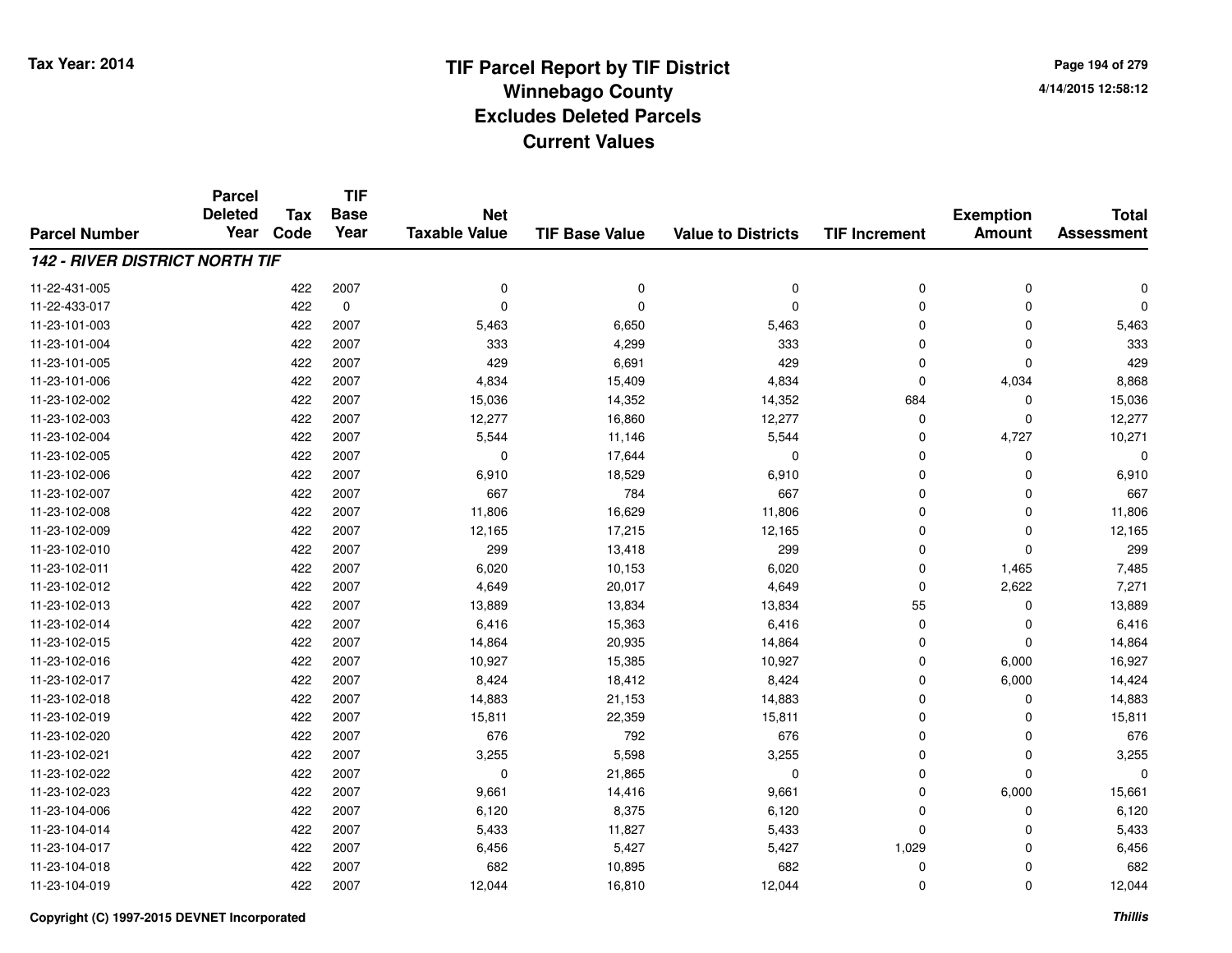**TIF**

**Parcel**

**Page 195 of 2794/14/2015 12:58:12**

| <b>Parcel Number</b>                  | <b>urvo</b><br><b>Deleted</b><br>Year | <b>Tax</b><br>Code | <b>Base</b><br>Year | <b>Net</b><br><b>Taxable Value</b> | <b>TIF Base Value</b> | <b>Value to Districts</b> | <b>TIF Increment</b> | <b>Exemption</b><br><b>Amount</b> | <b>Total</b><br><b>Assessment</b> |
|---------------------------------------|---------------------------------------|--------------------|---------------------|------------------------------------|-----------------------|---------------------------|----------------------|-----------------------------------|-----------------------------------|
| <b>142 - RIVER DISTRICT NORTH TIF</b> |                                       |                    |                     |                                    |                       |                           |                      |                                   |                                   |
| 11-23-104-020                         |                                       | 422                | 2007                | 11,124                             | 14,045                | 11,124                    | 0                    | $\pmb{0}$                         | 11,124                            |
| 11-23-104-022                         |                                       | 422                | 2007                | 11,377                             | 20,499                | 11,377                    | 0                    | 6,000                             | 17,377                            |
| 11-23-104-023                         |                                       | 422                | 2007                | 10,355                             | 10,325                | 10,325                    | 30                   | 0                                 | 10,355                            |
| 11-23-106-013                         |                                       | 422                | 2007                | 190                                | 223                   | 190                       | 0                    | 0                                 | 190                               |
| 11-23-106-014                         |                                       | 422                | 2007                | 7,497                              | 10,211                | 7,497                     | 0                    | 0                                 | 7,497                             |
| 11-23-106-015                         |                                       | 422                | 2007                | 0                                  | 17,580                | 0                         | 0                    | 8,472                             | 8,472                             |
| 11-23-106-016                         |                                       | 422                | 2007                | 3,168                              | 500                   | 500                       | 2,668                | $\mathbf 0$                       | 3,168                             |
| 11-23-106-017                         |                                       | 422                | 2007                | 9,068                              | 10,155                | 9,068                     | 0                    | $\mathbf 0$                       | 9,068                             |
| 11-23-106-018                         |                                       | 422                | 2007                | 441                                | 516                   | 441                       | 0                    | $\mathbf 0$                       | 441                               |
| 11-23-106-019                         |                                       | 422                | 2007                | 3,994                              | 9,825                 | 3,994                     | 0                    | $\mathbf 0$                       | 3,994                             |
| 11-23-106-020                         |                                       | 422                | 2007                | 5,380                              | 5,673                 | 5,380                     | 0                    | 2,459                             | 7,839                             |
| 11-23-106-021                         |                                       | 422                | 2007                | 357                                | 418                   | 357                       | 0                    | 0                                 | 357                               |
| 11-23-106-022                         |                                       | 422                | 2007                | 634                                | 745                   | 634                       | 0                    | 0                                 | 634                               |
| 11-23-106-023                         |                                       | 422                | 2007                | 9,924                              | 13,482                | 9,924                     | 0                    | 0                                 | 9,924                             |
| 11-23-106-024                         |                                       | 422                | 2007                | 385                                | 451                   | 385                       | 0                    | 0                                 | 385                               |
| 11-23-106-025                         |                                       | 422                | 2007                | 4,718                              | 8,189                 | 4,718                     | $\Omega$             | 4,849                             | 9,567                             |
| 11-23-107-001                         |                                       | 422                | 2007                | 5,843                              | 7,377                 | 5,843                     | $\Omega$             | $\mathbf 0$                       | 5,843                             |
| 11-23-107-002                         |                                       | 422                | 2007                | 320                                | 376                   | 320                       | 0                    | $\mathbf 0$                       | 320                               |
| 11-23-107-003                         |                                       | 422                | 2007                | 11,492                             | 6,761                 | 6,761                     | 4,731                | 0                                 | 11,492                            |
| 11-23-107-004                         |                                       | 422                | 2007                | 7,647                              | 9,790                 | 7,647                     | 0                    | 0                                 | 7,647                             |
| 11-23-107-005                         |                                       | 422                | 2007                | 15,871                             | 22,240                | 15,871                    | 0                    | 0                                 | 15,871                            |
| 11-23-107-006                         |                                       | 422                | 2007                | 425                                | 529                   | 425                       | 0                    | 0                                 | 425                               |
| 11-23-107-007                         |                                       | 422                | 2007                | 0                                  | 20,705                | 0                         | 0                    | 0                                 | $\Omega$                          |
| 11-23-107-008                         |                                       | 422                | 2007                | 1,211                              | 1,423                 | 1,211                     | 0                    | 0                                 | 1,211                             |
| 11-23-107-009                         |                                       | 422                | 2007                | 4,649                              | 4,649                 | 4,649                     | 0                    | 2,253                             | 6,902                             |
| 11-23-107-010                         |                                       | 422                | 2007                | 6,136                              | 10,392                | 6,136                     | 0                    | 4,901                             | 11,037                            |
| 11-23-107-011                         |                                       | 422                | 2007                | 6,845                              | 9,753                 | 6,845                     | 0                    | 4,106                             | 10,951                            |
| 11-23-107-012                         |                                       | 422                | 2007                | 5,029                              | 11,231                | 5,029                     | $\Omega$             | 0                                 | 5,029                             |
| 11-23-107-013                         |                                       | 422                | 2007                | 0                                  | 7,152                 | 0                         | 0                    | 8,964                             | 8,964                             |
| 11-23-107-014                         |                                       | 422                | 2007                | 13,110                             | 4,342                 | 4,342                     | 8,768                | 0                                 | 13,110                            |
| 11-23-107-015                         |                                       | 422                | 2007                | 10,597                             | 9,211                 | 9,211                     | 1,386                | 0                                 | 10,597                            |
| 11-23-107-016                         |                                       | 422                | 2007                | 4,760                              | 4,729                 | 4,729                     | 31                   | 0                                 | 4,760                             |
| 11-23-107-017                         |                                       | 422                | 2007                | 411                                | 482                   | 411                       | 0                    | 0                                 | 411                               |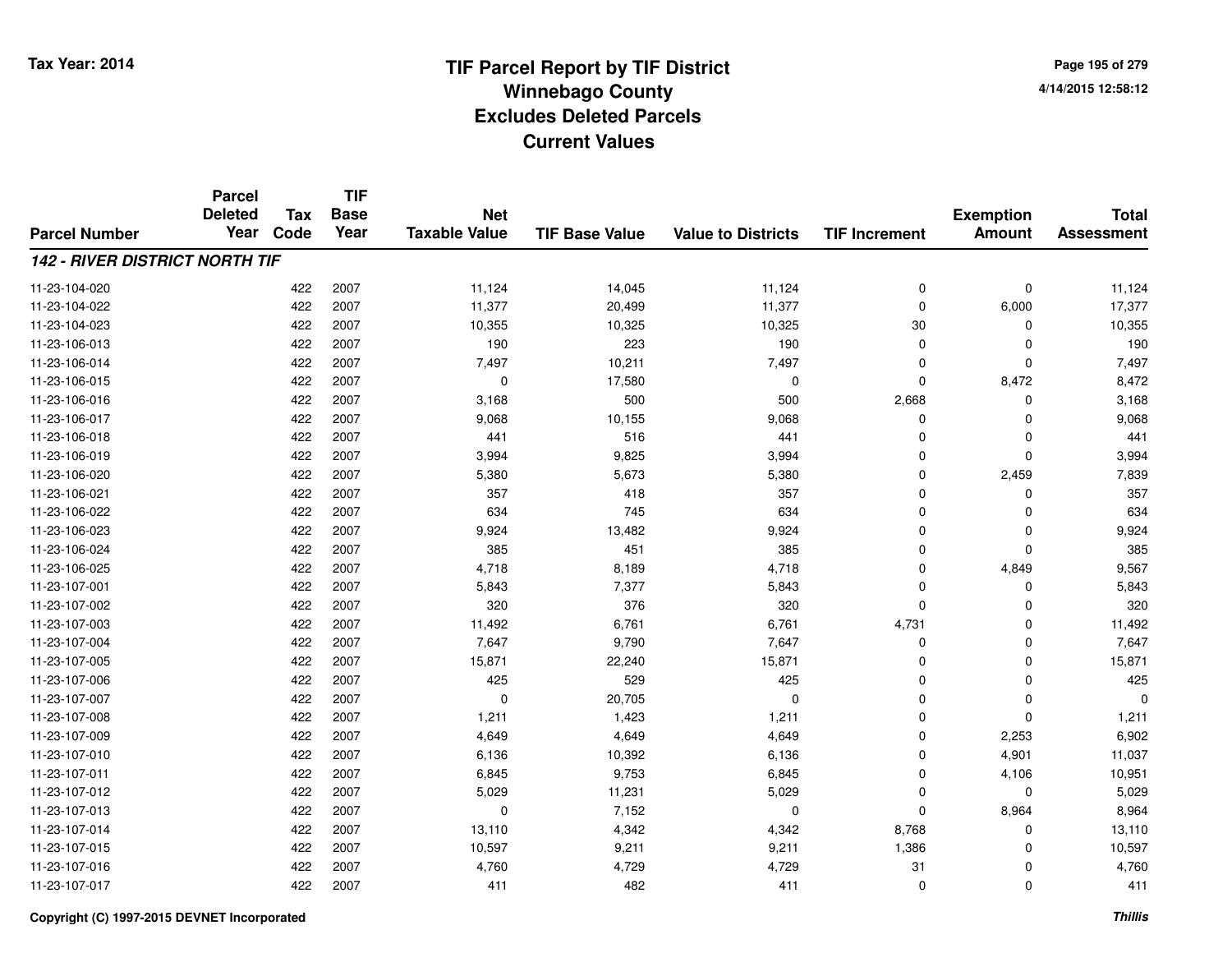**Page 196 of 2794/14/2015 12:58:12**

|                                       | <b>Parcel</b><br><b>Deleted</b> | <b>Tax</b> | <b>TIF</b><br><b>Base</b> | <b>Net</b>           |                       |                           |                      | <b>Exemption</b> | <b>Total</b>      |
|---------------------------------------|---------------------------------|------------|---------------------------|----------------------|-----------------------|---------------------------|----------------------|------------------|-------------------|
| <b>Parcel Number</b>                  | Year                            | Code       | Year                      | <b>Taxable Value</b> | <b>TIF Base Value</b> | <b>Value to Districts</b> | <b>TIF Increment</b> | <b>Amount</b>    | <b>Assessment</b> |
| <b>142 - RIVER DISTRICT NORTH TIF</b> |                                 |            |                           |                      |                       |                           |                      |                  |                   |
| 11-23-107-018                         |                                 | 422        | 2007                      | 2,568                | 4,146                 | 2,568                     | 0                    | 4,210            | 6,778             |
| 11-23-107-021                         |                                 | 422        | 2007                      | 8,424                | 19,206                | 8,424                     | 0                    | 6,000            | 14,424            |
| 11-23-107-022                         |                                 | 422        | 2007                      | 9,239                | 13,972                | 9,239                     | 0                    | 0                | 9,239             |
| 11-23-107-023                         |                                 | 422        | 2007                      | 12,894               | 17,593                | 12,894                    | 0                    | 0                | 12,894            |
| 11-23-107-024                         |                                 | 422        | 2007                      | 77,130               | 173,360               | 77,130                    | 0                    | $\mathbf 0$      | 77,130            |
| 11-23-107-025                         |                                 | 422        | 2007                      | 28,547               | 38,443                | 28,547                    | 0                    | 0                | 28,547            |
| 11-23-107-026                         |                                 | 422        | 2007                      | 146,736              | 171,379               | 146,736                   | 0                    | $\mathbf 0$      | 146,736           |
| 11-23-107-027                         |                                 | 422        | 2007                      | 13,609               | 20,681                | 13,609                    | 0                    | 6,000            | 19,609            |
| 11-23-107-028                         |                                 | 422        | 2007                      | 17,469               | 25,084                | 17,469                    | 0                    | $\mathbf 0$      | 17,469            |
| 11-23-107-030                         |                                 | 422        | 2007                      | 526                  | 16,410                | 526                       | 0                    | $\mathbf 0$      | 526               |
| 11-23-107-031                         |                                 | 422        | 2007                      | 485                  | 15,495                | 485                       | 0                    | $\mathbf 0$      | 485               |
| 11-23-107-032                         |                                 | 422        | 2008                      | 12,484               | 17,634                | 12,484                    | 0                    | 0                | 12,484            |
| 11-23-107-033                         |                                 | 422        | 2007                      | 7,517                | 18,367                | 7,517                     | 0                    | 5,067            | 12,584            |
| 11-23-107-035                         |                                 | 422        | 2007                      | 334                  | 392                   | 334                       | 0                    | 0                | 334               |
| 11-23-107-036                         |                                 | 422        | 2007                      | 12,426               | 31,693                | 12,426                    | 0                    | 0                | 12,426            |
| 11-23-107-037                         |                                 | 422        | 2007                      | 13,830               | 16,734                | 13,830                    | 0                    | 0                | 13,830            |
| 11-23-107-038                         |                                 | 422        | 2007                      | 15,369               | 21,530                | 15,369                    | 0                    | $\mathbf 0$      | 15,369            |
| 11-23-107-039                         |                                 | 422        | 2007                      | 11,718               | 19,151                | 11,718                    | 0                    | 6,000            | 17,718            |
| 11-23-107-040                         |                                 | 422        | 2007                      | 16,790               | 18,508                | 16,790                    | 0                    | 0                | 16,790            |
| 11-23-107-041                         |                                 | 422        | 2007                      | 13,482               | 18,335                | 13,482                    | 0                    | 0                | 13,482            |
| 11-23-107-042                         |                                 | 422        | 2007                      | 15,440               | 28,011                | 15,440                    | 0                    | 6,000            | 21,440            |
| 11-23-107-043                         |                                 | 422        | 2007                      | 5,863                | 9,335                 | 5,863                     | 0                    | 11,000           | 16,863            |
| 11-23-126-001                         |                                 | 422        | 2007                      | 10,106               | 20,772                | 10,106                    | 0                    | 0                | 10,106            |
| 11-23-126-004                         |                                 | 422        | 2007                      | 7,138                | 5,385                 | 5,385                     | 1,753                | 6,000            | 13,138            |
| 11-23-126-005                         |                                 | 422        | 2007                      | 0                    | $\mathbf 0$           | 0                         | 0                    | 0                | $\Omega$          |
| 11-23-126-006                         |                                 | 422        | 2007                      | 8,564                | 19,728                | 8,564                     | 0                    | 6,000            | 14,564            |
| 11-23-126-007                         |                                 | 422        | 2007                      | 3,498                | 6,553                 | 3,498                     | 0                    | 0                | 3,498             |
| 11-23-126-008                         |                                 | 422        | 2007                      | 334                  | 392                   | 334                       | 0                    | 0                | 334               |
| 11-23-126-009                         |                                 | 422        | 2007                      | 657                  | 771                   | 657                       | 0                    | $\mathbf 0$      | 657               |
| 11-23-126-010                         |                                 | 422        | 2007                      | 8,380                | 14,254                | 8,380                     | 0                    | 6,000            | 14,380            |
| 11-23-126-011                         |                                 | 422        | 2007                      | $\mathbf 0$          | $\mathbf 0$           | $\mathbf 0$               | 0                    | 11,775           | 11,775            |
| 11-23-126-012                         |                                 | 422        | 2007                      | 11,094               | 21,789                | 11,094                    | 0                    | 0                | 11,094            |
| 11-23-126-013                         |                                 | 422        | 2007                      | 574                  | 674                   | 574                       | 0                    | $\mathbf 0$      | 574               |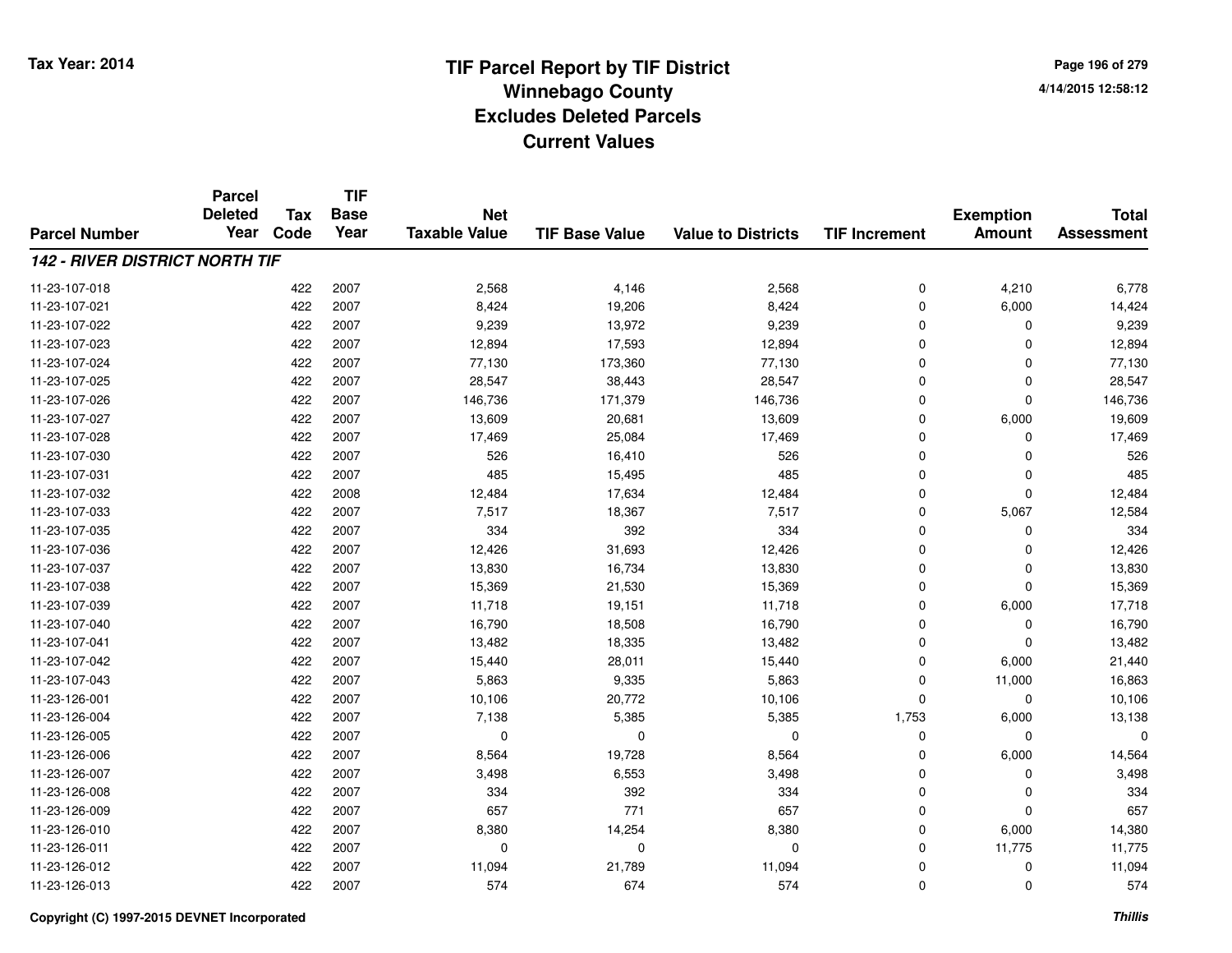**Page 197 of 2794/14/2015 12:58:12**

|                                       | <b>Parcel</b>          |                    | <b>TIF</b>          |                                    |                       |                           |                      |                                   |                                   |
|---------------------------------------|------------------------|--------------------|---------------------|------------------------------------|-----------------------|---------------------------|----------------------|-----------------------------------|-----------------------------------|
| <b>Parcel Number</b>                  | <b>Deleted</b><br>Year | <b>Tax</b><br>Code | <b>Base</b><br>Year | <b>Net</b><br><b>Taxable Value</b> | <b>TIF Base Value</b> | <b>Value to Districts</b> | <b>TIF Increment</b> | <b>Exemption</b><br><b>Amount</b> | <b>Total</b><br><b>Assessment</b> |
| <b>142 - RIVER DISTRICT NORTH TIF</b> |                        |                    |                     |                                    |                       |                           |                      |                                   |                                   |
|                                       |                        |                    |                     |                                    |                       |                           |                      |                                   |                                   |
| 11-23-126-014                         |                        | 422                | 2007                | 7,886                              | 13,038                | 7,886                     | 0                    | 0                                 | 7,886                             |
| 11-23-126-015                         |                        | 422                | 2007                | 1,479                              | 8,730                 | 1,479                     | 0                    | 0                                 | 1,479                             |
| 11-23-126-016                         |                        | 422                | 2007                | 9,958                              | 11,743                | 9,958                     | 0                    | $\mathbf 0$                       | 9,958                             |
| 11-23-126-017                         |                        | 422                | 2007                | 3,551                              | 7,444                 | 3,551                     | 0                    | 0                                 | 3,551                             |
| 11-23-126-018                         |                        | 422                | 2007                | 4,996                              | 5,810                 | 4,996                     | 0                    | $\mathbf 0$                       | 4,996                             |
| 11-23-126-019                         |                        | 422                | 2007                | 2,733                              | 7,498                 | 2,733                     | 0                    | 0                                 | 2,733                             |
| 11-23-126-020                         |                        | 422                | 2007                | 5,659                              | 10,835                | 5,659                     | 0                    | 5,837                             | 11,496                            |
| 11-23-126-021                         |                        | 422                | 2007                | 5,600                              | 10,416                | 5,600                     | 0                    | 2,230                             | 7,830                             |
| 11-23-126-022                         |                        | 422                | 2007                | 5,532                              | 5,532                 | 5,532                     | 0                    | 1,116                             | 6,648                             |
| 11-23-126-023                         |                        | 422                | 2007                | 578                                | 2,568                 | 578                       | 0                    | 5,872                             | 6,450                             |
| 11-23-126-024                         |                        | 422                | 2007                | 1,903                              | 14,772                | 1,903                     | 0                    | 6,512                             | 8,415                             |
| 11-23-126-025                         |                        | 422                | 2007                | 2,367                              | 12,728                | 2,367                     | 0                    | 0                                 | 2,367                             |
| 11-23-126-026                         |                        | 422                | 2007                | 5,287                              | 10,512                | 5,287                     | 0                    | 1,864                             | 7,151                             |
| 11-23-126-027                         |                        | 422                | 2007                | 935                                | 4,771                 | 935                       | 0                    | 0                                 | 935                               |
| 11-23-126-028                         |                        | 422                | 2007                | 5,127                              | 17,468                | 5,127                     | 0                    | 0                                 | 5,127                             |
| 11-23-126-029                         |                        | 422                | 2007                | 493                                | 4,700                 | 493                       | 0                    | 0                                 | 493                               |
| 11-23-126-030                         |                        | 422                | 2007                | 14,667                             | 27,584                | 14,667                    | 0                    | $\mathbf 0$                       | 14,667                            |
| 11-23-126-031                         |                        | 422                | 2007                | 18,019                             | 23,476                | 18,019                    | 0                    | 0                                 | 18,019                            |
| 11-23-126-032                         |                        | 422                | 2007                | 7,530                              | 19,253                | 7,530                     | 0                    | $\mathbf 0$                       | 7,530                             |
| 11-23-126-033                         |                        | 422                | 2007                | 4,807                              | 21,291                | 4,807                     | 0                    | 11,000                            | 15,807                            |
| 11-23-126-034                         |                        | 422                | 2007                | 695                                | 815                   | 695                       | 0                    | 0                                 | 695                               |
| 11-23-126-035                         |                        | 422                | 2007                | 9,437                              | 21,523                | 9,437                     | 0                    | 6,000                             | 15,437                            |
| 11-23-126-036                         |                        | 422                | 2007                | 10,226                             | $\mathbf{0}$          | $\mathbf 0$               | 10,226               | 4,313                             | 14,539                            |
| 11-23-126-037                         |                        | 422                | 2007                | 9,318                              | 16,537                | 9,318                     | 0                    | 6,000                             | 15,318                            |
| 11-23-126-038                         |                        | 422                | 2007                | 32,631                             | 37,929                | 32,631                    | 0                    | 0                                 | 32,631                            |
| 11-23-126-039                         |                        | 422                | 2007                | 67,376                             | 102,964               | 67,376                    | 0                    | 0                                 | 67,376                            |
| 11-23-126-040                         |                        | 422                | 2007                | 23,218                             | 34,124                | 23,218                    | 0                    | $\mathbf 0$                       | 23,218                            |
| 11-23-126-041                         |                        | 422                | 2007                | 21,612                             | 34,403                | 21,612                    | 0                    | 6,000                             | 27,612                            |
| 11-23-126-042                         |                        | 422                | 2007                | 172,641                            | 202,578               | 172,641                   | 0                    | 0                                 | 172,641                           |
| 11-23-126-043                         |                        | 422                | 2007                | 8,533                              | 14,565                | 8,533                     | 0                    | 6,000                             | 14,533                            |
| 11-23-129-001                         |                        | 422                | 2007                | 306,329                            | 343,607               | 306,329                   | 0                    | 0                                 | 306,329                           |
| 11-23-129-002                         |                        | 422                | 2007                | 84,318                             | 109,302               | 84,318                    | 0                    | 0                                 | 84,318                            |
| 11-23-129-003                         |                        | 422                | 2007                | 700                                | 822                   | 700                       | 0                    | $\mathbf 0$                       | 700                               |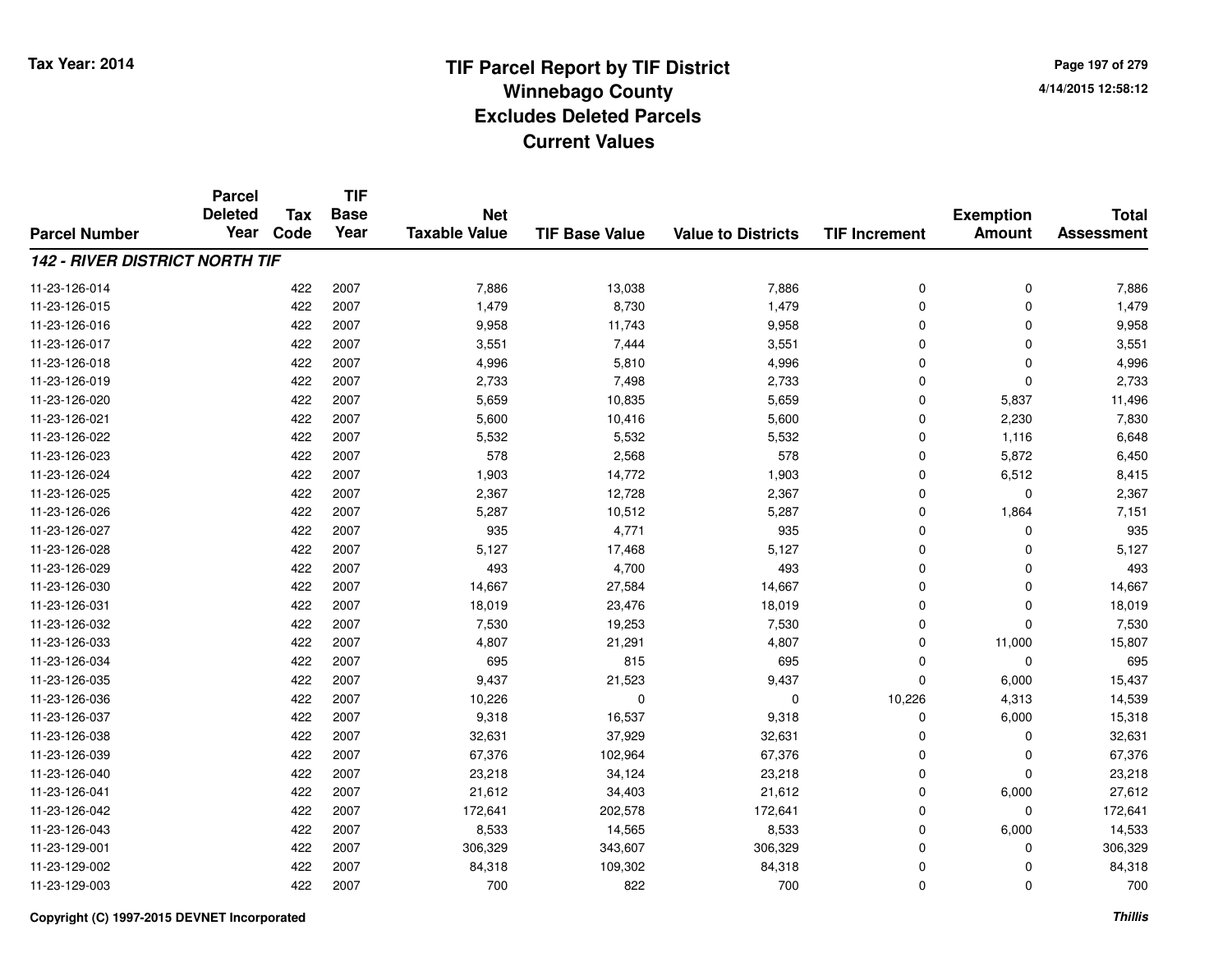**Page 198 of 2794/14/2015 12:58:12**

|                                       | <b>Parcel</b>          |                    | <b>TIF</b>          |                                    |                       |                           |                      |                                   |                                   |
|---------------------------------------|------------------------|--------------------|---------------------|------------------------------------|-----------------------|---------------------------|----------------------|-----------------------------------|-----------------------------------|
| <b>Parcel Number</b>                  | <b>Deleted</b><br>Year | <b>Tax</b><br>Code | <b>Base</b><br>Year | <b>Net</b><br><b>Taxable Value</b> | <b>TIF Base Value</b> | <b>Value to Districts</b> | <b>TIF Increment</b> | <b>Exemption</b><br><b>Amount</b> | <b>Total</b><br><b>Assessment</b> |
|                                       |                        |                    |                     |                                    |                       |                           |                      |                                   |                                   |
| <b>142 - RIVER DISTRICT NORTH TIF</b> |                        |                    |                     |                                    |                       |                           |                      |                                   |                                   |
| 11-23-129-004                         |                        | 422                | 2007                | 8,907                              | 10,451                | 8,907                     | 0                    | 0                                 | 8,907                             |
| 11-23-129-005                         |                        | 422                | 2007                | 12,675                             | 16,004                | 12,675                    | 0                    | 0                                 | 12,675                            |
| 11-23-129-007                         |                        | 422                | 2007                | 1,129                              | 1,325                 | 1,129                     | 0                    | 0                                 | 1,129                             |
| 11-23-129-008                         |                        | 422                | 2007                | 129,137                            | 202,170               | 129,137                   | 0                    | 0                                 | 129,137                           |
| 11-23-129-009                         |                        | 422                | 2007                | 1,505                              | 1,767                 | 1,505                     | 0                    | 0                                 | 1,505                             |
| 11-23-129-010                         |                        | 422                | 2007                | 115,397                            | 135,423               | 115,397                   | 0                    | 0                                 | 115,397                           |
| 11-23-129-011                         |                        | 422                | 2007                | 15,136                             | 29,793                | 15,136                    | 0                    | 0                                 | 15,136                            |
| 11-23-129-012                         |                        | 422                | 2007                | 18,949                             | 23,082                | 18,949                    | 0                    | 0                                 | 18,949                            |
| 11-23-129-013                         |                        | 422                | 2007                | 85,526                             | 100,364               | 85,526                    | $\overline{0}$       | 0                                 | 85,526                            |
| 11-23-130-001                         |                        | 422                | 2007                | 15,374                             | 24,259                | 15,374                    | $\mathbf 0$          | 0                                 | 15,374                            |
| 11-23-130-002                         |                        | 422                | 2007                | 10,158                             | 8,476                 | 8,476                     | 1,682                | 0                                 | 10,158                            |
| 11-23-130-003                         |                        | 422                | 2007                | 246,430                            | 289,083               | 246,430                   | 0                    | 0                                 | 246,430                           |
| 11-23-130-004                         |                        | 422                | 2007                | 5,000                              | 22,036                | 5,000                     | $\mathbf 0$          | 0                                 | 5,000                             |
| 11-23-130-005                         |                        | 422                | 2007                | 100,406                            | 83,694                | 83,694                    | 16,712               | 0                                 | 100,406                           |
| 11-23-130-006                         |                        | 422                | 2007                | 4,254                              | 7,614                 | 4,254                     | 0                    | 0                                 | 4,254                             |
| 11-23-130-007                         |                        | 422                | 2007                | 6,833                              | 8,815                 | 6,833                     | 0                    | 2,431                             | 9,264                             |
| 11-23-130-008                         |                        | 422                | 2007                | 12,788                             | 21,676                | 12,788                    | 0                    | 0                                 | 12,788                            |
| 11-23-130-009                         |                        | 422                | 2007                | 13,332                             | 13,073                | 13,073                    | 259                  | 0                                 | 13,332                            |
| 11-23-130-010                         |                        | 422                | 2007                | 10,220                             | 7,868                 | 7,868                     | 2,352                | 11,000                            | 21,220                            |
| 11-23-130-011                         |                        | 422                | 2007                | 682                                | 800                   | 682                       | 0                    | 0                                 | 682                               |
| 11-23-130-012                         |                        | 422                | 2007                | 130,508                            | 158,257               | 130,508                   | 0                    | 0                                 | 130,508                           |
| 11-23-130-013                         |                        | 422                | 2007                | 4,499                              | 0                     | 0                         | 4,499                | 0                                 | 4,499                             |
| 11-23-130-014                         |                        | 422                | 2007                | 6,412                              | $\Omega$              | 0                         | 6,412                | 0                                 | 6,412                             |
| 11-23-130-015                         |                        | 422                | 2007                | 17,257                             | $\Omega$              | 0                         | 17,257               | 0                                 | 17,257                            |
| 11-23-130-016                         |                        | 422                | 2007                | 7,844                              | 24,229                | 7,844                     | 0                    | 0                                 | 7,844                             |
| 11-23-130-017                         |                        | 422                | 2007                | 11,081                             | 13,687                | 11,081                    | 0                    | 0                                 | 11,081                            |
| 11-23-130-018                         |                        | 422                | 2007                | 79,862                             | 81,681                | 79,862                    | 0                    | 0                                 | 79,862                            |
| 11-23-130-019                         |                        | 422                | 2007                | 25,266                             | 40,213                | 25,266                    | 0                    | 0                                 | 25,266                            |
| 11-23-130-020                         |                        | 422                | 2007                | 6,591                              | 7,735                 | 6,591                     | 0                    | 0                                 | 6,591                             |
| 11-23-130-021                         |                        | 422                | 2007                | 14,714                             | 17,269                | 14,714                    | 0                    | 0                                 | 14,714                            |
| 11-23-130-022                         |                        | 422                | 2007                | $\mathbf 0$                        | 0                     | 0                         | 0                    | 0                                 | $\mathbf 0$                       |
| 11-23-132-001                         |                        | 422                | 2007                | 25,883                             | 30,373                | 25,883                    | 0                    | 0                                 | 25,883                            |
| 11-23-132-002                         |                        | 422                | 2007                | 27,611                             | 38,196                | 27,611                    | $\overline{0}$       | 0                                 | 27,611                            |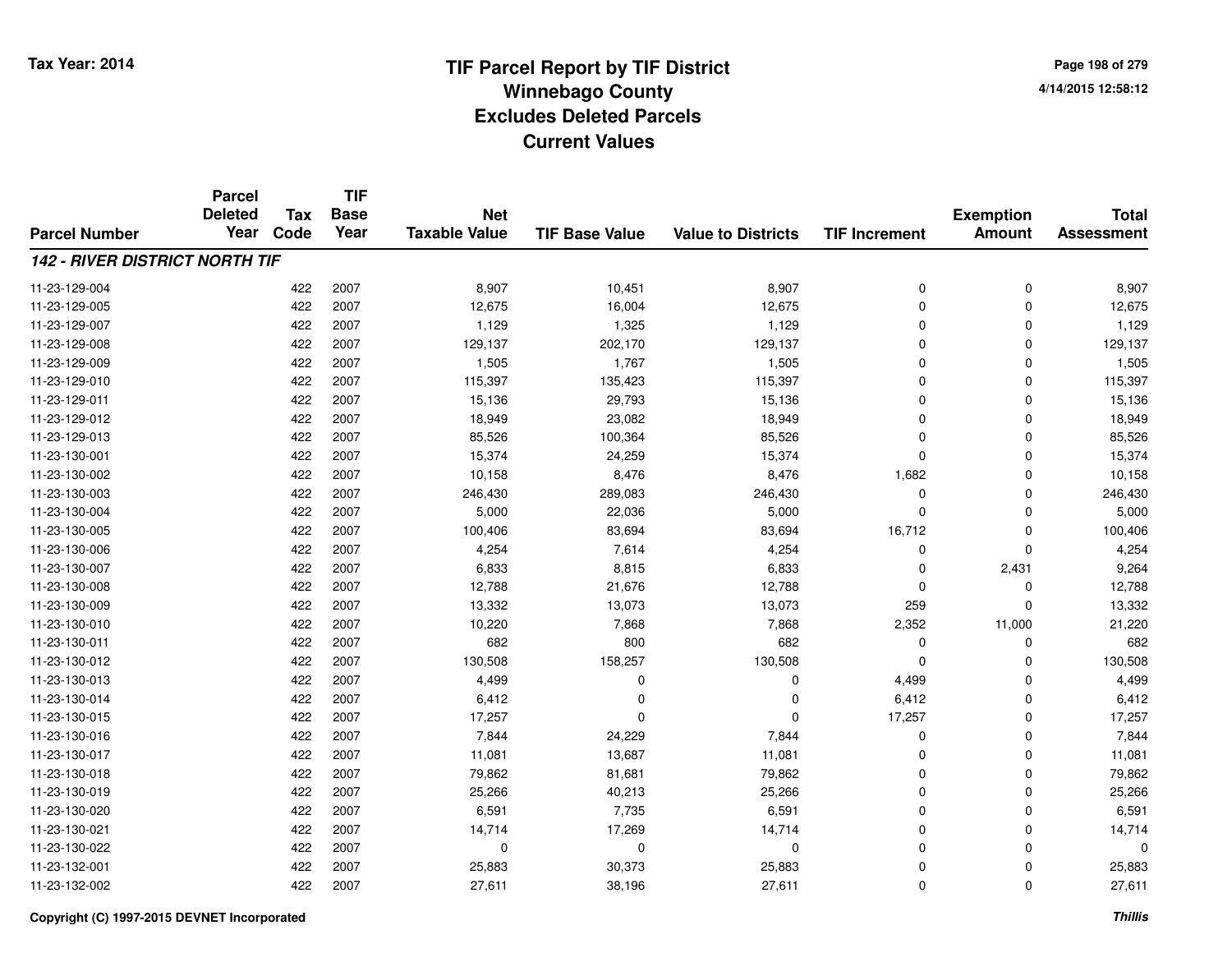**Page 199 of 2794/14/2015 12:58:12**

#### **TIF Base ValueParcel NumberTotal AssessmentExemption Amount Value to Districts TIF IncrementTIF Base YearTax CodeParcel Deleted YearNet Taxable Value142 - RIVER DISTRICT NORTH TIF**11-23-132-0033 422 2007 16,741 21,687 16,741 0 6,000 22,741 11-23-132-004 <sup>422</sup> <sup>0</sup> <sup>2007</sup> <sup>0</sup> <sup>0</sup> <sup>0</sup> <sup>0</sup> <sup>0</sup> 11-23-132-005 <sup>422</sup> <sup>0</sup> <sup>2007</sup> 31,107 <sup>0</sup> <sup>0</sup> <sup>0</sup> <sup>0</sup> 11-23-132-006 <sup>422</sup> 8,053 <sup>2007</sup> 9,450 8,053 <sup>0</sup> <sup>0</sup> 8,053 11-23-132-007 <sup>422</sup> 71,779 <sup>2007</sup> 96,001 71,779 <sup>0</sup> <sup>0</sup> 71,779 11-23-132-008 <sup>422</sup> 45,345 <sup>2007</sup> 53,214 45,345 <sup>0</sup> <sup>0</sup> 45,345 11-23-132-0099 422 2007 9,383 11,014 9,383 0 0 9,383 11-23-132-0100 422 2007 4,896 5,744 4,896 0 0 4,896 11-23-132-0111 422 2007 22,376 30,813 22,376 0 0 22,376 11-23-132-0122 422 2007 24,086 28,265 24,086 0 0 24,086 11-23-132-0133 422 2007 16,882 16,750 16,750 132 0 16,882 11-23-132-014 <sup>422</sup> <sup>0</sup> <sup>2007</sup> <sup>0</sup> <sup>0</sup> <sup>0</sup> <sup>0</sup> <sup>0</sup> 11-23-132-015 <sup>422</sup> <sup>0</sup> <sup>2007</sup> <sup>0</sup> <sup>0</sup> <sup>0</sup> <sup>0</sup> <sup>0</sup> 11-23-132-016 <sup>422</sup> <sup>0</sup> <sup>2007</sup> <sup>0</sup> <sup>0</sup> <sup>0</sup> <sup>0</sup> <sup>0</sup> 11-23-132-017 <sup>422</sup> <sup>0</sup> <sup>2007</sup> <sup>0</sup> <sup>0</sup> <sup>0</sup> <sup>0</sup> <sup>0</sup> 11-23-132-018 <sup>422</sup> <sup>0</sup> <sup>2007</sup> <sup>0</sup> <sup>0</sup> <sup>0</sup> <sup>0</sup> <sup>0</sup> 11-23-151-0044 22 2007 8,323 10,094 8,323 8,323 0 0 0 8,323 11-23-151-0055 422 2007 5,636 13,938 5,636 0 3,208 8,844 11-23-151-0066 422 2007 4,812 14,663 4,812 0 6,000 10,812 11-23-151-007 <sup>422</sup> 8,317 <sup>2007</sup> 6,867 6,867 1,450 6,000 14,317 11-23-151-011 <sup>422</sup> <sup>0</sup> <sup>2007</sup> <sup>0</sup> <sup>0</sup> <sup>0</sup> <sup>0</sup> <sup>0</sup> 11-23-152-0011 422 2007 731 858 731 0 731 11-23-152-002 <sup>422</sup> 7,070 <sup>2007</sup> 3,491 3,491 3,579 <sup>0</sup> 7,070 11-23-152-0033 422 2007 6,666 24,249 6,666 0 0 6,666 11-23-153-0011 422 2007 814 955 814 0 0 814 11-23-153-002 <sup>422</sup> <sup>465</sup> <sup>2007</sup> <sup>545</sup> <sup>465</sup> <sup>0</sup> <sup>0</sup> <sup>465</sup> 11-23-153-003 <sup>422</sup> <sup>569</sup> <sup>2007</sup> <sup>666</sup> <sup>569</sup> <sup>0</sup> <sup>0</sup> <sup>569</sup> 11-23-153-004 <sup>422</sup> <sup>509</sup> <sup>2007</sup> <sup>598</sup> <sup>509</sup> <sup>0</sup> <sup>0</sup> <sup>509</sup> 11-23-153-0055 422 2007 4,649 1,599 6,248 11-23-153-0066 422 2007 356 417 356 0 0 356 11-23-153-0077 422 2007 6,683 16,750 6,683 0 0 6,683 11-23-154-0011 422 2007 47,065 36,543 36,543 10,522 0 47,065 11-23-154-002<sup>422</sup> <sup>535</sup> <sup>2007</sup> <sup>627</sup> <sup>535</sup> <sup>0</sup> <sup>0</sup> <sup>535</sup>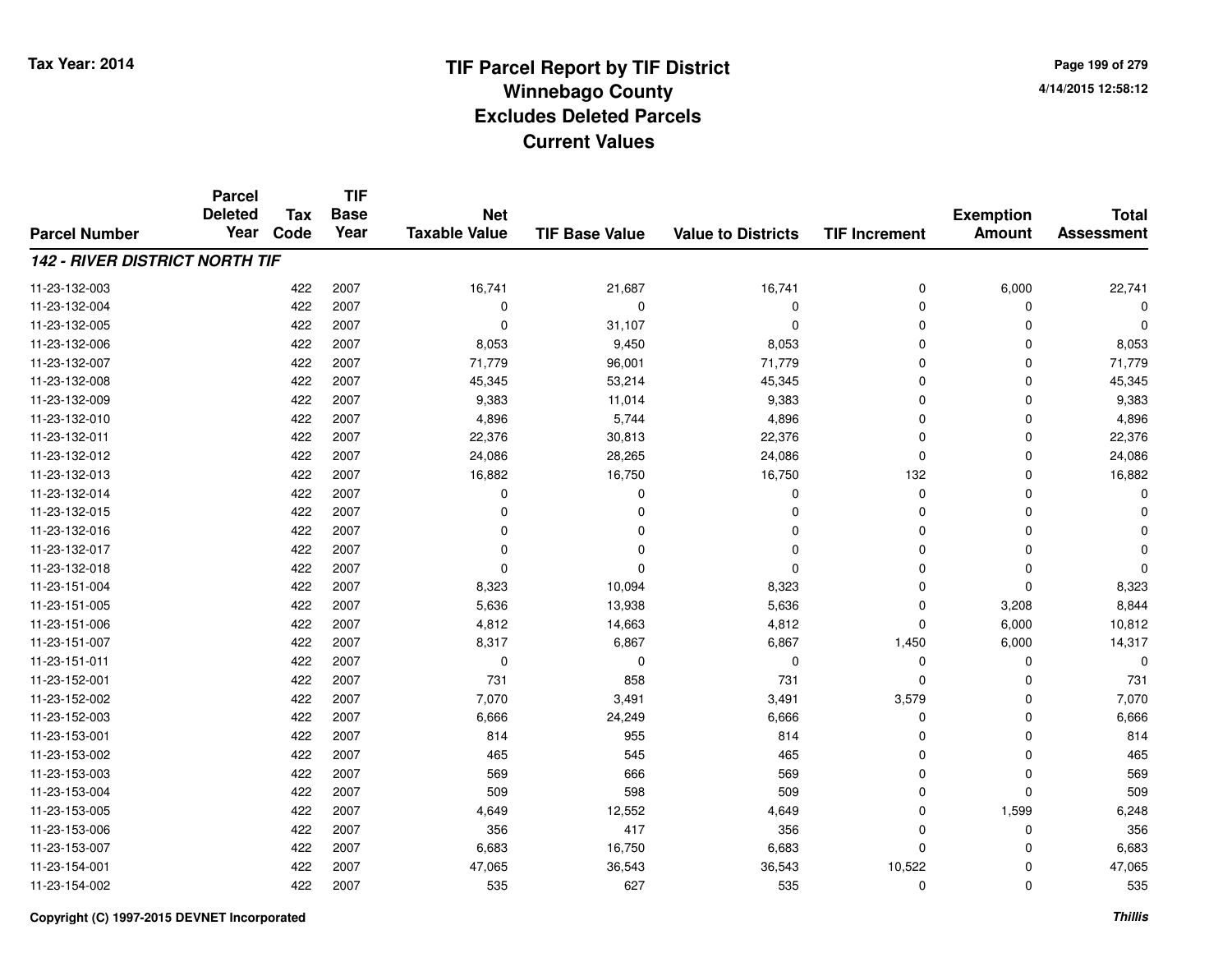**Page 200 of 2794/14/2015 12:58:12**

|                                       | <b>Parcel</b><br><b>Deleted</b> | <b>Tax</b> | <b>TIF</b><br><b>Base</b> | <b>Net</b>           |                       |                           |                      | <b>Exemption</b> | <b>Total</b>      |
|---------------------------------------|---------------------------------|------------|---------------------------|----------------------|-----------------------|---------------------------|----------------------|------------------|-------------------|
| <b>Parcel Number</b>                  | Year                            | Code       | Year                      | <b>Taxable Value</b> | <b>TIF Base Value</b> | <b>Value to Districts</b> | <b>TIF Increment</b> | <b>Amount</b>    | <b>Assessment</b> |
| <b>142 - RIVER DISTRICT NORTH TIF</b> |                                 |            |                           |                      |                       |                           |                      |                  |                   |
| 11-23-154-003                         |                                 | 422        | 2007                      | 488                  | $\mathbf 0$           | $\mathbf 0$               | 488                  | $\pmb{0}$        | 488               |
| 11-23-154-004                         |                                 | 422        | 2007                      | 2,363                | 3,215                 | 2,363                     | 0                    | $\mathbf 0$      | 2,363             |
| 11-23-154-005                         |                                 | 422        | 2007                      | 0                    | 5,314                 | 0                         | 0                    | 7,516            | 7,516             |
| 11-23-154-006                         |                                 | 422        | 2007                      | 9,805                | 12,190                | 9,805                     | 0                    | 0                | 9,805             |
| 11-23-154-007                         |                                 | 422        | 2007                      | 762                  | 895                   | 762                       | 0                    | $\mathbf 0$      | 762               |
| 11-23-154-008                         |                                 | 422        | 2007                      | 38,762               | 48,938                | 38,762                    | 0                    | 0                | 38,762            |
| 11-23-154-009                         |                                 | 422        | 2007                      | 10,982               | 23,449                | 10,982                    | 0                    | $\mathbf 0$      | 10,982            |
| 11-23-154-010                         |                                 | 422        | 2007                      | 397                  | 4,230                 | 397                       | 0                    | 0                | 397               |
| 11-23-154-011                         |                                 | 422        | 2007                      | 4,429                | 6,030                 | 4,429                     | 0                    | $\mathbf 0$      | 4,429             |
| 11-23-154-012                         |                                 | 422        | 2007                      | 7,609                | 16,495                | 7,609                     | 0                    | 6,000            | 13,609            |
| 11-23-154-013                         |                                 | 422        | 2007                      | 7,309                | 9,012                 | 7,309                     | 0                    | 2,645            | 9,954             |
| 11-23-154-014                         |                                 | 422        | 2007                      | 32,945               | 27,260                | 27,260                    | 5,685                | 0                | 32,945            |
| 11-23-154-015                         |                                 | 422        | 2007                      | 9,029                | 9,029                 | 9,029                     | 0                    | 1,507            | 10,536            |
| 11-23-155-001                         |                                 | 422        | 2007                      | 0                    | 0                     | 0                         | 0                    | 0                | $\Omega$          |
| 11-23-155-002                         |                                 | 422        | 2007                      | 15,211               | 23,776                | 15,211                    | 0                    | 6,000            | 21,211            |
| 11-23-155-003                         |                                 | 422        | 2007                      | 10,650               | 12,964                | 10,650                    | 0                    | 0                | 10,650            |
| 11-23-155-004                         |                                 | 422        | 2007                      | 14,753               | 17,850                | 14,753                    | 0                    | 0                | 14,753            |
| 11-23-156-001                         |                                 | 422        | 2007                      | 12,835               | 15,530                | 12,835                    | 0                    | 0                | 12,835            |
| 11-23-156-002                         |                                 | 422        | 2007                      | 12,254               | 3,576                 | 3,576                     | 8,678                | 0                | 12,254            |
| 11-23-156-003                         |                                 | 422        | 2007                      | 6,023                | 11,134                | 6,023                     | 0                    | 0                | 6,023             |
| 11-23-156-004                         |                                 | 422        | 2007                      | 1,124                | 1,319                 | 1,124                     | 0                    | 0                | 1,124             |
| 11-23-156-005                         |                                 | 422        | 2007                      | 10,918               | 13,785                | 10,918                    | 0                    | 0                | 10,918            |
| 11-23-156-006                         |                                 | 422        | 2007                      | 4,160                | 11,680                | 4,160                     | 0                    | 4,438            | 8,598             |
| 11-23-156-007                         |                                 | 422        | 2007                      | 561                  | 761                   | 561                       | 0                    | 0                | 561               |
| 11-23-156-008                         |                                 | 422        | 2007                      | 11,751               | 20,123                | 11,751                    | 0                    | 6,000            | 17,751            |
| 11-23-156-009                         |                                 | 422        | 2007                      | 11,845               | 16,088                | 11,845                    | 0                    | 0                | 11,845            |
| 11-23-156-010                         |                                 | 422        | 2007                      | 9,329                | 12,732                | 9,329                     | 0                    | 0                | 9,329             |
| 11-23-156-011                         |                                 | 422        | 2007                      | 503                  | 590                   | 503                       | 0                    | 0                | 503               |
| 11-23-156-012                         |                                 | 422        | 2007                      | 40,560               | 49,238                | 40,560                    | 0                    | 0                | 40,560            |
| 11-23-156-013                         |                                 | 422        | 2007                      | 18,094               | 22,122                | 18,094                    | 0                    | 5,222            | 23,316            |
| 11-23-156-014                         |                                 | 422        | 2007                      | 58,152               | 71,669                | 58,152                    | 0                    | 0                | 58,152            |
| 11-23-156-015                         |                                 | 422        | 2007                      | 12,390               | 14,988                | 12,390                    | 0                    | 0                | 12,390            |
| 11-23-157-001                         |                                 | 422        | 2007                      | 4,573                | 5,366                 | 4,573                     | 0                    | $\mathbf 0$      | 4,573             |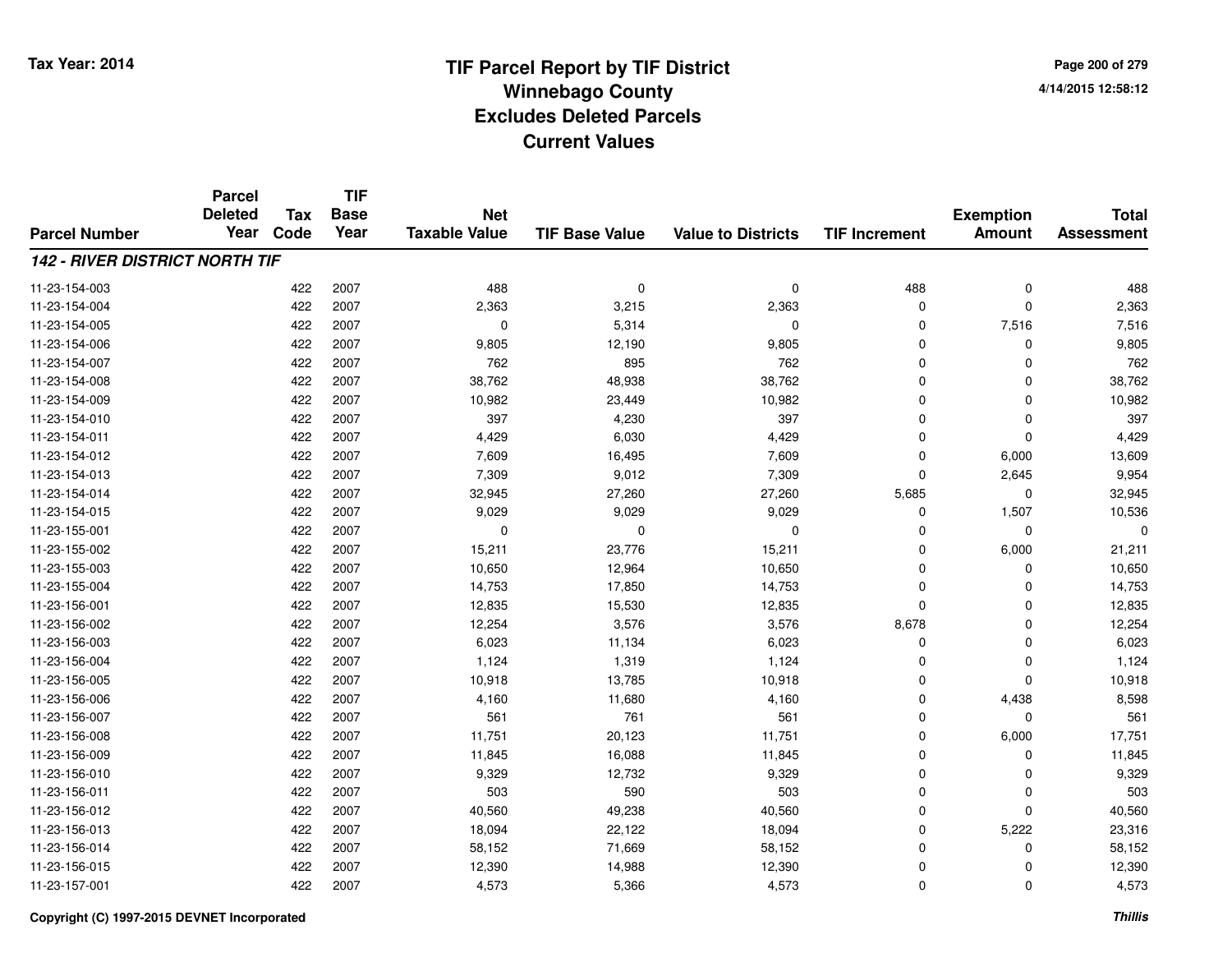**TIF**

**Parcel**

**Page 201 of 2794/14/2015 12:58:12**

| <b>Parcel Number</b>                  | ui vu<br><b>Deleted</b><br>Year | <b>Tax</b><br>Code | <b>Base</b><br>Year | <b>Net</b><br><b>Taxable Value</b> | <b>TIF Base Value</b> | <b>Value to Districts</b> | <b>TIF Increment</b> | <b>Exemption</b><br><b>Amount</b> | <b>Total</b><br><b>Assessment</b> |
|---------------------------------------|---------------------------------|--------------------|---------------------|------------------------------------|-----------------------|---------------------------|----------------------|-----------------------------------|-----------------------------------|
| <b>142 - RIVER DISTRICT NORTH TIF</b> |                                 |                    |                     |                                    |                       |                           |                      |                                   |                                   |
| 11-23-157-002                         |                                 | 422                | 2007                | 12,550                             | 20,844                | 12,550                    | 0                    | 0                                 | 12,550                            |
| 11-23-157-003                         |                                 | 422                | 2007                | 12,550                             | 21,181                | 12,550                    | 0                    | $\mathbf 0$                       | 12,550                            |
| 11-23-157-006                         |                                 | 422                | 2007                | 3,210                              | 3,934                 | 3,210                     | 0                    | 0                                 | 3,210                             |
| 11-23-157-007                         |                                 | 422                | 2007                | 15,689                             | 20,486                | 15,689                    | 0                    | 0                                 | 15,689                            |
| 11-23-157-008                         |                                 | 422                | 2007                | 14,217                             | 16,952                | 14,217                    | 0                    | 0                                 | 14,217                            |
| 11-23-157-010                         |                                 | 422                | 2007                | 0                                  | $\Omega$              | 0                         | $\Omega$             | 0                                 | $\Omega$                          |
| 11-23-157-011                         |                                 | 422                | 2007                | 0                                  | 15,578                | $\Omega$                  | 0                    | $\Omega$                          | ∩                                 |
| 11-23-157-012                         |                                 | 422                | 2007                | 0                                  | 4,130                 | $\Omega$                  | 0                    | $\Omega$                          | ∩                                 |
| 11-23-157-013                         |                                 | 422                | 2007                | 5,117                              | 7,088                 | 5,117                     | 0                    | $\mathbf 0$                       | 5,117                             |
| 11-23-157-014                         |                                 | 422                | 2007                | 27,298                             | 37,273                | 27,298                    | 0                    | 0                                 | 27,298                            |
| 11-23-157-015                         |                                 | 422                | 2007                | 0                                  | 346                   | 0                         | 0                    | 0                                 | $\Omega$                          |
| 11-23-157-016                         |                                 | 422                | 2007                | 0                                  | $\Omega$              | 0                         | 0                    | 0                                 | $\Omega$                          |
| 11-23-157-017                         |                                 | 422                | 2007                | 7,573                              | 22,704                | 7,573                     | 0                    | 0                                 | 7,573                             |
| 11-23-158-001                         |                                 | 422                | 2007                | 0                                  | $\Omega$              | 0                         | 0                    | 0                                 | $\Omega$                          |
| 11-23-158-002                         |                                 | 422                | 2007                | 16,003                             | 8,888                 | 8,888                     | 7,115                | 0                                 | 16,003                            |
| 11-23-159-001                         |                                 | 422                | 2007                | 22,738                             | 424,135               | 22,738                    | 0                    | $\mathbf 0$                       | 22,738                            |
| 11-23-159-002                         |                                 | 422                | 2007                | 105,122                            | 123,360               | 105,122                   | $\Omega$             | $\mathbf 0$                       | 105,122                           |
| 11-23-159-003                         |                                 | 422                | 2007                | 0                                  | $\Omega$              | 0                         | $\Omega$             | 0                                 | $\mathbf 0$                       |
| 11-23-159-004                         |                                 | 422                | 2007                | 24,117                             | 28,301                | 24,117                    | 0                    | 0                                 | 24,117                            |
| 11-23-159-005                         |                                 | 422                | 2007                | 3,308                              | 4,538                 | 3,308                     | 0                    | 0                                 | 3,308                             |
| 11-23-160-003                         |                                 | 422                | 2007                | 0                                  | 0                     | 0                         | 0                    | 0                                 | $\Omega$                          |
| 11-23-160-004                         |                                 | 422                | 2007                | O                                  | <sup>0</sup>          | $\Omega$                  | 0                    | 0                                 | <sup>0</sup>                      |
| 11-23-176-001                         |                                 | 422                | 2007                | 0                                  | $\Omega$              | $\Omega$                  | 0                    | 0                                 | $\Omega$                          |
| 11-23-176-003                         |                                 | 422                | 2007                | 14,328                             | 17,334                | 14,328                    | 0                    | 0                                 | 14,328                            |
| 11-23-176-004                         |                                 | 422                | 2007                | 53,684                             | 63,000                | 53,684                    | $\Omega$             | $\Omega$                          | 53,684                            |
| 11-23-176-005                         |                                 | 422                | 2007                | 0                                  | $\Omega$              | 0                         | $\Omega$             | $\Omega$                          | $\Omega$                          |
| 11-23-176-006                         |                                 | 422                | 2007                | $\Omega$                           | <sup>0</sup>          | $\Omega$                  | $\Omega$             | 0                                 | ∩                                 |
| 11-23-176-007                         |                                 | 422                | 2007                | 0                                  | $\Omega$              | $\Omega$                  | 0                    | $\mathbf 0$                       | $\Omega$                          |
| 11-23-176-008                         |                                 | 422                | 2007                | 47,297                             | 53,837                | 47,297                    | 0                    | $\mathbf 0$                       | 47,297                            |
| 11-23-176-009                         |                                 | 422                | 2007                | 33,810                             | 39,914                | 33,810                    | 0                    | 0                                 | 33,810                            |
| 11-23-176-010                         |                                 | 422                | 2007                | 0                                  | 0                     | 0                         | 0                    | 0                                 | $\Omega$                          |
| 11-23-176-011                         |                                 | 422                | 2007                | 14,359                             | 17,372                | 14,359                    | 0                    | 0                                 | 14,359                            |
| 11-23-176-012                         |                                 | 422                | 2007                | 446,649                            | 501,057               | 446,649                   | 0                    | 0                                 | 446,649                           |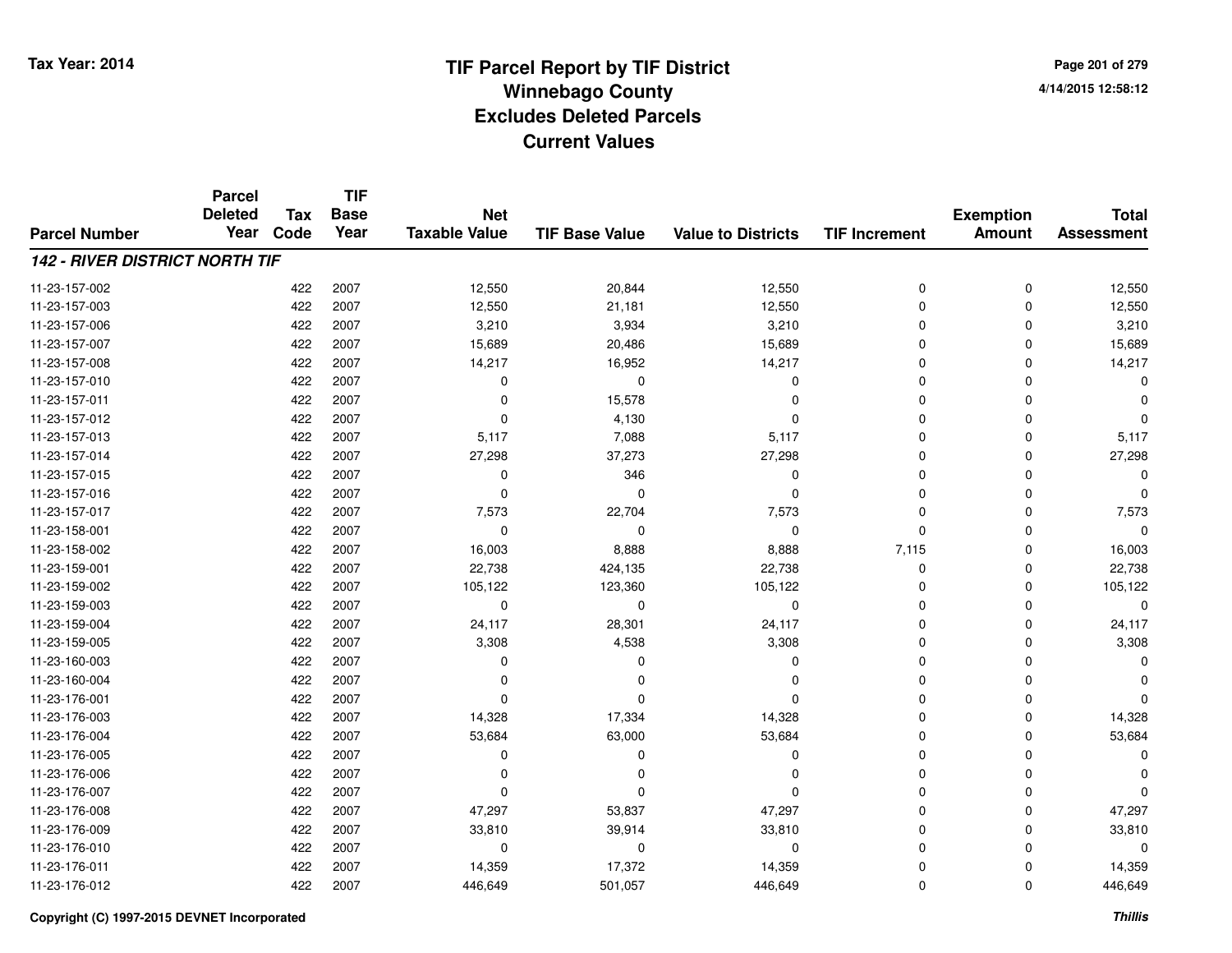**Page 202 of 2794/14/2015 12:58:12**

|                                       | <b>Parcel</b>  |            | <b>TIF</b>  |                      |                       |                           |                      |                  |                   |
|---------------------------------------|----------------|------------|-------------|----------------------|-----------------------|---------------------------|----------------------|------------------|-------------------|
|                                       | <b>Deleted</b> | <b>Tax</b> | <b>Base</b> | <b>Net</b>           |                       |                           |                      | <b>Exemption</b> | <b>Total</b>      |
| <b>Parcel Number</b>                  | Year           | Code       | Year        | <b>Taxable Value</b> | <b>TIF Base Value</b> | <b>Value to Districts</b> | <b>TIF Increment</b> | <b>Amount</b>    | <b>Assessment</b> |
| <b>142 - RIVER DISTRICT NORTH TIF</b> |                |            |             |                      |                       |                           |                      |                  |                   |
| 11-23-177-001                         |                | 422        | 2007        | 9,917                | 15,256                | 9,917                     | 0                    | 0                | 9,917             |
| 11-23-177-002                         |                | 422        | 2007        | 23,630               | 27,731                | 23,630                    | $\mathbf 0$          | $\mathbf 0$      | 23,630            |
| 11-23-177-003                         |                | 422        | 2007        | 11,182               | 15,321                | 11,182                    | 0                    | 0                | 11,182            |
| 11-23-177-004                         |                | 422        | 2007        | 0                    | $\Omega$              | $\mathbf 0$               | $\Omega$             | $\Omega$         | 0                 |
| 11-23-177-005                         |                | 422        | 2007        | 18,521               | $\Omega$              | $\Omega$                  | 18,521               | $\Omega$         | 18,521            |
| 11-23-177-006                         |                | 422        | 2007        | 0                    |                       | $\Omega$                  | $\mathbf 0$          | $\Omega$         | $\Omega$          |
| 11-23-177-007                         |                | 422        | 2007        | $\mathbf 0$          | $\Omega$              | $\Omega$                  | $\mathbf 0$          | $\Omega$         | $\Omega$          |
| 11-23-177-008                         |                | 422        | 2007        | 87,609               | 102,811               | 87,609                    | $\Omega$             | $\Omega$         | 87,609            |
| 11-23-177-009                         |                | 422        | 2007        | 11,626               | $\Omega$              | 0                         | 11,626               | $\Omega$         | 11,626            |
| 11-23-177-010                         |                | 422        | 2007        | 0                    | 0                     | $\Omega$                  | 0                    | $\Omega$         | 0                 |
| 11-23-177-011                         |                | 422        | 2007        | 3,639                |                       | $\Omega$                  | 3,639                | $\Omega$         | 3,639             |
| 11-23-178-004                         |                | 422        | 2007        | 0                    | O                     | $\Omega$                  | 0                    | $\Omega$         | U                 |
| 11-23-179-002                         |                | 422        | 2007        | 553,798              | 518,813               | 518,813                   | 34,985               | $\Omega$         | 553,798           |
| 11-23-179-003                         |                | 422        | 2007        | 0                    | 70,344                | $\Omega$                  | 0                    | $\Omega$         | 0                 |
| 11-23-179-004                         |                | 422        | 2007        | 66,719               | 75,443                | 66,719                    | $\mathbf 0$          | 6,000            | 72,719            |
| 11-23-179-005                         |                | 422        | 2007        | 0                    | O                     | 0                         | 0                    | 0                |                   |
| 11-23-179-006                         |                | 422        | 2007        | $\Omega$             | $\Omega$              | 0                         | $\mathbf 0$          | 0                |                   |
| 11-23-179-015                         |                | 422        | 2007        | $\Omega$             | 0                     | 0                         | 0                    | 0                |                   |
| 11-23-179-021                         |                | 422        | 2007        | $\Omega$             | n                     | 0                         | 0                    | 0                |                   |
| 11-23-180-001                         |                | 422        | 2007        | 71,350               | 83,467                | 71,350                    | 0                    | $\mathbf 0$      | 71,350            |
| 11-23-180-002                         |                | 422        | 2007        | 1,669                | 1,958                 | 1,669                     | 0                    | 0                | 1,669             |
| 11-23-181-013                         |                | 422        | 2007        | $\mathbf 0$          | $\mathbf 0$           | $\mathbf 0$               | $\mathbf 0$          | $\Omega$         | $\Omega$          |
| 11-23-182-001                         |                | 422        | 2007        | 1,937                | 21,547                | 1,937                     | 0                    | $\mathbf 0$      | 1,937             |
| 11-23-182-002                         |                | 422        | 2007        | 14,154               | 24,841                | 14,154                    | 0                    | $\Omega$         | 14,154            |
| 11-23-182-003                         |                | 422        | 2007        | 14,154               | 24,841                | 14,154                    | 0                    | $\mathbf 0$      | 14,154            |
| 11-23-182-004                         |                | 422        | 2007        | 14,154               | 24,841                | 14,154                    | 0                    | $\Omega$         | 14,154            |
| 11-23-182-005                         |                | 422        | 2007        | 9,437                | 16,478                | 9,437                     | 0                    | $\Omega$         | 9,437             |
| 11-23-182-006                         |                | 422        | 2007        | 14,154               | 24,841                | 14,154                    | 0                    | $\Omega$         | 14,154            |
| 11-23-182-007                         |                | 422        | 2007        | 14,154               | 24,841                | 14,154                    | 0                    | 0                | 14,154            |
| 11-23-182-008                         |                | 422        | 2007        | 14,154               | 24,841                | 14,154                    | 0                    | $\Omega$         | 14,154            |
| 11-23-182-009                         |                | 422        | 2007        | 283                  | 332                   | 283                       | $\mathbf 0$          | $\Omega$         | 283               |
| 11-23-182-010                         |                | 422        | 2007        | 283                  | 332                   | 283                       | 0                    | $\Omega$         | 283               |
| 11-23-182-011                         |                | 422        | 2007        | 283                  | 332                   | 283                       | 0                    | $\Omega$         | 283               |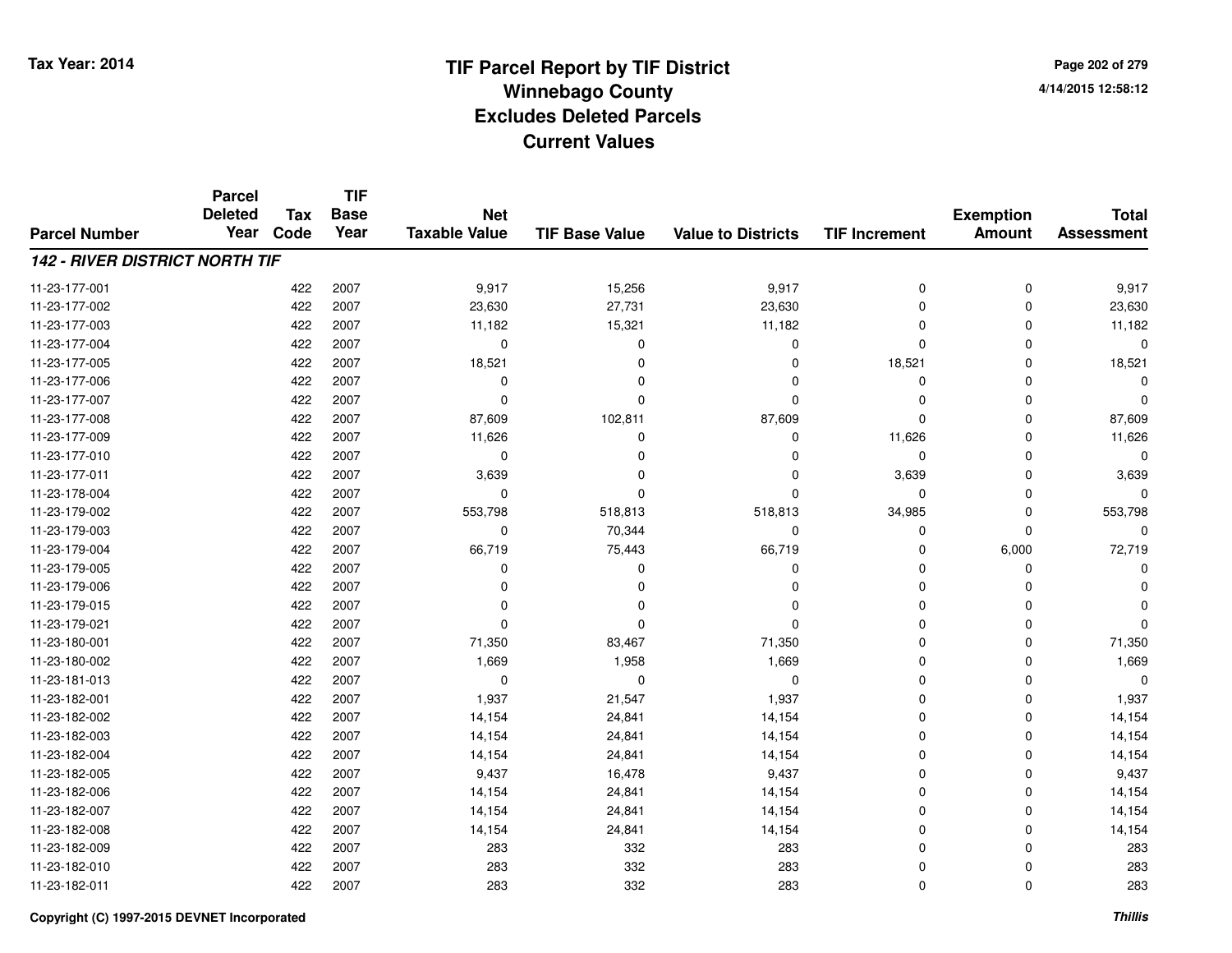**Page 203 of 2794/14/2015 12:58:12**

|                                       | <b>Parcel</b><br><b>Deleted</b> |                    | <b>TIF</b>          |                                    |                       |                           |                      |                                   |                                   |
|---------------------------------------|---------------------------------|--------------------|---------------------|------------------------------------|-----------------------|---------------------------|----------------------|-----------------------------------|-----------------------------------|
| <b>Parcel Number</b>                  | Year                            | <b>Tax</b><br>Code | <b>Base</b><br>Year | <b>Net</b><br><b>Taxable Value</b> | <b>TIF Base Value</b> | <b>Value to Districts</b> | <b>TIF Increment</b> | <b>Exemption</b><br><b>Amount</b> | <b>Total</b><br><b>Assessment</b> |
|                                       |                                 |                    |                     |                                    |                       |                           |                      |                                   |                                   |
| <b>142 - RIVER DISTRICT NORTH TIF</b> |                                 |                    |                     |                                    |                       |                           |                      |                                   |                                   |
| 11-23-182-012                         |                                 | 422                | 2007                | 283                                | 332                   | 283                       | 0                    | 0                                 | 283                               |
| 11-23-182-013                         |                                 | 422                | 2007                | 283                                | 332                   | 283                       | 0                    | 0                                 | 283                               |
| 11-23-301-001                         |                                 | 422                | 2007                | 16,003                             | 33,953                | 16,003                    | $\Omega$             | $\mathbf 0$                       | 16,003                            |
| 11-23-301-005                         |                                 | 422                | 2007                | 0                                  | 0                     | 0                         | 0                    | 0                                 | $\mathbf 0$                       |
| 11-23-305-001                         |                                 | 422                | 2007                | 55,531                             | 42,627                | 42,627                    | 12,904               | $\mathbf 0$                       | 55,531                            |
| 11-23-305-002                         |                                 | 422                | 2007                | 149,039                            | 37,781                | 37,781                    | 111,258              | 0                                 | 149,039                           |
| 11-23-305-004                         |                                 | 422                | 2007                | 80,313                             | 117,265               | 80,313                    | 0                    | $\mathbf 0$                       | 80,313                            |
| 11-23-306-005                         |                                 | 422                | 2007                | 24,006                             | 66,500                | 24,006                    | 0                    | 0                                 | 24,006                            |
| 11-23-306-013                         |                                 | 422                | 2007                | 30,710                             | 23,660                | 23,660                    | 7,050                | 6,000                             | 36,710                            |
| 11-23-306-014                         |                                 | 422                | 2007                | 54,910                             | 102,587               | 54,910                    | 0                    | 0                                 | 54,910                            |
| 11-23-306-016                         |                                 | 422                | 2007                | 17,306                             | 23,175                | 17,306                    | 0                    | $\mathbf 0$                       | 17,306                            |
| 11-23-306-017                         |                                 | 422                | 2007                | 8,375                              | 10,125                | 8,375                     | 0                    | 0                                 | 8,375                             |
| 11-23-306-018                         |                                 | 422                | $\pmb{0}$           | 10,486                             | 17,950                | 10,486                    | 0                    | $\mathbf 0$                       | 10,486                            |
| 11-23-307-001                         |                                 | 422                | 2007                | 15,011                             | 18,648                | 15,011                    | 0                    | 0                                 | 15,011                            |
| 11-23-307-002                         |                                 | 422                | 2007                | 15,396                             | 20,778                | 15,396                    | 0                    | 0                                 | 15,396                            |
| 11-23-307-003                         |                                 | 422                | 2007                | 77,415                             | 121,075               | 77,415                    | 0                    | 0                                 | 77,415                            |
| 11-23-307-004                         |                                 | 422                | 2007                | 54,909                             | 59,578                | 54,909                    | 0                    | $\mathbf 0$                       | 54,909                            |
| 11-23-307-005                         |                                 | 422                | 2007                | 17,257                             | 18,951                | 17,257                    | 0                    | 0                                 | 17,257                            |
| 11-23-307-006                         |                                 | 422                | 2007                | 15,925                             | 18,951                | 15,925                    | 0                    | $\mathbf 0$                       | 15,925                            |
| 11-23-308-001                         |                                 | 422                | 2007                | 0                                  | 0                     | 0                         | 0                    | 0                                 | O                                 |
| 11-23-308-002                         |                                 | 422                | 2007                | 0                                  | 0                     | 0                         | 0                    | 0                                 |                                   |
| 11-23-308-003                         |                                 | 422                | 2007                | 0                                  | 0                     | 0                         | 0                    | 0                                 |                                   |
| 11-23-308-004                         |                                 | 422                | 2007                | 0                                  | 0                     | $\Omega$                  | 0                    | 0                                 |                                   |
| 11-23-308-005                         |                                 | 422                | 2007                | 0                                  |                       | $\Omega$                  | 0                    | 0                                 |                                   |
| 11-23-308-006                         |                                 | 422                | 2007                | 20,834                             | 24,656                | 20,834                    | 0                    | $\mathbf 0$                       | 20,834                            |
| 11-23-308-008                         |                                 | 422                | 2007                | 0                                  | 0                     | 0                         | 0                    | 0                                 | O                                 |
| 11-23-308-009                         |                                 | 422                | 2007                | $\Omega$                           | 0                     | $\Omega$                  | 0                    | 0                                 |                                   |
| 11-23-308-010                         |                                 | 422                | 2007                | 0                                  |                       | $\Omega$                  | 0                    | 0                                 |                                   |
| 11-23-308-011                         |                                 | 422                | 2007                | $\Omega$                           | O                     | $\Omega$                  | 0                    | 0                                 | $\Omega$                          |
| 11-23-308-014                         |                                 | 422                | 2007                | 16,972                             | 20,261                | 16,972                    | 0                    | 0                                 | 16,972                            |
| 11-23-308-015                         |                                 | 422                | 2007                | 0                                  | 0                     | $\mathbf 0$               | 0                    | 0                                 | $\Omega$                          |
| 11-23-310-001                         |                                 | 422                | 2007                | 10,107                             | 33,160                | 10,107                    | 0                    | 0                                 | 10,107                            |
| 11-23-310-002                         |                                 | 422                | 2007                | 14,636                             | 17,369                | 14,636                    | 0                    | $\mathbf 0$                       | 14,636                            |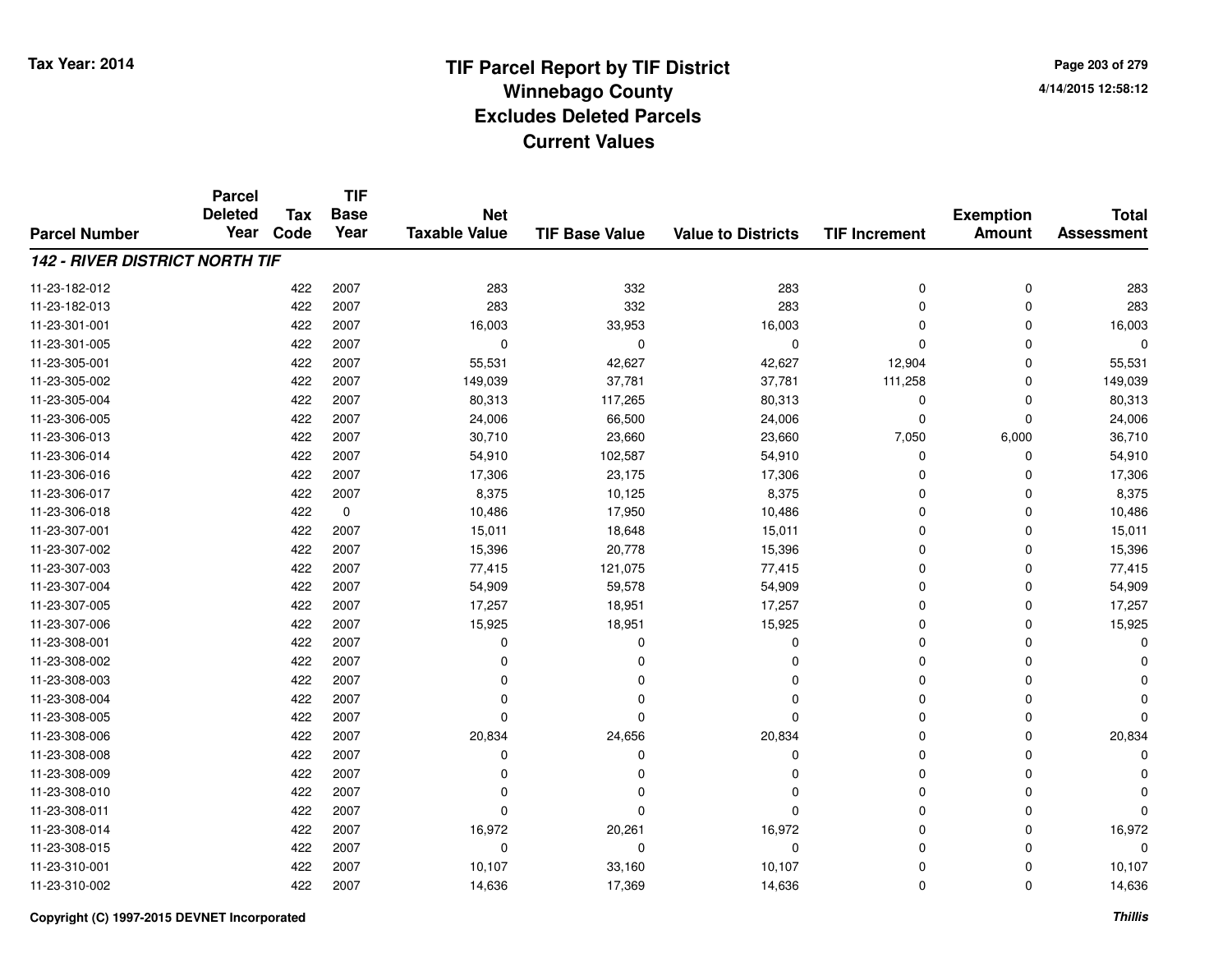**Page 204 of 2794/14/2015 12:58:12**

|                                       | <b>Parcel</b><br><b>Deleted</b> | <b>Tax</b> | <b>TIF</b><br><b>Base</b> | <b>Net</b>           |                       |                           |                      | <b>Exemption</b> | <b>Total</b>      |
|---------------------------------------|---------------------------------|------------|---------------------------|----------------------|-----------------------|---------------------------|----------------------|------------------|-------------------|
| <b>Parcel Number</b>                  | Year                            | Code       | Year                      | <b>Taxable Value</b> | <b>TIF Base Value</b> | <b>Value to Districts</b> | <b>TIF Increment</b> | <b>Amount</b>    | <b>Assessment</b> |
| <b>142 - RIVER DISTRICT NORTH TIF</b> |                                 |            |                           |                      |                       |                           |                      |                  |                   |
| 11-23-310-003                         |                                 | 422        | 2007                      | 2,527                | 6,012                 | 2,527                     | 0                    | 0                | 2,527             |
| 11-23-310-004                         |                                 | 422        | 2007                      | $\mathbf 0$          | $\mathbf 0$           | $\mathbf 0$               | $\Omega$             | $\mathbf 0$      |                   |
| 11-23-310-005                         |                                 | 422        | 2007                      | $\Omega$             | $\Omega$              | $\Omega$                  | $\Omega$             | $\Omega$         |                   |
| 11-23-311-003                         |                                 | 422        | 2007                      | 21,815               | 31,149                | 21,815                    | $\mathbf 0$          | 6,000            | 27,815            |
| 11-23-311-004                         |                                 | 422        | 2007                      | 18,920               | 22,313                | 18,920                    | $\Omega$             | $\mathbf 0$      | 18,920            |
| 11-23-311-005                         |                                 | 422        | 2007                      | 42,511               | 134,827               | 42,511                    | $\Omega$             | $\Omega$         | 42,511            |
| 11-23-311-009                         |                                 | 422        | 2007                      | 0                    | 0                     | $\mathbf 0$               | $\Omega$             | $\Omega$         |                   |
| 11-23-312-005                         |                                 | 422        | 2007                      | $\mathbf 0$          | 0                     | $\mathbf 0$               | $\Omega$             | 0                |                   |
| 11-23-312-008                         |                                 | 422        | 2007                      | 21,524               | 32,764                | 21,524                    | $\Omega$             | $\mathbf 0$      | 21,524            |
| 11-23-312-009                         |                                 | 422        | 2007                      | 7,321                | $\mathbf 0$           | $\mathbf 0$               | 7,321                | $\mathbf 0$      | 7,321             |
| 11-23-312-010                         |                                 | 422        | 2007                      | $\mathbf 0$          | $\Omega$              | $\mathbf 0$               | $\mathbf 0$          | $\mathbf 0$      | $\Omega$          |
| 11-23-312-011                         |                                 | 422        | 2007                      | 10,563               | 29,228                | 10,563                    | $\mathbf 0$          | $\mathbf 0$      | 10,563            |
| 11-23-313-005                         |                                 | 422        | 2007                      | 0                    | $\mathbf 0$           | $\pmb{0}$                 | $\mathbf 0$          | $\mathbf 0$      | $\Omega$          |
| 11-23-314-002                         |                                 | 422        | 2007                      | 1,014                | 1,267                 | 1,014                     | $\mathbf 0$          | $\mathbf 0$      | 1,014             |
| 11-23-314-003                         |                                 | 422        | 2007                      | 0                    | $\Omega$              | $\mathbf 0$               | $\Omega$             | $\Omega$         |                   |
| 11-23-314-004                         |                                 | 422        | 2007                      | $\Omega$             | $\Omega$              | 0                         | $\Omega$             | $\Omega$         |                   |
| 11-23-315-004                         |                                 | 422        | 2007                      | $\Omega$             | $\Omega$              | $\Omega$                  | $\Omega$             | $\Omega$         |                   |
| 11-23-356-002                         |                                 | 422        | 2007                      | $\Omega$             | $\Omega$              | $\Omega$                  | $\Omega$             | $\mathbf 0$      |                   |
| 11-23-356-004                         |                                 | 422        | 2007                      | 550,119              | 955,404               | 550,119                   | $\Omega$             | $\Omega$         | 550,119           |
| <b>Tax District Totals:</b>           | <b>Parcel Count:</b>            |            | 395                       | 7,318,352            | 10,424,310            | 6,986,681                 | 331,671              | 340,634          | 7,658,986         |
| 143 - BROADWAY TIF                    |                                 |            |                           |                      |                       |                           |                      |                  |                   |
| 11-25-357-001                         |                                 | 423        | 2008                      | 2,434                | 23,810                | 2,434                     | 0                    | $\pmb{0}$        | 2,434             |
| 11-25-357-002                         |                                 | 423        | 2008                      | 12,366               | 18,918                | 12,366                    | $\Omega$             | $\mathbf 0$      | 12,366            |
| 11-25-357-003                         |                                 | 423        | 2008                      | 16,626               | 22,801                | 16,626                    | $\Omega$             | $\mathbf 0$      | 16,626            |
| 11-25-357-004                         |                                 | 423        | 2008                      | 2,975                | 3,659                 | 2,975                     | $\Omega$             | $\mathbf 0$      | 2,975             |
| 11-25-357-005                         |                                 | 423        | 2008                      | 16,546               | 23,835                | 16,546                    | $\Omega$             | 0                | 16,546            |
| 11-25-357-006                         |                                 | 423        | 2008                      | 7,420                | 10,017                | 7,420                     | $\Omega$             | $\mathbf 0$      | 7,420             |
| 11-25-357-007                         |                                 | 423        | 2008                      | 1,603                | 5,293                 | 1,603                     | $\Omega$             | 3,938            | 5,541             |
| 11-25-357-008                         |                                 | 423        | 2008                      | 7,368                | 14,718                | 7,368                     | $\mathbf 0$          | 6,000            | 13,368            |
| 11-25-357-009                         |                                 | 423        | 2008                      | 7,486                | 14,844                | 7,486                     | $\mathbf 0$          | 6,000            | 13,486            |
| 11-25-357-010                         |                                 | 423        | 2008                      | 11,723               | 13,068                | 11,723                    | $\Omega$             | $\mathbf 0$      | 11,723            |
| 11-25-357-011                         |                                 | 423        | 2008                      | 3,145                | 22,484                | 3,145                     | $\Omega$             | $\Omega$         | 3,145             |
| 11-25-357-012                         |                                 | 423        | 2008                      | 15,005               | 23,758                | 15,005                    | $\Omega$             | 6,000            | 21,005            |

**Copyright (C) 1997-2015 DEVNET Incorporated**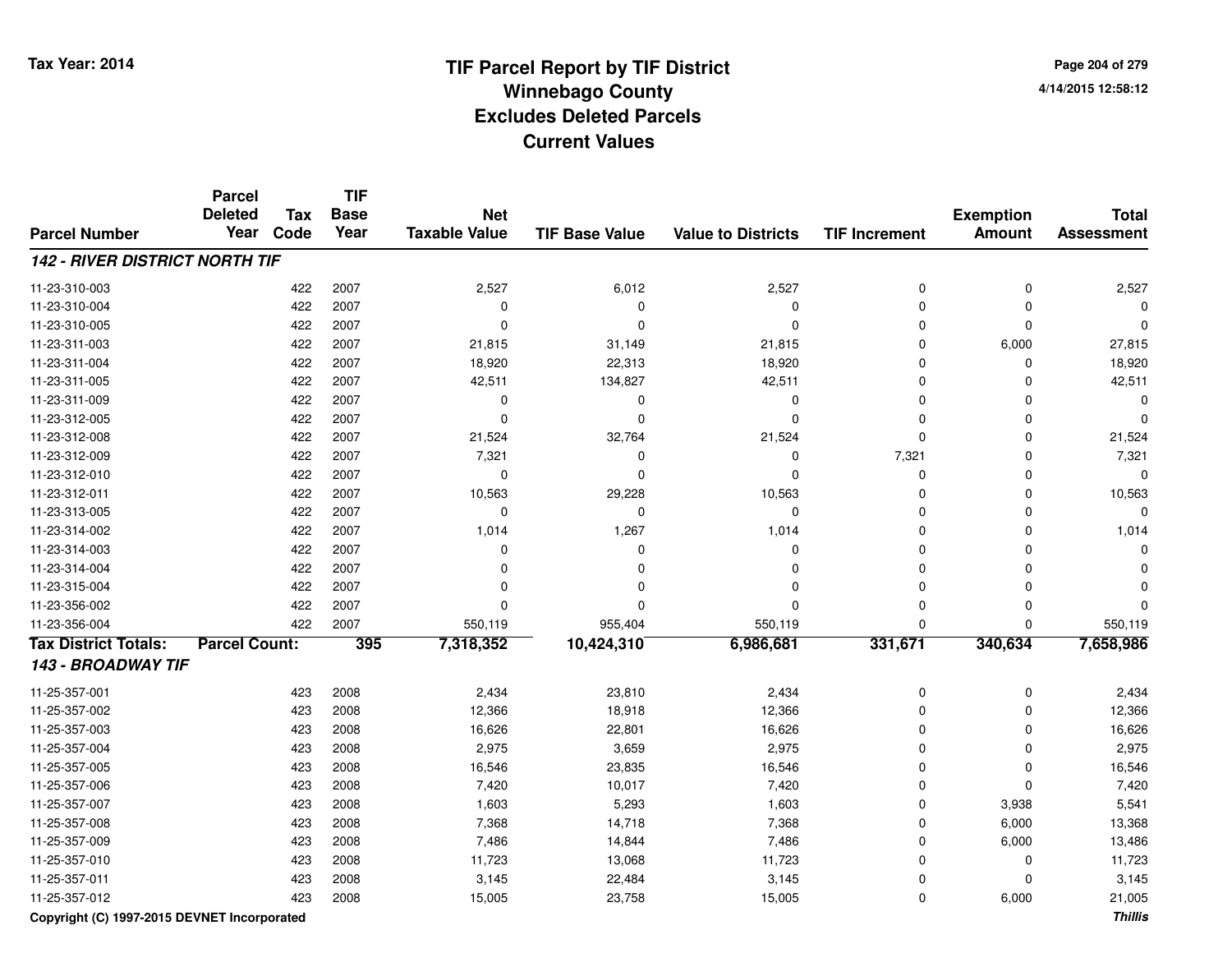# **TIF Parcel Report by TIF District Tax Year: 2014 Winnebago County04/14/2015 12:58:12** PM **Excludes Deleted ParcelsCurrent Values**

**Page 205 of 2794/14/2015 12:58:12**

|                      | <b>Parcel</b><br><b>Deleted</b> | <b>Tax</b> | <b>TIF</b><br><b>Base</b> | <b>Net</b>           |                       |                           |                      | <b>Exemption</b> | <b>Total</b>      |
|----------------------|---------------------------------|------------|---------------------------|----------------------|-----------------------|---------------------------|----------------------|------------------|-------------------|
| <b>Parcel Number</b> | Year                            | Code       | Year                      | <b>Taxable Value</b> | <b>TIF Base Value</b> | <b>Value to Districts</b> | <b>TIF Increment</b> | <b>Amount</b>    | <b>Assessment</b> |
| 143 - BROADWAY TIF   |                                 |            |                           |                      |                       |                           |                      |                  |                   |
| 11-25-357-013        |                                 | 423        | 2008                      | 3,145                | 3,866                 | 3,145                     | 0                    | $\pmb{0}$        | 3,145             |
| 11-25-357-014        |                                 | 423        | 2008                      | 16,336               | 22,684                | 16,336                    | 0                    | $\mathbf 0$      | 16,336            |
| 11-25-357-015        |                                 | 423        | 2008                      | 13,366               | 23,696                | 13,366                    | 0                    | 6,000            | 19,366            |
| 11-25-358-001        |                                 | 423        | 2008                      | 12,427               | 12,813                | 12,427                    | 0                    | 0                | 12,427            |
| 11-25-358-002        |                                 | 423        | 2008                      | 9,893                | 18,807                | 9,893                     | 0                    | 6,000            | 15,893            |
| 11-25-358-003        |                                 | 423        | 2008                      | 7,647                | 15,473                | 7,647                     | 0                    | 6,000            | 13,647            |
| 11-25-358-004        |                                 | 423        | 2008                      | 4,769                | 19,374                | 4,769                     | 0                    | $\mathbf 0$      | 4,769             |
| 11-25-358-005        |                                 | 423        | 2008                      | 3,909                | 13,951                | 3,909                     | 0                    | 11,713           | 15,622            |
| 11-25-358-006        |                                 | 423        | 2008                      | 8,876                | 26,530                | 8,876                     | 0                    | $\mathbf 0$      | 8,876             |
| 11-25-358-007        |                                 | 423        | 2008                      | 8,425                | 18,097                | 8,425                     | 0                    | 3,849            | 12,274            |
| 11-25-358-008        |                                 | 423        | 2008                      | 10,981               | 17,976                | 10,981                    | 0                    | 4,106            | 15,087            |
| 11-25-358-009        |                                 | 423        | 2008                      | 6,260                | 14,986                | 6,260                     | 0                    | 9,175            | 15,435            |
| 11-25-358-010        |                                 | 423        | 2008                      | 19,223               | 33,893                | 19,223                    | 0                    | 0                | 19,223            |
| 11-25-358-011        |                                 | 423        | 2008                      | 15,107               | 17,429                | 15,107                    | 0                    | 0                | 15,107            |
| 11-25-358-012        |                                 | 423        | 2008                      | 17,002               | 15,913                | 15,913                    | 1,089                | 0                | 17,002            |
| 11-25-358-013        |                                 | 423        | 2008                      | 19,536               | 30,183                | 19,536                    | 0                    | 0                | 19,536            |
| 11-25-358-014        |                                 | 423        | 2008                      | 8,767                | 15,494                | 8,767                     | 0                    | $\mathbf 0$      | 8,767             |
| 11-25-358-015        |                                 | 423        | 2008                      | 6,972                | 13,982                | 6,972                     | 0                    | 5,425            | 12,397            |
| 11-25-358-016        |                                 | 423        | 2008                      | 15,384               | 25,124                | 15,384                    | 0                    | 0                | 15,384            |
| 11-25-359-001        |                                 | 423        | 2008                      | 2,537                | 3,118                 | 2,537                     | 0                    | 0                | 2,537             |
| 11-25-359-002        |                                 | 423        | 2008                      | 6,449                | 19,335                | 6,449                     | 0                    | 4,194            | 10,643            |
| 11-25-359-003        |                                 | 423        | 2008                      | 10,155               | 18,385                | 10,155                    | 0                    | 6,000            | 16,155            |
| 11-25-359-004        |                                 | 423        | 2008                      | 12,093               | 14,103                | 12,093                    | 0                    | 0                | 12,093            |
| 11-25-359-005        |                                 | 423        | 2008                      | 22,458               | 53,826                | 22,458                    | 0                    | 0                | 22,458            |
| 11-25-359-006        |                                 | 423        | 2008                      | 34,197               | 42,045                | 34,197                    | 0                    | $\pmb{0}$        | 34,197            |
| 11-25-359-007        |                                 | 423        | 2008                      | 1,986                | 2,443                 | 1,986                     | 0                    | $\mathbf 0$      | 1,986             |
| 11-25-359-008        |                                 | 423        | 2008                      | 8,722                | 16,469                | 8,722                     | 0                    | 6,000            | 14,722            |
| 11-25-359-009        |                                 | 423        | 2008                      | 14,667               | 21,626                | 14,667                    | 0                    | 0                | 14,667            |
| 11-25-359-010        |                                 | 423        | 2008                      | 15,519               | 27,445                | 15,519                    | 0                    | 0                | 15,519            |
| 11-25-359-011        |                                 | 423        | 2008                      | 6,519                | 13,714                | 6,519                     | 0                    | 6,000            | 12,519            |
| 11-25-359-012        |                                 | 423        | 2008                      | 10,586               | 19,601                | 10,586                    | 0                    | 5,349            | 15,935            |
| 11-25-359-013        |                                 | 423        | 2008                      | 13,370               | 21,027                | 13,370                    | 0                    | 0                | 13,370            |
| 11-25-359-014        |                                 | 423        | 2008                      | 16,391               | 29,491                | 16,391                    | 0                    | $\mathbf 0$      | 16,391            |

### **Copyright (C) 1997-2015 DEVNET Incorporated**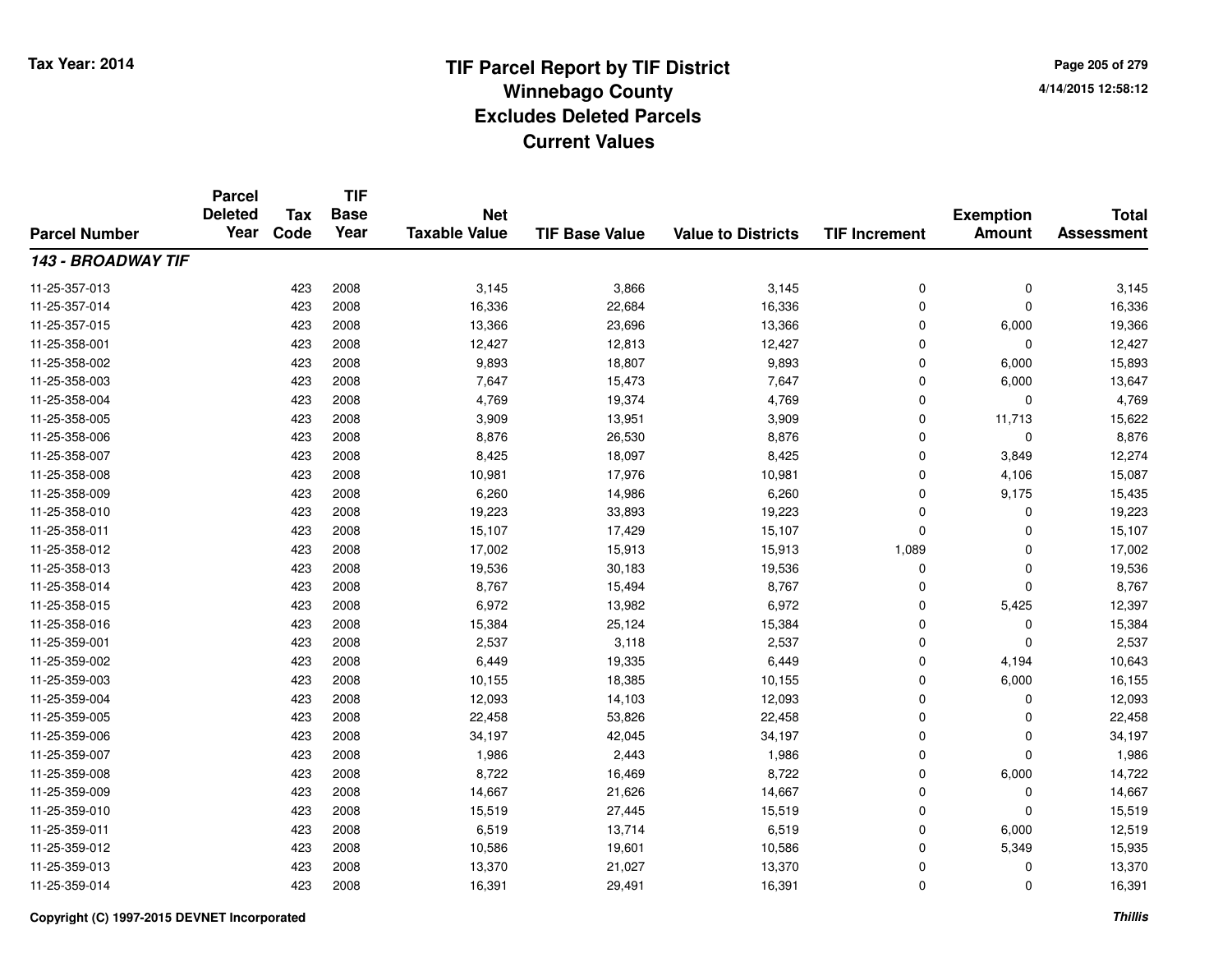**TIF**

**Parcel**

**Page 206 of 2794/14/2015 12:58:12**

| <b>Parcel Number</b> | <b>Deleted</b><br>Year | Tax<br>Code | <b>Base</b><br>Year | <b>Net</b><br><b>Taxable Value</b> | <b>TIF Base Value</b> | <b>Value to Districts</b> | <b>TIF Increment</b> | <b>Exemption</b><br><b>Amount</b> | <b>Total</b><br><b>Assessment</b> |
|----------------------|------------------------|-------------|---------------------|------------------------------------|-----------------------|---------------------------|----------------------|-----------------------------------|-----------------------------------|
| 143 - BROADWAY TIF   |                        |             |                     |                                    |                       |                           |                      |                                   |                                   |
| 11-25-360-001        |                        | 423         | 2008                | 11,181                             | 20,430                | 11,181                    | 0                    | 6,000                             | 17,181                            |
| 11-25-360-002        |                        | 423         | 2008                | 9,274                              | 17,344                | 9,274                     | 0                    | 6,000                             | 15,274                            |
| 11-25-360-003        |                        | 423         | 2008                | 15,125                             | 26,351                | 15,125                    | 0                    | 0                                 | 15,125                            |
| 11-25-360-004        |                        | 423         | 2008                | 2,232                              | 2,744                 | 2,232                     | 0                    | 0                                 | 2,232                             |
| 11-25-360-005        |                        | 423         | 2008                | 7,550                              | 16,959                | 7,550                     | 0                    | 7,810                             | 15,360                            |
| 11-25-360-006        |                        | 423         | 2008                | 3,348                              | 4,116                 | 3,348                     | 0                    | 0                                 | 3,348                             |
| 11-25-360-007        |                        | 423         | 2008                | 5,985                              | 13,900                | 5,985                     | 0                    | 0                                 | 5,985                             |
| 11-25-360-008        |                        | 423         | 2008                | 2,992                              | 4,456                 | 2,992                     | 0                    | 0                                 | 2,992                             |
| 11-25-360-009        |                        | 423         | 2008                | 21,309                             | 26,200                | 21,309                    | 0                    | 0                                 | 21,309                            |
| 11-25-360-010        |                        | 423         | 2008                | 14,241                             | 25,762                | 14,241                    | 0                    | 0                                 | 14,241                            |
| 11-25-360-011        |                        | 423         | 2008                | 8,198                              | 9,332                 | 8,198                     | 0                    | 2,503                             | 10,701                            |
| 11-25-360-012        |                        | 423         | 2008                | 9,253                              | 11,588                | 9,253                     | 0                    | 0                                 | 9,253                             |
| 11-25-360-013        |                        | 423         | 2008                | 33,687                             | 58,365                | 33,687                    | 0                    | 0                                 | 33,687                            |
| 11-25-360-014        |                        | 423         | 2008                | 7,567                              | 15,354                | 7,567                     | 0                    | 6,000                             | 13,567                            |
| 11-25-360-015        |                        | 423         | 2008                | 13,797                             | 22,719                | 13,797                    | 0                    | 0                                 | 13,797                            |
| 11-25-360-016        |                        | 423         | 2008                | 6,913                              | 14,195                | 6,913                     | 0                    | 6,000                             | 12,913                            |
| 11-25-360-017        |                        | 423         | 2008                | 13,835                             | 21,358                | 13,835                    | 0                    | 0                                 | 13,835                            |
| 11-25-360-018        |                        | 423         | 2008                | 3,834                              | 27,372                | 3,834                     | 0                    | 0                                 | 3,834                             |
| 11-25-360-019        |                        | 423         | 2008                | 5,985                              | 11,678                | 5,985                     | 0                    | 5,736                             | 11,721                            |
| 11-25-360-020        |                        | 423         | 2008                | 13,465                             | 23,345                | 13,465                    | 0                    | 0                                 | 13,465                            |
| 11-25-360-021        |                        | 423         | 2008                | 2,333                              | 16,961                | 2,333                     | 0                    | 0                                 | 2,333                             |
| 11-25-360-022        |                        | 423         | 2008                | 4,398                              | 13,760                | 4,398                     | 0                    | 11,000                            | 15,398                            |
| 11-25-360-023        |                        | 423         | 2008                | 9,552                              | 26,083                | 9,552                     | 0                    | 6,000                             | 15,552                            |
| 11-25-360-025        |                        | 423         | 2008                | 26,584                             | 33,008                | 26,584                    | 0                    | 0                                 | 26,584                            |
| 11-25-360-027        |                        | 423         | 2008                | 7,436                              | 9,144                 | 7,436                     | 0                    | 0                                 | 7,436                             |
| 11-25-360-028        |                        | 423         | 2008                | 24,223                             | 34,311                | 24,223                    | 0                    | 0                                 | 24,223                            |
| 11-25-361-001        |                        | 423         | 2008                | 19,140                             | 32,592                | 19,140                    | 0                    | 0                                 | 19,140                            |
| 11-25-361-002        |                        | 423         | 2008                | 10,574                             | 16,123                | 10,574                    | 0                    | 0                                 | 10,574                            |
| 11-25-361-003        |                        | 423         | 2008                | 7,205                              | 13,187                | 7,205                     | 0                    | 4,960                             | 12,165                            |
| 11-25-361-004        |                        | 423         | 2008                | 9,685                              | 18,690                | 9,685                     | 0                    | 6,000                             | 15,685                            |
| 11-25-361-005        |                        | 423         | 2008                | 4,437                              | 18,062                | 4,437                     | 0                    | 11,000                            | 15,437                            |
| 11-25-361-006        |                        | 423         | 2008                | 3,545                              | 21,279                | 3,545                     | 0                    | 5,000                             | 8,545                             |
| 11-25-361-007        |                        | 423         | 2008                | 9,523                              | 17,972                | 9,523                     | 0                    | 6,000                             | 15,523                            |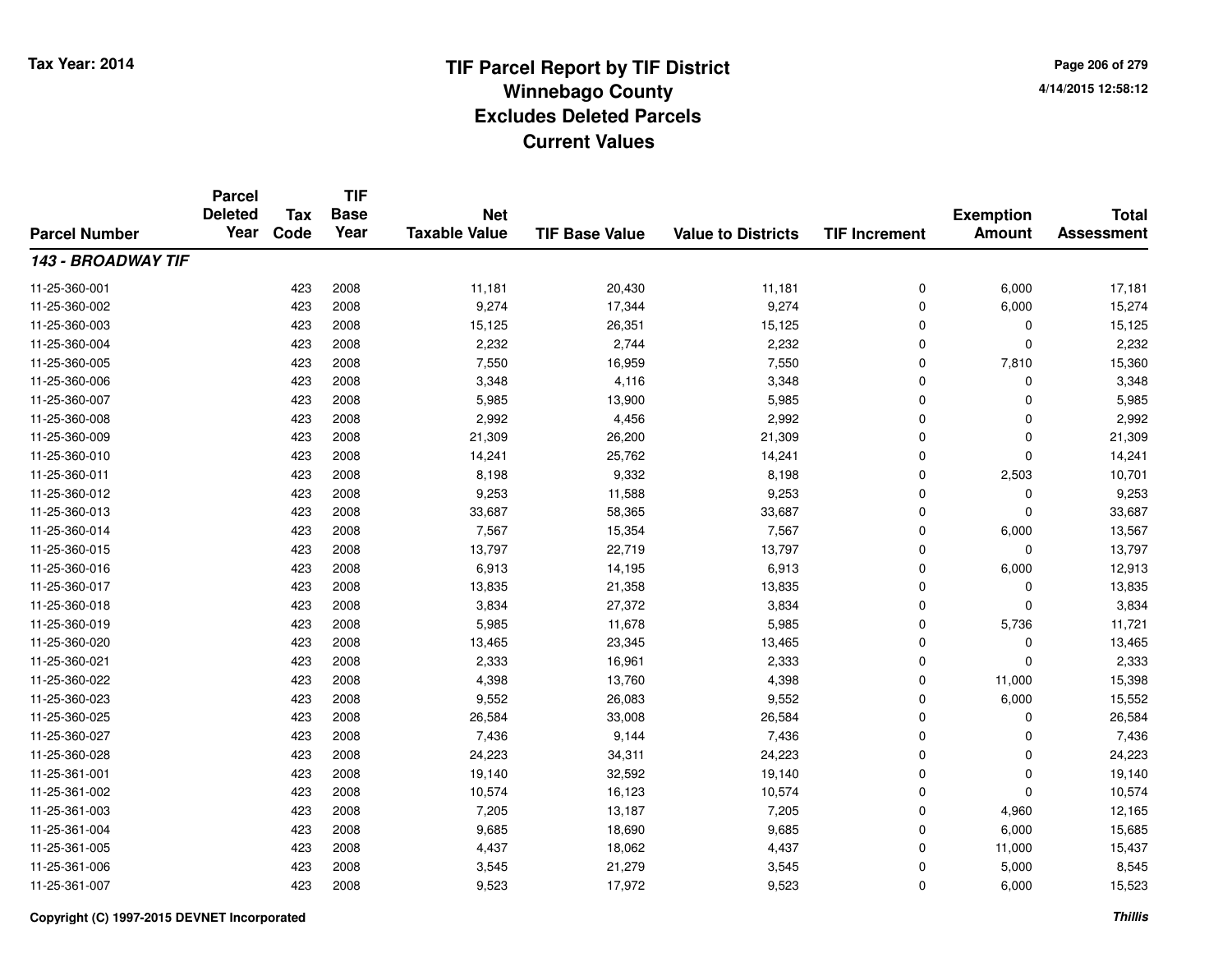**TIF**

**Parcel**

**Page 207 of 2794/14/2015 12:58:12**

|                      | <b>Deleted</b> | Tax  | <b>Base</b> | <b>Net</b>           |                       |                           |                      | <b>Exemption</b> | <b>Total</b>      |
|----------------------|----------------|------|-------------|----------------------|-----------------------|---------------------------|----------------------|------------------|-------------------|
| <b>Parcel Number</b> | Year           | Code | Year        | <b>Taxable Value</b> | <b>TIF Base Value</b> | <b>Value to Districts</b> | <b>TIF Increment</b> | <b>Amount</b>    | <b>Assessment</b> |
| 143 - BROADWAY TIF   |                |      |             |                      |                       |                           |                      |                  |                   |
| 11-25-361-008        |                | 423  | 2008        | 6,856                | 14,065                | 6,856                     | 0                    | 5,625            | 12,481            |
| 11-25-361-009        |                | 423  | 2008        | 10,669               | 40,823                | 10,669                    | 0                    | 0                | 10,669            |
| 11-25-361-010        |                | 423  | 2008        | 22,591               | 40,884                | 22,591                    | 0                    | 0                | 22,591            |
| 11-25-361-011        |                | 423  | 2008        | 23,076               | 33,574                | 23,076                    | 0                    | 0                | 23,076            |
| 11-25-361-012        |                | 423  | 2008        | 3,472                | 30,230                | 3,472                     | 0                    | 0                | 3,472             |
| 11-25-361-013        |                | 423  | 2008        | 31,063               | 41,700                | 31,063                    | 0                    | 0                | 31,063            |
| 11-25-361-014        |                | 423  | 2008        | 7,682                | 16,012                | 7,682                     | 0                    | 6,000            | 13,682            |
| 11-25-361-015        |                | 423  | 2008        | 7,884                | 15,531                | 7,884                     | $\mathbf 0$          | 6,000            | 13,884            |
| 11-25-361-016        |                | 423  | 2008        | 5,726                | 19,507                | 5,726                     | $\mathbf 0$          | 11,000           | 16,726            |
| 11-25-361-017        |                | 423  | 2008        | 44,317               | 55,711                | 44,317                    | 0                    | 0                | 44,317            |
| 11-25-361-018        |                | 423  | 2008        | 26,985               | 33,179                | 26,985                    | 0                    | 0                | 26,985            |
| 11-25-361-019        |                | 423  | 2008        | 6,250                | 8,618                 | 6,250                     | 0                    | 0                | 6,250             |
| 11-25-361-020        |                | 423  | 2008        | 14,010               | 20,137                | 14,010                    | 0                    | 0                | 14,010            |
| 11-25-362-001        |                | 423  | 2008        | 7,762                | 15,504                | 7,762                     | 0                    | 6,000            | 13,762            |
| 11-25-362-002        |                | 423  | 2008        | 5,589                | 14,937                | 5,589                     | 0                    | 0                | 5,589             |
| 11-25-362-003        |                | 423  | 2008        | 7,553                | 20,662                | 7,553                     | $\mathbf 0$          | 6,000            | 13,553            |
| 11-25-362-004        |                | 423  | 2008        | 9,171                | 22,821                | 9,171                     | 0                    | 0                | 9,171             |
| 11-25-362-005        |                | 423  | 2008        | 8,820                | 17,142                | 8,820                     | 0                    | 6,000            | 14,820            |
| 11-25-362-006        |                | 423  | 2008        | 11,761               | 21,665                | 11,761                    | 0                    | 6,000            | 17,761            |
| 11-25-362-007        |                | 423  | 2008        | 10,975               | 11,551                | 10,975                    | 0                    | 0                | 10,975            |
| 11-25-362-008        |                | 423  | 2008        | 15,688               | 18,812                | 15,688                    | 0                    | 0                | 15,688            |
| 11-25-362-009        |                | 423  | 2008        | 7,379                | 13,981                | 7,379                     | 0                    | 5,914            | 13,293            |
| 11-25-362-010        |                | 423  | 2008        | 12,636               | 19,919                | 12,636                    | 0                    | 0                | 12,636            |
| 11-25-362-011        |                | 423  | 2008        | 8,219                | 16,543                | 8,219                     | 0                    | 0                | 8,219             |
| 11-25-362-012        |                | 423  | 2008        | 992                  | 1,220                 | 992                       | $\mathbf 0$          | 0                | 992               |
| 11-25-362-013        |                | 423  | 2008        | 27,514               | 43,214                | 27,514                    | $\mathbf 0$          | 0                | 27,514            |
| 11-25-362-014        |                | 423  | 2008        | 173                  | 213                   | 173                       | $\mathbf 0$          | 0                | 173               |
| 11-25-362-015        |                | 423  | 2008        | 26,043               | 35,842                | 26,043                    | 0                    | 0                | 26,043            |
| 11-25-362-016        |                | 423  | 2008        | 6,936                | 14,645                | 6,936                     | 0                    | 6,000            | 12,936            |
| 11-25-362-017        |                | 423  | 2008        | 12,151               | 13,564                | 12,151                    | 0                    | 0                | 12,151            |
| 11-25-362-018        |                | 423  | 2008        | 16,486               | 22,864                | 16,486                    | 0                    | 0                | 16,486            |
| 11-25-362-019        |                | 423  | 2008        | 15,045               | 23,358                | 15,045                    | 0                    | 0                | 15,045            |
| 11-25-362-020        |                | 423  | 2008        | 18,047               | 28,306                | 18,047                    | 0                    | 0                | 18,047            |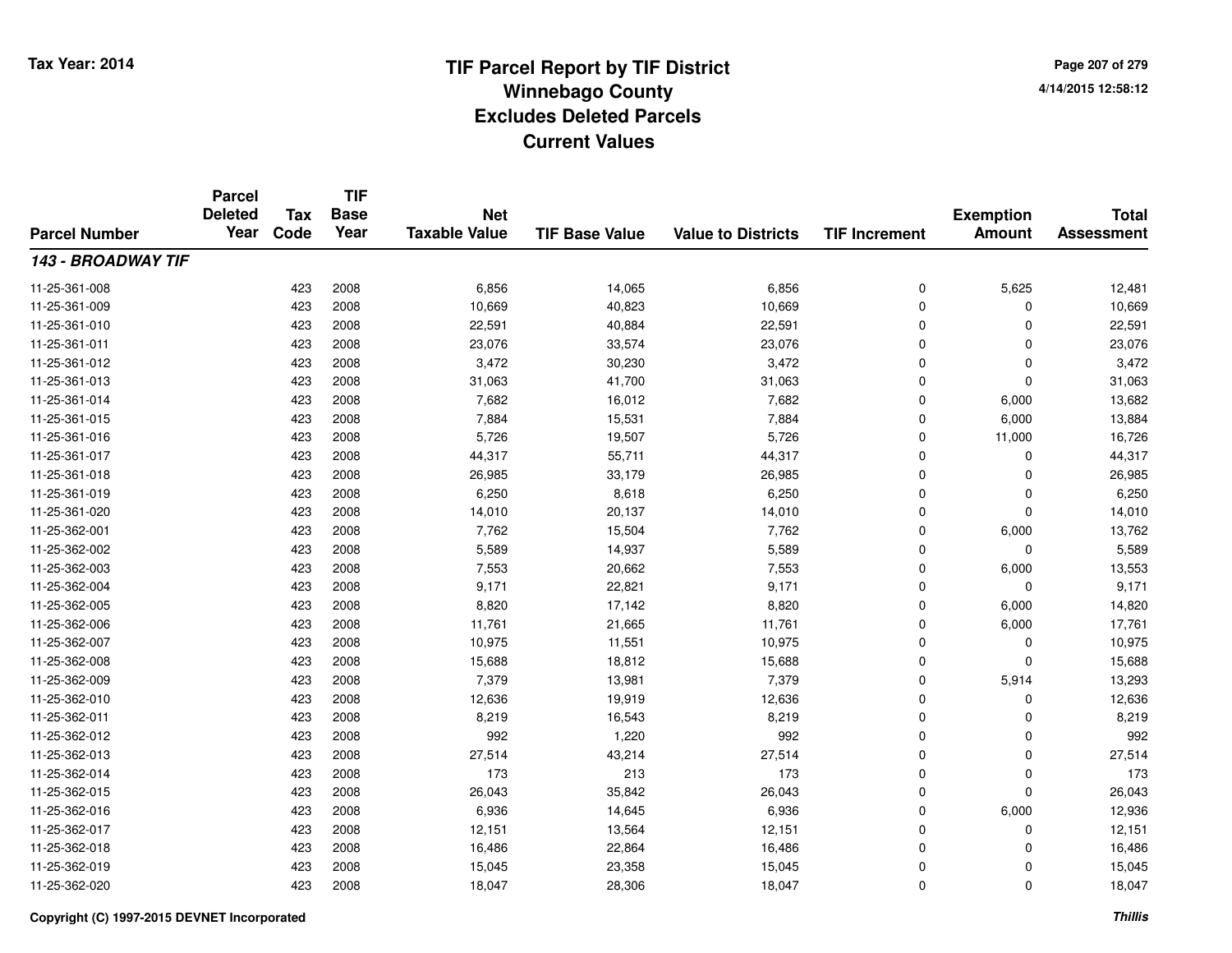**Page 208 of 2794/14/2015 12:58:12**

|                      | <b>Parcel</b><br><b>Deleted</b> | <b>Tax</b> | <b>TIF</b><br><b>Base</b> | <b>Net</b>           |                       |                           |                      | <b>Exemption</b> | <b>Total</b>      |
|----------------------|---------------------------------|------------|---------------------------|----------------------|-----------------------|---------------------------|----------------------|------------------|-------------------|
| <b>Parcel Number</b> | Year                            | Code       | Year                      | <b>Taxable Value</b> | <b>TIF Base Value</b> | <b>Value to Districts</b> | <b>TIF Increment</b> | <b>Amount</b>    | <b>Assessment</b> |
| 143 - BROADWAY TIF   |                                 |            |                           |                      |                       |                           |                      |                  |                   |
| 11-25-362-021        |                                 | 423        | 2008                      | 9,993                | 23,251                | 9,993                     | 0                    | 0                | 9,993             |
| 11-25-362-022        |                                 | 423        | 2008                      | 14,370               | 21,666                | 14,370                    | 0                    | 0                | 14,370            |
| 11-25-362-023        |                                 | 423        | 2008                      | 13,055               | 20,115                | 13,055                    | 0                    | 0                | 13,055            |
| 11-25-362-024        |                                 | 423        | 2008                      | 33,089               | 41,561                | 33,089                    | 0                    | 0                | 33,089            |
| 11-25-362-025        |                                 | 423        | 2008                      | 25,834               | 36,101                | 25,834                    | 0                    | 0                | 25,834            |
| 11-25-362-026        |                                 | 423        | 2008                      | 12,485               | 17,326                | 12,485                    | 0                    | 0                | 12,485            |
| 11-25-362-027        |                                 | 423        | 2008                      | 30,897               | 52,823                | 30,897                    | 0                    | 0                | 30,897            |
| 11-25-362-028        |                                 | 423        | 2008                      | 16,272               | 41,246                | 16,272                    | 0                    | 0                | 16,272            |
| 11-25-362-029        |                                 | 423        | 2008                      | 29,078               | 36,241                | 29,078                    | 0                    | 0                | 29,078            |
| 11-25-362-030        |                                 | 423        | 2008                      | 30,679               | 42,361                | 30,679                    | 0                    | 0                | 30,679            |
| 11-25-378-002        |                                 | 423        | 2008                      | 27,822               | 34,208                | 27,822                    | 0                    | 0                | 27,822            |
| 11-25-378-006        |                                 | 423        | 2008                      | 7,205                | 13,224                | 7,205                     | 0                    | 5,209            | 12,414            |
| 11-25-378-007        |                                 | 423        | 2008                      | 12,615               | 20,709                | 12,615                    | 0                    | 6,000            | 18,615            |
| 11-25-378-008        |                                 | 423        | 2008                      | 8,874                | 17,127                | 8,874                     | 0                    | 6,000            | 14,874            |
| 11-25-378-009        |                                 | 423        | 2008                      | $\mathbf 0$          | $\Omega$              | $\mathbf 0$               | 0                    | 0                | $\Omega$          |
| 11-25-378-010        |                                 | 423        | 2008                      | 32,825               | 68,468                | 32,825                    | 0                    | 0                | 32,825            |
| 11-25-378-011        |                                 | 423        | 2008                      | 19,940               | 27,939                | 19,940                    | 0                    | 0                | 19,940            |
| 11-25-379-001        |                                 | 423        | 2008                      | 254                  | 312                   | 254                       | 0                    | 0                | 254               |
| 11-25-379-002        |                                 | 423        | 2008                      | 1,377                | 1,695                 | 1,377                     | 0                    | 0                | 1,377             |
| 11-25-379-003        |                                 | 423        | 2008                      | 8,629                | 18,856                | 8,629                     | 0                    | 0                | 8,629             |
| 11-25-379-004        |                                 | 423        | 2008                      | 5,810                | 16,373                | 5,810                     | 0                    | 4,929            | 10,739            |
| 11-25-379-005        |                                 | 423        | 2008                      | 12,085               | 21,442                | 12,085                    | 0                    | 0                | 12,085            |
| 11-25-379-006        |                                 | 423        | 2008                      | 11,127               | 18,018                | 11,127                    | 0                    | 0                | 11,127            |
| 11-25-379-007        |                                 | 423        | 2008                      | 55,474               | 67,773                | 55,474                    | 0                    | 0                | 55,474            |
| 11-25-380-001        |                                 | 423        | 2008                      | 6,430                | 7,907                 | 6,430                     | 0                    | 0                | 6,430             |
| 11-25-380-002        |                                 | 423        | 2008                      | 5,083                | 15,840                | 5,083                     | 0                    | 6,000            | 11,083            |
| 11-25-380-003        |                                 | 423        | 2008                      | 12,404               | 16,625                | 12,404                    | 0                    | 0                | 12,404            |
| 11-25-380-004        |                                 | 423        | 2008                      | 12,757               | 24,174                | 12,757                    | 0                    | 0                | 12,757            |
| 11-25-380-005        |                                 | 423        | 2008                      | 11,796               | 25,147                | 11,796                    | 0                    | 0                | 11,796            |
| 11-25-380-006        |                                 | 423        | 2008                      | 9,731                | 22,561                | 9,731                     | 0                    | 6,000            | 15,731            |
| 11-25-380-007        |                                 | 423        | 2008                      | 13,608               | 17,105                | 13,608                    | 0                    | 0                | 13,608            |
| 11-25-380-008        |                                 | 423        | 2008                      | 12,411               | 18,882                | 12,411                    | 0                    | 0                | 12,411            |
| 11-25-380-009        |                                 | 423        | 2008                      | 9,446                | 17,628                | 9,446                     | 0                    | 6,000            | 15,446            |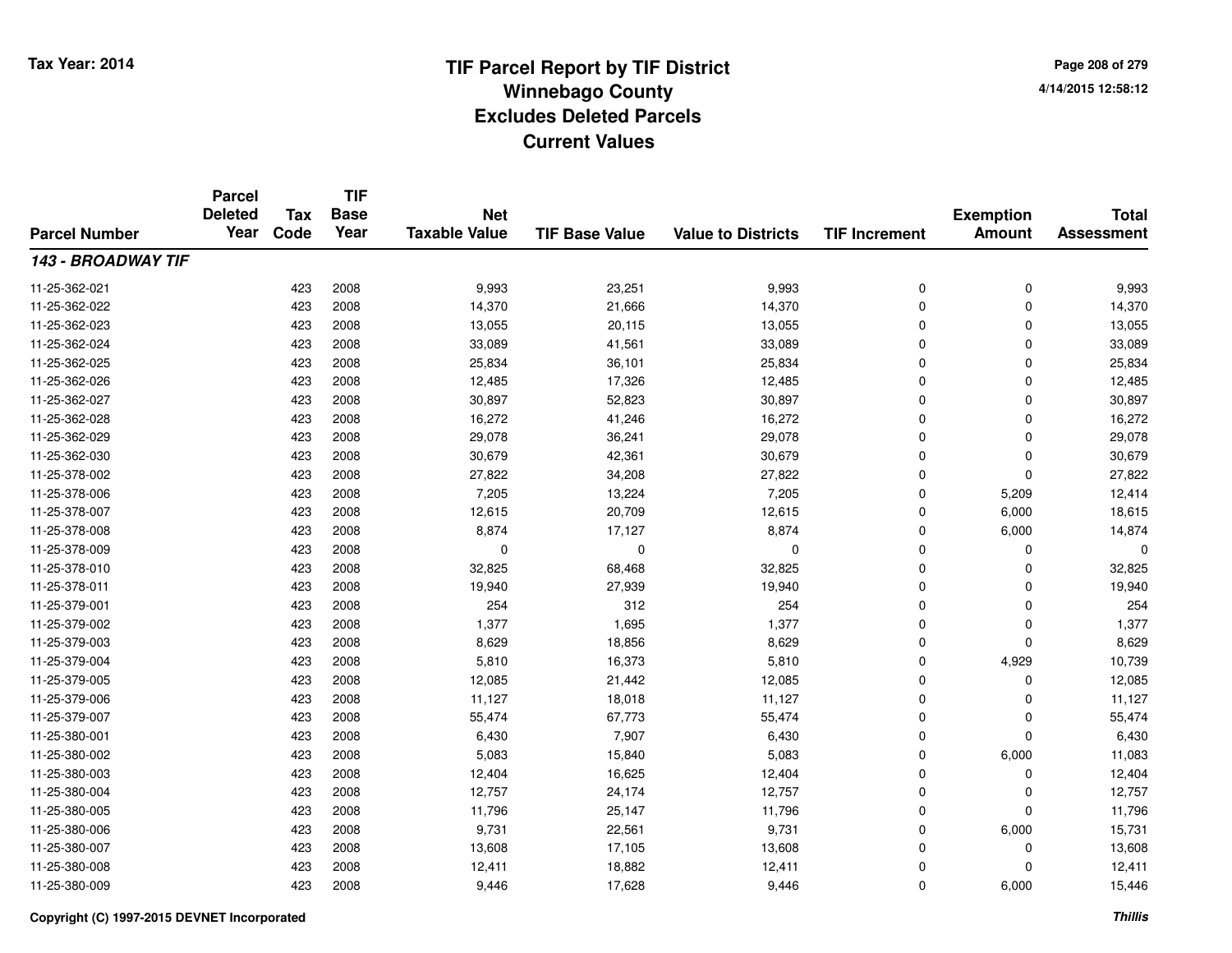**TIF**

**Parcel**

**Page 209 of 2794/14/2015 12:58:12**

| <b>Parcel Number</b> | <b>Deleted</b><br>Year | <b>Tax</b><br>Code | <b>Base</b><br>Year | <b>Net</b><br><b>Taxable Value</b> | <b>TIF Base Value</b> | <b>Value to Districts</b> | <b>TIF Increment</b> | <b>Exemption</b><br><b>Amount</b> | <b>Total</b><br><b>Assessment</b> |
|----------------------|------------------------|--------------------|---------------------|------------------------------------|-----------------------|---------------------------|----------------------|-----------------------------------|-----------------------------------|
| 143 - BROADWAY TIF   |                        |                    |                     |                                    |                       |                           |                      |                                   |                                   |
| 11-25-380-010        |                        | 423                | 2008                | 6,509                              | 9,654                 | 6,509                     | 0                    | 6,000                             | 12,509                            |
| 11-25-380-011        |                        | 423                | 2008                | 10,645                             | 13,088                | 10,645                    | 0                    | $\Omega$                          | 10,645                            |
| 11-25-380-012        |                        | 423                | 2008                | 5,348                              | 12,478                | 5,348                     | 0                    | $\Omega$                          | 5,348                             |
| 11-25-380-013        |                        | 423                | 2008                | 13,780                             | 19,184                | 13,780                    | 0                    | $\Omega$                          | 13,780                            |
| 11-25-380-014        |                        | 423                | 2008                | 12,243                             | 19,018                | 12,243                    | 0                    | 0                                 | 12,243                            |
| 11-25-380-015        |                        | 423                | 2008                | 9,526                              | 18,013                | 9,526                     | 0                    | $\mathbf 0$                       | 9,526                             |
| 11-25-380-016        |                        | 423                | 2008                | 1,000                              | 13,170                | 1,000                     | $\mathbf 0$          | $\mathbf 0$                       | 1,000                             |
| 11-25-380-017        |                        | 423                | 2008                | 11,590                             | 20,696                | 11,590                    | $\mathbf 0$          | $\mathbf 0$                       | 11,590                            |
| 11-25-380-018        |                        | 423                | 2008                | 7,101                              | 16,371                | 7,101                     | $\mathbf 0$          | $\Omega$                          | 7,101                             |
| 11-25-380-019        |                        | 423                | 2008                | 8,447                              | 16,446                | 8,447                     | $\mathbf 0$          | 6,000                             | 14,447                            |
| 11-25-380-020        |                        | 423                | 2008                | 7,031                              | 14,228                | 7,031                     | $\mathbf 0$          | 5,963                             | 12,994                            |
| 11-25-380-021        |                        | 423                | 2008                | 8,739                              | 16,989                | 8,739                     | $\mathbf 0$          | 6,000                             | 14,739                            |
| 11-25-380-022        |                        | 423                | 2008                | 24,872                             | 38,792                | 24,872                    | 0                    | 0                                 | 24,872                            |
| 11-25-381-001        |                        | 423                | 2008                | 26,670                             | 41,560                | 26,670                    | 0                    | $\Omega$                          | 26,670                            |
| 11-25-381-002        |                        | 423                | 2008                | 852                                | 1,100                 | 852                       | 0                    | $\Omega$                          | 852                               |
| 11-25-381-003        |                        | 423                | 2008                | 7,667                              | 14,851                | 7,667                     | $\mathbf 0$          | $\Omega$                          | 7,667                             |
| 11-25-381-004        |                        | 423                | 2008                | 4,706                              | 13,684                | 4,706                     | $\mathbf 0$          | 11,000                            | 15,706                            |
| 11-25-381-005        |                        | 423                | 2008                | 6,588                              | 8,224                 | 6,588                     | $\mathbf 0$          | 8                                 | 6,596                             |
| 11-25-381-006        |                        | 423                | 2008                | 13,190                             | 16,218                | 13,190                    | $\mathbf 0$          | $\Omega$                          | 13,190                            |
| 11-25-381-007        |                        | 423                | 2008                | 20,395                             | 39,662                | 20,395                    | $\mathbf 0$          | $\Omega$                          | 20,395                            |
| 11-25-381-008        |                        | 423                | 2008                | 13,515                             | 20,486                | 13,515                    | 0                    | 0                                 | 13,515                            |
| 11-25-381-009        |                        | 423                | 2008                | 12,151                             | 19,004                | 12,151                    | 0                    | 0                                 | 12,151                            |
| 11-25-381-010        |                        | 423                | 2008                | 12,410                             | 19,440                | 12,410                    | 0                    | $\Omega$                          | 12,410                            |
| 11-25-381-011        |                        | 423                | 2008                | 10,032                             | 18,233                | 10,032                    | 0                    | 6,000                             | 16,032                            |
| 11-25-381-012        |                        | 423                | 2008                | 16,587                             | 31,235                | 16,587                    | $\mathbf 0$          | $\Omega$                          | 16,587                            |
| 11-25-381-013        |                        | 423                | 2008                | 7,955                              | 15,893                | 7,955                     | $\mathbf 0$          | 6,000                             | 13,955                            |
| 11-25-381-014        |                        | 423                | 2008                | 4,810                              | 8,821                 | 4,810                     | $\mathbf 0$          | 4,605                             | 9,415                             |
| 11-25-382-001        |                        | 423                | 2008                | 9,336                              | 17,947                | 9,336                     | $\mathbf 0$          | 7,568                             | 16,904                            |
| 11-25-382-002        |                        | 423                | 2008                | 2,516                              | 3,094                 | 2,516                     | 0                    | 0                                 | 2,516                             |
| 11-25-382-003        |                        | 423                | 2008                | 7,065                              | 12,669                | 7,065                     | 0                    | 5,130                             | 12,195                            |
| 11-25-382-004        |                        | 423                | 2008                | 10,908                             | 13,472                | 10,908                    | 0                    | 0                                 | 10,908                            |
| 11-25-382-006        |                        | 423                | 2008                | 7,667                              | 14,141                | 7,667                     | 0                    | 6,000                             | 13,667                            |
| 11-25-382-007        |                        | 423                | 2008                | 13,701                             | 16,666                | 13,701                    | 0                    | 0                                 | 13,701                            |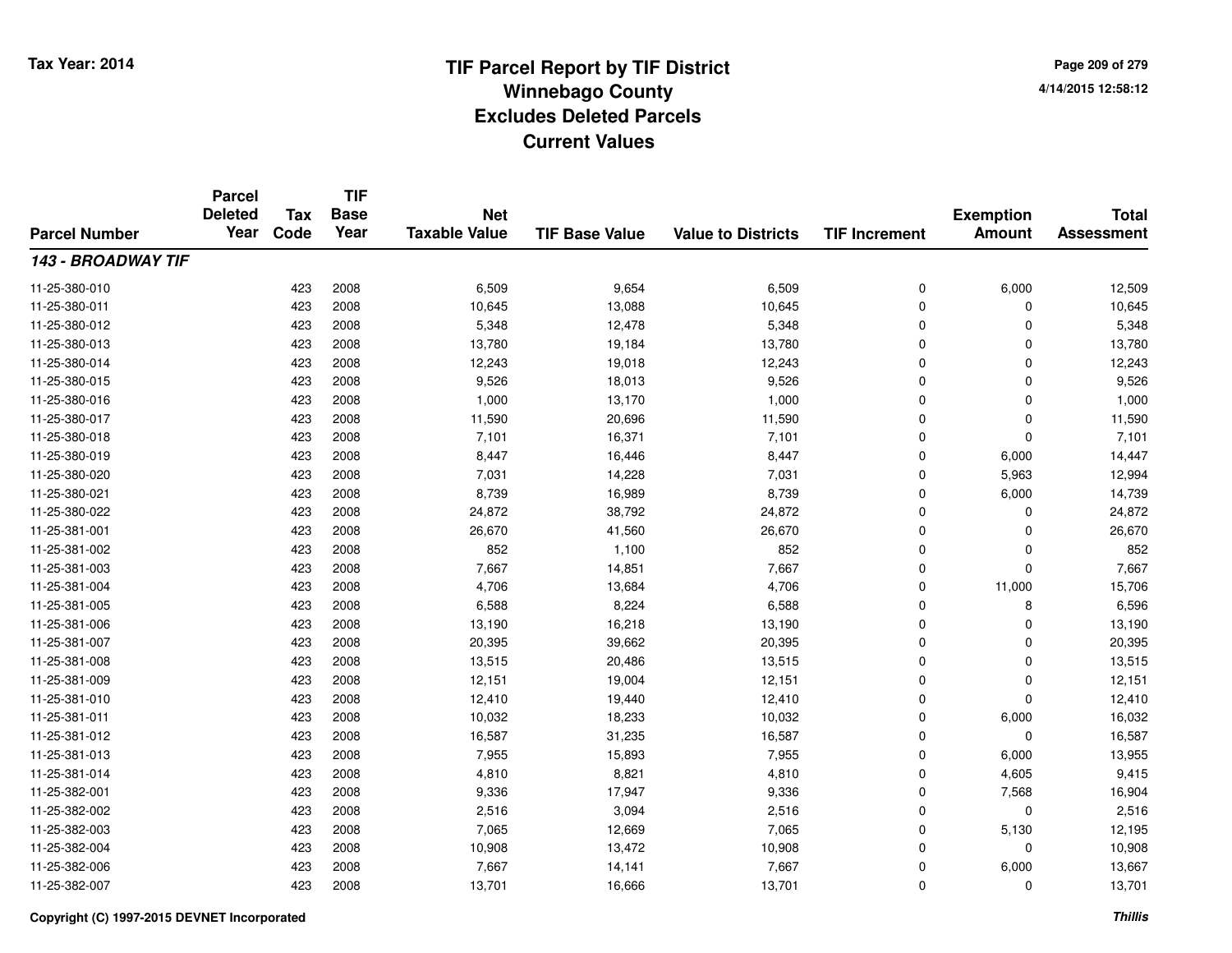**TIF**

**Parcel**

**Page 210 of 2794/14/2015 12:58:12**

| <b>Parcel Number</b> | <b>Deleted</b><br>Year | Tax<br>Code | <b>Base</b><br>Year | <b>Net</b><br><b>Taxable Value</b> | <b>TIF Base Value</b> | <b>Value to Districts</b> | <b>TIF Increment</b> | <b>Exemption</b><br><b>Amount</b> | <b>Total</b><br><b>Assessment</b> |
|----------------------|------------------------|-------------|---------------------|------------------------------------|-----------------------|---------------------------|----------------------|-----------------------------------|-----------------------------------|
| 143 - BROADWAY TIF   |                        |             |                     |                                    |                       |                           |                      |                                   |                                   |
| 11-25-382-008        |                        | 423         | 2008                | 15,779                             | 24,464                | 15,779                    | 0                    | 0                                 | 15,779                            |
| 11-25-382-009        |                        | 423         | 2008                | 4,482                              | 17,657                | 4,482                     | 0                    | 11,000                            | 15,482                            |
| 11-25-382-010        |                        | 423         | 2008                | 7,295                              | 14,732                | 7,295                     | 0                    | 6,000                             | 13,295                            |
| 11-25-382-011        |                        | 423         | 2008                | 9,354                              | 12,111                | 9,354                     | 0                    | 0                                 | 9,354                             |
| 11-25-382-012        |                        | 423         | 2008                | 7,501                              | 9,835                 | 7,501                     | 0                    | 0                                 | 7,501                             |
| 11-25-382-013        |                        | 423         | 2008                | 7,501                              | 9,835                 | 7,501                     | 0                    | 0                                 | 7,501                             |
| 11-25-382-014        |                        | 423         | 2008                | 11,993                             | 15,356                | 11,993                    | 0                    | 0                                 | 11,993                            |
| 11-25-382-015        |                        | 423         | 2008                | 7,597                              | 9,953                 | 7,597                     | 0                    | 0                                 | 7,597                             |
| 11-25-382-016        |                        | 423         | 2008                | 18,434                             | 28,826                | 18,434                    | 0                    | 0                                 | 18,434                            |
| 11-25-382-017        |                        | 423         | 2008                | 27,129                             | 28,172                | 27,129                    | 0                    | 0                                 | 27,129                            |
| 11-25-382-018        |                        | 423         | 2008                | 9,413                              | 40,734                | 9,413                     | 0                    | 0                                 | 9,413                             |
| 11-25-382-019        |                        | 423         | 2008                | 22,511                             | 28,288                | 22,511                    | 0                    | 0                                 | 22,511                            |
| 11-25-382-020        |                        | 423         | 2008                | 911                                | 1,120                 | 911                       | 0                    | 0                                 | 911                               |
| 11-25-382-021        |                        | 423         | 2008                | 911                                | 1,120                 | 911                       | 0                    | 0                                 | 911                               |
| 11-25-383-001        |                        | 423         | 2008                | 9,658                              | 22,553                | 9,658                     | 0                    | 0                                 | 9,658                             |
| 11-25-383-002        |                        | 423         | 2008                | 3,255                              | 17,683                | 3,255                     | 0                    | 11,000                            | 14,255                            |
| 11-25-383-003        |                        | 423         | 2008                | 8,501                              | 20,430                | 8,501                     | 0                    | 6,000                             | 14,501                            |
| 11-25-383-004        |                        | 423         | 2008                | 7,786                              | 24,408                | 7,786                     | 0                    | 6,000                             | 13,786                            |
| 11-25-383-005        |                        | 423         | 2008                | 7,819                              | 19,010                | 7,819                     | 0                    | 6,000                             | 13,819                            |
| 11-25-383-006        |                        | 423         | 2008                | 6,268                              | 17,691                | 6,268                     | 0                    | 0                                 | 6,268                             |
| 11-25-383-007        |                        | 423         | 2008                | 15,364                             | 15,559                | 15,364                    | 0                    | 0                                 | 15,364                            |
| 11-25-383-008        |                        | 423         | 2008                | 8,890                              | 17,262                | 8,890                     | 0                    | 3,387                             | 12,277                            |
| 11-25-383-009        |                        | 423         | 2008                | 7,135                              | 14,643                | 7,135                     | 0                    | 6,000                             | 13,135                            |
| 11-25-383-010        |                        | 423         | 2008                | 9,960                              | 12,189                | 9,960                     | 0                    | 0                                 | 9,960                             |
| 11-25-383-011        |                        | 423         | 2008                | 8,017                              | 11,451                | 8,017                     | 0                    | 0                                 | 8,017                             |
| 11-25-383-012        |                        | 423         | 2008                | 27,068                             | 42,083                | 27,068                    | 0                    | 0                                 | 27,068                            |
| 11-25-383-013        |                        | 423         | 2008                | 8,148                              | 11,731                | 8,148                     | 0                    | 0                                 | 8,148                             |
| 11-25-383-016        |                        | 423         | 2008                | 8,827                              | 22,100                | 8,827                     | 0                    | 0                                 | 8,827                             |
| 11-25-383-017        |                        | 423         | 2008                | 1,607                              | 5,624                 | 1,607                     | 0                    | 2,000                             | 3,607                             |
| 11-25-383-018        |                        | 423         | 2008                | 12,833                             | 22,607                | 12,833                    | 0                    | 0                                 | 12,833                            |
| 11-25-383-019        |                        | 423         | 2008                | 7,969                              | 23,571                | 7,969                     | 0                    | 11,000                            | 18,969                            |
| 11-25-384-004        |                        | 423         | 2008                | 55,680                             | 68,458                | 55,680                    | 0                    | 0                                 | 55,680                            |
| 11-25-460-001        |                        | 423         | 2008                | 167,281                            | 205,669               | 167,281                   | 0                    | 0                                 | 167,281                           |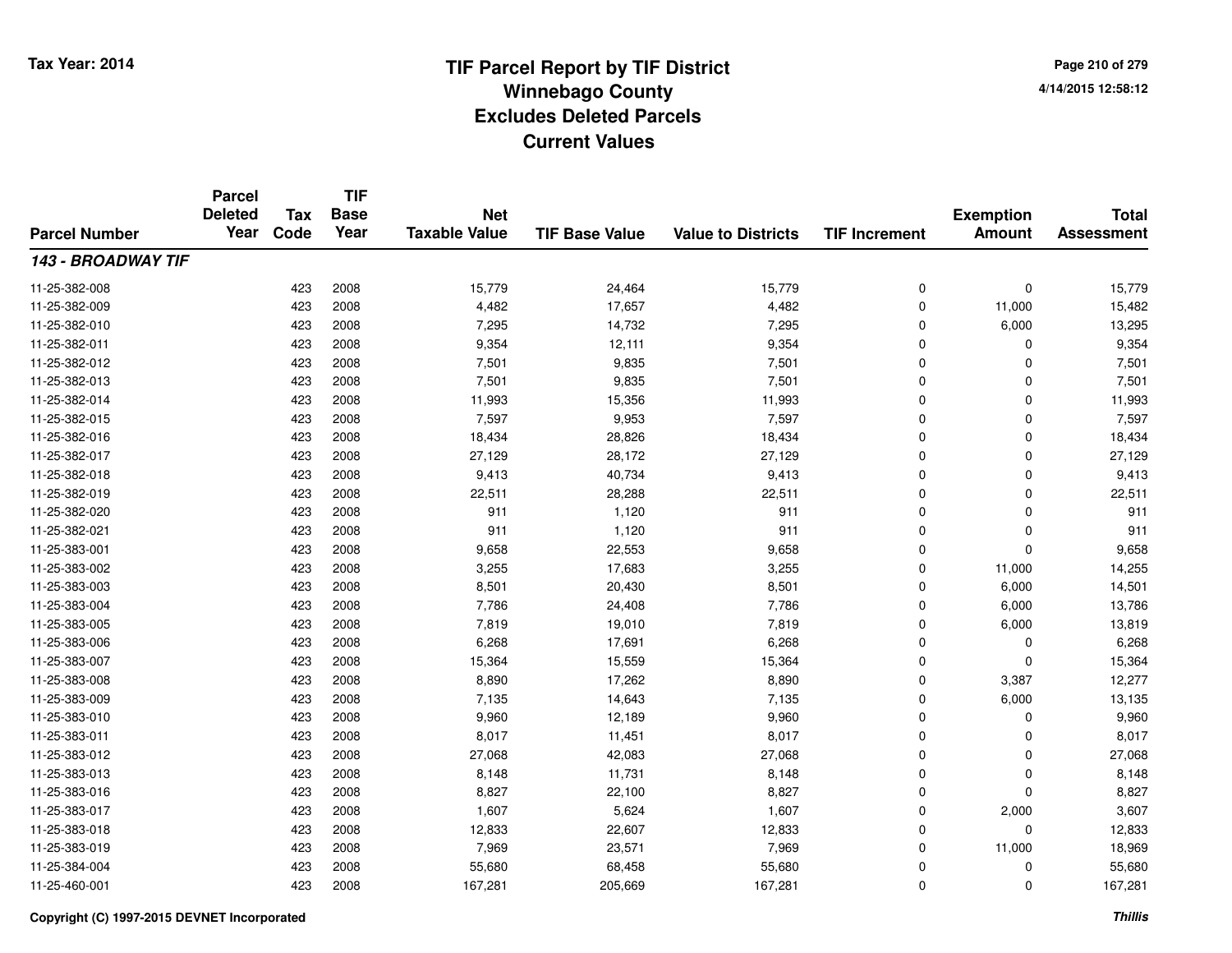**Page 211 of 2794/14/2015 12:58:12**

#### **TIF Base ValueParcel NumberTotal AssessmentExemption Amount Value to Districts TIF IncrementTIF Base YearTax CodeParcel Deleted YearNet Taxable Value143 - BROADWAY TIF**11-25-460-0022 423 2008 4,816 10,937 4,816 0 0 4,816 11-26-351-0011 423 2008 252,659 363,061 252,659 0 252,659 11-26-351-002 <sup>423</sup> 267,552 <sup>2008</sup> 438,856 267,552 <sup>0</sup> <sup>0</sup> 267,552 11-26-352-0011 423 2008 43,548 53,541 43,548 0 0 43,548 11-26-352-0022 423 2008 2,762 3,396 2,762 0 0 2,762 11-26-352-0033 2008 2,259 2,259 2,277 2,259 2,259 2,259 0 0 2,259 11-26-352-004 <sup>423</sup> <sup>162</sup> <sup>2008</sup> 3,835 <sup>162</sup> <sup>0</sup> <sup>0</sup> <sup>162</sup> 11-26-352-0055 423 2008 2,299 2,825 2,299 0 0 2,299 11-26-352-006 <sup>423</sup> 10,726 <sup>2008</sup> 17,024 10,726 <sup>0</sup> <sup>0</sup> 10,726 11-26-352-007 <sup>423</sup> 2,558 <sup>2008</sup> 3,145 2,558 <sup>0</sup> <sup>0</sup> 2,558 11-26-352-0088 423 2008 2,006 2,467 2,006 0 2,006 11-26-352-0099 423 2008 2,045 2,516 2,045 0 0 2,045 11-26-352-0100 423 2008 5,369 10,780 5,369 0 4,408 9,777 11-26-352-0122 423 2008 11,758 16,908 11,758 0 0 11,758 11-26-352-0133 423 2008 1,785 2,194 1,785 0 0 1,785 11-26-354-0011 423 2008 10,622 19,664 10,622 0 0 10,622 11-26-354-0022 423 2008 7,688 27,470 7,688 0 0 7,688 11-26-354-0033 423 2008 10,663 15,781 10,663 0 10,663 11-26-354-004 <sup>423</sup> 5,113 <sup>2008</sup> 5,113 5,113 <sup>0</sup> 1,727 6,840 11-26-354-005 <sup>423</sup> 2,482 <sup>2008</sup> 3,052 2,482 <sup>0</sup> <sup>0</sup> 2,482 11-26-355-001 <sup>423</sup> <sup>0</sup> <sup>2008</sup> <sup>0</sup> <sup>0</sup> <sup>0</sup> <sup>0</sup> <sup>0</sup> 11-26-355-0022 423 2008 7,855 17,892 7,855 0 2,066 9,921 11-26-355-0033 423 2008 13,498 25,901 13,498 0 0 13,498 11-26-355-004 <sup>423</sup> 1,950 <sup>2008</sup> 17,357 1,950 <sup>0</sup> <sup>0</sup> 1,950 11-26-355-005 <sup>423</sup> 10,432 <sup>2008</sup> 19,679 10,432 <sup>0</sup> <sup>0</sup> 10,432 11-26-355-006 <sup>423</sup> 11,171 <sup>2008</sup> 22,519 11,171 <sup>0</sup> 6,000 17,171 11-26-355-007 <sup>423</sup> 3,741 <sup>2008</sup> 10,291 3,741 <sup>0</sup> 5,013 8,754 11-26-355-008 <sup>423</sup> 2,287 <sup>2008</sup> 13,603 2,287 <sup>0</sup> 10,651 12,938 11-26-355-0099 423 2008 10,322 9,096 9,096 1,226 0 10,322 11-26-355-0100 423 2008 14,387 27,951 14,387 0 0 14,387 11-26-355-0111 423 2008 9,480 17,272 9,480 0 6,000 15,480 11-26-355-0122 423 2008 4,915 8,944 4,915 0 4,878 9,793 11-26-355-0133 423 2008 7,681 13,025 7,681 0 6,000 13,681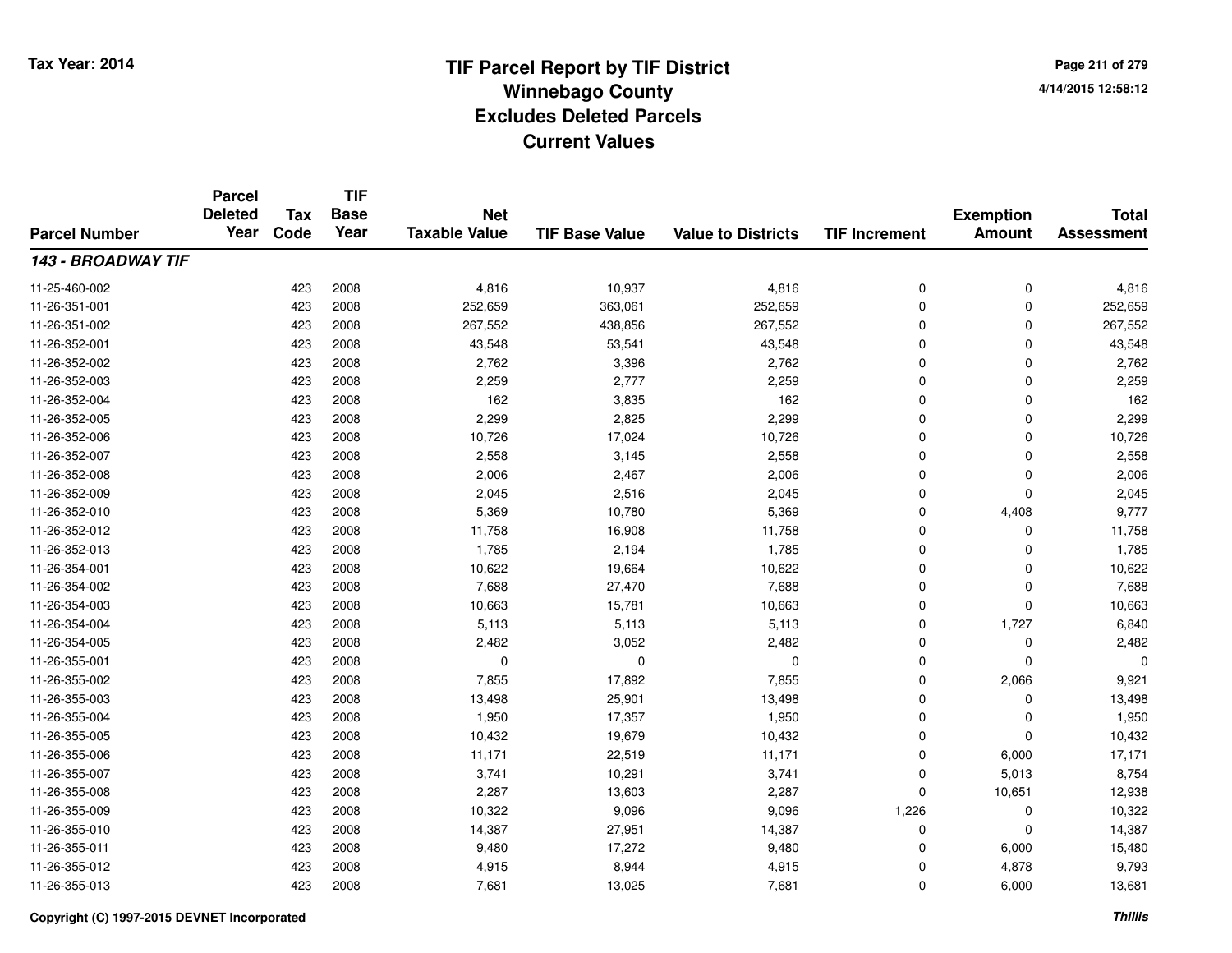**TIF**

**Parcel**

**Page 212 of 2794/14/2015 12:58:12**

| <b>Parcel Number</b> | <b>Deleted</b><br>Year | <b>Tax</b><br>Code | .<br><b>Base</b><br>Year | <b>Net</b><br><b>Taxable Value</b> | <b>TIF Base Value</b> | <b>Value to Districts</b> | <b>TIF Increment</b> | <b>Exemption</b><br><b>Amount</b> | <b>Total</b><br><b>Assessment</b> |
|----------------------|------------------------|--------------------|--------------------------|------------------------------------|-----------------------|---------------------------|----------------------|-----------------------------------|-----------------------------------|
| 143 - BROADWAY TIF   |                        |                    |                          |                                    |                       |                           |                      |                                   |                                   |
| 11-26-355-014        |                        | 423                | 2008                     | 7,507                              | 14,790                | 7,507                     | 0                    | 2,887                             | 10,394                            |
| 11-26-355-015        |                        | 423                | 2008                     | 7,639                              | 14,282                | 7,639                     | 0                    | 6,000                             | 13,639                            |
| 11-26-356-001        |                        | 423                | 2008                     | 8,252                              | 15,053                | 8,252                     | 0                    | 6,000                             | 14,252                            |
| 11-26-356-002        |                        | 423                | 2008                     | 10,286                             | 9,093                 | 9,093                     | 1,193                | 0                                 | 10,286                            |
| 11-26-356-003        |                        | 423                | 2008                     | 1,159                              | 9,967                 | 1,159                     | 0                    | 9,303                             | 10,462                            |
| 11-26-356-004        |                        | 423                | 2008                     | 27,677                             | 33,754                | 27,677                    | 0                    | $\Omega$                          | 27,677                            |
| 11-26-356-005        |                        | 423                | 2008                     | 5,578                              | 8,834                 | 5,578                     | 0                    | 4,292                             | 9,870                             |
| 11-26-356-006        |                        | 423                | 2008                     | 11,790                             | 7,106                 | 7,106                     | 4,684                | $\Omega$                          | 11,790                            |
| 11-26-356-007        |                        | 423                | 2008                     | 1,262                              | 7,514                 | 1,262                     | $\mathbf 0$          | 7,857                             | 9,119                             |
| 11-26-357-001        |                        | 423                | 2008                     | 12,813                             | 8,896                 | 8,896                     | 3,917                | $\mathbf 0$                       | 12,813                            |
| 11-26-357-002        |                        | 423                | 2008                     | 6,647                              | 11,830                | 6,647                     | 0                    | 1,196                             | 7,843                             |
| 11-26-357-003        |                        | 423                | 2008                     | 11,348                             | 10,767                | 10,767                    | 581                  | 0                                 | 11,348                            |
| 11-26-357-004        |                        | 423                | 2008                     | 11,089                             | 15,863                | 11,089                    | 0                    | $\Omega$                          | 11,089                            |
| 11-26-357-005        |                        | 423                | 2008                     | 11,558                             | 17,049                | 11,558                    | 0                    | 0                                 | 11,558                            |
| 11-26-357-006        |                        | 423                | 2008                     | 2,630                              | 14,286                | 2,630                     | $\Omega$             | 0                                 | 2,630                             |
| 11-26-357-007        |                        | 423                | 2008                     | 3,041                              | 9,151                 | 3,041                     | 0                    | $\Omega$                          | 3,041                             |
| 11-26-357-008        |                        | 423                | 2008                     | 9,554                              | 8,488                 | 8,488                     | 1,066                | $\Omega$                          | 9,554                             |
| 11-26-357-009        |                        | 423                | 2008                     | 6,136                              | 11,969                | 6,136                     | $\mathbf 0$          | 5,671                             | 11,807                            |
| 11-26-357-010        |                        | 423                | 2008                     | 7,303                              | 13,724                | 7,303                     | $\mathbf 0$          | 6,000                             | 13,303                            |
| 11-26-357-011        |                        | 423                | 2008                     | 9,951                              | 9,027                 | 9,027                     | 924                  | 0                                 | 9,951                             |
| 11-26-357-012        |                        | 423                | 2008                     | 6,391                              | 8,752                 | 6,391                     | 0                    | 3,618                             | 10,009                            |
| 11-26-357-013        |                        | 423                | 2008                     | 8,710                              | 12,424                | 8,710                     | 0                    | 0                                 | 8,710                             |
| 11-26-357-014        |                        | 423                | 2008                     | 8,446                              | 6,844                 | 6,844                     | 1,602                | 0                                 | 8,446                             |
| 11-26-358-001        |                        | 423                | 2008                     | 0                                  | 0                     | 0                         | 0                    | 0                                 | 0                                 |
| 11-26-358-002        |                        | 423                | 2008                     | 7,336                              | 20,814                | 7,336                     | $\Omega$             | 6,000                             | 13,336                            |
| 11-26-358-003        |                        | 423                | 2008                     | 12,599                             | 12,614                | 12,599                    | $\mathbf 0$          | $\Omega$                          | 12,599                            |
| 11-26-358-004        |                        | 423                | 2008                     | 16,475                             | 20,255                | 16,475                    | $\mathbf 0$          | $\Omega$                          | 16,475                            |
| 11-26-358-005        |                        | 423                | 2008                     | 7,612                              | 10,421                | 7,612                     | $\mathbf 0$          | 3,121                             | 10,733                            |
| 11-26-358-006        |                        | 423                | 2008                     | 11,825                             | 12,302                | 11,825                    | 0                    | 0                                 | 11,825                            |
| 11-26-358-007        |                        | 423                | 2008                     | 7,468                              | 6,343                 | 6,343                     | 1,125                | $\Omega$                          | 7,468                             |
| 11-26-379-001        |                        | 423                | 2008                     | 15,979                             | 23,243                | 15,979                    | 0                    | 2,926                             | 18,905                            |
| 11-26-379-003        |                        | 423                | 2008                     | $\Omega$                           | 2,041                 | 0                         | 0                    | 0                                 | 0                                 |
| 11-26-379-004        |                        | 423                | 2008                     | 4,093                              | 25,985                | 4,093                     | 0                    | 0                                 | 4,093                             |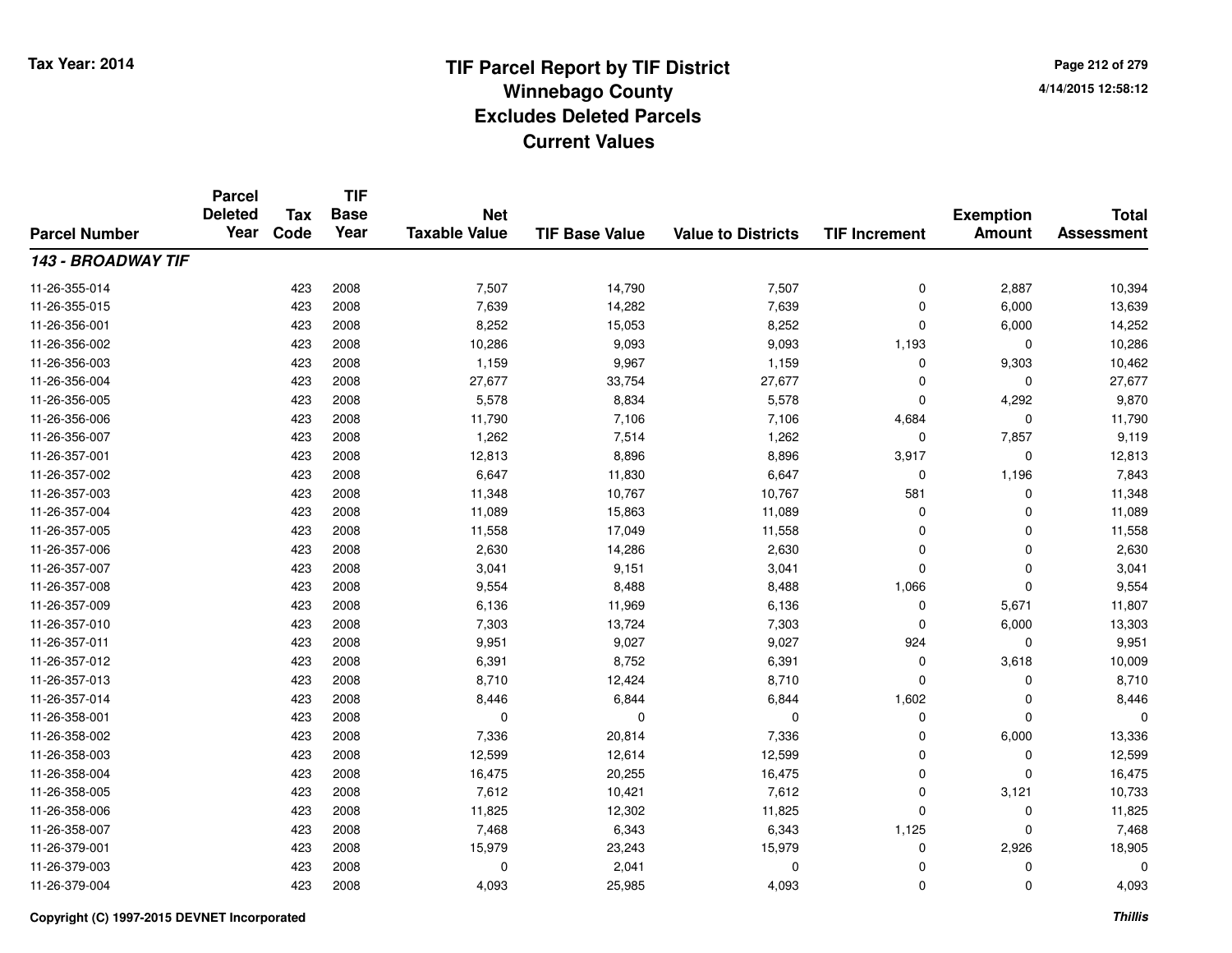**TIF**

**Parcel**

**Page 213 of 2794/14/2015 12:58:12**

| <b>Parcel Number</b> | <b>Deleted</b><br>Year | <b>Tax</b><br>Code | <b>Base</b><br>Year | <b>Net</b><br><b>Taxable Value</b> | <b>TIF Base Value</b> | <b>Value to Districts</b> | <b>TIF Increment</b> | <b>Exemption</b><br><b>Amount</b> | <b>Total</b><br><b>Assessment</b> |
|----------------------|------------------------|--------------------|---------------------|------------------------------------|-----------------------|---------------------------|----------------------|-----------------------------------|-----------------------------------|
| 143 - BROADWAY TIF   |                        |                    |                     |                                    |                       |                           |                      |                                   |                                   |
| 11-26-379-005        |                        | 423                | 2008                | 11,980                             | 14,729                | 11,980                    | 0                    | 0                                 | 11,980                            |
| 11-26-379-006        |                        | 423                | 2008                | 72,404                             | 89,020                | 72,404                    | 0                    | 0                                 | 72,404                            |
| 11-26-379-007        |                        | 423                | 2008                | $\mathbf 0$                        | 70,370                | $\mathbf 0$               | 0                    | 0                                 | 0                                 |
| 11-26-379-008        |                        | 423                | 2008                | 6,091                              | 7,490                 | 6,091                     | 0                    | $\Omega$                          | 6,091                             |
| 11-26-379-009        |                        | 423                | 2008                | $\Omega$                           | 1,388                 | $\mathbf 0$               | 0                    | 0                                 | $\Omega$                          |
| 11-26-380-001        |                        | 423                | 2008                | 18,757                             | 23,062                | 18,757                    | 0                    | 0                                 | 18,757                            |
| 11-26-380-002        |                        | 423                | 2008                | 21,509                             | 26,443                | 21,509                    | 0                    | 0                                 | 21,509                            |
| 11-26-381-001        |                        | 423                | 2008                | 44,878                             | 55,176                | 44,878                    | 0                    | 0                                 | 44,878                            |
| 11-26-381-004        |                        | 423                | $\mathbf 0$         | 10,806                             | 14,426                | 10,806                    | 0                    | 0                                 | 10,806                            |
| 11-26-382-003        |                        | 423                | 2008                | 22,571                             | 27,751                | 22,571                    | 0                    | 0                                 | 22,571                            |
| 11-26-383-001        |                        | 423                | 2008                | 124,453                            | 153,014               | 124,453                   | 0                    | $\Omega$                          | 124,453                           |
| 11-26-383-002        |                        | 423                | 2008                | 1,550                              | 1,907                 | 1,550                     | 0                    | 0                                 | 1,550                             |
| 11-26-383-003        |                        | 423                | 2008                | 3,266                              | 4,016                 | 3,266                     | $\mathbf 0$          | 0                                 | 3,266                             |
| 11-26-383-006        |                        | 423                | 2008                | 217,176                            | $\mathbf 0$           | $\mathbf 0$               | 217,176              | 0                                 | 217,176                           |
| 11-26-383-007        |                        | 423                | 2008                | 172,552                            | 202,049               | 172,552                   | 0                    | 0                                 | 172,552                           |
| 11-26-454-004        |                        | 423                | 2008                | 14,398                             | 27,802                | 14,398                    | 0                    | 3,823                             | 18,221                            |
| 11-26-454-006        |                        | 423                | 2008                | 47,355                             | 63,511                | 47,355                    | 0                    | 0                                 | 47,355                            |
| 11-26-454-007        |                        | 423                | 2008                | 0                                  | 3,680                 | 0                         | 0                    | 0                                 | 0                                 |
| 11-26-456-002        |                        | 423                | 2008                | $\Omega$                           | $\Omega$              | $\Omega$                  | 0                    | $\Omega$                          | $\Omega$                          |
| 11-26-456-003        |                        | 423                | 2008                | 5,000                              | 24,452                | 5,000                     | 0                    | 0                                 | 5,000                             |
| 11-26-456-004        |                        | 423                | 2008                | 30,749                             | 41,095                | 30,749                    | 0                    | 0                                 | 30,749                            |
| 11-26-456-005        |                        | 423                | 2008                | 1,826                              | 2,326                 | 1,826                     | 0                    | 0                                 | 1,826                             |
| 11-26-456-007        |                        | 423                | $\mathbf 0$         | 46,381                             | 52,589                | 46,381                    | 0                    | 0                                 | 46,381                            |
| 11-26-457-001        |                        | 423                | 2008                | 12,551                             | 22,512                | 12,551                    | 0                    | 0                                 | 12,551                            |
| 11-26-457-002        |                        | 423                | 2008                | 14,795                             | 24,840                | 14,795                    | 0                    | 0                                 | 14,795                            |
| 11-26-457-003        |                        | 423                | 2008                | 8,936                              | 18,559                | 8,936                     | 0                    | 6,000                             | 14,936                            |
| 11-26-457-004        |                        | 423                | 2008                | 14,079                             | 16,892                | 14,079                    | 0                    | 0                                 | 14,079                            |
| 11-26-457-005        |                        | 423                | 2008                | 16,494                             | 25,102                | 16,494                    | 0                    | 0                                 | 16,494                            |
| 11-26-457-006        |                        | 423                | 2008                | 7,716                              | 14,249                | 7,716                     | 0                    | 4,082                             | 11,798                            |
| 11-26-457-007        |                        | 423                | 2008                | 2,518                              | 7,883                 | 2,518                     | 0                    | 9,456                             | 11,974                            |
| 11-26-457-008        |                        | 423                | 2008                | 5,466                              | 11,342                | 5,466                     | 0                    | 6,000                             | 11,466                            |
| 11-26-457-009        |                        | 423                | 2008                | 954                                | 1,173                 | 954                       | 0                    | 0                                 | 954                               |
| 11-26-457-010        |                        | 423                | 2008                | 11,273                             | 20,600                | 11,273                    | 0                    | 6,000                             | 17,273                            |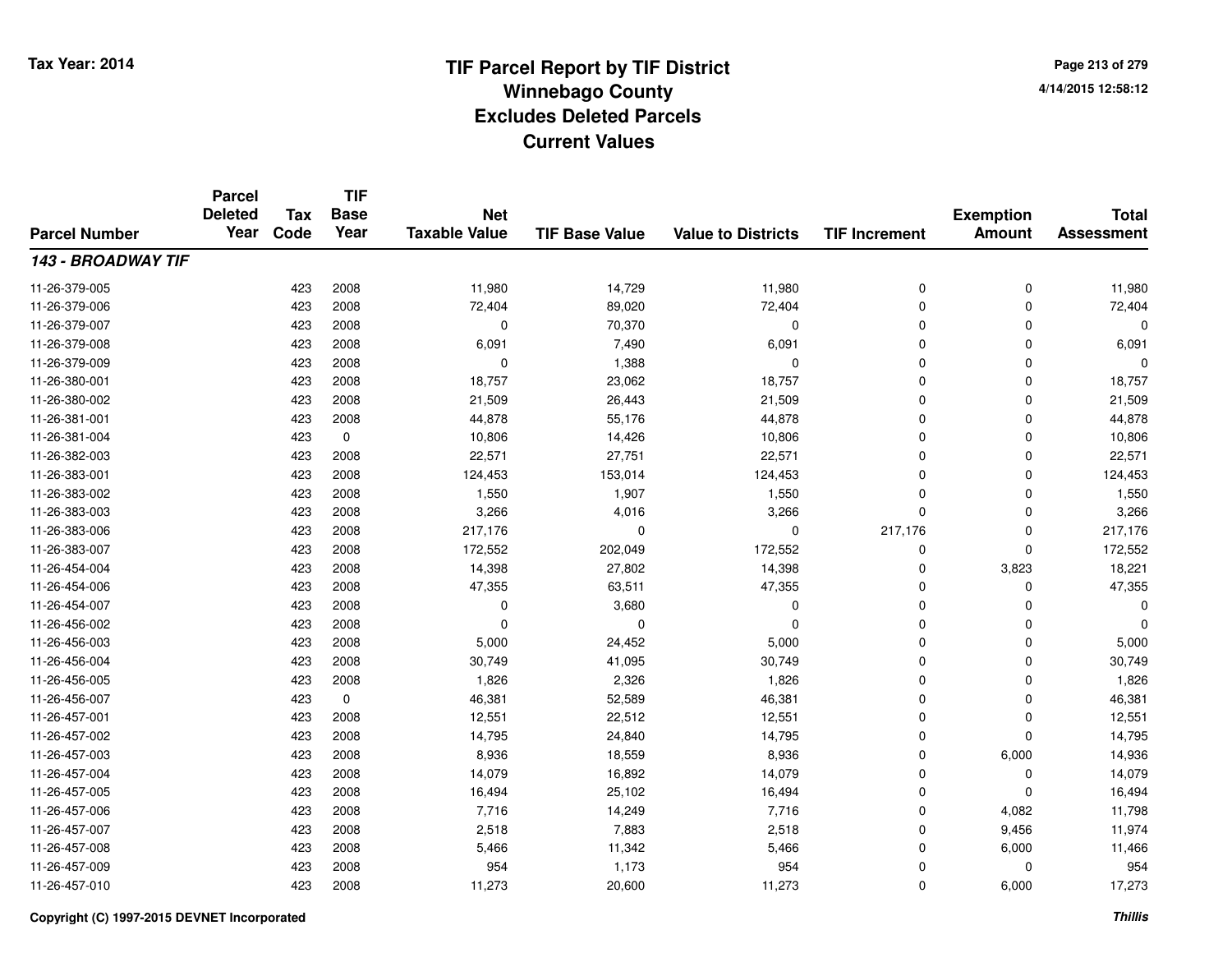**Page 214 of 2794/14/2015 12:58:12**

| <b>Parcel Number</b>      | <b>Parcel</b><br><b>Deleted</b><br>Year | Tax  | <b>TIF</b><br><b>Base</b> | <b>Net</b>           |                       |                           | <b>TIF Increment</b> | <b>Exemption</b><br><b>Amount</b> | <b>Total</b><br><b>Assessment</b> |
|---------------------------|-----------------------------------------|------|---------------------------|----------------------|-----------------------|---------------------------|----------------------|-----------------------------------|-----------------------------------|
|                           |                                         | Code | Year                      | <b>Taxable Value</b> | <b>TIF Base Value</b> | <b>Value to Districts</b> |                      |                                   |                                   |
| <b>143 - BROADWAY TIF</b> |                                         |      |                           |                      |                       |                           |                      |                                   |                                   |
| 11-26-457-011             |                                         | 423  | 2008                      | 13,226               | 22,379                | 13,226                    | 0                    | 0                                 | 13,226                            |
| 11-26-457-012             |                                         | 423  | 2008                      | 11,155               | 17,778                | 11,155                    | $\mathbf 0$          | $\mathbf 0$                       | 11,155                            |
| 11-26-457-013             |                                         | 423  | 2008                      | 9,029                | 18,828                | 9,029                     | 0                    | 3,223                             | 12,252                            |
| 11-26-458-012             |                                         | 423  | 2008                      | 5,659                | 11,333                | 5,659                     | 0                    | 4,248                             | 9,907                             |
| 11-26-458-013             |                                         | 423  | 2008                      | 900                  | 1,107                 | 900                       | 0                    | 0                                 | 900                               |
| 11-26-458-014             |                                         | 423  | 2008                      | 7,667                | 25,933                | 7,667                     | 0                    | $\Omega$                          | 7,667                             |
| 11-26-458-015             |                                         | 423  | 2008                      | $\mathbf 0$          | 89                    | $\mathbf 0$               | 0                    | $\Omega$                          | 0                                 |
| 11-26-458-018             |                                         | 423  | 2008                      | 81,580               | 73,340                | 73,340                    | 8,240                | $\Omega$                          | 81,580                            |
| 11-26-458-027             |                                         | 423  | 2008                      | 2,067                | 2,766                 | 2,067                     | 0                    | $\Omega$                          | 2,067                             |
| 11-26-458-028             |                                         | 423  | 2008                      | 1,933                | 2,459                 | 1,933                     | $\mathbf 0$          | $\Omega$                          | 1,933                             |
| 11-26-458-029             |                                         | 423  | 2008                      | 1,591                | 14,308                | 1,591                     | 0                    | $\Omega$                          | 1,591                             |
| 11-26-458-030             |                                         | 423  | 2008                      | 15,845               | 26,657                | 15,845                    | 0                    | $\Omega$                          | 15,845                            |
| 11-26-458-031             |                                         | 423  | 0                         | 6,521                | 18,510                | 6,521                     | $\mathbf 0$          | $\Omega$                          | 6,521                             |
| 11-26-459-003             |                                         | 423  | 2008                      | 18,151               | 22,419                | 18,151                    | 0                    | 0                                 | 18,151                            |
| 11-26-459-004             |                                         | 423  | 2008                      | 29,808               | 49,014                | 29,808                    | 0                    | 0                                 | 29,808                            |
| 11-26-459-005             |                                         | 423  | 2008                      | 8,472                | 24,128                | 8,472                     | 0                    | 0                                 | 8,472                             |
| 11-26-459-006             |                                         | 423  | 2008                      | 14,553               | 22,965                | 14,553                    | 0                    | $\mathbf 0$                       | 14,553                            |
| 11-26-459-007             |                                         | 423  | 2008                      | 12,740               | 18,079                | 12,740                    | 0                    | 9,548                             | 22,288                            |
| 11-26-459-012             |                                         | 423  | 2008                      | 3,095                | 4,379                 | 3,095                     | 0                    | 0                                 | 3,095                             |
| 11-26-459-013             |                                         | 423  | 2008                      | 3,095                | 4,418                 | 3,095                     | 0                    | 0                                 | 3,095                             |
| 11-26-459-014             |                                         | 423  | 2008                      | 12,450               | 17,221                | 12,450                    | 0                    | 0                                 | 12,450                            |
| 11-26-459-015             |                                         | 423  | 2008                      | 12,548               | 17,353                | 12,548                    | 0                    | $\mathbf 0$                       | 12,548                            |
| 11-26-459-016             |                                         | 423  | 2008                      | 45,814               | 58,200                | 45,814                    | 0                    | $\mathbf 0$                       | 45,814                            |
| 11-26-459-017             |                                         | 423  | 2008                      | 16,542               | 20,764                | 16,542                    | 0                    | $\mathbf 0$                       | 16,542                            |
| 11-26-459-018             |                                         | 423  | 2008                      | 26,185               | 32,329                | 26,185                    | 0                    | 0                                 | 26,185                            |
| 11-26-460-001             |                                         | 423  | 2008                      | 5,823                | 7,159                 | 5,823                     | 0                    | $\Omega$                          | 5,823                             |
| 11-26-460-002             |                                         | 423  | 2008                      | 1,449                | 8,632                 | 1,449                     | 0                    | 7,897                             | 9,346                             |
| 11-26-460-003             |                                         | 423  | 2008                      | 3,603                | 16,759                | 3,603                     | 0                    | 0                                 | 3,603                             |
| 11-26-460-004             |                                         | 423  | 2008                      | 727                  | 893                   | 727                       | 0                    | $\mathbf 0$                       | 727                               |
| 11-26-460-005             |                                         | 423  | 2008                      | 7,328                | 14,826                | 7,328                     | 0                    | 0                                 | 7,328                             |
| 11-26-460-006             |                                         | 423  | 2008                      | 6,317                | 20,238                | 6,317                     | $\mathbf 0$          | $\Omega$                          | 6,317                             |
| 11-26-460-007             |                                         | 423  | 2008                      | 8,767                | 12,475                | 8,767                     | 0                    | $\Omega$                          | 8,767                             |
| 11-26-460-008             |                                         | 423  | 2008                      | 5,810                | 14,797                | 5,810                     | 0                    | 4,745                             | 10,555                            |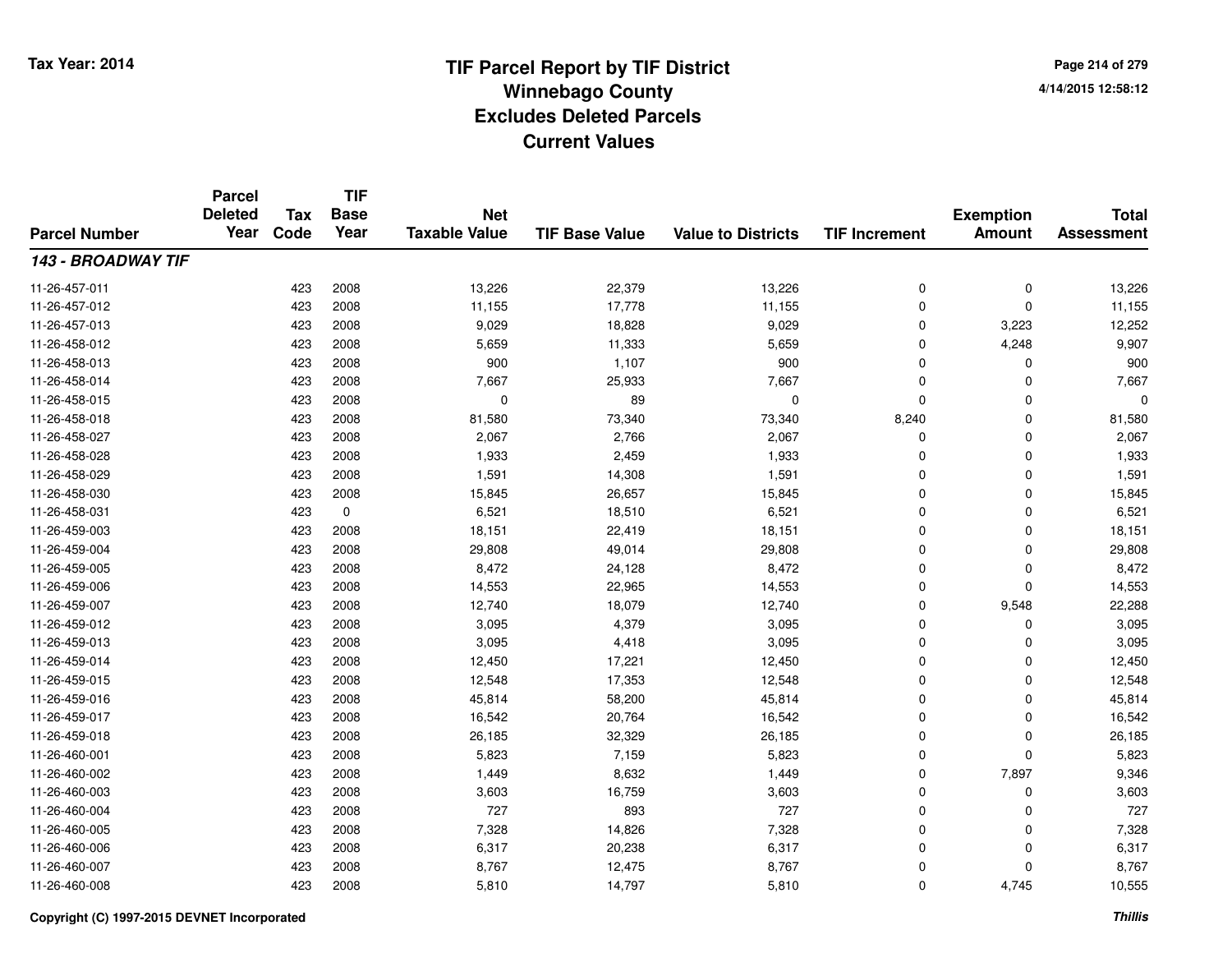**Page 215 of 2794/14/2015 12:58:12**

| <b>Parcel Number</b>      | <b>Parcel</b><br><b>Deleted</b><br>Year | <b>Tax</b> | <b>TIF</b><br><b>Base</b> | <b>Net</b><br><b>Taxable Value</b><br><b>TIF Base Value</b><br><b>Value to Districts</b> |        | <b>Exemption</b> | <b>Total</b>         |               |                   |
|---------------------------|-----------------------------------------|------------|---------------------------|------------------------------------------------------------------------------------------|--------|------------------|----------------------|---------------|-------------------|
|                           |                                         | Code       | Year                      |                                                                                          |        |                  | <b>TIF Increment</b> | <b>Amount</b> | <b>Assessment</b> |
| <b>143 - BROADWAY TIF</b> |                                         |            |                           |                                                                                          |        |                  |                      |               |                   |
| 11-26-460-009             |                                         | 423        | 2008                      | 6,286                                                                                    | 12,683 | 6,286            | 0                    | 2,765         | 9,051             |
| 11-26-460-010             |                                         | 423        | 2008                      | 8,763                                                                                    | 13,136 | 8,763            | 0                    | 1,864         | 10,627            |
| 11-26-460-011             |                                         | 423        | 2008                      | 8,929                                                                                    | 18,443 | 8,929            | 0                    | 6,000         | 14,929            |
| 11-26-460-012             |                                         | 423        | 2008                      | 8,274                                                                                    | 16,228 | 8,274            | 0                    | 2,699         | 10,973            |
| 11-26-460-013             |                                         | 423        | 2008                      | 4,486                                                                                    | 10,888 | 4,486            | 0                    | 5,650         | 10,136            |
| 11-26-460-014             |                                         | 423        | 2008                      | 5,139                                                                                    | 14,092 | 5,139            | 0                    | 0             | 5,139             |
| 11-26-460-015             |                                         | 423        | 2008                      | 2,780                                                                                    | 12,651 | 2,780            | 0                    | 0             | 2,780             |
| 11-26-461-001             |                                         | 423        | 2008                      | 7,294                                                                                    | 8,970  | 7,294            | 0                    | 0             | 7,294             |
| 11-26-461-002             |                                         | 423        | 2008                      | 10,013                                                                                   | 19,590 | 10,013           | 0                    | 0             | 10,013            |
| 11-26-461-003             |                                         | 423        | 2008                      | 7,657                                                                                    | 14,224 | 7,657            | 0                    | 2,551         | 10,208            |
| 11-26-461-004             |                                         | 423        | 2008                      | 7,652                                                                                    | 15,460 | 7,652            | 0                    | 6,525         | 14,177            |
| 11-26-461-005             |                                         | 423        | 2008                      | 7,076                                                                                    | 16,184 | 7,076            | 0                    | 3,882         | 10,958            |
| 11-26-461-006             |                                         | 423        | 2008                      | 7,518                                                                                    | 12,478 | 7,518            | 0                    | 3,765         | 11,283            |
| 11-26-461-007             |                                         | 423        | 2008                      | 7,322                                                                                    | 13,447 | 7,322            | 0                    | 4,899         | 12,221            |
| 11-26-461-008             |                                         | 423        | 2008                      | 8,872                                                                                    | 17,394 | 8,872            | 0                    | 0             | 8,872             |
| 11-26-461-009             |                                         | 423        | 2008                      | 15,340                                                                                   | 23,050 | 15,340           | 0                    | 0             | 15,340            |
| 11-26-461-010             |                                         | 423        | 2008                      | 10,622                                                                                   | 21,283 | 10,622           | 0                    | 0             | 10,622            |
| 11-26-461-011             |                                         | 423        | 2008                      | 7,749                                                                                    | 10,021 | 7,749            | 0                    | 0             | 7,749             |
| 11-26-461-012             |                                         | 423        | 2008                      | 20,746                                                                                   | 29,461 | 20,746           | 0                    | 0             | 20,746            |
| 11-26-461-013             |                                         | 423        | 2008                      | 9,226                                                                                    | 17,530 | 9,226            | 0                    | 2,992         | 12,218            |
| 11-26-461-014             |                                         | 423        | 2008                      | 5,742                                                                                    | 20,646 | 5,742            | 0                    | 0             | 5,742             |
| 11-26-461-015             |                                         | 423        | 2008                      | 8,637                                                                                    | 17,047 | 8,637            | 0                    | 0             | 8,637             |
| 11-26-461-016             |                                         | 423        | 2008                      | 4,863                                                                                    | 23,820 | 4,863            | 0                    | 0             | 4,863             |
| 11-26-461-017             |                                         | 423        | 2008                      | 22,688                                                                                   | 34,328 | 22,688           | 0                    | 0             | 22,688            |
| 11-26-461-018             |                                         | 423        | 2008                      | 11,491                                                                                   | 18,429 | 11,491           | 0                    | 0             | 11,491            |
| 11-26-461-019             |                                         | 423        | 2008                      | 9,467                                                                                    | 14,026 | 9,467            | 0                    | 0             | 9,467             |
| 11-26-461-020             |                                         | 423        | 2008                      | 12,739                                                                                   | 13,294 | 12,739           | 0                    | 0             | 12,739            |
| 11-26-461-021             |                                         | 423        | 2008                      | 8,540                                                                                    | 16,294 | 8,540            | 0                    | 0             | 8,540             |
| 11-26-461-022             |                                         | 423        | 2008                      | 7,429                                                                                    | 9,134  | 7,429            | 0                    | 0             | 7,429             |
| 11-26-461-023             |                                         | 423        | 2008                      | 29,631                                                                                   | 37,359 | 29,631           | 0                    | 0             | 29,631            |
| 11-26-477-001             |                                         | 423        | 2008                      | 6,319                                                                                    | 18,768 | 6,319            | 0                    | 6,000         | 12,319            |
| 11-26-477-002             |                                         | 423        | 2008                      | 15,352                                                                                   | 23,294 | 15,352           | 0                    | 0             | 15,352            |
| 11-26-477-003             |                                         | 423        | 2008                      | 14,677                                                                                   | 25,502 | 14,677           | 0                    | 6,000         | 20,677            |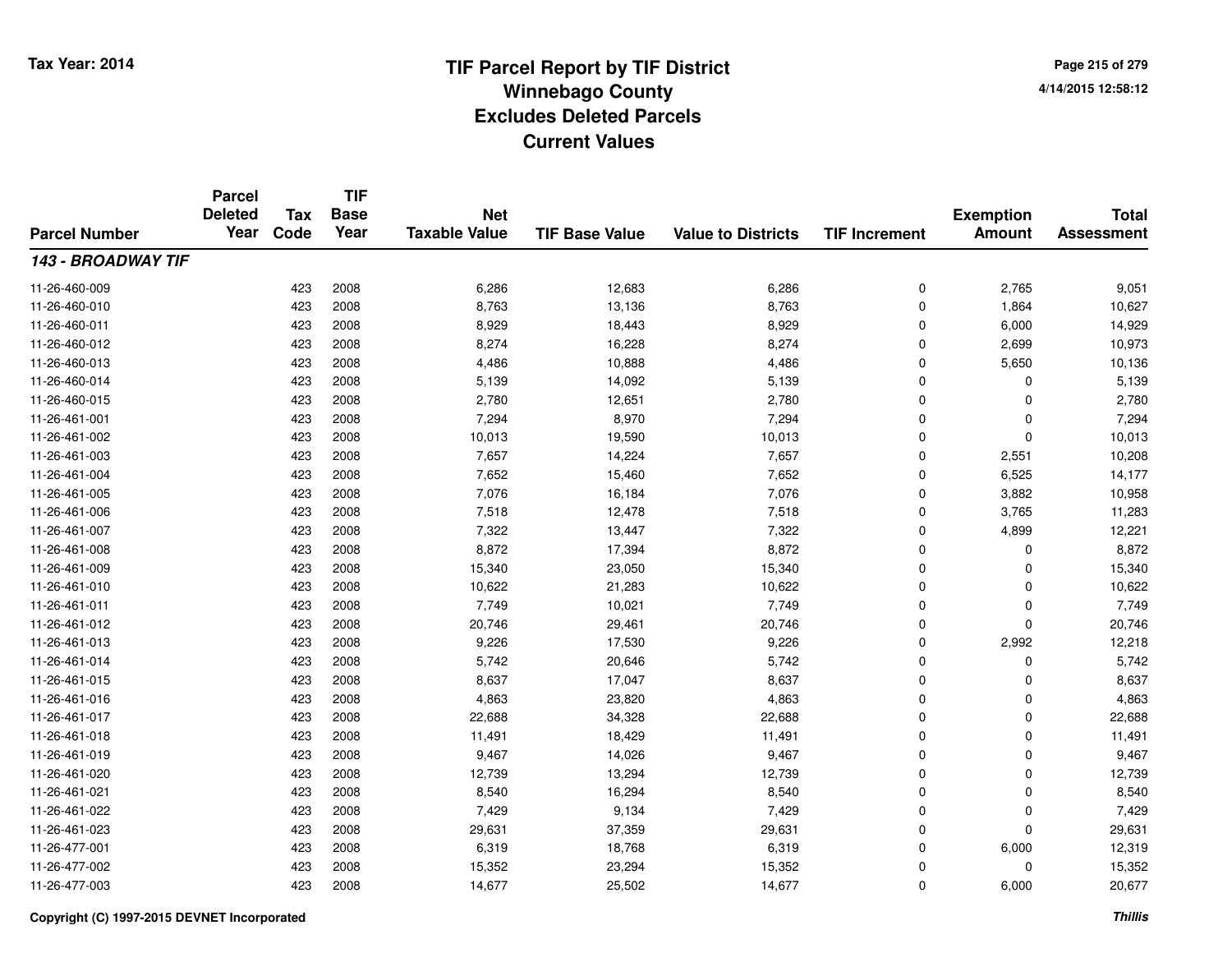**TIF**

**Parcel**

**Page 216 of 2794/14/2015 12:58:12**

| <b>Parcel Number</b> | <b>Deleted</b><br>Year | Tax<br>Code | <b>Base</b><br>Year | <b>Net</b><br><b>Taxable Value</b> | <b>TIF Base Value</b> | <b>Value to Districts</b> | <b>TIF Increment</b> | <b>Exemption</b><br><b>Amount</b> | <b>Total</b><br><b>Assessment</b> |
|----------------------|------------------------|-------------|---------------------|------------------------------------|-----------------------|---------------------------|----------------------|-----------------------------------|-----------------------------------|
| 143 - BROADWAY TIF   |                        |             |                     |                                    |                       |                           |                      |                                   |                                   |
| 11-26-478-001        |                        | 423         | 2008                | 9,737                              | 18,986                | 9,737                     | 0                    | $\mathbf 0$                       | 9,737                             |
| 11-26-478-002        |                        | 423         | 2008                | 11,761                             | 18,345                | 11,761                    | $\mathbf 0$          | 0                                 | 11,761                            |
| 11-26-478-003        |                        | 423         | 2008                | 11,263                             | 16,020                | 11,263                    | 0                    | $\Omega$                          | 11,263                            |
| 11-26-478-004        |                        | 423         | 2008                | 7,580                              | 21,281                | 7,580                     | $\mathbf 0$          | $\Omega$                          | 7,580                             |
| 11-26-478-005        |                        | 423         | 2008                | 11,901                             | 10,761                | 10,761                    | 1,140                | $\Omega$                          | 11,901                            |
| 11-26-478-006        |                        | 423         | 2008                | 4,303                              | 7,185                 | 4,303                     | $\mathbf 0$          | $\Omega$                          | 4,303                             |
| 11-26-478-007        |                        | 423         | 2008                | 81,606                             | 102,731               | 81,606                    | $\mathbf 0$          | $\Omega$                          | 81,606                            |
| 11-26-478-008        |                        | 423         | 2008                | 11,958                             | 20,285                | 11,958                    | $\mathbf 0$          | 5,279                             | 17,237                            |
| 11-26-478-009        |                        | 423         | 2008                | 26,667                             | 41,871                | 26,667                    | 0                    | 0                                 | 26,667                            |
| 11-26-479-001        |                        | 423         | 2008                | 8,836                              | 17,064                | 8,836                     | 0                    | $\Omega$                          | 8,836                             |
| 11-26-479-002        |                        | 423         | 2008                | 6,229                              | 13,918                | 6,229                     | $\Omega$             | 6,000                             | 12,229                            |
| 11-26-479-003        |                        | 423         | 2008                | 857                                | 12,118                | 857                       | $\Omega$             | 10,155                            | 11,012                            |
| 11-26-479-004        |                        | 423         | 2008                | 6,298                              | 15,392                | 6,298                     | $\mathbf 0$          | 5,064                             | 11,362                            |
| 11-26-479-005        |                        | 423         | 2008                | 4,734                              | 23,920                | 4,734                     | 0                    | 0                                 | 4,734                             |
| 11-26-479-006        |                        | 423         | 2008                | 6,984                              | 15,194                | 6,984                     | 0                    | 5,949                             | 12,933                            |
| 11-26-479-007        |                        | 423         | 2008                | 6,496                              | 16,548                | 6,496                     | 0                    | 5,221                             | 11,717                            |
| 11-26-479-008        |                        | 423         | 2008                | 21,631                             | 26,597                | 21,631                    | 0                    | 0                                 | 21,631                            |
| 11-26-479-009        |                        | 423         | 2008                | 10,377                             | 12,758                | 10,377                    | 0                    | $\Omega$                          | 10,377                            |
| 11-26-479-010        |                        | 423         | 2008                | 16,303                             | 20,043                | 16,303                    | $\mathbf 0$          | $\Omega$                          | 16,303                            |
| 11-26-479-011        |                        | 423         | 2008                | 8,472                              | 23,173                | 8,472                     | $\mathbf 0$          | 0                                 | 8,472                             |
| 11-26-479-012        |                        | 423         | 2008                | 9,110                              | 19,715                | 9,110                     | $\mathbf 0$          | $\Omega$                          | 9,110                             |
| 11-26-479-013        |                        | 423         | 2008                | 3,297                              | 8,854                 | 3,297                     | $\mathbf 0$          | 5,689                             | 8,986                             |
| 11-26-479-014        |                        | 423         | 2008                | 18,143                             | 22,307                | 18,143                    | 0                    | 0                                 | 18,143                            |
| 11-26-479-015        |                        | 423         | 2008                | $\mathbf 0$                        | 0                     | 0                         | 0                    | $\Omega$                          | 0                                 |
| 11-26-479-016        |                        | 423         | 2008                | 25,326                             | 31,138                | 25,326                    | 0                    | 0                                 | 25,326                            |
| 11-26-479-017        |                        | 423         | 2008                | 3,256                              | 5,819                 | 3,256                     | 0                    | 0                                 | 3,256                             |
| 11-26-479-018        |                        | 423         | 2008                | 5,678                              | 7,446                 | 5,678                     | $\mathbf 0$          | 0                                 | 5,678                             |
| 11-26-479-019        |                        | 423         | 2008                | 19,409                             | 26,982                | 19,409                    | $\mathbf 0$          | 0                                 | 19,409                            |
| 11-26-479-020        |                        | 423         | 2008                | 23,053                             | 31,177                | 23,053                    | $\mathbf 0$          | 0                                 | 23,053                            |
| 11-26-479-021        |                        | 423         | 2008                | 43,595                             | 54,231                | 43,595                    | $\mathbf 0$          | 0                                 | 43,595                            |
| 11-26-479-022        |                        | 423         | 2008                | 19,208                             | 23,775                | 19,208                    | 0                    | 0                                 | 19,208                            |
| 11-26-479-023        |                        | 423         | 2008                | 36,904                             | 45,694                | 36,904                    | 0                    | 0                                 | 36,904                            |
| 11-26-479-024        |                        | 423         | 2008                | 16,154                             | 20,680                | 16,154                    | 0                    | 0                                 | 16,154                            |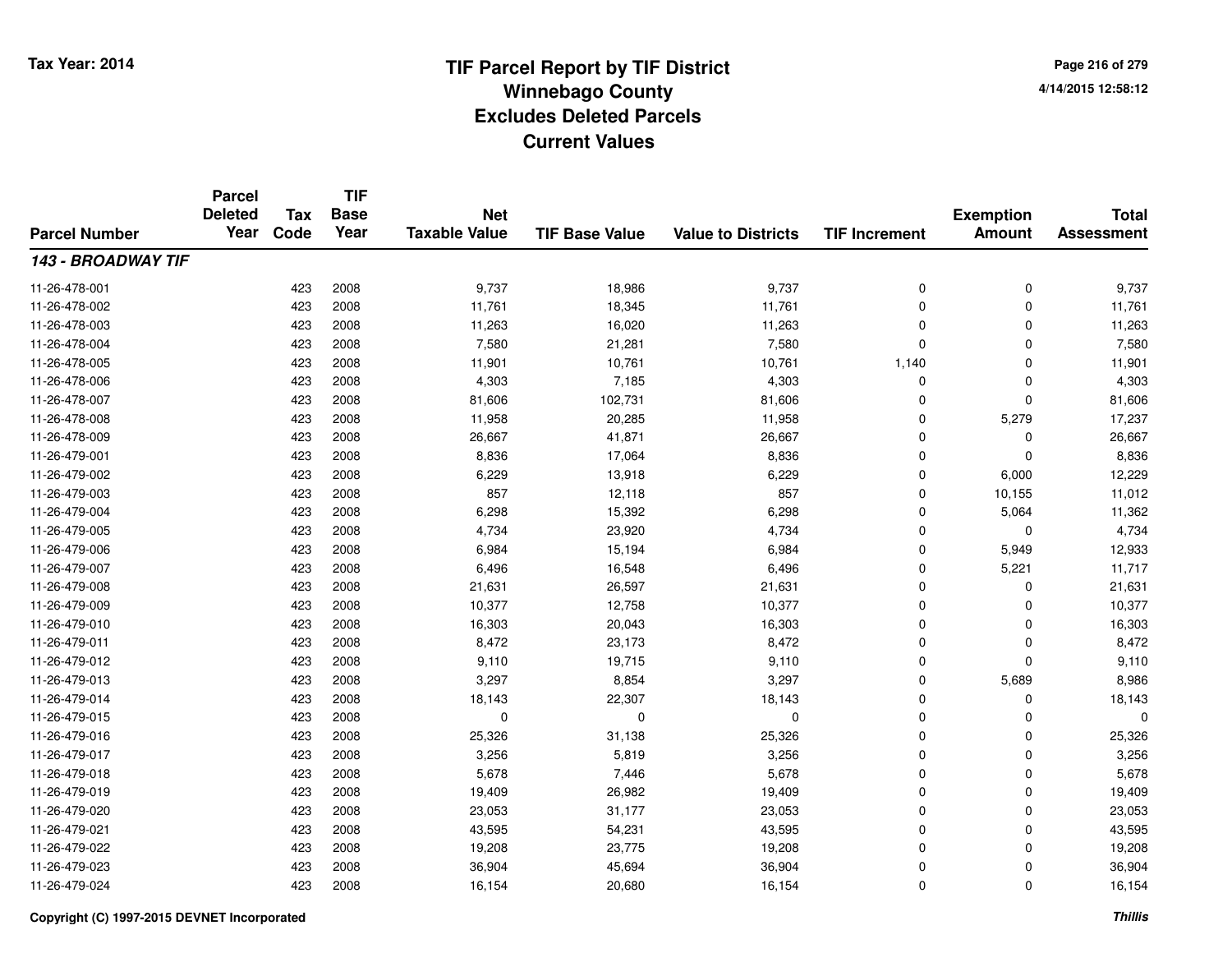**TIF**

**Parcel**

**Page 217 of 2794/14/2015 12:58:12**

| <b>Parcel Number</b> | <b>Deleted</b><br>Year | <b>Tax</b><br>Code | .<br><b>Base</b><br>Year | <b>Net</b><br><b>Taxable Value</b> | <b>TIF Base Value</b> | <b>Value to Districts</b> | <b>TIF Increment</b> | <b>Exemption</b><br><b>Amount</b> | <b>Total</b><br><b>Assessment</b> |
|----------------------|------------------------|--------------------|--------------------------|------------------------------------|-----------------------|---------------------------|----------------------|-----------------------------------|-----------------------------------|
| 143 - BROADWAY TIF   |                        |                    |                          |                                    |                       |                           |                      |                                   |                                   |
| 11-26-479-025        |                        | 423                | 2008                     | 11,412                             | 11,412                | 11,412                    | 0                    | 772                               | 12,184                            |
| 11-26-479-026        |                        | 423                | 2008                     | 11,691                             | 11,691                | 11,691                    | 0                    | 612                               | 12,303                            |
| 11-26-479-027        |                        | 423                | 2008                     | 26,076                             | 32,567                | 26,076                    | 0                    | 0                                 | 26,076                            |
| 11-26-479-028        |                        | 423                | 2008                     | 10,156                             | 12,486                | 10,156                    | 0                    | 0                                 | 10,156                            |
| 11-26-481-001        |                        | 423                | 2008                     | 15,033                             | 18,481                | 15,033                    | 0                    | 0                                 | 15,033                            |
| 11-26-481-002        |                        | 423                | 2008                     | 24,386                             | 24,603                | 24,386                    | 0                    | 0                                 | 24,386                            |
| 11-26-481-003        |                        | 423                | 2008                     | 10,839                             | 17,312                | 10,839                    | 0                    | 0                                 | 10,839                            |
| 11-26-481-004        |                        | 423                | 2008                     | 15,772                             | 18,954                | 15,772                    | 0                    | 0                                 | 15,772                            |
| 11-26-481-005        |                        | 423                | 2008                     | 10,352                             | 14,458                | 10,352                    | 0                    | 0                                 | 10,352                            |
| 11-26-481-006        |                        | 423                | 2008                     | 4,880                              | 11,045                | 4,880                     | 0                    | 5,281                             | 10,161                            |
| 11-26-481-007        |                        | 423                | 2008                     | 11,449                             | 18,695                | 11,449                    | 0                    | 0                                 | 11,449                            |
| 11-26-481-008        |                        | 423                | 2008                     | 6,040                              | 13,621                | 6,040                     | 0                    | 0                                 | 6,040                             |
| 11-26-482-001        |                        | 423                | 2008                     | 1,765                              | 2,170                 | 1,765                     | 0                    | 0                                 | 1,765                             |
| 11-26-482-002        |                        | 423                | 2008                     | 12,739                             | 15,288                | 12,739                    | 0                    | 0                                 | 12,739                            |
| 11-26-482-003        |                        | 423                | 2008                     | 11,247                             | 16,794                | 11,247                    | 0                    | 0                                 | 11,247                            |
| 11-26-482-004        |                        | 423                | 2008                     | 14,659                             | 22,199                | 14,659                    | 0                    | 0                                 | 14,659                            |
| 11-26-482-005        |                        | 423                | 2008                     | 8,515                              | 16,133                | 8,515                     | 0                    | 0                                 | 8,515                             |
| 11-26-482-006        |                        | 423                | 2008                     | 8,540                              | 11,271                | 8,540                     | 0                    | 0                                 | 8,540                             |
| 11-26-482-007        |                        | 423                | 2008                     | 7,751                              | 15,679                | 7,751                     | $\mathbf 0$          | 0                                 | 7,751                             |
| 11-26-482-008        |                        | 423                | 2008                     | 13,366                             | 11,470                | 11,470                    | 1,896                | 0                                 | 13,366                            |
| 11-26-482-009        |                        | 423                | 2008                     | 7,687                              | 18,566                | 7,687                     | 0                    | 0                                 | 7,687                             |
| 11-26-482-010        |                        | 423                | 2008                     | 17,201                             | 21,266                | 17,201                    | 0                    | 0                                 | 17,201                            |
| 11-26-482-011        |                        | 423                | 2008                     | 11,095                             | 18,078                | 11,095                    | 0                    | 0                                 | 11,095                            |
| 11-26-482-012        |                        | 423                | 2008                     | 1,548                              | 17,156                | 1,548                     | 0                    | 0                                 | 1,548                             |
| 11-26-482-013        |                        | 423                | 2008                     | 4,184                              | 15,418                | 4,184                     | 0                    | 6,000                             | 10,184                            |
| 11-26-482-014        |                        | 423                | 2008                     | 20,702                             | 25,520                | 20,702                    | 0                    | 0                                 | 20,702                            |
| 11-26-482-015        |                        | 423                | 2008                     | 8,865                              | 17,649                | 8,865                     | 0                    | 0                                 | 8,865                             |
| 11-26-482-016        |                        | 423                | 2008                     | 6,034                              | 23,079                | 6,034                     | 0                    | 0                                 | 6,034                             |
| 11-26-482-017        |                        | 423                | 2008                     | 9,498                              | 18,623                | 9,498                     | $\mathbf 0$          | 6,000                             | 15,498                            |
| 11-26-482-018        |                        | 423                | 2008                     | 32,006                             | 69,589                | 32,006                    | 0                    | 0                                 | 32,006                            |
| 11-26-482-019        |                        | 423                | 2008                     | 11,285                             | 22,489                | 11,285                    | 0                    | 0                                 | 11,285                            |
| 11-26-483-001        |                        | 423                | 2008                     | 22,446                             | 47,174                | 22,446                    | 0                    | 0                                 | 22,446                            |
| 11-26-483-002        |                        | 423                | 2008                     | 3,012                              | 18,285                | 3,012                     | 0                    | 0                                 | 3,012                             |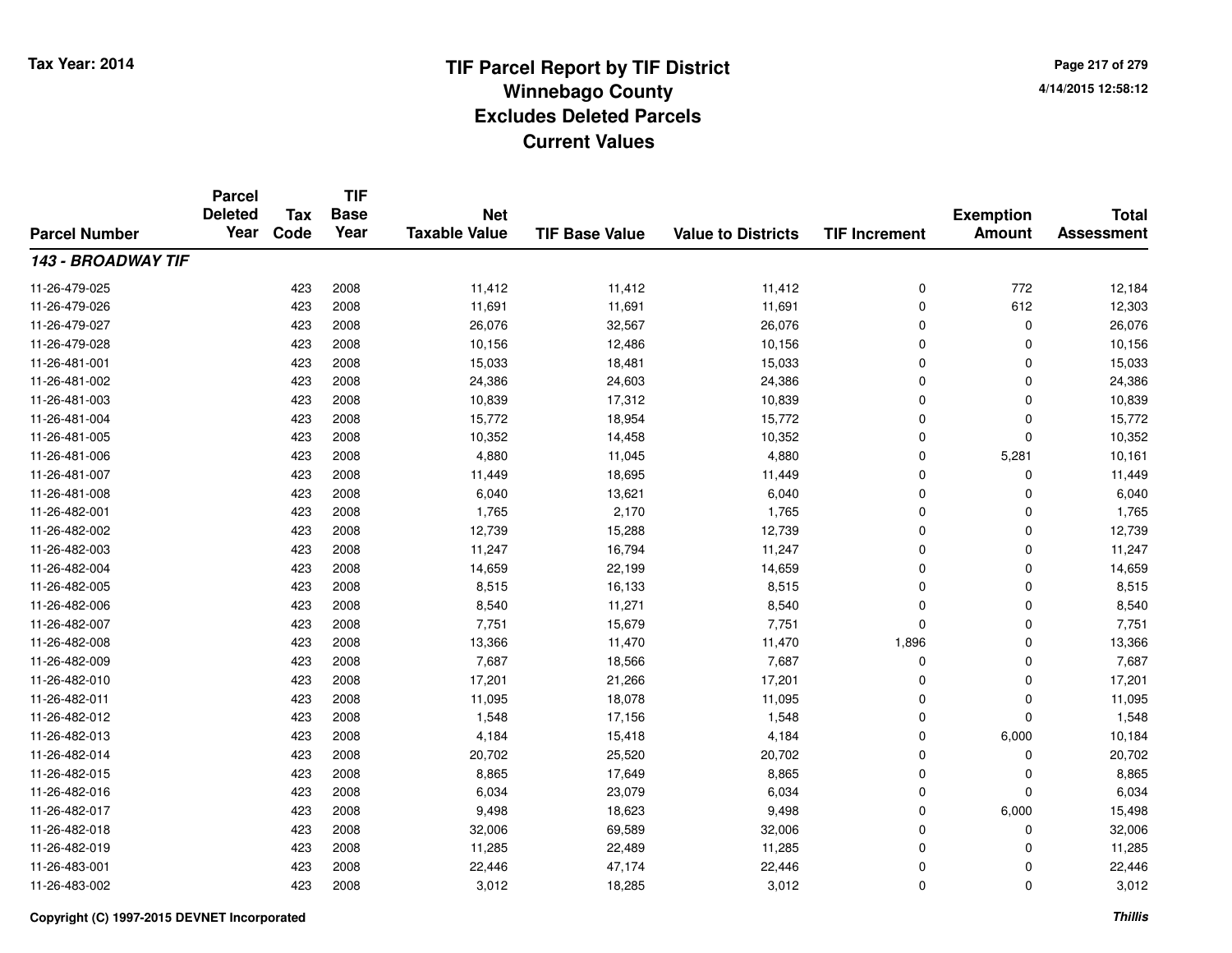**Page 218 of 2794/14/2015 12:58:12**

|                      | <b>Parcel</b><br><b>Deleted</b> | <b>Tax</b> | <b>TIF</b><br><b>Base</b> | <b>Net</b>           |                       |                           |                      | <b>Exemption</b> | <b>Total</b>      |
|----------------------|---------------------------------|------------|---------------------------|----------------------|-----------------------|---------------------------|----------------------|------------------|-------------------|
| <b>Parcel Number</b> | Year                            | Code       | Year                      | <b>Taxable Value</b> | <b>TIF Base Value</b> | <b>Value to Districts</b> | <b>TIF Increment</b> | <b>Amount</b>    | <b>Assessment</b> |
| 143 - BROADWAY TIF   |                                 |            |                           |                      |                       |                           |                      |                  |                   |
| 11-26-483-003        |                                 | 423        | 2008                      | 7,292                | 0                     | 0                         | 7,292                | $\mathbf 0$      | 7,292             |
| 11-26-483-004        |                                 | 423        | 2008                      | 16,740               | 31,152                | 16,740                    | 0                    | 6,000            | 22,740            |
| 11-26-483-005        |                                 | 423        | 2008                      | 8,345                | 12,842                | 8,345                     | 0                    | $\mathbf 0$      | 8,345             |
| 11-26-483-006        |                                 | 423        | 2008                      | 1,404                | 8,995                 | 1,404                     | 0                    | 9,802            | 11,206            |
| 11-26-483-007        |                                 | 423        | 2008                      | 15,292               | 33,927                | 15,292                    | 0                    | 0                | 15,292            |
| 11-26-483-008        |                                 | 423        | 2008                      | 0                    | $\mathbf 0$           | 0                         | 0                    | $\Omega$         | $\Omega$          |
| 11-26-483-009        |                                 | 423        | 2008                      | 12,087               | 7,067                 | 7,067                     | 5,020                | $\Omega$         | 12,087            |
| 11-26-483-010        |                                 | 423        | 2008                      | 0                    | $\Omega$              | $\Omega$                  | 0                    | $\Omega$         |                   |
| 11-26-483-011        |                                 | 423        | 2008                      | $\Omega$             | $\Omega$              | $\Omega$                  | 0                    | $\Omega$         |                   |
| 11-26-483-012        |                                 | 423        | 2008                      | 0                    |                       | $\Omega$                  | 0                    | $\Omega$         |                   |
| 11-26-483-013        |                                 | 423        | 2008                      | 0                    |                       | $\Omega$                  | $\Omega$             | $\Omega$         |                   |
| 11-26-483-014        |                                 | 423        | 2008                      | 0                    | O                     | $\Omega$                  | 0                    | $\mathbf 0$      |                   |
| 11-26-483-015        |                                 | 423        | 2008                      | 13,828               | 21,179                | 13,828                    | 0                    | $\mathbf 0$      | 13,828            |
| 11-26-483-016        |                                 | 423        | 2008                      | 350                  | 6,990                 | 350                       | 0                    | 0                | 350               |
| 11-26-483-017        |                                 | 423        | 2008                      | 1,019                | 1,765                 | 1,019                     | 0                    | $\mathbf 0$      | 1,019             |
| 11-26-483-018        |                                 | 423        | 2008                      | 9,073                | 19,601                | 9,073                     | 0                    | 6,000            | 15,073            |
| 11-26-483-019        |                                 | 423        | 2008                      | 0                    | 0                     | 0                         | 0                    | 0                | O                 |
| 11-26-484-002        |                                 | 423        | 2008                      | 0                    | 121,150               | 0                         | 0                    | $\mathbf 0$      |                   |
| 11-26-484-003        |                                 | 423        | 2008                      | 0                    | 0                     | $\Omega$                  | 0                    | $\Omega$         |                   |
| 11-26-484-005        |                                 | 423        | 2008                      | 33,465               | 41,843                | 33,465                    | 0                    | $\mathbf 0$      | 33,465            |
| 11-26-484-006        |                                 | 423        | 2008                      | 25,774               | 32,306                | 25,774                    | 0                    | 0                | 25,774            |
| 11-26-484-007        |                                 | 423        | 2008                      | 11,067               | 15,393                | 11,067                    | 0                    | $\Omega$         | 11,067            |
| 11-26-484-008        |                                 | 423        | 2008                      | 26,670               | 33,295                | 26,670                    | 0                    | $\mathbf 0$      | 26,670            |
| 11-26-484-009        |                                 | 423        | 2008                      | 19,957               | 25,237                | 19,957                    | 0                    | $\Omega$         | 19,957            |
| 11-26-484-010        |                                 | 423        | 2008                      | 28,881               | 36,206                | 28,881                    | 0                    | $\mathbf 0$      | 28,881            |
| 11-26-484-011        |                                 | 423        | 2008                      | 79,177               | 97,346                | 79,177                    | 0                    | $\Omega$         | 79,177            |
| 11-26-484-012        |                                 | 423        | 2008                      | 0                    | 20,293                | 0                         | 0                    | $\Omega$         | $\mathbf 0$       |
| 11-26-484-013        |                                 | 423        | 2008                      | $\mathbf 0$          | 0                     | $\Omega$                  | 0                    | $\Omega$         | $\Omega$          |
| 11-26-487-001        |                                 | 423        | 2008                      | 1,317                | 1,620                 | 1,317                     | 0                    | $\mathbf 0$      | 1,317             |
| 11-26-487-002        |                                 | 423        | 2008                      | 12,130               | 48,337                | 12,130                    | 0                    | $\mathbf 0$      | 12,130            |
| 11-26-487-003        |                                 | 423        | 2008                      | 7,448                | 16,822                | 7,448                     | 0                    | 6,000            | 13,448            |
| 11-26-487-004        |                                 | 423        | 2008                      | 10,992               | 15,886                | 10,992                    | 0                    | 0                | 10,992            |
| 11-26-487-005        |                                 | 423        | 2008                      | 6,272                | 15,368                | 6,272                     | 0                    | 11,000           | 17,272            |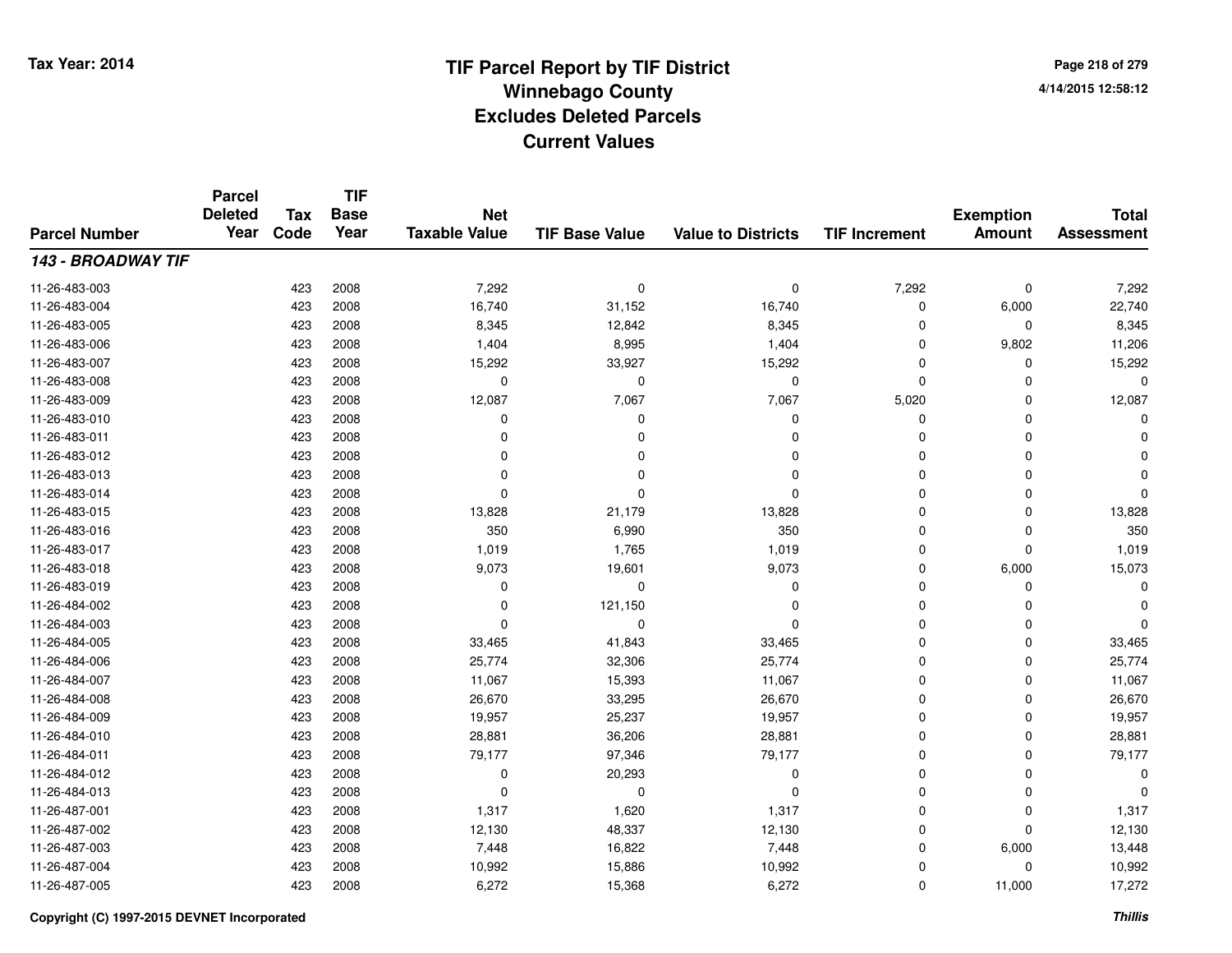**Page 219 of 2794/14/2015 12:58:12**

#### **TIF Base ValueParcel NumberTotal AssessmentExemption Amount Value to Districts TIF IncrementTIF Base YearTax CodeParcel Deleted YearNet Taxable Value143 - BROADWAY TIF**11-26-487-006 <sup>423</sup> 4,660 <sup>2008</sup> 2,918 2,918 1,742 3,898 8,558 11-26-487-007 <sup>423</sup> 8,191 <sup>2008</sup> 7,360 7,360 <sup>831</sup> <sup>0</sup> 8,191 11-26-487-0088 423 2008 9,682 19,126 9,682 0 0 9,682 11-26-487-0099 423 2008 12,363 14,366 12,363 0 0 12,363 11-26-487-0100 423 2008 9,032 9,211 9,032 0 0 9,032 11-26-487-0111 423 2008 4,834 18,229 4,834 0 3,897 8,731 11-26-487-0122 423 2008 14,794 23,980 14,794 0 0 14,794 11-26-487-0133 423 2008 9,645 14,397 9,645 0 2,494 12,139 11-26-487-014423 2008 6,478 22,630 6,478 6,478 0 0 0 6,478 11-26-487-015 <sup>423</sup> 10,755 <sup>2008</sup> 11,550 10,755 <sup>0</sup> <sup>0</sup> 10,755 11-26-487-016 <sup>423</sup> 13,663 <sup>2008</sup> 20,839 13,663 <sup>0</sup> <sup>0</sup> 13,663 11-26-487-017 <sup>423</sup> 8,146 <sup>2008</sup> 19,305 8,146 <sup>0</sup> 4,226 12,372 11-26-487-018 <sup>423</sup> 10,396 <sup>2008</sup> 20,335 10,396 <sup>0</sup> 6,000 16,396 11-26-487-0199 423 2008 11,679 22,451 11,679 0 0 11,679 11-26-487-0200 423 2008 11,126 22,036 11,126 0 0 11,126 11-26-488-0011 423 2008 9,198 18,531 9,198 0 0 9,198 11-26-488-0022 2 2 3 3 3 3 423 2008 2 5,392 5,392 5,392 5,392 5,392 5,392 5 4,947 10,339 11-26-488-0033 423 2008 1,298 6,437 1,298 0 6,909 8,207 11-26-488-004 <sup>423</sup> 10,512 <sup>2008</sup> 19,324 10,512 <sup>0</sup> <sup>0</sup> 10,512 11-26-488-005 <sup>423</sup> 9,095 <sup>2008</sup> 21,403 9,095 <sup>0</sup> <sup>0</sup> 9,095 11-26-488-0066 423 2008 6,752 12,538 6,752 0 2,444 9,196 11-26-488-007 <sup>423</sup> 2,581 <sup>2008</sup> 3,174 2,581 <sup>0</sup> <sup>0</sup> 2,581 11-26-488-0088 423 2008 61,388 75,478 61,388 0 0 61,388 11-26-488-0099 423 2008 3,129 14,051 3,129 0 0 3,129 11-26-488-0100 423 2008 6,671 11,146 6,671 0 3,533 10,204 11-26-488-0111 423 2008 1,109 1,363 1,109 0 0 1,109 11-26-488-012 <sup>423</sup> 9,190 <sup>2008</sup> 23,974 9,190 <sup>0</sup> 6,000 15,190 11-26-488-0133 423 2008 34,922 42,936 34,922 0 0 34,922 11-26-488-014 <sup>423</sup> 13,319 <sup>2008</sup> 11,736 11,736 1,583 <sup>0</sup> 13,319 11-26-488-015 <sup>423</sup> 19,761 <sup>2008</sup> 24,347 19,761 <sup>0</sup> <sup>0</sup> 19,761 11-26-488-0166 423 2008 6,396 13,470 6,396 0 6,000 12,396 11-26-488-017 <sup>423</sup> 2,065 <sup>2008</sup> 12,686 2,065 <sup>0</sup> 9,274 11,339 11-26-488-018<sup>423</sup> 5,812 <sup>2008</sup> 13,223 5,812 <sup>0</sup> 6,000 11,812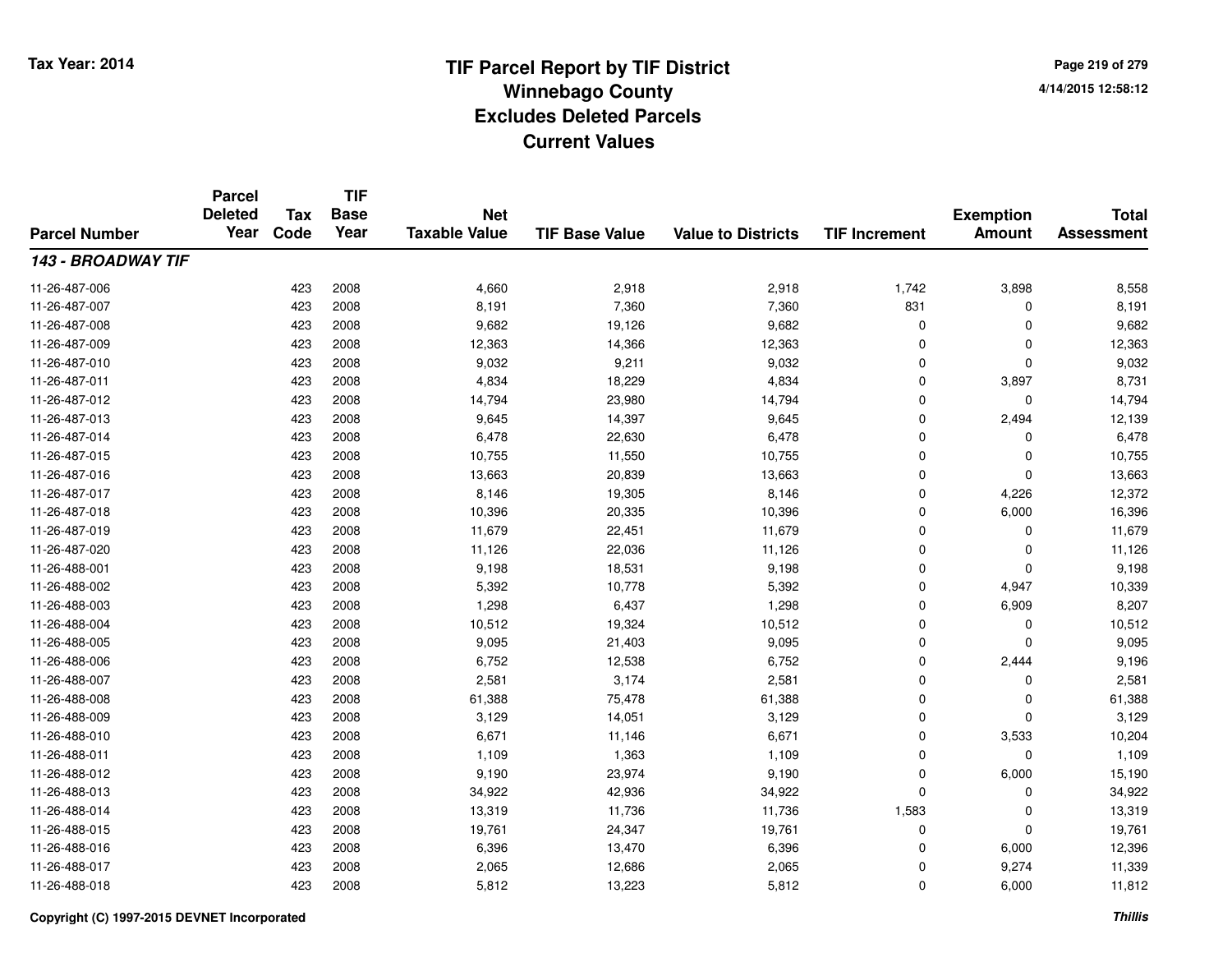|                      | <b>Parcel</b><br><b>Deleted</b> | <b>Tax</b> | <b>TIF</b><br><b>Base</b> | <b>Net</b>           |                       |                           |                      | <b>Exemption</b> | <b>Total</b>      |
|----------------------|---------------------------------|------------|---------------------------|----------------------|-----------------------|---------------------------|----------------------|------------------|-------------------|
| <b>Parcel Number</b> | Year                            | Code       | Year                      | <b>Taxable Value</b> | <b>TIF Base Value</b> | <b>Value to Districts</b> | <b>TIF Increment</b> | <b>Amount</b>    | <b>Assessment</b> |
| 143 - BROADWAY TIF   |                                 |            |                           |                      |                       |                           |                      |                  |                   |
| 11-26-488-019        |                                 | 423        | 2008                      | 6,975                | 20,744                | 6,975                     | 0                    | 6,000            | 12,975            |
| 11-26-488-020        |                                 | 423        | 2008                      | 5,810                | 13,973                | 5,810                     | 0                    | 3,082            | 8,892             |
| 11-26-488-021        |                                 | 423        | 2008                      | 2,663                | 6,004                 | 2,663                     | 0                    | 0                | 2,663             |
| 11-26-488-022        |                                 | 423        | 2008                      | 7,699                | 10,417                | 7,699                     | 0                    | $\Omega$         | 7,699             |
| 11-26-488-023        |                                 | 423        | 2008                      | 6,738                | 17,717                | 6,738                     | 0                    | $\mathbf 0$      | 6,738             |
| 11-26-488-025        |                                 | 423        | 2008                      | 4,852                | 6,325                 | 4,852                     | $\mathbf 0$          | $\mathbf 0$      | 4,852             |
| 11-26-488-026        |                                 | 423        | 2008                      | 37,835               | 49,048                | 37,835                    | 0                    | 0                | 37,835            |
| 11-26-488-027        |                                 | 423        | 2008                      | 14,154               | 18,491                | 14,154                    | 0                    | 0                | 14,154            |
| 11-26-488-028        |                                 | 423        | 2008                      | 21,198               | 26,430                | 21,198                    | 0                    | 0                | 21,198            |
| 11-26-488-029        |                                 | 423        | 2008                      | 26,514               | 36,405                | 26,514                    | 0                    | 0                | 26,514            |
| 11-26-488-030        |                                 | 423        | 2008                      | 17,679               | 23,985                | 17,679                    | 0                    | $\Omega$         | 17,679            |
| 11-26-488-031        |                                 | 423        | 2008                      | 17,881               | 21,196                | 17,881                    | 0                    | $\Omega$         | 17,881            |
| 11-26-488-032        |                                 | 423        | 2008                      | $\mathbf 0$          | $\Omega$              | $\mathbf 0$               | $\mathbf 0$          | $\mathbf 0$      | 0                 |
| 11-26-488-033        |                                 | 423        | 2008                      | 6,310                | 9,856                 | 6,310                     | 0                    | $\Omega$         | 6,310             |
| 11-27-477-001        |                                 | 423        | 2008                      | 21,275               | 26,158                | 21,275                    | $\mathbf 0$          | 0                | 21,275            |
| 11-27-477-002        |                                 | 423        | 2008                      | 0                    | 0                     | 0                         | 0                    | 0                | 0                 |
| 11-27-478-001        |                                 | 423        | 2008                      | 4,157                | 12,554                | 4,157                     | 0                    | 5,184            | 9,341             |
| 11-27-478-002        |                                 | 423        | 2008                      | 1,560                | 1,918                 | 1,560                     | 0                    | 0                | 1,560             |
| 11-27-478-003        |                                 | 423        | 2008                      | 1,595                | 1,961                 | 1,595                     | 0                    | $\mathbf 0$      | 1,595             |
| 11-27-478-004        |                                 | 423        | 2008                      | 2,821                | 19,970                | 2,821                     | 0                    | 10,423           | 13,244            |
| 11-27-478-005        |                                 | 423        | 2008                      | 6,298                | 12,276                | 6,298                     | 0                    | 5,365            | 11,663            |
| 11-27-478-006        |                                 | 423        | 2008                      | 9,710                | 17,512                | 9,710                     | 0                    | 6,000            | 15,710            |
| 11-27-478-007        |                                 | 423        | 2008                      | 6,820                | 11,689                | 6,820                     | 0                    | $\mathbf 0$      | 6,820             |
| 11-27-478-008        |                                 | 423        | 2008                      | 8,286                | 13,826                | 8,286                     | 0                    | 4,579            | 12,865            |
| 11-27-479-001        |                                 | 423        | 2008                      | 11,295               | 22,448                | 11,295                    | 0                    | 0                | 11,295            |
| 11-27-479-002        |                                 | 423        | 2008                      | 8,785                | 15,595                | 8,785                     | 0                    | $\Omega$         | 8,785             |
| 11-27-479-003        |                                 | 423        | 2008                      | 9,794                | 17,565                | 9,794                     | 0                    | 6,000            | 15,794            |
| 11-27-479-004        |                                 | 423        | 2008                      | 7,065                | 13,455                | 7,065                     | 0                    | 5,880            | 12,945            |
| 11-27-479-005        |                                 | 423        | 2008                      | 7,507                | 12,187                | 7,507                     | 0                    | 4,342            | 11,849            |
| 11-27-479-006        |                                 | 423        | 2008                      | 6,367                | 15,595                | 6,367                     | 0                    | 11,000           | 17,367            |
| 11-27-479-007        |                                 | 423        | 2008                      | 17,552               | 20,425                | 17,552                    | 0                    | 0                | 17,552            |
| 11-27-479-008        |                                 | 423        | 2008                      | 4,111                | 18,708                | 4,111                     | 0                    | $\Omega$         | 4,111             |
| 11-27-479-009        |                                 | 423        | 2008                      | 8,123                | 10,046                | 8,123                     | 0                    | 2,493            | 10,616            |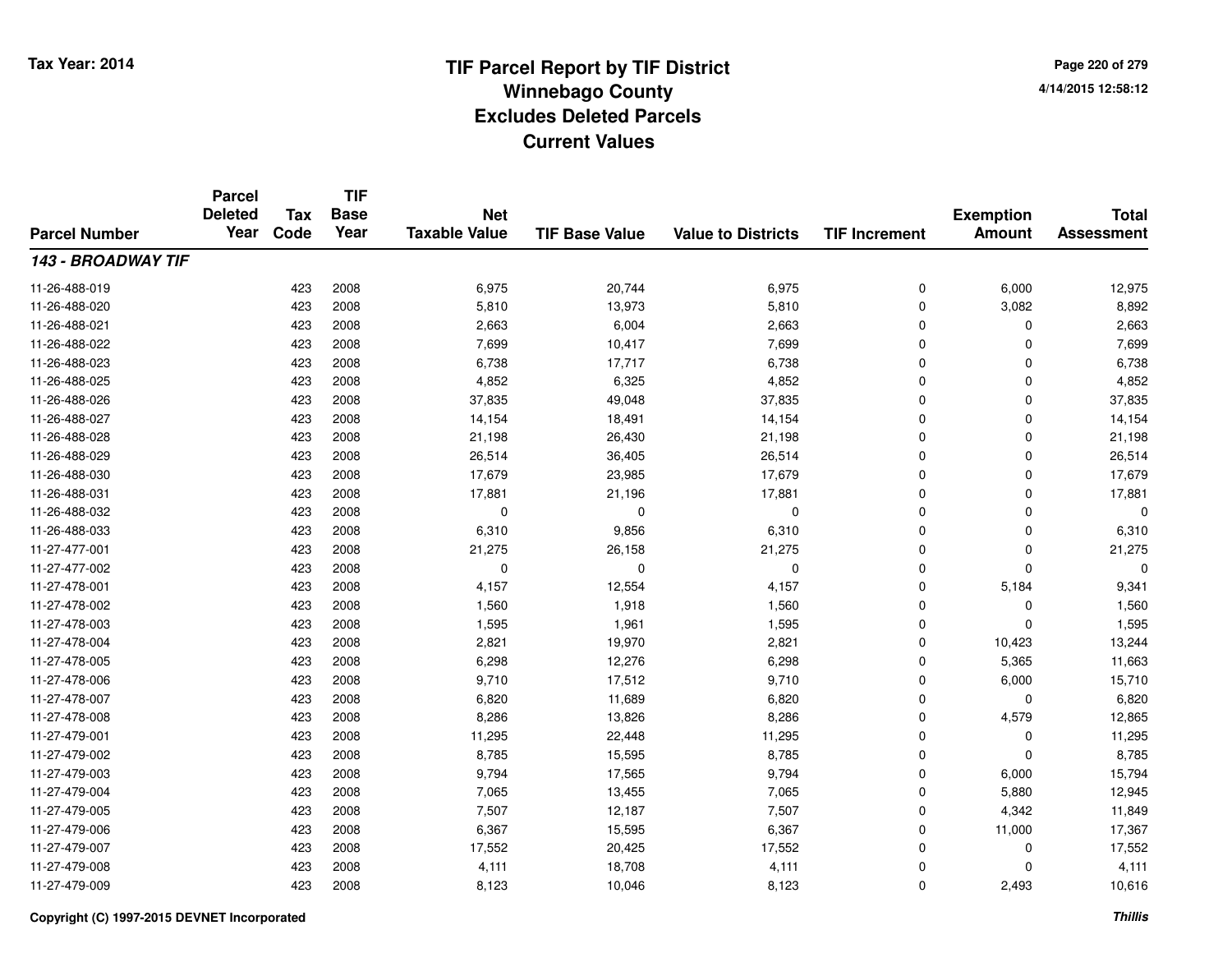**TIF**

**Parcel**

**Page 221 of 2794/14/2015 12:58:12**

| <b>Parcel Number</b> | <b>Deleted</b><br>Year | Tax<br>Code | <b>Base</b><br>Year | <b>Net</b><br><b>Taxable Value</b> | <b>TIF Base Value</b> | <b>Value to Districts</b> | <b>TIF Increment</b> | <b>Exemption</b><br><b>Amount</b> | <b>Total</b><br><b>Assessment</b> |
|----------------------|------------------------|-------------|---------------------|------------------------------------|-----------------------|---------------------------|----------------------|-----------------------------------|-----------------------------------|
| 143 - BROADWAY TIF   |                        |             |                     |                                    |                       |                           |                      |                                   |                                   |
| 11-27-479-010        |                        | 423         | 2008                | 9,192                              | 14,025                | 9,192                     | 0                    | 4,491                             | 13,683                            |
| 11-27-479-011        |                        | 423         | 2008                | 6,758                              | 12,821                | 6,758                     | 0                    | 6,000                             | 12,758                            |
| 11-27-479-012        |                        | 423         | 2008                | 11,043                             | 15,955                | 11,043                    | 0                    | 0                                 | 11,043                            |
| 11-27-479-013        |                        | 423         | 2008                | 11,296                             | 16,239                | 11,296                    | 0                    | $\Omega$                          | 11,296                            |
| 11-27-479-014        |                        | 423         | 2008                | 18,826                             | 23,525                | 18,826                    | $\mathbf 0$          | $\Omega$                          | 18,826                            |
| 11-27-479-015        |                        | 423         | 2008                | 9,240                              | 20,207                | 9,240                     | $\mathbf 0$          | 4,283                             | 13,523                            |
| 11-27-480-001        |                        | 423         | 2008                | 3,402                              | 8,202                 | 3,402                     | $\mathbf 0$          | 8,366                             | 11,768                            |
| 11-27-480-002        |                        | 423         | 2008                | 10,354                             | 23,588                | 10,354                    | $\mathbf 0$          | $\Omega$                          | 10,354                            |
| 11-27-480-003        |                        | 423         | 2008                | 3,639                              | 11,285                | 3,639                     | $\mathbf 0$          | 11,000                            | 14,639                            |
| 11-27-480-004        |                        | 423         | 2008                | 3,495                              | 8,842                 | 3,495                     | 0                    | 9,176                             | 12,671                            |
| 11-27-480-005        |                        | 423         | 2008                | 16,145                             | 24,614                | 16,145                    | 0                    | 0                                 | 16,145                            |
| 11-27-480-006        |                        | 423         | 2008                | 10,401                             | 11,630                | 10,401                    | $\mathbf 0$          | $\Omega$                          | 10,401                            |
| 11-27-480-007        |                        | 423         | 2008                | 6,519                              | 13,584                | 6,519                     | $\mathbf 0$          | 2,686                             | 9,205                             |
| 11-27-480-008        |                        | 423         | 2008                | 11,322                             | 16,476                | 11,322                    | 0                    | 0                                 | 11,322                            |
| 11-27-480-009        |                        | 423         | 2008                | 16,175                             | 24,102                | 16,175                    | 0                    | $\Omega$                          | 16,175                            |
| 11-27-480-010        |                        | 423         | 2008                | 8,402                              | 14,669                | 8,402                     | 0                    | 5,849                             | 14,251                            |
| 11-27-480-011        |                        | 423         | 2008                | 8,100                              | 19,637                | 8,100                     | 0                    | 1,626                             | 9,726                             |
| 11-27-480-012        |                        | 423         | 2008                | 7,783                              | 20,874                | 7,783                     | 0                    | 6,000                             | 13,783                            |
| 11-27-480-013        |                        | 423         | 2008                | 4,784                              | 13,890                | 4,784                     | $\Omega$             | 10,904                            | 15,688                            |
| 11-27-480-014        |                        | 423         | 2008                | 2,623                              | 6,401                 | 2,623                     | $\mathbf 0$          | 8,065                             | 10,688                            |
| 11-27-480-015        |                        | 423         | 2008                | 9,570                              | 17,278                | 9,570                     | $\mathbf 0$          | 6,000                             | 15,570                            |
| 11-27-481-001        |                        | 423         | 2008                | 8,541                              | 10,787                | 8,541                     | $\mathbf 0$          | 2,375                             | 10,916                            |
| 11-27-481-002        |                        | 423         | 2008                | 0                                  | 7,694                 | 0                         | 0                    | 9,084                             | 9,084                             |
| 11-27-481-003        |                        | 423         | 2008                | 5,647                              | 19,778                | 5,647                     | 0                    | 0                                 | 5,647                             |
| 11-27-481-004        |                        | 423         | 2008                | 8,018                              | 12,251                | 8,018                     | 0                    | 3,970                             | 11,988                            |
| 11-27-481-005        |                        | 423         | 2008                | 20,346                             | 21,129                | 20,346                    | 0                    | $\Omega$                          | 20,346                            |
| 11-27-481-006        |                        | 423         | 2008                | 5,439                              | 7,353                 | 5,439                     | $\mathbf 0$          | 5,017                             | 10,456                            |
| 11-27-481-007        |                        | 423         | 2008                | 17,966                             | 26,810                | 17,966                    | $\mathbf 0$          | 0                                 | 17,966                            |
| 11-27-481-008        |                        | 423         | 2008                | 13,612                             | 20,354                | 13,612                    | $\mathbf 0$          | $\Omega$                          | 13,612                            |
| 11-34-226-001        |                        | 423         | 2008                | 11,601                             | 17,097                | 11,601                    | $\mathbf 0$          | 0                                 | 11,601                            |
| 11-34-226-002        |                        | 423         | 2008                | 11,123                             | 16,188                | 11,123                    | $\mathbf 0$          | $\Omega$                          | 11,123                            |
| 11-34-226-003        |                        | 423         | 2008                | 0                                  | 4,196                 | $\mathbf 0$               | 0                    | 9,296                             | 9,296                             |
| 11-34-226-004        |                        | 423         | 2008                | 9,669                              | 13,824                | 9,669                     | 0                    | 3,179                             | 12,848                            |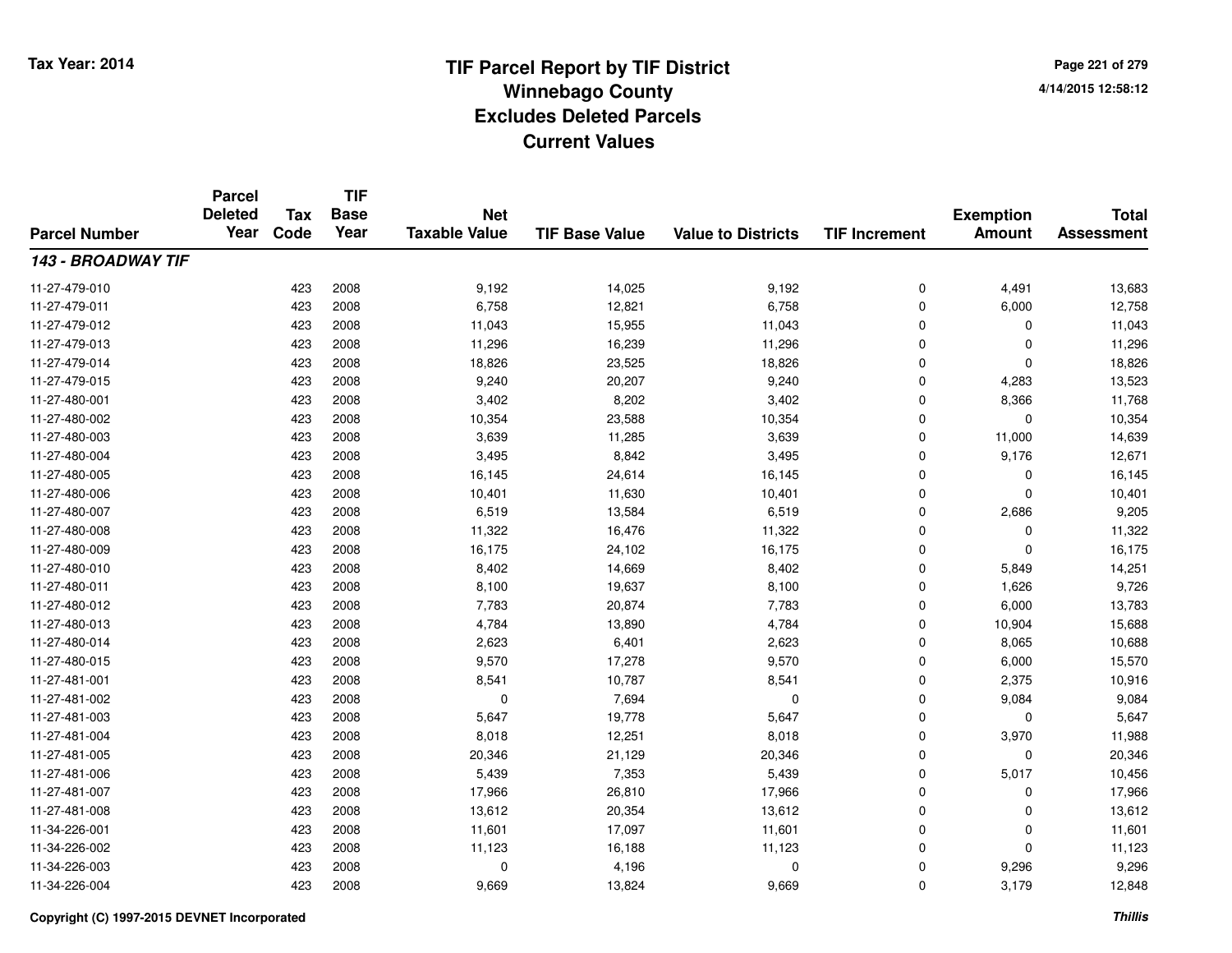**TIF**

**Parcel**

**Page 222 of 2794/14/2015 12:58:12**

| <b>Parcel Number</b> | <b>Deleted</b><br>Year | Tax<br>Code | <b>Base</b><br>Year | <b>Net</b><br><b>Taxable Value</b> | <b>TIF Base Value</b> | <b>Value to Districts</b> | <b>TIF Increment</b> | <b>Exemption</b><br><b>Amount</b> | <b>Total</b><br><b>Assessment</b> |
|----------------------|------------------------|-------------|---------------------|------------------------------------|-----------------------|---------------------------|----------------------|-----------------------------------|-----------------------------------|
| 143 - BROADWAY TIF   |                        |             |                     |                                    |                       |                           |                      |                                   |                                   |
| 11-34-226-005        |                        | 423         | 2008                | 12,324                             | 21,341                | 12,324                    | 0                    | 6,000                             | 18,324                            |
| 11-34-226-006        |                        | 423         | 2008                | 11,481                             | 17,063                | 11,481                    | 0                    | $\mathbf 0$                       | 11,481                            |
| 11-34-226-007        |                        | 423         | 2008                | 3,986                              | 6,079                 | 3,986                     | 0                    | 3,991                             | 7,977                             |
| 11-34-226-008        |                        | 423         | 2008                | 4,427                              | 6,224                 | 4,427                     | $\mathbf 0$          | 3,691                             | 8,118                             |
| 11-34-226-009        |                        | 423         | 2008                | 14,241                             | 9,691                 | 9,691                     | 4,550                | $\Omega$                          | 14,241                            |
| 11-34-226-010        |                        | 423         | 2008                | 7,788                              | 5,958                 | 5,958                     | 1,830                | $\Omega$                          | 7,788                             |
| 11-34-226-011        |                        | 423         | 2008                | 10,761                             | 16,508                | 10,761                    | 0                    | 2,552                             | 13,313                            |
| 11-34-226-012        |                        | 423         | 2008                | 6,844                              | 17,283                | 6,844                     | 0                    | 11,000                            | 17,844                            |
| 11-34-227-001        |                        | 423         | 2008                | 4,741                              | 10,197                | 4,741                     | 0                    | 6,000                             | 10,741                            |
| 11-34-227-002        |                        | 423         | 2008                | 3,131                              | 17,358                | 3,131                     | 0                    | 0                                 | 3,131                             |
| 11-34-227-003        |                        | 423         | 2008                | 10,002                             | 23,103                | 10,002                    | $\mathbf 0$          | 6,000                             | 16,002                            |
| 11-34-227-004        |                        | 423         | 2008                | 2,182                              | 8,919                 | 2,182                     | 0                    | 10,082                            | 12,264                            |
| 11-34-227-005        |                        | 423         | 2008                | 1,322                              | 6,001                 | 1,322                     | 0                    | 9,084                             | 10,406                            |
| 11-34-227-006        |                        | 423         | 2008                | 9,825                              | 21,772                | 9,825                     | $\mathbf 0$          | 0                                 | 9,825                             |
| 11-34-227-007        |                        | 423         | 2008                | 14,526                             | 21,250                | 14,526                    | $\mathbf 0$          | $\mathbf 0$                       | 14,526                            |
| 11-34-228-001        |                        | 423         | 2008                | 5,380                              | 8,072                 | 5,380                     | $\mathbf 0$          | 5,339                             | 10,719                            |
| 11-34-228-002        |                        | 423         | 2008                | 7,495                              | 14,251                | 7,495                     | 0                    | 6,000                             | 13,495                            |
| 11-34-228-003        |                        | 423         | 2008                | 16,011                             | 18,476                | 16,011                    | 0                    | 0                                 | 16,011                            |
| 11-34-228-004        |                        | 423         | 2008                | 18,951                             | 28,222                | 18,951                    | $\mathbf 0$          | $\Omega$                          | 18,951                            |
| 11-34-228-005        |                        | 423         | 2008                | 2,452                              | 4,165                 | 2,452                     | $\mathbf 0$          | 4,598                             | 7,050                             |
| 11-34-228-006        |                        | 423         | 2008                | 13,697                             | 24,207                | 13,697                    | $\mathbf 0$          | 6,000                             | 19,697                            |
| 11-34-229-001        |                        | 423         | 2008                | 4,864                              | 5,980                 | 4,864                     | 0                    | $\Omega$                          | 4,864                             |
| 11-34-229-002        |                        | 423         | 2008                | 4,864                              | 5,980                 | 4,864                     | 0                    | 0                                 | 4,864                             |
| 11-34-229-003        |                        | 423         | 2008                | 4,919                              | 6,048                 | 4,919                     | 0                    | $\Omega$                          | 4,919                             |
| 11-34-229-006        |                        | 423         | 2008                | 5,531                              | 8,806                 | 5,531                     | 0                    | 6,000                             | 11,531                            |
| 11-34-229-007        |                        | 423         | 2008                | 1,213                              | 1,493                 | 1,213                     | 0                    | $\Omega$                          | 1,213                             |
| 11-34-229-008        |                        | 423         | 2008                | $\mathbf 0$                        | $\Omega$              | $\mathbf 0$               | $\mathbf 0$          | $\Omega$                          | $\Omega$                          |
| 11-34-229-009        |                        | 423         | 2008                | 7,844                              | 14,918                | 7,844                     | $\mathbf 0$          | 5,625                             | 13,469                            |
| 11-34-229-010        |                        | 423         | 2008                | 4,068                              | 5,174                 | 4,068                     | $\mathbf 0$          | 2,651                             | 6,719                             |
| 11-34-229-011        |                        | 423         | 2008                | 10,004                             | 22,393                | 10,004                    | $\mathbf 0$          | 6,000                             | 16,004                            |
| 11-34-229-012        |                        | 423         | 2008                | 11,858                             | 26,935                | 11,858                    | $\mathbf 0$          | 6,000                             | 17,858                            |
| 11-34-229-013        |                        | 423         | 2008                | 17,815                             | 26,889                | 17,815                    | 0                    | 0                                 | 17,815                            |
| 11-34-229-015        |                        | 423         | 2008                | 17,091                             | 16,160                | 16,160                    | 931                  | 0                                 | 17,091                            |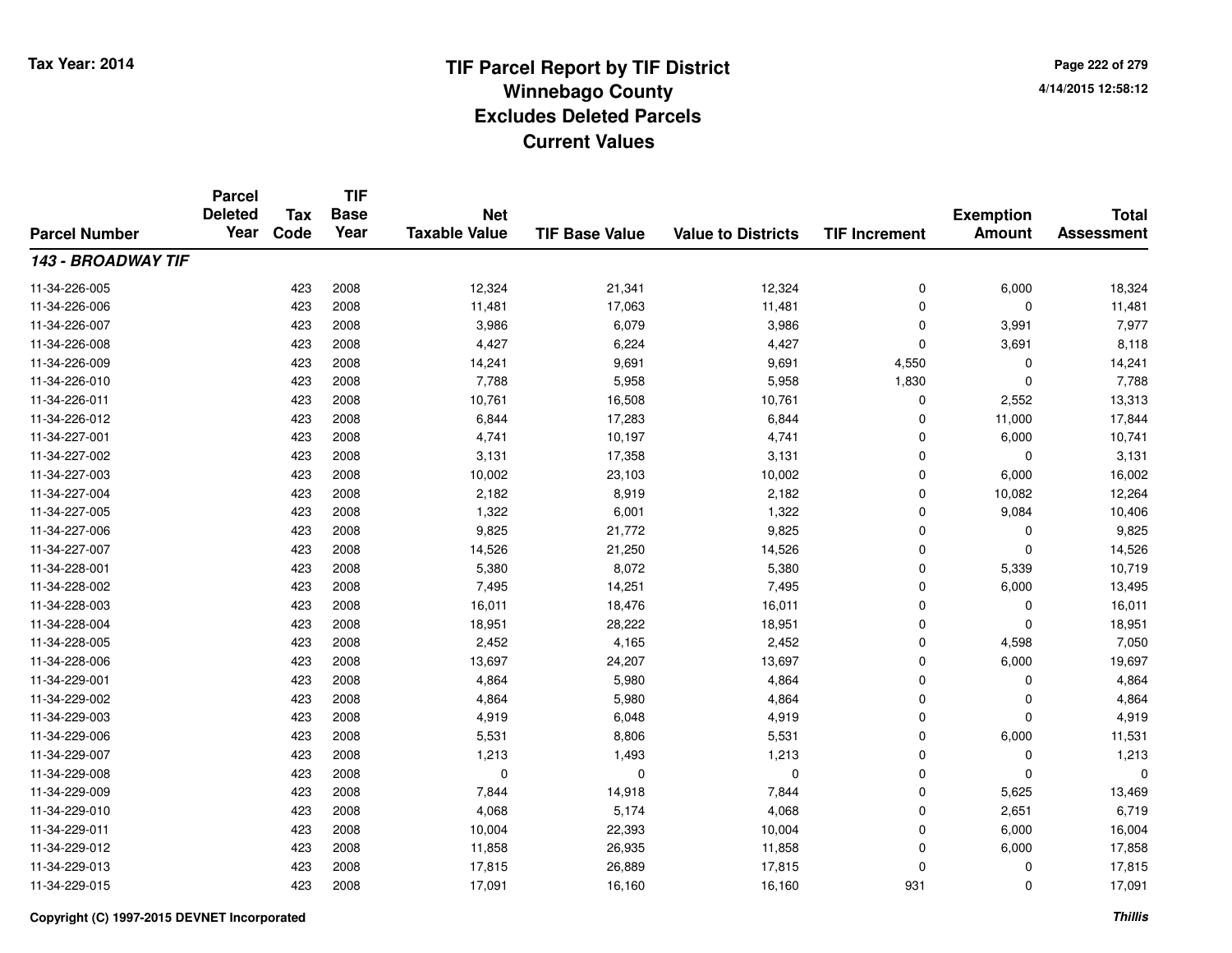**TIF**

**Parcel**

**Page 223 of 2794/14/2015 12:58:12**

| <b>Parcel Number</b> | <b>Deleted</b><br>Year | Tax<br>Code | <b>Base</b><br>Year | <b>Net</b><br><b>Taxable Value</b> | <b>TIF Base Value</b> | <b>Value to Districts</b> | <b>TIF Increment</b> | <b>Exemption</b><br><b>Amount</b> | <b>Total</b><br><b>Assessment</b> |
|----------------------|------------------------|-------------|---------------------|------------------------------------|-----------------------|---------------------------|----------------------|-----------------------------------|-----------------------------------|
| 143 - BROADWAY TIF   |                        |             |                     |                                    |                       |                           |                      |                                   |                                   |
| 11-34-229-016        |                        | 423         | 2008                | 26,570                             | 32,667                | 26,570                    | 0                    | 0                                 | 26,570                            |
| 11-34-229-017        |                        | 423         | 2008                | 4,517                              | 5,879                 | 4,517                     | 0                    | 0                                 | 4,517                             |
| 11-34-229-018        |                        | 423         | 2008                | 10,926                             | 11,169                | 10,926                    | 0                    | 0                                 | 10,926                            |
| 11-34-229-023        |                        | 423         | 2008                | 41,025                             | 50,440                | 41,025                    | 0                    | 0                                 | 41,025                            |
| 11-34-229-024        |                        | 423         | 2008                | 2,870                              | 6,555                 | 2,870                     | 0                    | 6,000                             | 8,870                             |
| 11-34-229-025        |                        | 423         | 2008                | 7,794                              | 25,582                | 7,794                     | 0                    | 11,000                            | 18,794                            |
| 11-34-229-026        |                        | 423         | $\mathbf 0$         | 31,376                             | 70,514                | 31,376                    | 0                    | $\mathbf 0$                       | 31,376                            |
| 11-34-230-001        |                        | 423         | 2008                | 13,855                             | 24,524                | 13,855                    | 0                    | 6,000                             | 19,855                            |
| 11-34-230-002        |                        | 423         | 2008                | 6,551                              | 17,107                | 6,551                     | 0                    | 11,000                            | 17,551                            |
| 11-34-230-003        |                        | 423         | 2008                | 1,542                              | 1,896                 | 1,542                     | 0                    | 0                                 | 1,542                             |
| 11-34-230-004        |                        | 423         | 2008                | 5,357                              | 8,289                 | 5,357                     | 0                    | 3,899                             | 9,256                             |
| 11-34-230-005        |                        | 423         | 2008                | 1,763                              | 14,179                | 1,763                     | 0                    | 7,854                             | 9,617                             |
| 11-34-230-006        |                        | 423         | 2008                | 5,326                              | 8,206                 | 5,326                     | 0                    | 0                                 | 5,326                             |
| 11-34-230-007        |                        | 423         | 2008                | 6,159                              | 11,134                | 6,159                     | 0                    | 5,301                             | 11,460                            |
| 11-34-230-008        |                        | 423         | 2008                | 1,884                              | 3,165                 | 1,884                     | 0                    | 0                                 | 1,884                             |
| 11-34-230-009        |                        | 423         | 2008                | 1,884                              | 3,165                 | 1,884                     | 0                    | $\mathbf 0$                       | 1,884                             |
| 11-34-230-010        |                        | 423         | 2008                | 1,885                              | 3,165                 | 1,885                     | 0                    | $\mathbf 0$                       | 1,885                             |
| 11-34-230-011        |                        | 423         | 2008                | 1,883                              | 3,165                 | 1,883                     | 0                    | $\mathbf 0$                       | 1,883                             |
| 11-34-230-012        |                        | 423         | 2008                | 11,465                             | 20,853                | 11,465                    | 0                    | 6,000                             | 17,465                            |
| 11-34-230-013        |                        | 423         | 2008                | 11,233                             | 20,450                | 11,233                    | 0                    | 6,000                             | 17,233                            |
| 11-34-230-014        |                        | 423         | 2008                | 5,357                              | 6,253                 | 5,357                     | 0                    | 2,582                             | 7,939                             |
| 11-34-231-001        |                        | 423         | 2008                | 8,693                              | 18,559                | 8,693                     | 0                    | 4,326                             | 13,019                            |
| 11-34-231-002        |                        | 423         | 2008                | 7,098                              | 15,830                | 7,098                     | 0                    | 10,313                            | 17,411                            |
| 11-34-231-003        |                        | 423         | 2008                | 12,860                             | 18,869                | 12,860                    | 0                    | 0                                 | 12,860                            |
| 11-34-231-004        |                        | 423         | 2008                | 5,573                              | 10,915                | 5,573                     | 0                    | $\mathbf 0$                       | 5,573                             |
| 11-34-231-005        |                        | 423         | 2008                | 11,702                             | 12,932                | 11,702                    | 0                    | 3,289                             | 14,991                            |
| 11-34-231-006        |                        | 423         | 2008                | 10,320                             | 22,198                | 10,320                    | 0                    | 4,427                             | 14,747                            |
| 11-34-231-007        |                        | 423         | 2008                | 19,890                             | 24,016                | 19,890                    | 0                    | 0                                 | 19,890                            |
| 11-34-231-008        |                        | 423         | 2008                | 3,126                              | 8,003                 | 3,126                     | 0                    | 5,986                             | 9,112                             |
| 11-34-231-009        |                        | 423         | 2008                | 13,986                             | 24,575                | 13,986                    | 0                    | 6,000                             | 19,986                            |
| 11-34-231-010        |                        | 423         | 2008                | 22,325                             | 32,840                | 22,325                    | 0                    | $\Omega$                          | 22,325                            |
| 11-34-232-001        |                        | 423         | 2008                | 6,498                              | 10,251                | 6,498                     | 0                    | $\Omega$                          | 6,498                             |
| 11-34-232-002        |                        | 423         | 2008                | 44,477                             | 54,684                | 44,477                    | 0                    | 0                                 | 44,477                            |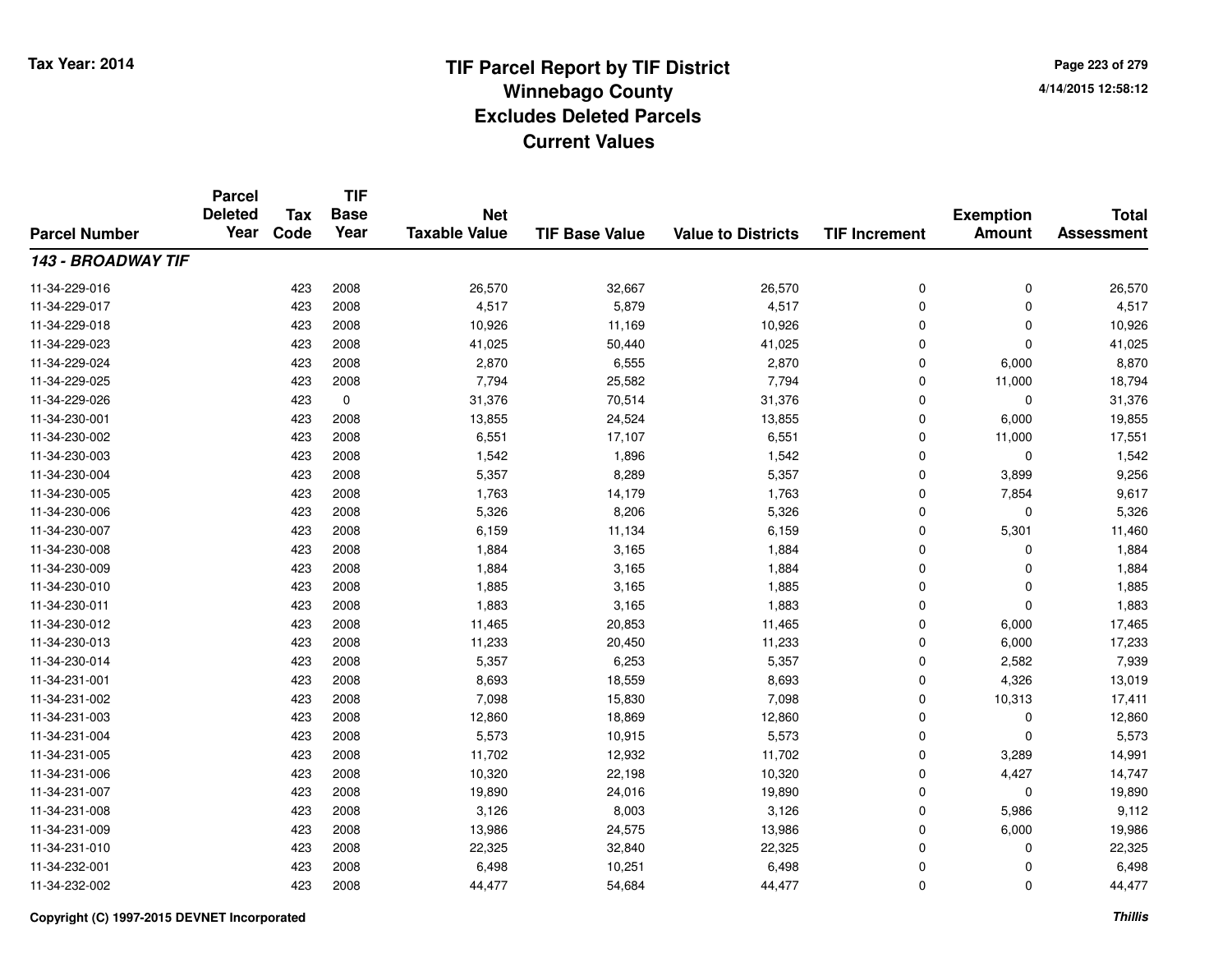**Page 224 of 2794/14/2015 12:58:12**

|                      | <b>Parcel</b><br><b>Deleted</b> | <b>Tax</b> | <b>TIF</b><br><b>Base</b> | <b>Net</b>           |                       |                           |                      | <b>Exemption</b> | <b>Total</b>      |
|----------------------|---------------------------------|------------|---------------------------|----------------------|-----------------------|---------------------------|----------------------|------------------|-------------------|
| <b>Parcel Number</b> | Year                            | Code       | Year                      | <b>Taxable Value</b> | <b>TIF Base Value</b> | <b>Value to Districts</b> | <b>TIF Increment</b> | <b>Amount</b>    | <b>Assessment</b> |
| 143 - BROADWAY TIF   |                                 |            |                           |                      |                       |                           |                      |                  |                   |
| 11-34-232-010        |                                 | 423        | 2008                      | 11,430               | 14,053                | 11,430                    | 0                    | 0                | 11,430            |
| 11-34-232-011        |                                 | 423        | 2008                      | 1,154                | 1,419                 | 1,154                     | 0                    | 0                | 1,154             |
| 11-34-276-003        |                                 | 423        | 2008                      | 60,015               | $\mathbf 0$           | 0                         | 60,015               | $\Omega$         | 60,015            |
| 11-35-101-001        |                                 | 423        | 2008                      | 3,146                | 14,414                | 3,146                     | $\mathbf 0$          | 9,310            | 12,456            |
| 11-35-101-002        |                                 | 423        | 2008                      | 8,541                | 13,261                | 8,541                     | 0                    | 4,037            | 12,578            |
| 11-35-101-003        |                                 | 423        | 2008                      | 1,525                | 8,113                 | 1,525                     | 0                    | 11,021           | 12,546            |
| 11-35-101-004        |                                 | 423        | 2008                      | 6,099                | 15,932                | 6,099                     | 0                    | 11,000           | 17,099            |
| 11-35-101-005        |                                 | 423        | 2008                      | 8,235                | 15,038                | 8,235                     | 0                    | 6,000            | 14,235            |
| 11-35-101-006        |                                 | 423        | 2008                      | 5,865                | 20,706                | 5,865                     | 0                    | 10,191           | 16,056            |
| 11-35-101-007        |                                 | 423        | 2008                      | 17,493               | 20,789                | 17,493                    | $\mathbf 0$          | 0                | 17,493            |
| 11-35-102-001        |                                 | 423        | 2008                      | 0                    | $\Omega$              | 0                         | 0                    | $\Omega$         | ŋ                 |
| 11-35-102-002        |                                 | 423        | 2008                      | 0                    | $\Omega$              | 0                         | 0                    | $\Omega$         | O                 |
| 11-35-102-003        |                                 | 423        | 2008                      | 5,927                | 8,154                 | 5,927                     | $\mathbf 0$          | 3,451            | 9,378             |
| 11-35-102-004        |                                 | 423        | 2008                      | 7,553                | 14,214                | 7,553                     | 0                    | 3,137            | 10,690            |
| 11-35-102-005        |                                 | 423        | 2008                      | $\mathbf 0$          | 0                     | 0                         | 0                    | 0                | 0                 |
| 11-35-102-006        |                                 | 423        | 2008                      | 16,220               | 19,774                | 16,220                    | 0                    | 0                | 16,220            |
| 11-35-102-007        |                                 | 423        | 2008                      | 11,700               | 18,916                | 11,700                    | $\mathbf 0$          | $\mathbf 0$      | 11,700            |
| 11-35-102-008        |                                 | 423        | 2008                      | 0                    | $\Omega$              | 0                         | 0                    | $\mathbf 0$      | $\Omega$          |
| 11-35-103-001        |                                 | 423        | 2008                      | $\mathbf 0$          | 0                     | $\mathbf 0$               | 0                    | 0                | ∩                 |
| 11-35-103-002        |                                 | 423        | 2008                      | 7,234                | 8,893                 | 7,234                     | 0                    | 0                | 7,234             |
| 11-35-103-003        |                                 | 423        | 2008                      | 0                    | 0                     | $\mathbf 0$               | 0                    | 0                | $\Omega$          |
| 11-35-104-001        |                                 | 423        | 2008                      | 10,709               | 14,623                | 10,709                    | 0                    | 0                | 10,709            |
| 11-35-104-002        |                                 | 423        | 2008                      | 32,198               | 39,587                | 32,198                    | 0                    | $\mathbf 0$      | 32,198            |
| 11-35-104-003        |                                 | 423        | 2008                      | 32,198               | 39,587                | 32,198                    | 0                    | $\mathbf 0$      | 32,198            |
| 11-35-104-004        |                                 | 423        | 2008                      | 16,154               | 19,862                | 16,154                    | 0                    | $\mathbf 0$      | 16,154            |
| 11-35-104-005        |                                 | 423        | 2008                      | 1,563                | 1,920                 | 1,563                     | 0                    | $\mathbf 0$      | 1,563             |
| 11-35-126-002        |                                 | 423        | 2008                      | 17,709               | 21,773                | 17,709                    | 0                    | $\mathbf 0$      | 17,709            |
| 11-35-126-003        |                                 | 423        | 2008                      | 625                  | 768                   | 625                       | 0                    | 0                | 625               |
| 11-35-126-004        |                                 | 423        | 2008                      | 17,847               | 25,397                | 17,847                    | 0                    | $\mathbf 0$      | 17,847            |
| 11-35-127-001        |                                 | 423        | 2008                      | 13,662               | 16,892                | 13,662                    | 0                    | 0                | 13,662            |
| 11-35-128-001        |                                 | 423        | 2008                      | 3,953                | 4,860                 | 3,953                     | $\mathbf 0$          | $\Omega$         | 3,953             |
| 11-35-128-003        |                                 | 423        | 2008                      | 11,417               | 24,568                | 11,417                    | 0                    | 0                | 11,417            |
| 11-35-128-016        |                                 | 423        | 2008                      | 9,821                | 19,188                | 9,821                     | 0                    | $\Omega$         | 9,821             |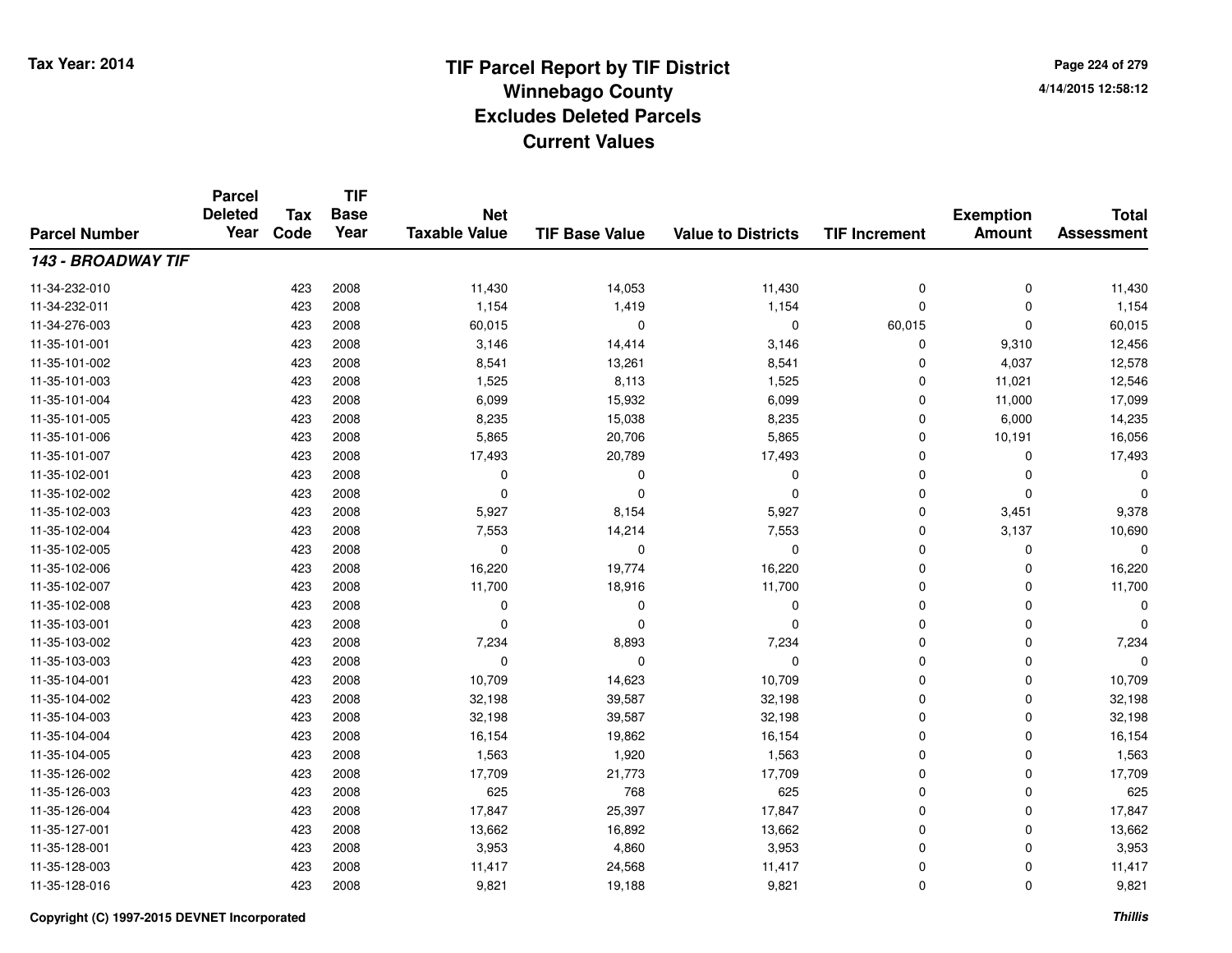**TIF**

**Parcel**

**Page 225 of 2794/14/2015 12:58:12**

| <b>Parcel Number</b> | uivu<br><b>Deleted</b><br>Year | Tax<br>Code | <b>Base</b><br>Year | <b>Net</b><br><b>Taxable Value</b> | <b>TIF Base Value</b> | <b>Value to Districts</b> | <b>TIF Increment</b> | <b>Exemption</b><br><b>Amount</b> | <b>Total</b><br><b>Assessment</b> |
|----------------------|--------------------------------|-------------|---------------------|------------------------------------|-----------------------|---------------------------|----------------------|-----------------------------------|-----------------------------------|
| 143 - BROADWAY TIF   |                                |             |                     |                                    |                       |                           |                      |                                   |                                   |
| 11-35-128-017        |                                | 423         | 2008                | 187,783                            | 230,879               | 187,783                   | 0                    | $\pmb{0}$                         | 187,783                           |
| 11-35-128-018        |                                | 423         | 2008                | 5,307                              | 10,869                | 5,307                     | 0                    | 6,000                             | 11,307                            |
| 11-35-128-019        |                                | 423         | 2008                | 41,174                             | 53,130                | 41,174                    | 0                    | $\Omega$                          | 41,174                            |
| 11-35-128-020        |                                | 423         | 2008                | 2,157                              | 16,247                | 2,157                     | 0                    | $\Omega$                          | 2,157                             |
| 11-35-128-021        |                                | 423         | 2008                | 27,537                             | 34,954                | 27,537                    | 0                    | $\Omega$                          | 27,537                            |
| 11-35-128-022        |                                | 423         | 2008                | 18,174                             | 27,426                | 18,174                    | $\Omega$             | $\Omega$                          | 18,174                            |
| 11-35-128-023        |                                | 423         | 2008                | 13,616                             | 25,519                | 13,616                    | $\Omega$             | 0                                 | 13,616                            |
| 11-35-201-005        |                                | 423         | 2008                | 115,590                            | 126,024               | 115,590                   | $\Omega$             | $\mathbf 0$                       | 115,590                           |
| 11-35-201-006        |                                | 423         | 2008                | 20,396                             | 32,538                | 20,396                    | 0                    | $\mathbf 0$                       | 20,396                            |
| 11-35-201-007        |                                | 423         | 2008                | 20,395                             | 32,423                | 20,395                    | 0                    | $\mathbf 0$                       | 20,395                            |
| 11-35-201-008        |                                | 423         | 2008                | 12,673                             | 23,849                | 12,673                    | 0                    | 6,000                             | 18,673                            |
| 11-35-201-009        |                                | 423         | 2008                | 20,452                             | 31,575                | 20,452                    | 0                    | 0                                 | 20,452                            |
| 11-35-201-011        |                                | 423         | 2008                | 38,091                             | 52,985                | 38,091                    | 0                    | $\Omega$                          | 38,091                            |
| 11-35-201-012        |                                | 423         | 2008                | 7,377                              | 9,673                 | 7,377                     | 0                    | $\Omega$                          | 7,377                             |
| 11-35-201-013        |                                | 423         | 2008                | 73,197                             | 90,908                | 73,197                    | 0                    | $\Omega$                          | 73,197                            |
| 11-35-201-014        |                                | 423         | 2008                | 16,521                             | 21,083                | 16,521                    | 0                    | 0                                 | 16,521                            |
| 11-35-201-015        |                                | 423         | 2008                | 15,872                             | 23,022                | 15,872                    | 0                    | $\mathbf 0$                       | 15,872                            |
| 11-35-202-001        |                                | 423         | 2008                | 43,398                             | 54,834                | 43,398                    | 0                    | $\mathbf 0$                       | 43,398                            |
| 11-35-202-002        |                                | 423         | 2008                | 32,397                             | 40,703                | 32,397                    | 0                    | $\mathbf 0$                       | 32,397                            |
| 11-35-202-003        |                                | 423         | 2008                | 9,215                              | 12,622                | 9,215                     | 0                    | 1,006                             | 10,221                            |
| 11-35-202-004        |                                | 423         | 2008                | 785                                | 965                   | 785                       | 0                    | $\mathbf 0$                       | 785                               |
| 11-35-202-005        |                                | 423         | 2008                | 9,610                              | 21,871                | 9,610                     | 0                    | 3,348                             | 12,958                            |
| 11-35-202-006        |                                | 423         | 2008                | 8,100                              | 16,756                | 8,100                     | 0                    | 5,440                             | 13,540                            |
| 11-35-202-007        |                                | 423         | 2008                | 20,395                             | 31,853                | 20,395                    | 0                    | 0                                 | 20,395                            |
| 11-35-202-008        |                                | 423         | 2008                | 8,757                              | 18,631                | 8,757                     | 0                    | 6,000                             | 14,757                            |
| 11-35-202-009        |                                | 423         | 2008                | 5,962                              | 5,969                 | 5,962                     | 0                    | $\Omega$                          | 5,962                             |
| 11-35-202-010        |                                | 423         | 2008                | 13,357                             | 16,889                | 13,357                    | 0                    | $\Omega$                          | 13,357                            |
| 11-35-202-011        |                                | 423         | 2008                | 1,929                              | 2,372                 | 1,929                     | 0                    | $\mathbf 0$                       | 1,929                             |
| 11-35-202-012        |                                | 423         | 2008                | 6,667                              | 23,442                | 6,667                     | 0                    | $\mathbf 0$                       | 6,667                             |
| 11-35-202-013        |                                | 423         | 2008                | 13,532                             | 14,763                | 13,532                    | 0                    | $\mathbf 0$                       | 13,532                            |
| 11-35-202-014        |                                | 423         | 2008                | 11,644                             | 23,306                | 11,644                    | 0                    | 5,135                             | 16,779                            |
| 11-35-202-015        |                                | 423         | 2008                | 9,185                              | 17,384                | 9,185                     | 0                    | 6,000                             | 15,185                            |
| 11-35-202-016        |                                | 423         | 2008                | 9,789                              | 22,858                | 9,789                     | 0                    | 6,208                             | 15,997                            |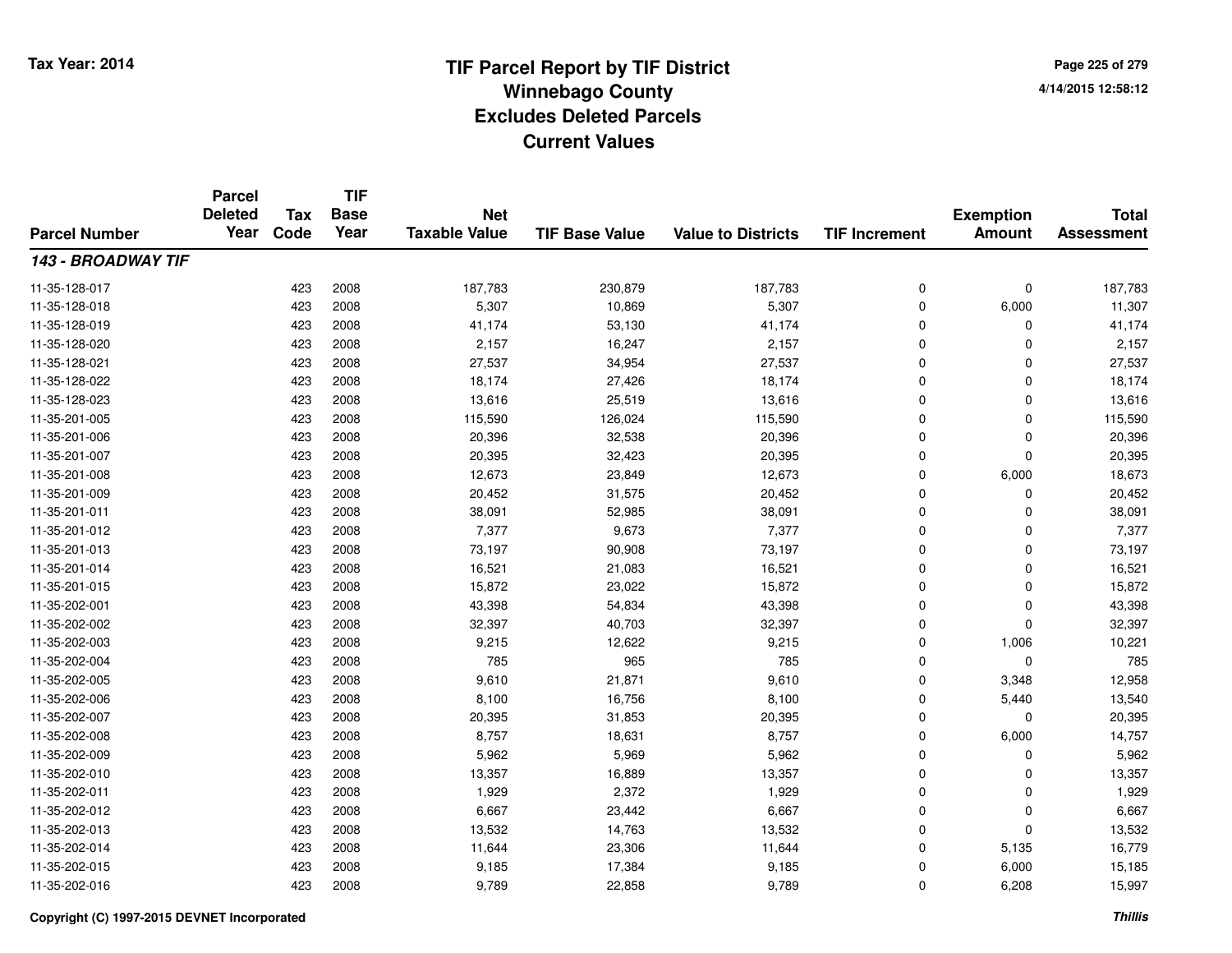**Page 226 of 2794/14/2015 12:58:12**

|                           | <b>Parcel</b><br><b>Deleted</b> | Tax  | <b>TIF</b><br><b>Base</b> | <b>Net</b>           |                       |                           |                      | <b>Exemption</b> | <b>Total</b>      |
|---------------------------|---------------------------------|------|---------------------------|----------------------|-----------------------|---------------------------|----------------------|------------------|-------------------|
| <b>Parcel Number</b>      | Year                            | Code | Year                      | <b>Taxable Value</b> | <b>TIF Base Value</b> | <b>Value to Districts</b> | <b>TIF Increment</b> | <b>Amount</b>    | <b>Assessment</b> |
| <b>143 - BROADWAY TIF</b> |                                 |      |                           |                      |                       |                           |                      |                  |                   |
| 11-35-202-017             |                                 | 423  | 2008                      | 13,672               | 28,492                | 13,672                    | 0                    | 0                | 13,672            |
| 11-35-203-001             |                                 | 423  | 2008                      | 17,863               | 25,092                | 17,863                    | 0                    | $\pmb{0}$        | 17,863            |
| 11-35-203-002             |                                 | 423  | 2008                      | 5,333                | 20,746                | 5,333                     | 0                    | $\mathbf 0$      | 5,333             |
| 11-35-203-003             |                                 | 423  | 2008                      | 8,274                | 18,202                | 8,274                     | 0                    | 4,891            | 13,165            |
| 11-35-203-004             |                                 | 423  | 2008                      | 9,394                | 22,672                | 9,394                     | 0                    | 6,000            | 15,394            |
| 11-35-203-005             |                                 | 423  | 2008                      | 4,366                | 11,286                | 4,366                     | 0                    | 9,288            | 13,654            |
| 11-35-203-006             |                                 | 423  | 2008                      | 2,309                | 17,007                | 2,309                     | 0                    | 10,177           | 12,486            |
| 11-35-203-007             |                                 | 423  | 2008                      | 5,836                | 17,064                | 5,836                     | 0                    | 0                | 5,836             |
| 11-35-203-010             |                                 | 423  | 2008                      | 11,546               | 16,464                | 11,546                    | 0                    | 0                | 11,546            |
| 11-35-203-011             |                                 | 423  | 2008                      | 13,481               | 25,105                | 13,481                    | 0                    | 0                | 13,481            |
| 11-35-203-012             |                                 | 423  | 2008                      | 8,942                | 26,102                | 8,942                     | 0                    | 0                | 8,942             |
| 11-35-203-013             |                                 | 423  | 2008                      | 9,320                | 17,036                | 9,320                     | 0                    | 5,454            | 14,774            |
| 11-35-203-014             |                                 | 423  | 2008                      | 8,100                | 16,432                | 8,100                     | 0                    | 4,252            | 12,352            |
| 11-35-203-015             |                                 | 423  | 2008                      | 17,410               | 21,055                | 17,410                    | 0                    | 0                | 17,410            |
| 11-35-203-016             |                                 | 423  | 2008                      | 13,465               | 28,220                | 13,465                    | 0                    | 6,000            | 19,465            |
| 11-35-203-017             |                                 | 423  | 2008                      | 3,999                | 20,967                | 3,999                     | 0                    | 0                | 3,999             |
| 11-35-203-018             |                                 | 423  | 2008                      | 3,500                | 23,131                | 3,500                     | 0                    | 0                | 3,500             |
| 11-35-203-019             |                                 | 423  | 2008                      | 5,544                | 16,568                | 5,544                     | 0                    | 11,000           | 16,544            |
| 11-35-203-020             |                                 | 423  | 2008                      | 312                  | 19,798                | 312                       | 0                    | 6,000            | 6,312             |
| 11-35-226-001             |                                 | 423  | 2008                      | 41,302               | 57,142                | 41,302                    | 0                    | 0                | 41,302            |
| 11-35-226-002             |                                 | 423  | 2008                      | 14,453               | 22,328                | 14,453                    | 0                    | 0                | 14,453            |
| 11-35-226-003             |                                 | 423  | 2008                      | 9,400                | 21,677                | 9,400                     | 0                    | $\mathbf 0$      | 9,400             |
| 11-35-226-004             |                                 | 423  | 2008                      | 8,000                | 17,591                | 8,000                     | 0                    | $\mathbf 0$      | 8,000             |
| 11-35-226-005             |                                 | 423  | 2008                      | 13,282               | 30,047                | 13,282                    | 0                    | 6,000            | 19,282            |
| 11-35-226-006             |                                 | 423  | 2008                      | 3,622                | 4,453                 | 3,622                     | 0                    | 0                | 3,622             |
| 11-35-226-007             |                                 | 423  | 2008                      | 10,459               | 19,352                | 10,459                    | 0                    | 5,778            | 16,237            |
| 11-35-226-008             |                                 | 423  | 2008                      | 10,036               | 24,106                | 10,036                    | 0                    | 6,000            | 16,036            |
| 11-35-226-009             |                                 | 423  | 2008                      | 10,213               | 16,728                | 10,213                    | 0                    | 0                | 10,213            |
| 11-35-226-010             |                                 | 423  | 2008                      | 6,918                | 11,182                | 6,918                     | 0                    | 0                | 6,918             |
| 11-35-226-011             |                                 | 423  | 2008                      | 24,167               | 33,487                | 24,167                    | 0                    | 0                | 24,167            |
| 11-35-226-012             |                                 | 423  | 2008                      | 20,045               | 25,125                | 20,045                    | 0                    | $\mathbf 0$      | 20,045            |
| 11-35-226-013             |                                 | 423  | 2008                      | 28,565               | 35,545                | 28,565                    | 0                    | $\mathbf 0$      | 28,565            |
| 11-35-226-014             |                                 | 423  | 2008                      | 11,346               | 14,901                | 11,346                    | 0                    | $\mathbf 0$      | 11,346            |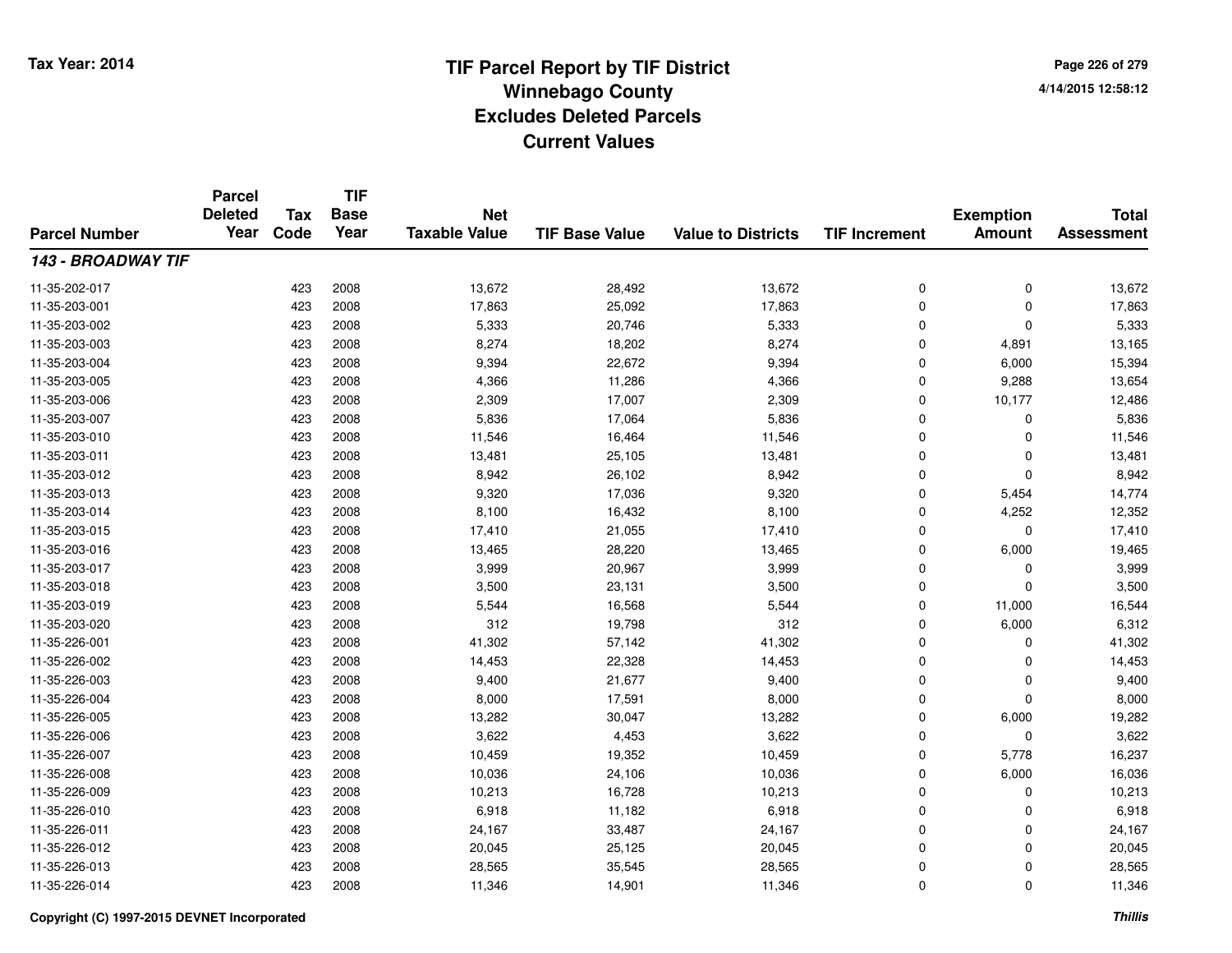**Page 227 of 2794/14/2015 12:58:12**

|                           | <b>Parcel</b><br><b>Deleted</b> | Tax  | <b>TIF</b><br><b>Base</b> | <b>Net</b>           |                       |                           |                      | <b>Exemption</b> | <b>Total</b>      |
|---------------------------|---------------------------------|------|---------------------------|----------------------|-----------------------|---------------------------|----------------------|------------------|-------------------|
| <b>Parcel Number</b>      | Year                            | Code | Year                      | <b>Taxable Value</b> | <b>TIF Base Value</b> | <b>Value to Districts</b> | <b>TIF Increment</b> | <b>Amount</b>    | <b>Assessment</b> |
| <b>143 - BROADWAY TIF</b> |                                 |      |                           |                      |                       |                           |                      |                  |                   |
| 11-35-226-015             |                                 | 423  | 2008                      | 15,329               | 13,951                | 13,951                    | 1,378                | 0                | 15,329            |
| 11-35-226-018             |                                 | 423  | 2008                      | 8,751                | 15,890                | 8,751                     | 0                    | 4,989            | 13,740            |
| 11-35-226-019             |                                 | 423  | 2008                      | 13,314               | 21,395                | 13,314                    | 0                    | 0                | 13,314            |
| 11-35-226-020             |                                 | 423  | 2008                      | 17,166               | 29,867                | 17,166                    | 0                    | 6,000            | 23,166            |
| 11-35-227-001             |                                 | 423  | 2008                      | 17,572               | 34,040                | 17,572                    | 0                    | 0                | 17,572            |
| 11-35-227-002             |                                 | 423  | 2008                      | $\mathbf 0$          | $\Omega$              | 0                         | 0                    | $\Omega$         | $\mathbf 0$       |
| 11-35-227-003             |                                 | 423  | 2008                      | 8,136                | 10,669                | 8,136                     | 0                    | $\Omega$         | 8,136             |
| 11-35-227-004             |                                 | 423  | 2008                      | 25,602               | 34,282                | 25,602                    | 0                    | $\mathbf 0$      | 25,602            |
| 11-35-227-005             |                                 | 423  | 2008                      | 22,482               | 27,981                | 22,482                    | 0                    | 0                | 22,482            |
| 11-35-227-006             |                                 | 423  | 2008                      | 76,391               | 96,367                | 76,391                    | 0                    | 0                | 76,391            |
| 11-35-227-007             |                                 | 423  | 2008                      | 9,000                | 26,241                | 9,000                     | 0                    | 0                | 9,000             |
| 11-35-227-008             |                                 | 423  | 2008                      | 17,177               | 21,366                | 17,177                    | 0                    | 0                | 17,177            |
| 11-35-227-009             |                                 | 423  | 2008                      | 35,744               | 49,339                | 35,744                    | 0                    | $\mathbf 0$      | 35,744            |
| 11-35-227-010             |                                 | 423  | 2008                      | 22,820               | 28,531                | 22,820                    | 0                    | 0                | 22,820            |
| 11-35-227-011             |                                 | 423  | 2008                      | 40,703               | 51,419                | 40,703                    | 0                    | $\mathbf 0$      | 40,703            |
| 11-35-227-012             |                                 | 423  | 2008                      | 39,853               | 48,998                | 39,853                    | 0                    | $\mathbf 0$      | 39,853            |
| 11-35-227-013             |                                 | 423  | 2008                      | 112,934              | 138,850               | 112,934                   | 0                    | 0                | 112,934           |
| 11-35-227-014             |                                 | 423  | 2008                      | 6,769                | 8,323                 | 6,769                     | 0                    | 0                | 6,769             |
| 11-35-227-015             |                                 | 423  | 2008                      | 4,251                | 25,473                | 4,251                     | 0                    | 0                | 4,251             |
| 11-35-227-016             |                                 | 423  | 2008                      | 5,982                | 7,355                 | 5,982                     | 0                    | 0                | 5,982             |
| 11-35-227-017             |                                 | 423  | 2008                      | 15,415               | 18,184                | 15,415                    | 0                    | $\mathbf 0$      | 15,415            |
| 11-35-227-018             |                                 | 423  | 2008                      | 8,717                | 17,241                | 8,717                     | 0                    | 6,000            | 14,717            |
| 11-35-228-001             |                                 | 423  | 2008                      | 23,935               | 29,760                | 23,935                    | 0                    | 0                | 23,935            |
| 11-35-228-007             |                                 | 423  | 2008                      | 7,168                | 9,037                 | 7,168                     | 0                    | $\mathbf 0$      | 7,168             |
| 11-35-228-008             |                                 | 423  | 2008                      | 10,825               | 13,471                | 10,825                    | 0                    | $\mathbf 0$      | 10,825            |
| 11-35-228-009             |                                 | 423  | 2008                      | 5,196                | 7,566                 | 5,196                     | 0                    | $\mathbf 0$      | 5,196             |
| 11-35-228-011             |                                 | 423  | 2008                      | 9,385                | 12,862                | 9,385                     | 0                    | $\mathbf 0$      | 9,385             |
| 11-35-228-015             |                                 | 423  | 2008                      | 9,106                | 12,604                | 9,106                     | 0                    | 0                | 9,106             |
| 11-35-228-016             |                                 | 423  | 2008                      | 9,106                | 12,604                | 9,106                     | 0                    | 0                | 9,106             |
| 11-35-228-019             |                                 | 423  | 2008                      | 5,569                | 6,845                 | 5,569                     | 0                    | $\mathbf 0$      | 5,569             |
| 11-35-228-020             |                                 | 423  | 2008                      | 4,574                | 22,514                | 4,574                     | 0                    | 11,000           | 15,574            |
| 11-35-228-021             |                                 | 423  | 2008                      | 10,401               | 16,562                | 10,401                    | 0                    | 2,354            | 12,755            |
| 11-35-228-022             |                                 | 423  | 2008                      | 7,810                | 12,814                | 7,810                     | 0                    | 3,142            | 10,952            |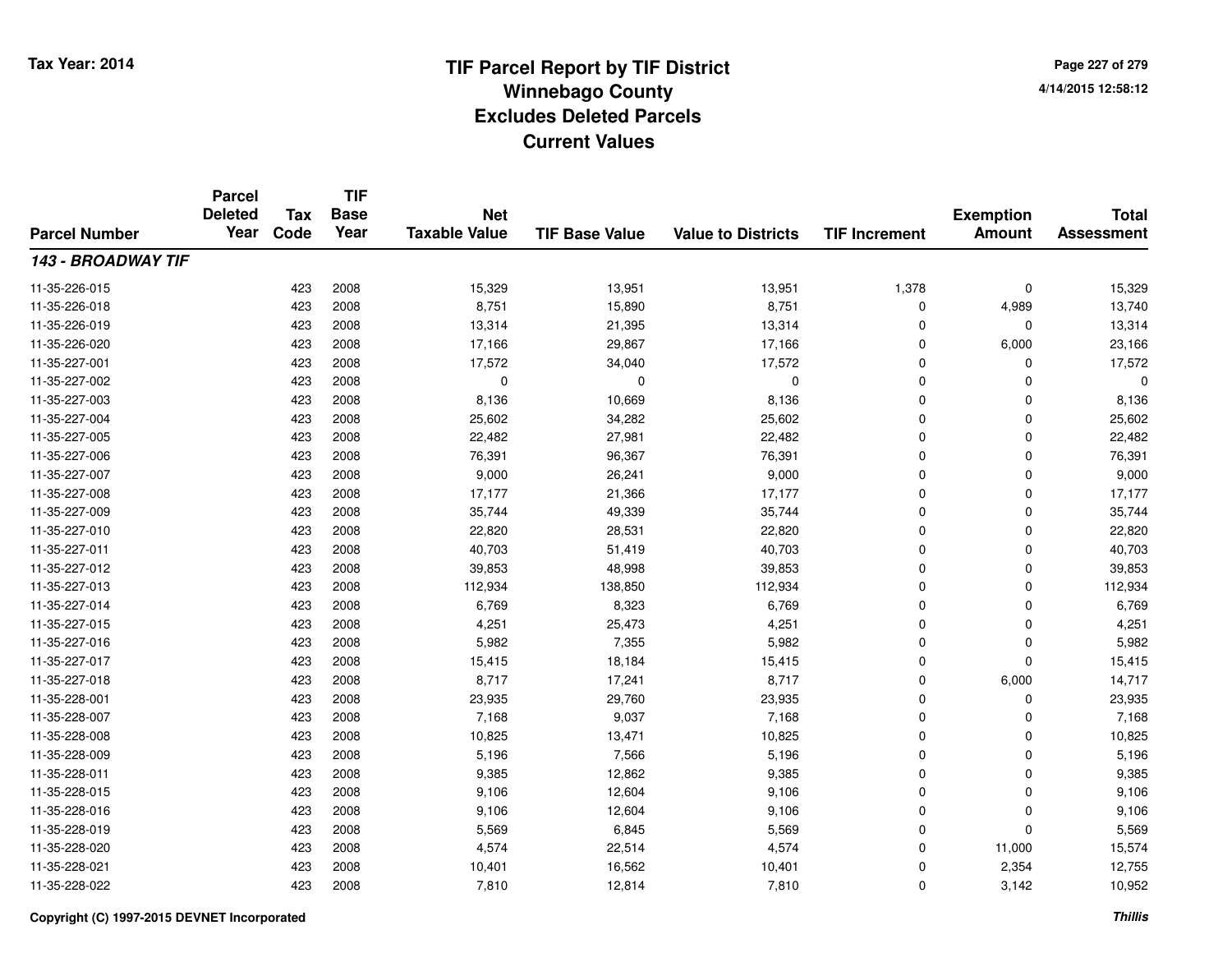**TIF**

**Parcel**

**Page 228 of 2794/14/2015 12:58:12**

| <b>Parcel Number</b> | <b>Deleted</b><br>Year | Tax<br>Code | <b>Base</b><br>Year | <b>Net</b><br><b>Taxable Value</b> | <b>TIF Base Value</b> | <b>Value to Districts</b> | <b>TIF Increment</b> | <b>Exemption</b><br><b>Amount</b> | <b>Total</b><br><b>Assessment</b> |
|----------------------|------------------------|-------------|---------------------|------------------------------------|-----------------------|---------------------------|----------------------|-----------------------------------|-----------------------------------|
| 143 - BROADWAY TIF   |                        |             |                     |                                    |                       |                           |                      |                                   |                                   |
| 11-35-228-023        |                        | 423         | 2008                | 10,129                             | 20,735                | 10,129                    | 0                    | 6,000                             | 16,129                            |
| 11-35-228-024        |                        | 423         | 2008                | 17,256                             | 38,495                | 17,256                    | 0                    | 0                                 | 17,256                            |
| 11-35-228-040        |                        | 423         | 2008                | 95,074                             | 108,710               | 95,074                    | 0                    | 0                                 | 95,074                            |
| 11-35-228-042        |                        | 423         | 2008                | 1,078                              | 1,414                 | 1,078                     | 0                    | $\Omega$                          | 1,078                             |
| 11-35-228-043        |                        | 423         | 2008                | 24,017                             | 29,528                | 24,017                    | 0                    | $\Omega$                          | 24,017                            |
| 11-35-228-045        |                        | 423         | 2008                | $\mathbf 0$                        | $\Omega$              | $\Omega$                  | 0                    | $\Omega$                          | $\Omega$                          |
| 11-35-228-047        |                        | 423         | 2008                | 4,409                              | 21,000                | 4,409                     | 0                    | $\mathbf 0$                       | 4,409                             |
| 11-35-228-048        |                        | 423         | 0                   | 48,765                             | 105,764               | 48,765                    | 0                    | $\Omega$                          | 48,765                            |
| 11-36-101-001        |                        | 423         | 2008                | 2,128                              | 2,780                 | 2,128                     | 0                    | $\mathbf 0$                       | 2,128                             |
| 11-36-101-002        |                        | 423         | 2008                | 2,355                              | 3,059                 | 2,355                     | 0                    | 0                                 | 2,355                             |
| 11-36-101-003        |                        | 423         | 2008                | 4,891                              | 6,339                 | 4,891                     | 0                    | $\mathbf 0$                       | 4,891                             |
| 11-36-101-004        |                        | 423         | 2008                | 4,652                              | 7,746                 | 4,652                     | 0                    | $\mathbf 0$                       | 4,652                             |
| 11-36-101-005        |                        | 423         | 2008                | 20,227                             | 23,099                | 20,227                    | 0                    | $\mathbf 0$                       | 20,227                            |
| 11-36-101-006        |                        | 423         | 2008                | 16,169                             | 22,397                | 16,169                    | 0                    | $\mathbf 0$                       | 16,169                            |
| 11-36-101-007        |                        | 423         | 2008                | 10,209                             | 5,111                 | 5,111                     | 5,098                | $\mathbf 0$                       | 10,209                            |
| 11-36-101-008        |                        | 423         | 2008                | 12,114                             | 15,074                | 12,114                    | 0                    | 0                                 | 12,114                            |
| 11-36-101-009        |                        | 423         | 2008                | 35,518                             | 44,842                | 35,518                    | 0                    | 0                                 | 35,518                            |
| 11-36-101-010        |                        | 423         | 2008                | 21,068                             | 45,521                | 21,068                    | 0                    | 0                                 | 21,068                            |
| 11-36-101-011        |                        | 423         | 2008                | 21,055                             | 43,393                | 21,055                    | 0                    | $\mathbf 0$                       | 21,055                            |
| 11-36-101-012        |                        | 423         | 2008                | 9,845                              | 68,426                | 9,845                     | 0                    | $\mathbf 0$                       | 9,845                             |
| 11-36-101-017        |                        | 423         | 2008                | 16,468                             | 28,430                | 16,468                    | 0                    | $\mathbf 0$                       | 16,468                            |
| 11-36-101-018        |                        | 423         | 2008                | 7,495                              | 33,058                | 7,495                     | 0                    | 0                                 | 7,495                             |
| 11-36-101-019        |                        | 423         | 2008                | 11,155                             | 22,371                | 11,155                    | 0                    | 5,035                             | 16,190                            |
| 11-36-101-020        |                        | 423         | 2008                | 19,485                             | 33,875                | 19,485                    | 0                    | 0                                 | 19,485                            |
| 11-36-101-021        |                        | 423         | 2008                | 5,916                              | 15,309                | 5,916                     | 0                    | $\Omega$                          | 5,916                             |
| 11-36-101-023        |                        | 423         | 0                   | 9,303                              | 19,605                | 9,303                     | 0                    | $\Omega$                          | 9,303                             |
| 11-36-102-001        |                        | 423         | 2008                | 19,773                             | 25,043                | 19,773                    | 0                    | 0                                 | 19,773                            |
| 11-36-102-002        |                        | 423         | 2008                | 6,133                              | 7,892                 | 6,133                     | 0                    | $\mathbf 0$                       | 6,133                             |
| 11-36-102-003        |                        | 423         | 2008                | 7,479                              | 9,510                 | 7,479                     | 0                    | $\mathbf 0$                       | 7,479                             |
| 11-36-102-004        |                        | 423         | 2008                | 10,680                             | 13,914                | 10,680                    | 0                    | $\mathbf 0$                       | 10,680                            |
| 11-36-102-005        |                        | 423         | 2008                | 11,942                             | 7,180                 | 7,180                     | 4,762                | $\mathbf 0$                       | 11,942                            |
| 11-36-102-008        |                        | 423         | 2008                | 10,796                             | 13,660                | 10,796                    | 0                    | 0                                 | 10,796                            |
| 11-36-102-009        |                        | 423         | 2008                | 15,615                             | 21,032                | 15,615                    | 0                    | 0                                 | 15,615                            |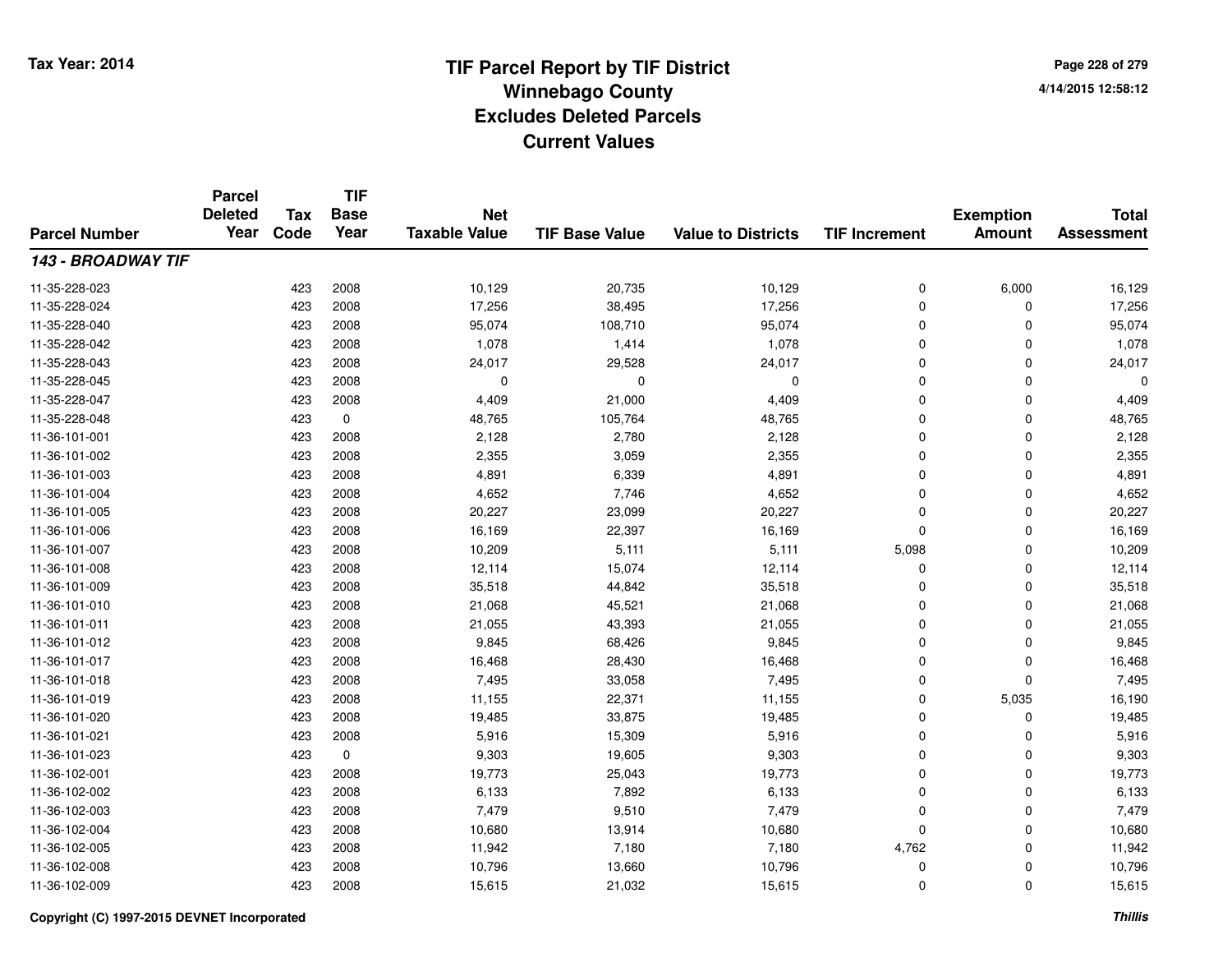**TIF**

**Parcel**

**Page 229 of 2794/14/2015 12:58:12**

| <b>Parcel Number</b> | <b>Deleted</b><br>Year | <b>Tax</b><br>Code | <b>Base</b><br>Year | <b>Net</b><br><b>Taxable Value</b> | <b>TIF Base Value</b> | <b>Value to Districts</b> | <b>TIF Increment</b> | <b>Exemption</b><br><b>Amount</b> | <b>Total</b><br><b>Assessment</b> |
|----------------------|------------------------|--------------------|---------------------|------------------------------------|-----------------------|---------------------------|----------------------|-----------------------------------|-----------------------------------|
| 143 - BROADWAY TIF   |                        |                    |                     |                                    |                       |                           |                      |                                   |                                   |
| 11-36-102-010        |                        | 423                | 2008                | 20,000                             | 32,029                | 20,000                    | 0                    | $\pmb{0}$                         | 20,000                            |
| 11-36-102-011        |                        | 423                | 2008                | 10,675                             | 23,166                | 10,675                    | 0                    | 6,000                             | 16,675                            |
| 11-36-102-012        |                        | 423                | 2008                | 7,674                              | 12,294                | 7,674                     | 0                    | 6,000                             | 13,674                            |
| 11-36-102-013        |                        | 423                | 2008                | 28,354                             | 45,301                | 28,354                    | 0                    | $\Omega$                          | 28,354                            |
| 11-36-102-014        |                        | 423                | 2008                | 12,225                             | 18,610                | 12,225                    | 0                    | $\Omega$                          | 12,225                            |
| 11-36-102-015        |                        | 423                | 2008                | $\mathbf 0$                        | $\Omega$              | $\mathbf 0$               | 0                    | $\Omega$                          | $\Omega$                          |
| 11-36-102-016        |                        | 423                | 2008                | 3,169                              | 21,232                | 3,169                     | $\mathbf 0$          | $\Omega$                          | 3,169                             |
| 11-36-102-017        |                        | 423                | 2008                | 8,539                              | 10,500                | 8,539                     | 0                    | $\Omega$                          | 8,539                             |
| 11-36-102-018        |                        | 423                | 2008                | 12,343                             | 14,731                | 12,343                    | 0                    | $\mathbf 0$                       | 12,343                            |
| 11-36-102-019        |                        | 423                | 2008                | 12,926                             | 31,931                | 12,926                    | 0                    | 6,000                             | 18,926                            |
| 11-36-102-020        |                        | 423                | 2008                | 11,160                             | 20,753                | 11,160                    | $\mathbf 0$          | 6,000                             | 17,160                            |
| 11-36-102-021        |                        | 423                | 2008                | 10,544                             | 14,611                | 10,544                    | $\mathbf 0$          | $\Omega$                          | 10,544                            |
| 11-36-102-022        |                        | 423                | 2008                | 10,765                             | 24,680                | 10,765                    | $\mathbf 0$          | 6,000                             | 16,765                            |
| 11-36-102-023        |                        | 423                | 2008                | 19,674                             | 24,980                | 19,674                    | $\mathbf 0$          | 0                                 | 19,674                            |
| 11-36-103-001        |                        | 423                | 2008                | 0                                  | $\Omega$              | 0                         | $\mathbf 0$          | $\Omega$                          | $\Omega$                          |
| 11-36-103-002        |                        | 423                | 2008                | 1,278                              | 1,676                 | 1,278                     | 0                    | 0                                 | 1,278                             |
| 11-36-103-003        |                        | 423                | 2008                | 11,418                             | 14,231                | 11,418                    | 0                    | 0                                 | 11,418                            |
| 11-36-103-004        |                        | 423                | 2008                | 2,837                              | 3,691                 | 2,837                     | 0                    | 0                                 | 2,837                             |
| 11-36-103-005        |                        | 423                | 2008                | 2,938                              | 3,887                 | 2,938                     | $\mathbf 0$          | $\Omega$                          | 2,938                             |
| 11-36-103-006        |                        | 423                | 2008                | 13,413                             | 20,917                | 13,413                    | $\mathbf 0$          | $\Omega$                          | 13,413                            |
| 11-36-103-007        |                        | 423                | 2008                | 9,689                              | 20,225                | 9,689                     | $\mathbf 0$          | 6,000                             | 15,689                            |
| 11-36-103-008        |                        | 423                | 2008                | 12,670                             | 19,950                | 12,670                    | 0                    | 0                                 | 12,670                            |
| 11-36-103-009        |                        | 423                | 2008                | 6,000                              | 17,268                | 6,000                     | 0                    | $\Omega$                          | 6,000                             |
| 11-36-103-010        |                        | 423                | 2008                | 6,508                              | 13,535                | 6,508                     | 0                    | 7,394                             | 13,902                            |
| 11-36-103-011        |                        | 423                | 2008                | 5,437                              | 14,998                | 5,437                     | 0                    | 7,174                             | 12,611                            |
| 11-36-103-014        |                        | 423                | 2008                | $\Omega$                           | $\Omega$              | 0                         | 0                    | 0                                 | $\Omega$                          |
| 11-36-103-015        |                        | 423                | 2008                | 1,409                              | 12,032                | 1,409                     | $\mathbf 0$          | $\Omega$                          | 1,409                             |
| 11-36-103-016        |                        | 423                | 2008                | 5,950                              | 13,240                | 5,950                     | $\mathbf 0$          | 5,485                             | 11,435                            |
| 11-36-103-017        |                        | 423                | 2008                | 2,968                              | 13,486                | 2,968                     | $\mathbf 0$          | 11,000                            | 13,968                            |
| 11-36-103-018        |                        | 423                | 2008                | 1,508                              | 1,978                 | 1,508                     | 0                    | 0                                 | 1,508                             |
| 11-36-103-019        |                        | 423                | 2008                | 3,928                              | 4,995                 | 3,928                     | 0                    | 0                                 | 3,928                             |
| 11-36-104-001        |                        | 423                | 2008                | $\Omega$                           | $\Omega$              | 0                         | 0                    | 0                                 | 0                                 |
| 11-36-104-002        |                        | 423                | 2008                | 26,062                             | 32,580                | 26,062                    | 0                    | 0                                 | 26,062                            |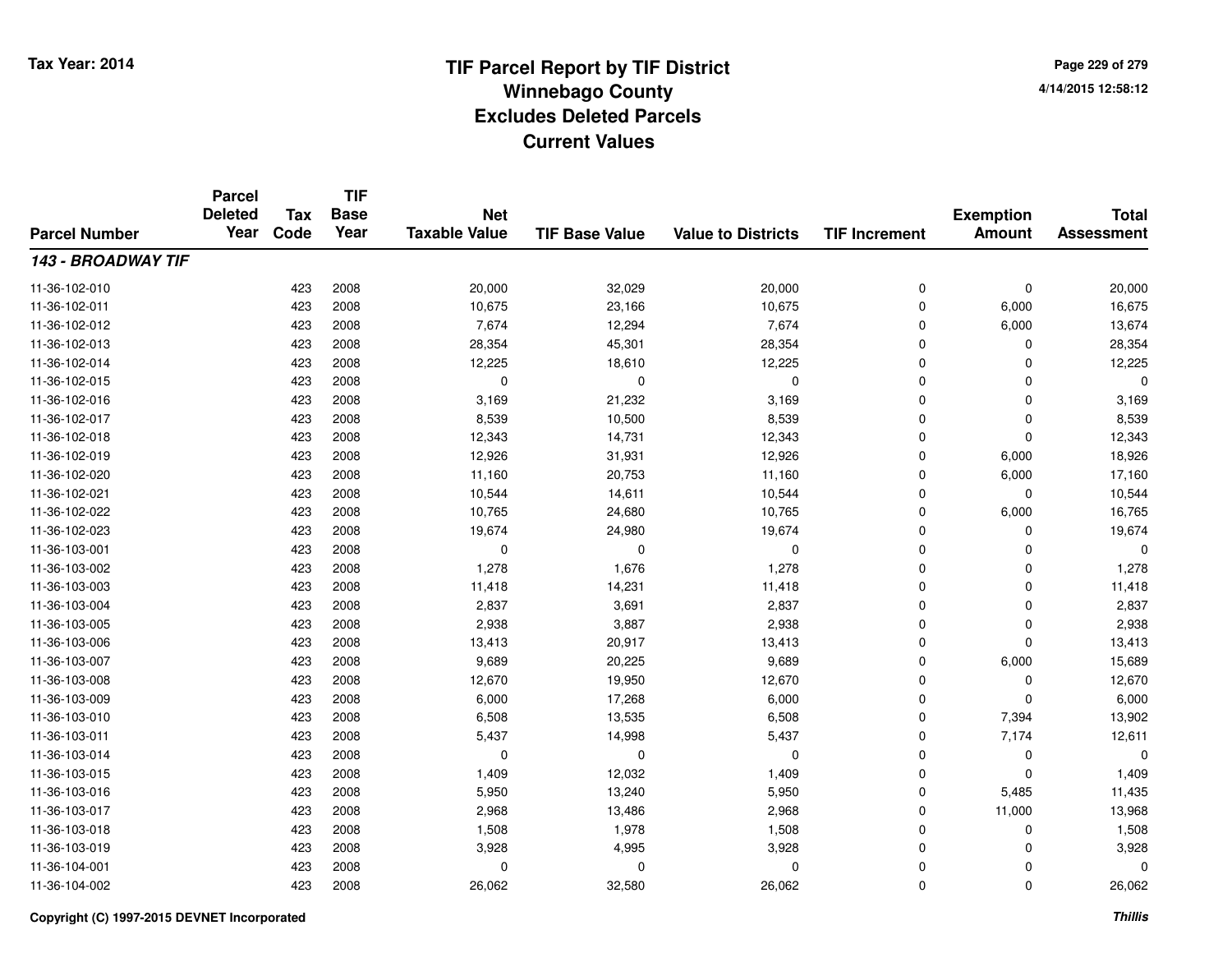**TIF**

**Parcel**

**Page 230 of 2794/14/2015 12:58:12**

| <b>Parcel Number</b> | <b>Deleted</b><br>Year | <b>Tax</b><br>Code | <b>Base</b><br>Year | <b>Net</b><br><b>Taxable Value</b> | <b>TIF Base Value</b> | <b>Value to Districts</b> | <b>TIF Increment</b> | <b>Exemption</b><br><b>Amount</b> | <b>Total</b><br><b>Assessment</b> |
|----------------------|------------------------|--------------------|---------------------|------------------------------------|-----------------------|---------------------------|----------------------|-----------------------------------|-----------------------------------|
| 143 - BROADWAY TIF   |                        |                    |                     |                                    |                       |                           |                      |                                   |                                   |
| 11-36-104-003        |                        | 423                | 2008                | $\mathbf 0$                        | $\mathbf 0$           | 0                         | 0                    | 0                                 | 0                                 |
| 11-36-104-005        |                        | 423                | 2008                | 7,118                              | 9,336                 | 7,118                     | 0                    | $\Omega$                          | 7,118                             |
| 11-36-104-006        |                        | 423                | 2008                | 14,257                             | 17,528                | 14,257                    | 0                    | $\Omega$                          | 14,257                            |
| 11-36-104-007        |                        | 423                | 2008                | 31,887                             | 29,854                | 29,854                    | 2,033                | $\Omega$                          | 31,887                            |
| 11-36-104-008        |                        | 423                | 2008                | 212                                | 261                   | 212                       | 0                    | 0                                 | 212                               |
| 11-36-104-009        |                        | 423                | 2008                | 6,775                              | 15,908                | 6,775                     | $\mathbf 0$          | 5,557                             | 12,332                            |
| 11-36-104-010        |                        | 423                | 2008                | 23,532                             | 42,909                | 23,532                    | 0                    | 0                                 | 23,532                            |
| 11-36-104-011        |                        | 423                | 2008                | $\mathbf 0$                        | $\Omega$              | $\mathbf 0$               | 0                    | $\Omega$                          | $\Omega$                          |
| 11-36-104-012        |                        | 423                | $\mathbf 0$         | 34,744                             | 43,752                | 34,744                    | 0                    | $\Omega$                          | 34,744                            |
| 11-36-126-002        |                        | 423                | 2008                | 12,459                             | 22,918                | 12,459                    | 0                    | 6,000                             | 18,459                            |
| 11-36-126-003        |                        | 423                | 2008                | 7,948                              | 21,256                | 7,948                     | 0                    | 5,700                             | 13,648                            |
| 11-36-126-004        |                        | 423                | 2008                | 8,169                              | 17,184                | 8,169                     | 0                    | 6,000                             | 14,169                            |
| 11-36-126-005        |                        | 423                | 2008                | 12,362                             | 32,688                | 12,362                    | 0                    | 0                                 | 12,362                            |
| 11-36-126-006        |                        | 423                | 2008                | 11,793                             | 33,313                | 11,793                    | 0                    | $\Omega$                          | 11,793                            |
| 11-36-126-007        |                        | 423                | 2008                | 18,747                             | 32,407                | 18,747                    | 0                    | $\Omega$                          | 18,747                            |
| 11-36-126-008        |                        | 423                | 2008                | 12,044                             | 25,771                | 12,044                    | $\mathbf 0$          | $\mathbf 0$                       | 12,044                            |
| 11-36-126-009        |                        | 423                | 2008                | 17,556                             | 31,208                | 17,556                    | 0                    | $\Omega$                          | 17,556                            |
| 11-36-126-010        |                        | 423                | 2008                | 0                                  | $\Omega$              | $\mathbf 0$               | 0                    | $\Omega$                          | $\Omega$                          |
| 11-36-126-011        |                        | 423                | 2008                | 9,835                              | 21,103                | 9,835                     | 0                    | 6,000                             | 15,835                            |
| 11-36-126-012        |                        | 423                | 2008                | 10,059                             | 15,684                | 10,059                    | 0                    | $\Omega$                          | 10,059                            |
| 11-36-126-013        |                        | 423                | 2008                | 20,394                             | 38,877                | 20,394                    | 0                    | $\Omega$                          | 20,394                            |
| 11-36-126-014        |                        | 423                | 2008                | 29,807                             | 43,330                | 29,807                    | 0                    | $\Omega$                          | 29,807                            |
| 11-36-126-015        |                        | 423                | 2008                | 10,924                             | 30,556                | 10,924                    | 0                    | 2,980                             | 13,904                            |
| 11-36-126-016        |                        | 423                | 0                   | 34,065                             | 43,435                | 34,065                    | 0                    | 0                                 | 34,065                            |
| 11-36-127-001        |                        | 423                | 2008                | 11,026                             | 14,049                | 11,026                    | $\mathbf 0$          | $\Omega$                          | 11,026                            |
| 11-36-127-002        |                        | 423                | 2008                | 9,686                              | 12,106                | 9,686                     | $\mathbf 0$          | $\Omega$                          | 9,686                             |
| 11-36-127-003        |                        | 423                | 2008                | 23,386                             | 29,444                | 23,386                    | $\mathbf 0$          | $\mathbf 0$                       | 23,386                            |
| 11-36-127-004        |                        | 423                | 2008                | 13,639                             | 23,261                | 13,639                    | $\mathbf 0$          | $\mathbf 0$                       | 13,639                            |
| 11-36-127-005        |                        | 423                | 2008                | 20,353                             | 41,864                | 20,353                    | $\mathbf 0$          | $\mathbf 0$                       | 20,353                            |
| 11-36-127-006        |                        | 423                | 2008                | 23,822                             | 31,197                | 23,822                    | 0                    | 0                                 | 23,822                            |
| 11-36-127-007        |                        | 423                | 2008                | 15,776                             | 21,768                | 15,776                    | 0                    | 0                                 | 15,776                            |
| 11-36-127-008        |                        | 423                | 2008                | 16,329                             | 28,136                | 16,329                    | 0                    | 0                                 | 16,329                            |
| 11-36-127-009        |                        | 423                | 2008                | 14,959                             | 21,129                | 14,959                    | 0                    | $\mathbf 0$                       | 14,959                            |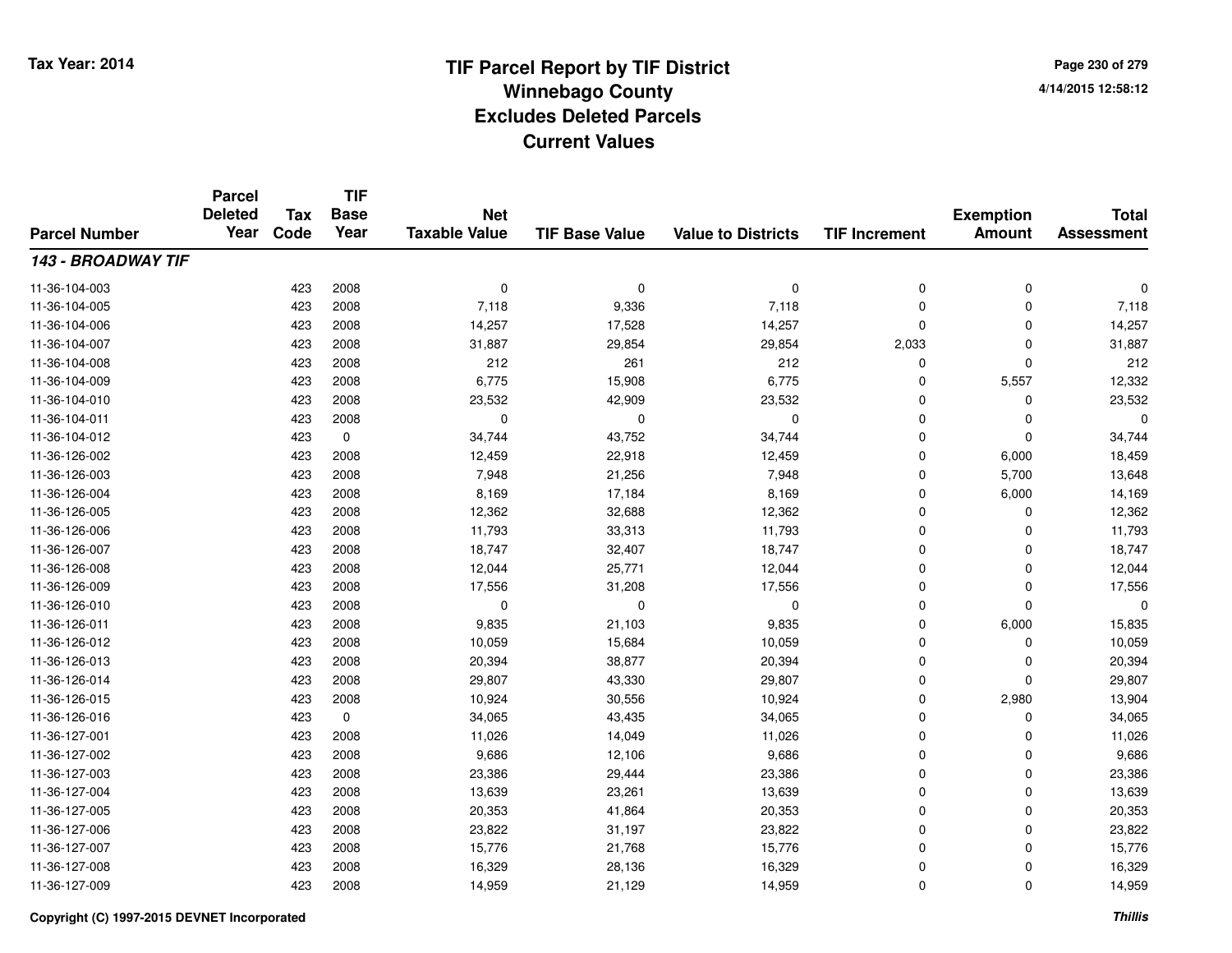**TIF**

**Parcel**

**Page 231 of 2794/14/2015 12:58:12**

#### **TIF Base ValueParcel NumberTotal AssessmentExemption Amount Value to Districts TIF Increment Base YearTax Code Deleted YearNet Taxable Value143 - BROADWAY TIF**11-36-127-0100 423 2008 13,730 19,449 13,730 0 0 13,730 11-36-127-0111 423 2008 17,632 30,083 17,632 0 0 17,632 11-36-127-0122 423 2008 23,532 47,003 23,532 0 0 23,532 11-36-127-013 $3$  20  $423$  2008  $20,000$   $46,305$  20,000  $0$  0  $0$  20,000 11-36-127-014 <sup>423</sup> 15,319 <sup>2008</sup> 25,721 15,319 <sup>0</sup> <sup>0</sup> 15,319 11-36-127-0155 423 2008 15,262 24,338 15,262 0 0 15,262 11-36-127-0166 423 2008 13,854 21,660 13,854 0 0 13,854 11-36-127-017 <sup>423</sup> 8,418 <sup>2008</sup> 19,275 8,418 <sup>0</sup> 6,000 14,418 11-36-127-018 <sup>423</sup> 10,547 <sup>2008</sup> 17,148 10,547 <sup>0</sup> <sup>0</sup> 10,547 11-36-127-019 <sup>423</sup> 7,158 <sup>2008</sup> 14,668 7,158 <sup>0</sup> 3,828 10,986 11-36-128-0022 423 2008 1,788 2,200 1,788 0 0 1,788 11-36-128-0033 423 2008 54,612 68,493 54,612 0 0 54,612 11-36-128-006 <sup>423</sup> 12,978 <sup>2008</sup> 17,395 12,978 <sup>0</sup> <sup>0</sup> 12,978 11-36-128-008 <sup>423</sup> 51,387 <sup>2008</sup> 63,178 51,387 <sup>0</sup> <sup>0</sup> 51,387 11-36-131-0011 423 2008 14,120 26,420 14,120 0 0 14,120 11-36-131-0022 423 2008 16,176 27,458 16,176 0 0 16,176 11-36-131-003 $3$  6,644  $423$  2008 5,644  $23,932$  5,644 5,644 0  $0$  5,644 11-36-131-004 <sup>423</sup> 5,973 <sup>2008</sup> 21,493 5,973 <sup>0</sup> 2,812 8,785 11-36-131-005 <sup>423</sup> 7,050 <sup>2008</sup> 21,911 7,050 <sup>0</sup> 6,000 13,050 11-36-131-0066 423 2008 27,615 29,281 27,615 0 0 27,615 11-36-201-0044 423 2008 4,239 4,239 23,842 28,081 11-36-201-0055 423 2008 16,234 19,961 16,234 0 0 16,234 11-36-202-0011 423 2008 3,761 4,624 3,761 0 0 3,761 11-36-202-0022 423 2008 16,096 24,673 16,096 0 0 16,096 11-36-202-0033 423 2008 9,332 17,719 9,332 0 4,566 13,898 11-36-202-004423 2008 28,239 2008 28,239 47,228 28,239 28,239 0 0 0 28,239 11-36-202-0055 423 2008 28,239 51,589 28,239 0 0 28,239 11-36-202-0066 423 2008 13,218 20,341 13,218 0 0 13,218 11-36-202-007 <sup>423</sup> 10,523 <sup>2008</sup> 20,189 10,523 <sup>0</sup> 6,000 16,523 11-36-202-0088 423 2008 8,600 14,783 8,600 0 3,868 12,468 11-36-202-0099 423 2008 49,422 60,764 49,422 0 0 49,422 11-36-202-0100 423 2008 6,832 8,399 6,832 0 0 6,832 11-36-202-0111 423 2008 6,642 20,970 6,642 0 0 6,642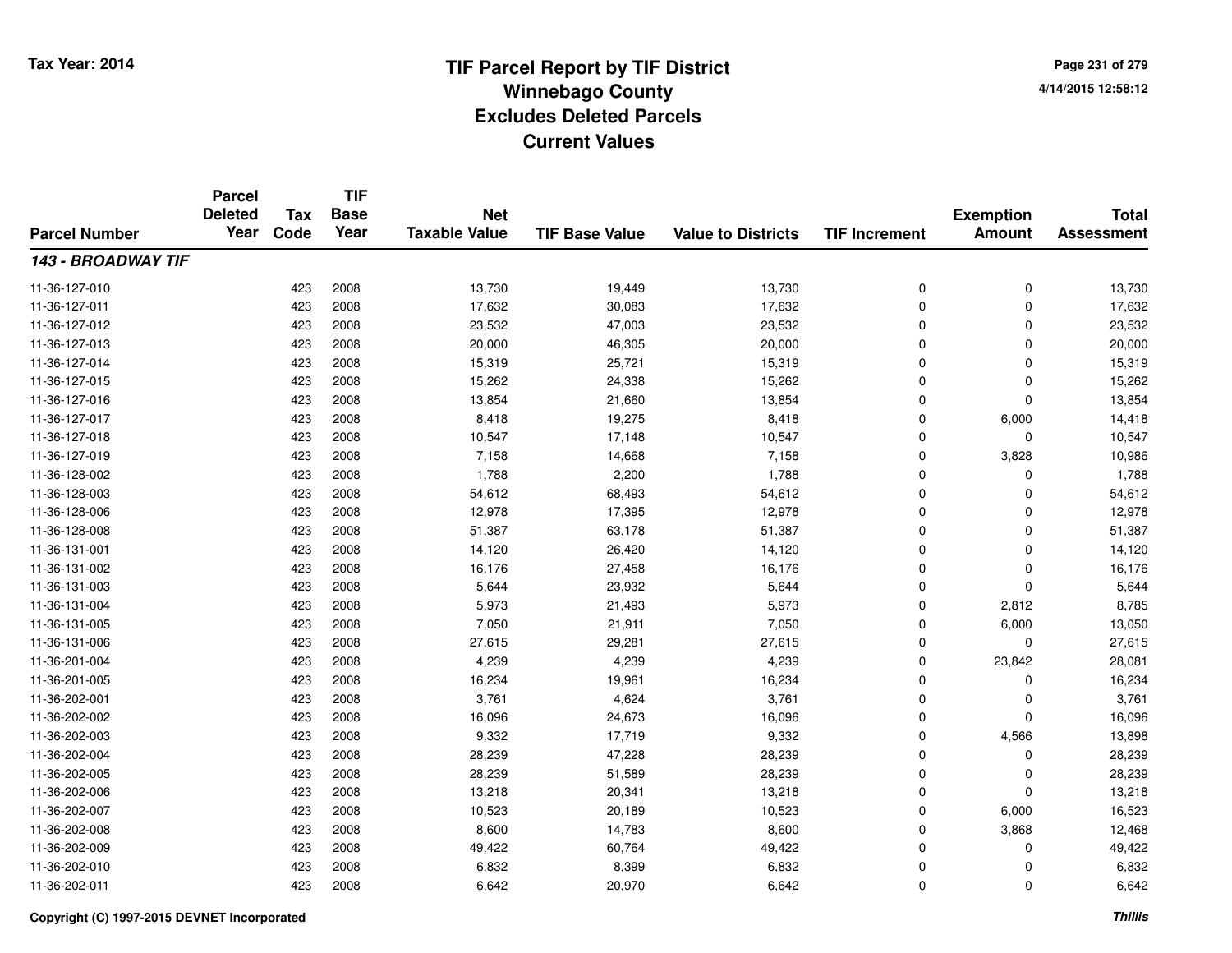**Page 232 of 2794/14/2015 12:58:12**

#### **TIF Base ValueParcel NumberTotal AssessmentExemption Amount Value to Districts TIF IncrementTIF Base YearTax CodeParcel Deleted YearNet Taxable Value143 - BROADWAY TIF**11-36-202-0122 423 2008 5,918 9,500 5,918 0 0 5,918 11-36-202-013 <sup>423</sup> 9,511 <sup>2008</sup> 20,840 9,511 <sup>0</sup> 6,000 15,511 11-36-202-014 <sup>423</sup> 10,873 <sup>2008</sup> 8,580 8,580 2,293 <sup>0</sup> 10,873 11-36-203-0044 423 2008 14,026 18,291 14,026 0 0 14,026 11-36-203-005 <sup>423</sup> 7,065 <sup>2008</sup> 14,318 7,065 <sup>0</sup> 5,152 12,217 11-36-203-006 <sup>423</sup> 10,492 <sup>2008</sup> 21,381 10,492 <sup>0</sup> 6,000 16,492 11-36-203-007 <sup>423</sup> 8,263 <sup>2008</sup> 16,947 8,263 <sup>0</sup> 6,000 14,263 11-36-203-008 <sup>423</sup> 17,032 <sup>2008</sup> 23,996 17,032 <sup>0</sup> <sup>0</sup> 17,032 11-36-203-0099 423 2008 8,704 19,449 8,704 0 6,092 14,796 11-36-203-0100 423 2008 7,810 20,270 7,810 0 4,904 12,714 11-36-203-0111 423 2008 7,667 20,059 7,667 0 0 7,667 11-36-203-0122 423 2008 39,519 53,985 39,519 0 0 39,519 11-36-204-004 <sup>423</sup> 12,418 <sup>2008</sup> 13,571 12,418 <sup>0</sup> <sup>0</sup> 12,418 11-36-204-005 <sup>423</sup> 11,479 <sup>2008</sup> 14,115 11,479 <sup>0</sup> <sup>0</sup> 11,479 **Tax District Totals: Parcel Count: <sup>917</sup> 12,411,575 19,647,900 12,066,358 345,217 1,647,073 14,058,648 144 - EAST RIVER TIF**11-23-251-005 <sup>424</sup> 52,602 <sup>2008</sup> 64,673 52,602 <sup>0</sup> <sup>0</sup> 52,602 11-23-251-0088 424 2008 3,071 3,776 3,071 0 0 3,071 11-23-251-0099 424 2008 3,019 3,711 3,019 0 0 3,019 11-23-251-0100 424 2008 62,032 76,267 62,032 0 0 62,032 11-23-251-0111 424 2008 78,255 113,732 78,255 0 0 78,255 11-23-251-0122 424 2008 138,203 169,919 138,203 0 138,203 11-23-251-0133 424 2008 12,615 18,432 12,615 0 0 12,615 11-23-252-0011 424 2008 95,613 117,554 95,613 0 0 95,613 11-23-252-0022 424 2008 1,744 2,145 1,744 0 0 1,744 11-23-252-0033 424 2008 1,640 2,015 1,640 0 0 1,640 11-23-252-0044 2008 1,744 2.145 1,744 2.145 1,744 0 0 0 1,744 11-23-252-005 <sup>424</sup> 10,474 <sup>2008</sup> 25,198 10,474 <sup>0</sup> <sup>0</sup> 10,474 11-23-253-0011 424 2008 6,636 17,599 6,636 0 4,099 10,735 11-23-253-0022 2 2 2008 69,892 85,929 69,892 85,929 869,892 0 0 0 69,892 11-23-253-0033 424 2008 41,396 50,895 41,396 0 0 41,396 11-23-253-004 <sup>424</sup> 26,405 <sup>2008</sup> 52,707 26,405 <sup>0</sup> <sup>0</sup> 26,405 11-23-253-0055 424 2008 2,035 2,501 2,035 0 2,035

#### **Copyright (C) 1997-2015 DEVNET Incorporated**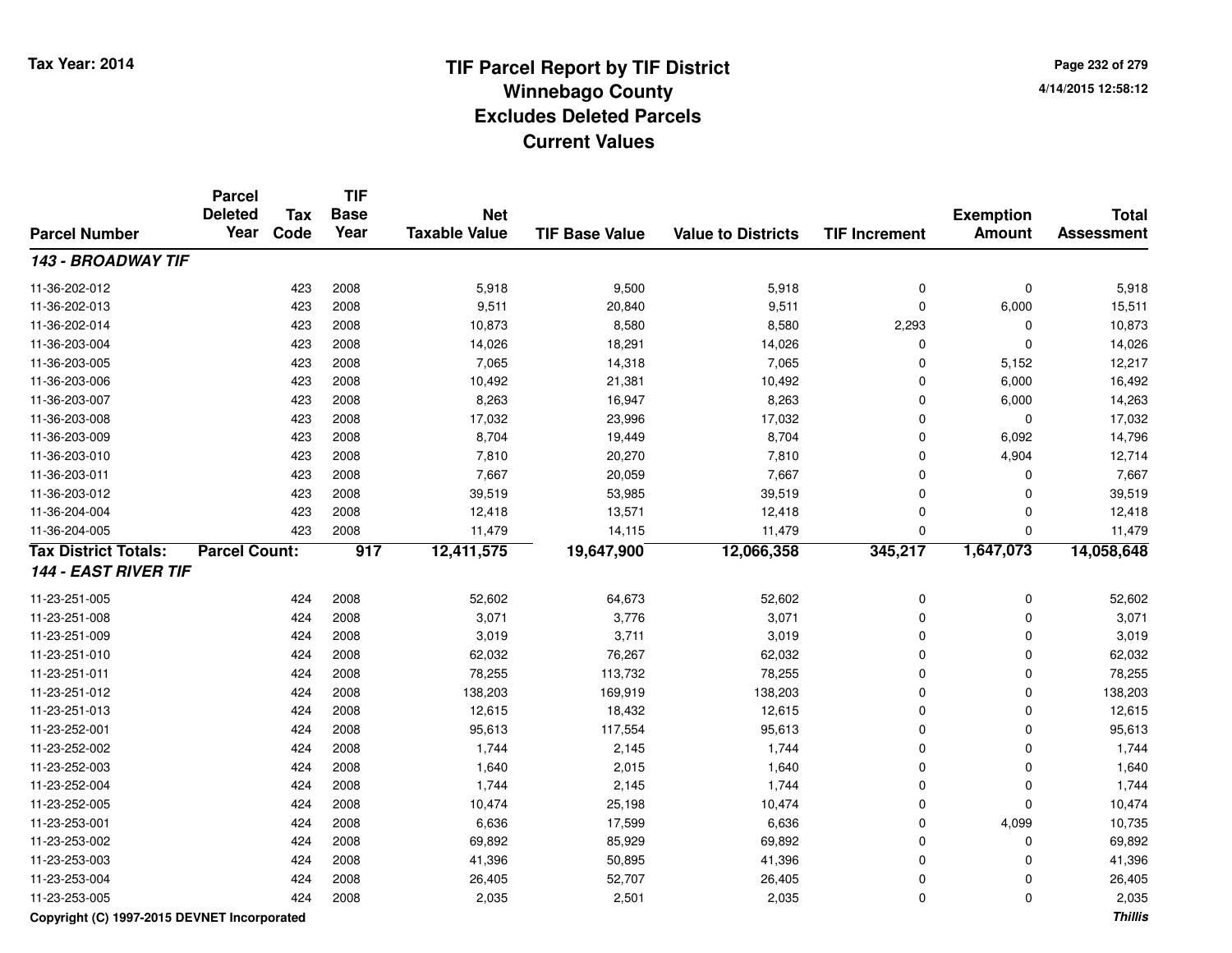**TIF**

**Parcel**

**Page 233 of 2794/14/2015 12:58:12**

| <b>Parcel Number</b>        | <b>Deleted</b><br>Year | <b>Tax</b><br>Code | <b>Base</b><br>Year | <b>Net</b><br><b>Taxable Value</b> | <b>TIF Base Value</b> | <b>Value to Districts</b> | <b>TIF Increment</b> | <b>Exemption</b><br><b>Amount</b> | <b>Total</b><br><b>Assessment</b> |
|-----------------------------|------------------------|--------------------|---------------------|------------------------------------|-----------------------|---------------------------|----------------------|-----------------------------------|-----------------------------------|
|                             |                        |                    |                     |                                    |                       |                           |                      |                                   |                                   |
| <b>144 - EAST RIVER TIF</b> |                        |                    |                     |                                    |                       |                           |                      |                                   |                                   |
| 11-23-253-006               |                        | 424                | 2008                | 9,394                              | 11,439                | 9,394                     | 0                    | $\mathbf 0$                       | 9,394                             |
| 11-23-253-007               |                        | 424                | 2008                | 134,503                            | 165,365               | 134,503                   | 0                    | 0                                 | 134,503                           |
| 11-23-253-008               |                        | 424                | 2008                | 31,822                             | 62,380                | 31,822                    | 0                    | $\Omega$                          | 31,822                            |
| 11-23-253-011               |                        | 424                | 2008                | 13,945                             | 18,012                | 13,945                    | $\Omega$             | $\Omega$                          | 13,945                            |
| 11-23-253-012               |                        | 424                | 2008                | 13,525                             | 20,612                | 13,525                    | 0                    | $\Omega$                          | 13,525                            |
| 11-23-253-013               |                        | 424                | 2008                | 14,669                             | 20,785                | 14,669                    | $\mathbf 0$          | $\Omega$                          | 14,669                            |
| 11-23-253-037               |                        | 424                | 2008                | 0                                  | 18,020                | $\mathbf 0$               | $\mathbf 0$          | 14,694                            | 14,694                            |
| 11-23-276-001               |                        | 424                | 2008                | 54,160                             | 66,589                | 54,160                    | $\mathbf 0$          | $\Omega$                          | 54,160                            |
| 11-23-276-002               |                        | 424                | 2008                | 59,579                             | 82,812                | 59,579                    | $\mathbf 0$          | $\Omega$                          | 59,579                            |
| 11-23-276-003               |                        | 424                | 2008                | 36,614                             | 45,017                | 36,614                    | $\mathbf 0$          | $\Omega$                          | 36,614                            |
| 11-23-276-004               |                        | 424                | 2008                | 16,689                             | 27,253                | 16,689                    | 0                    | $\Omega$                          | 16,689                            |
| 11-23-276-005               |                        | 424                | 2008                | 7,844                              | 10,204                | 7,844                     | $\Omega$             | $\Omega$                          | 7,844                             |
| 11-23-276-006               |                        | 424                | 2008                | 57,430                             | 70,610                | 57,430                    | $\Omega$             | $\mathbf 0$                       | 57,430                            |
| 11-23-276-007               |                        | 424                | 2008                | 2,035                              | 2,501                 | 2,035                     | 0                    | 0                                 | 2,035                             |
| 11-23-326-001               |                        | 424                | 2008                | 784,416                            | 124,726               | 124,726                   | 659,690              | 0                                 | 784,416                           |
| 11-23-326-002               |                        | 424                | 2008                | 104,445                            | 128,414               | 104,445                   | 0                    | 0                                 | 104,445                           |
| 11-23-327-002               |                        | 424                | 0                   | 0                                  | 0                     | 0                         | 0                    | 0                                 | $\Omega$                          |
| 11-23-330-001               |                        | 424                | 2008                | 0                                  | $\Omega$              | 0                         | 0                    | 0                                 | 0                                 |
| 11-23-331-002               |                        | 424                | 2008                | 1,027                              | 1,262                 | 1,027                     | $\Omega$             | $\Omega$                          | 1,027                             |
| 11-23-331-006               |                        | 424                | $\mathbf 0$         | 0                                  | $\Omega$              | 0                         | 0                    | $\Omega$                          | $\Omega$                          |
| 11-23-332-001               |                        | 424                | 2008                | O                                  | 0                     | $\Omega$                  | 0                    | 0                                 | 0                                 |
| 11-23-332-002               |                        | 424                | 2008                | O                                  | n                     | $\Omega$                  | 0                    | $\Omega$                          | $\Omega$                          |
| 11-23-332-003               |                        | 424                | 2008                | O                                  | O                     | $\Omega$                  | 0                    | $\Omega$                          | $\Omega$                          |
| 11-23-333-001               |                        | 424                | 2008                | 20,823                             | 25,602                | 20,823                    | 0                    | $\Omega$                          | 20,823                            |
| 11-23-333-002               |                        | 424                | 2008                | 0                                  | -1                    | 0                         | 0                    | $\Omega$                          | $\Omega$                          |
| 11-23-333-004               |                        | 424                | 2008                | 13,366                             | 24,009                | 13,366                    | 0                    | 6,000                             | 19,366                            |
| 11-23-334-001               |                        | 424                | 2008                | 31,458                             | 43,917                | 31,458                    | $\mathbf 0$          | $\Omega$                          | 31,458                            |
| 11-23-334-002               |                        | 424                | 2008                | 15,398                             | 16,810                | 15,398                    | $\mathbf 0$          | $\Omega$                          | 15,398                            |
| 11-23-334-003               |                        | 424                | 2008                | 4,781                              | 5,878                 | 4,781                     | $\mathbf 0$          | $\Omega$                          | 4,781                             |
| 11-23-334-004               |                        | 424                | 2008                | 13,619                             | 25,099                | 13,619                    | 0                    | $\Omega$                          | 13,619                            |
| 11-23-335-001               |                        | 424                | 2008                | 1,598                              | 15,658                | 1,598                     | 0                    | $\Omega$                          | 1,598                             |
| 11-23-335-002               |                        | 424                | 2008                | 8,847                              | 10,878                | 8,847                     | 0                    | $\Omega$                          | 8,847                             |
| 11-23-335-003               |                        | 424                | 2008                | 21,054                             | 30,676                | 21,054                    | 0                    | $\mathbf 0$                       | 21,054                            |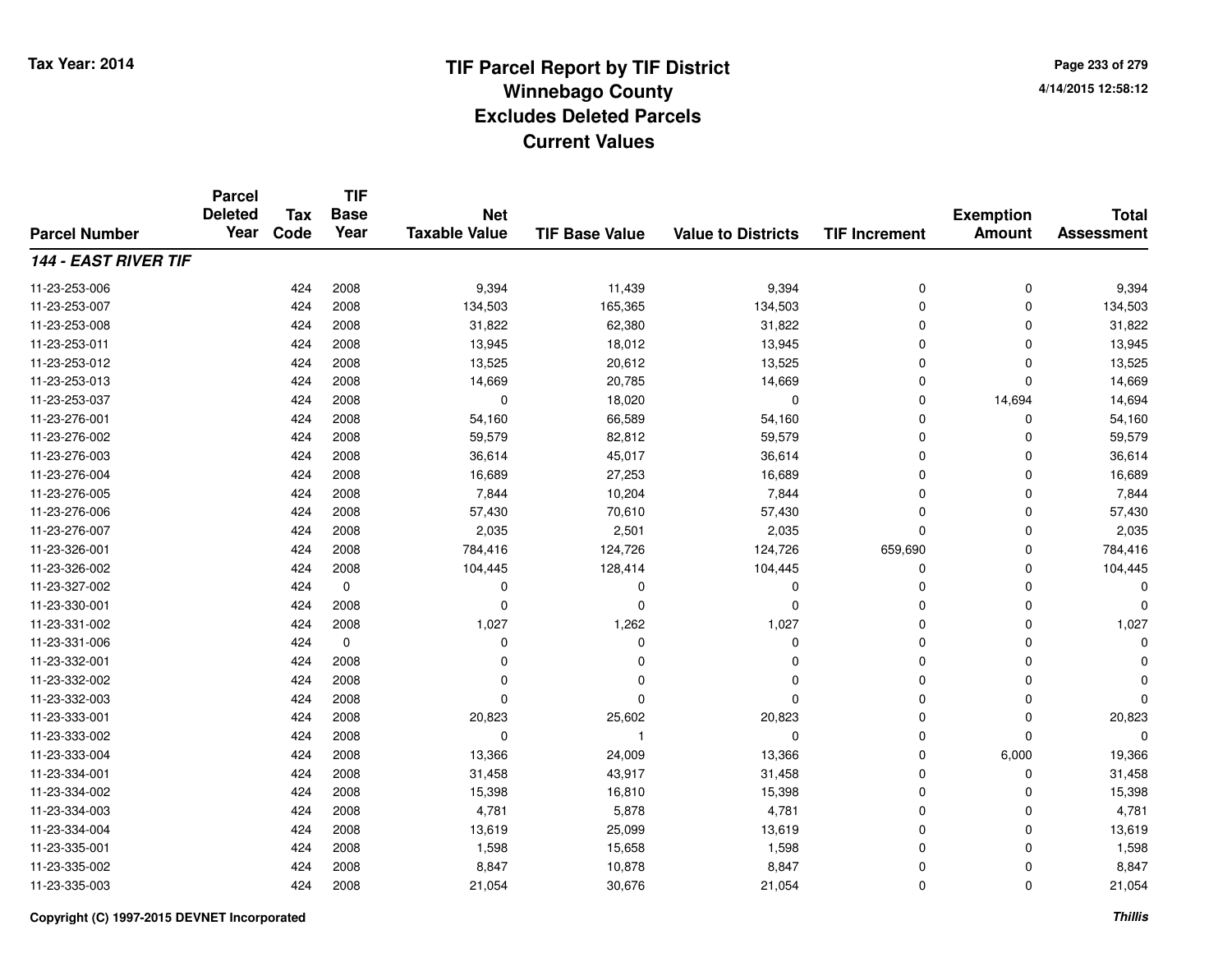**Page 234 of 2794/14/2015 12:58:12**

|                             | <b>Parcel</b><br><b>Deleted</b> | <b>Tax</b> | <b>TIF</b><br><b>Base</b> | <b>Net</b>           |                       |                           |                      | <b>Exemption</b> | <b>Total</b>      |
|-----------------------------|---------------------------------|------------|---------------------------|----------------------|-----------------------|---------------------------|----------------------|------------------|-------------------|
| <b>Parcel Number</b>        | Year                            | Code       | Year                      | <b>Taxable Value</b> | <b>TIF Base Value</b> | <b>Value to Districts</b> | <b>TIF Increment</b> | <b>Amount</b>    | <b>Assessment</b> |
| <b>144 - EAST RIVER TIF</b> |                                 |            |                           |                      |                       |                           |                      |                  |                   |
| 11-23-335-004               |                                 | 424        | 2008                      | 87,711               | 107,840               | 87,711                    | 0                    | 0                | 87,711            |
| 11-23-335-006               |                                 | 424        | 2008                      | 65,891               | 86,892                | 65,891                    | $\mathbf 0$          | $\mathbf 0$      | 65,891            |
| 11-23-335-007               |                                 | 424        | 2008                      | 72,423               | 89,042                | 72,423                    | $\mathbf 0$          | 0                | 72,423            |
| 11-23-335-008               |                                 | 424        | 2008                      | 13,775               | 27,690                | 13,775                    | 0                    | $\mathbf 0$      | 13,775            |
| 11-23-335-009               |                                 | 424        | 2008                      | 23,672               | 40,808                | 23,672                    | 0                    | $\Omega$         | 23,672            |
| 11-23-335-010               |                                 | 424        | 2008                      | 8,667                | 19,042                | 8,667                     | 0                    | $\Omega$         | 8,667             |
| 11-23-335-011               |                                 | 424        | 2008                      | 26,670               | 43,606                | 26,670                    | 0                    | $\Omega$         | 26,670            |
| 11-23-337-001               |                                 | 424        | 2008                      | 929                  | 190                   | 190                       | 739                  | $\Omega$         | 929               |
| 11-23-337-002               |                                 | 424        | 2008                      | 647                  | 243                   | 243                       | 404                  | $\Omega$         | 647               |
| 11-23-337-003               |                                 | 424        | 2008                      | 915                  | 225                   | 225                       | 690                  | $\Omega$         | 915               |
| 11-23-337-004               |                                 | 424        | 2008                      | 1,265                | 190                   | 190                       | 1,075                | $\Omega$         | 1,265             |
| 11-23-337-005               |                                 | 424        | 2008                      | 474                  | 112                   | 112                       | 362                  | 0                | 474               |
| 11-23-337-006               |                                 | 424        | 2008                      | 992                  | 240                   | 240                       | 752                  | $\Omega$         | 992               |
| 11-23-337-007               |                                 | 424        | 2008                      | 47,326               | 9,315                 | 9,315                     | 38,011               | 6,000            | 53,326            |
| 11-23-337-008               |                                 | 424        | 2008                      | 41,391               | 11,902                | 11,902                    | 29,489               | $\mathbf 0$      | 41,391            |
| 11-23-337-009               |                                 | 424        | 2008                      | 34,757               | 11,021                | 11,021                    | 23,736               | 6,000            | 40,757            |
| 11-23-337-010               |                                 | 424        | 2008                      | 44,898               | 9,320                 | 9,320                     | 35,578               | 6,000            | 50,898            |
| 11-23-337-011               |                                 | 424        | 2008                      | 34,757               | 11,771                | 11,771                    | 22,986               | 6,000            | 40,757            |
| 11-23-337-012               |                                 | 424        | 2008                      | 40,951               | 11,115                | 11,115                    | 29,836               | 0                | 40,951            |
| 11-23-359-001               |                                 | 424        | 2008                      | 0                    | 0                     | 0                         | 0                    | $\mathbf 0$      | $\Omega$          |
| 11-23-360-001               |                                 | 424        | 2008                      | 0                    | 0                     | 0                         | 0                    | 0                |                   |
| 11-23-361-001               |                                 | 424        | 2008                      | 0                    | $\Omega$              | $\mathbf 0$               | 0                    | $\mathbf 0$      |                   |
| 11-23-361-002               |                                 | 424        | 2008                      | 1,755                | 2,156                 | 1,755                     | 0                    | $\mathbf 0$      | 1,755             |
| 11-23-377-001               |                                 | 424        | 2008                      | $\mathbf 0$          | $\mathbf 0$           | 0                         | 0                    | $\mathbf 0$      | $\Omega$          |
| 11-23-377-002               |                                 | 424        | 2008                      | 11,670               | 14,555                | 11,670                    | 0                    | $\mathbf 0$      | 11,670            |
| 11-23-379-001               |                                 | 424        | 2008                      | 1,249                | 1,535                 | 1,249                     | 0                    | $\mathbf 0$      | 1,249             |
| 11-23-379-002               |                                 | 424        | 2008                      | 21,964               | 22,499                | 21,964                    | 0                    | $\mathbf 0$      | 21,964            |
| 11-23-379-003               |                                 | 424        | 2008                      | 10,498               | 13,115                | 10,498                    | 0                    | 0                | 10,498            |
| 11-23-379-004               |                                 | 424        | 2008                      | 8,171                | 10,642                | 8,171                     | 0                    | $\mathbf 0$      | 8,171             |
| 11-23-379-005               |                                 | 424        | 2008                      | 9,971                | 11,486                | 9,971                     | 0                    | 3,602            | 13,573            |
| 11-23-379-006               |                                 | 424        | 2008                      | 18,826               | 23,174                | 18,826                    | 0                    | 0                | 18,826            |
| 11-23-379-007               |                                 | 424        | 2008                      | 14,119               | 16,183                | 14,119                    | 0                    | $\Omega$         | 14,119            |
| 11-23-379-008               |                                 | 424        | 2008                      | 14,120               | 16,193                | 14,120                    | 0                    | $\Omega$         | 14,120            |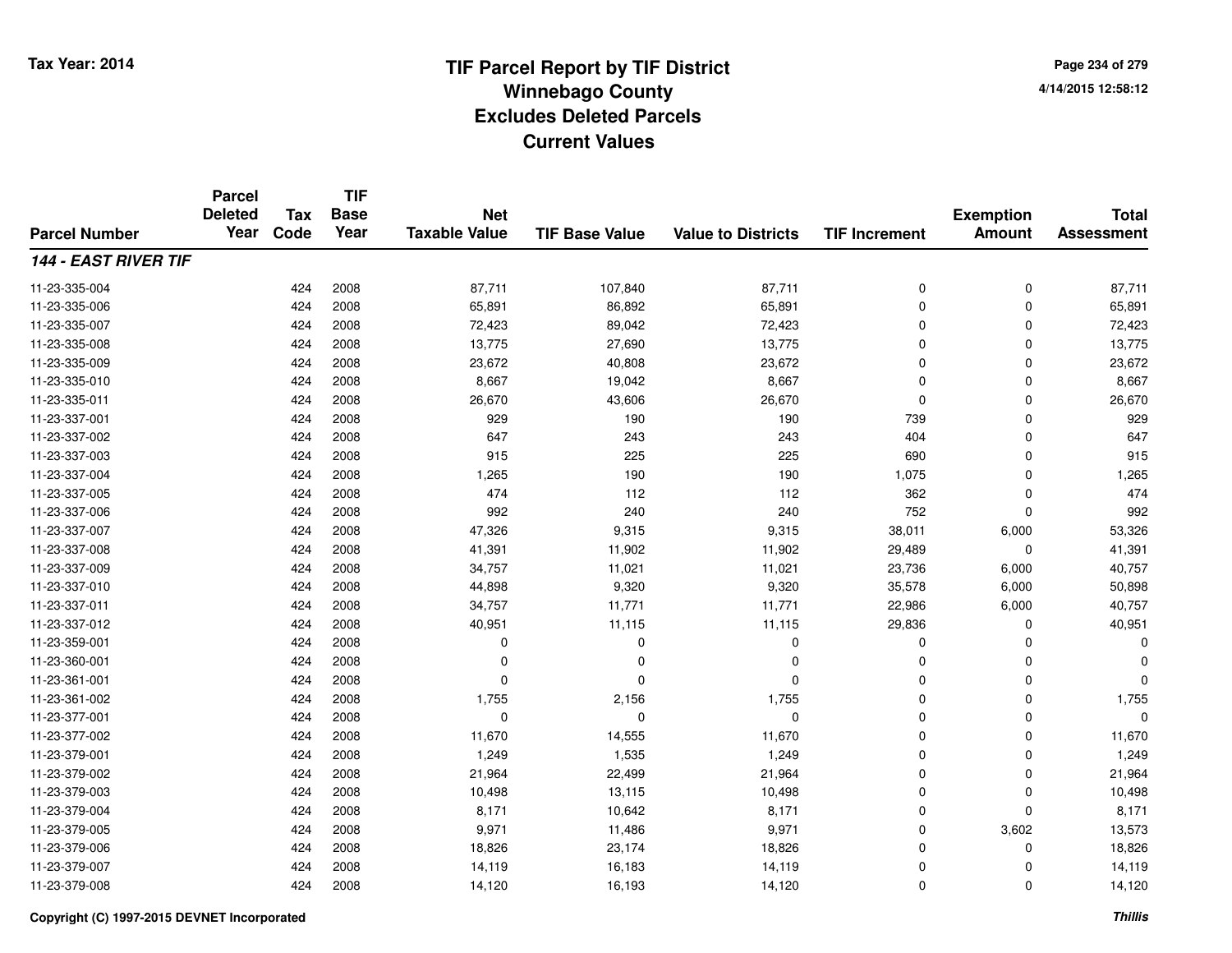**TIF**

**Parcel**

**Page 235 of 2794/14/2015 12:58:12**

| <b>Parcel Number</b>        | <b>Deleted</b><br>Year | <b>Tax</b><br>Code | .<br><b>Base</b><br>Year | <b>Net</b><br><b>Taxable Value</b> | <b>TIF Base Value</b> | <b>Value to Districts</b> | <b>TIF Increment</b> | <b>Exemption</b><br><b>Amount</b> | <b>Total</b><br><b>Assessment</b> |
|-----------------------------|------------------------|--------------------|--------------------------|------------------------------------|-----------------------|---------------------------|----------------------|-----------------------------------|-----------------------------------|
| <b>144 - EAST RIVER TIF</b> |                        |                    |                          |                                    |                       |                           |                      |                                   |                                   |
| 11-23-379-009               |                        | 424                | 2008                     | 11,609                             | 13,131                | 11,609                    | 0                    | 0                                 | 11,609                            |
| 11-23-379-010               |                        | 424                | 2008                     | 4,949                              | 7,612                 | 4,949                     | 0                    | 0                                 | 4,949                             |
| 11-23-379-011               |                        | 424                | 2008                     | 8,786                              | 11,366                | 8,786                     | 0                    | 0                                 | 8,786                             |
| 11-23-379-012               |                        | 424                | 2008                     | 46,751                             | 55,589                | 46,751                    | 0                    | 0                                 | 46,751                            |
| 11-23-379-013               |                        | 424                | 2008                     | 16,943                             | 19,769                | 16,943                    | 0                    | 0                                 | 16,943                            |
| 11-23-379-014               |                        | 424                | 2008                     | 145,901                            | 144,827               | 144,827                   | 1,074                | 0                                 | 145,901                           |
| 11-23-380-006               |                        | 424                | 2008                     | 21,963                             | 21,939                | 21,939                    | 24                   | 0                                 | 21,963                            |
| 11-23-380-007               |                        | 424                | 2008                     | 14,522                             | 18,154                | 14,522                    | $\mathbf 0$          | 0                                 | 14,522                            |
| 11-23-380-008               |                        | 424                | 2008                     | 18,109                             | 22,861                | 18,109                    | 0                    | 0                                 | 18,109                            |
| 11-23-380-009               |                        | 424                | 2008                     | 27,612                             | 28,180                | 27,612                    | 0                    | 0                                 | 27,612                            |
| 11-23-380-010               |                        | 424                | 2008                     | 24,444                             | 30,946                | 24,444                    | 0                    | 0                                 | 24,444                            |
| 11-23-381-001               |                        | 424                | 2008                     | 0                                  | $\mathbf 0$           | $\mathbf 0$               | 0                    | 0                                 | 0                                 |
| 11-23-382-001               |                        | 424                | 2008                     | 20,395                             | 40,501                | 20,395                    | 0                    | 0                                 | 20,395                            |
| 11-23-382-003               |                        | 424                | 2008                     | 88,130                             | 92,840                | 88,130                    | $\mathbf 0$          | 6,000                             | 94,130                            |
| 11-23-382-004               |                        | 424                | 2008                     | 21,336                             | 20,234                | 20,234                    | 1,102                | 0                                 | 21,336                            |
| 11-23-382-005               |                        | 424                | 2008                     | 22,906                             | 22,442                | 22,442                    | 464                  | 0                                 | 22,906                            |
| 11-23-382-011               |                        | 424                | 2008                     | 37,556                             | 46,720                | 37,556                    | 0                    | 0                                 | 37,556                            |
| 11-23-382-012               |                        | 424                | 2008                     | 62,754                             | 63,103                | 62,754                    | 0                    | 0                                 | 62,754                            |
| 11-23-382-013               |                        | 424                | 2008                     | 13,491                             | 13,494                | 13,491                    | 0                    | 0                                 | 13,491                            |
| 11-23-382-014               |                        | 424                | 2008                     | 12,946                             | 16,512                | 12,946                    | 0                    | 0                                 | 12,946                            |
| 11-23-382-015               |                        | 424                | 2008                     | 890                                | 1,166                 | 890                       | 0                    | 0                                 | 890                               |
| 11-23-382-016               |                        | 424                | 2008                     | 60,467                             | 26,889                | 26,889                    | 33,578               | 0                                 | 60,467                            |
| 11-23-382-017               |                        | 424                | 2008                     | 51,773                             | 67,937                | 51,773                    | 0                    | 0                                 | 51,773                            |
| 11-23-382-018               |                        | 424                | 2008                     | 19,230                             | 24,316                | 19,230                    | 0                    | 0                                 | 19,230                            |
| 11-23-382-019               |                        | 424                | 2008                     | 20,172                             | 24,959                | 20,172                    | 0                    | 0                                 | 20,172                            |
| 11-23-382-021               |                        | 424                | 2008                     | 1,748                              | 2,291                 | 1,748                     | 0                    | 0                                 | 1,748                             |
| 11-23-382-022               |                        | 424                | 2008                     | 1,748                              | 2,291                 | 1,748                     | 0                    | 0                                 | 1,748                             |
| 11-23-382-023               |                        | 424                | 2008                     | 5,344                              | 7,007                 | 5,344                     | 0                    | 0                                 | 5,344                             |
| 11-23-382-024               |                        | 424                | 2008                     | 22,264                             | 25,497                | 22,264                    | 0                    | 0                                 | 22,264                            |
| 11-23-382-026               |                        | 424                | 2008                     | $\Omega$                           | $\Omega$              | 0                         | 0                    | 0                                 | 0                                 |
| 11-23-382-027               |                        | 424                | 2008                     | $\Omega$                           | $\Omega$              | $\mathbf 0$               | 0                    | 0                                 | $\Omega$                          |
| 11-23-382-029               |                        | 424                | 2008                     | 21,964                             | 22,706                | 21,964                    | 0                    | 0                                 | 21,964                            |
| 11-23-382-030               |                        | 424                | 2008                     | 17,258                             | 18,139                | 17,258                    | 0                    | 0                                 | 17,258                            |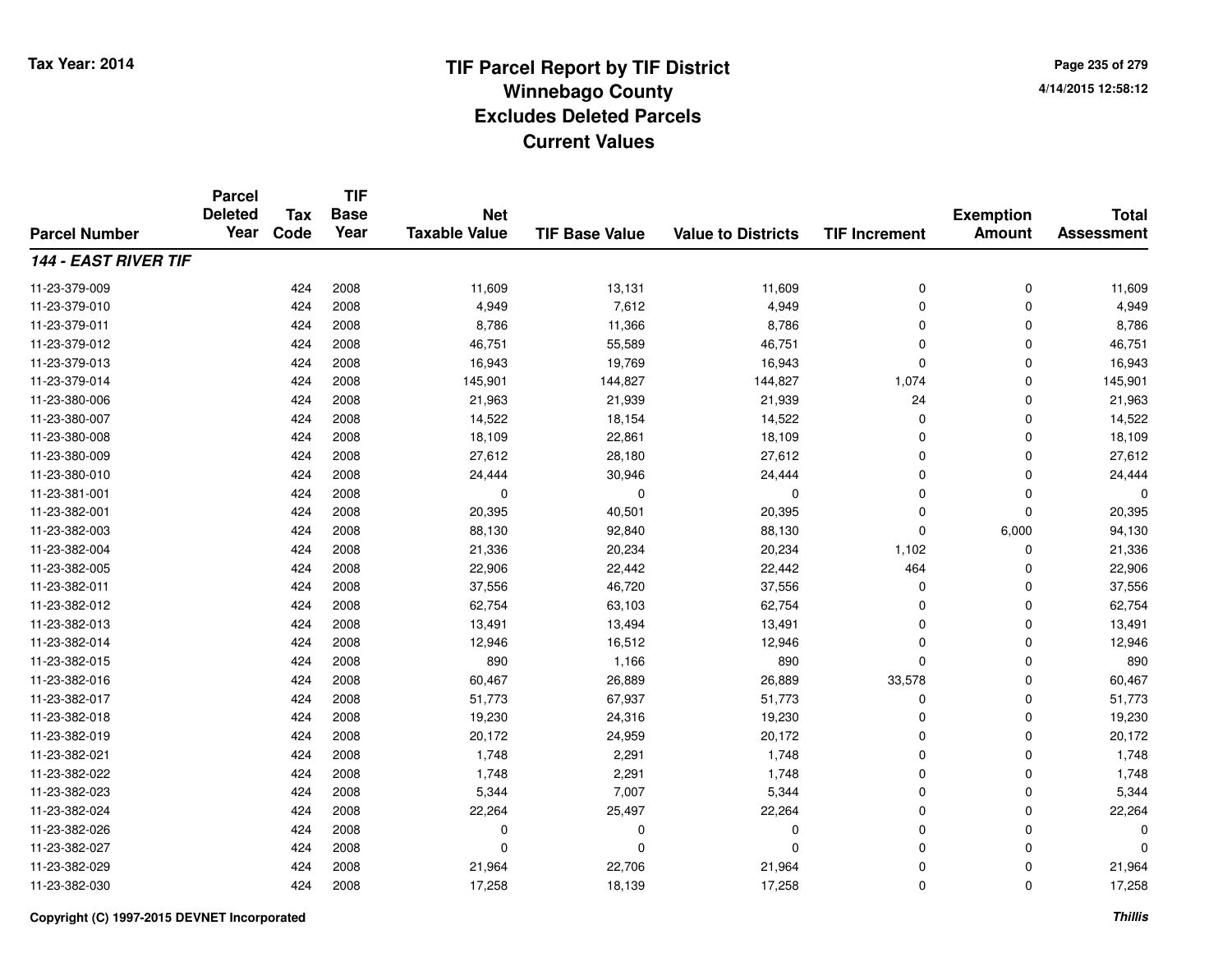# **TIF Parcel Report by TIF District Tax Year: 2014 Winnebago County04/14/2015 12:58:12** PM **Excludes Deleted ParcelsCurrent Values**

**Page 236 of 2794/14/2015 12:58:12**

|                      | <b>Parcel</b><br><b>Deleted</b> | <b>Tax</b> | <b>TIF</b><br><b>Base</b> | <b>Net</b>           |                       |                           |                      | <b>Exemption</b> | <b>Total</b>      |
|----------------------|---------------------------------|------------|---------------------------|----------------------|-----------------------|---------------------------|----------------------|------------------|-------------------|
| <b>Parcel Number</b> | Year                            | Code       | Year                      | <b>Taxable Value</b> | <b>TIF Base Value</b> | <b>Value to Districts</b> | <b>TIF Increment</b> | <b>Amount</b>    | <b>Assessment</b> |
| 144 - EAST RIVER TIF |                                 |            |                           |                      |                       |                           |                      |                  |                   |
| 11-23-383-008        |                                 | 424        | 2008                      | $\mathbf 0$          | $\pmb{0}$             | $\mathbf 0$               | $\mathbf 0$          | $\mathbf 0$      | 0                 |
| 11-23-384-001        |                                 | 424        | 2008                      | 5,027                | $\Omega$              | $\Omega$                  | 5,027                | $\mathbf 0$      | 5,027             |
| 11-23-384-002        |                                 | 424        | 2008                      | 5,420                | $\Omega$              | $\Omega$                  | 5,420                | $\Omega$         | 5,420             |
| 11-23-384-003        |                                 | 424        | 2008                      | 20,699               | 25,449                | 20,699                    | 0                    | $\Omega$         | 20,699            |
| 11-23-384-004        |                                 | 424        | 2008                      | 1,883                | 2,317                 | 1,883                     | $\Omega$             | $\Omega$         | 1,883             |
| 11-23-384-005        |                                 | 424        | 2008                      | 16,027               | 24,457                | 16,027                    | $\mathbf 0$          | $\Omega$         | 16,027            |
| 11-23-384-006        |                                 | 424        | 2008                      | 5,168                | $\Omega$              | $\mathbf 0$               | 5,168                | $\Omega$         | 5,168             |
| 11-23-384-007        |                                 | 424        | 2008                      | 91,282               | $\mathbf 0$           | $\mathbf 0$               | 91,282               | $\Omega$         | 91,282            |
| 11-23-386-001        |                                 | 424        | 2008                      | 8,442                | 31,703                | 8,442                     | 0                    | $\Omega$         | 8,442             |
| 11-23-386-002        |                                 | 424        | 2008                      | 2,741                | 3,671                 | 2,741                     | $\mathbf 0$          | $\Omega$         | 2,741             |
| 11-23-386-003        |                                 | 424        | 2008                      | 38,688               | 27,108                | 27,108                    | 11,580               | 6,000            | 44,688            |
| 11-23-386-004        |                                 | 424        | 2008                      | 0                    | 0                     | 0                         | 0                    | 0                | 0                 |
| 11-23-386-010        |                                 | 424        | 2008                      | 33,886               | 33,563                | 33,563                    | 323                  | $\Omega$         | 33,886            |
| 11-23-386-011        |                                 | 424        | 2008                      | 13,376               | 16,674                | 13,376                    | 0                    | $\Omega$         | 13,376            |
| 11-23-386-012        |                                 | 424        | 2008                      | 26,717               | 33,302                | 26,717                    | $\mathbf 0$          | $\Omega$         | 26,717            |
| 11-23-386-013        |                                 | 424        | 2008                      | 9,727                | 12,176                | 9,727                     | $\mathbf 0$          | $\Omega$         | 9,727             |
| 11-23-386-014        |                                 | 424        | 2008                      | 28,908               | 14,806                | 14,806                    | 14,102               | 0                | 28,908            |
| 11-23-390-012        |                                 | 424        | 2008                      | 0                    | 0                     | 0                         | 0                    | 0                | O                 |
| 11-23-390-013        |                                 | 424        | 2008                      | 0                    | $\Omega$              | 0                         | $\mathbf 0$          | $\Omega$         |                   |
| 11-23-390-014        |                                 | 424        | 2008                      | 0                    | $\Omega$              | $\Omega$                  | 0                    | 0                |                   |
| 11-23-390-018        |                                 | 424        | 2008                      | 788                  | 969                   | 788                       | $\mathbf 0$          | $\Omega$         | 788               |
| 11-23-390-019        |                                 | 424        | 2008                      | 23,317               | 28,861                | 23,317                    | 0                    | 0                | 23,317            |
| 11-23-401-001        |                                 | 424        | 2008                      | 377                  | 466                   | 377                       | 0                    | $\mathbf 0$      | 377               |
| 11-23-401-002        |                                 | 424        | 2008                      | 9,176                | 11,282                | 9,176                     | 0                    | 0                | 9,176             |
| 11-23-401-003        |                                 | 424        | 2008                      | 15,331               | 24,609                | 15,331                    | 0                    | $\mathbf 0$      | 15,331            |
| 11-23-401-004        |                                 | 424        | 2008                      | 20,545               | 25,262                | 20,545                    | 0                    | $\Omega$         | 20,545            |
| 11-23-402-001        |                                 | 424        | 2008                      | 5,160                | 9,414                 | 5,160                     | 0                    | 2,340            | 7,500             |
| 11-23-402-002        |                                 | 424        | 2008                      | 1,243                | 1,529                 | 1,243                     | 0                    | 0                | 1,243             |
| 11-23-402-003        |                                 | 424        | 2008                      | 1,395                | 1,716                 | 1,395                     | $\mathbf 0$          | $\Omega$         | 1,395             |
| 11-23-402-004        |                                 | 424        | 2008                      | 24,049               | 33,181                | 24,049                    | 0                    | 0                | 24,049            |
| 11-23-402-005        |                                 | 424        | 2008                      | 40,601               | 49,917                | 40,601                    | $\Omega$             | $\Omega$         | 40,601            |
| 11-23-402-006        |                                 | 424        | 2008                      | 7,216                | 8,872                 | 7,216                     | 0                    | $\Omega$         | 7,216             |
| 11-23-402-007        |                                 | 424        | 2008                      | 7,597                | 16,278                | 7,597                     | 0                    | 6,000            | 13,597            |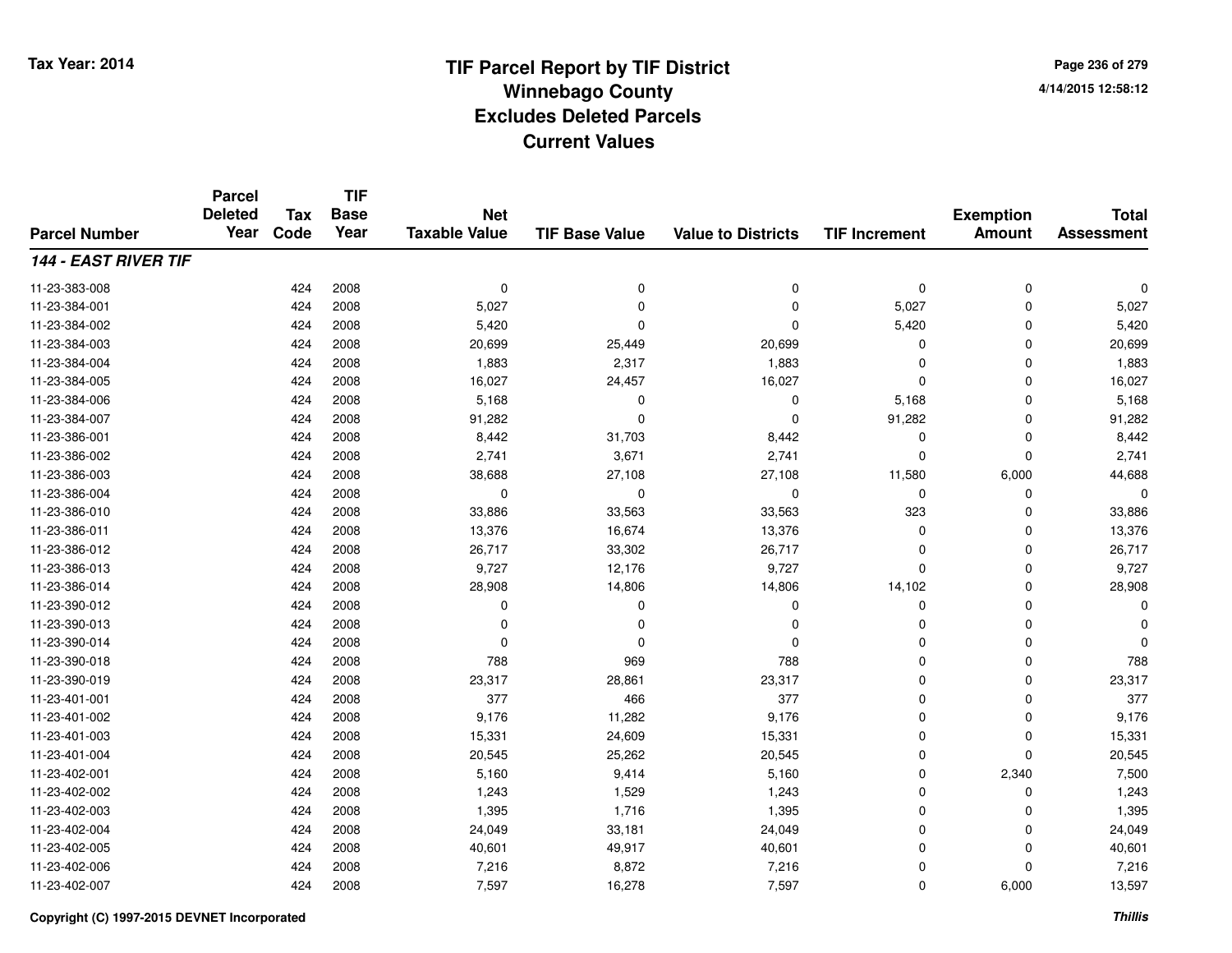**TIF**

**Parcel**

**Page 237 of 2794/14/2015 12:58:12**

| <b>Parcel Number</b>        | <b>Deleted</b><br>Year | <b>Tax</b><br>Code | <b>Base</b><br>Year | <b>Net</b><br><b>Taxable Value</b> | <b>TIF Base Value</b> | <b>Value to Districts</b> | <b>TIF Increment</b> | <b>Exemption</b><br><b>Amount</b> | <b>Total</b><br><b>Assessment</b> |
|-----------------------------|------------------------|--------------------|---------------------|------------------------------------|-----------------------|---------------------------|----------------------|-----------------------------------|-----------------------------------|
| <b>144 - EAST RIVER TIF</b> |                        |                    |                     |                                    |                       |                           |                      |                                   |                                   |
| 11-23-403-001               |                        | 424                | 2008                | 140,530                            | 172,781               | 140,530                   | 0                    | $\mathbf 0$                       | 140,530                           |
| 11-23-404-001               |                        | 424                | 2008                | 9,758                              | 11,997                | 9,758                     | 0                    | 0                                 | 9,758                             |
| 11-23-404-002               |                        | 424                | 2008                | 603                                | 741                   | 603                       | 0                    | 0                                 | 603                               |
| 11-23-404-003               |                        | 424                | 2008                | 17,914                             | 34,343                | 17,914                    | $\Omega$             | 6,000                             | 23,914                            |
| 11-23-404-004               |                        | 424                | 2008                | 21,301                             | 34,123                | 21,301                    | 0                    | $\Omega$                          | 21,301                            |
| 11-23-404-005               |                        | 424                | 2008                | 11,992                             | 23,561                | 11,992                    | $\mathbf 0$          | $\Omega$                          | 11,992                            |
| 11-23-404-006               |                        | 424                | 2008                | 8,442                              | 14,236                | 8,442                     | 0                    | 6,000                             | 14,442                            |
| 11-23-404-007               |                        | 424                | 2008                | 41,186                             | 16,375                | 16,375                    | 24,811               | $\Omega$                          | 41,186                            |
| 11-23-404-008               |                        | 424                | 2008                | 7,415                              | 18,015                | 7,415                     | 0                    | 8,608                             | 16,023                            |
| 11-23-404-009               |                        | 424                | 2008                | 36,708                             | 45,133                | 36,708                    | 0                    | 0                                 | 36,708                            |
| 11-23-408-001               |                        | 424                | 2008                | 0                                  | $\Omega$              | 0                         | 0                    | $\Omega$                          | $\Omega$                          |
| 11-23-411-001               |                        | 424                | 2008                | 7,872                              | 36,717                | 7,872                     | $\mathbf 0$          | 11,000                            | 18,872                            |
| 11-23-411-002               |                        | 424                | 2008                | 7,201                              | 17,726                | 7,201                     | $\mathbf 0$          | $\Omega$                          | 7,201                             |
| 11-23-411-003               |                        | 424                | 2008                | 14,681                             | 22,166                | 14,681                    | $\mathbf 0$          | $\Omega$                          | 14,681                            |
| 11-23-411-004               |                        | 424                | 2008                | 9,638                              | 13,606                | 9,638                     | $\mathbf 0$          | 6,000                             | 15,638                            |
| 11-23-411-005               |                        | 424                | 2008                | 11,088                             | 12,695                | 11,088                    | 0                    | 0                                 | 11,088                            |
| 11-23-411-006               |                        | 424                | 2008                | 8,414                              | 19,860                | 8,414                     | 0                    | $\Omega$                          | 8,414                             |
| 11-23-411-007               |                        | 424                | 2008                | 0                                  | 0                     | 0                         | 0                    | $\Omega$                          | 0                                 |
| 11-23-411-008               |                        | 424                | 2008                | $\Omega$                           | $\Omega$              | $\mathbf 0$               | $\mathbf 0$          | $\mathbf 0$                       | $\Omega$                          |
| 11-23-411-011               |                        | 424                | 2008                | 11,887                             | 14,615                | 11,887                    | $\mathbf 0$          | $\mathbf 0$                       | 11,887                            |
| 11-23-451-001               |                        | 424                | 2008                | 0                                  | $\Omega$              | $\mathbf 0$               | $\mathbf 0$          | $\Omega$                          | $\Omega$                          |
| 11-23-456-001               |                        | 424                | 2008                | 8,381                              | 21,941                | 8,381                     | $\mathbf 0$          | 11,000                            | 19,381                            |
| 11-23-456-007               |                        | 424                | 2008                | 10,081                             | 18,626                | 10,081                    | 0                    | 0                                 | 10,081                            |
| 11-23-456-008               |                        | 424                | 2008                | 5,410                              | 22,381                | 5,410                     | 0                    | 6,000                             | 11,410                            |
| 11-23-456-009               |                        | 424                | 2008                | 10,347                             | 20,599                | 10,347                    | 0                    | $\Omega$                          | 10,347                            |
| 11-23-456-010               |                        | 424                | 2008                | 4,079                              | 19,641                | 4,079                     | 0                    | $\Omega$                          | 4,079                             |
| 11-23-456-011               |                        | 424                | 2008                | 5,648                              | 19,968                | 5,648                     | $\mathbf 0$          | $\Omega$                          | 5,648                             |
| 11-23-456-012               |                        | 424                | 2008                | 15,099                             | 22,907                | 15,099                    | $\mathbf 0$          | $\mathbf 0$                       | 15,099                            |
| 11-23-456-013               |                        | 424                | 2008                | 2,789                              | 3,429                 | 2,789                     | $\mathbf 0$          | $\mathbf 0$                       | 2,789                             |
| 11-23-456-014               |                        | 424                | 2008                | 2,049                              | 2,520                 | 2,049                     | $\mathbf 0$          | $\Omega$                          | 2,049                             |
| 11-23-456-015               |                        | 424                | 2008                | 18,501                             | 22,712                | 18,501                    | 0                    | $\mathbf 0$                       | 18,501                            |
| 11-23-456-016               |                        | 424                | 2008                | 5,390                              | 13,245                | 5,390                     | 0                    | 6,000                             | 11,390                            |
| 11-23-456-017               |                        | 424                | 2008                | 9,639                              | 18,602                | 9,639                     | 0                    | 0                                 | 9,639                             |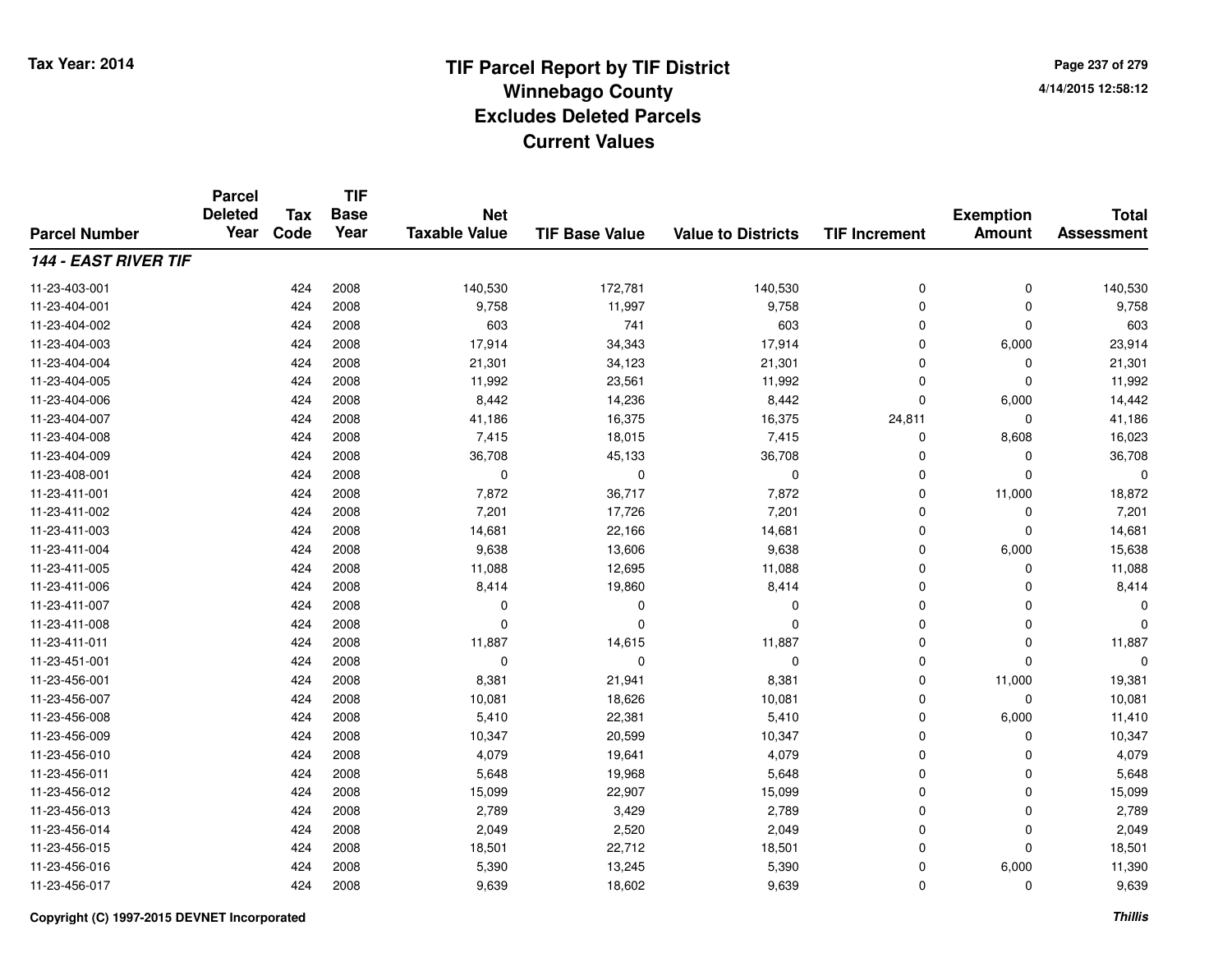**Page 238 of 2794/14/2015 12:58:12**

|                             | <b>Parcel</b><br><b>Deleted</b> | <b>Tax</b> | <b>TIF</b><br><b>Base</b> | <b>Net</b>           |                       |                           |                      | <b>Exemption</b> | <b>Total</b>      |
|-----------------------------|---------------------------------|------------|---------------------------|----------------------|-----------------------|---------------------------|----------------------|------------------|-------------------|
| <b>Parcel Number</b>        | Year                            | Code       | Year                      | <b>Taxable Value</b> | <b>TIF Base Value</b> | <b>Value to Districts</b> | <b>TIF Increment</b> | <b>Amount</b>    | <b>Assessment</b> |
| <b>144 - EAST RIVER TIF</b> |                                 |            |                           |                      |                       |                           |                      |                  |                   |
| 11-23-457-002               |                                 | 424        | 2008                      | 106,826              | 126,580               | 106,826                   | 0                    | 0                | 106,826           |
| 11-23-457-006               |                                 | 424        | 2008                      | 66,396               | 112,662               | 66,396                    | 0                    | $\mathbf 0$      | 66,396            |
| 11-23-458-001               |                                 | 424        | 2008                      | 18,620               | 25,436                | 18,620                    | $\mathbf 0$          | $\mathbf 0$      | 18,620            |
| 11-23-458-002               |                                 | 424        | 2008                      | 15,782               | 46,850                | 15,782                    | 0                    | $\Omega$         | 15,782            |
| 11-23-458-003               |                                 | 424        | 2008                      | 1,063                | 1,307                 | 1,063                     | 0                    | $\Omega$         | 1,063             |
| 11-23-458-004               |                                 | 424        | 2008                      | 6,195                | 7,618                 | 6,195                     | 0                    | $\Omega$         | 6,195             |
| 11-23-458-005               |                                 | 424        | 2008                      | 24,474               | 86,317                | 24,474                    | 0                    | $\Omega$         | 24,474            |
| 11-23-458-006               |                                 | 424        | 2008                      | 23,168               | 36,269                | 23,168                    | 0                    | $\Omega$         | 23,168            |
| 11-23-458-007               |                                 | 424        | 2008                      | 1,561                | 0                     | $\mathbf 0$               | 1,561                | $\Omega$         | 1,561             |
| 11-23-458-008               |                                 | 424        | 2008                      | 13,334               | $\Omega$              | $\mathbf 0$               | 13,334               | $\Omega$         | 13,334            |
| 11-23-458-009               |                                 | 424        | 2008                      | 11,369               | 20,919                | 11,369                    | 0                    | $\Omega$         | 11,369            |
| 11-23-458-010               |                                 | 424        | 2008                      | 48,294               | 58,959                | 48,294                    | 0                    | 0                | 48,294            |
| 11-23-458-011               |                                 | 424        | 2008                      | 9,805                | 19,255                | 9,805                     | $\mathbf 0$          | $\Omega$         | 9,805             |
| 11-23-458-012               |                                 | 424        | 2008                      | 4,576                | 5,627                 | 4,576                     | 0                    | 0                | 4,576             |
| 11-23-458-013               |                                 | 424        | 2008                      | 27,840               | 34,045                | 27,840                    | 0                    | $\Omega$         | 27,840            |
| 11-23-458-014               |                                 | 424        | 2008                      | 38,424               | 52,050                | 38,424                    | 0                    | 0                | 38,424            |
| 11-23-458-015               |                                 | 424        | 2008                      | 3,568                | 4,387                 | 3,568                     | 0                    | $\mathbf 0$      | 3,568             |
| 11-23-462-001               |                                 | 424        | 2008                      | 8,365                | 10,286                | 8,365                     | 0                    | $\mathbf 0$      | 8,365             |
| 11-23-462-002               |                                 | 424        | 2008                      | 3,632                | 4,466                 | 3,632                     | 0                    | 0                | 3,632             |
| 11-23-462-003               |                                 | 424        | 2008                      | 62,625               | 76,304                | 62,625                    | 0                    | 0                | 62,625            |
| 11-23-462-004               |                                 | 424        | 2008                      | 9,523                | 14,004                | 9,523                     | 0                    | 0                | 9,523             |
| 11-23-462-005               |                                 | 424        | 2008                      | 12,148               | 14,937                | 12,148                    | 0                    | $\mathbf 0$      | 12,148            |
| 11-23-463-001               |                                 | 424        | 2008                      | 77,457               | 100,802               | 77,457                    | 0                    | $\mathbf 0$      | 77,457            |
| 11-26-101-001               |                                 | 424        | 2008                      | 48,317               | 59,407                | 48,317                    | 0                    | $\mathbf 0$      | 48,317            |
| 11-26-102-001               |                                 | 424        | 2008                      | 0                    | 0                     | 0                         | 0                    | $\mathbf 0$      | 0                 |
| 11-26-102-003               |                                 | 424        | 2008                      | 32,396               | 39,832                | 32,396                    | 0                    | $\mathbf 0$      | 32,396            |
| 11-26-102-004               |                                 | 424        | 2008                      | 24,877               | 56,639                | 24,877                    | 0                    | $\mathbf 0$      | 24,877            |
| 11-26-103-001               |                                 | 424        | 2008                      | 2,449                | 3,013                 | 2,449                     | 0                    | $\Omega$         | 2,449             |
| 11-26-103-002               |                                 | 424        | 2008                      | 13,111               | 17,997                | 13,111                    | 0                    | 6,000            | 19,111            |
| 11-26-103-003               |                                 | 424        | 2008                      | 10,328               | 14,209                | 10,328                    | 0                    | 6,000            | 16,328            |
| 11-26-103-004               |                                 | 424        | 2008                      | 0                    | 0                     | $\mathbf 0$               | $\mathbf 0$          | $\Omega$         | 0                 |
| 11-26-103-005               |                                 | 424        | 2008                      | 14,520               | 20,610                | 14,520                    | 0                    | 0                | 14,520            |
| 11-26-103-006               |                                 | 424        | 2008                      | 54,453               | 66,950                | 54,453                    | 0                    | $\Omega$         | 54,453            |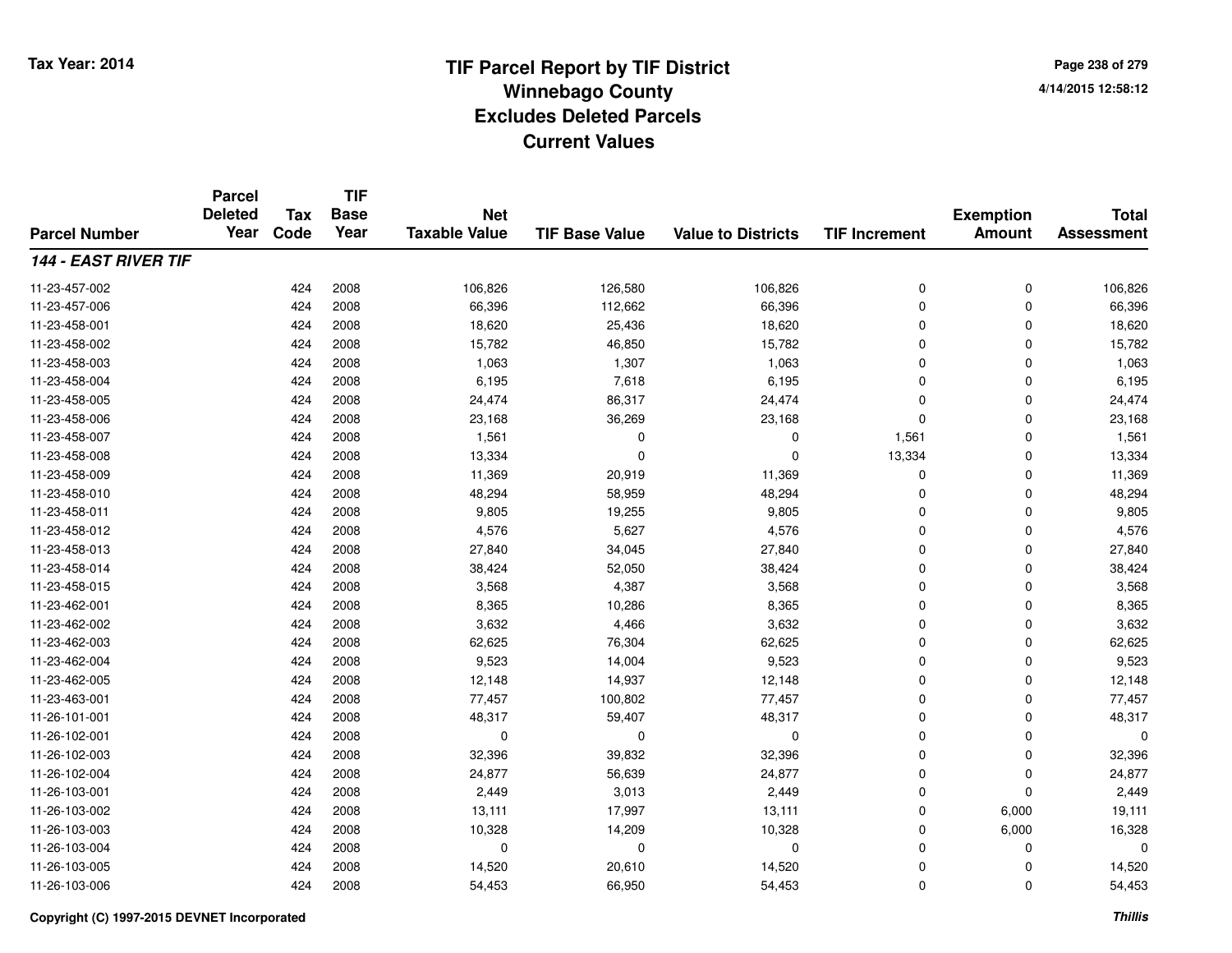**TIF**

**Parcel**

**Page 239 of 2794/14/2015 12:58:12**

| <b>Parcel Number</b>        | <b>Deleted</b><br>Year | Tax<br>Code | <b>Base</b><br>Year | <b>Net</b><br><b>Taxable Value</b> | <b>TIF Base Value</b> | <b>Value to Districts</b> | <b>TIF Increment</b> | <b>Exemption</b><br><b>Amount</b> | <b>Total</b><br><b>Assessment</b> |
|-----------------------------|------------------------|-------------|---------------------|------------------------------------|-----------------------|---------------------------|----------------------|-----------------------------------|-----------------------------------|
| <b>144 - EAST RIVER TIF</b> |                        |             |                     |                                    |                       |                           |                      |                                   |                                   |
| 11-26-103-007               |                        | 424         | 2008                | 9,710                              | 18,098                | 9,710                     | 0                    | $\pmb{0}$                         | 9,710                             |
| 11-26-103-008               |                        | 424         | 2008                | 7,856                              | 21,605                | 7,856                     | 0                    | 6,000                             | 13,856                            |
| 11-26-103-009               |                        | 424         | 2008                | 20,422                             | 26,986                | 20,422                    | 0                    | 6,000                             | 26,422                            |
| 11-26-103-010               |                        | 424         | 2008                | 16,494                             | 20,279                | 16,494                    | $\mathbf 0$          | $\Omega$                          | 16,494                            |
| 11-26-104-001               |                        | 424         | 2008                | 61,683                             | 86,677                | 61,683                    | 0                    | $\Omega$                          | 61,683                            |
| 11-26-104-002               |                        | 424         | 2008                | $\mathbf 0$                        | 0                     | $\Omega$                  | $\mathbf 0$          | $\Omega$                          | $\Omega$                          |
| 11-26-126-001               |                        | 424         | 2008                | $\mathbf 0$                        | $\Omega$              | $\Omega$                  | $\mathbf 0$          | $\Omega$                          | $\Omega$                          |
| 11-26-127-001               |                        | 424         | 2008                | 9,853                              | 40,554                | 9,853                     | 0                    | $\Omega$                          | 9,853                             |
| 11-26-127-002               |                        | 424         | 2008                | 24,975                             | 36,814                | 24,975                    | 0                    | 6,000                             | 30,975                            |
| 11-26-127-003               |                        | 424         | 2008                | 35,742                             | 45,821                | 35,742                    | 0                    | 6,000                             | 41,742                            |
| 11-26-127-005               |                        | 424         | 2008                | $\Omega$                           | 0                     | 0                         | $\mathbf 0$          | $\Omega$                          | 0                                 |
| 11-26-127-006               |                        | 424         | 2008                | $\Omega$                           | $\Omega$              | $\Omega$                  | $\mathbf 0$          | $\Omega$                          | $\Omega$                          |
| 11-26-128-001               |                        | 424         | 2008                | $\Omega$                           | $\Omega$              | $\Omega$                  | $\mathbf 0$          | $\Omega$                          | $\Omega$                          |
| 11-26-128-002               |                        | 424         | 2008                | 24,814                             | 45,197                | 24,814                    | 0                    | $\mathbf 0$                       | 24,814                            |
| 11-26-128-003               |                        | 424         | 2008                | $\mathbf 0$                        | $\Omega$              | 0                         | $\mathbf 0$          | $\Omega$                          | O                                 |
| 11-26-128-004               |                        | 424         | 2008                | 18,385                             | 24,482                | 18,385                    | $\mathbf 0$          | 6,000                             | 24,385                            |
| 11-26-128-005               |                        | 424         | 2008                | 20,100                             | 26,625                | 20,100                    | 0                    | 6,000                             | 26,100                            |
| 11-26-128-006               |                        | 424         | 2008                | 12,765                             | 31,126                | 12,765                    | 0                    | 6,000                             | 18,765                            |
| 11-26-128-007               |                        | 424         | 2008                | 24,564                             | 30,202                | 24,564                    | 0                    | 0                                 | 24,564                            |
| 11-26-128-008               |                        | 424         | 2008                | 14,587                             | 16,434                | 14,587                    | 0                    | $\Omega$                          | 14,587                            |
| 11-26-128-009               |                        | 424         | 2008                | 14,973                             | 22,663                | 14,973                    | 0                    | $\Omega$                          | 14,973                            |
| 11-26-128-010               |                        | 424         | 2008                | 4,492                              | 27,546                | 4,492                     | $\mathbf 0$          | $\Omega$                          | 4,492                             |
| 11-26-128-011               |                        | 424         | 2008                | 15,789                             | 9,913                 | 9,913                     | 5,876                | $\Omega$                          | 15,789                            |
| 11-26-128-012               |                        | 424         | 2008                | 9,734                              | 23,914                | 9,734                     | 0                    | 6,000                             | 15,734                            |
| 11-26-128-013               |                        | 424         | 2008                | 14,077                             | 23,052                | 14,077                    | 0                    | 0                                 | 14,077                            |
| 11-26-129-001               |                        | 424         | 2008                | 15,891                             | 21,416                | 15,891                    | 0                    | 6,000                             | 21,891                            |
| 11-26-129-002               |                        | 424         | 2008                | 15,728                             | 27,718                | 15,728                    | $\mathbf 0$          | 6,000                             | 21,728                            |
| 11-26-129-003               |                        | 424         | 2008                | 16,437                             | 33,221                | 16,437                    | $\mathbf 0$          | $\mathbf 0$                       | 16,437                            |
| 11-26-129-004               |                        | 424         | 2008                | 18,143                             | 23,649                | 18,143                    | $\mathbf 0$          | 6,000                             | 24,143                            |
| 11-26-129-005               |                        | 424         | 2008                | 6,368                              | 14,704                | 6,368                     | 0                    | 3,911                             | 10,279                            |
| 11-26-129-006               |                        | 424         | 2008                | 13,887                             | 20,722                | 13,887                    | 0                    | 0                                 | 13,887                            |
| 11-26-129-007               |                        | 424         | 2008                | 13,804                             | 24,526                | 13,804                    | 0                    | $\Omega$                          | 13,804                            |
| 11-26-129-008               |                        | 424         | 2008                | 12,774                             | 29,555                | 12,774                    | 0                    | 6,000                             | 18,774                            |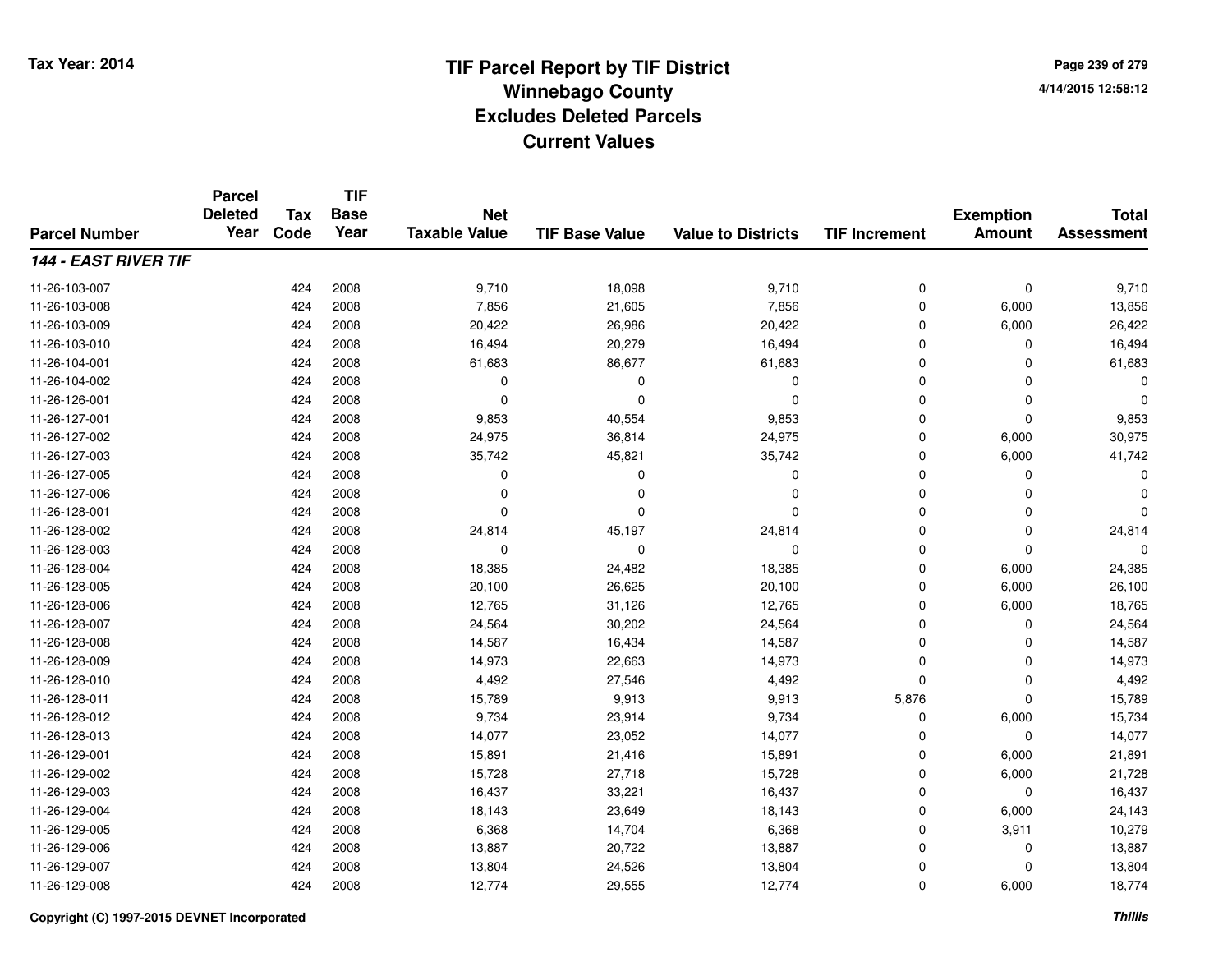**TIF**

**Parcel**

**Page 240 of 2794/14/2015 12:58:12**

| <b>Parcel Number</b>        | <b>Deleted</b><br>Year | <b>Tax</b><br>Code | <b>Base</b><br>Year | <b>Net</b><br><b>Taxable Value</b> | <b>TIF Base Value</b> | <b>Value to Districts</b> | <b>TIF Increment</b> | <b>Exemption</b><br><b>Amount</b> | <b>Total</b><br><b>Assessment</b> |
|-----------------------------|------------------------|--------------------|---------------------|------------------------------------|-----------------------|---------------------------|----------------------|-----------------------------------|-----------------------------------|
| <b>144 - EAST RIVER TIF</b> |                        |                    |                     |                                    |                       |                           |                      |                                   |                                   |
| 11-26-129-009               |                        | 424                | 2008                | 16,371                             | 24,405                | 16,371                    | 0                    | 0                                 | 16,371                            |
| 11-26-129-010               |                        | 424                | 2008                | 15,641                             | 23,732                | 15,641                    | 0                    | $\mathbf 0$                       | 15,641                            |
| 11-26-129-011               |                        | 424                | 2008                | 21,917                             | 26,970                | 21,917                    | $\mathbf 0$          | $\Omega$                          | 21,917                            |
| 11-26-129-012               |                        | 424                | 2008                | 8,827                              | 10,631                | 8,827                     | 0                    | $\Omega$                          | 8,827                             |
| 11-26-129-013               |                        | 424                | 2008                | 8,359                              | 24,148                | 8,359                     | $\mathbf 0$          | 8,000                             | 16,359                            |
| 11-26-129-014               |                        | 424                | 2008                | 11,778                             | 22,804                | 11,778                    | 0                    | $\Omega$                          | 11,778                            |
| 11-26-129-015               |                        | 424                | 2008                | 8,865                              | 21,244                | 8,865                     | 0                    | 6,000                             | 14,865                            |
| 11-26-129-016               |                        | 424                | 2008                | 5,666                              | 26,243                | 5,666                     | 0                    | 6,000                             | 11,666                            |
| 11-26-130-003               |                        | 424                | 2008                | 1,652                              | 2,031                 | 1,652                     | 0                    | 0                                 | 1,652                             |
| 11-26-130-004               |                        | 424                | 2008                | 6,402                              | 9,180                 | 6,402                     | 0                    | $\Omega$                          | 6,402                             |
| 11-26-130-005               |                        | 424                | 2008                | 6,414                              | 3,486                 | 3,486                     | 2,928                | 0                                 | 6,414                             |
| 11-26-130-006               |                        | 424                | 2008                | 682                                | 838                   | 682                       | 0                    | 0                                 | 682                               |
| 11-26-130-007               |                        | 424                | 2008                | 4,268                              | 21,336                | 4,268                     | 0                    | 0                                 | 4,268                             |
| 11-26-130-008               |                        | 424                | 2008                | 10,404                             | 26,217                | 10,404                    | 0                    | 0                                 | 10,404                            |
| 11-26-130-009               |                        | 424                | 2008                | 0                                  | $\Omega$              | 0                         | $\Omega$             | $\Omega$                          | $\Omega$                          |
| 11-26-130-010               |                        | 424                | 2008                | 16,271                             | 17,171                | 16,271                    | $\mathbf 0$          | $\mathbf 0$                       | 16,271                            |
| 11-26-130-011               |                        | 424                | 2008                | 19,354                             | 23,797                | 19,354                    | $\mathbf 0$          | 0                                 | 19,354                            |
| 11-26-130-012               |                        | 424                | 2008                | 13,775                             | 27,462                | 13,775                    | 0                    | $\Omega$                          | 13,775                            |
| 11-26-130-013               |                        | 424                | 2008                | 22,703                             | 28,056                | 22,703                    | $\mathbf 0$          | $\Omega$                          | 22,703                            |
| 11-26-130-014               |                        | 424                | 2008                | 5,648                              | 15,394                | 5,648                     | $\mathbf 0$          | 248                               | 5,896                             |
| 11-26-130-015               |                        | 424                | 2008                | 0                                  | $\Omega$              | 0                         | 0                    | $\mathbf 0$                       | $\Omega$                          |
| 11-26-130-016               |                        | 424                | 2008                | 0                                  | 14,694                | $\Omega$                  | 0                    | 10,321                            | 10,321                            |
| 11-26-130-017               |                        | 424                | 2008                | 0                                  | 0                     | $\Omega$                  | 0                    | 6,425                             | 6,425                             |
| 11-26-131-001               |                        | 424                | 2008                | $\Omega$                           | $\Omega$              | $\Omega$                  | 0                    | 0                                 | $\Omega$                          |
| 11-26-131-002               |                        | 424                | 2008                | 20,098                             | 24,709                | 20,098                    | $\mathbf 0$          | $\mathbf 0$                       | 20,098                            |
| 11-26-131-003               |                        | 424                | 2008                | 816                                | 1,099                 | 816                       | $\mathbf 0$          | $\Omega$                          | 816                               |
| 11-26-131-004               |                        | 424                | 2008                | 1,114                              | 1,486                 | 1,114                     | $\mathbf 0$          | $\mathbf 0$                       | 1,114                             |
| 11-26-131-005               |                        | 424                | 2008                | 3,937                              | 4,840                 | 3,937                     | $\mathbf 0$          | 0                                 | 3,937                             |
| 11-26-132-002               |                        | 424                | 2008                | 0                                  | 0                     | 0                         | $\mathbf 0$          | $\mathbf 0$                       | 0                                 |
| 11-26-132-003               |                        | 424                | 2008                | 0                                  | $\Omega$              | $\Omega$                  | $\mathbf 0$          | $\mathbf 0$                       | $\Omega$                          |
| 11-26-132-005               |                        | 424                | 2008                | 2,877                              | 3,536                 | 2,877                     | 0                    | $\Omega$                          | 2,877                             |
| 11-26-132-006               |                        | 424                | 2008                | 5,920                              | 7,279                 | 5,920                     | 0                    | $\Omega$                          | 5,920                             |
| 11-26-132-007               |                        | 424                | 2008                | 5,461                              | 6,713                 | 5,461                     | 0                    | $\mathbf 0$                       | 5,461                             |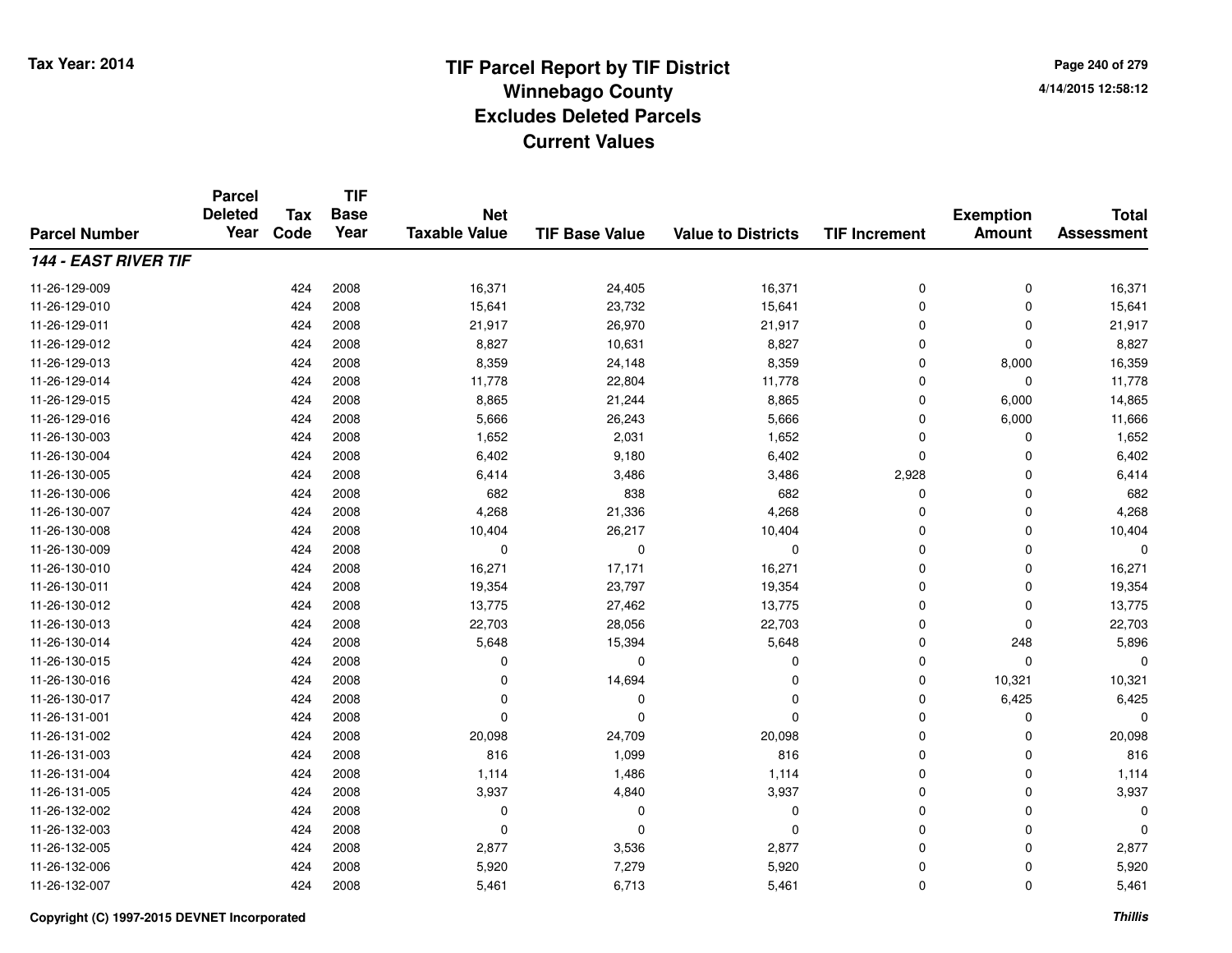**TIF**

**Parcel**

**Page 241 of 2794/14/2015 12:58:12**

| <b>Parcel Number</b>        | <b>Deleted</b><br>Year | Tax<br>Code | <b>Base</b><br>Year | <b>Net</b><br><b>Taxable Value</b> | <b>TIF Base Value</b> | <b>Value to Districts</b> | <b>TIF Increment</b> | <b>Exemption</b><br><b>Amount</b> | <b>Total</b><br><b>Assessment</b> |
|-----------------------------|------------------------|-------------|---------------------|------------------------------------|-----------------------|---------------------------|----------------------|-----------------------------------|-----------------------------------|
| <b>144 - EAST RIVER TIF</b> |                        |             |                     |                                    |                       |                           |                      |                                   |                                   |
| 11-26-132-008               |                        | 424         | 2008                | 14,102                             | 19,360                | 14,102                    | 0                    | 6,000                             | 20,102                            |
| 11-26-132-009               |                        | 424         | 2008                | 16,115                             | 19,813                | 16,115                    | 0                    | 0                                 | 16,115                            |
| 11-26-132-010               |                        | 424         | 2008                | 7,995                              | 32,889                | 7,995                     | 0                    | 3,671                             | 11,666                            |
| 11-26-132-011               |                        | 424         | 2008                | 17,551                             | 33,722                | 17,551                    | 0                    | 0                                 | 17,551                            |
| 11-26-132-012               |                        | 424         | 2008                | 1,501                              | 1,846                 | 1,501                     | 0                    | $\Omega$                          | 1,501                             |
| 11-26-132-013               |                        | 424         | 2008                | $\Omega$                           | $\Omega$              | $\Omega$                  | 0                    | $\Omega$                          | $\Omega$                          |
| 11-26-132-014               |                        | 424         | 2008                | $\Omega$                           | $\Omega$              | $\Omega$                  | 0                    | $\Omega$                          | 0                                 |
| 11-26-132-015               |                        | 424         | 2008                | $\Omega$                           | $\Omega$              | $\Omega$                  | 0                    | $\mathbf 0$                       | $\Omega$                          |
| 11-26-133-001               |                        | 424         | 2008                | 25,101                             | 33,812                | 25,101                    | 0                    | $\mathbf 0$                       | 25,101                            |
| 11-26-133-002               |                        | 424         | 2008                | 21,546                             | 27,708                | 21,546                    | 0                    | 0                                 | 21,546                            |
| 11-26-133-003               |                        | 424         | 2008                | 1,126                              | 9,408                 | 1,126                     | 0                    | 11,000                            | 12,126                            |
| 11-26-133-004               |                        | 424         | 2008                | 11,602                             | 16,142                | 11,602                    | 0                    | 6,000                             | 17,602                            |
| 11-26-133-005               |                        | 424         | 2008                | 18,652                             | 24,810                | 18,652                    | 0                    | 6,000                             | 24,652                            |
| 11-26-133-006               |                        | 424         | 2008                | 20,148                             | 26,647                | 20,148                    | 0                    | 6,000                             | 26,148                            |
| 11-26-133-007               |                        | 424         | 2008                | 13,288                             | 32,412                | 13,288                    | 0                    | 6,000                             | 19,288                            |
| 11-26-133-008               |                        | 424         | 2008                | 21,611                             | 40,418                | 21,611                    | 0                    | 11,000                            | 32,611                            |
| 11-26-133-009               |                        | 424         | 2008                | 15,882                             | 31,271                | 15,882                    | 0                    | 0                                 | 15,882                            |
| 11-26-133-010               |                        | 424         | 2008                | 27,085                             | 35,176                | 27,085                    | 0                    | 6,000                             | 33,085                            |
| 11-26-133-011               |                        | 424         | 2008                | 14,010                             | 46,512                | 14,010                    | $\Omega$             | 28,752                            | 42,762                            |
| 11-26-133-012               |                        | 424         | 2008                | 29,289                             | 54,771                | 29,289                    | 0                    | 0                                 | 29,289                            |
| 11-26-133-013               |                        | 424         | 2008                | 30,041                             | 31,433                | 30,041                    | 0                    | $\mathbf 0$                       | 30,041                            |
| 11-26-134-001               |                        | 424         | 2008                | 10,333                             | 45,328                | 10,333                    | 0                    | 0                                 | 10,333                            |
| 11-26-134-002               |                        | 424         | 2008                | 10,333                             | 45,328                | 10,333                    | 0                    | $\mathbf 0$                       | 10,333                            |
| 11-26-134-003               |                        | 424         | 2008                | 0                                  | 10,840                | 0                         | 0                    | 10,509                            | 10,509                            |
| 11-26-134-004               |                        | 424         | 2008                | 5,160                              | 10,840                | 5,160                     | 0                    | 5,448                             | 10,608                            |
| 11-26-134-005               |                        | 424         | 2008                | 7,926                              | 26,663                | 7,926                     | 0                    | $\Omega$                          | 7,926                             |
| 11-26-134-006               |                        | 424         | 2008                | 2,710                              | 3,333                 | 2,710                     | 0                    | $\mathbf 0$                       | 2,710                             |
| 11-26-134-007               |                        | 424         | 2008                | $\mathbf 0$                        | 0                     | 0                         | 0                    | $\mathbf 0$                       | $\Omega$                          |
| 11-26-134-008               |                        | 424         | 2008                | 16,369                             | 22,005                | 16,369                    | 0                    | 6,000                             | 22,369                            |
| 11-26-134-009               |                        | 424         | 2008                | 3,295                              | 4,050                 | 3,295                     | 0                    | 0                                 | 3,295                             |
| 11-26-134-010               |                        | 424         | 2008                | 26,138                             | 34,013                | 26,138                    | 0                    | 6,000                             | 32,138                            |
| 11-26-135-005               |                        | 424         | 2008                | 2,386                              | 3,080                 | 2,386                     | 0                    | 0                                 | 2,386                             |
| 11-26-135-006               |                        | 424         | 2008                | 4,379                              | 14,252                | 4,379                     | 0                    | 0                                 | 4,379                             |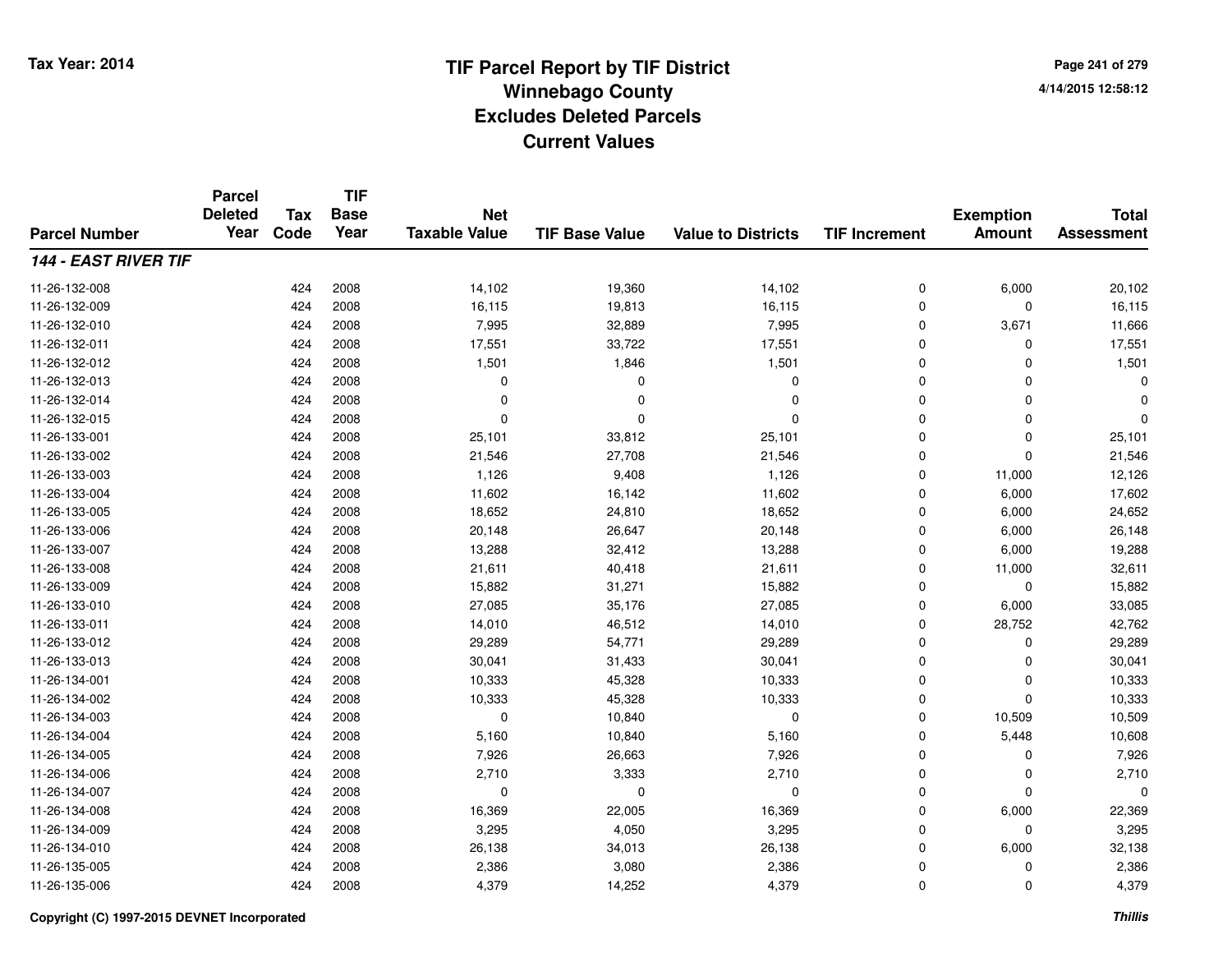**Page 242 of 2794/14/2015 12:58:12**

|                      | <b>Parcel</b><br><b>Deleted</b> | <b>Tax</b> | <b>TIF</b><br><b>Base</b> | <b>Net</b>           |                       |                           |                      | <b>Exemption</b> | <b>Total</b>      |
|----------------------|---------------------------------|------------|---------------------------|----------------------|-----------------------|---------------------------|----------------------|------------------|-------------------|
| <b>Parcel Number</b> | Year                            | Code       | Year                      | <b>Taxable Value</b> | <b>TIF Base Value</b> | <b>Value to Districts</b> | <b>TIF Increment</b> | <b>Amount</b>    | <b>Assessment</b> |
| 144 - EAST RIVER TIF |                                 |            |                           |                      |                       |                           |                      |                  |                   |
| 11-26-137-001        |                                 | 424        | 2008                      | $\mathbf 0$          | 0                     | $\mathbf 0$               | 0                    | 0                | $\mathbf 0$       |
| 11-26-137-002        |                                 | 424        | 2008                      | $\mathbf 0$          | $\Omega$              | $\Omega$                  | 0                    | 0                | $\mathbf 0$       |
| 11-26-137-004        |                                 | 424        | 2008                      | 14,731               | 18,162                | 14,731                    | 0                    | 0                | 14,731            |
| 11-26-137-005        |                                 | 424        | 2008                      | 1,180                | 1,452                 | 1,180                     | 0                    | $\mathbf 0$      | 1,180             |
| 11-26-137-006        |                                 | 424        | 2008                      | 13,000               | 17,259                | 13,000                    | 0                    | 6,000            | 19,000            |
| 11-26-137-007        |                                 | 424        | 2008                      | 6,967                | 10,441                | 6,967                     | 0                    | 6,000            | 12,967            |
| 11-26-137-008        |                                 | 424        | 2008                      | 12,531               | 17,281                | 12,531                    | 0                    | 6,000            | 18,531            |
| 11-26-137-010        |                                 | 424        | 2008                      | 0                    | $\mathbf 0$           | 0                         | 0                    | 0                | $\mathbf 0$       |
| 11-26-137-011        |                                 | 424        | 2008                      | 21,537               | 28,354                | 21,537                    | 0                    | 6,000            | 27,537            |
| 11-26-138-001        |                                 | 424        | 2008                      | 21,482               | 26,193                | 21,482                    | 0                    | 0                | 21,482            |
| 11-26-138-002        |                                 | 424        | 2008                      | 13,379               | 24,476                | 13,379                    | 0                    | 11,000           | 24,379            |
| 11-26-138-003        |                                 | 424        | 2008                      | 35,243               | 45,761                | 35,243                    | 0                    | 6,000            | 41,243            |
| 11-26-138-004        |                                 | 424        | 2008                      | $\mathbf 0$          | $\mathbf 0$           | 0                         | 0                    | 0                | $\mathbf 0$       |
| 11-26-138-005        |                                 | 424        | 2008                      | 27,066               | 34,709                | 27,066                    | 0                    | 6,000            | 33,066            |
| 11-26-138-006        |                                 | 424        | 2008                      | $\mathbf 0$          | $\mathbf 0$           | $\mathbf 0$               | 0                    | 0                | $\Omega$          |
| 11-26-138-007        |                                 | 424        | 2008                      | 6,833                | 23,555                | 6,833                     | 0                    | 0                | 6,833             |
| 11-26-138-008        |                                 | 424        | 2008                      | 14,613               | 16,317                | 14,613                    | 0                    | 0                | 14,613            |
| 11-26-138-009        |                                 | 424        | 2008                      | 19,651               | 27,173                | 19,651                    | 0                    | 0                | 19,651            |
| 11-26-138-010        |                                 | 424        | 2008                      | $\mathbf 0$          | $\mathbf 0$           | 0                         | 0                    | 0                | $\mathbf 0$       |
| 11-26-138-011        |                                 | 424        | 2008                      | 13,542               | 24,674                | 13,542                    | 0                    | 11,000           | 24,542            |
| 11-26-138-012        |                                 | 424        | 2008                      | 15,573               | 25,477                | 15,573                    | 0                    | 0                | 15,573            |
| 11-26-138-013        |                                 | 424        | 2008                      | 8,377                | 23,210                | 8,377                     | 0                    | 6,000            | 14,377            |
| 11-26-139-001        |                                 | 424        | 2008                      | $\mathbf 0$          | $\mathbf 0$           | 0                         | 0                    | 0                | $\mathbf 0$       |
| 11-26-139-002        |                                 | 424        | 2008                      | 26,855               | 37,041                | 26,855                    | 0                    | 11,000           | 37,855            |
| 11-26-139-003        |                                 | 424        | 2008                      | 0                    | $\mathbf 0$           | 0                         | 0                    | 0                | $\mathbf 0$       |
| 11-26-139-004        |                                 | 424        | 2008                      | 6,286                | 18,296                | 6,286                     | 0                    | 6,000            | 12,286            |
| 11-26-139-006        |                                 | 424        | 2008                      | 6,890                | 20,355                | 6,890                     | 0                    | 6,000            | 12,890            |
| 11-26-139-008        |                                 | 424        | 2008                      | 8,186                | 21,090                | 8,186                     | 0                    | 6,000            | 14,186            |
| 11-26-139-009        |                                 | 424        | 2008                      | 14,690               | 30,709                | 14,690                    | 0                    | 6,000            | 20,690            |
| 11-26-140-001        |                                 | 424        | 2008                      | 0                    | 0                     | 0                         | 0                    | 0                | 0                 |
| 11-26-140-004        |                                 | 424        | 2008                      | 1,000                | 5,253                 | 1,000                     | 0                    | 11,000           | 12,000            |
| 11-26-140-007        |                                 | 424        | 2008                      | 3,277                | 4,029                 | 3,277                     | 0                    | 0                | 3,277             |
| 11-26-141-001        |                                 | 424        | 2008                      | 16,780               | 20,630                | 16,780                    | 0                    | 0                | 16,780            |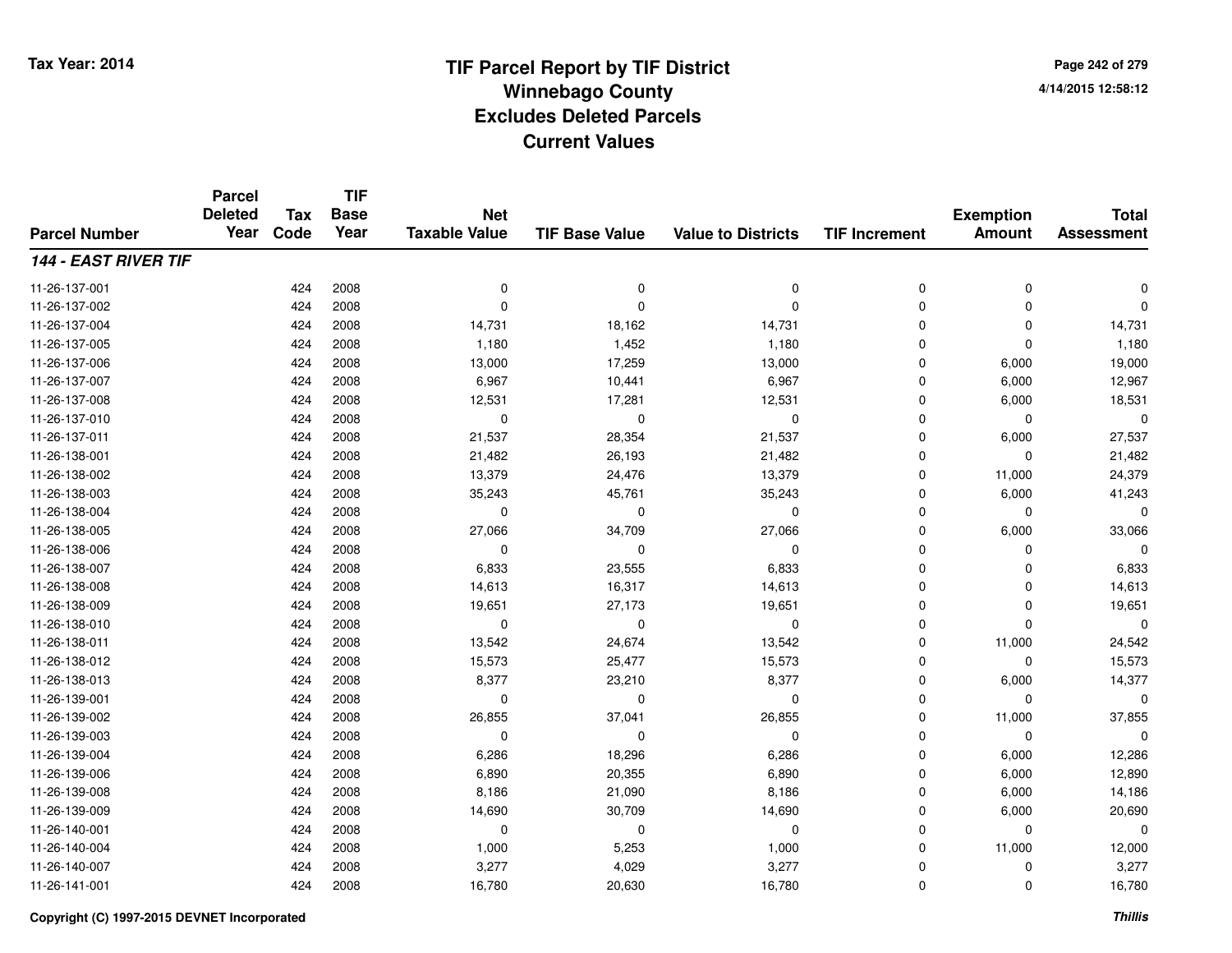**Page 243 of 2794/14/2015 12:58:12**

|                             | <b>Parcel</b><br><b>Deleted</b> | <b>Tax</b> | <b>TIF</b><br><b>Base</b> | <b>Net</b>           |                       |                           |                      | <b>Exemption</b> | <b>Total</b>      |
|-----------------------------|---------------------------------|------------|---------------------------|----------------------|-----------------------|---------------------------|----------------------|------------------|-------------------|
| <b>Parcel Number</b>        | Year                            | Code       | Year                      | <b>Taxable Value</b> | <b>TIF Base Value</b> | <b>Value to Districts</b> | <b>TIF Increment</b> | <b>Amount</b>    | <b>Assessment</b> |
| <b>144 - EAST RIVER TIF</b> |                                 |            |                           |                      |                       |                           |                      |                  |                   |
| 11-26-141-002               |                                 | 424        | 2008                      | 29,218               | 44,809                | 29,218                    | 0                    | 0                | 29,218            |
| 11-26-141-003               |                                 | 424        | 2008                      | 10,355               | 29,051                | 10,355                    | $\mathbf 0$          | $\mathbf 0$      | 10,355            |
| 11-26-141-007               |                                 | 424        | 0                         | 17,995               | 29,871                | 17,995                    | 0                    | 0                | 17,995            |
| 11-26-141-008               |                                 | 424        | $\mathbf 0$               | 7,988                | 27,827                | 7,988                     | $\mathbf 0$          | $\mathbf 0$      | 7,988             |
| 11-26-141-009               |                                 | 424        | $\mathbf 0$               | 0                    | 7,469                 | 0                         | 0                    | 4,802            | 4,802             |
| 11-26-157-001               |                                 | 424        | 2008                      | $\Omega$             | $\Omega$              | $\Omega$                  | 0                    | $\Omega$         | $\Omega$          |
| 11-26-157-002               |                                 | 424        | 2008                      | 0                    | 0                     | $\Omega$                  | 0                    | $\Omega$         |                   |
| 11-26-157-003               |                                 | 424        | 2008                      | 0                    | 0                     | $\Omega$                  | $\mathbf 0$          | $\Omega$         |                   |
| 11-26-157-004               |                                 | 424        | 2008                      | $\Omega$             |                       | $\Omega$                  | 0                    | $\Omega$         |                   |
| 11-26-157-005               |                                 | 424        | 2008                      | 0                    | O                     | $\Omega$                  | $\mathbf 0$          | $\Omega$         | $\Omega$          |
| 11-26-157-006               |                                 | 424        | 2008                      | 82,947               | 113,054               | 82,947                    | 0                    | $\Omega$         | 82,947            |
| 11-26-157-007               |                                 | 424        | 2008                      | 81,176               | 102,899               | 81,176                    | 0                    | $\Omega$         | 81,176            |
| 11-26-158-001               |                                 | 424        | 2008                      | 0                    | 5,730                 | $\Omega$                  | $\mathbf 0$          | $\Omega$         | ŋ                 |
| 11-26-158-002               |                                 | 424        | 2008                      | 0                    | 4,829                 | $\Omega$                  | 0                    | 0                |                   |
| 11-26-158-003               |                                 | 424        | 2008                      | $\mathbf 0$          | $\Omega$              | $\Omega$                  | 0                    | $\Omega$         | $\Omega$          |
| 11-26-158-004               |                                 | 424        | 2008                      | 4,880                | 4,207                 | 4,207                     | 673                  | $\mathbf 0$      | 4,880             |
| 11-26-158-005               |                                 | 424        | 2008                      | 7,657                | 14,160                | 7,657                     | 0                    | 2,085            | 9,742             |
| 11-26-158-006               |                                 | 424        | 2008                      | 985                  | 1,214                 | 985                       | 0                    | $\mathbf 0$      | 985               |
| 11-26-158-007               |                                 | 424        | 2008                      | 7,065                | 16,506                | 7,065                     | 0                    | 4,703            | 11,768            |
| 11-26-158-008               |                                 | 424        | 2008                      | 1,412                | 9,837                 | 1,412                     | 0                    | $\mathbf 0$      | 1,412             |
| 11-26-158-009               |                                 | 424        | 2008                      | 0                    | 0                     | $\mathbf 0$               | 0                    | 0                | $\Omega$          |
| 11-26-158-010               |                                 | 424        | 2008                      | 1,857                | 6,206                 | 1,857                     | 0                    | $\mathbf 0$      | 1,857             |
| 11-26-158-011               |                                 | 424        | 2008                      | 4,798                | 7,042                 | 4,798                     | 0                    | $\mathbf 0$      | 4,798             |
| 11-26-158-012               |                                 | 424        | 2008                      | 4,956                | 7,158                 | 4,956                     | 0                    | $\Omega$         | 4,956             |
| 11-26-158-013               |                                 | 424        | 2008                      | 9,192                | 17,157                | 9,192                     | 0                    | 2,196            | 11,388            |
| 11-26-159-002               |                                 | 424        | 2008                      | 3,230                | 4,147                 | 3,230                     | 0                    | 3,728            | 6,958             |
| 11-26-159-005               |                                 | 424        | 2008                      | 8,891                | 17,786                | 8,891                     | 0                    | $\mathbf 0$      | 8,891             |
| 11-26-159-008               |                                 | 424        | 2008                      | 4,308                | 8,475                 | 4,308                     | 0                    | 0                | 4,308             |
| 11-26-159-009               |                                 | 424        | 2008                      | 5,137                | 5,747                 | 5,137                     | 0                    | $\Omega$         | 5,137             |
| 11-26-159-010               |                                 | 424        | 2008                      | 4,671                | 11,412                | 4,671                     | 0                    | 3,140            | 7,811             |
| 11-26-159-011               |                                 | 424        | 2008                      | 8,146                | 12,356                | 8,146                     | $\mathbf 0$          | 3,966            | 12,112            |
| 11-26-159-012               |                                 | 424        | 2008                      | 971                  | 1,194                 | 971                       | 0                    | 0                | 971               |
| 11-26-159-013               |                                 | 424        | 2008                      | 171                  | 210                   | 171                       | 0                    | $\Omega$         | 171               |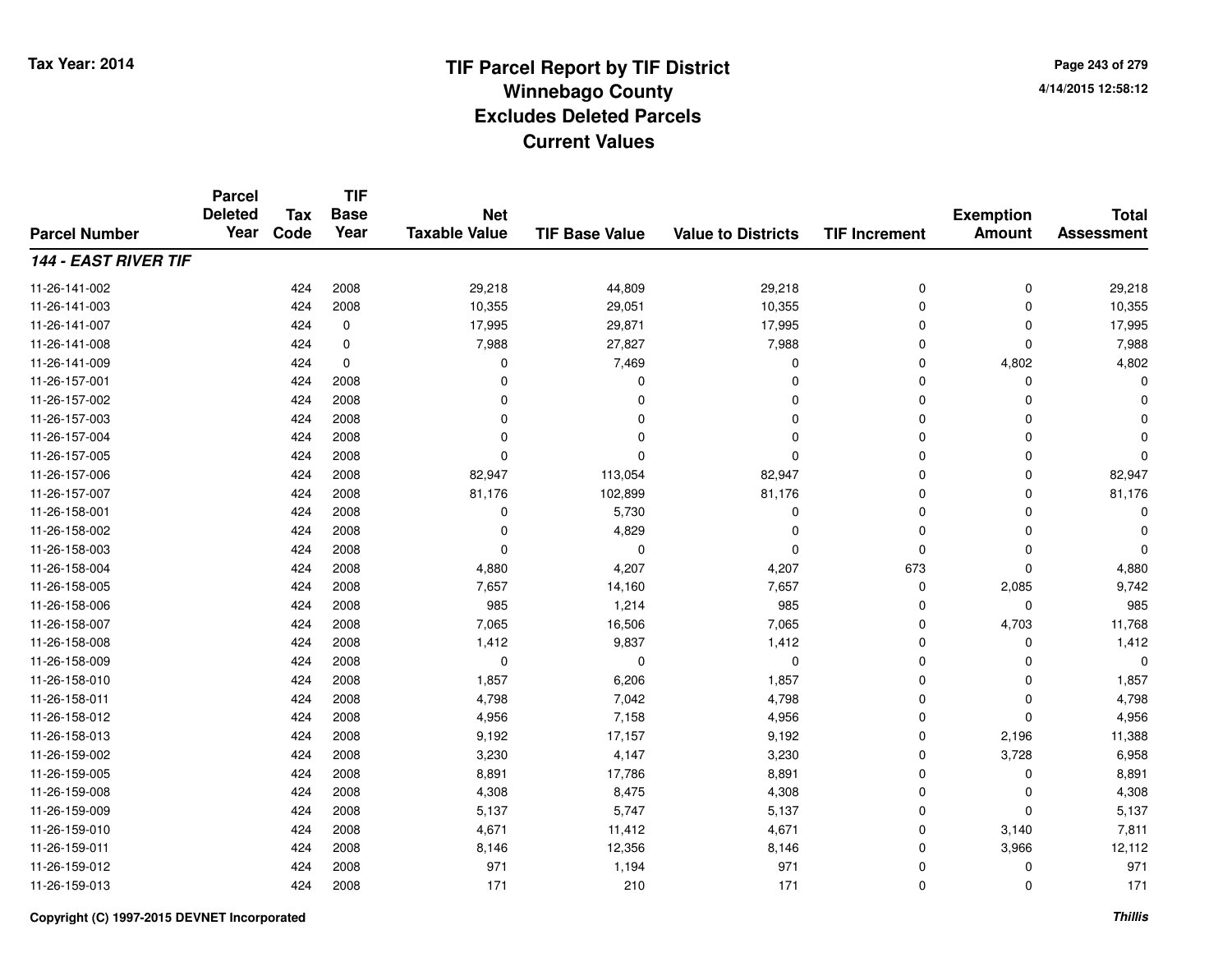**Page 244 of 2794/14/2015 12:58:12**

| <b>Parcel Number</b>        | <b>Parcel</b><br><b>Deleted</b><br>Year | <b>Tax</b> | <b>TIF</b><br><b>Base</b> | <b>Net</b>           |                       |                           |                      | <b>Exemption</b> | <b>Total</b>      |
|-----------------------------|-----------------------------------------|------------|---------------------------|----------------------|-----------------------|---------------------------|----------------------|------------------|-------------------|
|                             |                                         | Code       | Year                      | <b>Taxable Value</b> | <b>TIF Base Value</b> | <b>Value to Districts</b> | <b>TIF Increment</b> | <b>Amount</b>    | <b>Assessment</b> |
| <b>144 - EAST RIVER TIF</b> |                                         |            |                           |                      |                       |                           |                      |                  |                   |
| 11-26-159-014               |                                         | 424        | 2008                      | 1,203                | 1,478                 | 1,203                     | 0                    | 0                | 1,203             |
| 11-26-159-015               |                                         | 424        | 2008                      | 7,194                | 8,402                 | 7,194                     | $\mathbf 0$          | $\mathbf 0$      | 7,194             |
| 11-26-159-016               |                                         | 424        | 2008                      | 0                    | 0                     | $\mathbf 0$               | $\mathbf 0$          | $\mathbf 0$      | 0                 |
| 11-26-159-017               |                                         | 424        | 2008                      | 11,100               | 14,951                | 11,100                    | 0                    | $\Omega$         | 11,100            |
| 11-26-159-018               |                                         | 424        | 2008                      | 6,947                | 13,432                | 6,947                     | 0                    | 6,000            | 12,947            |
| 11-26-159-019               |                                         | 424        | 2008                      | 9,171                | 24,055                | 9,171                     | 0                    | $\Omega$         | 9,171             |
| 11-26-159-020               |                                         | 424        | 2008                      | 3,939                | 7,547                 | 3,939                     | 0                    | $\mathbf 0$      | 3,939             |
| 11-26-159-021               |                                         | 424        | 2008                      | 1,252                | 1,539                 | 1,252                     | $\mathbf 0$          | $\Omega$         | 1,252             |
| 11-26-159-022               |                                         | 424        | 2008                      | 8,794                | 16,498                | 8,794                     | 0                    | 6,000            | 14,794            |
| 11-26-159-023               |                                         | 424        | 2008                      | 13,271               | 13,788                | 13,271                    | 0                    | $\mathbf 0$      | 13,271            |
| 11-26-159-024               |                                         | 424        | 2008                      | 0                    | 7,029                 | 0                         | 0                    | 8,713            | 8,713             |
| 11-26-159-025               |                                         | 424        | 2008                      | 1,221                | 4,598                 | 1,221                     | 0                    | 6,000            | 7,221             |
| 11-26-160-001               |                                         | 424        | 2008                      | 6,749                | 3,651                 | 3,651                     | 3,098                | 0                | 6,749             |
| 11-26-160-002               |                                         | 424        | 2008                      | 10,240               | 15,006                | 10,240                    | 0                    | 0                | 10,240            |
| 11-26-160-003               |                                         | 424        | 2008                      | 11,162               | 22,434                | 11,162                    | 0                    | $\Omega$         | 11,162            |
| 11-26-160-004               |                                         | 424        | 2008                      | 7,322                | 9,175                 | 7,322                     | 0                    | 2,795            | 10,117            |
| 11-26-160-005               |                                         | 424        | 2008                      | 9,064                | 10,451                | 9,064                     | 0                    | 1,947            | 11,011            |
| 11-26-160-006               |                                         | 424        | 2008                      | 0                    | 0                     | $\pmb{0}$                 | 0                    | $\mathbf 0$      | $\mathbf 0$       |
| 11-26-160-007               |                                         | 424        | 2008                      | 6,915                | 8,532                 | 6,915                     | 0                    | 2,570            | 9,485             |
| 11-26-160-008               |                                         | 424        | 2008                      | 11,439               | 8,971                 | 8,971                     | 2,468                | $\mathbf 0$      | 11,439            |
| 11-26-160-009               |                                         | 424        | 2008                      | 11,458               | 14,695                | 11,458                    | 0                    | 2,305            | 13,763            |
| 11-26-176-002               |                                         | 424        | 0                         | 0                    | 0                     | 0                         | 0                    | $\mathbf 0$      | $\Omega$          |
| 11-26-176-003               |                                         | 424        | 0                         | 146,295              | 0                     | 0                         | 146,295              | 0                | 146,295           |
| 11-26-176-004               |                                         | 424        | $\mathbf 0$               | 0                    | $\Omega$              | $\Omega$                  | 0                    | $\mathbf 0$      | 0                 |
| 11-26-177-001               |                                         | 424        | 2008                      | 11,288               | 6,984                 | 6,984                     | 4,304                | $\mathbf 0$      | 11,288            |
| 11-26-177-002               |                                         | 424        | 2008                      | 11,663               | 6,984                 | 6,984                     | 4,679                | $\mathbf 0$      | 11,663            |
| 11-26-177-003               |                                         | 424        | 2008                      | 10,292               | 10,784                | 10,292                    | 0                    | $\mathbf 0$      | 10,292            |
| 11-26-177-004               |                                         | 424        | 2008                      | 6,589                | 9,991                 | 6,589                     | 0                    | 0                | 6,589             |
| 11-26-177-005               |                                         | 424        | 2008                      | 17,355               | 24,695                | 17,355                    | 0                    | $\mathbf 0$      | 17,355            |
| 11-26-177-006               |                                         | 424        | 2008                      | 8,193                | 13,899                | 8,193                     | 0                    | 1,363            | 9,556             |
| 11-26-177-007               |                                         | 424        | 2008                      | 1,387                | 1,705                 | 1,387                     | 0                    | 0                | 1,387             |
| 11-26-177-008               |                                         | 424        | 2008                      | 1,676                | 2,062                 | 1,676                     | 0                    | $\Omega$         | 1,676             |
| 11-26-177-009               |                                         | 424        | 2008                      | 10,949               | 15,367                | 10,949                    | 0                    | $\Omega$         | 10,949            |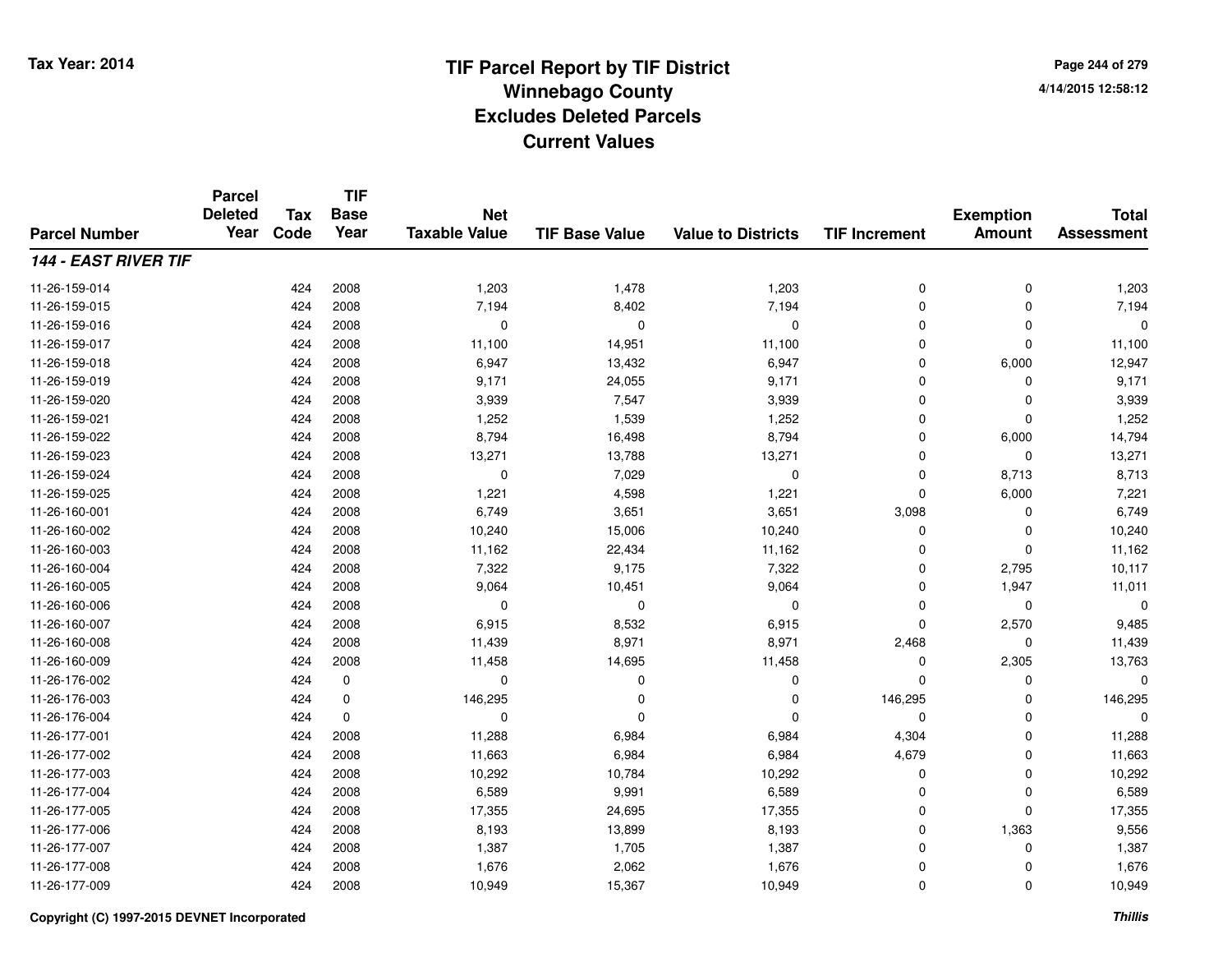**TIF**

**Parcel**

**Page 245 of 2794/14/2015 12:58:12**

| <b>Parcel Number</b>        | <b>Deleted</b><br>Year | Tax<br>Code | <b>Base</b><br>Year | <b>Net</b><br><b>Taxable Value</b> | <b>TIF Base Value</b> | <b>Value to Districts</b> | <b>TIF Increment</b> | <b>Exemption</b><br><b>Amount</b> | <b>Total</b><br><b>Assessment</b> |
|-----------------------------|------------------------|-------------|---------------------|------------------------------------|-----------------------|---------------------------|----------------------|-----------------------------------|-----------------------------------|
| <b>144 - EAST RIVER TIF</b> |                        |             |                     |                                    |                       |                           |                      |                                   |                                   |
| 11-26-177-011               |                        | 424         | 2008                | 11,618                             | 15,333                | 11,618                    | 0                    | $\pmb{0}$                         | 11,618                            |
| 11-26-177-012               |                        | 424         | 2008                | 10,674                             | 18,852                | 10,674                    | 0                    | 6,000                             | 16,674                            |
| 11-26-177-013               |                        | 424         | 2008                | 8,764                              | 11,667                | 8,764                     | 0                    | 0                                 | 8,764                             |
| 11-26-177-014               |                        | 424         | 2008                | 14,843                             | 28,223                | 14,843                    | $\mathbf 0$          | $\Omega$                          | 14,843                            |
| 11-26-177-015               |                        | 424         | 2008                | 1,903                              | 13,271                | 1,903                     | 0                    | 10,978                            | 12,881                            |
| 11-26-177-016               |                        | 424         | 2008                | 7,903                              | 14,473                | 7,903                     | $\mathbf 0$          | 5,863                             | 13,766                            |
| 11-26-177-017               |                        | 424         | 2008                | 5,743                              | 8,227                 | 5,743                     | $\mathbf 0$          | 0                                 | 5,743                             |
| 11-26-177-018               |                        | 424         | 2008                | 10,587                             | 19,682                | 10,587                    | $\mathbf 0$          | $\mathbf 0$                       | 10,587                            |
| 11-26-177-019               |                        | 424         | 2008                | 9,614                              | 18,347                | 9,614                     | $\mathbf 0$          | 2,787                             | 12,401                            |
| 11-26-177-020               |                        | 424         | 2008                | 9,605                              | 17,370                | 9,605                     | $\mathbf 0$          | 6,000                             | 15,605                            |
| 11-26-177-027               |                        | 424         | 2008                | 10,170                             | 19,792                | 10,170                    | $\mathbf 0$          | $\Omega$                          | 10,170                            |
| 11-26-178-001               |                        | 424         | 2008                | $\mathbf 0$                        | $\Omega$              | $\mathbf 0$               | 0                    | $\Omega$                          | $\Omega$                          |
| 11-26-178-002               |                        | 424         | 2008                | 9,586                              | 7,844                 | 7,844                     | 1,742                | $\Omega$                          | 9,586                             |
| 11-26-178-005               |                        | 424         | 2008                | 13,622                             | 28,323                | 13,622                    | $\mathbf 0$          | 6,000                             | 19,622                            |
| 11-26-178-006               |                        | 424         | 2008                | 11,833                             | 23,431                | 11,833                    | 0                    | 0                                 | 11,833                            |
| 11-26-178-007               |                        | 424         | 2008                | 11,833                             | 22,911                | 11,833                    | 0                    | 0                                 | 11,833                            |
| 11-26-178-008               |                        | 424         | 2008                | 11,834                             | 23,373                | 11,834                    | 0                    | 0                                 | 11,834                            |
| 11-26-178-011               |                        | 424         | 2008                | 1,539                              | 1,892                 | 1,539                     | $\mathbf 0$          | 0                                 | 1,539                             |
| 11-26-178-012               |                        | 424         | 2008                | 7,167                              | 4,224                 | 4,224                     | 2,943                | $\mathbf 0$                       | 7,167                             |
| 11-26-178-013               |                        | 424         | 2008                | 9,954                              | 19,844                | 9,954                     | $\mathbf 0$          | $\mathbf 0$                       | 9,954                             |
| 11-26-178-014               |                        | 424         | 2008                | 12,801                             | 15,420                | 12,801                    | $\mathbf 0$          | $\Omega$                          | 12,801                            |
| 11-26-178-015               |                        | 424         | 2008                | 8,343                              | 10,176                | 8,343                     | 0                    | 2,450                             | 10,793                            |
| 11-26-178-016               |                        | 424         | 2008                | 7,356                              | 7,356                 | 7,356                     | 0                    | 1,286                             | 8,642                             |
| 11-26-178-017               |                        | 424         | 2008                | 7,612                              | 9,445                 | 7,612                     | 0                    | 2,605                             | 10,217                            |
| 11-26-178-018               |                        | 424         | 2008                | 9,564                              | 11,897                | 9,564                     | 0                    | 1,914                             | 11,478                            |
| 11-26-178-019               |                        | 424         | 2008                | $\Omega$                           | 624                   | 0                         | 0                    | $\Omega$                          | $\Omega$                          |
| 11-26-178-020               |                        | 424         | 2008                | $\Omega$                           | $\Omega$              | $\Omega$                  | $\mathbf 0$          | $\Omega$                          | $\Omega$                          |
| 11-26-178-021               |                        | 424         | 2008                | 9,004                              | 12,222                | 9,004                     | $\mathbf 0$          | $\mathbf 0$                       | 9,004                             |
| 11-26-178-022               |                        | 424         | 2008                | 11,380                             | 15,366                | 11,380                    | $\mathbf 0$          | $\Omega$                          | 11,380                            |
| 11-26-178-023               |                        | 424         | 2008                | 3,137                              | 19,452                | 3,137                     | $\mathbf 0$          | $\Omega$                          | 3,137                             |
| 11-26-178-024               |                        | 424         | 2008                | 10,906                             | 18,735                | 10,906                    | $\mathbf 0$          | 6,000                             | 16,906                            |
| 11-26-179-001               |                        | 424         | 2008                | 0                                  | 0                     | 0                         | 0                    | 0                                 | 0                                 |
| 11-26-179-002               |                        | 424         | 2008                | 886                                | 1,089                 | 886                       | 0                    | $\mathbf 0$                       | 886                               |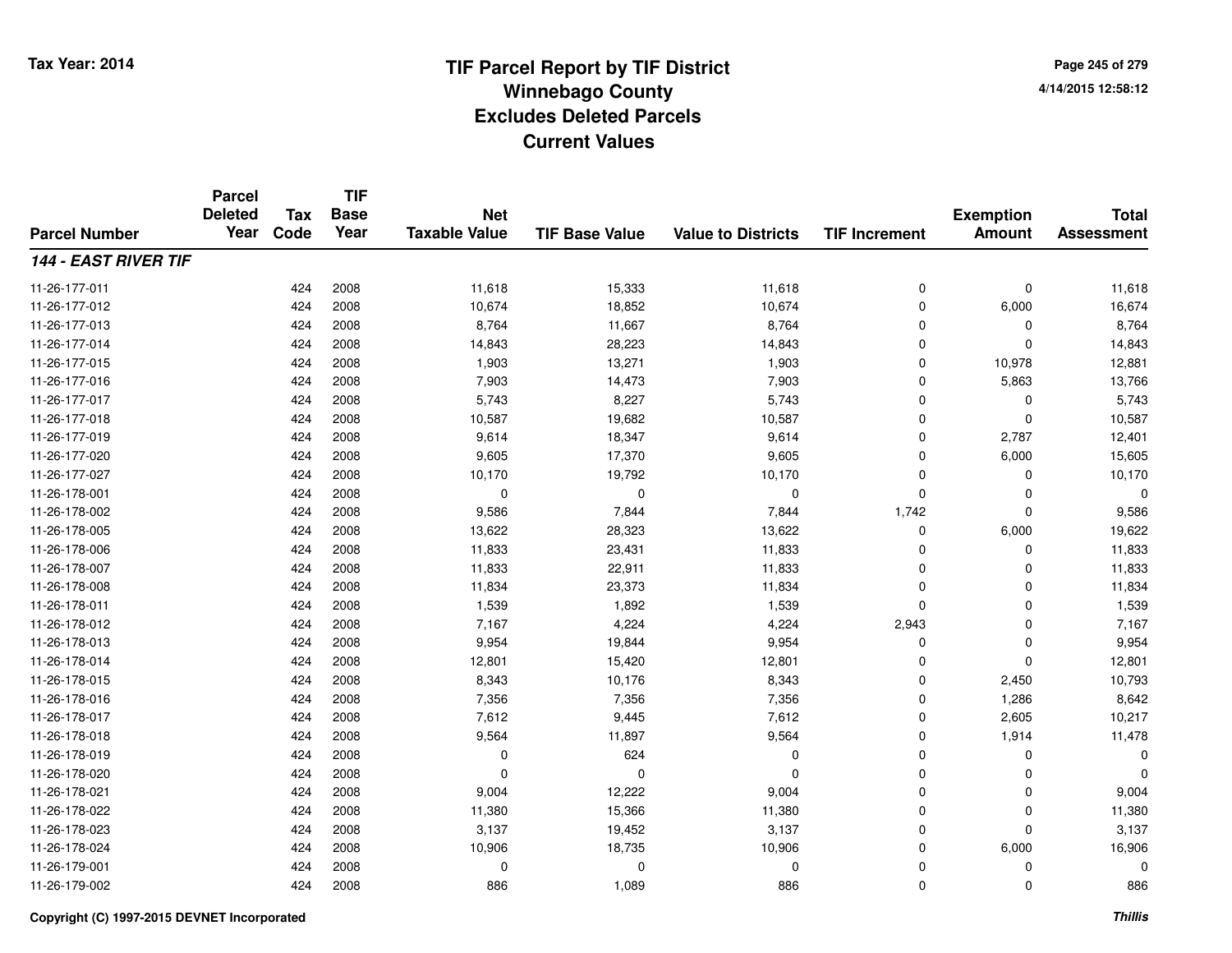**Page 246 of 2794/14/2015 12:58:12**

|                             | <b>Parcel</b><br><b>Deleted</b><br>Year | <b>Tax</b> | <b>TIF</b><br><b>Base</b> | <b>Net</b>           |                       |                           |                      | <b>Exemption</b> | <b>Total</b>      |
|-----------------------------|-----------------------------------------|------------|---------------------------|----------------------|-----------------------|---------------------------|----------------------|------------------|-------------------|
| <b>Parcel Number</b>        |                                         | Code       | Year                      | <b>Taxable Value</b> | <b>TIF Base Value</b> | <b>Value to Districts</b> | <b>TIF Increment</b> | <b>Amount</b>    | <b>Assessment</b> |
| <b>144 - EAST RIVER TIF</b> |                                         |            |                           |                      |                       |                           |                      |                  |                   |
| 11-26-179-003               |                                         | 424        | 2008                      | 12,727               | 18,492                | 12,727                    | 0                    | 0                | 12,727            |
| 11-26-179-004               |                                         | 424        | 2008                      | 9,461                | 18,429                | 9,461                     | 0                    | $\mathbf 0$      | 9,461             |
| 11-26-179-005               |                                         | 424        | 2008                      | 0                    | 0                     | 0                         | $\mathbf 0$          | $\Omega$         | $\Omega$          |
| 11-26-179-006               |                                         | 424        | 2008                      | 15,734               | 14,198                | 14,198                    | 1,536                | $\Omega$         | 15,734            |
| 11-26-179-007               |                                         | 424        | 2008                      | 5,813                | 8,695                 | 5,813                     | 0                    | $\mathbf 0$      | 5,813             |
| 11-26-179-008               |                                         | 424        | 2008                      | 8,134                | 12,545                | 8,134                     | 0                    | 4,708            | 12,842            |
| 11-26-179-010               |                                         | 424        | 2008                      | 11,505               | 16,259                | 11,505                    | 0                    | 3,150            | 14,655            |
| 11-26-179-011               |                                         | 424        | 2008                      | 8,875                | 23,328                | 8,875                     | $\mathbf 0$          | $\Omega$         | 8,875             |
| 11-26-179-012               |                                         | 424        | 2008                      | 4,786                | 15,454                | 4,786                     | 0                    | 4,089            | 8,875             |
| 11-26-179-013               |                                         | 424        | 2008                      | 9,149                | 13,511                | 9,149                     | 0                    | $\Omega$         | 9,149             |
| 11-26-179-014               |                                         | 424        | 2008                      | 624                  | 767                   | 624                       | 0                    | $\mathbf 0$      | 624               |
| 11-26-179-015               |                                         | 424        | 2008                      | 0                    | 3,917                 | 0                         | 0                    | 9,256            | 9,256             |
| 11-26-179-016               |                                         | 424        | 2008                      | 7,844                | 9,562                 | 7,844                     | $\mathbf 0$          | $\Omega$         | 7,844             |
| 11-26-179-017               |                                         | 424        | 2008                      | 1,667                | 12,460                | 1,667                     | 0                    | $\mathbf 0$      | 1,667             |
| 11-26-179-018               |                                         | 424        | 2008                      | $\mathbf 0$          | 4,259                 | $\mathbf 0$               | 0                    | 7,429            | 7,429             |
| 11-26-179-019               |                                         | 424        | 2008                      | 7,158                | 17,985                | 7,158                     | 0                    | 0                | 7,158             |
| 11-26-179-020               |                                         | 424        | 2008                      | $\mathbf 0$          | 126                   | 0                         | 0                    | 0                | $\Omega$          |
| 11-26-179-021               |                                         | 424        | 2008                      | 0                    | 178                   | 0                         | 0                    | 0                | $\Omega$          |
| 11-26-179-022               |                                         | 424        | 2008                      | 1,091                | 1,341                 | 1,091                     | 0                    | 0                | 1,091             |
| 11-26-179-023               |                                         | 424        | 2008                      | 995                  | 14,371                | 995                       | 0                    | $\mathbf 0$      | 995               |
| 11-26-179-024               |                                         | 424        | 2008                      | 3,556                | 4,480                 | 3,556                     | 0                    | 3,337            | 6,893             |
| 11-26-179-033               |                                         | 424        | 2008                      | 66,137               | 108,985               | 66,137                    | 0                    | 0                | 66,137            |
| 11-26-179-035               |                                         | 424        | 2008                      | 22,019               | 24,987                | 22,019                    | 0                    | 0                | 22,019            |
| 11-26-179-036               |                                         | 424        | 2008                      | 17,745               | 21,817                | 17,745                    | 0                    | $\mathbf 0$      | 17,745            |
| 11-26-180-001               |                                         | 424        | 2008                      | 0                    | 0                     | 0                         | 0                    | $\mathbf 0$      | 0                 |
| 11-26-180-002               |                                         | 424        | 2008                      | 12,743               | 19,251                | 12,743                    | 0                    | $\mathbf 0$      | 12,743            |
| 11-26-180-003               |                                         | 424        | 2008                      | 5,281                | 16,647                | 5,281                     | 0                    | $\Omega$         | 5,281             |
| 11-26-180-004               |                                         | 424        | 2008                      | 6,368                | 12,626                | 6,368                     | 0                    | 2,836            | 9,204             |
| 11-26-180-006               |                                         | 424        | 2008                      | 5,927                | 8,276                 | 5,927                     | 0                    | 3,543            | 9,470             |
| 11-26-180-007               |                                         | 424        | 2008                      | 3,462                | 4,500                 | 3,462                     | 0                    | 2,093            | 5,555             |
| 11-26-180-008               |                                         | 424        | 2008                      | 16,348               | 20,182                | 16,348                    | 0                    | 0                | 16,348            |
| 11-26-180-009               |                                         | 424        | 2008                      | 10,151               | 20,421                | 10,151                    | 0                    | 0                | 10,151            |
| 11-26-180-010               |                                         | 424        | 2008                      | 21,744               | 26,824                | 21,744                    | 0                    | $\Omega$         | 21,744            |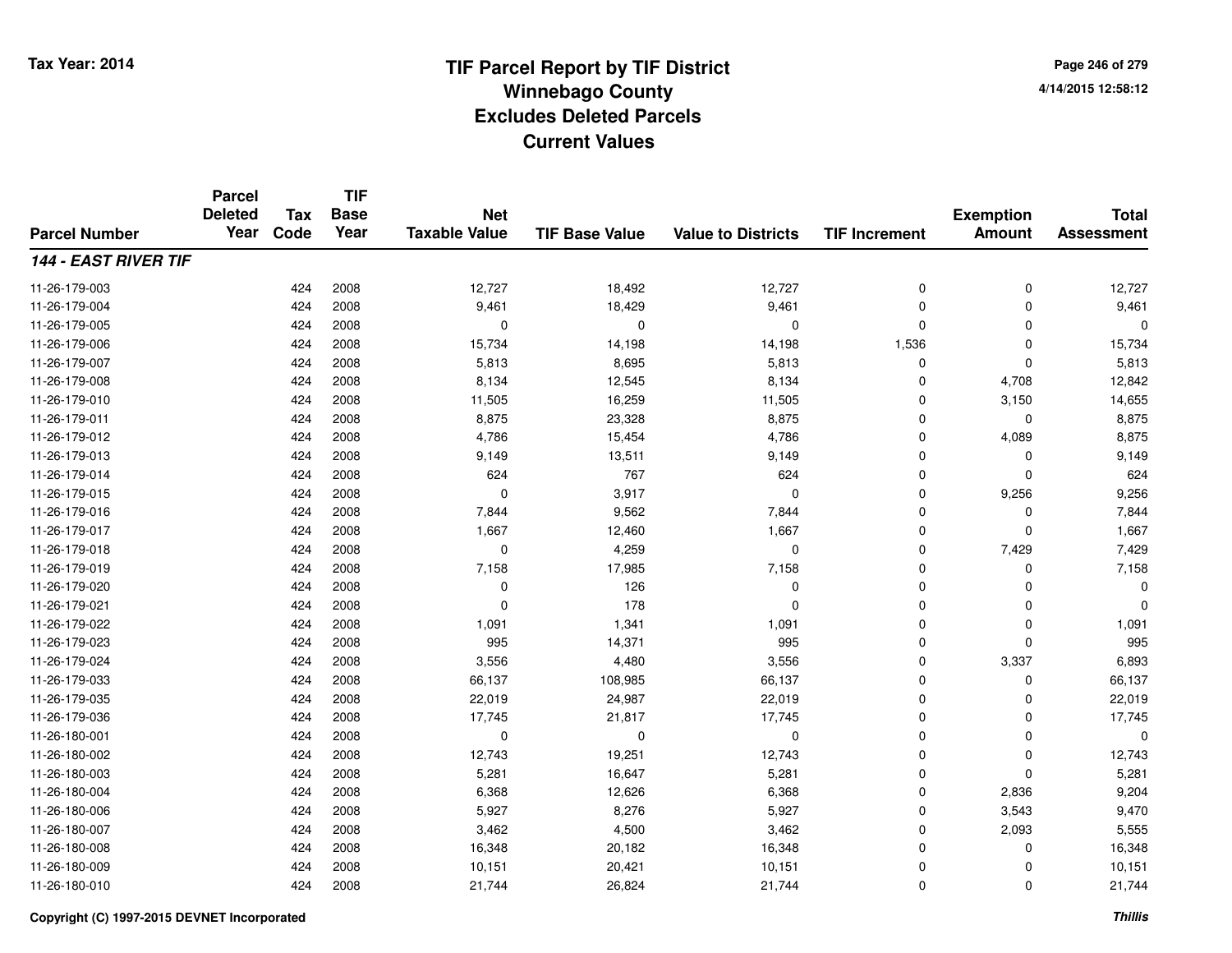**Page 247 of 2794/14/2015 12:58:12**

|                             | <b>Parcel</b><br><b>Deleted</b><br>Year | Tax  | <b>TIF</b><br><b>Base</b> | <b>Net</b>           |                       |                           |                      | <b>Exemption</b> | <b>Total</b>      |
|-----------------------------|-----------------------------------------|------|---------------------------|----------------------|-----------------------|---------------------------|----------------------|------------------|-------------------|
| <b>Parcel Number</b>        |                                         | Code | Year                      | <b>Taxable Value</b> | <b>TIF Base Value</b> | <b>Value to Districts</b> | <b>TIF Increment</b> | <b>Amount</b>    | <b>Assessment</b> |
| <b>144 - EAST RIVER TIF</b> |                                         |      |                           |                      |                       |                           |                      |                  |                   |
| 11-26-180-011               |                                         | 424  | 2008                      | 6,782                | 13,381                | 6,782                     | 0                    | 0                | 6,782             |
| 11-26-180-012               |                                         | 424  | 2008                      | 27,987               | 33,932                | 27,987                    | $\mathbf 0$          | $\Omega$         | 27,987            |
| 11-26-180-015               |                                         | 424  | 2008                      | 6,032                | 18,620                | 6,032                     | 0                    | 3,547            | 9,579             |
| 11-26-180-016               |                                         | 424  | 2008                      | 1,423                | 11,579                | 1,423                     | $\mathbf 0$          | $\Omega$         | 1,423             |
| 11-26-180-017               |                                         | 424  | 2008                      | 0                    | 0                     | 0                         | 0                    | $\Omega$         | 0                 |
| 11-26-180-018               |                                         | 424  | 2008                      | 4,483                | 10,298                | 4,483                     | 0                    | 5,568            | 10,051            |
| 11-26-180-019               |                                         | 424  | 2008                      | 7,019                | 17,092                | 7,019                     | 0                    | 1,598            | 8,617             |
| 11-26-180-020               |                                         | 424  | 2008                      | 1,413                | 11,853                | 1,413                     | 0                    | $\Omega$         | 1,413             |
| 11-26-180-021               |                                         | 424  | 2008                      | 8,829                | 22,422                | 8,829                     | 0                    | 6,000            | 14,829            |
| 11-26-201-001               |                                         | 424  | 2008                      | 0                    | $\Omega$              | 0                         | $\mathbf 0$          | $\Omega$         | $\Omega$          |
| 11-26-201-003               |                                         | 424  | 2008                      | $\Omega$             | $\Omega$              | $\Omega$                  | $\Omega$             | $\Omega$         | $\Omega$          |
| 11-26-201-004               |                                         | 424  | 2008                      | 17,257               | 103,719               | 17,257                    | 0                    | $\Omega$         | 17,257            |
| 11-26-201-005               |                                         | 424  | 2008                      | $\mathbf 0$          | 20,606                | 0                         | $\mathbf 0$          | $\Omega$         | $\Omega$          |
| 11-26-201-006               |                                         | 424  | 2008                      | 34,986               | 43,413                | 34,986                    | 0                    | 0                | 34,986            |
| 11-26-201-008               |                                         | 424  | 2008                      | 19,247               | 25,242                | 19,247                    | $\mathbf 0$          | 0                | 19,247            |
| 11-26-201-011               |                                         | 424  | 2008                      | 108,685              | 136,072               | 108,685                   | 0                    | $\mathbf 0$      | 108,685           |
| 11-26-201-012               |                                         | 424  | 2008                      | 10,563               | 10,834                | 10,563                    | 0                    | 2,723            | 13,286            |
| 11-26-201-013               |                                         | 424  | 2008                      | 3,237                | 3,980                 | 3,237                     | 0                    | 0                | 3,237             |
| 11-26-201-014               |                                         | 424  | 2008                      | 5,258                | 6,465                 | 5,258                     | 0                    | 0                | 5,258             |
| 11-26-201-015               |                                         | 424  | 2008                      | 2,231                | 2,743                 | 2,231                     | 0                    | 0                | 2,231             |
| 11-26-201-018               |                                         | 424  | 2008                      | 3,155                | 4,588                 | 3,155                     | 0                    | 0                | 3,155             |
| 11-26-201-021               |                                         | 424  | 2008                      | 62,227               | 78,833                | 62,227                    | 0                    | 0                | 62,227            |
| 11-26-201-023               |                                         | 424  | 2008                      | 0                    | $\Omega$              | 0                         | 0                    | 0                | $\Omega$          |
| 11-26-201-024               |                                         | 424  | 2008                      | $\mathbf 0$          | $\Omega$              | $\Omega$                  | $\overline{0}$       | $\Omega$         |                   |
| 11-26-203-008               |                                         | 424  | 2008                      | 67,083               | 117,758               | 67,083                    | 0                    | $\mathbf 0$      | 67,083            |
| 11-26-203-009               |                                         | 424  | $\mathbf 0$               | 74,864               | 152,464               | 74,864                    | 0                    | $\mathbf 0$      | 74,864            |
| 11-26-302-001               |                                         | 424  | 2008                      | 0                    | 0                     | 0                         | 0                    | $\Omega$         | 0                 |
| 11-26-303-001               |                                         | 424  | 2008                      | 5,927                | 5,927                 | 5,927                     | 0                    | 2,769            | 8,696             |
| 11-26-303-002               |                                         | 424  | 2008                      | 6,032                | 13,990                | 6,032                     | 0                    | 3,606            | 9,638             |
| 11-26-303-003               |                                         | 424  | 2008                      | 6,519                | 9,518                 | 6,519                     | 0                    | 3,776            | 10,295            |
| 11-26-303-004               |                                         | 424  | 2008                      | 10,823               | 21,718                | 10,823                    | 0                    | $\Omega$         | 10,823            |
| 11-26-303-005               |                                         | 424  | 2008                      | 6,972                | 14,027                | 6,972                     | 0                    | 4,909            | 11,881            |
| 11-26-303-006               |                                         | 424  | 2008                      | 10,622               | 12,567                | 10,622                    | 0                    | 1,595            | 12,217            |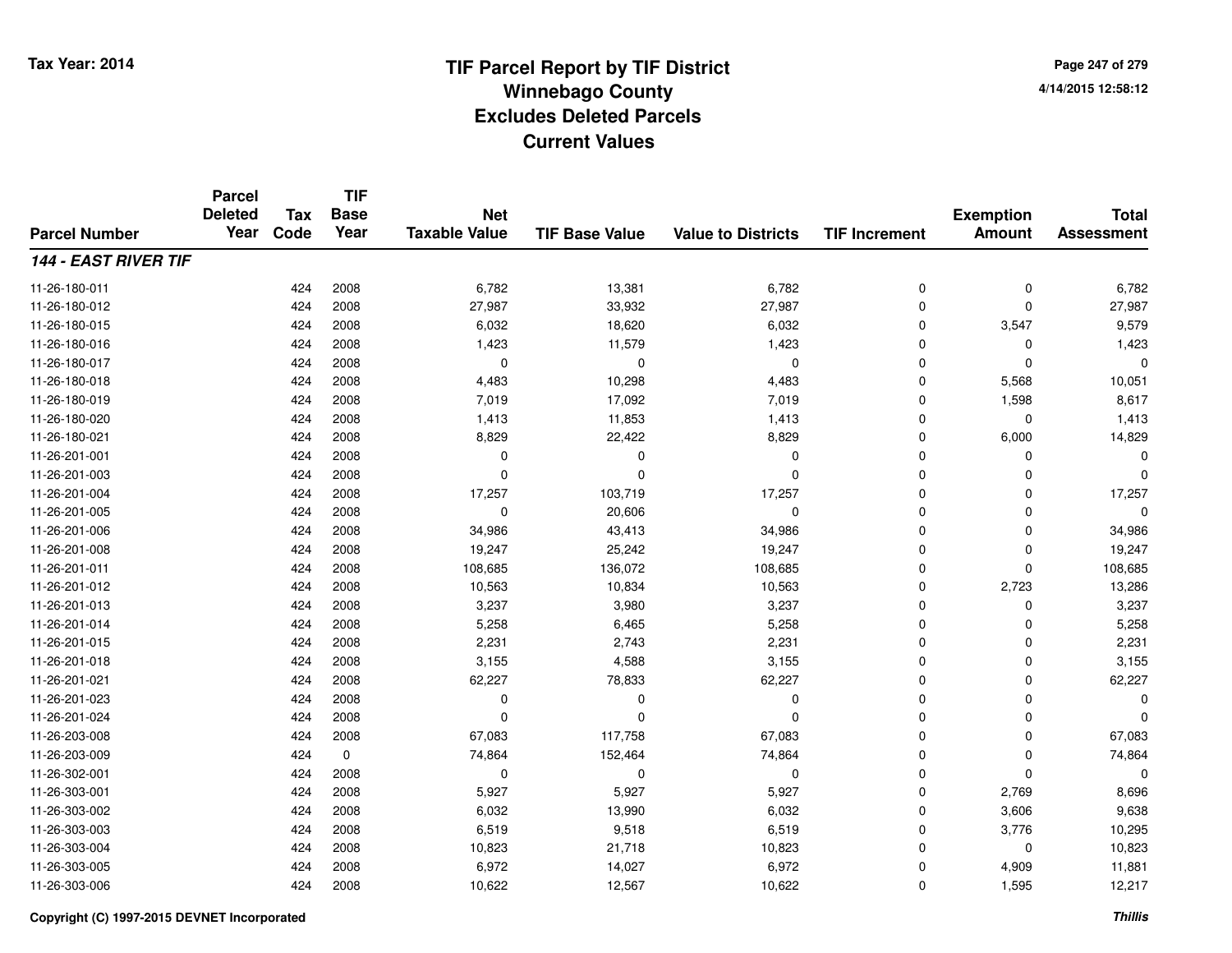**Page 248 of 2794/14/2015 12:58:12**

|                             | <b>Parcel</b><br><b>Deleted</b><br>Year | <b>Tax</b> | <b>TIF</b><br><b>Base</b> | <b>Net</b>           |                       |                           |                      | <b>Exemption</b> | <b>Total</b>      |
|-----------------------------|-----------------------------------------|------------|---------------------------|----------------------|-----------------------|---------------------------|----------------------|------------------|-------------------|
| <b>Parcel Number</b>        |                                         | Code       | Year                      | <b>Taxable Value</b> | <b>TIF Base Value</b> | <b>Value to Districts</b> | <b>TIF Increment</b> | <b>Amount</b>    | <b>Assessment</b> |
| <b>144 - EAST RIVER TIF</b> |                                         |            |                           |                      |                       |                           |                      |                  |                   |
| 11-26-303-007               |                                         | 424        | 2008                      | 2,705                | 7,948                 | 2,705                     | 0                    | 6,677            | 9,382             |
| 11-26-303-008               |                                         | 424        | 2008                      | 7,705                | 7,705                 | 7,705                     | 0                    | 855              | 8,560             |
| 11-26-303-009               |                                         | 424        | 2008                      | 5,729                | 5,729                 | 5,729                     | 0                    | 2,072            | 7,801             |
| 11-26-303-011               |                                         | 424        | 2008                      | 11,670               | 18,137                | 11,670                    | 0                    | $\Omega$         | 11,670            |
| 11-26-303-012               |                                         | 424        | 2008                      | 233                  | 285                   | 233                       | 0                    | $\Omega$         | 233               |
| 11-26-303-013               |                                         | 424        | $\mathbf 0$               | $\mathbf 0$          | $\Omega$              | $\Omega$                  | 0                    | $\Omega$         | $\Omega$          |
| 11-26-303-014               |                                         | 424        | $\mathbf 0$               | 1,050                | $\Omega$              | $\Omega$                  | 1,050                | $\Omega$         | 1,050             |
| 11-26-304-001               |                                         | 424        | 2008                      | 4,939                | 14,615                | 4,939                     | 0                    | 5,258            | 10,197            |
| 11-26-304-002               |                                         | 424        | 2008                      | 8,402                | 13,333                | 8,402                     | 0                    | 1,639            | 10,041            |
| 11-26-304-003               |                                         | 424        | 2008                      | 11,921               | 7,858                 | 7,858                     | 4,063                | $\mathbf{0}$     | 11,921            |
| 11-26-304-004               |                                         | 424        | 2008                      | 4,064                | 14,764                | 4,064                     | 0                    | 9,294            | 13,358            |
| 11-26-304-005               |                                         | 424        | 2008                      | 5,927                | 7,240                 | 5,927                     | 0                    | 2,832            | 8,759             |
| 11-26-304-008               |                                         | 424        | 2008                      | 0                    | $\Omega$              | 0                         | $\mathbf 0$          | $\Omega$         | $\Omega$          |
| 11-26-304-009               |                                         | 424        | 2008                      | 19,244               | 23,660                | 19,244                    | 0                    | 0                | 19,244            |
| 11-26-304-011               |                                         | 424        | 2008                      | 37,437               | 46,026                | 37,437                    | 0                    | $\mathbf 0$      | 37,437            |
| 11-26-305-007               |                                         | 424        | 2008                      | 171,399              | 217,267               | 171,399                   | 0                    | $\mathbf 0$      | 171,399           |
| 11-26-326-001               |                                         | 424        | 2008                      | 7,414                | 20,495                | 7,414                     | 0                    | 5,585            | 12,999            |
| 11-26-326-002               |                                         | 424        | 2008                      | 10,851               | 25,614                | 10,851                    | 0                    | 6,000            | 16,851            |
| 11-26-326-003               |                                         | 424        | 2008                      | 2,052                | 2,523                 | 2,052                     | 0                    | 0                | 2,052             |
| 11-26-326-004               |                                         | 424        | 2008                      | 5,756                | 8,758                 | 5,756                     | 0                    | $\mathbf 0$      | 5,756             |
| 11-26-326-005               |                                         | 424        | 2008                      | 6,757                | 14,779                | 6,757                     | 0                    | 0                | 6,757             |
| 11-26-326-006               |                                         | 424        | 2008                      | 971                  | 1,194                 | 971                       | 0                    | $\mathbf 0$      | 971               |
| 11-26-326-007               |                                         | 424        | 2008                      | 11,291               | 27,560                | 11,291                    | 0                    | $\mathbf 0$      | 11,291            |
| 11-26-326-008               |                                         | 424        | 2008                      | 10,065               | 20,315                | 10,065                    | 0                    | $\mathbf 0$      | 10,065            |
| 11-26-326-009               |                                         | 424        | 2008                      | 4,366                | 12,886                | 4,366                     | 0                    | $\mathbf 0$      | 4,366             |
| 11-26-326-010               |                                         | 424        | 2008                      | 10,990               | 10,755                | 10,755                    | 235                  | $\mathbf 0$      | 10,990            |
| 11-26-326-011               |                                         | 424        | 2008                      | 12,352               | 19,629                | 12,352                    | 0                    | $\Omega$         | 12,352            |
| 11-26-326-012               |                                         | 424        | 2008                      | 0                    | 5,732                 | 0                         | 0                    | 8,232            | 8,232             |
| 11-26-326-013               |                                         | 424        | 2008                      | 8,530                | 15,425                | 8,530                     | 0                    | 2,076            | 10,606            |
| 11-26-327-001               |                                         | 424        | 2008                      | 10,099               | 16,979                | 10,099                    | 0                    | 1,446            | 11,545            |
| 11-26-327-002               |                                         | 424        | 2008                      | 7,670                | 7,670                 | 7,670                     | $\mathbf 0$          | 100              | 7,770             |
| 11-26-327-003               |                                         | 424        | 2008                      | 12,455               | 18,777                | 12,455                    | 0                    | $\Omega$         | 12,455            |
| 11-26-327-004               |                                         | 424        | 2008                      | 4,299                | 12,983                | 4,299                     | 0                    | 5,696            | 9,995             |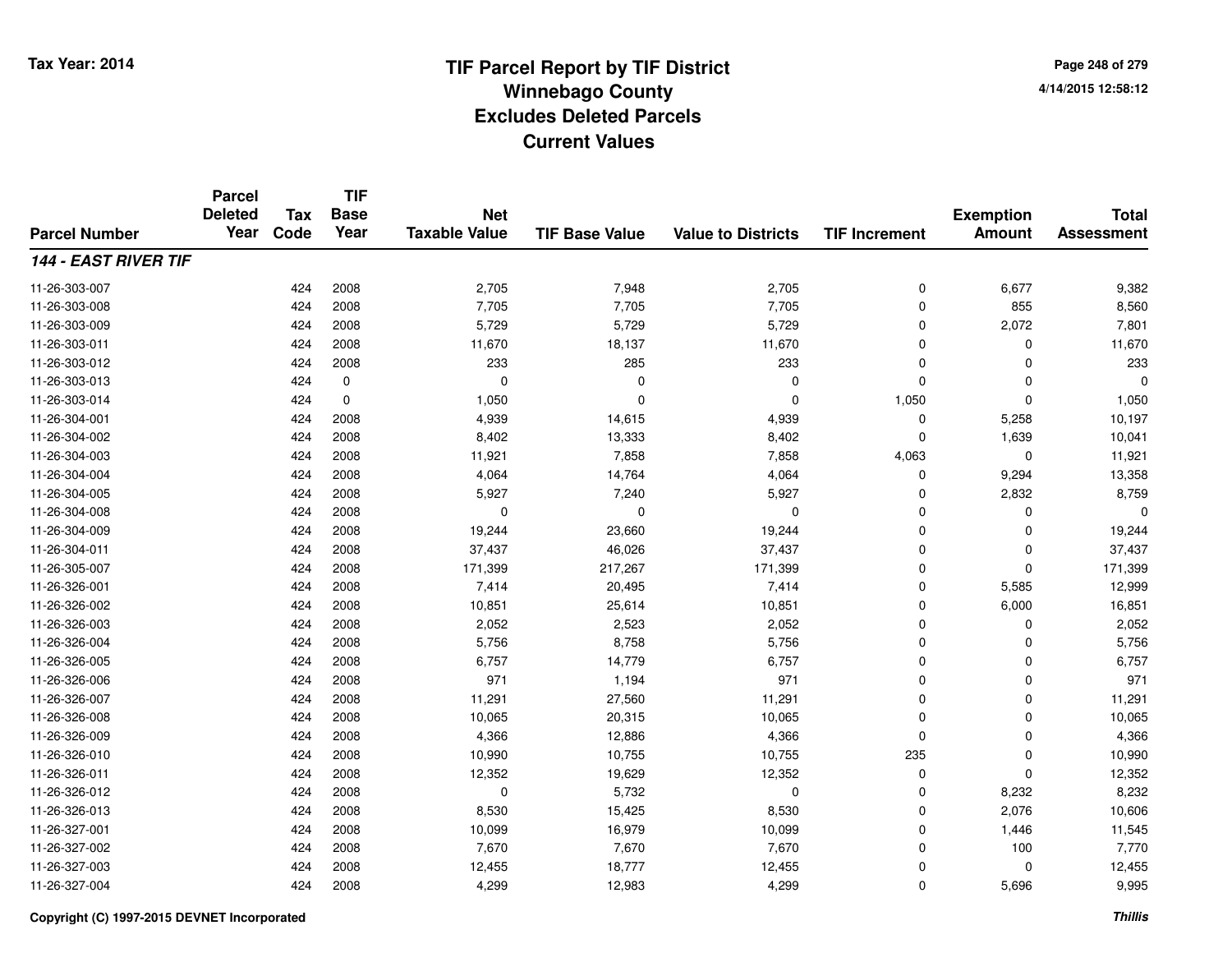**Page 249 of 2794/14/2015 12:58:12**

#### **TIF Base ValueParcel NumberTotal AssessmentExemption Amount Value to Districts TIF IncrementTIF Base YearTax CodeParcel Deleted YearNet Taxable Value144 - EAST RIVER TIF**11-26-327-005 <sup>424</sup> 7,178 <sup>2008</sup> 10,105 7,178 <sup>0</sup> <sup>0</sup> 7,178 11-26-327-006 <sup>424</sup> 15,181 <sup>2008</sup> 20,755 15,181 <sup>0</sup> <sup>0</sup> 15,181 11-26-327-007 <sup>424</sup> 8,182 <sup>2008</sup> 12,151 8,182 <sup>0</sup> <sup>780</sup> 8,962 11-26-327-008 <sup>424</sup> <sup>923</sup> <sup>2008</sup> 1,135 <sup>923</sup> <sup>0</sup> <sup>0</sup> <sup>923</sup> 11-26-327-009 <sup>424</sup> 9,708 <sup>2008</sup> 9,296 9,296 <sup>412</sup> <sup>0</sup> 9,708 11-26-327-010 <sup>424</sup> 9,912 <sup>2008</sup> 14,905 9,912 <sup>0</sup> <sup>0</sup> 9,912 11-26-327-0111 424 2008 8,123 10,259 8,123 0 2,680 10,803 11-26-327-0122 424 2008 6,972 8,048 6,972 0 2,276 9,248 11-26-327-0133 424 2008 4,741 10,589 4,741 0 3,312 8,053 11-26-327-014 <sup>424</sup> 6,508 <sup>2008</sup> 21,057 6,508 <sup>0</sup> 1,825 8,333 11-26-327-015 <sup>424</sup> 8,691 <sup>2008</sup> 17,399 8,691 <sup>0</sup> <sup>0</sup> 8,691 11-26-327-0166 424 2008 9,483 15,644 9,483 0 1,113 10,596 11-26-327-017 <sup>424</sup> 6,926 <sup>2008</sup> 16,170 6,926 <sup>0</sup> 3,864 10,790 11-26-327-0188 424 2008 1,061 20,623 1,061 0 0 1,061 11-26-327-019 <sup>424</sup> 9,273 <sup>2008</sup> 17,737 9,273 <sup>0</sup> <sup>0</sup> 9,273 11-26-327-0200 424 2008 15,197 23,934 15,197 0 0 15,197 11-26-327-0211 424 2008 8,791 10,024 8,791 0 0 8,791 11-26-327-0222 424 2008 14,270 21,740 14,270 0 0 14,270 11-26-327-0244 2008 12,447 18,422 3,447 3,447 3,447 3,447 3,447 4 3,447 3,447 11-26-327-0322 424 0 39,007 75,094 39,007 0 0 39,007 11-26-328-0211 1 255 0 3,472 1,472 1,217 1,217 1,217 255 0 1,472 11-26-328-0222 424 2008 2,163 2,660 2,163 0 0 2,163 11-26-328-0233 424 2008 1,879 2,310 1,879 0 0 1,879 11-26-328-024 <sup>424</sup> <sup>0</sup> <sup>2008</sup> <sup>0</sup> <sup>0</sup> <sup>0</sup> <sup>0</sup> <sup>0</sup> 11-26-329-0011 424 2008 12,652 18,193 12,652 0 0 12,652 11-26-329-0022 424 2008 11,669 22,312 11,669 0 0 11,669 11-26-329-0033 424 2008 1,098 1,350 1,098 0 1,098 11-26-329-004 <sup>424</sup> 7,437 <sup>2008</sup> 17,871 7,437 <sup>0</sup> 4,319 11,756 11-26-329-005 <sup>424</sup> 6,926 <sup>2008</sup> 7,847 6,926 <sup>0</sup> 2,119 9,045 11-26-329-006 <sup>424</sup> 7,017 <sup>2008</sup> 5,578 5,578 1,439 <sup>0</sup> 7,017 11-26-329-0077 424 2008 4,205 10,522 4,205 0 0 4,205 11-26-329-0088 424 2008 4,526 6,464 4,526 0 0 4,526 11-26-329-009<sup>424</sup> 6,987 <sup>2008</sup> 5,967 5,967 1,020 <sup>0</sup> 6,987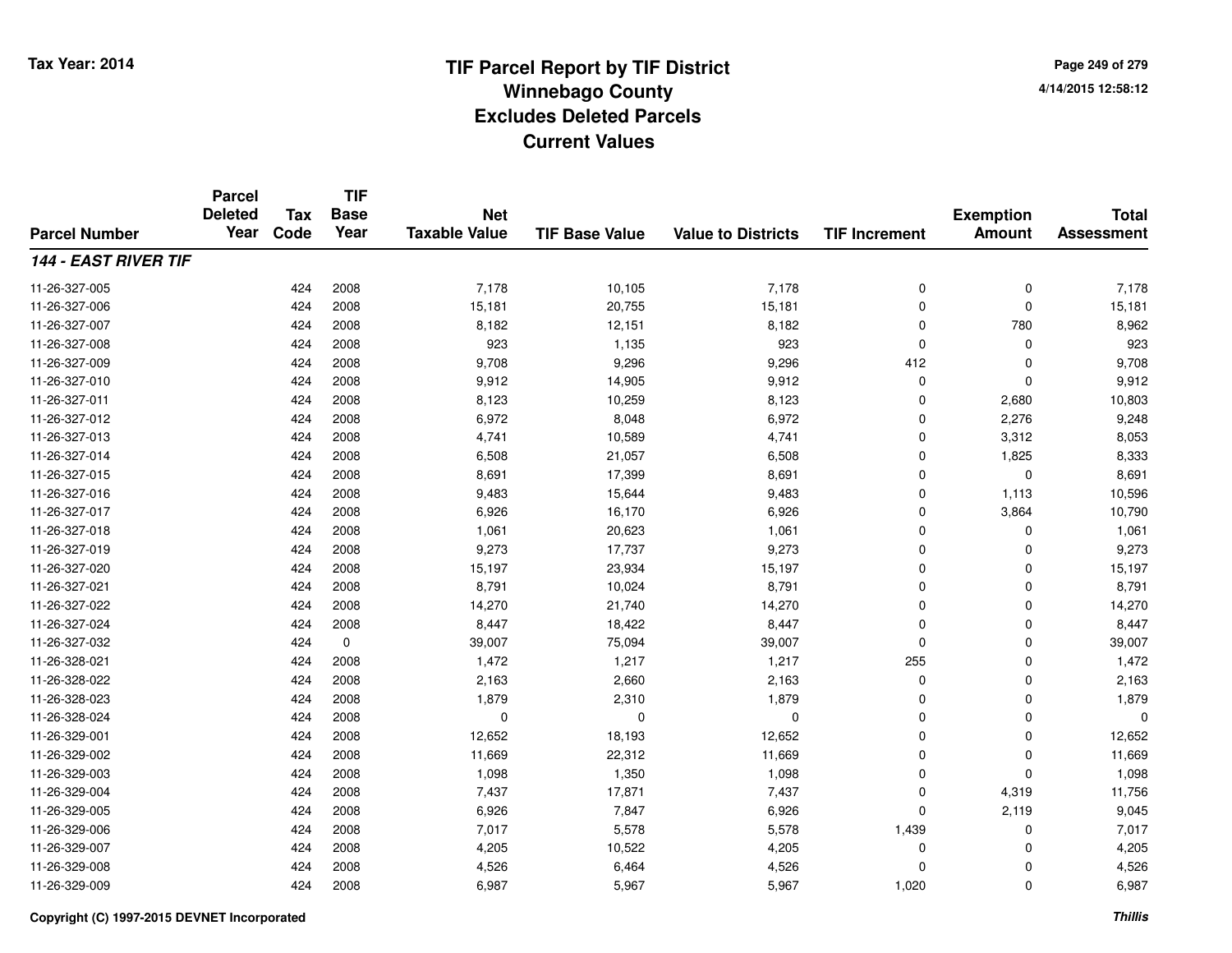**Page 250 of 2794/14/2015 12:58:12**

|                             | <b>Parcel</b><br><b>Deleted</b><br>Year | <b>Tax</b> | <b>TIF</b><br><b>Base</b> | <b>Net</b>           |                       |                           |                      | <b>Exemption</b> | <b>Total</b>      |
|-----------------------------|-----------------------------------------|------------|---------------------------|----------------------|-----------------------|---------------------------|----------------------|------------------|-------------------|
| <b>Parcel Number</b>        |                                         | Code       | Year                      | <b>Taxable Value</b> | <b>TIF Base Value</b> | <b>Value to Districts</b> | <b>TIF Increment</b> | <b>Amount</b>    | <b>Assessment</b> |
| <b>144 - EAST RIVER TIF</b> |                                         |            |                           |                      |                       |                           |                      |                  |                   |
| 11-26-329-010               |                                         | 424        | 2008                      | 6,614                | 9,244                 | 6,614                     | 0                    | 0                | 6,614             |
| 11-26-329-011               |                                         | 424        | 2008                      | 4,579                | 4,579                 | 4,579                     | 0                    | 2,144            | 6,723             |
| 11-26-329-012               |                                         | 424        | 2008                      | 7,349                | 14,560                | 7,349                     | 0                    | 0                | 7,349             |
| 11-26-329-013               |                                         | 424        | 2008                      | 1,043                | 1,282                 | 1,043                     | 0                    | $\mathbf 0$      | 1,043             |
| 11-26-329-014               |                                         | 424        | 2008                      | 1,164                | 1,433                 | 1,164                     | 0                    | 0                | 1,164             |
| 11-26-329-015               |                                         | 424        | 2008                      | 6,762                | 4,601                 | 4,601                     | 2,161                | $\mathbf 0$      | 6,762             |
| 11-26-329-016               |                                         | 424        | 2008                      | 4,649                | 4,981                 | 4,649                     | 0                    | 2,561            | 7,210             |
| 11-26-329-017               |                                         | 424        | 2008                      | 1,164                | 1,433                 | 1,164                     | 0                    | $\mathbf 0$      | 1,164             |
| 11-26-329-018               |                                         | 424        | 2008                      | 6,805                | 25,851                | 6,805                     | 0                    | $\mathbf 0$      | 6,805             |
| 11-26-329-019               |                                         | 424        | 2008                      | 1,334                | 13,235                | 1,334                     | 0                    | 0                | 1,334             |
| 11-26-329-020               |                                         | 424        | 2008                      | 2,000                | 24,674                | 2,000                     | 0                    | 0                | 2,000             |
| 11-26-329-021               |                                         | 424        | 2008                      | 1,072                | 1,318                 | 1,072                     | 0                    | 0                | 1,072             |
| 11-26-329-022               |                                         | 424        | 2008                      | 4,517                | 20,492                | 4,517                     | 0                    | 0                | 4,517             |
| 11-26-329-023               |                                         | 424        | 2008                      | 12,980               | 19,785                | 12,980                    | 0                    | $\mathbf 0$      | 12,980            |
| 11-26-329-024               |                                         | 424        | 2008                      | 5,346                | 16,125                | 5,346                     | 0                    | 5,707            | 11,053            |
| 11-26-329-025               |                                         | 424        | 2008                      | 6,461                | 10,849                | 6,461                     | 0                    | 1,780            | 8,241             |
| 11-26-329-026               |                                         | 424        | 2008                      | 6,089                | 11,531                | 6,089                     | 0                    | 5,616            | 11,705            |
| 11-26-329-027               |                                         | 424        | 2008                      | 1,652                | 2,031                 | 1,652                     | 0                    | 0                | 1,652             |
| 11-26-329-028               |                                         | 424        | 2008                      | $\mathbf 0$          | 7,696                 | 0                         | 0                    | 8,703            | 8,703             |
| 11-26-329-029               |                                         | 424        | 2008                      | 4,334                | 18,206                | 4,334                     | 0                    | 0                | 4,334             |
| 11-26-329-030               |                                         | 424        | 2008                      | 7,461                | 18,690                | 7,461                     | 0                    | 2,414            | 9,875             |
| 11-26-329-031               |                                         | 424        | 2008                      | 9,108                | 17,081                | 9,108                     | 0                    | 0                | 9,108             |
| 11-26-329-032               |                                         | 424        | 2008                      | 1,352                | 1,663                 | 1,352                     | 0                    | 0                | 1,352             |
| 11-26-329-033               |                                         | 424        | 2008                      | 0                    | 1,791                 | 0                         | 0                    | 4,709            | 4,709             |
| 11-26-329-034               |                                         | 424        | 2008                      | 1,399                | 1,720                 | 1,399                     | 0                    | 0                | 1,399             |
| 11-26-330-001               |                                         | 424        | 2008                      | 8,738                | 13,968                | 8,738                     | 0                    | 1,104            | 9,842             |
| 11-26-330-002               |                                         | 424        | 2008                      | 6,647                | 6,647                 | 6,647                     | 0                    | 1,460            | 8,107             |
| 11-26-330-003               |                                         | 424        | 2008                      | 7,763                | 19,827                | 7,763                     | 0                    | 2,242            | 10,005            |
| 11-26-330-004               |                                         | 424        | 2008                      | 4,255                | 17,319                | 4,255                     | 0                    | 0                | 4,255             |
| 11-26-330-005               |                                         | 424        | 2008                      | 7,032                | 9,382                 | 7,032                     | 0                    | 0                | 7,032             |
| 11-26-330-008               |                                         | 424        | 2008                      | 4,683                | 6,734                 | 4,683                     | 0                    | 3,273            | 7,956             |
| 11-26-330-009               |                                         | 424        | 2008                      | 1,072                | 1,318                 | 1,072                     | 0                    | 0                | 1,072             |
| 11-26-330-010               |                                         | 424        | 2008                      | 7,701                | 2,623                 | 2,623                     | 5,078                | $\mathbf 0$      | 7,701             |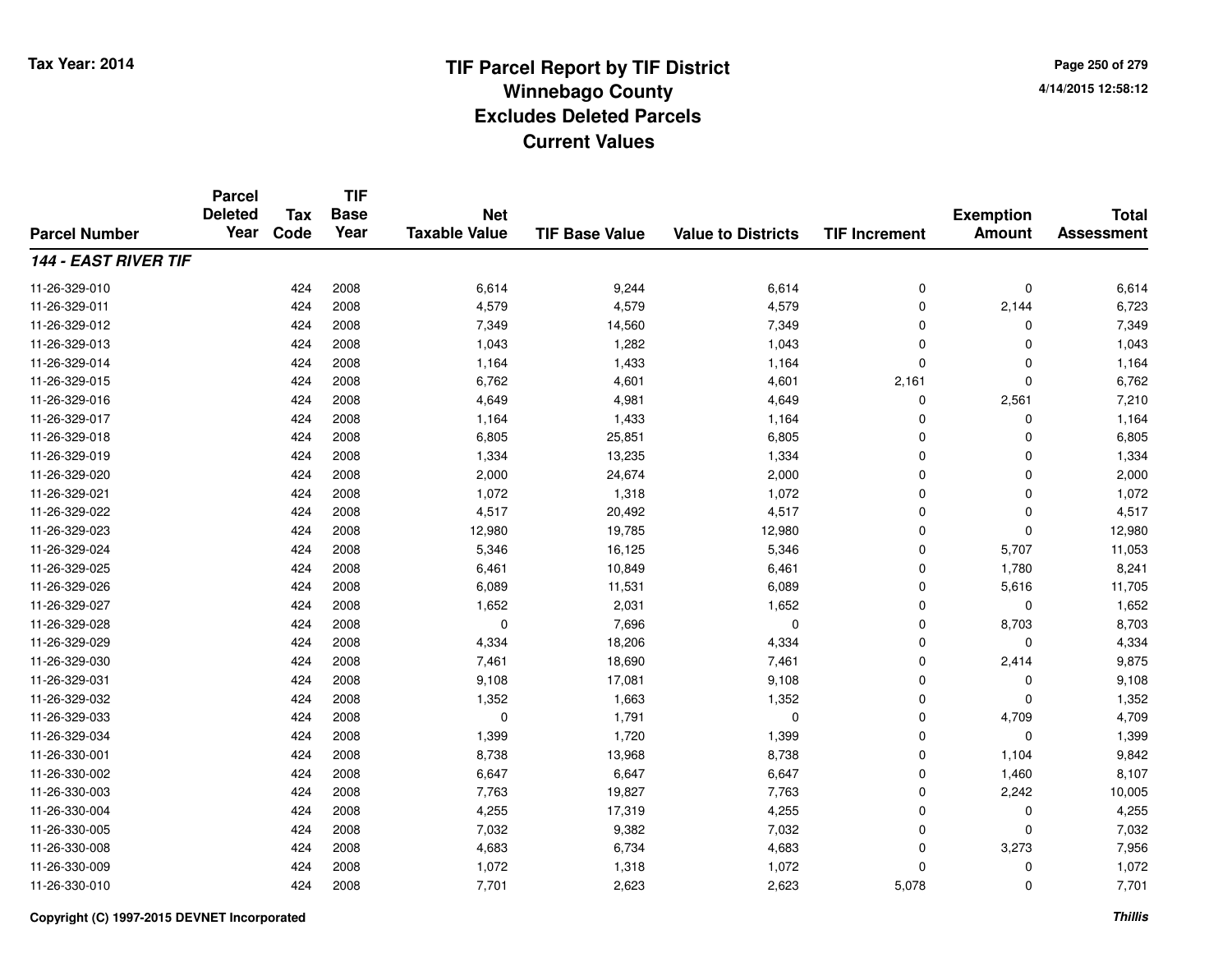**Page 251 of 2794/14/2015 12:58:12**

#### **TIF Base ValueParcel NumberTotal AssessmentExemption Amount Value to Districts TIF IncrementTIF Base YearTax CodeParcel Deleted YearNet Taxable Value144 - EAST RIVER TIF**11-26-330-0111 424 2008 5,895 7,532 5,895 0 0 5,895 11-26-330-0122 424 2008 3,648 17,273 3,648 0 0 3,648 11-26-330-0133 424 2008 6,275 14,237 6,275 0 3,491 9,766 11-26-330-0144 424 2008 2,667 13,323 2,667 0 0 2,667 11-26-330-015 <sup>424</sup> 7,518 <sup>2008</sup> 11,414 7,518 <sup>0</sup> 3,579 11,097 11-26-330-016 <sup>424</sup> 14,350 <sup>2008</sup> 33,928 14,350 <sup>0</sup> <sup>0</sup> 14,350 11-26-330-017 <sup>424</sup> 8,832 <sup>2008</sup> 10,871 8,832 <sup>0</sup> 2,001 10,833 11-26-330-018 <sup>424</sup> 3,172 <sup>2008</sup> 5,578 3,172 <sup>0</sup> <sup>0</sup> 3,172 11-26-330-0199 424 2008 10,833 15,577 10,833 0 0 10,833 11-26-330-0200 424 2008 6,178 8,739 6,178 0 0 6,178 11-26-330-0211 424 2008 6,914 10,494 6,914 0 0 6,914 11-26-330-0222 424 2008 2,971 22,270 2,971 0 0 2,971 11-26-330-0244 2008 4,392 14,191 4,392 4,392 6 4,392 6 6 6 4,392 6 6 6 4,392 11-26-330-025 <sup>424</sup> 8,170 <sup>2008</sup> 9,424 8,170 <sup>0</sup> <sup>0</sup> 8,170 11-26-330-0266 424 2008 10,228 19,805 10,228 0 0 10,228 11-26-330-027 <sup>424</sup> 3,137 <sup>2008</sup> 22,547 3,137 <sup>0</sup> <sup>0</sup> 3,137 11-26-330-028 <sup>424</sup> 7,089 <sup>2008</sup> 11,971 7,089 <sup>0</sup> 4,960 12,049 11-26-330-0299 424 2008 13,674 27,486 13,674 0 0 13,674 11-26-330-0300 424 2008 10,802 21,801 10,802 0 0 10,802 11-26-331-0011 424 2008 578 1,578 578 0 6,950 7,528 11-26-331-002 <sup>424</sup> 5,555 <sup>2008</sup> 10,847 5,555 <sup>0</sup> 1,825 7,380 11-26-331-0033 424 2008 4,317 6,211 4,317 0 0 4,317 11-26-331-004 <sup>424</sup> 4,416 <sup>2008</sup> 4,416 4,416 <sup>0</sup> 1,763 6,179 11-26-331-008 <sup>424</sup> 7,803 <sup>2008</sup> 11,184 7,803 <sup>0</sup> <sup>0</sup> 7,803 11-26-331-0099 424 2008 15,565 20,230 15,565 0 0 15,565 11-26-331-0100 424 2008 6,508 14,312 6,508 0 1,913 8,421 11-26-331-0233 424 2008 10,169 19,988 10,169 0 0 10,169 11-26-331-024 <sup>424</sup> 1,201 <sup>2008</sup> 20,174 1,201 <sup>0</sup> <sup>0</sup> 1,201 11-26-331-025 <sup>424</sup> 8,205 <sup>2008</sup> 20,114 8,205 <sup>0</sup> 6,000 14,205 11-26-331-026 <sup>424</sup> <sup>0</sup> <sup>2008</sup> <sup>0</sup> <sup>0</sup> <sup>0</sup> <sup>0</sup> <sup>0</sup> 11-26-331-0277 424 2008 945 1,162 945 0 0 945 11-26-331-0299 424 2008 1,190 1,494 1,190 0 0 1,190 11-26-331-030<sup>424</sup> <sup>0</sup> <sup>2008</sup> 5,163 <sup>0</sup> <sup>0</sup> <sup>0</sup> <sup>0</sup>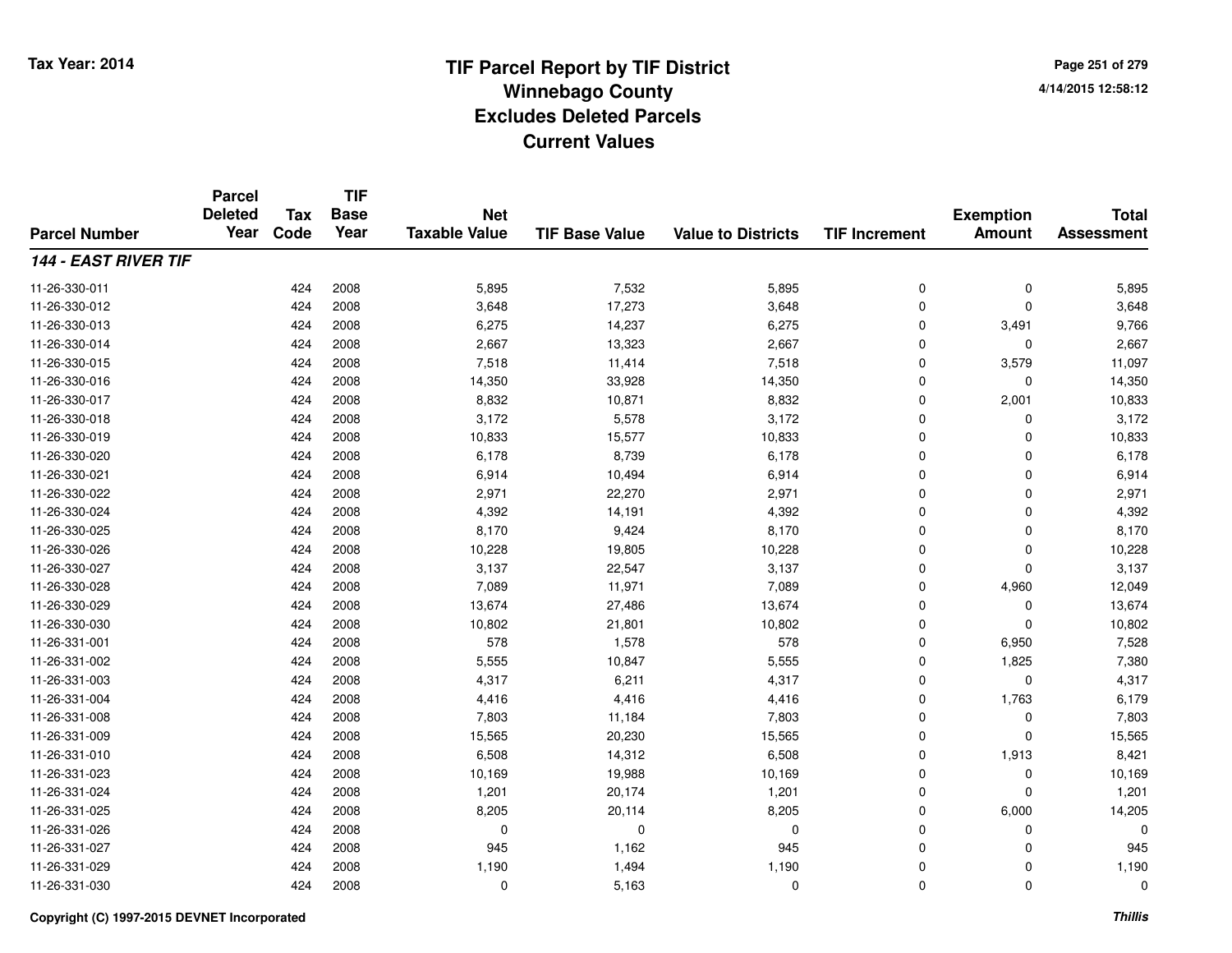# **TIF Parcel Report by TIF District Tax Year: 2014 Winnebago County04/14/2015 12:58:12** PM **Excludes Deleted ParcelsCurrent Values**

**Page 252 of 2794/14/2015 12:58:12**

|                                  | <b>Parcel</b>        |            | <b>TIF</b>              |                                    |                       |                           |                         |                                   |                                   |
|----------------------------------|----------------------|------------|-------------------------|------------------------------------|-----------------------|---------------------------|-------------------------|-----------------------------------|-----------------------------------|
|                                  | <b>Deleted</b>       | <b>Tax</b> | <b>Base</b>             | <b>Net</b><br><b>Taxable Value</b> | <b>TIF Base Value</b> | <b>Value to Districts</b> |                         | <b>Exemption</b><br><b>Amount</b> | <b>Total</b><br><b>Assessment</b> |
| <b>Parcel Number</b>             | Year                 | Code       | Year                    |                                    |                       |                           | <b>TIF Increment</b>    |                                   |                                   |
| 144 - EAST RIVER TIF             |                      |            |                         |                                    |                       |                           |                         |                                   |                                   |
| 11-26-331-031                    |                      | 424        | 2008                    | 822                                | 1,494                 | 822                       | 0                       | $\mathbf 0$                       | 822                               |
| 11-26-331-032                    |                      | 424        | 2008                    | 7,086                              | 9,551                 | 7,086                     | $\Omega$                | $\Omega$                          | 7,086                             |
| 11-26-353-006                    |                      | 424        | 2008                    | 121,148                            | 153,567               | 121,148                   | $\mathbf 0$             | $\Omega$                          | 121,148                           |
| 11-26-353-007                    |                      | 424        | 0                       | 1,358                              | $\mathbf 0$           | $\mathbf 0$               | 1,358                   | $\mathbf 0$                       | 1,358                             |
| 11-26-376-009                    |                      | 424        | $\mathbf 0$             | 243,596                            | 336,020               | 243,596                   | $\Omega$                | $\Omega$                          | 243,596                           |
| 11-26-378-004                    |                      | 424        | 2008                    | 50,722                             | 70,048                | 50,722                    | $\Omega$                | $\Omega$                          | 50,722                            |
| <b>Tax District Totals:</b>      | <b>Parcel Count:</b> |            | 650                     | 9,968,384                          | 13,241,739            | 8,722,573                 | 1,245,811               | 831,601                           | 10,799,985                        |
| 145 - SUMNER ROAD / GROVE ST TIF |                      |            |                         |                                    |                       |                           |                         |                                   |                                   |
| 09-29-327-016                    |                      | 425        | 0                       | 57,263                             | 93,550                | 57,263                    | $\mathbf 0$             | 0                                 | 57,263                            |
| <b>Tax District Totals:</b>      | <b>Parcel Count:</b> |            | $\overline{\mathbf{1}}$ | 57,263                             | 93,550                | 57,263                    | $\overline{\mathbf{0}}$ | $\overline{\mathbf{0}}$           | 57,263                            |
| 146 - LOVES PARK CORP CENTER TIF |                      |            |                         |                                    |                       |                           |                         |                                   |                                   |
| 08-35-379-002                    |                      | 428        | 2009                    | 3,606                              | 2,242                 | 2,242                     | 1,364                   | 0                                 | 3,606                             |
| 08-35-383-002                    |                      | 428        | 2010                    | 0                                  | $\Omega$              | $\mathbf 0$               | 0                       | 0                                 | $\Omega$                          |
| 08-35-400-006                    |                      | 427        | 2009                    | 7,889                              | 9,804                 | 7,889                     | $\Omega$                | 0                                 | 7,889                             |
| 08-35-400-007                    |                      | 427        | 2009                    | 2,986                              | 1,899                 | 1,899                     | 1,087                   | $\Omega$                          | 2,986                             |
| 08-35-400-009                    |                      | 428        | 2009                    | 1,554,127                          | 1,931,441             | 1,554,127                 | 0                       | $\mathbf 0$                       | 1,554,127                         |
| 08-35-400-010                    |                      | 428        | 2009                    | 118,600                            | 147,394               | 118,600                   | $\Omega$                | $\Omega$                          | 118,600                           |
| 08-35-400-013                    |                      | 427        | $\mathbf 0$             | 1,371,928                          | 327                   | 327                       | 1,371,601               | $\Omega$                          | 1,371,928                         |
| 12-02-126-011                    |                      | 426        | 2009                    | 2,194                              | 1,361                 | 1,361                     | 833                     | $\Omega$                          | 2,194                             |
| 12-02-127-008                    |                      | 426        | 2009                    | 0                                  | $\mathbf 0$           | $\mathbf 0$               | $\mathbf 0$             | $\mathbf 0$                       | 0                                 |
| 12-02-127-010                    |                      | 426        | 2009                    | 2,489                              | 12,049                | 2,489                     | $\Omega$                | $\mathbf 0$                       | 2,489                             |
| 12-02-178-002                    |                      | 426        | 2009                    | 348,281                            | 558,340               | 348,281                   | $\mathbf 0$             | $\mathbf 0$                       | 348,281                           |
| 12-02-178-003                    |                      | 426        | 2009                    | 320                                | 199                   | 199                       | 121                     | $\mathbf 0$                       | 320                               |
| 12-02-178-004                    |                      | 426        | 2009                    | 415                                | 258                   | 258                       | 157                     | $\mathbf 0$                       | 415                               |
| 12-02-178-005                    |                      | 426        | 2009                    | 630                                | 390                   | 390                       | 240                     | 0                                 | 630                               |
| 12-02-178-006                    |                      | 426        | 2009                    | 928                                | 575                   | 575                       | 353                     | $\mathbf 0$                       | 928                               |
| 12-02-178-007                    |                      | 426        | 2009                    | 293                                | 182                   | 182                       | 111                     | $\mathbf 0$                       | 293                               |
| 12-02-178-008                    |                      | 426        | 2009                    | 429                                | 267                   | 267                       | 162                     | $\mathbf 0$                       | 429                               |
| 12-02-178-009                    |                      | 426        | 2010                    | 27,152                             | 33,935                | 27,152                    | $\mathbf 0$             | $\mathbf 0$                       | 27,152                            |
| 12-02-179-004                    |                      | 426        | 2010                    | 333                                | 228                   | 228                       | 105                     | $\Omega$                          | 333                               |
| 12-02-179-005                    |                      | 426        | 2010                    | 400                                | 273                   | 273                       | 127                     | $\Omega$                          | 400                               |
| 12-02-179-006                    |                      | 426        | 2010                    | 37,658                             | 47,297                | 37,658                    | $\mathbf 0$             | $\Omega$                          | 37,658                            |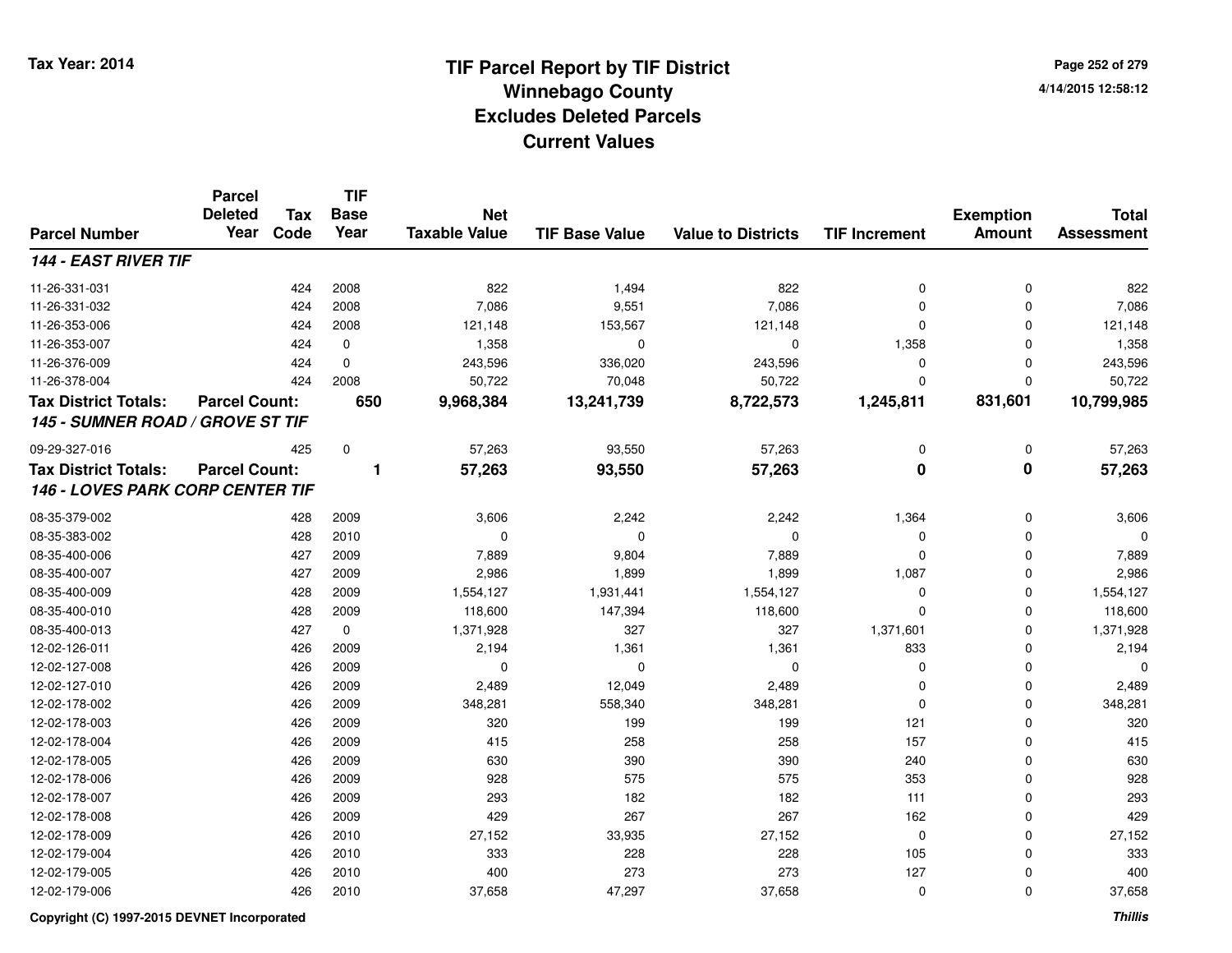| Page 253 of 279    |  |  |
|--------------------|--|--|
| 4/14/2015 12:58:12 |  |  |

#### **TIF Base ValueParcel NumberTotal AssessmentExemption Amount Value to Districts TIF IncrementTIF Base YearTax**Year Code **Parcel DeletedNet Taxable Value146 - LOVES PARK CORP CENTER TIF**12-02-179-007 <sup>426</sup> <sup>0</sup> <sup>2009</sup> <sup>0</sup> <sup>0</sup> <sup>0</sup> <sup>0</sup> <sup>0</sup> 12-02-179-008 <sup>426</sup> <sup>536</sup> <sup>2010</sup> <sup>672</sup> <sup>536</sup> <sup>0</sup> <sup>0</sup> <sup>536</sup> 12-02-201-0033 426 2009 1,851,223 1,835,109 1,835,109 16,114 0 1,851,223 **Tax District Totals: Parcel Count: <sup>24</sup> 5,332,417 4,584,242 3,940,042 1,392,375 <sup>0</sup> 5,332,417 147 - WESTSTONE TIF**08-13-100-0033 429 2010 480 342 342 138 0 480 08-13-300-009 <sup>431</sup> 2,175 <sup>2010</sup> 1,475 1,475 <sup>700</sup> <sup>0</sup> 2,175 08-13-300-0100 431 2010 1,032 660 660 372 0 1,032 08-13-300-0111 430 0 43,162 49,409 43,162 0 43,162 08-14-100-005 <sup>429</sup> 1,315 <sup>2010</sup> <sup>906</sup> <sup>906</sup> <sup>409</sup> <sup>0</sup> 1,315 08-14-200-0033 429 2010 2,693 2,086 2,086 607 0 2,693 08-14-300-002 <sup>432</sup> <sup>794</sup> <sup>2010</sup> <sup>537</sup> <sup>537</sup> <sup>257</sup> <sup>0</sup> <sup>794</sup> 08-14-300-0144 10,471 10,471 39,124 10,471 10,471 39,124 10,471 0 0 0 10,471 08-14-300-016 <sup>430</sup> 4,855 <sup>2010</sup> 3,049 3,049 1,806 <sup>0</sup> 4,855 08-14-400-0011 432 2010 1,090 742 742 348 0 1,090 08-14-400-0077 430 0 6,197 21,164 6,197 0 0 6,197 08-14-400-008 <sup>430</sup> 1,272 <sup>0</sup> <sup>450</sup> <sup>450</sup> <sup>822</sup> <sup>0</sup> 1,272 08-14-400-009 <sup>430</sup> 1,219,997 <sup>0</sup> 35,123 35,123 1,184,874 <sup>0</sup> 1,219,997 08-14-400-0100 430 0 913,019 22,514 22,514 890,505 0 913,019 08-14-400-0111 430 0 114,882 6,304 6,304 108,578 0 114,882 08-14-400-012 <sup>430</sup> 9,622 <sup>0</sup> 2,702 2,702 6,920 <sup>0</sup> 9,622 08-14-400-013 <sup>2015</sup> <sup>430</sup> <sup>0</sup> 5,121 1,801 1,801 3,320 <sup>0</sup> 5,121 **Tax District Totals: Parcel Count: <sup>17</sup> 2,338,177 188,388 138,521 2,199,656 <sup>0</sup> 2,338,177 148 - NORTH WILLOW CREEK TIF**08-16-103-0066 433 2010 887 627 627 260 0 887 08-16-151-0111 433 2010 472,192 411,014 411,014 61,178 0 472,192 08-17-276-0022 31,431 2010 31,431 31,431 31,431 20,294 0 51,725 08-17-276-0055 433 2010 866,037 1,043,576 866,037 0 866,037 **Tax District Totals: Parcel Count: <sup>4</sup> 1,390,841 1,486,648 1,309,109 81,732 <sup>0</sup> 1,390,841 149 - SOUTH WILLOW CREEK TIF**08-17-277-005<sup>434</sup> 187,245 <sup>2010</sup> 225,630 187,245 <sup>0</sup> <sup>0</sup> 187,245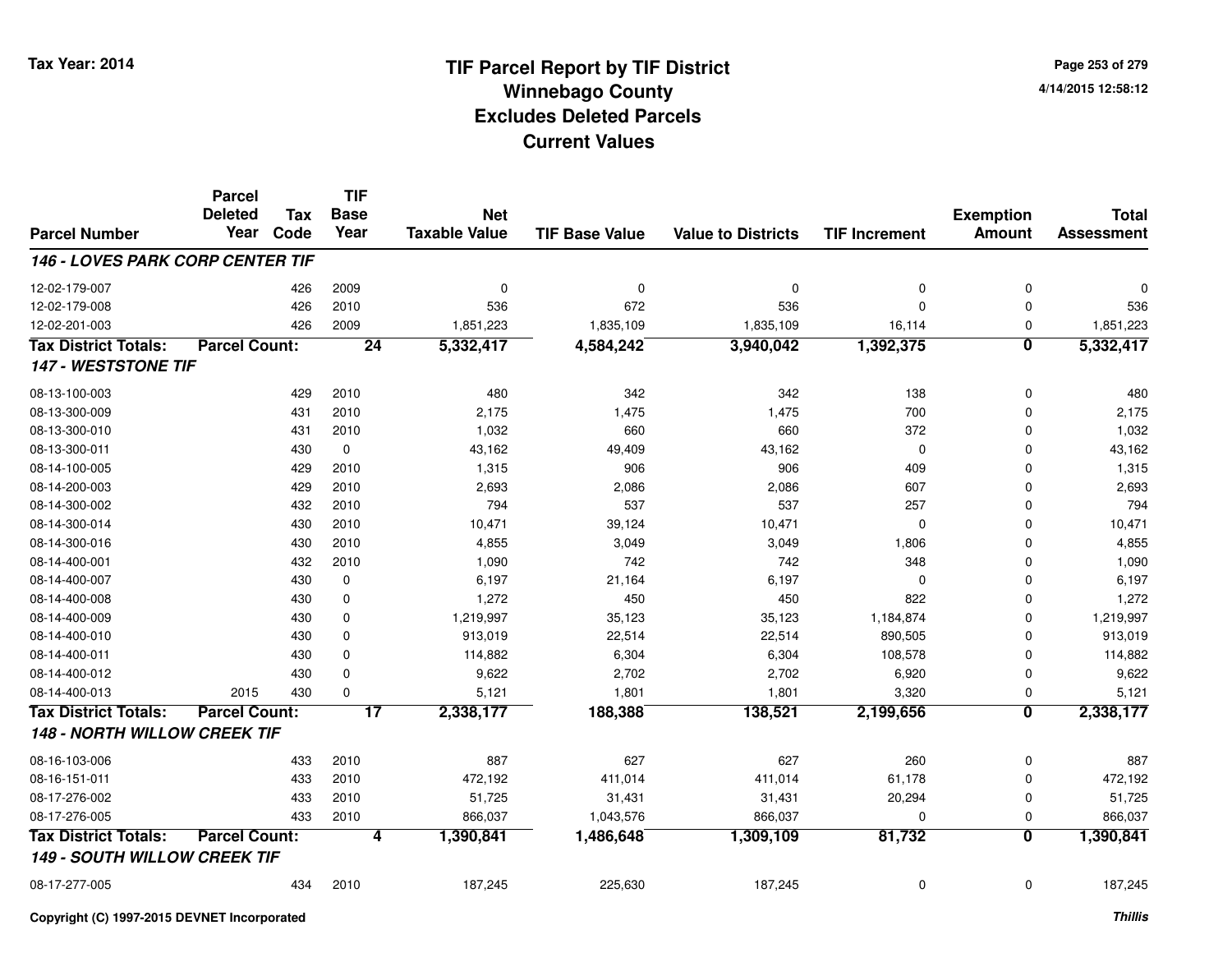**TIF**

**Parcel**

**Page 254 of 2794/14/2015 12:58:12**

| <b>Parcel Number</b>                | <b>Deleted</b><br>Year | <b>Tax</b><br>Code | <b>Base</b><br>Year | <b>Net</b><br><b>Taxable Value</b> | <b>TIF Base Value</b> | <b>Value to Districts</b> | <b>TIF Increment</b> | <b>Exemption</b><br><b>Amount</b> | <b>Total</b><br><b>Assessment</b> |
|-------------------------------------|------------------------|--------------------|---------------------|------------------------------------|-----------------------|---------------------------|----------------------|-----------------------------------|-----------------------------------|
| <b>149 - SOUTH WILLOW CREEK TIF</b> |                        |                    |                     |                                    |                       |                           |                      |                                   |                                   |
| 08-17-277-010                       |                        | 435                | 2010                | 0                                  | 97                    | $\mathbf 0$               | 0                    | 0                                 | 0                                 |
| 08-17-277-012                       |                        | 435                | 2010                | 18,712                             | 22,548                | 18,712                    | $\mathbf 0$          | 0                                 | 18,712                            |
| 08-17-277-013                       |                        | 435                | 2010                | 18,774                             | 22,623                | 18,774                    | 0                    | $\Omega$                          | 18,774                            |
| 08-17-378-005                       |                        | 435                | 2010                | 140,747                            | 169,600               | 140,747                   | 0                    | $\Omega$                          | 140,747                           |
| 08-17-402-006                       |                        | 435                | 2010                | 114,049                            | 137,430               | 114,049                   | 0                    | $\Omega$                          | 114,049                           |
| 08-17-402-015                       |                        | 435                | 2010                | 218,915                            | 263,794               | 218,915                   | 0                    | $\Omega$                          | 218,915                           |
| 08-17-402-021                       |                        | 435                | 2010                | 10,187                             | 12,275                | 10,187                    | 0                    | $\Omega$                          | 10,187                            |
| 08-17-402-024                       |                        | 435                | 2010                | 239,850                            | 329,417               | 239,850                   | 0                    | $\Omega$                          | 239,850                           |
| 08-17-402-025                       |                        | 435                | 2010                | 0                                  | 97                    | $\Omega$                  | 0                    | $\Omega$                          | $\Omega$                          |
| 08-17-402-027                       |                        | 435                | 2010                | 0                                  | 97                    | $\Omega$                  | 0                    | $\Omega$                          | 0                                 |
| 08-17-402-028                       |                        | 435                | 2010                | 261,110                            | 326,752               | 261,110                   | $\Omega$             | $\Omega$                          | 261,110                           |
| 08-17-402-031                       |                        | 435                | 2010                | 427,860                            | 200,377               | 200,377                   | 227,483              | $\Omega$                          | 427,860                           |
| 08-17-402-032                       |                        | 435                | 2010                | 4,029                              | 4,855                 | 4,029                     | 0                    | $\Omega$                          | 4,029                             |
| 08-17-402-033                       |                        | 435                | 2010                | 5,966                              | 7,189                 | 5,966                     | 0                    | 0                                 | 5,966                             |
| 08-17-402-034                       |                        | 435                | 2010                | 131,855                            | 158,885               | 131,855                   | 0                    | 0                                 | 131,855                           |
| 08-17-426-001                       |                        | 435                | 2010                | 249,061                            | 300,118               | 249,061                   | 0                    | 0                                 | 249,061                           |
| 08-17-426-003                       |                        | 435                | 2010                | 159,900                            | 251,328               | 159,900                   | 0                    | 0                                 | 159,900                           |
| 08-17-427-005                       |                        | 435                | 2010                | 237,769                            | 238,949               | 237,769                   | 0                    | 0                                 | 237,769                           |
| 08-17-427-006                       |                        | 435                | 2010                | 106,339                            | 128,139               | 106,339                   | 0                    | $\Omega$                          | 106,339                           |
| 08-17-427-008                       |                        | 435                | 2010                | 489                                | 19,768                | 489                       | 0                    | $\Omega$                          | 489                               |
| 08-17-427-009                       |                        | 435                | 2010                | 75,488                             | 90,963                | 75,488                    | 0                    | 0                                 | 75,488                            |
| 08-17-427-010                       |                        | 435                | 2010                | 226,681                            | 273,150               | 226,681                   | 0                    | $\Omega$                          | 226,681                           |
| 08-17-427-011                       |                        | 435                | 2010                | 152,236                            | 183,445               | 152,236                   | 0                    | $\Omega$                          | 152,236                           |
| 08-17-427-017                       |                        | 435                | 2010                | 10,327                             | 12,445                | 10,327                    | $\mathbf 0$          | $\Omega$                          | 10,327                            |
| 08-17-427-018                       |                        | 435                | 0                   | 1,031,210                          | 1,009,449             | 1,009,449                 | 21,761               | $\Omega$                          | 1,031,210                         |
| 08-17-451-015                       |                        | 435                | 2010                | 654,767                            | 788,995               | 654,767                   | 0                    | $\Omega$                          | 654,767                           |
| 08-17-451-016                       |                        | 435                | 2010                | $\Omega$                           | 97                    | $\Omega$                  | 0                    | 0                                 | O                                 |
| 08-17-451-017                       |                        | 435                | 2010                | O                                  | 97                    | $\Omega$                  | 0                    | $\Omega$                          | O                                 |
| 08-17-451-018                       |                        | 435                | 2010                | $\Omega$                           | 97                    | $\Omega$                  | 0                    | $\Omega$                          | 0                                 |
| 08-17-476-001                       |                        | 435                | 2010                | 52,671                             | 63,468                | 52,671                    | $\mathbf 0$          | $\Omega$                          | 52,671                            |
| 08-17-476-002                       |                        | 435                | 2010                | 115,712                            | 102,645               | 102,645                   | 13,067               | $\Omega$                          | 115,712                           |
| 08-17-476-003                       |                        | 435                | 2010                | 84,710                             | 102,076               | 84,710                    | 0                    | $\Omega$                          | 84,710                            |
| 08-17-476-004                       |                        | 435                | 2010                | 115,144                            | 138,749               | 115,144                   | 0                    | 0                                 | 115,144                           |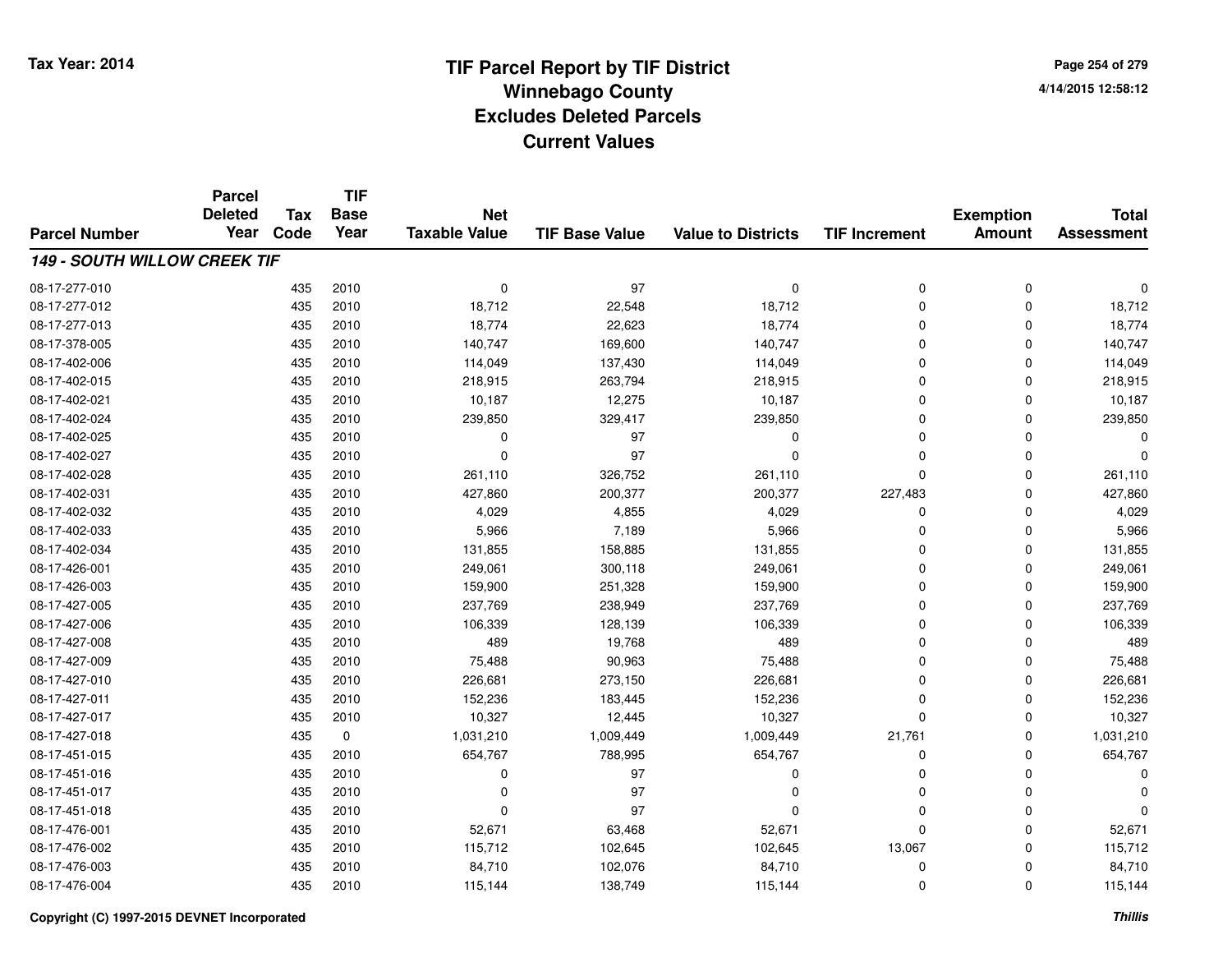**Page 255 of 2794/14/2015 12:58:12**

|                                     | <b>Parcel</b><br><b>Deleted</b> | <b>Tax</b> | <b>TIF</b><br><b>Base</b> | <b>Net</b>           |                       |                           |                      | <b>Exemption</b>        | <b>Total</b>      |
|-------------------------------------|---------------------------------|------------|---------------------------|----------------------|-----------------------|---------------------------|----------------------|-------------------------|-------------------|
| <b>Parcel Number</b>                | Year                            | Code       | Year                      | <b>Taxable Value</b> | <b>TIF Base Value</b> | <b>Value to Districts</b> | <b>TIF Increment</b> | <b>Amount</b>           | <b>Assessment</b> |
| <b>149 - SOUTH WILLOW CREEK TIF</b> |                                 |            |                           |                      |                       |                           |                      |                         |                   |
| 08-17-476-009                       |                                 | 435        | $\mathbf 0$               | 1,696                | 1,110                 | 1,110                     | 586                  | $\mathbf 0$             | 1,696             |
| 08-17-476-010                       |                                 | 435        | $\mathbf 0$               | $\Omega$             | 2,605                 | $\Omega$                  | $\mathbf 0$          | $\mathbf{0}$            |                   |
| 08-17-476-011                       |                                 | 435        | $\mathbf 0$               | $\Omega$             | 115                   | $\Omega$                  | $\Omega$             | $\Omega$                |                   |
| 08-17-476-012                       |                                 | 435        | $\mathbf 0$               | 158,576              | 116                   | 116                       | 158,460              | 0                       | 158,576           |
| 08-17-477-002                       |                                 | 435        | 2010                      | $\mathbf 0$          | 298                   | 0                         | 0                    | 0                       |                   |
| 08-17-477-003                       |                                 | 435        | 2010                      | $\mathbf 0$          | 561                   | 0                         | 0                    | 0                       |                   |
| 08-17-478-005                       |                                 | 435        | 2010                      | $\Omega$             | 97                    | $\Omega$                  | 0                    | $\Omega$                |                   |
| 08-17-478-006                       |                                 | 435        | 2010                      | 80,406               | 96,888                | 80,406                    | 0                    | 0                       | 80,406            |
| 08-20-201-021                       |                                 | 435        | $\mathbf 0$               | $\mathbf 0$          | 97                    | 0                         | 0                    | $\mathbf 0$             |                   |
| 08-20-225-013                       |                                 | 435        | 2010                      | 513,650              | 628,086               | 513,650                   | $\mathbf 0$          | $\mathbf 0$             | 513,650           |
| 08-20-225-014                       |                                 | 435        | 2010                      | 70,747               | 89,591                | 70,747                    | 0                    | $\mathbf 0$             | 70,747            |
| 08-20-225-015                       |                                 | 435        | 2010                      | 85,491               | 109,501               | 85,491                    | $\mathbf 0$          | $\mathbf 0$             | 85,491            |
| <b>Tax District Totals:</b>         | <b>Parcel Count:</b>            |            | 46                        | 5,962,369            | 6,514,709             | 5,541,012                 | 421,357              | $\overline{\mathbf{0}}$ | 5,962,369         |
| 150 - GLOBAL TRADEPARK SOUTH TIF    |                                 |            |                           |                      |                       |                           |                      |                         |                   |
| 15-28-452-002                       |                                 | 453        | 2010                      | 5,317                | 3,584                 | 3,584                     | 1,733                | $\mathbf 0$             | 5,317             |
| 15-28-477-002                       |                                 | 453        | 2010                      | 6,556                | 4,312                 | 4,312                     | 2,244                | $\mathbf 0$             | 6,556             |
| 15-33-100-006                       |                                 | 453        | 2010                      | 11,393               | 8,337                 | 8,337                     | 3,056                | $\mathbf 0$             | 11,393            |
| 15-33-200-004                       |                                 | 453        | 2010                      | 25,303               | 17,327                | 17,327                    | 7,976                | $\mathbf{0}$            | 25,303            |
| 15-33-200-005                       |                                 | 453        | 2010                      | 14,905               | 10,204                | 10,204                    | 4,701                | $\mathbf{0}$            | 14,905            |
| 15-33-300-002                       |                                 | 453        | 2010                      | 17,326               | 10,022                | 10,022                    | 7,304                | $\mathbf{0}$            | 17,326            |
| 15-33-300-004                       |                                 | 453        | 2010                      | 3,804                | 2,264                 | 2,264                     | 1,540                | $\mathbf{0}$            | 3,804             |
| 15-33-400-002                       |                                 | 453        | 2010                      | 7,454                | 3,711                 | 3,711                     | 3,743                | $\mathbf{0}$            | 7,454             |
| 15-33-400-003                       |                                 | 453        | 2010                      | 7,670                | 4,167                 | 4,167                     | 3,503                | $\mathbf{0}$            | 7,670             |
| 15-33-400-004                       |                                 | 453        | 2010                      | 8,439                | 4,203                 | 4,203                     | 4,236                | $\mathbf{0}$            | 8,439             |
| 15-33-400-005                       |                                 | 453        | 2010                      | 7,520                | 3,746                 | 3,746                     | 3,774                | $\mathbf 0$             | 7,520             |
| 15-33-400-006                       |                                 | 453        | 2010                      | 1,600                | 1,096                 | 1,096                     | 504                  | $\mathbf 0$             | 1,600             |
| 15-34-101-001                       |                                 | 453        | 2010                      | 13,081               | 7,742                 | 7,742                     | 5,339                | $\mathbf 0$             | 13,081            |
| 15-34-101-003                       |                                 | 453        | 2010                      | 5,325                | 3,006                 | 3,006                     | 2,319                | $\mathbf 0$             | 5,325             |
| 15-34-126-004                       |                                 | 453        | 2010                      | 25,184               | 14,836                | 14,836                    | 10,348               | $\mathbf 0$             | 25,184            |
| 15-34-200-005                       |                                 | 453        | 2010                      | 4,586                | 3,068                 | 3,068                     | 1,518                | $\mathbf 0$             | 4,586             |
| 15-34-300-001                       |                                 | 453        | 2010                      | 24,424               | 13,657                | 13,657                    | 10,767               | 0                       | 24,424            |
| 15-34-300-002                       |                                 | 453        | 2010                      | 14,436               | 10,359                | 10,359                    | 4,077                | 0                       | 14,436            |
| 15-34-400-001                       |                                 | 453        | 2010                      | 32,170               | 36,356                | 32,170                    | 0                    | $\mathbf 0$             | 32,170            |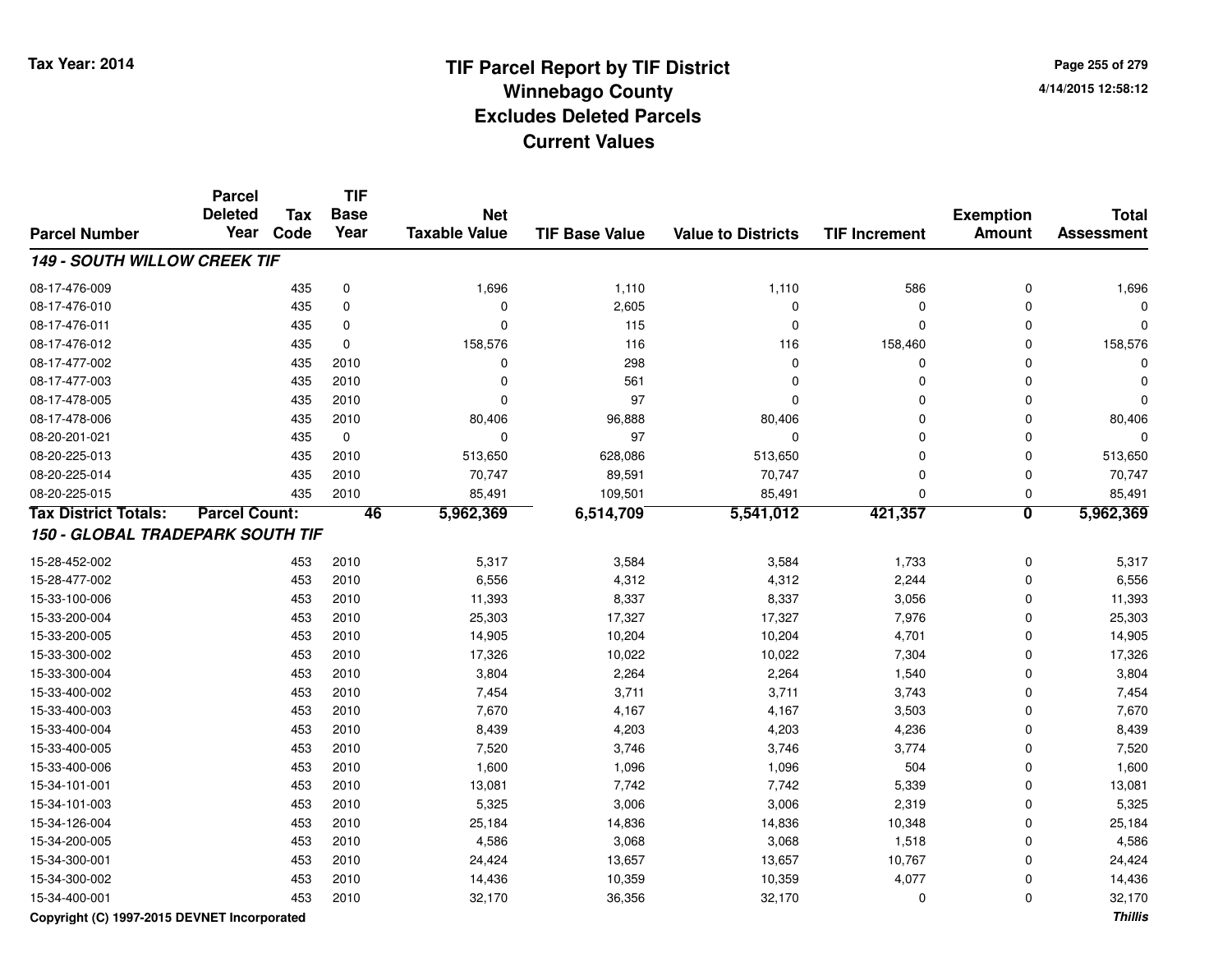**Page 256 of 2794/14/2015 12:58:12**

|                                  | <b>Parcel</b><br><b>Deleted</b> | <b>Tax</b> | <b>TIF</b><br><b>Base</b> | <b>Net</b>           |                       |                           |                      | <b>Exemption</b>        | <b>Total</b>      |
|----------------------------------|---------------------------------|------------|---------------------------|----------------------|-----------------------|---------------------------|----------------------|-------------------------|-------------------|
| <b>Parcel Number</b>             | Year                            | Code       | Year                      | <b>Taxable Value</b> | <b>TIF Base Value</b> | <b>Value to Districts</b> | <b>TIF Increment</b> | <b>Amount</b>           | <b>Assessment</b> |
| 150 - GLOBAL TRADEPARK SOUTH TIF |                                 |            |                           |                      |                       |                           |                      |                         |                   |
| 15-34-400-003                    |                                 | 453        | 2010                      | 13,150               | 9,355                 | 9,355                     | 3,795                | $\mathbf 0$             | 13,150            |
| 15-35-300-001                    |                                 | 453        | 2010                      | 20,075               | 13,344                | 13,344                    | 6,731                | $\mathbf 0$             | 20,075            |
| <b>Tax District Totals:</b>      | <b>Parcel Count:</b>            |            | $\overline{21}$           | 269,718              | 184,696               | 180,510                   | 89,208               | $\overline{\mathbf{0}}$ | 269,718           |
| 151 - I-39 / BAXTER ROAD TIF     |                                 |            |                           |                      |                       |                           |                      |                         |                   |
| 16-28-300-009                    |                                 | 438        | 2010                      | 8,621                | 10,775                | 8,621                     | $\mathbf 0$          | $\mathbf 0$             | 8,621             |
| 16-28-300-012                    |                                 | 439        | 2010                      | 780                  | 536                   | 536                       | 244                  | $\mathbf 0$             | 780               |
| 16-28-300-017                    |                                 | 439        | 2010                      | 3,232                | 2,227                 | 2,227                     | 1,005                | $\mathbf 0$             | 3,232             |
| 16-28-300-018                    |                                 | 439        | 2010                      | 6,510                | 4,583                 | 4,583                     | 1,927                | $\mathbf 0$             | 6,510             |
| 16-28-300-019                    |                                 | 439        | 2010                      | 374,517              | 468,044               | 374,517                   | 0                    | 0                       | 374,517           |
| 16-28-400-013                    |                                 | 440        | 2010                      | 682                  | 468                   | 468                       | 214                  | 0                       | 682               |
| 16-28-400-014                    |                                 | 440        | 0                         | 13,353               | 4,275                 | 4,275                     | 9,078                | 0                       | 13,353            |
| 16-28-400-015                    |                                 | 440        | $\mathbf 0$               | 8,331                | 9,001                 | 8,331                     | $\mathbf 0$          | $\mathbf 0$             | 8,331             |
| 16-28-400-017                    |                                 | 440        | $\Omega$                  | $\mathbf 0$          | 20,821                | $\mathbf 0$               | $\mathbf 0$          | $\mathbf 0$             | $\Omega$          |
| 16-29-100-010                    |                                 | 438        | 2010                      | 9,793                | 6,404                 | 6,404                     | 3,389                | $\mathbf 0$             | 9,793             |
| 16-29-200-002                    |                                 | 438        | 2010                      | 8,887                | 6,095                 | 6,095                     | 2,792                | $\mathbf 0$             | 8,887             |
| 16-29-326-002                    |                                 | 441        | 2013                      | 9,797                | 6,685                 | 6,685                     | 3,112                | $\mathbf 0$             | 9,797             |
| 16-29-351-001                    |                                 | 441        | 2013                      | 1,248                | 896                   | 896                       | 352                  | $\mathbf 0$             | 1,248             |
| 16-29-351-002                    |                                 | 441        | 2013                      | 868                  | 529                   | 529                       | 339                  | $\mathbf 0$             | 868               |
| 16-29-351-003                    |                                 | 441        | 2013                      | 30,275               | 39,333                | 30,275                    | $\mathbf 0$          | 6,000                   | 36,275            |
| 16-29-351-004                    |                                 | 441        | 2013                      | 36,502               | 48,602                | 36,502                    | $\mathbf 0$          | 12,445                  | 48,947            |
| 16-29-376-001                    |                                 | 441        | 2013                      | 2,270                | 1,526                 | 1,526                     | 744                  | 0                       | 2,270             |
| 16-29-400-002                    |                                 | 439        | 2010                      | 5,264                | 3,359                 | 3,359                     | 1,905                | $\mathbf{0}$            | 5,264             |
| 16-29-400-004                    |                                 | 441        | 2013                      | 1,227                | 837                   | 837                       | 390                  | $\mathbf{0}$            | 1,227             |
| 16-29-400-005                    |                                 | 441        | 2013                      | $\overline{0}$       | 63                    | $\Omega$                  | $\mathbf 0$          | 0                       | $\Omega$          |
| 16-29-400-008                    |                                 | 438        | 2010                      | 169,866              | 212,024               | 169,866                   | 0                    | 0                       | 169,866           |
| 16-29-400-011                    |                                 | 438        | 0                         | 346,832              | 447,576               | 346,832                   | $\mathbf 0$          | $\mathbf 0$             | 346,832           |
| 16-30-300-005                    |                                 | 441        | 2010                      | $\boldsymbol{0}$     | 21                    | 0                         | $\mathbf 0$          | $\mathbf 0$             | $\Omega$          |
| 16-30-300-009                    |                                 | 441        | $\mathbf 0$               | 4,902                | 33,579                | 4,902                     | $\mathbf 0$          | $\mathbf 0$             | 4,902             |
| 16-30-400-007                    |                                 | 441        | 2013                      | 159                  | 93                    | 93                        | 66                   | $\mathbf 0$             | 159               |
| 16-30-400-008                    |                                 | 441        | 2010                      | 19,231               | 7,459                 | 7,459                     | 11,772               | $\mathbf 0$             | 19,231            |
| 16-30-400-009                    |                                 | 441        | 2011                      | 620                  | 428                   | 428                       | 192                  | $\mathbf 0$             | 620               |
| 16-30-400-010                    |                                 | 441        | 2011                      | 40,343               | 51,916                | 40,343                    | $\mathbf 0$          | 6,000                   | 46,343            |
| 16-30-400-011                    |                                 | 441        | 2011                      | 18,505               | 24,625                | 18,505                    | $\mathbf 0$          | 6,000                   | 24,505            |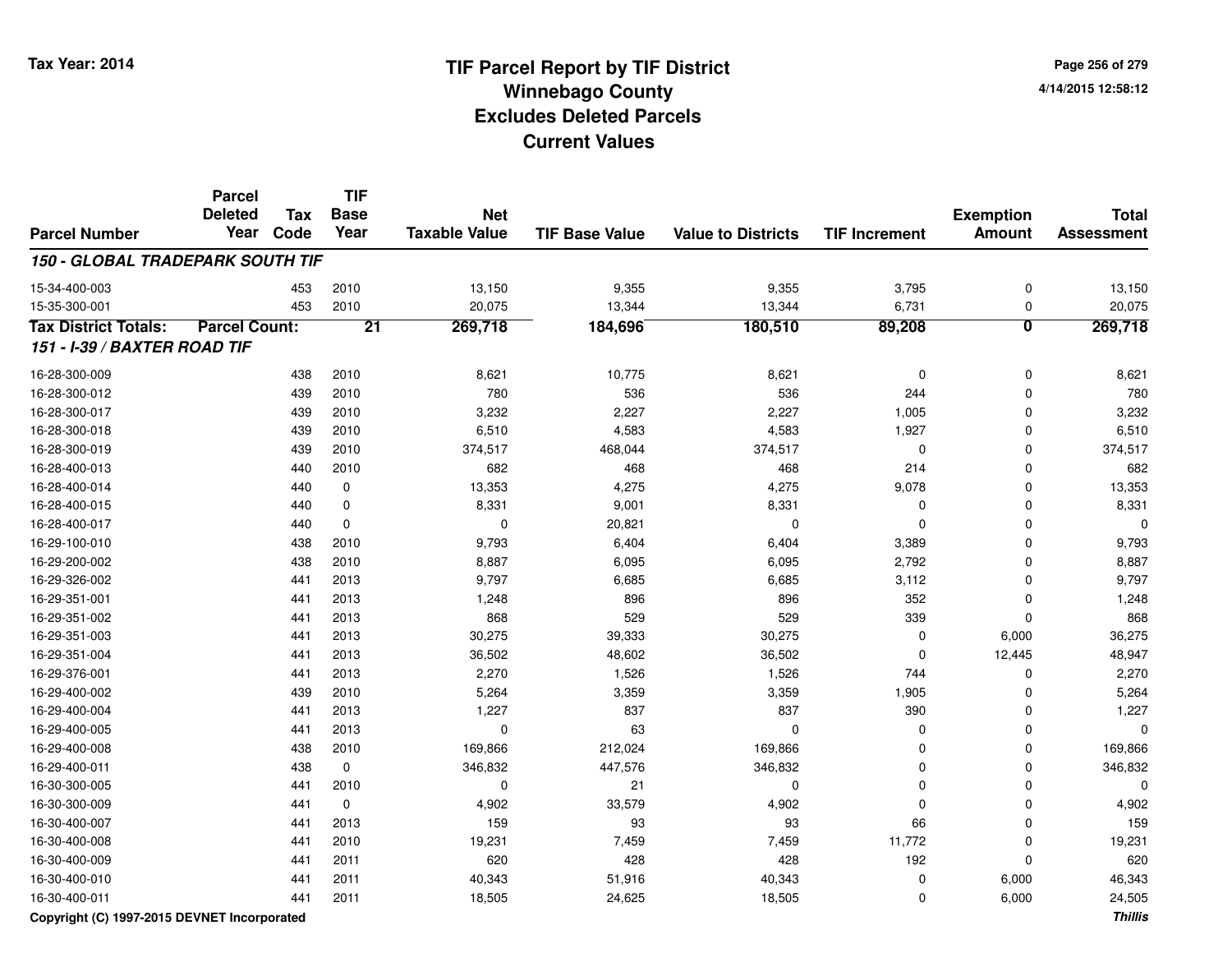**Page 257 of 2794/14/2015 12:58:12**

|                                     | <b>Parcel</b><br><b>Deleted</b> | <b>Tax</b> | <b>TIF</b><br><b>Base</b> | <b>Net</b>           |                       |                           |                      | <b>Exemption</b>        | <b>Total</b>      |
|-------------------------------------|---------------------------------|------------|---------------------------|----------------------|-----------------------|---------------------------|----------------------|-------------------------|-------------------|
| <b>Parcel Number</b>                | Year                            | Code       | Year                      | <b>Taxable Value</b> | <b>TIF Base Value</b> | <b>Value to Districts</b> | <b>TIF Increment</b> | <b>Amount</b>           | <b>Assessment</b> |
| 151 - I-39 / BAXTER ROAD TIF        |                                 |            |                           |                      |                       |                           |                      |                         |                   |
| 16-30-400-013                       |                                 | 441        | 2013                      | 1,187                | 889                   | 889                       | 298                  | $\mathbf 0$             | 1,187             |
| 16-30-400-014                       |                                 | 441        | 2013                      | 28,613               | 37,256                | 28,613                    | 0                    | 6,000                   | 34,613            |
| 16-30-400-019                       |                                 | 441        | 2013                      | 27,888               | 34,852                | 27,888                    | 0                    | 0                       | 27,888            |
| 16-30-400-020                       |                                 | 441        | 2013                      | 105,798              | 131,597               | 105,798                   | 0                    | $\Omega$                | 105,798           |
| 16-30-400-021                       |                                 | 441        | 2013                      | 38,162               | 97,982                | 38,162                    | 0                    | 6,000                   | 44,162            |
| 16-31-100-023                       |                                 | 438        | $\mathbf 0$               | 14,832               | 15,219                | 14,832                    | 0                    | 21,322                  | 36,154            |
| 16-32-100-004                       |                                 | 441        | 2013                      | 32,895               | 40,447                | 32,895                    | 0                    | 0                       | 32,895            |
| 16-32-200-001                       |                                 | 441        | 2013                      | 334                  | 226                   | 226                       | 108                  | $\Omega$                | 334               |
| 16-32-200-005                       |                                 | 438        | 2010                      | 2,325                | 1,604                 | 1,604                     | 721                  | $\Omega$                | 2,325             |
| 16-33-100-009                       |                                 | 439        | 2010                      | 10,221               | 6,490                 | 6,490                     | 3,731                | $\Omega$                | 10,221            |
| 16-33-100-012                       |                                 | 452        | 2011                      | 22,942               | 28,510                | 22,942                    | 0                    | 0                       | 22,942            |
| 16-33-100-013                       |                                 | 452        | 2011                      | 3,544                | 2,158                 | 2,158                     | 1,386                | $\mathbf 0$             | 3,544             |
| 16-33-200-001                       |                                 | 440        | 2010                      | 18,385               | 12,741                | 12,741                    | 5,644                | 0                       | 18,385            |
| <b>Tax District Totals:</b>         | <b>Parcel Count:</b>            |            | 42                        | 1,429,741            | 1,822,751             | 1,380,332                 | 49,409               | 63,767                  | 1,493,508         |
| <b>152 - ZENITH CUTTER TIF</b>      |                                 |            |                           |                      |                       |                           |                      |                         |                   |
| 08-28-325-002                       |                                 | 442        | $\mathbf 0$               | 29,298               | 23,880                | 23,880                    | 5,418                | $\mathbf 0$             | 29,298            |
| 08-28-325-003                       |                                 | 442        | $\mathbf 0$               | 4,365                | 3,674                 | 3,674                     | 691                  | 0                       | 4,365             |
| 08-28-325-004                       |                                 | 442        | $\mathbf 0$               | 464,713              | 549,273               | 464,713                   | 0                    | 0                       | 464,713           |
| 08-28-355-002                       |                                 | 442        | 2010                      | 358,866              | 432,432               | 358,866                   | 0                    | 0                       | 358,866           |
| 08-28-376-008                       |                                 | 442        | $\mathbf 0$               | 325,223              | 31,326                | 31,326                    | 293,897              | 0                       | 325,223           |
| <b>Tax District Totals:</b>         | <b>Parcel Count:</b>            |            | 5                         | 1,182,465            | 1,040,585             | 882,459                   | 300,006              | $\overline{\mathbf{0}}$ | 1,182,465         |
| <b>153 - SPRING CREEK LAKES TIF</b> |                                 |            |                           |                      |                       |                           |                      |                         |                   |
| 08-25-300-006                       |                                 | 443        | 2010                      | 21,654               | 14,432                | 14,432                    | 7,222                | 0                       | 21,654            |
| 08-26-400-013                       |                                 | 444        | 2010                      | 0                    | $\mathbf 0$           | 0                         | 0                    | 0                       | $\Omega$          |
| 08-35-276-001                       |                                 | 444        | 2010                      | 4,356                | 5,249                 | 4,356                     | 0                    | 0                       | 4,356             |
| 08-35-400-014                       |                                 | 454        | 0                         | 8,805                | 4,261                 | 4,261                     | 4,544                | 0                       | 8,805             |
| 08-35-400-015                       |                                 | 454        | $\mathbf 0$               | 1,600                | 752                   | 752                       | 848                  | $\mathbf 0$             | 1,600             |
| 08-35-400-016                       |                                 | 454        | $\mathbf 0$               | 4,414                | 3,386                 | 3,386                     | 1,028                | $\mathbf 0$             | 4,414             |
| 08-35-400-017                       |                                 | 454        | $\mathbf 0$               | 3,411                | 2,661                 | 2,661                     | 750                  | $\mathbf 0$             | 3,411             |
| 08-36-100-001                       |                                 | 443        | 2010                      | 1,929                | 1,319                 | 1,319                     | 610                  | $\Omega$                | 1,929             |
| 08-36-100-006                       |                                 | 443        | 2010                      | 20,287               | 13,624                | 13,624                    | 6,663                | $\Omega$                | 20,287            |
| 08-36-100-008                       |                                 | 443        | 2010                      | 4,949                | 3,382                 | 3,382                     | 1,567                | $\Omega$                | 4,949             |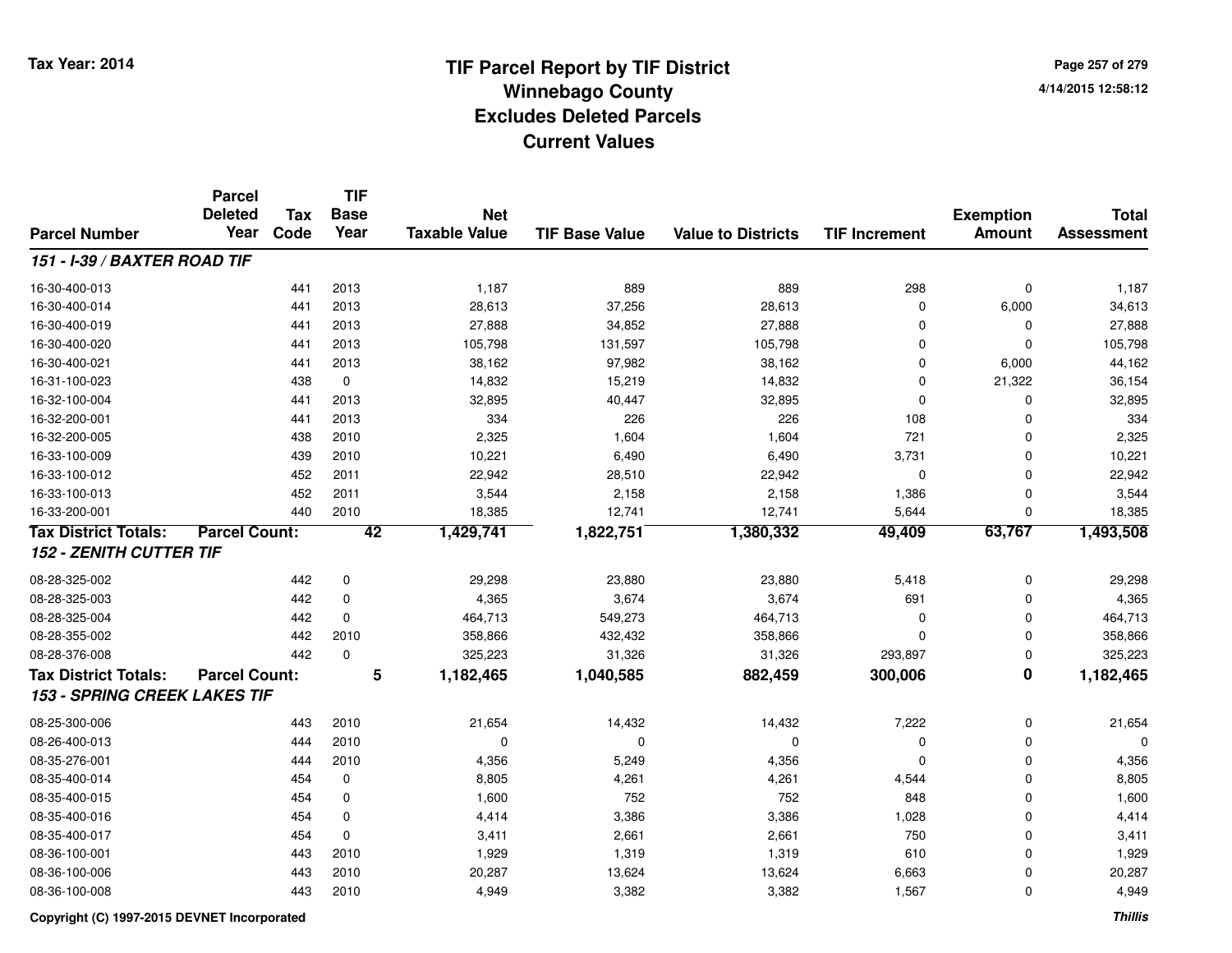**Page 258 of 2794/14/2015 12:58:12**

|                                         | <b>Parcel</b><br><b>Deleted</b> | <b>Tax</b> | <b>TIF</b><br><b>Base</b> | <b>Net</b>           |                       |                           |                      | <b>Exemption</b>        | <b>Total</b>      |
|-----------------------------------------|---------------------------------|------------|---------------------------|----------------------|-----------------------|---------------------------|----------------------|-------------------------|-------------------|
| <b>Parcel Number</b>                    | Year                            | Code       | Year                      | <b>Taxable Value</b> | <b>TIF Base Value</b> | <b>Value to Districts</b> | <b>TIF Increment</b> | <b>Amount</b>           | <b>Assessment</b> |
| <b>153 - SPRING CREEK LAKES TIF</b>     |                                 |            |                           |                      |                       |                           |                      |                         |                   |
| 08-36-100-010                           |                                 | 443        | 2010                      | 2,577                | 1,762                 | 1,762                     | 815                  | $\mathbf 0$             | 2,577             |
| 08-36-100-011                           |                                 | 443        | 2010                      | 5,806                | 3,957                 | 3,957                     | 1,849                | $\mathbf{0}$            | 5,806             |
| 08-36-100-012                           |                                 | 443        | 2010                      | 22,982               | 15,372                | 15,372                    | 7,610                | $\Omega$                | 22,982            |
| 08-36-300-015                           |                                 | 454        | 0                         | 3,020                | 2,322                 | 2,322                     | 698                  | $\Omega$                | 3,020             |
| 08-36-300-016                           |                                 | 454        | $\mathbf 0$               | 695                  | 540                   | 540                       | 155                  | $\Omega$                | 695               |
| 08-36-300-017                           |                                 | 444        | $\mathbf 0$               | 941                  | 911                   | 911                       | 30                   | $\mathbf{0}$            | 941               |
| 08-36-300-018                           |                                 | 444        | $\mathbf 0$               | 2,723                | 2,459                 | 2,459                     | 264                  | $\Omega$                | 2,723             |
| 08-36-300-019                           |                                 | 444        | $\mathbf 0$               | 1,791                | 1,639                 | 1,639                     | 152                  | $\Omega$                | 1,791             |
| 08-36-300-020                           |                                 | 444        | $\mathbf 0$               | $\mathbf 0$          | 91                    | $\mathbf 0$               | $\mathbf 0$          | 0                       | $\mathbf 0$       |
| 08-36-300-021                           |                                 | 444        | $\mathbf 0$               | 2,174                | 2,003                 | 2,003                     | 171                  | $\Omega$                | 2,174             |
| 08-36-300-022                           |                                 | 444        | $\mathbf 0$               | 824                  | 728                   | 728                       | 96                   | $\Omega$                | 824               |
| 08-36-300-023                           |                                 | 454        | $\mathbf 0$               | 7,828                | 6,507                 | 6,507                     | 1,321                | $\Omega$                | 7,828             |
| 08-36-300-024                           |                                 | 444        | $\mathbf 0$               | 1,357                | 1,275                 | 1,275                     | 82                   | $\mathbf 0$             | 1,357             |
| 08-36-300-025                           |                                 | 454        | 0                         | 3,378                | 2,539                 | 2,539                     | 839                  | $\mathbf 0$             | 3,378             |
| 08-36-300-026                           |                                 | 454        | $\mathbf 0$               | 8,929                | 7,338                 | 7,338                     | 1,591                | $\mathbf 0$             | 8,929             |
| 12-02-226-004                           |                                 | 448        | $\mathbf 0$               | 4,294                | 4,558                 | 4,294                     | $\mathbf 0$          | $\mathbf 0$             | 4,294             |
| 12-02-226-005                           |                                 | 448        | $\mathbf 0$               | 6,797                | 7,128                 | 6,797                     | $\Omega$             | $\mathbf 0$             | 6,797             |
| <b>Tax District Totals:</b>             | <b>Parcel Count:</b>            |            | $\overline{27}$           | 147,521              | 110,195               | 108,616                   | 38,905               | $\overline{\mathbf{0}}$ | 147,521           |
| <b>154 - FORMER WARNER ELECTRIC TIF</b> |                                 |            |                           |                      |                       |                           |                      |                         |                   |
| 04-28-126-001                           |                                 | 447        | 2010                      | 395,089              | 390,181               | 390,181                   | 4,908                | 0                       | 395,089           |
| <b>Tax District Totals:</b>             | <b>Parcel Count:</b>            |            |                           | 395,089              | 390,181               | 390,181                   | 4,908                | $\overline{\mathbf{0}}$ | 395,089           |
| 157 - JEFFERSON / NORTH 3RD ST TIF      |                                 |            |                           |                      |                       |                           |                      |                         |                   |
| 11-23-411-009                           |                                 | 450        | 2011                      | 5,472                | 9,599                 | 5,472                     | 0                    | $\mathbf 0$             | 5,472             |
| 11-23-411-010                           |                                 | 450        | 2011                      | 9,355                | 6,699                 | 6,699                     | 2,656                | $\mathbf 0$             | 9,355             |
| 11-23-411-012                           |                                 | 450        | 2011                      | 5,667                | 17,319                | 5,667                     | $\mathbf 0$          | 6,000                   | 11,667            |
| 11-23-411-013                           |                                 | 450        | 2011                      | 7,396                | 13,388                | 7,396                     | $\Omega$             | $\Omega$                | 7,396             |
| 11-23-411-014                           |                                 | 450        | 2011                      | 7,520                | 13,279                | 7,520                     | $\Omega$             | $\mathbf 0$             | 7,520             |
| 11-23-411-015                           |                                 | 450        | 2011                      | 1,194                | 1,441                 | 1,194                     | $\mathbf 0$          | $\mathbf 0$             | 1,194             |
| 11-23-453-020                           |                                 | 450        | 2011                      | 3,172                | 3,829                 | 3,172                     | $\Omega$             | $\mathbf 0$             | 3,172             |
| 11-23-453-021                           |                                 | 450        | $\pmb{0}$                 | 129,191              | 39,488                | 39,488                    | 89,703               | $\mathbf 0$             | 129,191           |
| 11-23-454-001                           |                                 | 450        | 2011                      | 17,994               | 21,725                | 17,994                    | $\Omega$             | $\Omega$                | 17,994            |
| 11-23-454-004                           |                                 | 450        | 2011                      | 11,345               | 13,697                | 11,345                    | $\Omega$             | $\Omega$                | 11,345            |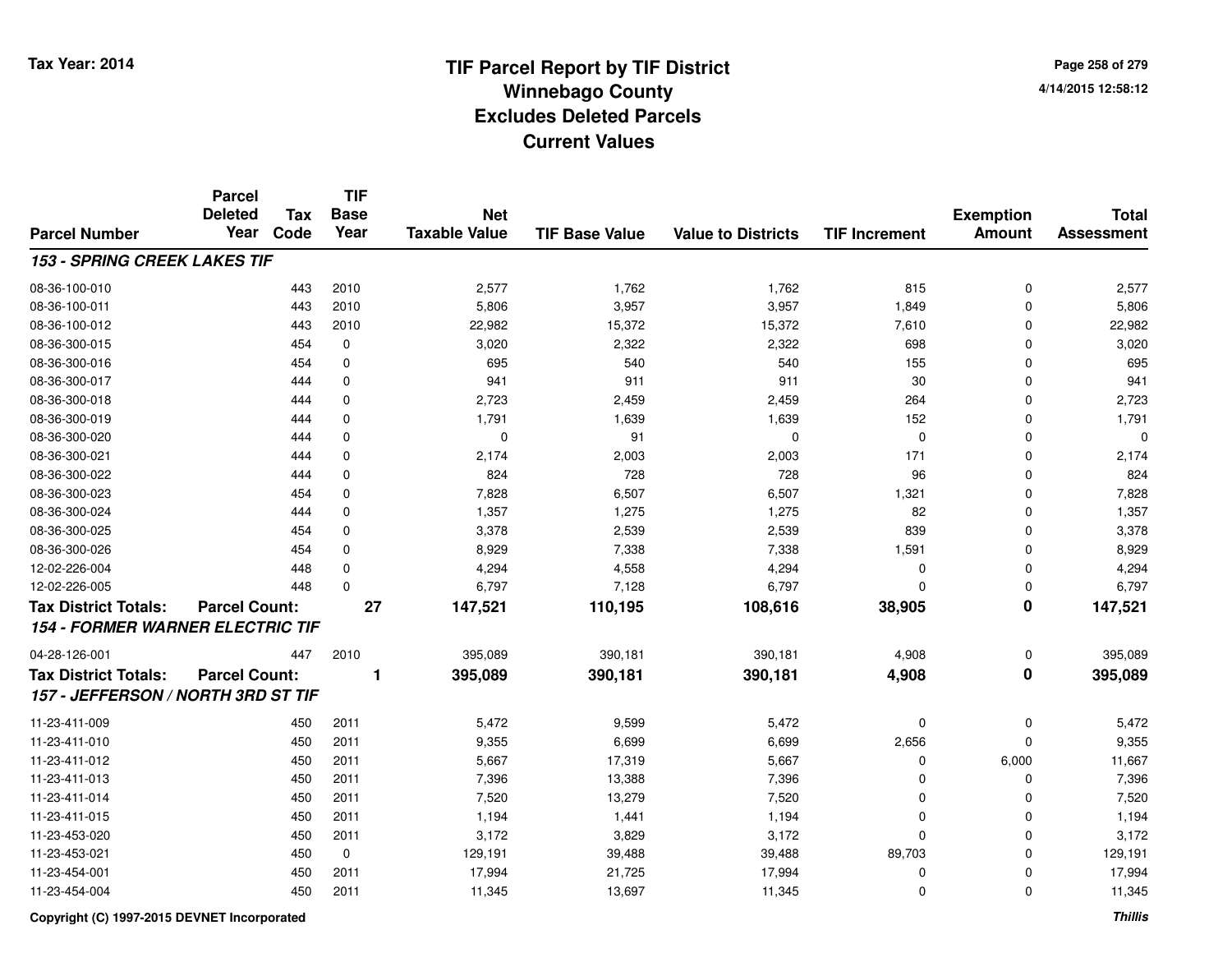**Page 259 of 2794/14/2015 12:58:12**

|                                       | <b>Parcel</b><br><b>Deleted</b> | <b>Tax</b> | <b>TIF</b><br><b>Base</b> | <b>Net</b>           |                       |                           |                      | <b>Exemption</b> | <b>Total</b>      |
|---------------------------------------|---------------------------------|------------|---------------------------|----------------------|-----------------------|---------------------------|----------------------|------------------|-------------------|
| <b>Parcel Number</b>                  | Year                            | Code       | Year                      | <b>Taxable Value</b> | <b>TIF Base Value</b> | <b>Value to Districts</b> | <b>TIF Increment</b> | <b>Amount</b>    | <b>Assessment</b> |
| 157 - JEFFERSON / NORTH 3RD ST TIF    |                                 |            |                           |                      |                       |                           |                      |                  |                   |
| 11-23-454-005                         |                                 | 450        | 2011                      | 10,416               | 12,576                | 10,416                    | 0                    | $\mathbf 0$      | 10,416            |
| 11-23-454-006                         |                                 | 450        | 2011                      | 5,205                | 6,284                 | 5,205                     | $\Omega$             | $\Omega$         | 5,205             |
| 11-23-454-007                         |                                 | 450        | 2011                      | 4,146                | 5,007                 | 4,146                     | $\Omega$             | $\Omega$         | 4,146             |
| 11-23-454-008                         |                                 | 450        | 2011                      | 10,167               | 12,275                | 10,167                    | $\Omega$             | $\Omega$         | 10,167            |
| 11-23-454-009                         |                                 | 450        | 2011                      | 12,713               | 17,054                | 12,713                    | $\Omega$             | $\Omega$         | 12,713            |
| 11-23-456-002                         |                                 | 450        | 2011                      | 4,395                | 5,307                 | 4,395                     | $\Omega$             | $\Omega$         | 4,395             |
| 11-23-456-003                         |                                 | 450        | 2011                      | 3,987                | 4,815                 | 3,987                     | $\Omega$             | $\Omega$         | 3,987             |
| 11-23-456-004                         |                                 | 450        | 2011                      | 40,937               | 60,992                | 40,937                    | 0                    | $\Omega$         | 40,937            |
| 11-23-456-005                         |                                 | 450        | 2011                      | 5,080                | 6,132                 | 5,080                     | $\Omega$             | 0                | 5,080             |
| 11-23-456-006                         |                                 | 450        | 2011                      | 3,280                | 3,960                 | 3,280                     | $\Omega$             | $\Omega$         | 3,280             |
| <b>Tax District Totals:</b>           | <b>Parcel Count:</b>            |            | $\overline{20}$           | 298,632              | 274,866               | 206,273                   | 92,359               | 6,000            | 304,632           |
| 159 - MULFORD & EAST STATE STREET TIF |                                 |            |                           |                      |                       |                           |                      |                  |                   |
| 12-20-426-004                         |                                 | 451        | 2011                      | 0                    | 0                     | 0                         | 0                    | 0                |                   |
| 12-20-451-002                         |                                 | 451        | 2011                      | 0                    | $\Omega$              | $\mathbf 0$               | $\Omega$             | 0                |                   |
| 12-20-451-003                         |                                 | 451        | 2011                      | $\Omega$             | $\Omega$              | 0                         | $\Omega$             | $\Omega$         |                   |
| 12-20-451-004                         |                                 | 451        | 2011                      | 0                    | $\Omega$              | 0                         | $\Omega$             | $\Omega$         |                   |
| 12-20-451-008                         |                                 | 451        | 2011                      | 134,337              | 169,431               | 134,337                   | $\Omega$             | 6,000            | 140,337           |
| 12-20-451-009                         |                                 | 451        | 2011                      | 0                    | $\mathbf 0$           | $\mathbf 0$               | $\Omega$             | $\Omega$         | $\Omega$          |
| 12-20-451-010                         |                                 | 451        | 2011                      | $\Omega$             | $\Omega$              | $\mathbf 0$               | $\Omega$             | $\Omega$         | $\Omega$          |
| 12-20-451-011                         |                                 | 451        | 0                         | 20,636               | 62,359                | 20,636                    | $\Omega$             | $\Omega$         | 20,636            |
| 12-20-451-012                         |                                 | 451        | $\mathbf 0$               | 234,210              | 61,160                | 61,160                    | 173,050              | $\Omega$         | 234,210           |
| 12-20-476-001                         |                                 | 451        | 2011                      | 0                    | $\mathbf 0$           | $\mathbf 0$               | $\mathbf 0$          | $\Omega$         | $\Omega$          |
| 12-21-278-021                         |                                 | 451        | 2011                      | 25,709               | 33,191                | 25,709                    | $\Omega$             | 13,937           | 39,646            |
| 12-21-278-022                         |                                 | 451        | 2011                      | 6,467                | 7,807                 | 6,467                     | $\Omega$             | $\Omega$         | 6,467             |
| 12-21-278-023                         |                                 | 451        | 2011                      | 6,224                | 7,514                 | 6,224                     | $\Omega$             | $\Omega$         | 6,224             |
| 12-21-278-024                         |                                 | 451        | 2011                      | 55,223               | 66,672                | 55,223                    | $\Omega$             | $\Omega$         | 55,223            |
| 12-21-278-025                         |                                 | 451        | 2011                      | 0                    | $\Omega$              | $\mathbf 0$               | $\Omega$             | $\Omega$         |                   |
| 12-21-329-006                         |                                 | 451        | 2011                      | 0                    | $\Omega$              | 0                         | $\Omega$             | $\Omega$         |                   |
| 12-21-330-005                         |                                 | 451        | 2011                      | 258,858              | 361,372               | 258,858                   | $\Omega$             | $\Omega$         | 258,858           |
| 12-21-330-006                         |                                 | 451        | 2011                      | 329,455              | 413,499               | 329,455                   | $\Omega$             | $\Omega$         | 329,455           |
| 12-21-351-001                         |                                 | 451        | 2011                      | 0                    | 0                     | $\mathbf 0$               | $\Omega$             | $\Omega$         |                   |
| 12-21-376-004                         |                                 | 451        | 2011                      | 0                    | ŋ                     | 0                         | $\Omega$             |                  |                   |
| 12-21-376-014                         |                                 | 451        | 2011                      | 423,585              | 312,236               | 312,236                   | 111,349              | $\Omega$         | 423,585           |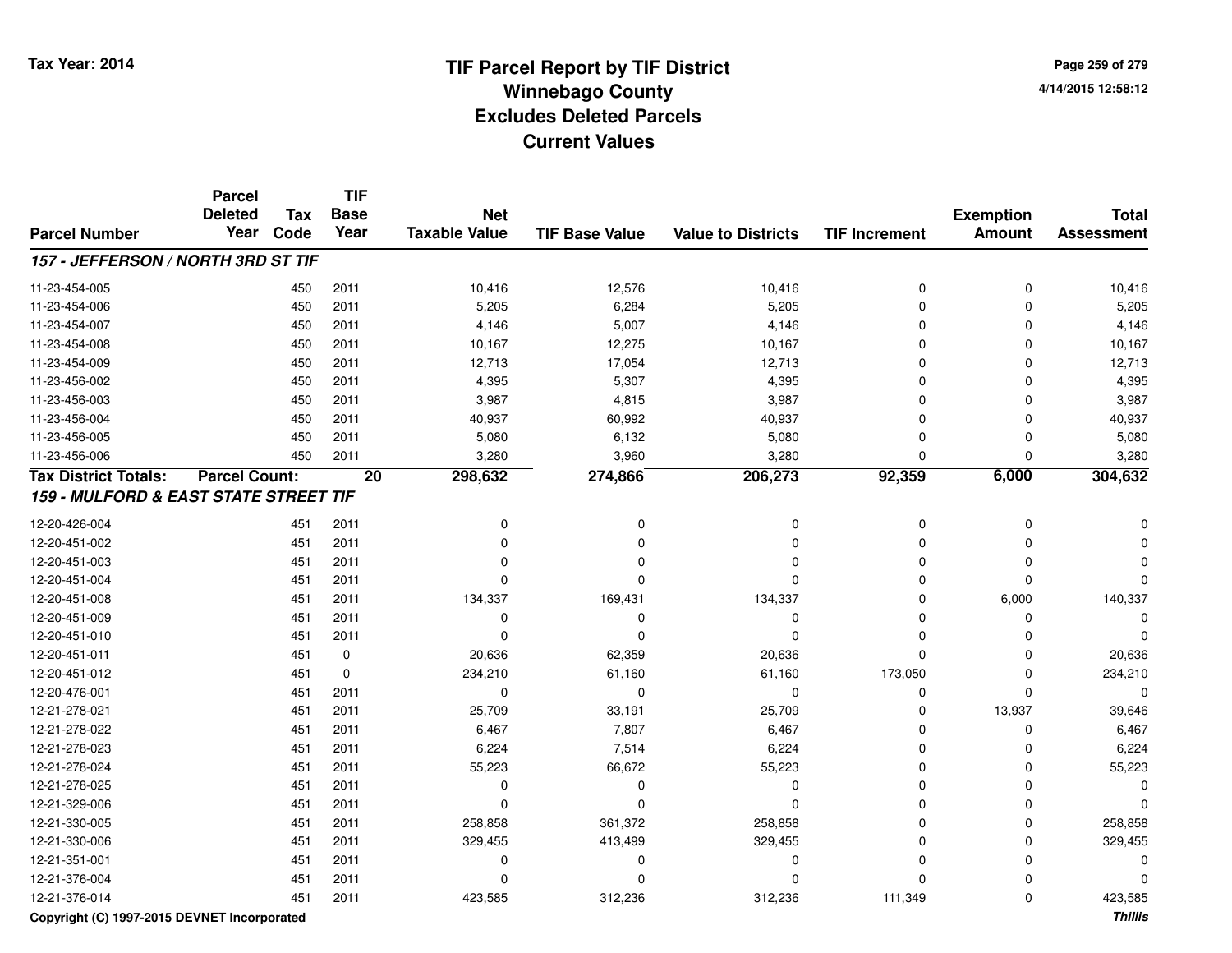|                                       | <b>Parcel</b><br><b>Deleted</b> | Tax  | <b>TIF</b><br><b>Base</b> | <b>Net</b>           |                       |                           |                      | <b>Exemption</b> | <b>Total</b>      |
|---------------------------------------|---------------------------------|------|---------------------------|----------------------|-----------------------|---------------------------|----------------------|------------------|-------------------|
| <b>Parcel Number</b>                  | Year                            | Code | Year                      | <b>Taxable Value</b> | <b>TIF Base Value</b> | <b>Value to Districts</b> | <b>TIF Increment</b> | <b>Amount</b>    | <b>Assessment</b> |
| 159 - MULFORD & EAST STATE STREET TIF |                                 |      |                           |                      |                       |                           |                      |                  |                   |
| 12-21-376-015                         |                                 | 451  | 2011                      | 1,078,361            | 1,301,923             | 1,078,361                 | 0                    | 0                | 1,078,361         |
| 12-21-376-016                         |                                 | 451  | 2011                      | 182,925              | 270,497               | 182,925                   | 0                    | 0                | 182,925           |
| 12-21-376-017                         |                                 | 451  | 2011                      | 1,170,005            | 1,439,445             | 1,170,005                 | 0                    | 0                | 1,170,005         |
| 12-21-377-010                         |                                 | 451  | 2011                      | 705,975              | 974,433               | 705,975                   | 0                    | 0                | 705,975           |
| 12-21-377-012                         |                                 | 451  | 2011                      | 507,222              | 661,754               | 507,222                   | 0                    | 0                | 507,222           |
| 12-21-377-014                         |                                 | 451  | 2011                      | 182,982              | 220,918               | 182,982                   | 0                    | 0                | 182,982           |
| 12-21-401-002                         |                                 | 451  | 2011                      | 0                    | 0                     | $\mathbf 0$               | 0                    | 0                | $\Omega$          |
| 12-21-426-001                         |                                 | 451  | 2011                      | 48,791               | 63,872                | 48,791                    | 0                    | 0                | 48,791            |
| 12-21-426-002                         |                                 | 451  | 2011                      | 53,061               | 69,467                | 53,061                    | 0                    | 0                | 53,061            |
| 12-21-426-003                         |                                 | 451  | 2011                      | 47,647               | 62,231                | 47,647                    | 0                    | 0                | 47,647            |
| 12-21-426-004                         |                                 | 451  | 2011                      | 38,333               | 50,543                | 38,333                    | $\overline{0}$       | 0                | 38,333            |
| 12-21-426-005                         |                                 | 451  | 2011                      | 35,666               | 60,786                | 35,666                    | 0                    | 6,000            | 41,666            |
| 12-21-426-006                         |                                 | 451  | 2011                      | 41,497               | 53,380                | 41,497                    | 0                    | 11,000           | 52,497            |
| 12-21-426-007                         |                                 | 451  | 2011                      | 39,418               | 47,591                | 39,418                    | 0                    | 0                | 39,418            |
| 12-21-426-008                         |                                 | 451  | 2011                      | 26,652               | 46,489                | 26,652                    | 0                    | 11,000           | 37,652            |
| 12-21-426-009                         |                                 | 451  | 2011                      | 40,373               | 48,741                | 40,373                    | 0                    | 0                | 40,373            |
| 12-21-426-010                         |                                 | 451  | 2011                      | 50,452               | 57,554                | 50,452                    | 0                    | 0                | 50,452            |
| 12-21-426-011                         |                                 | 451  | 2011                      | 41,030               | 55,773                | 41,030                    | 0                    | 6,000            | 47,030            |
| 12-21-426-012                         |                                 | 451  | 2011                      | 18,752               | 27,812                | 18,752                    | 0                    | 20,577           | 39,329            |
| 12-21-426-013                         |                                 | 451  | 2011                      | 32,416               | 44,268                | 32,416                    | 0                    | 6,000            | 38,416            |
| 12-21-426-014                         |                                 | 451  | 2011                      | 30,319               | 36,605                | 30,319                    | 0                    | 0                | 30,319            |
| 12-21-426-015                         |                                 | 451  | 2011                      | 30,880               | 37,283                | 30,880                    | 0                    | 0                | 30,880            |
| 12-21-426-016                         |                                 | 451  | 2011                      | 33,688               | 40,672                | 33,688                    | 0                    | 0                | 33,688            |
| 12-21-427-001                         |                                 | 451  | 2011                      | 39,444               | 47,622                | 39,444                    | 0                    | 0                | 39,444            |
| 12-21-427-002                         |                                 | 451  | 2011                      | 39,445               | 58,941                | 39,445                    | 0                    | 0                | 39,445            |
| 12-21-427-003                         |                                 | 451  | 2011                      | 39,444               | 54,880                | 39,444                    | $\overline{0}$       | 0                | 39,444            |
| 12-21-427-004                         |                                 | 451  | 2011                      | 39,645               | 54,229                | 39,645                    | 0                    | 0                | 39,645            |
| 12-21-427-005                         |                                 | 451  | 2011                      | 45,479               | 60,836                | 45,479                    | 0                    | 0                | 45,479            |
| 12-21-427-006                         |                                 | 451  | 2011                      | 39,479               | 56,965                | 39,479                    | 0                    | 6,000            | 45,479            |
| 12-21-427-007                         |                                 | 451  | 2011                      | 44,917               | 59,039                | 44,917                    | 0                    | 0                | 44,917            |
| 12-21-427-008                         |                                 | 451  | 2011                      | 44,917               | 60,245                | 44,917                    | 0                    | 0                | 44,917            |
| 12-21-427-009                         |                                 | 451  | 2011                      | 42,942               | 57,885                | 42,942                    | 0                    | 0                | 42,942            |
| 12-21-427-010                         |                                 | 451  | 2011                      | 42,942               | 51,845                | 42,942                    | $\overline{0}$       | 0                | 42,942            |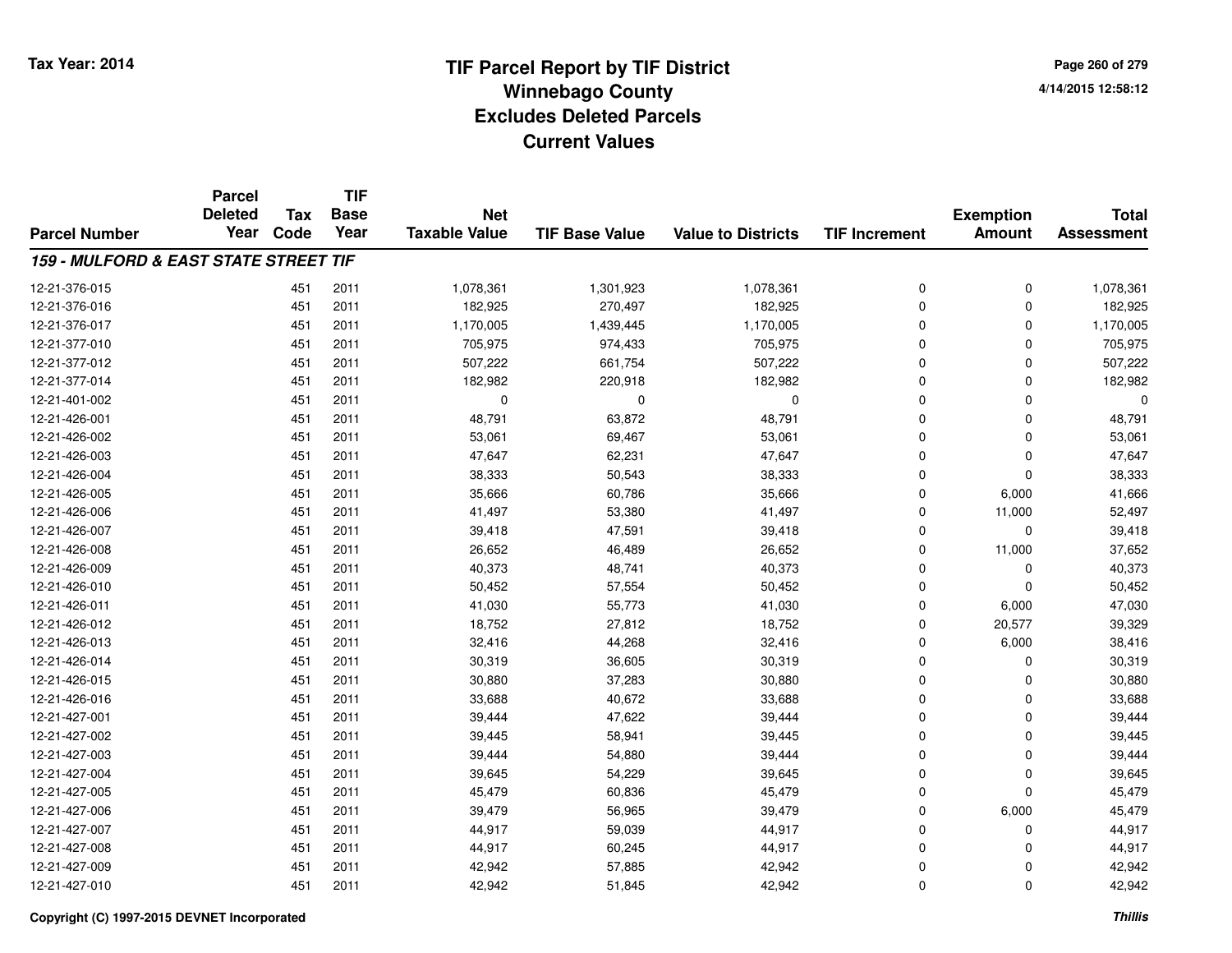**TIF**

**Parcel**

**Page 261 of 2794/14/2015 12:58:12**

| <b>Parcel Number</b>                  | <b>Deleted</b><br>Year | Tax<br>Code | <b>Base</b><br>Year | <b>Net</b><br><b>Taxable Value</b> | <b>TIF Base Value</b> | <b>Value to Districts</b> | <b>TIF Increment</b> | <b>Exemption</b><br><b>Amount</b> | <b>Total</b><br><b>Assessment</b> |
|---------------------------------------|------------------------|-------------|---------------------|------------------------------------|-----------------------|---------------------------|----------------------|-----------------------------------|-----------------------------------|
| 159 - MULFORD & EAST STATE STREET TIF |                        |             |                     |                                    |                       |                           |                      |                                   |                                   |
|                                       |                        |             |                     |                                    |                       |                           |                      |                                   |                                   |
| 12-21-427-011                         |                        | 451         | 2011                | 42,942                             | 57,926                | 42,942                    | 0                    | 0                                 | 42,942                            |
| 12-21-427-012                         |                        | 451         | 2011                | 53,620                             | 73,742                | 53,620                    | 0                    | 0                                 | 53,620                            |
| 12-21-427-013                         |                        | 451         | 2011                | 50,296                             | 72,011                | 50,296                    | 0                    | 0                                 | 50,296                            |
| 12-21-427-014                         |                        | 451         | 2011                | 48,010                             | 57,963                | 48,010                    | 0                    | 0                                 | 48,010                            |
| 12-21-427-015                         |                        | 451         | 2011                | 47,335                             | 58,932                | 47,335                    | 0                    | 0                                 | 47,335                            |
| 12-21-427-016                         |                        | 451         | 2011                | 44,811                             | 54,100                | 44,811                    | 0                    | 0                                 | 44,811                            |
| 12-21-427-017                         |                        | 451         | 2011                | 42,898                             | 55,585                | 42,898                    | 0                    | 0                                 | 42,898                            |
| 12-21-427-018                         |                        | 451         | 2011                | 35,515                             | 53,179                | 35,515                    | 0                    | 11,000                            | 46,515                            |
| 12-21-428-001                         |                        | 451         | 2011                | 37,343                             | 45,083                | 37,343                    | 0                    | 0                                 | 37,343                            |
| 12-21-428-002                         |                        | 451         | 2011                | 48,005                             | 65,677                | 48,005                    | 0                    | 0                                 | 48,005                            |
| 12-21-428-003                         |                        | 451         | 2011                | 48,005                             | 64,511                | 48,005                    | 0                    | 0                                 | 48,005                            |
| 12-21-428-004                         |                        | 451         | 2011                | 51,821                             | 70,384                | 51,821                    | 0                    | 0                                 | 51,821                            |
| 12-21-428-008                         |                        | 451         | 2011                | 43,018                             | 58,428                | 43,018                    | 0                    | 0                                 | 43,018                            |
| 12-21-428-009                         |                        | 451         | 2011                | 51,695                             | 70,214                | 51,695                    | 0                    | 0                                 | 51,695                            |
| 12-21-428-013                         |                        | 451         | 2011                | 144,031                            | 173,891               | 144,031                   | 0                    | 0                                 | 144,031                           |
| 12-21-429-001                         |                        | 451         | 2011                | 40,041                             | 46,144                | 40,041                    | 0                    | 0                                 | 40,041                            |
| 12-21-429-002                         |                        | 451         | 2011                | 43,927                             | 61,184                | 43,927                    | 0                    | 0                                 | 43,927                            |
| 12-21-429-003                         |                        | 451         | 2011                | 48,010                             | 57,963                | 48,010                    | 0                    | 0                                 | 48,010                            |
| 12-21-429-004                         |                        | 451         | 2011                | 48,517                             | 58,575                | 48,517                    | 0                    | 0                                 | 48,517                            |
| 12-21-429-005                         |                        | 451         | 2011                | 42,407                             | 57,597                | 42,407                    | 0                    | 0                                 | 42,407                            |
| 12-21-429-006                         |                        | 451         | 2011                | 47,335                             | 57,147                | 47,335                    | 0                    | 0                                 | 47,335                            |
| 12-21-429-007                         |                        | 451         | 2011                | 42,898                             | 61,355                | 42,898                    | 0                    | 0                                 | 42,898                            |
| 12-21-429-008                         |                        | 451         | 2011                | 44,074                             | 58,717                | 44,074                    | 0                    | 0                                 | 44,074                            |
| 12-21-429-009                         |                        | 451         | 2011                | 44,074                             | 59,114                | 44,074                    | 0                    | 0                                 | 44,074                            |
| 12-21-429-010                         |                        | 451         | 2011                | 43,334                             | 64,482                | 43,334                    | 0                    | 0                                 | 43,334                            |
| 12-21-429-011                         |                        | 451         | 2011                | 36,445                             | 54,563                | 36,445                    | 0                    | 11,000                            | 47,445                            |
| 12-21-429-012                         |                        | 451         | 2011                | 52,429                             | 72,379                | 52,429                    | 0                    | 6,000                             | 58,429                            |
| 12-21-429-013                         |                        | 451         | 2011                | 48,562                             | 65,957                | 48,562                    | 0                    | 0                                 | 48,562                            |
| 12-21-429-014                         |                        | 451         | 2011                | 48,544                             | 58,608                | 48,544                    | 0                    | 0                                 | 48,544                            |
| 12-21-429-017                         |                        | 451         | 2011                | 0                                  | $\Omega$              | 0                         | 0                    | 0                                 | $\Omega$                          |
| 12-21-429-018                         |                        | 451         | 2011                | 0                                  | $\Omega$              | $\Omega$                  | 0                    | 0                                 | ∩                                 |
| 12-21-429-019                         |                        | 451         | 2011                |                                    | $\Omega$              | $\Omega$                  | 0                    | 0                                 | $\Omega$                          |
| 12-21-429-020                         |                        | 451         | 2011                | 0                                  | $\Omega$              | $\Omega$                  | 0                    | 0                                 | 0                                 |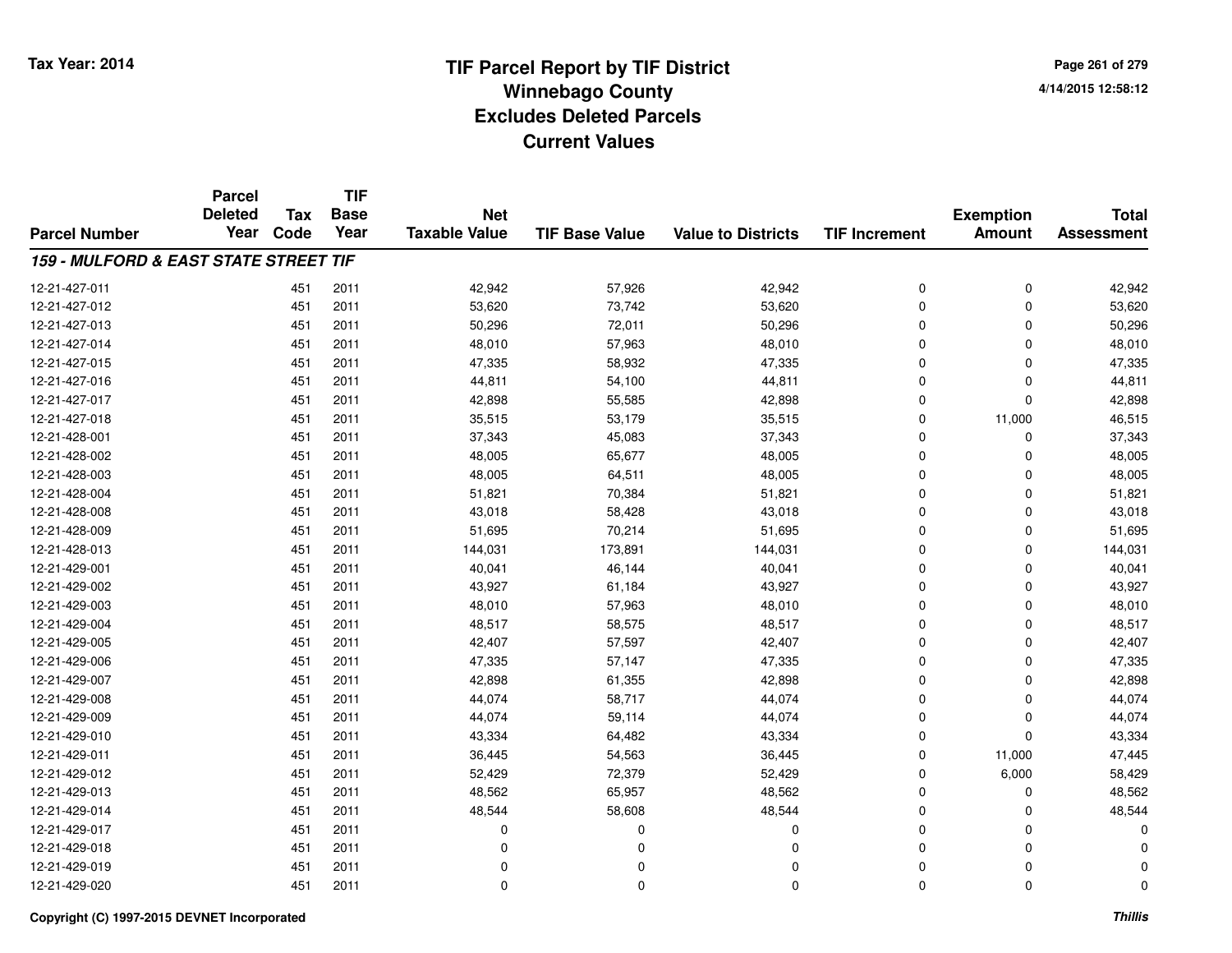**Page 262 of 2794/14/2015 12:58:12**

|                                       | <b>Parcel</b><br><b>Deleted</b> | <b>Tax</b> | <b>TIF</b><br><b>Base</b> | <b>Net</b>           |                       |                           |                      | <b>Exemption</b> | <b>Total</b>      |
|---------------------------------------|---------------------------------|------------|---------------------------|----------------------|-----------------------|---------------------------|----------------------|------------------|-------------------|
| <b>Parcel Number</b>                  | Year                            | Code       | Year                      | <b>Taxable Value</b> | <b>TIF Base Value</b> | <b>Value to Districts</b> | <b>TIF Increment</b> | <b>Amount</b>    | <b>Assessment</b> |
| 159 - MULFORD & EAST STATE STREET TIF |                                 |            |                           |                      |                       |                           |                      |                  |                   |
| 12-21-429-021                         |                                 | 451        | 2011                      | 0                    | 0                     | 0                         | 0                    | 0                | $\mathbf 0$       |
| 12-21-429-022                         |                                 | 451        | 2011                      | 0                    | $\Omega$              | $\mathbf 0$               | 0                    | 0                | $\Omega$          |
| 12-21-429-023                         |                                 | 451        | 2011                      | $\Omega$             | $\Omega$              | $\Omega$                  | 0                    | 0                | $\Omega$          |
| 12-21-429-025                         |                                 | 451        | 2011                      | $\Omega$             | $\Omega$              | 0                         | 0                    | 0                | $\Omega$          |
| 12-21-429-028                         |                                 | 451        | 2011                      | 85,246               | 102,919               | 85,246                    | 0                    | 0                | 85,246            |
| 12-21-430-001                         |                                 | 451        | 2011                      | 8,598                | 11,624                | 8,598                     | 0                    | 6,000            | 14,598            |
| 12-21-430-002                         |                                 | 451        | 2011                      | 14,598               | 22,381                | 14,598                    | 0                    | 0                | 14,598            |
| 12-21-451-001                         |                                 | 451        | 2011                      | 0                    | $\Omega$              | 0                         | 0                    | 0                | $\mathbf 0$       |
| 12-21-452-001                         |                                 | 451        | 2011                      | 17,267               | 20,847                | 17,267                    | 0                    | 0                | 17,267            |
| 12-21-452-002                         |                                 | 451        | 2011                      | 141,195              | 154,501               | 141,195                   | 0                    | 0                | 141,195           |
| 12-21-452-003                         |                                 | 451        | 2011                      | 28,444               | 34,341                | 28,444                    | 0                    | 0                | 28,444            |
| 12-21-452-004                         |                                 | 451        | 2011                      | 26,556               | 32,061                | 26,556                    | $\Omega$             | 0                | 26,556            |
| 12-21-452-005                         |                                 | 451        | 2011                      | 109,818              | 104,159               | 104,159                   | 5,659                | 0                | 109,818           |
| 12-21-452-007                         |                                 | 451        | 2011                      | 813,566              | 982,231               | 813,566                   | 0                    | 0                | 813,566           |
| 12-21-453-001                         |                                 | 451        | 2011                      | 161,420              | 194,886               | 161,420                   | 0                    | 0                | 161,420           |
| 12-21-453-002                         |                                 | 451        | 2011                      | 122,013              | 147,309               | 122,013                   | 0                    | 0                | 122,013           |
| 12-21-454-001                         |                                 | 451        | 2011                      | 43,514               | 52,536                | 43,514                    | $\Omega$             | 0                | 43,514            |
| 12-21-454-002                         |                                 | 451        | 2011                      | 44,940               | 54,257                | 44,940                    | 0                    | 0                | 44,940            |
| 12-21-454-003                         |                                 | 451        | 2011                      | 43,514               | 52,536                | 43,514                    | 0                    | 0                | 43,514            |
| 12-21-476-001                         |                                 | 451        | 2011                      | 379,658              | 343,132               | 343,132                   | 36,526               | 0                | 379,658           |
| 12-21-476-002                         |                                 | 451        | 2011                      | 310,629              | 301,126               | 301,126                   | 9,503                | 0                | 310,629           |
| 12-21-477-001                         |                                 | 451        | 2011                      | 8,852                | 10,688                | 8,852                     | 0                    | 0                | 8,852             |
| 12-21-477-002                         |                                 | 451        | 2011                      | 152,588              | 184,223               | 152,588                   | 0                    | 0                | 152,588           |
| 12-21-477-003                         |                                 | 451        | 2011                      | 99,676               | 133,713               | 99,676                    | 0                    | 0                | 99,676            |
| 12-21-477-004                         |                                 | 451        | 2011                      | 14,615               | 17,647                | 14,615                    | 0                    | 0                | 14,615            |
| 12-21-477-005                         |                                 | 451        | 2011                      | 245,466              | 296,353               | 245,466                   | 0                    | 0                | 245,466           |
| 12-21-477-006                         |                                 | 451        | 2011                      | 253,855              | 306,482               | 253,855                   | $\Omega$             | 0                | 253,855           |
| 12-21-477-008                         |                                 | 451        | 2011                      | 66,541               | 80,335                | 66,541                    | 0                    | 0                | 66,541            |
| 12-21-477-010                         |                                 | 451        | 2011                      | 474                  | 573                   | 474                       | 0                    | 0                | 474               |
| 12-21-477-011                         |                                 | 451        | 2011                      | 35,141               | 33,811                | 33,811                    | 1,330                | 0                | 35,141            |
| 12-21-477-014                         |                                 | 451        | 2011                      | 1,876,325            | 1,300,827             | 1,300,827                 | 575,498              | 0                | 1,876,325         |
| 12-22-351-001                         |                                 | 451        | 2011                      | 6,630                | 10,005                | 6,630                     | 0                    | 0                | 6,630             |
| 12-22-352-002                         |                                 | 451        | 2011                      | 1,586,667            | 1,867,468             | 1,586,667                 | 0                    | 0                | 1,586,667         |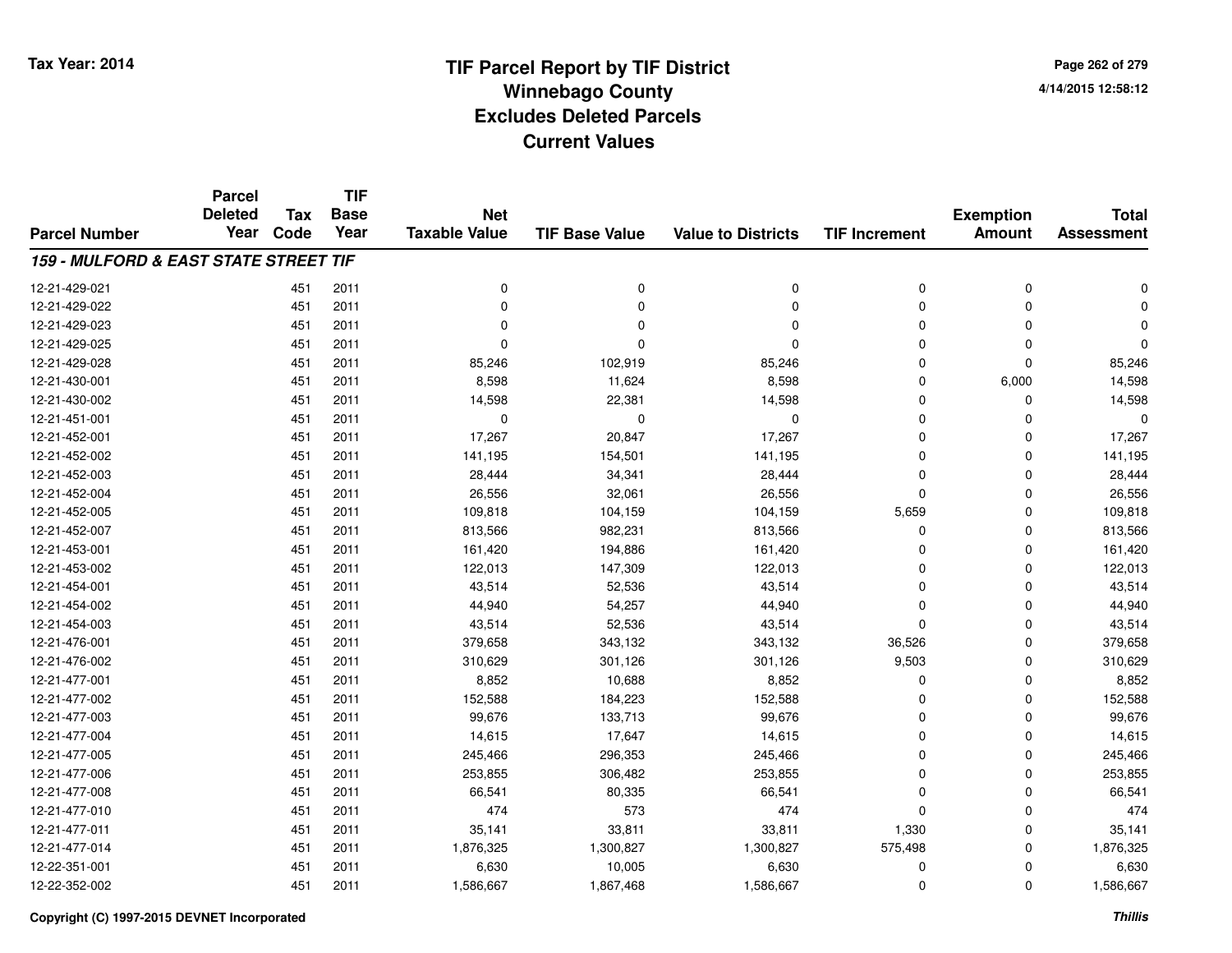|                                                  | <b>Parcel</b><br><b>Deleted</b> | Tax  | <b>TIF</b><br><b>Base</b> | <b>Net</b>           |                       |                           |                      | <b>Exemption</b> | <b>Total</b>      |
|--------------------------------------------------|---------------------------------|------|---------------------------|----------------------|-----------------------|---------------------------|----------------------|------------------|-------------------|
| <b>Parcel Number</b>                             | Year                            | Code | Year                      | <b>Taxable Value</b> | <b>TIF Base Value</b> | <b>Value to Districts</b> | <b>TIF Increment</b> | <b>Amount</b>    | <b>Assessment</b> |
| <b>159 - MULFORD &amp; EAST STATE STREET TIF</b> |                                 |      |                           |                      |                       |                           |                      |                  |                   |
| 12-22-353-004                                    |                                 | 451  | 2011                      | 448,713              | 541,739               | 448,713                   | 0                    | 0                | 448,713           |
| 12-22-353-005                                    |                                 | 451  | 2011                      | 432,072              | 521,648               | 432,072                   | 0                    | 0                | 432,072           |
| 12-22-353-011                                    |                                 | 451  | 2011                      | 32,391               | 47,935                | 32,391                    | 0                    | 0                | 32,391            |
| 12-22-353-012                                    |                                 | 451  | 2011                      | 18,785               | 22,680                | 18,785                    | 0                    | 0                | 18,785            |
| 12-22-353-014                                    |                                 | 451  | 2011                      | 35,657               | 52,114                | 35,657                    | 0                    | 0                | 35,657            |
| 12-22-353-015                                    |                                 | 451  | 2011                      | 210,548              | 254,200               | 210,548                   | 0                    | 0                | 210,548           |
| 12-27-101-002                                    |                                 | 451  | 2011                      | 200,000              | 811,289               | 200,000                   | 0                    | 0                | 200,000           |
| 12-27-103-014                                    |                                 | 451  | 2011                      | 84,810               | 118,102               | 84,810                    | 0                    | 0                | 84,810            |
| 12-27-105-001                                    |                                 | 451  | 2011                      | 1,218                | 1,958                 | 1,218                     | 0                    | 0                | 1,218             |
| 12-28-101-003                                    |                                 | 451  | 2011                      | 0                    | $\Omega$              | $\mathbf 0$               | 0                    | 0                | $\Omega$          |
| 12-28-101-007                                    |                                 | 451  | 2011                      | 1,177                | 331,139               | 1,177                     | 0                    | 0                | 1,177             |
| 12-28-101-008                                    |                                 | 451  | 2011                      | 263                  | 63,933                | 263                       | 0                    | 0                | 263               |
| 12-28-101-009                                    |                                 | 451  | 2011                      | 230                  | 63,933                | 230                       | 0                    | 0                | 230               |
| 12-28-101-014                                    |                                 | 451  | 2011                      | 290,856              | 396,986               | 290,856                   | 0                    | 0                | 290,856           |
| 12-28-101-015                                    |                                 | 451  | 2011                      | 146,446              | 207,855               | 146,446                   | 0                    | 0                | 146,446           |
| 12-28-101-016                                    |                                 | 451  | 2011                      | 0                    | 336,898               | 0                         | 0                    | 0                | O                 |
| 12-28-126-003                                    |                                 | 451  | 2011                      | $\Omega$             | $\Omega$              | 0                         | 0                    | 0                | $\Omega$          |
| 12-28-126-006                                    |                                 | 451  | 2011                      | 92,193               | 126,937               | 92,193                    | 0                    | 0                | 92,193            |
| 12-28-126-007                                    |                                 | 451  | 2011                      | 488                  | 589                   | 488                       | 0                    | 0                | 488               |
| 12-28-126-008                                    |                                 | 451  | 2011                      | 106,089              | 142,522               | 106,089                   | 0                    | 0                | 106,089           |
| 12-28-126-010                                    |                                 | 451  | 2011                      | 406,484              | 543,446               | 406,484                   | 0                    | 0                | 406,484           |
| 12-28-126-011                                    |                                 | 451  | 2011                      | 88,477               | 116,859               | 88,477                    | 0                    | 0                | 88,477            |
| 12-28-126-012                                    |                                 | 451  | 2011                      | 245,348              | 320,344               | 245,348                   | 0                    | 0                | 245,348           |
| 12-28-126-013                                    |                                 | 451  | 2011                      | 444,695              | 1,286,251             | 444,695                   | 0                    | 0                | 444,695           |
| 12-28-126-014                                    |                                 | 451  | 2011                      | 469,758              | 567,145               | 469,758                   | 0                    | 0                | 469,758           |
| 12-28-126-016                                    |                                 | 451  | 2011                      | 213,895              | 267,833               | 213,895                   | $\overline{0}$       | 0                | 213,895           |
| 12-28-126-017                                    |                                 | 451  | 2011                      | 72,880               | 87,989                | 72,880                    | 0                    | 0                | 72,880            |
| 12-28-127-004                                    |                                 | 451  | 2011                      | 586,858              | 661,317               | 586,858                   | 0                    | 0                | 586,858           |
| 12-28-127-008                                    |                                 | 451  | 2011                      | 106,506              | 154,775               | 106,506                   | 0                    | 0                | 106,506           |
| 12-28-127-009                                    |                                 | 451  | 2011                      | 224,587              | 271,147               | 224,587                   | 0                    | 0                | 224,587           |
| 12-28-127-010                                    |                                 | 451  | 2011                      | 115,135              | 151,519               | 115,135                   | 0                    | 0                | 115,135           |
| 12-28-127-011                                    |                                 | 451  | 2011                      | 306,265              | 372,386               | 306,265                   | 0                    | 0                | 306,265           |
| 12-28-151-010                                    |                                 | 451  | 2011                      | 1,004,054            | 1,304,893             | 1,004,054                 | 0                    | 0                | 1,004,054         |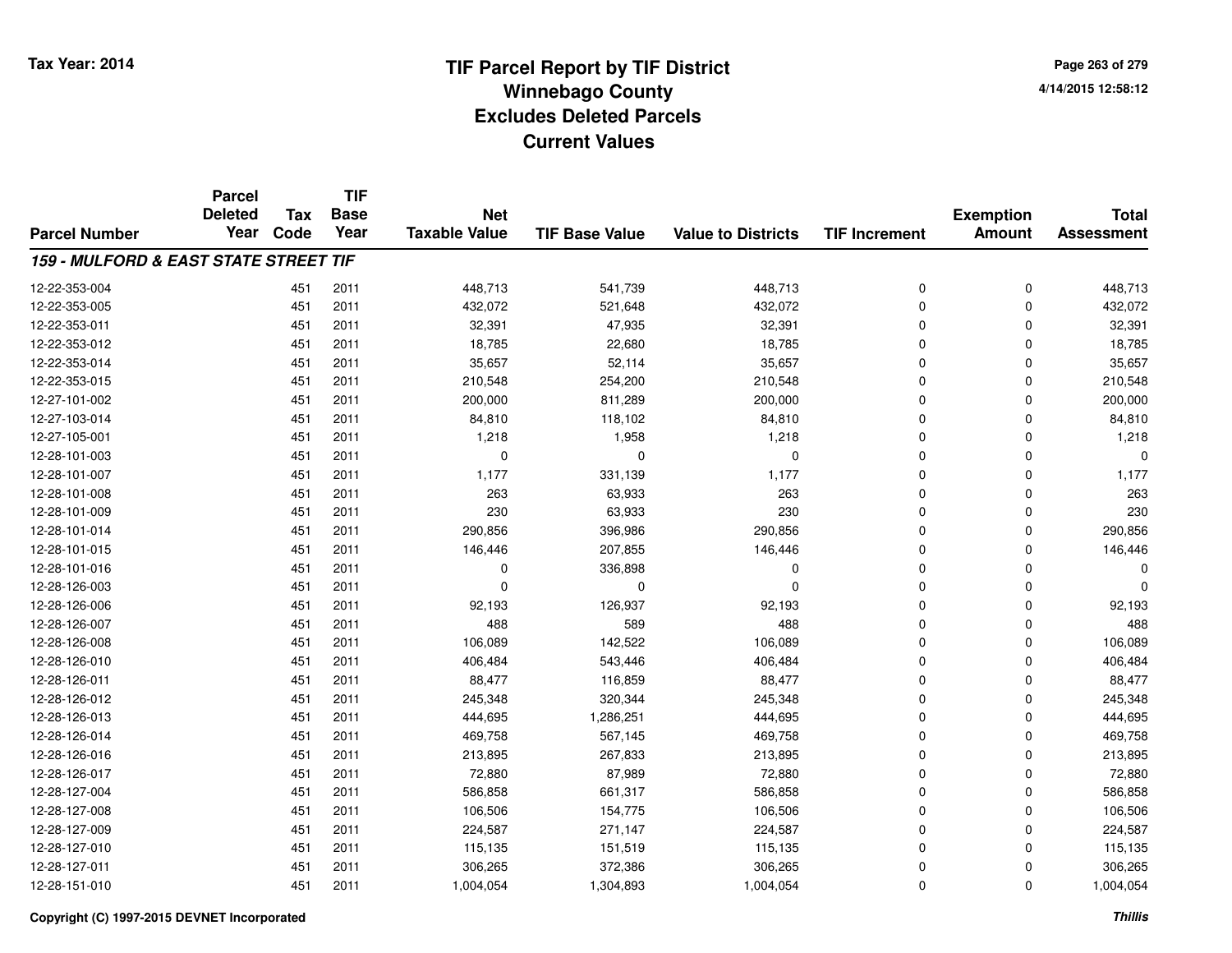|                                                  | <b>Parcel</b><br><b>Deleted</b> | <b>Tax</b> | <b>TIF</b><br><b>Base</b> | <b>Net</b>           |                       |                           |                      | <b>Exemption</b> | <b>Total</b>      |
|--------------------------------------------------|---------------------------------|------------|---------------------------|----------------------|-----------------------|---------------------------|----------------------|------------------|-------------------|
| <b>Parcel Number</b>                             | Year                            | Code       | Year                      | <b>Taxable Value</b> | <b>TIF Base Value</b> | <b>Value to Districts</b> | <b>TIF Increment</b> | <b>Amount</b>    | <b>Assessment</b> |
| <b>159 - MULFORD &amp; EAST STATE STREET TIF</b> |                                 |            |                           |                      |                       |                           |                      |                  |                   |
| 12-28-151-011                                    |                                 | 451        | 2011                      | 1,411,950            | 1,594,801             | 1,411,950                 | 0                    | 0                | 1,411,950         |
| 12-28-151-022                                    |                                 | 451        | 2011                      | 40,120               | 56,206                | 40,120                    | 0                    | 0                | 40,120            |
| 12-28-151-023                                    | 2015                            | 451        | 2011                      | 27,624               | 66,703                | 27,624                    | 0                    | 0                | 27,624            |
| 12-28-151-025                                    |                                 | 451        | 2011                      | $\mathbf 0$          | $\Omega$              | $\mathbf 0$               | 0                    | 0                | $\Omega$          |
| 12-28-151-026                                    | 2015                            | 451        | 2011                      | 54,537               | 81,447                | 54,537                    | 0                    | 0                | 54,537            |
| 12-28-151-027                                    | 2015                            | 451        | 2011                      | 125,506              | 189,996               | 125,506                   | 0                    | 0                | 125,506           |
| 12-28-151-028                                    | 2015                            | 451        | 2011                      | 46,728               | 80,951                | 46,728                    | 0                    | 0                | 46,728            |
| 12-28-176-011                                    |                                 | 451        | 2011                      | 69,873               | 99,246                | 69,873                    | 0                    | 0                | 69,873            |
| 12-28-201-003                                    |                                 | 451        | 2011                      | $\mathbf 0$          | 0                     | $\mathbf 0$               | 0                    | 0                | $\mathbf 0$       |
| 12-28-202-002                                    |                                 | 451        | 2011                      | 884,684              | 1,112,797             | 884,684                   | 0                    | 0                | 884,684           |
| 12-28-202-003                                    |                                 | 451        | 2011                      | 148,255              | 183,108               | 148,255                   | 0                    | 0                | 148,255           |
| 12-28-202-004                                    |                                 | 451        | 2011                      | 461,075              | 588,402               | 461,075                   | 0                    | 0                | 461,075           |
| 12-28-202-005                                    |                                 | 451        | 2011                      | $\mathbf 0$          | 0                     | $\mathbf 0$               | 0                    | $\Omega$         | $\Omega$          |
| 12-28-203-003                                    |                                 | 451        | 2011                      | 1,056                | 1,275                 | 1,056                     | 0                    | 0                | 1,056             |
| 12-28-203-005                                    |                                 | 451        | 2011                      | 76,559               | 90,431                | 76,559                    | 0                    | 0                | 76,559            |
| 12-28-203-006                                    |                                 | 451        | 2011                      | 225,773              | 302,030               | 225,773                   | 0                    | 0                | 225,773           |
| 12-28-203-007                                    |                                 | 451        | 2011                      | 753,040              | 965,234               | 753,040                   | 0                    | 0                | 753,040           |
| 12-28-204-012                                    |                                 | 451        | 2011                      | 0                    | $\Omega$              | 0                         | 0                    | 0                | $\Omega$          |
| 12-28-204-013                                    |                                 | 451        | 2011                      | $\mathbf 0$          | $\Omega$              | $\mathbf 0$               | 0                    | 0                | $\Omega$          |
| 12-28-204-014                                    |                                 | 451        | 2011                      | 6,116                | 9,227                 | 6,116                     | 0                    | 0                | 6,116             |
| 12-28-204-017                                    |                                 | 451        | 2011                      | 336,667              | 461,725               | 336,667                   | 0                    | 0                | 336,667           |
| 12-28-204-018                                    |                                 | 451        | 2011                      | 122,916              | 148,398               | 122,916                   | 0                    | 0                | 122,916           |
| 12-28-204-023                                    |                                 | 451        | 2011                      | 704,123              | 850,100               | 704,123                   | 0                    | 0                | 704,123           |
| 12-28-204-036                                    |                                 | 451        | 2011                      | 941                  | 1,386                 | 941                       | 0                    | 0                | 941               |
| 12-28-204-037                                    |                                 | 451        | 2011                      | 237,946              | 287,277               | 237,946                   | 0                    | 0                | 237,946           |
| 12-28-204-038                                    |                                 | 451        | 2011                      | 66,703               | 104,268               | 66,703                    | $\overline{0}$       | 0                | 66,703            |
| 12-28-204-039                                    |                                 | 451        | 2011                      | 86,634               | 104,595               | 86,634                    | 0                    | 0                | 86,634            |
| 12-28-204-040                                    |                                 | 451        | 2011                      | 221,888              | 288,795               | 221,888                   | 0                    | 0                | 221,888           |
| 12-28-226-001                                    |                                 | 451        | 2011                      | 23,063               | 27,845                | 23,063                    | 0                    | 0                | 23,063            |
| 12-28-226-002                                    |                                 | 451        | 2011                      | 0                    | 0                     | 0                         | 0                    | 0                | $\mathbf 0$       |
| 12-28-226-004                                    |                                 | 451        | 2011                      | 157,302              | 202,373               | 157,302                   | 0                    | 0                | 157,302           |
| 12-28-226-008                                    |                                 | 451        | 2011                      | 192,272              | 293,705               | 192,272                   | $\overline{0}$       | 0                | 192,272           |
| 12-28-226-009                                    |                                 | 451        | 2011                      | 268,171              | 119,169               | 119,169                   | 149,002              | 0                | 268,171           |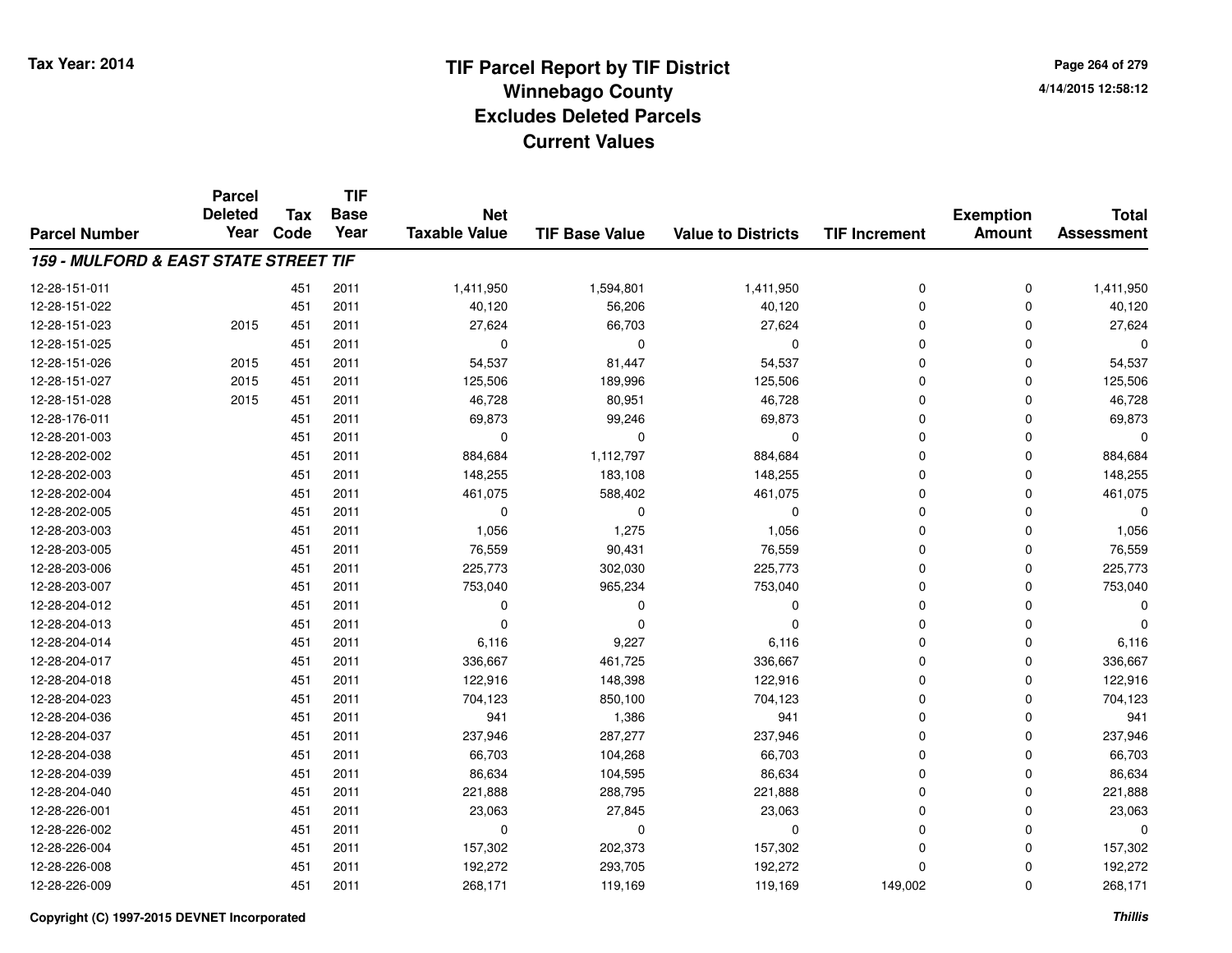**TIF**

**Parcel**

**Page 265 of 2794/14/2015 12:58:12**

|                                       | wu<br><b>Deleted</b> | Tax  | .<br><b>Base</b> | <b>Net</b>           |                       |                           |                      | <b>Exemption</b> | <b>Total</b>      |
|---------------------------------------|----------------------|------|------------------|----------------------|-----------------------|---------------------------|----------------------|------------------|-------------------|
| <b>Parcel Number</b>                  | Year                 | Code | Year             | <b>Taxable Value</b> | <b>TIF Base Value</b> | <b>Value to Districts</b> | <b>TIF Increment</b> | <b>Amount</b>    | <b>Assessment</b> |
| 159 - MULFORD & EAST STATE STREET TIF |                      |      |                  |                      |                       |                           |                      |                  |                   |
| 12-28-226-010                         |                      | 451  | 2011             | 234,612              | 306,911               | 234,612                   | 0                    | 0                | 234,612           |
| 12-28-227-001                         |                      | 451  | 2011             | 529,016              | 705,236               | 529,016                   | $\mathbf 0$          | 0                | 529,016           |
| 12-28-227-002                         |                      | 451  | 2011             | 413,405              | 546,731               | 413,405                   | 0                    | 0                | 413,405           |
| 12-28-227-003                         |                      | 451  | 2011             | 128,719              | 172,919               | 128,719                   | $\Omega$             | 0                | 128,719           |
| 12-28-227-004                         |                      | 451  | 2011             | 161,180              | 221,344               | 161,180                   | $\Omega$             | 0                | 161,180           |
| 12-28-227-006                         |                      | 451  | 2011             | 1,242,516            | 1,505,868             | 1,242,516                 | 0                    | 0                | 1,242,516         |
| 12-28-227-017                         |                      | 451  | 2011             | 248,720              | 309,607               | 248,720                   | $\Omega$             | 0                | 248,720           |
| 12-29-201-001                         |                      | 451  | 2011             | 110,480              | 139,400               | 110,480                   | $\Omega$             | 0                | 110,480           |
| 12-29-201-002                         |                      | 451  | 2011             | 9,429                | 13,975                | 9,429                     | $\Omega$             | 0                | 9,429             |
| 12-29-201-003                         |                      | 451  | 2011             | 33,446               | 40,380                | 33,446                    | $\Omega$             | 0                | 33,446            |
| 12-29-201-004                         |                      | 451  | 2011             | 8,578                | 12,946                | 8,578                     | $\Omega$             | 0                | 8,578             |
| 12-29-201-005                         |                      | 451  | 2011             | 8,578                | 12,946                | 8,578                     | $\Omega$             | 0                | 8,578             |
| 12-29-201-006                         |                      | 451  | 2011             | 8,578                | 12,946                | 8,578                     | $\Omega$             | 0                | 8,578             |
| 12-29-201-007                         |                      | 451  | 2011             | 48,552               | 61,207                | 48,552                    | $\Omega$             | 0                | 48,552            |
| 12-29-201-008                         |                      | 451  | 2011             | 47,960               | 60,494                | 47,960                    | $\Omega$             | 0                | 47,960            |
| 12-29-201-009                         |                      | 451  | 2011             | 10,034               | 12,113                | 10,034                    | $\Omega$             | 0                | 10,034            |
| 12-29-201-010                         |                      | 451  | 2011             | 8,220                | 9,925                 | 8,220                     | $\Omega$             | 0                | 8,220             |
| 12-29-201-011                         |                      | 451  | 2011             | 8,220                | 9,925                 | 8,220                     | $\Omega$             | 0                | 8,220             |
| 12-29-201-012                         |                      | 451  | 2011             | 3,058                | 3,693                 | 3,058                     | 0                    | 0                | 3,058             |
| 12-29-201-013                         |                      | 451  | 2011             | 3,058                | 3,693                 | 3,058                     | $\Omega$             | 0                | 3,058             |
| 12-29-201-014                         |                      | 451  | 2011             | 8,099                | 9,779                 | 8,099                     | $\Omega$             | 0                | 8,099             |
| 12-29-201-015                         |                      | 451  | 2011             | 8,906                | 10,754                | 8,906                     | $\Omega$             | 0                | 8,906             |
| 12-29-201-016                         |                      | 451  | 2011             | 6,135                | 7,407                 | 6,135                     | $\Omega$             | 0                | 6,135             |
| 12-29-201-017                         |                      | 451  | 2011             | 2,549                | 3,078                 | 2,549                     | $\Omega$             | 0                | 2,549             |
| 12-29-201-018                         |                      | 451  | 2011             | 19,302               | 30,098                | 19,302                    | $\Omega$             | 6,000            | 25,302            |
| 12-29-202-001                         |                      | 451  | 2011             | 89,613               | 123,757               | 89,613                    | $\Omega$             | 0                | 89,613            |
| 12-29-202-002                         |                      | 451  | 2011             | 51,241               | 61,864                | 51,241                    | $\Omega$             | 0                | 51,241            |
| 12-29-202-003                         |                      | 451  | 2011             | 15,063               | 23,404                | 15,063                    | $\Omega$             | 6,000            | 21,063            |
| 12-29-202-004                         |                      | 451  | 2011             | $\mathbf 0$          | 0                     | 0                         | 0                    | 0                | $\Omega$          |
| 12-29-202-005                         |                      | 451  | 2011             | $\mathbf 0$          | 0                     | 0                         | $\Omega$             | 0                | $\Omega$          |
| 12-29-202-008                         |                      | 451  | 2011             | 79,140               | 95,546                | 79,140                    | $\Omega$             | 0                | 79,140            |
| 12-29-202-009                         |                      | 451  | 2011             | 21,475               | 30,133                | 21,475                    | $\Omega$             | 0                | 21,475            |
| 12-29-202-010                         |                      | 451  | 2011             | 17,775               | 27,378                | 17,775                    | 0                    | 6,000            | 23,775            |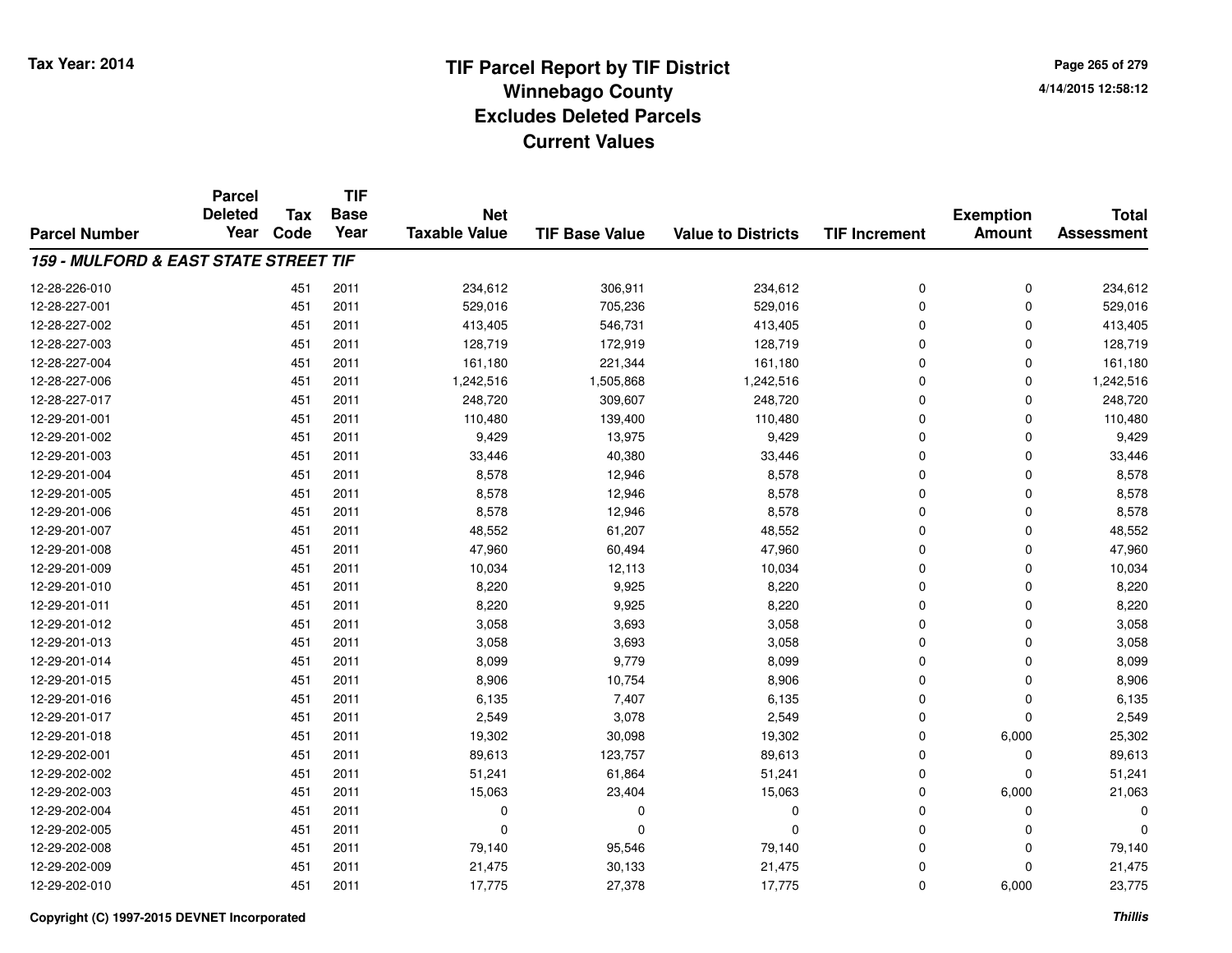|                                       | <b>Parcel</b><br><b>Deleted</b> | <b>Tax</b> | <b>TIF</b><br><b>Base</b> | <b>Net</b>           |                       |                           |                      |                                   | <b>Total</b>      |
|---------------------------------------|---------------------------------|------------|---------------------------|----------------------|-----------------------|---------------------------|----------------------|-----------------------------------|-------------------|
| <b>Parcel Number</b>                  | Year                            | Code       | Year                      | <b>Taxable Value</b> | <b>TIF Base Value</b> | <b>Value to Districts</b> | <b>TIF Increment</b> | <b>Exemption</b><br><b>Amount</b> | <b>Assessment</b> |
| 159 - MULFORD & EAST STATE STREET TIF |                                 |            |                           |                      |                       |                           |                      |                                   |                   |
| 12-29-202-011                         |                                 | 451        | 2011                      | 15,240               | 23,916                | 15,240                    | 0                    | 6,000                             | 21,240            |
| 12-29-202-012                         |                                 | 451        | 2011                      | 15,729               | 24,711                | 15,729                    | 0                    | 6,000                             | 21,729            |
| 12-29-202-013                         |                                 | 451        | 2011                      | 16,057               | 24,992                | 16,057                    | 0                    | 6,000                             | 22,057            |
| 12-29-202-014                         |                                 | 451        | 2011                      | 14,427               | 22,822                | 14,427                    | 0                    | 6,000                             | 20,427            |
| 12-29-202-017                         |                                 | 451        | 2011                      | 18,431               | 27,937                | 18,431                    | 0                    | $\mathbf 0$                       | 18,431            |
| 12-29-202-018                         |                                 | 451        | 2011                      | 9,647                | 32,064                | 9,647                     | 0                    | 393                               | 10,040            |
| 12-29-203-001                         |                                 | 451        | 2011                      | 45,935               | 55,459                | 45,935                    | 0                    | $\mathbf 0$                       | 45,935            |
| 12-29-203-002                         |                                 | 451        | 2011                      | 42,918               | 51,815                | 42,918                    | 0                    | $\mathbf 0$                       | 42,918            |
| 12-29-203-003                         |                                 | 451        | 2011                      | 16,798               | 26,404                | 16,798                    | 0                    | 6,000                             | 22,798            |
| 12-29-203-004                         |                                 | 451        | 2011                      | 18,941               | 24,765                | 18,941                    | 0                    | 6,000                             | 24,941            |
| 12-29-203-005                         |                                 | 451        | 2011                      | 3,058                | 3,693                 | 3,058                     | 0                    | $\mathbf 0$                       | 3,058             |
| 12-29-203-006                         |                                 | 451        | 2011                      | 18,098               | 28,297                | 18,098                    | 0                    | 6,000                             | 24,098            |
| 12-29-203-007                         |                                 | 451        | 2011                      | 16,543               | 22,741                | 16,543                    | 0                    | 0                                 | 16,543            |
| 12-29-203-008                         |                                 | 451        | 2011                      | 13,399               | 21,040                | 13,399                    | 0                    | $\mathbf 0$                       | 13,399            |
| 12-29-203-009                         |                                 | 451        | 2011                      | 43,417               | 52,417                | 43,417                    | 0                    | $\mathbf 0$                       | 43,417            |
| 12-29-203-010                         |                                 | 451        | 2011                      | 23,221               | 34,069                | 23,221                    | 0                    | 11,000                            | 34,221            |
| 12-29-203-011                         |                                 | 451        | 2011                      | 23,890               | 35,965                | 23,890                    | 0                    | 6,000                             | 29,890            |
| 12-29-203-012                         |                                 | 451        | 2011                      | 3,058                | 3,693                 | 3,058                     | 0                    | $\mathbf 0$                       | 3,058             |
| 12-29-203-013                         |                                 | 451        | 2011                      | 14,334               | 20,083                | 14,334                    | 0                    | 6,000                             | 20,334            |
| 12-29-203-014                         |                                 | 451        | 2011                      | 12,192               | 23,058                | 12,192                    | 0                    | 6,000                             | 18,192            |
| 12-29-203-015                         |                                 | 451        | 2011                      | 14,696               | 27,148                | 14,696                    | 0                    | 6,000                             | 20,696            |
| 12-29-203-016                         |                                 | 451        | 2011                      | 17,497               | 24,504                | 17,497                    | 0                    | 6,000                             | 23,497            |
| 12-29-204-006                         |                                 | 451        | 2011                      | 14,940               | 23,703                | 14,940                    | 0                    | 6,000                             | 20,940            |
| 12-29-204-007                         |                                 | 451        | 2011                      | 8,413                | 24,375                | 8,413                     | 0                    | 462                               | 8,875             |
| 12-29-204-008                         |                                 | 451        | 2011                      | 14,259               | 29,588                | 14,259                    | 0                    | 2,997                             | 17,256            |
| 12-29-204-009                         |                                 | 451        | 2011                      | 9,739                | 17,916                | 9,739                     | 0                    | 5,285                             | 15,024            |
| 12-29-204-010                         |                                 | 451        | 2011                      | 20,190               | 31,339                | 20,190                    | 0                    | 6,000                             | 26,190            |
| 12-29-204-011                         |                                 | 451        | 2011                      | 8,702                | 24,316                | 8,702                     | 0                    | 13,000                            | 21,702            |
| 12-29-204-012                         |                                 | 451        | 2011                      | 10,487               | 23,361                | 10,487                    | 0                    | 11,000                            | 21,487            |
| 12-29-204-013                         |                                 | 451        | 2011                      | 3,058                | 3,693                 | 3,058                     | 0                    | $\mathbf 0$                       | 3,058             |
| 12-29-205-001                         |                                 | 451        | 2011                      | 15,569               | 27,183                | 15,569                    | 0                    | 6,000                             | 21,569            |
| 12-29-205-002                         |                                 | 451        | 2011                      | 14,229               | 26,348                | 14,229                    | 0                    | 6,000                             | 20,229            |
| 12-29-205-003                         |                                 | 451        | 2011                      | 11,619               | 32,029                | 11,619                    | 0                    | $\Omega$                          | 11,619            |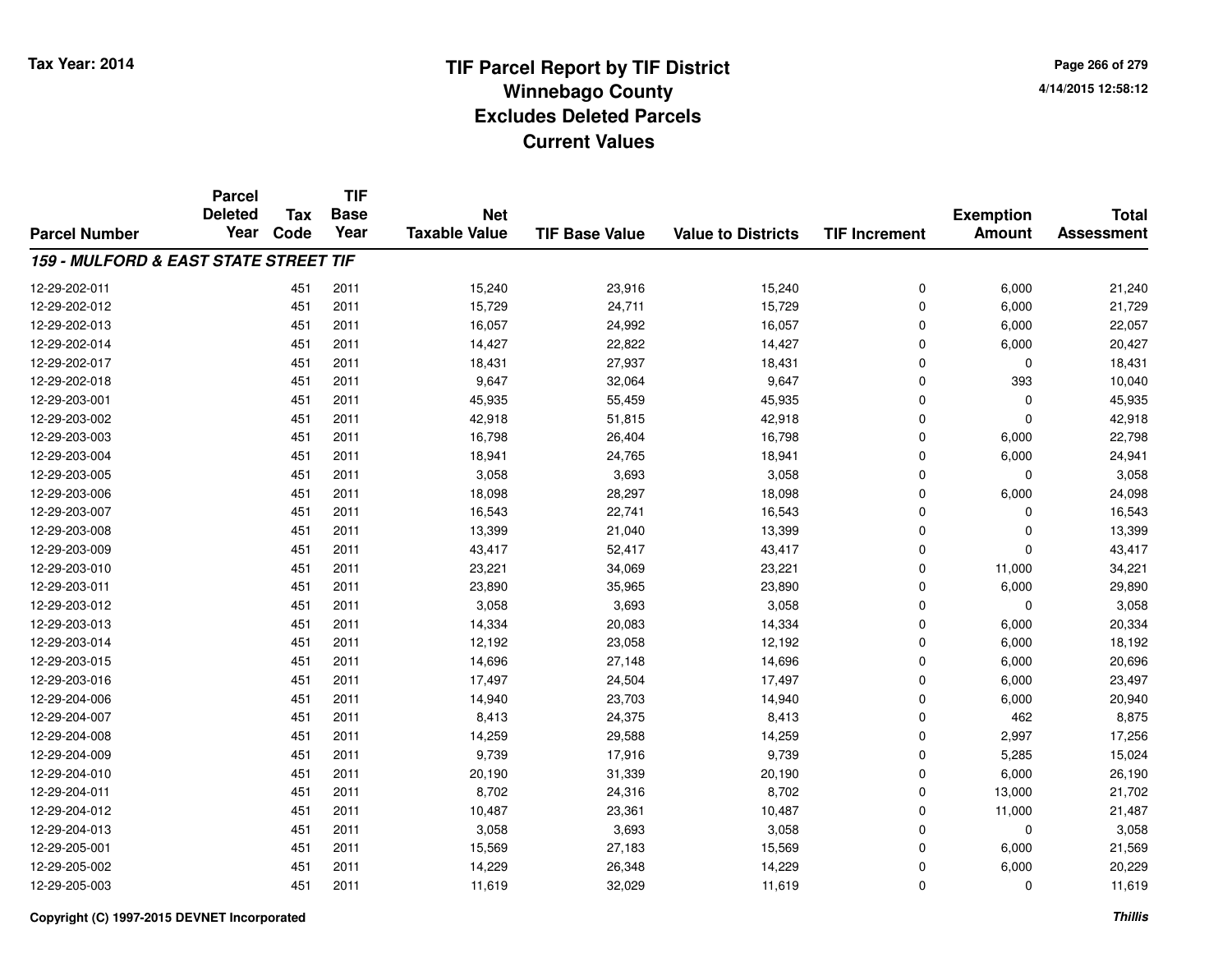**TIF**

**Parcel**

**Page 267 of 2794/14/2015 12:58:12**

| <b>Parcel Number</b>                  | <b>Deleted</b><br>Year | Tax<br>Code | <b>Base</b><br>Year | <b>Net</b><br><b>Taxable Value</b> | <b>TIF Base Value</b> | <b>Value to Districts</b> | <b>TIF Increment</b> | <b>Exemption</b><br><b>Amount</b> | <b>Total</b><br><b>Assessment</b> |
|---------------------------------------|------------------------|-------------|---------------------|------------------------------------|-----------------------|---------------------------|----------------------|-----------------------------------|-----------------------------------|
| 159 - MULFORD & EAST STATE STREET TIF |                        |             |                     |                                    |                       |                           |                      |                                   |                                   |
| 12-29-205-006                         |                        | 451         | 2011                | 9,410                              | 18,570                | 9,410                     | 0                    | 6,000                             | 15,410                            |
| 12-29-205-007                         |                        | 451         | 2011                | 13,350                             | 21,311                | 13,350                    | 0                    | 6,000                             | 19,350                            |
| 12-29-205-008                         |                        | 451         | 2011                | 8,910                              | 17,663                | 8,910                     | 0                    | 11,000                            | 19,910                            |
| 12-29-205-009                         |                        | 451         | 2011                | 14,715                             | 18,189                | 14,715                    | 0                    | $\mathbf 0$                       | 14,715                            |
| 12-29-205-013                         |                        | 451         | 2011                | 18,225                             | 28,481                | 18,225                    | 0                    | 6,000                             | 24,225                            |
| 12-29-205-014                         |                        | 451         | 2011                | 3,058                              | 3,693                 | 3,058                     | 0                    | $\Omega$                          | 3,058                             |
| 12-29-205-015                         |                        | 451         | 2011                | 9,000                              | 28,732                | 9,000                     | 0                    | $\Omega$                          | 9,000                             |
| 12-29-205-016                         |                        | 451         | 2011                | 0                                  | $\Omega$              | 0                         | 0                    | $\mathbf 0$                       | $\Omega$                          |
| 12-29-205-017                         |                        | 451         | 2011                | 22,879                             | 25,997                | 22,879                    | 0                    | $\mathbf 0$                       | 22,879                            |
| 12-29-205-018                         |                        | 451         | 2011                | 18,794                             | 28,732                | 18,794                    | 0                    | 6,000                             | 24,794                            |
| 12-29-205-019                         |                        | 451         | 2011                | 16,999                             | 25,655                | 16,999                    | 0                    | 6,000                             | 22,999                            |
| 12-29-205-020                         |                        | 451         | 2011                | 16,764                             | 25,696                | 16,764                    | $\Omega$             | 6,000                             | 22,764                            |
| 12-29-205-021                         |                        | 451         | 2011                | 41,617                             | 53,783                | 41,617                    | 0                    | $\mathbf 0$                       | 41,617                            |
| 12-29-205-022                         |                        | 451         | 2011                | 29,999                             | 42,982                | 29,999                    | 0                    | 11,000                            | 40,999                            |
| 12-29-205-026                         |                        | 451         | 2011                | 27,006                             | 39,256                | 27,006                    | 0                    | $\mathbf 0$                       | 27,006                            |
| 12-29-205-027                         |                        | 451         | 2011                | 13,088                             | 16,581                | 13,088                    | 0                    | 6,000                             | 19,088                            |
| 12-29-206-001                         |                        | 451         | 2011                | 21,791                             | 33,301                | 21,791                    | 0                    | 6,000                             | 27,791                            |
| 12-29-206-002                         |                        | 451         | 2011                | 15,491                             | 24,010                | 15,491                    | 0                    | 6,000                             | 21,491                            |
| 12-29-206-003                         |                        | 451         | 2011                | 14,530                             | 23,106                | 14,530                    | $\Omega$             | 6,000                             | 20,530                            |
| 12-29-206-004                         |                        | 451         | 2011                | 15,482                             | 24,493                | 15,482                    | $\Omega$             | 6,000                             | 21,482                            |
| 12-29-206-005                         |                        | 451         | 2011                | 16,796                             | 26,402                | 16,796                    | 0                    | 6,000                             | 22,796                            |
| 12-29-206-006                         |                        | 451         | 2011                | 14,525                             | 23,100                | 14,525                    | 0                    | 6,000                             | 20,525                            |
| 12-29-206-007                         |                        | 451         | 2011                | 15,508                             | 24,530                | 15,508                    | 0                    | 6,000                             | 21,508                            |
| 12-29-206-008                         |                        | 451         | 2011                | 17,668                             | 27,450                | 17,668                    | 0                    | 6,000                             | 23,668                            |
| 12-29-206-009                         |                        | 451         | 2011                | 25,840                             | 36,074                | 25,840                    | 0                    | 0                                 | 25,840                            |
| 12-29-206-011                         |                        | 451         | 2011                | 14,080                             | 26,259                | 14,080                    | 0                    | 6,000                             | 20,080                            |
| 12-29-206-012                         |                        | 451         | 2011                | 15,743                             | 24,871                | 15,743                    | 0                    | 6,000                             | 21,743                            |
| 12-29-206-013                         |                        | 451         | 2011                | 11,203                             | 28,950                | 11,203                    | 0                    | 1,499                             | 12,702                            |
| 12-29-206-016                         |                        | 451         | 2011                | 17,180                             | 27,069                | 17,180                    | 0                    | 7,588                             | 24,768                            |
| 12-29-206-017                         |                        | 451         | 2011                | 18,634                             | 28,931                | 18,634                    | 0                    | 0                                 | 18,634                            |
| 12-29-206-020                         |                        | 451         | 2011                | 22,696                             | 31,775                | 22,696                    | 0                    | $\Omega$                          | 22,696                            |
| 12-29-206-021                         |                        | 451         | 2011                | 16,787                             | 20,044                | 16,787                    | 0                    | $\mathbf 0$                       | 16,787                            |
| 12-29-206-022                         |                        | 451         | 2011                | 13,584                             | 21,472                | 13,584                    | 0                    | 6,000                             | 19,584                            |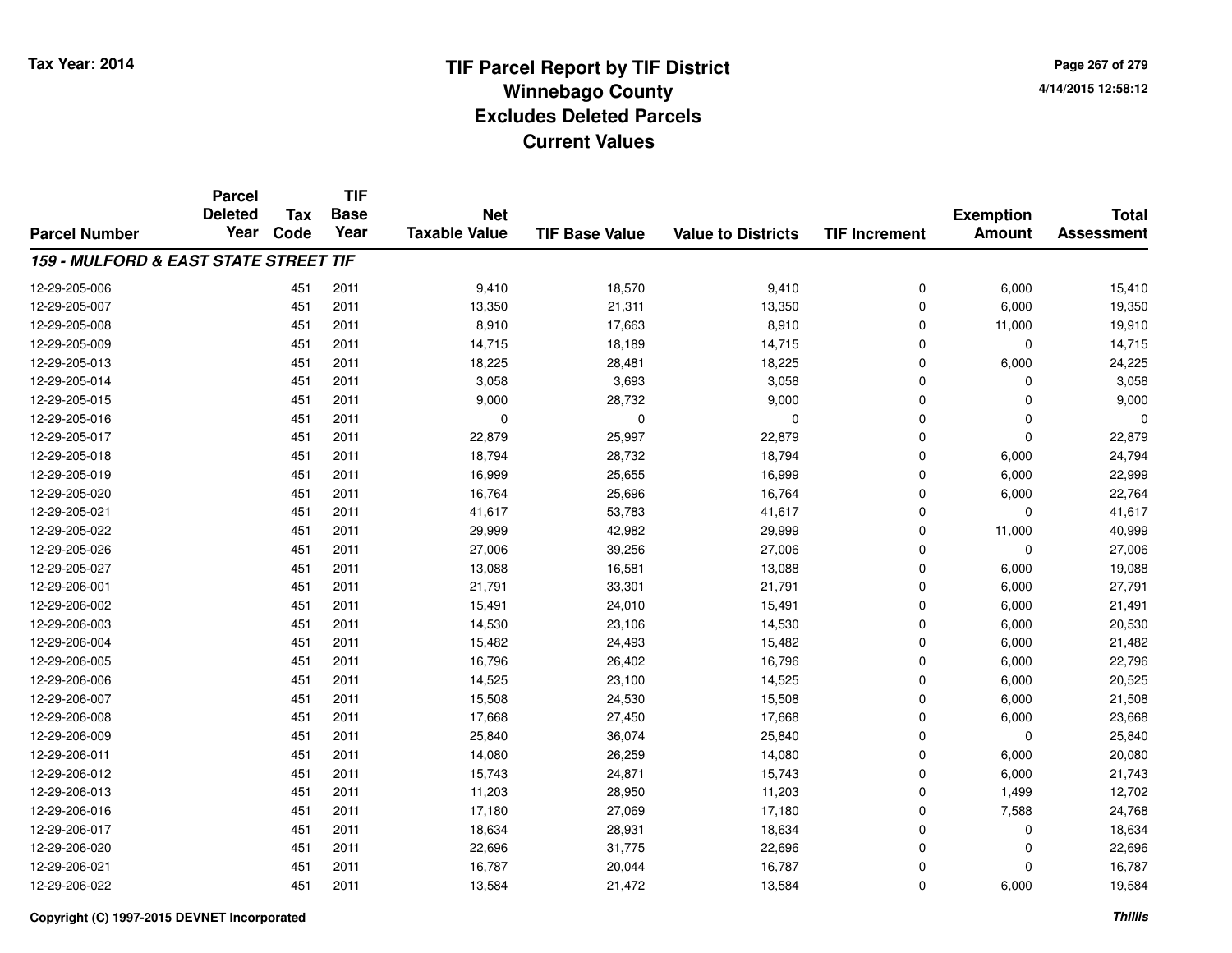|                                       | <b>Parcel</b><br><b>Deleted</b> | Tax  | <b>TIF</b><br><b>Base</b> | <b>Net</b>           |                       |                           |                      | <b>Exemption</b> | <b>Total</b>      |
|---------------------------------------|---------------------------------|------|---------------------------|----------------------|-----------------------|---------------------------|----------------------|------------------|-------------------|
| <b>Parcel Number</b>                  | Year                            | Code | Year                      | <b>Taxable Value</b> | <b>TIF Base Value</b> | <b>Value to Districts</b> | <b>TIF Increment</b> | <b>Amount</b>    | <b>Assessment</b> |
| 159 - MULFORD & EAST STATE STREET TIF |                                 |      |                           |                      |                       |                           |                      |                  |                   |
| 12-29-206-023                         |                                 | 451  | 2011                      | 2,877                | 3,473                 | 2,877                     | 0                    | $\mathbf 0$      | 2,877             |
| 12-29-206-026                         |                                 | 451  | 2011                      | 13,551               | 13,551                | 13,551                    | 0                    | 3,726            | 17,277            |
| 12-29-206-027                         |                                 | 451  | 2011                      | 13,203               | 32,024                | 13,203                    | 0                    | 0                | 13,203            |
| 12-29-226-001                         |                                 | 451  | 2011                      | 43,375               | 52,367                | 43,375                    | $\mathbf 0$          | $\Omega$         | 43,375            |
| 12-29-226-002                         |                                 | 451  | 2011                      | 42,626               | 51,462                | 42,626                    | 0                    | $\Omega$         | 42,626            |
| 12-29-226-003                         |                                 | 451  | 2011                      | 3,090                | 3,731                 | 3,090                     | $\mathbf 0$          | 0                | 3,090             |
| 12-29-226-004                         |                                 | 451  | 2011                      | 13,333               | 29,400                | 13,333                    | $\mathbf 0$          | 0                | 13,333            |
| 12-29-226-005                         |                                 | 451  | 2011                      | 27,161               | 38,332                | 27,161                    | 0                    | 0                | 27,161            |
| 12-29-226-006                         |                                 | 451  | 2011                      | 23,704               | 33,178                | 23,704                    | $\mathbf 0$          | $\Omega$         | 23,704            |
| 12-29-226-007                         |                                 | 451  | 2011                      | 6,473                | 17,520                | 6,473                     | 0                    | 11,000           | 17,473            |
| 12-29-226-008                         |                                 | 451  | 2011                      | 29,639               | 27,563                | 27,563                    | 2,076                | 6,000            | 35,639            |
| 12-29-226-013                         |                                 | 451  | 2011                      | 24,920               | 43,841                | 24,920                    | 0                    | 6,000            | 30,920            |
| 12-29-226-014                         |                                 | 451  | 2011                      | 24,434               | 36,742                | 24,434                    | $\mathbf 0$          | 6,000            | 30,434            |
| 12-29-226-015                         |                                 | 451  | 2011                      | 27,186               | 31,781                | 27,186                    | 0                    | 6,000            | 33,186            |
| 12-29-226-016                         |                                 | 451  | 2011                      | 224,048              | 270,498               | 224,048                   | $\mathbf 0$          | 0                | 224,048           |
| 12-29-226-017                         |                                 | 451  | 2011                      | 37,294               | 49,448                | 37,294                    | 0                    | 6,000            | 43,294            |
| 12-29-226-018                         |                                 | 451  | 2011                      | 38,273               | 49,205                | 38,273                    | 0                    | $\Omega$         | 38,273            |
| 12-29-226-019                         |                                 | 451  | 2011                      | 41,283               | 52,988                | 41,283                    | 0                    | $\Omega$         | 41,283            |
| 12-29-226-020                         |                                 | 451  | 2011                      | 32,880               | 43,946                | 32,880                    | 0                    | 6,000            | 38,880            |
| 12-29-226-021                         |                                 | 451  | 2011                      | 91,123               | 152,339               | 91,123                    | 0                    | $\mathbf 0$      | 91,123            |
| 12-29-226-022                         |                                 | 451  | 2011                      | 91,122               | 148,973               | 91,122                    | 0                    | $\mathbf 0$      | 91,122            |
| 12-29-226-023                         |                                 | 451  | 2011                      | 91,123               | 74,565                | 74,565                    | 16,558               | 0                | 91,123            |
| 12-29-226-024                         |                                 | 451  | 2011                      | 71,004               | 117,730               | 71,004                    | 0                    | 0                | 71,004            |
| 12-29-226-025                         |                                 | 451  | 2011                      | 71,005               | 71,176                | 71,005                    | $\mathbf 0$          | 0                | 71,005            |
| 12-29-226-026                         |                                 | 451  | 2011                      | 71,962               | 86,881                | 71,962                    | 0                    | $\mathbf 0$      | 71,962            |
| 12-29-226-027                         |                                 | 451  | 2011                      | 88,000               | 71,149                | 71,149                    | 16,851               | $\mathbf 0$      | 88,000            |
| 12-29-226-028                         |                                 | 451  | 2011                      | 88,000               | 96,934                | 88,000                    | 0                    | $\mathbf 0$      | 88,000            |
| 12-29-226-029                         |                                 | 451  | 2011                      | 109,346              | 180,345               | 109,346                   | 0                    | $\mathbf 0$      | 109,346           |
| 12-29-226-030                         |                                 | 451  | 2011                      | 25,878               | 33,586                | 25,878                    | 0                    | 0                | 25,878            |
| 12-29-226-031                         |                                 | 451  | 2011                      | 24,250               | 33,287                | 24,250                    | 0                    | $\Omega$         | 24,250            |
| 12-29-227-001                         |                                 | 451  | 2011                      | 7,547                | 14,330                | 7,547                     | $\mathbf 0$          | 8,000            | 15,547            |
| 12-29-227-002                         |                                 | 451  | 2011                      | 9,547                | 14,330                | 9,547                     | 0                    | 6,000            | 15,547            |
| 12-29-227-003                         |                                 | 451  | 2011                      | 9,547                | 12,641                | 9,547                     | 0                    | 6,000            | 15,547            |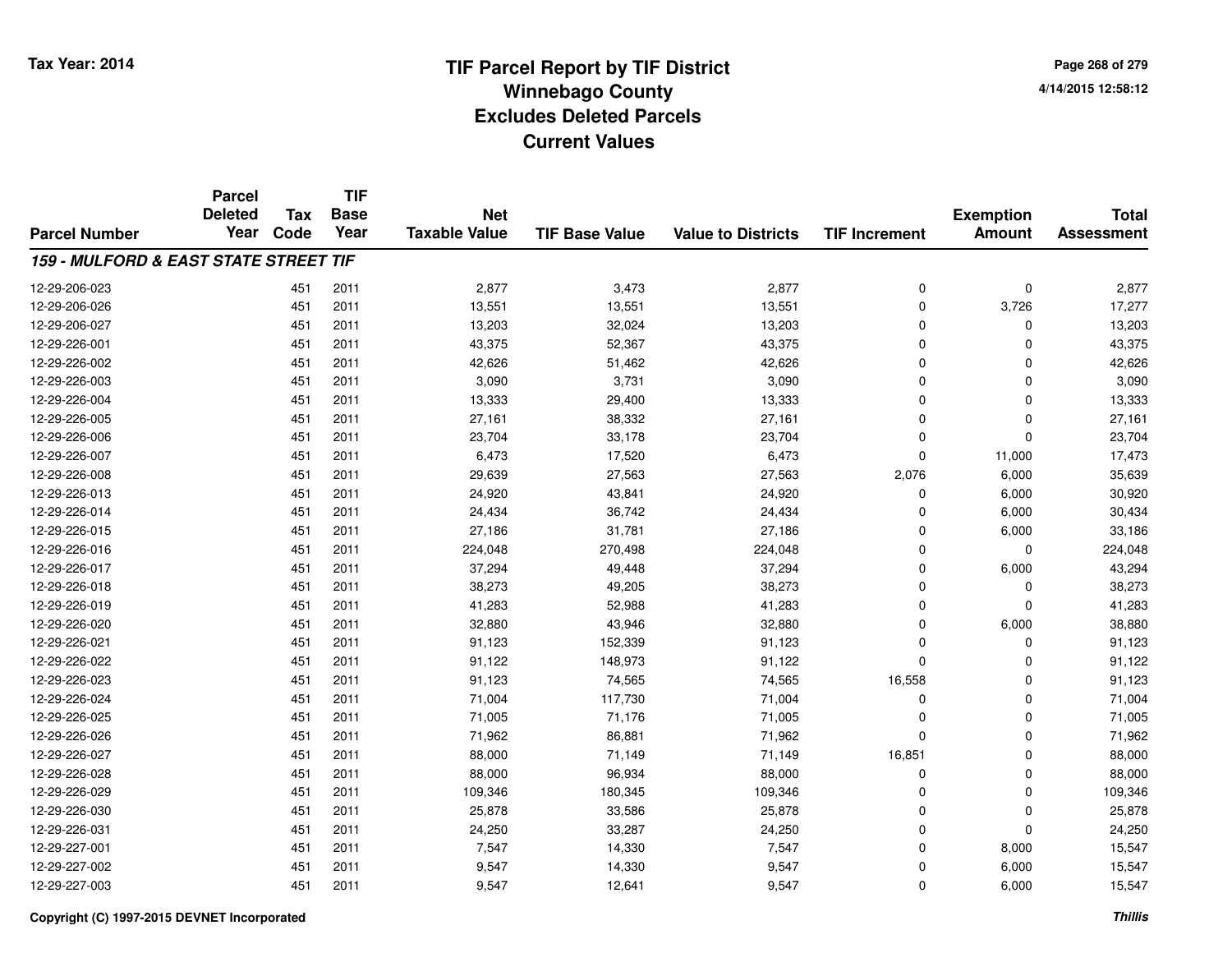**Page 269 of 2794/14/2015 12:58:12**

|                                       | <b>Parcel</b><br><b>Deleted</b> | <b>Tax</b> | <b>TIF</b><br><b>Base</b> | <b>Net</b>           |                       |                           |                      | <b>Exemption</b> | <b>Total</b>      |
|---------------------------------------|---------------------------------|------------|---------------------------|----------------------|-----------------------|---------------------------|----------------------|------------------|-------------------|
| <b>Parcel Number</b>                  | Year                            | Code       | Year                      | <b>Taxable Value</b> | <b>TIF Base Value</b> | <b>Value to Districts</b> | <b>TIF Increment</b> | <b>Amount</b>    | <b>Assessment</b> |
| 159 - MULFORD & EAST STATE STREET TIF |                                 |            |                           |                      |                       |                           |                      |                  |                   |
| 12-29-227-004                         |                                 | 451        | 2011                      | 15,547               | 17,964                | 15,547                    | 0                    | 0                | 15,547            |
| 12-29-227-005                         |                                 | 451        | 2011                      | 15,547               | 20,330                | 15,547                    | 0                    | 0                | 15,547            |
| 12-29-227-006                         |                                 | 451        | 2011                      | 15,547               | 14,330                | 14,330                    | 1,217                | 0                | 15,547            |
| 12-29-227-007                         |                                 | 451        | 2011                      | 15,547               | 20,330                | 15,547                    | 0                    | 0                | 15,547            |
| 12-29-227-008                         |                                 | 451        | 2011                      | 15,547               | 20,330                | 15,547                    | 0                    | 0                | 15,547            |
| 12-29-228-001                         |                                 | 451        | 2011                      | 49,081               | 63,081                | 49,081                    | 0                    | 0                | 49,081            |
| 12-29-228-002                         |                                 | 451        | 2011                      | 31,786               | 45,011                | 31,786                    | 0                    | 11,000           | 42,786            |
| 12-29-228-003                         |                                 | 451        | 2011                      | 75,799               | 91,512                | 75,799                    | 0                    | 0                | 75,799            |
| 12-29-228-004                         |                                 | 451        | 2011                      | 91,121               | 154,741               | 91,121                    | 0                    | 0                | 91,121            |
| 12-29-228-005                         |                                 | 451        | 2011                      | 74,667               | 118,449               | 74,667                    | 0                    | 0                | 74,667            |
| 12-29-228-006                         |                                 | 451        | 2011                      | 22,699               | 39,852                | 22,699                    | 0                    | 16,000           | 38,699            |
| 12-29-228-007                         |                                 | 451        | 2011                      | 39,114               | 50,284                | 39,114                    | 0                    | 0                | 39,114            |
| 12-29-228-008                         |                                 | 451        | 2011                      | 39,638               | 51,005                | 39,638                    | 0                    | 0                | 39,638            |
| 12-29-228-009                         |                                 | 451        | 2011                      | 0                    | 0                     | 0                         | 0                    | 0                | $\Omega$          |
| 12-29-228-010                         |                                 | 451        | 2011                      | 26,667               | 49,629                | 26,667                    | 0                    | 6,000            | 32,667            |
| 12-29-228-011                         |                                 | 451        | 2011                      | 20,395               | 49,797                | 20,395                    | 0                    | 0                | 20,395            |
| 12-29-228-012                         |                                 | 451        | 2011                      | 91,121               | 98,578                | 91,121                    | 0                    | 0                | 91,121            |
| 12-29-228-013                         |                                 | 451        | 2011                      | 99,099               | 119,642               | 99,099                    | 0                    | 0                | 99,099            |
| 12-29-228-014                         |                                 | 451        | 2011                      | 57,691               | 72,455                | 57,691                    | 0                    | 0                | 57,691            |
| 12-29-228-015                         |                                 | 451        | 2011                      | 57,692               | 72,455                | 57,692                    | 0                    | 0                | 57,692            |
| 12-29-228-017                         |                                 | 451        | 2011                      | 3,579                | 4,320                 | 3,579                     | 0                    | 0                | 3,579             |
| 12-29-228-018                         |                                 | 451        | 2011                      | 6,182                | 7,463                 | 6,182                     | 0                    | 0                | 6,182             |
| 12-29-228-019                         |                                 | 451        | 2011                      | 10,872               | 13,126                | 10,872                    | 0                    | 0                | 10,872            |
| 12-29-228-020                         |                                 | 451        | 2011                      | 15,076               | 18,200                | 15,076                    | 0                    | 0                | 15,076            |
| 12-29-228-021                         |                                 | 451        | 2011                      | 41,877               | 57,964                | 41,877                    | 0                    | 0                | 41,877            |
| 12-29-228-024                         |                                 | 451        | 2011                      | 172,635              | 208,424               | 172,635                   | 0                    | 0                | 172,635           |
| 12-29-228-025                         |                                 | 451        | 2011                      | 135,527              | 163,623               | 135,527                   | 0                    | 0                | 135,527           |
| 12-29-229-005                         |                                 | 451        | 2011                      | 0                    | 0                     | 0                         | 0                    | 0                | $\Omega$          |
| 12-29-229-011                         |                                 | 451        | 2011                      | 0                    | 2,674                 | 0                         | 0                    | 0                | $\Omega$          |
| 12-29-229-012                         |                                 | 451        | 2011                      | $\Omega$             | 3,555                 | $\mathbf 0$               | 0                    | 0                | $\Omega$          |
| 12-29-229-015                         |                                 | 451        | 2011                      | 234,516              | 370,323               | 234,516                   | 0                    | 0                | 234,516           |
| 12-29-229-016                         |                                 | 451        | 2011                      | 271,408              | 402,526               | 271,408                   | 0                    | 0                | 271,408           |
| 12-29-229-019                         |                                 | 451        | 2011                      | 0                    | $\Omega$              | $\Omega$                  | 0                    | 0                | $\Omega$          |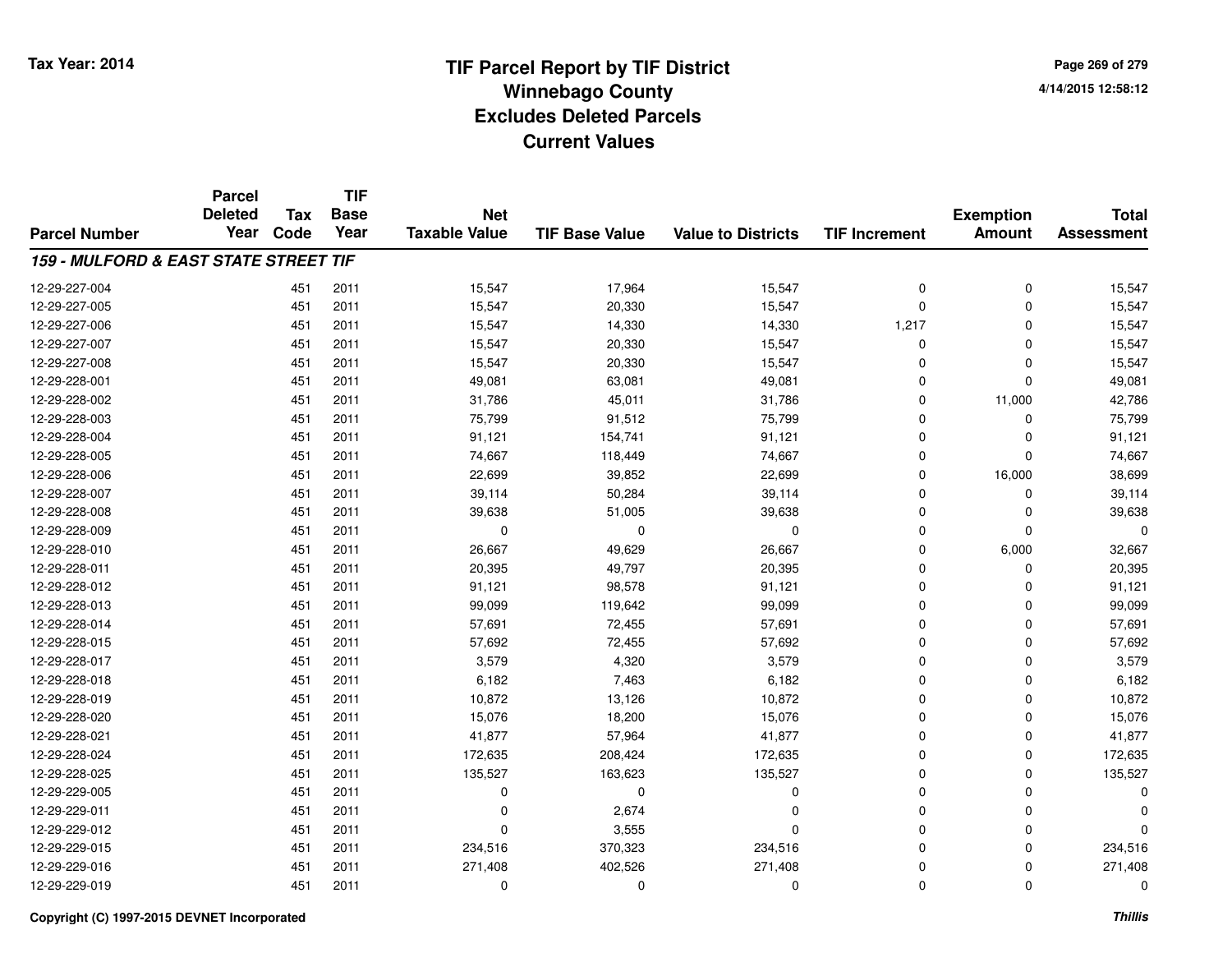**Page 270 of 2794/14/2015 12:58:12**

|                                       | <b>Parcel</b><br><b>Deleted</b> | <b>Tax</b> | <b>TIF</b><br><b>Base</b> | <b>Net</b>           |                       |                           |                      | <b>Exemption</b> | <b>Total</b>      |
|---------------------------------------|---------------------------------|------------|---------------------------|----------------------|-----------------------|---------------------------|----------------------|------------------|-------------------|
| <b>Parcel Number</b>                  | Year                            | Code       | Year                      | <b>Taxable Value</b> | <b>TIF Base Value</b> | <b>Value to Districts</b> | <b>TIF Increment</b> | <b>Amount</b>    | <b>Assessment</b> |
| 159 - MULFORD & EAST STATE STREET TIF |                                 |            |                           |                      |                       |                           |                      |                  |                   |
| 12-29-229-020                         |                                 | 451        | 2011                      | $\mathbf 0$          | 4,049                 | $\mathbf 0$               | 0                    | 0                | $\Omega$          |
| 12-29-229-023                         |                                 | 451        | 2011                      | 344,530              | 444,389               | 344,530                   | 0                    | 0                | 344,530           |
| 12-29-229-024                         |                                 | 451        | 2011                      | 488,154              | 637,601               | 488,154                   | 0                    | 0                | 488,154           |
| 12-29-229-025                         |                                 | 451        | 0                         | 0                    | 119,190               | 0                         | 0                    | 0                | $\Omega$          |
| 12-29-251-006                         |                                 | 451        | 2011                      | 204,974              | 280,314               | 204,974                   | 0                    | 0                | 204,974           |
| 12-29-251-013                         |                                 | 451        | 2011                      | 530,586              | 640,584               | 530,586                   | 0                    | 0                | 530,586           |
| 12-29-251-014                         |                                 | 451        | 2011                      | 17,875               | 32,345                | 17,875                    | 0                    | 0                | 17,875            |
| 12-29-257-001                         |                                 | 451        | 2011                      | 117,699              | 155,712               | 117,699                   | 0                    | 0                | 117,699           |
| 12-29-257-002                         |                                 | 451        | 2011                      | 22,905               | 27,652                | 22,905                    | 0                    | 0                | 22,905            |
| 12-29-276-002                         |                                 | 451        | 2011                      | 17,740               | 24,832                | 17,740                    | 0                    | 0                | 17,740            |
| 12-29-276-003                         |                                 | 451        | 2011                      | 30,835               | 43,164                | 30,835                    | 0                    | 0                | 30,835            |
| 12-29-276-004                         |                                 | 451        | 2011                      | 17,481               | 23,051                | 17,481                    | 0                    | 0                | 17,481            |
| 12-29-276-005                         |                                 | 451        | 2011                      | 32,150               | 42,391                | 32,150                    | 0                    | 0                | 32,150            |
| 12-29-276-006                         |                                 | 451        | 2011                      | 26,817               | 35,358                | 26,817                    | 0                    | 0                | 26,817            |
| 12-29-276-007                         |                                 | 451        | 2011                      | 26,656               | 35,149                | 26,656                    | 0                    | 0                | 26,656            |
| 12-29-276-008                         |                                 | 451        | 2011                      | 29,165               | 38,977                | 29,165                    | 0                    | 0                | 29,165            |
| 12-29-276-009                         |                                 | 451        | 2011                      | 35,907               | 47,289                | 35,907                    | 0                    | 0                | 35,907            |
| 12-29-276-010                         |                                 | 451        | 2011                      | 32,195               | 42,437                | 32,195                    | 0                    | 0                | 32,195            |
| 12-29-276-011                         |                                 | 451        | 2011                      | 30,885               | 41,212                | 30,885                    | 0                    | 0                | 30,885            |
| 12-29-276-012                         |                                 | 451        | 2011                      | 32,667               | 52,418                | 32,667                    | 0                    | 0                | 32,667            |
| 12-29-276-013                         |                                 | 451        | 2011                      | 26,431               | 35,383                | 26,431                    | 0                    | 0                | 26,431            |
| 12-29-276-014                         |                                 | 451        | 2011                      | 23,010               | 27,780                | 23,010                    | 0                    | 0                | 23,010            |
| 12-29-276-015                         |                                 | 451        | 2011                      | 23,010               | 27,780                | 23,010                    | 0                    | 0                | 23,010            |
| 12-29-276-017                         |                                 | 451        | 2011                      | 20,066               | 26,319                | 20,066                    | 0                    | 0                | 20,066            |
| 12-29-276-018                         |                                 | 451        | 2011                      | 21,544               | 28,258                | 21,544                    | 0                    | 0                | 21,544            |
| 12-29-276-019                         |                                 | 451        | 2011                      | 35,947               | 48,055                | 35,947                    | 0                    | 0                | 35,947            |
| 12-29-276-020                         |                                 | 451        | 2011                      | 37,083               | 48,641                | 37,083                    | 0                    | 0                | 37,083            |
| 12-29-276-021                         |                                 | 451        | 2011                      | 22,363               | 29,332                | 22,363                    | 0                    | 0                | 22,363            |
| 12-29-276-022                         |                                 | 451        | 2011                      | 35,068               | 45,995                | 35,068                    | 0                    | 0                | 35,068            |
| 12-29-276-023                         |                                 | 451        | 2011                      | 24,011               | 31,494                | 24,011                    | 0                    | 0                | 24,011            |
| 12-29-276-024                         |                                 | 451        | 2011                      | 33,776               | 43,897                | 33,776                    | 0                    | 0                | 33,776            |
| 12-29-276-025                         |                                 | 451        | 2011                      | 33,776               | 43,897                | 33,776                    | 0                    | 0                | 33,776            |
| 12-29-276-026                         |                                 | 451        | 2011                      | 18,360               | 24,079                | 18,360                    | 0                    | 0                | 18,360            |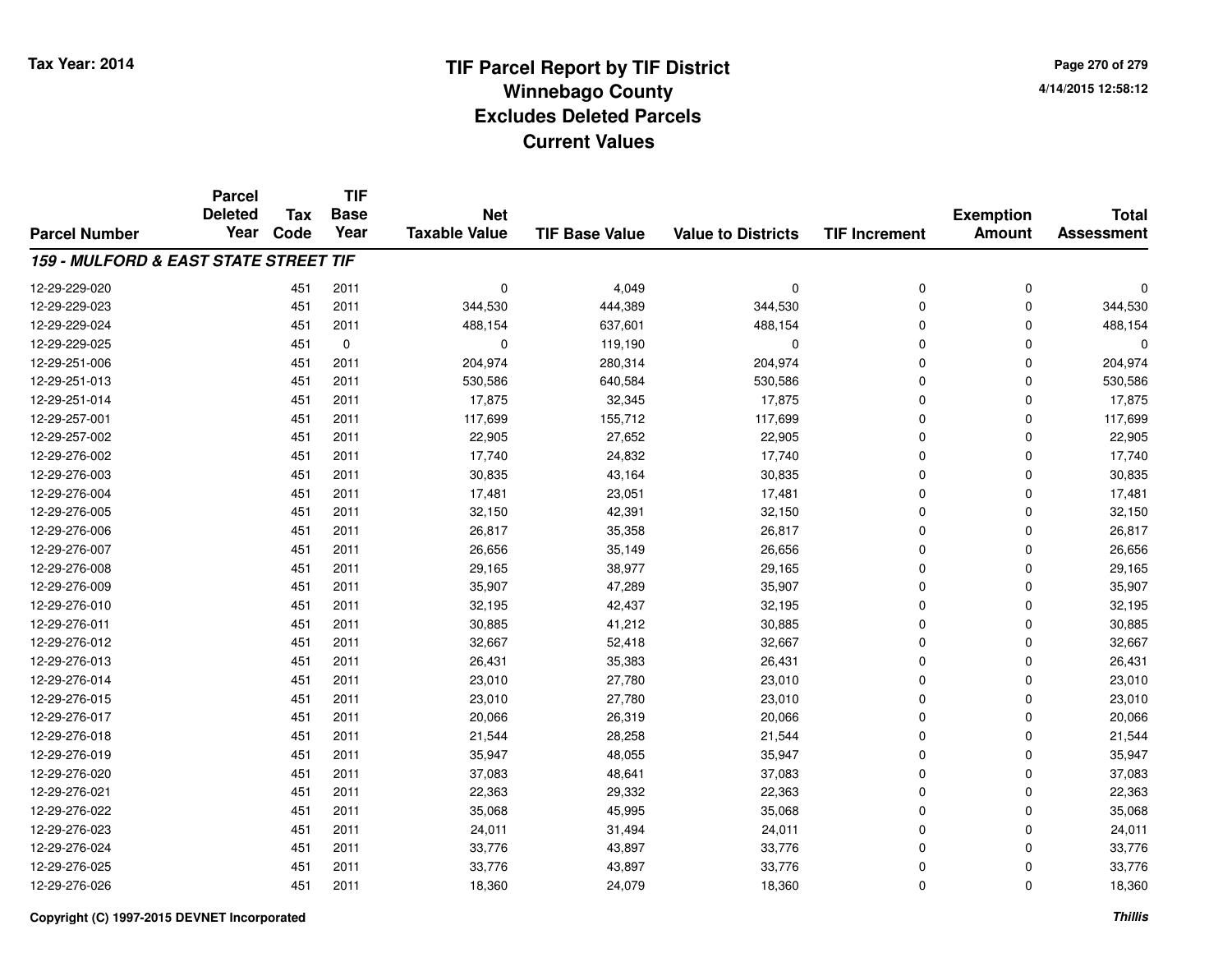# **TIF Parcel Report by TIF District Tax Year: 2014 Winnebago County04/14/2015 12:58:12** PM **Excludes Deleted ParcelsCurrent Values**

**Page 271 of 2794/14/2015 12:58:12**

|                                       | <b>Parcel</b>        |            | <b>TIF</b>  |                      |                       |                           |                      | <b>Exemption</b> | <b>Total</b><br><b>Assessment</b> |
|---------------------------------------|----------------------|------------|-------------|----------------------|-----------------------|---------------------------|----------------------|------------------|-----------------------------------|
|                                       | <b>Deleted</b>       | <b>Tax</b> | <b>Base</b> | <b>Net</b>           |                       |                           |                      |                  |                                   |
| <b>Parcel Number</b>                  | Year                 | Code       | Year        | <b>Taxable Value</b> | <b>TIF Base Value</b> | <b>Value to Districts</b> | <b>TIF Increment</b> | <b>Amount</b>    |                                   |
| 159 - MULFORD & EAST STATE STREET TIF |                      |            |             |                      |                       |                           |                      |                  |                                   |
| 12-29-276-027                         |                      | 451        | 2011        | 19,463               | 25,528                | 19,463                    | $\mathbf 0$          | $\mathbf 0$      | 19,463                            |
| 12-29-277-001                         |                      | 451        | 2011        | 7,844                | 30,028                | 7,844                     | $\Omega$             | $\Omega$         | 7,844                             |
| 12-29-277-002                         |                      | 451        | 2011        | 18,302               | 31,348                | 18,302                    | $\Omega$             | 0                | 18,302                            |
| 12-29-277-003                         |                      | 451        | 2011        | 101,406              | 135,821               | 101,406                   | $\Omega$             | 0                | 101,406                           |
| 12-29-277-004                         |                      | 451        | 2011        | 53,253               | 67,787                | 53,253                    | $\Omega$             | $\mathbf 0$      | 53,253                            |
| 12-29-277-005                         |                      | 451        | 2011        | 95,267               | 124,880               | 95,267                    | $\mathbf 0$          | $\mathbf 0$      | 95,267                            |
| 12-29-277-006                         |                      | 451        | 2011        | 160,287              | 214,318               | 160,287                   | $\mathbf 0$          | $\mathbf 0$      | 160,287                           |
| 12-29-277-007                         | 2015                 | 451        | 2011        | 147,162              | 349,229               | 147,162                   | $\mathbf 0$          | $\mathbf 0$      | 147,162                           |
| 12-29-277-008                         |                      | 451        | 2011        | 0                    | $\mathbf 0$           | $\mathbf 0$               | $\Omega$             | $\mathbf 0$      | $\Omega$                          |
| 12-29-277-011                         |                      | 451        | 2011        | 9,023                | 13,616                | 9,023                     | $\mathbf 0$          | $\mathbf 0$      | 9,023                             |
| 12-29-277-012                         | 2015                 | 451        | 2011        | 37,005               | 89,354                | 37,005                    | $\Omega$             | $\mathbf 0$      | 37,005                            |
| <b>Tax District Totals:</b>           | <b>Parcel Count:</b> |            | 395         | 38,599,150           | 49,938,279            | 37,500,531                | 1,098,619            | 521,464          | 39,120,614                        |
| <b>164 - AUBURN STREET TIF</b>        |                      |            |             |                      |                       |                           |                      |                  |                                   |
| 11-14-160-002                         |                      | 455        | 2013        | 12,066               | 12,818                | 12,066                    | $\mathbf 0$          | $\mathbf 0$      | 12,066                            |
| 11-14-160-013                         |                      | 455        | 2013        | 160,215              | 154,733               | 154,733                   | 5,482                | $\mathbf 0$      | 160,215                           |
| 11-14-301-022                         |                      | 455        | 2013        | 4,719                | 5,013                 | 4,719                     | $\Omega$             | 0                | 4,719                             |
| 11-14-301-023                         |                      | 455        | 2013        | 4,800                | 5,099                 | 4,800                     | $\Omega$             | $\mathbf 0$      | 4,800                             |
| 11-14-301-024                         |                      | 455        | 2013        | 63,741               | 67,715                | 63,741                    | $\Omega$             | $\Omega$         | 63,741                            |
| 11-15-156-003                         |                      | 455        | 2013        | 29,305               | 31,133                | 29,305                    | $\Omega$             | $\Omega$         | 29,305                            |
| 11-15-156-004                         |                      | 455        | 2013        | 767                  | 815                   | 767                       | $\Omega$             | 0                | 767                               |
| 11-15-156-005                         |                      | 455        | 2013        | $\mathbf 0$          | $\Omega$              | $\mathbf 0$               | $\Omega$             | $\mathbf 0$      |                                   |
| 11-15-156-007                         |                      | 455        | 2013        | 10,540               | 11,197                | 10,540                    | $\Omega$             | $\Omega$         | 10,540                            |
| 11-15-156-008                         |                      | 455        | 2013        | 74,772               | 79,435                | 74,772                    | $\Omega$             | $\Omega$         | 74,772                            |
| 11-15-156-009                         |                      | 455        | 2013        | 66,674               | 70,832                | 66,674                    | $\Omega$             | 0                | 66,674                            |
| 11-15-156-010                         |                      | 455        | 2013        | 64,114               | 68,113                | 64,114                    | $\Omega$             | 0                | 64,114                            |
| 11-15-156-011                         |                      | 455        | 2013        | 1,838                | 1,952                 | 1,838                     | $\Omega$             | 0                | 1,838                             |
| 11-15-156-012                         |                      | 455        | 2013        | 43,410               | 46,117                | 43,410                    | $\Omega$             | 0                | 43,410                            |
| 11-15-156-013                         |                      | 455        | 2013        | 8,393                | 8,916                 | 8,393                     | $\mathbf 0$          | $\mathbf 0$      | 8,393                             |
| 11-15-156-014                         |                      | 455        | 2013        | 5,568                | 5,915                 | 5,568                     | $\mathbf 0$          | $\mathbf 0$      | 5,568                             |
| 11-15-156-015                         |                      | 455        | 2013        | 5,540                | 5,885                 | 5,540                     | $\Omega$             | $\mathbf 0$      | 5,540                             |
| 11-15-156-017                         |                      | 455        | 2013        | 13,042               | 13,855                | 13,042                    | $\Omega$             | 0                | 13,042                            |
| 11-15-156-018                         |                      | 455        | 2013        | 44,298               | 47,061                | 44,298                    | 0                    | 0                | 44,298                            |
| 11-15-156-019                         |                      | 455        | 2013        | 15,654               | 16,630                | 15,654                    | $\Omega$             | $\mathbf 0$      | 15,654                            |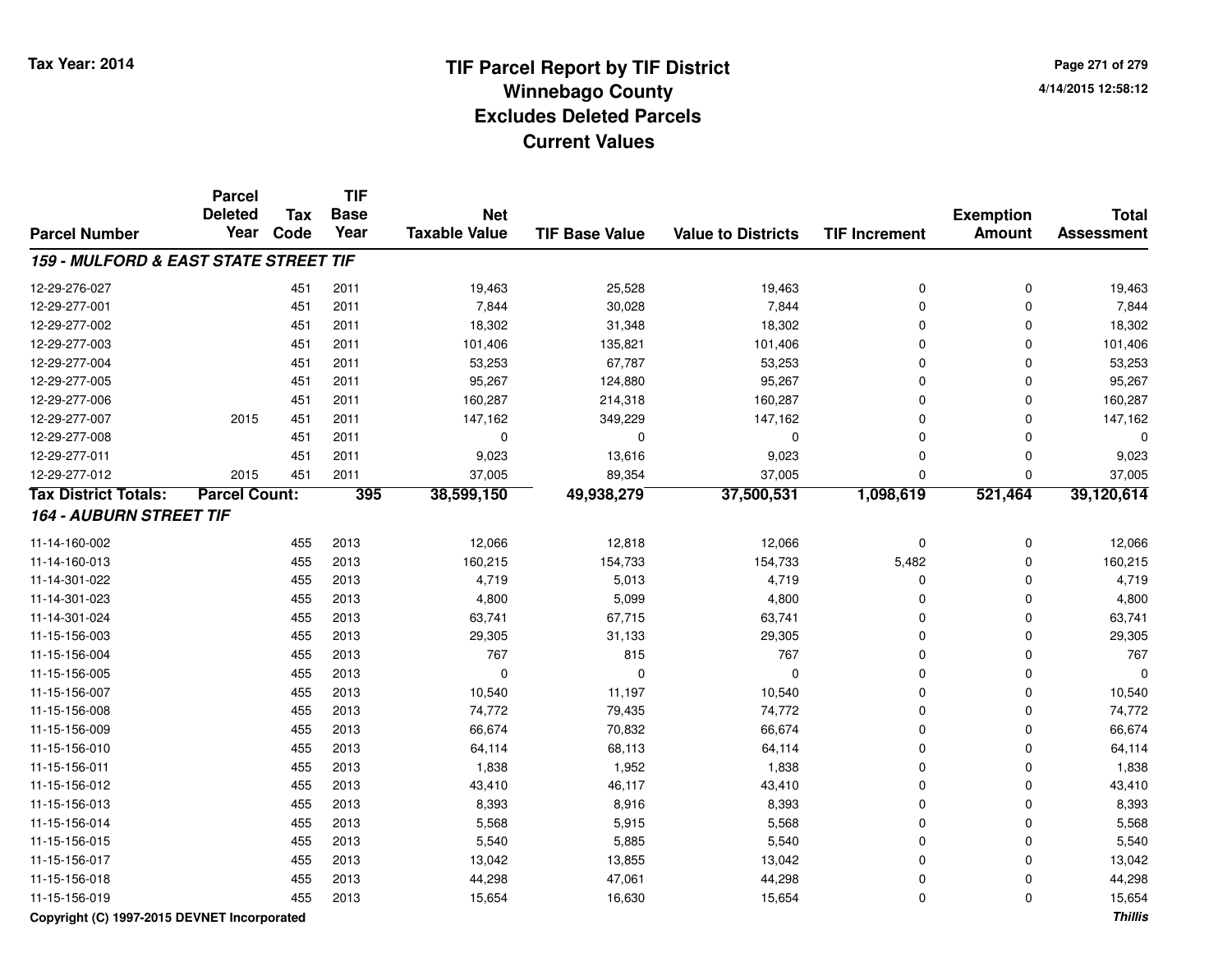**TIF**

**Parcel**

**Page 272 of 2794/14/2015 12:58:12**

|                                | <b>Deleted</b><br>Year | Tax<br>Code | <b>Base</b><br>Year | <b>Net</b><br><b>Taxable Value</b> | <b>TIF Base Value</b> |                           |                      | <b>Exemption</b><br><b>Amount</b> | <b>Total</b><br><b>Assessment</b> |
|--------------------------------|------------------------|-------------|---------------------|------------------------------------|-----------------------|---------------------------|----------------------|-----------------------------------|-----------------------------------|
| <b>Parcel Number</b>           |                        |             |                     |                                    |                       | <b>Value to Districts</b> | <b>TIF Increment</b> |                                   |                                   |
| <b>164 - AUBURN STREET TIF</b> |                        |             |                     |                                    |                       |                           |                      |                                   |                                   |
| 11-15-156-020                  |                        | 455         | 2013                | 27,134                             | 28,826                | 27,134                    | 0                    | 0                                 | 27,134                            |
| 11-15-156-025                  |                        | 455         | 2013                | 42,684                             | 45,346                | 42,684                    | 0                    | 0                                 | 42,684                            |
| 11-15-156-026                  |                        | 455         | 2013                | 11,059                             | 11,748                | 11,059                    | 0                    | 0                                 | 11,059                            |
| 11-15-156-027                  |                        | 455         | 2013                | 19,202                             | 20,399                | 19,202                    | 0                    | 0                                 | 19,202                            |
| 11-15-156-028                  |                        | 455         | 2013                | 201,857                            | 203,221               | 201,857                   | 0                    | 0                                 | 201,857                           |
| 11-15-156-029                  |                        | 455         | 2013                | 9,277                              | 9,856                 | 9,277                     | 0                    | 0                                 | 9,277                             |
| 11-15-156-030                  |                        | 455         | 2013                | 5,371                              | 5,706                 | 5,371                     | 0                    | 0                                 | 5,371                             |
| 11-15-156-031                  |                        | 455         | 2013                | 5,371                              | 5,706                 | 5,371                     | 0                    | 0                                 | 5,371                             |
| 11-15-156-032                  |                        | 455         | 2013                | 59,809                             | 63,539                | 59,809                    | 0                    | 0                                 | 59,809                            |
| 11-15-156-033                  |                        | 455         | 2013                | 2,769                              | 2,942                 | 2,769                     | 0                    | 0                                 | 2,769                             |
| 11-15-156-034                  |                        | 455         | 2013                | 2,769                              | 2,942                 | 2,769                     | 0                    | 0                                 | 2,769                             |
| 11-15-156-035                  |                        | 455         | 2013                | 2,769                              | 2,942                 | 2,769                     | 0                    | 0                                 | 2,769                             |
| 11-15-156-038                  |                        | 455         | 2013                | 6,313                              | 6,706                 | 6,313                     | 0                    | 0                                 | 6,313                             |
| 11-15-156-041                  |                        | 455         | 2013                | 44,183                             | 46,938                | 44,183                    | 0                    | 0                                 | 44,183                            |
| 11-15-156-042                  |                        | 455         | 2013                | 6,445                              | 6,847                 | 6,445                     | 0                    | 0                                 | 6,445                             |
| 11-15-156-043                  |                        | 455         | 2013                | 33,103                             | 32,667                | 32,667                    | 436                  | 0                                 | 33,103                            |
| 11-15-184-003                  |                        | 455         | 2013                | 52,914                             | 56,214                | 52,914                    | 0                    | 0                                 | 52,914                            |
| 11-15-184-007                  |                        | 455         | 2013                | 52,617                             | 55,898                | 52,617                    | 0                    | 0                                 | 52,617                            |
| 11-15-184-008                  |                        | 455         | 2013                | 25,743                             | 27,348                | 25,743                    | 0                    | 0                                 | 25,743                            |
| 11-15-184-009                  |                        | 455         | 2013                | 6,610                              | 7,022                 | 6,610                     | 0                    | 0                                 | 6,610                             |
| 11-15-184-011                  |                        | 455         | 2013                | 11,760                             | 12,493                | 11,760                    | 0                    | 0                                 | 11,760                            |
| 11-15-184-012                  |                        | 455         | 2013                | 29,846                             | 31,708                | 29,846                    | 0                    | 0                                 | 29,846                            |
| 11-15-184-013                  |                        | 455         | 2013                | 75,797                             | 80,524                | 75,797                    | 0                    | 0                                 | 75,797                            |
| 11-15-185-005                  |                        | 455         | 2013                | 14,167                             | 15,051                | 14,167                    | 0                    | 0                                 | 14,167                            |
| 11-15-185-006                  |                        | 455         | 2013                | 4,790                              | 5,089                 | 4,790                     | 0                    | 0                                 | 4,790                             |
| 11-15-185-007                  |                        | 455         | 2013                | 19,799                             | 21,033                | 19,799                    | 0                    | 0                                 | 19,799                            |
| 11-15-186-001                  |                        | 455         | 2013                | 2,130                              | 2,263                 | 2,130                     | 0                    | 0                                 | 2,130                             |
| 11-15-186-002                  |                        | 455         | 2013                | 14,200                             | 15,086                | 14,200                    | 0                    | 0                                 | 14,200                            |
| 11-15-186-003                  |                        | 455         | 2013                | 0                                  | 0                     | 0                         | 0                    | 0                                 | $\Omega$                          |
| 11-15-186-004                  |                        | 455         | 2013                | $\Omega$                           | 0                     | 0                         | 0                    | 0                                 | n                                 |
| 11-15-186-005                  |                        | 455         | 2013                | 0                                  | O                     | 0                         | 0                    | 0                                 |                                   |
| 11-15-187-001                  |                        | 455         | 2013                | 0                                  | O                     | 0                         | 0                    | 0                                 | $\Omega$                          |
| 11-15-187-002                  |                        | 455         | 2013                | 0                                  | $\Omega$              | 0                         | 0                    | 0                                 | 0                                 |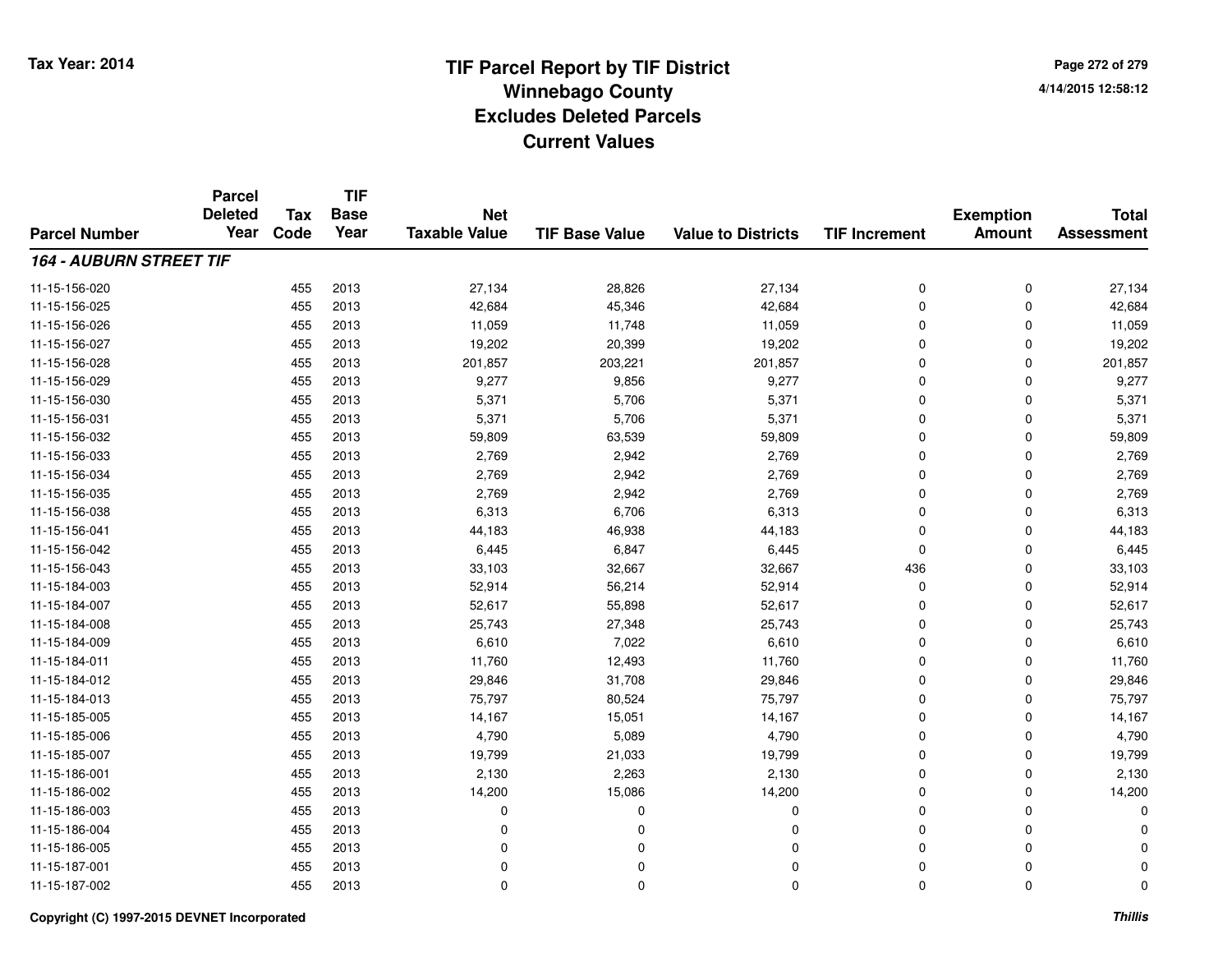**TIF**

**Parcel**

**Page 273 of 2794/14/2015 12:58:12**

| <b>Parcel Number</b>           | <b>Deleted</b><br>Year | Tax<br>Code | <b>Base</b><br>Year | <b>Net</b><br><b>Taxable Value</b> | <b>TIF Base Value</b> | <b>Value to Districts</b> | <b>TIF Increment</b> | <b>Exemption</b><br><b>Amount</b> | <b>Total</b><br><b>Assessment</b> |
|--------------------------------|------------------------|-------------|---------------------|------------------------------------|-----------------------|---------------------------|----------------------|-----------------------------------|-----------------------------------|
|                                |                        |             |                     |                                    |                       |                           |                      |                                   |                                   |
| <b>164 - AUBURN STREET TIF</b> |                        |             |                     |                                    |                       |                           |                      |                                   |                                   |
| 11-15-187-003                  |                        | 455         | 2013                | 66,737                             | 70,899                | 66,737                    | 0                    | 0                                 | 66,737                            |
| 11-15-253-011                  |                        | 455         | 2013                | 21,040                             | 22,352                | 21,040                    | 0                    | 0                                 | 21,040                            |
| 11-15-253-012                  |                        | 455         | 2013                | 27,156                             | 28,849                | 27,156                    | 0                    | 0                                 | 27,156                            |
| 11-15-253-013                  |                        | 455         | 2013                | 25,641                             | 27,240                | 25,641                    | 0                    | 0                                 | 25,641                            |
| 11-15-253-014                  |                        | 455         | 2013                | 8,046                              | 8,547                 | 8,046                     | 0                    | 0                                 | 8,046                             |
| 11-15-253-015                  |                        | 455         | 2013                | 13,567                             | 14,413                | 13,567                    | 0                    | 0                                 | 13,567                            |
| 11-15-253-016                  |                        | 455         | 2013                | 8,334                              | 12,713                | 8,334                     | 0                    | 0                                 | 8,334                             |
| 11-15-253-017                  |                        | 455         | 2013                | 0                                  | 0                     | $\mathbf 0$               | 0                    | 0                                 | $\Omega$                          |
| 11-15-253-018                  |                        | 455         | 2013                | 26,791                             | 28,461                | 26,791                    | 0                    | 0                                 | 26,791                            |
| 11-15-253-019                  |                        | 455         | 2013                | 6,527                              | 6,934                 | 6,527                     | 0                    | 0                                 | 6,527                             |
| 11-15-253-020                  |                        | 455         | 2013                | 24,917                             | 26,471                | 24,917                    | 0                    | 0                                 | 24,917                            |
| 11-15-254-001                  |                        | 455         | 2013                | 9,952                              | 10,573                | 9,952                     | 0                    | 0                                 | 9,952                             |
| 11-15-254-002                  |                        | 455         | 2013                | 6,152                              | 6,535                 | 6,152                     | 0                    | 0                                 | 6,152                             |
| 11-15-254-005                  |                        | 455         | 2013                | 25,678                             | 27,279                | 25,678                    | 0                    | 0                                 | 25,678                            |
| 11-15-254-006                  |                        | 455         | 2013                | 15,757                             | 16,740                | 15,757                    | 0                    | 0                                 | 15,757                            |
| 11-15-254-007                  |                        | 455         | 2013                | 8,562                              | 9,096                 | 8,562                     | 0                    | 0                                 | 8,562                             |
| 11-15-254-008                  |                        | 455         | 2013                | 10,309                             | 10,952                | 10,309                    | 0                    | 0                                 | 10,309                            |
| 11-15-254-009                  |                        | 455         | 2013                | 4,291                              | 4,559                 | 4,291                     | 0                    | 0                                 | 4,291                             |
| 11-15-254-010                  |                        | 455         | 2013                | 5,371                              | 5,706                 | 5,371                     | 0                    | 0                                 | 5,371                             |
| 11-15-254-011                  |                        | 455         | 2013                | $\Omega$                           | O                     | 0                         | 0                    | 0                                 | $\Omega$                          |
| 11-15-254-012                  |                        | 455         | 2013                | 0                                  | O                     | 0                         | 0                    | 0                                 | $\Omega$                          |
| 11-15-254-014                  |                        | 455         | 2013                | $\Omega$                           | O                     | 0                         | 0                    | 0                                 | $\Omega$                          |
| 11-15-254-015                  |                        | 455         | 2013                | 6,014                              | 6,389                 | 6,014                     | 0                    | 0                                 | 6,014                             |
| 11-15-254-016                  |                        | 455         | 2013                | 10,723                             | 11,392                | 10,723                    | 0                    | 0                                 | 10,723                            |
| 11-15-254-019                  |                        | 455         | 2013                | 213                                | 226                   | 213                       | 0                    | 0                                 | 213                               |
| 11-15-254-020                  |                        | 455         | 2013                | 13,849                             | 14,712                | 13,849                    | 0                    | 0                                 | 13,849                            |
| 11-15-254-021                  |                        | 455         | 2013                | 4,352                              | 4,624                 | 4,352                     | 0                    | 0                                 | 4,352                             |
| 11-15-254-022                  |                        | 455         | 2013                | 82,024                             | 82,989                | 82,024                    | 0                    | 0                                 | 82,024                            |
| 11-15-254-023                  |                        | 455         | 2013                | 165,754                            | 160,084               | 160,084                   | 5,670                | 0                                 | 165,754                           |
| 11-15-254-024                  |                        | 455         | 2013                | 28,362                             | 30,130                | 28,362                    | 0                    | 0                                 | 28,362                            |
| 11-15-254-025                  |                        | 455         | 2013                | 3,137                              | 3,333                 | 3,137                     | 0                    | 0                                 | 3,137                             |
| 11-15-256-004                  |                        | 455         | 2013                | 5,667                              | 6,020                 | 5,667                     | 0                    | 0                                 | 5,667                             |
| 11-15-256-005                  |                        | 455         | 2013                | 2,401                              | 2,551                 | 2,401                     | 0                    | 0                                 | 2,401                             |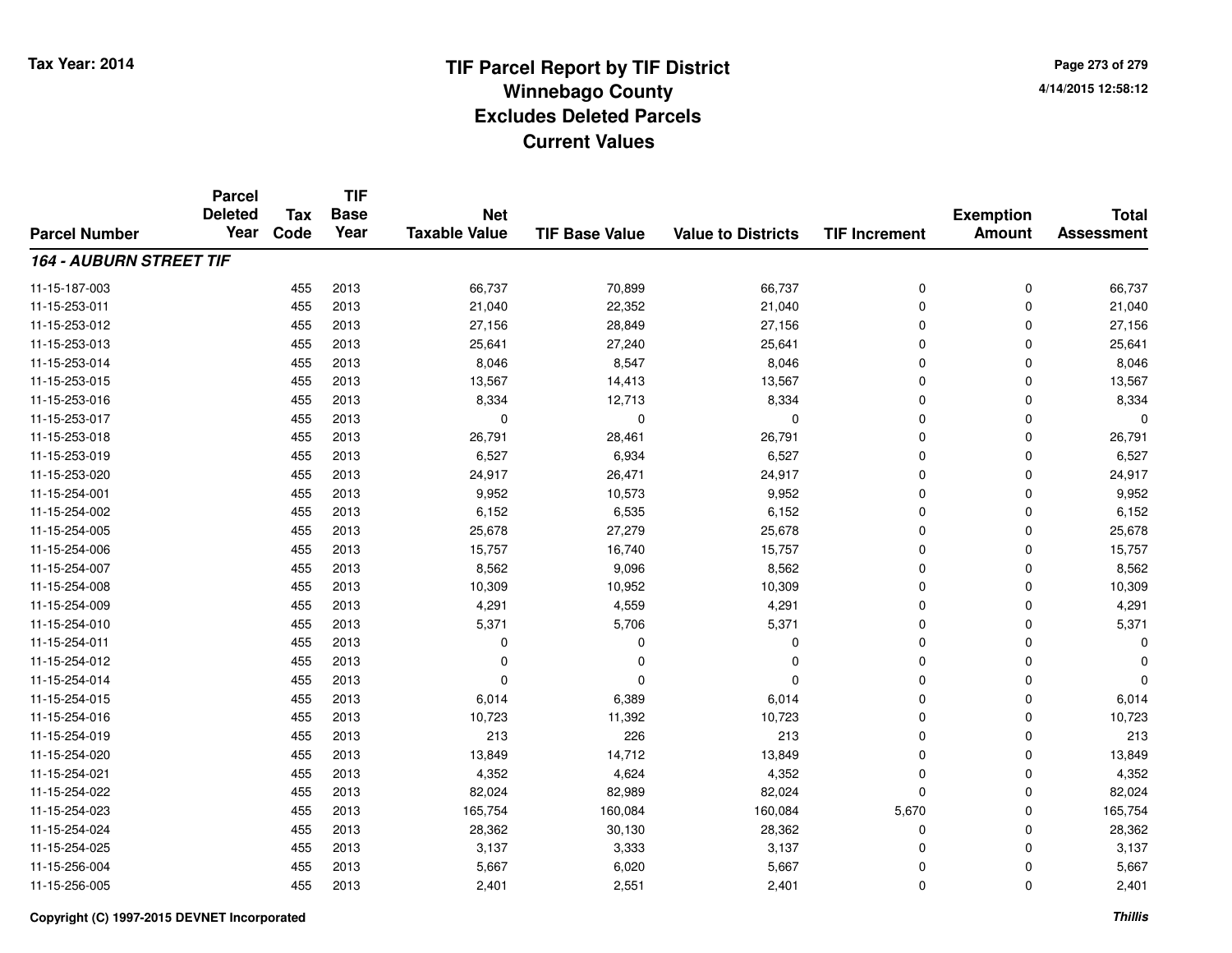**TIF**

**Parcel**

**Page 274 of 2794/14/2015 12:58:12**

| <b>Parcel Number</b>           | <b>Deleted</b><br>Year | <b>Tax</b><br>Code | .<br><b>Base</b><br>Year | <b>Net</b><br><b>Taxable Value</b> | <b>TIF Base Value</b> | <b>Value to Districts</b> | <b>TIF Increment</b> | <b>Exemption</b><br><b>Amount</b> | <b>Total</b><br><b>Assessment</b> |
|--------------------------------|------------------------|--------------------|--------------------------|------------------------------------|-----------------------|---------------------------|----------------------|-----------------------------------|-----------------------------------|
| <b>164 - AUBURN STREET TIF</b> |                        |                    |                          |                                    |                       |                           |                      |                                   |                                   |
| 11-15-256-006                  |                        | 455                | 2013                     | 14,793                             | 15,715                | 14,793                    | 0                    | 0                                 | 14,793                            |
| 11-15-256-009                  |                        | 455                | 2013                     | 26,154                             | 27,785                | 26,154                    | 0                    | 0                                 | 26,154                            |
| 11-15-256-010                  |                        | 455                | 2013                     | 2,349                              | 2,496                 | 2,349                     | 0                    | 0                                 | 2,349                             |
| 11-15-256-034                  |                        | 455                | 2013                     | 1,420                              | 1,509                 | 1,420                     | 0                    | 0                                 | 1,420                             |
| 11-15-256-035                  |                        | 455                | 2013                     | 1,420                              | 1,509                 | 1,420                     | 0                    | 0                                 | 1,420                             |
| 11-15-256-036                  |                        | 455                | 2013                     | 1,420                              | 1,509                 | 1,420                     | 0                    | 0                                 | 1,420                             |
| 11-15-256-037                  |                        | 455                | 2013                     | 1,420                              | 1,509                 | 1,420                     | 0                    | 0                                 | 1,420                             |
| 11-15-256-038                  |                        | 455                | 2013                     | 1,420                              | 1,509                 | 1,420                     | 0                    | 0                                 | 1,420                             |
| 11-15-256-039                  |                        | 455                | 2013                     | 3,483                              | 3,700                 | 3,483                     | 0                    | 0                                 | 3,483                             |
| 11-15-256-043                  |                        | 455                | 2013                     | 113,101                            | 114,432               | 113,101                   | 0                    | 0                                 | 113,101                           |
| 11-15-256-044                  |                        | 455                | 2013                     | 12,574                             | 13,358                | 12,574                    | 0                    | 0                                 | 12,574                            |
| 11-15-277-032                  |                        | 455                | 2013                     | 12,347                             | 13,118                | 12,347                    | 0                    | 0                                 | 12,347                            |
| 11-15-277-034                  |                        | 455                | 2013                     | 14,110                             | 14,990                | 14,110                    | 0                    | 0                                 | 14,110                            |
| 11-15-278-028                  |                        | 455                | 2013                     | 50,763                             | 53,928                | 50,763                    | 0                    | 0                                 | 50,763                            |
| 11-15-281-014                  |                        | 455                | 2013                     | 15,638                             | 16,613                | 15,638                    | 0                    | 0                                 | 15,638                            |
| 11-15-281-016                  |                        | 455                | 2013                     | 33,660                             | 35,759                | 33,660                    | 0                    | 0                                 | 33,660                            |
| 11-15-281-018                  |                        | 455                | 2013                     | 34,974                             | 37,155                | 34,974                    | 0                    | 0                                 | 34,974                            |
| 11-15-281-019                  |                        | 455                | 2013                     | 85,167                             | 95,892                | 85,167                    | 0                    | 0                                 | 85,167                            |
| 11-15-281-020                  |                        | 455                | 2013                     | 0                                  | 0                     | 0                         | 0                    | 0                                 | $\Omega$                          |
| 11-15-281-021                  |                        | 455                | 2013                     | 35,091                             | 37,279                | 35,091                    | 0                    | 0                                 | 35,091                            |
| 11-15-301-001                  |                        | 455                | 2013                     | 191,197                            | 193,448               | 191,197                   | 0                    | 0                                 | 191,197                           |
| 11-15-302-001                  |                        | 455                | 2013                     | 3,385                              | 3,596                 | 3,385                     | 0                    | 0                                 | 3,385                             |
| 11-15-302-002                  |                        | 455                | 2013                     | 3,439                              | 3,653                 | 3,439                     | 0                    | 0                                 | 3,439                             |
| 11-15-302-003                  |                        | 455                | 2013                     | 30,202                             | 29,169                | 29,169                    | 1,033                | 0                                 | 30,202                            |
| 11-15-302-005                  |                        | 455                | 2013                     | 4,869                              | 5,172                 | 4,869                     | 0                    | 0                                 | 4,869                             |
| 11-15-328-005                  |                        | 455                | 2013                     | 9,895                              | 10,512                | 9,895                     | 0                    | 0                                 | 9,895                             |
| 11-15-328-006                  |                        | 455                | 2013                     | 46,967                             | 49,896                | 46,967                    | 0                    | 0                                 | 46,967                            |
| 11-15-328-007                  |                        | 455                | 2013                     | 28,834                             | 30,632                | 28,834                    | 0                    | 0                                 | 28,834                            |
| 11-15-328-008                  |                        | 455                | 2013                     | 5,932                              | 6,301                 | 5,932                     | 0                    | 0                                 | 5,932                             |
| 11-15-328-009                  |                        | 455                | 2013                     | 5,515                              | 5,858                 | 5,515                     | 0                    | 0                                 | 5,515                             |
| 11-15-328-010                  |                        | 455                | 2013                     | 111,006                            | 117,929               | 111,006                   | 0                    | 0                                 | 111,006                           |
| 11-15-331-006                  |                        | 455                | 2013                     | 0                                  | $\Omega$              | $\mathbf 0$               | 0                    | 0                                 | $\Omega$                          |
| 11-15-331-008                  |                        | 455                | 2013                     | 108,909                            | 104,361               | 104,361                   | 4,548                | 0                                 | 108,909                           |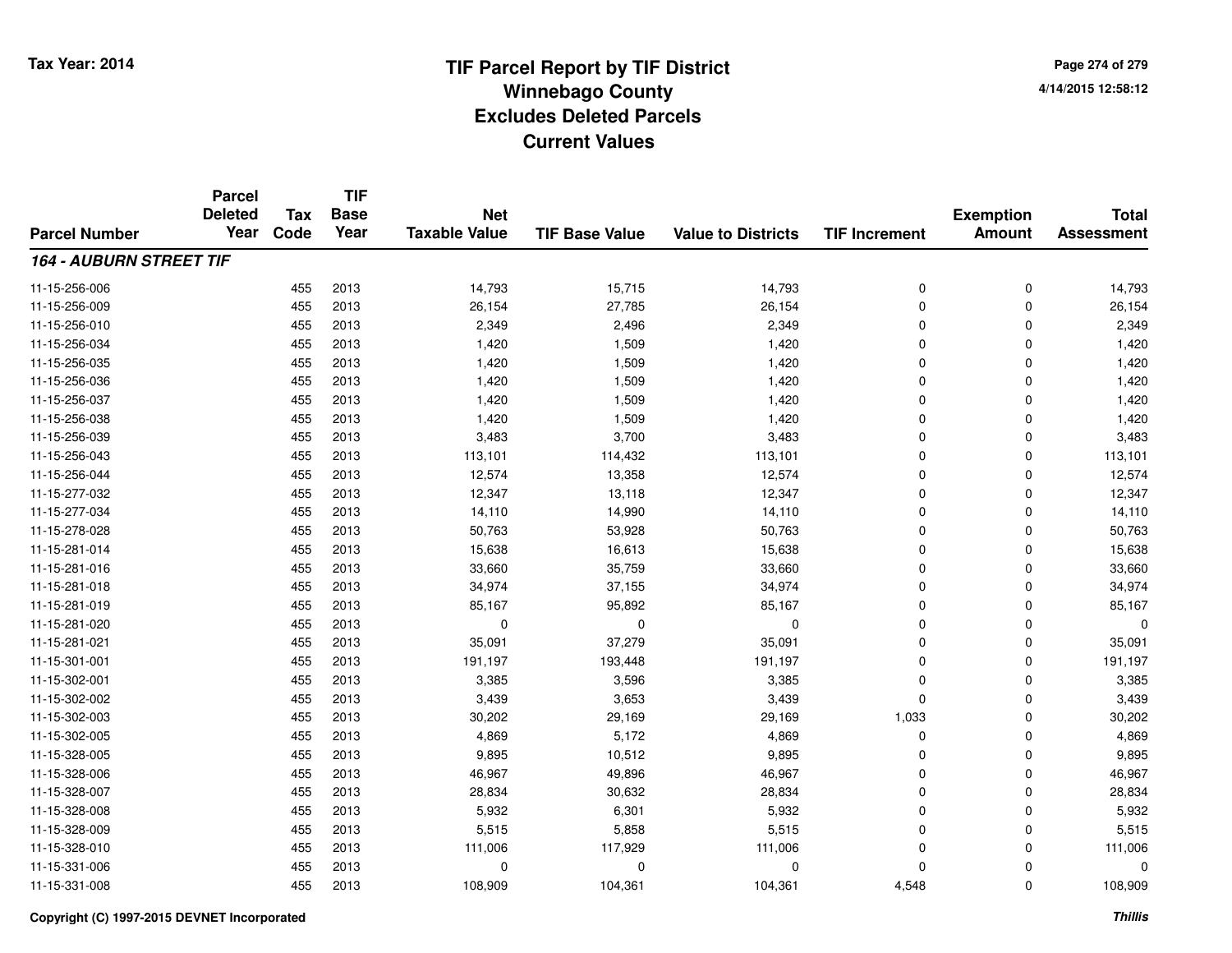**Page 275 of 2794/14/2015 12:58:12**

|                                | <b>Parcel</b>          |                    | <b>TIF</b>          |                                    |                       |                           |                      |                                   |                                   |
|--------------------------------|------------------------|--------------------|---------------------|------------------------------------|-----------------------|---------------------------|----------------------|-----------------------------------|-----------------------------------|
| <b>Parcel Number</b>           | <b>Deleted</b><br>Year | <b>Tax</b><br>Code | <b>Base</b><br>Year | <b>Net</b><br><b>Taxable Value</b> | <b>TIF Base Value</b> | <b>Value to Districts</b> | <b>TIF Increment</b> | <b>Exemption</b><br><b>Amount</b> | <b>Total</b><br><b>Assessment</b> |
|                                |                        |                    |                     |                                    |                       |                           |                      |                                   |                                   |
| <b>164 - AUBURN STREET TIF</b> |                        |                    |                     |                                    |                       |                           |                      |                                   |                                   |
| 11-15-401-001                  |                        | 455                | 2013                | 18,755                             | 19,924                | 18,755                    | 0                    | 0                                 | 18,755                            |
| 11-15-401-002                  |                        | 455                | 2013                | 48,046                             | 51,042                | 48,046                    | 0                    | 0                                 | 48,046                            |
| 11-15-401-003                  |                        | 455                | 2013                | 159,189                            | 169,116               | 159,189                   | 0                    | 0                                 | 159,189                           |
| 11-15-401-009                  |                        | 455                | 2013                | 0                                  | 0                     | 0                         | 0                    | 0                                 | $\Omega$                          |
| 11-15-401-010                  |                        | 455                | 2013                | $\Omega$                           | $\Omega$              | $\mathbf 0$               | 0                    | 0                                 | $\Omega$                          |
| 11-15-402-001                  |                        | 455                | 2013                | 0                                  | $\Omega$              | $\Omega$                  | 0                    | 0                                 | $\Omega$                          |
| 11-15-402-002                  |                        | 455                | 2013                | 56,267                             | 59,776                | 56,267                    | 0                    | 0                                 | 56,267                            |
| 11-15-402-003                  |                        | 455                | 2013                | 29,599                             | 31,445                | 29,599                    | 0                    | 0                                 | 29,599                            |
| 11-15-402-004                  |                        | 455                | 2013                | 1,886                              | 2,004                 | 1,886                     | 0                    | 0                                 | 1,886                             |
| 11-15-403-003                  |                        | 455                | 2013                | 16,020                             | 17,019                | 16,020                    | 0                    | 0                                 | 16,020                            |
| 11-15-403-004                  |                        | 455                | 2013                | 66,667                             | 86,602                | 66,667                    | 0                    | 0                                 | 66,667                            |
| 11-15-403-005                  |                        | 455                | 2013                | 38,315                             | 40,704                | 38,315                    | 0                    | 0                                 | 38,315                            |
| 11-15-403-006                  |                        | 455                | 2013                | 19,956                             | 21,200                | 19,956                    | 0                    | 0                                 | 19,956                            |
| 11-15-403-007                  |                        | 455                | 2013                | 1,522                              | 1,617                 | 1,522                     | 0                    | 0                                 | 1,522                             |
| 11-15-403-008                  |                        | 455                | 2013                | 24,069                             | 25,570                | 24,069                    | 0                    | 0                                 | 24,069                            |
| 11-15-404-001                  |                        | 455                | 2013                | 59,154                             | 62,843                | 59,154                    | 0                    | 0                                 | 59,154                            |
| 11-15-404-002                  |                        | 455                | 2013                | 251,855                            | 267,561               | 251,855                   | 0                    | 0                                 | 251,855                           |
| 11-15-404-003                  |                        | 455                | 2013                | 4,118                              | 4,375                 | 4,118                     | 0                    | 0                                 | 4,118                             |
| 11-15-404-004                  |                        | 455                | 2013                | 3,182                              | 3,380                 | 3,182                     | 0                    | 0                                 | 3,182                             |
| 11-15-404-005                  |                        | 455                | 2013                | 228,799                            | 243,067               | 228,799                   | 0                    | 0                                 | 228,799                           |
| 11-15-404-006                  |                        | 455                | 2013                | 9,385                              | 9,970                 | 9,385                     | 0                    | 0                                 | 9,385                             |
| 11-15-404-008                  |                        | 455                | 2013                | 9,564                              | 10,160                | 9,564                     | 0                    | 0                                 | 9,564                             |
| 11-15-405-001                  |                        | 455                | 2013                | 10,395                             | 11,043                | 10,395                    | 0                    | 0                                 | 10,395                            |
| 11-15-405-002                  |                        | 455                | 2013                | 4,447                              | 4,724                 | 4,447                     | 0                    | 0                                 | 4,447                             |
| 11-15-405-003                  |                        | 455                | 2013                | 299                                | 318                   | 299                       | 0                    | 0                                 | 299                               |
| 11-15-405-004                  |                        | 455                | 2013                | 5,192                              | 5,516                 | 5,192                     | 0                    | 0                                 | 5,192                             |
| 11-15-405-005                  |                        | 455                | 2013                | 43,607                             | 46,327                | 43,607                    | 0                    | 0                                 | 43,607                            |
| 11-15-405-006                  |                        | 455                | 2013                | 45,659                             | 48,507                | 45,659                    | 0                    | 0                                 | 45,659                            |
| 11-15-405-007                  |                        | 455                | 2013                | 15,043                             | 11,981                | 11,981                    | 3,062                | 0                                 | 15,043                            |
| 11-15-405-008                  |                        | 455                | 2013                | 9,118                              | 9,686                 | 9,118                     | 0                    | 0                                 | 9,118                             |
| 11-15-405-009                  |                        | 455                | 2013                | 10,739                             | 11,408                | 10,739                    | 0                    | 0                                 | 10,739                            |
| 11-15-406-001                  |                        | 455                | 2013                | 6,058                              | 6,436                 | 6,058                     | 0                    | 0                                 | 6,058                             |
| 11-15-406-005                  |                        | 455                | 2013                | 11,681                             | 12,409                | 11,681                    | 0                    | 0                                 | 11,681                            |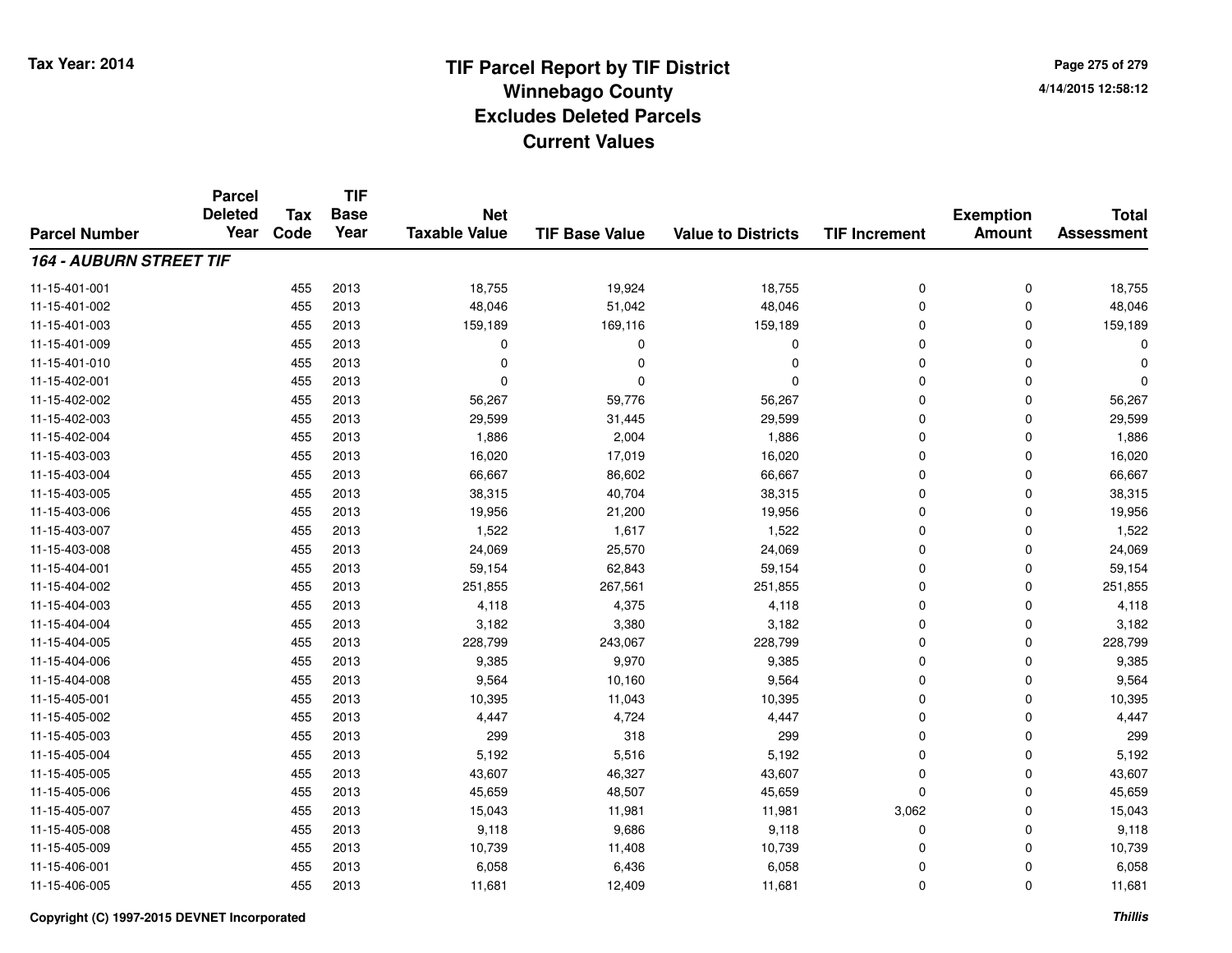**Page 276 of 2794/14/2015 12:58:12**

|                                | <b>Parcel</b><br><b>Deleted</b> | <b>Tax</b> | <b>TIF</b><br><b>Base</b> | <b>Net</b>           |                       |                           |                      |                                   | <b>Total</b>      |
|--------------------------------|---------------------------------|------------|---------------------------|----------------------|-----------------------|---------------------------|----------------------|-----------------------------------|-------------------|
| <b>Parcel Number</b>           | Year                            | Code       | Year                      | <b>Taxable Value</b> | <b>TIF Base Value</b> | <b>Value to Districts</b> | <b>TIF Increment</b> | <b>Exemption</b><br><b>Amount</b> | <b>Assessment</b> |
| <b>164 - AUBURN STREET TIF</b> |                                 |            |                           |                      |                       |                           |                      |                                   |                   |
| 11-15-406-006                  |                                 | 455        | 2013                      | 1,226                | 1,302                 | 1,226                     | 0                    | 0                                 | 1,226             |
| 11-15-426-025                  |                                 | 455        | 2013                      | 4,158                | 4,417                 | 4,158                     | 0                    | 0                                 | 4,158             |
| 11-15-426-040                  |                                 | 455        | 2013                      | 90,826               | 96,489                | 90,826                    | 0                    | 0                                 | 90,826            |
| 11-15-426-041                  |                                 | 455        | 2013                      | 66,551               | 70,701                | 66,551                    | 0                    | 0                                 | 66,551            |
| 11-15-427-003                  |                                 | 455        | 2013                      | 4,706                | 5,000                 | 4,706                     | 0                    | 0                                 | 4,706             |
| 11-15-427-012                  |                                 | 455        | 2013                      | 11,772               | 12,506                | 11,772                    | 0                    | 0                                 | 11,772            |
| 11-15-427-022                  |                                 | 455        | 2013                      | 125,442              | 121,150               | 121,150                   | 4,292                | 0                                 | 125,442           |
| 11-15-428-016                  |                                 | 455        | 2013                      | 76,494               | 81,264                | 76,494                    | 0                    | 0                                 | 76,494            |
| 11-16-185-015                  |                                 | 455        | 2013                      | 2,065                | 2,193                 | 2,065                     | 0                    | 0                                 | 2,065             |
| 11-16-185-016                  |                                 | 455        | 2013                      | 3,059                | 3,249                 | 3,059                     | 0                    | 0                                 | 3,059             |
| 11-16-185-017                  |                                 | 455        | 2013                      | 122,207              | 129,827               | 122,207                   | 0                    | 0                                 | 122,207           |
| 11-16-185-018                  |                                 | 455        | 2013                      | 3,059                | 3,249                 | 3,059                     | 0                    | 0                                 | 3,059             |
| 11-16-185-019                  |                                 | 455        | 2013                      | 3,059                | 3,249                 | 3,059                     | 0                    | 0                                 | 3,059             |
| 11-16-185-020                  |                                 | 455        | 2013                      | 3,059                | 3,249                 | 3,059                     | 0                    | 0                                 | 3,059             |
| 11-16-185-021                  |                                 | 455        | 2013                      | 4,091                | 4,346                 | 4,091                     | 0                    | 0                                 | 4,091             |
| 11-16-252-015                  |                                 | 455        | 2013                      | 6,373                | 6,771                 | 6,373                     | 0                    | 0                                 | 6,373             |
| 11-16-252-016                  |                                 | 455        | 2013                      | 4,844                | 5,146                 | 4,844                     | 0                    | 0                                 | 4,844             |
| 11-16-252-017                  |                                 | 455        | 2013                      | 4,219                | 4,482                 | 4,219                     | 0                    | 0                                 | 4,219             |
| 11-16-252-018                  |                                 | 455        | 2013                      | 4,219                | 4,482                 | 4,219                     | 0                    | 0                                 | 4,219             |
| 11-16-252-019                  |                                 | 455        | 2013                      | 20,868               | 22,169                | 20,868                    | 0                    | 0                                 | 20,868            |
| 11-16-253-017                  |                                 | 455        | 2013                      | 684                  | 727                   | 684                       | 0                    | 0                                 | 684               |
| 11-16-253-018                  |                                 | 455        | 2013                      | 2,376                | 1,210                 | 1,210                     | 1,166                | 11,000                            | 13,376            |
| 11-16-253-019                  |                                 | 455        | 2013                      | 601                  | 6,274                 | 601                       | 0                    | 15,813                            | 16,414            |
| 11-16-253-021                  |                                 | 455        | 2013                      | 14,165               | 15,049                | 14,165                    | 0                    | 0                                 | 14,165            |
| 11-16-253-022                  |                                 | 455        | 2013                      | $\mathbf 0$          | 0                     | 0                         | 0                    | 0                                 | $\Omega$          |
| 11-16-276-003                  |                                 | 455        | 2013                      | 60,077               | 63,823                | 60,077                    | 0                    | 0                                 | 60,077            |
| 11-16-276-008                  |                                 | 455        | 2013                      | 232,835              | 247,354               | 232,835                   | 0                    | 0                                 | 232,835           |
| 11-16-276-009                  |                                 | 455        | 2013                      | 324,174              | 311,617               | 311,617                   | 12,557               | 0                                 | 324,174           |
| 11-16-276-010                  |                                 | 455        | 2013                      | 15,158               | 16,103                | 15,158                    | 0                    | 0                                 | 15,158            |
| 11-16-277-001                  |                                 | 455        | 2013                      | 384,228              | 408,189               | 384,228                   | 0                    | 0                                 | 384,228           |
| 11-16-277-002                  |                                 | 455        | 2013                      | 23,722               | 25,201                | 23,722                    | 0                    | 0                                 | 23,722            |
| 11-16-277-003                  |                                 | 455        | 2013                      | 242,797              | 257,938               | 242,797                   | 0                    | 0                                 | 242,797           |
| 11-16-277-004                  |                                 | 455        | 2013                      | 77,698               | 82,543                | 77,698                    | $\overline{0}$       | 0                                 | 77,698            |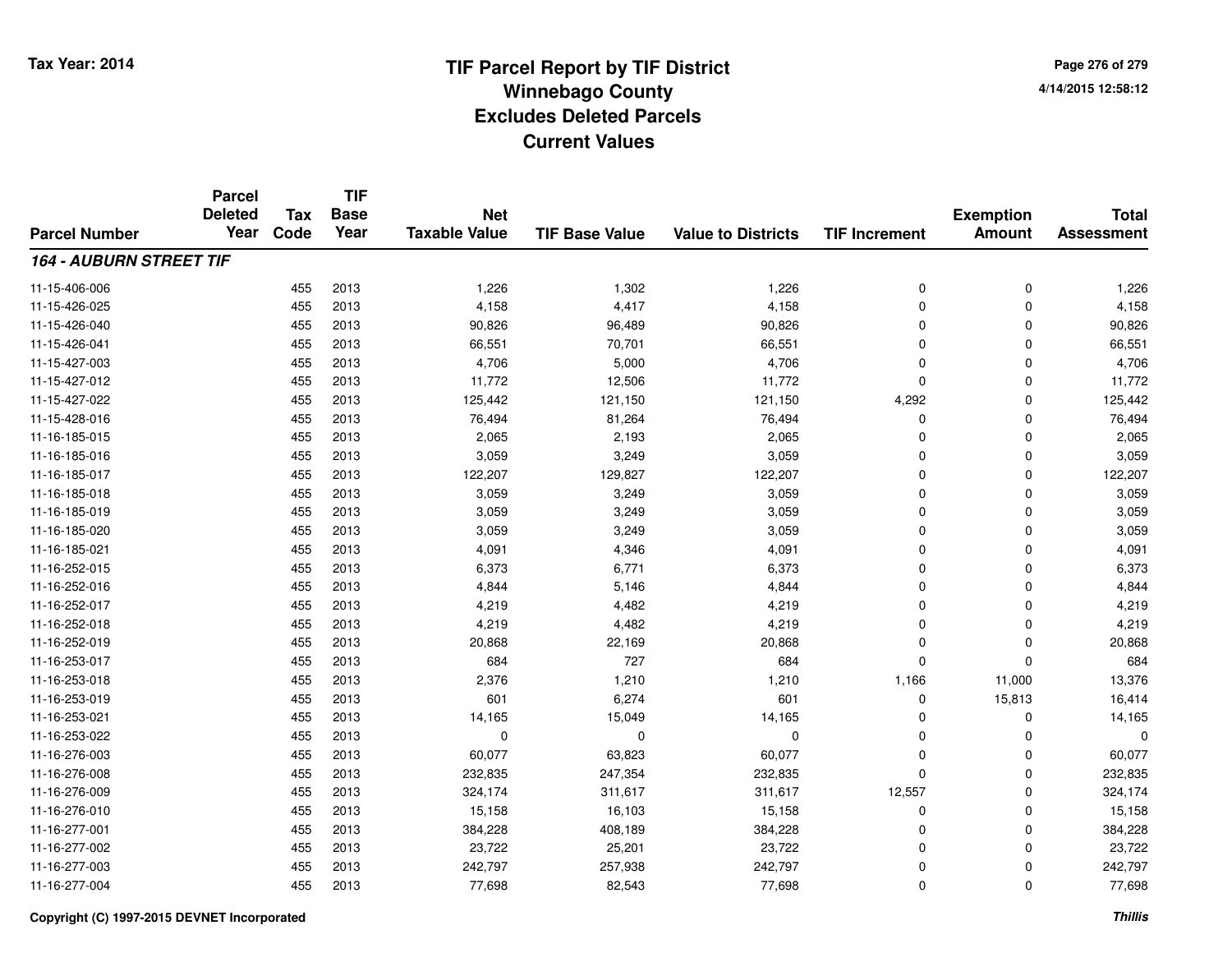**Page 277 of 2794/14/2015 12:58:12**

|                                    | <b>Parcel</b>        |            | <b>TIF</b>  |                      |                       |                           |                      |                  |                   |
|------------------------------------|----------------------|------------|-------------|----------------------|-----------------------|---------------------------|----------------------|------------------|-------------------|
|                                    | <b>Deleted</b>       | <b>Tax</b> | <b>Base</b> | <b>Net</b>           |                       |                           |                      | <b>Exemption</b> | <b>Total</b>      |
| <b>Parcel Number</b>               | Year                 | Code       | Year        | <b>Taxable Value</b> | <b>TIF Base Value</b> | <b>Value to Districts</b> | <b>TIF Increment</b> | <b>Amount</b>    | <b>Assessment</b> |
| <b>164 - AUBURN STREET TIF</b>     |                      |            |             |                      |                       |                           |                      |                  |                   |
| 11-16-328-001                      |                      | 455        | 2013        | 33,689               | 35,789                | 33,689                    | 0                    | 0                | 33,689            |
| 11-16-328-002                      |                      | 455        | 2013        | $\mathbf 0$          | $\Omega$              | $\mathbf 0$               | 0                    | 0                | 0                 |
| 11-16-328-003                      |                      | 455        | 2013        | $\Omega$             | $\Omega$              | $\Omega$                  | 0                    | $\Omega$         | $\Omega$          |
| 11-16-328-004                      |                      | 455        | 2013        | $\Omega$             | $\Omega$              | $\Omega$                  | 0                    | $\Omega$         | $\Omega$          |
| 11-16-328-005                      |                      | 455        | 2013        | $\mathbf 0$          | $\Omega$              | $\Omega$                  | 0                    | $\Omega$         | 0                 |
| 11-16-401-005                      |                      | 455        | 2013        | 22,057               | 23,432                | 22,057                    | 0                    | $\Omega$         | 22,057            |
| 11-16-401-006                      |                      | 455        | 2013        | 17,441               | 18,528                | 17,441                    | 0                    | $\Omega$         | 17,441            |
| 11-16-401-007                      |                      | 455        | 2013        | 12,212               | 12,974                | 12,212                    | 0                    | $\Omega$         | 12,212            |
| 11-16-401-008                      |                      | 455        | 2013        | 23,452               | 24,914                | 23,452                    | 0                    | $\Omega$         | 23,452            |
| 11-16-426-001                      |                      | 455        | 2013        | 73,421               | 78,000                | 73,421                    | $\Omega$             | $\Omega$         | 73,421            |
| 11-16-429-001                      |                      | 455        | 2013        | 38,196               | 32,462                | 32,462                    | 5,734                | $\mathbf 0$      | 38,196            |
| 11-16-429-002                      |                      | 455        | 2013        | 11,512               | 12,230                | 11,512                    | 0                    | $\mathbf 0$      | 11,512            |
| 11-16-429-003                      |                      | 455        | 2013        | 12,414               | 13,188                | 12,414                    | 0                    | $\mathbf 0$      | 12,414            |
| 11-16-429-004                      |                      | 455        | 2013        | 40,155               | 42,659                | 40,155                    | 0                    | $\Omega$         | 40,155            |
| <b>Tax District Totals:</b>        | <b>Parcel Count:</b> |            | 199         | 6,502,669            | 6,801,530             | 6,458,689                 | 43,980               | 26,813           | 6,529,482         |
| <b>165 - FOREST HILLS ROAD TIF</b> |                      |            |             |                      |                       |                           |                      |                  |                   |
| 12-05-126-007                      |                      | 456        | 2013        | 621,135              | 659,869               | 621,135                   | 0                    | 0                | 621,135           |
| 12-05-152-001                      |                      | 456        | 2013        | 55,962               | 73,774                | 55,962                    | 0                    | $\mathbf 0$      | 55,962            |
| 12-05-152-002                      |                      | 456        | 2013        | 106,306              | 136,735               | 106,306                   | 0                    | $\Omega$         | 106,306           |
| 12-05-152-003                      |                      | 456        | 2013        | 5,249                | 5,576                 | 5,249                     | 0                    | $\Omega$         | 5,249             |
| 12-05-152-005                      |                      | 456        | 2013        | 1,821                | 1,935                 | 1,821                     | 0                    | $\Omega$         | 1,821             |
| 12-05-152-006                      |                      | 456        | 2013        | 15,768               | 16,751                | 15,768                    | 0                    | $\Omega$         | 15,768            |
| 12-05-152-007                      |                      | 456        | 2013        | 90,570               | 96,218                | 90,570                    | 0                    | $\Omega$         | 90,570            |
| 12-05-176-004                      |                      | 456        | 2013        | 380,636              | 404,372               | 380,636                   | 0                    | $\Omega$         | 380,636           |
| 12-05-176-012                      |                      | 456        | 2013        | 7,660                | 8,138                 | 7,660                     | 0                    | $\Omega$         | 7,660             |
| 12-05-176-013                      |                      | 456        | 2013        | 7,751                | 8,235                 | 7,751                     | 0                    | 0                | 7,751             |
| 12-05-176-014                      |                      | 456        | 2013        | 106,716              | 113,370               | 106,716                   | 0                    | $\mathbf 0$      | 106,716           |
| 12-05-176-015                      |                      | 456        | 2013        | 146,446              | 141,435               | 141,435                   | 5,011                | 0                | 146,446           |
| 12-05-176-016                      |                      | 456        | 2013        | 44,690               | 47,477                | 44,690                    | 0                    | 0                | 44,690            |
| 12-05-176-017                      |                      | 456        | 2013        | 207,086              | 220,000               | 207,086                   | 0                    | $\mathbf 0$      | 207,086           |
| 12-05-176-019                      |                      | 456        | 2013        | 185,757              | 197,341               | 185,757                   | 0                    | $\mathbf 0$      | 185,757           |
| 12-05-176-020                      |                      | 456        | 2013        | 3,800                | 4,037                 | 3,800                     | 0                    | $\mathbf 0$      | 3,800             |
| 12-05-176-021                      |                      | 456        | 2013        | 57,223               | 60,791                | 57,223                    | 0                    | $\Omega$         | 57,223            |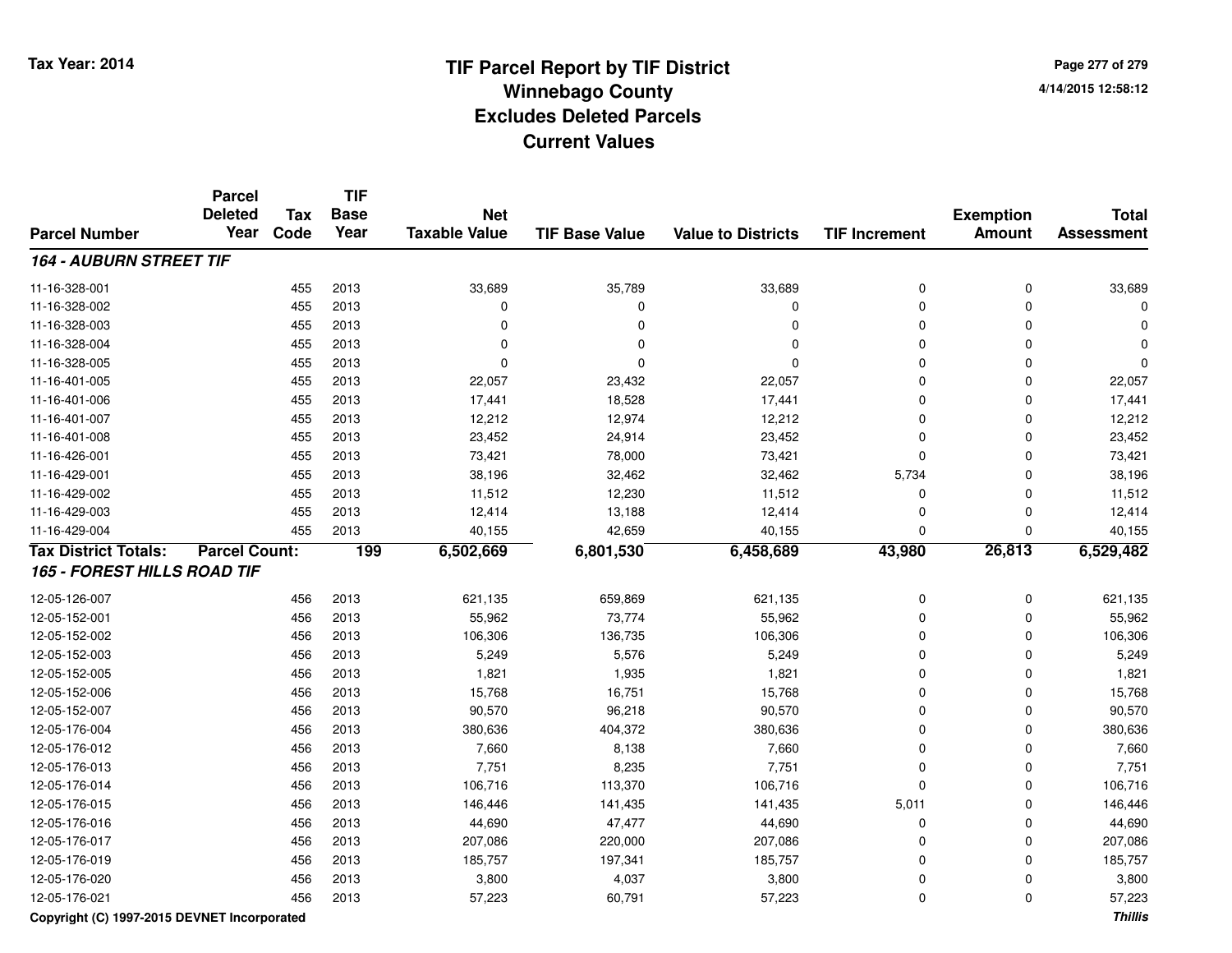**TIF**

**Parcel**

**Page 278 of 2794/14/2015 12:58:12**

|                                    | <b>Deleted</b><br>Year | Tax  | <b>Base</b><br>Year | <b>Net</b><br><b>Taxable Value</b> |                       |                           |                      | <b>Exemption</b> | <b>Total</b>      |
|------------------------------------|------------------------|------|---------------------|------------------------------------|-----------------------|---------------------------|----------------------|------------------|-------------------|
| <b>Parcel Number</b>               |                        | Code |                     |                                    | <b>TIF Base Value</b> | <b>Value to Districts</b> | <b>TIF Increment</b> | <b>Amount</b>    | <b>Assessment</b> |
| <b>165 - FOREST HILLS ROAD TIF</b> |                        |      |                     |                                    |                       |                           |                      |                  |                   |
| 12-05-176-023                      |                        | 456  | 2013                | 242,173                            | 257,275               | 242,173                   | 0                    | 0                | 242,173           |
| 12-05-176-026                      |                        | 456  | 2013                | 113,306                            | 120,372               | 113,306                   | 0                    | 0                | 113,306           |
| 12-05-176-027                      |                        | 456  | 2013                | 0                                  | 0                     | $\mathbf 0$               | 0                    | 0                | $\Omega$          |
| 12-05-176-028                      |                        | 456  | 2013                | 30,346                             | 32,239                | 30,346                    | 0                    | 0                | 30,346            |
| 12-05-201-001                      |                        | 456  | 2013                | 24,643                             | 26,180                | 24,643                    | 0                    | 0                | 24,643            |
| 12-05-201-002                      |                        | 456  | 2013                | 57,146                             | 60,710                | 57,146                    | 0                    | 0                | 57,146            |
| 12-05-201-004                      |                        | 456  | 2013                | 9,773                              | 10,383                | 9,773                     | 0                    | 0                | 9,773             |
| 12-05-201-005                      |                        | 456  | 2013                | 23,160                             | 24,604                | 23,160                    | 0                    | 0                | 23,160            |
| 12-05-201-006                      |                        | 456  | 2013                | 56,233                             | 59,740                | 56,233                    | 0                    | 0                | 56,233            |
| 12-05-201-007                      |                        | 456  | 2013                | 40,556                             | 43,085                | 40,556                    | 0                    | 0                | 40,556            |
| 12-05-201-008                      |                        | 456  | 2013                | 132,908                            | 141,197               | 132,908                   | 0                    | 0                | 132,908           |
| 12-05-202-001                      |                        | 456  | 2013                | 146,634                            | 155,778               | 146,634                   | 0                    | 0                | 146,634           |
| 12-05-202-002                      |                        | 456  | 2013                | 282,973                            | 300,620               | 282,973                   | 0                    | 0                | 282,973           |
| 12-05-202-003                      |                        | 456  | 2013                | 22,256                             | 23,644                | 22,256                    | 0                    | 0                | 22,256            |
| 12-05-202-004                      |                        | 456  | 2013                | 113,257                            | 120,320               | 113,257                   | 0                    | 0                | 113,257           |
| 12-05-202-005                      |                        | 456  | 2013                | 34,135                             | 36,263                | 34,135                    | 0                    | 0                | 34,135            |
| 12-05-202-006                      |                        | 456  | 2013                | 14,175                             | 15,058                | 14,175                    | 0                    | 0                | 14,175            |
| 12-05-202-007                      |                        | 456  | 2013                | 18,729                             | 19,897                | 18,729                    | 0                    | 0                | 18,729            |
| 12-05-202-008                      |                        | 456  | 2013                | 8,148                              | 8,656                 | 8,148                     | 0                    | 0                | 8,148             |
| 12-05-202-009                      |                        | 456  | 2013                | 8,148                              | 8,656                 | 8,148                     | 0                    | 0                | 8,148             |
| 12-05-202-010                      |                        | 456  | 2013                | 9,089                              | 9,656                 | 9,089                     | 0                    | 0                | 9,089             |
| 12-05-202-015                      |                        | 456  | 2013                | 23,879                             | 25,369                | 23,879                    | 0                    | 0                | 23,879            |
| 12-05-202-016                      |                        | 456  | 2013                | 16,890                             | 17,943                | 16,890                    | 0                    | 0                | 16,890            |
| 12-05-202-017                      |                        | 456  | 2013                | 12,365                             | 13,136                | 12,365                    | 0                    | 0                | 12,365            |
| 12-05-202-018                      |                        | 456  | 2013                | 4,129                              | 4,386                 | 4,129                     | 0                    | 0                | 4,129             |
| 12-05-202-019                      |                        | 456  | 2013                | 4,837                              | 9,732                 | 4,837                     | 0                    | 0                | 4,837             |
| 12-05-202-020                      |                        | 456  | 2013                | 11,184                             | 12,255                | 11,184                    | 0                    | 6,000            | 17,184            |
| 12-05-202-021                      |                        | 456  | 2013                | 13,073                             | 14,262                | 13,073                    | 0                    | 6,000            | 19,073            |
| 12-05-202-022                      |                        | 456  | 2013                | 9,940                              | 10,560                | 9,940                     | 0                    | 0                | 9,940             |
| 12-05-202-023                      |                        | 456  | 2013                | 3,195                              | 3,394                 | 3,195                     | 0                    | 0                | 3,195             |
| 12-05-202-024                      |                        | 456  | 2013                | 6,844                              | 13,187                | 6,844                     | 0                    | 15,923           | 22,767            |
| 12-05-202-025                      |                        | 456  | 2013                | 15,639                             | 16,614                | 15,639                    | 0                    | 0                | 15,639            |
| 12-05-202-026                      |                        | 456  | 2013                | 25,184                             | 26,754                | 25,184                    | 0                    | 0                | 25,184            |